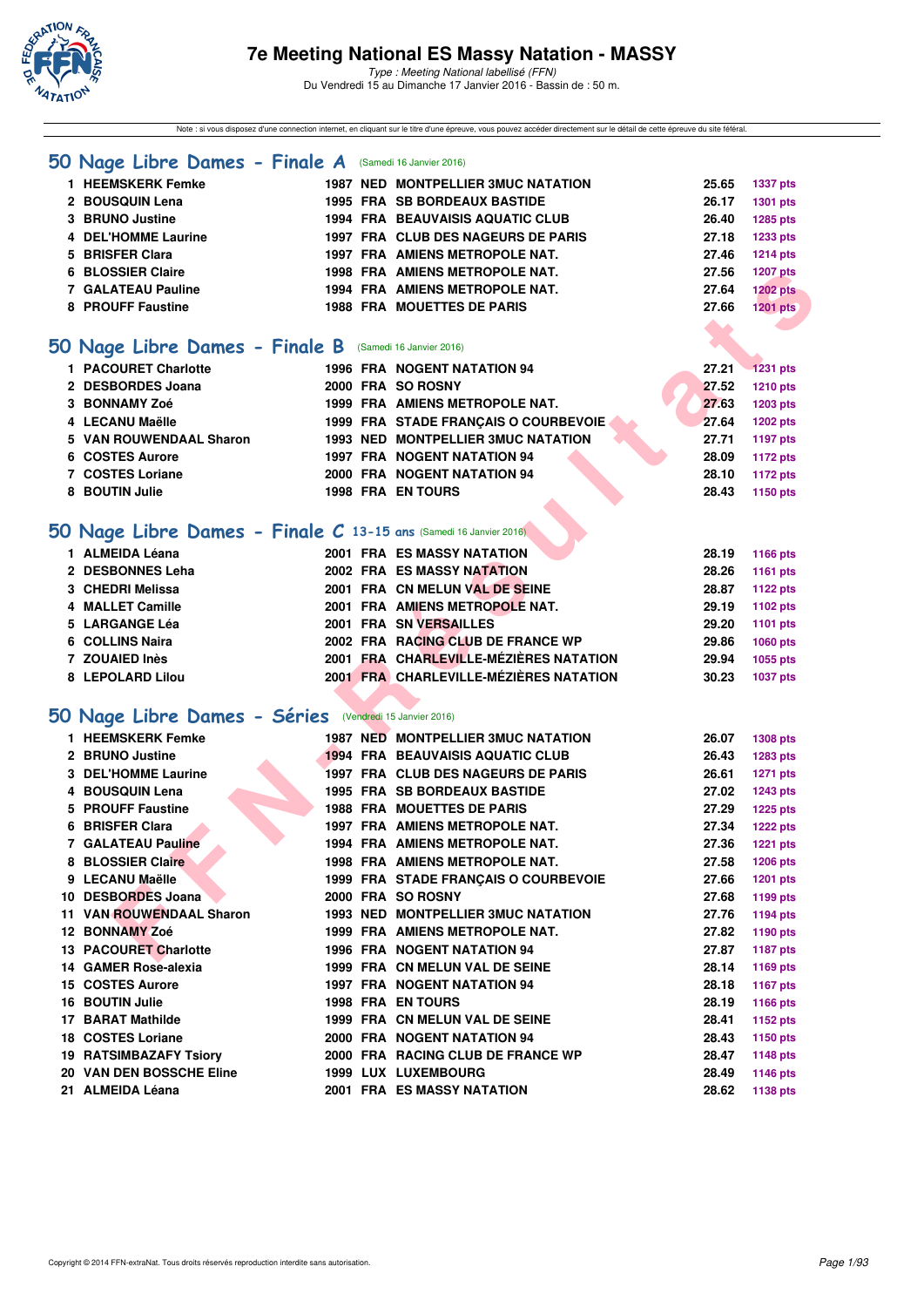

#### **50 Nage Libre Dames - Séries (suite)**

| 22 CAZIER Chloé                 |  | <b>1998 FRA BEAUVAISIS AQUATIC CLUB</b>      | 28.67 | 1135 pts        |
|---------------------------------|--|----------------------------------------------|-------|-----------------|
| 22 RAIMONDO Ines                |  | 2000 FRA CN MELUN VAL DE SEINE               | 28.67 | 1135 pts        |
| 24 DESBONNES Leha               |  | <b>2002 FRA ES MASSY NATATION</b>            | 28.83 | 1125 pts        |
| <b>25 PONSARDIN Alice</b>       |  | 2000 FRA AMIENS METROPOLE NAT.               | 28.87 | <b>1122 pts</b> |
| 26 CUNHA-FERREIRA Léonie        |  | 2000 FRA CN VIRY-CHÂTILLON                   | 28.91 | <b>1119 pts</b> |
| 27 RAYNERT Maud                 |  | <b>1998 FRA ES MASSY NATATION</b>            | 28.93 | <b>1118 pts</b> |
| 28 MALLET Camille               |  | 2001 FRA AMIENS METROPOLE NAT.               | 28.98 | <b>1115 pts</b> |
| 29 CHARRO Anaïs                 |  | 1998 FRA U.S CRETEIL NATATION                | 28.99 | <b>1114 pts</b> |
| 30 CHEDRI Melissa               |  | 2001 FRA CN MELUN VAL DE SEINE               | 29.11 | <b>1107 pts</b> |
| 31 MAILLE IIona                 |  | <b>2001 FRA ES MASSY NATATION</b>            | 29.12 | <b>1106 pts</b> |
| 32 MORARU Sara                  |  | <b>1999 LUX LUXEMBOURG</b>                   | 29.13 | 1105 pts        |
| 33 ANGELIDIS Cristiana          |  | 2000 LUX LUXEMBOURG                          | 29.15 | <b>1104 pts</b> |
| <b>34 LEMAOULT Emilie</b>       |  | 1998 FRA CN MELUN VAL DE SEINE               | 29.22 | <b>1100 pts</b> |
| 35 OUENNICHE Lilya              |  | 1996 FRA CN MAISONS-ALFORT                   | 29.24 | 1099 pts        |
| <b>36 VEROT Marine</b>          |  | 1997 FRA CN VIRY-CHÂTILLON                   | 29.25 | 1098 pts        |
| <b>36 DOMINICE Laura</b>        |  | <b>1993 FRA ANTONY NATATION</b>              | 29.25 | 1098 pts        |
| 38 LEONARDI Alizée              |  | 1999 FRA CN BRUNOY-ESSONNE                   | 29.30 | 1095 pts        |
| <b>38 DUFOUR Anne</b>           |  | 1999 FRA BEAUVAISIS AQUATIC CLUB             | 29.30 | 1095 pts        |
| 40 LARGANGE Léa                 |  | <b>2001 FRA SN VERSAILLES</b>                | 29.35 | 1092 pts        |
| 41 MARCHAL Léa                  |  | <b>1998 FRA USB LONGWY NATATION.</b>         | 29.45 | 1085 pts        |
| 42 GAUCHER Pauline              |  | <b>1997 FRA OPTIMAX TRAINING NATATION 78</b> | 29.47 | 1084 pts        |
| 43 OUALID GIRARD Sarah          |  | 2000 FRA CN MELUN VAL DE SEINE               | 29.56 | <b>1078 pts</b> |
| 44 COLLINS Naira                |  | 2002 FRA RACING CLUB DE FRANCE WP            | 29.61 | 1075 pts        |
| 45 DE PAOLI Fiona               |  | 2000 FRA PAS-DE-CALAIS                       | 29.72 | 1068 pts        |
| 46 MUTTI Anna                   |  | 1999 FRA MOUETTES DE PARIS                   | 29.73 | 1068 pts        |
| 47 ZOUAIED Inès                 |  | 2001 FRA CHARLEVILLE-MÉZIÈRES NATATION       | 29.76 | 1066 pts        |
| <b>48 LEPOLARD Lilou</b>        |  | 2001 FRA CHARLEVILLE-MEZIERES NATATION       | 29.78 | 1065 pts        |
| 49 PAOUNOV Raphaëlle            |  | 1998 FRA CN VIRY-CHÂTILLON                   | 29.79 | 1064 pts        |
| 50 LANCEZ Camille               |  | 1998 FRA PAS-DE-CALAIS                       | 29.80 | 1063 pts        |
| 51 ZENON Cassandre              |  | 2000 FRA MOUETTES DE PARIS                   | 29.81 | 1063 pts        |
| 51 MARZOUK Maëva                |  | 2000 FRA CN MELUN VAL DE SEINE               | 29.81 | 1063 pts        |
| 53 MARCHESE Julie               |  | 2000 FRA CN MELUN VAL DE SEINE               | 29.82 | 1062 pts        |
| 54 ALFAIZ Lola                  |  | 1995 FRA U.S CRETEIL NATATION                | 29.85 | 1060 pts        |
| 55 LEPROVOST Juliette           |  | 1997 FRA CN VAL MAUBUEE                      | 29.86 | 1060 pts        |
| 56 BESNIER Alicia               |  | 1999 FRA CN MELUN VAL DE SEINE               | 29.91 | <b>1057 pts</b> |
| 57 ALLIOT Claire                |  | 1999 FRA PAS-DE-CALAIS                       | 30.02 | 1050 pts        |
| 58 BLANC Marguerite             |  | <b>1999 LUX LUXEMBOURG</b>                   | 30.04 | 1049 pts        |
| 59 COMMUNAUDAT Margaux          |  | 1998 FRA CN MELUN VAL DE SEINE               | 30.06 | <b>1047 pts</b> |
| 60 RAZAFY Elodie                |  | 1998 FRA CN MELUN VAL DE SEINE               | 30.09 | 1045 pts        |
| 61 AIT-TABET Lilia              |  | 1999 FRA CN VAL MAUBUEE                      | 30.13 | 1043 pts        |
| 62 ROBERT Jessica               |  | <b>2001 FRA ES MASSY NATATION</b>            | 30.21 | 1038 pts        |
| 63 DANIEL NFAMI TCHATCHOU Kesia |  | <b>2000 FRA ES MASSY NATATION</b>            | 30.23 | <b>1037 pts</b> |
| 64 LORANS Inès                  |  | 2001 FRA EN TOURS                            | 30.25 | 1036 pts        |
| 65 RUCKERT Chloé                |  | 2002 FRA USB LONGWY NATATION                 | 30.28 | <b>1034 pts</b> |
| 65 JOLY Mathilde                |  | 2001 FRA C.N OZOIR-LA-FERRIERE               | 30.28 | 1034 pts        |
| 67 ROUTIER Nolwen               |  | 2000 FRA C.N OZOIR-LA-FERRIERE               | 30.33 | 1031 pts        |
| 67 BIGOT Clémence               |  | 2001 FRA AMIENS METROPOLE NAT.               | 30.33 | 1031 pts        |
| 67 SADOWSKI Lena                |  | 2001 FRA BEAUVAISIS AQUATIC CLUB             | 30.33 | 1031 pts        |
| <b>70 MARTINS Chloe</b>         |  | 2001 FRA US JEUNESSE MITRY-MORY              | 30.34 | 1030 pts        |
| 70 CHAUMUN Shany                |  | 2002 FRA CN BRUNOY-ESSONNE                   | 30.34 | 1030 pts        |
| 72 PELLIER Claire               |  | 2000 FRA CN MELUN VAL DE SEINE               | 30.36 | 1029 pts        |
| 73 TAVERNE Marion               |  | 1999 FRA AQUA CLUB PONTAULT-ROISSY           | 30.38 | <b>1028 pts</b> |
| 74 BIAVA Marie                  |  | 2002 FRA USB LONGWY NATATION                 | 30.46 | 1023 pts        |
| 75 SIGNORET Amelie              |  | 2002 FRA SN VERSAILLES                       | 30.49 | 1021 pts        |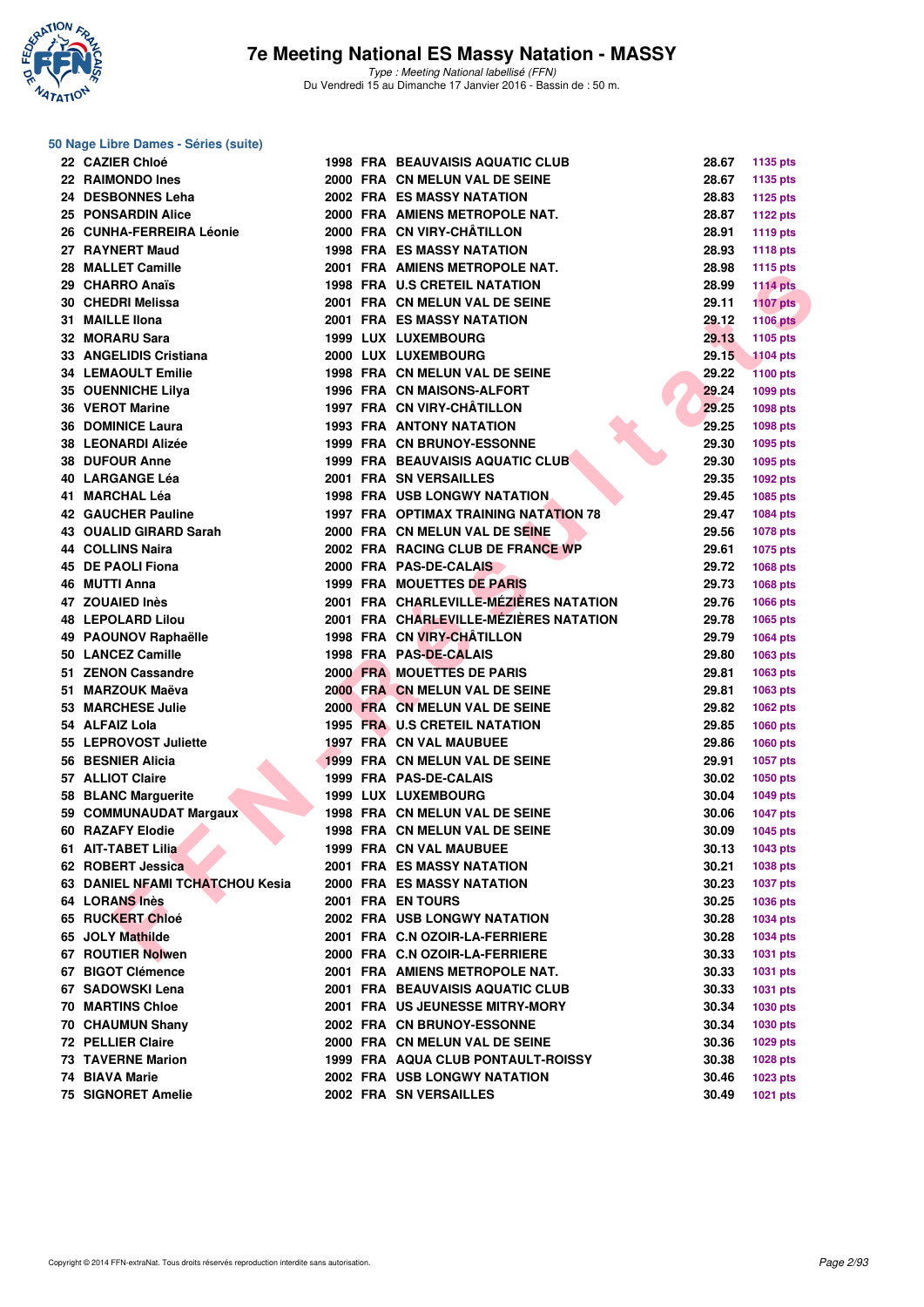

#### **50 Nage Libre Dames - Séries (suite)**

| <b>76 BAURON Charline</b>                               |  | 2001 FRA CN ST-MICHEL-SUR-ORGE            | 30.56                                             | <b>1017 pts</b> |
|---------------------------------------------------------|--|-------------------------------------------|---------------------------------------------------|-----------------|
| 77 MARQUE Sara                                          |  | <b>2002 FRA RSC MONTREUIL</b>             | 30.63                                             | 1012 pts        |
| 78 ABDELHAFIDH Emma                                     |  | <b>1999 FRA ANTONY NATATION</b>           | 30.65                                             | 1011 pts        |
| 79 OUSSALAH Lyma                                        |  | 2002 FRA ES VITRY                         | 30.67                                             | 1010 pts        |
| 79 HOUAL Solene                                         |  | 2002 FRA ES MASSY NATATION                | 30.67                                             | 1010 pts        |
| 81 RICHARD Clara                                        |  | 2002 FRA CN VAL MAUBUEE                   | 30.68                                             | 1009 pts        |
| 81 CELESTINE Diény                                      |  | 2000 FRA CN BRUNOY-ESSONNE                | 30.68                                             | 1009 pts        |
| <b>83 LESAGE Maud</b>                                   |  | <b>2001 FRA ES MASSY NATATION</b>         | 30.72                                             | <b>1007 pts</b> |
| 83 BERNARD Léna-Rose                                    |  | 2000 FRA BEAUVAISIS AQUATIC CLUB          | 30.72                                             | <b>1007 pts</b> |
| <b>85 DUSAILLANT Mathilde</b>                           |  | 1999 FRA CN MELUN VAL DE SEINE            | 30.80                                             | <b>1002 pts</b> |
| 86 GERONDIS Erin                                        |  | 2001 FRA ES VITRY                         | 30.91                                             | <b>996 pts</b>  |
| 87 CEPECK Léa                                           |  | 2002 FRA EN TOURS                         | 30.92                                             | 995 pts         |
| 88 HARDY Océane                                         |  | 2001 FRA AMIENS METROPOLE NAT.            | 30.95                                             | 993 pts         |
| <b>89 FERGUENE Ines</b>                                 |  | <b>2001 FRA ES MASSY NATATION</b>         | 30.96                                             | 993 pts         |
| 90 PICARD Nina                                          |  | 1999 FRA AQUA CLUB PONTAULT-ROISSY        | 31.02                                             | 989 pts         |
| 91 WARD Meggy                                           |  | 2002 FRA C.N OZOIR-LA-FERRIERE            | 31.16                                             | 981 pts         |
| 91 DUMUR Julie                                          |  | 2001 FRA CN VAL MAUBUEE                   | 31.16                                             | 981 pts         |
| 93 GONCALVES Rose                                       |  | 2001 FRA BEAUVAISIS AQUATIC CLUB          | 31.22                                             | 977 pts         |
| 94 DESBORDES Mila                                       |  | 2003 FRA SO ROSNY                         | 31.34                                             | 970 pts         |
| 95 LAKHDARI Lyna                                        |  | 2001 FRA ES VITRY                         | 31.35                                             | 969 pts         |
| 96 SAUVAGE Clémence                                     |  | 2000 FRA BEAUVAISIS AQUATIC CLUB          | 31.49                                             | <b>961 pts</b>  |
| 97 DORANGEVILLE Chloe                                   |  | 2002 FRA AMIENS METROPOLE NAT.            | 31.52                                             | 959 pts         |
| 98 GROUX Mathilde                                       |  | 1999 FRA CN ST-MICHEL-SUR-ORGE            | 31.59                                             | 955 pts         |
| 99 MPACKO Ketsia                                        |  | 2000 FRA AQUA CLUB PONTAULT-ROISSY        | 31.67                                             | 950 pts         |
| 100 CHARPENTIER Aurore                                  |  | 2000 FRA REIMS CHAMPAGNE NATATION         | 31.73                                             | 947 pts         |
| 101 MAIGROT Morgane                                     |  | <b>1998 FRA ES MASSY NATATION</b>         | 31.74                                             | <b>946 pts</b>  |
| 102 MOKHFI Yasmine                                      |  | <b>1999 FRA ES MASSY NATATION</b>         | 31.87                                             | 939 pts         |
| 103 JOLY Cloe                                           |  | 2002 FRA REIMS CHAMPAGNE NATATION         | 32.04                                             | 929 pts         |
| 104 BORNET Apolline                                     |  | 2002 FRA STADE DE VANVES                  | 32.19                                             | <b>920 pts</b>  |
| 105 MULLER Majda                                        |  | 2002 FRA AS CORBEIL-ESSONNE               | 32.48                                             | 903 pts         |
| 106 LAN Candys                                          |  | <b>2001 FRA USB LONGWY NATATION</b>       | 32.89                                             | <b>880 pts</b>  |
| 107 TOURILLON Floriane                                  |  | 1999 FRA CN MELUN VAL DE SEINE            | 33.28                                             | 858 pts         |
| 108 DEL PIN Trescillia                                  |  | 2001 FRA REIMS AVENIR NATATION            | 33.47                                             | 847 pts         |
| 109 RAMBAUD Anissa                                      |  | 1999 FRA AQUA CLUB PONTAULT-ROISSY        | 33.75                                             | <b>832 pts</b>  |
| 110 DI MARTINO Lison                                    |  | 1998 FRA AQUA CLUB PONTAULT-ROISSY        | 34.17                                             | <b>809 pts</b>  |
| 111 MERAFINA Emma                                       |  | <b>2002 FRA USB LONGWY NATATION</b>       | 34.28                                             | <b>803 pts</b>  |
| --- KEBDI Manel                                         |  | 2002 FRA CN LA COURNEUVE                  | <b>DSQ Da</b>                                     |                 |
| --- CELINI Lesy                                         |  | <b>1999 FRA ES MASSY NATATION</b>         | <b>DNS dec</b>                                    |                 |
| --- CASTERS Marine                                      |  | 1999 FRA PAS-DE-CALAIS                    | <b>DNS dec</b>                                    |                 |
| --- LE PEN Naomi                                        |  | <b>1998 FRA CN VAL MAUBUEE</b>            | <b>DNS dec</b>                                    |                 |
|                                                         |  |                                           |                                                   |                 |
| 00 Nage Libre Dames - Finale A (Samedi 16 Janvier 2016) |  |                                           |                                                   |                 |
| 1 HEEMSKERK Femke                                       |  | <b>1987 NED MONTPELLIER 3MUC NATATION</b> | 54.72                                             | 1359 pts        |
|                                                         |  |                                           | 50 m: 26.49 (26.49) 100 m: 54.72 (28.23)          |                 |
| 2 BOUSQUIN Lena                                         |  | 1995 FRA SB BORDEAUX BASTIDE              | 57.13                                             | <b>1278 pts</b> |
| 0.001000                                                |  | 1004 FBA BEAUVAIOICAOUATIO OLUB           | 50 m: 27.27 (27.27) 100 m: 57.13 (29.86)<br>EO AF | $\overline{AB}$ |

## **[100 Nage Libre Dames - Finale A](http://www.ffnatation.fr/webffn/resultats.php?idact=nat&go=epr&idcpt=35299&idepr=2)** (Samedi 16 Janvier 2016)

| 1 HEEMSKERK Femke   | 1987 NED MONTPELLIER 3MUC NATATION      |                        |                        | 54.72                                          | 1359 pts                         |
|---------------------|-----------------------------------------|------------------------|------------------------|------------------------------------------------|----------------------------------|
| 2 BOUSQUIN Lena     | <b>1995 FRA SB BORDEAUX BASTIDE</b>     | 50 m: 26.49            |                        | $(26.49)$ 100 m :<br>57.13                     | 54.72 (28.23)<br><b>1278 pts</b> |
| 3 BRUNO Justine     | <b>1994 FRA BEAUVAISIS AQUATIC CLUB</b> |                        | $50 \text{ m}$ : 27.27 | $(27.27)$ 100 m :<br>58.45                     | 57.13 (29.86)<br><b>1234 pts</b> |
| 4 PROUFF Faustine   | <b>1988 FRA MOUETTES DE PARIS</b>       | 50 m: 28.01            |                        | $(28.01)$ 100 m :<br>58.72                     | 58.45 (30.44)<br><b>1226 pts</b> |
| 5 DEL'HOMME Laurine | 1997 FRA CLUB DES NAGEURS DE PARIS      |                        | 50 m : 28.23           | $(28.23)$ 100 m :<br>59.53                     | 58.72 (30.49)<br>1199 pts        |
| 6 BRISFER Clara     | 1997 FRA AMIENS METROPOLE NAT.          | 50 m : 28.63           |                        | $(28.63)$ 100 m :<br>59.76                     | 59.53 (30.90)<br>1192 pts        |
| 7 GAMER Rose-alexia | 1999 FRA CN MELUN VAL DE SEINE          | 50 m: 28.78            |                        | $(28.78)$ 100 m :<br>1:00.38                   | 59.76 (30.98)<br>1172 pts        |
| 8 LECANU Maëlle     | 1999 FRA STADE FRANCAIS O COURBEVOIE    | $50 \text{ m}$ : 29.24 |                        | $(29.24)$ 100 m : 1:00.38 $(31.14)$<br>1:00.39 | 1172 pts                         |
|                     |                                         | 50 m :                 | 28.85                  | $(28.85)$ 100 m : 1:00.39                      | (31.54)                          |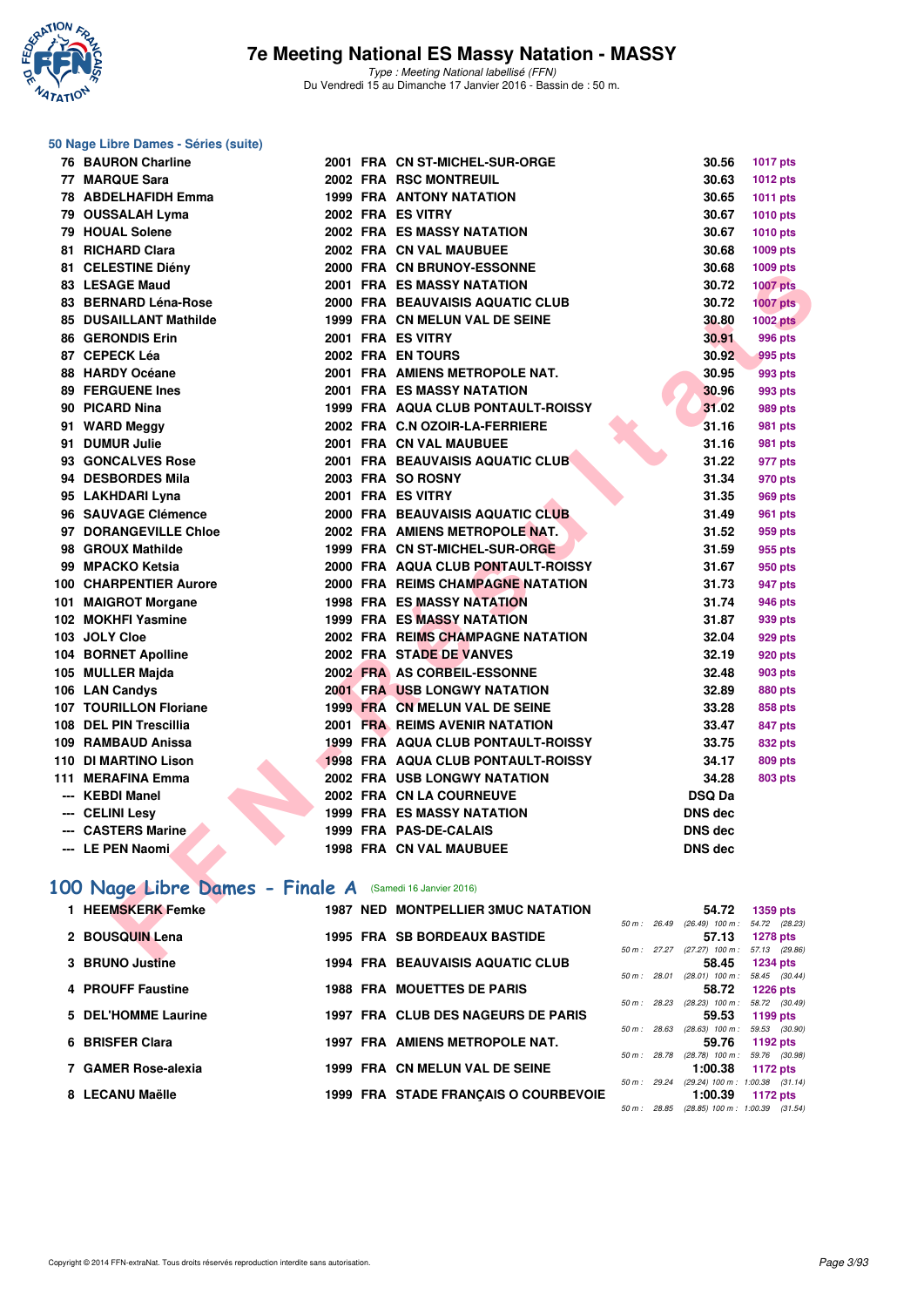

#### **[100 Nage Libre Dames - Finale B](http://www.ffnatation.fr/webffn/resultats.php?idact=nat&go=epr&idcpt=35299&idepr=2)** (Samedi 16 Janvier 2016)

| 1 DESBORDES Joana     |  | 2000 FRA SO ROSNY                     |              | 59.43                                     | 1203 pts        |  |
|-----------------------|--|---------------------------------------|--------------|-------------------------------------------|-----------------|--|
|                       |  |                                       | 50 m: 28.81  | $(28.81)$ 100 m :                         | 59.43 (30.      |  |
| 2 BLOSSIER Claire     |  | 1998 FRA AMIENS METROPOLE NAT.        |              | 1:00.59                                   | 1166 pts        |  |
|                       |  |                                       | 50 m: 29.00  | $(29.00)$ 100 m : 1:00.59 (31.            |                 |  |
| 3 DESNOYERS Chloé     |  | 2001 FRA JEANNE D'ARC DRANCY          | 50 m: 29.37  | 1:00.75<br>(29.37) 100 m : 1:00.75 (31.   | 1160 pts        |  |
| 4 BONNET Eva          |  | 2000 BEL DENAIN NAT. PORTE DU HAINAUT |              | 1:00.98                                   | 1153 pts        |  |
|                       |  |                                       | 50 m: 29.23  | (29.23) 100 m: 1:00.98 (31.               |                 |  |
| 5 CELINI Lesv         |  | <b>1999 FRA ES MASSY NATATION</b>     |              | 1:01.93                                   | 1123 pts        |  |
|                       |  |                                       | 50 m: 29.98  | $(29.98)$ 100 m : 1:01.93 (31.            |                 |  |
| 6 SOLA Delphine       |  | 1998 FRA STADE FRANCAIS O COURBEVOIE  |              | 1:02.02                                   | <b>1121 pts</b> |  |
|                       |  |                                       | 50 m: 29.87  | (29.87) 100 m : 1:02.02 (32.              |                 |  |
| 7 BOUTIN Julie        |  | <b>1998 FRA EN TOURS</b>              |              | 1:02.08                                   | <b>1119 pts</b> |  |
| 8 ANGELIDIS Cristiana |  | 2000 LUX LUXEMBOURG                   | 50 m : 29.75 | $(29.75)$ 100 m : 1:02.08 (32.<br>1:04.14 | <b>1056 pts</b> |  |
|                       |  |                                       |              |                                           |                 |  |

# **[100 Nage Libre Dames - Finale C](http://www.ffnatation.fr/webffn/resultats.php?idact=nat&go=epr&idcpt=35299&idepr=2) 13-15 ans (Samedi 16 Janvier 2016)**

| 1 BARBOUCH Inès  |  | 2001 FRA U.S CRETEIL NATATION          |                          |       | 1:01.87                                 | 1125 pts |  |
|------------------|--|----------------------------------------|--------------------------|-------|-----------------------------------------|----------|--|
|                  |  |                                        | $50 m$ :                 | 30.26 | $(30.26)$ 100 m : 1:01.87 $(31.$        |          |  |
| 2 ALMEIDA Léana  |  | <b>2001 FRA ES MASSY NATATION</b>      |                          |       | 1:02.62                                 | 1102 pts |  |
|                  |  |                                        | $50 m$ :                 | 30.60 | $(30.60)$ 100 m : 1:02.62 $(32.$        |          |  |
| 3 COLLINS Naira  |  | 2002 FRA RACING CLUB DE FRANCE WP      |                          |       | 1:03.70                                 | 1069 pts |  |
|                  |  |                                        | 50 m : 30.55             |       | $(30.55)$ 100 m : 1:03.70 $(33.$        |          |  |
| 4 PECOUL Emilie  |  | 2001 FRA AMIENS METROPOLE NAT.         |                          |       | 1:03.91                                 | 1063 pts |  |
|                  |  |                                        |                          |       | 50 m: 31.18 (31.18) 100 m: 1:03.91 (32. |          |  |
| 5 DESBONNES Leha |  | <b>2002 FRA ES MASSY NATATION</b>      |                          |       | 1:04.19                                 | 1054 pts |  |
|                  |  |                                        | 50 m : 30.59             |       | $(30.59)$ 100 m : 1:04.19 $(33.$        |          |  |
| 6 MASSON Chloe   |  | <b>2001 FRA SN VERSAILLES</b>          |                          |       | 1:04.50                                 | 1045 pts |  |
|                  |  |                                        | 50 m: 30.94              |       | $(30.94)$ 100 m : 1:04.50 $(33.$        |          |  |
| 7 PIRCARD Aglaé  |  | 2001 FRA CHARLEVILLE-MÉZIÈRES NATATION |                          |       | 1:04.81                                 | 1035 pts |  |
|                  |  |                                        | $50 \text{ m}$ : $31.42$ |       | $(31.42)$ 100 m : 1:04.81 $(33.$        |          |  |
| 8 CHEDRI Melissa |  | 2001 FRA CN MELUN VAL DE SEINE         |                          |       | 1:05.66                                 | 1010 pts |  |
|                  |  |                                        |                          |       |                                         |          |  |

## **[100 Nage Libre Dames - Séries](http://www.ffnatation.fr/webffn/resultats.php?idact=nat&go=epr&idcpt=35299&idepr=2)** (Samedi 16 Janvier 2016)

| 5 CELINI Lesy                                                     |  | <b>1999 FRA ES MASSY NATATION</b>      |              |              | 1:01.93                               | <b>1123 pts</b>                                                 |
|-------------------------------------------------------------------|--|----------------------------------------|--------------|--------------|---------------------------------------|-----------------------------------------------------------------|
| 6 SOLA Delphine                                                   |  | 1998 FRA STADE FRANÇAIS O COURBEVOIE   |              |              | 1:02.02                               | 50 m: 29.98 (29.98) 100 m: 1:01.93 (31.95)<br>1121 $pts$        |
| 7 BOUTIN Julie                                                    |  | <b>1998 FRA EN TOURS</b>               |              |              | 1:02.08                               | 50 m : 29.87 (29.87) 100 m : 1:02.02 (32.15)<br><b>1119 pts</b> |
| 8 ANGELIDIS Cristiana                                             |  | 2000 LUX LUXEMBOURG                    | 50 m : 29.75 |              | 1:04.14                               | $(29.75)$ 100 m : 1:02.08 $(32.33)$<br>$1056$ pts               |
|                                                                   |  |                                        | 50 m : 30.89 |              |                                       | $(30.89)$ 100 m : 1:04.14 $(33.25)$                             |
| 00 Nage Libre Dames - Finale C 13-15 ans (Samedi 16 Janvier 2016) |  |                                        |              |              |                                       |                                                                 |
| 1 BARBOUCH Inès                                                   |  | 2001 FRA U.S CRETEIL NATATION          |              |              | 1:01.87                               | 1125 pts                                                        |
| 2 ALMEIDA Léana                                                   |  | 2001 FRA ES MASSY NATATION             | 50 m: 30.26  |              | 1:02.62                               | $(30.26)$ 100 m : 1:01.87 $(31.61)$<br>1102 pts                 |
|                                                                   |  |                                        | 50 m : 30.60 |              |                                       | (30.60) 100 m : 1:02.62 (32.02)                                 |
| 3 COLLINS Naira                                                   |  | 2002 FRA RACING CLUB DE FRANCE WP      |              |              | 1:03.70                               | 1069 pts<br>50 m: 30.55 (30.55) 100 m: 1:03.70 (33.15)          |
| 4 PECOUL Emilie                                                   |  | 2001 FRA AMIENS METROPOLE NAT.         |              |              | 1:03.91                               | 1063 pts                                                        |
| 5 DESBONNES Leha                                                  |  | <b>2002 FRA ES MASSY NATATION</b>      | 50 m : 31.18 |              | 1:04.19                               | $(31.18)$ 100 m : 1:03.91 $(32.73)$<br>1054 pts                 |
|                                                                   |  |                                        |              | 50 m : 30.59 |                                       | $(30.59)$ 100 m : 1:04.19 $(33.60)$                             |
| 6 MASSON Chloe                                                    |  | 2001 FRA SN VERSAILLES                 |              |              | 1:04.50                               | 1045 pts<br>50 m : 30.94 (30.94) 100 m : 1:04.50 (33.56)        |
| 7 PIRCARD Aglaé                                                   |  | 2001 FRA CHARLEVILLE-MÉZIÈRES NATATION |              |              | 1:04.81                               | 1035 pts                                                        |
| 8 CHEDRI Melissa                                                  |  | 2001 FRA CN MELUN VAL DE SEINE         |              |              | 1:05.66                               | 50 m: 31.42 (31.42) 100 m: 1:04.81 (33.39)<br><b>1010 pts</b>   |
|                                                                   |  |                                        |              |              |                                       | 50 m: 30.83 (30.83) 100 m: 1:05.66 (34.83)                      |
| 00 Nage Libre Dames - Séries (Samedi 16 Janvier 2016)             |  |                                        |              |              |                                       |                                                                 |
| 1 HEEMSKERK Femke                                                 |  | 1987 NED MONTPELLIER 3MUC NATATION     |              |              | 55.46                                 | <b>1334 pts</b>                                                 |
|                                                                   |  |                                        | 50 m: 26.67  |              | $(26.67)$ 100 m :                     | 55.46 (28.79)                                                   |
| 2 BOUSQUIN Lena                                                   |  | <b>1995 FRA SB BORDEAUX BASTIDE</b>    |              |              | 56.91                                 | <b>1285 pts</b><br>50 m: 27.32 (27.32) 100 m: 56.91 (29.59)     |
| 3 PROUFF Faustine                                                 |  | <b>1988 FRA MOUETTES DE PARIS</b>      |              |              | 58.12                                 | <b>1245 pts</b>                                                 |
| 4 BRUNO Justine                                                   |  | 1994 FRA BEAUVAISIS AQUATIC CLUB       |              |              | 58.78                                 | 50 m: 28.18 (28.18) 100 m: 58.12 (29.94)                        |
|                                                                   |  |                                        |              |              |                                       | <b>1224 pts</b><br>50 m: 28.46 (28.46) 100 m: 58.78 (30.32)     |
| 5 BRISFER Clara                                                   |  | 1997 FRA AMIENS METROPOLE NAT.         |              |              | 59.61                                 | 1197 pts                                                        |
| 5 LECANU Maëlle                                                   |  | 1999 FRA STADE FRANÇAIS O COURBEVOIE   |              |              | 50 m : 28.47 (28.47) 100 m :<br>59.61 | 59.61 (31.14)<br>1197 pts                                       |
|                                                                   |  |                                        |              |              | 50 m : 29.03 (29.03) 100 m :          | 59.61 (30.58)                                                   |
| 7 GAMER Rose-alexia                                               |  | 1999 FRA CN MELUN VAL DE SEINE         |              |              | 59.66<br>50 m : 29.14 (29.14) 100 m : | 1195 pts<br>59.66 (30.52)                                       |
| 8 DEL'HOMME Laurine                                               |  | 1997 FRA CLUB DES NAGEURS DE PARIS     |              |              | 59.89                                 | 1188 pts                                                        |
| 9 DESBORDES Joana                                                 |  | 2000 FRA SO ROSNY                      | 50 m : 28.61 |              | $(28.61)$ 100 m :<br>1:00.15          | 59.89 (31.28)<br>1180 pts                                       |
|                                                                   |  |                                        |              |              |                                       | 50 m: 29.14 (29.14) 100 m: 1:00.15 (31.01)                      |
| 10 DESNOYERS Chloé                                                |  | 2001 FRA JEANNE D'ARC DRANCY           |              |              | 1:00.64                               | 1164 pts<br>50 m: 29.58 (29.58) 100 m: 1:00.64 (31.06)          |
| 11 BONNET Eva                                                     |  | 2000 BEL DENAIN NAT. PORTE DU HAINAUT  |              |              | 1:00.66                               | 1163 pts                                                        |
| 12 ANGELIDIS Cristiana                                            |  | 2000 LUX LUXEMBOURG                    |              |              | 1:00.75                               | 50 m : 28.90 (28.90) 100 m : 1:00.66 (31.76)<br>1160 pts        |
|                                                                   |  |                                        | 50 m : 29.08 |              |                                       | (29.08) 100 m : 1:00.75 (31.67)                                 |
| 13 BLOSSIER Claire                                                |  | 1998 FRA AMIENS METROPOLE NAT.         |              | 50 m : 29.39 | 1:01.00                               | 1153 pts<br>$(29.39)$ 100 m : 1:01.00 $(31.61)$                 |
| 14 DIAS DE SOUSA Amandine                                         |  | 1996 FRA ES NANTERRE                   |              |              | 1:01.04                               | 1151 pts                                                        |
| 15 BOUTIN Julie                                                   |  | 1998 FRA EN TOURS                      |              |              | 1:01.14                               | 50 m: 29.16 (29.16) 100 m: 1:01.04 (31.88)<br>1148 pts          |
|                                                                   |  |                                        |              |              |                                       | 50 m: 29.60 (29.60) 100 m: 1:01.14 (31.54)                      |
| 16 CELINI Lesy                                                    |  | <b>1999 FRA ES MASSY NATATION</b>      | 50 m : 29.50 |              | 1:01.34                               | 1142 pts<br>$(29.50)$ 100 m : 1:01.34 $(31.84)$                 |
| 17 SOLA Delphine                                                  |  | 1998 FRA STADE FRANÇAIS O COURBEVOIE   |              |              | 1:01.52                               | 1136 pts                                                        |

|              |              | 59.43             | 1203 pts            |  |
|--------------|--------------|-------------------|---------------------|--|
| 50 m: 28.81  |              | $(28.81)$ 100 m : | 59.43 (30.62)       |  |
|              |              | 1:00.59           | 1166 pts            |  |
| 50 m : 29.00 |              | $(29.00)$ 100 m : | 1:00.59 (31.59)     |  |
|              |              | 1:00.75           | 1160 pts            |  |
| 50 m: 29.37  |              | $(29.37)$ 100 m : | 1:00.75 (31.38)     |  |
|              |              | 1:00.98           | 1153 pts            |  |
| 50 m : 29.23 |              | $(29.23)$ 100 m : | 1:00.98 (31.75)     |  |
|              |              | 1:01.93           | 1123 pts            |  |
| 50 m : 29.98 |              | $(29.98) 100 m$ : | $1:01.93$ $(31.95)$ |  |
|              |              | 1:02.02           | $1121$ pts          |  |
| 50 m: 29.87  |              | $(29.87)$ 100 m : | $1:02.02$ $(32.15)$ |  |
|              |              | 1:02.08           | 1119 pts            |  |
|              | 50 m : 29.75 | $(29.75)$ 100 m : | $1:02.08$ $(32.33)$ |  |
|              |              | 1:04.14           | <b>1056 pts</b>     |  |
| $50 m$ :     | 30.89        | $(30.89)$ 100 m : | $1:04.14$ $(33.25)$ |  |

|   |                          | 1:01.87                                    | 1125 pts            |  |
|---|--------------------------|--------------------------------------------|---------------------|--|
|   | $50 \text{ m}$ : $30.26$ | $(30.26)$ 100 m :                          | $1:01.87$ $(31.61)$ |  |
|   |                          | 1:02.62                                    | 1102 $pts$          |  |
|   | 50 m: 30.60              | $(30.60)$ 100 m :                          | 1:02.62 (32.02)     |  |
|   |                          | 1:03.70 1069 pts                           |                     |  |
|   | $50 m$ : $30.55$         | $(30.55)$ 100 m :                          | $1:03.70$ $(33.15)$ |  |
|   |                          | $1:03.91$ 1063 pts                         |                     |  |
|   | 50 m : 31.18             | $(31.18) 100 m$ :                          | 1:03.91 (32.73)     |  |
|   |                          | 1:04.19 1054 pts                           |                     |  |
|   | 50 m : 30.59             | $(30.59)$ 100 m :                          | $1:04.19$ $(33.60)$ |  |
|   |                          | $1:04.50$ 1045 pts                         |                     |  |
|   | 50 m: 30.94              | $(30.94)$ 100 m :                          | 1:04.50 (33.56)     |  |
| N |                          | $1:04.81$ 1035 pts                         |                     |  |
|   |                          | 50 m: 31.42 (31.42) 100 m: 1:04.81 (33.39) |                     |  |
|   |                          | 1:05.66 1010 pts                           |                     |  |
|   | 50 m : 30.83             | $(30.83)$ 100 m : 1:05.66 $(34.83)$        |                     |  |

|          |       | 55.46             | 1334 pts            |  |
|----------|-------|-------------------|---------------------|--|
| $50 m$ : | 26.67 | $(26.67)$ 100 m : | 55.46 (28.79)       |  |
|          |       | 56.91             | 1285 pts            |  |
| $50 m$ : | 27.32 | $(27.32)$ 100 m : | 56.91 (29.59)       |  |
|          |       | 58.12             | 1245 pts            |  |
| $50 m$ : | 28.18 | $(28.18)$ 100 m : | 58.12 (29.94)       |  |
|          |       | 58.78             | <b>1224 pts</b>     |  |
| $50 m$ : | 28.46 | $(28.46)$ 100 m : | 58.78 (30.32)       |  |
|          |       | 59.61             | 1197 pts            |  |
| $50 m$ : | 28.47 | $(28.47)$ 100 m : | 59.61 (31.14)       |  |
|          |       | 59.61             | <b>1197 pts</b>     |  |
| $50 m$ : | 29.03 | $(29.03)$ 100 m : | 59.61 (30.58)       |  |
|          |       | 59.66             | 1195 pts            |  |
| $50 m$ : | 29.14 | $(29.14)$ 100 m : | 59.66 (30.52)       |  |
|          |       | 59.89             | <b>1188 pts</b>     |  |
| 50 m:    | 28.61 | $(28.61)$ 100 m : | 59.89 (31.28)       |  |
|          |       | 1:00.15           | 1180 pts            |  |
| 50 m:    | 29.14 | $(29.14)$ 100 m : | $1:00.15$ $(31.01)$ |  |
|          |       | 1:00.64           | 1164 pts            |  |
| $50 m$ : | 29.58 | $(29.58) 100 m$ : | 1:00.64 (31.06)     |  |
|          |       | 1:00.66           | 1163 $pts$          |  |
| $50 m$ : | 28.90 | $(28.90)$ 100 m : | 1:00.66 (31.76)     |  |
|          |       | 1:00.75           | 1160 $pts$          |  |
| $50 m$ : | 29.08 | $(29.08) 100 m$ : | 1:00.75 (31.67)     |  |
|          |       | 1:01.00           | 1153 pts            |  |
| $50 m$ : | 29.39 | $(29.39) 100 m$ : | 1:01.00 (31.61)     |  |
|          |       | 1:01.04           | 1151 pts            |  |
| 50 m:    | 29.16 | $(29.16) 100 m$ : | 1:01.04 (31.88)     |  |
|          |       | 1:01.14           | 1148 pts            |  |
| 50 m:    | 29.60 | $(29.60)$ 100 m : | $1:01.14$ $(31.54)$ |  |
|          |       | 1:01.34           | 1142 pts            |  |
| $50 m$ : | 29.50 | $(29.50)$ 100 m : | $1:01.34$ $(31.84)$ |  |
|          |       | 1:01.52           | 1136 pts            |  |
| $50 m$ : | 29.40 | $(29.40)$ 100 m : | $1:01.52$ $(32.12)$ |  |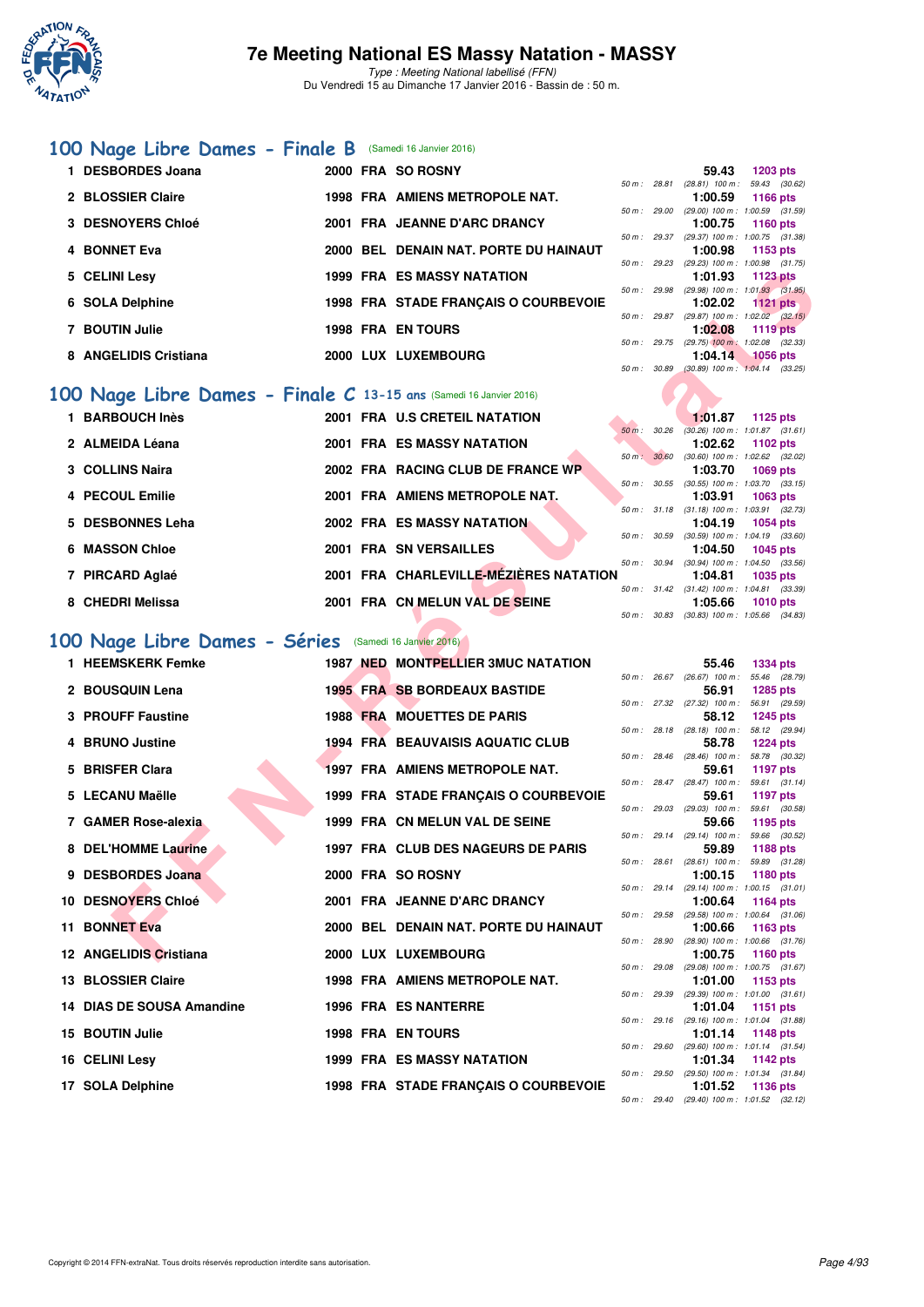

## **7e Meeting National ES Massy Natation - MASSY**

|     | <b>18 PONSARDIN Alice</b> |  | 2000 FRA AMIENS METROPOLE NAT.           |              |                  | 1:01.54 | 1136 pts                                                                                      |  |
|-----|---------------------------|--|------------------------------------------|--------------|------------------|---------|-----------------------------------------------------------------------------------------------|--|
| 19. | <b>ALMEIDA Léana</b>      |  | <b>2001 FRA ES MASSY NATATION</b>        | 50 m: 29.62  |                  | 1:01.86 | (29.62) 100 m: 1:01.54 (31.92)<br><b>1126 pts</b>                                             |  |
|     | 20 FABRE Morgane          |  | 1995 FRA CN VIRY-CHÂTILLON               | 50 m: 29.89  |                  | 1:01.87 | (29.89) 100 m: 1:01.86 (31.97)<br>1125 pts                                                    |  |
|     | 21 DUFOUR Anne            |  | <b>1999 FRA BEAUVAISIS AQUATIC CLUB</b>  | 50 m: 29.40  |                  | 1:02.08 | (29.40) 100 m: 1:01.87 (32.47)<br>1119 pts                                                    |  |
| 22. | <b>GALATEAU Pauline</b>   |  | 1994 FRA AMIENS METROPOLE NAT.           | 50 m: 30.03  |                  | 1:02.11 | $(30.03)$ 100 m : 1:02.08 $(32.05)$<br>1118 $pts$                                             |  |
| 23  | <b>MORARU Sara</b>        |  | 1999 LUX LUXEMBOURG                      |              | 50 m : 29.13     | 1:02.13 | $(29.13)$ 100 m : 1:02.11 $(32.98)$<br><b>1117 pts</b>                                        |  |
| 24. | <b>CASTEL Margaux</b>     |  | 2000 FRA S.M MONTROUGE                   | 50 m: 29.60  |                  | 1:02.17 | $(29.60)$ 100 m : 1:02.13 $(32.53)$<br>1116 $pts$                                             |  |
|     | 25 RATSIMBAZAFY Tsiory    |  | 2000 FRA RACING CLUB DE FRANCE WP        |              |                  | 1:02.31 | 50 m : 30.35 (30.35) 100 m : 1:02.17 (31.82)<br><b>1112 pts</b>                               |  |
|     | 26 CHARRO Anaïs           |  | <b>1998 FRA U.S CRETEIL NATATION</b>     | 50 m: 30.05  |                  | 1:02.62 | $(30.05)$ 100 m : 1:02.31 $(32.26)$<br><b>1102 pts</b>                                        |  |
| 27  | <b>DOMINICE Laura</b>     |  | <b>1993 FRA ANTONY NATATION</b>          |              | 50 m: 30.09      | 1:02.75 | $(30.09)$ 100 m : 1:02.62 $(32.53)$<br>1098 pts                                               |  |
| 28  | <b>BARBOUCH Inès</b>      |  | 2001 FRA U.S CRETEIL NATATION            |              | $50 m$ : $30.47$ | 1:02.99 | $(30.47)$ 100 m : 1:02.75 $(32.28)$<br>1091 pts                                               |  |
| 29  | <b>AIT HADDOU Amal</b>    |  | 1999 FRA USC CONFLANS-STE-HONORINE       | $50 m$ :     | 30.59            | 1:03.17 | $(30.59)$ 100 m : 1:02.99 $(32.40)$<br>1085 pts                                               |  |
| 30  | <b>BIHAN Morgane</b>      |  | 2000 FRA CSN GUYANCOURT                  | $50 m$ :     |                  | 1:03.25 | 30.28 (30.28) 100 m: 1:03.17 (32.89)<br><b>1083 pts</b>                                       |  |
| 31. | <b>PECOUL Emilie</b>      |  | 2001 FRA AMIENS METROPOLE NAT.           | 50 m : 30.70 |                  | 1:03.37 | $(30.70)$ 100 m : 1:03.25 $(32.55)$<br>1079 pts                                               |  |
|     | 32 SOYER Emma             |  | 1998 FRA CN MELUN VAL DE SEINE           |              |                  | 1:03.38 | 50 m: 31.03 (31.03) 100 m: 1:03.37 (32.34)<br>1079 pts                                        |  |
| 33  | <b>MARCHESE Julie</b>     |  | 2000 FRA CN MELUN VAL DE SEINE           | 50 m: 30.26  |                  | 1:03.41 | $(30.26)$ 100 m : 1:03.38 $(33.12)$<br>1078 pts                                               |  |
| 34  | <b>CHEDRI Melissa</b>     |  | 2001 FRA CN MELUN VAL DE SEINE           | 50 m: 30.43  | 50 m : 30.07     | 1:03.46 | $(30.43)$ 100 m : 1:03.41 $(32.98)$<br><b>1076 pts</b>                                        |  |
| 35  | <b>DOMINICE Eva</b>       |  | <b>1995 FRA ANTONY NATATION</b>          |              | 50 m : 30.54     | 1:03.52 | $(30.07)$ 100 m : 1:03.46 $(33.39)$<br>1074 pts<br>$(30.54)$ 100 m : 1:03.52 $(32.98)$        |  |
| 36  | <b>ALBOUY Katleen</b>     |  | 1998 FRA COLOMBES NATATION               | 50 m : 30.96 |                  | 1:03.79 | <b>1066 pts</b><br>$(30.96)$ 100 m : 1:03.79 $(32.83)$                                        |  |
|     | 37 MARCHAL Léa            |  | <b>1998 FRA USB LONGWY NATATION</b>      | 50 m: 30.16  |                  | 1:03.82 | 1065 pts                                                                                      |  |
|     | 37 DESBONNES Leha         |  | <b>2002 FRA ES MASSY NATATION</b>        |              | 50 m : 30.29     | 1:03.82 | $(30.16)$ 100 m : 1:03.82 $(33.66)$<br>1065 pts<br>$(30.29)$ 100 m : 1:03.82 $(33.53)$        |  |
| 39  | <b>DE PAOLI Fiona</b>     |  | 2000 FRA PAS-DE-CALAIS                   | 50 m : 30.50 |                  | 1:03.85 | 1064 pts<br>$(30.50)$ 100 m : 1:03.85 $(33.35)$                                               |  |
| 39  | <b>MARZOUK Maëva</b>      |  | 2000 FRA CN MELUN VAL DE SEINE           | 50 m: 30.81  |                  | 1:03.85 | 1064 pts                                                                                      |  |
| 41  | <b>RAIMONDO Ines</b>      |  | 2000 FRA CN MELUN VAL DE SEINE           |              |                  | 1:03.96 | $(30.81)$ 100 m : 1:03.85 $(33.04)$<br>1061 pts<br>50 m: 30.12 (30.12) 100 m: 1:03.96 (33.84) |  |
| 41. | <b>COLLINS Naira</b>      |  | 2002 FRA RACING CLUB DE FRANCE WP        | 50 m : 30.72 |                  | 1:03.96 | 1061 pts<br>$(30.72)$ 100 m : 1:03.96 $(33.24)$                                               |  |
| 43. | <b>MASSON Chloe</b>       |  | 2001 FRA SN VERSAILLES                   | 50 m : 30.66 |                  | 1:03.99 | <b>1060 pts</b><br>$(30.66)$ 100 m : 1:03.99 $(33.33)$                                        |  |
|     | 44 ROUAULT Perrine        |  | 1998 FRA STADE FRANÇAIS O COURBEVOIE     |              |                  | 1:04.20 | 1054 pts<br>50 m: 30.21 (30.21) 100 m: 1:04.20 (33.99)                                        |  |
|     | 45 REMY Elora             |  | 2000 FRA CHARLEVILLE-MÉZIÈRES NATATION   |              |                  | 1:04.32 | 1050 pts<br>50 m: 30.95 (30.95) 100 m: 1:04.32 (33.37)                                        |  |
|     | 46 BOUCENNA Sarah         |  | 1999 FRA CN MAISONS-ALFORT               |              |                  | 1:04.36 | 1049 pts<br>50 m : 30.92 (30.92) 100 m : 1:04.36 (33.44)                                      |  |
|     | <b>47 LEMAOULT Emilie</b> |  | 1998 FRA CN MELUN VAL DE SEINE           |              |                  | 1:04.37 | 1049 pts<br>50 m: 30.79 (30.79) 100 m: 1:04.37 (33.58)                                        |  |
|     | 48 PIRCARD Aglaé          |  | 2001 FRA CHARLEVILLE-MÉZIÈRES NATATION   |              |                  | 1:04.45 | 1046 pts<br>50 m: 31.36 (31.36) 100 m: 1:04.45 (33.09)                                        |  |
|     | 49 COMMUNAUDAT Margaux    |  | 1998 FRA CN MELUN VAL DE SEINE           |              |                  | 1:04.59 | 1042 pts<br>50 m: 31.22 (31.22) 100 m: 1:04.59 (33.37)                                        |  |
|     | 50 RUCK Lena              |  | 2001 FRA CN VIRY-CHATILLON               |              |                  | 1:04.80 | <b>1036 pts</b><br>50 m: 31.02 (31.02) 100 m: 1:04.80 (33.78)                                 |  |
|     | 51 LE CORGUILLE Ambre     |  | 2001 FRA CA ORSAY                        |              |                  | 1:04.86 | 1034 pts<br>50 m : 30.83 (30.83) 100 m : 1:04.86 (34.03)                                      |  |
|     | 52 LIORET Coralie         |  | <b>2000 FRA MORSANG ESSONNE NATATION</b> |              |                  | 1:04.92 | <b>1032 pts</b><br>50 m: 31.53 (31.53) 100 m: 1:04.92 (33.39)                                 |  |
|     | 53 FIGUEIREDO Mariana     |  | 2000 FRA JEANNE D'ARC DRANCY             |              |                  | 1:05.07 | 1028 pts<br>50 m: 29.55 (29.55) 100 m: 1:05.07 (35.52)                                        |  |
|     |                           |  |                                          |              |                  |         |                                                                                               |  |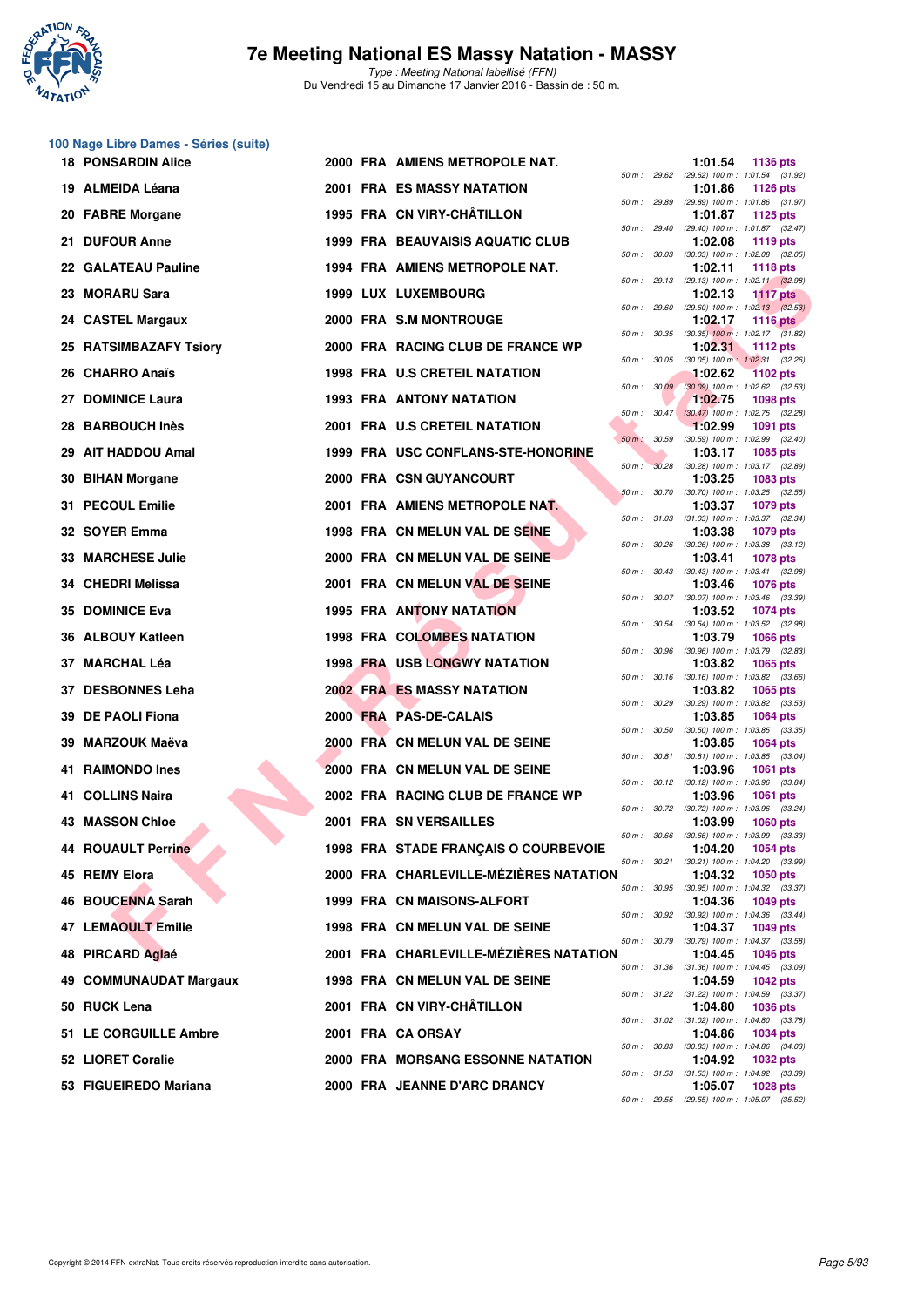

#### **7e Meeting National ES Massy Natation - MASSY**

Type : Meeting National labellisé (FFN) Du Vendredi 15 au Dimanche 17 Janvier 2016 - Bassin de : 50 m.

| 54 LEPROVOST Juliette        |  | 1997 FRA CN VAL MAUBUEE                   |              | 1:05.13                                                 | <b>1026 pts</b> |  |
|------------------------------|--|-------------------------------------------|--------------|---------------------------------------------------------|-----------------|--|
| 55 BLANC Marguerite          |  | 1999 LUX LUXEMBOURG                       |              | 50 m: 30.93 (30.93) 100 m: 1:05.13 (34.20)<br>1:05.14   | <b>1026 pts</b> |  |
| 56 PLANTIVEAU Agathe         |  | 2000 FRA NAUTIC CLUB RAMBOUILLET          |              | 50 m: 31.48 (31.48) 100 m: 1:05.14 (33.66)<br>1:05.18   | <b>1024 pts</b> |  |
| 57 LEONARDI Alizée           |  | 1999 FRA CN BRUNOY-ESSONNE                |              | 50 m: 31.61 (31.61) 100 m: 1:05.18 (33.57)<br>1:05.21   | <b>1023 pts</b> |  |
| 58 HACHEZ Clementine         |  | 2001 FRA CSN GUYANCOURT                   |              | 50 m: 30.97 (30.97) 100 m: 1:05.21 (34.24)<br>1:05.28   | <b>1021 pts</b> |  |
| 59 BESNIER Alicia            |  | 1999 FRA CN MELUN VAL DE SEINE            |              | 50 m: 31.69 (31.69) 100 m: 1:05.28 (33.59)<br>1:05.39   | <b>1018 pts</b> |  |
| 60 ROBERT Jessica            |  | <b>2001 FRA ES MASSY NATATION</b>         |              | 50 m: 31.42 (31.42) 100 m: 1:05.39 (33.97)<br>1:05.46   | 1016 $pts$      |  |
| 61 SOMMIER Elodie            |  | 2001 FRA U.S CRETEIL NATATION             |              | 50 m : 31.62 (31.62) 100 m : 1:05.46 (33.84)<br>1:05.65 | <b>1010 pts</b> |  |
| 62 LESAGE Maud               |  | <b>2001 FRA ES MASSY NATATION</b>         |              | 50 m: 31.78 (31.78) 100 m: 1:05.65 (33.87)              |                 |  |
|                              |  |                                           |              | 1:05.81<br>50 m: 31.64 (31.64) 100 m: 1:05.81 (34.17)   | <b>1006 pts</b> |  |
| 63 PERIGUEUX Elea            |  | 2002 FRA CN VAL MAUBUEE                   |              | 1:05.84<br>50 m: 31.73 (31.73) 100 m: 1:05.84 (34.11)   | 1005 pts        |  |
| 64 ZOUAIED Inès              |  | 2001 FRA CHARLEVILLE-MÉZIÈRES NATATION    | 50 m : 30.86 | 1:05.87<br>$(30.86)$ 100 m : 1:05.87 $(35.01)$          | $1004$ pts      |  |
| 65 LARGANGE Léa              |  | <b>2001 FRA SN VERSAILLES</b>             |              | 1:05.89<br>50 m: 31.22 (31.22) 100 m: 1:05.89 (34.67)   | <b>1003 pts</b> |  |
| 66 PICARD Nina               |  | 1999 FRA AQUA CLUB PONTAULT-ROISSY        |              | 1:05.92<br>50 m: 31.75 (31.75) 100 m: 1:05.92 (34.17)   | <b>1002 pts</b> |  |
| 67 ROUTIER Nolwen            |  | 2000 FRA C.N OZOIR-LA-FERRIERE            |              | 1:05.96                                                 | <b>1001 pts</b> |  |
| 68 AIT-TABET Lilia           |  | 1999 FRA CN VAL MAUBUEE                   |              | 50 m: 31.40 (31.40) 100 m: 1:05.96 (34.56)<br>1:06.12   | 997 pts         |  |
| 69 BEN FRIHA Ambre           |  | 2001 FRA RACING CLUB DE FRANCE WP         |              | 50 m: 31.45 (31.45) 100 m: 1:06.12 (34.67)<br>1:06.13   | 996 pts         |  |
| <b>70 RAZAFY Elodie</b>      |  | 1998 FRA CN MELUN VAL DE SEINE            |              | 50 m: 31.45 (31.45) 100 m: 1:06.13 (34.68)<br>1:06.20   | 994 pts         |  |
| 71 CHAUMUN Shany             |  | 2002 FRA CN BRUNOY-ESSONNE                |              | 50 m: 31.09 (31.09) 100 m: 1:06.20 (35.11)<br>1:06.21   | 994 pts         |  |
| 72 SOYER Adèle               |  | 2001 FRA CN MELUN VAL DE SEINE            |              | 50 m: 31.64 (31.64) 100 m: 1:06.21 (34.57)<br>1:06.26   | 992 pts         |  |
| 73 BIAVA Marie               |  | <b>2002 FRA USB LONGWY NATATION</b>       |              | 50 m: 32.12 (32.12) 100 m: 1:06.26 (34.14)<br>1:06.27   | 992 pts         |  |
| <b>73 LONGAYGUE Hermance</b> |  | <b>2000 FRA SN VERSAILLES</b>             |              | 50 m: 32.35 (32.35) 100 m: 1:06.27 (33.92)<br>1:06.27   | 992 pts         |  |
|                              |  | 2002 FRA CN MAISONS-ALFORT                |              | 50 m: 32.01 (32.01) 100 m: 1:06.27 (34.26)              |                 |  |
| 75 PEITEADO Victoria         |  |                                           |              | 1:06.29<br>50 m: 31.46 (31.46) 100 m: 1:06.29 (34.83)   | 992 pts         |  |
| 76 CEPECK Léa                |  | 2002 FRA EN TOURS                         |              | 1:06.44<br>50 m: 32.19 (32.19) 100 m: 1:06.44 (34.25)   | 987 pts         |  |
| 77 MARTINEZ Myriam           |  | 2002 FRA COLOMBES NATATION                | 50 m : 31.71 | 1:06.48<br>$(31.71)$ 100 m : 1:06.48 $(34.77)$          | 986 pts         |  |
| 77 HANRAS Tiphaine           |  | 2000 FRA COULOMMIERS NATATION             |              | 1:06.48<br>50 m: 31.62 (31.62) 100 m: 1:06.48 (34.86)   | 986 pts         |  |
| 79 ALMEIDA Lüna              |  | 2002 FRA AMIENS METROPOLE NAT.            |              | 1:06.49<br>50 m: 32.33 (32.33) 100 m: 1:06.49 (34.16)   | <b>986 pts</b>  |  |
| 80 LEPOLARD Lilou            |  | 2001 FRA CHARLEVILLE-MÉZIÈRES NATATION    |              | 1:06.51<br>50 m: 31.63 (31.63) 100 m: 1:06.51 (34.88)   | 985 pts         |  |
| 81 POTIER Coline             |  | <b>2001 FRA COULOMMIERS NATATION</b>      |              | 1:06.69<br>50 m: 32.55 (32.55) 100 m: 1:06.69 (34.14)   | 980 pts         |  |
| 82 DOUCHEZ Gaëlle            |  | <b>1987 FRA LE MÉE-SUR-SEINE NATATION</b> |              | 1:06.73                                                 | 979 pts         |  |
| <b>83 MARTINS Chloe</b>      |  | 2001 FRA US JEUNESSE MITRY-MORY           |              | 50 m: 32.68 (32.68) 100 m: 1:06.73 (34.05)<br>1:06.74   | 978 pts         |  |
| <b>84 ALLIOT Claire</b>      |  | 1999 FRA PAS-DE-CALAIS                    |              | 50 m: 31.71 (31.71) 100 m: 1:06.74 (35.03)<br>1:06.76   | 978 pts         |  |
| <b>85 TAVERNE Marion</b>     |  | 1999 FRA AQUA CLUB PONTAULT-ROISSY        |              | 50 m: 31.42 (31.42) 100 m: 1:06.76 (35.34)<br>1:06.99   | 971 pts         |  |
| 86 BAURON Charline           |  | 2001 FRA CN ST-MICHEL-SUR-ORGE            |              | 50 m: 31.44 (31.44) 100 m: 1:06.99 (35.55)<br>1:07.06   | 969 pts         |  |
| 87 HOUAL Solene              |  | <b>2002 FRA ES MASSY NATATION</b>         |              | 50 m: 31.59 (31.59) 100 m: 1:07.06 (35.47)<br>1:07.07   | 969 pts         |  |
| 87 RUCKERT Chloé             |  | <b>2002 FRA USB LONGWY NATATION</b>       |              | 50 m: 32.14 (32.14) 100 m: 1:07.07 (34.93)<br>1:07.07   | 969 pts         |  |
| 89 CHESNEAU Marine           |  | 1999 FRA ES MASSY NATATION                |              | 50 m: 32.40 (32.40) 100 m: 1:07.07 (34.67)<br>1:07.09   | <b>968 pts</b>  |  |
|                              |  |                                           |              |                                                         |                 |  |

50 m : 32.09 (32.09) 100 m : 1:07.09 (35.00)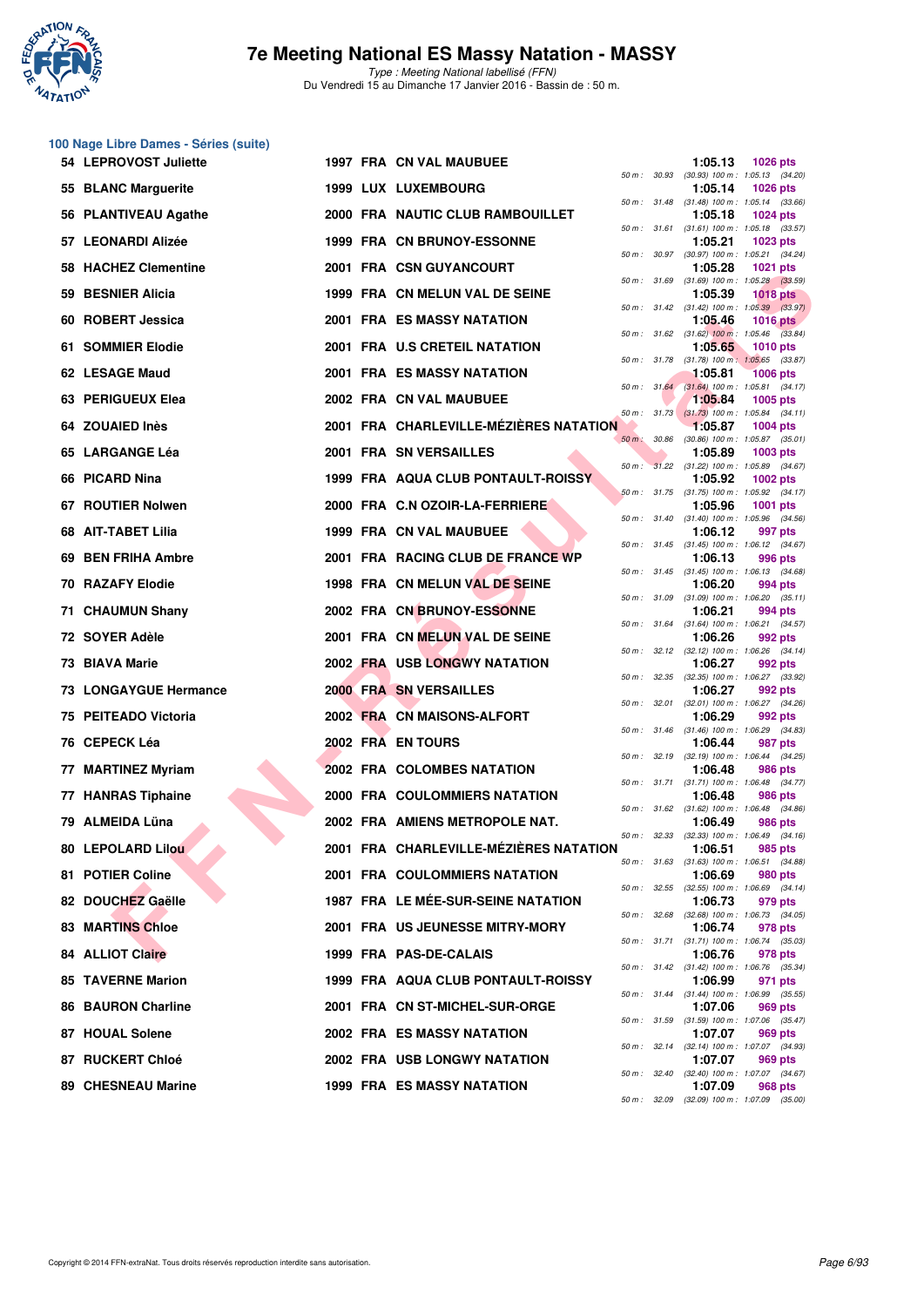

Type : Meeting National labellisé (FFN) Du Vendredi 15 au Dimanche 17 Janvier 2016 - Bassin de : 50 m.

# **100 Nage Libre Dames - Séries (suite)**

| 90 RICHARD Clara              |  | 2002 FRA CN VAL MAUBUEE                 |              |              | 1:07.10 | 968 pts                                                       |
|-------------------------------|--|-----------------------------------------|--------------|--------------|---------|---------------------------------------------------------------|
| 91 WARD Meggy                 |  | 2002 FRA C.N OZOIR-LA-FERRIERE          |              |              | 1:07.18 | 50 m: 31.84 (31.84) 100 m: 1:07.10 (35.26)<br>966 pts         |
| 92 BAQUET Rosanna             |  | 1999 FRA U.S CRETEIL NATATION           |              |              | 1:07.44 | 50 m: 31.90 (31.90) 100 m: 1:07.18 (35.28)<br>958 pts         |
| 93 SUMEIRE Alizé              |  | 2001 FRA CA ORSAY                       |              | 50 m: 32.50  | 1:07.58 | $(32.50)$ 100 m : 1:07.44 $(34.94)$<br>954 pts                |
| 94 LEBRE Emma                 |  | 2002 FRA CN VIRY-CHÂTILLON              |              |              | 1:07.59 | $50\,m:~~31.67~~(31.67)~100\,m:~~1.07.58~~(35.91)$<br>954 pts |
| 95 VERDIER Alexandra          |  | <b>2000 FRA ES MASSY NATATION</b>       |              |              | 1:07.65 | 50 m: 32.46 (32.46) 100 m: 1:07.59 (35.13)<br>952 pts         |
| 96 COUPLET Céleste            |  | 1999 FRA STADE FRANÇAIS O COURBEVOIE    |              | 50 m: 32.51  | 1:07.77 | $(32.51)$ 100 m : 1:07.65 $(35.14)$<br>949 pts                |
| 97 MARQUE Sara                |  | 2002 FRA RSC MONTREUIL                  |              | 50 m : 33.54 | 1:07.78 | $(33.54)$ 100 m : 1:07.77 $(34.23)$<br>948 pts                |
| 98 LHOMME Angèle              |  | <b>2001 FRA SN VERSAILLES</b>           |              |              | 1:07.81 | 50 m: 32.37 (32.37) 100 m: 1:07.78 (35.41)<br>948 pts         |
| 99 VALIN-FIXOT Léa            |  | 2000 FRA CN ST-MICHEL-SUR-ORGE          |              |              | 1:07.82 | 50 m : 32.95 (32.95) 100 m : 1:07.81 (34.86)<br>947 pts       |
| 100 SAUVAGE Clémence          |  | 2000 FRA BEAUVAISIS AQUATIC CLUB        |              | 50 m: 32.30  | 1:07.97 | $(32.30)$ 100 m : 1:07.82 $(35.52)$<br>943 pts                |
| 101 OUSSALAH Lyma             |  | 2002 FRA ES VITRY                       |              | 50 m: 32.38  | 1:08.06 | $(32.38)$ 100 m : 1:07.97 $(35.59)$<br>940 pts                |
| 102 PUSSET Manon              |  | 2000 FRA CN BRUNOY-ESSONNE              | 50 m :       |              | 1:08.11 | 32.71 (32.71) 100 m: 1:08.06 (35.35)<br>939 pts               |
|                               |  | 2001 FRA CSN GUYANCOURT                 | 50 m: 32.66  |              |         | $(32.66)$ 100 m : 1:08.11 $(35.45)$                           |
| 103 LEROY Marine              |  |                                         |              |              | 1:08.22 | 936 pts<br>50 m: 32.63 (32.63) 100 m: 1:08.22 (35.59)         |
| 104 LEVEAUX Enola             |  | <b>2002 FRA BEAUVAISIS AQUATIC CLUB</b> |              | 50 m : 32.53 | 1:08.29 | 934 pts<br>$(32.53)$ 100 m : 1:08.29 $(35.76)$                |
| 105 PERNOT Ophélie            |  | 2000 FRA AQUA CLUB PONTAULT-ROISSY      |              |              | 1:08.37 | 932 pts<br>50 m: 32.65 (32.65) 100 m: 1:08.37 (35.72)         |
| 106 MPACKO Ketsia             |  | 2000 FRA AQUA CLUB PONTAULT-ROISSY      |              | 50 m : 32.68 | 1:08.70 | 922 pts<br>$(32.68)$ 100 m : 1:08.70 $(36.02)$                |
| 106 VIATEUR Louise            |  | 2000 FRA NAUTIC CLUB RAMBOUILLET        |              | 50 m : 33.01 | 1:08.70 | 922 pts<br>$(33.01)$ 100 m : 1:08.70 $(35.69)$                |
| 108 GERONDIS Erin             |  | 2001 FRA ES VITRY                       | 50 m: 32.59  |              | 1:08.80 | 919 pts<br>$(32.59)$ 100 m : 1:08.80 $(36.21)$                |
| 109 HUCHET Coralie            |  | 2001 FRA SN VERSAILLES                  |              |              | 1:08.93 | 916 pts                                                       |
| 110 MULLER Lena               |  | <b>2001 FRA CSN GUYANCOURT</b>          |              | 50 m: 32.67  | 1:08.94 | $(32.67)$ 100 m : 1:08.93 $(36.26)$<br>915 pts                |
| 111 TETTAMANTI Marie-Amélie   |  | <b>2001 FRA COULOMMIERS NATATION</b>    |              |              | 1:08.96 | 50 m: 33.34 (33.34) 100 m: 1:08.94 (35.60)<br>915 pts         |
| 112 DESBORDES Mila            |  | 2003 FRA SO ROSNY                       |              | 50 m : 33.83 | 1:08.98 | $(33.83)$ 100 m : 1:08.96 $(35.13)$<br>914 pts                |
| 113 BERNARD Léna-Rose         |  | 2000 FRA BEAUVAISIS AQUATIC CLUB        |              |              | 1:08.99 | 50 m: 32.57 (32.57) 100 m: 1:08.98 (36.41)<br>914 pts         |
| 114 DALLE Aliénor             |  | 2002 FRA S.M MONTROUGE                  | 50 m : 33.80 |              | 1:09.23 | $(33.80)$ 100 m : 1:08.99 $(35.19)$<br>907 pts                |
| 115 BOURDON Ines              |  | 2002 FRA CN VIRY-CHÂTILLON              |              |              | 1:09.52 | 50 m: 33.16 (33.16) 100 m: 1:09.23 (36.07)<br>899 pts         |
| 116 BOCH Emma                 |  | 2003 FRA CSN GUYANCOURT                 |              |              | 1:09.62 | 50 m: 33.80 (33.80) 100 m: 1:09.52 (35.72)<br>896 pts         |
| 117 GRALL Anaïs               |  | 2001 FRA USC CONFLANS-STE-HONORINE      |              |              | 1:09.64 | 50 m: 33.17 (33.17) 100 m: 1:09.62 (36.45)<br>896 pts         |
| 118 DUSAILLANT Mathilde       |  | 1999 FRA CN MELUN VAL DE SEINE          |              |              | 1:09.68 | 50 m: 33.43 (33.43) 100 m: 1:09.64 (36.21)<br>895 pts         |
| 119 BARBE Lea                 |  | 2002 FRA US JEUNESSE MITRY-MORY         |              |              | 1:09.73 | 50 m: 33.23 (33.23) 100 m: 1:09.68 (36.45)<br>893 pts         |
| 120 RAMBAUD Anissa            |  | 1999 FRA AQUA CLUB PONTAULT-ROISSY      |              | 50 m : 32.81 | 1:09.74 | (32.81) 100 m: 1:09.73 (36.92)<br>893 pts                     |
| 121 LAKHDARI Lyna             |  | 2001 FRA ES VITRY                       |              |              | 1:09.93 | 50 m: 33.45 (33.45) 100 m: 1:09.74 (36.29)<br>888 pts         |
| <b>122 CHARPENTIER Aurore</b> |  | 2000 FRA REIMS CHAMPAGNE NATATION       |              |              | 1:10.05 | 50 m: 33.37 (33.37) 100 m: 1:09.93 (36.56)<br>885 pts         |
| 123 SIRVAIN Lucie             |  | 1998 FRA C.N OZOIR-LA-FERRIERE          |              |              | 1:10.34 | 50 m : 33.55 (33.55) 100 m : 1:10.05 (36.50)<br>877 pts       |
| 124 BELMANA Maelysse          |  | 1999 FRA CN BRUNOY-ESSONNE              |              |              | 1:10.51 | 50 m: 33.69 (33.69) 100 m: 1:10.34 (36.65)<br>872 pts         |
|                               |  |                                         |              |              |         | 50 m: 34.45 (34.45) 100 m: 1:10.51 (36.06)                    |
| 125 HANTRAYE Agathe           |  | 2000 FRA AQUA CLUB PONTAULT-ROISSY      |              |              | 1:10.54 | 871 pts                                                       |

| 50 m:    | 31.84 | 1:07.10<br>$(31.84) 100 m$ : | 968 pts<br>1:07.10 (35.26)           |
|----------|-------|------------------------------|--------------------------------------|
|          |       | 1:07.18                      | <b>966 pts</b>                       |
| $50 m$ : | 31.90 | $(31.90) 100 m$ :<br>1:07.44 | 1:07.18 (35.28)<br>958 pts           |
| $50 m$ : | 32.50 | $(32.50)$ 100 m :            | 1:07.44<br>(34.94)                   |
| $50 m$ : | 31.67 | 1:07.58<br>$(31.67) 100 m$ : | 954 pts<br>1:07.58                   |
|          |       | 1:07.59                      | (35.91)<br>954 pts                   |
| $50 m$ : | 32.46 | $(32.46)$ 100 m :            | 1:07.59<br>(35.13)                   |
| $50 m$ : | 32.51 | 1:07.65<br>$(32.51)$ 100 m : | 952 pts<br>$1:07.65$ $(35.14)$       |
|          |       | 1:07.77                      | <b>949 pts</b>                       |
| $50 m$ : | 33.54 | $(33.54)$ 100 m :<br>1:07.78 | 1:07.77 (34.23)<br>948 pts           |
| $50 m$ : | 32.37 | $(32.37)$ 100 m:             | 1:07.78<br>(35.41)                   |
| $50 m$ : | 32.95 | 1:07.81<br>$(32.95)$ 100 m : | 948 pts<br>1:07.81<br>(34.86)        |
|          |       | 1:07.82                      | 947 pts                              |
| $50 m$ : | 32.30 | $(32.30)$ 100 m :<br>1:07.97 | (35.52)<br>1:07.82<br>943 pts        |
| $50 m$ : | 32.38 | $(32.38) 100 m$ :            | 1:07.97 (35.59)                      |
|          |       | 1:08.06                      | 940 pts                              |
| $50 m$ : | 32.71 | $(32.71)$ 100 m :<br>1:08.11 | 1:08.06 (35.35)<br>939 pts           |
| $50 m$ : | 32.66 | $(32.66)$ 100 m :            | $1:08.11$ $(35.45)$                  |
| $50 m$ : | 32.63 | 1:08.22<br>$(32.63) 100 m$ : | 936 pts<br>1:08.22 (35.59)           |
|          |       | 1:08.29                      | 934 pts                              |
| $50 m$ : | 32.53 | $(32.53) 100 m$ :<br>1:08.37 | (35.76)<br>1:08.29<br>932 pts        |
| 50 m :   | 32.65 | $(32.65)$ 100 m :            | 1:08.37 (35.72)                      |
| $50 m$ : | 32.68 | 1:08.70<br>$(32.68) 100 m$ : | 922 pts<br>1:08.70<br>(36.02)        |
|          |       | 1:08.70                      | 922 pts                              |
| $50 m$ : | 33.01 | $(33.01)$ 100 m :<br>1:08.80 | 1:08.70 (35.69)                      |
| $50 m$ : | 32.59 | $(32.59) 100 m$ :            | 919 pts<br>1:08.80 (36.21)           |
|          |       | 1:08.93                      | 916 pts                              |
| $50 m$ : | 32.67 | $(32.67) 100 m$ :<br>1:08.94 | 1:08.93 (36.26)<br>915 pts           |
| $50 m$ : | 33.34 | $(33.34) 100 m$ :            | 1:08.94 (35.60)                      |
| $50 m$ : | 33.83 | 1:08.96<br>$(33.83) 100 m$ : | 915 pts<br>1:08.96 (35.13)           |
|          |       | 1:08.98                      | 914 pts                              |
| $50 m$ : | 32.57 | $(32.57)$ 100 m :<br>1:08.99 | 1:08.98 (36.41)<br>914 pts           |
| $50 m$ : | 33.80 | $(33.80)$ 100 m :            | 1:08.99 (35.19)                      |
| $50 m$ : | 33.16 | 1:09.23<br>$(33.16) 100 m$ : | 907 pts<br>(36.07)<br>1:09.23        |
|          |       | 1:09.52                      | <b>899 pts</b>                       |
| $50 m$ : | 33.80 | $(33.80)$ 100 m :<br>1:09.62 | 1:09.52<br>(35.72)<br>896 pts        |
| 50 m :   | 33.17 | $(33.17) 100 m$ :            | 1:09.62<br>(36.45)                   |
| $50 m$ : | 33.43 | 1:09.64<br>$(33.43) 100 m$ : | 896 pts<br>1:09.64<br>(36.21)        |
|          |       | 1:09.68                      | 895 pts                              |
| $50 m$ : | 33.23 | $(33.23) 100 m$ :            | 1:09.68<br>(36.45)                   |
| $50 m$ : | 32.81 | 1:09.73<br>$(32.81)$ 100 m : | 893 pts<br>1:09.73<br>(36.92)        |
|          |       | 1:09.74                      | 893 pts                              |
| $50 m$ : | 33.45 | $(33.45) 100 m$ :<br>1:09.93 | 1:09.74<br>(36.29)<br><b>888 pts</b> |
| $50 m$ : | 33.37 | $(33.37) 100 m$ :            | 1:09.93<br>(36.56)                   |
| $50 m$ : | 33.55 | 1:10.05<br>$(33.55)$ 100 m : | 885 pts<br>1:10.05<br>(36.50)        |
|          |       | 1:10.34                      | 877 pts                              |
| $50 m$ : | 33.69 | $(33.69)$ 100 m :<br>1:10.51 | 1:10.34<br>(36.65)<br>872 pts        |
| $50 m$ : | 34.45 | $(34.45) 100 m$ :            | 1:10.51<br>(36.06)                   |
| 50 m :   | 33.40 | 1:10.54<br>$(33.40)$ 100 m : | 871 pts<br>$1:10.54$ $(37.14)$       |
|          |       |                              |                                      |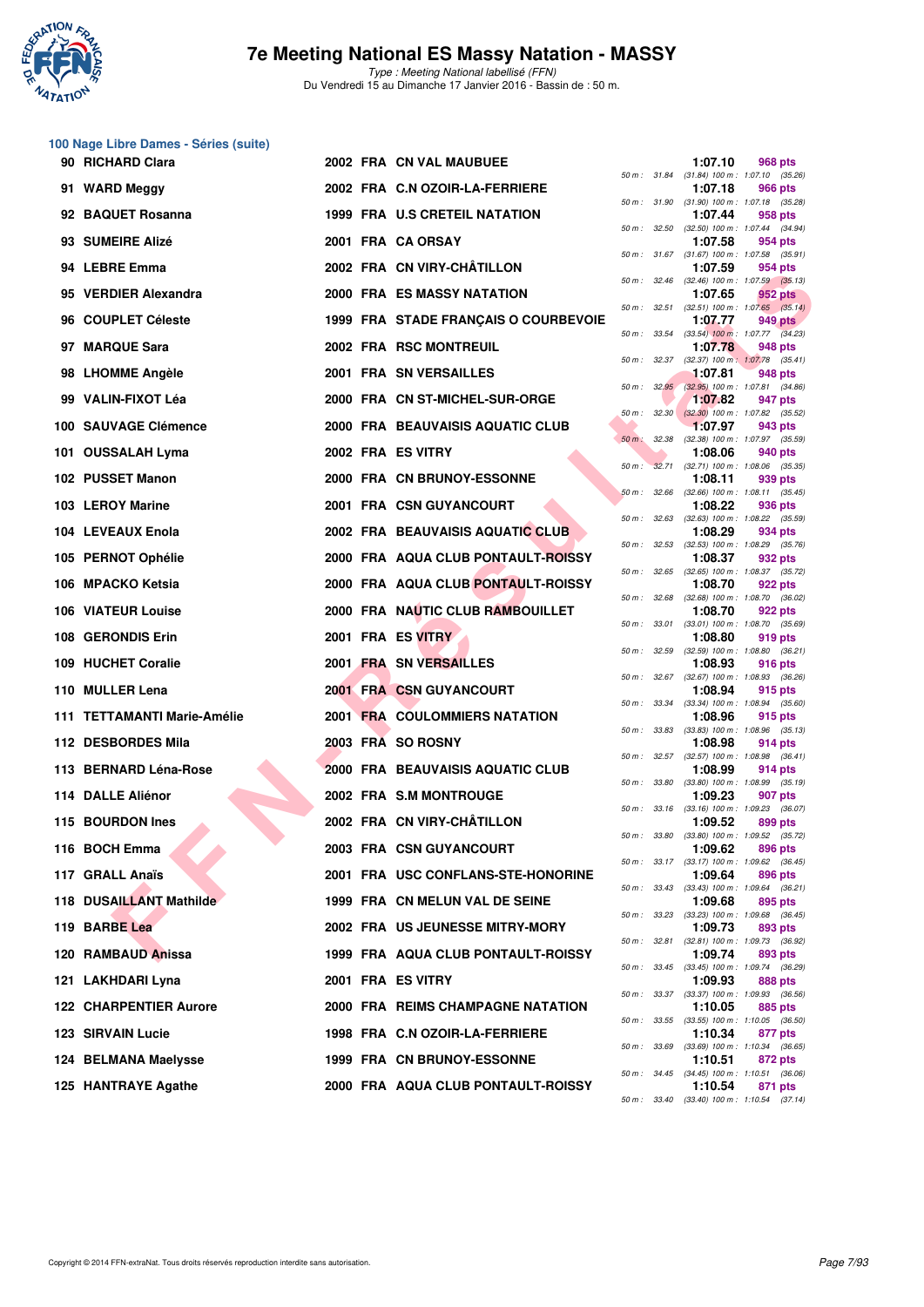

Type : Meeting National labellisé (FFN) Du Vendredi 15 au Dimanche 17 Janvier 2016 - Bassin de : 50 m.

# **100 Nage Libre Dames - Séries (suite)**

| 126 DHENNIN Clara                                          |  | <b>2001 FRA SN VERSAILLES</b>                                                                                                       |                  | 1:10.71         | 866 pts                                                 |
|------------------------------------------------------------|--|-------------------------------------------------------------------------------------------------------------------------------------|------------------|-----------------|---------------------------------------------------------|
| 127 MULLER Majda                                           |  | 2002 FRA AS CORBEIL-ESSONNE                                                                                                         |                  | 1:10.78         | 50 m: 33.26 (33.26) 100 m: 1:10.71 (37.45)<br>864 pts   |
|                                                            |  |                                                                                                                                     | 50 m : 33.62     |                 | $(33.62)$ 100 m : 1:10.78 $(37.16)$                     |
| 128 GRESSIER Charlotte                                     |  | 2002 FRA U.S CRETEIL NATATION                                                                                                       |                  | 1:10.88         | 862 pts<br>50 m: 33.80 (33.80) 100 m: 1:10.88 (37.08)   |
| 129 ALGARON Chloé                                          |  | 2001 FRA COULOMMIERS NATATION                                                                                                       |                  | 1:11.05         | 857 pts<br>50 m: 34.36 (34.36) 100 m: 1:11.05 (36.69)   |
| 130 DE LELLIS Carla                                        |  | 2001 FRA ES VITRY                                                                                                                   |                  | 1:11.06         | 857 pts                                                 |
| 131 TASSEL Nolwenn                                         |  | 2002 FRA CN MAISONS-ALFORT                                                                                                          |                  | 1:11.16         | 50 m: 34.41 (34.41) 100 m: 1:11.06 (36.65)<br>854 pts   |
|                                                            |  |                                                                                                                                     |                  |                 | 50 m: 33.35 (33.35) 100 m: 1:11.16 (37.81)              |
| 132 QUINT Ilona                                            |  | 2000 FRA S.M MONTROUGE                                                                                                              |                  | 1:11.31         | 850 pts<br>50 m: 34.45 (34.45) 100 m: 1:11.31 (36.86)   |
| 133 ALVES Amélie                                           |  | 2000 FRA S.M MONTROUGE                                                                                                              |                  | 1:11.55         | 844 pts                                                 |
| 134 DEL PIN Trescillia                                     |  | 2001 FRA REIMS AVENIR NATATION                                                                                                      |                  | 1:11.81         | 50 m: 33.70 (33.70) 100 m: 1:11.55 (37.85)<br>837 pts   |
| 135 DEGUILLE Lisa                                          |  | 2002 FRA C.N OZOIR-LA-FERRIERE                                                                                                      | $50 m$ : $35.01$ | 1:11.90         | $(35.01)$ 100 m : 1:11.81 $(36.80)$<br>834 pts          |
|                                                            |  |                                                                                                                                     |                  |                 | 50 m: 34.33 (34.33) 100 m: 1:11.90 (37.57)              |
| 135 AGNEL Florence                                         |  | 1999 FRA C.N OZOIR-LA-FERRIERE                                                                                                      |                  | 1:11.90         | 834 pts<br>50 m: 34.27 (34.27) 100 m: 1:11.90 (37.63)   |
| 137 SAHMI Sarah                                            |  | 1999 FRA USO BEZONS                                                                                                                 |                  | 1:14.50         | <b>766 pts</b>                                          |
| 138 ROSE Emilie                                            |  | $50 m$ :<br>2002 FRA CN FONTAINEBLEAU-AVON                                                                                          |                  | 1:15.59         | 35.43 (35.43) 100 m : 1:14.50 (39.07)<br><b>738 pts</b> |
|                                                            |  |                                                                                                                                     |                  |                 | 50 m: 35.50 (35.50) 100 m: 1:15.59 (40.09)              |
| 139 TEBBAL Nawel                                           |  | 2002 FRA U.S CRETEIL NATATION                                                                                                       | 50 m : 35.97     | 1:16.67         | <b>711 pts</b><br>$(35.97)$ 100 m : 1:16.67 $(40.70)$   |
| --- BOISRENOULT Emilie                                     |  | 2002 FRA U.S CRETEIL NATATION                                                                                                       |                  | <b>DNS dec</b>  |                                                         |
| --- THENOT Adeline                                         |  | 1991 FRA JEANNE D'ARC DRANCY                                                                                                        |                  | <b>DNS dec</b>  |                                                         |
| --- CASTERS Marine                                         |  | 1999 FRA PAS-DE-CALAIS                                                                                                              |                  | <b>DNS dec</b>  |                                                         |
| --- SIMON Romane                                           |  | 2001 FRA SN VERSAILLES                                                                                                              |                  | <b>DNS dec</b>  |                                                         |
| --- ANDRE Margot                                           |  | 2001 FRA SN VERSAILLES                                                                                                              |                  | <b>DNS Nd</b>   |                                                         |
|                                                            |  |                                                                                                                                     |                  |                 |                                                         |
| 200 Nage Libre Dames - Finale A (Dimanche 17 Janvier 2016) |  |                                                                                                                                     |                  |                 |                                                         |
| 1 HEEMSKERK Femke                                          |  | 1987 NED MONTPELLIER 3MUC NATATION                                                                                                  |                  | 1:57.86         | <b>1363 pts</b>                                         |
| 2 VAN ROUWENDAAL Sharon                                    |  | 50 m: 27.33 (27.33) 100 m: 57.31 (29.98) 150 m: 1:27.83 (30.52) 200 m: 1:57.86 (30.03)<br><b>1993 NED MONTPELLIER 3MUC NATATION</b> |                  | 2:05.64         | <b>1232 pts</b>                                         |
| <b>DESBORDES Joana</b>                                     |  | 50 m: 29.91 (29.91) 100 m: 1:01.98 (32.07) 150 m: 1:34.07 (32.09) 200 m: 2:05.64 (31.57)<br>2000 FRA SO ROSNY                       |                  | 2:07.84         | <b>1197 pts</b>                                         |
|                                                            |  | 50 m: 30.01 (30.01) 100 m: 1:02.98 (32.97) 150 m: 1:35.83 (32.85) 200 m: 2:07.84 (32.01)                                            |                  |                 |                                                         |
| <b>4 PROUFF Faustine</b>                                   |  | <b>1988 FRA MOUETTES DE PARIS</b><br>50 m: 30.26 (30.26) 100 m: 1:03.00 (32.74) 150 m: 1:36.21 (33.21) 200 m: 2:08.45 (32.24)       |                  | 2:08.45         | <b>1187 pts</b>                                         |
| <b>5 BONNET Eva</b>                                        |  | 2000 BEL DENAIN NAT. PORTE DU HAINAUT                                                                                               |                  | 2:08.80         | <b>1181 pts</b>                                         |
| 6 BARAT Mathilde                                           |  | 50 m: 30.63 (30.63) 100 m: 1:04.23 (33.60) 150 m: 1:37.48 (33.25) 200 m: 2:08.80 (31.32)<br>1999 FRA CN MELUN VAL DE SEINE          |                  | 2:10.27         | 1158 pts                                                |
|                                                            |  | 50 m: 30.31 (30.31) 100 m: 1:02.84 (32.53) 150 m: 1:36.26 (33.42) 200 m: 2:10.27 (34.01)                                            |                  |                 |                                                         |
| 7 TOPOLANSKI Anna                                          |  | 1998 FRA CLUB DES NAGEURS DE PARIS<br>50 m: 30.55 (30.55) 100 m: 1:03.64 (33.09) 150 m: 1:37.40 (33.76) 200 m: 2:10.49 (33.09)      |                  | 2:10.49         | 1154 pts                                                |
| 8 BRUNO Justine                                            |  | <b>1994 FRA BEAUVAISIS AQUATIC CLUB</b>                                                                                             |                  | 2:12.55         | 1122 $pts$                                              |
|                                                            |  | 50 m: 30.53 (30.53) 100 m: 1:04.07 (33.54) 150 m: 1:38.63 (34.56) 200 m: 2:12.55 (33.92)                                            |                  |                 |                                                         |
| 200 Nage Libre Dames - Finale B (Dimanche 17 Janvier 2016) |  |                                                                                                                                     |                  |                 |                                                         |
| 1 ROTHON Morgane                                           |  | 1994 FRA ALLIANCE DIJON NATATION                                                                                                    |                  | 2:09.54         | 1169 pts                                                |
| 2 BOUSQUIN Lena                                            |  | 50 m: 30.39 (30.39) 100 m: 1:03.60 (33.21) 150 m: 1:37.94 (34.34) 200 m: 2:09.54 (31.60)<br>1995 FRA SB BORDEAUX BASTIDE            |                  | 2:09.95         | 1163 pts                                                |
|                                                            |  | 50 m: 28.76 (28.76) 100 m: 1:00.98 (32.22) 150 m: 1:35.69 (34.71) 200 m: 2:09.95 (34.26)                                            |                  |                 |                                                         |
| $0.0100$ NICTTLE                                           |  | 4000 FBA CTABE BE VANUES                                                                                                            |                  | $0.4400 + 4440$ |                                                         |

## **[200 Nage Libre Dames - Finale A](http://www.ffnatation.fr/webffn/resultats.php?idact=nat&go=epr&idcpt=35299&idepr=3)** (Dimanche 17 Janvier 2016)

| 1 HEEMSKERK Femke       |  | <b>1987 NED MONTPELLIER 3MUC NATATION</b>                                                                                           | 1:57.86 | 1363 pts                                                |
|-------------------------|--|-------------------------------------------------------------------------------------------------------------------------------------|---------|---------------------------------------------------------|
| 2 VAN ROUWENDAAL Sharon |  | 50 m: 27.33 (27.33) 100 m: 57.31 (29.98) 150 m: 1:27.83 (30.52) 200 m: 1:57.86 (30.03)<br><b>1993 NED MONTPELLIER 3MUC NATATION</b> | 2:05.64 | 1232 pts                                                |
|                         |  | 50 m: 29.91 (29.91) 100 m: 1:01.98 (32.07) 150 m: 1:34.07 (32.09) 200 m: 2:05.64 (31.57)                                            |         |                                                         |
| 3 DESBORDES Joana       |  | 2000 FRA SO ROSNY<br>50 m: 30.01 (30.01) 100 m: 1:02.98 (32.97) 150 m: 1:35.83                                                      |         | 2:07.84 1197 pts<br>$(32.85)$ 200 m : 2:07.84 $(32.01)$ |
| 4 PROUFF Faustine       |  | <b>1988 FRA MOUETTES DE PARIS</b>                                                                                                   |         | 2:08.45 1187 pts                                        |
| 5 BONNET Eva            |  | 50 m: 30.26 (30.26) 100 m: 1:03.00 (32.74) 150 m: 1:36.21<br>2000 BEL DENAIN NAT. PORTE DU HAINAUT                                  | 2:08.80 | $(33.21)$ 200 m : 2:08.45 $(32.24)$<br>1181 pts         |
|                         |  | 50 m: 30.63 (30.63) 100 m: 1:04.23 (33.60) 150 m: 1:37.48 (33.25) 200 m: 2:08.80 (31.32)                                            |         |                                                         |
| 6 BARAT Mathilde        |  | 1999 FRA CN MELUN VAL DE SEINE<br>50 m: 30.31 (30.31) 100 m: 1:02.84 (32.53) 150 m: 1:36.26 (33.42) 200 m: 2:10.27 (34.01)          | 2:10.27 | 1158 pts                                                |
| 7 TOPOLANSKI Anna.      |  | <b>1998 FRA CLUB DES NAGEURS DE PARIS</b>                                                                                           |         | 2:10.49 1154 pts                                        |
| 8 BRUNO Justine         |  | 50 m: 30.55 (30.55) 100 m: 1:03.64 (33.09) 150 m: 1:37.40 (33.76) 200 m: 2:10.49 (33.09)<br>1994 FRA BEAUVAISIS AQUATIC CLUB        |         | $2:12.55$ 1122 pts                                      |
|                         |  | (30.53) 100 m: 1:04.07 (33.54) 150 m: 1:38.63 (34.56) 200 m: 2:12.55 (33.92)<br>50 m : 30.53                                        |         |                                                         |

## [200 Nage Libre Dames - Finale B](http://www.ffnatation.fr/webffn/resultats.php?idact=nat&go=epr&idcpt=35299&idepr=3) (Dimanche 17 Janvier 2016)

| 1 ROTHON Morgane      |  | <b>1994 FRA ALLIANCE DIJON NATATION</b>                                                                                         |         | $2:09.54$ 1169 pts                  |
|-----------------------|--|---------------------------------------------------------------------------------------------------------------------------------|---------|-------------------------------------|
|                       |  | $(33.21)$ 150 m : 1:37.94 $(34.34)$ 200 m : 2:09.54 $(31.60)$<br>50 m : 30.39 (30.39) 100 m : 1:03.60                           |         |                                     |
| 2 BOUSQUIN Lena       |  | <b>1995 FRA SB BORDEAUX BASTIDE</b><br>50 m: 28.76 (28.76) 100 m: 1:00.98 (32.22) 150 m: 1:35.69 (34.71) 200 m: 2:09.95 (34.26) |         | $2:09.95$ 1163 pts                  |
| 3 SIMONETTI Romane    |  | 1999 FRA STADE DE VANVES                                                                                                        |         | 2:11.02 1146 pts                    |
|                       |  | (33.23) 150 m : 1:37.40<br>50 m: 30.66 (30.66) 100 m: 1:03.89                                                                   |         | $(33.51)$ 200 m : 2:11.02 $(33.62)$ |
| 4 BONNAMY Zoé         |  | 1999 FRA AMIENS METROPOLE NAT.                                                                                                  |         | $2:12.64$ 1120 pts                  |
|                       |  | (33.29) 150 m : 1:38.28<br>50 m : 30.59 (30.59) 100 m : 1:03.88                                                                 |         | $(34.40)$ 200 m : 2:12.64 $(34.36)$ |
| 5 ANGELIDIS Cristiana |  | 2000 LUX LUXEMBOURG                                                                                                             |         | 2:12.84 1117 pts                    |
|                       |  | 50 m: 30.24 (30.24) 100 m: 1:04.11 (33.87) 150 m: 1:39.07 (34.96) 200 m: 2:12.84 (33.77)                                        |         |                                     |
| 6 CELINI Lesy         |  | <b>1999 FRA ES MASSY NATATION</b>                                                                                               |         | 2:13.46 1108 pts                    |
|                       |  | 50 m : 30.46 (30.46) 100 m : 1:03.93 (33.47) 150 m : 1:38.58                                                                    |         | $(34.65)$ 200 m : 2:13.46 $(34.88)$ |
| 7 FOULQUIER Jodie     |  | 1998 FRA AMIENS METROPOLE NAT.                                                                                                  |         | 2:13.86 1101 pts                    |
|                       |  | (34.50) 150 m : 1:40.05<br>50 m : 31.29 (31.29) 100 m : 1:05.79                                                                 |         | $(34.26)$ 200 m : 2:13.86 $(33.81)$ |
| 8 MARCHAL Léa         |  | <b>1998 FRA USB LONGWY NATATION</b>                                                                                             | 2:18.62 | 1029 pts                            |
|                       |  | 50 m: 31.91 (31.91) 100 m: 1:07.18 (35.27) 150 m: 1:43.32 (36.14) 200 m: 2:18.62 (35.30)                                        |         |                                     |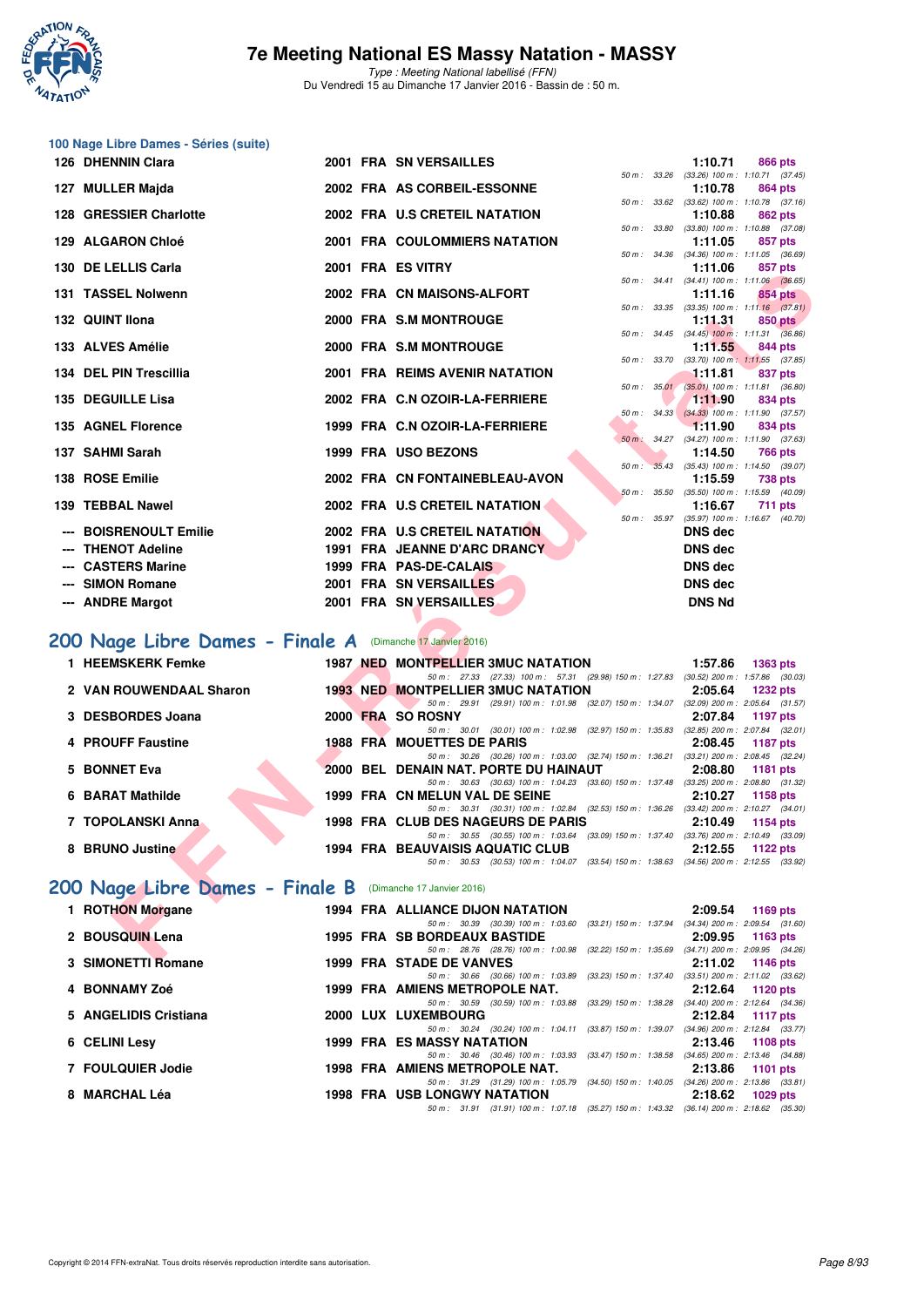

## **[200 Nage Libre Dames - Finale C](http://www.ffnatation.fr/webffn/resultats.php?idact=nat&go=epr&idcpt=35299&idepr=3) 13-15 ans** (Dimanche 17 Janvier 2016)

| 1. | <b>DESBONNES Leha</b>                                    |  | <b>2002 FRA ES MASSY NATATION</b>                                                                                                   | 2:14.48<br>1092 pts        |
|----|----------------------------------------------------------|--|-------------------------------------------------------------------------------------------------------------------------------------|----------------------------|
|    | 2 PECOUL Emilie                                          |  | 50 m: 31.00 (31.00) 100 m: 1:05.79 (34.79) 150 m: 1:40.36 (34.57) 200 m: 2:14.48 (34.12)<br>2001 FRA AMIENS METROPOLE NAT.          | 2:16.10<br>1067 pts        |
|    | 3 MASSON Chloe                                           |  | 50 m: 31.39 (31.39) 100 m: 1:05.42 (34.03) 150 m: 1:40.64 (35.22) 200 m: 2:16.10 (35.46)<br>2001 FRA SN VERSAILLES                  | 2:16.12<br>1067 pts        |
|    | 4 DUMAS Salome                                           |  | 50 m: 30.91 (30.91) 100 m: 1:05.05 (34.14) 150 m: 1:40.30 (35.25) 200 m: 2:16.12 (35.82)<br>2002 FRA CLUB DES NAGEURS DE PARIS      | 2:19.17<br>1021 pts        |
|    | <b>GARCIA Morgane</b>                                    |  | 50 m: 32.14 (32.14) 100 m: 1:06.78 (34.64) 150 m: 1:43.03 (36.25) 200 m: 2:19.17 (36.14)<br>2001 FRA CN FONTAINEBLEAU-AVON          | 2:19.67<br><b>1013 pts</b> |
|    | <b>6 LE CORGUILLE Ambre</b>                              |  | 50 m: 33.28 (33.28) 100 m: 1:09.33 (36.05) 150 m: 1:45.09 (35.76) 200 m: 2:19.67 (34.58)<br>2001 FRA CA ORSAY                       | 2:19.95<br>$1009$ pts      |
|    | 7 SECRESTAT Jessica                                      |  | 50 m: 32.26 (32.26) 100 m: 1:07.23 (34.97) 150 m: 1:43.53 (36.30) 200 m: 2:19.95 (36.42)<br>2001 FRA CN FONTAINEBLEAU-AVON          | 2:20.75<br>997 pts         |
|    |                                                          |  | 50 m: 33.06 (33.06) 100 m: 1:08.97 (35.91) 150 m: 1:45.54 (36.57) 200 m: 2:20.75 (35.21)<br><b>2001 FRA ES MASSY NATATION</b>       |                            |
|    | 8 ROBERT Jessica                                         |  | 50 m: 32.77 (32.77) 100 m: 1.09.38 (36.61) 150 m: 1.46.87 (37.49) 200 m: 2.23.71 (36.84)                                            | 2:23.71<br>954 pts         |
|    | 200 Nage Libre Dames - Séries (Dimanche 17 Janvier 2016) |  |                                                                                                                                     |                            |
|    | 1 HEEMSKERK Femke                                        |  | <b>1987 NED MONTPELLIER 3MUC NATATION</b>                                                                                           | 2:01.34<br>1304 pts        |
|    | 2 VAN ROUWENDAAL Sharon                                  |  | 50 m: 27.80 (27.80) 100 m: 58.51 (30.71) 150 m: 1:29.88 (31.37) 200 m: 2:01.34 (31.46)<br>1993 NED MONTPELLIER 3MUC NATATION        | 2:06.29<br><b>1222 pts</b> |
|    | 3 BARAT Mathilde                                         |  | 50 m: 30.13 (30.13) 100 m: 1:01.95 (31.82) 150 m: 1:34.45 (32.50) 200 m: 2:06.29 (31.84)<br>1999 FRA CN MELUN VAL DE SEINE          | 2:08.16<br>1191 pts        |
|    | 4 PROUFF Faustine                                        |  | 50 m: 30.45 (30.45) 100 m: 1:03.06 (32.61) 150 m: 1:35.68 (32.62) 200 m: 2:08.16 (32.48)<br><b>1988 FRA MOUETTES DE PARIS</b>       | 2:08.31<br>1189 pts        |
| 5  | <b>BRUNO Justine</b>                                     |  | 50 m: 29.59 (29.59) 100 m: 1:02.39 (32.80) 150 m: 1:35.70 (33.31) 200 m: 2:08.31 (32.61)<br><b>1994 FRA BEAUVAISIS AQUATIC CLUB</b> | 2:08.62<br>1184 pts        |
|    | 6 DESBORDES Joana                                        |  | 50 m: 29.93 (29.93) 100 m: 1:03.57 (33.64) 150 m: 1:36.44 (32.87) 200 m: 2:08.62 (32.18)<br>2000 FRA SO ROSNY                       | 2:08.97<br><b>1178 pts</b> |
|    | 7 GAMER Rose-alexia                                      |  | 50 m: 30.14 (30.14) 100 m: 1:02.78 (32.64) 150 m: 1:35.92 (33.14) 200 m: 2:08.97 (33.05)<br>1999 FRA CN MELUN VAL DE SEINE          | 2:09.78<br>1165 pts        |
|    | 8 BONNET Eva                                             |  | 50 m: 30.31 (30.31) 100 m: 1:03.37 (33.06) 150 m: 1:36.67 (33.30) 200 m: 2:09.78 (33.11)<br>2000 BEL DENAIN NAT. PORTE DU HAINAUT   | 2:09.80<br>1165 pts        |
|    | 9 TOPOLANSKI Anna                                        |  | 50 m: 30.64 (30.64) 100 m: 1:04.01 (33.37) 150 m: 1:37.57 (33.56) 200 m: 2:09.80 (32.23)<br>1998 FRA CLUB DES NAGEURS DE PARIS      | 2:09.89<br>1164 pts        |
|    |                                                          |  | 50 m : 30.64 (30.64) 100 m : 1:03.32 (32.68) 150 m : 1:37.27 (33.95) 200 m : 2:09.89 (32.62)                                        |                            |
|    | 10 BOUSQUIN Lena                                         |  | 1995 FRA SB BORDEAUX BASTIDE<br>50 m: 29.41 (29.41) 100 m: 1:01.76 (32.35) 150 m: 1:35.88 (34.12) 200 m: 2:10.18 (34.30)            | 2:10.18<br>1159 pts        |
|    | 11 ROTHON Morgane                                        |  | <b>1994 FRA ALLIANCE DIJON NATATION</b><br>50 m: 29.75 (29.75) 100 m: 1:02.55 (32.80) 150 m: 1:37.00 (34.45) 200 m: 2:11.07 (34.07) | 2:11.07<br>1145 pts        |
|    | 12 ANGELIDIS Cristiana                                   |  | 2000 LUX LUXEMBOURG<br>50 m: 30.25 (30.25) 100 m: 1:04.00 (33.75) 150 m: 1:38.11 (34.11) 200 m: 2:11.89 (33.78)                     | 2:11.89<br>1132 pts        |
|    | <b>13 BOURNONVILLE Mey</b>                               |  | 1999 FRA CN MELUN VAL DE SEINE<br>50 m: 31.17 (31.17) 100 m: 1:05.07 (33.90) 150 m: 1:38.72 (33.65) 200 m: 2:11.95 (33.23)          | 2:11.95<br>1131 pts        |
|    | <b>14 SIMONETTI Romane</b>                               |  | 1999 FRA STADE DE VANVES<br>50 m: 30.81 (30.81) 100 m: 1:04.52 (33.71) 150 m: 1:38.75 (34.23) 200 m: 2:12.75 (34.00)                | 2:12.75<br>1119 pts        |
|    | 15 BONNAMY Zoé                                           |  | 1999 FRA AMIENS METROPOLE NAT.<br>50 m: 30.30 (30.30) 100 m: 1:03.38 (33.08) 150 m: 1:38.32 (34.94) 200 m: 2:13.16 (34.84)          | 2:13.16<br>1112 pts        |
|    | 16 CELINI Lesy                                           |  | <b>1999 FRA ES MASSY NATATION</b>                                                                                                   | 2:13.78<br>1103 pts        |
|    | <b>17 VAN DEN BOSSCHE Eline</b>                          |  | 50 m: 30.54 (30.54) 100 m: 1:04.38 (33.84) 150 m: 1:39.16 (34.78) 200 m: 2:13.78 (34.62)<br>1999 LUX LUXEMBOURG                     | 2:14.10<br><b>1098 pts</b> |
|    | 18 FOULQUIER Jodie                                       |  | 50 m: 30.18 (30.18) 100 m: 1:04.54 (34.36) 150 m: 1:39.61 (35.07) 200 m: 2:14.10 (34.49)<br>1998 FRA AMIENS METROPOLE NAT.          | 2:14.98<br>1084 pts        |
|    | 19 SOYER Emma                                            |  | 50 m: 31.08 (31.08) 100 m: 1:05.73 (34.65) 150 m: 1:40.34 (34.61) 200 m: 2:14.98 (34.64)<br>1998 FRA CN MELUN VAL DE SEINE          | 2:15.14<br>1082 pts        |
|    | 20 MARCHAL Léa                                           |  | 50 m: 31.08 (31.08) 100 m: 1:05.58 (34.50) 150 m: 1:41.04 (35.46) 200 m: 2:15.14 (34.10)<br>1998 FRA USB LONGWY NATATION            | 2:15.16<br>1081 pts        |
|    | 21 PIAULET Cassandre                                     |  | 50 m: 31.26 (31.26) 100 m: 1:05.98 (34.72) 150 m: 1:40.55 (34.57) 200 m: 2:15.16 (34.61)<br>2000 FRA CLUB DES NAGEURS DE PARIS      | 2:15.59<br>1075 pts        |
|    | 22 DESBONNES Leha                                        |  | 50 m: 31.39 (31.39) 100 m: 1:05.64 (34.25) 150 m: 1:41.00 (35.36) 200 m: 2:15.59 (34.59)<br>2002 FRA ES MASSY NATATION              | 2:15.67<br>1073 pts        |
|    | 23 MARCHESE Julie                                        |  | 50 m: 31.37 (31.37) 100 m: 1:06.52 (35.15) 150 m: 1:41.90 (35.38) 200 m: 2:15.67 (33.77)<br>2000 FRA CN MELUN VAL DE SEINE          | 2:15.69<br>1073 pts        |
|    | 23 MORARU Sara                                           |  | 50 m: 31.69 (31.69) 100 m: 1:06.16 (34.47) 150 m: 1:41.42 (35.26) 200 m: 2:15.69 (34.27)<br><b>1999 LUX LUXEMBOURG</b>              |                            |
|    |                                                          |  | 50 m: 31.50 (31.50) 100 m: 1:06.45 (34.95) 150 m: 1:41.99 (35.54) 200 m: 2:15.69 (33.70)                                            | 2:15.69<br>1073 pts        |
|    | 25 SECRESTAT Charlyne                                    |  | 1998 FRA CN FONTAINEBLEAU-AVON<br>50 m: 32.16 (32.16) 100 m: 1:07.25 (35.09) 150 m: 1:41.70 (34.45) 200 m: 2:15.76 (34.06)          | 2:15.76<br>1072 pts        |
|    | <b>26 PONSARDIN Alice</b>                                |  | 2000 FRA AMIENS METROPOLE NAT.<br>50 m: 31.76 (31.76) 100 m: 1:06.55 (34.79) 150 m: 1:41.39 (34.84) 200 m: 2:15.82 (34.43)          | 2:15.82<br>1071 pts        |
|    | 27 DIAS DE SOUSA Amandine                                |  | 1996 FRA ES NANTERRE<br>50 m: 32.39 (32.39) 100 m: 1:07.35 (34.96) 150 m: 1:42.89 (35.54) 200 m: 2:15.93 (33.04)                    | 2:15.93<br>1069 pts        |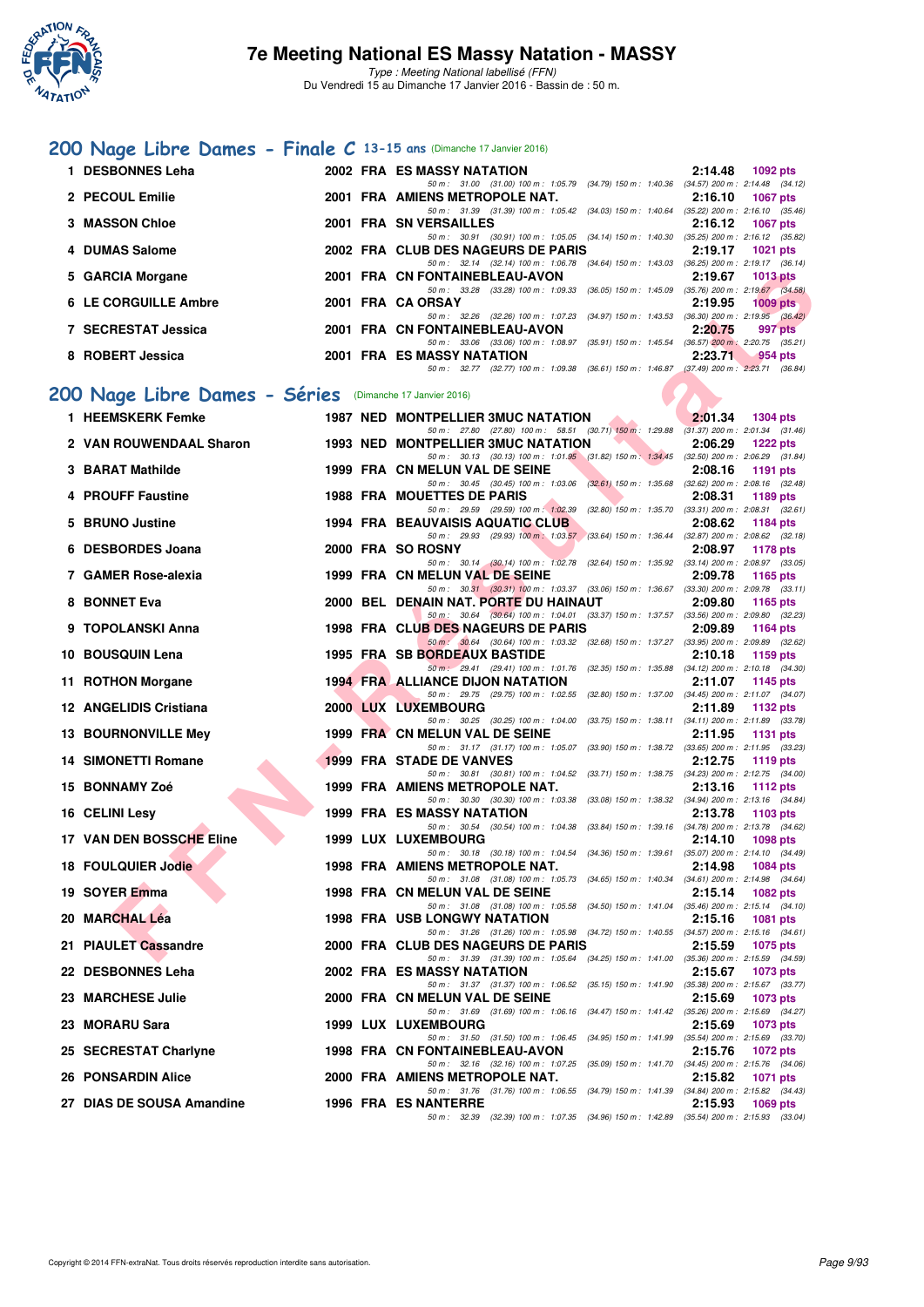

## **7e Meeting National ES Massy Natation - MASSY**

|     | 28 CUNHA-FERREIRA Léonie |  | 2000 FRA CN VIRY-CHATILLON                                                                                                                                        | 2:15.98<br>1069 pts        |
|-----|--------------------------|--|-------------------------------------------------------------------------------------------------------------------------------------------------------------------|----------------------------|
|     | 29 CAZIER Chloé          |  | 50 m: 30.50 (30.50) 100 m: 1:04.37 (33.87) 150 m: 1:39.94 (35.57) 200 m: 2:15.98 (36.04)<br>1998 FRA BEAUVAISIS AQUATIC CLUB                                      | 2:15.99<br>1069 pts        |
|     | <b>30 DUFOUR Anne</b>    |  | 50 m: 31.05 (31.05) 100 m: 1:05.71 (34.66) 150 m: 1:41.00 (35.29) 200 m: 2:15.99 (34.99)<br><b>1999 FRA BEAUVAISIS AQUATIC CLUB</b>                               | 2:16.61<br>1059 pts        |
|     | 31 SIMOËNS Jeanne        |  | 50 m: 31.75 (31.75) 100 m: 1:06.07 (34.32) 150 m: 1:41.63 (35.56) 200 m: 2:16.61 (34.98)<br>2000 FRA CLUB DES NAGEURS DE PARIS                                    | 2:16.87<br>1055 pts        |
|     | 32 PECOUL Emilie         |  | 50 m: 30.97 (30.97) 100 m: 1:05.46 (34.49) 150 m: 1:41.11 (35.65) 200 m: 2:16.87 (35.76)<br>2001 FRA AMIENS METROPOLE NAT.                                        | 2:17.13<br>1051 pts        |
|     | 33 TEULE Mary            |  | 50 m: 32.05 (32.05) 100 m: 1:06.44 (34.39) 150 m: 1:41.82 (35.38) 200 m: 2:17.13 (35.31)<br>1999 FRA CNO ST-GERMAIN-EN-LAYE                                       | 2:17.49<br><b>1046 pts</b> |
|     | 34 OUALID GIRARD Sarah   |  | 50 m: 31.95 (31.95) 100 m: 1:07.86 (35.91) 150 m: 1:43.29 (35.43) 200 m: 2:17.49 (34.20)<br>2000 FRA CN MELUN VAL DE SEINE                                        | 2:18.01<br>1038 $pts$      |
|     | 35 LANGLAIS Lila         |  | 50 m: 32.94 (32.94) 100 m: 1:08.53 (35.59) 150 m: 1:43.90 (35.37) 200 m: 2:18.01 (34.11)<br><b>2000 FRA ES MASSY NATATION</b>                                     | 2:18.47<br><b>1031 pts</b> |
|     | 36 SECRESTAT Jessica     |  | 50 m: 32.13 (32.13) 100 m: 1:07.23 (35.10) 150 m: 1:43.39 (36.16) 200 m: 2:18.47 (35.08)<br>2001 FRA CN FONTAINEBLEAU-AVON                                        | 2:18.76<br><b>1027 pts</b> |
|     | 37 COMMUNAUDAT Margaux   |  | 50 m: 32.70 (32.70) 100 m: 1:08.22 (35.52) 150 m: 1:43.70 (35.48) 200 m: 2:18.76 (35.06)<br>1998 FRA CN MELUN VAL DE SEINE                                        | 2:18.80<br>1026 pts        |
|     | 38 HANRAS Tiphaine       |  | 50 m: 31.74 (31.74) 100 m: 1:07.18 (35.44) 150 m: 1:43.44 (36.26) 200 m: 2:18.80 (35.36)<br>2000 FRA COULOMMIERS NATATION                                         | 2:18.92<br>1024 pts        |
| 38  | <b>SOLA Delphine</b>     |  | 50 m : 32.71 (32.71) 100 m : 1:09.63 (36.92) 150 m : 1:45.06 (35.43) 200 m : 2:18.92 (33.86)<br>1998 FRA STADE FRANÇAIS O COURBEVOIE<br><b>The Second Service</b> | 2:18.92<br>1024 pts        |
|     | 40 CASTEL Margaux        |  | 50 m: 31.38 (31.38) 100 m: 1:05.95 (34.57) 150 m: 1:42.74 (36.79) 200 m: 2:18.92 (36.18)<br>2000 FRA S.M MONTROUGE                                                | 2:19.02<br>$1023$ pts      |
| 41. | <b>MASSON Chloe</b>      |  | 50 m: 31.95 (31.95) 100 m: 1:06.91 (34.96) 150 m: 1:43.33 (36.42) 200 m: 2:19.02 (35.69)<br>2001 FRA SN VERSAILLES                                                | 2:19.08<br>1022 pts        |
|     | 42 LE CORGUILLE Ambre    |  | 50 m: 31.40 (31.40) 100 m: 1:06.53 (35.13) 150 m: 1:42.89 (36.36) 200 m: 2:19.08 (36.19)<br>2001 FRA CA ORSAY                                                     | 2:19.13<br>1021 pts        |
| 43. | <b>DUMAS Salome</b>      |  | 50 m: 32.04 (32.04) 100 m: 1:07.37 (35.33) 150 m: 1:43.37 (36.00) 200 m: 2:19.13 (35.76)<br>2002 FRA CLUB DES NAGEURS DE PARIS                                    | 2:19.20<br>$1020$ pts      |
| 44  | <b>DESMAIZIERES Alix</b> |  | 50 m: 32.57 (32.57) 100 m: 1:08.03 (35.46) 150 m: 1:44.00 (35.97) 200 m: 2:19.20 (35.20)<br>2000 FRA CLUB DES NAGEURS DE PARIS                                    | 2:19.26<br>1019 pts        |
|     | 45 RAIMONDO Ines         |  | 50 m: 32.22 (32.22) 100 m: 1:07.46 (35.24) 150 m: 1:43.93 (36.47) 200 m: 2:19.26 (35.33)<br>2000 FRA CN MELUN VAL DE SEINE                                        | 2:19.35<br>1018 pts        |
| 46. | <b>LEMAOULT Emilie</b>   |  | 50 m : 32.49 (32.49) 100 m : 1:08.46 (35.97) 150 m : 1:44.26 (35.80) 200 m : 2:19.35 (35.09)<br>1998 FRA CN MELUN VAL DE SEINE                                    | 2:19.37<br>1018 pts        |
|     | 47 ROBERT Jessica        |  | 50 m: 31.21 (31.21) 100 m: 1:06.56 (35.35) 150 m: 1:43.43 (36.87) 200 m: 2:19.37 (35.94)<br>2001 FRA ES MASSY NATATION                                            | 2:19.52<br>1015 pts        |
|     | 48 BARBAUD Marie         |  | 50 m: 31.95 (31.95) 100 m: 1:07.27 (35.32) 150 m: 1:43.90 (36.63) 200 m: 2:19.52 (35.62)<br>2000 FRA CN VIRY-CHATILLON                                            | 2:19.78<br>1012 pts        |
|     | 49 GARCIA Morgane        |  | 50 m: 31.86 (31.86) 100 m: 1:06.93 (35.07) 150 m: 1:43.85 (36.92) 200 m: 2:19.78 (35.93)<br>2001 FRA CN FONTAINEBLEAU-AVON                                        | 2:19.94<br>$1009$ pts      |
|     | 50 MARZOUK Maëva         |  | 50 m: 33.16 (33.16) 100 m: 1:09.11 (35.95) 150 m: 1:45.11 (36.00) 200 m: 2:19.94 (34.83)<br>2000 FRA CN MELUN VAL DE SEINE                                        | 2:20.11<br>1007 pts        |
| 51. | <b>SIGNORET Amelie</b>   |  | 50 m: 33.00 (33.00) 100 m: 1:09.23 (36.23) 150 m: 1:45.26 (36.03) 200 m: 2:20.11 (34.85)<br><b>2002 FRA SN VERSAILLES</b>                                         | 2:20.37<br>$1003$ pts      |
|     | 52 DESNOYERS Chloé       |  | 50 m: 32.90 (32.90) 100 m: 1:08.86 (35.96) 150 m: 1:45.31 (36.45) 200 m: 2:20.37 (35.06)<br>2001 FRA JEANNE D'ARC DRANCY                                          | 2:20.39<br>$1002$ pts      |
|     | 53 DE PAOLI Fiona        |  | 50 m: 31.19 (31.19) 100 m: 1:06.05 (34.86) 150 m: 1:43.54 (37.49) 200 m: 2:20.39 (36.85)<br>2000 FRA PAS-DE-CALAIS                                                | 2:20.71<br>998 pts         |
|     | 54 DOMINICE Eva          |  | 50 m: 31.95 (31.95) 100 m: 1:08.18 (36.23) 150 m: 1:44.75 (36.57) 200 m: 2:20.71 (35.96)<br>1995 FRA ANTONY NATATION                                              | 2:20.88<br>995 pts         |
|     | 55 ROUAULT Perrine       |  | 50 m: 31.64 (31.64) 100 m: 1:07.04 (35.40) 150 m: 1:44.41 (37.37) 200 m: 2:20.88 (36.47)<br>1998 FRA STADE FRANÇAIS O COURBEVOIE                                  | 2:21.01<br>993 pts         |
|     | 56 JOLY Mathilde         |  | 50 m: 32.20 (32.20) 100 m: 1:07.79 (35.59) 150 m: 1:45.10 (37.31) 200 m: 2:21.01 (35.91)<br>2001 FRA C.N OZOIR-LA-FERRIERE                                        | 2:21.06<br>993 pts         |
|     | 57 ALMEIDA Léana         |  | 50 m: 32.25 (32.25) 100 m: 1:07.68 (35.43) 150 m: 1:44.22 (36.54) 200 m: 2:21.06 (36.84)<br>2001 FRA ES MASSY NATATION                                            | 2:21.19<br>991 pts         |
|     | 58 BLANC Marguerite      |  | 50 m: 32.27 (32.27) 100 m: 1:08.72 (36.45) 150 m: 1:45.52 (36.80) 200 m: 2:21.19 (35.67)<br>1999 LUX LUXEMBOURG                                                   | 2:21.38<br>988 pts         |
|     | 59 AOUAD Kenza           |  | 50 m: 33.10 (33.10) 100 m: 1:09.34 (36.24) 150 m: 1:45.57 (36.23) 200 m: 2:21.38 (35.81)<br>2000 FRA CN FONTAINEBLEAU-AVON                                        | 2:21.39<br>988 pts         |
|     | 60 GHRIBI Célia          |  | 50 m: 32.88 (32.88) 100 m: 1:08.39 (35.51) 150 m: 1:45.20 (36.81) 200 m: 2:21.39 (36.19)<br>2000 FRA ES VITRY                                                     | 2:21.41<br>987 pts         |
|     | 61 DORLIN Shellen        |  | 50 m: 32.10 (32.10) 100 m: 1:07.82 (35.72) 150 m: 1:45.05 (37.23) 200 m: 2:21.41 (36.36)<br>2002 FRA CLUB DES NAGEURS DE PARIS                                    | 2:21.42<br>987 pts         |
|     | 62 VERDIER Alexandra     |  | 50 m: 32.93 (32.93) 100 m: 1:09.32 (36.39) 150 m: 1:46.29 (36.97) 200 m: 2:21.42 (35.13)<br>2000 FRA ES MASSY NATATION                                            | 2:21.60<br>985 pts         |
|     | 62 QUINT Chloé           |  | 50 m: 33.32 (33.32) 100 m: 1:09.70 (36.38) 150 m: 1:46.13 (36.43) 200 m: 2:21.60 (35.47)<br>2002 FRA AMIENS METROPOLE NAT.                                        | 2:21.60<br>985 pts         |
|     |                          |  | 50 m: 33.11 (33.11) 100 m: 1:09.17 (36.06) 150 m: 1:46.68 (37.51) 200 m: 2:21.60 (34.92)                                                                          |                            |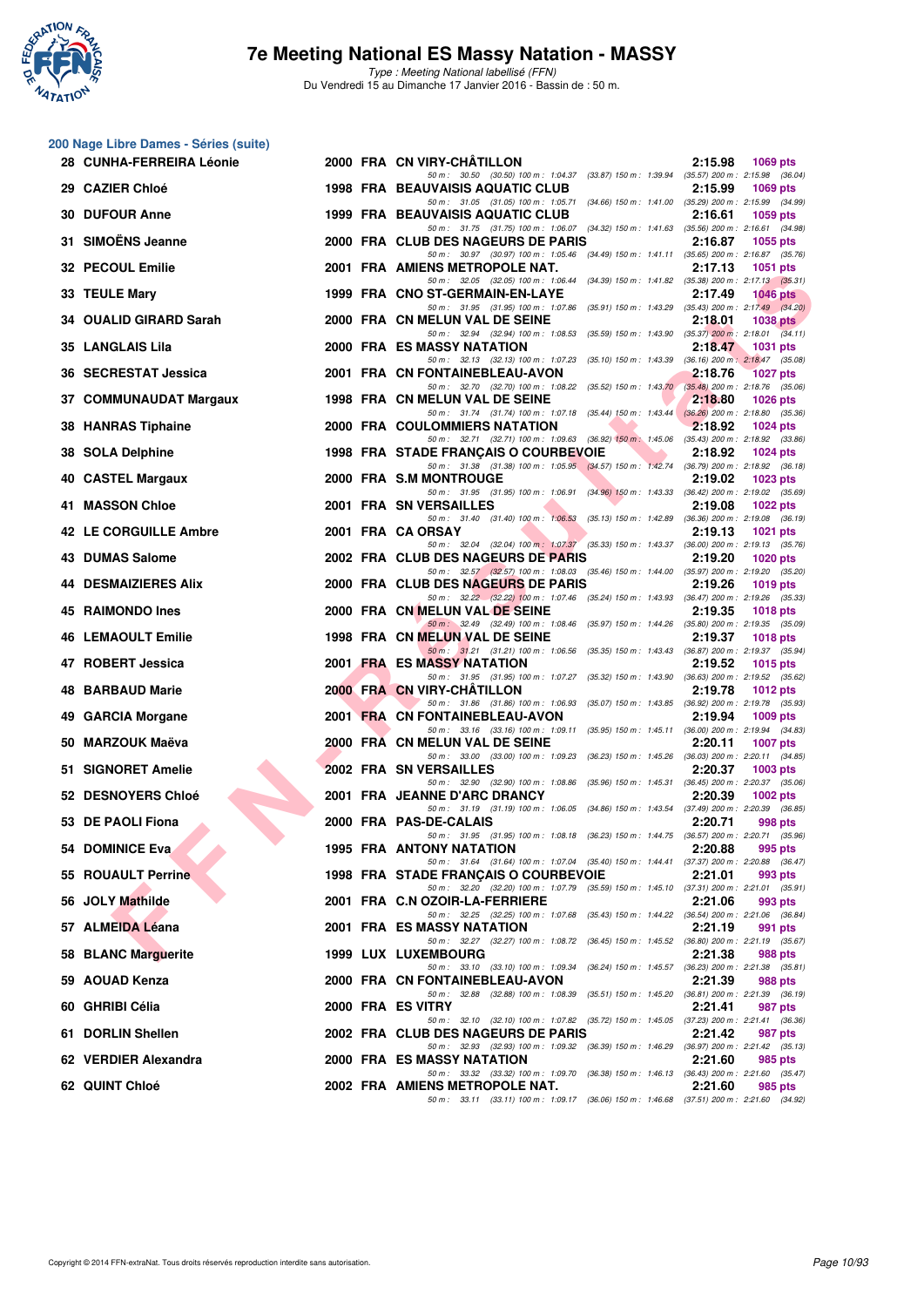

#### **7e Meeting National ES Massy Natation - MASSY**

| 64 PELLIER Claire          |  | 2000 FRA CN MELUN VAL DE SEINE                                                                                                                                                                                           | 2:21.61 | 985 pts                             |
|----------------------------|--|--------------------------------------------------------------------------------------------------------------------------------------------------------------------------------------------------------------------------|---------|-------------------------------------|
| 65 LESAGE Maud             |  | 50 m: 32.71 (32.71) 100 m: 1:08.54 (35.83) 150 m: 1:45.62 (37.08) 200 m: 2:21.61 (35.99)<br>2001 FRA ES MASSY NATATION                                                                                                   | 2:22.10 | 977 pts                             |
| 66 SOMMIER Elodie          |  | 50 m: 33.17 (33.17) 100 m: 1:09.08 (35.91) 150 m: 1:46.06 (36.98) 200 m: 2:22.10 (36.04)<br>2001 FRA U.S CRETEIL NATATION                                                                                                | 2:22.33 | 974 pts                             |
| 67 BARBOUCH Inès           |  | 50 m: 32.87 (32.87) 100 m: 1:08.38 (35.51) 150 m: 1:45.08 (36.70) 200 m: 2:22.33 (37.25)<br>2001 FRA U.S CRETEIL NATATION                                                                                                | 2:22.52 | 971 pts                             |
| 68 SOYER Adèle             |  | 50 m: 32.59 (32.59) 100 m: 1:08.80 (36.21) 150 m: 1:45.80 (37.00) 200 m: 2:22.52 (36.72)<br>2001 FRA CN MELUN VAL DE SEINE                                                                                               | 2:22.55 | 971 pts                             |
| 69 DUSSAUX Julie           |  | 50 m: 33.71 (33.71) 100 m: 1:09.59 (35.88) 150 m: 1:45.70 (36.11) 200 m: 2:22.55 (36.85)<br>2002 FRA RED STAR CLUB CHAMPIGNY                                                                                             | 2:22.62 | 970 pts                             |
| 70 REBOUL Ines             |  | 50 m: 32.28 (32.28) 100 m: 1:08.90 (36.62) 150 m: 1:46.22 (37.32) 200 m: 2:22.62 (36.40)<br>1999 FRA CLUB DES NAGEURS DE PARIS                                                                                           | 2:23.16 | 962 pts                             |
| 71 SADOWSKI Lena           |  | 50 m: 33.47 (33.47) 100 m: 1:09.87 (36.40) 150 m: 1:47.03 (37.16) 200 m: 2:23.16 (36.13)<br>2001 FRA BEAUVAISIS AQUATIC CLUB                                                                                             | 2:23.59 | 956 pts                             |
| <b>72 BACKHAUS Marie</b>   |  | 50 m: 32.65 (32.65) 100 m: 1:09.60 (36.95) 150 m: 1:47.04 (37.44) 200 m: 2:23.59 (36.55)<br>2001 FRA CNO ST-GERMAIN-EN-LAYE                                                                                              | 2:23.69 | 954 pts                             |
| 73 ANNE Emilie             |  | $50 m: -$<br>100 m: 1:09.55 (1:09.55)<br>$150 m : -$<br>1999 FRA CN FONTAINEBLEAU-AVON                                                                                                                                   | 2:23.81 | 200 m: 2:23.69 (1:14.14)<br>953 pts |
| <b>74 LE GENTIL Marion</b> |  | 50 m: 34.52 (34.52) 100 m: 1:11.05 (36.53) 150 m: 1:47.30 (36.25) 200 m: 2:23.81 (36.51)<br>2002 FRA ESPADON VELIZY-VILLACOUBLAY                                                                                         | 2:23.95 | 951 pts                             |
| 75 LEPROVOST Juliette      |  | 50 m: 34.34 (34.34) 100 m: 1:11.65 (37.31) 150 m: 1:48.96 (37.31) 200 m: 2:23.95 (34.99)<br>1997 FRA CN VAL MAUBUEE                                                                                                      | 2:24.18 | 947 pts                             |
| 76 BOTAS Salomé            |  | 50 m: 32.59 (32.59) 100 m: 1.09.00 (36.41) 150 m: 1.46.62 (37.62) 200 m: 2.24.18 (37.56)<br>2000 FRA RED STAR CLUB CHAMPIGNY                                                                                             | 2:24.33 | 945 pts                             |
| 77 PLANTIVEAU Agathe       |  | 50 m: 32.47 (32.47) 100 m: 1:07.96 (35.49) 150 m: 1:46.50 (38.54) 200 m: 2:24.33 (37.83)<br>2000 FRA NAUTIC CLUB RAMBOUILLET                                                                                             | 2:24.36 | 945 pts                             |
| 78 DUBOIS Sarah            |  | 50 m: 33.12 (33.12) 100 m: 1:09.62 (36.50) 150 m: 1:47.10 (37.48) 200 m: 2:24.36 (37.26)<br><b>1999 FRA EN LONGJUMEAU</b>                                                                                                | 2:24.39 | 944 pts                             |
| 79 BAQUET Rosanna          |  | 50 m: 33.06 (33.06) 100 m: 1:10.12 (37.06) 150 m: 1:48.32 (38.20) 200 m: 2:24.39 (36.07)<br>1999 FRA U.S CRETEIL NATATION                                                                                                | 2:24.78 | 939 pts                             |
| 80 DELANOË Marine          |  | 50 m: 32.84 (32.84) 100 m: 1:09.85 (37.01) 150 m: 1:47.66 (37.81) 200 m: 2:24.78 (37.12)<br><b>1997 FRA ASSO NATATION DE SARTROUVILLE</b>                                                                                | 2:24.81 | 938 pts                             |
| 81 POREAU Marine           |  | 50 m: 31.72 (31.72) 100 m: 1:08.07 (36.35) 150 m: 1:46.13 (38.06) 200 m: 2:24.81 (38.68)<br>2001 FRA LAGNY-SUR-MARNE NATATION                                                                                            | 2:24.84 | 938 pts                             |
| 82 SUMEIRE Alizé           |  | 50 m: 33.68 (33.68) 100 m: 1:10.83 (37.15) 150 m: 1:49.21 (38.38) 200 m: 2:24.84 (35.63)<br>2001 FRA CA ORSAY                                                                                                            | 2:25.03 | 935 pts                             |
| 83 FIGUEIREDO Mariana      |  | 50 m: 33.70 (33.70) 100 m: 1:10.96 (37.26) 150 m: 1:47.92 (36.96) 200 m: 2:25.03 (37.11)<br>2000 FRA JEANNE D'ARC DRANCY                                                                                                 | 2:25.09 | 934 pts                             |
| 84 ABDELHAFIDH Emma        |  | 50 m: 32.84 (32.84) 100 m: 1:09.64 (36.80) 150 m: 1:47.58 (37.94) 200 m: 2:25.09 (37.51)<br><b>1999 FRA ANTONY NATATION</b>                                                                                              | 2:25.13 | 934 pts                             |
| 85 HENRY Blandine          |  | 50 m: 32.81 (32.81) 100 m: 1:09.82 (37.01) 150 m: 1:47.94 (38.12) 200 m: 2:25.13 (37.19)<br>1999 FRA CA ORSAY                                                                                                            | 2:25.26 | 932 pts                             |
| 86 PEITEADO Victoria       |  | 50 m: 33.91 (33.91) 100 m: 1:10.77 (36.86) 150 m: 1:48.45 (37.68) 200 m: 2:25.26 (36.81)<br>2002 FRA CN MAISONS-ALFORT                                                                                                   | 2:25.50 | 928 pts                             |
| <b>87 LE MOIGNE Julie</b>  |  | 50 m: 33.42 (33.42) 100 m: 1:10.85 (37.43) 150 m: 1:48.59 (37.74) 200 m: 2:25.50 (36.91)<br>2002 FRA NAUTIC CLUB RAMBOUILLET<br>50 m: 33.15 (33.15) 100 m: 1:10.36 (37.21) 150 m: 1:48.52 (38.16) 200 m: 2:25.51 (36.99) | 2:25.51 | 928 pts                             |
| <b>88 POTIER Coline</b>    |  | 2001 FRA COULOMMIERS NATATION<br>50 m: 34.02 (34.02) 100 m: 1:12.72 (38.70) 150 m: 1:50.92 (38.20) 200 m: 2:25.57 (34.65)                                                                                                | 2:25.57 | 927 pts                             |
| 89 PUSSET Manon            |  | 2000 FRA CN BRUNOY-ESSONNE                                                                                                                                                                                               | 2:25.64 | 926 pts                             |
| 90 BIAVA Marie             |  | 50 m: 33.50 (33.50) 100 m: 1:10.55 (37.05) 150 m: 1:48.39 (37.84) 200 m: 2:25.64 (37.25)<br>2002 FRA USB LONGWY NATATION<br>50 m: 33.57 (33.57) 100 m: 1:10.79 (37.22) 150 m: 1:49.35 (38.56) 200 m: 2:25.76 (36.41)     | 2:25.76 | 925 pts                             |
| 91 CHAUMUN Shany           |  | 2002 FRA CN BRUNOY-ESSONNE                                                                                                                                                                                               | 2:25.99 | 921 pts                             |
| 92 ROUTIER Nolwen          |  | 50 m: 33.75 (33.75) 100 m: 1:10.47 (36.72) 150 m: 1:48.90 (38.43) 200 m: 2:25.99 (37.09)<br>2000 FRA C.N OZOIR-LA-FERRIERE                                                                                               | 2:26.00 | 921 pts                             |
| 93 CHEDRI Melissa          |  | 50 m: 32.78 (32.78) 100 m: 1:10.01 (37.23) 150 m: 1:48.46 (38.45) 200 m: 2:26.00 (37.54)<br>2001 FRA CN MELUN VAL DE SEINE<br>50 m: 34.15 (34.15) 100 m: 1:10.63 (36.48) 150 m: 1:47.48 (36.85) 200 m: 2:26.32 (38.84)   | 2:26.32 | 917 pts                             |
| 94 RICHARD Clara           |  | 2002 FRA CN VAL MAUBUEE                                                                                                                                                                                                  | 2:26.48 | 914 pts                             |
| 95 DETAIS Laurine          |  | 50 m: 33.55 (33.55) 100 m: 1:11.24 (37.69) 150 m: 1:49.75 (38.51) 200 m: 2:26.48 (36.73)<br>2000 FRA USO BEZONS                                                                                                          | 2:26.51 | 914 pts                             |
| 96 KEBDI Manel             |  | 50 m: 31.71 (31.71) 100 m: 1:08.39 (36.68) 150 m: 1:47.23 (38.84) 200 m: 2:26.51 (39.28)<br><b>2002 FRA CN LA COURNEUVE</b>                                                                                              | 2:26.56 | 913 pts                             |
| 97 DANINTHE Laurine        |  | 50 m: 32.58 (32.58) 100 m: 1:10.12 (37.54) 150 m: 1:49.11 (38.99) 200 m: 2:26.56 (37.45)<br>2000 FRA CN VIRY-CHATILLON                                                                                                   | 2:26.58 | 913 pts                             |
| 98 BEN FRIHA Ambre         |  | 50 m: 32.86 (32.86) 100 m: 1:09.76 (36.90) 150 m: 1:48.35 (38.59) 200 m: 2:26.58 (38.23)<br>2001 FRA RACING CLUB DE FRANCE WP                                                                                            | 2:26.59 | 913 pts                             |
| 99 BRUNET Estelle          |  | 50 m: 32.96 (32.96) 100 m: 1.09.35 (36.39) 150 m: 1.47.91 (38.56) 200 m: 2:26.59 (38.68)<br>2001 FRA RED STAR CLUB CHAMPIGNY                                                                                             | 2:26.60 | 913 pts                             |
|                            |  | 50 m: 32.16 (32.16) 100 m: 1:08.89 (36.73) 150 m: 1:48.60 (39.71) 200 m: 2:26.60 (38.00)                                                                                                                                 |         |                                     |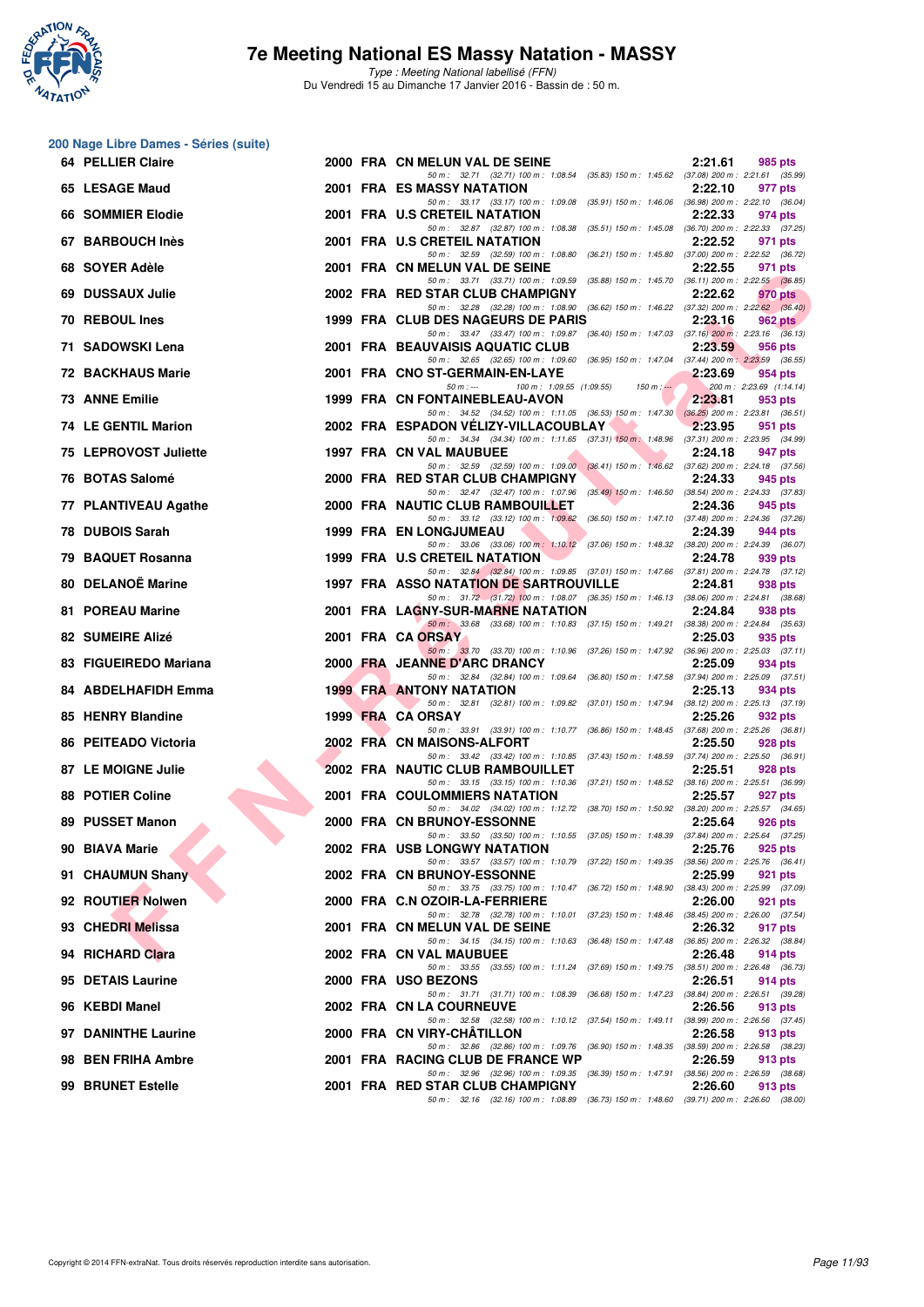

#### **7e Meeting National ES Massy Natation - MASSY**

| 100 LEBLOND Lucie                       |  | 2002 FRA CN FONTAINEBLEAU-AVON                                                                                                                                                                                             | 2:26.66 | 912 pts |
|-----------------------------------------|--|----------------------------------------------------------------------------------------------------------------------------------------------------------------------------------------------------------------------------|---------|---------|
| 101 HOUAL Solene                        |  | 50 m: 33.15 (33.15) 100 m: 1:10.63 (37.48) 150 m: 1:49.47 (38.84) 200 m: 2:26.66 (37.19)<br><b>2002 FRA ES MASSY NATATION</b>                                                                                              | 2:26.70 | 911 pts |
| 102 GROUX Mathilde                      |  | 50 m: 33.77 (33.77) 100 m: 1:10.47 (36.70) 150 m: 1:48.82 (38.35) 200 m: 2:26.70 (37.88)<br>1999 FRA CN ST-MICHEL-SUR-ORGE                                                                                                 | 2:26.98 | 907 pts |
| 103 RODRIGUES Chloé                     |  | 50 m: 33.21 (33.21) 100 m: 1:10.37 (37.16) 150 m: 1:48.66 (38.29) 200 m: 2:26.98 (38.32)<br>2003 FRA ES MASSY NATATION                                                                                                     | 2:27.21 | 904 pts |
| 104 WARD Meggy                          |  | 50 m: 33.67 (33.67) 100 m: 1:11.22 (37.55) 150 m: 1:50.14 (38.92) 200 m: 2:27.21 (37.07)<br>2002 FRA C.N OZOIR-LA-FERRIERE                                                                                                 | 2:27.39 | 902 pts |
| 105 LHOMME Angèle                       |  | 50 m: 33.92 (33.92) 100 m: 1:11.31 (37.39) 150 m: 1:50.00 (38.69) 200 m: 2:27.39 (37.39)<br>2001 FRA SN VERSAILLES<br>50 m: 33.52 (33.52) 100 m: 1:11.64 (38.12) 150 m: 1:50.28 (38.64) 200 m: 2:27.48 (37.20)             | 2:27.48 | 900 pts |
| 106 VALIN-FIXOT Léa                     |  | 2000 FRA CN ST-MICHEL-SUR-ORGE                                                                                                                                                                                             | 2:28.25 | 890 pts |
| <b>107 VIATEUR Louise</b>               |  | 50 m: 33.42 (33.42) 100 m: 1:10.43 (37.01) 150 m: 1:49.19 (38.76) 200 m: 2:28.25 (39.06)<br>2000 FRA NAUTIC CLUB RAMBOUILLET                                                                                               | 2:28.40 | 888 pts |
| 108 HUCHET Coralie                      |  | 50 m: 34.19 (34.19) 100 m: 1:11.69 (37.50) 150 m: 1:50.56 (38.87) 200 m: 2:28.40 (37.84)<br>2001 FRA SN VERSAILLES<br>50 m: 32.91 (32.91) 100 m: 1:10.67 (37.76) 150 m: 1:49.88 (39.21) 200 m: 2:28.46 (38.58)             | 2:28.46 | 887 pts |
| 109 GONCALVES Rose                      |  | 2001 FRA BEAUVAISIS AQUATIC CLUB                                                                                                                                                                                           | 2:28.61 | 885 pts |
| 110 DHENNIN Clara                       |  | 50 m: 33.56 (33.56) 100 m: 1:11.42 (37.86) 150 m: 1:51.05 (39.63) 200 m: 2:28.61 (37.56)<br><b>2001 FRA SN VERSAILLES</b>                                                                                                  | 2:28.63 | 884 pts |
| 111 CISSE Laura                         |  | 50 m: 32.86 (32.86) 100 m: 1:10.37 (37.51) 150 m: 1:49.66 (39.29) 200 m: 2:28.63 (38.97)<br>2000 FRA COULIS NATATION<br>50 m: 34.07 (34.07) 100 m: 1:11.42 (37.35) 150 m: 1:50.51 (39.09) 200 m: 2:28.91 (38.40)           | 2:28.91 | 880 pts |
| 112 DESBORDES Mila                      |  | 2003 FRA SO ROSNY<br>50 m: 33.49 (33.49) 100 m: 1:11.23 (37.74) 150 m: 1:50.47 (39.24) 200 m: 2:29.09 (38.62)                                                                                                              | 2:29.09 | 878 pts |
| 113 HARDY Océane                        |  | 2001 FRA AMIENS METROPOLE NAT.                                                                                                                                                                                             | 2:29.11 | 878 pts |
| 114 BOUAOUNI Sonia                      |  | 50 m: 33.90 (33.90) 100 m: 1:12.37 (38.47) 150 m: 1:51.53 (39.16) 200 m: 2:29.11 (37.58)<br>2001 FRA CNO ST-GERMAIN-EN-LAYE<br>50 m: 34.96 (34.96) 100 m: 1:13.11 (38.15) 150 m: 1:51.67 (38.56) 200 m: 2:29.29 (37.62)    | 2:29.29 | 875 pts |
| 115 DALLE Aliénor                       |  | 2002 FRA S.M MONTROUGE                                                                                                                                                                                                     | 2:30.14 | 864 pts |
| 116 DUSAILLANT Mathilde                 |  | 50 m: 33.51 (33.51) 100 m: 1:12.11 (38.60) 150 m: 1:51.54 (39.43) 200 m: 2:30.14 (38.60)<br>1999 FRA CN MELUN VAL DE SEINE<br>50 m: 35.20 (35.20) 100 m: 1:13.98 (38.78) 150 m: 1:52.88 (38.90) 200 m: 2:30.21 (37.33)     | 2:30.21 | 863 pts |
| 117 SAUVAGE Clémence                    |  | 2000 FRA BEAUVAISIS AQUATIC CLUB                                                                                                                                                                                           | 2:30.29 | 861 pts |
| 118 TETTAMANTI Marie-Amélie             |  | 50 m: 34.42 (34.42) 100 m: 1:12.49 (38.07) 150 m: 1:51.83 (39.34) 200 m: 2:30.29 (38.46)<br>2001 FRA COULOMMIERS NATATION                                                                                                  | 2:30.51 | 858 pts |
| 119 RUCKERT Chloé                       |  | 50 m: 34.76 (34.76) 100 m: 1:13.76 (39.00) 150 m: 1:53.20 (39.44) 200 m: 2:30.51 (37.31)<br><b>2002 FRA USB LONGWY NATATION</b>                                                                                            | 2:30.69 | 856 pts |
| 120 BAURON Charline                     |  | 50 m: 34.91 (34.91) 100 m: 1:12.94 (38.03) 150 m: 1:52.82 (39.88) 200 m: 2:30.69 (37.87)<br>2001 FRA CN ST-MICHEL-SUR-ORGE                                                                                                 | 2:30.73 | 855 pts |
| 121 LAMBERTYN Camille                   |  | 50 m: 32.81 (32.81) 100 m: 1:10.87 (38.06) 150 m: 1:50.70 (39.83) 200 m: 2:30.73 (40.03)<br>2000 FRA BEAUVAISIS AQUATIC CLUB<br>50 m: 34.11 (34.11) 100 m: 1:12.64 (38.53) 150 m: 1:52.78 (40.14) 200 m: 2:31.33 (38.55)   | 2:31.33 | 847 pts |
| 122 CHAPUT Perrine                      |  | 2001 FRA COULOMMIERS NATATION                                                                                                                                                                                              | 2:31.48 | 845 pts |
| 123 DEGUILLE Lisa                       |  | 50 m: 34.89 (34.89) 100 m: 1:13.55 (38.66) 150 m: 1:52.40 (38.85) 200 m: 2:31.48 (39.08)<br>2002 FRA C.N OZOIR-LA-FERRIERE<br>50 m: 35.16 (35.16) 100 m: 1:13.91 (38.75) 150 m: 1:53.54 (39.63) 200 m: 2:31.89 (38.35)     | 2:31.89 | 840 pts |
| 124 GERONDIS Erin                       |  | 2001 FRA ES VITRY<br>50 m: 33.30 (33.30) 100 m: 1:11.91 (38.61) 150 m: 1:52.96 (41.05) 200 m: 2:31.97 (39.01)                                                                                                              | 2:31.97 | 839 pts |
| 125 MULLER Majda                        |  | 2002 FRA AS CORBEIL-ESSONNE                                                                                                                                                                                                | 2:32.01 | 838 pts |
| 126 PERNOT Ophélie<br><b>CONTRACTOR</b> |  | 50 m: 33.63 (33.63) 100 m: 1:12.10 (38.47) 150 m: 1:52.10 (40.00) 200 m: 2:32.01 (39.91)<br>2000 FRA AQUA CLUB PONTAULT-ROISSY<br>50 m: 34.60 (34.60) 100 m: 1:13.02 (38.42) 150 m: 1:53.04 (40.02) 200 m: 2:32.43 (39.39) | 2:32.43 | 832 pts |
| 127 ALGARON Chloé                       |  | 2001 FRA COULOMMIERS NATATION                                                                                                                                                                                              | 2:32.48 | 832 pts |
| 128 LA BIONDA Léa                       |  | 50 m: 35.20 (35.20) 100 m: 1:13.83 (38.63) 150 m: 1:53.66 (39.83) 200 m: 2:32.48 (38.82)<br><b>2002 FRA EN LONGJUMEAU</b>                                                                                                  | 2:32.95 | 825 pts |
| 129 BELMANA Maelysse                    |  | 50 m: 36.21 (36.21) 100 m: 1:15.05 (38.84) 150 m: 1:55.00 (39.95) 200 m: 2:32.95 (37.95)<br>1999 FRA CN BRUNOY-ESSONNE                                                                                                     | 2:33.34 | 820 pts |
| 130 HANTRAYE Agathe                     |  | 50 m: 35.90 (35.90) 100 m: 1:14.56 (38.66) 150 m: 1:54.04 (39.48) 200 m: 2:33.34 (39.30)<br>2000 FRA AQUA CLUB PONTAULT-ROISSY                                                                                             | 2:33.50 | 818 pts |
| 131 GRESSIER Charlotte                  |  | 50 m: 34.60 (34.60) 100 m: 1:12.99 (38.39) 150 m: 1:53.23 (40.24) 200 m: 2:33.50 (40.27)<br>2002 FRA U.S CRETEIL NATATION                                                                                                  | 2:33.54 | 817 pts |
| 132 ANDRE Margot                        |  | 50 m: 33.92 (33.92) 100 m: 1:13.00 (39.08) 150 m: 1:53.36 (40.36) 200 m: 2:33.54 (40.18)<br>2001 FRA SN VERSAILLES                                                                                                         | 2:33.60 | 817 pts |
| <b>133 DANGER Florine</b>               |  | 50 m: 34.09 (34.09) 100 m: 1:13.72 (39.63) 150 m: 1:54.47 (40.75) 200 m: 2:33.60 (39.13)<br>1999 FRA EN LONGJUMEAU                                                                                                         | 2:33.69 | 815 pts |
| 134 SAHMI Sarah                         |  | 50 m: 34.22 (34.22) 100 m: 1:13.36 (39.14) 150 m: 1:53.93 (40.57) 200 m: 2:33.69 (39.76)<br>1999 FRA USO BEZONS                                                                                                            | 2:34.10 | 810 pts |
| 135 WAUQUIER Loicia                     |  | 50 m: 35.00 (35.00) 100 m: 1:14.07 (39.07) 150 m: 1:54.08 (40.01) 200 m: 2:34.10 (40.02)<br>2002 FRA CANETON CLUB DE BEAUMONT                                                                                              | 2:35.14 | 796 pts |
|                                         |  | 50 m: 35.03 (35.03) 100 m: 1:13.96 (38.93) 150 m: 1:55.26 (41.30) 200 m: 2:35.14 (39.88)                                                                                                                                   |         |         |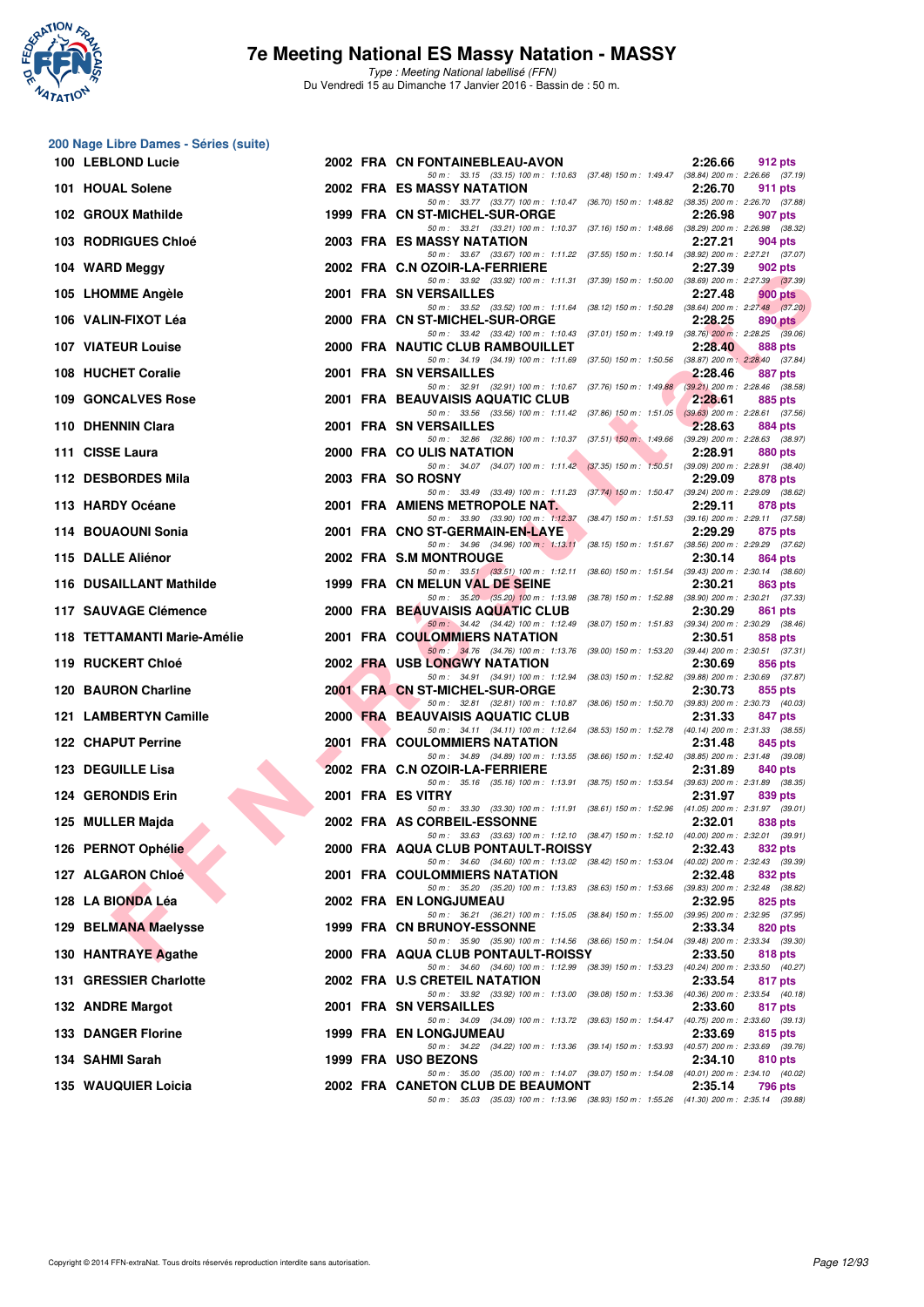

Type : Meeting National labellisé (FFN) Du Vendredi 15 au Dimanche 17 Janvier 2016 - Bassin de : 50 m.

| 200 Nage Libre Dames - Séries (suite)                      |  |                                                                                                                                                                                                                                              |                                                                                  |
|------------------------------------------------------------|--|----------------------------------------------------------------------------------------------------------------------------------------------------------------------------------------------------------------------------------------------|----------------------------------------------------------------------------------|
| 136 ARZUR Doriane                                          |  | 2002 FRA C.N OZOIR-LA-FERRIERE<br>2:36.20                                                                                                                                                                                                    | 782 pts                                                                          |
| 137 RERARI Amelle                                          |  | 50 m: 35.44 (35.44) 100 m: 1:14.90 (39.46) 150 m: 1:55.74 (40.84) 200 m: 2:36.20 (40.46)<br>2001 FRA USO BEZONS<br>2:36.68                                                                                                                   | 776 pts                                                                          |
| <b>138 DUCAUROY Aude</b>                                   |  | 50 m: 34.21 (34.21) 100 m: 1:12.95 (38.74) 150 m: 1:54.15 (41.20) 200 m: 2:36.68 (42.53)<br>2002 FRA CA ORSAY<br>2:36.86                                                                                                                     | 774 pts                                                                          |
| 139 CLOSIER Sarah                                          |  | 50 m: 33.26 (33.26) 100 m: 1:13.61 (40.35) 150 m: 1:56.49 (42.88) 200 m: 2:36.86 (40.37)<br><b>1998 FRA CN VAL MAUBUEE</b><br>2:36.88                                                                                                        | 774 pts                                                                          |
| 139 ALVES Amélie                                           |  | 50 m: 33.99 (33.99) 100 m: 1:11.71 (37.72) 150 m: 1:53.44 (41.73) 200 m: 2:36.88 (43.44)<br>2000 FRA S.M MONTROUGE<br>2:36.88<br>50 m: 34.62 (34.62) 100 m: 1:14.82 (40.20) 150 m: 1:55.90 (41.08) 200 m: 2:36.88 (40.98)                    | 774 pts                                                                          |
| 141 DEL PIN Trescillia                                     |  | 2001 FRA REIMS AVENIR NATATION<br>2:37.26<br>50 m: 36.12 (36.12) 100 m: 1:15.86 (39.74) 150 m: 1:57.10 (41.24) 200 m: 2:37.26 (40.16)                                                                                                        | 769 pts                                                                          |
| 142 ROUSSEL Mélissa                                        |  | <b>2002 FRA COULOMMIERS NATATION</b><br>2:37.45<br>50 m: 36.05 (36.05) 100 m: 1:16.69 (40.64) 150 m: 1:58.62 (41.93) 200 m: 2:37.45 (38.83)                                                                                                  | <b>766 pts</b>                                                                   |
| 143 HOCQUARD Margaux                                       |  | 2002 FRA RED STAR CLUB CHAMPIGNY<br>2:37.73<br>50 m: 34.03 (34.03) 100 m: 1:14.32 (40.29) 150 m: 1:56.11 (41.79) 200 m: 2:37.73 (41.62)                                                                                                      | 763 pts                                                                          |
| 144 TASSEL Nolwenn                                         |  | 2002 FRA CN MAISONS-ALFORT<br>2:37.80<br>50 m: 34.28 (34.28) 100 m: 1:14.37 (40.09) 150 m: 1:56.00 (41.63) 200 m: 2:37.80 (41.80)                                                                                                            | 762 pts                                                                          |
| 145 BERNARD Léna-Rose                                      |  | 2000 FRA BEAUVAISIS AQUATIC CLUB<br>2:37.88<br>50 m: 36.79 (36.79) 100 m: 1:17.32 (40.53) 150 m: 1:58.93 (41.61) 200 m: 2:37.88 (38.95)                                                                                                      | 761 pts                                                                          |
| 146 CELESTINE Diény<br>147 DANGER Clara                    |  | 2000 FRA CN BRUNOY-ESSONNE<br>2:37.98<br>50 m: 34.34 (34.34) 100 m: 1:15.04 (40.70) 150 m: 1:56.87 (41.83) 200 m: 2:37.98 (41.11)<br>2002 FRA EN LONGJUMEAU                                                                                  | 759 pts                                                                          |
| 148 TALLEU Séléna                                          |  | 2:38.25<br>50 m: 36.19 (36.19) 100 m: 1:16.96 (40.77) 150 m: 1:57.93 (40.97) 200 m: 2:38.25 (40.32)<br>1998 FRA CANETON CLUB DE BEAUMONT<br>2:39.17                                                                                          | 756 pts<br>744 pts                                                               |
| 149 CHEA Mei-Eve                                           |  | 50 m: 34.47 (34.47) 100 m: 1:14.42 (39.95) 150 m: 1:56.98 (42.56) 200 m: 2:39.17 (42.19)<br>2002 FRA CN MAISONS-ALFORT<br>2:39.60                                                                                                            | 739 pts                                                                          |
| <b>150 MICHELIS Eloïse</b>                                 |  | 50 m: 36.28 (36.28) 100 m: 1:16.28 (40.00)<br>$150 m : -$<br>2002 FRA ESPADON VELIZY-VILLACOUBLAY<br>2:40.00                                                                                                                                 | 200 m: 2:39.60 (1:23.32)<br>734 pts                                              |
| 151 MERAFINA Emma                                          |  | 50 m: 37.18 (37.18) 100 m: 1:18.66 (41.48) 150 m: 2:00.23 (41.57) 200 m: 2:40.00 (39.77)<br><b>2002 FRA USB LONGWY NATATION</b><br>2:40.04                                                                                                   | 733 pts                                                                          |
| 152 CHAU Kelly                                             |  | 50 m: 35.87 (35.87) 100 m: 1:17.23 (41.36) 150 m: 1:59.88 (42.65) 200 m: 2:40.04 (40.16)<br>2001 FRA ESPADON VELIZY-VILLACOUBLAY<br>2:40.25                                                                                                  | <b>730 pts</b>                                                                   |
| 153 TEBBAL Nawel                                           |  | 50 m: 36.76 (36.76) 100 m: 1:17.12 (40.36) 150 m: 1:59.56 (42.44) 200 m: 2:40.25 (40.69)<br>2002 FRA U.S CRETEIL NATATION<br>2:42.63<br>50 m: 37.44 (37.44) 100 m: 1:19.90 (42.46) 150 m: 2:03.06 (43.16) 200 m: 2:42.63 (39.57)             | 701 pts                                                                          |
| <b>154 BOUTTERIN Aurélie</b>                               |  | 1994 FRA CO ULIS NATATION<br>2:50.71<br>50 m: 37.99 (37.99) 100 m: 1:21.08 (43.09) 150 m: 2:06.17 (45.09) 200 m: 2:50.71 (44.54)                                                                                                             | 604 pts                                                                          |
| <b>BESNIER Alicia</b><br><b>SIMON Romane</b>               |  | 1999 FRA CN MELUN VAL DE SEINE<br><b>DNS</b> dec<br>2001 FRA SN VERSAILLES<br><b>DNS dec</b>                                                                                                                                                 |                                                                                  |
| <b>CAUSSE Perrine</b>                                      |  | 1999 FRA ESPADON VELIZY-VILLACOUBLAY<br><b>DNS dec</b>                                                                                                                                                                                       |                                                                                  |
| <b>BOISRENOULT Emilie</b>                                  |  | 2002 FRA U.S CRETEIL NATATION<br><b>DNS</b> dec                                                                                                                                                                                              |                                                                                  |
| <b>JAMLAOUI Salsabil</b>                                   |  | 1999 FRA MOUETTES DE PARIS<br><b>DNS</b> dec                                                                                                                                                                                                 |                                                                                  |
| <b>MAILLE IIona</b>                                        |  | <b>2001 FRA ES MASSY NATATION</b><br><b>DNS</b> dec                                                                                                                                                                                          |                                                                                  |
| 400 Nage Libre Dames - Finale A (Samedi 16 Janvier 2016)   |  |                                                                                                                                                                                                                                              |                                                                                  |
| 1 VAN ROUWENDAAL Sharon                                    |  | 1993 NED MONTPELLIER 3MUC NATATION                                                                                                                                                                                                           | 4:18.46 1265 pts                                                                 |
| 2 BONNET Eva                                               |  | 50 m : 29.77 (29.77) 100 m : 1:01.83 (32.06) 150 m : 1:34.31 (32.48) 200 m : 2:07.14 (32.83) 250 m : 2:39.88 (32.74) 300 m : 3:13.20 (33.32) 350 m : 3:46.46 (33.26) 400 m : 4:18.46 (33<br>2000 BEL DENAIN NAT. PORTE DU HAINAUT<br>4:25.05 | <b>1211 pts</b>                                                                  |
| 50 m : 30.14 (30.14) 100 m : 1:02.58                       |  | (32.44) 150 m: 1:36.10 (33.52) 200 m: 2:09.73 (33.63) 250 m: 2:43.78 (34.05) 300 m: 3:17.75 (33.97) 350 m: 3:52.23 (34.48) 400 m: 4:25.05 (3                                                                                                 |                                                                                  |
| 3 BARAT Mathilde                                           |  | 1999 FRA CN MELUN VAL DE SEINE<br>4:25.98                                                                                                                                                                                                    | <b>1204 pts</b>                                                                  |
| 50 m : 30.80 (30.80) 100 m : 1:04.24<br>4 SIMONETTI Romane |  | (33.44) 150 m: 1:37.96 (33.72) 200 m: 2:12.04 (34.08) 250 m: 2:45.62 (33.58) 300 m: 3:19.57<br><b>1999 FRA STADE DE VANVES</b><br>4:33.58                                                                                                    | $(33.95)$ 350 m : 3:53.40 $(33.83)$ 400 m : 4:25.98 $(33.95)$<br><b>1144 pts</b> |
| 50 m: 31.80 (31.80) 100 m: 1:05.96<br>5 BRISFER Clara      |  | $(34.16)$ 150 m : 1:40.01 $(34.05)$ 200 m : 2:14.58 $(34.57)$ 250 m : 2:49.16 $(34.58)$ 300 m : 3:24.27<br>1997 FRA AMIENS METROPOLE NAT.<br>4:34.92                                                                                         | (35.11) 350 m: 3:59.32 (35.05) 400 m: 4:33.58 (34)<br>1134 pts                   |
| 50 m: 30.59 (30.59) 100 m: 1:04.48<br>6 DESBORDES Joana    |  | $(33.89)$ 150 m : 1:39.00 $(34.52)$ 200 m : 2:14.14 $(35.14)$ 250 m : 2:49.46 $(35.32)$ 300 m : 3:24.67<br>4:34.95<br>2000 FRA SO ROSNY                                                                                                      | (35.21) 350 m: 4:00.28 (35.61) 400 m: 4:34.92 (34)<br>1134 pts                   |
|                                                            |  | 50 m: 31.68 (31.68) 100 m: 1:05.89 (34.21) 150 m: 1:41.32 (35.43) 200 m: 2:16.40 (35.08) 250 m: 2:51.41 (35.01) 300 m: 3:26.48 (35.07) 350 m: 4:01.19 (34.71) 400 m: 4:34.95 (3.                                                             |                                                                                  |

# **[400 Nage Libre Dames - Finale A](http://www.ffnatation.fr/webffn/resultats.php?idact=nat&go=epr&idcpt=35299&idepr=4)** (Samedi 16 Janvier 2016)

|                   | 1993 NED MONTPELLIER 3MUC NATATION 4:18.46 1265 pts                    |                                                                                                                                                                                              |
|-------------------|------------------------------------------------------------------------|----------------------------------------------------------------------------------------------------------------------------------------------------------------------------------------------|
|                   |                                                                        | 50 m: 29.77 (29.77) 100 m: 1:01.83 (32.06) 150 m: 1:34.31 (32.48) 200 m: 2:07.14 (32.83) 250 m: 2:39.88 (32.74) 300 m: 3:13.20 (33.32) 350 m: 3:46.46 (33.26) 400 m: 4:18.46 (32.00)         |
| 2 BONNET Eva      | <b>1211 pts</b> 2000 BEL DENAIN NAT. PORTE DU HAINAUT 4:25.05 1211 pts |                                                                                                                                                                                              |
|                   |                                                                        | 50 m : 30.14 (30.14) 100 m : 1:02.58 (32.44) 150 m : 1:36.10 (33.52) 200 m : 2:09.73 (33.63) 250 m : 2:43.78 (34.05) 300 m : 3:17.75 (33.97) 350 m : 3:52.23 (34.48) 400 m : 4:25.05 (32.82) |
| 3 BARAT Mathilde  | 1999 FRA CN MELUN VAL DE SEINE 4:25.98 1204 pts                        |                                                                                                                                                                                              |
|                   |                                                                        | 50 m: 30.80 (30.80) 100 m: 1:04.24 (33.44) 150 m: 1:37.96 (33.72) 200 m: 2:12.04 (34.08) 250 m: 2:45.62 (33.58) 300 m: 3:19.57 (33.95) 350 m: 3:53.40 (33.83) 400 m: 4:25.98 (32.58)         |
|                   | 4 SIMONETTI Romane 1999 FRA STADE DE VANVES                            | 4:33.58 1144 pts                                                                                                                                                                             |
|                   |                                                                        | 50 m: 31.80 (31.80) 100 m: 1:05.96 (34.16) 150 m: 1:40.01 (34.05) 200 m: 2:14.58 (34.57) 250 m: 2:49.16 (34.58) 300 m: 3:24.27 (35.11) 350 m: 3:59.32 (35.05) 400 m: 4:33.58 (34.26)         |
| 5 BRISFER Clara   | 1997 FRA AMIENS METROPOLE NAT. 4:34.92 1134 pts                        |                                                                                                                                                                                              |
|                   |                                                                        | 50 m: 30.59 (30.59) 100 m: 1:04.48 (33.89) 150 m: 1:39.00 (34.52) 200 m: 2:14.14 (35.14) 250 m: 2:49.46 (35.32) 300 m: 3:24.67 (35.21) 350 m: 4:00.28 (35.61) 400 m: 4:34.92 (34.64)         |
| 6 DESBORDES Joana | 2000 FRA SO ROSNY                                                      | 4:34.95 1134 pts                                                                                                                                                                             |
|                   |                                                                        | 50 m: 31.68 (31.68) 100 m: 1:05.89 (34.21) 150 m: 1:41.32 (35.43) 200 m: 2:16.40 (35.08) 250 m: 2:51.41 (35.01) 300 m: 3:26.48 (35.07) 350 m: 4:01.19 (34.71) 400 m: 4:34.95 (33.76)         |
| 7 BONNAMY Zoé     | 1999 FRA AMIENS METROPOLE NAT. 4:38.27 1108 pts                        |                                                                                                                                                                                              |
|                   |                                                                        | 50 m : 31.44 (31.44) 100 m : 1:05.49 (34.05) 150 m : 1:40.91 (35.42) 200 m : 2:16.75 (35.84) 250 m : 2:52.18 (35.43) 300 m : 3:27.25 (35.07) 350 m : 4:03.03 (35.78) 400 m : 4:03.27 (35.24) |
|                   | 8 FOULQUIER Jodie 1998 FRA AMIENS METROPOLE NAT. 4:43.15 1071 pts      |                                                                                                                                                                                              |
|                   |                                                                        | 50 m: 31.48 (31.48) 100 m: 1:06.59 (35.11) 150 m: 1:42.13 (35.54) 200 m: 2:18.27 (36.14) 250 m: 2:54.42 (36.15) 300 m: 3:31.22 (36.80) 350 m: 4:07.36 (36.14) 400 m: 4:43.15 (35.79)         |

## **[400 Nage Libre Dames - Finale B](http://www.ffnatation.fr/webffn/resultats.php?idact=nat&go=epr&idcpt=35299&idepr=4)** (Samedi 16 Janvier 2016)

| I MARCHESE Julie |                     |                   | 2000 FRA CN MELUN VAL DE SEINE | 4:39.69 1097 pts                                                                                                                                                                             |  |
|------------------|---------------------|-------------------|--------------------------------|----------------------------------------------------------------------------------------------------------------------------------------------------------------------------------------------|--|
|                  |                     |                   |                                | 50 m: 31.78 (31.78) 100 m: 1:07.04 (35.26) 150 m: 1:42.83 (35.79) 200 m: 2:18.87 (36.04) 250 m: 2:54.19 (35.32) 300 m: 3:29.96 (35.77) 350 m: 4:05.47 (35.51) 400 m: 4:39.69 (34.22)         |  |
|                  | 2 FALLOUEY Mathilde | 1999 FRA EN TOURS |                                | 4:40.81 1089 pts                                                                                                                                                                             |  |
|                  |                     |                   |                                | 50 m : 32.28 (32.28) 100 m : 1:07.65 (35.37) 150 m : 1:43.19 (35.54) 200 m : 2:19.40 (36.21) 250 m : 2:54.90 (35.50) 300 m : 3:30.99 (36.09) 350 m : 4:06.09 (35.10) 400 m : 4:40.81 (34.72) |  |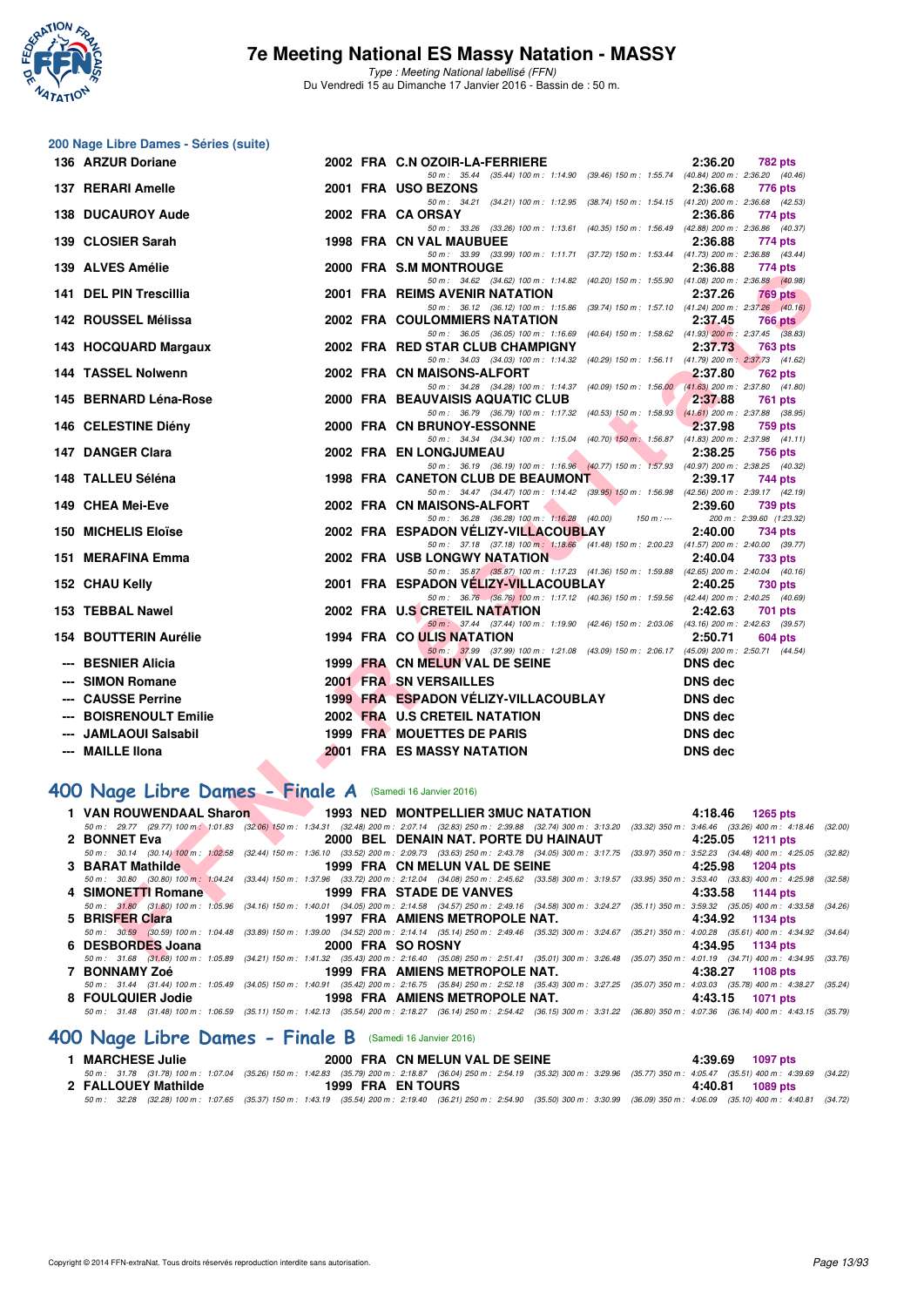

Type : Meeting National labellisé (FFN) Du Vendredi 15 au Dimanche 17 Janvier 2016 - Bassin de : 50 m.

#### **400 Nage Libre Dames - Finale B (suite)**

|                                           |                                                                                                                                                                                              | 4:41.80 1081 pts |
|-------------------------------------------|----------------------------------------------------------------------------------------------------------------------------------------------------------------------------------------------|------------------|
|                                           | 50 m: 31.96 (31.96) 100 m: 1:06.83 (34.87) 150 m: 1:41.87 (35.04) 200 m: 2:17.45 (35.58) 250 m: 2:53.93 (36.48) 300 m: 3:29.95 (36.02) 350 m: 4:06.00 (36.05) 400 m: 4:41.80 (35.80)         |                  |
| 4 PONSARDIN Alice                         | 2000 FRA AMIENS METROPOLE NAT.                                                                                                                                                               | 4:43.10 1071 pts |
|                                           | 50 m: 31.55 (31.55) 100 m: 1:06.17 (34.62) 150 m: 1:41.61 (35.44) 200 m: 2:17.28 (35.67) 250 m: 2:53.37 (36.09) 300 m: 3:30.29 (36.92) 350 m: 4:07.27 (36.98) 400 m: 4:43.10 (35.83)         |                  |
| 5 BAZY Camille                            | 1999 FRA CN VIRY-CHÂTILLON                                                                                                                                                                   | 4:46.10 1049 pts |
|                                           | 50 m: 32.55 (32.55) 100 m: 1:07.79 (35.24) 150 m: 1:44.05 (36.26) 200 m: 2:21.07 (37.02) 250 m: 2:57.37 (36.30) 300 m: 3:34.07 (36.70) 350 m: 4:10.63 (36.56) 400 m: 4:46.10 (35.47)         |                  |
| 6 DESBONNES Leha <b>Antiques Services</b> | 2002 FRA ES MASSY NATATION                                                                                                                                                                   | 4:50.74 1015 pts |
|                                           | 50 m : 31.34 (31.34) 100 m : 1:06.34 (35.00) 150 m : 1:42.38 (36.04) 200 m : 2:19.41 (37.03) 250 m : 2:57.06 (37.65) 300 m : 3:34.94 (37.88) 350 m : 4:13.14 (38.20) 400 m : 4:50.74 (37.60) |                  |
| 7 MASSON Chloe                            | 2001 FRA SN VERSAILLES                                                                                                                                                                       | 4:54.59 987 pts  |
|                                           | 50 m: 31.96 (31.96) 100 m: 1:07.49 (35.53) 150 m: 1:44.14 (36.65) 200 m: 2:21.69 (37.55) 250 m: 2:59.41 (37.72) 300 m: 3:38.07 (38.66) 350 m: 4:16.33 (38.26) 400 m: 4:54.59 (38.26)         |                  |
| 8 BOUCENNA Sarah                          | 1999 FRA CN MAISONS-ALFORT                                                                                                                                                                   | 4:55.33 981 pts  |
|                                           | 50 m : 32.32 (32.32) 100 m : 1:08.42 (36.10) 150 m : 1:45.56 (37.14) 200 m : 2:23.78 (38.22) 250 m : 3:01.81 (38.03) 300 m : 3:39.93 (38.12) 350 m : 4:18.38 (38.45) 400 m : 4:55.33 (36.55) |                  |

#### **[400 Nage Libre Dames - Finale C](http://www.ffnatation.fr/webffn/resultats.php?idact=nat&go=epr&idcpt=35299&idepr=4) 13-15 ans** (Samedi 16 Janvier 2016)

|                                          |  |                                                                                                               | 4:46.98 1042 pts                                                                                                                                                                             |
|------------------------------------------|--|---------------------------------------------------------------------------------------------------------------|----------------------------------------------------------------------------------------------------------------------------------------------------------------------------------------------|
|                                          |  |                                                                                                               | 50 m: 32.84 (32.84) 100 m: 1:08.16 (35.32) 150 m: 1:44.46 (36.30) 200 m: 2:21.15 (36.69) 250 m: 2:57.70 (36.55) 300 m: 3:34.82 (37.12) 350 m: 4:11.46 (36.64) 400 m: 4:46.98 (35.52)         |
| 2 PERIGUEUX Elea 2002 FRA CN VAL MAUBUEE |  |                                                                                                               | 4:47.57 1038 pts                                                                                                                                                                             |
|                                          |  |                                                                                                               | 50 m: 32.78 (32.78) 100 m: 1:08.33 (35.55) 150 m: 1:44.52 (36.19) 200 m: 2:21.76 (37.24) 250 m: 2:58.68 (36.92) 300 m: 3:36.10 (37.42) 350 m; 4:12.42 (36.32) 400 m: 4:47.57 (35.15)         |
| 3 RUCK Lena                              |  |                                                                                                               |                                                                                                                                                                                              |
|                                          |  |                                                                                                               | 50 m : 33.38 (33.38) 100 m : 1:09.53 (36.15) 150 m : 1:46.40 (36.87) 200 m : 2:23.39 (36.99) 250 m : 3:01.17 (37.78) 300 m : 3:39.06 (37.89) 350 m : 4:16.58 (37.52) 400 m : 4:51.85 (35.27) |
| 4 PECOUL Emilie                          |  | 2001 FRA AMIENS METROPOLE NAT. 4:52.70 1000 pts                                                               |                                                                                                                                                                                              |
|                                          |  |                                                                                                               | 50 m : 32.88 (32.88) 100 m : 1:08.78 (35.90) 150 m : 1:46.30 (37.52) 200 m : 2:24.25 (37.95) 250 m : 3:02.27 (38.02) 300 m : 3:39.74 (37.47) 350 m : 4:17.40 (37.66) 400 m : 4:52.70 (35.30) |
| 5 ROBERT Jessica                         |  | 2001 FRA ES MASSY NATATION                                                                                    | 4:54.13<br>990 pts                                                                                                                                                                           |
|                                          |  |                                                                                                               | 50 m: 33.72 (33.72) 100 m: 1:10.11 (36.39) 150 m: 1:47.07 (36.96) 200 m: 2:24.55 (37.48) 250 m: 3:02.26 (37.71) 300 m: 3:39.58 (37.32) 350 m: 4:17.08 (37.50) 400 m: 4:54.13 (37.05)         |
| 6 DESNOYERS Chloé                        |  | <b>2001 FRA JEANNE D'ARC DRANCY</b>                                                                           | 4:54.78<br>985 pts                                                                                                                                                                           |
|                                          |  |                                                                                                               | 50 m: 31.80 (31.80) 100 m: 1:07.39 (35.59) 150 m: 1:44.25 (36.86) 200 m: 2:21.64 (37.39) 250 m: 2:59.57 (37.93) 300 m: 3:38.55 (38.98) 350 m: 4:17.27 (38.72) 400 m: 4:54.78 (37.51)         |
| 7 HACHEZ Clementine                      |  | 2001 FRA CSN GUYANCOURT AND RESERVE THE RESERVE THAT A STRUCK THE RESERVE THAT A STRUCK THE RESERVE THAT A ST | 4:55.39<br>981 pts                                                                                                                                                                           |
|                                          |  |                                                                                                               | 50 m: 33.44 (33.44) 100 m: 1:09.86 (36.42) 150 m: 1:47.39 (37.53) 200 m: 2:25.36 (37.97) 250 m: 3:03.60 (38.24) 300 m: 3:41.20 (37.60) 350 m: 4:19.27 (38.07) 400 m: 4:55.39 (36.12)         |
| 8 JOLY Mathilde                          |  | 2001 FRA C.N OZOIR-LA-FERRIERE                                                                                | 4:56.34<br>974 pts                                                                                                                                                                           |
|                                          |  |                                                                                                               | 50 m: 33.84 (33.84) 100 m: 1:10.12 (36.28) 150 m: 1:47.29 (37.17) 200 m: 2:25.13 (37.84) 250 m: 3:02.96 (37.83) 300 m: 3:41.12 (38.16) 350 m: 4:19.25 (38.13) 400 m: 4:56.34 (37.09)         |

# **[400 Nage Libre Dames - Séries](http://www.ffnatation.fr/webffn/resultats.php?idact=nat&go=epr&idcpt=35299&idepr=4)** (Samedi 16 Janvier 2016)

| <b>UNAJJUN UNIUT</b>                                                                                                                                                                                             |                          | ZUUI FRA JN VERJAILLEJ                                                                                                                                                              |  | 4.94.99<br><i>อ</i> บ µเจ                                              |         |
|------------------------------------------------------------------------------------------------------------------------------------------------------------------------------------------------------------------|--------------------------|-------------------------------------------------------------------------------------------------------------------------------------------------------------------------------------|--|------------------------------------------------------------------------|---------|
| 50 m : 31.96 (31.96) 100 m : 1:07.49 (35.53) 150 m : 1:44.14 (36.65) 200 m : 2:21.69 (37.55) 250 m : 2:59.41 (37.72) 300 m : 3:38.07 (38.66) 350 m : 4:16.33 (38.26) 400 m : 4:54.59 (38.26)<br>8 BOUCENNA Sarah |                          | 1999 FRA CN MAISONS-ALFORT                                                                                                                                                          |  | 4:55.33<br><b>981 pts</b>                                              |         |
| 50 m: 32.32 (32.32) 100 m: 1:08.42 (36.10) 150 m: 1:45.56 (37.14) 200 m: 2:23.78 (38.22) 250 m: 3:01.81 (38.03) 300 m: 3:39.93 (38.12) 350 m: 4:18.38 (38.45) 400 m: 4:55.33 (36.95)                             |                          |                                                                                                                                                                                     |  |                                                                        |         |
| 00 Nage Libre Dames - Finale $C$ 13-15 ans (Samedi 16 Janvier 2016)                                                                                                                                              |                          |                                                                                                                                                                                     |  |                                                                        |         |
| 1 FERGUENE Ines                                                                                                                                                                                                  |                          | <b>2001 FRA ES MASSY NATATION</b>                                                                                                                                                   |  | 4:46.98 1042 pts                                                       |         |
| 50 m : 32.84 (32.84) 100 m : 1:08.16 (35.32) 150 m : 1:44.46 (36.30) 200 m : 2:21.15 (36.69) 250 m : 2:57.70 (36.55) 300 m : 3:34.82 (37.12) 350 m : 4:11.46 (36.64) 400 m : 4:46.98                             |                          |                                                                                                                                                                                     |  |                                                                        | (35.52) |
| 2 PERIGUEUX Elea                                                                                                                                                                                                 |                          | 2002 FRA CN VAL MAUBUEE                                                                                                                                                             |  | 4:47.57<br><b>1038 pts</b>                                             |         |
| 50 m: 32.78 (32.78) 100 m: 1:08.33 (35.55) 150 m: 1:44.52 (36.19) 200 m: 2:21.76 (37.24) 250 m: 2:58.68 (36.92) 300 m: 3:36.10 (37.42) 350 m; 4:12.42 (36.32) 400 m: 4:47.57<br>3 RUCK Lena                      |                          | 2001 FRA CN VIRY-CHATILLON                                                                                                                                                          |  | 4:51.85<br><b>1007 pts</b>                                             | (35.15) |
| 50 m: 33.38 (33.38) 100 m: 1:09.53 (36.15) 150 m: 1:46.40 (36.87) 200 m: 2:23.39 (36.99) 250 m: 3:01.17 (37.78) 300 m: 3:39.06 (37.89) 350 m: 4:16.58 (37.52) 400 m: 4:51.85                                     |                          |                                                                                                                                                                                     |  |                                                                        | (35.27) |
| 4 PECOUL Emilie                                                                                                                                                                                                  |                          | 2001 FRA AMIENS METROPOLE NAT.                                                                                                                                                      |  | 4:52.70<br><b>1000 pts</b>                                             |         |
| 50 m : 32.88 (32.88) 100 m : 1:08.78 (35.90) 150 m : 1:46.30 (37.52) 200 m : 2:24.25 (37.95) 250 m : 3:02.27 (38.02) 300 m : 3:39.74 (37.47) 350 m : 4:17.40 (37.66) 400 m : 4:52.70 (35.30)                     |                          |                                                                                                                                                                                     |  |                                                                        |         |
| 5 ROBERT Jessica<br>50 m: 33.72 (33.72) 100 m: 1:10.11 (36.39) 150 m: 1:47.07 (36.96) 200 m: 2:24.55 (37.48) 250 m: 3:02.26 (37.71) 300 m: 3:39.58 (37.32) 350 m: 4:17.08 (37.50) 400 m: 4:54.13 (37.05)         |                          | 2001 FRA ES MASSY NATATION                                                                                                                                                          |  | 4:54.13<br>990 pts                                                     |         |
| <b>6 DESNOYERS Chloé</b>                                                                                                                                                                                         |                          | 2001 FRA JEANNE D'ARC DRANCY                                                                                                                                                        |  | 4:54.78<br>985 pts                                                     |         |
| 50 m: 31.80 (31.80) 100 m: 1:07.39 (35.59) 150 m: 1:44.25 (36.86) 200 m: 2:21.64 (37.39) 250 m: 2:59.57 (37.93) 300 m: 3:38.55 (38.98) 350 m: 4:17.27 (38.72) 400 m: 4:54.78                                     |                          |                                                                                                                                                                                     |  |                                                                        | (37.51) |
| 7 HACHEZ Clementine                                                                                                                                                                                              |                          | 2001 FRA CSN GUYANCOURT                                                                                                                                                             |  | 4:55.39<br>981 pts                                                     |         |
| 50 m : 33.44 (33.44) 100 m : 1:09.86 (36.42) 150 m : 1:47.39 (37.53) 200 m : 2:25.36 (37.97) 250 m : 3:03.60 (38.24) 300 m : 3:41.20 (37.60) 350 m : 4:19.27 (38.07) 400 m : 4:55.39 (36.12)                     |                          |                                                                                                                                                                                     |  |                                                                        |         |
| 8 JOLY Mathilde<br>50 m : 33.84 (33.84) 100 m : 1:10.12 (36.28) 150 m : 1:47.29 (37.17) 200 m : 2:25.13 (37.84) 250 m : 3:02.96 (37.83) 300 m : 3:41.12 (38.16) 350 m : 4:19.25 (38.13) 400 m : 4:56.34 (37.09)  |                          | 2001 FRA C.N OZOIR-LA-FERRIERE                                                                                                                                                      |  | 4:56.34<br>974 pts                                                     |         |
|                                                                                                                                                                                                                  |                          |                                                                                                                                                                                     |  |                                                                        |         |
| 00 Nage Libre Dames - Séries (Samedi 16 Janvier 2016)                                                                                                                                                            |                          |                                                                                                                                                                                     |  |                                                                        |         |
| 1 OLIVIER Monique                                                                                                                                                                                                |                          | <b>1998 LUX LUXEMBOURG</b>                                                                                                                                                          |  | 4:19.28<br>1258 pts                                                    |         |
| 50 m : 29.84 (29.84) 100 m : 1:02.36 (32.52) 150 m : 1:35.27 (32.91) 200 m : 2:08.39 (33.12) 250 m : 2:41.37 (32.98) 300 m : 3:14.40 (33.03) 350 m : 3:47.18 (32.78) 400 m : 4:19.28 (32.10)                     |                          |                                                                                                                                                                                     |  |                                                                        |         |
| 2 VAN ROUWENDAAL Sharon                                                                                                                                                                                          |                          | 1993 NED MONTPELLIER 3MUC NATATION                                                                                                                                                  |  | 4:21.64<br>1239 pts                                                    |         |
| 50 m : 30.32 (30.32) 100 m : 1:03.02 (32.70) 150 m : 1:36.16 (33.14) 200 m : 2:09.61 (33.45) 250 m : 2:42.41 (32.80) 300 m : 3:15.83 (33.42) 350 m : 3:49.19 (33.36) 400 m : 4:21.64<br>3 BONNET Eva             |                          | 2000 BEL DENAIN NAT. PORTE DU HAINAUT                                                                                                                                               |  | 4:30.36<br>1169 pts                                                    | (32.45) |
| 50 m : 30.80 (30.80) 100 m : 1:04.07 (33.27) 150 m : 1:38.39 (34.32) 200 m : 2:13.18 (34.79) 250 m : 2:48.12 (34.94) 300 m : 3:22.59 (34.47) 350 m : 3:56.75 (34.16) 400 m : 4:30.36                             |                          |                                                                                                                                                                                     |  |                                                                        | (33.61) |
| 4 BRISFER Clara                                                                                                                                                                                                  |                          | <b>1997 FRA AMIENS METROPOLE NAT.</b>                                                                                                                                               |  | 4:32.42<br>1153 pts                                                    |         |
| 50 m: 30.74 (30.74) 100 m: 1:05.05 (34.31) 150 m: 1:39.63 (34.58) 200 m: 2:14.38 (34.75) 250 m: 2:48.72 (34.34) 300 m: 3:23.61 (34.89) 350 m: 3:58.47 (34.86) 400 m: 4:32.42 (33.95)                             |                          |                                                                                                                                                                                     |  |                                                                        |         |
| 5 BARAT Mathilde<br>50 m : 30.90 (30.90) 100 m : 1:04.63 (33.73) 150 m : 1:39.07 (34.44) 200 m : 2:13.99 (34.92) 250 m : 2:49.04 (35.05) 300 m : 3:24.16 (35.12) 350 m : 3:59.29 (35.13) 400 m : 4:34.11 (34.82) |                          | 1999 FRA CN MELUN VAL DE SEINE                                                                                                                                                      |  | 4:34.11<br>1140 pts                                                    |         |
| 6 SIMONETTI Romane                                                                                                                                                                                               |                          | 1999 FRA STADE DE VANVES                                                                                                                                                            |  | 4:36.17 1124 pts                                                       |         |
| 50 m: 31.55 (31.55) 100 m: 1:05.08 (33.53) 150 m: 1:39.41 (34.33) 200 m: 2:14.18 (34.77) 250 m: 2:49.45 (35.27) 300 m: 3:25.24 (35.79) 350 m: 4:01.17 (35.93) 400 m: 4:36.17 (35.00)                             |                          |                                                                                                                                                                                     |  |                                                                        |         |
| 7 BONNAMY Zoé                                                                                                                                                                                                    |                          | <b>1999 FRA AMIENS METROPOLE NAT.</b>                                                                                                                                               |  | 4:37.91<br>1111 pts                                                    |         |
| 50 m: 32.57 (32.57) 100 m: 1:07.68 (35.11) 150 m: 1:42.91 (35.23) 200 m: 2:18.06 (35.15) 250 m: 2:53.01 (34.95) 300 m: 3:28.17 (35.16) 350 m: 4:03.32 (35.15) 400 m: 4:37.91 (34.59)<br>8 FOULQUIER Jodie        |                          | 1998 FRA AMIENS METROPOLE NAT.                                                                                                                                                      |  | 4:38.50<br>1106 pts                                                    |         |
| 50 m: 31.14 (31.14) 100 m: 1:05.82 (34.68) 150 m: 1:40.87 (35.05) 200 m: 2:16.47 (35.60) 250 m: 2:51.66 (35.19) 300 m: 3:28.13 (36.47) 350 m: 4:03.81 (35.68) 400 m: 4:38.50 (34.69)                             |                          |                                                                                                                                                                                     |  |                                                                        |         |
| 9 DESBORDES Joana                                                                                                                                                                                                |                          | 2000 FRA SO ROSNY                                                                                                                                                                   |  | 4:38.99<br>1103 pts                                                    |         |
| 50 m: 31.99 (31.99) 100 m: 1:07.53 (35.54) 150 m: 1:42.32 (34.79) 200 m: 2:17.58 (35.26) 250 m: 2:52.94 (35.36) 300 m: 3:28.50 (35.56) 350 m: 4:04.02 (35.52) 400 m: 4:38.99                                     |                          |                                                                                                                                                                                     |  |                                                                        | (34.97) |
| 10 DESBONNES Leha<br>50 m: 31.53 (31.53) 100 m: 1:07.42 (35.89) 150 m: 1:43.66 (36.24) 200 m: 2:20.24 (36.58) 250 m: 2:56.33 (36.09) 300 m: 3:32.73 (36.40) 350 m: 4:09.12 (36.39) 400 m: 4:42.75 (33.63)        |                          | 2002 FRA ES MASSY NATATION                                                                                                                                                          |  | 4:42.75<br><b>1074 pts</b>                                             |         |
| 11 BOUTIN Julie                                                                                                                                                                                                  | <b>1998 FRA EN TOURS</b> |                                                                                                                                                                                     |  | 4:42.90<br>1073 pts                                                    |         |
| 50 m: 32.30 (32.30) 100 m: 1:07.51 (35.21) 150 m: 1:42.55 (35.04) 200 m: 2:18.33 (35.78) 250 m: 2:53.71 (35.38) 300 m: 3:29.98 (36.27) 350 m: 4:06.56 (36.58) 400 m: 4:42.90 (36.34)                             |                          |                                                                                                                                                                                     |  |                                                                        |         |
| 12 MARCHESE Julie                                                                                                                                                                                                |                          | 2000 FRA CN MELUN VAL DE SEINE                                                                                                                                                      |  | 4:43.11<br><b>1071 pts</b>                                             |         |
| 50 m: 32.64 (32.64) 100 m: 1:07.97 (35.33) 150 m: 1:43.84 (35.87) 200 m: 2:19.61 (35.77) 250 m: 2:55.38 (35.77) 300 m: 3:31.66 (36.28) 350 m: 4:07.91 (36.25) 400 m: 4:43.11 (35.20)<br>13 FALLOUEY Mathilde     | <b>1999 FRA EN TOURS</b> |                                                                                                                                                                                     |  | 4:45.69<br><b>1052 pts</b>                                             |         |
| 50 m : 32.96 (32.96) 100 m : 1:09.29 (36.33) 150 m : 1:45.93 (36.64) 200 m : 2:22.59 (36.66) 250 m : 2:58.55 (35.96) 300 m : 3:34.48 (35.93) 350 m : 4:10.47 (35.99) 400 m : 4:45.69 (35.22)                     |                          |                                                                                                                                                                                     |  |                                                                        |         |
| 14 PONSARDIN Alice                                                                                                                                                                                               |                          | 2000 FRA AMIENS METROPOLE NAT.                                                                                                                                                      |  | 4:46.31<br><b>1047 pts</b>                                             |         |
| 50 m: 33.43 (33.43) 100 m: 1:09.46 (36.03) 150 m: 1:45.24 (35.78) 200 m: 2:21.50 (36.26) 250 m: 2:58.11 (36.61) 300 m: 3:34.77 (36.66) 350 m: 4:11.61 (36.84) 400 m: 4:46.31 (34.70)                             |                          |                                                                                                                                                                                     |  |                                                                        |         |
| 15 BAZY Camille                                                                                                                                                                                                  |                          | 1999 FRA CN VIRY-CHATILLON                                                                                                                                                          |  | 4:46.57<br>1045 pts                                                    |         |
| 50 m : 32.41 (32.41) 100 m : 1:07.94<br>16 HAJDER-NAEYE Tamlyne                                                                                                                                                  |                          | (35.53) 150 m : 1:44.23 (36.29) 200 m : 2:21.01 (36.78) 250 m : 2:58.14 (37.13) 300 m : 3:35.29 (37.15) 350 m : 4:12.18 (36.89) 400 m : 4:46.57<br>2000 FRA AC BOULOGNE-BILLANCOURT |  | 4:48.28<br>1033 pts                                                    | (34.39) |
| 50 m : 32.16 (32.16) 100 m : 1:07.25 (35.09) 150 m : 1:43.40 (36.15) 200 m : 2:19.79 (36.39) 250 m : 2:56.49 (36.70) 300 m : 3:33.82                                                                             |                          |                                                                                                                                                                                     |  | (37.33) 350 m : 4:11.02 (37.20) 400 m : 4:48.28                        | (37.26) |
| 17 CAZIER Chloé                                                                                                                                                                                                  |                          | <b>1998 FRA BEAUVAISIS AQUATIC CLUB</b>                                                                                                                                             |  | 4:49.01<br><b>1027 pts</b>                                             |         |
| 50 m: 31.62 (31.62) 100 m: 1:07.55                                                                                                                                                                               |                          | (35.93) 150 m : 1:44.24 (36.69) 200 m : 2:21.36 (37.12) 250 m : 2:58.66 (37.30) 300 m : 3:36.17                                                                                     |  | (37.51) 350 m : 4:13.80 (37.63) 400 m : 4:49.01                        | (35.21) |
| 18 BOUCENNA Sarah<br>50 m : 32.52 (32.52) 100 m : 1:08.39 (35.87) 150 m : 1:44.95 (36.56) 200 m : 2:22.12 (37.17) 250 m : 2:58.86 (36.74) 300 m : 3:36.59                                                        |                          | 1999 FRA CN MAISONS-ALFORT                                                                                                                                                          |  | 4:49.54<br>1024 pts<br>(37.73) 350 m : 4:13.23 (36.64) 400 m : 4:49.54 | (36.31) |
| <b>19 MASSON Chloe</b>                                                                                                                                                                                           |                          | 2001 FRA SN VERSAILLES                                                                                                                                                              |  | 4:50.24<br><b>1018 pts</b>                                             |         |
| 50 m : 32.32 (32.32) 100 m : 1:07.46 (35.14) 150 m : 1:43.48 (36.02) 200 m : 2:20.27 (36.79) 250 m : 2:57.52 (37.25) 300 m : 3:35.17 (37.65) 350 m : 4:12.97 (37.80) 400 m : 4:50.24 (37.27)                     |                          |                                                                                                                                                                                     |  |                                                                        |         |
| 20   CUNHA-FERREIRA Léonie                                                                                                                                                                                       |                          | 2000 FRA CN VIRY-CHATILLON                                                                                                                                                          |  | 4:50.41<br><b>1017 pts</b>                                             |         |
| 50 m : 32.01 (32.01) 100 m : 1:07.64 (35.63) 150 m : 1:43.70 (36.06) 200 m : 2:21.38 (37.68) 250 m : 2:58.30 (36.92) 300 m : 3:36.42 (38.12) 350 m : 4:13.96 (37.54) 400 m : 4:50.41 (36.45)                     |                          |                                                                                                                                                                                     |  |                                                                        |         |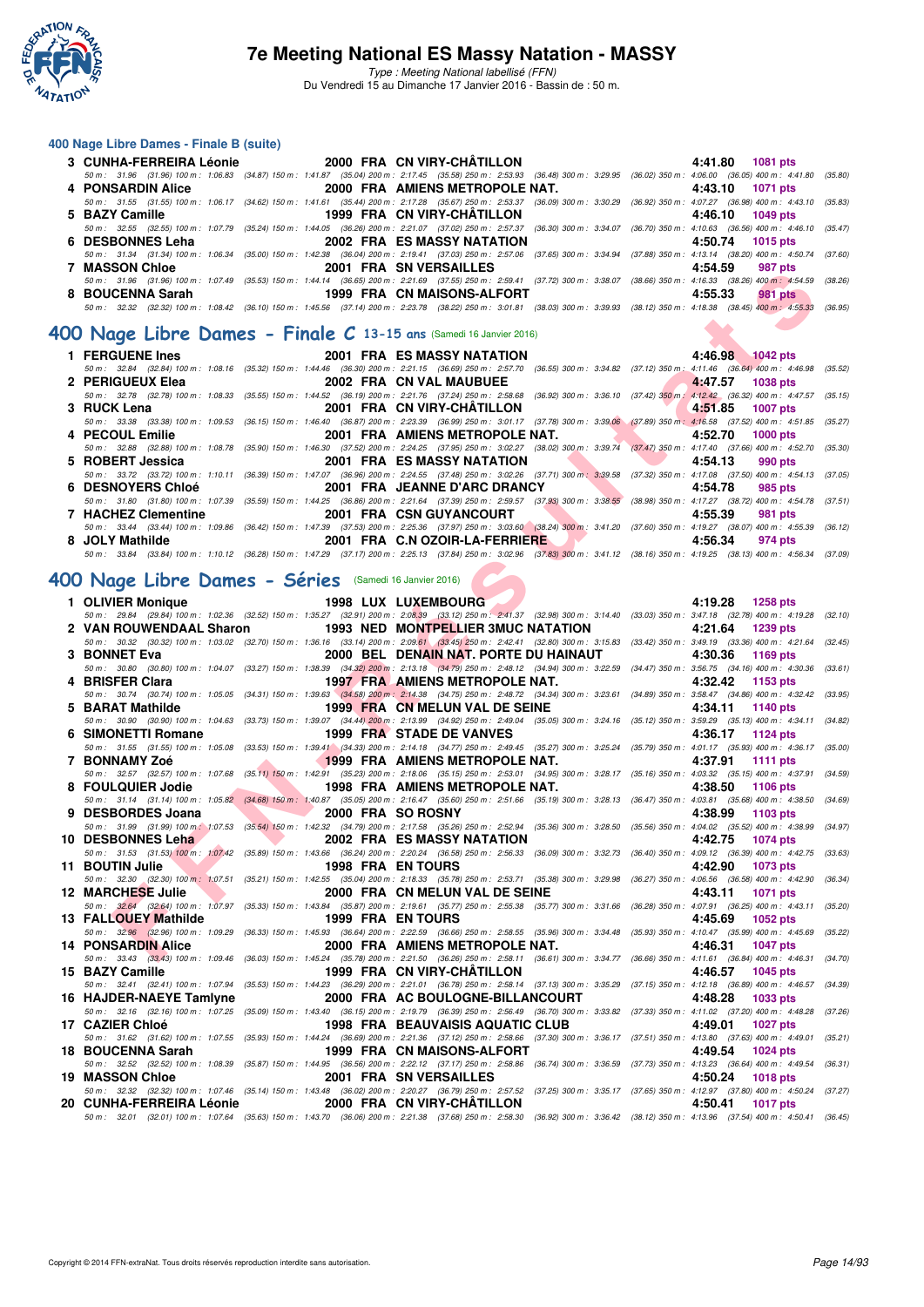

Type : Meeting National labellisé (FFN) Du Vendredi 15 au Dimanche 17 Janvier 2016 - Bassin de : 50 m.

#### **400 Nage Libre Dames - Séries (suite)**

| 21 DESNOYERS Chloé        | 2001 FRA JEANNE D'ARC DRANCY                                                                                                                                                                                                   | 4:50.50<br>1017 pts                             |         |
|---------------------------|--------------------------------------------------------------------------------------------------------------------------------------------------------------------------------------------------------------------------------|-------------------------------------------------|---------|
| 22 OUALID GIRARD Sarah    | 50 m: 31.89 (31.89) 100 m: 1:07.67 (35.78) 150 m: 1:44.07 (36.40) 200 m: 2:21.47 (37.40) 250 m: 2:58.85 (37.38) 300 m: 3:36.53 (37.68) 350 m: 4:14.40 (37.87) 400 m: 4:50.50 (36.10)<br>2000 FRA CN MELUN VAL DE SEINE         | 4:50.72<br><b>1015 pts</b>                      |         |
| 23 BIHAN Morgane          | 50 m: 33.34 (33.34) 100 m: 1:09.93 (36.59) 150 m: 1:47.25 (37.32) 200 m: 2:24.44 (37.19) 250 m: 3:01.53 (37.09) 300 m: 3:38.56 (37.03) 350 m: 4:14.86 (36.30) 400 m: 4:50.72 (35.86)<br>2000 FRA CSN GUYANCOURT                | 4:50.98<br><b>1013 pts</b>                      |         |
|                           | 50 m: 33.28 (33.28) 100 m: 1:09.38 (36.10) 150 m: 1:46.42 (37.04) 200 m: 2:23.94 (37.52) 250 m: 3:01.67 (37.73) 300 m: 3:39.22 (37.55) 350 m: 4:16.03 (36.81) 400 m: 4:50.98                                                   |                                                 | (34.95) |
| 24 FERGUENE Ines          | <b>2001 FRA ES MASSY NATATION</b><br>50 m: 32.61 (32.61) 100 m: 1:08.97 (36.36) 150 m: 1:46.62 (37.65) 200 m: 2:23.71 (37.09) 250 m: 3:01.34 (37.63) 300 m: 3:39.16 (37.82) 350 m: 4:16.15 (36.99) 400 m: 4:52.15 (36.00)      | 4:52.15<br><b>1004 pts</b>                      |         |
| 25 PERIGUEUX Elea         | 2002 FRA CN VAL MAUBUEE                                                                                                                                                                                                        | 4:52.70<br><b>1000 pts</b>                      |         |
| 26 MARZOUK Maëva          | 50 m: 34.10 (34.10) 100 m: 1:11.13 (37.03) 150 m: 1:48.06 (36.93) 200 m: 2:25.80 (37.74) 250 m: 3:03.14 (37.34) 300 m: 3:40.55 (37.41) 350 m: 4:16.99 (36.44) 400 m: 4:52.70<br>2000 FRA CN MELUN VAL DE SEINE                 | 4:53.17<br>997 pts                              | (35.71) |
| 27 ROULET Anaelle         | 50 m: 33.69 (33.69) 100 m: 1:10.55 (36.86) 150 m: 1:47.95 (37.40) 200 m: 2:25.93 (37.98) 250 m: 3:02.79 (36.86) 300 m: 3:40.30 (37.51) 350 m: 4:17.47 (37.17) 400 m: 4:53.17<br>1996 FRA LA ROCHE-SUR-YON NATATION             | 4:54.08<br>990 pts                              | (35.70) |
|                           | 50 m: 33.20 (33.20) 100 m: 1:09.87 (36.67) 150 m: 1:47.04 (37.17) 200 m: 2:24.48 (37.44) 250 m: 3:01.87 (37.39) 300 m: 3:39.76 (37.89) 350 m: 4:17.47 (37.71) 400 m: 4:54.08 (36.61)                                           |                                                 |         |
| 28 RUCK Lena              | 2001 FRA CN VIRY-CHATILLON<br>50 m : 33.06 (33.06) 100 m : 1:09.69 (36.63) 150 m : 1:47.07 (37.38) 200 m : 2:24.82 (37.75) 250 m : 3:02.39 (37.57) 300 m : 3:40.22 (37.83) 350 m : 4:17.99 (37.77) 400 m : 4:54.88             | 4:54.88<br>985 pts                              | (36.89) |
| 29 JOLY Mathilde          | 2001 FRA C.N OZOIR-LA-FERRIERE                                                                                                                                                                                                 | 4:54.89<br>985 pts                              |         |
| 30 DIAS DE SOUSA Amandine | 50 m: 33.21 (33.21) 100 m: 1:09.74 (36.53) 150 m: 1:47.11 (37.37) 200 m: 2:24.95 (37.84) 250 m: 3:02.63 (37.68) 300 m: 3:40.16 (37.53) 350 m: 4:17.85 (37.69) 400 m: 4:54.89<br><b>1996 FRA ES NANTERRE</b>                    | 4:54.92<br>984 pts                              | (37.04) |
|                           | 50 m: 32.47 (32.47) 100 m: 1:08.44 (35.97) 150 m: 1:44.95 (36.51) 200 m: 2:22.05 (37.10) 250 m: 2:59.42 (37.37) 300 m: 3:37.77 (38.35) 350 m: 4:16.37 (38.60) 400 m: 4:54.92                                                   |                                                 | (38.55) |
| 31 ABDELHAFIDH Emma       | <b>1999 FRA ANTONY NATATION</b><br>50 m: 32.46 (32.46) 100 m: 1:08.80 (36.34) 150 m: 1:46.29 (37.49) 200 m: 2:24.31 (38.02) 250 m: 3:02.18 (37.87) 300 m: 3:40.10 (37.92) 350 m: 4:18.25 (38.15) 400 m: 4:55.23                | 4:55.23<br>982 pts                              | (36.98) |
| 32 PECOUL Emilie          | 2001 FRA AMIENS METROPOLE NAT.<br>50 m : 33.84 (33.84) 100 m : 1:10.16 (36.32) 150 m : 1:48.18 (38.02) 200 m : 2:25.96 (37.78) 250 m : 3:04.22 (38.26) 300 m : 3:42.16 (37.94) 350 m : 4:19.82 (37.66) 400 m : 4:56.04 (36.22) | 4:56.04<br>976 pts                              |         |
| 33 ROBERT Jessica         | <b>2001 FRA ES MASSY NATATION</b>                                                                                                                                                                                              | 4:56.88<br>970 pts                              |         |
| 34 DOMINICE Eva           | 50 m : 32.84 (32.84) 100 m : 1:09.10 (36.26) 150 m : 1:46.98 (37.88) 200 m : 2:25.29 (38.31) 250 m : 3:03.75 (38.46) 300 m : 3:41.38 (37.63) 350 m : 4:20.01 (38.63) 400 m : 4:56.88<br>1995 FRA ANTONY NATATION               | 4:56.90<br>970 pts                              | (36.87) |
|                           | 50 m: 33.51 (33.51) 100 m: 1:10.96 (37.45) 150 m: 1:48.75 (37.79) 200 m: 2:26.93 (38.18) 250 m: 3:04.63 (37.70) 300 m: 3:42.64 (38.01) 350 m: 4:19.93 (37.29) 400 m: 4:56.90 (36.97)                                           |                                                 |         |
| 35 PELLIER Claire         | 2000 FRA CN MELUN VAL DE SEINE<br>50 m: 33.61 (33.61) 100 m: 1:11.31 (37.70) 150 m: 1:49.44 (38.13) 200 m: 2:27.04 (37.60) 250 m: 3:05.05 (38.01) 300 m: 3:43.07 (38.02) 350 m: 4:21.40 (38.33) 400 m: 4:57.30                 | 4:57.30<br>967 pts                              | (35.90) |
| <b>36 DUFOUR Anne</b>     | <b>1999 FRA BEAUVAISIS AQUATIC CLUB</b>                                                                                                                                                                                        | 4:57.37<br><b>967 pts</b>                       |         |
| 37 RAIMONDO Ines          | 50 m: 32.70 (32.70) 100 m: 1:08.95 (36.25) 150 m: 1:46.77 (37.82) 200 m: 2:24.47 (37.70) 250 m: 3:02.88 (38.41) 300 m: 3:41.16 (38.28) 350 m: 4:19.84 (38.68) 400 m: 4:57.37<br>2000 FRA CN MELUN VAL DE SEINE                 | 4:57.69<br>965 pts                              | (37.53) |
| 38 HACHEZ Clementine      | 50 m: 33.55 (33.55) 100 m: 1:10.95 (37.40) 150 m: 1:48.48 (37.53) 200 m: 2:26.46 (37.98) 250 m: 3:03.57 (37.11) 300 m: 3:42.23 (38.66) 350 m: 4:20.74 (38.51) 400 m: 4:57.69<br>2001 FRA CSN GUYANCOURT                        | 4:58.40<br>959 pts                              | (36.95) |
|                           | 50 m: 34.04 (34.04) 100 m: 1:11.90 (37.86) 150 m: 1:50.20 (38.30) 200 m: 2:28.52 (38.32) 250 m: 3:06.88 (38.36) 300 m: 3:44.83 (37.95) 350 m: 4:22.55 (37.72) 400 m: 4:58.40                                                   |                                                 | (35.85) |
| 39 LE CORGUILLE Ambre     | 2001 FRA CA ORSAY<br>50 m : 32.98 (32.98) 100 m : 1:08.50 (35.52) 150 m : 1:45.28 (36.78) 200 m : 2:23.49 (38.21) 250 m : 3:01.90 (38.41) 300 m : 3:41.12 (39.22) 350 m : 4:20.28 (39.16) 400 m : 4:58.41 (38.13)              | 4:58.41<br>959 pts                              |         |
| 40 SIGNORET Amelie        | 2002 FRA SN VERSAILLES                                                                                                                                                                                                         | 4:58.75<br>957 pts                              |         |
| 41 AOUAD Kenza            | 50 m: 33.78 (33.78) 100 m: 1:11.22 (37.44) 150 m: 1:49.47 (38.25) 200 m: 2:27.66 (38.19) 250 m: 3:06.16 (38.50) 300 m: 3:44.03 (37.87) 350 m: 4:22.32 (38.29) 400 m: 4:58.75<br>2000 FRA CN FONTAINEBLEAU-AVON                 | 4:58.85<br>956 pts                              | (36.43) |
|                           | 50 m: 34.03 (34.03) 100 m: 1:11.54 (37.51) 150 m: 1:49.28 (37.74) 200 m: 2:27.39 (38.11) 250 m: 3:05.30 (37.91) 300 m: 3:43.84 (38.54) 350 m: 4:21.88 (38.04) 400 m: 4:58.85 (36.97)                                           |                                                 |         |
| 42 QUINT Chloé            | 2002 FRA AMIENS METROPOLE NAT.<br>50 m: 33.89 (33.89) 100 m: 1:11.48 (37.59) 150 m: 1:50.64 (39.16) 200 m: 2:30.05 (39.41) 250 m: 3:07.84 (37.79) 300 m: 3:46.11 (38.27) 350 m: 4:24.18 (38.07) 400 m: 5:00.48                 | 5:00.48<br>945 pts                              | (36.30) |
| 43 POREAU Marine          | 2001 FRA LAGNY-SUR-MARNE NATATION<br>50 m: 34.25 (34.25) 100 m: 1:11.74 (37.49) 150 m: 1:49.99 (38.25) 200 m: 2:28.32 (38.33) 250 m: 3:07.04 (38.72) 300 m: 3:45.94 (38.90) 350 m: 4:23.86 (37.92) 400 m: 5:01.24 (37.38)      | 5:01.24<br>939 pts                              |         |
| 44 ALMEIDA Léana          | <b>2001 FRA ES MASSY NATATION</b>                                                                                                                                                                                              | 5:02.73<br>929 pts                              |         |
| 45 BESNIER Alicia         | 50 m: 33.94 (33.94) 100 m: 1:11.97 (38.03) 150 m: 1:50.01 (38.04) 200 m: 2:28.71 (38.70) 250 m: 3:07.12 (38.41) 300 m: 3:46.41 (39.29) 350 m: 4:26.14 (39.73) 400 m: 5:02.73 (36.59)<br>1999 FRA CN MELUN VAL DE SEINE         | 5:03.03<br>927 pts                              |         |
|                           | 50 m: 34.49 (34.49) 100 m: 1:11.90 (37.41) 150 m: 1:50.06 (38.16) 200 m: 2:28.46 (38.40) 250 m: 3:06.40 (37.94) 300 m: 3:45.57 (39.17) 350 m: 4:24.62 (39.05) 400 m: 5:03.03 (38.41)                                           |                                                 |         |
| 46 AIT HADDOU Amal        | 1999 FRA USC CONFLANS-STE-HONORINE<br>50 m: 32.64 (32.64) 100 m: 1:08.72 (36.08) 150 m: 1:46.89 (38.17) 200 m: 2:26.10 (39.21) 250 m: 3:05.75 (39.65) 300 m: 3:45.18 (39.43) 350 m: 4:24.84 (39.66) 400 m: 5:03.38 (38.54)     | 5:03.38<br>924 pts                              |         |
| 47 CHAUMUN Shany          | 2002 FRA CN BRUNOY-ESSONNE                                                                                                                                                                                                     | 5:03.82<br>921 pts                              |         |
| 48 JAMLAOUI Salsabil      | 50 m : 35.14 (35.14) 100 m : 1:13.06 (37.92) 150 m : 1:51.80 (38.74) 200 m : 2:31.16 (39.36) 250 m : 3:10.14 (38.98) 300 m : 3:48.88 (38.74) 350 m : 4:27.53 (38.65) 400 m : 5:03.82 (36.29)<br>1999 FRA MOUETTES DE PARIS     | 5:03.94<br>920 pts                              |         |
| 49 LE MOIGNE Julie        | 50 m: 35.66 (35.66) 100 m: 1:13.79 (38.13) 150 m: 1:52.33 (38.54) 200 m: 2:30.77 (38.44) 250 m: 3:08.92 (38.15) 300 m: 3:47.26 (38.34) 350 m: 4:26.36 (39.10) 400 m: 5:03.94<br>2002 FRA NAUTIC CLUB RAMBOUILLET               | 5:04.05<br><b>920 pts</b>                       | (37.58) |
|                           | 50 m: 35.36 (35.36) 100 m: 1:14.17 (38.81) 150 m: 1:53.17 (39.00) 200 m: 2:32.10 (38.93) 250 m: 3:10.71 (38.61) 300 m: 3:49.55 (38.84) 350 m: 4:27.60 (38.05) 400 m: 5:04.05                                                   |                                                 | (36.45) |
| 50 RICHARD Clara          | 2002 FRA CN VAL MAUBUEE<br>50 m : 34.42 (34.42) 100 m : 1:12.96 (38.54) 150 m : 1:51.55 (38.59) 200 m : 2:30.69 (39.14) 250 m : 3:09.68 (38.99) 300 m : 3:49.31 (39.63) 350 m : 4:27.65 (38.34) 400 m : 5:04.09 (36.44)        | 5:04.09<br>919 pts                              |         |
| 51 LESAGE Maud            | 2001 FRA ES MASSY NATATION                                                                                                                                                                                                     | 5:05.32<br>911 pts                              |         |
| 52 HARDY Océane           | 50 m: 34.06 (34.06) 100 m: 1:11.96 (37.90) 150 m: 1:51.44 (39.48) 200 m: 2:30.45 (39.01) 250 m: 3:10.55 (40.10) 300 m: 3:50.97 (40.42) 350 m: 4:29.45 (38.48) 400 m: 5:05.32 (35.87)<br>2001 FRA AMIENS METROPOLE NAT.         | 5:05.34<br>911 pts                              |         |
|                           | 50 m : 34.68 (34.68) 100 m : 1:12.98 (38.30) 150 m : 1:51.55 (38.57) 200 m : 2:30.56 (39.01) 250 m : 3:09.36 (38.80) 300 m : 3:49.04                                                                                           | (39.68) 350 m : 4:28.11 (39.07) 400 m : 5:05.34 | (37.23) |
| 53 DHENNIN Clara          | 2001 FRA SN VERSAILLES<br>50 m : 32.94 (32.94) 100 m : 1:10.24 (37.30) 150 m : 1:48.65 (38.41) 200 m : 2:28.28 (39.63) 250 m : 3:07.34 (39.06) 300 m : 3:47.47 (40.13) 350 m : 4:27.23 (39.76) 400 m : 5:06.28 (39.05)         | 5:06.28<br>904 pts                              |         |
| 54 FIGUEIREDO Mariana     | 2000 FRA JEANNE D'ARC DRANCY<br>50 m: 33.69 (33.69) 100 m: 1:11.26 (37.57) 150 m: 1:50.11 (38.85) 200 m: 2:29.44 (39.33) 250 m: 3:08.56 (39.12) 300 m: 3:48.16 (39.60) 350 m: 4:28.05 (39.89) 400 m: 5:06.34                   | 5:06.34<br>904 pts                              |         |
| 55 BAURON Charline        | 2001 FRA CN ST-MICHEL-SUR-ORGE                                                                                                                                                                                                 | 5:07.93<br>893 pts                              | (38.29) |
| 56 PEITEADO Victoria      | 50 m : 33.53 (33.53) 100 m : 1:11.07 (37.54) 150 m : 1:49.65 (38.58) 200 m : 2:28.69 (39.04) 250 m : 3:09.05 (40.36) 300 m : 3:48.86 (39.81) 350 m : 4:28.78 (39.92) 400 m : 5:07.93 (39.15)<br>2002 FRA CN MAISONS-ALFORT     | 5:08.09<br>892 pts                              |         |
|                           | 50 m: 34.35 (34.35) 100 m: 1:12.66 (38.31) 150 m: 1:52.68 (40.02) 200 m: 2:32.32 (39.64) 250 m: 3:12.49 (40.17) 300 m: 3:51.80 (39.31) 350 m: 4:31.34 (39.54) 400 m: 5:08.09 (36.75)                                           |                                                 |         |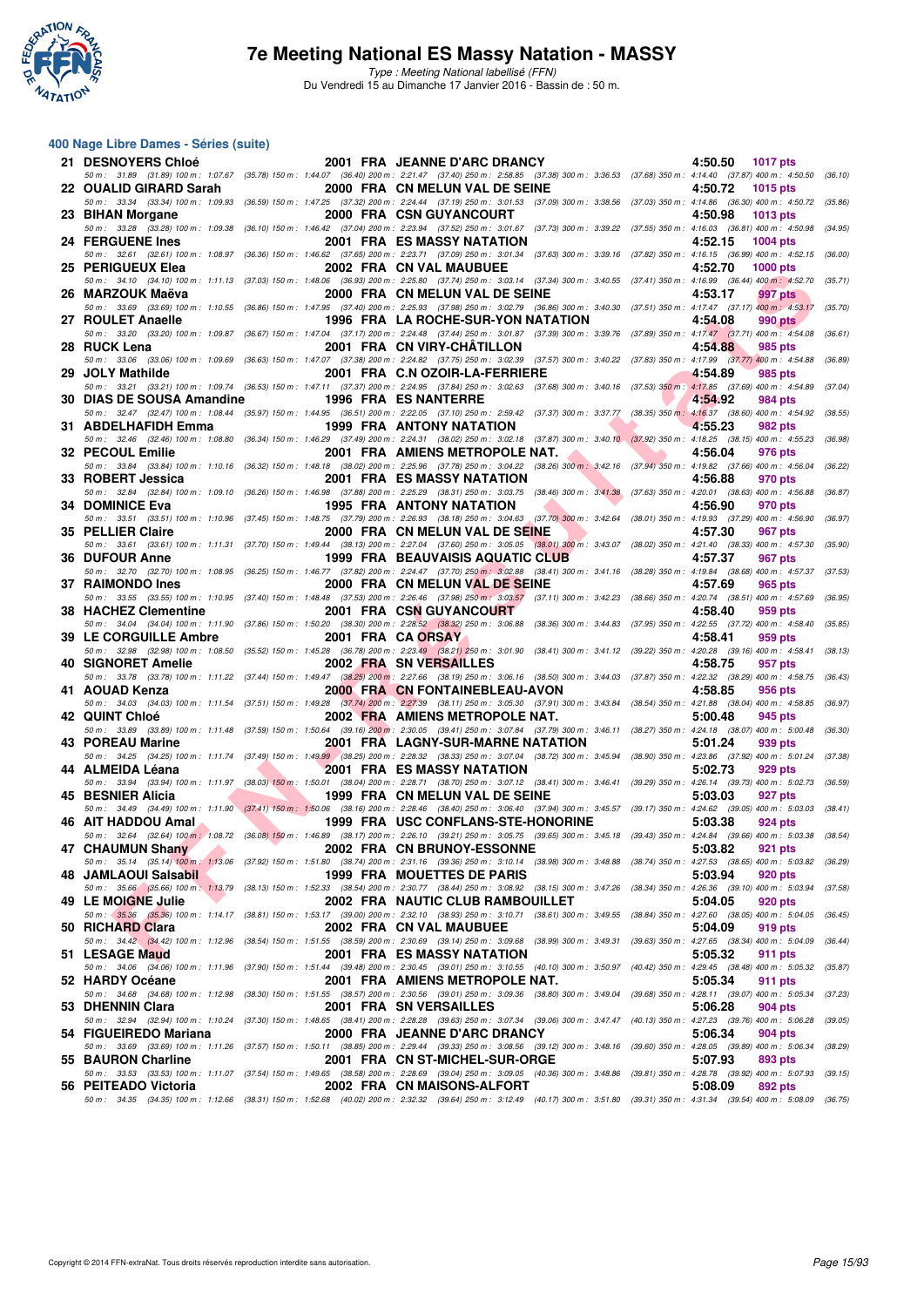

Type : Meeting National labellisé (FFN) Du Vendredi 15 au Dimanche 17 Janvier 2016 - Bassin de : 50 m.

#### **400 Nage Libre Dames - Séries (suite)**

| 57 MULLER Majda                                                                                                                                                                                                                   | 2002 FRA AS CORBEIL-ESSONNE                                                                                                                                                                                                       | 5:08.42<br>889 pts                                                                                                                                                                                                 |  |
|-----------------------------------------------------------------------------------------------------------------------------------------------------------------------------------------------------------------------------------|-----------------------------------------------------------------------------------------------------------------------------------------------------------------------------------------------------------------------------------|--------------------------------------------------------------------------------------------------------------------------------------------------------------------------------------------------------------------|--|
| 50 m: 34.74 (34.74) 100 m: 1:13.12 (38.38) 150 m: 1:52.47 (39.35) 200 m: 2:31.89 (39.42) 250 m: 3:10.98 (39.09) 300 m: 3:51.53 (40.55) 350 m: 4:29.87 (38.34) 400 m: 5:08.42<br>58 VITRY Emilie                                   | 1999 FRA CN FONTAINEBLEAU-AVON                                                                                                                                                                                                    | (38.55)<br>5:08.50<br>889 pts                                                                                                                                                                                      |  |
| 50 50 m: 34.68 (34.68) 100 m: 1:12.74 (38.06) 150 m: 1:52.09 (39.35) 200 m: 2:31.21 (39.12) 250 m: 3:10.74 (39.53) 300 m: 3:50.10 (39.36) 350 m: 4:30.24 (40.14) 400 m: 5:08.50                                                   |                                                                                                                                                                                                                                   | (38.26)                                                                                                                                                                                                            |  |
| 59 LIORET Coralie                                                                                                                                                                                                                 | 2000 FRA MORSANG ESSONNE NATATION                                                                                                                                                                                                 | 5:09.15<br><b>884 pts</b>                                                                                                                                                                                          |  |
| 50 m: 33.95 (33.95) 100 m: 1:11.64 (37.69) 150 m: 1:51.62 (39.98) 200 m: 2:31.49 (39.87) 250 m: 3:11.29 (39.80) 300 m: 3:51.21 (39.92) 350 m: 4:31.05 (39.84) 400 m: 5:09.15                                                      |                                                                                                                                                                                                                                   | (38.10)                                                                                                                                                                                                            |  |
| 60 SOYER Adèle                                                                                                                                                                                                                    | 2001 FRA CN MELUN VAL DE SEINE                                                                                                                                                                                                    | 5:09.28<br><b>884 pts</b>                                                                                                                                                                                          |  |
|                                                                                                                                                                                                                                   |                                                                                                                                                                                                                                   | 50 m: 35.17 (35.17) 100 m: 1:13.58 (38.41) 150 m: 1:52.81 (39.23) 200 m: 2:33.63 (40.82) 250 m: 3:12.28 (38.65) 300 m: 3:52.03 (39.75) 350 m: 4:31.32 (39.29) 400 m: 5:09.28 (37.96)                               |  |
| 61 SUMEIRE Alizé<br>50 m: 33.39 (33.39) 100 m: 1:11.07 (37.68) 150 m: 1:50.84 (39.77) 200 m: 2:30.24 (39.40) 250 m: 3:10.60 (40.36) 300 m: 3:51.16 (40.56) 350 m: 4:31.12 (39.96) 400 m: 5:10.00                                  | 2001 FRA CA ORSAY                                                                                                                                                                                                                 | 5:10.00<br><b>879 pts</b><br>(38.88)                                                                                                                                                                               |  |
| 62 KEBDI Manel                                                                                                                                                                                                                    | 2002 FRA CN LA COURNEUVE                                                                                                                                                                                                          | 5:10.03<br><b>878 pts</b>                                                                                                                                                                                          |  |
| 50 m: 34.34 (34.34) 100 m: 1:12.50 (38.16) 150 m: 1:51.17 (38.67) 200 m: 2:30.48 (39.31) 250 m: 3:10.79 (40.31) 300 m: 3:51.80 (41.01) 350 m: 4:32.24 (40.44) 400 m: 5:10.03                                                      |                                                                                                                                                                                                                                   | (37.79)                                                                                                                                                                                                            |  |
| 63 LE BERRIGAUD Marine                                                                                                                                                                                                            | 2002 FRA AC BOULOGNE-BILLANCOURT                                                                                                                                                                                                  | 5:10.08<br><b>878 pts</b>                                                                                                                                                                                          |  |
| 50 m: 35.83 (35.83) 100 m: 1:13.56 (37.73) 150 m: 1:53.31 (39.75) 200 m: 2:33.25 (39.94) 250 m: 3:12.85 (39.60) 300 m: 3:53.14 (40.29) 350 m: 4:32.44 (39.30) 400 m: 5:10.08                                                      |                                                                                                                                                                                                                                   | (37.64)                                                                                                                                                                                                            |  |
| <b>64 VIATEUR Louise</b>                                                                                                                                                                                                          | 2000 FRA NAUTIC CLUB RAMBOUILLET                                                                                                                                                                                                  | 5:10.86<br>873 pts                                                                                                                                                                                                 |  |
| 50 m: 35.04 (35.04) 100 m: 1:13.74 (38.70) 150 m: 1:52.84 (39.10) 200 m: 2:33.45 (40.61) 250 m: 3:12.91 (39.46) 300 m: 3:53.21 (40.30) 350 m: 4:32.25 (39.04) 400 m: 5:10.86<br>65 BARRIERE Sophie                                | 2001 FRA COLOMBES NATATION                                                                                                                                                                                                        | (38.61)<br>5:11.35<br>869 pts                                                                                                                                                                                      |  |
|                                                                                                                                                                                                                                   |                                                                                                                                                                                                                                   | 50 m: 35.29 (35.29) 100 m: 1:13.98 (38.69) 150 m: 1:53.26 (39.28) 200 m: 2:32.41 (39.15) 250 m: 3:12.71 (40.30) 300 m: 3:52.35 (39.64) 350 m: 4:32.57 (40.22) 400 m: 5:11.35 (38.78)                               |  |
| 66 DESBORDES Mila                                                                                                                                                                                                                 | 2003 FRA SO ROSNY                                                                                                                                                                                                                 | 5:11.56<br>868 pts                                                                                                                                                                                                 |  |
| 50 m: 33.16 (33.16) 100 m: 1:10.34 (37.18) 150 m: 1:49.19 (38.85) 200 m: 2:29.50 (40.31) 250 m: 3:10.51 (41.01) 300 m: 3:51.09 (40.58) 350 m: 4:32.00 (40.91) 400 m: 5:11.56                                                      |                                                                                                                                                                                                                                   | (39.56)                                                                                                                                                                                                            |  |
| <b>67 CHARPENTIER Aurore</b>                                                                                                                                                                                                      | 2000 FRA REIMS CHAMPAGNE NATATION                                                                                                                                                                                                 | 5:12.68<br>861 pts                                                                                                                                                                                                 |  |
| 50 m: 35.31 (35.31) 100 m: 1:14.81 (39.50) 150 m: 1:55.23 (40.42) 200 m: 2:35.22 (39.99) 250 m: 3:14.87 (39.65) 300 m: 3:55.08 (40.21) 350 m: 4:34.98 (39.90) 400 m: 5:12.68                                                      |                                                                                                                                                                                                                                   | (37.70)                                                                                                                                                                                                            |  |
| 68 PLANTIVEAU Agathe                                                                                                                                                                                                              | 2000 FRA NAUTIC CLUB RAMBOUILLET                                                                                                                                                                                                  | 5:12.89<br>859 pts                                                                                                                                                                                                 |  |
| 50 m : 34.28 (34.28) 100 m : 1:11.91 (37.63) 150 m : 1:50.86 (38.95) 200 m : 2:30.84 (39.98) 250 m : 3:11.46 (40.62) 300 m : 3:52.54 (41.08) 350 m : 4:33.10 (40.56) 400 m : 5:12.89<br>69 LORANS Inès                            | 2001 FRA EN TOURS                                                                                                                                                                                                                 | (39.79)<br>5:13.31<br>856 pts                                                                                                                                                                                      |  |
|                                                                                                                                                                                                                                   |                                                                                                                                                                                                                                   | 50 m: 34.58 (34.58) 100 m: 1:13.40 (38.82) 150 m: 1:52.69 (39.29) 200 m: 2:32.76 (40.07) 250 m: 3:12.85 (40.09) 300 m: 3:53.64 (40.79) 350 m: 4:34.24 (40.60) 400 m: 5:13.31 (39.07)                               |  |
| 70 MARQUE Sara                                                                                                                                                                                                                    | 2002 FRA RSC MONTREUIL                                                                                                                                                                                                            | 5:14.29<br>850 pts                                                                                                                                                                                                 |  |
| 50 m : 35.88 (35.88) 100 m : 1:15.72 (39.84) 150 m : 1:54.67 (38.95) 200 m : 2:34.30 (39.63) 250 m : 3:15.19 (40.89) 300 m : 3:55.22                                                                                              |                                                                                                                                                                                                                                   | (40.03) 350 m: 4:34.70 (39.48) 400 m: 5:14.29<br>(39.59)                                                                                                                                                           |  |
| 71 CEPECK Léa                                                                                                                                                                                                                     | 2002 FRA EN TOURS                                                                                                                                                                                                                 | 5:14.94<br>845 pts                                                                                                                                                                                                 |  |
| 50 m: 34.61 (34.61) 100 m: 1:14.18 (39.57) 150 m: 1:54.47 (40.29) 200 m: 2:35.22 (40.75) 250 m: 3:15.66 (40.44) 300 m: 3:56.61                                                                                                    |                                                                                                                                                                                                                                   | (40.95) 350 m: 4:36.58 (39.97) 400 m: 5:14.94<br>(38.36)                                                                                                                                                           |  |
| <b>72 HUCHET Coralie</b>                                                                                                                                                                                                          | 2001 FRA SN VERSAILLES                                                                                                                                                                                                            | 5:15.15<br>844 pts<br>50 m : 34.39 (34.39) 100 m : 1:13.86 (39.47) 150 m : 1:54.24 (40.38) 200 m : 2:34.46 (40.22) 250 m : 3:14.65 (40.19) 300 m : 3:55.55 (40.90) 350 m : 4:36.12 (40.57) 400 m : 5:15.15 (39.03) |  |
| 73 BRIGNONE Julia                                                                                                                                                                                                                 | 2000 FRA EN TOURS                                                                                                                                                                                                                 | 5:16.71<br>834 pts                                                                                                                                                                                                 |  |
|                                                                                                                                                                                                                                   |                                                                                                                                                                                                                                   | 50 m: 35.36 (35.36) 100 m: 1:14.22 (38.86) 150 m: 1:54.67 (40.45) 200 m: 2:34.84 (40.17) 250 m: 3:15.74 (40.90) 300 m: 3:56.72 (40.98) 350 m: 4:37.60 (40.88) 400 m: 5:16.71 (39.11)                               |  |
| <b>74 LAVERGNE Floriane</b>                                                                                                                                                                                                       | 1999 FRA AQUA CLUB PONTAULT-ROISSY                                                                                                                                                                                                | <b>833 pts</b><br>5:16.74                                                                                                                                                                                          |  |
|                                                                                                                                                                                                                                   |                                                                                                                                                                                                                                   | 50 m: 35.68 (35.68) 100 m: 1:14.39 (38.71) 150 m: 1:54.00 (39.61) 200 m: 2:34.66 (40.66) 250 m: 3:15.69 (41.03) 300 m: 3:56.89 (41.20) 350 m: 4:38.20 (41.31) 400 m: 5:16.74 (38.54)                               |  |
| 75 DALLE Aliénor                                                                                                                                                                                                                  | 2002 FRA S.M MONTROUGE                                                                                                                                                                                                            | 5:17.16<br>831 pts                                                                                                                                                                                                 |  |
| 50 m: 35.19 (35.19) 100 m: 1:14.21 (39.02) 150 m: 1:54.97 (40.76) 200 m: 2:35.51 (40.54) 250 m: 3:15.97 (40.46) 300 m: 3:57.01 (41.04) 350 m: 4:37.70 (40.69) 400 m: 5:17.16<br><b>76 CHAPUT Perrine</b>                          |                                                                                                                                                                                                                                   | (39.46)                                                                                                                                                                                                            |  |
|                                                                                                                                                                                                                                   | <b>2001 FRA COULOMMIERS NATATION</b>                                                                                                                                                                                              | 5:18.16<br>824 pts<br>50 m: 35.57 (35.57) 100 m: 1:14.66 (39.09) 150 m: 1:55.17 (40.51) 200 m: 2:35.71 (40.54) 250 m: 3:16.80 (41.09) 300 m: 3:57.94 (41.14) 350 m: 4:38.72 (40.78) 400 m: 5:18.16 (39.44)         |  |
| 77 BORNET Apolline                                                                                                                                                                                                                | 2002 FRA STADE DE VANVES                                                                                                                                                                                                          | 5:23.21<br>791 pts                                                                                                                                                                                                 |  |
|                                                                                                                                                                                                                                   |                                                                                                                                                                                                                                   | 50 m: 35.69 (35.69) 100 m: 1:16.13 (40.44) 150 m: 1:57.28 (41.15) 200 m: 2:38.30 (41.02) 250 m: 3:19.50 (41.20) 300 m: 4:01.07 (41.57) 350 m: 4:42.86 (41.79) 400 m: 5:23.21 (40.35)                               |  |
| <b>MEHATS Micaela</b>                                                                                                                                                                                                             | 2001 FRA COLOMBES NATATION                                                                                                                                                                                                        | <b>DNS</b> dec                                                                                                                                                                                                     |  |
| <b>BOISRENOULT Emilie</b>                                                                                                                                                                                                         | 2002 FRA U.S CRETEIL NATATION                                                                                                                                                                                                     | <b>DNS</b> dec                                                                                                                                                                                                     |  |
| --- DEZ Aurea                                                                                                                                                                                                                     | 2001 FRA AC BOULOGNE-BILLANCOURT                                                                                                                                                                                                  | <b>DNS</b> dec                                                                                                                                                                                                     |  |
|                                                                                                                                                                                                                                   |                                                                                                                                                                                                                                   |                                                                                                                                                                                                                    |  |
|                                                                                                                                                                                                                                   |                                                                                                                                                                                                                                   |                                                                                                                                                                                                                    |  |
| 100 Nage Libre Dames - Séries (Vendredi 15 Janvier 2016)                                                                                                                                                                          |                                                                                                                                                                                                                                   |                                                                                                                                                                                                                    |  |
| 1 OLIVIER Monique                                                                                                                                                                                                                 | 1998 LUX LUXEMBOURG                                                                                                                                                                                                               | 8:57.07<br>1243 pts                                                                                                                                                                                                |  |
| 50 m : 30.76 (30.76) 100 m : 1:04.88                                                                                                                                                                                              | (34.12) 150 m : 1:38.72 (33.84) 200 m : 2:13.01 (34.29) 250 m : 2:47.09 (34.08) 300 m : 3:21.03 (33.94) 350 m : 3:55.03 (34.00) 400 m : 4:28.92<br>(33.58) 550 m : 6:09.96 (33.67) 600 m : 6:43.42 (33.46) 650 m : 7:17.04 (33.62 | (33.89)                                                                                                                                                                                                            |  |
| 450 m : 5:02.71 (33.79) 500 m : 5:36.29<br>2 BONNET Eva                                                                                                                                                                           | 2000 BEL DENAIN NAT. PORTE DU HAINAUT                                                                                                                                                                                             | (32.25)<br>9:10.82<br><b>1187 pts</b>                                                                                                                                                                              |  |
|                                                                                                                                                                                                                                   |                                                                                                                                                                                                                                   | (34.72)                                                                                                                                                                                                            |  |
| 50 m : 31.25 (31.25) 100 m : 1.05.82 (34.57) 150 m : 1:41.70 (35.88) 200 m : 2:17.31 (35.61) 250 m : 2:52.23 (34.92) 300 m : 3:27.34 (35.11) 350 m : 4:02.16 (34.82) 400 m : 4:36.88<br>450 m : 5:11.52 (34.64) 500 m : 5:46.36 ( |                                                                                                                                                                                                                                   | (32.98)                                                                                                                                                                                                            |  |
| 3 BARAT Mathilde                                                                                                                                                                                                                  | 1999 FRA CN MELUN VAL DE SEINE                                                                                                                                                                                                    | 9:12.40<br>1181 pts                                                                                                                                                                                                |  |
| 50 m: 31.28 (31.28) 100 m: 1:05.50 (34.22) 150 m: 1:40.39 (34.89) 200 m: 2:15.41 (35.02) 250 m: 2:50.26 (34.85) 300 m: 3:24.99 (34.73) 350 m: 4:00.08<br>450 m: 5:10.22 (34.98) 500 m: 5:45.25 (35.03) 550 m: 6:20.49 (35.24) 600 |                                                                                                                                                                                                                                   | $(35.09)$ 400 m : 4:35.24<br>(35.16)<br>$(33.98)$ 800 m : 9:12.40<br>(33.71)                                                                                                                                       |  |
| <b>4 BOURNONVILLE Mey</b>                                                                                                                                                                                                         | 1999 FRA CN MELUN VAL DE SEINE                                                                                                                                                                                                    | 9:28.51<br><b>1118 pts</b>                                                                                                                                                                                         |  |
| 50 m : 31.81 (31.81) 100 m : 1.06.90 (35.09) 150 m : 1:42.21 (35.31) 200 m : 2:17.56 (35.35) 250 m : 2:25.70 (35.14) 300 m : 3:28.09 (35.39) 350 m : 4:03.50 (35.41) 400 m : 4:39.22<br>450 m : 5:14.78 (35.56) 500 m : 5:50.72 ( |                                                                                                                                                                                                                                   | (35.72)<br>(34.83)                                                                                                                                                                                                 |  |
| 5 LANGLAIS Lila                                                                                                                                                                                                                   | <b>2000 FRA ES MASSY NATATION</b>                                                                                                                                                                                                 | 9:30.43<br><b>1111 pts</b>                                                                                                                                                                                         |  |
|                                                                                                                                                                                                                                   |                                                                                                                                                                                                                                   |                                                                                                                                                                                                                    |  |

# **[800 Nage Libre Dames - Séries](http://www.ffnatation.fr/webffn/resultats.php?idact=nat&go=epr&idcpt=35299&idepr=5)** (Vendredi 15 Janvier 2016)

| 1 OLIVIER Monique                                                                                                                                                                                                                                                         |                                                                                                                         | <b>1998 LUX LUXEMBOURG</b>             |                                                                                                                                                                                                                                                                       | 8:57.07<br>1243 pts                                                                                                          |
|---------------------------------------------------------------------------------------------------------------------------------------------------------------------------------------------------------------------------------------------------------------------------|-------------------------------------------------------------------------------------------------------------------------|----------------------------------------|-----------------------------------------------------------------------------------------------------------------------------------------------------------------------------------------------------------------------------------------------------------------------|------------------------------------------------------------------------------------------------------------------------------|
| 50 m: 30.76 (30.76) 100 m: 1:04.88 (34.12) 150 m: 1:38.72 (33.84) 200 m: 2:13.01 (34.29) 250 m: 2:47.09 (34.08) 300 m: 3:21.03<br>450 m : 5:02.71 (33.79) 500 m : 5:36.29 (33.58) 550 m : 6:09.96 (33.67) 600 m : 6:43.42 (33.46) 650 m : 7:17.04 (33.62) 700 m : 7:51.03 |                                                                                                                         |                                        |                                                                                                                                                                                                                                                                       | (33.94) 350 m : 3:55.03 (34.00) 400 m : 4:28.92<br>(33.89)<br>$(33.99)$ 750 m : 8:24.82 $(33.79)$ 800 m : 8:57.07<br>(32.25) |
| 2 BONNET Eva                                                                                                                                                                                                                                                              |                                                                                                                         | 2000 BEL DENAIN NAT. PORTE DU HAINAUT  |                                                                                                                                                                                                                                                                       | $9:10.82$ 1187 pts                                                                                                           |
| $50 \text{ m}$ : 31.25<br>450 m : 5:11.52 (34.64) 500 m : 5:46.36 (34.84) 550 m : 6:20.47 (34.11) 600 m : 6:54.83 (34.36) 650 m : 7:29.32 (34.49) 700 m : 8:04.05                                                                                                         | (31.25) 100 m; 1:05.82 (34.57) 150 m; 1:41.70 (35.88) 200 m; 2:17.31 (35.61) 250 m; 2:52.23 (34.92) 300 m; 3:27.34      |                                        |                                                                                                                                                                                                                                                                       | $(35.11)$ 350 m : 4:02.16 $(34.82)$ 400 m : 4:36.88<br>(34.72)<br>(34.73) 750 m : 8:37.84 (33.79) 800 m : 9:10.82<br>(32.98) |
| 3 BARAT Mathilde                                                                                                                                                                                                                                                          |                                                                                                                         | 1999 FRA CN MELUN VAL DE SEINE         |                                                                                                                                                                                                                                                                       | $9:12.40$ 1181 pts                                                                                                           |
| 450 m : 5:10.22 (34.98) 500 m : 5:45.25 (35.03) 550 m : 6:20.49 (35.24) 600 m : 6:55.75 (35.26) 650 m : 7:30.38 (34.63) 700 m : 8:04.71                                                                                                                                   |                                                                                                                         |                                        | 50 m: 31.28 (31.28) 100 m: 1:05.50 (34.22) 150 m: 1:40.39 (34.89) 200 m: 2:15.41 (35.02) 250 m: 2:50.26 (34.85) 300 m: 3:24.99 (34.73) 350 m: 4:00.08 (35.09) 400 m: 4:35.24                                                                                          | (35.16)<br>(34.33) 750 m : 8:38.69 (33.98) 800 m : 9:12.40<br>(33.71)                                                        |
| 4 BOURNONVILLE Mey                                                                                                                                                                                                                                                        |                                                                                                                         | 1999 FRA CN MELUN VAL DE SEINE         |                                                                                                                                                                                                                                                                       | 9:28.51 1118 pts                                                                                                             |
| 450 m : 5:14.78 (35.56) 500 m : 5:50.72 (35.94) 550 m : 6:26.75 (36.03) 600 m : 7:03.67 (36.92) 650 m : 7:40.72 (37.05) 700 m : 8:17.26                                                                                                                                   |                                                                                                                         |                                        | 50 m: 31.81 (31.81) 100 m: 1:06.90 (35.09) 150 m: 1:42.21 (35.31) 200 m: 2:17.56 (35.35) 250 m: 2:52.70 (35.14) 300 m: 3:28.09 (35.39) 350 m: 4:03.50 (35.41) 400 m: 4:39.22                                                                                          | (35.72)<br>$(36.54)$ 750 m : $8.53.68$ $(36.42)$ 800 m : $9.28.51$<br>(34.83)                                                |
| 5 LANGLAIS Lila                                                                                                                                                                                                                                                           |                                                                                                                         | 2000 FRA ES MASSY NATATION             |                                                                                                                                                                                                                                                                       | $9:30.43$ 1111 pts                                                                                                           |
| $50 \text{ m}$ : 32.33<br>450 m : 5:18.97 (36.18) 500 m : 5:54.62 (35.65) 550 m : 6:30.89 (36.27) 600 m : 7:06.71 (35.82) 650 m : 7:42.99 (36.28) 700 m : 8:18.96                                                                                                         | (32.33) 100 m : 1:07.27 (34.94) 150 m : 1:43.03 (35.76) 200 m : 2:19.09 (36.06) 250 m : 2:55.30 (36.21) 300 m : 3:30.88 |                                        |                                                                                                                                                                                                                                                                       | (35.58) 350 m : 4:07.04 (36.16) 400 m : 4:42.79<br>(35.75)<br>$(35.97)$ 750 m : 8:55.09 $(36.13)$ 800 m : 9:30.43<br>(35.34) |
| 6 FOULQUIER Jodie                                                                                                                                                                                                                                                         |                                                                                                                         | 1998 FRA AMIENS METROPOLE NAT.         |                                                                                                                                                                                                                                                                       | 9:33.46<br>1099 pts                                                                                                          |
| 450 m : 5:20.11 (35.79) 500 m : 5:57.29 (37.18) 550 m : 6:33.81 (36.52) 600 m : 7:10.77 (36.96) 650 m : 7:46.85 (36.08) 700 m : 8:23.76 (36.91) 750 m : 8:59.11 (35.35) 800 m : 9:33.46                                                                                   |                                                                                                                         |                                        | 50 m: 31.37 (31.37) 100 m: 1:06.79 (35.42) 150 m: 1:42.96 (36.17) 200 m: 2:18.82 (35.86) 250 m: 2:55.04 (36.22) 300 m: 3:31.39 (36.35) 350 m: 4:07.84 (36.45) 400 m: 4:44.32                                                                                          | (36.48)<br>(34.35)                                                                                                           |
| 7 DESBORDES Joana                                                                                                                                                                                                                                                         | 2000 FRA SO ROSNY                                                                                                       |                                        |                                                                                                                                                                                                                                                                       | $9:34.94$ 1093 pts                                                                                                           |
| $50 m : -$<br>$450 m : -$                                                                                                                                                                                                                                                 | $100 \text{ m}$ : $1:07.45$ (1:07.45) $150 \text{ m}$ :---                                                              |                                        | 200 m : 2:19.21 (1:11.76) 250 m : --- 300 m : 3:30.70 (1:11.49) 350 m : 4:07.30 (36.60) 400 m : 4:42.99<br>500 m: 5:55.41 (1:12.42) 550 m: 6:32.19 (36.78) 600 m: 7:08.57 (36.38) 650 m: 7:45.50 (36.93) 700 m: 8:22.23 (36.73) 750 m: 8:58.97 (36.74) 800 m: 9:34.94 | (35.69)<br>(35.97)                                                                                                           |
| 8 MARCHESE Julie                                                                                                                                                                                                                                                          |                                                                                                                         | 2000 FRA CN MELUN VAL DE SEINE         |                                                                                                                                                                                                                                                                       | 9:37.65<br>1083 pts                                                                                                          |
| $50 \text{ m}$ : 32.37<br>450 m : 5:23.81                                                                                                                                                                                                                                 | (36.65) 500 m : 6:00.16 (36.35) 550 m : 6:36.44 (36.28) 600 m : 7:13.27 (36.83) 650 m : 7:49.74 (36.47) 700 m : 8:26.22 |                                        | (32.37) 100 m : 1:08.05 (35.68) 150 m : 1:44.25 (36.20) 200 m : 2:21.17 (36.92) 250 m : 2:57.82 (36.65) 300 m : 3:34.38 (36.56) 350 m : 4:10.66 (36.28) 400 m : 4:47.16                                                                                               | (36.50)<br>$(36.48)$ 750 m : $9:02.21$ $(35.99)$ 800 m : $9:37.65$<br>(35.44)                                                |
| 9 REMY Elora                                                                                                                                                                                                                                                              |                                                                                                                         | 2000 FRA CHARLEVILLE-MEZIERES NATATION |                                                                                                                                                                                                                                                                       | 9:42.62<br>$1064$ pts                                                                                                        |
| $450 \text{ m}$ : 5:25.06                                                                                                                                                                                                                                                 | (36.61) 500 m : 6:01.99 (36.93) 550 m : 6:39.19 (37.20) 600 m : 7:15.72 (36.53) 650 m : 7:52.54 (36.82) 700 m : 8:29.66 |                                        | 50 m: 32.81 (32.81) 100 m: 1:08.77 (35.96) 150 m: 1:45.46 (36.69) 200 m: 2:22.20 (36.74) 250 m: 2:58.75 (36.55) 300 m: 3:35.61 (36.86) 350 m: 4:11.88 (36.27) 400 m: 4:48.45                                                                                          | (36.57)<br>$(37.12)$ 750 m : $9.06.94$ $(37.28)$ 800 m : $9.42.62$<br>(35, 68)                                               |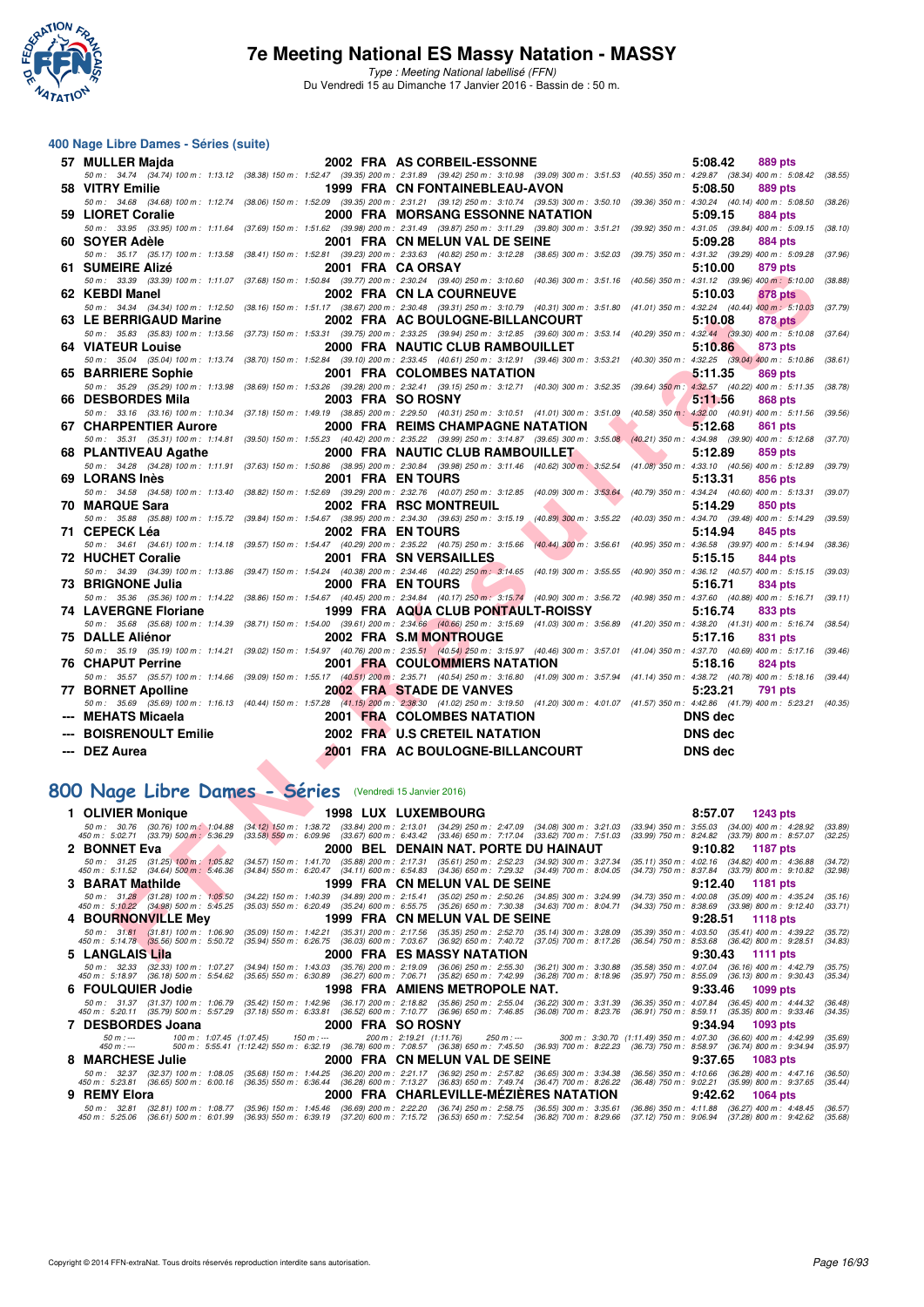

#### **800 Nage Libre Dames - Séries (suite)**

| <b>10 PONSARDIN Alice</b>         |                                                                                                                                                                                                                                                                                                                                                                          |                           |          |                                                      |                           |                                                     |                          | 2000 FRA AMIENS METROPOLE NAT.                                                                                                                                                                                                                                                                                     |                              |                                                                                                                                                                                                                                                                                                                  |                                                      |                                                                                                                    | 9:44.82                  | 1056 pts                                             |                                                       |                    |
|-----------------------------------|--------------------------------------------------------------------------------------------------------------------------------------------------------------------------------------------------------------------------------------------------------------------------------------------------------------------------------------------------------------------------|---------------------------|----------|------------------------------------------------------|---------------------------|-----------------------------------------------------|--------------------------|--------------------------------------------------------------------------------------------------------------------------------------------------------------------------------------------------------------------------------------------------------------------------------------------------------------------|------------------------------|------------------------------------------------------------------------------------------------------------------------------------------------------------------------------------------------------------------------------------------------------------------------------------------------------------------|------------------------------------------------------|--------------------------------------------------------------------------------------------------------------------|--------------------------|------------------------------------------------------|-------------------------------------------------------|--------------------|
|                                   | 50 m: 32.67 (32.67) 100 m: 1:07.82 (35.15) 150 m: 1:43.69<br>450 m : 5:23.63 (36.98) 500 m : 6:01.17                                                                                                                                                                                                                                                                     |                           |          |                                                      |                           |                                                     |                          | $(35.87)$ 200 m : 2:20.05 $(36.36)$ 250 m : 2:56.08<br>(37.54) 550 m : 6:38.23 (37.06) 600 m : 7:16.19 (37.96) 650 m : 7:53.37                                                                                                                                                                                     |                              | $(36.03)$ 300 m : 3:32.99<br>$(37.18)$ 700 m : $8.31.26$                                                                                                                                                                                                                                                         |                                                      | (36.91) 350 m: 4:09.57 (36.58) 400 m: 4:46.65<br>(37.89) 750 m : 9:08.13 (36.87) 800 m : 9:44.82                   |                          |                                                      |                                                       | (37.08)<br>(36.69) |
|                                   | 11 CUNHA-FERREIRA Léonie                                                                                                                                                                                                                                                                                                                                                 |                           |          |                                                      |                           |                                                     |                          | 2000 FRA CN VIRY-CHATILLON                                                                                                                                                                                                                                                                                         |                              |                                                                                                                                                                                                                                                                                                                  |                                                      |                                                                                                                    | 9:44.88                  |                                                      | <b>1056 pts</b>                                       |                    |
|                                   | 50 m: 32.19 (32.19) 100 m: 1:07.86                                                                                                                                                                                                                                                                                                                                       |                           |          |                                                      |                           |                                                     |                          | (35.67) 150 m: 1:44.04 (36.18) 200 m: 2:20.86 (36.82) 250 m: 2:57.61                                                                                                                                                                                                                                               |                              | $(36.75)$ 300 m : 3:34.68                                                                                                                                                                                                                                                                                        |                                                      | (37.07) 350 m: 4:11.49 (36.81) 400 m: 4:48.54                                                                      |                          |                                                      |                                                       | (37.05)            |
| 12 DESBONNES Leha                 | 450 m: 5:24.98 (36.44) 500 m: 6:02.15                                                                                                                                                                                                                                                                                                                                    |                           |          |                                                      |                           |                                                     |                          | (37.17) 550 m : 6:39.23 (37.08) 600 m : 7:16.19 (36.96) 650 m : 7:53.98<br>2002 FRA ES MASSY NATATION                                                                                                                                                                                                              |                              | $(37.79)$ 700 m : 8:31.99                                                                                                                                                                                                                                                                                        |                                                      | (38.01) 750 m : 9:09.31 (37.32) 800 m : 9:44.88                                                                    | 9:46.02                  |                                                      | 1052 pts                                              | (35.57)            |
|                                   | 50 m: 31.95 (31.95) 100 m: 1:07.67                                                                                                                                                                                                                                                                                                                                       |                           |          |                                                      |                           |                                                     |                          | (35.72) 150 m: 1:44.18 (36.51) 200 m: 2:20.72 (36.54) 250 m: 2:57.57                                                                                                                                                                                                                                               |                              | $(36.85)$ 300 m : 3:34.26                                                                                                                                                                                                                                                                                        |                                                      | (36.69) 350 m: 4:11.51 (37.25) 400 m: 4:48.67                                                                      |                          |                                                      |                                                       | (37.16)            |
|                                   | 450 m: 5:25.93 (37.26) 500 m: 6:03.03                                                                                                                                                                                                                                                                                                                                    |                           |          |                                                      |                           |                                                     |                          | (37.10) 550 m: 6:40.79 (37.76) 600 m: 7:18.07 (37.28) 650 m: 7:55.43                                                                                                                                                                                                                                               |                              | $(37.36)$ 700 m : 8:32.71                                                                                                                                                                                                                                                                                        |                                                      | (37.28) 750 m : 9:09.82 (37.11) 800 m : 9:46.02                                                                    |                          |                                                      |                                                       | (36.20)            |
| 50 m : 33.62                      | 13 FALLOUEY Mathilde<br>(33.62) 100 m : 1:09.42 (35.80) 150 m : 1:46.23 (36.81) 200 m : 2:23.14 (36.91) 250 m : 3:00.49                                                                                                                                                                                                                                                  |                           |          |                                                      |                           | 1999 FRA EN TOURS                                   |                          |                                                                                                                                                                                                                                                                                                                    |                              | (37.35) 300 m : 3:37.73                                                                                                                                                                                                                                                                                          |                                                      | (37.24) 350 m: 4:14.73 (37.00) 400 m: 4:51.69                                                                      | 9:46.10                  |                                                      | <b>1051 pts</b>                                       | (36.96)            |
| 450 m : 5:28.52                   | (36.83) 500 m : 6.05.71                                                                                                                                                                                                                                                                                                                                                  |                           |          |                                                      |                           |                                                     |                          |                                                                                                                                                                                                                                                                                                                    |                              | (37.19) 550 m : 6:43.20 (37.49) 600 m : 7:20.40 (37.20) 650 m : 7:57.41 (37.01) 700 m : 8:34.01                                                                                                                                                                                                                  |                                                      | (36.60) 750 m : 9:10.74 (36.73) 800 m : 9:46.10                                                                    |                          |                                                      |                                                       | (35.36)            |
| 14 PIRCARD Aglae                  |                                                                                                                                                                                                                                                                                                                                                                          |                           |          |                                                      |                           |                                                     |                          |                                                                                                                                                                                                                                                                                                                    |                              | 2001 FRA CHARLEVILLE-MEZIERES NATATION                                                                                                                                                                                                                                                                           |                                                      |                                                                                                                    | 9:52.21                  |                                                      | <b>1029 pts</b>                                       |                    |
|                                   | 50 m : 33.33 (33.33) 100 m : 1:09.87<br>450 m : 5:34.30 (37.47) 500 m : 6:11.47                                                                                                                                                                                                                                                                                          |                           |          |                                                      |                           |                                                     |                          | $\begin{array}{cccc} (36.54) \ 150 \ m \colon \ \ 1.47.90 \quad \  \  (38.03) \ 200 \ m \colon \ \ 2.26.15 \quad \  \  (38.25) \ 250 \ m \colon \ \ 3.03.90 \\ (37.17) \ 550 \ m \colon \ \ 6.48.46 \quad \  \  (36.99) \ 600 \ m \colon \ \ 7.25.74 \quad \  \  (37.28) \ 650 \ m \colon \ \ 8.02.86 \end{array}$ |                              | $(37.75)$ 300 m : 3:41.55<br>$(37.12)$ 700 m : 8:40.00                                                                                                                                                                                                                                                           |                                                      | $(37.65)$ 350 m : 4:19.30 $(37.75)$ 400 m : 4:56.83<br>$(37.14)$ 750 m : $9.16.83$ $(36.83)$ 800 m : $9.52.21$     |                          |                                                      |                                                       | (37.53)<br>(35.38) |
| <b>15 PERIGUEUX Elea</b>          |                                                                                                                                                                                                                                                                                                                                                                          |                           |          |                                                      |                           |                                                     |                          | 2002 FRA CN VAL MAUBUEE                                                                                                                                                                                                                                                                                            |                              |                                                                                                                                                                                                                                                                                                                  |                                                      |                                                                                                                    | 9:54.71                  |                                                      | <b>1019 pts</b>                                       |                    |
|                                   | 50 m: 34.30 (34.30) 100 m: 1:11.45 (37.15) 150 m: 1:49.08 (37.63) 200 m: 2:26.70 (37.62) 250 m: 3:04.48<br>450 m : 5:34.74 (37.56) 500 m : 6:13.16 (38.42) 550 m : 6:50.76 (37.60) 600 m : 7:29.07 (38.31) 650 m : 8:05.82                                                                                                                                               |                           |          |                                                      |                           |                                                     |                          |                                                                                                                                                                                                                                                                                                                    |                              | $(37.78)$ 300 m : 3:42.29<br>(36.75) 700 m : 8:42.93                                                                                                                                                                                                                                                             |                                                      | $(37.81)$ 350 m : 4:19.38<br>(37.11) 750 m : 9:19.69 (36.76) 800 m : 9:54.71                                       |                          | $(37.09)$ 400 m : 4:57.18                            |                                                       | (37.80)<br>(35.02) |
| <b>16 MASSON Chloe</b>            |                                                                                                                                                                                                                                                                                                                                                                          |                           |          |                                                      |                           |                                                     |                          | 2001 FRA SN VERSAILLES                                                                                                                                                                                                                                                                                             |                              |                                                                                                                                                                                                                                                                                                                  |                                                      |                                                                                                                    | 9:55.11                  |                                                      | 1018 pts                                              |                    |
|                                   | 50 m: 31.67 (31.67) 100 m: 1:07.59                                                                                                                                                                                                                                                                                                                                       |                           |          |                                                      |                           |                                                     |                          | (35.92) 150 m: 1:43.90 (36.31) 200 m: 2:21.05 (37.15) 250 m: 2:57.71                                                                                                                                                                                                                                               |                              | $(36.66)$ 300 m : 3:35.07                                                                                                                                                                                                                                                                                        |                                                      | $(37.36)$ 350 m : 4:12.86 $(37.79)$ 400 m : 4:50.65                                                                |                          |                                                      |                                                       | (37.79)            |
| 17 BOUCENNA Sarah                 | 450 m : 5:28.71 (38.06) 500 m : 6:06.81                                                                                                                                                                                                                                                                                                                                  |                           |          |                                                      |                           |                                                     |                          | (38.10) 550 m: 6:45.11 (38.30) 600 m: 7:23.25 (38.14) 650 m: 8:01.43<br>1999 FRA CN MAISONS-ALFORT                                                                                                                                                                                                                 |                              | $(38.18)$ 700 m : 8:39.65                                                                                                                                                                                                                                                                                        |                                                      | (38.22) 750 m: 9:17.68 (38.03) 800 m: 9:55.11                                                                      | 9:55.49                  |                                                      | <b>1016 pts</b>                                       | (37.43)            |
|                                   | 50 m: 32.20 (32.20) 100 m: 1:08.09                                                                                                                                                                                                                                                                                                                                       |                           |          |                                                      | $(35.89)$ 150 m : 1:44.50 |                                                     |                          | (36.41) 200 m : 2:21.33 (36.83) 250 m : 2:58.68                                                                                                                                                                                                                                                                    |                              |                                                                                                                                                                                                                                                                                                                  |                                                      | $(37.35)$ 300 m : $3.36.39$ $(37.71)$ 350 m : 4:14.19                                                              |                          | $(37.80)$ 400 m : 4:52.43                            |                                                       | (38.24)            |
|                                   | 450 m : 5:30.30 (37.87) 500 m : 6:08.64                                                                                                                                                                                                                                                                                                                                  |                           |          | (38.34) 550 m : 6:46.67                              |                           |                                                     |                          | $(38.03)$ 600 m : 7:25.02 $(38.35)$ 650 m : 8:03.12                                                                                                                                                                                                                                                                |                              |                                                                                                                                                                                                                                                                                                                  |                                                      | (38.10) 700 m : 8:41.43 (38.31) 750 m : 9:18.90                                                                    |                          | $(37.47)$ 800 m : 9:55.49                            |                                                       | (36.59)            |
| 18 PECOUL Emilie                  | 50 m: 34.86 (34.86) 100 m: 1:12.28                                                                                                                                                                                                                                                                                                                                       |                           |          |                                                      |                           |                                                     |                          | 2001 FRA AMIENS METROPOLE NAT.<br>(37.42) 150 m: 1:50.41 (38.13) 200 m: 2:28.60 (38.19) 250 m: 3:06.19                                                                                                                                                                                                             |                              | $(37.59)$ 300 m : 3:44.42                                                                                                                                                                                                                                                                                        |                                                      | (38.23) 350 m : 4:22.11 (37.69) 400 m : 5:00.66                                                                    | 9:58.06                  |                                                      | <b>1007 pts</b>                                       | (38.55)            |
|                                   | 450 m : 5:38.61 (37.95) 500 m : 6:16.83 (38.22) 550 m : 6:53.61 (36.78) 600 m : 7:30.90 (37.29) 650 m : 8:07.98                                                                                                                                                                                                                                                          |                           |          |                                                      |                           |                                                     |                          |                                                                                                                                                                                                                                                                                                                    |                              | (37.08) 700 m : 8:45.80 (37.82) 750 m : 9:22.14 (36.34) 800 m : 9:58.06                                                                                                                                                                                                                                          |                                                      |                                                                                                                    |                          |                                                      |                                                       | (35.92)            |
|                                   | 19 ABDELHAFIDH Emma                                                                                                                                                                                                                                                                                                                                                      |                           |          |                                                      |                           |                                                     |                          | <b>1999 FRA ANTONY NATATION</b>                                                                                                                                                                                                                                                                                    |                              |                                                                                                                                                                                                                                                                                                                  |                                                      |                                                                                                                    | 10:01.71                 |                                                      | 994 pts                                               |                    |
| $450 m : -$                       | 50 m: 1:48.80 (1:48.80) 100 m: 1:10.81                                                                                                                                                                                                                                                                                                                                   | 500 m : 6:14.04 (1:16.00) |          |                                                      | $550 m: -$                | () 150 m : 6:52.23 (5:41.42) 200 m : 2:26.27        | 600 m: 7:30.55 (1:16.51) | $\theta$                                                                                                                                                                                                                                                                                                           | 250 m : ---<br>$650 m$ : --- |                                                                                                                                                                                                                                                                                                                  | 300 m: 3:42.45 (1:16.18)<br>700 m: 8:47.10 (1:16.55) |                                                                                                                    | $350 m: -$<br>$750 m: -$ |                                                      | 400 m: 4:58.04 (1:15.59)<br>800 m: 10:01.71 (1:14.61) |                    |
| <b>20 STUTEL Chloé</b>            |                                                                                                                                                                                                                                                                                                                                                                          |                           |          |                                                      |                           |                                                     |                          | 2001 FRA CN LE PLESSIS-ROBINSON                                                                                                                                                                                                                                                                                    |                              |                                                                                                                                                                                                                                                                                                                  |                                                      |                                                                                                                    | 10:03.22                 |                                                      | 988 pts                                               |                    |
|                                   | 50 m: 33.29 (33.29) 100 m: 1:09.61 (36.32) 150 m: 1:46.80 (37.19) 200 m: 2:24.35 (37.55) 250 m: 3:01.75 (37.40) 300 m: 3:39.78 (38.03) 350 m: 4:17.52 (37.74) 400 m: 4:56.10<br>450 m : 5:34.30 (38.20) 500 m : 6:13.21 (38.91) 550 m : 6:51.63 (38.42) 600 m : 7:30.68 (39.05) 650 m : 8:09.12 (38.44) 700 m : 8:47.82                                                  |                           |          |                                                      |                           |                                                     |                          |                                                                                                                                                                                                                                                                                                                    |                              |                                                                                                                                                                                                                                                                                                                  |                                                      | (38.70) 750 m : 9:26.03 (38.21) 800 m : 10:03.22                                                                   |                          |                                                      |                                                       | (38.58)<br>(37.19) |
| 21 ROBERT Jessica                 |                                                                                                                                                                                                                                                                                                                                                                          |                           |          |                                                      |                           |                                                     |                          | <b>2001 FRA ES MASSY NATATION</b>                                                                                                                                                                                                                                                                                  |                              |                                                                                                                                                                                                                                                                                                                  |                                                      |                                                                                                                    | 10:03.26                 |                                                      | 988 pts                                               |                    |
|                                   | 50 m : 33.21 (33.21) 100 m : 1:09.67                                                                                                                                                                                                                                                                                                                                     |                           |          |                                                      |                           |                                                     |                          | $(36.46) 150\ m: 1:47.73\quad (38.06) 200\ m: 2:26.26\quad (38.53) 250\ m: 3:04.15$                                                                                                                                                                                                                                |                              | $(37.89)$ 300 m : 3:42.67                                                                                                                                                                                                                                                                                        |                                                      | (38.52) 350 m : 4:20.36 (37.69) 400 m : 4:58.40                                                                    |                          |                                                      |                                                       | (38.04)            |
| <b>22 FERGUENE Ines</b>           | 450 m : 5:36.88 (38.48) 500 m : 6:15.31                                                                                                                                                                                                                                                                                                                                  |                           |          |                                                      |                           | $(38.43)$ 550 m : 6:53.74 $(38.43)$ 600 m : 7:32.09 |                          | $(38.35)$ 650 m : 8:10.99<br>2001 FRA ES MASSY NATATION                                                                                                                                                                                                                                                            |                              | $(38.90)$ 700 m : 8:49.02                                                                                                                                                                                                                                                                                        |                                                      | (38.03) 750 m : 9:26.76 (37.74) 800 m : 10:03.26                                                                   | 10:04.08                 |                                                      | 985 pts                                               | (36.50)            |
|                                   | 50 m: 31.98 (31.98) 100 m: 1:07.29 (35.31) 150 m: 1:44.87 (37.58) 200 m: 2:22.83 (37.96) 250 m: 3:01.68                                                                                                                                                                                                                                                                  |                           |          |                                                      |                           |                                                     |                          |                                                                                                                                                                                                                                                                                                                    |                              | $(38.85)$ 300 m : 3:40.41                                                                                                                                                                                                                                                                                        |                                                      | (38.73) 350 m : 4:19.04 (38.63) 400 m : 4:57.97                                                                    |                          |                                                      |                                                       | (38.93)            |
|                                   | 450 m: 6:54.62 (1:56.65) 500 m: 6:15.54                                                                                                                                                                                                                                                                                                                                  |                           | $\theta$ |                                                      | $550 m: -$                |                                                     |                          | 600 m: 7:33.49 (1:17.95) 650 m: 8:11.69                                                                                                                                                                                                                                                                            |                              | $(38.20)$ 700 m : 8:50.18                                                                                                                                                                                                                                                                                        |                                                      | (38.49) 750 m : 9:28.24 (38.06) 800 m : 10:04.08                                                                   |                          |                                                      |                                                       | (35.84)            |
| 23 PELLIER Claire<br>50 m : 34.03 | (34.03) 100 m : 1:12.08                                                                                                                                                                                                                                                                                                                                                  |                           |          |                                                      |                           |                                                     |                          | 2000 FRA  CN MELUN VAL DE SEINE                                                                                                                                                                                                                                                                                    |                              |                                                                                                                                                                                                                                                                                                                  |                                                      | (37.91) 350 m: 4:21.89 (37.84) 400 m: 5:00.08                                                                      | 10:04.78                 |                                                      | 983 pts                                               | (38.19)            |
|                                   | 450 m : 5:38.08 (38.00) 500 m : 6:16.31                                                                                                                                                                                                                                                                                                                                  |                           |          |                                                      |                           |                                                     |                          |                                                                                                                                                                                                                                                                                                                    |                              | $\begin{array}{cccc} (38.05) \ 150 \ m : & \ 1.49.77 & (37.69) \ 200 \ m : & \ 2.28.16 & (38.39) \ 250 \ m : & \ 3.06.14 & (37.98) \ 300 \ m : & \ 3.44.05 \\ (38.23) \ 550 \ m : & \ 6.54.51 & (38.20) \ 600 \ m : & \ 7.33.09 & (38.58) \ 650 \ m : & \ 8.11.64 & (38.55) \ 700 \ m : & \ 8.50.33 \end{array}$ |                                                      | (38.69) 750 m : 9:28.03 (37.70) 800 m : 10:04.78                                                                   |                          |                                                      |                                                       | (36.75)            |
| 24 ZOUAIED Ines                   |                                                                                                                                                                                                                                                                                                                                                                          |                           |          |                                                      |                           |                                                     |                          |                                                                                                                                                                                                                                                                                                                    |                              | 2001 FRA CHARLEVILLE-MEZIERES NATATION                                                                                                                                                                                                                                                                           |                                                      |                                                                                                                    | 10:05.23                 |                                                      | 981 pts                                               |                    |
|                                   | 50 m: 34.76 (34.76) 100 m: 1:12.05<br>450 m: 5:37.67 (38.03) 500 m: 6:16.23                                                                                                                                                                                                                                                                                              |                           |          |                                                      |                           |                                                     |                          |                                                                                                                                                                                                                                                                                                                    |                              | $(37.29)$ 150 m : 1:49.69 $(37.64)$ 200 m : 2:27.30 $(37.61)$ 250 m : 3:05.43 $(38.13)$ 300 m : 3:43.47<br>(38.56) 550 m : 6:55.08 (38.85) 600 m : 7:33.18 (38.10) 650 m : 8:11.20 (38.02) 700 m : 8:50.02                                                                                                       |                                                      | (38.04) 350 m : 4:21.18 (37.71) 400 m : 4:59.64<br>(38.82) 750 m : 9:27.77 (37.75) 800 m : 10:05.23                |                          |                                                      |                                                       | (38.46)<br>(37.46) |
|                                   | 25 LONGAYGUE Hermance                                                                                                                                                                                                                                                                                                                                                    |                           |          |                                                      |                           |                                                     |                          | <b>2000 FRA SN VERSAILLES</b>                                                                                                                                                                                                                                                                                      |                              |                                                                                                                                                                                                                                                                                                                  |                                                      |                                                                                                                    | 10:06.37                 |                                                      | 977 pts                                               |                    |
|                                   | 50 m: 33.86 (33.86) 100 m: 1:10.93<br>450 m : 5:39.85 (38.39) 500 m : 6:18.42                                                                                                                                                                                                                                                                                            |                           |          | (37.07) 150 m : 1:48.69<br>$(38.57)$ 550 m : 6:56.96 |                           |                                                     |                          | $(37.76)$ 200 m : 2:27.12 $(38.43)$ 250 m : 3:05.53                                                                                                                                                                                                                                                                |                              | $(38.41)$ 300 m : 3:43.89<br>(38.54) 600 m : 7:35.84 (38.88) 650 m : 8:13.85 (38.01) 700 m : 8:52.36                                                                                                                                                                                                             |                                                      | (38.36) 350 m: 4:22.62 (38.73) 400 m: 5:01.46<br>(38.51) 750 m: 9:30.13 (37.77) 800 m: 10:06.37                    |                          |                                                      |                                                       | (38.84)<br>(36.24) |
| 26 POREAU Marine                  |                                                                                                                                                                                                                                                                                                                                                                          |                           |          |                                                      |                           |                                                     |                          |                                                                                                                                                                                                                                                                                                                    |                              | 2001 FRA LAGNY-SUR-MARNE NATATION                                                                                                                                                                                                                                                                                |                                                      |                                                                                                                    | 10:09.08                 |                                                      | 967 pts                                               |                    |
|                                   | 50 m: 34.62 (34.62) 100 m: 1:12.44<br>450 m: 5:41.40 (38.59) 500 m: 6:19.87                                                                                                                                                                                                                                                                                              |                           |          | $(38.47)$ 550 m : 6:58.79                            |                           |                                                     |                          | (38.92) 600 m : 7:37.12 (38.33) 650 m : 8:15.89                                                                                                                                                                                                                                                                    |                              | (37.82) 150 m : 1:50.66 (38.22) 200 m : 2:28.81 (38.15) 250 m : 3:07.27 (38.46) 300 m : 3:45.78<br>(38.77) 700 m : 8:54.33                                                                                                                                                                                       |                                                      | (38.51) 350 m : 4:24.39<br>(38.44) 750 m : 9:32.63                                                                 |                          | $(38.61)$ 400 m : 5:02.81<br>(38.30)800 m : 10:09.08 |                                                       | (38.42)<br>(36.45) |
| 27 GROUX Mathilde                 |                                                                                                                                                                                                                                                                                                                                                                          |                           |          |                                                      |                           |                                                     |                          | 1999 FRA CN ST-MICHEL-SUR-ORGE                                                                                                                                                                                                                                                                                     |                              |                                                                                                                                                                                                                                                                                                                  |                                                      |                                                                                                                    | 10:14.79                 |                                                      | 947 pts                                               |                    |
| 50 m: 34.45                       | $(34.45)$ 100 m : 1:12.08                                                                                                                                                                                                                                                                                                                                                |                           |          | $(37.63)$ 150 m : 1:50.52                            |                           |                                                     |                          | (38.44) 200 m : 2:29.27 (38.75) 250 m : 3:07.75                                                                                                                                                                                                                                                                    |                              | $(38.48)$ 300 m : 3:46.35                                                                                                                                                                                                                                                                                        |                                                      | $(38.60)$ 350 m : 4:25.10                                                                                          |                          | $(38.75)$ 400 m : 5:04.25                            |                                                       | (39.15)            |
| 28 LESAGE Maud                    | 450 m: 5:43.48 (39.23) 500 m: 6:22.25                                                                                                                                                                                                                                                                                                                                    |                           |          | $(38.77)$ 550 m : 7:01.23                            |                           |                                                     |                          | (38.98) 600 m : 7:40.19 (38.96) 650 m : 8:19.28<br>2001 FRA ES MASSY NATATION                                                                                                                                                                                                                                      |                              | $(39.09)$ 700 m : 8:58.02                                                                                                                                                                                                                                                                                        |                                                      | $(38.74)$ 750 m : $9:36.63$                                                                                        | 10:21.65                 | $(38.61)800 \text{ m}$ : 10:14.79                    | 922 pts                                               | (38.16)            |
|                                   | 50 m: 34.19 (34.19) 100 m: 1:11.86 (37.67) 150 m: 1:51.15 (39.29) 200 m: 2:30.28 (39.13) 250 m: 3:09.65                                                                                                                                                                                                                                                                  |                           |          |                                                      |                           |                                                     |                          |                                                                                                                                                                                                                                                                                                                    |                              | $(39.37)$ 300 m : 3:48.89                                                                                                                                                                                                                                                                                        |                                                      | (39.24) 350 m : 4:27.91                                                                                            |                          | $(39.02)$ 400 m : 5:06.98                            |                                                       | (39.07)            |
|                                   | 450 m : 5:46.61 (39.63) 500 m : 6:26.16 (39.55) 550 m : 7:06.27 (40.11) 600 m : 7:45.86 (39.59) 650 m : 8:25.46                                                                                                                                                                                                                                                          |                           |          |                                                      |                           |                                                     |                          |                                                                                                                                                                                                                                                                                                                    |                              | $(39.60)$ 700 m : $9.05.20$                                                                                                                                                                                                                                                                                      |                                                      | (39.74) 750 m: 9:43.57 (38.37) 800 m: 10:21.65                                                                     |                          |                                                      |                                                       | (38.08)            |
| <b>29 RODRIGUES Chloé</b>         | 50 m: 35.31 (35.31) 100 m: 1:13.47 (38.16) 150 m: 1:52.75 (39.28) 200 m: 2:32.10 (39.35) 250 m: 3:11.33 (39.23) 300 m: 3:50.68                                                                                                                                                                                                                                           |                           |          |                                                      |                           |                                                     |                          | <b>2003 FRA ES MASSY NATATION</b>                                                                                                                                                                                                                                                                                  |                              |                                                                                                                                                                                                                                                                                                                  |                                                      | (39.35) 350 m : 4:30.08 (39.40) 400 m : 5:09.67                                                                    | 10:28.96                 |                                                      | 897 pts                                               | (39.59)            |
|                                   | 450 m : 5:50.63 (40.96) 500 m : 6:30.69 (40.06) 550 m : 7:11.32 (40.63) 600 m : 7:51.68 (40.36) 650 m : 8:32.00 (40.32) 700 m : 9:12.18                                                                                                                                                                                                                                  |                           |          |                                                      |                           |                                                     |                          |                                                                                                                                                                                                                                                                                                                    |                              |                                                                                                                                                                                                                                                                                                                  |                                                      | (40.18) 750 m : 9:51.41 (39.23) 800 m : 10:28.96                                                                   |                          |                                                      |                                                       | (37.55)            |
| 30 BESNIER Alicia                 |                                                                                                                                                                                                                                                                                                                                                                          |                           |          |                                                      |                           |                                                     |                          | 1999 FRA CN MELUN VAL DE SEINE                                                                                                                                                                                                                                                                                     |                              |                                                                                                                                                                                                                                                                                                                  |                                                      |                                                                                                                    | 10:30.69                 |                                                      | 891 pts                                               |                    |
|                                   | 50 m: 34.65 (34.65) 100 m: 1:12.64 (37.99) 150 m: 1:51.66 (39.02) 200 m: 2:31.48 (39.82) 250 m: 3:10.73 (39.25) 300 m: 3:50.42 (39.69) 350 m: 4:30.27 (39.85) 400 m: 5:10.67<br>450 m : 5:50.96 (40.29) 500 m : 6:31.55 (40.59) 550 m : 7:11.79 (40.24) 600 m : 7:52.33 (40.54) 650 m : 8:32.51 (40.18) 700 m : 9:12.73 (40.22) 750 m : 9:52.30 (39.57) 800 m : 10:30.69 |                           |          |                                                      |                           |                                                     |                          |                                                                                                                                                                                                                                                                                                                    |                              |                                                                                                                                                                                                                                                                                                                  |                                                      |                                                                                                                    |                          |                                                      |                                                       | (40.40)<br>(38.39) |
|                                   | 31 CHARPENTIER Aurore                                                                                                                                                                                                                                                                                                                                                    |                           |          |                                                      |                           |                                                     |                          |                                                                                                                                                                                                                                                                                                                    |                              | 2000 FRA REIMS CHAMPAGNE NATATION                                                                                                                                                                                                                                                                                |                                                      |                                                                                                                    | 10:30.78                 |                                                      | 891 pts                                               |                    |
|                                   | 50 m: 34.85 (34.85) 100 m: 1:14.04 (39.19) 150 m: 1:53.62 (39.58) 200 m: 2:33.66 (40.04) 250 m: 3:13.78 (40.12) 300 m: 3:53.68 (39.90) 350 m: 7:13.75 (3:20.07) 400 m: 5:14.15<br>450 m : 8:34.21 (3:20.06) 500 m : 6:33.84                                                                                                                                              |                           |          |                                                      |                           | () 550 m : 9:52.63 (3:18.79) 600 m : 7:54.15        |                          | $\overline{0}$                                                                                                                                                                                                                                                                                                     | 650 m : ---                  |                                                                                                                                                                                                                                                                                                                  | 700 m: 9:13.68 (1:19.53)                             |                                                                                                                    | 750 m : ---              |                                                      | 800 m: 10:30.78 (1:17.10)                             | $\theta$           |
| 32 ALLIOT Claire                  |                                                                                                                                                                                                                                                                                                                                                                          |                           |          |                                                      |                           |                                                     |                          | 1999 FRA PAS-DE-CALAIS                                                                                                                                                                                                                                                                                             |                              |                                                                                                                                                                                                                                                                                                                  |                                                      |                                                                                                                    | 10:33.02                 |                                                      | 883 pts                                               |                    |
|                                   | 50 m : 35.65 (35.65) 100 m : 1:14.01 (38.36) 150 m : 1:54.43 (40.42) 200 m : 2:33.97 (39.54) 250 m : 3:14.47 (40.50) 300 m : 3:54.37                                                                                                                                                                                                                                     |                           |          |                                                      |                           |                                                     |                          |                                                                                                                                                                                                                                                                                                                    |                              | (40.84) 700 m : 9:15.82                                                                                                                                                                                                                                                                                          |                                                      | (39.90) 350 m : 4:34.34 (39.97) 400 m : 5:14.19                                                                    |                          |                                                      |                                                       | (39.85)            |
| 33   MULLER Majda                 | 450 m : 5:54.07 (39.88) 500 m : 6:34.36 (40.29) 550 m : 7:14.60 (40.24) 600 m : 7:54.90 (40.30) 650 m : 8:35.74                                                                                                                                                                                                                                                          |                           |          |                                                      |                           |                                                     |                          | 2002 FRA AS CORBEIL-ESSONNE                                                                                                                                                                                                                                                                                        |                              |                                                                                                                                                                                                                                                                                                                  |                                                      | (40.08) 750 m: 9:55.54 (39.72) 800 m: 10:33.02                                                                     | 10:35.06                 |                                                      | 876 pts                                               | (37.48)            |
|                                   | 50 m: 33.40 (33.40) 100 m: 1:12.25                                                                                                                                                                                                                                                                                                                                       |                           |          |                                                      |                           |                                                     |                          | (38.85) 150 m: 1:51.85 (39.60) 200 m: 2:32.17 (40.32) 250 m: 3:12.40                                                                                                                                                                                                                                               |                              | $(40.23)$ 300 m : 3:53.05                                                                                                                                                                                                                                                                                        |                                                      | (40.65) 350 m : 4:33.61                                                                                            |                          | $(40.56)$ 400 m : 5:13.70                            |                                                       | (40.09)            |
|                                   | 450 m: 5:55.09 (41.39) 500 m: 6:35.38                                                                                                                                                                                                                                                                                                                                    |                           |          |                                                      |                           |                                                     |                          | (40.29) 550 m: 7:15.69 (40.31) 600 m: 7:57.22 (41.53) 650 m: 8:37.34                                                                                                                                                                                                                                               |                              | $(40.12)$ 700 m : 9:17.51                                                                                                                                                                                                                                                                                        |                                                      | (40.17) 750 m : 9:57.95 (40.44) 800 m : 10:35.06                                                                   | 10:35.75                 |                                                      |                                                       | (37.11)            |
| 34 DESBORDES Mila                 | 50 m : 34.48 (34.48) 100 m : 1:13.17 (38.69) 150 m : 1:52.83 (39.66) 200 m : 2:32.20 (39.37) 250 m : 3:12.60 (40.40) 300 m : 3:52.57                                                                                                                                                                                                                                     |                           |          |                                                      |                           | 2003 FRA SO ROSNY                                   |                          |                                                                                                                                                                                                                                                                                                                    |                              |                                                                                                                                                                                                                                                                                                                  |                                                      | (39.97) 350 m : 4:32.20 (39.63) 400 m : 5:12.21                                                                    |                          |                                                      | 874 pts                                               | (40.01)            |
|                                   | 450 m : 5:52.30 (40.09) 500 m : 6:33.21 (40.91) 550 m : 7:13.49 (40.28) 600 m : 7:53.58 (40.09) 650 m : 8:34.68 (41.10) 700 m : 9:16.25                                                                                                                                                                                                                                  |                           |          |                                                      |                           |                                                     |                          |                                                                                                                                                                                                                                                                                                                    |                              |                                                                                                                                                                                                                                                                                                                  |                                                      | (41.57) 750 m : 9:56.43 (40.18) 800 m : 10:35.75                                                                   |                          |                                                      |                                                       | (39.32)            |
| 35 BAURON Charline                |                                                                                                                                                                                                                                                                                                                                                                          |                           |          |                                                      |                           |                                                     |                          | 2001 FRA CN ST-MICHEL-SUR-ORGE                                                                                                                                                                                                                                                                                     |                              |                                                                                                                                                                                                                                                                                                                  |                                                      |                                                                                                                    | 10:38.95                 |                                                      | 863 pts                                               |                    |
|                                   | 50 m: 33.70 (33.70) 100 m: 1:11.57 (37.87) 150 m: 1:50.99 (39.42) 200 m: 2:30.56 (39.57) 250 m: 3:10.33 (39.77) 300 m: 3:51.38<br>450 m : 5:52.99 (40.89) 500 m : 6:34.11                                                                                                                                                                                                |                           |          |                                                      |                           |                                                     |                          |                                                                                                                                                                                                                                                                                                                    |                              | (41.12) 550 m : 7:14.93 (40.82) 600 m : 7:56.15 (41.22) 650 m : 8:37.02 (40.87) 700 m : 9:18.35                                                                                                                                                                                                                  |                                                      | (41.05) 350 m : 4:31.73 (40.35) 400 m : 5:12.10<br>(41.33) 750 m : 9:58.70 (40.35) 800 m : 10:38.95                |                          |                                                      |                                                       | (40.37)<br>(40.25) |
| 36 CAREL Céline                   |                                                                                                                                                                                                                                                                                                                                                                          |                           |          |                                                      |                           |                                                     |                          | 2001 FRA CN LE PLESSIS-ROBINSON                                                                                                                                                                                                                                                                                    |                              |                                                                                                                                                                                                                                                                                                                  |                                                      |                                                                                                                    | 10:39.97                 |                                                      | 859 pts                                               |                    |
|                                   | 50 m : 34.88 (34.88) 100 m : 1:13.55 (38.67) 150 m : 1:53.21 (39.66) 200 m : 2:33.59 (40.38) 250 m : 3:13.77 (40.18) 300 m : 3:54.40<br>450 m : 5:56.23 (40.49) 500 m : 6:37.37 (41.14) 550 m : 7:18.30 (40.93) 600 m : 7:59.66 (41.36) 650 m : 8:40.12 (40.46) 700 m : 9:20.54                                                                                          |                           |          |                                                      |                           |                                                     |                          |                                                                                                                                                                                                                                                                                                                    |                              |                                                                                                                                                                                                                                                                                                                  |                                                      | (40.63) 350 m: 4:34.53 (40.13) 400 m: 5:15.74 (41.21)<br>(40.42) 750 m : 10:00.29 (39.75) 800 m : 10:39.97 (39.68) |                          |                                                      |                                                       |                    |
|                                   |                                                                                                                                                                                                                                                                                                                                                                          |                           |          |                                                      |                           |                                                     |                          |                                                                                                                                                                                                                                                                                                                    |                              |                                                                                                                                                                                                                                                                                                                  |                                                      |                                                                                                                    |                          |                                                      |                                                       |                    |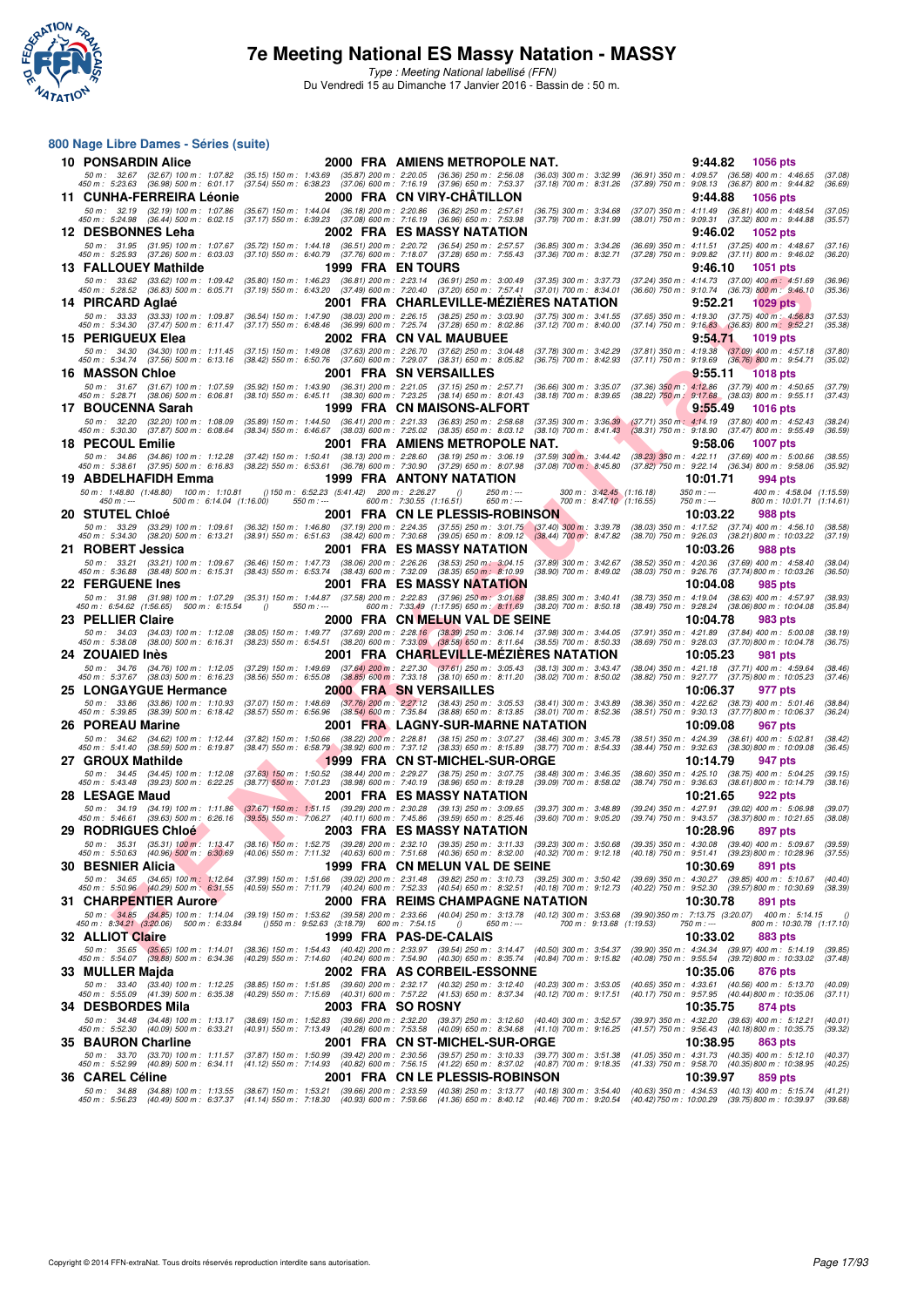

#### **7e Meeting National ES Massy Natation - MASSY**

| 37 LORANS Inès                                                                                     |                                                                                                      |                                                        | 2001 FRA ENTOURS                                                                                                                                                                                           |                                                                           |                                                        | 10:52.32<br>818 pts                                                                                                      |          |
|----------------------------------------------------------------------------------------------------|------------------------------------------------------------------------------------------------------|--------------------------------------------------------|------------------------------------------------------------------------------------------------------------------------------------------------------------------------------------------------------------|---------------------------------------------------------------------------|--------------------------------------------------------|--------------------------------------------------------------------------------------------------------------------------|----------|
| 50 m: 34.58 (34.58) 100 m: 1:13.88<br>450 m : 6:00.90 (41.19) 500 m : 6:42.70                      |                                                                                                      |                                                        | $(39.30)$ 150 m : 1:54.25 $(40.37)$ 200 m : 2:34.90 $(40.65)$ 250 m : 3:15.86 $(40.96)$ 300 m : 3:57.22<br>(41.80) 550 m : 7:24.38 (41.68) 600 m : 8:06.16 (41.78) 650 m : 8:48.33 (42.17) 700 m : 9:30.07 |                                                                           |                                                        | (41.36) 350 m: 4:38.57 (41.35) 400 m: 5:19.71<br>(41.14)<br>(41.74) 750 m : 10:11.81 (41.74) 800 m : 10:52.32<br>(40.51) |          |
| <b>38 DEL PIN Trescillia</b>                                                                       |                                                                                                      |                                                        | 2001 FRA REIMS AVENIR NATATION                                                                                                                                                                             |                                                                           |                                                        | 11:26.82<br>708 pts                                                                                                      |          |
| 50 m: 38.35 (38.35) 100 m: 1:18.78                                                                 |                                                                                                      |                                                        | (40.43) 150 m: 2:00.62 (41.84) 200 m: 2:43.70 (43.08) 250 m: 3:27.22 (43.52) 300 m: 4:10.37                                                                                                                |                                                                           |                                                        | (43.15) 350 m: 4:54.31 (43.94) 400 m: 5:37.86<br>(43.55)                                                                 |          |
| 450 m: 6:22.27 (44.41) 500 m: 7:06.33                                                              |                                                                                                      |                                                        | (44.06) 550 m : 7:49.93 (43.60) 600 m : 8:32.51 (42.58) 650 m : 9:16.97 (44.46) 700 m : 10:00.67                                                                                                           |                                                                           |                                                        | (43.70) 750 m : 10:44.26 (43.59) 800 m : 11:26.82<br>(42.56)                                                             |          |
| 39 MERAFINA Emma                                                                                   |                                                                                                      |                                                        | 2002 FRA USB LONGWY NATATION                                                                                                                                                                               |                                                                           |                                                        | 11:33.79<br>687 pts                                                                                                      |          |
| 50 m: 38.07 (38.07) 100 m: 1:20.91<br>450 m: 6:28.01 (44.69) 500 m: 7:11.87                        |                                                                                                      |                                                        | (42.84) 150 m: 2:04.20 (43.29) 200 m: 2:47.76 (43.56) 250 m: 3:31.20 (43.44) 300 m: 4:15.09<br>(43.86) 550 m : 7:56.29 (44.42) 600 m : 8:39.78 (43.49) 650 m : 9:23.79 (44.01) 700 m : 10:07.03            |                                                                           |                                                        | (43.89) 350 m : 4:59.44 (44.35) 400 m : 5:43.32<br>(43.88)<br>(43.24) 750 m : 10:51.06 (44.03) 800 m : 11:33.79 (42.73)  |          |
| --- CASTERS Marine                                                                                 |                                                                                                      |                                                        | 1999 FRA PAS-DE-CALAIS                                                                                                                                                                                     |                                                                           | <b>DNS</b> dec                                         |                                                                                                                          |          |
|                                                                                                    |                                                                                                      |                                                        |                                                                                                                                                                                                            |                                                                           |                                                        |                                                                                                                          |          |
|                                                                                                    |                                                                                                      |                                                        |                                                                                                                                                                                                            |                                                                           |                                                        |                                                                                                                          |          |
| 1500 Nage Libre Dames - Séries (Vendredi 15 Janvier 2016)                                          |                                                                                                      |                                                        |                                                                                                                                                                                                            |                                                                           |                                                        |                                                                                                                          |          |
|                                                                                                    |                                                                                                      |                                                        |                                                                                                                                                                                                            |                                                                           |                                                        |                                                                                                                          |          |
| 1 SECRESTAT Charlyne                                                                               |                                                                                                      |                                                        | 1998 FRA CN FONTAINEBLEAU-AVON                                                                                                                                                                             |                                                                           |                                                        | 17:51.28<br><b>1142 pts</b>                                                                                              |          |
| 50 m : 32.74<br>$(32.74)$ 100 m : 1:07.61<br>450 m : 5:14.75<br>$(35.28)$ 500 m : 5:50.02          | (34.87) 150 m: 1:42.62 (35.01) 200 m: 2:18.20<br>$(35.27)$ 550 m : 6:25.08                           | $(35.06)$ 600 m : 7:00.29                              | $(35.58)$ 250 m : 2:53.19<br>$(35.21)$ 650 m : 7:35.87                                                                                                                                                     | $(34.99)$ 300 m : 3:28.76<br>$(35.58)$ 700 m : 8:11.61                    | $(35.74)$ 750 m : $8.47.60$                            | (35.57) 350 m: 4:04.18 (35.42) 400 m: 4:39.47<br>(35.29)<br>(35.99) 800 m : 9:23.54<br>(35.94)                           |          |
| 850 m : 9:59.26<br>$(35.72)$ 900 m : 10:35.23<br>1250 m: 14:49.28<br>(36.251300 m : 15:25.66       | $(35.97)$ 950 m : 11:11.21<br>(36.38) 350 m : 16:02.47                                               | (35.98) 000 m: 11:47.40<br>(36.811400 m: 16:39.04)     | (36.191050 m: 12:23.35<br>(36.57) 450 m : 17:15.55                                                                                                                                                         | (35.95) 100 m : 12:59.98<br>(36.511500 m: 17:51.28<br>(35.73)             |                                                        | (36.63) 150 m : 13:36.47 (36.49) 200 m : 14:13.03<br>(36.56)                                                             |          |
| 2 LANGLAIS Lila                                                                                    |                                                                                                      |                                                        | 2000 FRA ES MASSY NATATION                                                                                                                                                                                 |                                                                           |                                                        | 17:54.98<br>1135 pts                                                                                                     |          |
| 50 m: 32.88<br>$(32.88)$ 100 m : 1:07.98                                                           | $(35.10)$ 150 m : 1:43.71                                                                            | $(35.73)$ 200 m : 2:19.20                              | $(35.49)$ 250 m : 2:55.27                                                                                                                                                                                  | $(36.07)$ 300 m : 3:31.06                                                 |                                                        | (35.79) 350 m: 4:07.20 (36.14) 400 m: 4:43.00<br>(35.80)                                                                 |          |
| (35.96) 500 m : 5.54.74<br>450 m : 5:18.96                                                         | $(35.78)$ 550 m : 6:30.81                                                                            | $(36.07)$ 600 m : 7:06.75                              | (35.94) 650 m : 7:42.77                                                                                                                                                                                    | (36.02) 700 m : 8:18.70                                                   |                                                        | (35.93) 750 m : 8:54.63 (35.93) 800 m : 9:30.73<br>(36.10)                                                               |          |
| 850 m : 10:06.78<br>(36.05) 900 m : 10:42.99<br>1250 m: 14:55.87<br>(36.13) 300 m : 15:31.90       | (36.21) 950 m: 11:19.37<br>(36.031350 m: 16:08.09)                                                   | (36.38) 000 m: 11:55.57<br>(36.19) 400 m : 16:43.75    | (36.201050 m: 12:31.60<br>(35.661450 m: 17:19.64                                                                                                                                                           | (36.03) 100 m : 13:07.76<br>(35.891500 m: 17:54.98)<br>(35.34)            |                                                        | (36.16) 150 m : 13:43.56 (35.80) 200 m : 14:19.74<br>(36.18)                                                             |          |
| 3 SECRESTAT Jessica                                                                                |                                                                                                      |                                                        | 2001 FRA CN FONTAINEBLEAU-AVON                                                                                                                                                                             |                                                                           |                                                        | 18:08.01<br>1109 pts                                                                                                     |          |
| 50 m: 33.41<br>$(33.41)$ 100 m : 1:09.53                                                           | $(36.12)$ 150 m : 1:45.16                                                                            | $(35.63)$ 200 m : 2:21.45                              | $(36.29)$ 250 m : 2:57.01                                                                                                                                                                                  | $(35.56)$ 300 m : 3:33.03                                                 | $(36.02)$ 350 m : 4:08.98                              | (35.95) 400 m : 4:44.90<br>(35.92)                                                                                       |          |
| (35.76) 500 m : 5:56.72<br>450 m : 5:20.66<br>850 m: 10:10.04<br>$(36.15)900 \text{ m}$ : 10:46.59 | $(36.06)$ 550 m : 6:32.64<br>$(36.55)$ 950 m : 11:23.19                                              | $(35.92)$ 600 m : 7:08.74<br>(36.60) 000 m: 11:59.92   | $(36.10)$ 650 m : 7:44.94<br>(36.731050 m : 12:36.75                                                                                                                                                       | $(36.20)$ 700 m; 8:21.29<br>$(36.831100 \text{ m} : 13.13.63)$            | $(36.35)$ 750 m : 8:57.63                              | $(36.34)$ 800 m : 9:33.89<br>(36.26)<br>(36.88) 150 m: 13:50.43 (36.80) 200 m: 14:27.29<br>(36.86)                       |          |
| 1250 m : 15:04.21<br>(36.921300 m : 15:41.43)                                                      | (37.22) 350 m : 16:18.21                                                                             |                                                        | (36.781400 m : 16:55.19)<br>(36.98) 450 m : 17:31.81                                                                                                                                                       | (36.62) 500 m : 18:08.01<br>(36.20)                                       |                                                        |                                                                                                                          |          |
| 4 GARCIA Morgane                                                                                   |                                                                                                      |                                                        | 2001 FRA CN FONTAINEBLEAU-AVON                                                                                                                                                                             |                                                                           |                                                        | 18:12.71<br>1100 pts                                                                                                     |          |
| 50 m: 33.56<br>$(33.56)$ 100 m : 1:09.78<br>450 m: 5:21.99<br>$(35.94)$ 500 m : 5:58.16            | $(36.22)$ 150 m : 1:45.61<br>$(36.17)$ 550 m : 6:34.01                                               | $(35.83)$ 200 m : 2:21.72<br>$(35.85)$ 600 m : 7:10.42 | $(36.11)$ 250 m : 2:57.64<br>$(36.41)$ 650 m : 7:46.58                                                                                                                                                     | $(35.92)$ 300 m : 3:33.82<br>$(36.16)$ 700 m : 8:23.27                    | $(36.18)$ 350 m : 4:09.82<br>$(36.69)$ 750 m : 8:59.57 | $(36.00)$ 400 m : 4:46.05<br>(36.23)<br>$(36.30)$ 800 m : 9:36.40<br>(36.83)                                             |          |
| 850 m : 10:13.11<br>$(36.71)$ 900 m : 10:50.12                                                     | (37.01) 950 m : 11:27.15                                                                             | (37.03) 000 m : 12:04.12                               | (36.971050 m: 12:40.69)                                                                                                                                                                                    | (36.571100 m: 13:17.82)                                                   | (37.13) 150 m : 13:54.72                               | (36.90) 200 m : 14:31.93<br>(37.21)                                                                                      |          |
| 1250 m: 15:08.81<br>(36.88) 300 m : 15:45.90                                                       | (37.09) 350 m : 16:22.99                                                                             | (37.091400 m : 17:00.04                                | (37.05) 450 m : 17:37.03                                                                                                                                                                                   | (36.991500 m: 18:12.71<br>(35.68)                                         |                                                        |                                                                                                                          |          |
| 5 ANNE Emilie<br>$(35.66)$ 100 m : 1:12.45                                                         |                                                                                                      |                                                        | <b>1999 FRA CN FONTAINEBLEAU-AVON</b><br>(36.79) 150 m : 1:49.38 (36.93) 200 m : 2:26.24 (36.86) 250 m : 3:03.04 (36.80) 300 m : 3:39.96                                                                   |                                                                           |                                                        | 18:44.14<br><b>1040 pts</b><br>(36.92) 350 m: 4:16.87 (36.91) 400 m: 4:53.96<br>(37.09)                                  |          |
| 50 m : 35.66<br>450 m: 5:31.45<br>$(37.49)$ 500 m : 6:08.64                                        |                                                                                                      |                                                        | (37.19) 550 m : 6:46.05 (37.41) 600 m : 7:23.68 (37.63) 650 m : 8:01.52                                                                                                                                    | (37.84) 700 m: 8:39.53 (38.01) 750 m: 9:17.25 (37.72) 800 m: 9:55.27      |                                                        | (38.02)                                                                                                                  |          |
| 850 m : 10:32.67<br>$(37.40)$ 900 m : 11:10.60<br>1250 m: 16:51.06 (1:53.77) 1300 m: 16:12.98      | (37.93)950 m : 13:03.51 (1:52.91) 1000 m : 12:25.94<br>(350 m : 18:07.04 (1:54.06) 1400 m : 17:28.93 |                                                        | $1450 m$ : ---<br>$\theta$                                                                                                                                                                                 | (050 m: 14:19.40 (1:53.46) 1100 m: 13:41.39<br>1500 m: 18:44.14 (1:15.21) |                                                        | (150 m : 15:35.21 (1:53.82) 1200 m : 14:57.29                                                                            | $\theta$ |
| 6 BOUCENNA Sarah                                                                                   |                                                                                                      |                                                        | 1999 FRA CN MAISONS-ALFORT                                                                                                                                                                                 |                                                                           |                                                        | 19:00.83<br>1009 pts                                                                                                     |          |
| $(33.33)$ 100 m : 1:10.30<br>50 m : 33.33                                                          |                                                                                                      |                                                        | (36.97) 150 m: 1:47.41 (37.11) 200 m: 2:25.02 (37.61) 250 m: 3:03.28                                                                                                                                       | $(38.26)$ 300 m : 3:40.28                                                 | $(37.00)$ 350 m : 4:18.11                              | $(37.83)$ 400 m : 4:56.00<br>(37.89)                                                                                     |          |
| 450 m : 5:34.38<br>(38.38) 500 m : 6:12.80<br>850 m : 10:42.53<br>$(38.69)$ 900 m : 11:20.65       | (38.42) 550 m : 6:51.54 (38.74) 600 m : 7:29.98 (38.44)<br>(38.12)<br>$950 m: -$                     |                                                        | $650 m$ : ---<br>1000 m: 12:37.67 (1:17.02) 050 m: 13:16.28                                                                                                                                                | 700 m: 8:47.04 (1:17.06) 750 m: 9:25.63<br>(38.611100 m: 13:54.78)        | (38.50) 150 m : 14:33.50                               | (38.59) 800 m : 10:03.84<br>(38.21)<br>(38.721200 m : 15:11.72<br>(38.22)                                                |          |
| 1250 m : 15:50.11<br>(38.39) 300 m : 16:28.55                                                      |                                                                                                      |                                                        | (38.44) 350 m : 17:07.01 (38.46) 400 m : 17:44.86 (37.85) 450 m : 18:23.22                                                                                                                                 | (38.361500 m : 19:00.83<br>(37.61)                                        |                                                        |                                                                                                                          |          |
| 7 PERIGUEUX Elea                                                                                   |                                                                                                      |                                                        | 2002 FRA CN VAL MAUBUEE                                                                                                                                                                                    |                                                                           |                                                        | 19:23.63<br>967 pts                                                                                                      |          |
| $(34.87)$ 100 m : 1:13.64<br>50 m : 34.87<br>450 m : 5:45.39<br>$(38.90)$ 500 m : 6:24.34          | $(38.77)$ 150 m : 1:52.11<br>$(38.95)$ 550 m : 7:03.23                                               | $(38.89)$ 600 m : 7:42.50                              | (38.47) 200 m : 2:31.33 (39.22) 250 m : 3:09.93<br>$(39.27)$ 650 m : 8:21.94                                                                                                                               | $(38.60)$ 300 m : 3:49.10<br>(39.44) 700 m : 9:01.53                      | $(39.59)$ 750 m : $9.40.73$                            | (39.17) 350 m: 4:27.42 (38.32) 400 m: 5:06.49<br>(39.07)<br>$(39.20)$ 800 m : 10:20.01<br>(39.28)                        |          |
| 850 m : 10:59.08<br>(39.07) 900 m : 11:38.39                                                       | $(39.31)$ 950 m : 12:17.51                                                                           | (39.121000 m: 12:56.83                                 | (39.32) 050 m : 13:35.54                                                                                                                                                                                   | (38.711100 m: 14:14.88                                                    | (39.34) 150 m : 14:53.60                               | (38.72) 200 m : 15:33.83<br>(40.23)                                                                                      |          |
| 1250 m: 16:12.82<br>(38.99) 300 m : 16:52.24                                                       | (39.42) 350 m : 17:31.26                                                                             | $(39.02)$ 400 m : 18:09.82                             | (38.56) 450 m : 18:47.22                                                                                                                                                                                   | (37.40) 500 m : 19:23.63                                                  | (36.41)                                                |                                                                                                                          |          |
| 8 POREAU Marine<br>50 m: 35.64                                                                     |                                                                                                      |                                                        | 2001 FRA LAGNY-SUR-MARNE NATATION                                                                                                                                                                          |                                                                           |                                                        | 19:25.39<br>964 pts                                                                                                      |          |
| $(35.64)$ 100 m : 1:13.67<br>450 m : 5:45.32<br>$(38.81)$ 500 m : 6:24.12                          | $(38.03)$ 150 m : 1:52.93<br>$(38.80)$ 550 m : 7:02.30                                               | $(39.26)$ 200 m : 2:31.64<br>$(38.18)$ 600 m : 7:40.90 | $(38.71)$ 250 m : 3:10.07<br>$(38.60)$ 650 m : 8:19.83                                                                                                                                                     | $(38.43)$ 300 m : 3:48.84<br>(38.93) 700 m : 8:58.90                      | (38.77) 350 m : 4:27.43<br>(39.07) 750 m : 9:37.74     | (38.59) 400 m : 5:06.51<br>(39.08)<br>(38.84) 800 m : 10:17.10<br>(39.36)                                                |          |
| 850 m: 10:56.23<br>(39.13) 900 m : 11:35.51<br>1250 m: 16:12.97<br>(39.16) 300 m : 16:52.99        | (39.28) 950 m : 12:14.74<br>(40.02) 350 m : 17:31.68                                                 | (39.23) 000 m: 12:54.62<br>(38.69) 400 m : 18:10.89    | (39.88) 050 m: 13:34.28<br>(39.211450 m: 18:49.00                                                                                                                                                          | (39.661100 m: 14:14.12)<br>(38.111500 m: 19:25.39)<br>(36.39)             |                                                        | (39.84) 150 m : 14.53.84 (39.72) 200 m : 15:33.81<br>(39.97)                                                             |          |
| 9 QUINT Chloé                                                                                      |                                                                                                      |                                                        | 2002 FRA AMIENS METROPOLE NAT.                                                                                                                                                                             |                                                                           |                                                        | 19:35.56<br>946 pts                                                                                                      |          |
| 50 m : 35.14<br>$(35.14)$ 100 m : 1:14.08                                                          | $(38.94)$ 150 m : 1:53.06                                                                            | $(38.98)$ 200 m : 2:32.41                              | $(39.35)$ 250 m : 3:11.35                                                                                                                                                                                  | $(38.94)$ 300 m : 3:50.88                                                 | $(39.53)$ 350 m : 4:29.38                              | $(38.50)$ 400 m : 5:09.20<br>(39.82)                                                                                     |          |
| (39.56) 500 m : 6.28.00<br>450 m : 5:48.76<br>850 m: 11:04.32<br>$(39.81)$ 900 m : 11:44.21        | (39.24) 550 m : 7:07.58<br>$(39.89)$ 950 m : 12:24.10                                                | $(39.58) 600 m$ : 7:46.77                              | $(39.19)$ 650 m : 8:25.95<br>(39.89) 000 m: 13:04.14 (40.04) 050 m: 13:44.07                                                                                                                               | $(39.18)$ 700 m : 9:05.45<br>(39.93) 100 m: 14:24.28                      | $(39.50)$ 750 m : $9.44.63$                            | $(39.18)800 \text{ m}$ : 10:24.51<br>(39.88)<br>(40.21) 150 m: 15:04.70 (40.42) 200 m: 15:44.09<br>(39.39)               |          |
| 1250 m : 16:23.71<br>(39.621300 m: 17:02.77)                                                       | $(39.06)350 \text{ m}$ : 17:42.93                                                                    |                                                        | (40.16) 400 m : 18:23.05<br>(40.12) 450 m : 19:00.66                                                                                                                                                       | (37.611500 m : 19:35.56<br>(34.90)                                        |                                                        |                                                                                                                          |          |
| 10 VITRY Emilie                                                                                    |                                                                                                      |                                                        | 1999 FRA CN FONTAINEBLEAU-AVON                                                                                                                                                                             |                                                                           |                                                        | 19:35.93<br>945 pts                                                                                                      |          |
| 50 m: 34.78 (34.78) 100 m: 1:13.05<br>450 m : 7:05.34 (1:57.83) 500 m : 6:25.73                    | $(38.27)$ 150 m : 1:51.71<br>$(1550 \text{ m} : 9.42.55 (3.16.82) 600 \text{ m} : 7.44.33)$          |                                                        | (38.66) 200 m : 2:31.27 (39.56) 250 m : 3:10.07 (38.80) 300 m : 3:49.25                                                                                                                                    |                                                                           |                                                        | (39.18) 350 m : 4:28.39 (39.14) 400 m : 5:07.51<br>(39.12)                                                               | $\theta$ |
|                                                                                                    |                                                                                                      |                                                        |                                                                                                                                                                                                            | ()650 m : 11:01.46 (3:17.13) 700 m : 9:03.38                              |                                                        | ()750 m: 12:21.16 (3:17.78) 800 m: 10:21.67                                                                              |          |
|                                                                                                    |                                                                                                      |                                                        |                                                                                                                                                                                                            |                                                                           |                                                        |                                                                                                                          |          |
| <b>BORNET Apolline</b>                                                                             | 2002                                                                                                 |                                                        | <b>FRA STADE DE VANVES</b>                                                                                                                                                                                 |                                                                           |                                                        | 19:48.32<br>923 pts                                                                                                      |          |
| 50 m: 35.22 (35.22) 100 m: 1:13.19<br>450 m : 5:47.94<br>$(39.47)$ 500 m : 6.27.45                 | $(37.97)$ 150 m : 1:52.29<br>$(39.51)$ 550 m : 7:07.07                                               | $(39.10)$ 200 m : 2:31.09<br>$(39.62)$ 600 m : 7:46.24 | (38.80) 250 m : 3:10.32<br>$(39.17)$ 650 m : 8:25.62                                                                                                                                                       | (39.23) 300 m : 3:49.69<br>(39.38) 700 m : 9:05.86                        | (39.37) 350 m : 4:29.29<br>(40.24) 750 m : 9:45.73     | $(39.60)$ 400 m : 5:08.47<br>(39.18)<br>(39.87) 800 m : 10:25.61<br>(39.88)                                              |          |
| 850 m: 11:05.37<br>(39.76) 900 m : 11:45.64<br>1250 m: 16:28.67<br>(40.69) 300 m : 17:08.91        | (40.27) 950 m : 12:25.94<br>(40.241350 m : 17:49.35                                                  | (40.30) 000 m: 13:06.50<br>(40.441400 m : 18:29.51     | (40.56) 050 m: 13:47.00<br>(40.16) 450 m : 19:09.26                                                                                                                                                        | (40.50) 100 m : 14:27.14<br>(39.751500 m : 19.48.32)<br>(39.06)           |                                                        | (40.14) 150 m: 15:07.47 (40.33) 200 m: 15:47.98<br>(40.51)                                                               |          |
| 12 BIGAY Clara                                                                                     |                                                                                                      |                                                        | <b>2002 FRA STADE DE VANVES</b>                                                                                                                                                                            |                                                                           |                                                        | 20:03.36<br>896 pts                                                                                                      |          |
| 50 m : 35.29<br>$(35.29)$ 100 m : 1:14.50                                                          | (39.21) 150 m : 1:52.95                                                                              | (38.45) 200 m : 2:32.47                                | (39.52) 250 m : 3:11.71                                                                                                                                                                                    | (39.24) 300 m : 3:51.41                                                   | $(39.70)$ 350 m : 4:31.15                              | $(39.74)$ 400 m : 5:11.62<br>(40.47)                                                                                     |          |
| 450 m: 5:51.13<br>$(39.51)$ 500 m : 6:31.73                                                        | $(40.60)$ 550 m : 7:11.81                                                                            | $(40.08)$ 600 m : 7:52.35                              | $(40.54)$ 650 m : 8:32.47                                                                                                                                                                                  | (40.12) 700 m : 9:13.19                                                   | (40.72) 750 m : 9:54.02                                | (40.83) 800 m : 10:34.93<br>(40.91)                                                                                      |          |
| (40.41) 900 m : 11:56.37<br>850 m: 11:15.34<br>1250 m : 16:42.65<br>(40.871300 m : 17:23.19)       | (41.03) 950 m : 12:37.20<br>(40.541350 m : 18:03.26                                                  | (40.831000 m: 13:17.97<br>(40.07) 400 m : 18:44.18     | (40.77) 050 m: 13:58.87<br>(40.92) 450 m : 19:24.67                                                                                                                                                        | (40.90) 100 m : 14:39.94<br>(40.491500 m : 20:03.36<br>(38.69)            | (41.071150 m : 15:20.66                                | (40.721200 m : 16:01.78<br>(41.12)                                                                                       |          |
|                                                                                                    |                                                                                                      |                                                        |                                                                                                                                                                                                            |                                                                           |                                                        |                                                                                                                          |          |
| 50 Dos Dames - Finale A                                                                            | (Samedi 16 Janvier 2016)                                                                             |                                                        |                                                                                                                                                                                                            |                                                                           |                                                        |                                                                                                                          |          |
| 1 HEEMSKERK Femke                                                                                  |                                                                                                      |                                                        | <b>1987 NED MONTPELLIER 3MUC NATATION</b>                                                                                                                                                                  |                                                                           |                                                        | 29.23<br><b>1359 pts</b>                                                                                                 |          |
|                                                                                                    |                                                                                                      |                                                        |                                                                                                                                                                                                            |                                                                           |                                                        |                                                                                                                          |          |

| 1 HEEMSKERK Femke       |  | <b>1987 NED MONTPELLIER 3MUC NATATION</b> | 29.23 | 1359 pts        |
|-------------------------|--|-------------------------------------------|-------|-----------------|
| 2 VAN ROUWENDAAL Sharon |  | <b>1993 NED MONTPELLIER 3MUC NATATION</b> | 30.31 | <b>1292 pts</b> |
| 3 LECANU Maëlle         |  | 1999 FRA STADE FRANCAIS O COURBEVOIE      | 30.67 | 1269 pts        |
| 4 PACOURET Charlotte    |  | <b>1996 FRA NOGENT NATATION 94</b>        | 30.74 | 1265 pts        |
| 5 BOUTIN Julie          |  | <b>1998 FRA EN TOURS</b>                  | 30.79 | 1262 pts        |
| 6 BONNAMY Zoé           |  | 1999 FRA AMIENS METROPOLE NAT.            | 31.40 | 1225 pts        |
| 7 RAZAFY Elodie         |  | 1998 FRA CN MELUN VAL DE SEINE            | 31.60 | 1213 pts        |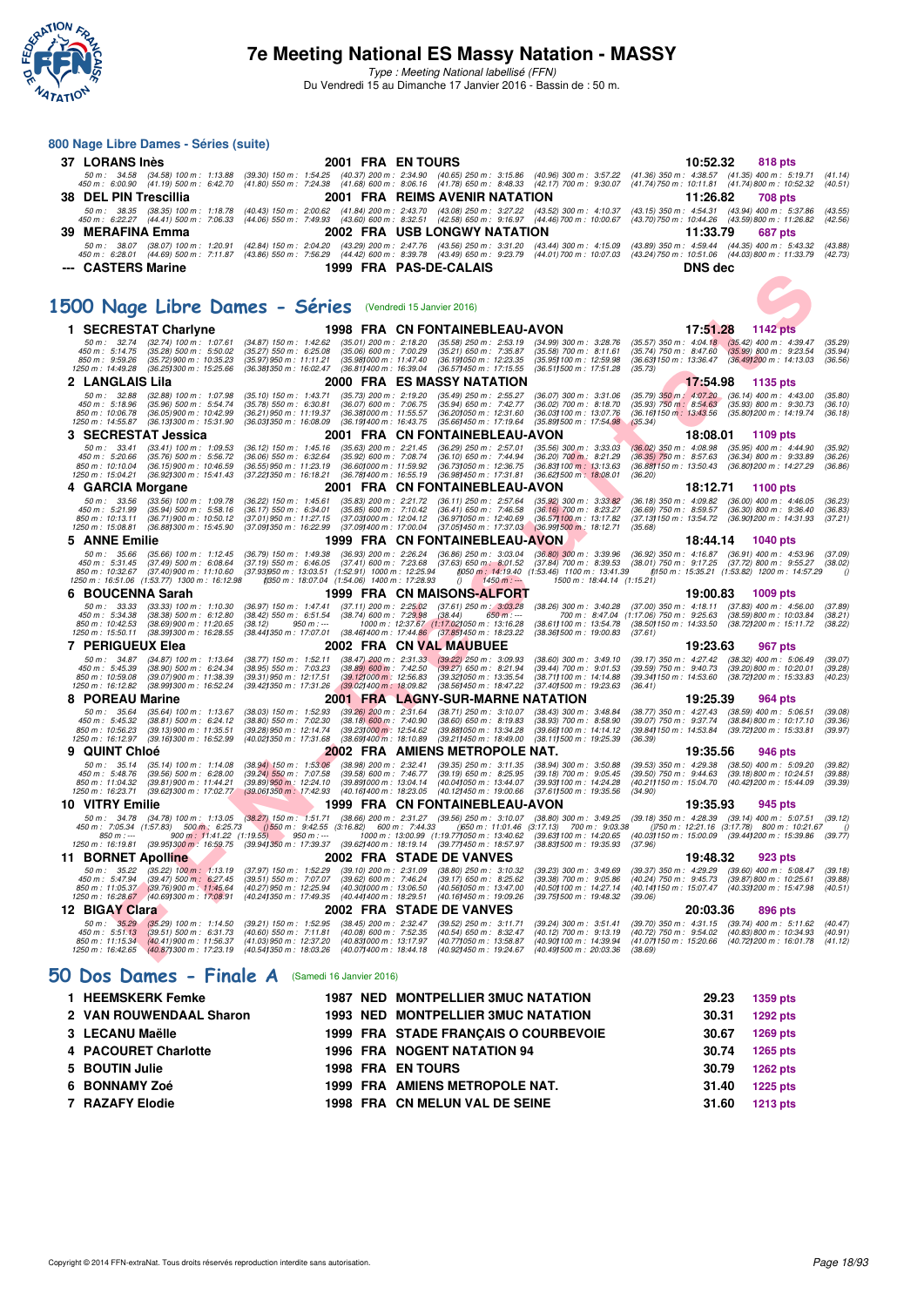

|    | 50 Dos Dames - Finale A (suite)                            |  |                                                                     |                |                             |
|----|------------------------------------------------------------|--|---------------------------------------------------------------------|----------------|-----------------------------|
|    | 8 VAN DEN BOSSCHE Eline                                    |  | 1999 LUX LUXEMBOURG                                                 | 31.87          | <b>1197 pts</b>             |
|    |                                                            |  |                                                                     |                |                             |
|    | 50 Dos Dames - Finale B (Samedi 16 Janvier 2016)           |  |                                                                     |                |                             |
|    | 1 GALATEAU Pauline                                         |  | 1994 FRA AMIENS METROPOLE NAT.                                      | 30.96          | <b>1252 pts</b>             |
|    | 2 MAILLE IIona                                             |  | 2001 FRA ES MASSY NATATION                                          | 31.34          | <b>1229 pts</b>             |
|    | 3 COSTES Aurore                                            |  | 1997 FRA NOGENT NATATION 94                                         | 32.06          | 1185 pts                    |
|    | 4 ALMEIDA Léana                                            |  | 2001 FRA ES MASSY NATATION                                          | 32.19          | <b>1178 pts</b>             |
|    | <b>BOURNONVILLE Mey</b>                                    |  | 1999 FRA CN MELUN VAL DE SEINE                                      | 32.25          | <b>1174 pts</b>             |
| 6  | <b>BOUQUEREL Blandine</b>                                  |  | 2001 FRA AMIENS METROPOLE NAT.                                      | 32.29          | <b>1172 pts</b>             |
|    | <b>7 FERGUENE Ines</b>                                     |  | 2001 FRA ES MASSY NATATION                                          | 32.79          | <b>1143 pts</b>             |
|    | 8 DA SILVA Anne-Sophie                                     |  | 2000 FRA CHARLEVILLE-MÉZIÈRES NATATION                              | 32.96          | 1133 pts                    |
|    |                                                            |  |                                                                     |                |                             |
|    | 50 Dos Dames - Finale C 13-15 ans (Samedi 16 Janvier 2016) |  |                                                                     |                |                             |
|    | 1 BIGOT Clémence                                           |  | 2001 FRA AMIENS METROPOLE NAT.                                      | 33.63          | 1094 pts                    |
|    | 2 KEBDI Manel                                              |  | 2002 FRA CN LA COURNEUVE                                            | 34.29          | 1057 pts                    |
|    | 3 COLLINS Naira                                            |  | 2002 FRA RACING CLUB DE FRANCE WP                                   | 34.57          | 1041 pts                    |
| 4  | <b>BIAVA Marie</b>                                         |  | <b>2002 FRA USB LONGWY NATATION</b>                                 | 34.61          | 1039 pts                    |
| 5  | <b>BAURON Charline</b>                                     |  | 2001 FRA CN ST-MICHEL-SUR-ORGE                                      | 34.77          | 1030 pts                    |
|    | <b>RODRIGUES Chloé</b>                                     |  | <b>2003 FRA ES MASSY NATATION</b>                                   | 34.95          | 1020 pts                    |
|    | 7 CHAUMUN Shany                                            |  | 2002 FRA CN BRUNOY-ESSONNE                                          | 35.29          | 1001 pts                    |
|    | 8 ROBERT Jessica                                           |  | 2001 FRA ES MASSY NATATION                                          | 35.46          | 992 pts                     |
|    |                                                            |  |                                                                     |                |                             |
|    | 50 Dos Dames - Séries                                      |  |                                                                     |                |                             |
|    | (Vendredi 15 Janvier 2016)                                 |  |                                                                     |                |                             |
|    | 1 HEEMSKERK Femke                                          |  | 1987 NED MONTPELLIER 3MUC NATATION                                  | 29.59          | <b>1337 pts</b>             |
|    | 2 VAN ROUWENDAAL Sharon                                    |  | 1993 NED MONTPELLIER 3MUC NATATION                                  | 30.32          | 1291 pts                    |
|    | 3 LECANU Maëlle                                            |  | 1999 FRA STADE FRANÇAIS O COURBEVOIE                                | 30.48          | 1281 pts                    |
|    | <b>BOUTIN Julie</b>                                        |  | 1998 FRA EN TOURS                                                   | 30.55          | <b>1277 pts</b>             |
| 5  | <b>PACOURET Charlotte</b>                                  |  | <b>1996 FRA NOGENT NATATION 94</b>                                  | 31.25          | <b>1234 pts</b>             |
| 6  | <b>VAN DEN BOSSCHE Eline</b>                               |  | <b>1999 LUX LUXEMBOURG</b>                                          | 31.31          | 1230 pts                    |
|    | 7 RAZAFY Elodie                                            |  | 1998 FRA CN MELUN VAL DE SEINE                                      | 31.33          | <b>1229 pts</b>             |
| 8  | <b>BONNAMY Zoé</b>                                         |  | 1999 FRA AMIENS METROPOLE NAT.                                      | 31.36          | <b>1227 pts</b>             |
| 9  | <b>MAILLE Ilona</b>                                        |  | <b>2001 FRA ES MASSY NATATION</b>                                   | 31.41          | <b>1224 pts</b>             |
|    | <b>10 GALATEAU Pauline</b>                                 |  | 1994 FRA AMIENS METROPOLE NAT.                                      | 31.74          | <b>1204 pts</b>             |
|    | 11 BOURNONVILLE Mev                                        |  | 1999 FRA CN MELUN VAL DE SEINE                                      | 31.91          | 1194 pts                    |
|    | 12 ALMEIDA Léana                                           |  | <b>2001 FRA ES MASSY NATATION</b>                                   | 32.02          | <b>1188 pts</b>             |
| 13 | <b>BOUQUEREL Blandine</b>                                  |  | 2001 FRA AMIENS METROPOLE NAT.                                      | 32.30          | <b>1171 pts</b>             |
|    | 14 COSTES Aurore                                           |  | <b>1997 FRA NOGENT NATATION 94</b>                                  | 32.31          | <b>1171 pts</b>             |
|    | <b>15 FERGUENE Ines</b>                                    |  | <b>2001 FRA ES MASSY NATATION</b>                                   | 33.01          | 1130 pts                    |
|    | 16 DA SILVA Anne-Sophie                                    |  | 2000 FRA CHARLEVILLE-MÉZIÈRES NATATION                              | 33.23          | <b>1117 pts</b>             |
|    | 17 ROTHON Morgane                                          |  | 1994 FRA ALLIANCE DIJON NATATION                                    | 33.24          | <b>1116 pts</b>             |
|    | 18 PAOUNOV Raphaëlle                                       |  | 1998 FRA CN VIRY-CHÂTILLON                                          | 33.47          | 1103 pts                    |
|    | <b>19 MARTINS Chloe</b>                                    |  | 2001 FRA US JEUNESSE MITRY-MORY                                     | 33.53          | 1100 pts                    |
|    | 20 CHARRO Anaïs                                            |  | 1998 FRA U.S CRETEIL NATATION                                       | 33.72          | 1089 pts                    |
|    | 21 DESBORDES Joana                                         |  | 2000 FRA SO ROSNY                                                   | 33.73          | 1088 pts                    |
|    | 22 BIGOT Clémence<br>23 OUALID GIRARD Sarah                |  | 2001 FRA AMIENS METROPOLE NAT.                                      | 33.74          | 1088 pts                    |
|    |                                                            |  | 2000 FRA CN MELUN VAL DE SEINE                                      | 34.09          | 1068 pts                    |
|    | 24 COLLINS Naira                                           |  | 2002 FRA RACING CLUB DE FRANCE WP                                   | 34.26          | 1058 pts                    |
|    | 25 COMMUNAUDAT Margaux                                     |  | 1998 FRA CN MELUN VAL DE SEINE                                      | 34.36          | 1053 pts                    |
|    | <b>26 CHARPENTIER Aurore</b>                               |  | 2000 FRA REIMS CHAMPAGNE NATATION<br>1999 FRA CN ST-MICHEL-SUR-ORGE | 34.37          | 1052 pts                    |
|    | 27 GROUX Mathilde<br>27 OUENNICHE Lilya                    |  | 1996 FRA CN MAISONS-ALFORT                                          | 34.45<br>34.45 | 1048 pts                    |
|    | 29 RATSIMBAZAFY Tsiory                                     |  | 2000 FRA RACING CLUB DE FRANCE WP                                   | 34.46          | 1048 pts<br><b>1047 pts</b> |
|    | 30 ZENON Cassandre                                         |  | 2000 FRA MOUETTES DE PARIS                                          | 34.48          | 1046 pts                    |
|    |                                                            |  |                                                                     |                |                             |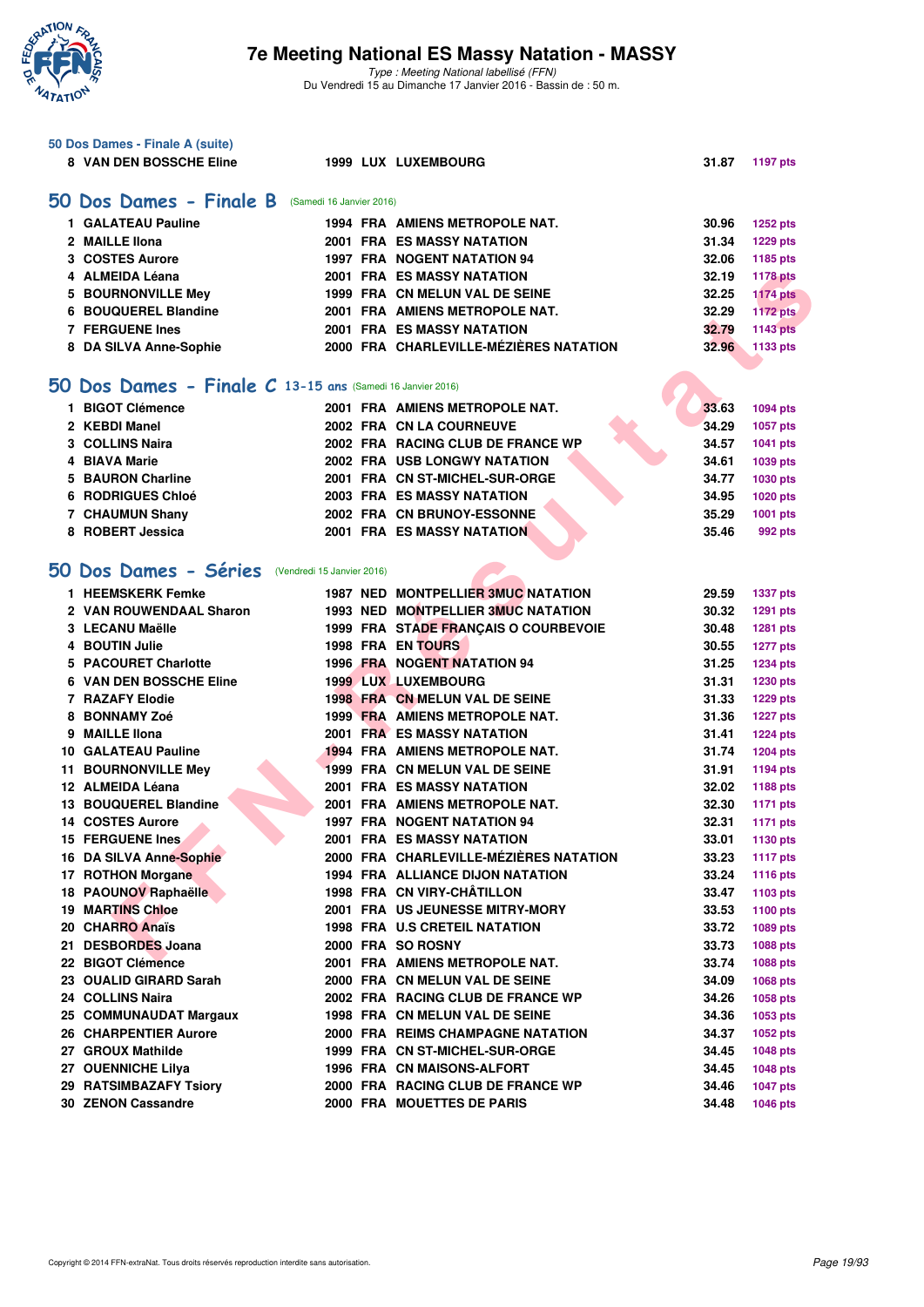

#### **50 Dos Dames - Séries (suite)**

| 31 LEONARDI Alizée                               |  | <b>1999 FRA CN BRUNOY-ESSONNE</b>         |             | 34.52          | <b>1044 pts</b>                                               |  |
|--------------------------------------------------|--|-------------------------------------------|-------------|----------------|---------------------------------------------------------------|--|
| 32 BAURON Charline                               |  | 2001 FRA CN ST-MICHEL-SUR-ORGE            |             | 34.64          | 1037 pts                                                      |  |
| 33 CHARTIER Jessie                               |  | 1992 FRA CN LE PLESSIS-ROBINSON           |             | 34.76          | 1031 pts                                                      |  |
| 34 KEBDI Manel                                   |  | 2002 FRA CN LA COURNEUVE                  |             | 34.78          | 1030 pts                                                      |  |
| 35 BIAVA Marie                                   |  | <b>2002 FRA USB LONGWY NATATION</b>       |             | 34.90          | 1023 pts                                                      |  |
| 36 CHAUMUN Shany                                 |  | 2002 FRA CN BRUNOY-ESSONNE                |             | 34.91          | 1022 pts                                                      |  |
| 37 ROBERT Jessica                                |  | <b>2001 FRA ES MASSY NATATION</b>         |             | 35.10          | 1012 pts                                                      |  |
| 38 ALFAIZ Lola                                   |  | <b>1995 FRA U.S CRETEIL NATATION</b>      |             | 35.17          | <b>1008 pts</b>                                               |  |
| <b>39 RAIMONDO Ines</b>                          |  | 2000 FRA CN MELUN VAL DE SEINE            |             | 35.18          | <b>1007 pts</b>                                               |  |
| <b>40 ALLIOT Claire</b>                          |  | 1999 FRA PAS-DE-CALAIS                    |             | 35.29          | <b>1001 pts</b>                                               |  |
| <b>41 RODRIGUES Chloé</b>                        |  | <b>2003 FRA ES MASSY NATATION</b>         |             | 35.31          | 1000 pts                                                      |  |
| 41 BERNARD Léna-Rose                             |  | 2000 FRA BEAUVAISIS AQUATIC CLUB          |             | 35.31          | <b>1000 pts</b>                                               |  |
| <b>43 BAUDART Clotilde</b>                       |  | 2000 FRA CHARLEVILLE-MÉZIÈRES NATATION    |             | 35.33          | 999 pts                                                       |  |
| 44 MARZOUK Maëva                                 |  | 2000 FRA CN MELUN VAL DE SEINE            |             | 35.34          | 999 pts                                                       |  |
| 45 ALMEIDA Lüna                                  |  | 2002 FRA AMIENS METROPOLE NAT.            |             | 35.47          | 992 pts                                                       |  |
| 46 MPACKO Ketsia                                 |  | 2000 FRA AQUA CLUB PONTAULT-ROISSY        |             | 35.50          | 990 pts                                                       |  |
| <b>47 DORANGEVILLE Chloe</b>                     |  | 2002 FRA AMIENS METROPOLE NAT.            |             | 35.65          | 982 pts                                                       |  |
| <b>48 AUDOUY Laura</b>                           |  | <b>2001 FRA USB LONGWY NATATION</b>       |             | 35.66          | 981 pts                                                       |  |
| 49 DE PAOLI Fiona                                |  | 2000 FRA PAS-DE-CALAIS                    |             | 35.84          | 972 pts                                                       |  |
| 50 RUCKERT Chloé                                 |  | <b>2002 FRA USB LONGWY NATATION.</b>      |             | 35.88          | 970 pts                                                       |  |
| 51 SIGNORET Amelie                               |  | 2002 FRA SN VERSAILLES                    |             | 35.92          | 967 pts                                                       |  |
| 52 HOUAL Solene                                  |  | <b>2002 FRA ES MASSY NATATION</b>         |             | 35.96          | 965 pts                                                       |  |
| 53 DANIEL NFAMI TCHATCHOU Kesia                  |  | <b>2000 FRA ES MASSY NATATION</b>         |             | 35.97          | 965 pts                                                       |  |
| 54 LARGANGE Léa                                  |  | 2001 FRA SN VERSAILLES                    |             | 36.22          | 951 pts                                                       |  |
| 55 OUSSALAH Lyma                                 |  | 2002 FRA ES VITRY                         |             | 36.47          | 938 pts                                                       |  |
| 56 LAKHDARI Lyna                                 |  | 2001 FRA ES VITRY                         |             | 36.56          | 933 pts                                                       |  |
| 57 DESBORDES Mila                                |  | 2003 FRA SO ROSNY                         |             | 37.41          | <b>889 pts</b>                                                |  |
| 58 MOKHFI Yasmine                                |  | 1999 FRA ES MASSY NATATION                |             | 37.47          | <b>886 pts</b>                                                |  |
| 59 MAIGROT Morgane                               |  | <b>1998 FRA ES MASSY NATATION</b>         |             | 37.64          | 877 pts                                                       |  |
| 60 DI MARTINO Lison                              |  | <b>1998 FRA AQUA CLUB PONTAULT-ROISSY</b> |             | 38.23          | 848 pts                                                       |  |
| --- CASTERS Marine                               |  | 1999 FRA PAS-DE-CALAIS                    |             | <b>DNS dec</b> |                                                               |  |
| --- LE PEN Naomi                                 |  | 1998 FRA CN VAL MAUBUEE                   |             | <b>DNS dec</b> |                                                               |  |
|                                                  |  |                                           |             |                |                                                               |  |
| 00 Dos Dames - Finale A (Samedi 16 Janvier 2016) |  |                                           |             |                |                                                               |  |
| 1 HEEMSKERK Femke                                |  | <b>1987 NED MONTPELLIER 3MUC NATATION</b> |             | 1:02.59        | 1326 pts                                                      |  |
| 2 DEL'HOMME Laurine                              |  | 1997 FRA CLUB DES NAGEURS DE PARIS        | 50 m: 30.63 |                | $(30.63)$ 100 m : 1:02.59 $(31.96)$                           |  |
|                                                  |  |                                           |             | 1:04.14        | <b>1279 pts</b><br>50 m: 31.18 (31.18) 100 m: 1:04.14 (32.96) |  |
| <b>3 VAN ROUWENDAAL Sharon</b>                   |  | <b>1993 NED MONTPELLIER 3MUC NATATION</b> |             | 1:04.88        | 1257 pts                                                      |  |
|                                                  |  |                                           | 50 m: 32.30 |                | $(32.30)$ 100 m : 1:04.88 $(32.58)$                           |  |
| 4 MAILLE IIona                                   |  | <b>2001 FRA ES MASSY NATATION</b>         |             | 1:07.34        | 1186 pts<br>50 m : 32.65 (32.65) 100 m : 1:07.34 (34.69)      |  |
| 5 BOUTIN Julie                                   |  | <b>1998 FRA EN TOURS</b>                  |             | 1:07.40        | 1184 pts                                                      |  |
| 6 LECANU Maëlle                                  |  |                                           | 50 m: 32.69 |                | $(32.69)$ 100 m : 1:07.40 $(34.71)$                           |  |
|                                                  |  | 1999 FRA STADE FRANÇAIS O COURBEVOIE      |             | 1:07.70        | 1175 pts<br>50 m: 32.81 (32.81) 100 m: 1:07.70 (34.89)        |  |
| 7 BONNAMY Zoé                                    |  | 1999 FRA AMIENS METROPOLE NAT.            |             | 1:08.76        | 1145 pts                                                      |  |
| 8 VAN DEN BOSSCHE Eline                          |  | 1999 LUX LUXEMBOURG                       |             | 1:08.77        | 50 m: 33.47 (33.47) 100 m: 1:08.76 (35.29)                    |  |
|                                                  |  |                                           |             |                | 1145 pts                                                      |  |

## **[100 Dos Dames - Finale A](http://www.ffnatation.fr/webffn/resultats.php?idact=nat&go=epr&idcpt=35299&idepr=12)** (Samedi 16 Janvier 2016)

| 1 HEEMSKERK Femke       | <b>1987 NED MONTPELLIER 3MUC NATATION</b> |                        |       | 1:02.59                                     | 1326 pts |  |
|-------------------------|-------------------------------------------|------------------------|-------|---------------------------------------------|----------|--|
| 2 DEL'HOMME Laurine     | 1997 FRA CLUB DES NAGEURS DE PARIS        | 50 m :                 | 30.63 | $(30.63)$ 100 m : 1:02.59 $(31.$<br>1:04.14 | 1279 pts |  |
| 3 VAN ROUWENDAAL Sharon | <b>1993 NED MONTPELLIER 3MUC NATATION</b> | 50 m: 31.18            |       | $(31.18)$ 100 m : 1:04.14 (32.<br>1:04.88   | 1257 pts |  |
| 4 MAILLE IIona          | 2001 FRA ES MASSY NATATION                | 50 m : 32.30           |       | $(32.30)$ 100 m : 1:04.88 $(32.$<br>1:07.34 | 1186 pts |  |
| 5 BOUTIN Julie          | <b>1998 FRA EN TOURS</b>                  | $50 m$ : $32.65$       |       | $(32.65)$ 100 m : 1.07.34 (34.<br>1:07.40   | 1184 pts |  |
| 6 LECANU Maëlle         | 1999 FRA STADE FRANCAIS O COURBEVOIE      | 50 m: 32.69            |       | $(32.69)$ 100 m : 1:07.40 $(34.$<br>1:07.70 | 1175 pts |  |
| 7 BONNAMY Zoé           | 1999 FRA AMIENS METROPOLE NAT.            | 50 m: 32.81            |       | $(32.81)$ 100 m : 1:07.70 $(34.$<br>1:08.76 | 1145 pts |  |
| 8 VAN DEN BOSSCHE Eline | 1999 LUX LUXEMBOURG                       | $50 \text{ m}$ : 33.47 |       | $(33.47)$ 100 m : 1:08.76 (35.<br>1:08.77   | 1145 pts |  |
|                         |                                           |                        |       | 50 m : 32.80 (32.80) 100 m : 1:08.77 (35.   |          |  |

#### **[100 Dos Dames - Finale B](http://www.ffnatation.fr/webffn/resultats.php?idact=nat&go=epr&idcpt=35299&idepr=12)** (Samedi 16 Janvier 2016)

|  |                                                                                                                    | 1:06.87<br>1199 pts                                            |
|--|--------------------------------------------------------------------------------------------------------------------|----------------------------------------------------------------|
|  |                                                                                                                    | 50 m: 32.69 (32.69) 100 m: 1:06.87 (34.<br>1:08.14<br>1163 pts |
|  |                                                                                                                    | 50 m: 33.26 (33.26) 100 m: 1:08.14 (34.<br>1:08.73 1146 pts    |
|  |                                                                                                                    | 50 m: 34.15 (34.15) 100 m: 1:08.73 (34.<br>1:08.76<br>1145 pts |
|  | 1998 FRA CSM CLAMART<br>1999 FRA U.S CRETEIL NATATION<br>2000 FRA CSN GUYANCOURT<br>1994 FRA AMIENS METROPOLE NAT. |                                                                |

|             |       | 1:02.59           | <b>1326 pts</b>     |
|-------------|-------|-------------------|---------------------|
| $50 m$ :    | 30.63 | $(30.63)$ 100 m : | 1:02.59 (31.96)     |
|             |       | 1:04.14           | 1279 pts            |
| $50 m$ :    | 31.18 | $(31.18) 100 m$ : | $1:04.14$ $(32.96)$ |
|             |       | 1:04.88           | 1257 pts            |
| 50 m: 32.30 |       | $(32.30)$ 100 m : | 1:04.88 (32.58)     |
|             |       | 1:07.34           | 1186 pts            |
| 50 m: 32.65 |       | $(32.65)$ 100 m : | 1:07.34 (34.69)     |
|             |       | 1:07.40           | 1184 pts            |
| $50 m$ :    | 32.69 | $(32.69)$ 100 m : | $1:07.40$ $(34.71)$ |
|             |       | 1:07.70           | 1175 pts            |
| $50 m$ :    | 32.81 | $(32.81)$ 100 m : | 1:07.70 (34.89)     |
|             |       | 1:08.76           | 1145 pts            |
| $50 m$ :    | 33.47 | $(33.47)$ 100 m : | 1:08.76 (35.29)     |
|             |       |                   | 1:08.77 1145 pts    |
| $50 m$ :    | 32.80 | $(32.80)$ 100 m : | 1:08.77 (35.97)     |

|  | 1:06.87 1199 pts                           |  |
|--|--------------------------------------------|--|
|  | 50 m: 32.69 (32.69) 100 m: 1:06.87 (34.18) |  |
|  | $1:08.14$ 1163 pts                         |  |
|  | 50 m: 33.26 (33.26) 100 m: 1:08.14 (34.88) |  |
|  | $1:08.73$ 1146 pts                         |  |
|  | 50 m: 34.15 (34.15) 100 m: 1:08.73 (34.58) |  |
|  | 1:08.76 1145 pts                           |  |
|  | 50 m: 33.71 (33.71) 100 m: 1:08.76 (35.05) |  |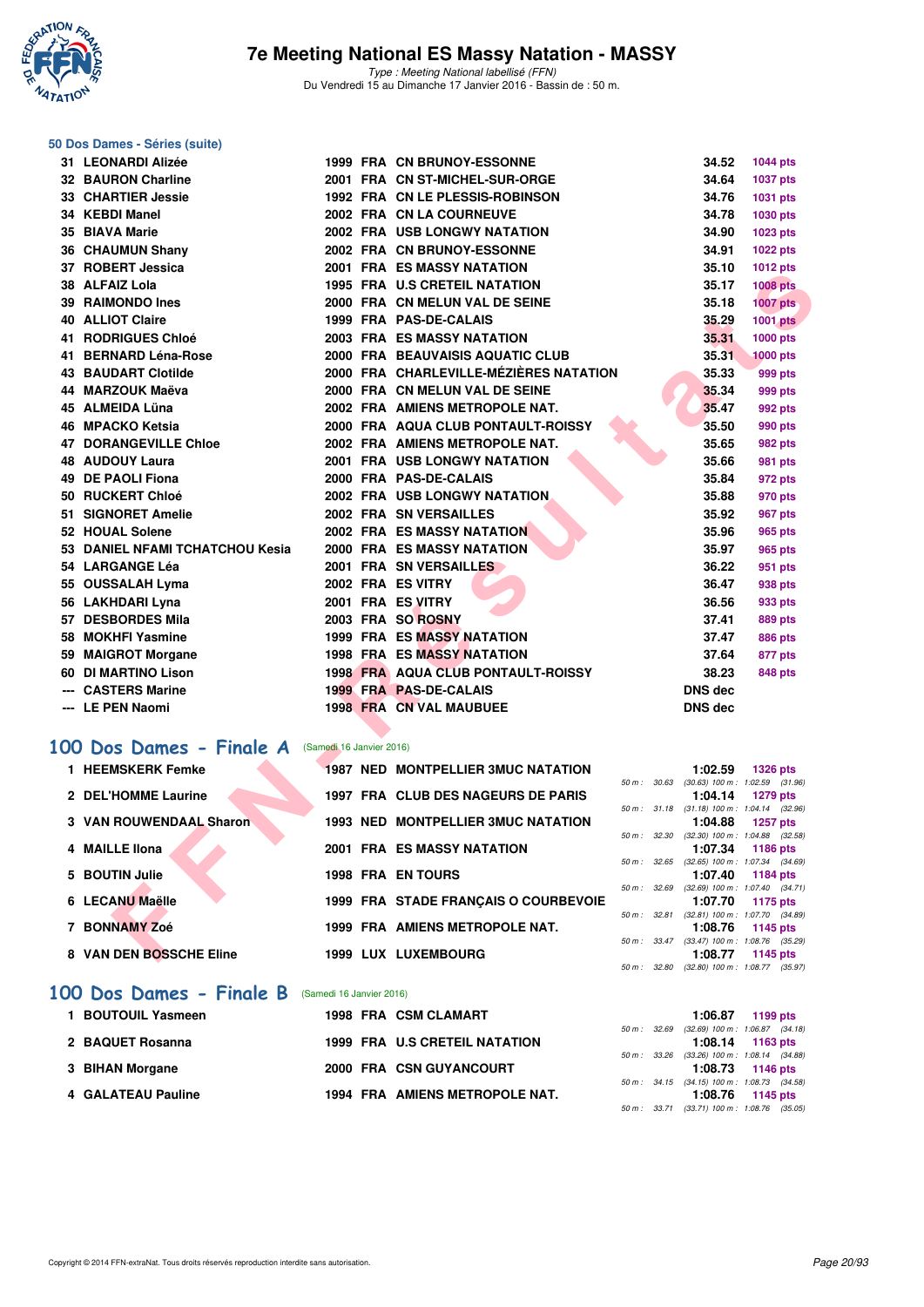

Type : Meeting National labellisé (FFN) Du Vendredi 15 au Dimanche 17 Janvier 2016 - Bassin de : 50 m.

#### **100 Dos Dames - Finale B (suite)**

| 5 RAZAFY Elodie      |  | 1998 FRA CN MELUN VAL DE SEINE       |  | 1:08.77 1145 pts                             |          |  |
|----------------------|--|--------------------------------------|--|----------------------------------------------|----------|--|
|                      |  |                                      |  | 50 m: 33.45 (33.45) 100 m: 1:08.77 (35.32)   |          |  |
| 6 ROUAULT Perrine    |  | 1998 FRA STADE FRANCAIS O COURBEVOIE |  | 1:08.94 1140 pts                             |          |  |
|                      |  |                                      |  | 50 m : 33.02 (33.02) 100 m : 1:08.94 (35.92) |          |  |
| 7 FERGUENE Ines      |  | 2001 FRA ES MASSY NATATION           |  | $1:12.49$ 1043 pts                           |          |  |
|                      |  |                                      |  | 50 m: 35.79 (35.79) 100 m: 1:12.49 (36.70)   |          |  |
| 8 BOUQUEREL Blandine |  | 2001 FRA AMIENS METROPOLE NAT.       |  | 1:12.57                                      | 1040 pts |  |
|                      |  |                                      |  | 50 m : 36.27 (36.27) 100 m : 1:12.57 (36.30) |          |  |

#### **[100 Dos Dames - Finale C](http://www.ffnatation.fr/webffn/resultats.php?idact=nat&go=epr&idcpt=35299&idepr=12) 13-15 ans** (Samedi 16 Janvier 2016)

| 1 SOMMIER Elodie    |  | 2001 FRA U.S CRETEIL NATATION     |              | 1:09.55                                      | $1123$ pts      |  |
|---------------------|--|-----------------------------------|--------------|----------------------------------------------|-----------------|--|
|                     |  |                                   |              | 50 m: 34.26 (34.26) 100 m: 1:09.55 (35.29)   |                 |  |
| 2 ALMEIDA Léana     |  | <b>2001 FRA ES MASSY NATATION</b> |              | 1:09.75                                      | <b>1118 pts</b> |  |
|                     |  |                                   | 50 m : 33.57 | $(33.57)$ 100 m : 1:09.75 $(36.18)$          |                 |  |
| 3 BIGOT Clémence    |  | 2001 FRA AMIENS METROPOLE NAT.    |              | 1:11.17                                      | <b>1078 pts</b> |  |
|                     |  |                                   | 50 m : 35.07 | $(35.07)$ 100 m : 1:11.17 $(36.10)$          |                 |  |
| 4 LHOMME Angèle     |  | <b>2001 FRA SN VERSAILLES</b>     |              | $1:13.16$ 1025 pts                           |                 |  |
|                     |  |                                   | 50 m: 35.08  | $(35.08)$ 100 m : 1:13.16 $(38.08)$          |                 |  |
| 5 CARADEC Alia      |  | 2002 FRA NAUTIC CLUB RAMBOUILLET  |              | 1:13.62                                      | 1012 $pts$      |  |
|                     |  |                                   |              | 50 m : 35.50 (35.50) 100 m : 1:13.62 (38.12) |                 |  |
| 6 HACHEZ Clementine |  | 2001 FRA CSN GUYANCOURT           |              | 1:13.78                                      | $1008$ pts      |  |
|                     |  |                                   | 50 m : 35.92 | $(35.92)$ 100 m : 1:13.78 $(37.86)$          |                 |  |
| 7 BAURON Charline   |  | 2001 FRA CN ST-MICHEL-SUR-ORGE    |              | 1:15.11                                      | 973 pts         |  |
|                     |  |                                   | 50 m : 36.30 | $(36.30)$ 100 m : 1:15.11 $(38.81)$          |                 |  |
| 8 ROBERT Jessica    |  | <b>2001 FRA ES MASSY NATATION</b> |              | 1:16.17                                      | 946 pts         |  |
|                     |  |                                   |              | 50 m: 37.26 (37.26) 100 m: 1:16.17 (38.91)   |                 |  |

#### **[100 Dos Dames - Séries](http://www.ffnatation.fr/webffn/resultats.php?idact=nat&go=epr&idcpt=35299&idepr=12)** (Samedi 16 Janvier 2016)

| 00 Dos Dames - Finale C 13-15 ans (Samedi 16 Janvier 2016) |  |                                           |              |         |                                                                 |
|------------------------------------------------------------|--|-------------------------------------------|--------------|---------|-----------------------------------------------------------------|
| 1 SOMMIER Elodie                                           |  | 2001 FRA U.S CRETEIL NATATION             |              | 1:09.55 | 1123 $pts$                                                      |
| 2 ALMEIDA Léana                                            |  | 2001 FRA ES MASSY NATATION                |              | 1:09.75 | 50 m: 34.26 (34.26) 100 m: 1:09.55 (35.29)<br><b>1118 pts</b>   |
| 3 BIGOT Clémence                                           |  | 2001 FRA AMIENS METROPOLE NAT.            | 50 m: 33.57  | 1:11.17 | $(33.57)$ 100 m : 1:09.75 $(36.18)$<br><b>1078 pts</b>          |
| 4 LHOMME Angèle                                            |  | 2001 FRA SN VERSAILLES                    | 50 m: 35.07  | 1:13.16 | $(35.07)$ 100 m : 1:11.17 $(36.10)$<br><b>1025 pts</b>          |
|                                                            |  |                                           | 50 m: 35.08  |         | $(35.08)$ 100 m : 1:13.16 $(38.08)$                             |
| 5 CARADEC Alia                                             |  | 2002 FRA NAUTIC CLUB RAMBOUILLET          | 50 m: 35.50  | 1:13.62 | <b>1012 pts</b><br>$(35.50)$ 100 m : 1:13.62 $(38.12)$          |
| 6 HACHEZ Clementine                                        |  | 2001 FRA CSN GUYANCOURT                   |              | 1:13.78 | <b>1008 pts</b>                                                 |
| <b>7 BAURON Charline</b>                                   |  | 2001 FRA CN ST-MICHEL-SUR-ORGE            |              | 1:15.11 | 50 m : 35.92 (35.92) 100 m : 1:13.78 (37.86)<br>973 pts         |
| 8 ROBERT Jessica                                           |  | 2001 FRA ES MASSY NATATION                | 50 m : 36.30 | 1:16.17 | $(36.30)$ 100 m : 1:15.11 $(38.81)$<br>946 pts                  |
|                                                            |  |                                           | 50 m: 37.26  |         | $(37.26)$ 100 m : 1:16.17 $(38.91)$                             |
| <b>00 Dos Dames - Séries</b> (Samedi 16 Janvier 2016)      |  |                                           |              |         |                                                                 |
| 1 HEEMSKERK Femke                                          |  | <b>1987 NED MONTPELLIER 3MUC NATATION</b> |              | 1:03.45 | <b>1300 pts</b>                                                 |
|                                                            |  |                                           | 50 m : 30.88 |         | $(30.88)$ 100 m : 1:03.45 $(32.57)$                             |
| 2 DEL'HOMME Laurine                                        |  | 1997 FRA CLUB DES NAGEURS DE PARIS        | 50 m : 31.58 | 1:04.98 | <b>1254 pts</b><br>$(31.58)$ 100 m : 1:04.98 $(33.40)$          |
| <b>3 VAN ROUWENDAAL Sharon</b>                             |  | 1993 NED MONTPELLIER 3MUC NATATION        |              | 1:05.31 | <b>1245 pts</b>                                                 |
| 4 BOUTIN Julie                                             |  | <b>1998 FRA EN TOURS</b>                  |              | 1:07.02 | 50 m: 32.27 (32.27) 100 m: 1:05.31 (33.04)<br>1195 pts          |
|                                                            |  |                                           | 50 m : 32.66 |         | $(32.66)$ 100 m : 1:07.02 $(34.36)$                             |
| 5 BONNAMY Zoé                                              |  | 1999 FRA AMIENS METROPOLE NAT.            | 50 m : 32.70 | 1:07.04 | 1194 pts<br>(32.70) 100 m: 1:07.04 (34.34)                      |
| 6 LECANU Maëlle                                            |  | 1999 FRA STADE FRANÇAIS O COURBEVOIE      |              | 1:07.24 | 1189 pts                                                        |
| <b>7 VAN DEN BOSSCHE Eline</b>                             |  | <b>1999 LUX LUXEMBOURG</b>                | 50 m: 32.38  | 1:07.37 | $(32.38)$ 100 m : 1:07.24 $(34.86)$<br>1185 pts                 |
| 8 MAILLE IIona                                             |  | <b>2001 FRA ES MASSY NATATION</b>         | 50 m : 32.03 | 1:07.59 | $(32.03)$ 100 m : 1:07.37 $(35.34)$<br>1179 pts                 |
|                                                            |  |                                           | 50 m : 32.54 |         | $(32.54)$ 100 m : 1:07.59 $(35.05)$                             |
| 9 BOUTOUIL Yasmeen                                         |  | 1998 FRA CSM CLAMART                      |              | 1:07.75 | 1174 pts<br>50 m: 33.33 (33.33) 100 m: 1:07.75 (34.42)          |
| <b>10 GALATEAU Pauline</b>                                 |  | <b>1994 FRA AMIENS METROPOLE NAT.</b>     | 50 m : 32.80 | 1:07.82 | 1172 pts<br>$(32.80)$ 100 m : 1:07.82 $(35.02)$                 |
| 11 BAQUET Rosanna                                          |  | 1999 FRA U.S CRETEIL NATATION             |              | 1:08.70 | 1147 pts                                                        |
| <b>11 ROUAULT Perrine</b>                                  |  | 1998 FRA STADE FRANÇAIS O COURBEVOIE      | 50 m: 33.25  | 1:08.70 | $(33.25)$ 100 m : 1:08.70 $(35.45)$<br>1147 pts                 |
|                                                            |  |                                           | 50 m : 32.74 |         | $(32.74)$ 100 m : 1:08.70 $(35.96)$                             |
| 13 BIHAN Morgane                                           |  | 2000 FRA CSN GUYANCOURT                   |              | 1:08.81 | 1144 pts<br>50 m: 34.24 (34.24) 100 m: 1:08.81 (34.57)          |
| <b>14 RAZAFY Elodie</b>                                    |  | 1998 FRA CN MELUN VAL DE SEINE            |              | 1:09.22 | 1132 pts                                                        |
| 15 BOUQUEREL Blandine                                      |  | 2001 FRA AMIENS METROPOLE NAT.            | 50 m : 33.40 | 1:09.62 | $(33.40)$ 100 m : 1:09.22 $(35.82)$<br>1121 pts                 |
| <b>16 FERGUENE Ines</b>                                    |  | <b>2001 FRA ES MASSY NATATION</b>         |              | 1:10.28 | 50 m: 34.14 (34.14) 100 m: 1:09.62 (35.48)<br>1103 pts          |
| 17 ALMEIDA Léana                                           |  | 2001 FRA ES MASSY NATATION                |              | 1:10.32 | 50 m: 34.44 (34.44) 100 m: 1:10.28 (35.84)<br><b>1102 pts</b>   |
|                                                            |  |                                           | 50 m : 33.77 |         | $(33.77)$ 100 m : 1:10.32 $(36.55)$                             |
| 18 DA SILVA Anne-Sophie                                    |  | 2000 FRA CHARLEVILLE-MEZIERES NATATION    |              | 1:10.53 | 1096 pts<br>50 m: 34.17 (34.17) 100 m: 1:10.53 (36.36)          |
| 19 BIGOT Clémence                                          |  | 2001 FRA AMIENS METROPOLE NAT.            |              | 1:10.88 | <b>1086 pts</b>                                                 |
| 20 SOMMIER Elodie                                          |  | 2001 FRA U.S CRETEIL NATATION             |              | 1:11.00 | 50 m : 34.85 (34.85) 100 m : 1:10.88 (36.03)<br>1083 pts        |
| 21 COUPLET Céleste                                         |  | 1999 FRA STADE FRANÇAIS O COURBEVOIE      | 50 m : 34.89 | 1:11.51 | $(34.89)$ 100 m : 1:11.00 $(36.11)$<br>1069 pts                 |
|                                                            |  |                                           |              |         | 50 m : 34.63 (34.63) 100 m : 1:11.51 (36.88)                    |
| 22 OUALID GIRARD Sarah                                     |  | 2000 FRA CN MELUN VAL DE SEINE            |              | 1:12.60 | <b>1040 pts</b><br>50 m : 35.70 (35.70) 100 m : 1:12.60 (36.90) |

|          |       | 1:03.45           | 1300 pts            |
|----------|-------|-------------------|---------------------|
| $50 m$ : | 30.88 | $(30.88) 100 m$ : | 1:03.45 (32.57)     |
|          |       | 1:04.98           | <b>1254 pts</b>     |
| $50 m$ : | 31.58 | $(31.58) 100 m$ : | 1:04.98 (33.40)     |
|          |       | 1:05.31           | 1245 pts            |
| $50 m$ : | 32.27 | $(32.27)$ 100 m : | 1:05.31 (33.04)     |
|          |       | 1:07.02           | 1195 pts            |
| $50 m$ : | 32.66 | $(32.66)$ 100 m : | 1:07.02 (34.36)     |
|          |       | 1:07.04           | 1194 pts            |
| $50 m$ : | 32.70 | $(32.70)$ 100 m : | 1:07.04 (34.34)     |
|          |       | 1:07.24           | 1189 pts            |
| $50 m$ : | 32.38 | $(32.38) 100 m$ : | 1:07.24 (34.86)     |
|          |       | 1:07.37           | 1185 pts            |
| $50 m$ : | 32.03 | $(32.03)$ 100 m : | 1:07.37 (35.34)     |
|          |       | 1:07.59           | <b>1179 pts</b>     |
| $50 m$ : | 32.54 | $(32.54)$ 100 m : | 1:07.59 (35.05)     |
|          |       | 1:07.75           | 1174 pts            |
| $50 m$ : | 33.33 | $(33.33) 100 m$ : | 1:07.75 (34.42)     |
|          |       | 1:07.82           | <b>1172 pts</b>     |
| $50 m$ : | 32.80 | $(32.80)$ 100 m : | 1:07.82 (35.02)     |
|          |       | 1:08.70           | 1147 pts            |
| $50 m$ : | 33.25 | $(33.25)$ 100 m : | 1:08.70 (35.45)     |
|          |       | 1:08.70           | 1147 pts            |
| $50 m$ : | 32.74 | $(32.74) 100 m$ : | 1:08.70 (35.96)     |
|          |       | 1:08.81           | 1144 pts            |
| $50 m$ : | 34.24 | $(34.24) 100 m$ : | 1:08.81 (34.57)     |
|          |       | 1:09.22           | <b>1132 pts</b>     |
| $50 m$ : | 33.40 | $(33.40)$ 100 m : | 1:09.22 (35.82)     |
|          |       | 1:09.62           | 1121 $pts$          |
| $50 m$ : | 34.14 | $(34.14) 100 m$ : | 1:09.62 (35.48)     |
|          |       | 1:10.28           | 1103 pts            |
| $50 m$ : | 34.44 | $(34.44) 100 m$ : | $1:10.28$ $(35.84)$ |
|          |       | 1:10.32           | 1102 pts            |
| $50 m$ : | 33.77 | $(33.77) 100 m$ : | 1:10.32 (36.55)     |
|          |       | 1:10.53           | 1096 pts            |
| $50 m$ : | 34.17 | $(34.17) 100 m$ : | 1:10.53 (36.36)     |
|          |       | 1:10.88           | 1086 pts            |
| $50 m$ : | 34.85 | $(34.85)$ 100 m : | 1:10.88 (36.03)     |
|          |       | 1:11.00           | 1083 pts            |
| $50 m$ : | 34.89 | $(34.89) 100 m$ : | $1:11.00$ $(36.11)$ |
|          |       | 1:11.51           | 1069 pts            |
| $50 m$ : | 34.63 | $(34.63) 100 m$ : | 1:11.51 (36.88)     |
|          |       | 1 12 60           | 1040 nts            |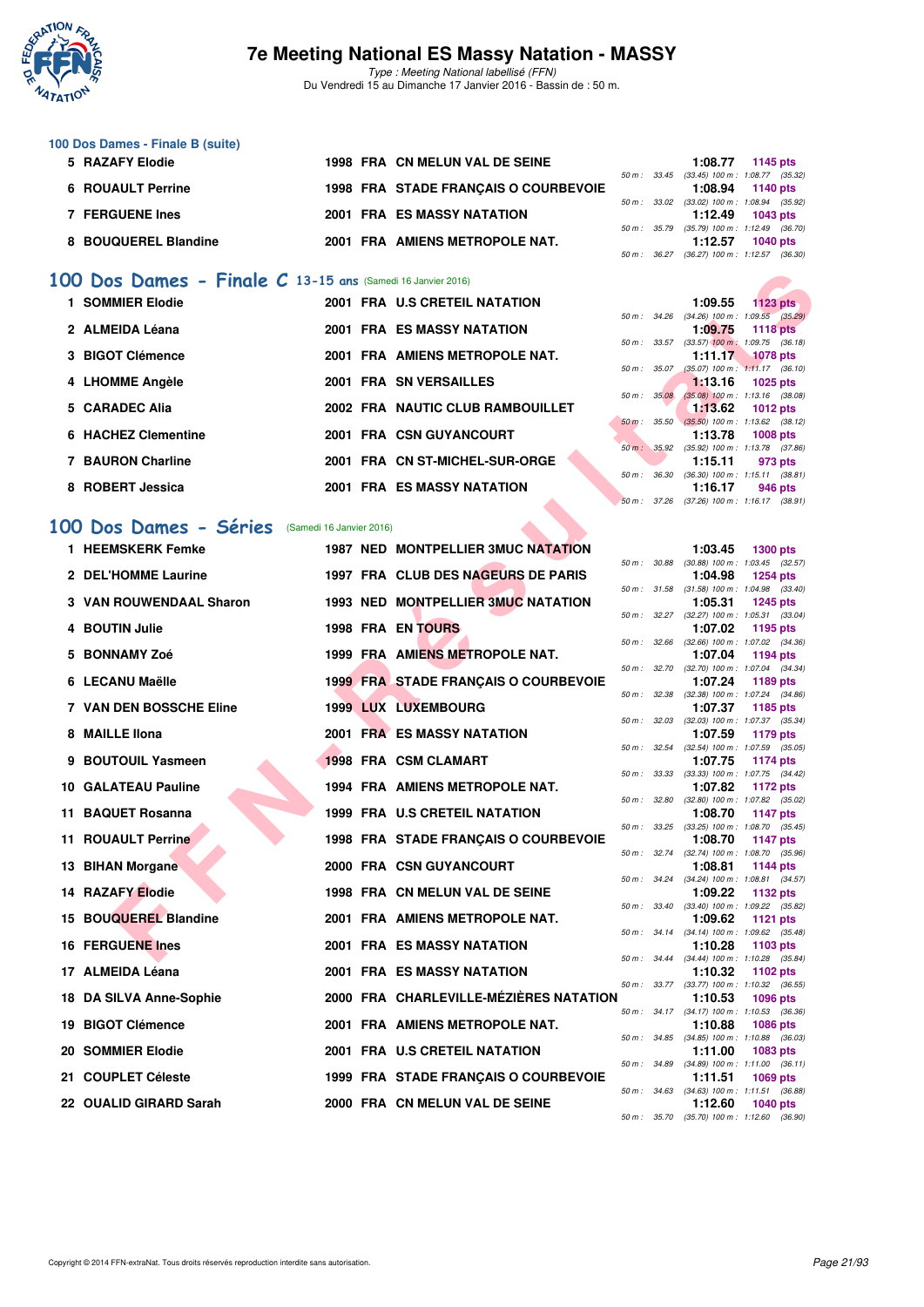

**100 Dos Dames - Séries (suite)**

#### **7e Meeting National ES Massy Natation - MASSY**

|     | 23 CARADEC Alia            |  | 2002 FRA NAUTIC CLUB RAMBOUILLET            |              |              | 1:13.07                                                 | <b>1027 pts</b> |  |
|-----|----------------------------|--|---------------------------------------------|--------------|--------------|---------------------------------------------------------|-----------------|--|
|     | 24 ROULET Anaelle          |  | 1996 FRA LA ROCHE-SUR-YON NATATION          | 50 m : 34.96 |              | $(34.96)$ 100 m : 1:13.07 $(38.11)$<br>1:13.12          | <b>1026 pts</b> |  |
| 25  | <b>HACHEZ Clementine</b>   |  | <b>2001 FRA CSN GUYANCOURT</b>              |              |              | 50 m: 35.54 (35.54) 100 m: 1:13.12 (37.58)<br>1:13.17   | <b>1024 pts</b> |  |
|     | 26 BAUDART Clotilde        |  | 2000 FRA CHARLEVILLE-MÉZIÈRES NATATION      | 50 m: 35.33  |              | $(35.33)$ 100 m : 1:13.17 $(37.84)$<br>1:13.36          | <b>1019 pts</b> |  |
| 27  | <b>MARTINS Chloe</b>       |  | 2001 FRA US JEUNESSE MITRY-MORY             |              | 50 m : 35.41 | $(35.41)$ 100 m : 1:13.36 $(37.95)$<br>1:13.58          | <b>1013 pts</b> |  |
| 28  | <b>DESPLECHIN Chloe</b>    |  | 1997 FRA AMIENS METROPOLE NAT.              |              |              | 50 m: 35.83 (35.83) 100 m: 1:13.58 (37.75)<br>1:13.62   | $1012$ pts      |  |
|     | 29 LHOMME Angèle           |  | 2001 FRA SN VERSAILLES                      |              |              | 50 m: 35.87 (35.87) 100 m: 1:13.62 (37.75)<br>1:13.83   | <b>1007 pts</b> |  |
| 30  | <b>COMMUNAUDAT Margaux</b> |  | 1998 FRA CN MELUN VAL DE SEINE              |              | 50 m : 36.20 | $(36.20)$ 100 m : 1:13.83 $(37.63)$<br>1:13.85          | <b>1006 pts</b> |  |
| 31  | <b>ROBERT Jessica</b>      |  | 2001 FRA ES MASSY NATATION                  | 50 m: 35.25  |              | $(35.25)$ 100 m : 1:13.85 $(38.60)$<br>1:13.87          | <b>1006 pts</b> |  |
| 32  | <b>BILLON-PIERRON Lisa</b> |  | 2000 FRA RACING CLUB DE FRANCE WP           |              | 50 m: 36.24  | (36.24) 100 m: 1:13.87 (37.63)<br>1:14.09               | $1000$ pts      |  |
|     |                            |  |                                             |              | 50 m: 36.17  | $(36.17)$ 100 m : 1:14.09 $(37.92)$                     |                 |  |
|     | 33 CASTEL Margaux          |  | 2000 FRA S.M MONTROUGE                      |              | 50 m: 35.41  | 1:14.10<br>$(35.41)$ 100 m : 1:14.10 $(38.69)$          | $1000$ pts      |  |
| 34  | <b>CHARPENTIER Aurore</b>  |  | 2000 FRA REIMS CHAMPAGNE NATATION           | 50 m:        |              | 1:14.24<br>35.81 (35.81) 100 m: 1:14.24 (38.43)         | 996 pts         |  |
| 35  | <b>SOLA Delphine</b>       |  | <b>1998 FRA STADE FRANÇAIS O COURBEVOIE</b> |              |              | 1:14.27<br>50 m: 36.12 (36.12) 100 m: 1:14.27 (38.15)   | 995 pts         |  |
| 36  | <b>BAURON Charline</b>     |  | 2001 FRA CN ST-MICHEL-SUR-ORGE              |              |              | 1:14.55<br>50 m: 35.84 (35.84) 100 m: 1:14.55 (38.71)   | 988 pts         |  |
|     | <b>SADOWSKI Lena</b>       |  | 2001 FRA BEAUVAISIS AQUATIC CLUB            |              | 50 m : 36.44 | 1:14.65<br>(36.44) 100 m: 1:14.65 (38.21)               | 985 pts         |  |
| 38. | <b>CHARTIER Jessie</b>     |  | 1992 FRA CN LE PLESSIS-ROBINSON             | 50 m : 35.80 |              | 1:14.81<br>$(35.80)$ 100 m : 1:14.81 $(39.01)$          | 981 pts         |  |
| 39  | <b>LAVERGNE Floriane</b>   |  | 1999 FRA AQUA CLUB PONTAULT-ROISSY          |              |              | 1:14.87<br>50 m : 36.88 (36.88) 100 m : 1:14.87 (37.99) | 980 pts         |  |
|     | 40 AUDOUY Laura            |  | <b>2001 FRA USB LONGWY NATATION</b>         | 50 m : 36.36 |              | 1:15.17<br>$(36.36)$ 100 m : 1:15.17 $(38.81)$          | 972 pts         |  |
|     | 41 LONGAYGUE Hermance      |  | <b>2000 FRA SN VERSAILLES</b>               |              | 50 m : 36.58 | 1:15.23<br>$(36.58)$ 100 m : 1:15.23 $(38.65)$          | 970 pts         |  |
|     | 41 ALLIOT Claire           |  | 1999 FRA PAS-DE-CALAIS                      | 50 m : 36.04 |              | 1:15.23<br>(36.04) 100 m: 1:15.23 (39.19)               | 970 pts         |  |
| 43. | OUCHAOUA Sarah             |  | 1998 FRA CN VIRY-CHÂTILLON                  |              |              | 1:15.27                                                 | 969 pts         |  |
| 44  | <b>BARBOUCH Inès</b>       |  | 2001 FRA U.S CRETEIL NATATION               | 50 m : 36.78 |              | (36.78) 100 m: 1:15.27 (38.49)<br>1:15.47               | 964 pts         |  |
| 45  | <b>DORANGEVILLE Chloe</b>  |  | 2002 FRĀ AMIENS METROPOLE NAT.              | 50 m : 36.38 |              | (36.38) 100 m: 1:15.47 (39.09)<br>1:15.67               | 959 pts         |  |
| 46  | <b>SIGNORET Amelie</b>     |  | 2002 FRA SN VERSAILLES                      |              | 50 m : 36.54 | $(36.54)$ 100 m : 1:15.67 $(39.13)$<br>1:15.79          | 956 pts         |  |
|     | 47 GRALL Anaïs             |  | 2001 FRA USC CONFLANS-STE-HONORINE          |              |              | 50 m: 37.04 (37.04) 100 m: 1:15.79 (38.75)<br>1:15.80   | 955 pts         |  |
|     | <b>48 FERRON Pauline</b>   |  | 2001 FRA NAUTIC CLUB RAMBOUILLET            |              |              | 50 m : 37.21 (37.21) 100 m : 1:15.80 (38.59)<br>1:15.93 | 952 pts         |  |
|     | 48 SEDILOT Capucine        |  | 2000 FRA CN LE PLESSIS-ROBINSON             |              |              | 50 m: 36.89 (36.89) 100 m: 1:15.93 (39.04)<br>1:15.93   | 952 pts         |  |
|     | 50 LEONARDI Alizée         |  | 1999 FRA CN BRUNOY-ESSONNE                  |              |              | 50 m: 36.05 (36.05) 100 m: 1:15.93 (39.88)<br>1:15.94   | 952 pts         |  |
|     | 51 KEBDI Manel             |  | 2002 FRA CN LA COURNEUVE                    |              |              | 50 m : 36.67 (36.67) 100 m : 1:15.94 (39.27)<br>1:15.97 | 951 pts         |  |
|     | 52 CHAUMUN Shany           |  | 2002 FRA CN BRUNOY-ESSONNE                  |              |              | 50 m : 36.32 (36.32) 100 m : 1:15.97 (39.65)<br>1:16.01 | 950 pts         |  |
|     | 53 BEN FRIHA Ambre         |  | 2001 FRA RACING CLUB DE FRANCE WP           |              |              | 50 m : 36.90 (36.90) 100 m : 1:16.01 (39.11)<br>1:16.73 | 932 pts         |  |
|     | 54 BIAVA Marie             |  | 2002 FRA USB LONGWY NATATION                |              |              | 50 m: 36.40 (36.40) 100 m: 1:16.73 (40.33)<br>1:16.78   | 930 pts         |  |
|     | 55 LE MOIGNE Julie         |  | 2002 FRA NAUTIC CLUB RAMBOUILLET            |              |              | 1:17.00                                                 | 925 pts         |  |
|     | 56 MULLER Lena             |  | <b>2001 FRA CSN GUYANCOURT</b>              |              |              | 50 m: 37.21 (37.21) 100 m: 1:17.00 (39.79)<br>1:17.15   | 921 pts         |  |
|     | 57 WAUQUIER Loicia         |  | 2002 FRA CANETON CLUB DE BEAUMONT           |              | 50 m : 36.82 | $(36.82)$ 100 m : 1:17.15 $(40.33)$<br>1:17.18          | 920 pts         |  |
|     | 58 LEPOLARD Lilou          |  | 2001 FRA CHARLEVILLE-MEZIERES NATATION      |              |              | 50 m : 36.99 (36.99) 100 m : 1:17.18 (40.19)<br>1:17.30 | 917 pts         |  |
|     | 59 BERNARD Léna-Rose       |  | 2000 FRA BEAUVAISIS AQUATIC CLUB            |              |              | 50 m : 38.26 (38.26) 100 m : 1:17.30 (39.04)<br>1:17.53 | 911 pts         |  |
|     |                            |  |                                             |              |              | 50 m: 37.30 (37.30) 100 m: 1:17.53 (40.23)              |                 |  |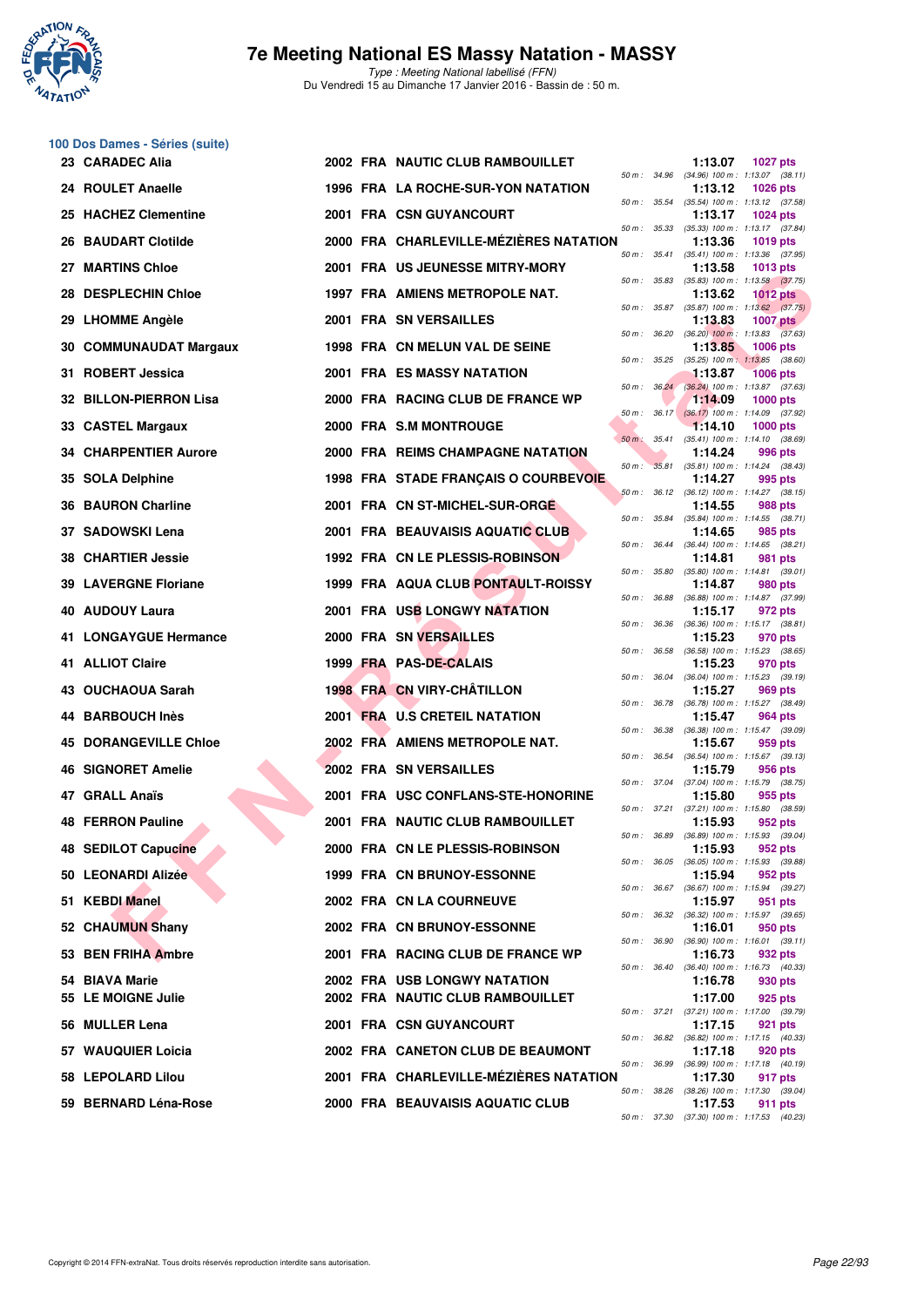

**100 Dos Dames - Séries (suite)**

## **7e Meeting National ES Massy Natation - MASSY**

Type : Meeting National labellisé (FFN) Du Vendredi 15 au Dimanche 17 Janvier 2016 - Bassin de : 50 m.

| 60 PASQUIER Agathe                                  |  | 2002 FRA AC BOULOGNE-BILLANCOURT                                                                                               |                  |                | 1:18.03                                               | 899 pts        |  |
|-----------------------------------------------------|--|--------------------------------------------------------------------------------------------------------------------------------|------------------|----------------|-------------------------------------------------------|----------------|--|
| 61 LEROY Marine                                     |  | 2001 FRA CSN GUYANCOURT                                                                                                        |                  |                | 50 m: 37.81 (37.81) 100 m: 1:18.03 (40.22)<br>1:18.04 | 899 pts        |  |
| 62 LARGANGE Léa                                     |  | <b>2001 FRA SN VERSAILLES</b>                                                                                                  |                  |                | 50 m: 37.67 (37.67) 100 m: 1:18.04 (40.37)<br>1:18.08 | 898 pts        |  |
| 63 BARBE Lea                                        |  | 2002 FRA US JEUNESSE MITRY-MORY                                                                                                |                  | 50 m : 38.24   | (38.24) 100 m: 1:18.08 (39.84)<br>1:18.20             | 895 pts        |  |
| 64 JAMLAOUI Salsabil                                |  | <b>1999 FRA MOUETTES DE PARIS</b>                                                                                              |                  |                | 50 m: 38.37 (38.37) 100 m: 1:18.20 (39.83)<br>1:18.38 | 890 pts        |  |
|                                                     |  |                                                                                                                                | $50 m$ : $38.36$ |                | (38.36) 100 m : 1:18.38 (40.02)                       |                |  |
| 65 ALMEIDA Lüna                                     |  | 2002 FRA AMIENS METROPOLE NAT.                                                                                                 |                  |                | 1:18.44                                               | <b>889 pts</b> |  |
| 66 ROUTIER Nolwen                                   |  | 2000 FRA C.N OZOIR-LA-FERRIERE                                                                                                 |                  | 50 m : 37.34   | $(37.34)$ 100 m : 1:18.44 $(41.10)$<br>1:18.72        | <b>882 pts</b> |  |
| 67 RUCK Lena                                        |  | 2001 FRA CN VIRY-CHÂTILLON                                                                                                     |                  | 50 m : 38.43   | $(38.43)$ 100 m : 1:18.72 $(40.29)$<br>1:19.18        | 870 pts        |  |
| 67 NEROZZI Paloma                                   |  | 2001 FRA ES NANTERRE                                                                                                           |                  | 50 m : 38.55   | $(38.55)$ 100 m : 1:19.18 $(40.63)$<br>1:19.18        | 870 pts        |  |
|                                                     |  |                                                                                                                                |                  |                | 50 m: 38.02 (38.02) 100 m: 1:19.18 (41.16)            |                |  |
| 69 OUSSALAH Lyma                                    |  | 2002 FRA ES VITRY                                                                                                              |                  |                | 1:19.40                                               | 865 pts        |  |
| <b>70 SIRVAIN Lucie</b>                             |  | 1998 FRA C.N OZOIR-LA-FERRIERE                                                                                                 |                  | $50 m$ : 38.76 | $(38.76)$ 100 m : 1:19.40 $(40.64)$<br>1:19.43        | 864 pts        |  |
|                                                     |  |                                                                                                                                |                  | 50 m : 39.06   | $(39.06)$ 100 m : 1:19.43 $(40.37)$                   |                |  |
| 71 ALGARON Chloé                                    |  | <b>2001 FRA COULOMMIERS NATATION</b>                                                                                           | $50 m$ :         | 38.14          | 1:19.44<br>$(38.14)$ 100 m : 1:19.44 $(41.30)$        | 864 pts        |  |
| 72 ALVES Amélie                                     |  | 2000 FRA S.M MONTROUGE                                                                                                         |                  |                | 1:19.75                                               | 856 pts        |  |
| 73 MPACKO Ketsia                                    |  | 2000 FRA AQUA CLUB PONTAULT-ROISSY                                                                                             |                  |                | 50 m: 37.85 (37.85) 100 m: 1:19.75 (41.90)<br>1:20.19 | 846 pts        |  |
|                                                     |  |                                                                                                                                |                  | 50 m : 38.16   | (38.16) 100 m: 1:20.19 (42.03)                        |                |  |
| 74 DE LELLIS Carla                                  |  | 2001 FRA ES VITRY                                                                                                              |                  | 50 m : 39.44   | 1:20.38<br>$(39.44)$ 100 m : 1:20.38 $(40.94)$        | 841 pts        |  |
| 74 BOCH Emma                                        |  | <b>2003 FRA CSN GUYANCOURT</b>                                                                                                 |                  |                | 1:20.38                                               | 841 pts        |  |
| 76 MANIS Helin                                      |  | 2002 FRA COLOMBES NATATION                                                                                                     |                  | 50 m : 39.32   | $(39.32)$ 100 m : 1:20.38 $(41.06)$<br>1:20.47        | 839 pts        |  |
|                                                     |  |                                                                                                                                |                  |                | 50 m: 39.18 (39.18) 100 m: 1:20.47 (41.29)            |                |  |
| 77 ROUSSEL Mélissa                                  |  | <b>2002 FRA COULOMMIERS NATATION</b>                                                                                           |                  |                | 1:20.83                                               | 830 pts        |  |
| 78 HELOIRE Coline                                   |  | 1997 FRA ASS SPORTIVE BOUVINES                                                                                                 |                  |                | 50 m: 39.86 (39.86) 100 m: 1:20.83 (40.97)<br>1:20.95 | 827 pts        |  |
|                                                     |  |                                                                                                                                |                  | 50 m : 39.74   | $(39.74)$ 100 m : 1:20.95 $(41.21)$                   |                |  |
| 79 DHENNIN Clara                                    |  | 2001 FRA SN VERSAILLES                                                                                                         |                  |                | 1:21.26<br>50 m: 38.95 (38.95) 100 m: 1:21.26 (42.31) | 820 pts        |  |
| 80 HANTRAYE Agathe                                  |  | 2000 FRA AQUA CLUB PONTAULT-ROISSY                                                                                             |                  |                | 1:21.41                                               | 816 pts        |  |
| 81 DUMUR Julie                                      |  | 2001 FRA CN VAL MAUBUEE                                                                                                        |                  | 50 m : 39.33   | (39.33) 100 m: 1:21.41 (42.08)<br>1:21.95             | 804 pts        |  |
|                                                     |  |                                                                                                                                |                  |                | 50 m: 39.69 (39.69) 100 m: 1:21.95 (42.26)            |                |  |
| 82 TASSEL Nolwenn                                   |  | 2002 FRA CN MAISONS-ALFORT                                                                                                     | 50 m: 38.89      |                | 1:21.98<br>(38.89) 100 m: 1:21.98 (43.09)             | 803 pts        |  |
| 83 LAKHDARI Lyna                                    |  | 2001 FRA ES VITRY                                                                                                              |                  |                | 1:22.30                                               | 795 pts        |  |
|                                                     |  |                                                                                                                                | 50 m : 39.06     |                | (39.06) 100 m: 1:22.30 (43.24)                        |                |  |
| <b>84 DEGUILLE Lisa</b>                             |  | 2002 FRA C.N OZOIR-LA-FERRIERE                                                                                                 |                  | 50 m : 40.66   | 1:25.54<br>$(40.66)$ 100 m : 1:25.54 $(44.88)$        | <b>721 pts</b> |  |
| --- CASTERS Marine                                  |  | 1999 FRA PAS-DE-CALAIS                                                                                                         |                  |                | <b>DNS</b> dec                                        |                |  |
| --- LE PEN Naomi                                    |  | 1998 FRA CN VAL MAUBUEE                                                                                                        |                  |                | <b>DNS</b> dec                                        |                |  |
| <b>BOISRENOULT Emilie</b>                           |  | 2002 FRA U.S CRETEIL NATATION                                                                                                  |                  |                | <b>DNS dec</b>                                        |                |  |
| --- VAN DEN BOSSCHE Manon                           |  | 1997 LUX LUXEMBOURG                                                                                                            |                  |                | <b>DNS dec</b>                                        |                |  |
|                                                     |  |                                                                                                                                |                  |                |                                                       |                |  |
| 200 Dos Dames - Finale A (Dimanche 17 Janvier 2016) |  |                                                                                                                                |                  |                |                                                       |                |  |
| 1 HEEMSKERK Femke                                   |  | 1987 NED MONTPELLIER 3MUC NATATION<br>50 m: 30.86 (30.86) 100 m: 1:05.08 (34.22) 150 m: 1:39.80 (34.72) 200 m: 2:14.10 (34.30) |                  |                | $2:14.10$ 1322 pts                                    |                |  |
| O MAN DOUMENDAAL OLANA                              |  | 1000 NED MONTRELLIER OMILO NATATION                                                                                            |                  |                | $0.4705 - 4075 + 4$                                   |                |  |

#### [200 Dos Dames - Finale A](http://www.ffnatation.fr/webffn/resultats.php?idact=nat&go=epr&idcpt=35299&idepr=13) (Dimanche 17 Janvier 2016)

| 1 HEEMSKERK Femke              | <b>1987 NED MONTPELLIER 3MUC NATATION</b>                                                       | 2:14.10 | <b>1322 pts</b>                                   |
|--------------------------------|-------------------------------------------------------------------------------------------------|---------|---------------------------------------------------|
|                                | 50 m : 30.86 (30.86) 100 m : 1:05.08 (34.22) 150 m : 1:39.80                                    |         | $(34.72)$ 200 m : 2:14.10 $(34.30)$               |
| 2 VAN ROUWENDAAL Sharon        | <b>1993 NED MONTPELLIER 3MUC NATATION</b>                                                       |         | $2:17.25$ 1275 pts                                |
|                                | 50 m: 32.72 (32.72) 100 m: 1:07.72 (35.00) 150 m: 1:42.87                                       |         | $(35.15)$ 200 m : 2:17.25 $(34.38)$               |
| 3 BAQUET Rosanna               | 1999 FRA U.S CRETEIL NATATION                                                                   | 2:23.40 | 1185 pts                                          |
|                                | 50 m: 33.81 (33.81) 100 m: 1:10.19 (36.38) 150 m: 1:46.98                                       |         | $(36.79)$ 200 m : 2:23.40 $(36.42)$               |
| <b>4 VAN DEN BOSSCHE Eline</b> | <b>1999 LUX LUXEMBOURG</b>                                                                      | 2:24.55 | 1168 pts                                          |
|                                | (36.58) 150 m : 1:47.28<br>50 m: 33.13 (33.13) 100 m: 1:09.71                                   |         | $(37.57)$ 200 m : 2:24.55 $(37.27)$               |
| 5 SOMMIER Elodie               | 2001 FRA U.S CRETEIL NATATION                                                                   | 2:27.85 | 1122 pts                                          |
| 6 BIGOT Clémence               | (36.67) 150 m : 1:49.33<br>50 m: 34.53 (34.53) 100 m: 1:11.20<br>2001 FRA AMIENS METROPOLE NAT. | 2:28.95 | $(38.13)$ 200 m : 2:27.85 $(38.52)$               |
|                                | 50 m: 35.15 (35.15) 100 m: 1:12.23 (37.08) 150 m: 1:50.68                                       |         | 1106 $pts$<br>$(38.45)$ 200 m : 2:28.95 $(38.27)$ |
| 7 COUPLET Céleste              | 1999 FRA STADE FRANCAIS O COURBEVOIE                                                            | 2:29.92 | 1093 pts                                          |
|                                |                                                                                                 |         |                                                   |
|                                | 50 m: 35.04 (35.04) 100 m: 1:12.59 (37.55) 150 m: 1:51.26                                       |         | $(38.67)$ 200 m : 2:29.92 $(38.66)$               |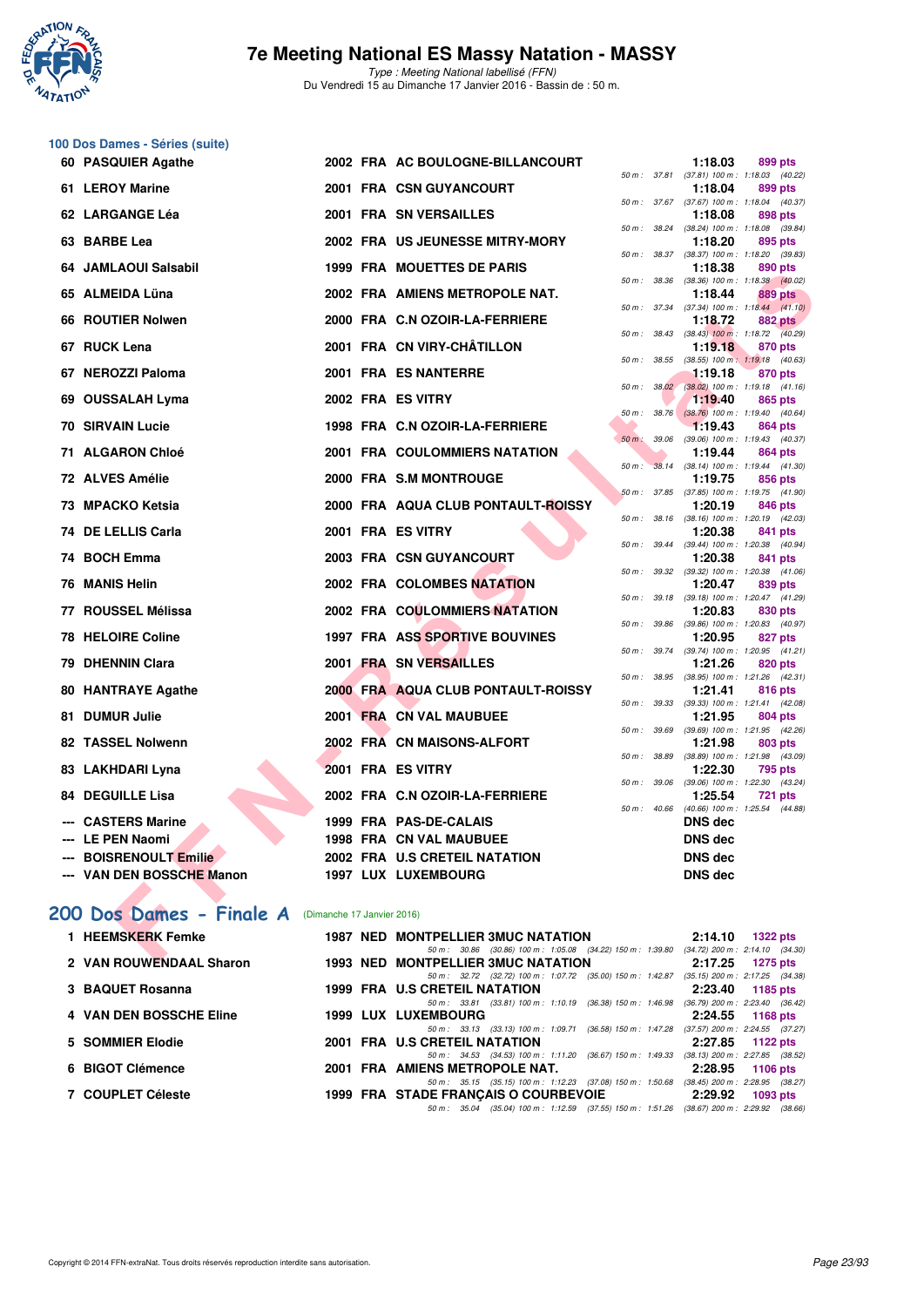

**200 Dos Dames - Finale A (suite)**

#### **7e Meeting National ES Massy Natation - MASSY**

|   | 8 BOUTOUIL Yasmeen                                            |  | 1998 FRA CSM CLAMART                                                                                                                    | 2:30.49 | <b>1085 pts</b> |  |
|---|---------------------------------------------------------------|--|-----------------------------------------------------------------------------------------------------------------------------------------|---------|-----------------|--|
|   |                                                               |  | 50 m: 34.52 (34.52) 100 m: 1:11.73 (37.21) 150 m: 1:50.90 (39.17) 200 m: 2:30.49 (39.59)                                                |         |                 |  |
|   | 200 Dos Dames - Finale B (Dimanche 17 Janvier 2016)           |  |                                                                                                                                         |         |                 |  |
|   | 1 BOTAS Salomé                                                |  | 2000 FRA RED STAR CLUB CHAMPIGNY                                                                                                        | 2:30.19 | 1089 pts        |  |
|   | 2 ROTHON Morgane                                              |  | 50 m: 34.47 (34.47) 100 m: 1:12.41 (37.94) 150 m: 1:51.72 (39.31) 200 m: 2:30.19 (38.47)<br>1994 FRA ALLIANCE DIJON NATATION            | 2:31.75 | 1068 pts        |  |
|   | 3 OUALID GIRARD Sarah                                         |  | 50 m: 35.26 (35.26) 100 m: 1:13.59 (38.33) 150 m: 1:52.75 (39.16) 200 m: 2:31.75 (39.00)<br>2000 FRA CN MELUN VAL DE SEINE              | 2:33.79 | <b>1040 pts</b> |  |
|   | 4 ROBERT Jessica                                              |  | 50 m: 35.99 (35.99) 100 m: 1:14.70 (38.71) 150 m: 1:54.70 (40.00) 200 m: 2:33.79 (39.09)<br>2001 FRA ES MASSY NATATION                  | 2:34.20 |                 |  |
|   |                                                               |  | 50 m: 36.90 (36.90) 100 m: 1:15.59 (38.69) 150 m: 1:55.24 (39.65) 200 m: 2:34.20 (38.96)                                                |         | <b>1034 pts</b> |  |
|   | 5 LHOMME Angèle                                               |  | 2001 FRA SN VERSAILLES<br>50 m: 35.97 (35.97) 100 m: 1:15.66 (39.69) 150 m: 1:55.13 (39.47) 200 m: 2:34.21 (39.08)                      | 2:34.21 | <b>1034 pts</b> |  |
|   | 6 BONEL Emma                                                  |  | 1998 FRA CN ST-MICHEL-SUR-ORGE<br>50 m: 35.98 (35.98) 100 m: 1:16.31 (40.33) 150 m: 1:56.86 (40.55) 200 m: 2:36.63 (39.77)              | 2:36.63 | $1002$ pts      |  |
|   | <b>7 DANGER Florine</b>                                       |  | <b>1999 FRA EN LONGJUMEAU</b>                                                                                                           | 2:38.58 | 976 pts         |  |
|   | 8 SADOWSKI Lena                                               |  | 50 m: 36.31 (36.31) 100 m: 1:16.44 (40.13) 150 m: 1:57.58 (41.14) 200 m: 2:38.58 (41.00)<br>2001 FRA BEAUVAISIS AQUATIC CLUB            | 2:39.44 | 965 pts         |  |
|   |                                                               |  | 50 m: 37.35 (37.35) 100 m: 1:18.33 (40.98) 150 m: 1:59.04 (40.71) 200 m: 2:39.44 (40.40)                                                |         |                 |  |
|   | 200 Dos Dames - Finale C 13-15 ans (Dimanche 17 Janvier 2016) |  |                                                                                                                                         |         |                 |  |
|   | 1 BAURON Charline                                             |  | 2001 FRA CN ST-MICHEL-SUR-ORGE                                                                                                          | 2:38.62 | 976 pts         |  |
|   | 2 SIGNORET Amelie                                             |  | 50 m: 36.19 (36.19) 100 m: 1:16.53 (40.34) 150 m: 1:58.11 (41.58) 200 m: 2:38.62 (40.51)<br>2002 FRA SN VERSAILLES                      | 2:39.84 | 960 pts         |  |
|   | <b>3 DORANGEVILLE Chloe</b>                                   |  | 50 m: 37.55 (37.55) 100 m: 1:17.95 (40.40) 150 m: 1:59.28 (41.33) 200 m: 2:39.84 (40.56)<br>2002 FRA AMIENS METROPOLE NAT.              | 2:39.93 | 959 pts         |  |
|   |                                                               |  | 50 m: 36.31 (36.31) 100 m: 1:16.82 (40.51) 150 m: 1:58.55 (41.73) 200 m: 2:39.93 (41.38)                                                |         |                 |  |
|   | 4 BARBOUCH Inès                                               |  | 2001 FRA U.S CRETEIL NATATION<br>50 m: 36.67 (36.67) 100 m: 1:16.81 (40.14) 150 m: 2:00.02 (43.21) 200 m: 2:40.24 (40.22)               | 2:40.24 | 955 pts         |  |
| 5 | <b>PERIGUEUX Elea</b>                                         |  | 2002 FRA CN VAL MAUBUEE<br>50 m: 38.84 (38.84) 100 m: 1:19.99 (41.15) 150 m: 2:01.22 (41.23) 200 m: 2:40.31 (39.09)                     | 2:40.31 | 954 pts         |  |
| 6 | <b>RODRIGUES Chloé</b>                                        |  | 2003 FRA ES MASSY NATATION                                                                                                              | 2:41.03 | 945 pts         |  |
|   | 7 AUDOUY Laura                                                |  | 50 m: 37.53 (37.53) 100 m: 1:19.40 (41.87) 150 m: 2:01.95 (42.55) 200 m: 2:41.03 (39.08)<br><b>2001 FRA USB LONGWY NATATION</b>         | 2:41.29 | 941 pts         |  |
|   | 8 HOCQUARD Margaux                                            |  | 50 m: 38.20 (38.20) 100 m: 1:19.36 (41.16) 150 m: 2:01.10 (41.74) 200 m: 2:41.29 (40.19)<br>2002 FRA RED STAR CLUB CHAMPIGNY            | 2:43.79 | 909 pts         |  |
|   |                                                               |  | 50 m · 36.97 (36.97) 100 m · 1:18.60 (41.63) 150 m · 2:01.80 (43.20) 200 m · 2:43.79 (41.99)                                            |         |                 |  |
|   | 200 Dos Dames - Séries (Dimanche 17 Janvier 2016)             |  |                                                                                                                                         |         |                 |  |
|   | 1 HEEMSKERK Femke                                             |  | <b>1987 NED MONTPELLIER 3MUC NATATION</b>                                                                                               | 2:18.57 | <b>1255 pts</b> |  |
|   | 2 VAN ROUWENDAAL Sharon                                       |  | 50 m: 32.23 (32.23) 100 m: 1:07.77 (35.54) 150 m: 1:43.33 (35.56) 200 m: 2:18.57 (35.24)<br><b>1993 NED MONTPELLIER 3MUC NATATION</b>   | 2:19.12 | <b>1247 pts</b> |  |
|   |                                                               |  | 50 m: 33.71 (33.71) 100 m: 1:09.05 (35.34) 150 m: 1:44.37 (35.32) 200 m: 2:19.12 (34.75)                                                |         |                 |  |
|   | 3 BAQUET Rosanna                                              |  | <b>1999 FRA U.S CRETEIL NATATION</b><br>50 m: 34.01 (34.01) 100 m: 1:10.32 (36.31) 150 m: 1:47.71 (37.39) 200 m: 2:25.11 (37.40)        | 2:25.11 | <b>1160 pts</b> |  |
|   | 4 VAN DEN BOSSCHE Eline                                       |  | 1999 LUX LUXEMBOURG<br>50 m: 32.72 (32.72) 100 m: 1.09.46 (36.74) 150 m: 1.47.71 (38.25) 200 m: 2.25.82 (38.11)                         | 2:25.82 | 1150 pts        |  |
| 5 | <b>BOUTOUIL Yasmeen</b>                                       |  | 1998 FRA CSM CLAMART                                                                                                                    | 2:27.73 | 1123 pts        |  |
|   | 6 SOMMIER Elodie                                              |  | 50 m: 34.10 (34.10) 100 m: 1:11.62 (37.52) 150 m: 1:49.67 (38.05) 200 m: 2:27.73 (38.06)<br>2001 FRA U.S CRETEIL NATATION               | 2:28.08 | 1118 pts        |  |
|   | 7 MAILLE IIona                                                |  | 50 m: 34.81 (34.81) 100 m: 1:11.40 (36.59) 150 m: 1:49.77 (38.37) 200 m: 2:28.08 (38.31)<br><b>2001 FRA ES MASSY NATATION</b>           | 2:28.87 | <b>1107 pts</b> |  |
|   |                                                               |  | 50 m: 33.58 (33.58) 100 m: 1:11.45 (37.87) 150 m: 1:50.82 (39.37) 200 m: 2:28.87 (38.05)                                                |         |                 |  |
|   | 8 COUPLET Céleste                                             |  | 1999 FRA STADE FRANCAIS O COURBEVOIE<br>50 m: 34.76 (34.76) 100 m: 1:12.06 (37.30) 150 m: 1:50.64 (38.58) 200 m: 2:29.87 (39.23)        | 2:29.87 | <b>1094 pts</b> |  |
| 9 | <b>BIGOT Clémence</b>                                         |  | 2001 FRA AMIENS METROPOLE NAT.<br>50 m: 35.58 (35.58) 100 m: 1:13.48 (37.90) 150 m: 1:51.90 (38.42) 200 m: 2:30.35 (38.45)              | 2:30.35 | <b>1087 pts</b> |  |
|   | <b>10 RAZAFY Elodie</b>                                       |  | 1998 FRA CN MELUN VAL DE SEINE                                                                                                          | 2:33.31 | 1046 pts        |  |
|   | 11 OUALID GIRARD Sarah                                        |  | 50 m: 34.68 (34.68) 100 m: 1:13.11 (38.43) 150 m: 1:53.63 (40.52) 200 m: 2:33.31 (39.68)<br>2000 FRA CN MELUN VAL DE SEINE              | 2:33.67 | <b>1042 pts</b> |  |
|   | 12 LHOMME Angèle                                              |  | 50 m: 36.28 (36.28) 100 m: 1:14.80 (38.52) 150 m: 1:54.38 (39.58) 200 m: 2:33.67 (39.29)<br>2001 FRA SN VERSAILLES                      | 2:34.44 | 1031 pts        |  |
|   |                                                               |  | 50 m : 36.09 (36.09) 100 m : 1:15.19 (39.10) 150 m : 1:55.54 (40.35) 200 m : 2:34.44 (38.90)                                            |         |                 |  |
|   | 13 BOTAS Salomé                                               |  | 2000 FRA RED STAR CLUB CHAMPIGNY<br>50 m: 35.82 (35.82) 100 m: 1:15.06 (39.24) 150 m: 1:55.52 (40.46) 200 m: 2:35.03 (39.51)            | 2:35.03 | <b>1023 pts</b> |  |
|   | <b>14 ROUAULT Perrine</b>                                     |  | <b>1998 FRA STADE FRANÇAIS O COURBEVOIE</b><br>50 m: 35.03 (35.03) 100 m: 1:14.52 (39.49) 150 m: 1:55.30 (40.78) 200 m: 2:35.57 (40.27) | 2:35.57 | <b>1016 pts</b> |  |
|   | 15 ROTHON Morgane                                             |  | 1994 FRA ALLIANCE DIJON NATATION                                                                                                        | 2:36.25 | 1007 pts        |  |
|   |                                                               |  | 50 m: 36.08 (36.08) 100 m: 1:15.43 (39.35) 150 m: 1:55.90 (40.47) 200 m: 2:36.25 (40.35)                                                |         |                 |  |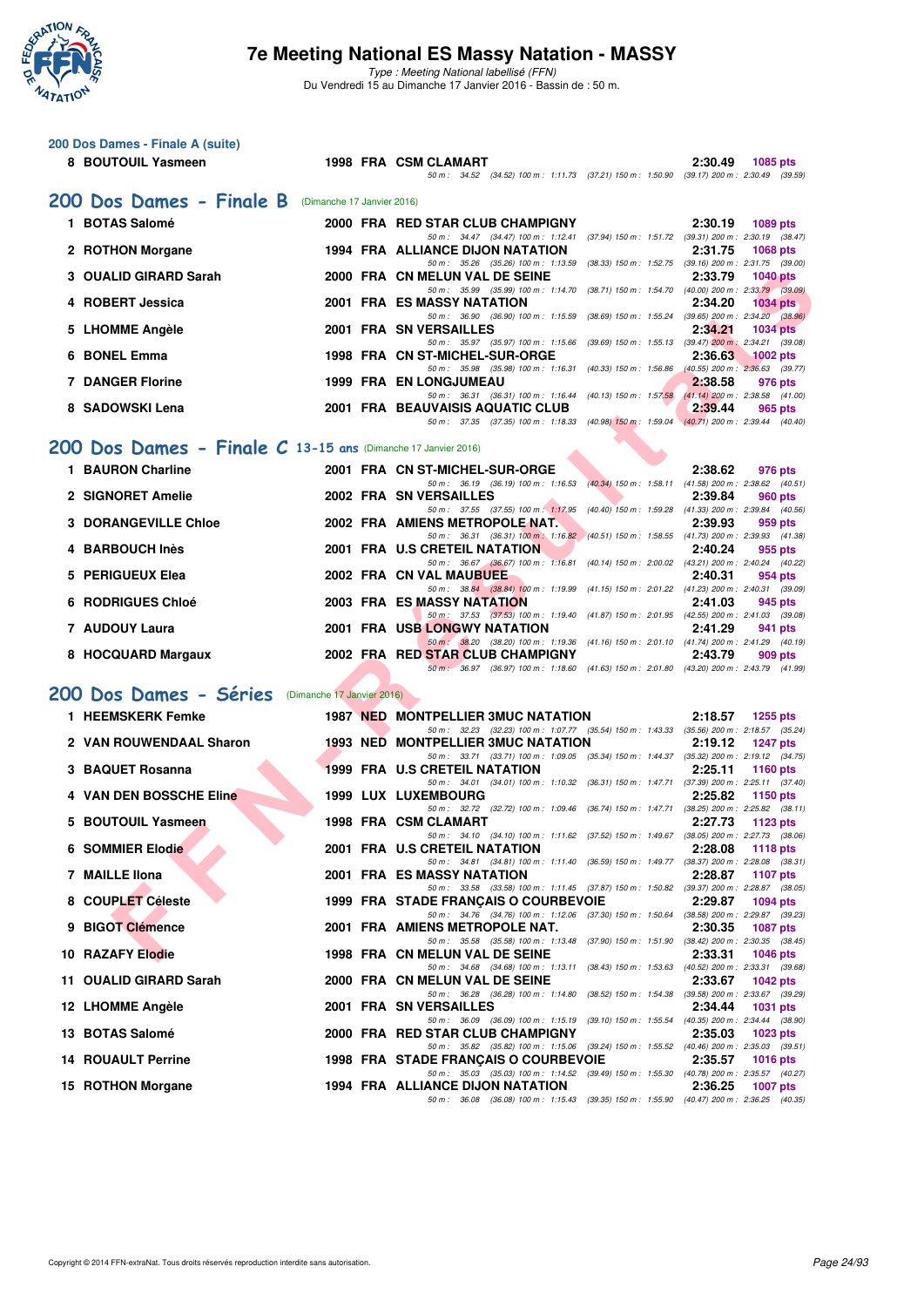

| 200 Dos Dames - Séries (suite) |  |                                                                                                                                                                                                                               |         |                                     |
|--------------------------------|--|-------------------------------------------------------------------------------------------------------------------------------------------------------------------------------------------------------------------------------|---------|-------------------------------------|
| 16 BILLON-PIERRON Lisa         |  | 2000 FRA RACING CLUB DE FRANCE WP<br>50 m: 37.18 (37.18) 100 m: 1:17.39 (40.21) 150 m: 1:57.95 (40.56) 200 m: 2:36.60 (38.65)                                                                                                 | 2:36.60 | <b>1002 pts</b>                     |
| 17 BONEL Emma                  |  | 1998 FRA CN ST-MICHEL-SUR-ORGE<br>50 m: 1:57.60 (1:57.60) 100 m: 1:16.42<br>$150 m : -$<br>$\theta$                                                                                                                           | 2:37.14 | 995 pts<br>200 m: 2:37.14 (1:20.72) |
| 18 DUBOIS Sarah                |  | <b>1999 FRA EN LONGJUMEAU</b>                                                                                                                                                                                                 | 2:37.37 | 992 pts                             |
| 19 ROBERT Jessica              |  | 50 m: 37.07 (37.07) 100 m: 1:17.50 (40.43) 150 m: 1:58.34 (40.84) 200 m: 2:37.37 (39.03)<br>2001 FRA ES MASSY NATATION                                                                                                        | 2:37.78 | 987 pts                             |
| 20 CASTEL Margaux              |  | 50 m: 36.99 (36.99) 100 m: 1:16.35 (39.36) 150 m: 1:56.93 (40.58) 200 m: 2:37.78 (40.85)<br>2000 FRA S.M MONTROUGE                                                                                                            | 2:38.09 | 983 pts                             |
| 21 CARADEC Alia                |  | 50 m: 37.14 (37.14) 100 m: 1:16.94 (39.80) 150 m: 1:57.63 (40.69) 200 m: 2:38.09 (40.46)<br>2002 FRA NAUTIC CLUB RAMBOUILLET                                                                                                  | 2:38.44 | 978 pts                             |
| 22 SADOWSKI Lena               |  | 50 m: 38.75 (38.75) 100 m: 1:19.10 (40.35) 150 m: 1:59.34 (40.24) 200 m: 2:38.44 (39.10)<br>2001 FRA BEAUVAISIS AQUATIC CLUB                                                                                                  | 2:38.52 | 977 pts                             |
| 23 DESNOYERS Chloé             |  | 50 m: 36.88 (36.88) 100 m: 1:16.92 (40.04) 150 m: 1:57.44 (40.52) 200 m: 2:38.52 (41.08)<br>2001 FRA JEANNE D'ARC DRANCY                                                                                                      | 2:39.11 | 969 pts                             |
| <b>24 DANGER Florine</b>       |  | 50 m: 35.70 (35.70) 100 m: 1:16.72 (41.02) 150 m: 1:59.11 (42.39) 200 m: 2:39.11 (40.00)<br><b>1999 FRA EN LONGJUMEAU</b>                                                                                                     | 2:39.59 | 963 pts                             |
| 25 AUDOUY Laura                |  | 50 m: 36.90 (36.90) 100 m: 1:16.88 (39.98) 150 m: 1:58.76 (41.88) 200 m: 2:39.59 (40.83)<br>2001 FRA USB LONGWY NATATION                                                                                                      | 2:41.22 | 942 pts                             |
| 26 SIGNORET Amelie             |  | 50 m: 38.18 (38.18) 100 m: 1:18.96 (40.78) 150 m: 2:00.18 (41.22) 200 m: 2:41.22 (41.04)<br>2002 FRA SN VERSAILLES                                                                                                            | 2:41.42 | 940 pts                             |
| 27 FIGUEIREDO Mariana          |  | 50 m: 37.41 (37.41) 100 m: 1:17.87 (40.46) 150 m: 2:00.38 (42.51) 200 m: 2:41.42 (41.04)<br>2000 FRA JEANNE D'ARC DRANCY                                                                                                      | 2:41.49 | 939 pts                             |
| 28 PERIGUEUX Elea              |  | 50 m: 36.21 (36.21) 100 m: 1:16.21 (40.00) 150 m: 1:58.62 (42.41) 200 m: 2:41.49 (42.87)<br>2002 FRA CN VAL MAUBUEE                                                                                                           | 2:41.55 | 938 pts                             |
| 29 RODRIGUES Chloé             |  | 50 m: 38.39 (38.39) 100 m: 1:19.56 (41.17)<br>150 m : ---<br><b>2003 FRA ES MASSY NATATION</b>                                                                                                                                | 2:41.70 | 200 m: 2:41.55 (1:21.99)<br>936 pts |
| <b>30 BAURON Charline</b>      |  | 50 m: 38.11 (38.11) 100 m: 1:19.74 (41.63) 150 m: 2:02.01 (42.27) 200 m: 2:41.70 (39.69)<br>2001 FRA CN ST-MICHEL-SUR-ORGE                                                                                                    | 2:41.80 | 935 pts                             |
| 31 BARBOUCH Inès               |  | 50 m: 37.41 (37.41) 100 m: 1:17.75 (40.34) 150 m: 1:59.95 (42.20) 200 m: 2:41.80 (41.85)<br>2001 FRA U.S CRETEIL NATATION<br>50 m: 37.57 (37.57) 100 m: 1:18.11 (40.54) 150 m: 2:00.24 (42.13) 200 m: 2:42.38 (42.14)         | 2:42.38 | 927 pts                             |
| 32 FERRON Pauline              |  | 2001 FRA NAUTIC CLUB RAMBOUILLET<br>50 m: 38.06 (38.06) 100 m: 1:19.70 (41.64) 150 m: 2:01.83 (42.13) 200 m: 2:42.62 (40.79)                                                                                                  | 2:42.62 | 924 pts                             |
| <b>33 DORANGEVILLE Chloe</b>   |  | 2002 FRA AMIENS METROPOLE NAT.                                                                                                                                                                                                | 2:42.68 | 924 pts                             |
| 34 LE MOIGNE Julie             |  | 50 m: 38.13 (38.13) 100 m: 1:19.88 (41.75) 150 m: 2:01.79 (41.91) 200 m: 2:42.68 (40.89)<br>2002 FRA NAUTIC CLUB RAMBOUILLET                                                                                                  | 2:42.75 | 923 pts                             |
| 34 KEBDI Manel                 |  | 50 m: 38.38 (38.38) 100 m: 1:19.30 (40.92) 150 m: 2:01.84 (42.54) 200 m: 2:42.75 (40.91)<br>2002 FRA CN LA COURNEUVE                                                                                                          | 2:42.75 | 923 pts                             |
| 36 GROUX Mathilde              |  | 50 m: 37.65 (37.65) 100 m: 1:19.14 (41.49) 150 m: 2:02.12 (42.98) 200 m: 2:42.75 (40.63)<br>1999 FRA CN ST-MICHEL-SUR-ORGE                                                                                                    | 2:42.94 | 920 pts                             |
| <b>37 CHAMBET Estelle</b>      |  | 50 m: 37.31 (37.31) 100 m: 1:18.28 (40.97) 150 m: 2:00.62 (42.34) 200 m: 2:42.94 (42.32)<br>1998 FRA CN ST-MICHEL-SUR-ORGE                                                                                                    | 2:42.95 | 920 pts                             |
| 38 JAMLAOUI Salsabil           |  | 50 m: 38.35 (38.35) 100 m: 1:18.98 (40.63) 150 m: 2:01.01 (42.03) 200 m: 2:42.95 (41.94)<br>1999 FRA MOUETTES DE PARIS                                                                                                        | 2:43.36 | 915 pts                             |
| 39 HOCQUARD Margaux            |  | 50 m: 39.52 (39.52) 100 m: 1:21.55 (42.03) 150 m: 2:03.45 (41.90) 200 m: 2:43.36 (39.91)<br>2002 FRA RED STAR CLUB CHAMPIGNY                                                                                                  | 2:43.55 | 912 pts                             |
| <b>40 BACKHAUS Marie</b>       |  | 50 m: 36.67 (36.67) 100 m: 1:19.17 (42.50) 150 m: 2:01.73 (42.56) 200 m: 2:43.55 (41.82)<br>2001 FRA CNO ST-GERMAIN-EN-LAYE                                                                                                   | 2:44.29 | 903 pts                             |
| 41 GOYA Camille                |  | 50 m: 38.05 (38.05) 100 m: 1:19.16 (41.11) 150 m: 2:02.13 (42.97) 200 m: 2:44.29 (42.16)<br>1999 FRA CLUB DES NAGEURS DE PARIS                                                                                                | 2:44.35 | 902 pts                             |
| <b>42 BRUNET Estelle</b>       |  | 50 m: 38.18 (38.18) 100 m: 1:19.54 (41.36) 150 m: 2:01.77 (42.23) 200 m: 2:44.35 (42.58)<br>2001 FRA RED STAR CLUB CHAMPIGNY<br>50 m: 37.99 (37.99) 100 m: 1:19.33 (41.34) 150 m: 2:02.58 (43.25) 200 m: 2:44.71 (42.13)      | 2:44.71 | 898 pts                             |
| 43 LA BIONDA Léa               |  | 2002 FRA EN LONGJUMEAU                                                                                                                                                                                                        | 2:45.03 | 894 pts                             |
| 44 ALLIOT Claire               |  | 50 m: 38.50 (38.50) 100 m: 1:20.76 (42.26) 150 m: 2:03.54 (42.78) 200 m: 2:45.03 (41.49)<br>1999 FRA PAS-DE-CALAIS<br>50 m: 37.51 (37.51) 100 m: 1:19.03 (41.52) 150 m: 2:02.47 (43.44) 200 m: 2:45.32 (42.85)                | 2:45.32 | 890 pts                             |
| 45 BIAVA Marie                 |  | <b>2002 FRA USB LONGWY NATATION</b><br>50 m: 38.64 (38.64) 100 m: 1:20.02 (41.38) 150 m: 2:03.38 (43.36) 200 m: 2:45.74 (42.36)                                                                                               | 2:45.74 | 885 pts                             |
| 46 ALMEIDA Lüna                |  | 2002 FRA AMIENS METROPOLE NAT.                                                                                                                                                                                                | 2:46.03 | 881 pts                             |
| <b>47 WAUQUIER Loicia</b>      |  | 50 m : 37.61 (37.61) 100 m : 1:20.09 (42.48) 150 m : 2:03.70 (43.61) 200 m : 2:46.03 (42.33)<br>2002 FRA CANETON CLUB DE BEAUMONT<br>50 m: 38.61 (38.61) 100 m: 1:20.50 (41.89) 150 m: 2:03.53 (43.03) 200 m: 2:46.91 (43.38) | 2:46.91 | 871 pts                             |
| 48 OUSSALAH Lyma               |  | 2002 FRA ES VITRY<br>50 m: 38.74 (38.74) 100 m: 1:21.12 (42.38) 150 m: 2:05.28 (44.16) 200 m: 2:46.98 (41.70)                                                                                                                 | 2:46.98 | 870 pts                             |
| 49 LE GENTIL Marion            |  | 2002 FRA ESPADON VELIZY-VILLACOUBLAY<br>50 m : 39.44 (39.44) 100 m : 1:21.86 (42.42) 150 m : 2:05.36 (43.50) 200 m : 2:47.08 (41.72)                                                                                          | 2:47.08 | 868 pts                             |
| 50 CHAU Kelly                  |  | 2001 FRA ESPADON VELIZY-VILLACOUBLAY                                                                                                                                                                                          | 2:49.03 | 845 pts                             |
| 51 DESBORDES Mila              |  | 50 m: 38.18 (38.18) 100 m: 1:20.26 (42.08) 150 m: 2:04.55 (44.29) 200 m: 2:49.03 (44.48)<br>2003 FRA SO ROSNY                                                                                                                 | 2:49.05 | 844 pts                             |
|                                |  | 50 m: 39.14 (39.14) 100 m: 1:22.18 (43.04) 150 m: 2:06.67 (44.49) 200 m: 2:49.05 (42.38)                                                                                                                                      |         |                                     |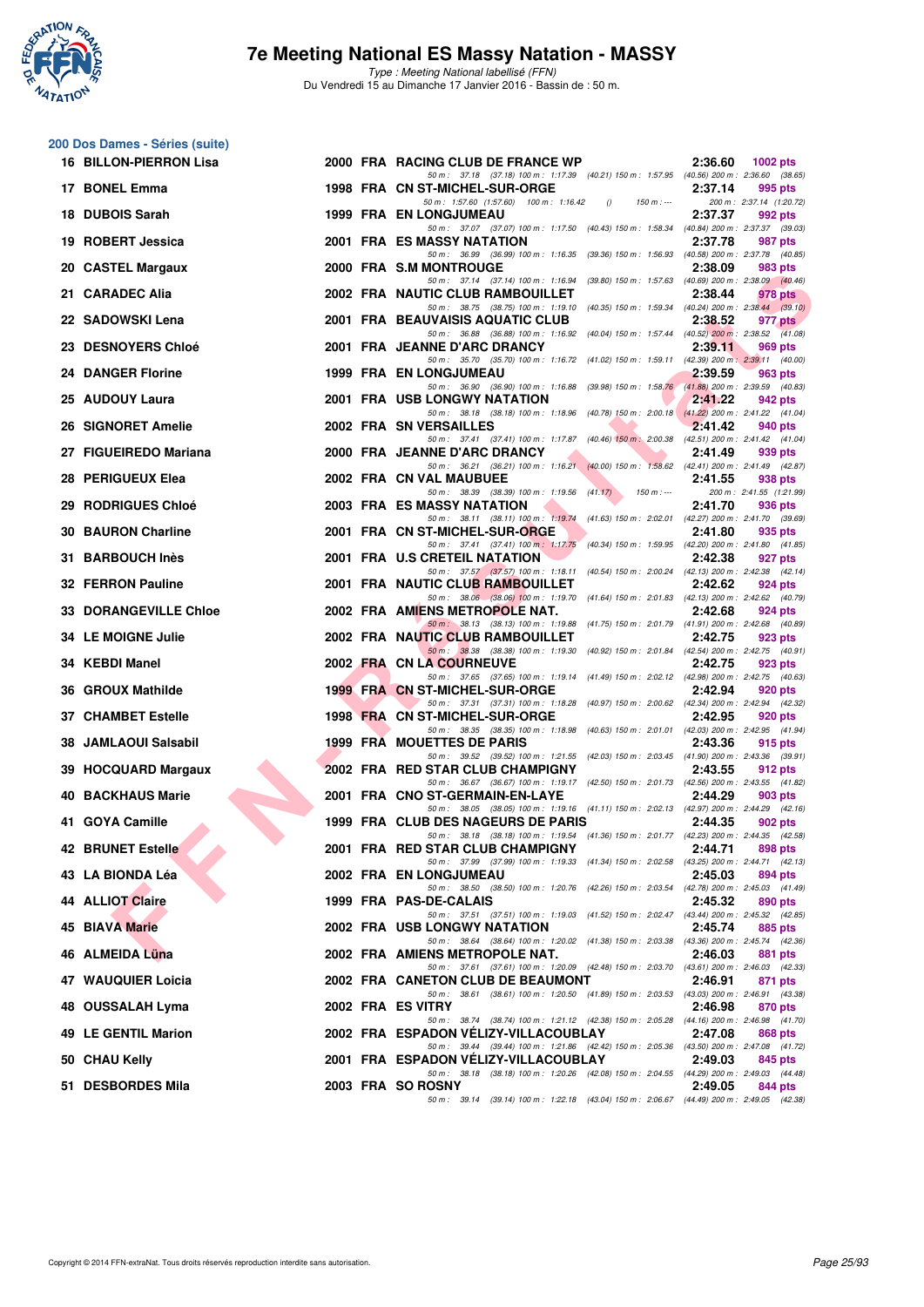

Type : Meeting National labellisé (FFN) Du Vendredi 15 au Dimanche 17 Janvier 2016 - Bassin de : 50 m.

#### **200 Dos Dames - Séries (suite)**

| 52 BERNARD Léna-Rose                                                 |                          | 2000 FRA BEAUVAISIS AQUATIC CLUB                                                                                                 | 2:49.61<br>838 pts               |
|----------------------------------------------------------------------|--------------------------|----------------------------------------------------------------------------------------------------------------------------------|----------------------------------|
| 53 NEROZZI Paloma                                                    |                          | 50 m: 38.78 (38.78) 100 m: 1:21.60 (42.82) 150 m: 2:06.03 (44.43) 200 m: 2:49.61 (43.58)<br>2001 FRA ES NANTERRE                 | 2:49.87<br>834 pts               |
| 53 ROUSSEL Mélissa                                                   |                          | 50 m: 38.54 (38.54) 100 m: 1:21.11 (42.57) 150 m: 2:05.55 (44.44) 200 m: 2:49.87 (44.32)<br><b>2002 FRA COULOMMIERS NATATION</b> | 2:49.87<br>834 pts               |
|                                                                      |                          | 50 m: 39.60 (39.60) 100 m: 1:23.75 (44.15) 150 m: 2:08.82 (45.07) 200 m: 2:49.87 (41.05)                                         |                                  |
| 55 ALGARON Chloé                                                     |                          | 2001 FRA COULOMMIERS NATATION<br>50 m: 38.83 (38.83) 100 m: 1:22.46 (43.63) 150 m: 2:07.26 (44.80) 200 m: 2:49.96 (42.70)        | 2:49.96<br>833 pts               |
| 56 ALVES Amélie                                                      |                          | 2000 FRA S.M MONTROUGE                                                                                                           | 2:50.21<br>830 pts               |
| 57 POREAU Marine                                                     |                          | 50 m: 39.39 (39.39) 100 m: 1:22.11 (42.72) 150 m: 2:07.18 (45.07) 200 m: 2:50.21 (43.03)<br>2001 FRA LAGNY-SUR-MARNE NATATION    | 2:53.15<br><b>795 pts</b>        |
| 58 MICHELIS Eloïse                                                   |                          | 50 m: 40.38 (40.38) 100 m: 1:25.46 (45.08) 150 m: 2:10.67 (45.21) 200 m: 2:53.15 (42.48)<br>2002 FRA ESPADON VELIZY-VILLACOUBLAY | 2:53.33<br>793 pts               |
| 59 TASSEL Nolwenn                                                    |                          | 50 m: 40.93 (40.93) 100 m: 1:25.53 (44.60) 150 m: 2:09.73 (44.20) 200 m: 2:53.33 (43.60)<br>2002 FRA CN MAISONS-ALFORT           | 2:57.67<br>743 pts               |
|                                                                      |                          | 50 m: 40.26 (40.26) 100 m: 1:25.06 (44.80) 150 m: 2:11.56 (46.50) 200 m: 2:57.67 (46.11)                                         |                                  |
| --- CHAUMUN Shany                                                    |                          | 2002 FRA CN BRUNOY-ESSONNE                                                                                                       | <b>DSQ Ni</b>                    |
| <b>HELOIRE Coline</b>                                                |                          | 1997 FRA ASS SPORTIVE BOUVINES                                                                                                   | <b>DNS</b> dec                   |
| --- CASTERS Marine                                                   |                          | 1999 FRA PAS-DE-CALAIS                                                                                                           | <b>DNS</b> dec                   |
| --- LE PEN Naomi<br>--- VAN DEN BOSSCHE Manon                        |                          | 1998 FRA CN VAL MAUBUEE<br><b>1997 LUX LUXEMBOURG</b>                                                                            | <b>DNS</b> dec<br><b>DNS</b> dec |
|                                                                      |                          |                                                                                                                                  |                                  |
|                                                                      |                          |                                                                                                                                  |                                  |
| i0 Brasse Dames - Finale A                                           | (Samedi 16 Janvier 2016) |                                                                                                                                  |                                  |
| 1 CAZIER Chloé                                                       |                          | <b>1998 FRA BEAUVAISIS AQUATIC CLUB</b>                                                                                          | 33.40<br><b>1269 pts</b>         |
| 2 RAYNERT Maud                                                       |                          | <b>1998 FRA ES MASSY NATATION</b>                                                                                                | 33.86<br>1245 pts                |
| 3 FOULQUIER Jodie                                                    |                          | 1998 FRA AMIENS METROPOLE NAT.                                                                                                   | 34.11<br>1233 pts                |
| 4 CHARRO Anaïs                                                       |                          | <b>1998 FRA U.S CRETEIL NATATION</b>                                                                                             | 34.21<br><b>1228 pts</b>         |
| 5 VEROT Marine                                                       |                          | 1997 FRA CN VIRY-CHATILLON                                                                                                       | 34.76<br><b>1200 pts</b>         |
| 6 MALLET Camille                                                     |                          | 2001 FRA AMIENS METROPOLE NAT.                                                                                                   | 35.71<br>1153 pts                |
| 7 REMY Elora                                                         |                          | 2000 FRA CHARLEVILLE-MÉZIÈRES NATATION                                                                                           | 36.00<br>1139 pts                |
| 8 DUSAILLANT Mathilde                                                |                          | 1999 FRA CN MELUN VAL DE SEINE                                                                                                   | 36.28<br>1126 pts                |
|                                                                      |                          |                                                                                                                                  |                                  |
| <b>iO Brasse Dames - Finale B</b>                                    | (Samedi 16 Janvier 2016) |                                                                                                                                  |                                  |
| 1 OUCHAOUA Sarah                                                     |                          | 1998 FRA CN VIRY-CHÂTILLON                                                                                                       | 35.92<br>1143 pts                |
| 2 BLOSSIER Claire                                                    |                          | <b>1998 FRA AMIENS METROPOLE NAT.</b>                                                                                            | 36.02<br>1138 pts                |
| 3 ROTHON Morgane                                                     |                          | <b>1994 FRA ALLIANCE DIJON NATATION</b>                                                                                          | 36.47<br><b>1116 pts</b>         |
| 4 DESPLECHIN Chloe                                                   |                          | 1997 FRA AMIENS METROPOLE NAT.                                                                                                   | 36.83<br>1099 pts                |
| 4 LANCEZ Camille                                                     |                          | 1998 FRA PAS-DE-CALAIS                                                                                                           | 36.83<br>1099 pts                |
| 6 BECKER Lia                                                         |                          | <b>1999 FRA USB LONGWY NATATION</b>                                                                                              | 36.86<br><b>1098 pts</b>         |
| 7 VAN DEN BOSSCHE Eline                                              |                          | <b>1999 LUX LUXEMBOURG</b>                                                                                                       | 36.88<br>1097 pts                |
| 8 TOURILLON Floriane                                                 |                          | 1999 FRA CN MELUN VAL DE SEINE                                                                                                   | 37.57<br>1064 pts                |
|                                                                      |                          |                                                                                                                                  |                                  |
| <b>iO Brasse Dames - Finale C 13-15 ans (Samedi 16 Janvier 2016)</b> |                          |                                                                                                                                  |                                  |
| 1 DESBORDES Mila                                                     |                          | 2003 FRA SO ROSNY                                                                                                                | 37.49<br>1068 pts                |
| 2 LENGLET Nolwenn                                                    |                          | 2002 FRA AS CORBEIL-ESSONNE                                                                                                      | 38.02<br>1043 pts                |
| 3 CHEDRI Melissa                                                     |                          | 2001 FRA CN MELUN VAL DE SEINE                                                                                                   | 38.05<br>1042 pts                |
| 4 KEBDI Manel                                                        |                          | 2002 FRA CN LA COURNEUVE                                                                                                         | 38.77<br>1009 pts                |
| 5 BIGAY Clara                                                        |                          | 2002 FRA STADE DE VANVES                                                                                                         | 38.93<br>1002 pts                |
| $A$ LIBOLIVI $\overline{A}$                                          |                          | <b>COOL FRA HOR LONOWIV MATATION</b>                                                                                             | 0000<br>$000 \pm 1$              |

#### **[50 Brasse Dames - Finale A](http://www.ffnatation.fr/webffn/resultats.php?idact=nat&go=epr&idcpt=35299&idepr=21)** (Samedi 16 Janvier 2016)

| 1 CAZIER Chloé        |  | <b>1998 FRA BEAUVAISIS AQUATIC CLUB</b> | 33.40 | <b>1269 pts</b> |
|-----------------------|--|-----------------------------------------|-------|-----------------|
| 2 RAYNERT Maud        |  | <b>1998 FRA ES MASSY NATATION</b>       | 33.86 | <b>1245 pts</b> |
| 3 FOULQUIER Jodie     |  | 1998 FRA AMIENS METROPOLE NAT.          | 34.11 | 1233 pts        |
| 4 CHARRO Anaïs        |  | <b>1998 FRA U.S CRETEIL NATATION</b>    | 34.21 | <b>1228 pts</b> |
| 5 VEROT Marine        |  | 1997 FRA CN VIRY-CHÂTILLON              | 34.76 | <b>1200 pts</b> |
| 6 MALLET Camille      |  | 2001 FRA AMIENS METROPOLE NAT.          | 35.71 | 1153 pts        |
| 7 REMY Elora          |  | 2000 FRA CHARLEVILLE-MEZIÈRES NATATION  | 36.00 | 1139 pts        |
| 8 DUSAILLANT Mathilde |  | 1999 FRA CN MELUN VAL DE SEINE          | 36.28 | 1126 pts        |
|                       |  |                                         |       |                 |

## **[50 Brasse Dames - Finale B](http://www.ffnatation.fr/webffn/resultats.php?idact=nat&go=epr&idcpt=35299&idepr=21)** (Samedi 16 Janvier 2016)

| 1 OUCHAOUA Sarah        |  | 1998 FRA CN VIRY-CHÂTILLON          | 35.92 | 1143 pts        |
|-------------------------|--|-------------------------------------|-------|-----------------|
| 2 BLOSSIER Claire       |  | 1998 FRA AMIENS METROPOLE NAT.      | 36.02 | 1138 pts        |
| 3 ROTHON Morgane        |  | 1994 FRA ALLIANCE DIJON NATATION    | 36.47 | 1116 pts        |
| 4 DESPLECHIN Chloe      |  | 1997 FRA AMIENS METROPOLE NAT.      | 36.83 | 1099 pts        |
| 4 LANCEZ Camille        |  | 1998 FRA PAS-DE-CALAIS              | 36.83 | 1099 pts        |
| 6 BECKER Lia            |  | <b>1999 FRA USB LONGWY NATATION</b> | 36.86 | 1098 pts        |
| 7 VAN DEN BOSSCHE Eline |  | 1999 LUX LUXEMBOURG                 | 36.88 | <b>1097 pts</b> |
| 8 TOURILLON Floriane    |  | 1999 FRA CN MELUN VAL DE SEINE      | 37.57 | <b>1064 pts</b> |

## **[50 Brasse Dames - Finale C](http://www.ffnatation.fr/webffn/resultats.php?idact=nat&go=epr&idcpt=35299&idepr=21) 13-15 ans** (Samedi 16 Janvier 2016)

| 1 DESBORDES Mila  | 2003 FRA SO ROSNY                   | 37.49 | 1068 pts        |
|-------------------|-------------------------------------|-------|-----------------|
| 2 LENGLET Nolwenn | 2002 FRA AS CORBEIL-ESSONNE         | 38.02 | 1043 pts        |
| 3 CHEDRI Melissa  | 2001 FRA CN MELUN VAL DE SEINE      | 38.05 | <b>1042 pts</b> |
| 4 KEBDI Manel     | 2002 FRA CN LA COURNEUVE            | 38.77 | 1009 pts        |
| 5 BIGAY Clara     | 2002 FRA STADE DE VANVES            | 38.93 | 1002 pts        |
| 6 AUDOUY Laura    | <b>2001 FRA USB LONGWY NATATION</b> | 39.08 | 995 pts         |
| 7 JOLY Cloe       | 2002 FRA REIMS CHAMPAGNE NATATION   | 39.35 | 983 pts         |
| 8 GONCALVES Rose  | 2001 FRA BEAUVAISIS AQUATIC CLUB    | 39.80 | <b>962 pts</b>  |
|                   |                                     |       |                 |

## **[50 Brasse Dames - Séries](http://www.ffnatation.fr/webffn/resultats.php?idact=nat&go=epr&idcpt=35299&idepr=21)** (Vendredi 15 Janvier 2016)

| 1 CAZIER Chloé    |  | 1998 FRA BEAUVAISIS AQUATIC CLUB  | 33.39 | 1269 pts |
|-------------------|--|-----------------------------------|-------|----------|
| 2 FOULQUIER Jodie |  | 1998 FRA AMIENS METROPOLE NAT.    | 33.48 | 1265 pts |
| 3 RAYNERT Maud    |  | <b>1998 FRA ES MASSY NATATION</b> | 33.97 | 1240 pts |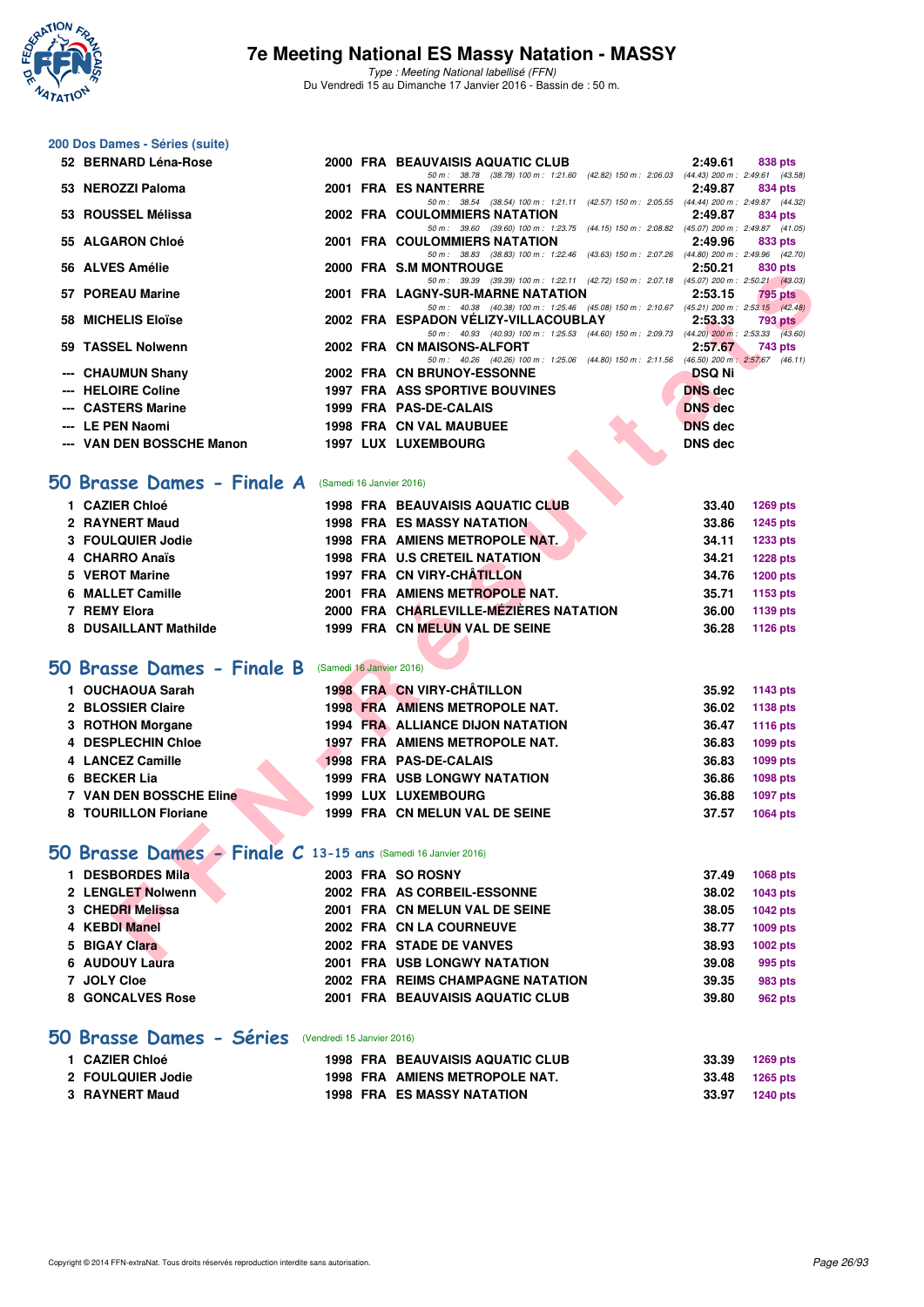

#### **50 Brasse Dames - Séries (suite)**

| 4 CHARRO Anaïs                                        |  | 1998 FRA U.S CRETEIL NATATION             | 34.19                                                 | <b>1229 pts</b> |
|-------------------------------------------------------|--|-------------------------------------------|-------------------------------------------------------|-----------------|
| 5 VEROT Marine                                        |  | 1997 FRA CN VIRY-CHATILLON                | 34.91                                                 | 1193 pts        |
| 6 MALLET Camille                                      |  | 2001 FRA AMIENS METROPOLE NAT.            | 35.22                                                 | <b>1177 pts</b> |
| 7 REMY Elora                                          |  | 2000 FRA CHARLEVILLE-MÉZIÈRES NATATION    | 35.89                                                 | <b>1144 pts</b> |
| 8 DUSAILLANT Mathilde                                 |  | 1999 FRA CN MELUN VAL DE SEINE            | 36.04                                                 | <b>1137 pts</b> |
| 9 DESBORDES Joana                                     |  | 2000 FRA SO ROSNY                         | 36.05                                                 | <b>1137 pts</b> |
| 10 OUCHAOUA Sarah                                     |  | 1998 FRA CN VIRY-CHÂTILLON                | 36.32                                                 | 1124 pts        |
| <b>11 VAN DEN BOSSCHE Eline</b>                       |  | 1999 LUX LUXEMBOURG                       | 36.39                                                 | <b>1120 pts</b> |
| 12 BLOSSIER Claire                                    |  | 1998 FRA AMIENS METROPOLE NAT.            | 36.42                                                 | <b>1119 pts</b> |
| 13 ROTHON Morgane                                     |  | <b>1994 FRA ALLIANCE DIJON NATATION</b>   | 36.43                                                 | <b>1118 pts</b> |
| <b>14 TOURILLON Floriane</b>                          |  | 1999 FRA CN MELUN VAL DE SEINE            | 36.48                                                 | <b>1116 pts</b> |
| <b>15 DESPLECHIN Chloe</b>                            |  | <b>1997 FRA AMIENS METROPOLE NAT.</b>     | 36.50                                                 | <b>1115 pts</b> |
| 16 BECKER Lia                                         |  | <b>1999 FRA USB LONGWY NATATION</b>       | 36.82                                                 | <b>1100 pts</b> |
| 17 LANCEZ Camille                                     |  | 1998 FRA PAS-DE-CALAIS                    | 36.86                                                 | 1098 pts        |
| 18 GRAUX Druscila                                     |  | 1996 FRA AMIENS METROPOLE NAT.            | 37.11                                                 | 1086 pts        |
| 19 MUTTI Anna                                         |  | <b>1999 FRA MOUETTES DE PARIS</b>         | 37.21                                                 | 1081 pts        |
| <b>20 DESBORDES Mila</b>                              |  | 2003 FRA SO ROSNY                         | 37.41                                                 | <b>1072 pts</b> |
| 21 FALLOUEY Mathilde                                  |  | 1999 FRA EN TOURS                         | 37.72                                                 | 1057 pts        |
| 22 BOURNONVILLE Laura                                 |  | 2001 FRA ES VITRY                         | 37.89                                                 | 1049 pts        |
| 23 BRIGNONE Julia                                     |  | 2000 FRA EN TOURS                         | 37.96                                                 | 1046 pts        |
| 24 PAYEUR Blandine                                    |  | 1996 FRA CN VAL MAUBUEE                   | 38.00                                                 | <b>1044 pts</b> |
| 25 CHEDRI Melissa                                     |  | 2001 FRA CN MELUN VAL DE SEINE            | 38.24                                                 | 1033 pts        |
| 26 DUMONT Mahona                                      |  | 2000 FRA RACING CLUB DE FRANCE WP         | 38.35                                                 | 1028 pts        |
| 27 AKSAS Inès                                         |  | 2000 FRA CHARLEVILLE-MÉZIÈRES NATATION    | 38.46                                                 | 1023 pts        |
| 28 LENGLET Nolwenn                                    |  | 2002 FRA AS CORBEIL-ESSONNE               | 38.47                                                 | 1023 pts        |
| 29 PAGANELLI Sarah                                    |  | 2000 FRA USB LONGWY NATATION              | 38.63                                                 | 1015 pts        |
| 30 KEBDI Manel                                        |  | 2002 FRA CN LA COURNEUVE                  | 38.76                                                 | 1009 pts        |
| 31 ALFAIZ Lola                                        |  | 1995 FRA U.S CRETEIL NATATION             | 38.80                                                 | <b>1007 pts</b> |
| 32 VERDIER Alexandra                                  |  | <b>2000 FRA ES MASSY NATATION</b>         | 38.87                                                 | 1004 pts        |
| 33 CHESNEAU Marine                                    |  | <b>1999 FRA ES MASSY NATATION</b>         | 38.91                                                 | 1002 pts        |
| <b>34 BOUSQUIN Lena</b>                               |  | <b>1995 FRA SB BORDEAUX BASTIDE</b>       | 38.96                                                 | <b>1000 pts</b> |
| 35 BIGAY Clara                                        |  | 2002 FRA STADE DE VANVES                  | 39.19                                                 | 990 pts         |
| 36 AUDOUY Laura                                       |  | <b>2001 FRA USB LONGWY NATATION</b>       | 39.43                                                 | 979 pts         |
| <b>37 GONCALVES Rose</b>                              |  | 2001 FRA BEAUVAISIS AQUATIC CLUB          | 39.74                                                 | 965 pts         |
| 38 JOLY Cloe                                          |  | 2002 FRA REIMS CHAMPAGNE NATATION         | 39.84                                                 | 961 pts         |
| 39 JOLY Mathilde                                      |  | 2001 FRA C.N OZOIR-LA-FERRIERE            | 39.91                                                 | 958 pts         |
| 40 BOUTIN-FERNANDEZ Océane                            |  | 2002 FRA CN VAL MAUBUEE                   | 40.97                                                 | 911 pts         |
| 41 RICHARD Clara                                      |  | 2002 FRA CN VAL MAUBUEE                   | 41.06                                                 | 907 pts         |
| 42 LEVEAUX Enola                                      |  | 2002 FRA BEAUVAISIS AQUATIC CLUB          | 41.96                                                 | <b>869 pts</b>  |
| 43 MARTIN Emie                                        |  | <b>2002 FRA USB LONGWY NATATION</b>       | 43.15                                                 | 819 pts         |
| <b>44 DI MARTINO Lison</b>                            |  | <b>1998 FRA AQUA CLUB PONTAULT-ROISSY</b> | 44.00                                                 | <b>784 pts</b>  |
|                                                       |  |                                           |                                                       |                 |
| 00 Brasse Dames - Finale A (Dimanche 17 Janvier 2016) |  |                                           |                                                       |                 |
| 1 CAZIER Chloé                                        |  | <b>1998 FRA BEAUVAISIS AQUATIC CLUB</b>   | 1:14.25                                               | <b>1214 pts</b> |
| 2 RAYNERT Maud                                        |  | <b>1998 FRA ES MASSY NATATION</b>         | 50 m: 34.68 (34.68) 100 m: 1:14.25 (39.57)<br>1:16.44 | <b>1160 pts</b> |
|                                                       |  |                                           |                                                       |                 |

# [100 Brasse Dames - Finale A](http://www.ffnatation.fr/webffn/resultats.php?idact=nat&go=epr&idcpt=35299&idepr=22) (Dimanche 17 Janvier 2016)

| 1 CAZIER Chloé    |  | <b>1998 FRA BEAUVAISIS AQUATIC CLUB</b> |                  | 1:14.25                                        | $1214$ pts      |         |
|-------------------|--|-----------------------------------------|------------------|------------------------------------------------|-----------------|---------|
| 2 RAYNERT Maud    |  | <b>1998 FRA ES MASSY NATATION</b>       | 50 m : 34.68     | $(34.68)$ 100 m : 1:14.25 $(39.57)$<br>1:16.44 | 1160 pts        |         |
| 3 FOULQUIER Jodie |  | <b>1998 FRA AMIENS METROPOLE NAT.</b>   | $50 m$ : $35.74$ | $(35.74)$ 100 m : 1:16.44 $(40.70)$<br>1:16.51 | 1158 pts        |         |
| 4 MALLET Camille  |  | 2001 FRA AMIENS METROPOLE NAT.          | 50 m : 35.85     | $(35.85)$ 100 m : 1:16.51 $(40.66)$<br>1:18.68 | 1106 $pts$      |         |
| 5 SIMOËNS Jeanne  |  | 2000 FRA CLUB DES NAGEURS DE PARIS      | 50 m : 37.46     | $(37.46)$ 100 m : 1:18.68 $(41.22)$<br>1:18.84 | 1102 $pts$      |         |
| 6 RENOU Jeanne    |  | 1999 FRA CLUB DES NAGEURS DE PARIS      | 50 m: 38.10      | $(38.10)$ 100 m : 1:18.84 $(40.74)$<br>1:19.07 | <b>1097 pts</b> |         |
| 7 BECKER Lia      |  | <b>1999 FRA USB LONGWY NATATION</b>     | 50 m: 37.53      | $(37.53)$ 100 m : 1:19.07 $(41.54)$<br>1:20.19 | <b>1071 pts</b> |         |
|                   |  |                                         | 50 m: 37.81      | $(37.81)$ 100 m : 1:20.19                      |                 | (42.38) |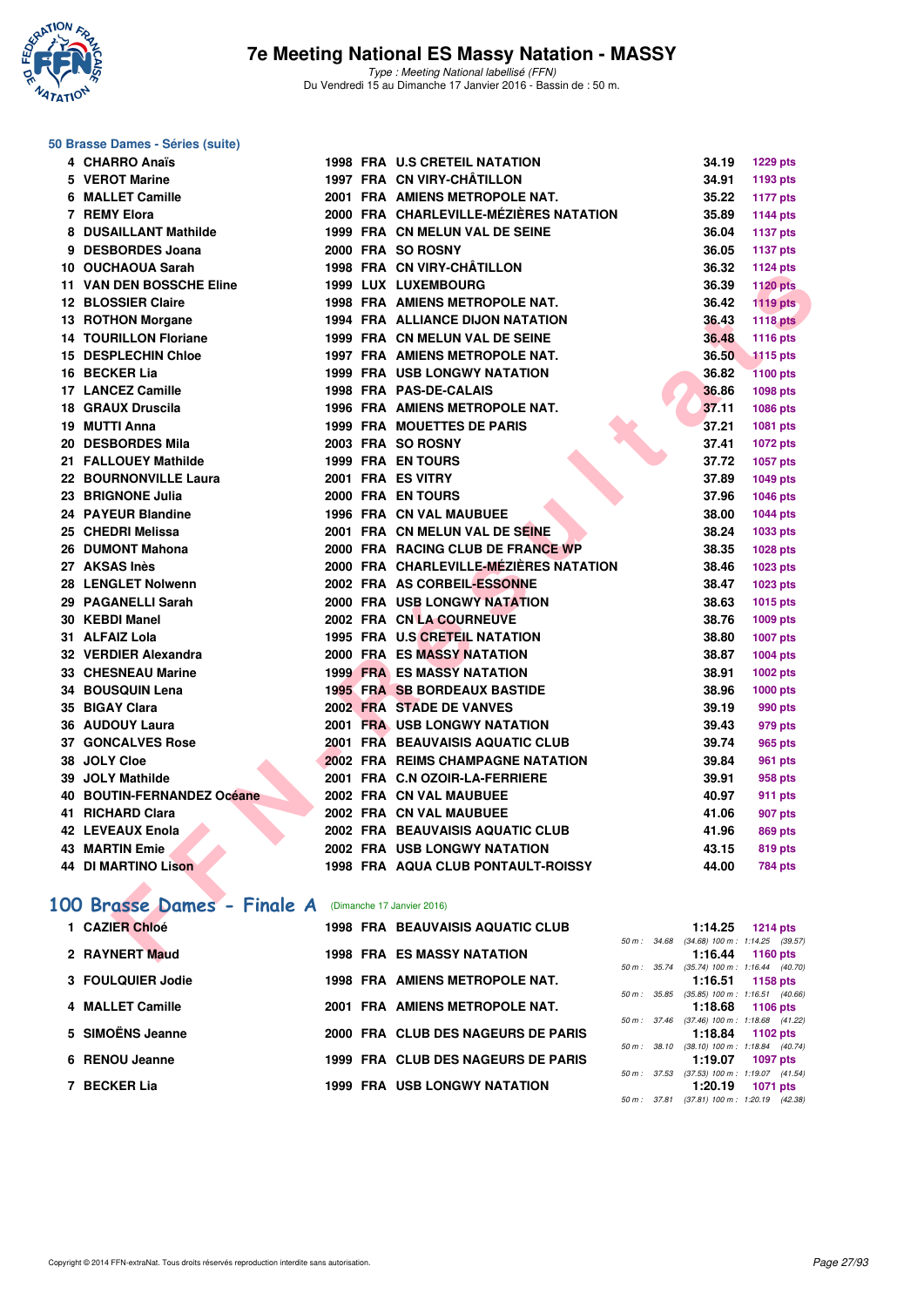

Type : Meeting National labellisé (FFN) Du Vendredi 15 au Dimanche 17 Janvier 2016 - Bassin de : 50 m.

| 100 Brasse Dames - Finale A (suite) |
|-------------------------------------|
| 8 CHESNEAU Marine                   |

#### **899 FRA ES MASSY NATATION**

| 100 Brasse Dames - Finale B | (Dimanche 17 Janvier 2016) |                                       |                        |             |                                             |            |
|-----------------------------|----------------------------|---------------------------------------|------------------------|-------------|---------------------------------------------|------------|
| MUTTI Anna                  |                            | <b>1999 FRA MOUETTES DE PARIS</b>     |                        |             | 1:20.13                                     | 1072 pts   |
|                             |                            |                                       | $50 \text{ m}$ : 37.62 |             | $(37.62)$ 100 m : 1:20.13 $(42.51)$         |            |
| 2 BLOSSIER Claire           |                            | <b>1998 FRA AMIENS METROPOLE NAT.</b> |                        |             | 1:20.14                                     | 1072 pts   |
|                             |                            |                                       | 50 m: 37.42            |             | (37.42) 100 m : 1:20.14 (42.72)             |            |
| 3 LANGLAIS Lila             |                            | <b>2000 FRA ES MASSY NATATION</b>     |                        |             | 1:20.19                                     | 1071 pts   |
|                             |                            |                                       | 50 m: 38.78            |             | (38.78) 100 m : 1:20.19 (41.41              |            |
| 4 BRUZZO Aurore             |                            | 2000 FRA CLUB DES NAGEURS DE PARIS    |                        |             | 1:20.86                                     | $1055$ pts |
|                             |                            |                                       |                        | 50 m: 38.22 | (38.22) 100 m : 1:20.86 (42.64)             |            |
| 5 TOURILLON Floriane        |                            | 1999 FRA CN MELUN VAL DE SEINE        |                        |             | 1:21.36                                     | $1044$ pts |
| 6 VERDIER Alexandra         |                            | <b>2000 FRA ES MASSY NATATION</b>     | 50 m: 38.12            |             | (38.12) 100 m: 1:21.36 (43.24)<br>1:22.80   | $1011$ pts |
|                             |                            |                                       | 50 m: 39.25            |             | (39.25) 100 m : 1:22.80 (43.55              |            |
| 7 PAGANELLI Sarah           |                            | <b>2000 FRA USB LONGWY NATATION</b>   |                        |             | 1:24.04                                     | 983 pts    |
|                             |                            |                                       | 50 m: 39.87            |             | (39.87) 100 m : 1:24.04 (44.17              |            |
| 8 BOURNONVILLE Laura        | 2001 FRA ES VITRY          |                                       |                        |             | 1:24.46                                     | 973 pts    |
|                             |                            |                                       |                        |             | 50 m : 39.73 (39.73) 100 m : 1:24.46 (44.73 |            |

## **[100 Brasse Dames - Finale C](http://www.ffnatation.fr/webffn/resultats.php?idact=nat&go=epr&idcpt=35299&idepr=22) 13-15 ans** (Dimanche 17 Janvier 2016)

| 1 AMBRASS Lilou           | 2002 FRA EN LONGJUMEAU           | 1:23.12                                                       | $1003$ pts |
|---------------------------|----------------------------------|---------------------------------------------------------------|------------|
|                           |                                  | (39.22) 100 m: 1:23.12 (43.90<br>50 m: 39.22                  |            |
| 2 LENGLET Nolwenn         | 2002 FRA AS CORBEIL-ESSONNE      | 1:23.71                                                       | 990 pts    |
| 3 CHEDRI Melissa          | 2001 FRA CN MELUN VAL DE SEINE   | (39.67) 100 m: 1:23.71 (44.04)<br>$50 m$ : $39.67$<br>1:23.92 | 985 pts    |
| 4 HARDY Océane            | 2001 FRA AMIENS METROPOLE NAT.   | (39.82) 100 m : 1:23.92 (44.10<br>50 m: 39.82<br>1:24.46      | 973 pts    |
|                           |                                  | (39.74) 100 m: 1:24.46 (44.72)<br>$50 m$ : $39.74$            |            |
| 5 TEBBAL Nawel            | 2002 FRA U.S CRETEIL NATATION    | 1:25.31                                                       | 955 pts    |
|                           |                                  | (40.44) 100 m: 1:25.31 (44.87)<br>$50 \text{ m}$ : $40.44$    |            |
| 6 AUDOUY Laura            | 2001 FRA USB LONGWY NATATION     | 1:26.04<br>(40.86) 100 m : 1:26.04 (45.18<br>$50 m$ : $40.86$ | 939 pts    |
| <b>7 GONCALVES Rose</b>   | 2001 FRA BEAUVAISIS AQUATIC CLUB | 1:27.02                                                       | 917 pts    |
|                           |                                  | (41.03) 100 m : 1:27.02 (45.99<br>$50 m$ : $41.03$            |            |
| 8 BOUTIN-FERNANDEZ Océane | 2002 FRA CN VAL MAUBUEE          | 1:27.67                                                       | 903 pts    |

#### **[100 Brasse Dames - Séries](http://www.ffnatation.fr/webffn/resultats.php?idact=nat&go=epr&idcpt=35299&idepr=22)** (Dimanche 17 Janvier 2016)

| <b>3 LANGLAIS Lila</b>                                            |  | <b>2000 FRA ES MASSY NATATION</b>       |                  |                          | 1:20.19 | <b>1071 pts</b>                                               |
|-------------------------------------------------------------------|--|-----------------------------------------|------------------|--------------------------|---------|---------------------------------------------------------------|
| 4 BRUZZO Aurore                                                   |  | 2000 FRA CLUB DES NAGEURS DE PARIS      |                  | 50 m : 38.78             | 1:20.86 | $(38.78)$ 100 m : 1:20.19 $(41.41)$<br><b>1055 pts</b>        |
| 5 TOURILLON Floriane                                              |  | 1999 FRA CN MELUN VAL DE SEINE          |                  | $50 \text{ m}$ : $38.22$ | 1:21.36 | $(38.22)$ 100 m : 1:20.86 $(42.64)$<br><b>1044 pts</b>        |
| 6 VERDIER Alexandra                                               |  | <b>2000 FRA ES MASSY NATATION</b>       |                  | 50 m : 38.12             | 1:22.80 | $(38.12)$ 100 m : 1:21.36 $(43.24)$<br><b>1011 pts</b>        |
| 7 PAGANELLI Sarah                                                 |  | <b>2000 FRA USB LONGWY NATATION</b>     | $50 m$ : $39.25$ |                          | 1:24.04 | $(39.25)$ 100 m : 1:22.80 $(43.55)$<br>983 pts                |
| <b>8 BOURNONVILLE Laura</b>                                       |  | 2001 FRA ES VITRY                       |                  | 50 m : 39.87             | 1:24.46 | $(39.87)$ 100 m : 1:24.04 $(44.17)$<br>973 pts                |
|                                                                   |  |                                         | $50 m$ :         | 39.73                    |         | $(39.73)$ 100 m : 1:24.46 $(44.73)$                           |
| 00 Brasse Dames - Finale $C$ 13-15 ans (Dimanche 17 Janvier 2016) |  |                                         |                  |                          |         |                                                               |
| 1 AMBRASS Lilou                                                   |  | 2002 FRA EN LONGJUMEAU                  |                  |                          | 1:23.12 | 1003 pts                                                      |
| 2 LENGLET Nolwenn                                                 |  | 2002 FRA AS CORBEIL-ESSONNE             |                  |                          | 1:23.71 | 50 m: 39.22 (39.22) 100 m: 1:23.12 (43.90)<br>990 pts         |
|                                                                   |  |                                         |                  | 50 m : 39.67             |         | (39.67) 100 m: 1:23.71 (44.04)                                |
| 3 CHEDRI Melissa                                                  |  | 2001 FRA CN MELUN VAL DE SEINE          |                  |                          | 1:23.92 | 985 pts<br>50 m : 39.82 (39.82) 100 m : 1:23.92 (44.10)       |
| 4 HARDY Océane                                                    |  | 2001 FRA AMIENS METROPOLE NAT.          |                  |                          | 1:24.46 | 973 pts                                                       |
| 5 TEBBAL Nawel                                                    |  | 2002 FRA U.S CRETEIL NATATION           |                  |                          | 1:25.31 | 50 m: 39.74 (39.74) 100 m: 1:24.46 (44.72)<br>955 pts         |
|                                                                   |  |                                         |                  |                          |         | 50 m: 40.44 (40.44) 100 m: 1:25.31 (44.87)                    |
| 6 AUDOUY Laura                                                    |  | <b>2001 FRA USB LONGWY NATATION</b>     |                  |                          | 1:26.04 | 939 pts                                                       |
| <b>7 GONCALVES Rose</b>                                           |  | 2001 FRA BEAUVAISIS AQUATIC CLUB        |                  |                          | 1:27.02 | 50 m: 40.86 (40.86) 100 m: 1:26.04 (45.18)<br>917 pts         |
|                                                                   |  |                                         |                  |                          |         | 50 m: 41.03 (41.03) 100 m: 1:27.02 (45.99)                    |
| 8 BOUTIN-FERNANDEZ Océane                                         |  | 2002 FRA CN VAL MAUBUEE                 |                  | 50 m : 40.74             | 1:27.67 | 903 pts<br>(40.74) 100 m : 1:27.67 (46.93)                    |
|                                                                   |  |                                         |                  |                          |         |                                                               |
| 00 Brasse Dames - Séries                                          |  | (Dimanche 17 Janvier 2016)              |                  |                          |         |                                                               |
| 1 BIHAN Morgane                                                   |  | 2000 FRA CSN GUYANCOURT                 |                  |                          | 1:14.48 | <b>1208 pts</b>                                               |
| 2 RAYNERT Maud                                                    |  | <b>1998 FRA ES MASSY NATATION</b>       |                  |                          | 1:15.60 | 50 m: 35.77 (35.77) 100 m: 1:14.48 (38.71)<br>1180 pts        |
|                                                                   |  |                                         |                  | 50 m : 35.40             |         | $(35.40)$ 100 m : 1:15.60 $(40.20)$                           |
| 3 CAZIER Chloé                                                    |  | <b>1998 FRA BEAUVAISIS AQUATIC CLUB</b> |                  |                          | 1:16.01 | 1170 pts<br>50 m : 36.42 (36.42) 100 m : 1:16.01 (39.59)      |
| 4 FOULQUIER Jodie                                                 |  | <b>1998 FRA AMIENS METROPOLE NAT.</b>   |                  |                          | 1:16.23 | 1165 pts                                                      |
| 5 RENOU Jeanne                                                    |  | 1999 FRA CLUB DES NAGEURS DE PARIS      |                  | 50 m : 35.52             | 1:19.41 | $(35.52)$ 100 m : 1:16.23 $(40.71)$<br>1089 pts               |
|                                                                   |  |                                         |                  | 50 m : 37.25             |         | $(37.25)$ 100 m : 1:19.41 $(42.16)$                           |
| 6 SIMOËNS Jeanne                                                  |  | 2000 FRA CLUB DES NAGEURS DE PARIS      |                  |                          | 1:19.42 | 1089 pts<br>50 m: 37.62 (37.62) 100 m: 1:19.42 (41.80)        |
| 7 BECKER Lia                                                      |  | <b>1999 FRA USB LONGWY NATATION</b>     |                  |                          | 1:19.44 | <b>1088 pts</b>                                               |
| 8 MALLET Camille                                                  |  | 2001 FRA AMIENS METROPOLE NAT.          |                  | 50 m : 36.88             | 1:20.50 | $(36.88)$ 100 m : 1:19.44 $(42.56)$<br>1063 pts               |
|                                                                   |  |                                         |                  |                          |         | 50 m: 37.99 (37.99) 100 m: 1:20.50 (42.51)                    |
| 9 CHESNEAU Marine                                                 |  | 1999 FRA ES MASSY NATATION              |                  |                          | 1:20.63 | <b>1060 pts</b>                                               |
| 10 MUTTI Anna                                                     |  | 1999 FRA MOUETTES DE PARIS              |                  |                          | 1:20.65 | 50 m: 37.99 (37.99) 100 m: 1:20.63 (42.64)<br><b>1060 pts</b> |
|                                                                   |  |                                         |                  |                          |         | 50 m: 38.15 (38.15) 100 m: 1:20.65 (42.50)                    |
| 11 SAILLET-CAZAL Caroline                                         |  | <b>1981 FRA CN BRUNOY-ESSONNE</b>       |                  |                          | 1:20.80 | 1056 pts<br>50 m : 38.66 (38.66) 100 m : 1:20.80 (42.14)      |
| 12 BRUZZO Aurore                                                  |  | 2000 FRA CLUB DES NAGEURS DE PARIS      |                  |                          | 1:20.86 | 1055 pts                                                      |
| 13   LANGLAIS Lila                                                |  | 2000 FRA ES MASSY NATATION              |                  |                          | 1:20.99 | 50 m : 38.08 (38.08) 100 m : 1:20.86 (42.78)                  |
|                                                                   |  |                                         |                  |                          |         | 1052 pts<br>50 m: 38.62 (38.62) 100 m: 1:20.99 (42.37)        |
| <b>14 TOURILLON Floriane</b>                                      |  | 1999 FRA CN MELUN VAL DE SEINE          |                  |                          | 1:21.11 | <b>1049 pts</b>                                               |
| 15 PAGANELLI Sarah                                                |  | <b>2000 FRA USB LONGWY NATATION</b>     |                  |                          | 1:21.75 | 50 m: 38.05 (38.05) 100 m: 1:21.11 (43.06)<br>1035 pts        |
|                                                                   |  |                                         |                  |                          |         |                                                               |

**1:20.53** 1063 pts<br>50 m : 38.19 (38.19) 100 m : 1:20.53 (42.34)

|                        |              | 1:20.13            | <b>1072 pts</b>     |  |
|------------------------|--------------|--------------------|---------------------|--|
| 50 m : 37.62           |              | $(37.62)$ 100 m :  | $1:20.13$ $(42.51)$ |  |
|                        |              | 1:20.14            | <b>1072 pts</b>     |  |
|                        | 50 m : 37.42 | $(37.42)$ 100 m :  | $1:20.14$ $(42.72)$ |  |
|                        |              | $1:20.19$ 1071 pts |                     |  |
|                        | 50 m : 38.78 | $(38.78) 100 m$ :  | $1:20.19$ $(41.41)$ |  |
|                        |              | $1:20.86$ 1055 pts |                     |  |
|                        | 50 m : 38.22 | $(38.22)$ 100 m :  | $1:20.86$ $(42.64)$ |  |
|                        |              | $1:21.36$ 1044 pts |                     |  |
|                        | 50 m : 38.12 | $(38.12)$ 100 m:   | 1:21.36 (43.24)     |  |
|                        |              | $1:22.80$ 1011 pts |                     |  |
|                        | 50 m : 39.25 | $(39.25)$ 100 m :  | $1:22.80$ $(43.55)$ |  |
|                        |              | $1:24.04$ 983 pts  |                     |  |
| 50 m: 39.87            |              | $(39.87)$ 100 m :  | $1:24.04$ $(44.17)$ |  |
|                        |              | $1:24.46$ 973 pts  |                     |  |
| $50 \text{ m}$ : 39.73 |              | $(39.73) 100 m$ :  | $1:24.46$ $(44.73)$ |  |

|          |              |                                    | $1:23.12$ 1003 pts  |
|----------|--------------|------------------------------------|---------------------|
| $50 m$ : |              | 39.22 (39.22) 100 m :              | 1:23.12 (43.90)     |
|          |              |                                    | 1:23.71 990 pts     |
|          | 50 m : 39.67 | $(39.67) 100 m$ :                  | 1:23.71 (44.04)     |
|          |              | 1:23.92                            | 985 pts             |
|          | 50 m: 39.82  | $(39.82) 100 m$ :                  | 1:23.92 (44.10)     |
|          |              |                                    | $1:24.46$ 973 pts   |
|          | 50 m : 39.74 | $(39.74) 100 m$ :                  | 1:24.46 (44.72)     |
|          |              |                                    | $1:25.31$ 955 pts   |
|          | 50 m : 40.44 | $(40.44)$ 100 m :                  | $1:25.31$ $(44.87)$ |
|          |              |                                    | $1:26.04$ 939 pts   |
|          | 50 m : 40.86 | $(40.86)$ 100 m :                  | $1:26.04$ $(45.18)$ |
|          |              |                                    | $1:27.02$ 917 pts   |
|          | 50 m : 41.03 | $(41.03) 100 m$ :                  | 1:27.02 (45.99)     |
|          |              |                                    | $1:27.67$ 903 pts   |
|          |              | $50 m$ : $40.74$ $(40.74) 100 m$ : | 1:27.67 (46.93)     |

|                |       | 1:14.48           | 1208 pts            |  |
|----------------|-------|-------------------|---------------------|--|
| 50 m: 35.77    |       | $(35.77) 100 m$ : | $1:14.48$ (38.71)   |  |
|                |       | 1:15.60           | 1180 pts            |  |
| 50 m :         | 35.40 | $(35.40)$ 100 m : | $1:15.60$ (40.20)   |  |
|                |       | 1:16.01           | 1170 pts            |  |
| $50 m$ :       | 36.42 | $(36.42)$ 100 m : | 1:16.01 (39.59)     |  |
|                |       | 1:16.23           | 1165 pts            |  |
| $50 m$ :       | 35.52 | $(35.52)$ 100 m : | $1:16.23$ $(40.71)$ |  |
|                |       | 1:19.41           | 1089 pts            |  |
| $50 m$ :       | 37.25 | $(37.25)$ 100 m : | $1:19.41$ $(42.16)$ |  |
|                |       | 1:19.42           | 1089 pts            |  |
| $50 m$ :       | 37.62 | $(37.62)$ 100 m : | $1:19.42$ $(41.80)$ |  |
|                |       | 1:19.44           | 1088 pts            |  |
| $50 m$ :       | 36.88 | $(36.88) 100 m$ : | 1:19.44(42.56)      |  |
|                |       | 1:20.50           | 1063 pts            |  |
| 50 m :         | 37.99 | $(37.99)$ 100 m : | $1:20.50$ $(42.51)$ |  |
|                |       | 1:20.63           | <b>1060 pts</b>     |  |
| 50 m :         | 37.99 | $(37.99)$ 100 m : | 1:20.63 (42.64)     |  |
|                |       | 1:20.65           | <b>1060 pts</b>     |  |
| $50 m$ : 38.15 |       | $(38.15) 100 m$ : | $1:20.65$ $(42.50)$ |  |
|                |       | 1:20.80           | 1056 pts            |  |
| $50 m$ :       | 38.66 | $(38.66) 100 m$ : | 1:20.80(42.14)      |  |
|                |       | 1:20.86           | 1055 pts            |  |
| $50 m$ :       | 38.08 | $(38.08) 100 m$ : | 1:20.86 (42.78)     |  |
|                |       | 1:20.99           | 1052 pts            |  |
| $50 m$ :       | 38.62 | $(38.62)$ 100 m : | 1:20.99 (42.37)     |  |
|                |       | 1:21.11           | 1049 pts            |  |
| $50 m$ :       | 38.05 | $(38.05)$ 100 m : | $1:21.11$ $(43.06)$ |  |
|                |       | 1:21.75           | 1035 pts            |  |
| $50 m$ : 38.43 |       | $(38.43) 100 m$ : | 1:21.75 (43.32)     |  |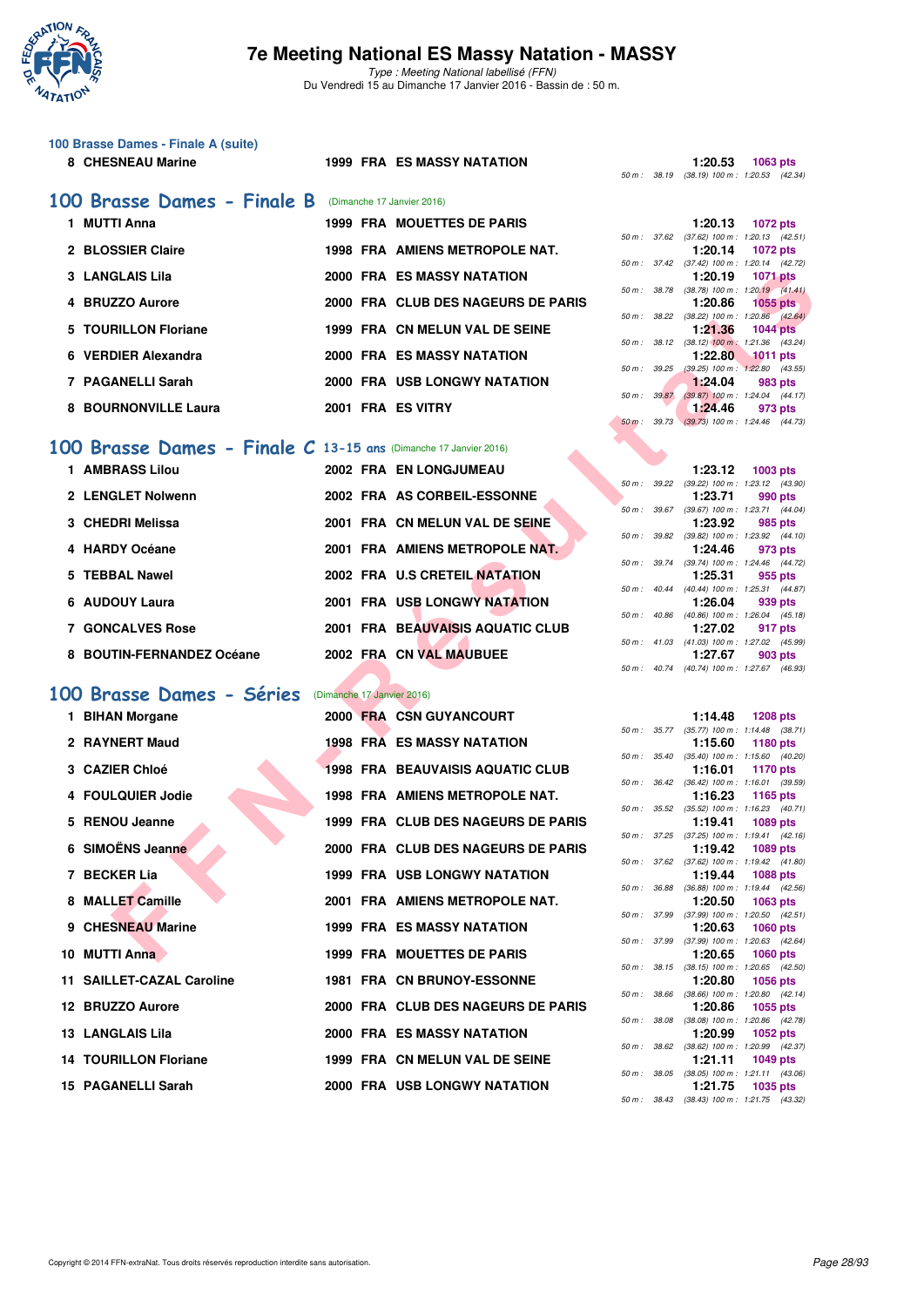

Type : Meeting National labellisé (FFN) Du Vendredi 15 au Dimanche 17 Janvier 2016 - Bassin de : 50 m.

#### **100 Brasse Dames - Séries (suite) 16 BOURNONVILLE Laura 10 2001 FRA ES VITRY**

|                            |  |                                      |        |              |         | 50 m: 38.24 (38.24) 100 m: 1:21.88 (43.64)                    |  |
|----------------------------|--|--------------------------------------|--------|--------------|---------|---------------------------------------------------------------|--|
| 17 BLOSSIER Claire         |  | 1998 FRA AMIENS METROPOLE NAT.       |        |              | 1:21.95 | <b>1030 pts</b>                                               |  |
| 18 RAZAFY Elodie           |  | 1998 FRA CN MELUN VAL DE SEINE       |        |              | 1:22.21 | 50 m: 37.23 (37.23) 100 m: 1:21.95 (44.72)<br>1024 pts        |  |
| 19 VERDIER Alexandra       |  | 2000 FRA ES MASSY NATATION           |        |              | 1:22.45 | 50 m: 37.58 (37.58) 100 m: 1:22.21 (44.63)<br>1019 pts        |  |
| 20 HACHEZ Clementine       |  | 2001 FRA CSN GUYANCOURT              |        |              | 1:22.74 | 50 m: 38.82 (38.82) 100 m: 1:22.45 (43.63)<br><b>1012 pts</b> |  |
| 21 OUCHAOUA Sarah          |  | 1998 FRA CN VIRY-CHÂTILLON           |        |              | 1:22.75 | 50 m: 38.88 (38.88) 100 m: 1:22.74 (43.86)<br><b>1012 pts</b> |  |
| 22 PAYEUR Blandine         |  | 1996 FRA CN VAL MAUBUEE              |        |              | 1:22.86 | 50 m : 38.66 (38.66) 100 m : 1:22.75 (44.09)<br>$1009$ pts    |  |
| 23 GRAUX Druscila          |  | 1996 FRA AMIENS METROPOLE NAT.       |        | 50 m : 38.43 | 1:23.23 | $(38.43)$ 100 m : 1:22.86 $(44.43)$<br><b>1001 pts</b>        |  |
| 24 CONNETABLE Barbara      |  | 2000 FRA CLUB DES NAGEURS DE PARIS   |        | 50 m : 38.28 | 1:23.38 | $(38.28)$ 100 m : 1:23.23 $(44.95)$<br>998 pts                |  |
| 25 AMBRASS Lilou           |  | 2002 FRA EN LONGJUMEAU               |        |              | 1:23.61 | 50 m : 39.08 (39.08) 100 m : 1:23.38 (44.30)                  |  |
|                            |  |                                      |        |              |         | 992 pts<br>50 m : 40.27 (40.27) 100 m : 1:23.61 (43.34)       |  |
| 26 REBOUL Ines             |  | 1999 FRA CLUB DES NAGEURS DE PARIS   |        |              | 1:23.65 | 991 pts<br>50 m : 39.03 (39.03) 100 m : 1:23.65 (44.62)       |  |
| 27 DUSAILLANT Mathilde     |  | 1999 FRA CN MELUN VAL DE SEINE       | 50 m : | 38.20        | 1:23.68 | 991 pts<br>$(38.20)$ 100 m : 1:23.68 $(45.48)$                |  |
| 28 DUMONT Mahona           |  | 2000 FRA RACING CLUB DE FRANCE WP    |        |              | 1:23.80 | 988 pts<br>50 m : 39.40 (39.40) 100 m : 1:23.80 (44.40)       |  |
| 29 HARDY Océane            |  | 2001 FRA AMIENS METROPOLE NAT        |        |              | 1:23.99 | 984 pts<br>50 m : 40.05 (40.05) 100 m : 1:23.99 (43.94)       |  |
| 30 LANCEZ Camille          |  | 1998 FRA PAS-DE-CALAIS               |        | 50 m : 39.30 | 1:24.14 | 980 pts<br>$(39.30)$ 100 m : 1:24.14 $(44.84)$                |  |
| 31 BONEL Emma              |  | 1998 FRA CN ST-MICHEL-SUR-ORGE       |        |              | 1:24.69 | 968 pts<br>50 m: 40.26 (40.26) 100 m: 1:24.69 (44.43)         |  |
| 32 TEBBAL Nawel            |  | 2002 FRA U.S CRETEIL NATATION        |        |              | 1:25.07 | <b>960 pts</b><br>50 m: 39.64 (39.64) 100 m: 1:25.07 (45.43)  |  |
| 33 LENGLET Nolwenn         |  | 2002 FRA AS CORBEIL-ESSONNE          |        |              | 1:25.14 | 958 pts                                                       |  |
| 34 CHEDRI Melissa          |  | 2001 FRA CN MELUN VAL DE SEINE       |        |              | 1:25.38 | 50 m: 39.22 (39.22) 100 m: 1:25.14 (45.92)<br>953 pts         |  |
| 35 SOMMIER Elodie          |  | 2001 FRA U.S CRETEIL NATATION        |        | 50 m : 39.79 | 1:25.81 | (39.79) 100 m : 1:25.38 (45.59)<br>944 pts                    |  |
| <b>36 DANINTHE Laurine</b> |  | 2000 FRA CN VIRY-CHÂTILLON           |        |              | 1:25.86 | 50 m: 40.35 (40.35) 100 m: 1:25.81 (45.46)<br>942 pts         |  |
| 37 AUDOUY Laura            |  | <b>2001 FRA USB LONGWY NATATION</b>  |        |              | 1:25.91 | 50 m: 40.31 (40.31) 100 m: 1:25.86 (45.55)<br>941 pts         |  |
| <b>38 GONCALVES Rose</b>   |  | 2001 FRA BEAUVAISIS AQUATIC CLUB     |        |              | 1:26.51 | 50 m : 40.66 (40.66) 100 m : 1:25.91 (45.25)<br>928 pts       |  |
| 39 BOUTIN-FERNANDEZ Océane |  | 2002 FRA CN VAL MAUBUEE              |        |              | 1:26.84 | 50 m: 40.98 (40.98) 100 m: 1:26.51 (45.53)<br>921 pts         |  |
| 40 POTIER Coline           |  | <b>2001 FRA COULOMMIERS NATATION</b> |        |              | 1:26.85 | 50 m: 41.08 (41.08) 100 m: 1:26.84 (45.76)<br>921 pts         |  |
| 41 SOUPIZON Eléa           |  | 2000 FRA NAUTIC CLUB RAMBOUILLET     |        |              | 1:26.86 | 50 m: 41.22 (41.22) 100 m: 1:26.85 (45.63)<br>921 pts         |  |
| 42 BILLON-PIERRON Lisa     |  | 2000 FRA RACING CLUB DE FRANCE WP    |        |              | 1:27.01 | 50 m : 40.78 (40.78) 100 m : 1:26.86 (46.08)<br>917 pts       |  |
| 43 PEITEADO Victoria       |  | 2002 FRA CN MAISONS-ALFORT           |        |              | 1:27.77 | 50 m: 41.14 (41.14) 100 m: 1:27.01 (45.87)<br>901 pts         |  |
|                            |  |                                      |        |              |         | 50 m: 41.53 (41.53) 100 m: 1:27.77 (46.24)                    |  |
| 44 ROSE Emilie             |  | 2002 FRA CN FONTAINEBLEAU-AVON       |        |              | 1:28.00 | 896 pts<br>50 m : 40.70 (40.70) 100 m : 1:28.00 (47.30)       |  |
| 45 CHEVRIER DA COSTA Ines  |  | 2002 FRA CNO ST-GERMAIN-EN-LAYE      |        |              | 1:28.74 | 881 pts<br>50 m: 41.61 (41.61) 100 m: 1:28.74 (47.13)         |  |
| 46 JOLY Mathilde           |  | 2001 FRA C.N OZOIR-LA-FERRIERE       |        |              | 1:28.86 | 878 pts<br>50 m: 41.70 (41.70) 100 m: 1:28.86 (47.16)         |  |
| 47 DUMUR Julie             |  | 2001 FRA CN VAL MAUBUEE              |        |              | 1:29.44 | 866 pts<br>50 m : 43.29 (43.29) 100 m : 1:29.44 (46.15)       |  |
| 48 NEROZZI Paloma          |  | 2001 FRA ES NANTERRE                 |        |              | 1:29.64 | 862 pts<br>50 m: 42.25 (42.25) 100 m: 1:29.64 (47.39)         |  |
| 49 MULLER Lena             |  | 2001 FRA CSN GUYANCOURT              |        |              | 1:29.86 | 857 pts<br>50 m: 43.37 (43.37) 100 m: 1:29.86 (46.49)         |  |
| 50 ANDRE Margot            |  | 2001 FRA SN VERSAILLES               |        |              | 1:31.09 | 832 pts<br>50 m: 41.44 (41.44) 100 m: 1:31.09 (49.65)         |  |
| 51 LONGAYGUE Hermance      |  | 2000 FRA SN VERSAILLES               |        |              | 1:31.30 | 827 pts                                                       |  |

|              |       | 1:21.88                      | 1032 pts                             |
|--------------|-------|------------------------------|--------------------------------------|
| 50 m : 38.24 |       | $(38.24) 100 m$ :            | 1:21.88 (43.64)                      |
|              |       | 1:21.95                      | 1030 pts                             |
| 50 m :       | 37.23 | $(37.23) 100 m$ :            | 1:21.95<br>(44.72)                   |
|              |       | 1:22.21                      | 1024 pts                             |
| $50 m$ :     | 37.58 | (37.58) 100 m :<br>1:22.45   | 1:22.21<br>(44.63)                   |
| $50 m$ :     | 38.82 | $(38.82) 100 m$ :            | 1019 pts<br>1:22.45<br>(43.63)       |
|              |       | 1:22.74                      | 1012 pts                             |
| $50 m$ :     | 38.88 | (38.88) 100 m :              | 1:22.74<br>(43.86)                   |
|              |       | 1:22.75                      | <b>1012 pts</b>                      |
| $50 m$ :     | 38.66 | $(38.66) 100 m$ :            | 1:22.75 (44.09)                      |
|              |       | 1:22.86                      | <b>1009 pts</b>                      |
| $50 m$ :     | 38.43 | $(38.43)$ 100 m :            | 1:22.86<br>(44.43)                   |
| $50 m$ :     | 38.28 | 1:23.23<br>$(38.28) 100 m$ : | 1001 pts<br>1:23.23<br>(44.95)       |
|              |       | 1:23.38                      | 998 pts                              |
| $50 m$ :     | 39.08 | $(39.08) 100 m$ :            | 1:23.38<br>(44.30)                   |
|              |       | 1:23.61                      | 992 pts                              |
| 50 m :       | 40.27 | $(40.27)$ 100 m :            | 1:23.61<br>(43.34)                   |
|              |       | 1:23.65                      | 991 pts                              |
| $50 m$ :     | 39.03 | $(39.03) 100 m$ :            | 1:23.65<br>(44.62)                   |
|              | 38.20 | 1:23.68<br>(38.20) 100 m :   | 991 pts<br>1:23.68 (45.48)           |
| 50 m :       |       | 1:23.80                      | 988 pts                              |
| $50 m$ :     | 39.40 | $(39.40)$ 100 m :            | 1:23.80<br>(44.40)                   |
|              |       | 1:23.99                      | 984 pts                              |
| $50 m$ :     | 40.05 | $(40.05)$ 100 m :            | 1:23.99<br>(43.94)                   |
|              |       | 1:24.14                      | 980 pts                              |
| 50 m :       | 39.30 | $(39.30)$ 100 m :            | 1:24.14<br>(44.84)                   |
| 50 m :       | 40.26 | 1:24.69<br>$(40.26)$ 100 m : | <b>968 pts</b><br>1:24.69<br>(44.43) |
|              |       | 1:25.07                      | 960 pts                              |
| $50 m$ :     | 39.64 | $(39.64) 100 m$ :            | 1:25.07<br>(45.43)                   |
|              |       | 1:25.14                      | 958 pts                              |
| 50 m :       | 39.22 | (39.22) 100 m :              | 1:25.14<br>(45.92)                   |
|              |       | 1:25.38                      | 953 pts                              |
| 50 m :       | 39.79 | $(39.79)$ 100 m :<br>1:25.81 | 1:25.38<br>(45.59)<br>944 pts        |
| $50 m$ :     | 40.35 | $(40.35) 100 m$ :            | 1:25.81<br>(45.46)                   |
|              |       | 1:25.86                      | 942 pts                              |
| $50 m$ :     | 40.31 | $(40.31) 100 m$ :            | 1:25.86<br>(45.55)                   |
|              |       | 1:25.91                      | 941<br>pts                           |
| 50 m :       | 40.66 | $(40.66)$ 100 m :            | 1:25.91<br>(45.25)                   |
| $50 m$ :     | 40.98 | 1:26.51<br>(40.98) 100 m :   | 928 pts<br>1:26.51<br>(45.53)        |
|              |       | 1:26.84                      | 921<br>pts                           |
| $50 m$ :     | 41.08 | $(41.08) 100 m$ :            | 1:26.84<br>(45.76)                   |
|              |       | 1:26.85                      | 921<br>pts                           |
| $50 m$ :     | 41.22 | $(41.22)$ 100 m :            | 1:26.85<br>(45.63)                   |
|              | 40.78 | 1:26.86                      | 921 pts<br>(46.08)                   |
| $50 m$ :     |       | (40.78) 100 m :<br>1:27.01   | 1:26.86<br>917 pts                   |
| 50 m :       | 41.14 | (41.14) 100 m:               | 1:27.01<br>(45.87)                   |
|              |       | 1:27.77                      | 901<br>pts                           |
| $50 m$ :     | 41.53 | $(41.53) 100 m$ :            | 1:27.77<br>(46.24)                   |
|              |       | 1:28.00                      | 896 pts                              |
| $50 m$ :     | 40.70 | $(40.70)$ 100 m :<br>1:28.74 | 1:28.00<br>(47.30)<br>881 pts        |
| $50 m$ :     | 41.61 | $(41.61) 100 m$ :            | (47.13)<br>1:28.74                   |
|              |       | 1:28.86                      | 878 pts                              |
| $50 m$ :     | 41.70 | $(41.70) 100 m$ :            | 1:28.86<br>(47.16)                   |
|              |       | 1:29.44                      | 866 pts                              |
| $50 m$ :     | 43.29 | $(43.29) 100 m$ :            | 1:29.44<br>(46.15)                   |
| $50 m$ :     | 42.25 | 1:29.64<br>$(42.25)$ 100 m : | 862 pts<br>1:29.64<br>(47.39)        |
|              |       | 1:29.86                      | 857 pts                              |
| $50 m$ :     | 43.37 | (43.37) 100 m :              | 1:29.86<br>(46.49)                   |
|              |       | 1:31.09                      | 832 pts                              |
| $50 m$ :     | 41.44 | (41.44) 100 m:               | 1:31.09<br>(49.65)                   |
|              |       | 1:31.30                      | 827 pts                              |
| 50 m :       | 42.53 |                              | $(42.53)$ 100 m : 1:31.30 $(48.77)$  |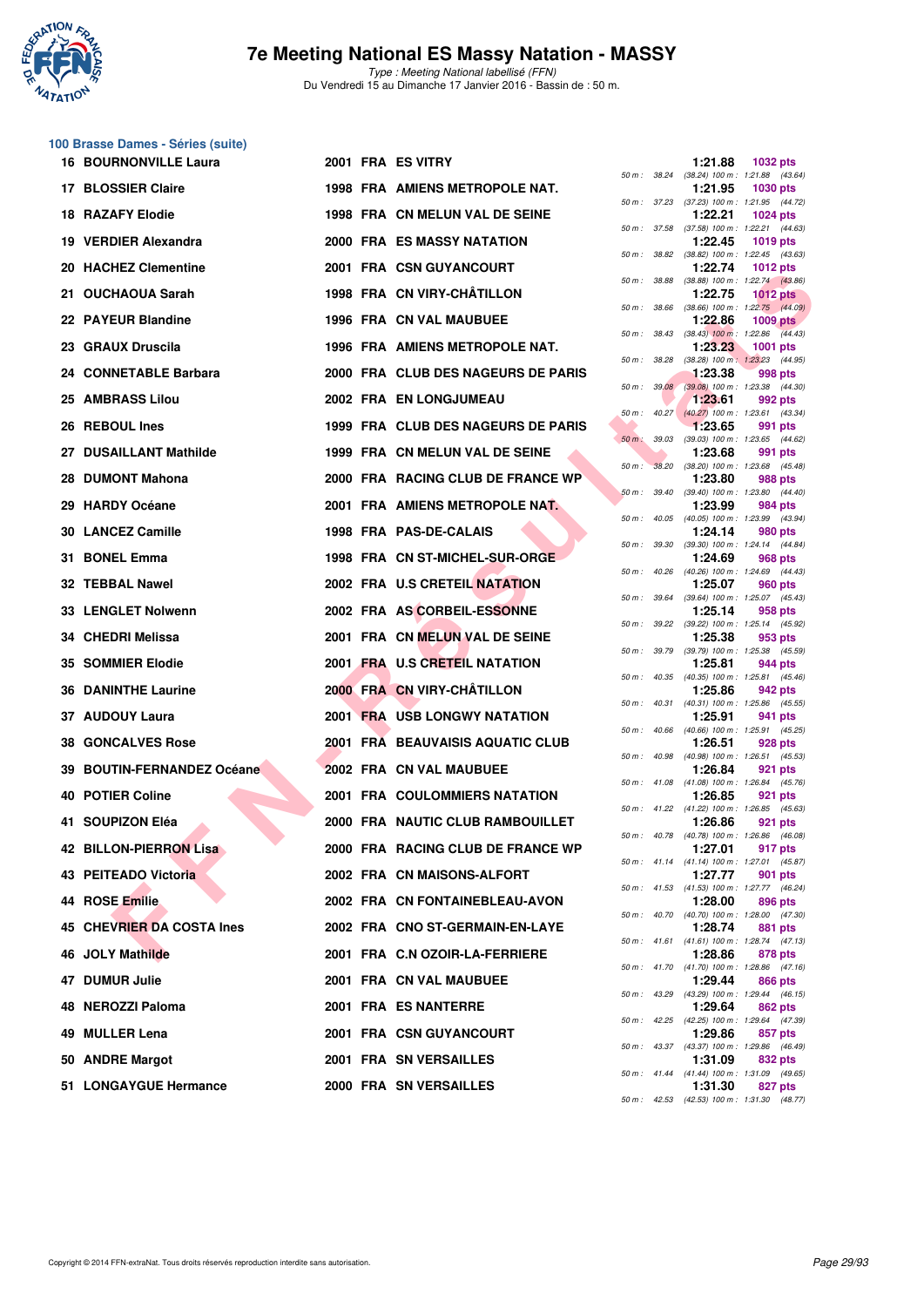

Type : Meeting National labellisé (FFN) Du Vendredi 15 au Dimanche 17 Janvier 2016 - Bassin de : 50 m.

## **100 Brasse Dames - Séries (suite)**

| 52 LEROY Marine        |  | 2001 FRA CSN GUYANCOURT             |                | 1:32.26                                    | 808 pts |                |
|------------------------|--|-------------------------------------|----------------|--------------------------------------------|---------|----------------|
|                        |  |                                     | $50 m$ : 42.39 | (42.39) 100 m: 1:32.26 (49.87)             |         |                |
| 53 LAUNAY Maelle       |  | 2002 FRA CN ST-MICHEL-SUR-ORGE      |                | 1:32.89                                    |         | 795 pts        |
|                        |  |                                     | 50 m : 43.49   | $(43.49)$ 100 m : 1:32.89 $(49.40)$        |         |                |
| 54 MARTIN Emie         |  | <b>2002 FRA USB LONGWY NATATION</b> |                | $1:33.17$ 789 pts                          |         |                |
|                        |  |                                     |                | 50 m: 44.28 (44.28) 100 m: 1:33.17 (48.89) |         |                |
| 55 BOCH Emma           |  | 2003 FRA CSN GUYANCOURT             |                | 1:33.55                                    | 782 pts |                |
|                        |  |                                     |                | 50 m: 44.94 (44.94) 100 m: 1:33.55 (48.61) |         |                |
| 56 LOSTE Lisa          |  | 2002 FRA CANETON CLUB DE BEAUMONT   |                | 1:33.98                                    | 773 pts |                |
|                        |  |                                     |                | 50 m: 43.21 (43.21) 100 m: 1:33.98 (50.77) |         |                |
| 57 DUBOIS Sarah        |  | <b>1999 FRA EN LONGJUMEAU</b>       |                | 1:34.33                                    |         | <b>766 pts</b> |
|                        |  |                                     | 50 m: 44.53    | $(44.53)$ 100 m : 1:34.33 $(49.80)$        |         |                |
| 58 LEVEAUX Enola       |  | 2002 FRA BEAUVAISIS AQUATIC CLUB    |                | 1:34.43                                    |         | 764 pts        |
|                        |  |                                     | 50 m: 45.02    | $(45.02)$ 100 m : 1:34.43 $(49.41)$        |         |                |
| --- KEBDI Manel        |  | 2002 FRA CN LA COURNEUVE            |                | <b>DSQ Da</b>                              |         |                |
| --- BOISRENOULT Emilie |  | 2002 FRA U.S CRETEIL NATATION       |                | <b>DNS</b> dec                             |         |                |
| --- THENOT Adeline     |  | 1991 FRA JEANNE D'ARC DRANCY        |                | <b>DNS</b> dec                             |         |                |
|                        |  |                                     |                |                                            |         |                |

#### [200 Brasse Dames - Finale A](http://www.ffnatation.fr/webffn/resultats.php?idact=nat&go=epr&idcpt=35299&idepr=23) **(Samedi 16 Janvier 2016**)

|  | 50 m: 44.94 (44.94) 100 m: 1:33. |   |
|--|----------------------------------|---|
|  | 1:33.98                          | 7 |
|  | 50 m: 43.21 (43.21) 100 m: 1:33. |   |
|  | 1:34.33                          | 7 |
|  | 50 m: 44.53 (44.53) 100 m: 1:34. |   |
|  | 1:34.43                          | 7 |
|  | 50 m: 45.02 (45.02) 100 m: 1:34. |   |
|  | <b>DSQ Da</b>                    |   |
|  | <b>DNS</b> dec                   |   |
|  | <b>DNS</b> dec                   |   |
|  |                                  |   |
|  |                                  |   |
|  |                                  |   |

| 1 RAYNERT Maud    |  | <b>1998 FRA ES MASSY NATATION</b>       |                                      |                                                           | 2:42.00                             | 1185 pts        |         |
|-------------------|--|-----------------------------------------|--------------------------------------|-----------------------------------------------------------|-------------------------------------|-----------------|---------|
|                   |  |                                         | 50 m: 36.42 (36.42) 100 m: 1:16.92   | $(40.50)$ 150 m : 1:58.82                                 | $(41.90)$ 200 m : 2:42.00 $(43.18)$ |                 |         |
| 2 CAZIER Chloé    |  | <b>1998 FRA BEAUVAISIS AQUATIC CLUB</b> |                                      |                                                           | 2:43.93                             | 1161 pts        |         |
|                   |  |                                         | 50 m : 36.97 (36.97) 100 m : 1:18.69 | $(41.72)$ 150 m : 2:01.57                                 | $(42.88)$ 200 m : 2:43.93 $(42.36)$ |                 |         |
| 3 ROTHON Morgane  |  | 1994 FRA ALLIANCE DIJON NATATION        |                                      |                                                           | 2:45.30                             | 1145 $pts$      |         |
|                   |  |                                         | 50 m: 37.87 (37.87) 100 m: 1:20.18   | $(42.31)$ 150 m : 2:02.87                                 | $(42.69)$ 200 m : 2:45.30 $(42.43)$ |                 |         |
| 4 MUTTI Anna      |  | 1999 FRA MOUETTES DE PARIS              |                                      |                                                           | 2:49.32                             | <b>1096 pts</b> |         |
|                   |  |                                         |                                      | 50 m: 37.99 (37.99) 100 m: 1:20.32 (42.33) 150 m: 2:03.83 | $(43.51)$ 200 m : 2:49.32 $(45.49)$ |                 |         |
| 5 DESBORDES Joana |  | 2000 FRA SO ROSNY                       |                                      |                                                           | 2:50.06                             | <b>1087 pts</b> |         |
|                   |  |                                         | 50 m : 38.75 (38.75) 100 m : 1:22.44 | $(43.69)$ 150 m : 2:05.99                                 | $(43.55)$ 200 m : 2:50.06 $(44.07)$ |                 |         |
| 6 BECKER Lia      |  | <b>1999 FRA USB LONGWY NATATION</b>     |                                      |                                                           | 2:50.18                             | 1085 pts        |         |
|                   |  |                                         | 50 m : 38.62 (38.62) 100 m : 1:21.99 | $(43.37)$ 150 m : 2:06.28                                 | $(44.29)$ 200 m : 2:50.18 $(43.90)$ |                 |         |
| 7 CHARRO Anaïs    |  | 1998 FRA U.S. CRETEIL NATATION          |                                      |                                                           | 2:51.74                             | <b>1067 pts</b> |         |
|                   |  |                                         | 50 m: 39.18 (39.18) 100 m: 1:22.44   | $(43.26)$ 150 m : 2:07.18                                 | $(44.74)$ 200 m : 2:51.74 $(44.56)$ |                 |         |
| 8 MALLET Camille  |  | 2001 FRA AMIENS METROPOLE NAT.          |                                      |                                                           | 2:54.25                             | <b>1037 pts</b> |         |
|                   |  | $50 \text{ m}$ ; $39.21$                | (39.21) 100 m : 1:24.90              | (45.69) 150 m : 2:09.74                                   | $(44.84)$ 200 m : 2:54.25           |                 | (44.51) |
|                   |  |                                         |                                      |                                                           |                                     |                 |         |

# **[200 Brasse Dames - Finale B](http://www.ffnatation.fr/webffn/resultats.php?idact=nat&go=epr&idcpt=35299&idepr=23)** (Samedi 16 Janvier 2016)

| LUJIE LISC                                                     |  | ZUUZ FRA CANETON CLUD DE DEAUMONT                                                                                               | 1.99.90        | $113 \mu s$                                                  |
|----------------------------------------------------------------|--|---------------------------------------------------------------------------------------------------------------------------------|----------------|--------------------------------------------------------------|
| 57 DUBOIS Sarah                                                |  | <b>1999 FRA EN LONGJUMEAU</b>                                                                                                   | 1:34.33        | 50 m: 43.21 (43.21) 100 m: 1:33.98 (50.77)<br><b>766 pts</b> |
| 58 LEVEAUX Enola                                               |  | 2002 FRA BEAUVAISIS AQUATIC CLUB                                                                                                | 1:34.43        | 50 m : 44.53 (44.53) 100 m : 1:34.33 (49.80)                 |
|                                                                |  |                                                                                                                                 |                | 764 pts<br>50 m : 45.02 (45.02) 100 m : 1:34.43 (49.41)      |
| --- KEBDI Manel                                                |  | 2002 FRA CN LA COURNEUVE                                                                                                        | <b>DSQ Da</b>  |                                                              |
| <b>BOISRENOULT Emilie</b>                                      |  | 2002 FRA U.S CRETEIL NATATION                                                                                                   | <b>DNS</b> dec |                                                              |
| --- THENOT Adeline                                             |  | 1991 FRA JEANNE D'ARC DRANCY                                                                                                    | <b>DNS</b> dec |                                                              |
|                                                                |  |                                                                                                                                 |                |                                                              |
| 200 Brasse Dames - Finale A (Samedi 16 Janvier 2016)           |  |                                                                                                                                 |                |                                                              |
| 1 RAYNERT Maud                                                 |  | <b>1998 FRA ES MASSY NATATION</b>                                                                                               | 2:42.00        | 1185 pts                                                     |
|                                                                |  | 50 m: 36.42 (36.42) 100 m: 1:16.92 (40.50) 150 m: 1:58.82 (41.90) 200 m: 2:42.00 (43.18)                                        |                |                                                              |
| 2 CAZIER Chloé                                                 |  | <b>1998 FRA BEAUVAISIS AQUATIC CLUB</b>                                                                                         | 2:43.93        | <b>1161 pts</b>                                              |
|                                                                |  | 50 m: 36.97 (36.97) 100 m: 1:18.69 (41.72) 150 m: 2:01.57 (42.88) 200 m: 2:43.93 (42.36)                                        |                |                                                              |
| 3 ROTHON Morgane                                               |  | 1994 FRA ALLIANCE DIJON NATATION<br>50 m: 37.87 (37.87) 100 m: 1:20.18 (42.31) 150 m: 2:02.87 (42.69) 200 m: 2:45.30 (42.43)    | 2:45.30        | 1145 pts                                                     |
| 4 MUTTI Anna                                                   |  | <b>1999 FRA MOUETTES DE PARIS</b>                                                                                               | 2:49.32        | <b>1096 pts</b>                                              |
|                                                                |  | 50 m: 37.99 (37.99) 100 m: 1:20.32 (42.33) 150 m: 2:03.83 (43.51) 200 m: 2:49.32 (45.49)                                        |                |                                                              |
| 5 DESBORDES Joana                                              |  | 2000 FRA SO ROSNY                                                                                                               | 2:50.06        | <b>1087 pts</b>                                              |
| 6 BECKER Lia                                                   |  | 50 m: 38.75 (38.75) 100 m: 1:22.44 (43.69) 150 m: 2:05.99 (43.55) 200 m: 2:50.06 (44.07)<br><b>1999 FRA USB LONGWY NATATION</b> | 2:50.18        |                                                              |
|                                                                |  | 50 m: 38.62 (38.62) 100 m: 1:21.99 (43.37) 150 m: 2:06.28 (44.29) 200 m: 2:50.18 (43.90)                                        |                | <b>1085 pts</b>                                              |
| 7 CHARRO Anaïs                                                 |  | 1998 FRA U.S CRETEIL NATATION                                                                                                   | 2:51.74        | 1067 pts                                                     |
|                                                                |  | 50 m: 39.18 (39.18) 100 m: 1:22.44 (43.26) 150 m: 2:07.18 (44.74) 200 m: 2:51.74 (44.56)                                        |                |                                                              |
| 8 MALLET Camille                                               |  | 2001 FRA AMIENS METROPOLE NAT.                                                                                                  | 2:54.25        | <b>1037 pts</b>                                              |
|                                                                |  | 50 m: 39.21 (39.21) 100 m: 1:24.90 (45.69) 150 m: 2:09.74 (44.84) 200 m: 2:54.25 (44.51)                                        |                |                                                              |
| 200 Brasse Dames - Finale B (Samedi 16 Janvier 2016)           |  |                                                                                                                                 |                |                                                              |
| 1 LANGLAIS Lila                                                |  | <b>2000 FRA ES MASSY NATATION</b>                                                                                               | 2:49.83        | 1090 pts                                                     |
|                                                                |  | 50 m: 38.90 (38.90) 100 m: 1:21.91 (43.01) 150 m: 2:06.22 (44.31) 200 m: 2:49.83 (43.61)                                        |                |                                                              |
| 2 VERDIER Alexandra                                            |  | <b>2000 FRA ES MASSY NATATION</b>                                                                                               | 2:53.32        | <b>1048 pts</b>                                              |
|                                                                |  | 50 m: 39.54 (39.54) 100 m: 1:23.19 (43.65) 150 m: 2:07.75 (44.56) 200 m: 2:53.32 (45.57)                                        |                |                                                              |
| 3 DUSAILLANT Mathilde                                          |  | 1999 FRA CN MELUN VAL DE SEINE                                                                                                  | 2:53.63        | 1045 pts                                                     |
| 4 CHESNEAU Marine                                              |  | 50 m: 39.08 (39.08) 100 m: 1:23.10 (44.02) 150 m: 2:08.92 (45.82) 200 m: 2:53.63 (44.71)<br><b>1999 FRA ES MASSY NATATION</b>   | 2:54.35        | <b>1036 pts</b>                                              |
|                                                                |  | 50 m: 40.75 (40.75) 100 m: 1:23.48 (42.73) 150 m: 2:08.75 (45.27) 200 m: 2:54.35 (45.60)                                        |                |                                                              |
| 5 PAGANELLI Sarah                                              |  | <b>2000 FRA USB LONGWY NATATION</b>                                                                                             | 2:54.37        | <b>1036 pts</b>                                              |
|                                                                |  | 50 m: 39.38 (39.38) 100 m: 1:23.90 (44.52) 150 m: 2:09.17 (45.27) 200 m: 2:54.37 (45.20)                                        |                |                                                              |
| 6 TOURILLON Floriane                                           |  | 1999 FRA CN MELUN VAL DE SEINE<br>50 m: 40.48 (40.48) 100 m: 1:24.99 (44.51) 150 m: 2:09.99 (45.00) 200 m: 2:54.85 (44.86)      | 2:54.85        | 1030 pts                                                     |
| 7 HARDY Océane                                                 |  | 2001 FRA AMIENS METROPOLE NAT.                                                                                                  | 2:56.91        | <b>1007 pts</b>                                              |
|                                                                |  | 50 m: 40.24 (40.24) 100 m: 1:25.34 (45.10) 150 m: 2:11.58 (46.24) 200 m: 2:56.91 (45.33)                                        |                |                                                              |
| 8 AKSAS Inès                                                   |  | 2000 FRA CHARLEVILLE-MÉZIÈRES NATATION                                                                                          | 2:57.36        | $1001$ pts                                                   |
|                                                                |  | 50 m: 40.97 (40.97) 100 m: 1:25.86 (44.89) 150 m: 2:11.57 (45.71) 200 m: 2:57.36 (45.79)                                        |                |                                                              |
| 200 Brasse Dames - Finale C 13-15 ans (Samedi 16 Janvier 2016) |  |                                                                                                                                 |                |                                                              |
|                                                                |  |                                                                                                                                 |                |                                                              |
| 1 JOLY Cloe                                                    |  | 2002 FRA REIMS CHAMPAGNE NATATION                                                                                               |                | $2:55.91$ 1018 pts                                           |
| <b>O. LENOLET Nahuenn</b>                                      |  | 50 m: 39.74 (39.74) 100 m: 1:25.22 (45.48) 150 m: 2:11.43 (46.21) 200 m: 2:55.91 (44.48)<br>2002. EDA AC CODDEIL ECCONNIE       |                |                                                              |

| 1 JOLY Cloe               |  | 2002 FRA REIMS CHAMPAGNE NATATION                                                               | 2:55.91 | $1018$ pts                          |
|---------------------------|--|-------------------------------------------------------------------------------------------------|---------|-------------------------------------|
|                           |  | 50 m: 39.74 (39.74) 100 m: 1:25.22 (45.48) 150 m: 2:11.43 (46.21) 200 m: 2:55.91 (44.48)        |         |                                     |
| 2 LENGLET Nolwenn         |  | 2002 FRA AS CORBEIL-ESSONNE                                                                     | 2:56.86 | 1007 pts                            |
|                           |  | 50 m: 40.39 (40.39) 100 m: 1:25.81 (45.42) 150 m: 2:11.80                                       |         | $(45.99)$ 200 m : 2:56.86 $(45.06)$ |
| 3 BIGAY Clara             |  | 2002 FRA STADE DE VANVES                                                                        | 2:58.49 | 989 pts                             |
|                           |  | (46.35) 150 m : 2:12.61<br>50 m: 40.64 (40.64) 100 m: 1:26.99                                   |         | $(45.62)$ 200 m : 2:58.49 $(45.88)$ |
| 4 KEBDI Manel             |  | 2002 FRA CN LA COURNEUVE                                                                        | 2:59.79 | 974 pts                             |
|                           |  | 50 m: 40.91 (40.91) 100 m: 1:27.38 (46.47) 150 m: 2:14.19 (46.81) 200 m: 2:59.79 (45.60)        |         |                                     |
| 5 DESBORDES Mila          |  | 2003 FRA SO ROSNY                                                                               | 3:00.50 | 966 pts                             |
|                           |  | 50 m: 41.09 (41.09) 100 m: 1:26.78 (45.69) 150 m: 2:13.90                                       |         | $(47.12)$ 200 m : 3:00.50 $(46.60)$ |
| 6 BOUTIN-FERNANDEZ Océane |  | 2002 FRA CN VAL MAUBUEE                                                                         | 3:00.65 | 964 pts                             |
|                           |  | 50 m : 40.84 (40.84) 100 m : 1:26.60 (45.76) 150 m : 2:14.95                                    |         | $(48.35)$ 200 m : 3:00.65 $(45.70)$ |
| <b>7 GONCALVES Rose</b>   |  | 2001 FRA BEAUVAISIS AQUATIC CLUB                                                                | 3:02.82 | 940 pts                             |
|                           |  | (46.53) 150 m : 2:15.41 (47.54) 200 m : 3:02.82 (47.41)<br>50 m : 41.34 (41.34) 100 m : 1:27.87 |         |                                     |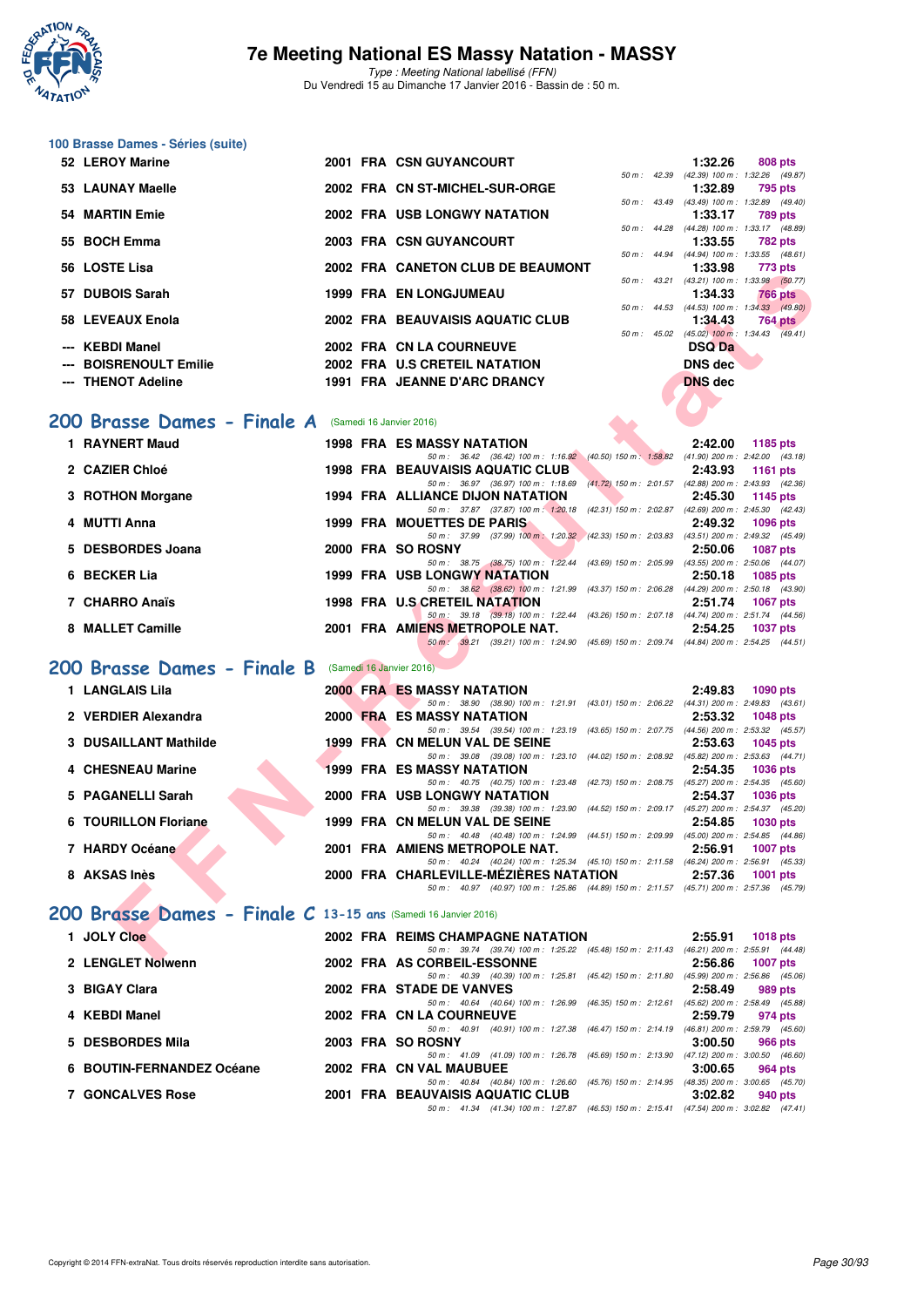

Type : Meeting National labellisé (FFN) Du Vendredi 15 au Dimanche 17 Janvier 2016 - Bassin de : 50 m.

#### **200 Brasse Dames - Finale C (suite)**

#### **8 TEBBAL Nawel 2002 FRA U.S CRETEIL NATATION 3:04.37 923 pts** 50 m : 40.69 (40.69) 100 m : 1:27.51 (46.82) 150 m : 2:16.05 (48.54) 200 m : 3:04.37 (48.32)

#### **[200 Brasse Dames - Séries](http://www.ffnatation.fr/webffn/resultats.php?idact=nat&go=epr&idcpt=35299&idepr=23)** (Samedi 16 Janvier 2016)

| 1 RAYNERT Maud                |  | <b>1998 FRA ES MASSY NATATION</b>                                                                                                   | 2:43.19 | <b>1171 pts</b>                     |
|-------------------------------|--|-------------------------------------------------------------------------------------------------------------------------------------|---------|-------------------------------------|
| 2 CAZIER Chloé                |  | 50 m: 37.18 (37.18) 100 m: 1:17.95 (40.77) 150 m: 2:00.03 (42.08) 200 m: 2:43.19 (43.16)<br><b>1998 FRA BEAUVAISIS AQUATIC CLUB</b> | 2:44.06 | 1160 pts                            |
| 3 ROTHON Morgane              |  | 50 m: 36.03 (36.03) 100 m: 1:17.75 (41.72) 150 m: 2:01.05 (43.30) 200 m: 2:44.06 (43.01)<br>1994 FRA ALLIANCE DIJON NATATION        | 2:46.76 | <b>1127 pts</b>                     |
| 4 MUTTI Anna                  |  | 50 m: 37.93 (37.93) 100 m: 1:20.55 (42.62) 150 m: 2:03.32 (42.77) 200 m: 2:46.76 (43.44)<br>1999 FRA MOUETTES DE PARIS              | 2:49.33 | $1096$ pts                          |
| 5 BOURNONVILLE Mey            |  | 50 m: 37.96 (37.96) 100 m: 1:21.68 (43.72) 150 m: 2:04.64 (42.96) 200 m: 2:49.33 (44.69)<br>1999 FRA CN MELUN VAL DE SEINE          | 2:49.80 | $1090$ pts                          |
| 6 BECKER Lia                  |  | 50 m: 39.86 (39.86) 100 m: 1:23.72 (43.86) 150 m: 2:06.71 (42.99) 200 m: 2:49.80 (43.09)<br>1999 FRA USB LONGWY NATATION            | 2:50.05 | 1087 pts                            |
| 7 DESBORDES Joana             |  | 50 m: 38.61 (38.61) 100 m: 1:21.54 (42.93) 150 m: 2:05.78 (44.24) 200 m: 2:50.05 (44.27)<br>2000 FRA SO ROSNY                       |         |                                     |
|                               |  | 50 m: 39.29 (39.29) 100 m: 1:22.72 (43.43) 150 m: 2:08.23 (45.51) 200 m: 2:51.69 (43.46)                                            | 2:51.69 | <b>1068 pts</b>                     |
| 8 CHARRO Anaïs                |  | <b>1998 FRA U.S CRETEIL NATATION</b><br>50 m: 39.09 (39.09) 100 m: 1:22.12 (43.03) 150 m: 2:07.51 (45.39) 200 m: 2:52.64 (45.13)    | 2:52.64 | <b>1056 pts</b>                     |
| 9 MALLET Camille              |  | 2001 FRA AMIENS METROPOLE NAT.<br>50 m: 39.07 (39.07) 100 m: 1:24.03 (44.96) 150 m: 2:08.76 (44.73) 200 m: 2:52.73 (43.97)          | 2:52.73 | 1055 pts                            |
| <b>10 TOURILLON Floriane</b>  |  | 1999 FRA CN MELUN VAL DE SEINE<br>50 m: 39.26 (39.26) 100 m: 1:23.79 (44.53) 150 m: 2:09.10 (45.31) 200 m: 2:53.49 (44.39)          | 2:53.49 | <b>1046 pts</b>                     |
| 11 LANGLAIS Lila              |  | 2000 FRA ES MASSY NATATION<br>50 m: 39.69 (39.69) 100 m: 1:23.88 (44.19) 150 m: 2:08.93 (45.05) 200 m: 2:53.62 (44.69)              | 2:53.62 | <b>1045 pts</b>                     |
| <b>12 CHESNEAU Marine</b>     |  | 1999 FRA ES MASSY NATATION                                                                                                          | 2:53.77 | <b>1043 pts</b>                     |
| 13 VERDIER Alexandra          |  | 50 m: 39.80 (39.80) 100 m: 1:23.39 (43.59) 150 m: 2:08.33 (44.94) 200 m: 2:53.77 (45.44)<br>2000 FRA ES MASSY NATATION              | 2:54.07 | <b>1040 pts</b>                     |
| <b>14 DUSAILLANT Mathilde</b> |  | 50 m: 39.77 (39.77) 100 m: 1:23.59 (43.82) 150 m: 2:08.41 (44.82) 200 m: 2:54.07 (45.66)<br>1999 FRA CN MELUN VAL DE SEINE          | 2:54.55 | <b>1034 pts</b>                     |
| 15 PAGANELLI Sarah            |  | 50 m: 38.92 (38.92) 100 m: 1:23.96 (45.04) 150 m: 2:09.00 (45.04) 200 m: 2:54.55 (45.55)<br><b>2000 FRA USB LONGWY NATATION</b>     | 2:54.97 | $1029$ pts                          |
| 16 AKSAS Inès                 |  | 50 m: 39.59 (39.59) 100 m: 1:24.25 (44.66) 150 m: 2:09.50 (45.25) 200 m: 2:54.97 (45.47)<br>2000 FRA CHARLEVILLE-MEZIERES NATATION  | 2:57.09 | 1005 pts                            |
| 17 REMY Elora                 |  | 50 m: 40.68 (40.68) 100 m: 1:25.25 (44.57) 150 m: 2:11.33 (46.08) 200 m: 2:57.09 (45.76)<br>2000 FRA CHARLEVILLE-MÉZIÈRES NATATION  | 2:57.19 | 1003 pts                            |
|                               |  | 50 m: 39.23 (39.23) 100 m: 1:24.53 (45.30) 150 m: 2:10.51 (45.98) 200 m: 2:57.19 (46.68)                                            |         |                                     |
| 18 HARDY Océane               |  | 2001 FRA AMIENS METROPOLE NAT.<br>50 m: 40.89 (40.89) 100 m: 1:26.76 (45.87) 150 m: 2:11.99 (45.23) 200 m: 2:57.87 (45.88)          | 2:57.87 | 996 pts                             |
| 19 JOLY Cloe                  |  | 2002 FRA REIMS CHAMPAGNE NATATION<br>50 m: 40.64 (40.64) 100 m: 1:27.25 (46.61) 150 m: 2:13.52 (46.27) 200 m: 2:57.93 (44.41)       | 2:57.93 | 995 pts                             |
| 20 PAYEUR Blandine            |  | 1996 FRA CN VAL MAUBUEE<br>50 m: 40.01 (40.01) 100 m: 1:25.31 (45.30) 150 m: 2:12.63 (47.32) 200 m: 3:00.42 (47.79)                 | 3:00.42 | 967 pts                             |
| 21 BIGAY Clara                |  | 2002 FRA STADE DE VANVES<br>50 m: 40.18 (40.18) 100 m: 1:25.76 (45.58) 150 m: 2:13.45 (47.69) 200 m: 3:00.62 (47.17)                | 3:00.62 | 964 pts                             |
| 22 BRIGNONE Julia             |  | <b>2000 FRA ENTOURS</b>                                                                                                             | 3:00.91 | 961 pts                             |
| 23 BOUTIN-FERNANDEZ Océane    |  | 50 m: 40.48 (40.48) 100 m: 1:26.32 (45.84) 150 m: 2:14.07 (47.75) 200 m: 3:00.91 (46.84)<br>2002 FRA CN VAL MAUBUEE                 | 3:01.60 | 953 pts                             |
| 24 KEBDI Manel                |  | 50 m: 40.59 (40.59) 100 m: 1:26.91 (46.32) 150 m: 2:14.54 (47.63) 200 m: 3:01.60 (47.06)<br><b>2002 FRA CN LA COURNEUVE</b>         | 3:02.00 | 949 pts                             |
| 25 DESBORDES Mila             |  | 50 m: 40.97 (40.97) 100 m: 1:28.27 (47.30) 150 m: 2:14.77 (46.50) 200 m: 3:02.00 (47.23)<br>2003 FRA SO ROSNY                       | 3:02.07 | 948 pts                             |
| 26 HAJDER-NAEYE Tamlyne       |  | 50 m: 40.84 (40.84) 100 m: 1:27.98 (47.14) 150 m: 2:15.28 (47.30) 200 m: 3:02.07 (46.79)<br>2000 FRA AC BOULOGNE-BILLANCOURT        | 3:02.72 | 941 pts                             |
| 27 LENGLET Nolwenn            |  | 50 m: 41.94 (41.94) 100 m: 1:28.51 (46.57) 150 m: 2:15.34 (46.83) 200 m: 3:02.72 (47.38)<br>2002 FRA AS CORBEIL-ESSONNE             | 3:03.50 | 932 pts                             |
|                               |  | 50 m: 38.76 (38.76) 100 m: 1:23.92 (45.16) 150 m: 2:12.86 (48.94) 200 m: 3:03.50 (50.64)                                            |         |                                     |
| <b>28 GONCALVES Rose</b>      |  | 2001 FRA BEAUVAISIS AQUATIC CLUB<br>50 m: 42.42 (42.42) 100 m: 1:30.06 (47.64) 150 m: 2:17.50 (47.44) 200 m: 3:04.21 (46.71)        | 3:04.21 | 924 pts                             |
| 29 BONEL Emma                 |  | 1998 FRA CN ST-MICHEL-SUR-ORGE<br>50 m: 40.80 (40.80) 100 m: 1:27.44 (46.64) 150 m: 2:15.76 (48.32) 200 m: 3:04.38 (48.62)          | 3:04.38 | 923 pts                             |
| 30 BILLON-PIERRON Lisa        |  | 2000 FRA RACING CLUB DE FRANCE WP<br>50 m: 42.64 (42.64) 100 m: 1:29.87 (47.23) 150 m: 2:17.92 (48.05) 200 m: 3:05.94 (48.02)       | 3:05.94 | 905 pts                             |
| 31 TEBBAL Nawel               |  | 2002 FRA U.S CRETEIL NATATION<br>50 m : 42.84 (42.84) 100 m : 1:29.56 (46.72)<br>$150 m : -$                                        | 3:07.14 | 892 pts<br>200 m: 3:07.14 (1:37.58) |
| 32 ROSE Emilie                |  | 2002 FRA CN FONTAINEBLEAU-AVON                                                                                                      | 3:07.47 | 889 pts                             |
| 32 GOULARD Jéhanne            |  | 50 m: 40.51 (40.51) 100 m: 1:28.45 (47.94) 150 m: 2:17.26 (48.81) 200 m: 3:07.47 (50.21)<br>2002 FRA STADE DE VANVES                | 3:07.47 | 889 pts                             |
| <b>34 DETAIS Laurine</b>      |  | 50 m: 42.27 (42.27) 100 m: 1:30.00 (47.73) 150 m: 2:18.33 (48.33) 200 m: 3:07.47 (49.14)<br>2000 FRA USO BEZONS                     | 3:08.38 | 879 pts                             |
|                               |  | 50 m: 41.28 (41.28) 100 m: 1:28.56 (47.28) 150 m: 2:18.46 (49.90) 200 m: 3:08.38 (49.92)                                            |         |                                     |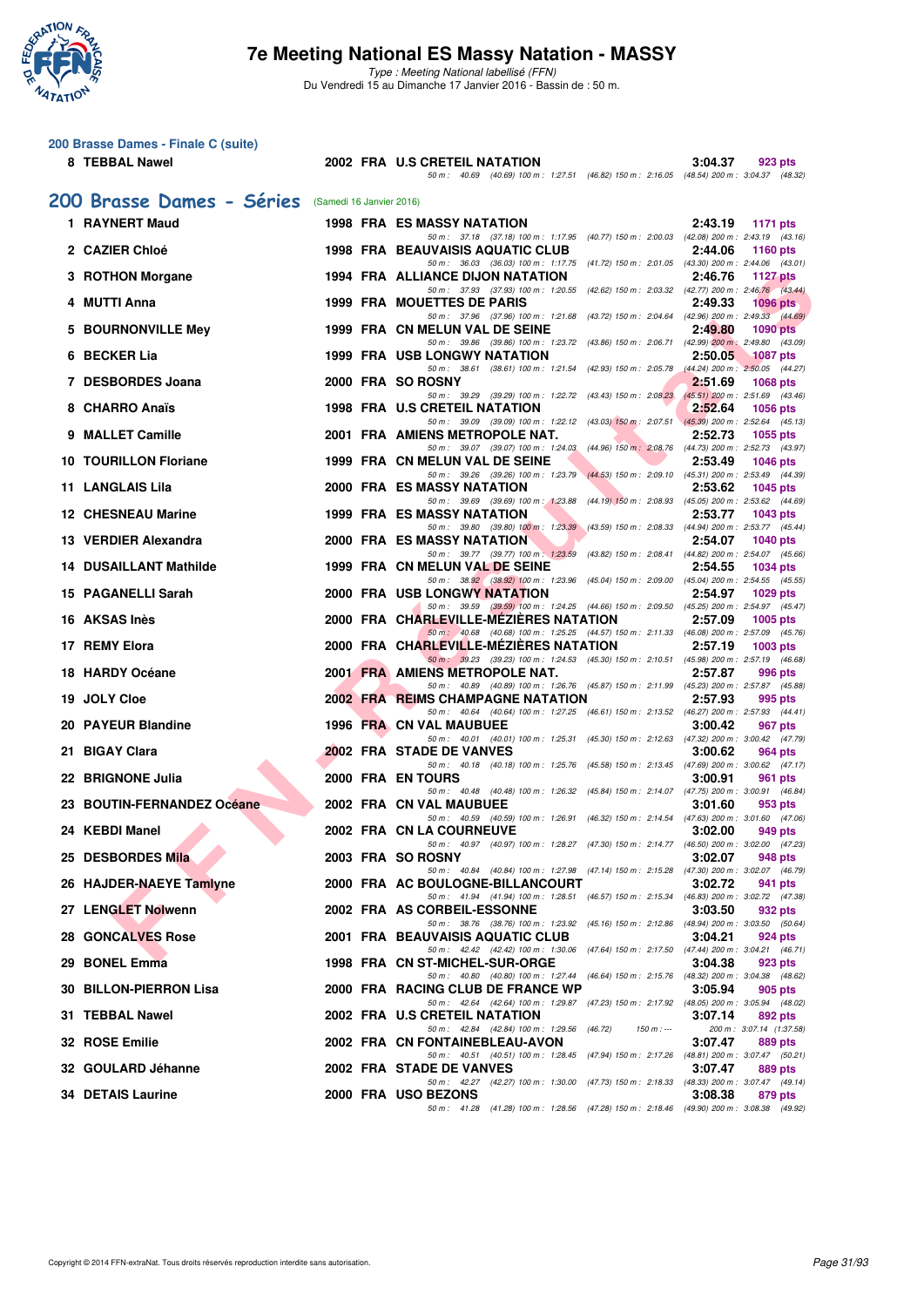

Type : Meeting National labellisé (FFN) Du Vendredi 15 au Dimanche 17 Janvier 2016 - Bassin de : 50 m.

#### **200 Brasse Dames - Séries (suite)**

| 35 PASQUIER Agathe                                              |  | 2002 FRA AC BOULOGNE-BILLANCOURT                                                                                              | 3:08.40        | 879 pts         |
|-----------------------------------------------------------------|--|-------------------------------------------------------------------------------------------------------------------------------|----------------|-----------------|
| 36 SOUPIZON Eléa                                                |  | 50 m: 43.03 (43.03) 100 m: 1:30.74 (47.71) 150 m: 2:19.60 (48.86) 200 m: 3:08.40 (48.80)<br>2000 FRA NAUTIC CLUB RAMBOUILLET  | 3:09.18        | <b>870 pts</b>  |
| <b>37 RODRIGUES Chloé</b>                                       |  | 50 m: 43.97 (43.97) 100 m: 1:32.16 (48.19) 150 m: 2:21.73 (49.57) 200 m: 3:09.18 (47.45)<br>2003 FRA ES MASSY NATATION        | 3:09.44        | 868 pts         |
|                                                                 |  | 50 m: 43.67 (43.67) 100 m: 1:31.98 (48.31) 150 m: 2:21.31 (49.33) 200 m: 3:09.44 (48.13)                                      |                |                 |
| 37 LE BERRIGAUD Marine                                          |  | 2002 FRA AC BOULOGNE-BILLANCOURT                                                                                              | 3:09.44        | <b>868 pts</b>  |
| 39 POREAU Marine                                                |  | 50 m: 43.21 (43.21) 100 m: 1:31.67 (48.46) 150 m: 2:21.04 (49.37) 200 m: 3:09.44 (48.40)<br>2001 FRA LAGNY-SUR-MARNE NATATION | 3:11.93        | 841 pts         |
|                                                                 |  | 50 m: 42.86 (42.86) 100 m: 1:32.51 (49.65) 150 m: 2:22.92 (50.41) 200 m: 3:11.93 (49.01)                                      |                |                 |
| 40 BALMER Lea                                                   |  | 2001 FRA CN VIRY-CHATILLON<br>50 m: 42.87 (42.87) 100 m: 1:32.10 (49.23) 150 m: 2:23.33 (51.23) 200 m: 3:12.61 (49.28)        | 3:12.61        | <b>834 pts</b>  |
| 41 HO Katelyn                                                   |  | 2002 FRA CN VIRY-CHATILLON                                                                                                    | 3:12.95        | 831 pts         |
| <b>42 LAUNAY Maelle</b>                                         |  | 50 m: 44.80 (44.80) 100 m: 1:34.20 (49.40) 150 m: 2:24.37 (50.17) 200 m: 3:12.95 (48.58)<br>2002 FRA CN ST-MICHEL-SUR-ORGE    | 3:14.09        | 819 pts         |
|                                                                 |  | 50 m: 43.83 (43.83) 100 m: 1:33.65 (49.82) 150 m: 2:23.43 (49.78) 200 m: 3:14.09 (50.66)                                      |                |                 |
| <b>43 BIGOT CARTIER Pauline</b>                                 |  | 2002 FRA CN LE PLESSIS-ROBINSON<br>50 m: 42.82 (42.82) 100 m: 1:32.39 (49.57) 150 m: 2:23.45 (51.06) 200 m: 3:14.35 (50.90)   | 3:14.35        | 816 pts         |
| <b>44 MARTIN Emie</b>                                           |  | 2002 FRA USB LONGWY NATATION                                                                                                  | 3:16.04        | 799 pts         |
|                                                                 |  | 50 m: 44.95 (44.95) 100 m: 1:35.20 (50.25) 150 m: 2:25.58 (50.38) 200 m: 3:16.04 (50.46)                                      |                |                 |
| 45 ANDRE Margot                                                 |  | 2001 FRA SN VERSAILLES<br>50 m: 42.23 (42.23) 100 m: 1:33.64 (51.41) 150 m: 2:26.95 (53.31) 200 m: 3:20.41 (53.46)            | 3:20.41        | 755 pts         |
| --- BURTMAN Lola                                                |  | 2002 FRA AC BOULOGNE-BILLANCOURT                                                                                              | <b>DNS dec</b> |                 |
| --- DE KERMEL-LACROIX Alixane                                   |  | 2002 FRA AC BOULOGNE-BILLANCOURT                                                                                              | <b>DNS dec</b> |                 |
| --- LEDUC Ambre                                                 |  | 1997 FRA CNO ST-GERMAIN-EN-LAYE                                                                                               | <b>DNS Nd</b>  |                 |
|                                                                 |  |                                                                                                                               |                |                 |
| iO Papillon Dames - Finale A                                    |  | (Samedi 16 Janvier 2016)                                                                                                      |                |                 |
| 1 BRUNO Justine                                                 |  | <b>1994 FRA BEAUVAISIS AQUATIC CLUB</b>                                                                                       | 27.43          | <b>1331 pts</b> |
| 2 BOUSQUIN Lena                                                 |  | <b>1995 FRA SB BORDEAUX BASTIDE</b>                                                                                           | 27.83          | <b>1306 pts</b> |
| 3 DEL'HOMME Laurine                                             |  | 1997 FRA CLUB DES NAGEURS DE PARIS                                                                                            | 27.84          | 1305 pts        |
| 4 BRISFER Clara                                                 |  | 1997 FRA AMIENS METROPOLE NAT.                                                                                                | 28.21          | 1282 pts        |
| 5 PACOURET Charlotte                                            |  | 1996 FRA NOGENT NATATION 94                                                                                                   | 28.31          | <b>1276 pts</b> |
| 6 GAMER Rose-alexia                                             |  | 1999 FRA CN MELUN VAL DE SEINE                                                                                                | 29.44          | <b>1208 pts</b> |
| 7 DESPLECHIN Chloe                                              |  | 1997 FRA AMIENS METROPOLE NAT.                                                                                                | 29.54          | 1202 pts        |
| 8 COSTES Loriane                                                |  | <b>2000 FRA NOGENT NATATION 94</b>                                                                                            | 29.66          | 1195 pts        |
|                                                                 |  |                                                                                                                               |                |                 |
| iO Papillon Dames - Finale B                                    |  | (Samedi 16 Janvier 2016)                                                                                                      |                |                 |
| 1 ALMEIDA Léana                                                 |  | <b>2001 FRA ES MASSY NATATION</b>                                                                                             | 29.00          | <b>1234 pts</b> |
| 2 DESBORDES Joana                                               |  | 2000 FRA SO ROSNY                                                                                                             | 29.72          | 1191 pts        |
| 3 RATSIMBAZAFY Tsiory                                           |  | 2000 FRA RACING CLUB DE FRANCE WP                                                                                             | 29.74          | 1190 pts        |
| 4 PROUFF Faustine                                               |  | <b>1988 FRA MOUETTES DE PARIS</b>                                                                                             | 29.76          | 1189 pts        |
| 5 ZENON Cassandre                                               |  | 2000 FRA MOUETTES DE PARIS                                                                                                    | 29.77          | 1188 pts        |
| 5 VAN DEN BOSSCHE Eline                                         |  | <b>1999 LUX LUXEMBOURG</b>                                                                                                    | 29.77          | 1188 pts        |
| 7 BOUQUEREL Blandine                                            |  | 2001 FRA AMIENS METROPOLE NAT.                                                                                                | 29.78          | 1188 pts        |
| 8 DESBONNES Leha                                                |  | <b>2002 FRA ES MASSY NATATION</b>                                                                                             | 30.74          | 1132 pts        |
| iO Papillon Dames - Finale C 13-15 ans (Samedi 16 Janvier 2016) |  |                                                                                                                               |                |                 |
| 1 MAILLE Ilona                                                  |  | 2001 FRA ES MASSY NATATION                                                                                                    | 30.11          | 1168 pts        |
| 2 BOURNONVILLE Laura                                            |  | 2001 FRA ES VITRY                                                                                                             | 30.53          | 1144 pts        |
| 3 LENGLET Nolwenn                                               |  | 2002 FRA AS CORBEIL-ESSONNE                                                                                                   | 32.07          | 1056 pts        |

## **[50 Papillon Dames - Finale A](http://www.ffnatation.fr/webffn/resultats.php?idact=nat&go=epr&idcpt=35299&idepr=31)** (Samedi 16 Janvier 2016)

| 1 BRUNO Justine           | <b>1994 FRA BEAUVAISIS AQUATIC CLUB</b> | 27.43<br><b>1331 pts</b> |
|---------------------------|-----------------------------------------|--------------------------|
| 2 BOUSQUIN Lena           | <b>1995 FRA SB BORDEAUX BASTIDE</b>     | <b>1306 pts</b><br>27.83 |
| 3 DEL'HOMME Laurine       | 1997 FRA CLUB DES NAGEURS DE PARIS      | 1305 pts<br>27.84        |
| 4 BRISFER Clara           | 1997 FRA AMIENS METROPOLE NAT.          | 28.21<br><b>1282 pts</b> |
| 5 PACOURET Charlotte      | 1996 FRA NOGENT NATATION 94             | <b>1276 pts</b><br>28.31 |
| 6 GAMER Rose-alexia       | 1999 FRA CN MELUN VAL DE SEINE          | <b>1208 pts</b><br>29.44 |
| <b>7 DESPLECHIN Chloe</b> | 1997 FRA AMIENS METROPOLE NAT.          | <b>1202 pts</b><br>29.54 |
| 8 COSTES Loriane          | 2000 FRA NOGENT NATATION 94             | 29.66<br>1195 pts        |
|                           |                                         |                          |

#### **[50 Papillon Dames - Finale B](http://www.ffnatation.fr/webffn/resultats.php?idact=nat&go=epr&idcpt=35299&idepr=31)** (Samedi 16 Janvier 2016)

| 1 ALMEIDA Léana         |  | 2001 FRA ES MASSY NATATION        | 29.00 | <b>1234 pts</b> |
|-------------------------|--|-----------------------------------|-------|-----------------|
| 2 DESBORDES Joana       |  | 2000 FRA SO ROSNY                 | 29.72 | 1191 pts        |
| 3 RATSIMBAZAFY Tsiory   |  | 2000 FRA RACING CLUB DE FRANCE WP | 29.74 | 1190 pts        |
| 4 PROUFF Faustine       |  | <b>1988 FRA MOUETTES DE PARIS</b> | 29.76 | 1189 pts        |
| 5 ZENON Cassandre       |  | 2000 FRA MOUETTES DE PARIS        | 29.77 | 1188 pts        |
| 5 VAN DEN BOSSCHE Eline |  | 1999 LUX LUXEMBOURG               | 29.77 | 1188 pts        |
| 7 BOUQUEREL Blandine    |  | 2001 FRA AMIENS METROPOLE NAT.    | 29.78 | 1188 pts        |
| 8 DESBONNES Leha        |  | 2002 FRA ES MASSY NATATION        | 30.74 | 1132 pts        |
|                         |  |                                   |       |                 |

## **[50 Papillon Dames - Finale C](http://www.ffnatation.fr/webffn/resultats.php?idact=nat&go=epr&idcpt=35299&idepr=31) 13-15 ans** (Samedi 16 Janvier 2016)

| <b>MAILLE llona</b>  |  | <b>2001 FRA ES MASSY NATATION</b>      | 30.11 | 1168 pts        |
|----------------------|--|----------------------------------------|-------|-----------------|
| 2 BOURNONVILLE Laura |  | 2001 FRA ES VITRY                      | 30.53 | 1144 pts        |
| 3 LENGLET Nolwenn    |  | 2002 FRA AS CORBEIL-ESSONNE            | 32.07 | 1056 pts        |
| 4 LEPOLARD Lilou     |  | 2001 FRA CHARLEVILLE-MÉZIÈRES NATATION | 32.28 | 1045 pts        |
| 5 ALMEIDA Lüna       |  | 2002 FRA AMIENS METROPOLE NAT.         | 32.32 | 1043 pts        |
| 6 SADOWSKI Lena      |  | 2001 FRA BEAUVAISIS AQUATIC CLUB       | 32.70 | <b>1022 pts</b> |
| 7 DUMUR Julie        |  | 2001 FRA CN VAL MAUBUEE                | 32.94 | 1009 pts        |
| 8 KEBDI Manel        |  | 2002 FRA CN LA COURNEUVE               | 32.96 | <b>1007 pts</b> |
|                      |  |                                        |       |                 |

## **[50 Papillon Dames - Séries](http://www.ffnatation.fr/webffn/resultats.php?idact=nat&go=epr&idcpt=35299&idepr=31)** (Vendredi 15 Janvier 2016)

| 1 BRUNO Justine | <b>1994 FRA BEAUVAISIS AQUATIC CLUB</b> | 27.29 | 1339 pts |
|-----------------|-----------------------------------------|-------|----------|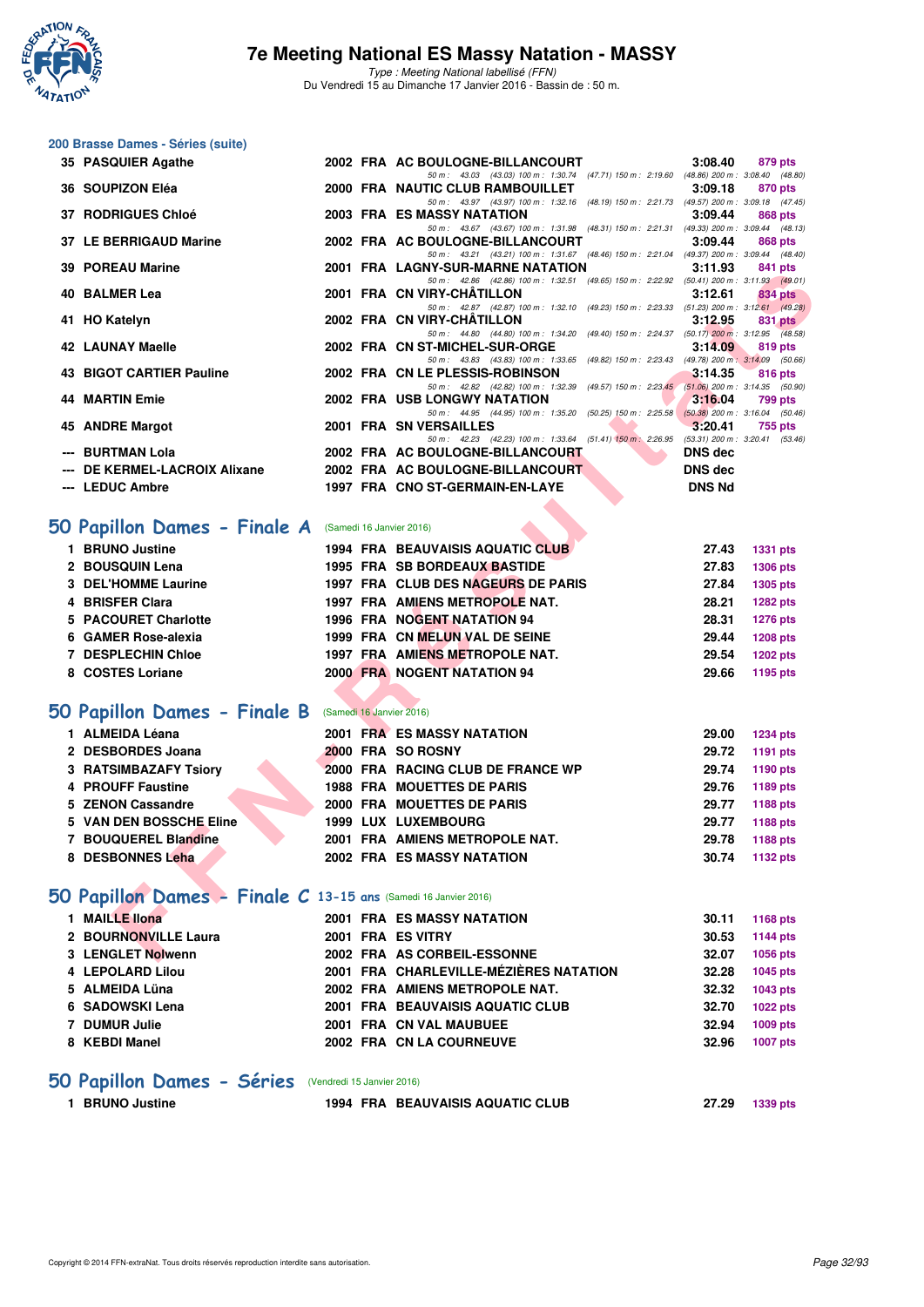

#### **50 Papillon Dames - Séries (suite)**

| 2 BRISFER Clara                        |  | 1997 FRA AMIENS METROPOLE NAT.          | 27.74          | <b>1311 pts</b>             |
|----------------------------------------|--|-----------------------------------------|----------------|-----------------------------|
| 3 BOUSQUIN Lena                        |  | <b>1995 FRA SB BORDEAUX BASTIDE</b>     | 27.92          | 1300 pts                    |
| <b>4 DEL'HOMME Laurine</b>             |  | 1997 FRA CLUB DES NAGEURS DE PARIS      | 28.14          | <b>1287 pts</b>             |
| 5 PACOURET Charlotte                   |  | <b>1996 FRA NOGENT NATATION 94</b>      | 28.51          | <b>1264 pts</b>             |
| 6 GAMER Rose-alexia                    |  | 1999 FRA CN MELUN VAL DE SEINE          | 28.96          | <b>1237 pts</b>             |
| 7 COSTES Loriane                       |  | 2000 FRA NOGENT NATATION 94             | 29.29          | <b>1217 pts</b>             |
| 8 DESPLECHIN Chloe                     |  | 1997 FRA AMIENS METROPOLE NAT.          | 29.37          | <b>1212 pts</b>             |
| 9 ALMEIDA Léana                        |  | <b>2001 FRA ES MASSY NATATION</b>       | 29.52          | <b>1203 pts</b>             |
| <b>10 VAN DEN BOSSCHE Eline</b>        |  | 1999 LUX LUXEMBOURG                     | 29.53          | <b>1203 pts</b>             |
| 11 DESBORDES Joana                     |  | 2000 FRA SO ROSNY                       | 29.66          | <b>1195 pts</b>             |
| 12 BOUQUEREL Blandine                  |  | 2001 FRA AMIENS METROPOLE NAT.          | 29.67          | 1194 pts                    |
| <b>13 ZENON Cassandre</b>              |  | 2000 FRA MOUETTES DE PARIS              | 29.80          | <b>1187 pts</b>             |
| <b>14 RATSIMBAZAFY Tsiory</b>          |  | 2000 FRA RACING CLUB DE FRANCE WP       | 29.86          | <b>1183 pts</b>             |
| <b>15 PROUFF Faustine</b>              |  | <b>1988 FRA MOUETTES DE PARIS</b>       | 29.90          | 1181 pts                    |
| 16 DESBONNES Leha                      |  | 2002 FRA ES MASSY NATATION              | 30.02          | <b>1174 pts</b>             |
| 17 MAILLE IIona                        |  | <b>2001 FRA ES MASSY NATATION</b>       | 30.38          | 1153 pts                    |
| <b>18 VEROT Marine</b>                 |  | 1997 FRA CN VIRY-CHÂTILLON              | 30.61          | 1139 pts                    |
| 18 CHARRO Anaïs                        |  | <b>1998 FRA U.S CRETEIL NATATION</b>    | 30.61          | 1139 pts                    |
| 20 DOMINICE Laura                      |  | <b>1993 FRA ANTONY NATATION</b>         | 30.72          | 1133 pts                    |
| 21 ALFAIZ Lola                         |  | 1995 FRA U.S CRETEIL NATATION           | 30.79          | <b>1129 pts</b>             |
| 22 MORARU Sara                         |  | 1999 LUX LUXEMBOURG                     | 30.84          | <b>1126 pts</b>             |
| 23 DA SILVA Anne-Sophie                |  | 2000 FRA CHARLEVILLE-MÉZIÈRES NATATION  | 30.92          | <b>1121 pts</b>             |
| 24 ANGELIDIS Cristiana                 |  | 2000 LUX LUXEMBOURG                     | 30.99          | <b>1117 pts</b>             |
| 25 BAUDART Clotilde                    |  | 2000 FRA CHARLEVILLE-MÉZIÈRES NATATION  | 31.13          | 1109 pts                    |
| 26 MARCHAL Léa                         |  | <b>1998 FRA USB LONGWY NATATION</b>     | 31.16          | 1108 pts                    |
| 27 GRAUX Druscila                      |  | 1996 FRA AMIENS METROPOLE NAT.          | 31.20          | 1105 pts                    |
| 28 PAOUNOV Raphaëlle                   |  | 1998 FRA CN VIRY-CHÂTILLON              | 31.27          | <b>1101 pts</b>             |
| 29 BOURNONVILLE Laura                  |  | 2001 FRA ES VITRY                       | 31.43          | 1092 pts                    |
| <b>30 DUFOUR Anne</b>                  |  | <b>1999 FRA BEAUVAISIS AQUATIC CLUB</b> | 31.45          | 1091 pts                    |
| 31 RAZAFY Elodie                       |  | 1998 FRA CN MELUN VAL DE SEINE          | 31.51          | <b>1088 pts</b>             |
| 32 AIT-TABET Lilia                     |  | <b>1999 FRA CN VAL MAUBUEE</b>          | 31.67          | 1079 pts                    |
| 33 COMMUNAUDAT Margaux                 |  | 1998 FRA CN MELUN VAL DE SEINE          | 31.73          | 1075 pts                    |
| <b>34 LEMAOULT Emilie</b>              |  | 1998 FRA CN MELUN VAL DE SEINE          | 31.87          | <b>1068 pts</b>             |
| 35 ROUTIER Nolwen                      |  | 2000 FRA C.N OZOIR-LA-FERRIERE          | 31.94          | <b>1064 pts</b>             |
| <b>36 BLANC Marquerite</b>             |  | 1999 LUX LUXEMBOURG                     | 32.05          | 1058 pts                    |
| 37 LEPOLARD Lilou                      |  | 2001 FRA CHARLEVILLE-MÉZIÈRES NATATION  | 32.07          | <b>1056 pts</b>             |
| 38 ABDELHAFIDH Emma                    |  | 1999 FRA ANTONY NATATION                | 32.24          |                             |
| 39 OUCHAOUA Sarah                      |  | 1998 FRA CN VIRY-CHÂTILLON              | 32.34          | <b>1047 pts</b>             |
| 40 PAGANELLI Sarah                     |  | <b>2000 FRA USB LONGWY NATATION</b>     | 32.40          | <b>1041 pts</b>             |
| 41 SADOWSKI Lena                       |  | 2001 FRA BEAUVAISIS AQUATIC CLUB        | 32.45          | 1038 pts                    |
|                                        |  | 2002 FRA AS CORBEIL-ESSONNE             |                | <b>1035 pts</b>             |
| 42 LENGLET Nolwenn<br>43 MPACKO Ketsia |  | 2000 FRA AQUA CLUB PONTAULT-ROISSY      | 32.47<br>32.60 | <b>1034 pts</b>             |
| 44 DANIEL NFAMI TCHATCHOU Kesia        |  | <b>2000 FRA ES MASSY NATATION</b>       | 32.68          | <b>1027 pts</b><br>1023 pts |
| 45 ALMEIDA Lüna                        |  | 2002 FRA AMIENS METROPOLE NAT.          | 32.81          |                             |
| <b>46 CHESNEAU Marine</b>              |  | <b>1999 FRA ES MASSY NATATION</b>       | 32.82          | <b>1016 pts</b>             |
|                                        |  |                                         | 32.82          | <b>1015 pts</b>             |
| 46 DUMUR Julie                         |  | 2001 FRA CN VAL MAUBUEE                 |                | 1015 pts                    |
| 48 KEBDI Manel                         |  | 2002 FRA CN LA COURNEUVE                | 32.91          | 1010 pts                    |
| 49 LEVEAUX Enola                       |  | 2002 FRA BEAUVAISIS AQUATIC CLUB        | 32.95          | 1008 pts                    |
| 50 SAUVAGE Clémence                    |  | 2000 FRA BEAUVAISIS AQUATIC CLUB        | 32.97          | <b>1007 pts</b>             |
| 51 LEPROVOST Juliette                  |  | 1997 FRA CN VAL MAUBUEE                 | 33.02          | 1004 pts                    |
| 52 QUINT Chloé                         |  | 2002 FRA AMIENS METROPOLE NAT.          | 33.04          | 1003 pts                    |
| 53 CHARTIER Jessie                     |  | 1992 FRA CN LE PLESSIS-ROBINSON         | 33.12          | 999 pts                     |
| 54 MAIGROT Morgane                     |  | <b>1998 FRA ES MASSY NATATION</b>       | 33.36          | 986 pts                     |
| 55 RICHARD Clara                       |  | 2002 FRA CN VAL MAUBUEE                 | 33.42          | 983 pts                     |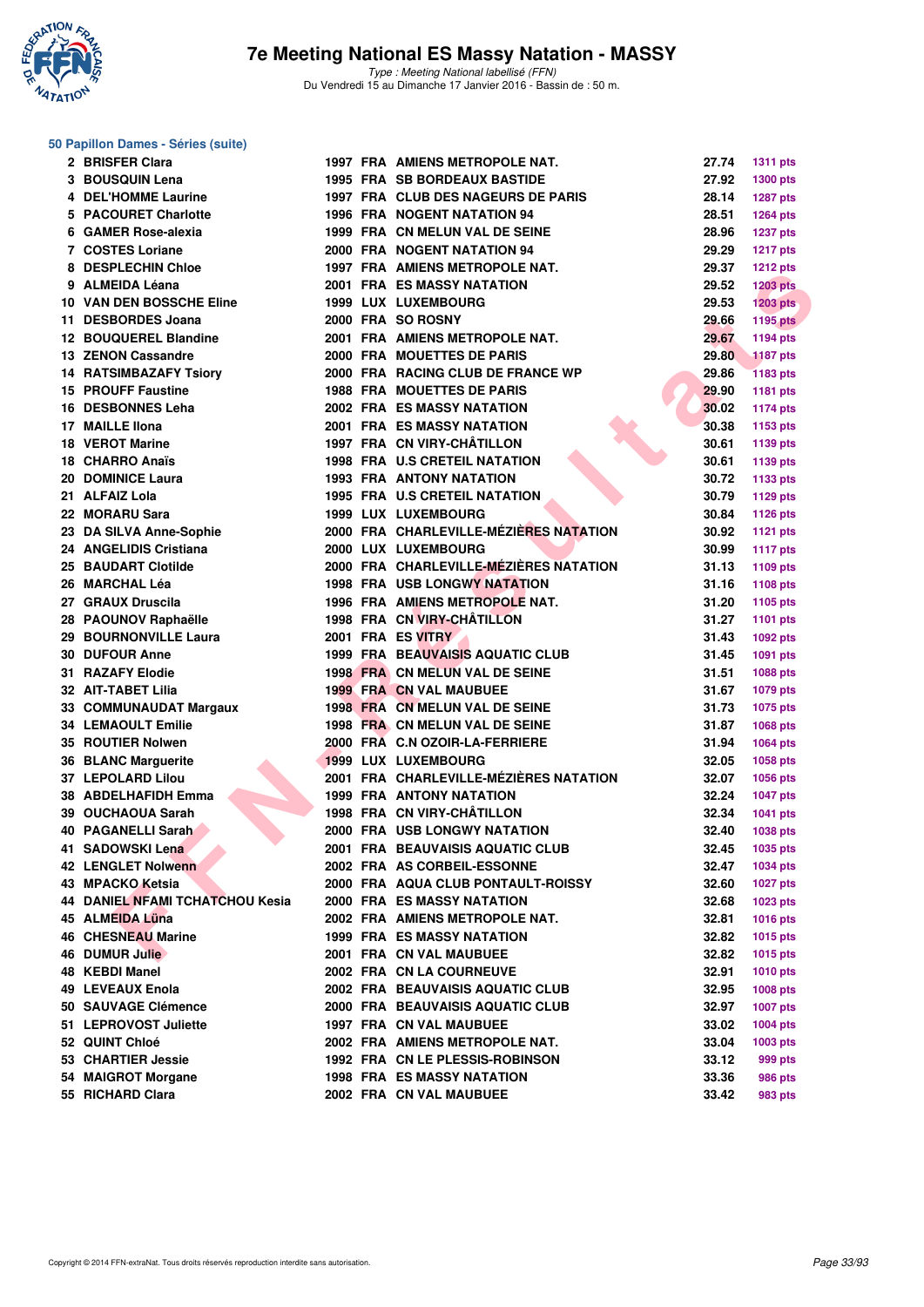

#### **50 Papillon Dames - Séries (suite)**

| 56 LARGANGE Léa                                                                   |  | <b>2001 FRA SN VERSAILLES</b>       |              | 33.46          | 980 pts                                                       |
|-----------------------------------------------------------------------------------|--|-------------------------------------|--------------|----------------|---------------------------------------------------------------|
| 57 VERDIER Alexandra                                                              |  | 2000 FRA ES MASSY NATATION          |              | 33.49          | 979 pts                                                       |
| 58 MARQUE Sara                                                                    |  | 2002 FRA RSC MONTREUIL              |              | 33.55          | 976 pts                                                       |
| 59 BIGAY Clara                                                                    |  | 2002 FRA STADE DE VANVES            |              | 33.59          | 974 pts                                                       |
| 60 DESBORDES Mila                                                                 |  | 2003 FRA SO ROSNY                   |              | 33.75          | 965 pts                                                       |
| 61 BOUTIN-FERNANDEZ Océane                                                        |  | 2002 FRA CN VAL MAUBUEE             |              | 33.79          | 963 pts                                                       |
| 62 LESAGE Maud                                                                    |  | <b>2001 FRA ES MASSY NATATION</b>   |              | 34.07          | <b>948 pts</b>                                                |
| 63 WARD Meggy                                                                     |  | 2002 FRA C.N OZOIR-LA-FERRIERE      |              | 34.09          | 947 pts                                                       |
| <b>64 TAVERNE Marion</b>                                                          |  | 1999 FRA AQUA CLUB PONTAULT-ROISSY  |              | 34.35          | 933 pts                                                       |
| 65 RAMBAUD Anissa                                                                 |  | 1999 FRA AQUA CLUB PONTAULT-ROISSY  |              | 34.41          | 930 pts                                                       |
| 66 LAN Candys                                                                     |  | 2001 FRA USB LONGWY NATATION        |              | 34.44          | 929 pts                                                       |
| 67 MOKHFI Yasmine                                                                 |  | <b>1999 FRA ES MASSY NATATION</b>   |              | 34.60          | <b>920 pts</b>                                                |
| 68 JOLY Cloe                                                                      |  | 2002 FRA REIMS CHAMPAGNE NATATION   |              | 34.95          | <b>902 pts</b>                                                |
| 69 PICARD Nina                                                                    |  | 1999 FRA AQUA CLUB PONTAULT-ROISSY  |              | 35.22          | <b>888 pts</b>                                                |
| 70 CELESTINE Diény                                                                |  | 2000 FRA CN BRUNOY-ESSONNE          |              | 36.08          | 845 pts                                                       |
| 71 DI MARTINO Lison                                                               |  | 1998 FRA AQUA CLUB PONTAULT-ROISSY  |              | 36.21          | 838 pts                                                       |
| 72 DEL PIN Trescillia                                                             |  | 2001 FRA REIMS AVENIR NATATION      |              | 36.58          | 820 pts                                                       |
| 73 MERAFINA Emma                                                                  |  | 2002 FRA USB LONGWY NATATION        |              | 36.68          | 815 pts                                                       |
| <b>74 MARTIN Emie</b>                                                             |  | 2002 FRA USB LONGWY NATATION        |              | 37.10          | <b>795 pts</b>                                                |
| --- CELINI Lesy                                                                   |  | 1999 FRA ES MASSY NATATION          |              | <b>DNS dec</b> |                                                               |
| <b>00 Papillon Dames - Finale A</b> (Dimanche 17 Janvier 2016)<br>1 BRUNO Justine |  | 1994 FRA BEAUVAISIS AQUATIC CLUB    |              | 1:02.05        | <b>1280 pts</b>                                               |
| 2 GAMER Rose-alexia                                                               |  | 1999 FRA CN MELUN VAL DE SEINE      |              | 1:04.42        | 50 m: 27.91 (27.91) 100 m: 1:02.05 (34.14)<br><b>1208 pts</b> |
|                                                                                   |  |                                     |              |                | 50 m: 30.31 (30.31) 100 m: 1:04.42 (34.11)                    |
| 3 SIMOËNS Celia                                                                   |  | 1999 FRA CLUB DES NAGEURS DE PARIS  |              | 1:05.60        | 1174 pts<br>50 m: 30.83 (30.83) 100 m: 1:05.60 (34.77)        |
| 4 CELINI Lesy                                                                     |  | <b>1999 FRA ES MASSY NATATION</b>   |              | 1:05.73        | 1170 pts                                                      |
|                                                                                   |  |                                     | 50 m : 30.86 |                | $(30.86)$ 100 m : 1:05.73 $(34.87)$                           |
| 5 SIMOËNS Jeanne                                                                  |  | 2000 FRA CLUB DES NAGEURS DE PARIS  |              | 1:05.89        | 1165 pts<br>50 m : 30.83 (30.83) 100 m : 1:05.89 (35.06)      |
| 6 ALMEIDA Léana                                                                   |  | <b>2001 FRA ES MASSY NATATION</b>   |              | 1:07.18        | 1128 pts                                                      |
|                                                                                   |  |                                     | 50 m : 30.70 |                | $(30.70)$ 100 m : 1:07.18 $(36.48)$                           |
| 7 BOUQUEREL Blandine                                                              |  | 2001 FRA AMIENS METROPOLE NAT.      |              | 1:07.19        | 1128 pts<br>50 m: 31.84 (31.84) 100 m: 1:07.19 (35.35)        |
| 8 BARBOUCH Inès                                                                   |  | 2001 FRA U.S CRETEIL NATATION       |              | 1:09.37        | <b>1066 pts</b>                                               |
|                                                                                   |  |                                     |              |                | 50 m: 32.34 (32.34) 100 m: 1:09.37 (37.03)                    |
| 00 Papillon Dames - Finale B (Dimanche 17 Janvier 2016)                           |  |                                     |              |                |                                                               |
|                                                                                   |  |                                     |              |                |                                                               |
| 1 SIMONETTI Romane                                                                |  | <b>1999 FRA STADE DE VANVES</b>     |              | 1:06.62        | 1144 pts<br>50 m: 30.97 (30.97) 100 m: 1:06.62 (35.65)        |
| 2 RAYNERT Maud                                                                    |  | <b>1998 FRA ES MASSY NATATION</b>   |              | 1:08.68        | <b>1086 pts</b>                                               |
|                                                                                   |  |                                     | 50 m: 31.94  |                | $(31.94)$ 100 m : 1:08.68 $(36.74)$                           |
| 2 FABRE Morgane                                                                   |  | 1995 FRA CN VIRY-CHÂTILLON          |              | 1:08.68        | <b>1086 pts</b><br>50 m: 31.37 (31.37) 100 m: 1:08.68 (37.31) |
| 4 BOURNONVILLE Laura                                                              |  | 2001 FRA ES VITRY                   |              | 1:09.21        | 1071 pts                                                      |
|                                                                                   |  | 2000 FRA COULOMMIERS NATATION       | 50 m : 32.70 | 1:09.76        | $(32.70)$ 100 m : 1:09.21 $(36.51)$                           |
| 5 HANRAS Tiphaine                                                                 |  |                                     |              |                | 1055 pts<br>50 m: 32.37 (32.37) 100 m: 1:09.76 (37.39)        |
| 6 ZENON Cassandre                                                                 |  | 2000 FRA MOUETTES DE PARIS          |              | 1:09.83        | <b>1054 pts</b>                                               |
| 7.0001000                                                                         |  | 0000 FBA OLUB BEG MAGELIBO BE BABIC |              | 4.40.05        | 50 m: 32.30 (32.30) 100 m: 1:09.83 (37.53)                    |

# **[100 Papillon Dames - Finale A](http://www.ffnatation.fr/webffn/resultats.php?idact=nat&go=epr&idcpt=35299&idepr=32)** (Dimanche 17 Janvier 2016)

| 1 BRUNO Justine      | <b>1994 FRA BEAUVAISIS AQUATIC CLUB</b> |                  | 1:02.05<br>1280 pts                                     |
|----------------------|-----------------------------------------|------------------|---------------------------------------------------------|
| 2 GAMER Rose-alexia  | 1999 FRA CN MELUN VAL DE SEINE          | $50 m$ : 27.91   | $(27.91)$ 100 m : 1:02.05 (34.<br>1:04.42<br>1208 pts   |
| 3 SIMOËNS Celia      | 1999 FRA CLUB DES NAGEURS DE PARIS      | 50 m: 30.31      | $(30.31)$ 100 m : 1.04.42 $(34.$<br>1:05.60<br>1174 pts |
| 4 CELINI Lesv        | <b>1999 FRA ES MASSY NATATION</b>       | 30.83<br>50 m :  | $(30.83)$ 100 m : 1:05.60 $(34.$<br>1:05.73<br>1170 pts |
| 5 SIMOËNS Jeanne     | 2000 FRA CLUB DES NAGEURS DE PARIS      | 30.86<br>50 m :  | $(30.86)$ 100 m : 1:05.73 $(34.$<br>1:05.89<br>1165 pts |
| 6 ALMEIDA Léana      | <b>2001 FRA ES MASSY NATATION</b>       | 50 m: 30.83      | $(30.83)$ 100 m : 1:05.89 $(35.$<br>1:07.18<br>1128 pts |
| 7 BOUQUEREL Blandine | 2001 FRA AMIENS METROPOLE NAT.          | $50 m$ : $30.70$ | $(30.70)$ 100 m : 1:07.18 $(36.$<br>1:07.19<br>1128 pts |
| 8 BARBOUCH Inès      | 2001 FRA U.S CRETEIL NATATION           | 50 m : 31.84     | $(31.84)$ 100 m : 1:07.19 $(35.$<br>1:09.37<br>1066 pts |
|                      |                                         |                  | $50 m \cdot 3234$ (32 34) $100 m \cdot 10937$ (37)      |

# **[100 Papillon Dames - Finale B](http://www.ffnatation.fr/webffn/resultats.php?idact=nat&go=epr&idcpt=35299&idepr=32)** (Dimanche 17 Janvier 2016)

| 1 SIMONETTI Romane   |  | <b>1999 FRA STADE DE VANVES</b>      |                  | 1:06.62                                                     | 1144 pts |  |
|----------------------|--|--------------------------------------|------------------|-------------------------------------------------------------|----------|--|
| 2 RAYNERT Maud       |  | <b>1998 FRA ES MASSY NATATION</b>    | $50 m$ : $30.97$ | $(30.97)$ 100 m : 1:06.62 (35.                              |          |  |
|                      |  |                                      |                  | 1:08.68 1086 pts<br>50 m: 31.94 (31.94) 100 m: 1:08.68 (36. |          |  |
| 2 FABRE Morgane      |  | 1995 FRA CN VIRY-CHÂTILLON           |                  | 1:08.68 1086 pts                                            |          |  |
| 4 BOURNONVILLE Laura |  | 2001 FRA ES VITRY                    |                  | 50 m: 31.37 (31.37) 100 m: 1:08.68 (37.<br>1:09.21          | 1071 pts |  |
| 5 HANRAS Tiphaine    |  | <b>2000 FRA COULOMMIERS NATATION</b> | 50 m : 32.70     | $(32.70)$ 100 m : 1:09.21 $(36.$<br>1:09.76 1055 pts        |          |  |
| 6 ZENON Cassandre    |  | 2000 FRA MOUETTES DE PARIS           |                  | 50 m: 32.37 (32.37) 100 m: 1:09.76 (37.<br>1:09.83 1054 pts |          |  |
| 7 DORLIN Shellen     |  | 2002 FRA CLUB DES NAGEURS DE PARIS   | 50 m : 32.30     | $(32.30)$ 100 m : 1:09.83 (37.<br>1:10.05                   | 1047 pts |  |
| 8 MARCHAL Léa        |  | <b>1998 FRA USB LONGWY NATATION</b>  | 50 m: 32.76      | $(32.76)$ 100 m : 1:10.05 (37.                              |          |  |
|                      |  |                                      |                  | 1:11.85                                                     | 998 pts  |  |

#### **[100 Papillon Dames - Finale C](http://www.ffnatation.fr/webffn/resultats.php?idact=nat&go=epr&idcpt=35299&idepr=32) 13-15 ans** (Dimanche 17 Janvier 2016)

| <b>AMBRASS Lilou</b> | <b>2002 FRA EN LONGJUMEAU</b>     | 1:10.12 1046 pts                                              |
|----------------------|-----------------------------------|---------------------------------------------------------------|
| 2 DESBONNES Leha     | <b>2002 FRA ES MASSY NATATION</b> | 50 m : 33.55 (33.55) 100 m : 1:10.12 (36.<br>1:10.17 1044 pts |
|                      |                                   | 50 m: 32.08 (32.08) 100 m: 1:10.17 (38.                       |
| 3 LENGLET Nolwenn    | 2002 FRA AS CORBEIL-ESSONNE       | 1:12.58<br>979 pts                                            |

|          |       | 1:02.05           | <b>1280 pts</b>                     |
|----------|-------|-------------------|-------------------------------------|
| $50 m$ : | 27.91 | $(27.91)$ 100 m : | $1:02.05$ $(34.14)$                 |
|          |       | 1:04.42           | <b>1208 pts</b>                     |
| $50 m$ : | 30.31 | $(30.31)$ 100 m : | $1:04.42$ $(34.11)$                 |
|          |       | 1:05.60           | 1174 pts                            |
| $50 m$ : | 30.83 | $(30.83)$ 100 m : | $1:05.60$ $(34.77)$                 |
|          |       | 1:05.73           | 1170 pts                            |
| $50 m$ : | 30.86 | $(30.86)$ 100 m : | 1:05.73 (34.87)                     |
|          |       |                   |                                     |
|          |       | 1:05.89           | 1165 pts                            |
| $50 m$ : | 30.83 | $(30.83)$ 100 m : | 1:05.89 (35.06)                     |
|          |       | 1:07.18           | 1128 pts                            |
| $50 m$ : | 30.70 | $(30.70)$ 100 m : | $1:07.18$ $(36.48)$                 |
|          |       | 1:07.19           | 1128 pts                            |
| $50 m$ : | 31.84 |                   | $(31.84)$ 100 m : 1:07.19 $(35.35)$ |
|          |       |                   | 1:09.37 1066 pts                    |

|                  |                  | 1:06.62                            | 1144 pts                       |
|------------------|------------------|------------------------------------|--------------------------------|
| $50 m$ :         | 30.97            | $(30.97)$ 100 m :                  | 1:06.62 (35.65)                |
|                  |                  | 1:08.68                            | 1086 pts                       |
|                  | 50 m : 31.94     | $(31.94) 100 m$ :                  | 1:08.68 (36.74)                |
|                  |                  | 1:08.68                            | 1086 pts                       |
|                  | 50 m : 31.37     | $(31.37) 100 m$ :                  | 1:08.68 (37.31)                |
|                  |                  |                                    | $1:09.21$ 1071 pts             |
|                  | $50 m$ : $32.70$ | $(32.70)$ 100 m :                  | $1:09.21$ $(36.51)$            |
|                  |                  |                                    | $1:09.76$ 1055 pts             |
|                  |                  |                                    |                                |
|                  | 50 m : 32.37     | $(32.37)$ 100 m :                  | 1:09.76 (37.39)                |
|                  |                  |                                    | 1:09.83 1054 pts               |
| $50 m$ : $32.30$ |                  | $(32.30)$ 100 m :                  | 1:09.83 (37.53)                |
|                  |                  |                                    | $1:10.05$ 1047 pts             |
|                  |                  | $50 m$ : $32.76$ $(32.76) 100 m$ : | 1:10.05 (37.29)                |
|                  |                  |                                    | $1:11.85$ 998 pts              |
| $50 m$ :         | 33.34            |                                    | (33.34) 100 m: 1:11.85 (38.51) |

|  |  | $1:10.12$ 1046 pts                         |
|--|--|--------------------------------------------|
|  |  | 50 m: 33.55 (33.55) 100 m: 1:10.12 (36.57) |
|  |  | $1:10.17$ 1044 pts                         |
|  |  | 50 m: 32.08 (32.08) 100 m: 1:10.17 (38.09) |
|  |  | $1:12.58$ 979 pts                          |
|  |  | 50 m: 33.30 (33.30) 100 m: 1:12.58 (39.28) |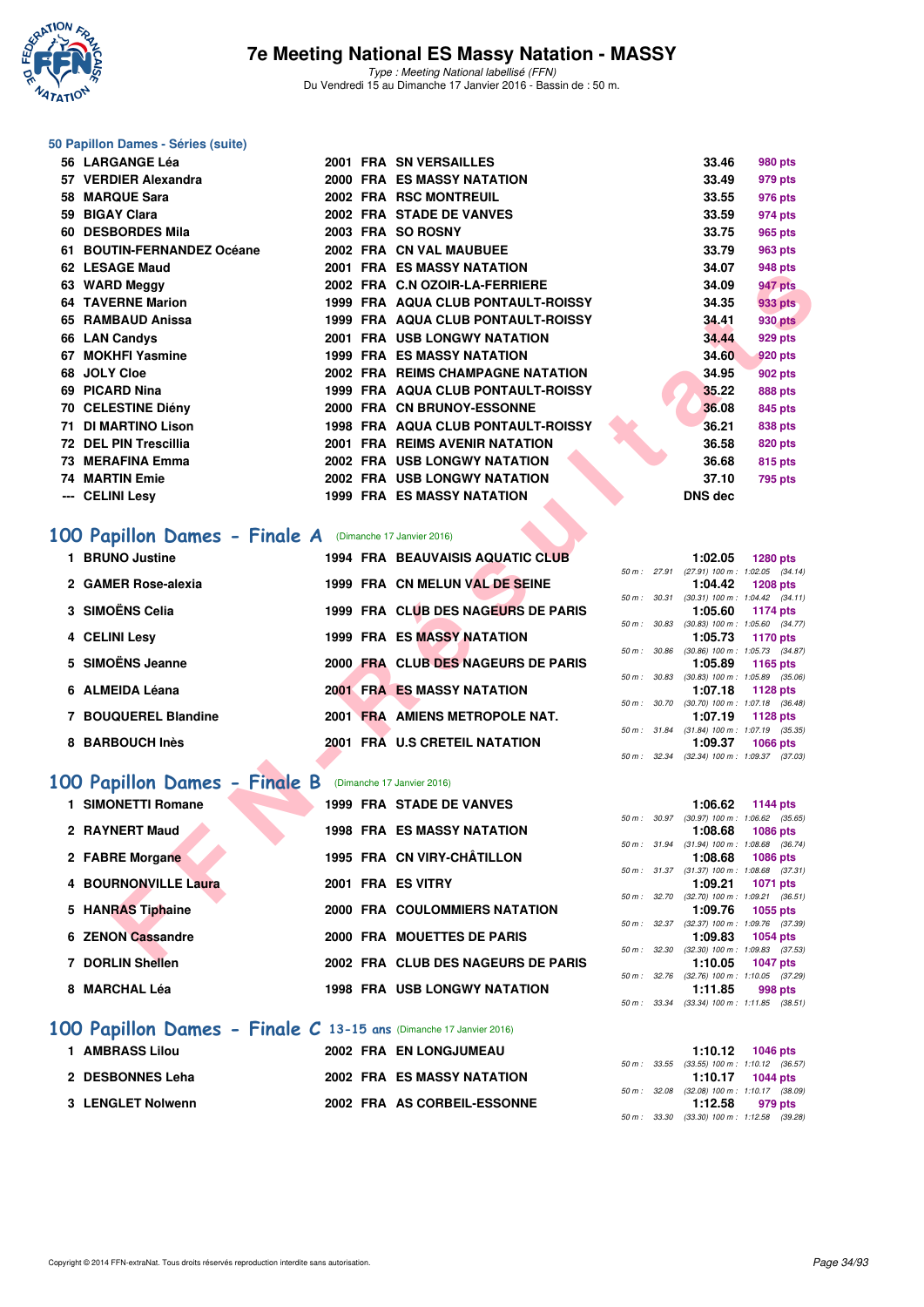

Type : Meeting National labellisé (FFN) Du Vendredi 15 au Dimanche 17 Janvier 2016 - Bassin de : 50 m.

#### **100 Papillon Dames - Finale C (suite)**

| 4 DUMUR Julie       | 2001 FRA CN VAL MAUBUEE            |                                                                                 | 1:12.87<br>971 pts |
|---------------------|------------------------------------|---------------------------------------------------------------------------------|--------------------|
|                     |                                    | 50 m: 33.77 (33.77) 100 m: 1:12.87 (39.                                         |                    |
| 5 DUMAS Salome      | 2002 FRA CLUB DES NAGEURS DE PARIS |                                                                                 | 1:13.10<br>965 pts |
|                     |                                    | 50 m: 33.79 (33.79) 100 m: 1:13.10 (39.                                         |                    |
| 6 PEITEADO Victoria | 2002 FRA CN MAISONS-ALFORT         |                                                                                 | 1:13.12<br>965 pts |
|                     |                                    | 50 m: 34.46 (34.46) 100 m: 1:13.12 (38.                                         |                    |
| 7 LESAGE Maud       | <b>2001 FRA ES MASSY NATATION</b>  |                                                                                 | 1:15.67<br>898 pts |
|                     |                                    | 50 m: 34.88 (34.88) 100 m: 1:15.67 (40.                                         |                    |
| 8 LA BIONDA Léa     | 2002 FRA EN LONGJUMEAU             |                                                                                 | 1:17.76<br>846 pts |
|                     |                                    | $E(1, m)$ $E(2, m)$ $E(3, m)$ $E(3, m)$ $E(1, m)$ $E(1, m)$ $E(2, m)$ $E(3, m)$ |                    |

## **[100 Papillon Dames - Séries](http://www.ffnatation.fr/webffn/resultats.php?idact=nat&go=epr&idcpt=35299&idepr=32)** (Dimanche 17 Janvier 2016)

| <b>0 LA DIVIVA LEG</b>                                |  | <b><i>LUUL EIN EN LUINGUUMERU</i></b>   |             | 50 m : 35.63 | . <i>. .</i> 0 | ט+ט טא<br>$(35.63)$ 100 m : 1:17.76 $(42.13)$                 |
|-------------------------------------------------------|--|-----------------------------------------|-------------|--------------|----------------|---------------------------------------------------------------|
| 00 Papillon Dames - Séries (Dimanche 17 Janvier 2016) |  |                                         |             |              |                |                                                               |
| 1 BRUNO Justine                                       |  | <b>1994 FRA BEAUVAISIS AQUATIC CLUB</b> |             |              | 1:02.78        | <b>1258 pts</b>                                               |
| 2 GAMER Rose-alexia                                   |  | 1999 FRA CN MELUN VAL DE SEINE          |             | 50 m : 29.22 | 1:04.75        | $(29.22)$ 100 m : 1:02.78 $(33.56)$<br><b>1199 pts</b>        |
|                                                       |  |                                         | 50 m: 30.54 |              |                | $(30.54)$ 100 m : 1:04.75 $(34.21)$                           |
| 3 SIMOËNS Celia                                       |  | 1999 FRA CLUB DES NAGEURS DE PARIS      | 50 m: 30.66 |              | 1:05.85        | <b>1167 pts</b><br>$(30.66)$ 100 m : 1:05.85 $(35.19)$        |
| 4 SIMOËNS Jeanne                                      |  | 2000 FRA CLUB DES NAGEURS DE PARIS      |             | 50 m : 30.76 | 1:06.58        | 1145 pts<br>$(30.76)$ 100 m : 1:06.58 $(35.82)$               |
| 5 CELINI Lesy                                         |  | <b>1999 FRA ES MASSY NATATION</b>       |             |              | 1:07.00        | 1133 pts                                                      |
| 6 BOUQUEREL Blandine                                  |  | 2001 FRA AMIENS METROPOLE NAT.          |             |              | 1:07.50        | 50 m : 30.82 (30.82) 100 m : 1:07.00 (36.18)<br>1119 pts      |
| 7 ALMEIDA Léana                                       |  | 2001 FRA ES MASSY NATATION              |             |              | 1:07.72        | 50 m: 31.78 (31.78) 100 m: 1:07.50 (35.72)<br>1113 pts        |
| 8 BARBOUCH Inès                                       |  | 2001 FRA U.S CRETEIL NATATION           |             |              | 1:08.93        | 50 m: 31.16 (31.16) 100 m: 1:07.72 (36.56)<br>1079 pts        |
|                                                       |  |                                         |             |              |                | 50 m: 31.54 (31.54) 100 m: 1:08.93 (37.39)                    |
| 9 BOURNONVILLE Laura                                  |  | 2001 FRA ES VITRY                       |             |              | 1:09.00        | <b>1077 pts</b><br>50 m: 32.71 (32.71) 100 m: 1:09.00 (36.29) |
| 10 RATSIMBAZAFY Tsiory                                |  | 2000 FRA RACING CLUB DE FRANCE WP       |             |              | 1:09.14        | 1073 pts                                                      |
| 11 RAYNERT Maud                                       |  | <b>1998 FRA ES MASSY NATATION</b>       |             |              | 1:09.33        | 50 m: 31.14 (31.14) 100 m: 1:09.14 (38.00)<br><b>1067 pts</b> |
|                                                       |  | 1995 FRA CN VIRY-CHÂTILLON              |             |              |                | 50 m: 32.31 (32.31) 100 m: 1:09.33 (37.02)                    |
| 12 FABRE Morgane                                      |  |                                         |             |              | 1:09.35        | <b>1067 pts</b><br>50 m: 31.75 (31.75) 100 m: 1:09.35 (37.60) |
| 13 HANRAS Tiphaine                                    |  | 2000 FRA COULOMMIERS NATATION           |             | 50 m: 32.34  | 1:09.57        | 1061 pts<br>$(32.34)$ 100 m : 1:09.57 $(37.23)$               |
| 14 SIMONETTI Romane                                   |  | <b>1999 FRA STADE DE VANVES</b>         |             |              | 1:09.68        | 1058 pts                                                      |
| <b>15 ZENON Cassandre</b>                             |  | 2000 FRA MOUETTES DE PARIS              |             |              | 1:09.69        | 50 m: 32.13 (32.13) 100 m: 1:09.68 (37.55)<br><b>1057 pts</b> |
| 16 DORLIN Shellen                                     |  | 2002 FRA CLUB DES NAGEURS DE PARIS      |             |              | 1:10.00        | 50 m: 31.23 (31.23) 100 m: 1:09.69 (38.46)<br><b>1049 pts</b> |
| 17 BARAT Mathilde                                     |  | 1999 FRA CN MELUN VAL DE SEINE          |             |              | 1:10.39        | 50 m: 32.17 (32.17) 100 m: 1:10.00 (37.83)<br><b>1038 pts</b> |
|                                                       |  |                                         |             |              |                | 50 m: 32.59 (32.59) 100 m: 1:10.39 (37.80)                    |
| 18  MARCHAL Léa                                       |  | <b>1998 FRA USB LONGWY NATATION</b>     |             | 50 m : 32.84 | 1:10.50        | 1035 pts<br>$(32.84)$ 100 m : 1:10.50 $(37.66)$               |
| 19 BOUSQUIN Lena                                      |  | 1995 FRA SB BORDEAUX BASTIDE            |             |              | 1:10.51        | 1035 pts<br>50 m: 31.63 (31.63) 100 m: 1:10.51 (38.88)        |
| <b>20 DUFOUR Anne</b>                                 |  | <b>1999 FRA BEAUVAISIS AQUATIC CLUB</b> |             |              | 1:10.87        | <b>1025 pts</b>                                               |
| 21   LOSCHI Lea                                       |  | <b>1998 FRA ES MASSY NATATION</b>       |             | 50 m : 32.76 | 1:11.41        | $(32.76)$ 100 m : 1:10.87 $(38.11)$<br><b>1010 pts</b>        |
| 22 DESBONNES Leha                                     |  | <b>2002 FRA ES MASSY NATATION</b>       |             |              | 1:12.03        | 50 m: 33.05 (33.05) 100 m: 1:11.41 (38.36)<br>994 pts         |
| 23 MORARU Sara                                        |  | 1999 LUX LUXEMBOURG                     |             |              | 1:12.17        | 50 m: 33.10 (33.10) 100 m: 1:12.03 (38.93)<br>990 pts         |
| 24 AMBRASS Lilou                                      |  | 2002 FRA EN LONGJUMEAU                  |             |              | 1:12.22        | 50 m: 32.81 (32.81) 100 m: 1:12.17 (39.36)<br>988 pts         |
|                                                       |  |                                         |             |              |                | 50 m: 33.85 (33.85) 100 m: 1:12.22 (38.37)                    |
| 25 BLANC Marguerite                                   |  | <b>1999 LUX LUXEMBOURG</b>              |             |              | 1:12.27        | 987 pts<br>50 m: 33.48 (33.48) 100 m: 1:12.27 (38.79)         |
| 26 DIAS DE SOUSA Amandine                             |  | <b>1996 FRA ES NANTERRE</b>             |             |              | 1:12.31        | 986 pts<br>50 m: 31.83 (31.83) 100 m: 1:12.31 (40.48)         |
| 27 CASTEL Margaux                                     |  | 2000 FRA S.M MONTROUGE                  |             |              | 1:12.36        | 985 pts<br>50 m : 33.00 (33.00) 100 m : 1:12.36 (39.36)       |
| 28 LANCEZ Camille                                     |  | 1998 FRA PAS-DE-CALAIS                  |             |              | 1:12.39        | 984 pts<br>50 m: 33.71 (33.71) 100 m: 1:12.39 (38.68)         |
| 29 TEULE Mary                                         |  | 1999 FRA CNO ST-GERMAIN-EN-LAYE         |             |              | 1:12.54        | 980 pts                                                       |
| 30 GRAUX Druscila                                     |  | 1996 FRA AMIENS METROPOLE NAT.          |             |              | 1:12.73        | 50 m: 34.11 (34.11) 100 m: 1:12.54 (38.43)<br>975 pts         |
|                                                       |  |                                         |             |              |                |                                                               |

|  | 1:12.87 971 pts                            |
|--|--------------------------------------------|
|  | 50 m: 33.77 (33.77) 100 m: 1:12.87 (39.10) |
|  | $1:13,10$ 965 pts                          |
|  | 50 m: 33.79 (33.79) 100 m: 1:13.10 (39.31) |
|  | $1:13.12$ 965 pts                          |
|  | 50 m: 34.46 (34.46) 100 m: 1:13.12 (38.66) |
|  | $1:15.67$ 898 pts                          |
|  | 50 m: 34.88 (34.88) 100 m: 1:15.67 (40.79) |
|  | 1:17.76 846 pts                            |
|  | 50 m: 35.63 (35.63) 100 m: 1:17.76 (42.13) |
|  |                                            |

|          |       | 1:02.78                      | 1258 pts                  |                |
|----------|-------|------------------------------|---------------------------|----------------|
| $50 m$ : | 29.22 | $(29.22)$ 100 m :            | 1:02.78                   | (33.56)        |
|          |       | 1:04.75                      | <b>1199 pts</b>           |                |
| $50 m$ : | 30.54 | $(30.54) 100 m$ :            | 1:04.75                   | (34.21)        |
|          |       | 1:05.85                      | 1167 pts                  |                |
| $50 m$ : | 30.66 | $(30.66)$ 100 m :            | 1:05.85                   | (35.19)        |
|          |       | 1:06.58                      | 1145 pts                  |                |
| $50 m$ : | 30.76 | $(30.76)$ 100 m :            | 1:06.58                   | (35.82)        |
|          |       | 1:07.00                      | 1133 pts                  |                |
| $50 m$ : | 30.82 | $(30.82)$ 100 m :            | 1:07.00                   | (36.18)        |
|          |       | 1:07.50                      | 1119 pts                  |                |
| $50 m$ : | 31.78 | $(31.78) 100 m$ :            | 1:07.50                   | (35.72)        |
|          |       | 1:07.72                      | 1113 pts                  |                |
| $50 m$ : | 31.16 | $(31.16) 100 m$ :            | 1:07.72                   | (36.56)        |
|          |       | 1:08.93                      | 1079 pts                  |                |
| $50 m$ : | 31.54 | $(31.54) 100 m$ :            | 1:08.93                   | (37.39)        |
|          |       | 1:09.00                      | 1077                      | pts            |
| $50 m$ : | 32.71 | $(32.71)$ 100 m :            | 1:09.00                   | (36.29)        |
|          |       | 1:09.14                      | 1073 pts                  |                |
| $50 m$ : | 31.14 | $(31.14) 100 m$ :            | 1:09.14                   | (38.00)        |
|          |       | 1:09.33                      | 1067 pts                  |                |
| $50 m$ : | 32.31 | $(32.31)$ 100 m :            | 1:09.33                   | (37.02)        |
| $50 m$ : | 31.75 | 1:09.35<br>$(31.75) 100 m$ : | 1067<br>1:09.35           | pts            |
|          |       | 1:09.57                      | 1061                      | (37.60)        |
| $50 m$ : | 32.34 | $(32.34) 100 m$ :            | 1:09.57                   | pts<br>(37.23) |
|          |       | 1:09.68                      | 1058 pts                  |                |
| $50 m$ : | 32.13 | $(32.13) 100 m$ :            | 1:09.68                   | (37.55)        |
|          |       | 1:09.69                      | 1057 pts                  |                |
| $50 m$ : | 31.23 | $(31.23) 100 m$ :            | 1:09.69                   | (38.46)        |
|          |       | 1:10.00                      | 1049 pts                  |                |
| $50 m$ : | 32.17 | $(32.17) 100 m$ :            | 1:10.00                   | (37.83)        |
|          |       | 1:10.39                      | 1038 pts                  |                |
| 50 m :   | 32.59 | $(32.59)$ 100 m :            | 1:10.39                   | (37.80)        |
|          |       | 1:10.50                      | 1035 pts                  |                |
| $50 m$ : | 32.84 | $(32.84) 100 m$ :            | 1:10.50                   | (37.66)        |
|          |       | 1:10.51                      | 1035 pts                  |                |
| $50 m$ : | 31.63 | $(31.63) 100 m$ :            | 1:10.51                   | (38.88)        |
|          |       | 1:10.87                      | 1025 pts                  |                |
| $50 m$ : | 32.76 | $(32.76)$ 100 m :            | 1:10.87                   | (38.11)        |
|          |       | 1:11.41                      | 1010 pts                  |                |
| $50 m$ : | 33.05 | $(33.05)$ 100 m :            | 1:11.41                   | (38.36)        |
|          |       | 1:12.03                      | 994 pts                   |                |
| $50 m$ : | 33.10 | $(33.10) 100 m$ :            | 1:12.03                   | (38.93)        |
|          |       | 1:12.17                      | <b>990 pts</b>            |                |
| $50 m$ : | 32.81 | $(32.81)$ 100 m :            | 1:12.17                   | (39.36)        |
|          |       | 1:12.22                      | <b>988 pts</b>            |                |
| $50 m$ : | 33.85 | $(33.85)$ 100 m :            | 1:12.22                   | (38.37)        |
|          |       | 1:12.27                      | 987 pts                   |                |
| $50 m$ : | 33.48 | $(33.48) 100 m$ :            | 1:12.27                   | (38.79)        |
| $50 m$ : | 31.83 | 1:12.31<br>$(31.83) 100 m$ : | <b>986 pts</b><br>1:12.31 |                |
|          |       | 1:12.36                      |                           | (40.48)        |
| $50 m$ : | 33.00 | $(33.00)$ 100 m :            | 985 pts<br>1:12.36        | (39.36)        |
|          |       | 1:12.39                      | 984 pts                   |                |
| $50 m$ : | 33.71 | $(33.71)$ 100 m :            | 1:12.39                   | (38.68)        |
|          |       | 1:12.54                      | 980 pts                   |                |
| $50 m$ : | 34.11 | $(34.11) 100 m$ :            | 1:12.54                   | (38.43)        |
|          |       | 1:12.73                      | 975 pts                   |                |
| 50 m:    | 33.35 | $(33.35)$ 100 m :            | 1:12.73 (39.38)           |                |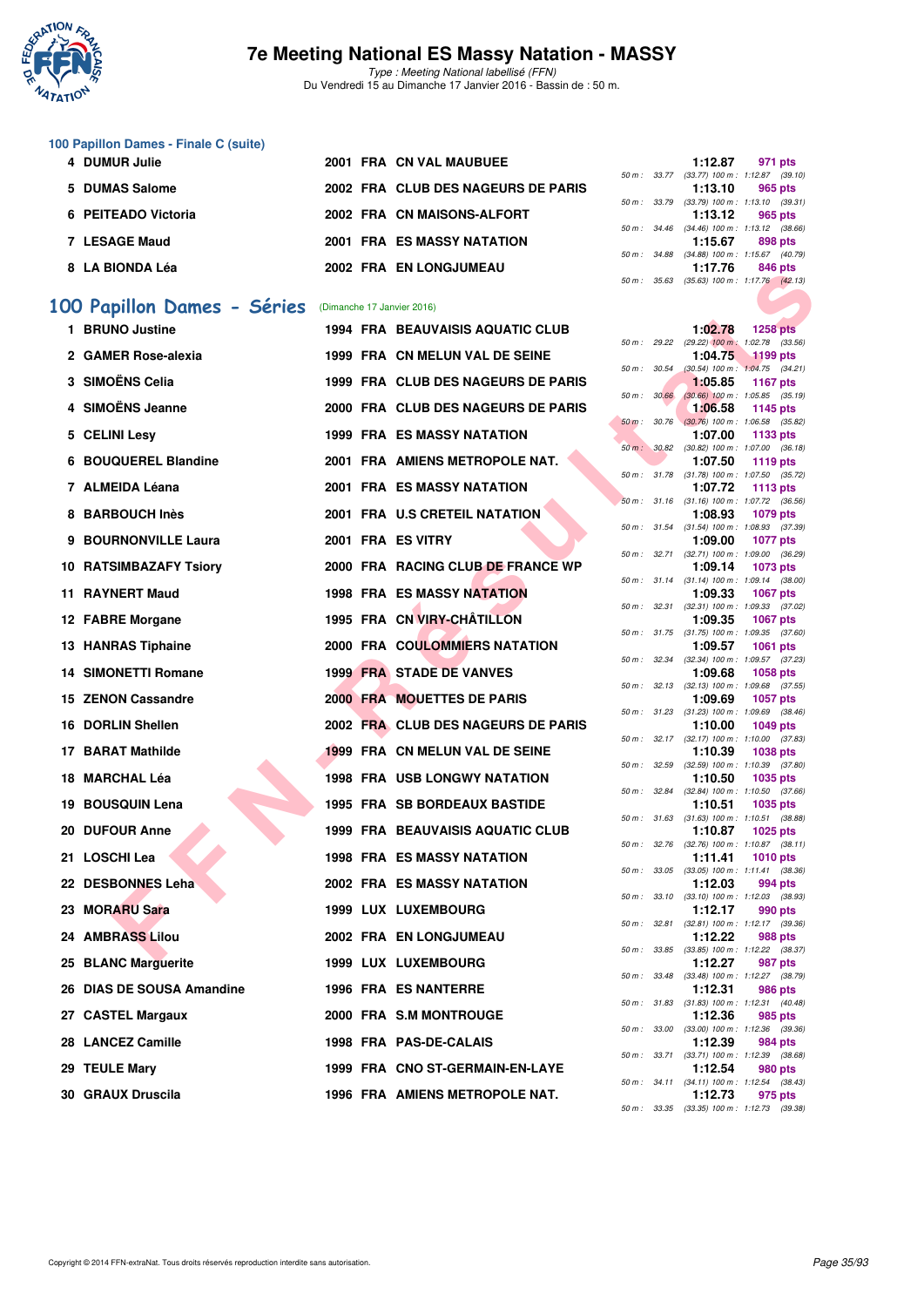

**100 Papillon Dames - Séries (suite)**

#### **7e Meeting National ES Massy Natation - MASSY**

|     | 31 PAOUNOV Raphaëlle           |  | 1998 FRA CN VIRY-CHATILLON                    |              |              | 1:12.95                                                                                               | 969 pts |  |
|-----|--------------------------------|--|-----------------------------------------------|--------------|--------------|-------------------------------------------------------------------------------------------------------|---------|--|
|     | 32 MARCHESE Julie              |  | 2000 FRA CN MELUN VAL DE SEINE                | 50 m : 33.89 |              | $(33.89)$ 100 m : 1:12.95 $(39.06)$<br>1:13.26                                                        | 961 pts |  |
| 33  | VALIN-FIXOT Léa                |  | 2000 FRA CN ST-MICHEL-SUR-ORGE                |              |              | 50 m: 34.67 (34.67) 100 m: 1:13.26 (38.59)<br>1:13.37                                                 | 958 pts |  |
|     | 34 DUMAS Salome                |  | 2002 FRA CLUB DES NAGEURS DE PARIS            | 50 m : 33.43 |              | (33.43) 100 m: 1:13.37 (39.94)<br>1:13.48                                                             | 955 pts |  |
| 35  | <b>ROUTIER Nolwen</b>          |  | 2000 FRA C.N OZOIR-LA-FERRIERE                |              | 50 m : 32.55 | (32.55) 100 m: 1:13.48 (40.93)<br>1:13.61                                                             | 952 pts |  |
|     | 36 LENGLET Nolwenn             |  | 2002 FRA AS CORBEIL-ESSONNE                   |              |              | 50 m: 33.57 (33.57) 100 m: 1:13.61 (40.04)<br>1:14.02                                                 | 941 pts |  |
|     | 37 PEITEADO Victoria           |  | 2002 FRA CN MAISONS-ALFORT                    | 50 m : 33.38 |              | $(33.38)$ 100 m : 1:14.02 $(40.64)$<br>1:14.11                                                        | 938 pts |  |
| 38  | <b>DUMUR Julie</b>             |  | 2001 FRA CN VAL MAUBUEE                       |              |              | 50 m: 34.23 (34.23) 100 m: 1:14.11 (39.88)<br>1:14.25                                                 | 935 pts |  |
| 39  | <b>MULLER Lena</b>             |  | 2001 FRA CSN GUYANCOURT                       | 50 m : 33.95 |              | $(33.95)$ 100 m : 1:14.25 $(40.30)$<br>1:14.33                                                        | 933 pts |  |
| 40  | <b>SOLA Delphine</b>           |  | 1998 FRA STADE FRANÇAIS O COURBEVOIE          |              | 50 m: 34.58  | $(34.58)$ 100 m : 1:14.33 $(39.75)$<br>1:15.73                                                        | 897 pts |  |
|     | 41 BELMANA Maelysse            |  | <b>1999 FRA CN BRUNOY-ESSONNE</b>             |              | 50 m: 33.93  | $(33.93)$ 100 m : 1:15.73 $(41.80)$<br>1:15.91                                                        | 892 pts |  |
|     | 42 CHESNEAU Marine             |  | <b>1999 FRA ES MASSY NATATION</b>             |              |              | 50 m : 34.73 (34.73) 100 m : 1:15.91 (41.18)<br>1:16.05                                               | 889 pts |  |
|     | 43 PUSSET Manon                |  | 2000 FRA CN BRUNOY-ESSONNE                    | $50 m$ :     |              | 35.01 (35.01) 100 m: 1:16.05 (41.04)<br>1:16.08                                                       | 888 pts |  |
|     | <b>44 DANGER Florine</b>       |  | <b>1999 FRA EN LONGJUMEAU</b>                 |              |              | 50 m : 35.12 (35.12) 100 m : 1:16.08 (40.96)<br>1:16.41                                               | 879 pts |  |
|     | 45 HACHEZ Clementine           |  | 2001 FRA CSN GUYANCOURT                       |              |              | 50 m: 34.52 (34.52) 100 m: 1:16.41 (41.89)<br>1:16.49                                                 | 877 pts |  |
| 46  | <b>DELANOË Marine</b>          |  | <b>1997 FRA ASSO NATATION DE SARTROUVILLE</b> | 50 m: 35.15  |              | $(35.15)$ 100 m : 1:16.49 $(41.34)$<br>1:16.88                                                        | 868 pts |  |
|     | 47 LEROY Marine                |  | <b>2001 FRA CSN GUYANCOURT</b>                |              | 50 m : 34.66 | $(34.66)$ 100 m : 1:16.88 $(42.22)$<br>1:17.13                                                        | 861 pts |  |
|     | 48 LA BIONDA Léa               |  | 2002 FRA EN LONGJUMEAU                        |              |              | 50 m: 34.67 (34.67) 100 m: 1:17.13 (42.46)<br>1:17.30                                                 | 857 pts |  |
| 49. | <b>LESAGE Maud</b>             |  | <b>2001 FRA ES MASSY NATATION</b>             |              | 50 m : 36.23 | $(36.23)$ 100 m : 1:17.30 $(41.07)$<br>1:17.71                                                        | 847 pts |  |
| 50  | <b>BOCH Emma</b>               |  | <b>2003 FRA CSN GUYANCOURT</b>                |              |              | 50 m: 35.74 (35.74) 100 m: 1:17.71 (41.97)<br>1:17.74                                                 | 846 pts |  |
|     | 51 SOYER Adèle                 |  | 2001 FRA CN MELUN VAL DE SEINE                | 50 m : 36.81 |              | (36.81) 100 m: 1:17.74 (40.93)<br>1:17.91                                                             | 842 pts |  |
| 52  | <b>LONGAYGUE Hermance</b>      |  | 2000 FRA SN VERSAILLES                        |              | 50 m : 35.87 | (35.87) 100 m: 1:17.91 (42.04)<br>1:17.98                                                             | 840 pts |  |
| 53  | <b>SAUVAGE Clémence</b>        |  | 2000 FRA BEAUVAISIS AQUATIC CLUB              | 50 m: 34.95  |              | $(34.95)$ 100 m : 1:17.98 $(43.03)$<br>1:18.32                                                        | 832 pts |  |
|     | 54 LAN Candys                  |  | <b>2001 FRA USB LONGWY NATATION</b>           |              | 50 m : 35.44 | (35.44) 100 m: 1:18.32 (42.88)<br>1:19.07                                                             | 813 pts |  |
| 55  | <b>TETTAMANTI Marie-Amélie</b> |  | <b>2001 FRA COULOMMIERS NATATION</b>          |              | 50 m : 36.98 | $(36.98)$ 100 m : 1:19.07 $(42.09)$<br>1:19.38                                                        | 806 pts |  |
|     | 56 CISSE Laura                 |  | 2000 FRA COULIS NATATION                      | 50 m : 35.90 |              | $(35.90)$ 100 m : 1:19.38 $(43.48)$<br>1:19.53                                                        | 802 pts |  |
|     | 57 LEVEAUX Enola               |  | 2002 FRA BEAUVAISIS AQUATIC CLUB              | 50 m : 36.25 |              | (36.25) 100 m: 1:19.53 (43.28)<br>1:19.78                                                             | 796 pts |  |
|     | 58 DE LELLIS Carla             |  | 2001 FRA ES VITRY                             |              |              | 50 m : 36.54 (36.54) 100 m : 1:19.78 (43.24)<br>1:19.95                                               | 792 pts |  |
|     | 59 TEBBAL Nawel                |  | 2002 FRA U.S CRETEIL NATATION                 |              |              | 50 m: 37.38 (37.38) 100 m: 1:19.95 (42.57)<br>1:21.12                                                 | 764 pts |  |
|     | 60 DANGER Clara                |  | 2002 FRA EN LONGJUMEAU                        |              |              | 50 m: 36.92 (36.92) 100 m: 1:21.12 (44.20)<br>1:21.31                                                 | 760 pts |  |
|     | 61 BOUAOUNI Sonia              |  | 2001 FRA CNO ST-GERMAIN-EN-LAYE               |              |              | 50 m : 36.79 (36.79) 100 m : 1:21.31 (44.52)<br>1:21.61                                               | 753 pts |  |
|     | 62 MICHELIS Eloïse             |  | 2002 FRA ESPADON VÉLIZY-VILLACOUBLAY          |              |              | 50 m: 36.69 (36.69) 100 m: 1:21.61 (44.92)<br>1:21.98                                                 | 744 pts |  |
|     | 63 CHEA Mei-Eve                |  | 2002 FRA CN MAISONS-ALFORT                    |              |              | 50 m : 37.39 (37.39) 100 m : 1:21.98 (44.59)<br>1:22.45                                               | 733 pts |  |
|     | 64 RUCKERT Chloé               |  | <b>2002 FRA USB LONGWY NATATION</b>           |              |              | 50 m: 37.40 (37.40) 100 m: 1:22.45 (45.05)<br>1:23.23                                                 | 716 pts |  |
|     | 65 DEL PIN Trescillia          |  | 2001 FRA REIMS AVENIR NATATION                |              |              | 50 m: 37.26 (37.26) 100 m: 1:23.23 (45.97)<br>1:24.06                                                 | 697 pts |  |
|     | 66 PEUCH Marie                 |  | 2002 FRA CANETON CLUB DE BEAUMONT             |              |              | 50 m : 38.47 (38.47) 100 m : 1:24.06 (45.59)<br>1:24.29<br>50 m: 36.90 (36.90) 100 m: 1:24.29 (47.39) | 692 pts |  |
|     |                                |  |                                               |              |              |                                                                                                       |         |  |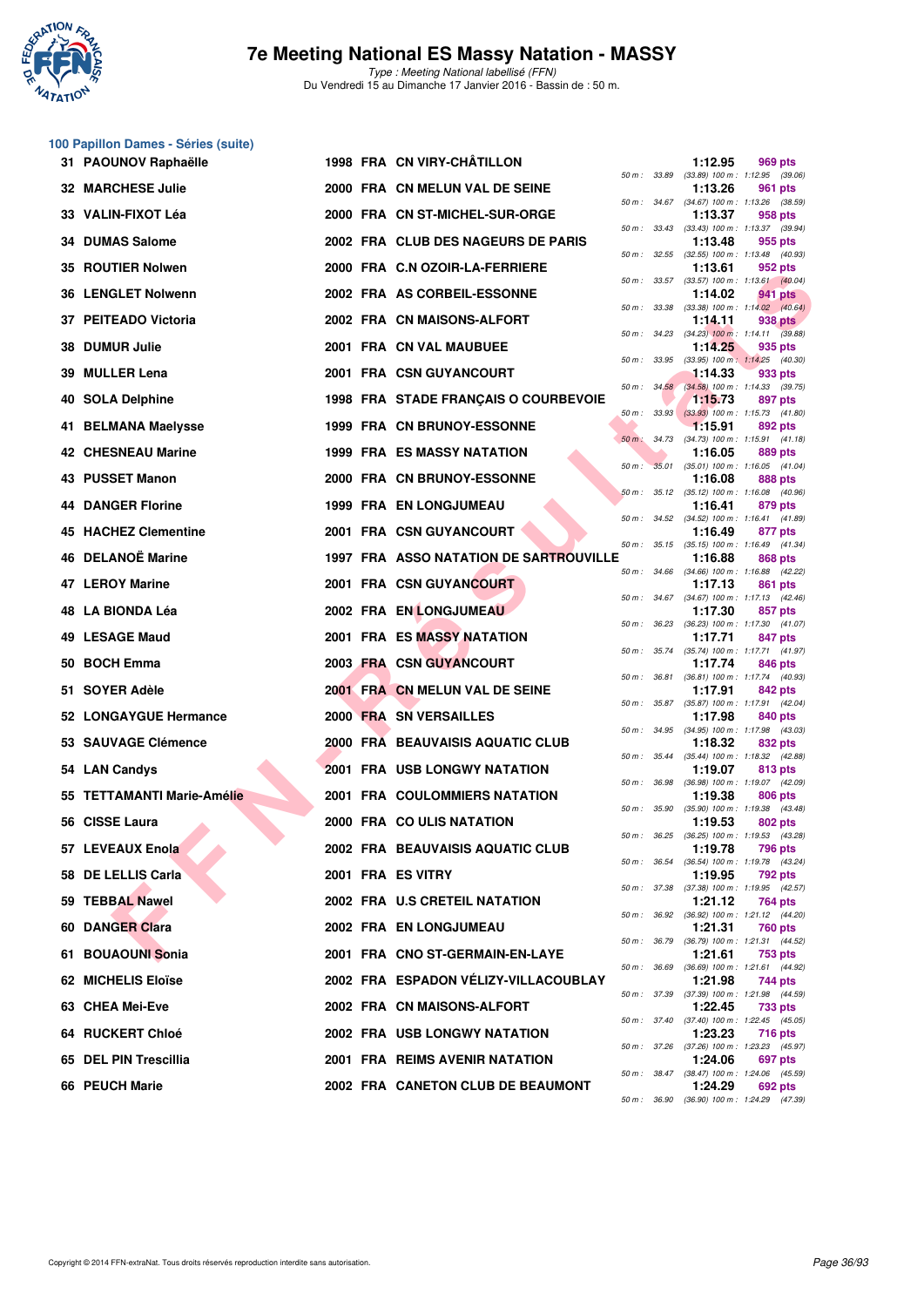

| 100 Papillon Dames - Séries (suite)                              |                          |                                                                                                                                                       |                                                                  |
|------------------------------------------------------------------|--------------------------|-------------------------------------------------------------------------------------------------------------------------------------------------------|------------------------------------------------------------------|
| 67 WARD Meggy                                                    |                          | 2002 FRA C.N OZOIR-LA-FERRIERE                                                                                                                        | 1:24.38<br>690 pts<br>50 m: 37.45 (37.45) 100 m: 1:24.38 (46.93) |
| 68 CHEVRIER DA COSTA Ines                                        |                          | 2002 FRA CNO ST-GERMAIN-EN-LAYE                                                                                                                       | 1:26.54<br>642 pts<br>50 m: 37.23 (37.23) 100 m: 1:26.54 (49.31) |
| --- BIHAN Morgane                                                |                          | 2000 FRA CSN GUYANCOURT                                                                                                                               | <b>DSQ Da</b>                                                    |
| --- MAILLE IIona                                                 |                          | <b>2001 FRA ES MASSY NATATION</b>                                                                                                                     | <b>DNS dec</b>                                                   |
| <b>BOISRENOULT Emilie</b>                                        |                          | 2002 FRA U.S CRETEIL NATATION                                                                                                                         | <b>DNS dec</b>                                                   |
| --- SIMON Romane                                                 |                          | 2001 FRA SN VERSAILLES                                                                                                                                | <b>DNS dec</b>                                                   |
| 200 Papillon Dames - Finale A (Samedi 16 Janvier 2016)           |                          |                                                                                                                                                       |                                                                  |
| 1 ROTHON Morgane                                                 |                          | <b>1994 FRA ALLIANCE DIJON NATATION</b>                                                                                                               | 2:20.25<br><b>1213 pts</b>                                       |
| 2 SECRESTAT Charlyne                                             |                          | 50 m: 30.83 (30.83) 100 m: 1:06.54 (35.71) 150 m: 1:43.00 (36.46) 200 m: 2:20.25 (37.25)<br>1998 FRA CN FONTAINEBLEAU-AVON                            | 2:21.49<br>$1194$ pts                                            |
|                                                                  |                          | 50 m: 32.28 (32.28) 100 m: 1:07.61 (35.33) 150 m: 1:44.30 (36.69) 200 m: 2:21.49 (37.19)                                                              |                                                                  |
| <b>3 LANGLAIS Lila</b>                                           |                          | 2000 FRA ES MASSY NATATION<br>50 m: 32.20 (32.20) 100 m: 1:09.30 (37.10) 150 m: 1:47.62 (38.32) 200 m: 2:25.07 (37.45)                                | 2:25.07<br><b>1141 pts</b>                                       |
| 4 CELINI Lesy                                                    |                          | <b>1999 FRA ES MASSY NATATION</b><br>50 m: 31.77 (31.77) 100 m: 1:08.18 (36.41) 150 m: 1:46.10 (37.92) 200 m: 2:25.14 (39.04)                         | 2:25.14<br>1140 pts                                              |
| <b>GAMER Rose-alexia</b><br>5.                                   |                          | 1999 FRA CN MELUN VAL DE SEINE                                                                                                                        | 2:27.23<br>1109 pts                                              |
| <b>BOUQUEREL Blandine</b><br>6                                   |                          | 50 m: 32.64 (32.64) 100 m: 1:09.62 (36.98) 150 m: 1:47.56 (37.94) 200 m: 2:27.23 (39.67)<br>2001 FRA AMIENS METROPOLE NAT.                            | 2:31.22<br>1052 pts                                              |
| 7 ALBOUY Katleen                                                 |                          | 50 m: 33.13 (33.13) 100 m: 1:11.77 (38.64) 150 m: 1:52.03 (40.26) 200 m: 2:31.22 (39.19)<br><b>1998 FRA COLOMBES NATATION</b>                         | 2:33.44<br>1021 pts                                              |
|                                                                  |                          | 50 m: 33.30 (33.30) 100 m: 1:12.24 (38.94) 150 m: 1:53.28 (41.04) 200 m: 2:33.44 (40.16)                                                              |                                                                  |
| 8 PIRCARD Aglaé                                                  |                          | 2001 FRA CHARLEVILLE-MEZIERES NATATION<br>50 m: 34.61 (34.61) 100 m: 1:14.24 (39.63) 150 m: 1:55.61 (41.37) 200 m: 2:37.63 (42.02)                    | 2:37.63<br>964 pts                                               |
| 200 Papillon Dames - Finale B (Samedi 16 Janvier 2016)           |                          |                                                                                                                                                       |                                                                  |
| 1 HANRAS Tiphaine                                                |                          | <b>2000 FRA COULOMMIERS NATATION</b>                                                                                                                  | 2:31.88<br>1043 pts                                              |
|                                                                  |                          | 50 m: 32.90 (32.90) 100 m: 1:11.29 (38.39) 150 m: 1:51.44 (40.15) 200 m: 2:31.88 (40.44)                                                              |                                                                  |
| 2 BOURNONVILLE Laura                                             | 2001 FRA ES VITRY        | 50 m: 33.76 (33.76) 100 m: 1:12.65 (38.89) 150 m: 1:53.27 (40.62) 200 m: 2:34.06 (40.79)                                                              | 2:34.06<br><b>1012 pts</b>                                       |
| 3 DOMINICE Laura                                                 |                          | <b>1993 FRA ANTONY NATATION</b><br>50 m: 35.93 (35.93) 100 m: 1:14.17 (38.24) 150 m: 1:55.84 (41.67) 200 m: 2:35.83 (39.99)                           | 2:35.83<br>988 pts                                               |
| 4 MARCHAL Léa                                                    |                          | <b>1998 FRA USB LONGWY NATATION</b><br>50 m: 35.26 (35.26) 100 m: 1:15.72 (40.46) 150 m: 1:57.09 (41.37) 200 m: 2:39.55 (42.46)                       | 2:39.55<br>938 pts                                               |
| 5 SECRESTAT Jessica                                              |                          | 2001 FRA CN FONTAINEBLEAU-AVON                                                                                                                        | 2:39.70<br>936 pts                                               |
| 6 BARBOUCH Inès                                                  |                          | 50 m: 35.07 (35.07) 100 m: 1:16.18 (41.11) 150 m: 1:58.50 (42.32) 200 m: 2:39.70 (41.20)<br>2001 FRA U.S CRETEIL NATATION                             | 2:40.51<br>925 pts                                               |
| 7 GARCIA Morgane                                                 |                          | 50 m: 34.81 (34.81) 100 m: 1:15.45 (40.64) 150 m: 1:57.28 (41.83) 200 m: 2:40.51 (43.23)<br>2001 FRA CN FONTAINEBLEAU-AVON                            | 2:41.42<br>913 pts                                               |
|                                                                  |                          | 50 m: 36.29 (36.29) 100 m: 1:17.69 (41.40) 150 m: 1:59.99 (42.30) 200 m: 2:41.42 (41.43)                                                              |                                                                  |
| 8 LEBRE Emma                                                     |                          | 2002 FRA CN VIRY-CHATILLON<br>50 m: 35.24 (35.24) 100 m: 1:17.40 (42.16) 150 m: 2:00.76 (43.36) 200 m: 2:44.12 (43.36)                                | 2:44.12<br>878 pts                                               |
| 200 Papillon Dames - Finale C 13-15 ans (Samedi 16 Janvier 2016) |                          |                                                                                                                                                       |                                                                  |
| 1 RODRIGUES Chloé                                                |                          | <b>2003 FRA ES MASSY NATATION</b>                                                                                                                     | 2:45.98<br>854 pts                                               |
| 2 LEBLOND Lucie                                                  |                          | 50 m: 36.00 (36.00) 100 m: 1:18.35 (42.35) 150 m: 2:04.12 (45.77) 200 m: 2:45.98 (41.86)<br>2002 FRA CN FONTAINEBLEAU-AVON                            | 2:46.39<br>849 pts                                               |
|                                                                  |                          | 50 m: 36.56 (36.56) 100 m: 1:19.46 (42.90) 150 m: 2:02.83 (43.37) 200 m: 2:46.39 (43.56)                                                              |                                                                  |
| 3 LAN Candys                                                     |                          | <b>2001 FRA USB LONGWY NATATION</b><br>50 m: 38.23 (38.23) 100 m: 1:19.71 (41.48) 150 m: 2:05.51 (45.80) 200 m: 2:49.81 (44.30)                       | 2:49.81<br>806 pts                                               |
| 4 TETTAMANTI Marie-Amélie                                        |                          | 2001 FRA COULOMMIERS NATATION<br>50 m :    38.10    (38.10)  100 m :   1:26.59    (48.49)  150 m :   2:16.10    (49.51)  200 m :   3:04.91    (48.81) | 3:04.91<br>630 pts                                               |
| 5 POREAU Marine                                                  |                          | 2001 FRA LAGNY-SUR-MARNE NATATION                                                                                                                     | 3:06.17<br>616 pts                                               |
|                                                                  |                          | 50 m: 38.32 (38.32) 100 m: 1:26.27 (47.95) 150 m: 2:17.46 (51.19) 200 m: 3:06.17 (48.71)                                                              |                                                                  |
| 200 Papillon Dames - Séries                                      | (Samedi 16 Janvier 2016) |                                                                                                                                                       |                                                                  |
| 1 ROTHON Morgane                                                 |                          | 1994 FRA ALLIANCE DIJON NATATION<br>50 m: 31.08 (31.08) 100 m: 1:07.14 (36.06) 150 m: 1:45.20 (38.06) 200 m: 2:23.69 (38.49)                          | 2:23.69<br>1161 pts                                              |
| 2 SECRESTAT Charlyne                                             |                          | 1998 FRA CN FONTAINEBLEAU-AVON                                                                                                                        | 2:26.02<br><b>1127 pts</b>                                       |
| 3 LANGLAIS Lila                                                  |                          | 50 m: 32.79 (32.79) 100 m: 1:09.88 (37.09) 150 m: 1:48.00 (38.12) 200 m: 2:26.02 (38.02)<br>2000 FRA ES MASSY NATATION                                | 2:27.77<br>1102 pts                                              |
| 4 GAMER Rose-alexia                                              |                          | 50 m: 32.80 (32.80) 100 m: 1:10.25 (37.45) 150 m: 1:49.02 (38.77) 200 m: 2:27.77 (38.75)<br>1999 FRA CN MELUN VAL DE SEINE                            | 2:28.28<br>1094 pts                                              |
|                                                                  |                          | 50 m: 32.46 (32.46) 100 m: 1:10.33 (37.87) 150 m: 1:48.81 (38.48) 200 m: 2:28.28 (39.47)                                                              |                                                                  |
| 5 CELINI Lesy                                                    |                          | 1999 FRA ES MASSY NATATION<br>50 m: 32.29 (32.29) 100 m: 1:09.63 (37.34) 150 m: 1:48.51 (38.88) 200 m: 2:28.71 (40.20)                                | 2:28.71<br>1088 pts                                              |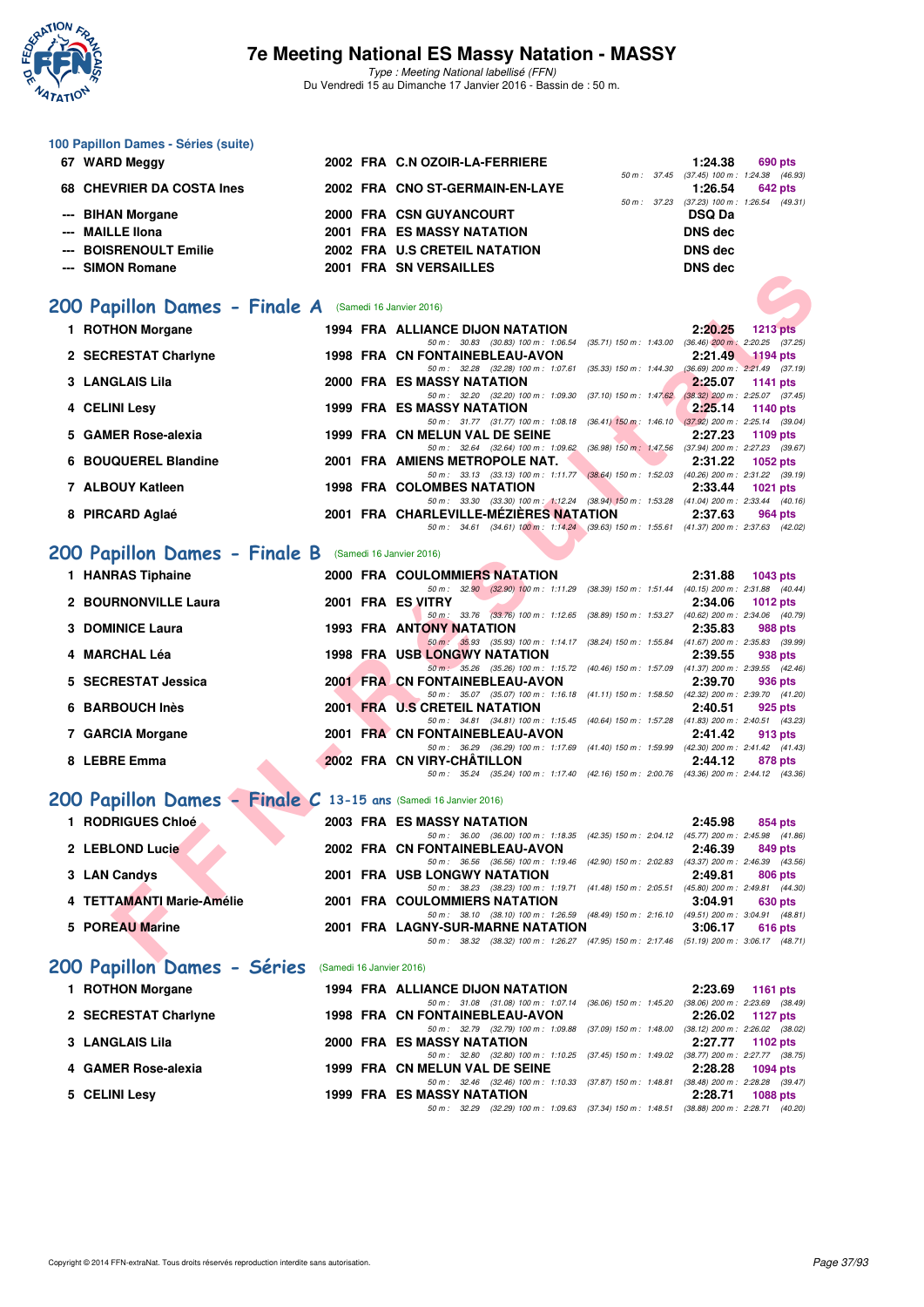

Type : Meeting National labellisé (FFN) Du Vendredi 15 au Dimanche 17 Janvier 2016 - Bassin de : 50 m.

|  | 200 Papillon Dames - Séries (suite) |  |
|--|-------------------------------------|--|
|--|-------------------------------------|--|

| 6 BOUQUEREL Blandine                                 |  | 2001 FRA AMIENS METROPOLE NAT.                                                                                                                                                                                                                                                                                                   | 2:34.07        | <b>1012 pts</b> |
|------------------------------------------------------|--|----------------------------------------------------------------------------------------------------------------------------------------------------------------------------------------------------------------------------------------------------------------------------------------------------------------------------------|----------------|-----------------|
| 7 ALBOUY Katleen                                     |  | 50 m: 33.70 (33.70) 100 m: 1:13.54 (39.84) 150 m: 1:54.38 (40.84) 200 m: 2:34.07 (39.69)<br><b>1998 FRA COLOMBES NATATION</b>                                                                                                                                                                                                    | 2:34.64        | <b>1004 pts</b> |
| 8 PIRCARD Aglaé                                      |  | 50 m: 33.25 (33.25) 100 m: 1:12.78 (39.53) 150 m: 1:53.71 (40.93) 200 m: 2:34.64 (40.93)<br>2001 FRA CHARLEVILLE-MEZIERES NATATION                                                                                                                                                                                               | 2:38.64        | 950 pts         |
|                                                      |  | 50 m: 34.32 (34.32) 100 m: 1:14.25 (39.93) 150 m: 1:55.92 (41.67) 200 m: 2:38.64 (42.72)                                                                                                                                                                                                                                         |                |                 |
| 9 BOURNONVILLE Laura                                 |  | 2001 FRA ES VITRY<br>50 m: 35.43 (35.43) 100 m: 1:13.78 (38.35) 150 m: 1:55.56 (41.78) 200 m: 2:38.77 (43.21)                                                                                                                                                                                                                    | 2:38.77        | 948 pts         |
| 10 HANRAS Tiphaine                                   |  | <b>2000 FRA COULOMMIERS NATATION</b>                                                                                                                                                                                                                                                                                             | 2:39.30        | 941 pts         |
| 11 DOMINICE Laura                                    |  | 50 m: 35.50 (35.50) 100 m: 1:15.18 (39.68) 150 m: 1:58.75 (43.57) 200 m: 2:39.30 (40.55)<br><b>1993 FRA ANTONY NATATION</b>                                                                                                                                                                                                      | 2:41.33        | 914 pts         |
|                                                      |  | 50 m: 37.50 (37.50) 100 m: 1:18.50 (41.00) 150 m: 1:59.31 (40.81) 200 m: 2:41.33 (42.02)                                                                                                                                                                                                                                         |                |                 |
| 12 LEBRE Emma                                        |  | 2002 FRA CN VIRY-CHATILLON                                                                                                                                                                                                                                                                                                       | 2:43.02        | 892 pts         |
| 13 HAJDER-NAEYE Tamlyne                              |  | 50 m: 35.16 (35.16) 100 m: 1:17.01 (41.85) 150 m: 1:59.49 (42.48) 200 m: 2:43.02 (43.53)<br>2000 FRA AC BOULOGNE-BILLANCOURT                                                                                                                                                                                                     | 2:43.38        | 887 pts         |
|                                                      |  | 50 m: 34.91 (34.91) 100 m: 1:17.03 (42.12) 150 m: 2:00.35 (43.32) 200 m: 2:43.38 (43.03)                                                                                                                                                                                                                                         |                |                 |
| 14 MARCHAL Léa                                       |  | <b>1998 FRA USB LONGWY NATATION</b><br>50 m: 33.93 (33.93) 100 m: 1:14.57 (40.64) 150 m: 1:59.00 (44.43) 200 m: 2:44.16 (45.16)                                                                                                                                                                                                  | 2:44.16        | 877 pts         |
| 15 SECRESTAT Jessica                                 |  | 2001 FRA CN FONTAINEBLEAU-AVON                                                                                                                                                                                                                                                                                                   | 2:44.33        | 875 pts         |
|                                                      |  | 50 m: 36.57 (36.57) 100 m: 1:18.30 (41.73) 150 m: 2:02.03 (43.73) 200 m: 2:44.33 (42.30)<br><u>and the set of the set of the set of the set of the set of the set of the set of the set of the set of the set of the set of the set of the set of the set of the set of the set of the set of the set of the set of the set </u> |                |                 |
| 16 GARCIA Morgane                                    |  | 2001 FRA CN FONTAINEBLEAU-AVON<br>50 m: 37.18 (37.18) 100 m: 1:18.76 (41.58) 150 m: 2:01.53 (42.77) 200 m: 2:44.76 (43.23)                                                                                                                                                                                                       | 2:44.76        | 869 pts         |
| 17 BARBOUCH Inès                                     |  | 2001 FRA U.S CRETEIL NATATION                                                                                                                                                                                                                                                                                                    | 2:44.97        | 867 pts         |
| <b>18 ANNE Emilie</b>                                |  | 50 m: 36.38 (36.38) 100 m: 1:18.47 (42.09) 150 m: 2:02.65 (44.18) 200 m: 2:44.97 (42.32)<br>1999 FRA CN FONTAINEBLEAU-AVON                                                                                                                                                                                                       | 2:45.27        | 863 pts         |
|                                                      |  | 50 m: 38.20 (38.20) 100 m: 1:20.25 (42.05) 150 m: 2:02.51 (42.26) 200 m: 2:45.27 (42.76)                                                                                                                                                                                                                                         |                |                 |
| 19 VALIN-FIXOT Léa                                   |  | 2000 FRA CN ST-MICHEL-SUR-ORGE                                                                                                                                                                                                                                                                                                   | 2:47.57        | 834 pts         |
| 20 BONEL Emma                                        |  | 50 m: 34.01 (34.01) 100 m: 1:14.70 (40.69) 150 m: 2:00.14 (45.44) 200 m: 2:47.57 (47.43)<br>1998 FRA CN ST-MICHEL-SUR-ORGE                                                                                                                                                                                                       | 2:48.44        | 823 pts         |
|                                                      |  | 50 m: 34.96 (34.96) 100 m: 1:16.31 (41.35) 150 m: 2:02.50 (46.19) 200 m: 2:48.44 (45.94)                                                                                                                                                                                                                                         |                |                 |
| 21 LEBLOND Lucie                                     |  | 2002 FRA CN FONTAINEBLEAU-AVON<br>50 m: 36.33 (36.33) 100 m: 1:18.77 (42.44) 150 m: 2:03.50 (44.73) 200 m: 2:49.23 (45.73)                                                                                                                                                                                                       | 2:49.23        | 813 pts         |
| <b>22 RODRIGUES Chloé</b>                            |  | 2003 FRA ES MASSY NATATION                                                                                                                                                                                                                                                                                                       | 2:49.32        | 812 pts         |
|                                                      |  | 50 m: 36.70 (36.70) 100 m: 1:20.34 (43.64) 150 m: 2:05.14 (44.80) 200 m: 2:49.32 (44.18)                                                                                                                                                                                                                                         |                |                 |
| 23 LAN Candys                                        |  | 2001 FRA USB LONGWY NATATION<br>50 m: 37.31 (37.31) 100 m: 1:21.27 (43.96) 150 m: 2:06.21 (44.94) 200 m: 2:51.78 (45.57)                                                                                                                                                                                                         | 2:51.78        | 782 pts         |
| 24 PUSSET Manon                                      |  | 2000 FRA CN BRUNOY-ESSONNE                                                                                                                                                                                                                                                                                                       | 2:53.31        | 763 pts         |
| 25 BELMANA Maelysse                                  |  | 50 m: 37.35 (37.35) 100 m: 1:20.94 (43.59) 150 m: 2:06.59 (45.65) 200 m: 2:53.31 (46.72)<br>1999 FRA CN BRUNOY-ESSONNE                                                                                                                                                                                                           | 2:53.76        | 758 pts         |
|                                                      |  | 50 m: 37.69 (37.69) 100 m: 1:21.74 (44.05) 150 m: 2:06.76 (45.02) 200 m: 2:53.76 (47.00)                                                                                                                                                                                                                                         |                |                 |
| 26 CORBEELS Capucine                                 |  | 2002 FRA AC BOULOGNE-BILLANCOURT                                                                                                                                                                                                                                                                                                 | 2:59.50        | 690 pts         |
| 27 TETTAMANTI Marie-Amélie                           |  | 50 m: 38.21 (38.21) 100 m: 1:23.70 (45.49) 150 m: 2:12.83 (49.13) 200 m: 2:59.50 (46.67)<br>2001 FRA COULOMMIERS NATATION                                                                                                                                                                                                        | 3:04.59        | 633 pts         |
|                                                      |  | 50 m: 38.03 (38.03) 100 m: 1:25.54 (47.51) 150 m: 2:14.74 (49.20) 200 m: 3:04.59 (49.85)                                                                                                                                                                                                                                         |                |                 |
| 28 POREAU Marine                                     |  | 2001 FRA LAGNY-SUR-MARNE NATATION<br>50 m: 41.32 (41.32) 100 m: 1:30.84 (49.52) 150 m: 2:21.95 (51.11) 200 m: 3:09.59 (47.64)                                                                                                                                                                                                    | 3:09.59        | 580 pts         |
| 29 SAHMI Sarah                                       |  | 1999 FRA USO BEZONS                                                                                                                                                                                                                                                                                                              | 3:14.63        | 528 pts         |
|                                                      |  | 50 m: 39.51 (39.51) 100 m: 1:27.85 (48.34) 150 m: 2:20.19 (52.34) 200 m: 3:14.63 (54.44)                                                                                                                                                                                                                                         |                |                 |
| 30 RERARI Amelle                                     |  | 2001 FRA USO BEZONS<br>50 m: 38.99 (38.99) 100 m: 1:32.43 (53.44) 150 m: 2:28.86 (56.43) 200 m: 3:24.49 (55.63)                                                                                                                                                                                                                  | 3:24.49        | 434 pts         |
| --- SIMON Romane                                     |  | 2001 FRA SN VERSAILLES                                                                                                                                                                                                                                                                                                           | <b>DNS</b> dec |                 |
| --- DEZ Aurea                                        |  | 2001 FRA AC BOULOGNE-BILLANCOURT                                                                                                                                                                                                                                                                                                 | <b>DNS dec</b> |                 |
|                                                      |  |                                                                                                                                                                                                                                                                                                                                  |                |                 |
| 00 4 Nages Dames - Finale A (Samedi 16 Janvier 2016) |  |                                                                                                                                                                                                                                                                                                                                  |                |                 |
| 1 SIMONETTI Romane                                   |  | 1999 FRA STADE DE VANVES                                                                                                                                                                                                                                                                                                         | 2:23.88        | <b>1207 pts</b> |
|                                                      |  | 50 m: 31.06 (31.06) 100 m: 1:07.40 (36.34) 150 m: 1:51.81 (44.41) 200 m: 2:23.88 (32.07)                                                                                                                                                                                                                                         |                |                 |
| 2 ROTHON Morgane                                     |  | 1994 FRA ALLIANCE DIJON NATATION<br>50 m: 30.55 (30.55) 100 m: 1:09.71 (39.16) 150 m: 1:52.56 (42.85) 200 m: 2:24.52 (31.96)                                                                                                                                                                                                     | 2:24.52        | 1197 pts        |
| 3 ANGELIDIS Cristiana                                |  | 2000 LUX LUXEMBOURG                                                                                                                                                                                                                                                                                                              | 2:25.49        | 1183 $pts$      |

# [200 4 Nages Dames - Finale A](http://www.ffnatation.fr/webffn/resultats.php?idact=nat&go=epr&idcpt=35299&idepr=41) (Samedi 16 Janvier 2016)

| 1 SIMONETTI Romane             |  | <b>1999 FRA STADE DE VANVES</b>                                                                                                               |                           | 2:23.88 | 1207 pts                                                                                     |
|--------------------------------|--|-----------------------------------------------------------------------------------------------------------------------------------------------|---------------------------|---------|----------------------------------------------------------------------------------------------|
| 2 ROTHON Morgane               |  | 50 m : 31.06 (31.06) 100 m : 1:07.40 (36.34) 150 m : 1:51.81<br>1994 FRA ALLIANCE DIJON NATATION                                              |                           | 2:24.52 | $(44.41)$ 200 m : 2:23.88 $(32.07)$<br>1197 pts                                              |
| 3 ANGELIDIS Cristiana          |  | 50 m: 30.55 (30.55) 100 m: 1:09.71 (39.16) 150 m: 1:52.56<br>2000 LUX LUXEMBOURG                                                              |                           | 2:25.49 | (42.85) 200 m : 2:24.52 (31.96)<br>1183 pts                                                  |
| <b>4 VAN DEN BOSSCHE Eline</b> |  | 50 m: 31.16 (31.16) 100 m: 1:08.80 (37.64) 150 m: 1:53.12<br>1999 LUX LUXEMBOURG<br>50 m: 30.87 (30.87) 100 m: 1:08.94 (38.07) 150 m: 1:53.13 |                           |         | (44.32) 200 m : 2:25.49 (32.37)<br>$2:28.06$ 1145 pts<br>$(44.19)$ 200 m : 2:28.06 $(34.93)$ |
| 5 BARAT Mathilde               |  | 1999 FRA CN MELUN VAL DE SEINE<br>50 m: 31.45 (31.45) 100 m: 1:09.71 (38.26) 150 m: 1:55.95                                                   |                           | 2:29.96 | 1117 pts<br>(46.24) 200 m : 2:29.96 (34.01)                                                  |
| <b>6 BOURNONVILLE Mey</b>      |  | 1999 FRA CN MELUN VAL DE SEINE<br>50 m: 33.41 (33.41) 100 m: 1:12.55                                                                          | $(39.14)$ 150 m : 1:56.97 |         | $2:30.24$ 1113 pts<br>(44.42) 200 m : 2:30.24 (33.27)                                        |
| <b>7 DESPLECHIN Chloe</b>      |  | <b>1997 FRA AMIENS METROPOLE NAT.</b><br>50 m: 31.43 (31.43) 100 m: 1:11.76 (40.33) 150 m: 1:55.81                                            |                           | 2:31.47 | 1095 pts<br>$(44.05)$ 200 m : 2:31.47 $(35.66)$                                              |
| 8 RAYNERT Maud                 |  | <b>1998 FRA ES MASSY NATATION</b><br>50 m: 32.54 (32.54) 100 m: 1:12.86 (40.32) 150 m: 1:56.57 (43.71) 200 m: 2:32.84 (36.27)                 |                           | 2:32.84 | 1076 pts                                                                                     |
|                                |  |                                                                                                                                               |                           |         |                                                                                              |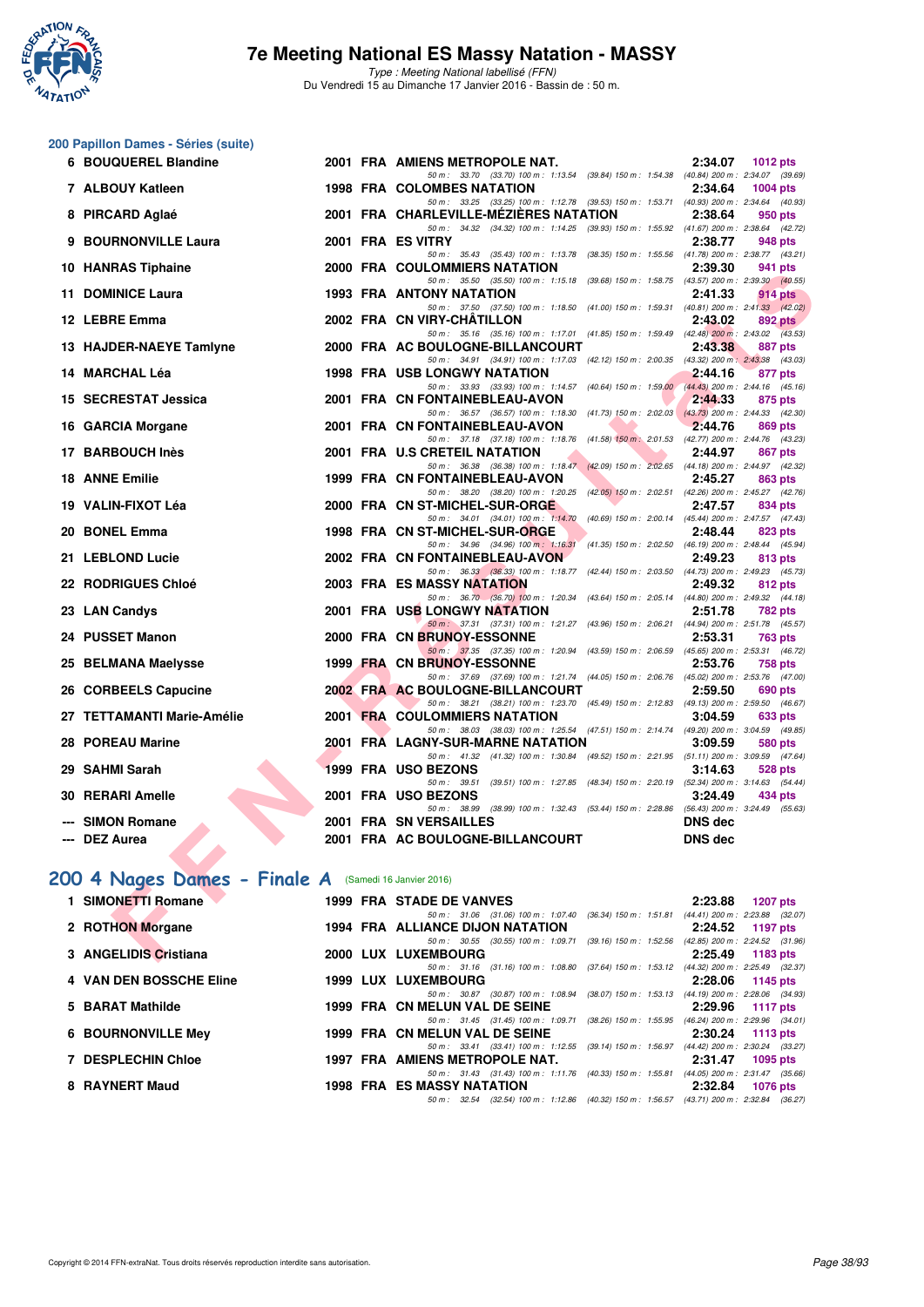

### [200 4 Nages Dames - Finale B](http://www.ffnatation.fr/webffn/resultats.php?idact=nat&go=epr&idcpt=35299&idepr=41) (Samedi 16 Janvier 2016)

| 1 FABRE Morgane         |  | 1995 FRA CN VIRY-CHÂTILLON                                                               | 2:30.71                             | $1106$ pts      |  |
|-------------------------|--|------------------------------------------------------------------------------------------|-------------------------------------|-----------------|--|
|                         |  | 50 m: 31.78 (31.78) 100 m: 1:11.15 (39.37) 150 m: 1:56.22 (45.07) 200 m: 2:30.71 (34.49) |                                     |                 |  |
| 2 REMY Elora            |  | 2000 FRA CHARLEVILLE-MEZIERES NATATION                                                   | 2:30.74                             | 1106 pts        |  |
|                         |  | 50 m: 33.38 (33.38) 100 m: 1:12.21 (38.83) 150 m: 1:56.70 (44.49) 200 m: 2:30.74 (34.04) |                                     |                 |  |
| 3 CUNHA-FERREIRA Léonie |  | 2000 FRA CN VIRY-CHATILLON                                                               | 2:33.49                             | <b>1066 pts</b> |  |
|                         |  | 50 m: 32.49 (32.49) 100 m: 1:12.51 (40.02) 150 m: 1:58.32                                | $(45.81)$ 200 m : 2:33.49 $(35.17)$ |                 |  |
| 4 MAILLE Ilona          |  | <b>2001 FRA ES MASSY NATATION</b>                                                        | 2:34.63                             | 1050 pts        |  |
|                         |  | 50 m: 31.63 (31.63) 100 m: 1:10.74 (39.11) 150 m: 1:58.79                                | (48.05) 200 m : 2:34.63 (35.84)     |                 |  |
| 5 BIGOT Clémence        |  | 2001 FRA AMIENS METROPOLE NAT.                                                           | 2:34.80                             | 1048 pts        |  |
|                         |  | 50 m: 33.43 (33.43) 100 m: 1:12.08 (38.65) 150 m: 2:00.74                                | $(48.66)$ 200 m : 2:34.80 $(34.06)$ |                 |  |
| 6 DA SILVA Anne-Sophie  |  | 2000 FRA CHARLEVILLE-MÉZIÈRES NATATION                                                   | 2:35.23                             | $1042$ pts      |  |
|                         |  | 50 m: 32.72 (32.72) 100 m: 1:11.47 (38.75) 150 m: 1:58.99                                | $(47.52)$ 200 m : 2:35.23 $(36.24)$ |                 |  |
| 7 GRAUX Druscila        |  | 1996 FRA AMIENS METROPOLE NAT.                                                           | 2:41.69                             | 953 pts         |  |
|                         |  | 50 m: 32.88 (32.88) 100 m: 1:15.76 (42.88) 150 m: 2:03.01                                | $(47.25)$ 200 m : 2:41.69 (38.68)   |                 |  |
| --- BECKER Lia          |  | 1999 FRA USB LONGWY NATATION                                                             | DNS dec                             |                 |  |

### **[200 4 Nages Dames - Finale C](http://www.ffnatation.fr/webffn/resultats.php?idact=nat&go=epr&idcpt=35299&idepr=41) 13-15 ans** (Samedi 16 Janvier 2016)

| 1 BOURNONVILLE Laura |  | 2001 FRA ES VITRY                                         |                           | 2:34.71        | <b>1049 pts</b>                     |
|----------------------|--|-----------------------------------------------------------|---------------------------|----------------|-------------------------------------|
|                      |  |                                                           |                           |                |                                     |
|                      |  | 50 m: 32.58 (32.58) 100 m: 1:14.15 (41.57) 150 m: 1:58.95 |                           |                | $(44.80)$ 200 m : 2:34.71 $(35.76)$ |
| 2 ZOUAIED Inès       |  | 2001 FRA CHARLEVILLE-MÉZIÈRES NATATION                    |                           | 2:36.50        | <b>1024 pts</b>                     |
|                      |  | 50 m: 32.44 (32.44) 100 m: 1:14.48 (42.04) 150 m: 2:01.14 |                           |                | $(46.66)$ 200 m : 2:36.50 $(35.36)$ |
| 3 FERRON Pauline     |  | 2001 FRA NAUTIC CLUB RAMBOUILLET                          |                           | 2:38.05        | $1003$ pts                          |
|                      |  | 50 m: 34.18 (34.18) 100 m: 1:14.28                        | $(40.10)$ 150 m : 2:01.14 |                | $(46.86)$ 200 m : 2:38.05 $(36.91)$ |
| 4 MALLET Camille     |  | 2001 FRA AMIENS METROPOLE NAT.                            |                           | 2:38.59        | 995 pts                             |
|                      |  | 50 m : 34.94 (34.94) 100 m : 1:18.95                      | $(44.01)$ 150 m : 2:03.26 |                | $(44.31)$ 200 m : 2:38.59 $(35.33)$ |
| 5 DUMUR Julie        |  | 2001 FRA CN VAL MAUBUEE                                   |                           | 2:41.17        | 960 pts                             |
|                      |  | 50 m : 33.66 (33.66) 100 m : 1:16.96                      | $(43.30)$ 150 m : 2:04.55 |                | $(47.59)$ 200 m : 2:41.17 $(36.62)$ |
| 6 BIGAY Clara        |  | 2002 FRA STADE DE VANVES                                  |                           | 2:41.52        | 956 pts                             |
|                      |  | 50 m : 34.92 (34.92) 100 m : 1:17.64                      | (42.72) 150 m : 2:04.26   |                | $(46.62)$ 200 m : 2:41.52 $(37.26)$ |
| 7 QUINT Chloé        |  | 2002 FRA AMIENS METROPOLE NAT.                            |                           | 2:41.84        | 951 pts                             |
|                      |  | 50 m : 35.20 (35.20) 100 m : 1:17.65                      | (42.45) 150 m : 2:05.45   |                | $(47.80)$ 200 m : 2:41.84 $(36.39)$ |
| --- JOLY Mathilde    |  | 2001 FRA C.N OZOIR-LA-FERRIERE                            |                           | <b>DNS</b> dec |                                     |

#### **[200 4 Nages Dames - Séries](http://www.ffnatation.fr/webffn/resultats.php?idact=nat&go=epr&idcpt=35299&idepr=41)** (Samedi 16 Janvier 2016)

| 5 BIGOT Clémence                                               |  | 2001 FRA AMIENS METROPOLE NAT.                                                                                                     | 2:34.80        | <b>1048 pts</b> |
|----------------------------------------------------------------|--|------------------------------------------------------------------------------------------------------------------------------------|----------------|-----------------|
| 6 DA SILVA Anne-Sophie                                         |  | 50 m: 33.43 (33.43) 100 m: 1:12.08 (38.65) 150 m: 2:00.74 (48.66) 200 m: 2:34.80 (34.06)<br>2000 FRA CHARLEVILLE-MEZIERES NATATION | 2:35.23        | $1042$ pts      |
| 7 GRAUX Druscila                                               |  | 50 m: 32.72 (32.72) 100 m: 1:11.47 (38.75) 150 m: 1:58.99 (47.52) 200 m: 2:35.23 (36.24)<br>1996 FRA AMIENS METROPOLE NAT.         | 2:41.69        | 953 pts         |
| --- BECKER Lia                                                 |  | 50 m: 32.88 (32.88) 100 m: 1:15.76 (42.88) 150 m: 2:03.01 (47.25) 200 m: 2:41.69 (38.68)<br>1999 FRA USB LONGWY NATATION           | <b>DNS</b> dec |                 |
|                                                                |  |                                                                                                                                    |                |                 |
| 00 4 Nages Dames - Finale C 13-15 ans (Samedi 16 Janvier 2016) |  |                                                                                                                                    |                |                 |
| 1 BOURNONVILLE Laura                                           |  | 2001 FRA ES VITRY                                                                                                                  | 2:34.71        | 1049 pts        |
| 2 ZOUAIED Inès                                                 |  | 50 m: 32.58 (32.58) 100 m: 1:14.15 (41.57) 150 m: 1:58.95 (44.80) 200 m: 2:34.71 (35.76)<br>2001 FRA CHARLEVILLE-MEZIERES NATATION | 2:36.50        | <b>1024 pts</b> |
| 3 FERRON Pauline                                               |  | 50 m: 32.44 (32.44) 100 m: 1:14.48 (42.04) 150 m: 2:01.14 (46.66) 200 m: 2:36.50 (35.36)<br>2001 FRA NAUTIC CLUB RAMBOUILLET       | 2:38.05        | 1003 pts        |
|                                                                |  | 50 m: 34.18 (34.18) 100 m: 1:14.28 (40.10) 150 m: 2:01.14 (46.86) 200 m: 2:38.05 (36.91)                                           |                |                 |
| 4 MALLET Camille                                               |  | 2001 FRA AMIENS METROPOLE NAT.<br>50 m: 34.94 (34.94) 100 m: 1:18.95 (44.01) 150 m: 2:03.26 (44.31) 200 m: 2:38.59 (35.33)         | 2:38.59        | 995 pts         |
| 5 DUMUR Julie                                                  |  | 2001 FRA CN VAL MAUBUEE                                                                                                            | 2:41.17        | 960 pts         |
| 6 BIGAY Clara                                                  |  | 50 m: 33.66 (33.66) 100 m: 1:16.96 (43.30) 150 m: 2:04.55 (47.59) 200 m: 2:41.17 (36.62)<br>2002 FRA STADE DE VANVES               | 2:41.52        | 956 pts         |
|                                                                |  | 50 m: 34.92 (34.92) 100 m: 1:17.64 (42.72) 150 m: 2:04.26 (46.62) 200 m: 2:41.52 (37.26)                                           |                |                 |
| 7 QUINT Chloé                                                  |  | 2002 FRA AMIENS METROPOLE NAT.<br>50 m: 35.20 (35.20) 100 m: 1:17.65 (42.45) 150 m: 2:05.45 (47.80) 200 m: 2:41.84 (36.39)         | 2:41.84        | 951 pts         |
| --- JOLY Mathilde                                              |  | 2001 FRA C.N.OZOIR-LA-FERRIERE                                                                                                     | <b>DNS</b> dec |                 |
|                                                                |  |                                                                                                                                    |                |                 |
| 00 4 Nages Dames - Séries (Samedi 16 Janvier 2016)             |  |                                                                                                                                    |                |                 |
| 1 ROTHON Morgane                                               |  | 1994 FRA ALLIANCE DIJON NATATION                                                                                                   | 2:25.43        | 1184 pts        |
| 2 VAN DEN BOSSCHE Eline                                        |  | 50 m: 30.37 (30.37) 100 m: 1:09.66 (39.29) 150 m: 1:52.86 (43.20) 200 m: 2:25.43 (32.57)<br><b>1999 LUX LUXEMBOURG</b>             | 2:25.90        | 1177 pts        |
|                                                                |  | 50 m: 30.59 (30.59) 100 m: 1:07.78 (37.19) 150 m: 1:50.92 (43.14) 200 m: 2:25.90 (34.98)                                           |                |                 |
| 3 SIMONETTI Romane                                             |  | 1999 FRA STADE DE VANVES<br>50 m: 30.90 (30.90) 100 m: 1:08.22 (37.32) 150 m: 1:51.84 (43.62) 200 m: 2:26.19 (34.35)               | 2:26.19        | <b>1172 pts</b> |
| 4 ANGELIDIS Cristiana                                          |  | 2000 LUX LUXEMBOURG                                                                                                                | 2:26.46        | 1168 pts        |
| 5 RAYNERT Maud                                                 |  | 50 m: 31.18 (31.18) 100 m: 1:09.25 (38.07) 150 m: 1:53.73 (44.48) 200 m: 2:26.46 (32.73)<br><b>1998 FRA ES MASSY NATATION</b>      | 2:27.65        | 1151 pts        |
| 6 BARAT Mathilde                                               |  | 50 m: 31.87 (31.87) 100 m: 1:11.68 (39.81) 150 m: 1:53.15 (41.47) 200 m: 2:27.65 (34.50)<br>1999 FRA CN MELUN VAL DE SEINE         | 2:28.05        | 1145 pts        |
|                                                                |  | 50 m: 31.53 (31.53) 100 m: 1:10.18 (38.65) 150 m: 1:55.56 (45.38) 200 m: 2:28.05 (32.49)                                           |                |                 |
| 7 BOURNONVILLE Mey                                             |  | 1999 FRA CN MELUN VAL DE SEINE<br>50 m: 32.91 (32.91) 100 m: 1:10.31 (37.40) 150 m: 1:54.91 (44.60) 200 m: 2:28.11 (33.20)         | 2:28.11        | 1144 pts        |
| 8 BIHAN Morgane                                                |  | 2000 FRA CSN GUYANCOURT                                                                                                            | 2:29.63        | 1122 $pts$      |
| 9 DESPLECHIN Chloe                                             |  | 50 m: 32.62 (32.62) 100 m: 1:11.07 (38.45) 150 m: 1:55.67 (44.60) 200 m: 2:29.63 (33.96)<br>1997 FRA AMIENS METROPOLE NAT.         | 2:32.62        | 1079 pts        |
|                                                                |  | 50 m: 31.52 (31.52) 100 m: 1:12.61 (41.09) 150 m: 1:56.56 (43.95) 200 m: 2:32.62 (36.06)                                           |                |                 |
| 10 HAJDER-NAEYE Tamlyne                                        |  | 2000 FRA AC BOULOGNE-BILLANCOURT<br>50 m: 31.93 (31.93) 100 m: 1:10.75 (38.82) 150 m: 1:57.97 (47.22) 200 m: 2:33.11 (35.14)       | 2:33.11        | 1072 pts        |
| 11 CUNHA-FERREIRA Léonie                                       |  | 2000 FRA CN VIRY-CHATILLON                                                                                                         | 2:33.21        | <b>1070 pts</b> |
| 12 MAILLE Ilona                                                |  | 50 m: 32.73 (32.73) 100 m: 1:12.46 (39.73) 150 m: 1:58.26 (45.80) 200 m: 2:33.21 (34.95)<br><b>2001 FRA ES MASSY NATATION</b>      | 2:33.31        | 1069 pts        |
|                                                                |  | 50 m: 31.22 (31.22) 100 m: 1:09.88 (38.66) 150 m: 1:56.56 (46.68) 200 m: 2:33.31 (36.75)                                           |                |                 |
| 13 BIGOT Clémence                                              |  | 2001 FRA AMIENS METROPOLE NAT.<br>50 m : 33.28 (33.28) 100 m : 1:13.35 (40.07) 150 m : 1:59.45 (46.10) 200 m : 2:35.07 (35.62)     | 2:35.07        | 1044 pts        |
| 14 REMY Elora                                                  |  | 2000 FRA CHARLEVILLE-MEZIERES NATATION                                                                                             | 2:35.74        | 1035 pts        |
| 15 DA SILVA Anne-Sophie                                        |  | 50 m: 33.83 (33.83) 100 m: 1:13.86 (40.03) 150 m: 1:59.87 (46.01) 200 m: 2:35.74 (35.87)<br>2000 FRA CHARLEVILLE-MEZIERES NATATION | 2:35.87        | 1033 pts        |
|                                                                |  | 50 m: 32.89 (32.89) 100 m: 1:12.10 (39.21) 150 m: 2:00.04 (47.94) 200 m: 2:35.87 (35.83)                                           |                |                 |
| 16 FABRE Morgane                                               |  | 1995 FRA CN VIRY-CHATILLON<br>50 m: 32.58 (32.58) 100 m: 1:12.93 (40.35) 150 m: 1:58.52 (45.59) 200 m: 2:35.98 (37.46)             | 2:35.98        | <b>1031 pts</b> |
| 17 GRAUX Druscila                                              |  | 1996 FRA AMIENS METROPOLE NAT.                                                                                                     | 2:36.71        | 1021 pts        |
|                                                                |  | 50 m: 32.90 (32.90) 100 m: 1:15.48 (42.58) 150 m: 2:00.60 (45.12) 200 m: 2:36.71 (36.11)                                           |                |                 |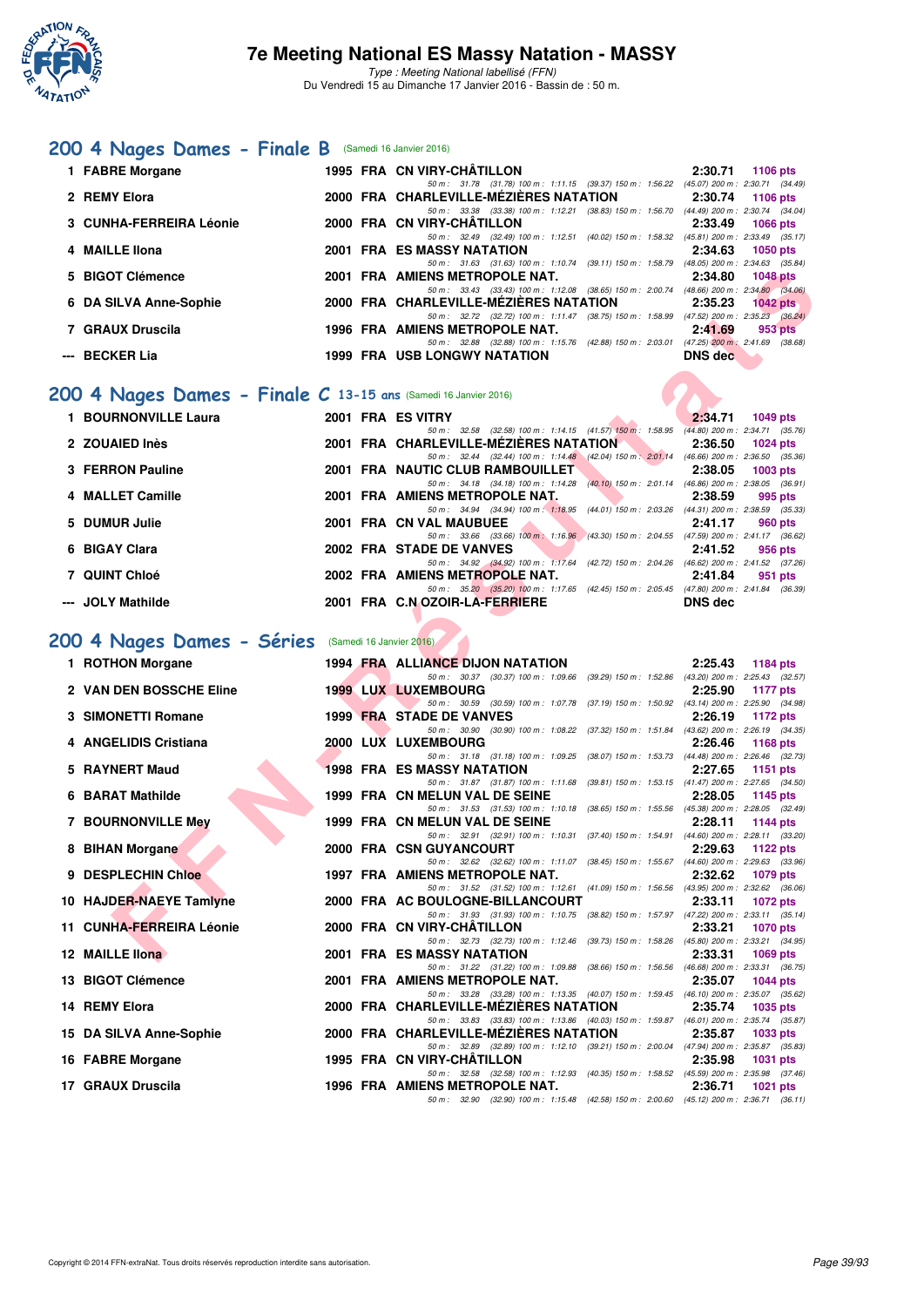

**200 4 Nages Dames - Séries (suite)**

### **7e Meeting National ES Massy Natation - MASSY**

| <b>18 DESNOYERS Chloé</b>   |  | 2001 FRA JEANNE D'ARC DRANCY                                                                                                           | 2:37.14<br>1015 pts   |
|-----------------------------|--|----------------------------------------------------------------------------------------------------------------------------------------|-----------------------|
| 18 BECKER Lia               |  | 50 m: 33.51 (33.51) 100 m: 1:12.44 (38.93) 150 m: 2:01.54 (49.10) 200 m: 2:37.14 (35.60)<br><b>1999 FRA USB LONGWY NATATION</b>        | 2:37.14<br>1015 $pts$ |
| 20 BOURNONVILLE Laura       |  | 50 m: 33.65 (33.65) 100 m: 1:15.72 (42.07) 150 m: 1:59.95 (44.23) 200 m: 2:37.14 (37.19)<br>2001 FRA ES VITRY                          | 2:37.55<br>1010 $pts$ |
| 21 CASTEL Margaux           |  | 50 m: 32.88 (32.88) 100 m: 1:14.88 (42.00) 150 m: 2:00.87 (45.99) 200 m: 2:37.55 (36.68)<br>2000 FRA S.M MONTROUGE                     | 2:37.83<br>1006 pts   |
| 22 PAGANELLI Sarah          |  | 50 m: 32.80 (32.80) 100 m: 1:11.78 (38.98) 150 m: 2:03.04 (51.26) 200 m: 2:37.83 (34.79)<br>2000 FRA USB LONGWY NATATION               | 2:37.93<br>$1004$ pts |
| 23 MALLET Camille           |  | 50 m: 32.96 (32.96) 100 m: 1:15.64 (42.68) 150 m: 2:01.08 (45.44) 200 m: 2:37.93 (36.85)<br>2001 FRA AMIENS METROPOLE NAT.             | 2:38.02<br>$1003$ pts |
| 24 FERRON Pauline           |  | 50 m: 34.61 (34.61) 100 m: 1:17.64 (43.03) 150 m: 2:02.09 (44.45) 200 m: 2:38.02 (35.93)<br>2001 FRA NAUTIC CLUB RAMBOUILLET           | 2:38.13<br>1002 $pts$ |
| 25 LANCEZ Camille           |  | 50 m: 34.63 (34.63) 100 m: 1:15.51 (40.88) 150 m: 2:01.83 (46.32) 200 m: 2:38.13 (36.30)<br>1998 FRA PAS-DE-CALAIS                     | 2:38.56<br>996 pts    |
|                             |  | 50 m: 32.36 (32.36) 100 m: 1:15.30 (42.94) 150 m: 2:02.16 (46.86) 200 m: 2:38.56 (36.40)                                               |                       |
| 26 ABDELHAFIDH Emma         |  | 1999 FRA ANTONY NATATION<br>50 m: 33.19 (33.19) 100 m: 1:15.40 (42.21) 150 m: 2:03.26 (47.86) 200 m: 2:38.95 (35.69)                   | 2:38.95<br>991 pts    |
| 27 OUCHAOUA Sarah           |  | 1998 FRA CN VIRY-CHATILLON<br>50 m: 34.92 (34.92) 100 m: 1:16.16 (41.24) 150 m: 2:01.02 (44.86) 200 m: 2:39.02 (38.00)                 | 2:39.02<br>990 pts    |
| 28 BOUCENNA Sarah           |  | 1999 FRA CN MAISONS-ALFORT<br>50 m: 34.20 (34.20) 100 m: 1:15.30 (41.10) 150 m: 2:04.60 (49.30) 200 m: 2:39.54 (34.94)                 | 2:39.54<br>982 pts    |
| 29 FALLOUEY Mathilde        |  | <b>1999 FRA EN TOURS</b><br>50 m: 35.74 (35.74) 100 m: 1:19.25 (43.51) 150 m: 2:03.26 (44.01) 200 m: 2:39.62 (36.36)                   | 2:39.62<br>981 pts    |
| <b>30 BAUDART Clotilde</b>  |  | 2000 FRA CHARLEVILLE-MEZIERES NATATION<br>50 m: 33.59 (33.59) 100 m: 1:14.55 (40.96) 150 m: 2:02.53 (47.98) 200 m: 2:39.64 (37.11)     | 2:39.64<br>981 pts    |
| 31 VERDIER Alexandra        |  | <b>2000 FRA ES MASSY NATATION</b><br>50 m: 35.07 (35.07) 100 m: 1:19.25 (44.18) 150 m: 2:03.91 (44.66) 200 m: 2:39.91 (36.00)          | 2:39.91<br>977 pts    |
| 32 LENGLET Nolwenn          |  | 2002 FRA AS CORBEIL-ESSONNE<br>50 m: 33.94 (33.94) 100 m: 1:16.60 (42.66) 150 m: 2:02.79 (46.19) 200 m: 2:40.28 (37.49)                | 2:40.28<br>972 pts    |
| 33 ZOUAIED Inès             |  | 2001 FRA CHARLEVILLE-MEZIERES NATATION<br>50 m: 33.54 (33.54) 100 m: 1:15.73 (42.19) 150 m: 2:04.32 (48.59) 200 m: 2:40.29 (35.97)     | 2:40.29<br>972 pts    |
| <b>34 HACHEZ Clementine</b> |  | 2001 FRA CSN GUYANCOURT                                                                                                                | 2:41.23<br>960 pts    |
| 35 QUINT Chloé              |  | 50 m: 34.55 (34.55) 100 m: 1:15.43 (40.88) 150 m: 2:04.12 (48.69) 200 m: 2:41.23 (37.11)<br>2002 FRA AMIENS METROPOLE NAT.             | 2:41.28<br>959 pts    |
| 36 PIRCARD Aglaé            |  | 50 m: 35.18 (35.18) 100 m: 1:17.68 (42.50) 150 m: 2:05.49 (47.81) 200 m: 2:41.28 (35.79)<br>2001 FRA CHARLEVILLE-MEZIERES NATATION     | 2:41.66<br>954 pts    |
| <b>DUMUR Julie</b><br>37.   |  | 50 m: 35.23 (35.23) 100 m: 1:18.59 (43.36) 150 m: 2:06.66 (48.07) 200 m: 2:41.66 (35.00)<br>2001 FRA CN VAL MAUBUEE                    | 2:41.83<br>952 pts    |
| <b>JOLY Mathilde</b><br>38. |  | 50 m: 33.62 (33.62) 100 m: 1:17.60 (43.98) 150 m: 2:04.97 (47.37) 200 m: 2:41.83 (36.86)<br>2001 FRA C.N OZOIR-LA-FERRIERE             | 2:42.29<br>945 pts    |
| <b>MASSON Chloe</b><br>38   |  | 50 m: 35.21 (35.21) 100 m: 1:17.36 (42.15) 150 m: 2:06.72 (49.36) 200 m: 2:42.29 (35.57)<br>2001 FRA SN VERSAILLES                     | 2:42.29<br>945 pts    |
| 40 LEBRE Emma               |  | 50 m: 33.35 (33.35) 100 m: 1:15.77 (42.42) 150 m: 2:03.73 (47.96) 200 m: 2:42.29 (38.56)<br>2002 FRA CN VIRY-CHATILLON                 | 2:43.02<br>936 pts    |
| <b>BIGAY Clara</b><br>41    |  | 50 m: 34.96 (34.96) 100 m: 1:18.60 (43.64) 150 m: 2:06.38 (47.78) 200 m: 2:43.02 (36.64)<br>2002 FRA STADE DE VANVES                   | 2:43.45<br>930 pts    |
| 41 BARRIERE Sophie          |  | 50 m: 34.85 (34.85) 100 m: 1:18.62 (43.77) 150 m: 2:06.16 (47.54) 200 m: 2:43.45 (37.29)<br>2001 FRA COLOMBES NATATION                 | 2:43.45<br>930 pts    |
| 43 MULLER Lena              |  | 50 m: 36.02 (36.02) 100 m: 1:17.81 (41.79) 150 m: 2:05.89 (48.08) 200 m: 2:43.45 (37.56)<br>2001 FRA CSN GUYANCOURT                    | 2:43.68<br>927 pts    |
| 44 KEBDI Manel              |  | 50 m: 34.35 (34.35) 100 m: 1:15.59 (41.24) 150 m: 2:05.28 (49.69) 200 m: 2:43.68 (38.40)<br><b>2002 FRA CN LA COURNEUVE</b>            | 2:43.88<br>924 pts    |
| 45 FIGUEIREDO Mariana       |  | 50 m: 34.21 (34.21) 100 m: 1:18.17 (43.96) 150 m: 2:06.22 (48.05) 200 m: 2:43.88 (37.66)<br>2000 FRA JEANNE D'ARC DRANCY               | 2:44.41<br>917 pts    |
| 46 PEITEADO Victoria        |  | 50 m: 35.12 (35.12) 100 m: 1:16.86 (41.74) 150 m: 2:04.81 (47.95) 200 m: 2:44.41 (39.60)<br>2002 FRA CN MAISONS-ALFORT                 | 2:44.50<br>916 pts    |
| 47 CHARTIER Jessie          |  | 50 m: 33.78 (33.78) 100 m: 1:17.64 (43.86) 150 m: 2:07.80 (50.16) 200 m: 2:44.50 (36.70)<br>1992 FRA CN LE PLESSIS-ROBINSON            | 2:44.53               |
|                             |  | 50 m : 34.07 (34.07) 100 m : 1:16.34 (42.27) 150 m : 2:03.71 (47.37) 200 m : 2:44.53 (40.82)                                           | 916 pts               |
| 48 AIT HADDOU Amal          |  | 1999 FRA USC CONFLANS-STE-HONORINE<br>50 m : 32.60 (32.60) 100 m : 1:16.66 (44.06) 150 m : 2:05.34 (48.68) 200 m : 2:44.58 (39.24)     | 2:44.58<br>915 pts    |
| 49 CARADEC Alia             |  | 2002 FRA NAUTIC CLUB RAMBOUILLET<br>50 m : 36.24 (36.24) 100 m : 1:17.88 (41.64) 150 m : 2:06.47 (48.59) 200 m : 2:44.63 (38.16)       | 2:44.63<br>914 pts    |
| 50 RODRIGUES Chloé          |  | 2003 FRA ES MASSY NATATION<br>50 m: 34.55 (34.55) 100 m: 1:18.39 (43.84) 150 m: 2:07.95 (49.56) 200 m: 2:44.88 (36.93)                 | 2:44.88<br>911 pts    |
| 51 LEPOLARD Lilou           |  | 2001 FRA CHARLEVILLE-MEZIERES NATATION<br>50 m : 33.91 (33.91) 100 m : 1:17.04 (43.13) 150 m : 2:06.70 (49.66) 200 m : 2:45.14 (38.44) | 2:45.14<br>908 pts    |
| 52 COLLINS Naira            |  | 2002 FRA RACING CLUB DE FRANCE WP<br>50 m : 35.28 (35.28) 100 m : 1:17.61 (42.33) 150 m : 2:09.14 (51.53) 200 m : 2:45.43 (36.29)      | 2:45.43<br>904 pts    |
| 53 DORANGEVILLE Chloe       |  | 2002 FRA AMIENS METROPOLE NAT.<br>50 m: 35.35 (35.35) 100 m: 1:16.80 (41.45) 150 m: 2:07.79 (50.99) 200 m: 2:45.79 (38.00)             | 2:45.79<br>899 pts    |
|                             |  |                                                                                                                                        |                       |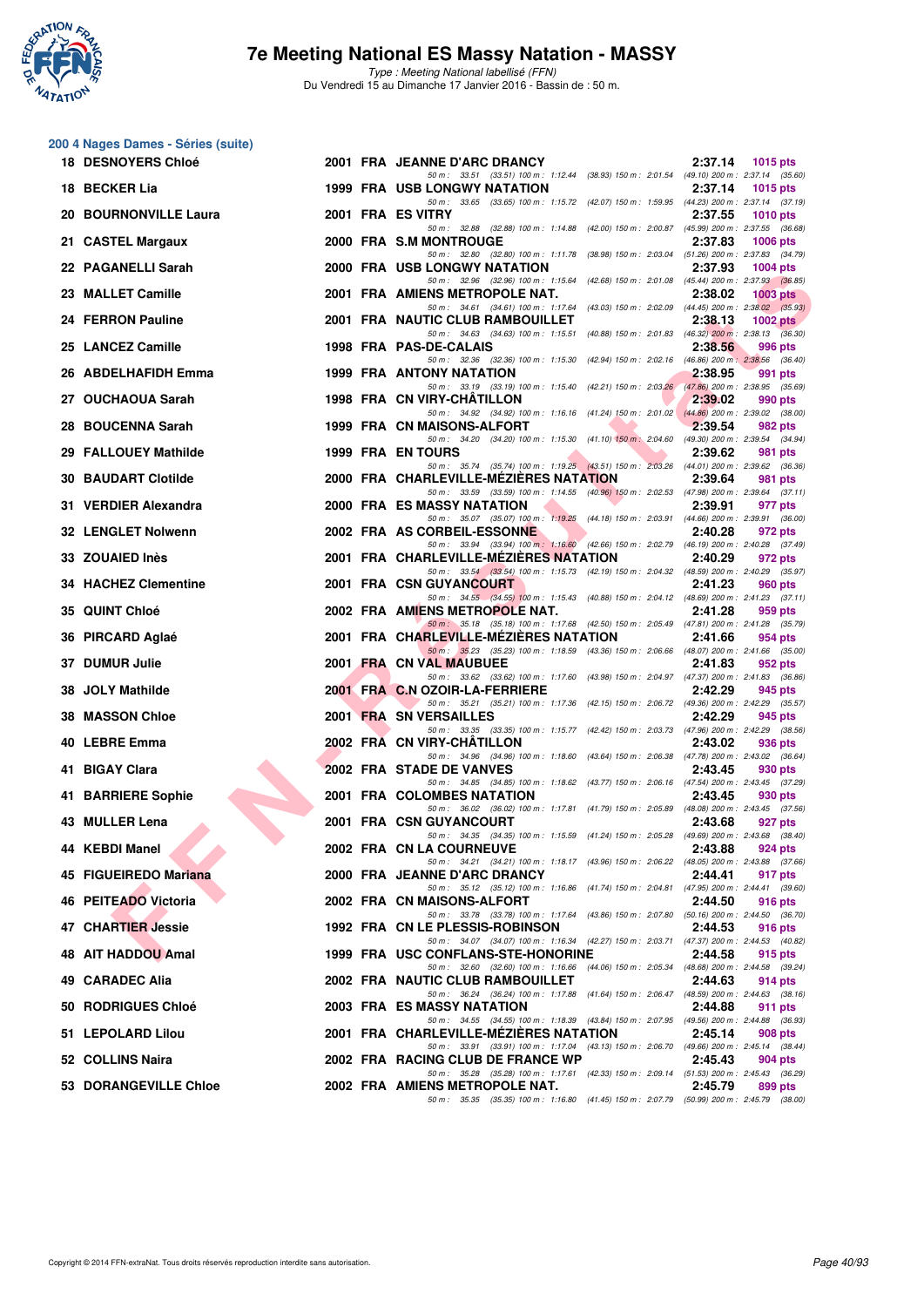

| 200 4 Nages Dames - Séries (suite) |  |  |  |
|------------------------------------|--|--|--|
|------------------------------------|--|--|--|

| 54 LORANS Inès             |  | 2001 FRA EN TOURS                                                                                                                     | 2:46.15       | 895 pts |
|----------------------------|--|---------------------------------------------------------------------------------------------------------------------------------------|---------------|---------|
| 55 JOLY Cloe               |  | 50 m: 35.91 (35.91) 100 m: 1:21.08 (45.17) 150 m: 2:09.05 (47.97) 200 m: 2:46.15 (37.10)<br>2002 FRA REIMS CHAMPAGNE NATATION         | 2:46.36       | 892 pts |
| 56 AKSAS Inès              |  | 50 m: 37.25 (37.25) 100 m: 1:22.05 (44.80) 150 m: 2:07.86 (45.81) 200 m: 2:46.36 (38.50)<br>2000 FRA CHARLEVILLE-MEZIERES NATATION    | 2:46.64       | 888 pts |
| 57 LEVEAUX Enola           |  | 50 m: 36.05 (36.05) 100 m: 1:23.09 (47.04) 150 m: 2:09.15 (46.06) 200 m: 2:46.64 (37.49)<br>2002 FRA BEAUVAISIS AQUATIC CLUB          | 2:46.77       | 887 pts |
| 58 BRIGNONE Julia          |  | 50 m: 34.86 (34.86) 100 m: 1:19.57 (44.71) 150 m: 2:08.29 (48.72) 200 m: 2:46.77 (38.48)<br>2000 FRA EN TOURS                         | 2:47.11       | 882 pts |
| 59 DE PAOLI Fiona          |  | 50 m: 37.13 (37.13) 100 m: 1:21.84 (44.71) 150 m: 2:08.25 (46.41) 200 m: 2:47.11 (38.86)<br>2000 FRA PAS-DE-CALAIS                    | 2:47.15       | 882 pts |
| 60 CHAPUT Perrine          |  | 50 m: 35.83 (35.83) 100 m: 1:19.68 (43.85) 150 m: 2:10.17 (50.49) 200 m: 2:47.15 (36.98)<br>2001 FRA COULOMMIERS NATATION             | 2:47.84       | 873 pts |
| 61 SOUPIZON Eléa           |  | 50 m: 37.58 (37.58) 100 m: 1:21.55 (43.97) 150 m: 2:09.87 (48.32) 200 m: 2:47.84 (37.97)<br>2000 FRA NAUTIC CLUB RAMBOUILLET          | 2:47.85       | 873 pts |
| 62 BOUTIN-FERNANDEZ Océane |  | 50 m: 36.40 (36.40) 100 m: 1:20.37 (43.97) 150 m: 2:08.23 (47.86) 200 m: 2:47.85 (39.62)<br>2002 FRA CN VAL MAUBUEE                   | 2:48.00       | 871 pts |
|                            |  | 50 m: 35.14 (35.14) 100 m: 1:20.26 (45.12) 150 m: 2:09.16 (48.90) 200 m: 2:48.00 (38.84)<br>2001 FRA USB LONGWY NATATION              |               |         |
| 63 LAN Candys              |  | 50 m: 36.29 (36.29) 100 m: 1:22.26 (45.97) 150 m: 2:09.87 (47.61) 200 m: 2:48.18 (38.31)                                              | 2:48.18       | 868 pts |
| 64 HOUAL Solene            |  | 2002 FRA ES MASSY NATATION<br>50 m: 35.70 (35.70) 100 m: 1:19.56 (43.86) 150 m: 2:09.86 (50.30) 200 m: 2:48.53 (38.67)                | 2:48.53       | 864 pts |
| 65 LE BERRIGAUD Marine     |  | 2002 FRA AC BOULOGNE-BILLANCOURT<br>50 m: 35.50 (35.50) 100 m: 1:22.37 (46.87) 150 m: 2:11.87 (49.50) 200 m: 2:49.06 (37.19)          | 2:49.06       | 857 pts |
| 66 LHOMME Angèle           |  | 2001 FRA SN VERSAILLES<br>50 m: 36.70 (36.70) 100 m: 1:17.65 (40.95) 150 m: 2:11.32 (53.67) 200 m: 2:49.23 (37.91)                    | 2:49.23       | 855 pts |
| 67 LARGANGE Léa            |  | 2001 FRA SN VERSAILLES<br>50 m: 35.16 (35.16) 100 m: 1:19.43 (44.27) 150 m: 2:10.91 (51.48) 200 m: 2:49.62 (38.71)                    | 2:49.62       | 850 pts |
| 68 DUMONT Mahona           |  | 2000 FRA RACING CLUB DE FRANCE WP<br>50 m: 36.06 (36.06) 100 m: 1:20.91 (44.85) 150 m: 2:09.23 (48.32) 200 m: 2:50.13 (40.90)         | 2:50.13       | 844 pts |
| 69 POTIER Coline           |  | <b>2001 FRA COULOMMIERS NATATION</b><br>50 m: 35.55 (35.55) 100 m: 1:25.30 (49.75) 150 m: 2:13.09 (47.79) 200 m: 2:50.32 (37.23)      | 2:50.32       | 841 pts |
| 70 POREAU Marine           |  | 2001 FRA LAGNY-SUR-MARNE NATATION<br>50 m: 37.61 (37.61) 100 m: 1:23.97 (46.36) 150 m: 2:13.09 (49.12) 200 m: 2:50.36 (37.27)         | 2:50.36       | 841 pts |
| 71 CEPECK Léa              |  | 2002 FRA EN TOURS                                                                                                                     | 2:50.51       | 839 pts |
| 72 PICARD Nina             |  | 50 m: 38.25 (38.25) 100 m: 1:22.10 (43.85) 150 m: 2:12.63 (50.53) 200 m: 2:50.51 (37.88)<br>1999 FRA AQUA CLUB PONTAULT-ROISSY        | 2:50.60       | 838 pts |
| <b>73 LEROY Marine</b>     |  | 50 m: 37.26 (37.26) 100 m: 1:19.22 (41.96) 150 m: 2:11.80 (52.58) 200 m: 2:50.60 (38.80)<br>2001 FRA CSN GUYANCOURT                   | 2:51.13       | 831 pts |
| 74 HO Katelyn              |  | 50 m: 35.60 (35.60) 100 m: 1:19.85 (44.25) 150 m: 2:11.82 (51.97) 200 m: 2:51.13 (39.31)<br>2002 FRA CN VIRY-CHATILLON                | 2:51.72       | 824 pts |
| 75 BALMER Lea              |  | 50 m: 37.85 (37.85) 100 m: 1:23.71 (45.86) 150 m: 2:13.15 (49.44) 200 m: 2:51.72 (38.57)<br>2001 FRA CN VIRY-CHATILLON                | 2:51.88       | 822 pts |
| 76 PERNOT Ophélie          |  | 50 m: 36.24 (36.24) 100 m: 1:21.59 (45.35) 150 m: 2:11.48 (49.89) 200 m: 2:51.88 (40.40)<br>2000 FRA AQUA CLUB PONTAULT-ROISSY        | 2:53.11       | 807 pts |
| 77 CORBEELS Capucine       |  | 50 m: 37.99 (37.99) 100 m: 1:24.16 (46.17) 150 m: 2:12.68 (48.52) 200 m: 2:53.11 (40.43)<br>2002 FRA AC BOULOGNE-BILLANCOURT          | 2:53.44       | 803 pts |
| 78 DOUCHEZ Gaëlle          |  | 50 m: 37.00 (37.00) 100 m: 1:23.78 (46.78) 150 m: 2:15.30 (51.52) 200 m: 2:53.44 (38.14)<br><b>1987 FRA LE MEE-SUR-SEINE NATATION</b> | 2:54.28       | 792 pts |
| <b>79 DUCAUROY Aude</b>    |  | 50 m: 37.87 (37.87) 100 m: 1:25.67 (47.80) 150 m: 2:16.30 (50.63) 200 m: 2:54.28 (37.98)<br>2002 FRA CA ORSAY                         | 2:54.47       |         |
|                            |  | 50 m: 37.30 (37.30) 100 m: 1:20.86 (43.56) 150 m: 2:15.30 (54.44) 200 m: 2:54.47 (39.17)                                              |               | 790 pts |
| 80 MERAFINA Emma           |  | 2002 FRA USB LONGWY NATATION<br>50 m: 38.22 (38.22) 100 m: 1:23.65 (45.43) 150 m: 2:14.29 (50.64) 200 m: 2:55.61 (41.32)              | 2:55.61       | 776 pts |
| 81 DETAIS Laurine          |  | 2000 FRA USO BEZONS<br>50 m: 36.67 (36.67) 100 m: 1:22.63 (45.96) 150 m: 2:14.53 (51.90) 200 m: 2:56.35 (41.82)                       | 2:56.35       | 767 pts |
| 82 ROSE Emilie             |  | 2002 FRA CN FONTAINEBLEAU-AVON<br>50 m: 40.49 (40.49) 100 m: 1:27.51 (47.02) 150 m: 2:16.26 (48.75) 200 m: 2:56.78 (40.52)            | 2:56.78       | 762 pts |
| <b>83 LAUNAY Maelle</b>    |  | 2002 FRA CN ST-MICHEL-SUR-ORGE<br>50 m: 38.72 (38.72) 100 m: 1:25.52 (46.80) 150 m: 2:15.96 (50.44) 200 m: 2:57.00 (41.04)            | 2:57.00       | 759 pts |
| 84 DHENNIN Clara           |  | 2001 FRA SN VERSAILLES<br>50 m: 36.75 (36.75) 100 m: 1:21.76 (45.01) 150 m: 2:18.08 (56.32) 200 m: 2:58.35 (40.27)                    | 2:58.35       | 743 pts |
| 85 PEUCH Marie             |  | 2002 FRA CANETON CLUB DE BEAUMONT<br>50 m: 36.72 (36.72) 100 m: 1:26.01 (49.29) 150 m: 2:20.42 (54.41) 200 m: 3:01.79 (41.37)         | 3:01.79       | 703 pts |
| 86 LOSTE Lisa              |  | 2002 FRA CANETON CLUB DE BEAUMONT<br>50 m: 38.44 (38.44) 100 m: 1:30.19 (51.75) 150 m: 2:23.30 (53.11) 200 m: 3:07.52 (44.22)         | 3:07.52       | 639 pts |
| --- AUDOUY Laura           |  | <b>2001 FRA USB LONGWY NATATION</b>                                                                                                   | <b>DSQ Vi</b> |         |
| --- PELLIER Claire         |  | 2000 FRA CN MELUN VAL DE SEINE                                                                                                        | <b>DSQ Ni</b> |         |
| --- SOMMIER Elodie         |  | 2001 FRA U.S CRETEIL NATATION                                                                                                         | DNS dec       |         |
| --- LE PEN Naomi           |  | 1998 FRA CN VAL MAUBUEE                                                                                                               | DNS dec       |         |
| --- THENOT Adeline         |  | 1991 FRA JEANNE D'ARC DRANCY                                                                                                          | DNS dec       |         |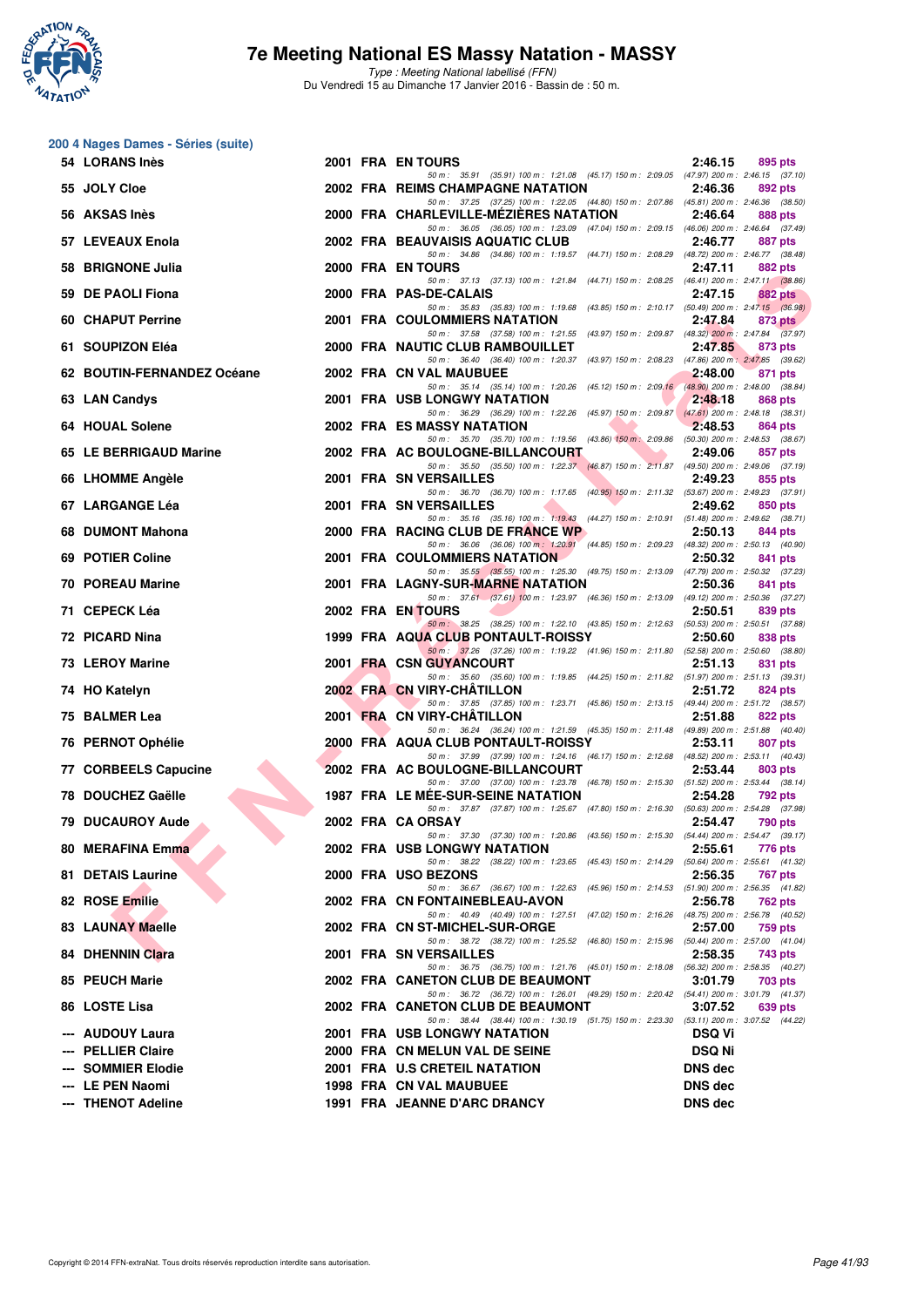

Type : Meeting National labellisé (FFN) Du Vendredi 15 au Dimanche 17 Janvier 2016 - Bassin de : 50 m.

#### **200 4 Nages Dames - Séries (suite)**

| ---   BURTMAN Lola        |  | 2002 FRA AC BOULOGNE-BILLANCOURT | DNS dec        |
|---------------------------|--|----------------------------------|----------------|
| --- MEHATS Micaela        |  | 2001 FRA COLOMBES NATATION       | <b>DNS</b> dec |
| --- SIMON Romane          |  | 2001 FRA SN VERSAILLES           | DNS dec        |
| --- DEZ Aurea             |  | 2001 FRA AC BOULOGNE-BILLANCOURT | DNS dec        |
| --- VAN DEN BOSSCHE Manon |  | <b>1997 LUX LUXEMBOURG</b>       | DNS dec        |

### **[400 4 Nages Dames - Finale A](http://www.ffnatation.fr/webffn/resultats.php?idact=nat&go=epr&idcpt=35299&idepr=42)** (Dimanche 17 Janvier 2016)

| <b>JU 4 Nages Dames - Finale A</b> (Dimanche 17 Janvier 2016)                                                                                                                                             |                         |                                      |  |         |                 |         |
|-----------------------------------------------------------------------------------------------------------------------------------------------------------------------------------------------------------|-------------------------|--------------------------------------|--|---------|-----------------|---------|
| 1 SECRESTAT Charlyne                                                                                                                                                                                      |                         | 1998 FRA CN FONTAINEBLEAU-AVON       |  | 5:10.40 | $1153$ pts      |         |
| 50 m: 32.53 (32.53) 100 m: 1:08.50 (35.97) 150 m: 1:50.70 (42.20) 200 m: 2:31.11 (40.41) 250 m: 3:15.19 (44.08) 300 m: 3:58.99 (43.80) 350 m: 4:35.50 (36.51) 400 m: 5:10.40                              |                         |                                      |  |         |                 | (34.90) |
| 2 BOURNONVILLE Mey                                                                                                                                                                                        |                         | 1999 FRA CN MELUN VAL DE SEINE       |  | 5:13.56 | <b>1129 pts</b> |         |
| 50 m: 34.14 (34.14) 100 m: 1:13.33 (39.19) 150 m: 1:54.15 (40.82) 200 m: 2:33.65 (39.50) 250 m: 3:19.27 (45.62) 300 m: 4:04.81 (45.54) 350 m: 4:39.70 (34.89) 400 m: 5:13.56 (33.86)                      |                         |                                      |  |         |                 |         |
| 3 TOPOLANSKI Anna                                                                                                                                                                                         |                         | 1998 FRA CLUB DES NAGEURS DE PARIS   |  | 5:14.95 | 1119 pts        |         |
| 50 m: 33.48 (33.48) 100 m: 1:13.69 (40.21) 150 m: 1:52.76 (39.07) 200 m: 2:30.84 (38.08) 250 m: 3:18.75 (47.91) 300 m: 4:06.13 (47.38) 350 m: 4:42.11 (35.98) 400 m: 5:14.95                              |                         |                                      |  |         |                 | (32.84) |
| 4 LANGLAIS Lila                                                                                                                                                                                           |                         | <b>2000 FRA ES MASSY NATATION</b>    |  | 5:15.23 | <b>1117 pts</b> |         |
| 50 m : 32.30 (32.30) 100 m : 1:09.14 (36.84) 150 m : 1:52.19 (43.05) 200 m : 2:34.67 (42.48) 250 m : 3:19.21 (44.54) 300 m : 4:04.00 (44.79) 350 m : 4:40.99 (36.99) 400 m : 5:15.23 (34.24)              |                         |                                      |  |         |                 |         |
| 5 BECKER Lia                                                                                                                                                                                              |                         | <b>1999 FRA USB LONGWY NATATION</b>  |  | 5:26.55 | <b>1037 pts</b> |         |
| 50 m: 34.94 (34.94) 100 m: 1:17.11 (42.17) 150 m: 2:00.25 (43.14) 200 m: 2:43.29 (43.04) 250 m: 3:27.30 (44.01) 300 m: 4:12.44 (45.14) 350 m: 4:50.68 (38.24) 400 m: 5:26.55 (35.87)                      |                         |                                      |  |         |                 |         |
| 6 AMBRASS Lilou                                                                                                                                                                                           | 2002 FRA EN LONGJUMEAU  |                                      |  | 5:27.72 | 1029 pts        |         |
| 50 m: 34.01 (34.01) 100 m: 1:13.21 (39.20) 150 m: 1:57.56 (44.35) 200 m: 2:41.02 (43.46) 250 m: 3:26.96 (45.94) 300 m: 4:13.51 (46.55) 350 m: 4:51.61 (38.10) 400 m: 5:27.72 (36.11)                      |                         |                                      |  | 5:30.29 |                 |         |
| 7 PAGANELLI Sarah<br>50 m: 34.60 (34.60) 100 m: 1:15.92 (41.32) 150 m: 1:59.83 (43.91) 200 m: 2:42.25 (42.42) 250 m: 3:28.48 (46.23) 300 m: 4:15.21 (46.73) 350 m: 4:53.68 (38.47) 400 m: 5:30.29 (36.61) |                         | 2000 FRA USB LONGWY NATATION         |  |         | <b>1011 pts</b> |         |
| 8 PELLIER Claire                                                                                                                                                                                          |                         | 2000 FRA CN MELUN VAL DE SEINE       |  | 5:31.82 | <b>1000 pts</b> |         |
| 50 m: 36.36 (36.36) 100 m: 1:17.91 (41.55) 150 m: 2:00.87 (42.96) 200 m: 2:43.62 (42.75) 250 m: 3:31.68 (48.06) 300 m: 4:20.31 (48.63) 350 m: 4:56.47 (36.16) 400 m: 5:31.82 (35.35)                      |                         |                                      |  |         |                 |         |
|                                                                                                                                                                                                           |                         |                                      |  |         |                 |         |
| 00 4 Nages Dames - Finale B (Dimanche 17 Janvier 2016)                                                                                                                                                    |                         |                                      |  |         |                 |         |
|                                                                                                                                                                                                           |                         |                                      |  |         |                 |         |
| 1 SECRESTAT Jessica                                                                                                                                                                                       |                         | 2001 FRA CN FONTAINEBLEAU-AVON       |  | 5:29.25 | <b>1018 pts</b> |         |
| 50 m: 35.25 (35.25) 100 m: 1:16.46 (41.21) 150 m: 2:02.44 (45.98) 200 m: 2:45.11 (42.67) 250 m: 3:32.25 (47.14) 300 m: 4:19.42 (47.17) 350 m: 4:54.77 (35.35) 400 m: 5:29.25 (34.48)                      |                         |                                      |  |         |                 |         |
| 2 GARCIA Morgane                                                                                                                                                                                          |                         | 2001 FRA CN FONTAINEBLEAU-AVON       |  | 5:31.44 | 1003 pts        |         |
| 50 m: 37.62 (37.62) 100 m: 1:20.13 (42.51) 150 m: 2:02.52 (42.39) 200 m: 2:43.18 (40.66) 250 m: 3:32.33 (49.15) 300 m: 4:20.01 (47.68) 350 m: 4:56.33 (36.32) 400 m: 5:31.44                              |                         |                                      |  |         |                 | (35.11) |
| 3 REBOUL Ines                                                                                                                                                                                             |                         | 1999 FRA CLUB DES NAGEURS DE PARIS   |  | 5:33.53 | 989 pts         |         |
| 50 m: 36.17 (36.17) 100 m: 1:18.44 (42.27) 150 m: 2:02.41 (43.97) 200 m: 2:45.61 (43.20) 250 m: 3:31,89 (46.28) 300 m: 4:18.74 (46.85) 350 m: 4:56.58 (37.84) 400 m: 5:33.53                              |                         |                                      |  |         |                 | (36.95) |
| 4 BARBAUD Marie                                                                                                                                                                                           |                         | 2000 FRA CN VIRY-CHATILLON           |  | 5:33.62 | <b>988 pts</b>  |         |
| 50 m: 35.18 (35.18) 100 m: 1:16.34 (41.16) 150 m: 1:59.46 (43.12) 200 m: 2:42.11 (42.65) 250 m: 3:29.99 (47.88) 300 m: 4:19.06 (49.07) 350 m: 4:56.63 (37.57) 400 m: 5:33.62 (36.99)<br>5 AUDOUY Laura    |                         | <b>2001 FRA USB LONGWY NATATION</b>  |  | 5:37.39 | 963 pts         |         |
| 50 m: 36.46 (36.46) 100 m: 1:21.69 (45.23) 150 m: 2:04.83 (43.14) 200 m: 2:46.81 (41.98) 250 m: 3:33.94 (47.13) 300 m: 4:20.51 (46.57) 350 m: 4:59.11 (38.60) 400 m: 5:37.39                              |                         |                                      |  |         |                 | (38.28) |
| 6 AOUAD Kenza                                                                                                                                                                                             |                         | 2000 FRANCN FONTAINEBLEAU-AVON       |  | 5:38.03 | 958 pts         |         |
| 50 m: 36.87 (36.87) 100 m: 1:19.66 (42.79) 150 m: 2:05.07 (45.41) 200 m: 2:48.22 (43.15) 250 m: 3:35.56 (47.34) 300 m: 4:23.61 (48.05) 350 m: 5:01.51 (37.90) 400 m: 5:38.03 (36.52)                      |                         |                                      |  |         |                 |         |
| 7 DUSSAUX Julie                                                                                                                                                                                           |                         | 2002 FRA RED STAR CLUB CHAMPIGNY     |  | 5:40.19 | 944 pts         |         |
| 50 m: 35.29 (35.29) 100 m: 1:17.94 (42.65) 150 m: 2:02.53 (44.59) 200 m: 2:45.38 (42.85) 250 m: 3:36.54 (51.16) 300 m: 4:27.94 (51.40) 350 m: 5:05.16 (37.22) 400 m: 5:40.19 (35.03)                      |                         |                                      |  |         |                 |         |
| 8 PERIGUEUX Elea                                                                                                                                                                                          | 2002 FRA CN VAL MAUBUEE |                                      |  | 5:42.43 | 929 pts         |         |
| 50 m : 36.07 (36.07) 100 m : 1:18.35 (42.28) 150 m : 2:02.93 (44.58) 200 m : 2:45.77 (42.84) 250 m : 3:35.76 (49.99) 300 m : 4:28.34 (52.58) 350 m : 5:06.35 (38.01) 400 m : 5:42.43 (36.08)              |                         |                                      |  |         |                 |         |
|                                                                                                                                                                                                           |                         |                                      |  |         |                 |         |
| 00 4 Nages Dames - Finale $C$ 13-15 ans (Dimanche 17 Janvier 2016)                                                                                                                                        |                         |                                      |  |         |                 |         |
|                                                                                                                                                                                                           |                         |                                      |  |         |                 |         |
| 1 CHAPUT Perrine<br>50 m: 38.17 (38.17) 100 m: 1:21.23 (43.06) 150 m: 2:05.62 (44.39) 200 m: 2:50.18 (44.56) 250 m: 3:38.09 (47.91) 300 m: 4:27.89 (49.80) 350 m: 5:06.47 (38.58) 400 m: 5:42.48 (36.01)  |                         | 2001 FRA COULOMMIERS NATATION        |  | 5:42.48 | 929 pts         |         |
| 2 LAN Candys                                                                                                                                                                                              |                         | <b>2001 FRA USB LONGWY NATATION</b>  |  | 5:42.81 |                 |         |
| 50 m: 37.80 (37.80) 100 m: 1:21.00 (43.20) 150 m: 2:06.66 (45.66) 200 m: 2:51.14 (44.48) 250 m: 3:37.80 (46.66) 300 m: 4:25.60 (47.80) 350 m: 5:05.61 (40.01) 400 m: 5:42.81 (37.20)                      |                         |                                      |  |         | 927 pts         |         |
| 3 POREAU Marine                                                                                                                                                                                           |                         | 2001 FRA LAGNY-SUR-MARNE NATATION    |  | 5:48.77 | 888 pts         |         |
| 50 m : 37.89 (37.89) 100 m : 1:26.29 (48.40) 150 m : 2:13.94 (47.65) 200 m : 2:58.00 (44.06) 250 m : 3:45.50 (47.50) 300 m : 4:34.16 (48.66) 350 m : 5:12.70 (38.54) 400 m : 5:48.77 (36.07)              |                         |                                      |  |         |                 |         |
| 4 BOUTIN-FERNANDEZ Océane                                                                                                                                                                                 | 2002 FRA CN VAL MAUBUEE |                                      |  | 5:49.32 | <b>884 pts</b>  |         |
| 50 m: 36.59 (36.59) 100 m: 1:20.50 (43.91) 150 m: 2:07.37 (46.87) 200 m: 2:52.50 (45.13) 250 m: 3:41.90 (49.40) 300 m: 4:31.94 (50.04) 350 m: 5:12.11 (40.17) 400 m: 5:49.32                              |                         |                                      |  |         |                 | (37.21) |
| 5 RICHARD Clara                                                                                                                                                                                           | 2002 FRA CN VAL MAUBUEE |                                      |  | 5:51.99 | <b>867 pts</b>  |         |
| 50 m: 38.80 (38.80) 100 m: 1:22.67 (43.87) 150 m: 2:07.03 (44.36) 200 m: 2:50.53 (43.50) 250 m: 3:42.45 (51.92) 300 m: 4:32.54 (50.09) 350 m: 5:13.27 (40.73) 400 m: 5:51.99 (38.72)                      |                         |                                      |  |         |                 |         |
| <b>6 LE GENTIL Marion</b>                                                                                                                                                                                 |                         | 2002 FRA ESPADON VELIZY-VILLACOUBLAY |  | 5:52.97 | 861 pts         |         |
| 50 m: 38.57 (38.57) 100 m: 1:21.03 (42.46) 150 m: 2:04.99 (43.96) 200 m: 2:49.52 (44.53) 250 m: 3:43.46 (53.94) 300 m: 4:36.62 (53.16) 350 m: 5:15.47 (38.85) 400 m: 5:52.97 (37.50)                      |                         |                                      |  |         |                 |         |
| 7 DANGER Clara                                                                                                                                                                                            | 2002 FRA EN LONGJUMEAU  |                                      |  | 5:57.32 | 833 pts         |         |
| 50 m: 36.51 (36.51) 100 m: 1:21.36 (44.85) 150 m: 2:07.23 (45.87) 200 m: 2:51.36 (44.13) 250 m: 3:43.32 (51.96) 300 m: 4:35.05 (51.73) 350 m: 5:17.05 (42.00) 400 m: 5:57.32 (40.27)                      |                         |                                      |  |         |                 |         |

### **[400 4 Nages Dames - Finale B](http://www.ffnatation.fr/webffn/resultats.php?idact=nat&go=epr&idcpt=35299&idepr=42)** (Dimanche 17 Janvier 2016)

|                  |                                       |                                     |                                    | $5:29.25$ 1018 pts                                                                                                                                                                           |
|------------------|---------------------------------------|-------------------------------------|------------------------------------|----------------------------------------------------------------------------------------------------------------------------------------------------------------------------------------------|
|                  |                                       |                                     |                                    | 50 m: 35.25 (35.25) 100 m: 1:16.46 (41.21) 150 m: 2:02.44 (45.98) 200 m: 2:45.11 (42.67) 250 m: 3:32.25 (47.14) 300 m: 4:19.42 (47.17) 350 m: 4:54.77 (35.35) 400 m: 5:29.25 (34.48)         |
| 2 GARCIA Morgane | <b>2001 FRA CN FONTAINEBLEAU-AVON</b> |                                     |                                    | $5:31.44$ 1003 pts                                                                                                                                                                           |
|                  |                                       |                                     |                                    | 50 m: 37.62 (37.62) 100 m: 1:20.13 (42.51) 150 m: 2:02.52 (42.39) 200 m: 2:43.18 (40.66) 250 m: 3:32.33 (49.15) 300 m: 4:20.01 (47.68) 350 m: 4:56.33 (36.32) 400 m: 5:31.44 (35.11)         |
| 3 REBOUL Ines    |                                       |                                     | 1999 FRA CLUB DES NAGEURS DE PARIS | 5:33.53<br>989 pts                                                                                                                                                                           |
|                  |                                       |                                     |                                    | 50 m : 36.17 (36.17) 100 m : 1:18.44 (42.27) 150 m : 2:02.41 (43.97) 200 m : 2:45.61 (43.20) 250 m : 3:31.89 (46.28) 300 m : 4:18.74 (46.85) 350 m : 4:56.58 (37.84) 400 m : 5:33.53 (36.95) |
| 4 BARBAUD Marie  |                                       | 2000 FRA CN VIRY-CHÂTILLON          |                                    | 5:33.62<br>988 pts                                                                                                                                                                           |
|                  |                                       |                                     |                                    | 50 m : 35.18 (35.18) 100 m : 1:16.34 (41.16) 150 m : 1:59.46 (43.12) 200 m : 2:42.11 (42.65) 250 m : 3:29.99 (47.88) 300 m : 4:19.06 (49.07) 350 m : 4:56.63 (37.57) 400 m : 5:33.62 (36.99) |
| 5 AUDOUY Laura   |                                       | <b>2001 FRA USB LONGWY NATATION</b> |                                    | 5:37.39<br>963 pts                                                                                                                                                                           |
|                  |                                       |                                     |                                    | 50 m : 36.46 (36.46) 100 m : 1:21.69 (45.23) 150 m : 2:04.83 (43.14) 200 m : 2:46.81 (41.98) 250 m : 3:33.94 (47.13) 300 m : 4:20.51 (46.57) 350 m : 4:59.11 (38.60) 400 m : 5:37.39 (38.28) |
| 6 AOUAD Kenza    |                                       | 2000 FRA CN FONTAINEBLEAU-AVON      |                                    | 5:38.03<br>958 pts                                                                                                                                                                           |
|                  |                                       |                                     |                                    | 50 m: 36.87 (36.87) 100 m: 1:19.66 (42.79) 150 m: 2:05.07 (45.41) 200 m: 2:48.22 (43.15) 250 m: 3:35.56 (47.34) 300 m: 4:23.61 (48.05) 350 m: 5:01.51 (37.90) 400 m: 5:38.03 (36.52)         |
| 7 DUSSAUX Julie  |                                       | 2002 FRA RED STAR CLUB CHAMPIGNY    |                                    | 5:40.19<br>944 pts                                                                                                                                                                           |
|                  |                                       |                                     |                                    | 50 m: 35.29 (35.29) 100 m: 1:17.94 (42.65) 150 m: 2:02.53 (44.59) 200 m: 2:45.38 (42.85) 250 m: 3:36.54 (51.16) 300 m: 4:27.94 (51.40) 350 m: 5:05.16 (37.22) 400 m: 5:40.19 (35.03)         |
| 8 PERIGUEUX Elea |                                       | 2002 FRA CN VAL MAUBUEE             |                                    | 5:42.43<br>929 pts                                                                                                                                                                           |
|                  |                                       |                                     |                                    | 50 m : 36.07 (36.07) 100 m : 1:18.35 (42.28) 150 m : 2:02.93 (44.58) 200 m : 2:45.77 (42.84) 250 m : 3:35.76 (49.99) 300 m : 4:28.34 (52.58) 350 m : 5:06.35 (38.01) 400 m : 5:42.43 (36.08) |

### **[400 4 Nages Dames - Finale C](http://www.ffnatation.fr/webffn/resultats.php?idact=nat&go=epr&idcpt=35299&idepr=42) 13-15 ans** (Dimanche 17 Janvier 2016)

| 1 CHAPUT Perrine   | 2001 FRA COULOMMIERS NATATION                                                                                                                                                                | $5:42.48$ 929 pts  |
|--------------------|----------------------------------------------------------------------------------------------------------------------------------------------------------------------------------------------|--------------------|
|                    | 50 m : 38.17 (38.17) 100 m : 1:21.23 (43.06) 150 m : 2:05.62 (44.39) 200 m : 2:50.18 (44.56) 250 m : 3:38.09 (47.91) 300 m : 4:27.89 (49.80) 350 m : 5:06.47 (38.58) 400 m : 5:42.48 (36.01) |                    |
| 2 LAN Candys       | <b>EXAMPLE 2001 FRA USB LONGWY NATATION</b>                                                                                                                                                  | 5:42.81<br>927 pts |
|                    | 50 m: 37.80 (37.80) 100 m: 1:21.00 (43.20) 150 m: 2:06.66 (45.66) 200 m: 2:51.14 (44.48) 250 m: 3:37.80 (46.66) 300 m: 4:25.60 (47.80) 350 m: 5:05.61 (40.01) 400 m: 5:42.81 (37.20)         |                    |
| 3 POREAU Marine    | <b>EXAMPLE 2001 FRA LAGNY-SUR-MARNE NATATION</b>                                                                                                                                             | 5:48.77<br>888 pts |
|                    | 50 m : 37.89 (37.89) 100 m : 1:26.29 (48.40) 150 m : 2:13.94 (47.65) 200 m : 2:58.00 (44.06) 250 m : 3:45.50 (47.50) 300 m : 4:34.16 (48.66) 350 m : 5:12.70 (38.54) 400 m : 5:48.77 (36.07) |                    |
|                    | 4 BOUTIN-FERNANDEZ Océane 2002 FRA CN VAL MAUBUEE                                                                                                                                            | 5:49.32<br>884 pts |
|                    | 50 m: 36.59 (36.59) 100 m: 1:20.50 (43.91) 150 m: 2:07.37 (46.87) 200 m: 2:52.50 (45.13) 250 m: 3:41.90 (49.40) 300 m: 4:31.94 (50.04) 350 m: 5:12.11 (40.17) 400 m: 5:49.32 (37.21)         |                    |
| 5 RICHARD Clara    | 2002 FRA CN VAL MAUBUEE                                                                                                                                                                      | 5:51.99<br>867 pts |
|                    | 50 m: 38.80 (38.80) 100 m: 1:22.67 (43.87) 150 m: 2:07.03 (44.36) 200 m: 2:50.53 (43.50) 250 m: 3:42.45 (51.92) 300 m: 4:32.54 (50.09) 350 m: 5:13.27 (40.73) 400 m: 5:51.99 (38.72)         |                    |
| 6 LE GENTIL Marion | 2002 FRA ESPADON VELIZY-VILLACOUBLAY                                                                                                                                                         | 5:52.97<br>861 pts |
|                    | 50 m: 38.57 (38.57) 100 m: 1:21.03 (42.46) 150 m: 2:04.99 (43.96) 200 m: 2:49.52 (44.53) 250 m: 3:43.46 (53.94) 300 m: 4:36.62 (53.16) 350 m: 5:15.47 (38.85) 400 m: 5:52.97 (37.50)         |                    |
| 7 DANGER Clara     | 2002 FRA EN LONGJUMEAU                                                                                                                                                                       | 5:57.32<br>833 pts |
|                    | 50 m: 36.51 (36.51) 100 m: 1:21.36 (44.85) 150 m: 2:07.23 (45.87) 200 m: 2:51.36 (44.13) 250 m: 3:43.32 (51.96) 300 m: 4:35.05 (51.73) 350 m: 5:17.05 (42.00) 400 m: 5:57.32 (40.27)         |                    |
| 8 LEBLOND Lucie    | 2002 FRA CN FONTAINEBLEAU-AVON                                                                                                                                                               | 5:57.55<br>832 pts |
|                    | 50 m: 38.71 (38.71) 100 m: 1:24.82 (46.11) 150 m: 2:09.74 (44.92) 200 m: 2:53.26 (43.52) 250 m: 3:44.67 (51.41) 300 m: 4:37.39 (52.72) 350 m: 5:17.62 (40.23) 400 m: 5:57.55 (39.93)         |                    |

### **[400 4 Nages Dames - Séries](http://www.ffnatation.fr/webffn/resultats.php?idact=nat&go=epr&idcpt=35299&idepr=42)** (Dimanche 17 Janvier 2016)

| 1 BIHAN Morgane        | <b>2000 FRA CSN GUYANCOURT</b>                                                                                                                                                               | $5:08.90$ 1164 pts |
|------------------------|----------------------------------------------------------------------------------------------------------------------------------------------------------------------------------------------|--------------------|
|                        | 50 m: 33.45 (33.45) 100 m: 1:10.76 (37.31) 150 m: 1:49.88 (39.12) 200 m: 2:28.60 (38.72) 250 m: 3:13.63 (45.03) 300 m: 3:57.71 (44.08) 350 m: 4:34.35 (36.64) 400 m: 5:08.90 (34.55)         |                    |
| 2 BOURNONVILLE Mey     | 1999 FRA CN MELUN VAL DE SEINE                                                                                                                                                               | 5:16.48 1108 pts   |
|                        | 50 m : 33.99 (33.99) 100 m : 1:14.43 (40.44) 150 m : 1:55.45 (41.02) 200 m : 2:36.16 (40.71) 250 m : 3:22.31 (46.15) 300 m : 4:07.71 (45.40) 350 m : 4:43.10 (35.39) 400 m : 5:16.48 (33.38) |                    |
| <b>3 LANGLAIS Lila</b> | <b>2000 FRA ES MASSY NATATION</b>                                                                                                                                                            | 5:17.77 1099 pts   |
|                        | 50 m : 32.43 (32.43) 100 m : 1:10.34 (37.91) 150 m : 1:53.81 (43.47) 200 m : 2:35.88 (42.07) 250 m : 3:20.72 (44.84) 300 m : 4:05.39 (44.67) 350 m : 4:42.55 (37.16) 400 m : 5:17.77 (35.22) |                    |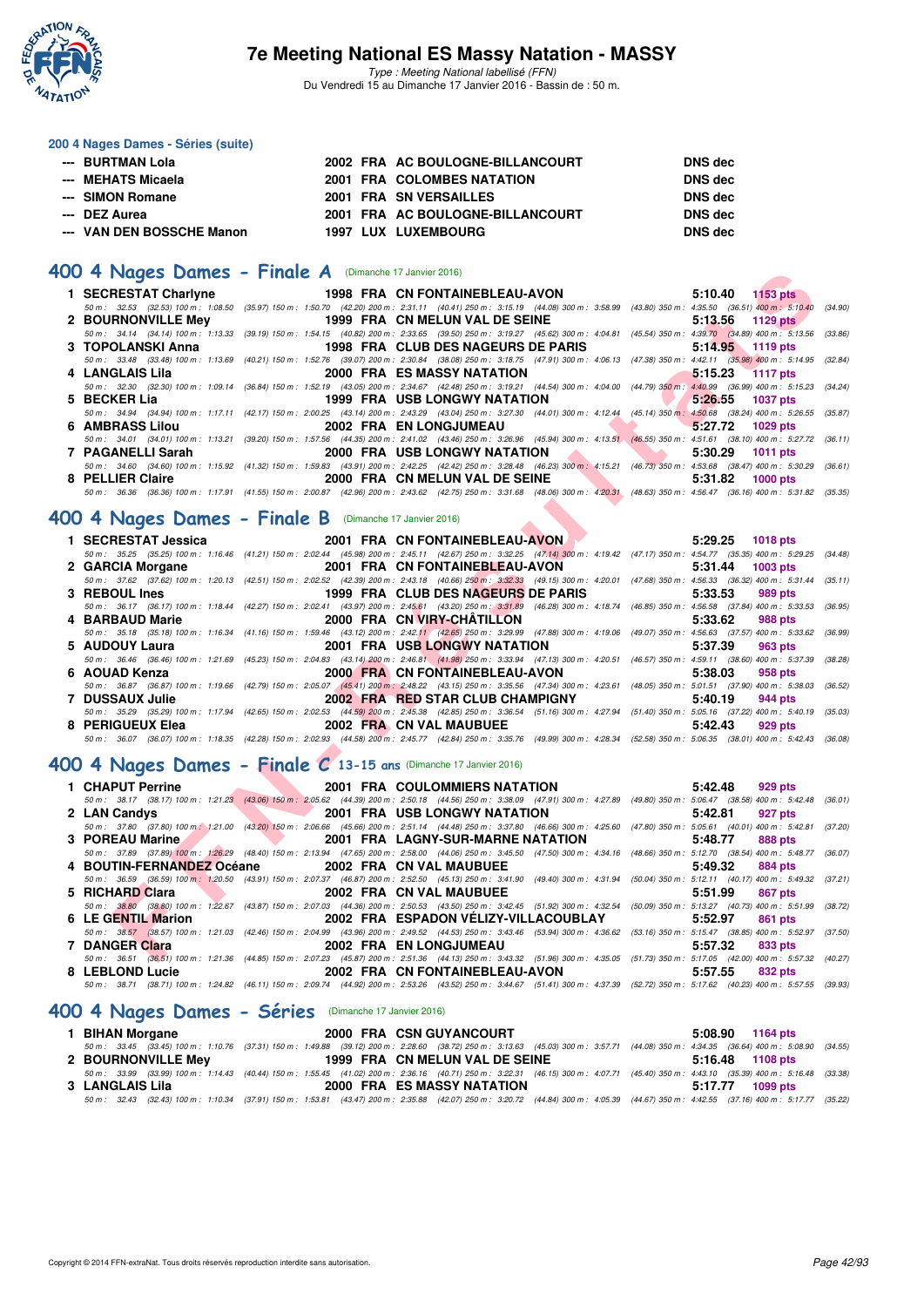

Type : Meeting National labellisé (FFN) Du Vendredi 15 au Dimanche 17 Janvier 2016 - Bassin de : 50 m.

#### **400 4 Nages Dames - Séries (suite)**

| 4 SECRESTAT Charlyne                                          |                                                               | 1998 FRA CN FONTAINEBLEAU-AVON                                                                                                                                                                                                    |          | 5:18.81 1092 pts                                                      |         |
|---------------------------------------------------------------|---------------------------------------------------------------|-----------------------------------------------------------------------------------------------------------------------------------------------------------------------------------------------------------------------------------|----------|-----------------------------------------------------------------------|---------|
| 5 BAZY Camille                                                |                                                               | 50 m: 33.38 (33.38) 100 m: 1:10.63 (37.25) 150 m: 1:53.62 (42.99) 200 m: 2:34.37 (40.75) 250 m: 3:20.58 (46.21) 300 m: 4:06.46 (45.88) 350 m: 4:42.95 (36.49) 400 m: 5:18.81 (35.86)<br>1999 FRA CN VIRY-CHATILLON                |          | 5:20.90<br><b>1077 pts</b>                                            |         |
| 6 TOPOLANSKI Anna                                             |                                                               | 50 m: 34.06 (34.06) 100 m: 1:14.80 (40.74) 150 m: 1:57.11 (42.31) 200 m: 2:38.15 (41.04) 250 m: 3:22.38 (44.23) 300 m: 4:07.71 (45.33) 350 m: 4:45.07 (37.36) 400 m: 5:20.90 (35.83)<br><b>1998 FRA CLUB DES NAGEURS DE PARIS</b> |          | 5:21.91<br>1069 pts                                                   |         |
| 7 DESBORDES Joana                                             |                                                               | 50 m: 33.46 (33.46) 100 m: 1:14.31 (40.85) 150 m: 1:53.89 (39.58) 200 m: 2:32.52 (38.63) 250 m: 3:21.73 (49.21) 300 m: 4:10.28 (48.55) 350 m: 4:47.04 (36.76) 400 m: 5:21.91<br>2000 FRA SO ROSNY                                 |          | 5:28.68<br><b>1022 pts</b>                                            | (34.87) |
| 8 PELLIER Claire                                              |                                                               | 50 m: 33.50 (33.50) 100 m: 1:12.82 (39.32) 150 m: 1:56.00 (43.18) 200 m: 2:38.04 (42.04) 250 m: 3:24.46 (46.42) 300 m: 4:12.71 (48.25) 350 m: 4:51.08 (38.37) 400 m: 5:28.68<br>2000 FRA CN MELUN VAL DE SEINE                    |          | 5:29.35<br><b>1017 pts</b>                                            | (37.60) |
| 9 AMBRASS Lilou                                               |                                                               | 50 m: 35.00 (35.00) 100 m: 1:16.20 (41.20) 150 m: 2:00.18 (43.98) 200 m: 2:43.52 (43.34) 250 m: 3:31.08 (47.56) 300 m: 4:19.24 (48.16) 350 m: 4:54.66 (35.42) 400 m: 5:29.35 (34.69)<br>2002 FRA EN LONGJUMEAU                    |          | 5:30.50<br><b>1010 pts</b>                                            |         |
|                                                               |                                                               | 50 m: 35.48 (35.48) 100 m: 1:14.48 (39.00) 150 m: 1:58.03 (43.55) 200 m: 2:39.93 (41.90) 250 m: 3:27.24 (47.31) 300 m: 4:14.26 (47.02) 350 m: 4:53.23 (38.97) 400 m: 5:30.50                                                      |          |                                                                       | (37.27) |
| 10 PAGANELLI Sarah                                            |                                                               | <b>2000 FRA USB LONGWY NATATION</b><br>50 m: 35.31 (35.31) 100 m: 1:16.10 (40.79) 150 m: 2:00.52 (44.42) 200 m: 2:43.09 (42.57) 250 m: 3:30.24 (47.15) 300 m: 4:16.77 (46.53) 350 m: 4:55.72 (38.95) 400 m: 5:32.52 (36.80)       |          | 5:32.52<br><b>996 pts</b>                                             |         |
| 11 BECKER Lia                                                 |                                                               | <b>1999 FRA USB LONGWY NATATION</b><br>50 m: 35.27 (35.27) 100 m: 1:18.72 (43.45) 150 m: 2:02.89 (44.17) 200 m: 2:45.57 (42.68) 250 m: 3:30.75 (45.18) 300 m: 4:16.49 (45.74) 350 m: 4:55.49 (39.00) 400 m: 5:33.26 (37.77)       |          | 5:33.26<br>991 pts                                                    |         |
| 12 BARBAUD Marie                                              |                                                               | 2000 FRA CN VIRY-CHATILLON<br>50 m: 37.19 (37.19) 100 m: 1:17.56 (40.37) 150 m: 2:00.97 (43.41) 200 m: 2:43.67 (42.70) 250 m: 3:30.86 (47.19) 300 m: 4:20.84 (49.98) 350 m: 4:58.73 (37.89) 400 m: 5:34.44                        |          | 5:34.44<br>983 pts                                                    | (35.71) |
| 13 SECRESTAT Jessica                                          |                                                               | 2001 FRA CN FONTAINEBLEAU-AVON<br>50 m : 35.57 (35.57) 100 m : 1:16.20 (40.63) 150 m : 2:02.64 (46.44) 200 m : 2:45.40 (42.76) 250 m : 3:34.72 (49.32) 300 m : 4:22.52 (47.80) 350 m : 4:59.20 (36.68) 400 m : 5:34.76            |          | 5:34.76<br><b>980 pts</b>                                             | (35.56) |
| 14 GARCIA Morgane                                             |                                                               | 2001 FRA CN FONTAINEBLEAU-AVON                                                                                                                                                                                                    |          | 5:34.85<br>980 pts                                                    |         |
| <b>15 DESNOYERS Chloé</b>                                     |                                                               | 50 m: 37.72 (37.72) 100 m: 1:20.85 (43.13) 150 m: 2:02.80 (41.95) 200 m: 2:43.39 (40.59) 250 m: 3:32.10 (48.71) 300 m: 4:21.79 (49.69) 350 m: 4:59.13 (37.34) 400 m: 5:34.85 (35.72)<br>2001 FRA JEANNE D'ARC DRANCY              |          | 5:34.90<br>979 pts                                                    |         |
| <b>16 HACHEZ Clementine</b>                                   |                                                               | 50 m: 33.26 (33.26) 100 m: 1:13.82 (40.56) 150 m: 1:56.56 (42.74) 200 m: 2:37.74 (41.18) 250 m: 3:27.75 (50.01) 300 m: 4:17.91 (50.16) 350 m: 4:56.73 (38.82) 400 m: 5:34.90 (38.17)<br>2001 FRA CSN GUYANCOURT                   |          | 5:35.55<br>975 pts                                                    |         |
| 17 REBOUL Ines                                                |                                                               | 50 m: 35.67 (35.67) 100 m: 1:18.85 (43.18) 150 m: 2:02.44 (43.59) 200 m: 2:43.74 (41.30) 250 m: 3:33.26 (49.52) 300 m: 4:19.87 (46.61) 350 m: 4:58.09 (38.22) 400 m: 5:35.55 (37.46)<br>1999 FRA CLUB DES NAGEURS DE PARIS        |          | 5:36.70<br>967 pts                                                    |         |
|                                                               |                                                               | 50 m : 37.04 (37.04) 100 m : 1:20.25 (43.21) 150 m : 2:03.65 (43.40) 200 m : 2:45.78 (42.13) 250 m : 3:31.70 (45.92) 300 m : 4:19.23 (47.53) 350 m : 4:58.24 (39.01) 400 m : 5:36.70 (38.46)                                      |          |                                                                       |         |
| 18 AOUAD Kenza                                                |                                                               | 2000 FRA CN FONTAINEBLEAU-AVON<br>50 m: 35.92 (35.92) 100 m: 1:16.89 (40.97) 150 m: 2:01.56 (44.67) 200 m: 2:44.21 (42.65) 250 m: 3:33.16 (48.95) 300 m: 4:22.05 (48.89) 350 m: 5:00.87 (38.82) 400 m: 5:38.22                    |          | 5:38.22<br>957 pts                                                    | (37.35) |
| 19 AUDOUY Laura                                               |                                                               | <b>2001 FRA USB LONGWY NATATION</b><br>50 m: 36.90 (36.90) 100 m: 1:22.05 (45.15) 150 m: 2:05.43 (43.38) 200 m: 2:46.89 (41.46) 250 m; 3:33.87 (46.98) 300 m: 4:21.02 (47.15) 350 m: 5:01.29 (40.27) 400 m: 5:40.38 (39.09)       |          | 5:40.38<br>943 pts                                                    |         |
| 20 FERRON Pauline                                             |                                                               | 2001 FRA NAUTIC CLUB RAMBOUILLET<br>50 m: 36.25 (36.25) 100 m: 1:21.26 (45.01) 150 m: 2:05.22 (43.96) 200 m: 2:47.10 (41.88) 250 m: 3:35.68 (48.58) 300 m: 4:25.44 (49.76) 350 m: 5:04.36 (38.92) 400 m: 5:41.60 (37.24)          |          | 5:41.60<br>935 pts                                                    |         |
| 21 ABDELHAFIDH Emma                                           |                                                               | <b>1999 FRA ANTONY NATATION</b><br>50 m: 35.33 (35.33) 100 m: 1:16.04 (40.71) 150 m: 2:01.65 (45.61) 200 m: 2:44.98 (43.33) 250 m: 3:34.73 (49.75) 300 m: 4:24.65 (49.92) 350 m: 5:04.52 (39.87) 400 m: 5:42.25 (37.73)           |          | 5:42.25<br>930 pts                                                    |         |
| 22 MOURET Lucile                                              |                                                               | 2002 FRA CNO ST-GERMAIN-EN-LAYE                                                                                                                                                                                                   |          | 5:42.70<br>927 pts                                                    |         |
| 23 DUSSAUX Julie                                              |                                                               | 50 m : 37.70 (37.70) 100 m : 1:21.94 (44.24) 150 m : 2:06.73 (44.79) 200 m : 2:50.80 (44.07) 250 m : 3:39.78 (48.98) 300 m : 4:28.09 (48.31) 350 m : 5:06.09 (38.00) 400 m : 5:42.70 (36.61)<br>2002 FRA RED STAR CLUB CHAMPIGNY  |          | 5:42.81<br>927 pts                                                    |         |
| 24 CONNETABLE Barbara                                         |                                                               | 50 m: 35.42 (35.42) 100 m: 1:17.46 (42.04) 150 m: 2:02.49 (45.03) 200 m: 2:45.16 (42.67) 250 m: 3:36.79 (51.63) 300 m: 4:28.45 (51.66) 350 m: 5:06.64 (38.19) 400 m: 5:42.81<br>2000 FRA CLUB DES NAGEURS DE PARIS                |          | 5:43.52<br>922 pts                                                    | (36.17) |
| 25 PERIGUEUX Elea                                             |                                                               | 50 m: 36.00 (36.00) 100 m: 1:20.31 (44.31) 150 m: 2:03.67 (43.36) 200 m: 2:46.14 (42.47) 250 m: 3:32.81 (46.67) 300 m: 4:20.69 (47.88) 350 m: 5:03.02 (42.33) 400 m: 5:43.52 (40.50)<br>2002 FRA CN VAL MAUBUEE                   |          | 5:44.82<br>913 pts                                                    |         |
| 26 ANNE Emilie                                                |                                                               | 50 m : 37.05 (37.05) 100 m : 1:19.76 (42.71) 150 m : 2:04.88 (45.12) 200 m : 2:47.39 (42.51) 250 m : 3:37.68 (50.29) 300 m : 4:30.60 (52.92) 350 m : 5:08.46 (37.06) 400 m : 5:44.82 (36.36)<br>1999 FRA CN FONTAINEBLEAU-AVON    |          | 5:46.95<br><b>900 pts</b>                                             |         |
| 27 MULLER Lena                                                |                                                               | 50 m: 38.97 (38.97) 100 m: 1:21.78 (42.81) 150 m: 2:07.22 (45.44) 200 m: 2:50.14 (42.92) 250 m: 3:41.02 (50.88) 300 m: 4:32.37 (51.35) 350 m: 5:09.97 (37.60) 400 m: 5:46.95 (36.98)<br><b>2001 FRA CSN GUYANCOURT</b>            |          | 5:47.96<br>893 pts                                                    |         |
| 28 BOUTIN-FERNANDEZ Océane                                    |                                                               | 50 m: 35.66 (35.66) 100 m: 1:17.55 (41.89) 150 m: 2:02.31 (44.76) 200 m: 2:45.13 (42.82) 250 m: 3:37.34 (52.21) 300 m: 4:28.04 (50.70) 350 m: 5:08.10 (40.06) 400 m: 5:47.96 (39.86)<br>2002 FRA CN VAL MAUBUEE                   |          | 5:50.43<br>877 pts                                                    |         |
|                                                               |                                                               | 50 m : 36.29 (36.29) 100 m : 1:20.20 (43.91) 150 m : 2:07.26 (47.06) 200 m : 2:53.40 (46.14) 250 m : 3:42.01 (48.61) 300 m : 4:31.93 (49.92) 350 m : 5:11.57 (39.64) 400 m : 5:50.43 (38.86)                                      |          |                                                                       |         |
| 29 CHAPUT Perrine<br>50 m : 2:08.70 (2:08.70) 100 m : 1:23.21 | $(150 \text{ m} : 3:43.19 \text{ } (2:19.98)$ 200 m : 2:52.04 | <b>2001 FRA COULOMMIERS NATATION</b><br>() 250 m : 5:12.66 (2:20.62) 300 m : 4:32.59                                                                                                                                              | $\theta$ | 5:52.14<br>866 pts<br>$350 m : -$<br>400 m: 5:52.14 (1:19.55)         |         |
| 30 RICHARD Clara                                              |                                                               | 2002 FRA CN VAL MAUBUEE<br>50 m: 37.03 (37.03) 100 m: 1:23.01 (45.98) 150 m: 2:08.12 (45.11) 200 m: 2:52.19 (44.07) 250 m: 3:43.52 (51.33) 300 m: 4:34.99 (51.47) 350 m: 5:15.38 (40.39) 400 m: 5:54.33                           |          | 5:54.33<br>852 pts                                                    | (38.95) |
| 31 LAN Candys                                                 |                                                               | <b>2001 FRA USB LONGWY NATATION</b><br>50 m: 38.74 (38.74) 100 m: 1:23.10 (44.36) 150 m: 2:10.67 (47.57) 200 m: 2:55.89 (45.22) 250 m: 3:44.41 (48.52) 300 m: 4:33.35 (48.94) 350 m: 5:15.06 (41.71) 400 m: 5:55.06 (40.00)       |          | 5:55.06<br>848 pts                                                    |         |
| 32 LE GENTIL Marion                                           |                                                               | 2002 FRA ESPADON VÉLIZY-VILLACOUBLAY                                                                                                                                                                                              |          | 5:57.53<br>832 pts                                                    |         |
| 33 LEBLOND Lucie                                              |                                                               | 50 m: 38.50 (38.50) 100 m: 1:22.30 (43.80) 150 m: 2:08.61 (46.31) 200 m: 2:52.15 (43.54) 250 m: 3:48.26 (56.11) 300 m: 4:40.86 (52.60) 350 m: 5:19.98 (39.12) 400 m: 5:57.53<br>2002 FRA CN FONTAINEBLEAU-AVON                    |          | 5:59.52<br>820 pts                                                    | (37.55) |
| 34 DANGER Clara                                               |                                                               | 50 m : 36.98 (36.98) 100 m : 1:20.36 (43.38) 150 m : 2:07.08 (46.72) 200 m : 2:51.64 (44.56) 250 m : 3:43.62 (51.98) 300 m : 4:37.96<br><b>2002 FRA EN LONGJUMEAU</b>                                                             |          | (54.34) 350 m : 5:19.35 (41.39) 400 m : 5:59.52<br>6:01.90<br>805 pts | (40.17) |
| 35 POREAU Marine                                              |                                                               | 50 m: 38.08 (38.08) 100 m: 1:23.88 (45.80) 150 m: 2:10.60 (46.72) 200 m: 2:54.75 (44.15) 250 m: 3:46.02 (51.27) 300 m: 4:39.66 (53.64) 350 m: 5:21.55 (41.89) 400 m: 6:01.90 (40.35)<br>2001 FRA LAGNY-SUR-MARNE NATATION         |          | 6:03.66<br>794 pts                                                    |         |
| 36 MERAFINA Emma                                              |                                                               | 50 m: 41.21 (41.21) 100 m: 1:31.24 (50.03) 150 m: 2:18.50 (47.26) 200 m: 3:04.04 (45.54) 250 m: 3:54.71 (50.67) 300 m: 4:44.46 (49.75) 350 m: 5:24.88 (40.42) 400 m: 6:03.66<br>2002 FRA USB LONGWY NATATION                      |          | 6:14.38<br>730 pts                                                    | (38.78) |
|                                                               |                                                               | 50 m: 41.23 (41.23) 100 m: 1:31.03 (49.80) 150 m: 2:18.01 (46.98) 200 m: 3:03.90 (45.89) 250 m: 3:55.18 (51.28) 300 m: 4:46.56 (51.38) 350 m: 5:31.04 (44.48) 400 m: 6:14.38 (43.34)                                              |          |                                                                       |         |
| 37 DETAIS Laurine                                             |                                                               | 2000 FRA USO BEZONS<br>50 m: 37.81 (37.81) 100 m: 1:28.44 (50.63) 150 m: 2:17.64 (49.20) 200 m: 3:06.45 (48.81) 250 m: 3:59.69 (53.24) 300 m: 4:53.39 (53.70) 350 m: 5:38.59 (45.20) 400 m: 6:22.84 (44.25)                       |          | 6:22.84<br>682 pts                                                    |         |
| --- ANGELIDIS Cristiana<br>--- ROTHON Morgane                 |                                                               | 2000 LUX LUXEMBOURG<br>1994 FRA ALLIANCE DIJON NATATION                                                                                                                                                                           |          | <b>DSQ Vi</b><br><b>DNS dec</b>                                       |         |
| --- VAN DEN BOSSCHE Manon                                     |                                                               | 1997 LUX LUXEMBOURG                                                                                                                                                                                                               |          | <b>DNS dec</b>                                                        |         |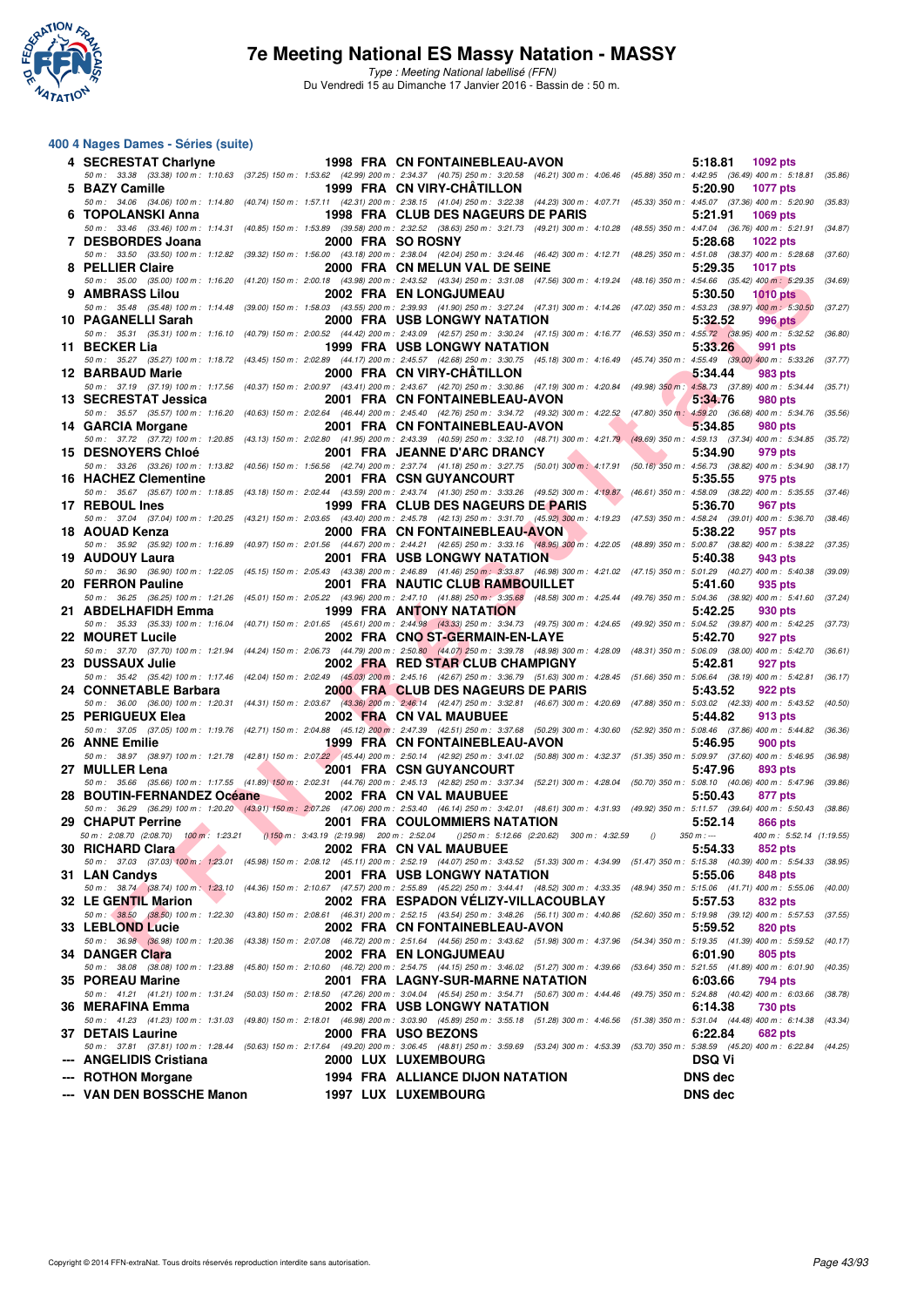

### **[50 Nage Libre Messieurs - Finale A](http://www.ffnatation.fr/webffn/resultats.php?idact=nat&go=epr&idcpt=35299&idepr=51)** (Samedi 16 Janvier 2016)

| 1 MOUEDDENE Eddie                                          |             | 1990 FRA AMIENS METROPOLE NAT.       | 22.79 | 1291 pts             |
|------------------------------------------------------------|-------------|--------------------------------------|-------|----------------------|
| 2 BELKHOUDJA Nazim                                         |             | 1990 ALG STADE FRANCAIS O COURBEVOIE | 23.62 | 1229 pts             |
| 3 TURPIN Fabrice                                           |             | 1995 FRA CN MELUN VAL DE SEINE       | 23.76 | 1219 pts             |
| 4 AUBRY Flavien                                            |             | 1994 FRA U.S CRETEIL NATATION        | 24.18 | 1188 pts             |
| 5 AROT Julien                                              |             | <b>1992 FRA SN VERSAILLES</b>        | 24.30 | 1179 pts             |
| 6 TRILLAT Léo                                              |             | <b>1998 FRA CN POISSY</b>            | 24.46 | 1168 pts             |
| <b>7 EL ALAMI Younes</b>                                   |             | 1999 FRA CN VIRY-CHÂTILLON           | 24.61 | <b>1157 pts</b>      |
| 8 BOUMALI Jugurtha                                         |             | <b>1991 ALG U.S CRETEIL NATATION</b> | 24.72 | <b>1149 pts</b>      |
| O Nage Libre Messieurs - Finale B (Samedi 16 Janvier 2016) |             |                                      |       |                      |
| $\overline{A}$ ALLOID LE A James                           | $1000 + 10$ | <b>COULIC MATATION</b>               | 04.44 | <b>ALACTER STATE</b> |

### **[50 Nage Libre Messieurs - Finale B](http://www.ffnatation.fr/webffn/resultats.php?idact=nat&go=epr&idcpt=35299&idepr=51)** (Samedi 16 Janvier 2016)

| 1 ALLOUCHE Adam       |  | 1993 LIB CO ULIS NATATION              | 24.41          | 1171 pts        |
|-----------------------|--|----------------------------------------|----------------|-----------------|
| 2 ZENASNI Yanis       |  | 1995 ALG CN MELUN VAL DE SEINE         | 24.49          | <b>1166 pts</b> |
| 3 JACQUIN Mathieu     |  | 1988 FRA CN VIRY-CHÂTILLON             | 24.51          | 1164 pts        |
| 4 HUILLE Stanislas    |  | <b>1999 FRA SN VERSAILLES</b>          | 24.65          | 1154 pts        |
| 5 RIHOUX Charles      |  | 1998 FRA CHARLEVILLE-MÉZIÈRES NATATION | 24.74          | 1148 pts        |
| 6 D'ADDA Alexandre    |  | <b>1997 FRA SCUF PARIS</b>             | 24.85          | 1140 pts        |
| 7 MONTAGNA Benoît     |  | <b>1989 FRA STADE DE VANVES</b>        | 25.13          | 1120 pts        |
| --- BRANDENBURGER Pit |  | 1995 LUX LUXEMBOURG                    | <b>DNS dec</b> |                 |

### **[50 Nage Libre Messieurs - Finale C](http://www.ffnatation.fr/webffn/resultats.php?idact=nat&go=epr&idcpt=35299&idepr=51) 14-15 ans** (Samedi 16 Janvier 2016)

| 1 TENDENG Paul-Alexis   | 2001 FRA EN TOURS                | 25.86 | 1069 pts |
|-------------------------|----------------------------------|-------|----------|
| 2 LECLET Martin         | 2001 FRA AMIENS METROPOLE NAT.   | 26.96 | 995 pts  |
| 3 FABIANI Remi          | 2001 LUX LUXEMBOURG              | 27.09 | 987 pts  |
| 4 CHAUVIN Dennys        | 2001 FRA ES VITRY                | 27.15 | 983 pts  |
| 5 PAUPARDIN Guillaume   | 2001 FRA CN MELUN VAL DE SEINE   | 27.38 | 968 pts  |
| 6 WADE Theo             | 2001 FRA BEAUVAISIS AQUATIC CLUB | 27.57 | 955 pts  |
| 7 MELIZOU Evan          | 2002 FRA CN LA COURNEUVE         | 27.77 | 942 pts  |
| 8 VINDEVOGEL-CAUET lgor | 2001 FRA AMIENS METROPOLE NAT.   | 27.82 | 939 pts  |
|                         |                                  |       |          |

### **[50 Nage Libre Messieurs - Séries](http://www.ffnatation.fr/webffn/resultats.php?idact=nat&go=epr&idcpt=35299&idepr=51)** (Vendredi 15 Janvier 2016)

| <b>7 EL ALAMI Younes</b>                                              |  | 1999 FRA CN VIRY-CHÂTILLON             | 24.61          | <b>1157 pts</b> |
|-----------------------------------------------------------------------|--|----------------------------------------|----------------|-----------------|
| 8 BOUMALI Jugurtha                                                    |  | 1991 ALG U.S CRETEIL NATATION          | 24.72          | <b>1149 pts</b> |
|                                                                       |  |                                        |                |                 |
| <b>iO Nage Libre Messieurs - Finale B</b> (Samedi 16 Janvier 2016)    |  |                                        |                |                 |
| 1 ALLOUCHE Adam                                                       |  | 1993 LIB CO ULIS NATATION              | 24.41          | <b>1171 pts</b> |
| 2 ZENASNI Yanis                                                       |  | 1995 ALG CN MELUN VAL DE SEINE         | 24.49          | <b>1166 pts</b> |
| 3 JACQUIN Mathieu                                                     |  | 1988 FRA CN VIRY-CHÂTILLON             | 24.51          | 1164 pts        |
| 4 HUILLE Stanislas                                                    |  | <b>1999 FRA SN VERSAILLES</b>          | 24.65          | <b>1154 pts</b> |
| 5 RIHOUX Charles                                                      |  | 1998 FRA CHARLEVILLE-MÉZIÈRES NATATION | 24.74          | 1148 pts        |
| 6 D'ADDA Alexandre                                                    |  | 1997 FRA SCUF PARIS                    | 24.85          | 1140 pts        |
| 7 MONTAGNA Benoît                                                     |  | <b>1989 FRA STADE DE VANVES</b>        | 25.13          | <b>1120 pts</b> |
| --- BRANDENBURGER Pit                                                 |  | 1995 LUX LUXEMBOURG                    | <b>DNS dec</b> |                 |
|                                                                       |  |                                        |                |                 |
| iO Nage Libre Messieurs - Finale C 14-15 ans (Samedi 16 Janvier 2016) |  |                                        |                |                 |
| 1 TENDENG Paul-Alexis                                                 |  | 2001 FRA EN TOURS                      | 25.86          | 1069 pts        |
| 2 LECLET Martin                                                       |  | 2001 FRA AMIENS METROPOLE NAT.         | 26.96          | 995 pts         |
| 3 FABIANI Remi                                                        |  | 2001 LUX LUXEMBOURG                    | 27.09          | 987 pts         |
| <b>4 CHAUVIN Dennys</b>                                               |  | 2001 FRA ES VITRY                      | 27.15          | 983 pts         |
| 5 PAUPARDIN Guillaume                                                 |  | 2001 FRA CN MELUN VAL DE SEINE         | 27.38          | <b>968 pts</b>  |
| 6 WADE Theo                                                           |  | 2001 FRA BEAUVAISIS AQUATIC CLUB       | 27.57          | 955 pts         |
| 7 MELIZOU Evan                                                        |  | 2002 FRA CN LA COURNEUVE               | 27.77          | 942 pts         |
| 8 VINDEVOGEL-CAUET Igor                                               |  | 2001 FRA AMIENS METROPOLE NAT.         | 27.82          | 939 pts         |
|                                                                       |  |                                        |                |                 |
| 50 Nage Libre Messieurs - Séries (Vendredi 15 Janvier 2016)           |  |                                        |                |                 |
| 1 MOUEDDENE Eddie                                                     |  | 1990 FRA AMIENS METROPOLE NAT.         | 22.83          | <b>1288 pts</b> |
| 2 BOUSQUET Frédérick                                                  |  | 1981 FRA CN MARSEILLE                  | 23.44          | <b>1242 pts</b> |
| 3 BELKHOUDJA Nazim                                                    |  | 1990 ALG STADE FRANÇAIS O COURBEVOIE   | 23.58          | 1232 pts        |
| 4 TURPIN Fabrice                                                      |  | 1995 FRA CN MELUN VAL DE SEINE         | 23.60          | 1230 pts        |
| 5 CLARK Anthony                                                       |  | <b>1991 FRA SN VERSAILLES</b>          | 23.67          | <b>1225 pts</b> |
| 6 AUBRY Flavien                                                       |  | 1994 FRA U.S CRETEIL NATATION          | 24.31          | <b>1179 pts</b> |
| 7 AROT Julien                                                         |  | <b>1992 FRA SN VERSAILLES</b>          | 24.33          | <b>1177 pts</b> |
| 8 TRILLAT Léo                                                         |  | 1998 FRA CN POISSY                     | 24.34          | 1176 pts        |
| 9 BOUMALI Jugurtha                                                    |  | <b>1991 ALG U.S CRETEIL NATATION</b>   | 24.41          | <b>1171 pts</b> |
| 10 EL ALAMI Younes                                                    |  | 1999 FRA CN VIRY-CHÂTILLON             | 24.46          | 1168 pts        |
| 11 RIHOUX Charles                                                     |  | 1998 FRA CHARLEVILLE-MÉZIÈRES NATATION | 24.58          | 1159 pts        |
| 12 ALLOUCHE Adam                                                      |  | 1993 LIB CO ULIS NATATION              | 24.60          | 1158 pts        |
| 13 JACQUIN Mathieu                                                    |  | 1988 FRA CN VIRY-CHÂTILLON             | 24.80          | <b>1144 pts</b> |
| 14 CARDEY Léo                                                         |  | <b>1996 FRA U.S CRETEIL NATATION</b>   | 24.83          | <b>1141 pts</b> |
| 15 D'ADDA Alexandre                                                   |  | <b>1997 FRA SCUF PARIS</b>             | 24.97          | <b>1131 pts</b> |
| 16 ZENASNI Yanis                                                      |  | 1995 ALG CN MELUN VAL DE SEINE         | 24.98          | 1131 pts        |
| <b>16 HUILLE Stanislas</b>                                            |  | <b>1999 FRA SN VERSAILLES</b>          | 24.98          | <b>1131 pts</b> |
| 18 MONTAGNA Benoît                                                    |  | <b>1989 FRA STADE DE VANVES</b>        | 25.01          | 1129 pts        |
| <b>19 BRANDENBURGER Pit</b>                                           |  | 1995 LUX LUXEMBOURG                    | 25.03          | <b>1127 pts</b> |
| 20 ASSELIN Hugo                                                       |  | <b>1995 FRA NOGENT NATATION 94</b>     | 25.08          | 1124 pts        |
| 21 CLOSIER Cyril                                                      |  | 2000 FRA CN VAL MAUBUEE                | 25.22<br>25.23 | 1114 pts        |
| 22 DJENDOUCI Ryad                                                     |  | 1988 ALG CSM CLAMART                   |                | 1113 pts        |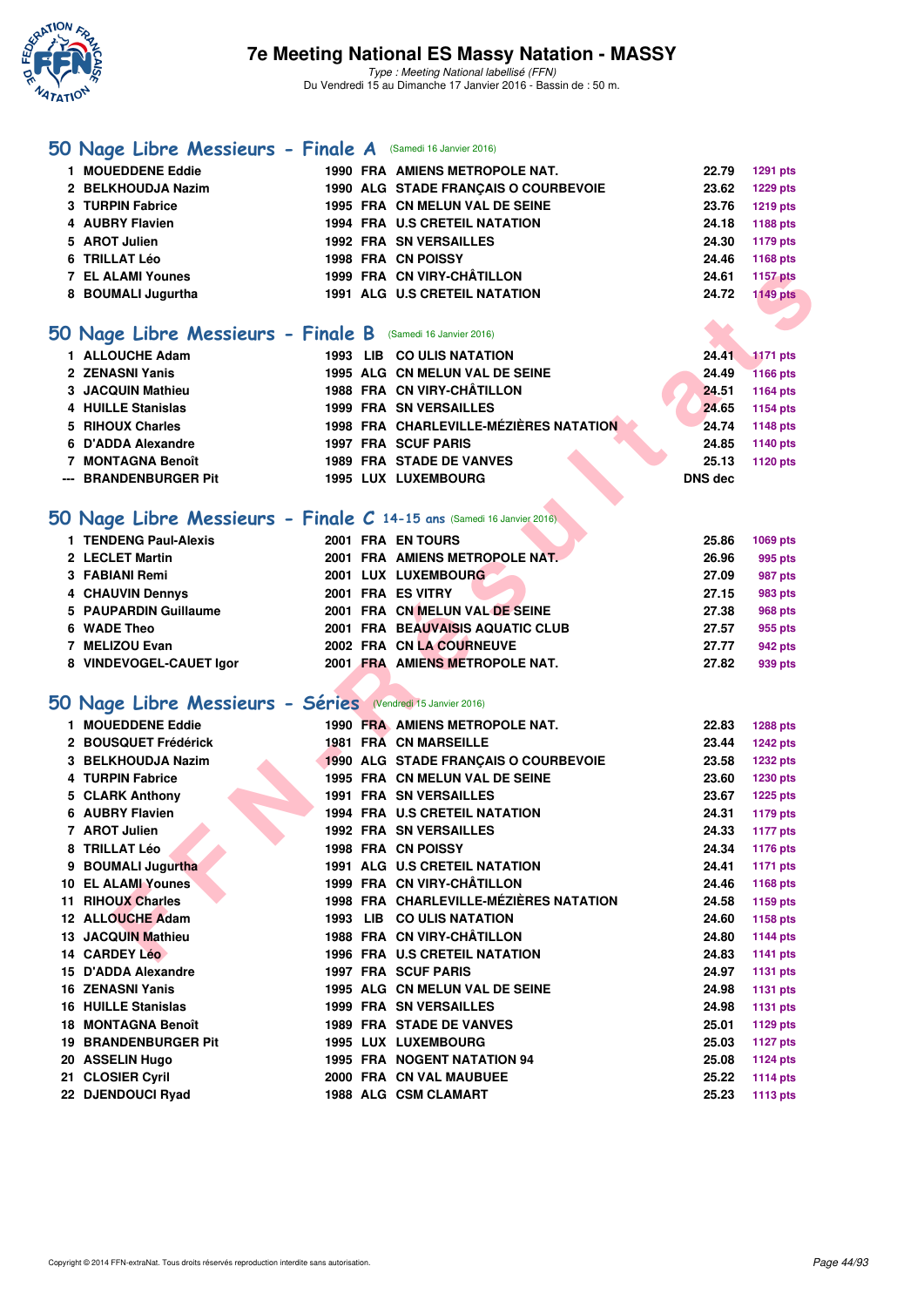

#### **50 Nage Libre Messieurs - Séries (suite)**

| 23 DINE-MOREIRA Orhan            |  | <b>1998 FRA EN TOURS</b>                 | 25.29 | 1109 pts        |
|----------------------------------|--|------------------------------------------|-------|-----------------|
| 24 KUCH Alain                    |  | <b>1998 FRA CN VAL MAUBUEE</b>           | 25.30 | <b>1108 pts</b> |
| 25 DASSIE Vincent                |  | <b>1988 FRA SB BORDEAUX BASTIDE</b>      | 25.41 | <b>1101 pts</b> |
| 26 DENIS Romain                  |  | 1993 FRA PAS-DE-CALAIS                   | 25.43 | 1099 pts        |
| 26 GIBON Quentin                 |  | <b>1999 FRA NOGENT NATATION 94</b>       | 25.43 | 1099 pts        |
| 28 LATUILERIE Thomas             |  | 1997 FRA SB BORDEAUX BASTIDE             | 25.49 | 1095 pts        |
| 28 FOURMY Matéo                  |  | <b>2000 FRA ES MASSY NATATION</b>        | 25.49 | 1095 pts        |
| 30 PIEKARZ Baptiste              |  | <b>1995 FRA ES MASSY NATATION</b>        | 25.51 | <b>1094 pts</b> |
| 31 MUNIER Alexandre              |  | <b>1991 FRA CSM CLAMART</b>              | 25.56 | $1090$ pts      |
| 32 MANNES Max                    |  | 1997 LUX LUXEMBOURG                      | 25.61 | <b>1087 pts</b> |
| 33 MOULIN Gregory                |  | 1997 FRA SN VERSAILLES                   | 25.62 | 1086 pts        |
| 34 LECLERCQ Thomas               |  | 1999 FRA AMIENS METROPOLE NAT.           | 25.65 | <b>1084 pts</b> |
| 35 LIV Nicolas                   |  | <b>1999 FRA LAGNY-SUR-MARNE NATATION</b> | 25.66 | <b>1083 pts</b> |
| 36 MERLIN Hugo                   |  | <b>1995 FRA ALLIANCE DIJON NATATION</b>  | 25.68 | 1082 pts        |
| 37 HENRY Clément                 |  | 2000 FRA ES VITRY                        | 25.77 | <b>1076 pts</b> |
| 38 MERLIN Quentin                |  | <b>1993 FRA ALLIANCE DIJON NATATION</b>  | 25.79 | <b>1074 pts</b> |
| 39 ROUBIOL Titouan               |  | 1997 FRA CN MELUN VAL DE SEINE           | 25.80 | <b>1074 pts</b> |
| 40 BEI Steve                     |  | <b>1988 FRA SB BORDEAUX BASTIDE</b>      | 25.86 | 1069 pts        |
| <b>41 REUILLON Paul</b>          |  | <b>1997 FRA MOUETTES DE PARIS</b>        | 25.89 | 1067 pts        |
| <b>42 LAFLEUR Vincent</b>        |  | 1996 FRA CN ST-MICHEL-SUR-ORGE           | 25.93 | 1065 pts        |
| <b>43 TENDENG Paul-Alexis</b>    |  | 2001 FRA EN TOURS                        | 26.05 | 1056 pts        |
| 44 YOKOYAMA Kentaro              |  | 2000 FRA REIMS CHAMPAGNE NATATION        | 26.06 | <b>1056 pts</b> |
| <b>45 SONNECK Enzo</b>           |  | 1999 FRA BEAUVAISIS AQUATIC CLUB         | 26.13 | 1051 pts        |
| <b>46 DELMOTTE Loic</b>          |  | 1999 FRA PAS-DE-CALAIS                   | 26.14 | 1050 pts        |
| 47 MECHICHE Magsen               |  | 1995 FRA MOUETTES DE PARIS               | 26.21 | 1046 pts        |
| 48 LINO Rafaël                   |  | 1999 FRA C.N.OZOIR-LA-FERRIERE           | 26.22 | <b>1045 pts</b> |
| 49 MISSER Quentin                |  | 1997 FRA PAS-DE-CALAIS                   | 26.27 |                 |
| <b>49 SCARDONE Enzo</b>          |  |                                          | 26.27 | <b>1042 pts</b> |
|                                  |  | <b>1998 FRA BEAUVAISIS AQUATIC CLUB</b>  | 26.37 | <b>1042 pts</b> |
| 51 LANGLOIS Guillaume            |  | <b>1999 FRA ES MASSY NATATION</b>        | 26.38 | 1035 pts        |
| 52 LACOSTE Harry                 |  | <b>1992 FRA CN BRUNOY-ESSONNE</b>        |       | 1034 pts        |
| 53 DESSAILLY Eric                |  | 1999 FRA CN MAISONS-ALFORT               | 26.44 | 1030 pts        |
| 53 BENAZET Julien                |  | 1999 FRA CN MELUN VAL DE SEINE           | 26.44 | 1030 pts        |
| 55 VANDERSCHRICK Stephan         |  | 2000 LUX LUXEMBOURG                      | 26.49 | <b>1027 pts</b> |
| 56 GUILLEMOT Alexandre           |  | 1999 FRA CN MAISONS-ALFORT               | 26.52 | 1025 pts        |
| 57 BERNARD-PLANESSE Paul-Etienne |  | <b>1999 FRA EN TOURS</b>                 | 26.61 | <b>1019 pts</b> |
| 58 ALIBERT Pierre                |  | <b>1996 FRA STADE DE VANVES</b>          | 26.65 | 1016 pts        |
| 59 KOTSIS Yanis                  |  | 2000 FRA LAGNY-SUR-MARNE NATATION        | 26.67 | 1015 pts        |
| <b>60 TOURDES Alexis</b>         |  | <b>1999 FRA US JEUNESSE MITRY-MORY</b>   | 26.68 | <b>1014 pts</b> |
| 61 PASTULA Kacper                |  | 2001 POL ES VITRY                        | 26.75 | $1009$ pts      |
| <b>62 PUISSANT Mathis</b>        |  | 2000 FRA NOGENT NATATION 94              | 26.76 | 1009 pts        |
| 63 DARGERY Matteo                |  | 2000 FRA ENTOURS                         | 26.78 | <b>1007 pts</b> |
| 64 DRUJON Colin                  |  | 1999 FRA AMIENS METROPOLE NAT.           | 26.79 | 1007 pts        |
| 65 FRAPPEREAU Nathan             |  | 2000 FRA EN TOURS                        | 26.86 | 1002 pts        |
| 66 PROST Clement                 |  | <b>1998 FRA REIMS CHAMPAGNE NATATION</b> | 26.90 | 999 pts         |
| 67 ANDRE Romain                  |  | <b>1998 FRA SN VERSAILLES</b>            | 26.91 | 999 pts         |
| <b>68 FOENIX BLONDEL Thomas</b>  |  | 1999 FRA CN MELUN VAL DE SEINE           | 26.93 | 997 pts         |
| 69 CHARBONNEL Alexandre          |  | 2000 FRA CN BRUNOY-ESSONNE               | 27.06 | 989 pts         |
| 70 GONNORD Maxence               |  | 2000 FRA EN TOURS                        | 27.07 | 988 pts         |
| 71 CHASSEVENT Owen               |  | 1999 FRA CN MELUN VAL DE SEINE           | 27.09 | 987 pts         |
| <b>72 CHAUVIN Dennys</b>         |  | 2001 FRA ES VITRY                        | 27.12 | 985 pts         |
| 72 WACHTER Jérémy                |  | <b>1998 FRA CN BRUNOY-ESSONNE</b>        | 27.12 | 985 pts         |
| 74 CONDETTE Mathieu              |  | 2000 FRA CHARLEVILLE-MÉZIÈRES NATATION   | 27.14 | 983 pts         |
| <b>75 MANNES Pol</b>             |  | 2000 LUX LUXEMBOURG                      | 27.17 | 981 pts         |
| 76 D'INCA Fabio                  |  | 2000 FRA BEAUVAISIS AQUATIC CLUB         | 27.21 | 979 pts         |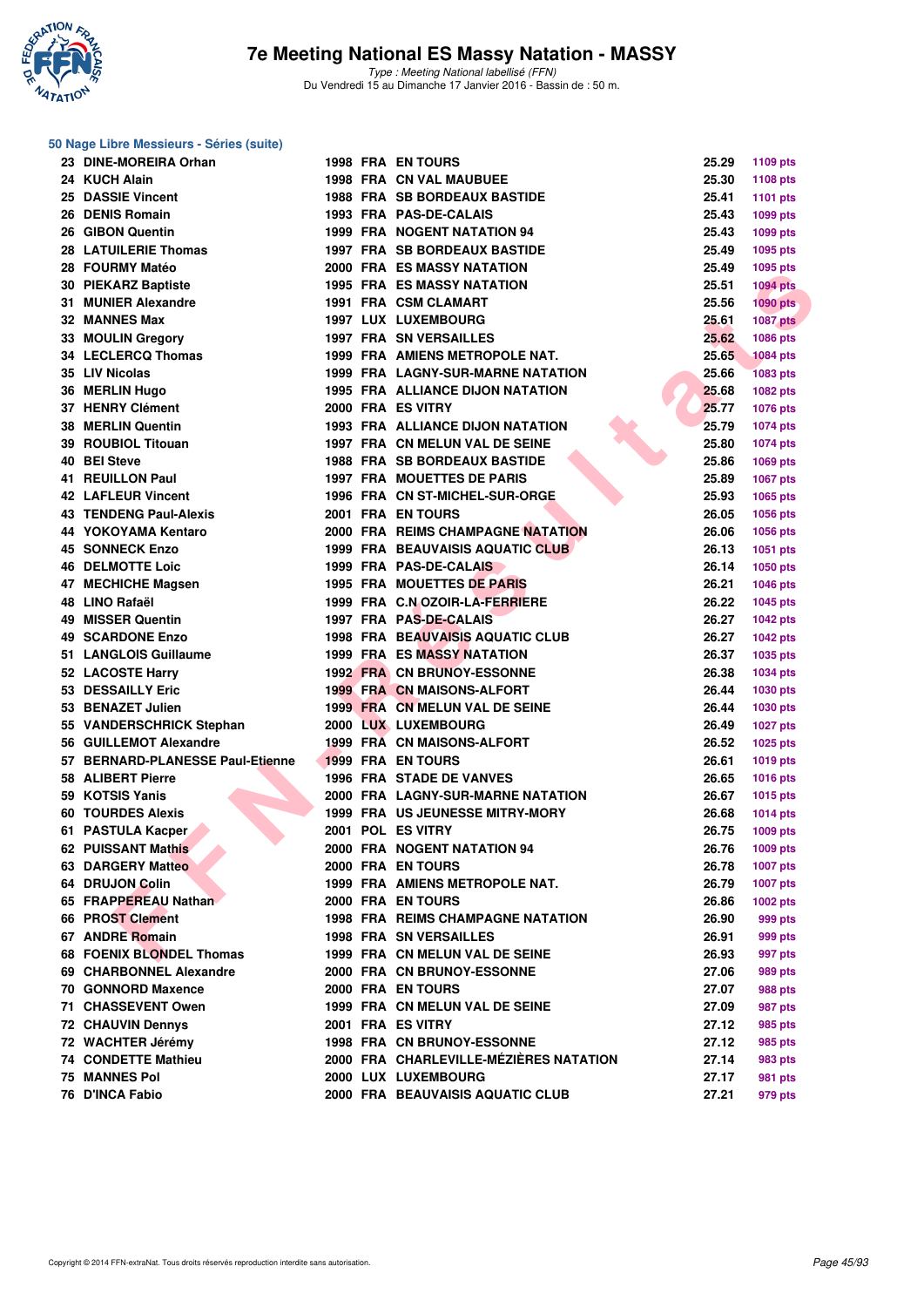

#### **50 Nage Libre Messieurs - Séries (suite)**

|     | 77 MENDES Romain             |  | 1998 FRA AQUA CLUB PONTAULT-ROISSY     | 27.24          | 977 pts                   |
|-----|------------------------------|--|----------------------------------------|----------------|---------------------------|
|     | 78 FAUTRA Yohan              |  | 2000 FRA AQUA CLUB PONTAULT-ROISSY     | 27.27          | 975 pts                   |
|     | <b>79 MEDINA Antoine</b>     |  | 1999 FRA CN MELUN VAL DE SEINE         | 27.32          | 972 pts                   |
|     | 79 LECLET Martin             |  | 2001 FRA AMIENS METROPOLE NAT.         | 27.32          | 972 pts                   |
|     | 81 BERTE Adrien              |  | 1998 FRA CN MELUN VAL DE SEINE         | 27.36          | 969 pts                   |
|     | 82 PANZO Yanis               |  | 2000 FRA ES VITRY                      | 27.41          | <b>966 pts</b>            |
|     | <b>83 CHAUMERON Mathieu</b>  |  | 1999 FRA CN VIRY-CHÂTILLON             | 27.44          | 964 pts                   |
|     | <b>84 CLOUTOUR Nathan</b>    |  | 1999 FRA EN TOURS                      | 27.49          | <b>960 pts</b>            |
|     | 84 FABIANI Remi              |  | 2001 LUX LUXEMBOURG                    | 27.49          | <b>960 pts</b>            |
|     | 86 MELIZOU Evan              |  | 2002 FRA CN LA COURNEUVE               | 27.54          | 957 pts                   |
|     | 87 PAUPARDIN Guillaume       |  | 2001 FRA CN MELUN VAL DE SEINE         | 27.55          | 957 pts                   |
|     | 87 GELIN Vincent             |  | 1999 FRA AMIENS METROPOLE NAT.         | 27.55          | 957 pts                   |
|     | <b>89 SAUTEREAU Vincent</b>  |  | 2000 FRA COULIS NATATION               | 27.63          | 951 pts                   |
|     | 90 SAUVAGE Andy              |  | <b>1999 FRA CN VAL MAUBUEE</b>         | 27.67          | 949 pts                   |
|     | 91 BOURDIGNON Lucas          |  | <b>1999 FRA MOUETTES DE PARIS</b>      | 27.70          | 947 pts                   |
|     | 92 LONGUAR Samir             |  | <b>1999 FRA SB BORDEAUX BASTIDE</b>    | 27.79          | 941 pts                   |
|     | 92 WADE Theo                 |  | 2001 FRA BEAUVAISIS AQUATIC CLUB       | 27.79          | 941 pts                   |
|     | 94 VINDEVOGEL-CAUET Igor     |  | 2001 FRA AMIENS METROPOLE NAT.         | 27.87          | 936 pts                   |
|     | 95 OUMESSAOUD Massyle        |  | 2001 FRA SN VERSAILLES                 | 27.90          | 934 pts                   |
|     | 96 OUNOUGHI Ihsane           |  | 2001 FRA ES MASSY NATATION             | 27.91          | 933 pts                   |
|     | 97 BENALI Sami               |  | <b>1998 FRA CN MAISONS-ALFORT</b>      | 28.00          | 928 pts                   |
|     | 98 BOCAGE Léo                |  | <b>1998 FRA CN BRUNOY-ESSONNE</b>      | 28.02          | 926 pts                   |
|     | 99 ROUGAGNOU Zachary         |  | 2000 FRA CN MAISONS-ALFORT             | 28.05          | 924 pts                   |
|     | <b>100 HERMAN Florentin</b>  |  | 2000 FRA COULIS NATATION               | 28.13          | 919 pts                   |
|     | 101 DENJEAN Constantin       |  | 2002 FRA SO ROSNY                      | 28.16          | 917 pts                   |
|     | <b>102 GUILLAUME Vincent</b> |  | <b>2002 FRA ES MASSY NATATION</b>      | 28.18          | 916 pts                   |
|     | 102 GABRIEL Jean-Emmanuel    |  | 2000 FRA AQUA CLUB PONTAULT-ROISSY     | 28.18          | 916 pts                   |
|     | 104 BIGUE Lucas              |  | 1999 FRA CN MELUN VAL DE SEINE         | 28.23          | 913 pts                   |
|     | 105 PREGHENELLA Bruce        |  | 2001 FRA BEAUVAISIS AQUATIC CLUB       | 28.35          | 905 pts                   |
|     | 106 MALLET Clement           |  | 2002 FRA AMIENS METROPOLE NAT.         | 28.54          | 893 pts                   |
|     | 107 DE CASTRO FRANCA Marvin  |  | 2001 FRA ES VITRY                      | 28.67          | 885 pts                   |
|     | 107 POTIER Léo               |  | 1999 FRA CN BRUNOY-ESSONNE             | 28.67          | 885 pts                   |
|     | 109 MORANT Thibaut           |  | <b>1993 FRA SB BORDEAUX BASTIDE</b>    | 28.75          | 880 pts                   |
|     | 110 BAGES Marlon             |  | 1998 FRA CN MAISONS-ALFORT             | 28.76          | 880 pts                   |
|     | 111 MASBAHI Théo             |  | 2000 FRA MOUETTES DE PARIS             | 29.03          | 863 pts                   |
|     | 112 FAERBER Jason            |  | <b>1996 FRA REIMS AVENIR NATATION</b>  | 29.10          | 859 pts                   |
|     | 113 GALLEGO Thomas           |  | 2000 FRA SB BORDEAUX BASTIDE           | 29.11          | 858 pts                   |
|     | 114 RIVIERE Paul             |  | 2001 FRA REIMS CHAMPAGNE NATATION      | 29.26          | 849 pts                   |
|     | 115 HENNETIER Yvain          |  | 2001 FRA REIMS AVENIR NATATION         | 29.29          | 847 pts                   |
|     | 116 VOLDOIRE Leo             |  | 2001 FRA CN BRUNOY-ESSONNE             | 29.54          | 832 pts                   |
|     | 117 CHERRIER Kylian          |  | <b>2000 FRA SN VERSAILLES</b>          | 29.83          | <b>814 pts</b>            |
|     | 118 LHOMME Hugo              |  | 2002 FRA SN VERSAILLES                 | 29.94          | <b>808 pts</b>            |
|     | 119 SAUTEREAU Benjamin       |  | <b>1997 FRA COULIS NATATION</b>        | 30.41          | 780 pts                   |
|     | 120 BRINDEJONC Hugo          |  | <b>1999 FRA ES MASSY NATATION</b>      | 30.61          | <b>768 pts</b>            |
|     | 121 GAY SEMENKOFF Ewen       |  | 2002 FRA CN FONTAINEBLEAU-AVON         | 30.84          | 755 pts                   |
|     | 122 VALIN-FIXOT Antonin      |  | 2002 FRA CN ST-MICHEL-SUR-ORGE         | 31.17          |                           |
|     | 123 LEFEBVRE Hugo            |  | 2002 FRA CN BRUNOY-ESSONNE             | 31.19          | 736 pts                   |
|     | <b>124 OUIDDIR Younous</b>   |  | <b>2001 FRA ES MASSY NATATION</b>      | 31.41          | 735 pts<br><b>722 pts</b> |
|     | 125 PARIS Bilal              |  | <b>2002 FRA COULIS NATATION</b>        | 31.93          | <b>693 pts</b>            |
|     | 126 JACOLOT Quentin          |  | 2000 FRA ES MASSY NATATION             | 32.13          | 682 pts                   |
|     | <b>RONSHEIM Lucas</b>        |  | <b>1999 FRA SB BORDEAUX BASTIDE</b>    | <b>DNS dec</b> |                           |
|     |                              |  | 2001 FRA CHARLEVILLE-MÉZIÈRES NATATION |                |                           |
| --- | <b>MERCIER Antonin</b>       |  |                                        | <b>DNS</b> dec |                           |

# **100 Nage Libre Messieurs - Finale A** (Samedi 16 Janvier 2016)<br>1 LAMBERT Hugo<br>1993 FRA AMIENS METROPO

**1993 FRA AMIENS METROPOLE NAT.** 

50 m : 25.17 (25.17)  $1.98$   $1224 \text{ pts}$ <br>50 m : 25.17 (25.17)  $100 \text{ m}$  : 51.98 (26.81)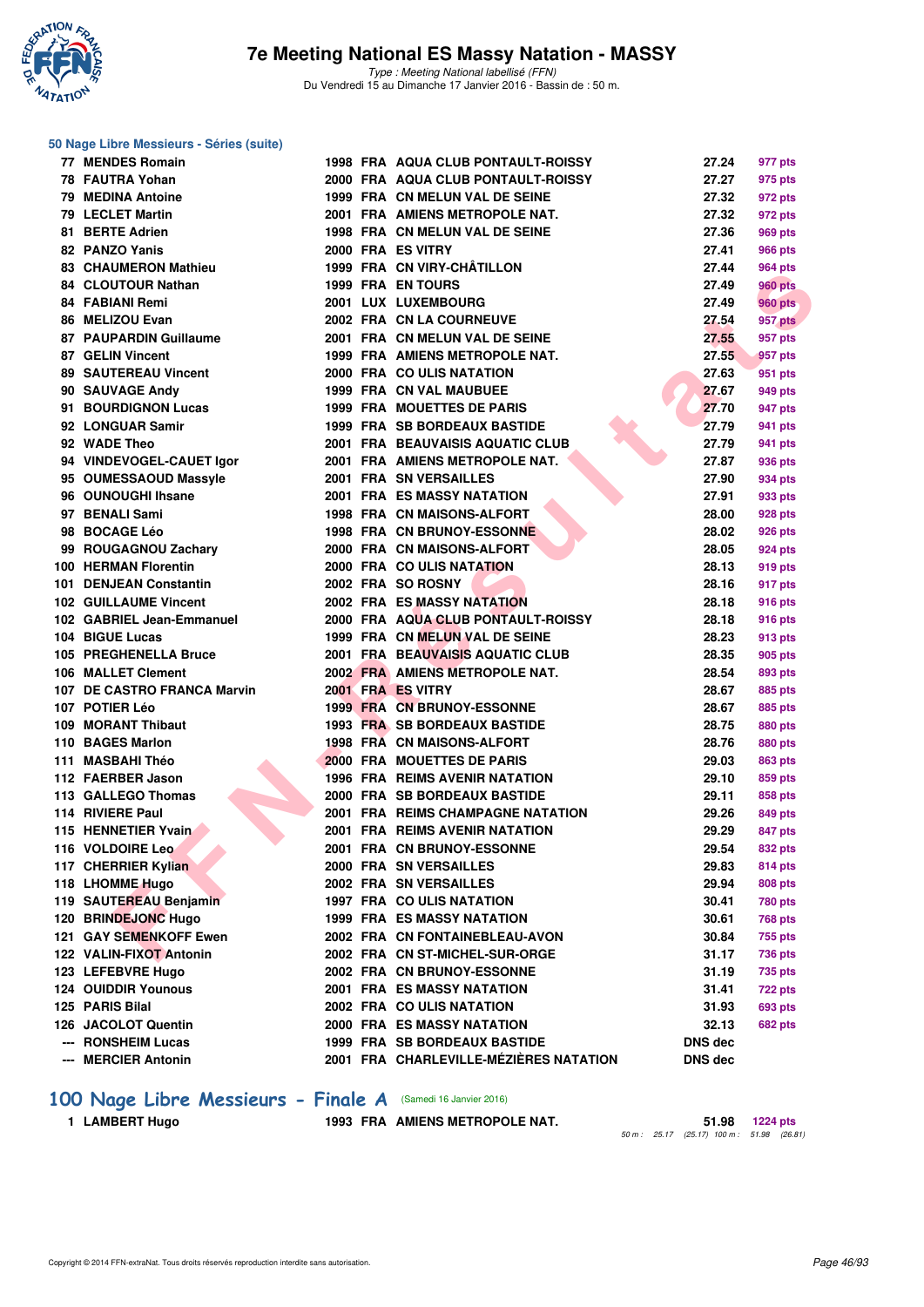

Type : Meeting National labellisé (FFN) Du Vendredi 15 au Dimanche 17 Janvier 2016 - Bassin de : 50 m.

|  |  | 100 Nage Libre Messieurs - Finale A (suite) |  |  |
|--|--|---------------------------------------------|--|--|
|--|--|---------------------------------------------|--|--|

| 2 AUBRY Flavien     |  | <b>1994 FRA U.S CRETEIL NATATION</b>   |                | 52.42                             | <b>1208 pts</b> |  |
|---------------------|--|----------------------------------------|----------------|-----------------------------------|-----------------|--|
|                     |  |                                        | $50 m$ : 25.28 | $(25.28)$ 100 m :                 | 52.42 (27.14)   |  |
| 3 TRILLAT Léo       |  | <b>1998 FRA CN POISSY</b>              |                | 52.64                             | $1200$ pts      |  |
|                     |  |                                        | 50 m: 25.50    | $(25.50)$ 100 m :                 | 52.64 (27.14)   |  |
| 4 ZENASNI Yanis     |  | 1995 ALG CN MELUN VAL DE SEINE         |                | 53.08                             | 1185 pts        |  |
|                     |  |                                        | $50 m$ : 25.91 | $(25.91)$ 100 m :                 | 53.08 (27.17)   |  |
| 5 PINCEPOCHE Yohan  |  | 1997 FRA STADE FRANCAIS O COURBEVOIE   |                | 53.91                             | 1156 pts        |  |
|                     |  |                                        | 50 m: 26.36    | $(26.36)$ 100 m : 53.91 $(27.55)$ |                 |  |
| 6 RIHOUX Charles    |  | 1998 FRA CHARLEVILLE-MÉZIÈRES NATATION |                | 53.95                             | 1155 pts        |  |
|                     |  |                                        | 50 m: 25.89    | $(25.89)$ 100 m :                 | 53.95 (28.06)   |  |
| 7 AROT Julien       |  | <b>1992 FRA SN VERSAILLES</b>          |                | 54.35                             | 1141 $pts$      |  |
|                     |  |                                        | $50 m$ : 26.43 | $(26.43)$ 100 m :                 | 54.35 (27.92)   |  |
| --- MOUEDDENE Eddie |  | 1990 FRA AMIENS METROPOLE NAT.         |                | <b>DNS</b> dec                    |                 |  |

### **[100 Nage Libre Messieurs - Finale B](http://www.ffnatation.fr/webffn/resultats.php?idact=nat&go=epr&idcpt=35299&idepr=52)** (Samedi 16 Janvier 2016)

| <b>NII IVUA VIIAHES</b>                                               |  | <b>CHARLEVILLE-MEZIERES NATATION</b> |              | ບບ.ບບ                                                         | <u>າ ເບບ ນເຣ</u>          |  |
|-----------------------------------------------------------------------|--|--------------------------------------|--------------|---------------------------------------------------------------|---------------------------|--|
| 7 AROT Julien                                                         |  | <b>1992 FRA SN VERSAILLES</b>        | 50 m : 25.89 | $(25.89)$ 100 m : 53.95 $(28.06)$<br>54.35                    | <b>1141 pts</b>           |  |
|                                                                       |  |                                      | 50 m: 26.43  | $(26.43)$ 100 m :                                             | 54.35 (27.92)             |  |
| --- MOUEDDENE Eddie                                                   |  | 1990 FRA AMIENS METROPOLE NAT.       |              | <b>DNS</b> dec                                                |                           |  |
|                                                                       |  |                                      |              |                                                               |                           |  |
| 00 Nage Libre Messieurs - Finale B (Samedi 16 Janvier 2016)           |  |                                      |              |                                                               |                           |  |
| 1 BOUMALI Jugurtha                                                    |  | <b>1991 ALG U.S CRETEIL NATATION</b> |              | 54.04                                                         | 1152 pts                  |  |
|                                                                       |  |                                      | 50 m: 25.95  | $(25.95)$ 100 m : 54.04 (28.09)                               |                           |  |
| 2 BOUTOUIL Samy                                                       |  | 2000 FRA CSM CLAMART                 |              | 54.23                                                         | 1145 pts                  |  |
| 3 JACQUIN Mathieu                                                     |  | 1988 FRA CN VIRY-CHÂTILLON           |              | $50 \text{ m}$ : 26.02 (26.02) 100 m : 54.23 (28.21)<br>54.43 | 1138 pts                  |  |
|                                                                       |  |                                      |              | 50 m: 26.03 (26.03) 100 m: 54.43 (28.40)                      |                           |  |
| 4 SUMEIRE Eliott                                                      |  | 1999 FRA CA ORSAY                    |              | 54.87                                                         | 1123 pts                  |  |
|                                                                       |  |                                      |              | 50 m : 26.62 (26.62) 100 m : 54.87 (28.25)                    |                           |  |
| 5 GERARD Benoît                                                       |  | <b>1992 FRA SB BORDEAUX BASTIDE</b>  |              | 54.95<br>50 m: 26.65 (26.65) 100 m: 54.95 (28.30)             | <b>1121 pts</b>           |  |
| <b>6 RENOUVIN Lorenzo</b>                                             |  | 1998 FRA STADE FRANÇAIS O COURBEVOIE |              | 55.34                                                         | 1108 pts                  |  |
|                                                                       |  |                                      |              | $50 m$ : $26.62$ $(26.62)$ $100 m$ :                          | 55.34 (28.72)             |  |
| 7 CHOUFA Jordane                                                      |  | 1995 FRA STADE FRANÇAIS O COURBEVOIE |              | 55.57                                                         | <b>1100 pts</b>           |  |
|                                                                       |  |                                      |              | 50 m: 27.37 (27.37) 100 m: 55.57 (28.20)                      |                           |  |
| 8 LIV Nicolas                                                         |  | 1999 FRA LAGNY-SUR-MARNE NATATION    |              | 55.96<br>50 m: 27.48 (27.48) 100 m: 55.96 (28.48)             | <b>1087 pts</b>           |  |
|                                                                       |  |                                      |              |                                                               |                           |  |
| 00 Nage Libre Messieurs - Finale C 14-15 ans (Samedi 16 Janvier 2016) |  |                                      |              |                                                               |                           |  |
| 1 TENDENG Paul-Alexis                                                 |  | 2001 FRA EN TOURS                    |              | 56.78                                                         | <b>1060 pts</b>           |  |
|                                                                       |  |                                      |              | 50 m: 27.94 (27.94) 100 m: 56.78 (28.84)                      |                           |  |
| 2 BOURDON Rayane                                                      |  | 2001 FRA CN VIRY-CHÂTILLON           |              | 57.61                                                         | 1032 pts                  |  |
|                                                                       |  |                                      |              | 50 m: 27.75 (27.75) 100 m: 57.61 (29.86)                      |                           |  |
| <b>3 CHAMBRAUD Charles</b>                                            |  | <b>2001 FRA COLOMBES NATATION</b>    |              | 57.94<br>50 m: 28.19 (28.19) 100 m:                           | 1022 pts<br>57.94 (29.75) |  |
| 4 AMARA Othman                                                        |  | 2001 FRA STADE FRANÇAIS O COURBEVOIE |              | 58.25                                                         | 1012 pts                  |  |
|                                                                       |  |                                      |              | 50 m: 27.94 (27.94) 100 m: 58.25 (30.31)                      |                           |  |
| 5 WADE Theo                                                           |  | 2001 FRA BEAUVAISIS AQUATIC CLUB     |              | 58.66                                                         | 998 pts                   |  |
| 6 CATINEL-ARAMINTHE Keran                                             |  | 2001 FRA U.S CRETEIL NATATION        |              | 50 m: 28.10 (28.10) 100 m: 58.66 (30.56)<br>59.45             | 973 pts                   |  |
|                                                                       |  |                                      |              | 50 m : 28.96 (28.96) 100 m : 59.45 (30.49)                    |                           |  |
| <b>7 VANDEVELDE Alexis</b>                                            |  | 2001 FRA SN VERSAILLES               |              | 1:00.04                                                       | 955 pts                   |  |
|                                                                       |  |                                      |              | 50 m: 29.09 (29.09) 100 m: 1:00.04 (30.95)                    |                           |  |
| 8 OUMESSAOUD Massyle                                                  |  | 2001 FRA SN VERSAILLES               |              | 1:02.05<br>50 m: 29.56 (29.56) 100 m: 1:02.05 (32.49)         | 893 pts                   |  |
|                                                                       |  |                                      |              |                                                               |                           |  |
| 00 Nage Libre Messieurs - Séries                                      |  | (Samedi 16 Janvier 2016)             |              |                                                               |                           |  |
| 1 MOUEDDENE Eddie                                                     |  | 1990 FRA AMIENS METROPOLE NAT.       |              | 51.08                                                         | <b>1256 pts</b>           |  |
|                                                                       |  |                                      |              | 50 m: 24.18 (24.18) 100 m: 51.08 (26.90)                      |                           |  |
| 2 BOUSQUET Frédérick                                                  |  | <b>1981 FRA CN MARSEILLE</b>         |              | 51.25                                                         | 1250 pts                  |  |
|                                                                       |  |                                      |              | 50 m: 24.53 (24.53) 100 m: 51.25 (26.72)                      |                           |  |
| 3 LAMBERT Hugo                                                        |  | 1993 FRA AMIENS METROPOLE NAT.       |              | 52.45<br>50 m: 25.20 (25.20) 100 m: 52.45 (27.25)             | <b>1207 pts</b>           |  |
| 4 TRILLAT Léo                                                         |  | 1998 FRA CN POISSY                   |              | 52.55                                                         | <b>1204 pts</b>           |  |
|                                                                       |  |                                      |              |                                                               |                           |  |

# **[100 Nage Libre Messieurs - Finale C](http://www.ffnatation.fr/webffn/resultats.php?idact=nat&go=epr&idcpt=35299&idepr=52) 14-15 ans** (Samedi 16 Janvier 2016)

| 1 TENDENG Paul-Alexis      |  | 2001 FRA EN TOURS                    |        |                | 56.78                          | 1060 pts                    |  |
|----------------------------|--|--------------------------------------|--------|----------------|--------------------------------|-----------------------------|--|
|                            |  |                                      |        | 50 m: 27.94    | $(27.94)$ 100 m :              | 56.78 (28.                  |  |
| 2 BOURDON Rayane           |  | 2001 FRA CN VIRY-CHÂTILLON           |        |                | 57.61                          | 1032 pts                    |  |
|                            |  |                                      |        | $50 m$ : 27.75 | $(27.75)$ 100 m :              | 57.61 (29.                  |  |
| 3 CHAMBRAUD Charles        |  | <b>2001 FRA COLOMBES NATATION</b>    | 50 m : | 28.19          | 57.94<br>$(28.19)$ 100 m :     | 1022 pts<br>57.94 (29.      |  |
| 4 AMARA Othman             |  | 2001 FRA STADE FRANCAIS O COURBEVOIE |        |                | 58.25                          | 1012 pts                    |  |
|                            |  |                                      |        | 50 m: 27.94    | $(27.94)$ 100 m :              | 58.25 (30.                  |  |
| 5 WADE Theo                |  | 2001 FRA BEAUVAISIS AQUATIC CLUB     |        |                | 58.66                          | 998 pts                     |  |
|                            |  |                                      |        | 50 m: 28.10    | $(28.10)$ 100 m :              | 58.66 (30.                  |  |
| 6 CATINEL-ARAMINTHE Keran  |  | 2001 FRA U.S CRETEIL NATATION        |        |                | 59.45                          | 973 pts                     |  |
| <b>7 VANDEVELDE Alexis</b> |  | 2001 FRA SN VERSAILLES               | 50 m : | 28.96          | $(28.96)$ 100 m :<br>1:00.04   | $59.45$ $(30.4)$<br>955 pts |  |
|                            |  |                                      | 50 m : | 29.09          | $(29.09)$ 100 m : 1:00.04 (30. |                             |  |
| 8 OUMESSAOUD Massyle       |  | 2001 FRA SN VERSAILLES               |        |                | 1:02.05                        | 893 pts                     |  |
|                            |  |                                      |        |                |                                |                             |  |

### **[100 Nage Libre Messieurs - Séries](http://www.ffnatation.fr/webffn/resultats.php?idact=nat&go=epr&idcpt=35299&idepr=52)** (Samedi 16 Janvier 2016)

| 1 MOUEDDENE Eddie          |  | 1990 FRA AMIENS METROPOLE NAT.              |              |              | 51.08                             | <b>1256 pts</b> |
|----------------------------|--|---------------------------------------------|--------------|--------------|-----------------------------------|-----------------|
|                            |  |                                             |              | 50 m: 24.18  | $(24.18)$ 100 m :                 | 51.08 (26.90)   |
| 2 BOUSQUET Frédérick       |  | <b>1981 FRA CN MARSEILLE</b>                |              |              | 51.25                             | 1250 pts        |
|                            |  |                                             |              | 50 m : 24.53 | $(24.53)$ 100 m :                 | 51.25 (26.72)   |
| 3 LAMBERT Hugo             |  | <b>1993 FRA AMIENS METROPOLE NAT.</b>       |              |              | 52.45                             | <b>1207 pts</b> |
|                            |  |                                             |              | 50 m : 25.20 | $(25.20)$ 100 m :                 | 52.45 (27.25)   |
| 4 TRILLAT Léo              |  | <b>1998 FRA CN POISSY</b>                   |              |              | 52.55                             | <b>1204 pts</b> |
|                            |  |                                             |              | 50 m : 25.21 | $(25.21)$ 100 m :                 | 52.55 (27.34)   |
| 5 AUBRY Flavien            |  | <b>1994 FRA U.S CRETEIL NATATION</b>        |              |              | 52.83                             | 1194 pts        |
|                            |  |                                             | 50 m: 25.04  |              | $(25.04)$ 100 m :                 | 52.83 (27.79)   |
| <b>6 BRANDENBURGER Pit</b> |  | <b>1995 LUX LUXEMBOURG</b>                  |              |              | 53.07                             | 1185 pts        |
|                            |  |                                             | 50 m : 25.64 |              | $(25.64)$ 100 m :                 | 53.07 (27.43)   |
| 7 RIHOUX Charles           |  | 1998 FRA CHARLEVILLE-MÉZIÈRES NATATION      |              |              | 53.38                             | 1175 pts        |
|                            |  |                                             | 50 m : 25.86 |              | $(25.86)$ 100 m :                 | 53.38 (27.52)   |
| 8 AROT Julien              |  | <b>1992 FRA SN VERSAILLES</b>               |              |              | 53.52                             | 1170 pts        |
|                            |  |                                             | 50 m: 26.16  |              | $(26.16)$ 100 m :                 | 53.52 (27.36)   |
| 9 M'RABET Taki             |  | <b>1989 TUN STADE FRANCAIS O COURBEVOIE</b> |              |              | 53.54                             | 1169 pts        |
|                            |  |                                             |              | 50 m : 25.77 | $(25.77)$ 100 m : 53.54 $(27.77)$ |                 |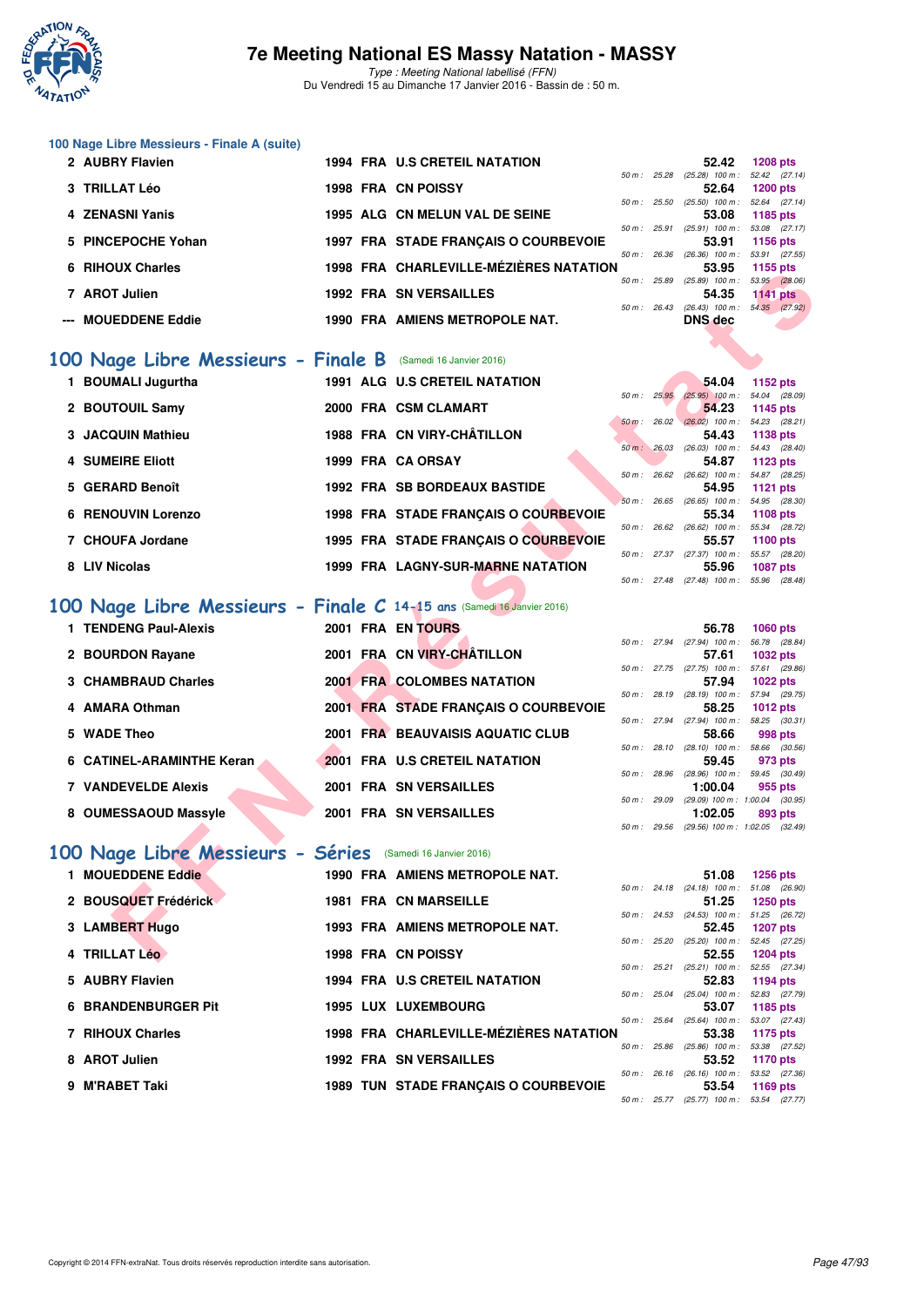

**100 Nage Libre Messieurs - Séries (suite)**

|     | 10 PINCEPOCHE Yohan        |  | 1997 FRA STADE FRANÇAIS O COURBEVOIE     |                |              | 53.68                                                                                         | <b>1164 pts</b>                  |
|-----|----------------------------|--|------------------------------------------|----------------|--------------|-----------------------------------------------------------------------------------------------|----------------------------------|
|     | 11 ZENASNI Yanis           |  | 1995 ALG CN MELUN VAL DE SEINE           |                | 50 m : 26.34 | $(26.34)$ 100 m :<br>53.74                                                                    | 53.68 (27.34)<br>1162 pts        |
|     | 12 BOUTOUIL Samy           |  | 2000 FRA CSM CLAMART                     |                |              | 50 m: 25.72 (25.72) 100 m: 53.74 (28.02)<br>53.96                                             | 1155 pts                         |
|     | 13 JACQUIN Mathieu         |  | 1988 FRA CN VIRY-CHATILLON               |                |              | 50 m : 26.19 (26.19) 100 m :<br>53.97                                                         | 53.96 (27.77)<br>1154 pts        |
|     | <b>14 HUILLE Stanislas</b> |  | <b>1999 FRA SN VERSAILLES</b>            |                |              | 50 m: 26.11 (26.11) 100 m: 53.97 (27.86)<br>54.46                                             | <b>1137 pts</b>                  |
|     | 15 BOUMALI Jugurtha        |  | 1991 ALG U.S CRETEIL NATATION            |                |              | 50 m: 25.93 (25.93) 100 m: 54.46 (28.53)<br>54.56                                             | <b>1134 pts</b>                  |
|     | <b>16 SUMEIRE Eliott</b>   |  | 1999 FRA CA ORSAY                        | 50 m: 26.36    |              | $(26.36)$ 100 m : 54.56 $(28.20)$<br>54.57                                                    | <b>1134 pts</b>                  |
|     | 17 BERNARDINI Mathieu      |  | 1998 FRA STADE FRANCAIS O COURBEVOIE     |                |              | 50 m: 26.40 (26.40) 100 m: 54.57 (28.17)<br>54.61                                             | 1132 pts                         |
|     | <b>18 RENOUVIN Lorenzo</b> |  | 1998 FRA STADE FRANÇAIS O COURBEVOIE     | 50 m: 26.00    |              | $(26.00)$ 100 m : 54.61 $(28.61)$<br>54.82                                                    | <b>1125 pts</b>                  |
| 19. | <b>GERARD Benoît</b>       |  | <b>1992 FRA SB BORDEAUX BASTIDE</b>      |                | 50 m : 26.39 | $(26.39)$ 100 m : 54.82 $(28.43)$<br>54.93                                                    | 1121 $pts$                       |
| 19. | <b>MUNIER Alexandre</b>    |  | 1991 FRA CSM CLAMART                     |                |              | $50 m$ : $26.82$ $(26.82)$ $100 m$ :<br>54.93                                                 | 54.93 (28.11)<br>1121 pts        |
| 21  | <b>TURPIN Fabrice</b>      |  | 1995 FRA CN MELUN VAL DE SEINE           | $50 m$ : 26.52 |              | $(26.52)$ 100 m : 54.93 $(28.41)$<br>54.96                                                    | <b>1120 pts</b>                  |
|     | 22 ROCH Nans               |  | 1996 FRA CNO ST-GERMAIN-EN-LAYE          |                |              | 50 m : 25.52 (25.52) 100 m : 54.96 (29.44)<br>54.97                                           | 1120 pts                         |
|     | 23 THIBAULT Thomas         |  | <b>1998 FRA RSC MONTREUIL</b>            | 50 m: 25.54    |              | $(25.54)$ 100 m : 54.97 (29.43)<br>55.00                                                      | 1119 pts                         |
|     | 24 CHOUFA Jordane          |  | 1995 FRA STADE FRANÇAIS O COURBEVOIE     |                |              | 50 m: 26.48 (26.48) 100 m: 55.00 (28.52)<br>55.22                                             | 1112 pts                         |
|     | 25 LIV Nicolas             |  | <b>1999 FRA LAGNY-SUR-MARNE NATATION</b> |                |              | 50 m: 27.04 (27.04) 100 m: 55.22 (28.18)<br>55.26<br>(26.94) 100 m: 55.26 (28.32)             | 1110 pts                         |
| 26  | <b>FAME Abdou</b>          |  | <b>1988 SEN U.S CRETEIL NATATION</b>     |                | 50 m : 26.94 | 55.27                                                                                         | <b>1110 pts</b>                  |
|     | 27 BEI Steve               |  | 1988 FRA SB BORDEAUX BASTIDE             |                |              | $50 m$ : 26.41 (26.41) 100 m :<br>55.31                                                       | 55.27 (28.86)<br>1109 pts        |
| 28  | <b>BECQUET Mathias</b>     |  | 1995 FRA S.M MONTROUGE                   |                |              | 50 m: 26.92 (26.92) 100 m: 55.31 (28.39)<br>55.34                                             | <b>1108 pts</b>                  |
| 29. | <b>MONTAGNA Benoît</b>     |  | <b>1989 FRA STADE DE VANVES</b>          |                |              | 50 m : 26.69 (26.69) 100 m :<br>55.36                                                         | 55.34 (28.65)<br><b>1107 pts</b> |
| 30. | <b>MANNES Max</b>          |  | <b>1997 LUX LUXEMBOURG</b>               | 50 m: 26.49    |              | $(26.49)$ 100 m :<br>55.40                                                                    | 55.36 (28.87)<br>1106 pts        |
| 31. | <b>DENIS Romain</b>        |  | 1993 FRA PAS-DE-CALAIS                   |                |              | 50 m: 26.91 (26.91) 100 m: 55.40 (28.49)<br>55.48                                             | 1103 pts                         |
|     | 32 LINO Rafaël             |  | 1999 FRA C.N OZOIR-LA-FERRIERE           | 50 m: 26.52    |              | $(26.52)$ 100 m :<br>55.63                                                                    | 55.48 (28.96)<br>1098 pts        |
| 33  | <b>MERLIN Hugo</b>         |  | <b>1995 FRA ALLIANCE DIJON NATATION</b>  | $50 m$ : 27.06 |              | $(27.06)$ 100 m :<br>55.69<br>50 m: 26.36 (26.36) 100 m: 55.69 (29.33)                        | 55.63 (28.57)<br>1096 pts        |
|     | 34 ROLDAN MUNOZ Enzo       |  | <b>1999 FRA DAUPHINS ROMANS PEAGOIS</b>  |                |              | 55.70                                                                                         | 1095 pts                         |
|     | 34 LEFORT-LOUET Gaspard    |  | 2000 FRA RACING CLUB DE FRANCE WP        |                | 50 m : 27.04 | (27.04) 100 m: 55.70 (28.66)<br>55.70                                                         | 1095 pts                         |
|     | 36 CHEVALIER Aymeric       |  | 1995 FRA ALLIANCE DIJON NATATION         |                |              | 50 m: 27.19 (27.19) 100 m: 55.70 (28.51)<br>56.21<br>50 m: 27.15 (27.15) 100 m: 56.21 (29.06) | 1078 pts                         |
|     | 37 DINE-MOREIRA Orhan      |  | <b>1998 FRA EN TOURS</b>                 |                |              | 56.22<br>50 m : 26.96 (26.96) 100 m : 56.22 (29.26)                                           | <b>1078 pts</b>                  |
|     | 38 MOKHFI Naim             |  | <b>2000 FRA ES MASSY NATATION</b>        |                |              | 56.24<br>50 m: 27.48 (27.48) 100 m: 56.24 (28.76)                                             | 1077 pts                         |
|     | <b>39 POTIER Livio</b>     |  | 1998 FRA STADE FRANÇAIS O COURBEVOIE     |                |              | 56.51<br>50 m: 27.02 (27.02) 100 m: 56.51 (29.49)                                             | 1068 pts                         |
|     | 40 FOURMY Matéo            |  | <b>2000 FRA ES MASSY NATATION</b>        |                |              | 56.57<br>50 m : 26.99 (26.99) 100 m : 56.57 (29.58)                                           | <b>1066 pts</b>                  |
|     | 41 YOKOYAMA Kentaro        |  | 2000 FRA REIMS CHAMPAGNE NATATION        |                |              | 56.76                                                                                         | 1060 pts                         |
|     | 41 LE CORNIER Adrien       |  | 1998 FRA STADE FRANÇAIS O COURBEVOIE     |                |              | 50 m : 27.30 (27.30) 100 m : 56.76 (29.46)<br>56.76                                           | 1060 pts                         |
|     | 41 VANDERSCHRICK Stephan   |  | 2000 LUX LUXEMBOURG                      |                |              | 50 m: 27.55 (27.55) 100 m: 56.76 (29.21)<br>56.76                                             | <b>1060 pts</b>                  |
|     | 44 ZINSMEISTER Julien      |  | <b>1997 FRA COULOMMIERS NATATION</b>     |                |              | 50 m : 27.36 (27.36) 100 m : 56.76 (29.40)<br>56.77                                           | 1060 pts                         |
|     | 45 DRUJON Colin            |  | 1999 FRA AMIENS METROPOLE NAT.           |                |              | 50 m : 27.39 (27.39) 100 m :<br>56.87<br>50 m : 27.54 (27.54) 100 m : 56.87 (29.33)           | 56.77 (29.38)<br>1057 pts        |
|     |                            |  |                                          |                |              |                                                                                               |                                  |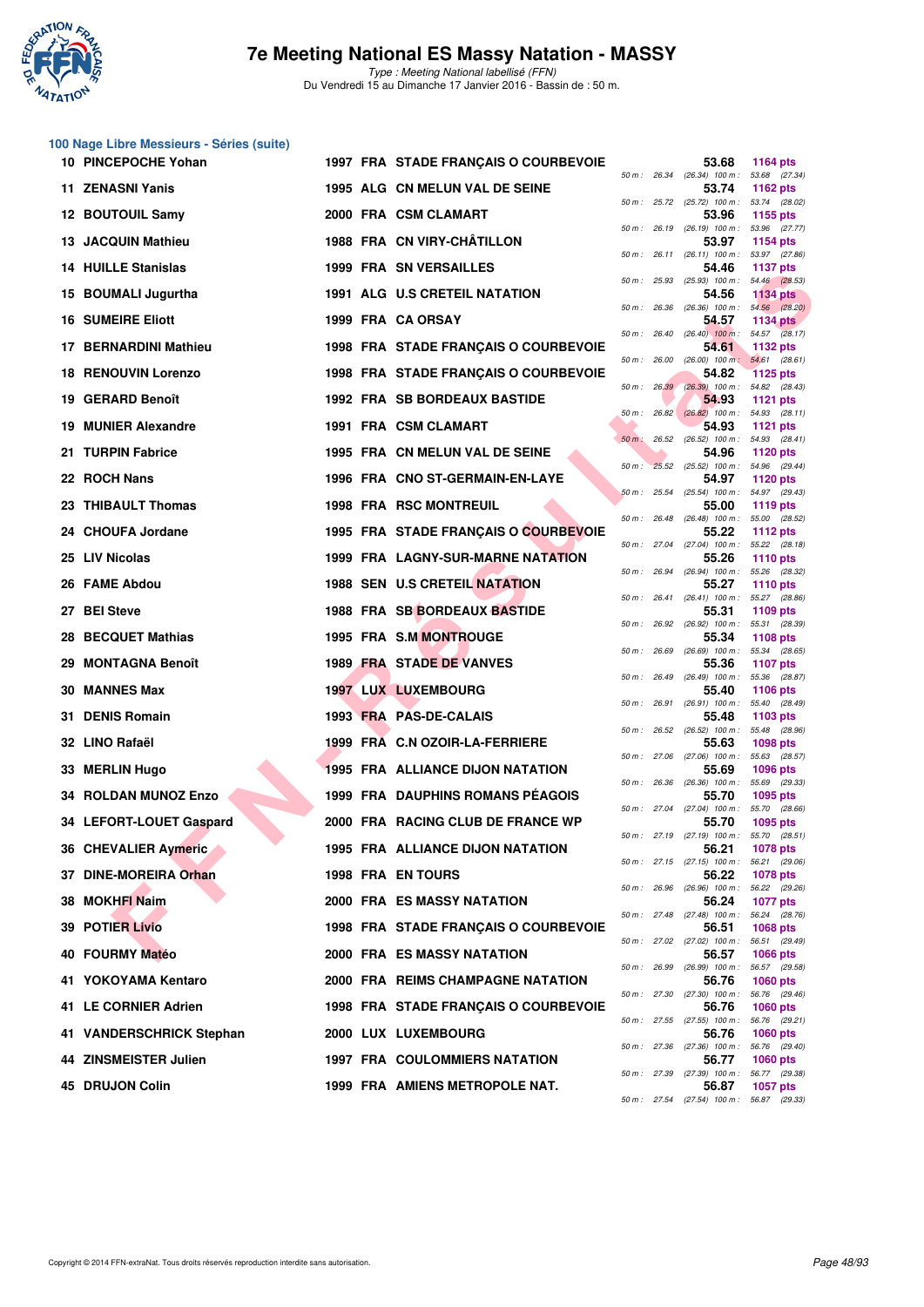

Type : Meeting National labellisé (FFN) Du Vendredi 15 au Dimanche 17 Janvier 2016 - Bassin de : 50 m.

# **100 Nage Libre Messieurs - Séries (suite)**

| 46 UJKA Yoan                     |  | 1999 FRA STADE FRANÇAIS O COURBEVOIE    |  | 56.93                                               | 1055 pts                         |  |
|----------------------------------|--|-----------------------------------------|--|-----------------------------------------------------|----------------------------------|--|
| <b>47 SCARDONE Enzo</b>          |  | <b>1998 FRA BEAUVAISIS AQUATIC CLUB</b> |  | 50 m: 27.45 (27.45) 100 m: 56.93 (29.48)<br>56.94   | <b>1054 pts</b>                  |  |
| 48 GERMAIN Alexandre             |  | 1998 FRA C.N OZOIR-LA-FERRIERE          |  | 50 m: 27.45 (27.45) 100 m: 56.94 (29.49)<br>56.95   | 1054 pts                         |  |
| 49 REUILLON Paul                 |  | 1997 FRA MOUETTES DE PARIS              |  | 50 m: 27.64 (27.64) 100 m: 56.95 (29.31)<br>57.05   | <b>1051 pts</b>                  |  |
| 50 LANGLOIS Guillaume            |  | <b>1999 FRA ES MASSY NATATION</b>       |  | 50 m: 27.54 (27.54) 100 m: 57.05 (29.51)<br>57.13   | <b>1048 pts</b>                  |  |
| 51 CLOSIER Cyril                 |  | 2000 FRA CN VAL MAUBUEE                 |  | 50 m: 27.60 (27.60) 100 m: 57.13 (29.53)<br>57.25   | 1044 pts                         |  |
| 52 BENAZET Julien                |  | 1999 FRA CN MELUN VAL DE SEINE          |  | 50 m: 27.64 (27.64) 100 m: 57.25 (29.61)<br>57.41   | <b>1039 pts</b>                  |  |
| 53 QUAETAERT Nils                |  | <b>1999 FRA SN VERSAILLES</b>           |  | 50 m: 27.14 (27.14) 100 m: 57.41 (30.27)<br>57.51   | <b>1036 pts</b>                  |  |
| 54 DESMOLIN Basile               |  | 1999 FRA NAUTIC CLUB RAMBOUILLET        |  | 50 m : 27.46 (27.46) 100 m : 57.51 (30.05)<br>57.68 | <b>1030 pts</b>                  |  |
| 55 LAFLEUR Vincent               |  | 1996 FRA CN ST-MICHEL-SUR-ORGE          |  | 50 m: 27.81 (27.81) 100 m: 57.68 (29.87)<br>57.69   | 1030 pts                         |  |
| 56 GUILLEMOT Alexandre           |  | 1999 FRA CN MAISONS-ALFORT              |  | 50 m: 27.57 (27.57) 100 m: 57.69 (30.12)<br>57.75   | <b>1028 pts</b>                  |  |
| 57 ACHOUR Aziz                   |  | 1999 TUN CN MELUN VAL DE SEINE          |  | 50 m : 27.45 (27.45) 100 m : 57.75 (30.30)<br>57.92 | 1022 pts                         |  |
| 58 TENDENG Paul-Alexis           |  | 2001 FRA EN TOURS                       |  | 50 m: 27.75 (27.75) 100 m: 57.92 (30.17)<br>57.99   | <b>1020 pts</b>                  |  |
| 59 LOSSOUARN Mathias             |  | <b>1998 FRA CN BRUNOY-ESSONNE</b>       |  | 50 m: 28.13 (28.13) 100 m: 57.99 (29.86)<br>58.00   | <b>1020 pts</b>                  |  |
| 60 BIDEL Maxime                  |  | 1999 FRA STADE DE VANVES                |  | 50 m: 27.87 (27.87) 100 m: 58.00 (30.13)<br>58.04   | <b>1018 pts</b>                  |  |
| 61 ANDRE Romain                  |  | <b>1998 FRA SN VERSAILLES</b>           |  | 50 m: 27.97 (27.97) 100 m: 58.04 (30.07)<br>58.07   | <b>1017 pts</b>                  |  |
| 62 MAETZ Maxime                  |  | 1998 FRA CN FONTAINEBLEAU-AVON          |  | 50 m : 27.64 (27.64) 100 m : 58.07 (30.43)<br>58.09 | <b>1017 pts</b>                  |  |
| 63 LONGUAR Samir                 |  | 1999 FRA SB BORDEAUX BASTIDE            |  | 50 m : 28.05 (28.05) 100 m : 58.09 (30.04)<br>58.12 | <b>1016 pts</b>                  |  |
| 64 D'INCA Fabio                  |  | 2000 FRA BEAUVAISIS AQUATIC CLUB        |  | 50 m: 28.54 (28.54) 100 m: 58.12 (29.58)<br>58.25   | <b>1012 pts</b>                  |  |
| 64 WADE Theo                     |  | 2001 FRA BEAUVAISIS AQUATIC CLUB        |  | 50 m : 28.13 (28.13) 100 m :<br>58.25               | 58.25 (30.12)<br>1012 $pts$      |  |
| 64 BERNARD-PLANESSE Paul-Etienne |  | <b>1999 FRA EN TOURS</b>                |  | 50 m: 28.07 (28.07) 100 m: 58.25 (30.18)<br>58.25   | 1012 $pts$                       |  |
| 67 SONNECK Enzo                  |  | 1999 FRA BEAUVAISIS AQUATIC CLUB        |  | 50 m: 27.98 (27.98) 100 m: 58.25 (30.27)<br>58.31   | <b>1010 pts</b>                  |  |
| 68 DJURIC Dario                  |  | <b>1998 FRA ASS SPORTIVE BOUVINES</b>   |  | 50 m: 28.04 (28.04) 100 m: 58.31 (30.27)<br>58.32   | $1009$ pts                       |  |
| 69 CHAMBRAUD Charles             |  | 2001 FRA COLOMBES NATATION              |  | 50 m : 28.00 (28.00) 100 m : 58.32 (30.32)<br>58.44 | $1005$ pts                       |  |
| <b>70 LACOSTE Harry</b>          |  | <b>1992 FRA CN BRUNOY-ESSONNE</b>       |  | 50 m: 28.31 (28.31) 100 m: 58.44 (30.13)<br>58.45   | $1005$ pts                       |  |
| 71 GIBERT Alexandre              |  | 2000 FRA CN VERNEUIL VERNOUILLET        |  | 50 m : 28.08 (28.08) 100 m : 58.45 (30.37)<br>58.46 | 1005 $pts$                       |  |
| 72 DELPLANQUE David              |  | 2000 FRA PAS-DE-CALAIS                  |  | 50 m: 28.41 (28.41) 100 m: 58.46 (30.05)<br>58.58   | <b>1001 pts</b>                  |  |
| 73 GONNORD Maxence               |  | 2000 FRA EN TOURS                       |  | 50 m : 27.87 (27.87) 100 m :<br>58.62               | 58.58 (30.71)<br><b>1000 pts</b> |  |
| 74 AMARA Othman                  |  | 2001 FRA STADE FRANÇAIS O COURBEVOIE    |  | 50 m: 27.97 (27.97) 100 m: 58.62 (30.65)<br>58.65   | 999 pts                          |  |
| <b>75 MANNES Pol</b>             |  | 2000 LUX LUXEMBOURG                     |  | 50 m: 27.72 (27.72) 100 m: 58.65 (30.93)<br>58.69   | 997 pts                          |  |
| 76 BERTE Adrien                  |  | 1998 FRA CN MELUN VAL DE SEINE          |  | 50 m : 28.25 (28.25) 100 m : 58.69 (30.44)<br>58.71 | 997 pts                          |  |
| 77 CONDETTE Mathieu              |  | 2000 FRA CHARLEVILLE-MÉZIÈRES NATATION  |  | 50 m: 27.98 (27.98) 100 m: 58.71 (30.73)<br>58.72   | <b>996 pts</b>                   |  |
| 78 CRASSOUS Thomas               |  | 1999 FRA STADE FRANÇAIS O COURBEVOIE    |  | 50 m : 28.67 (28.67) 100 m :<br>58.73               | 58.72 (30.05)<br><b>996 pts</b>  |  |
| <b>79 TOURDES Alexis</b>         |  | <b>1999 FRA US JEUNESSE MITRY-MORY</b>  |  | 50 m : 28.51 (28.51) 100 m : 58.73 (30.22)<br>58.74 | 996 pts                          |  |
|                                  |  |                                         |  | 50 m: 28.22 (28.22) 100 m: 58.74 (30.52)            |                                  |  |
| <b>80 DARGERY Matteo</b>         |  | 2000 FRA EN TOURS                       |  | 58.81<br>50 m : 28.41 (28.41) 100 m : 58.81 (30.40) | 994 pts                          |  |
| 81 ARMAND Jason                  |  | 1998 FRA CN ST-MICHEL-SUR-ORGE          |  | 58.85<br>50 m: 28.73 (28.73) 100 m: 58.85 (30.12)   | 992 pts                          |  |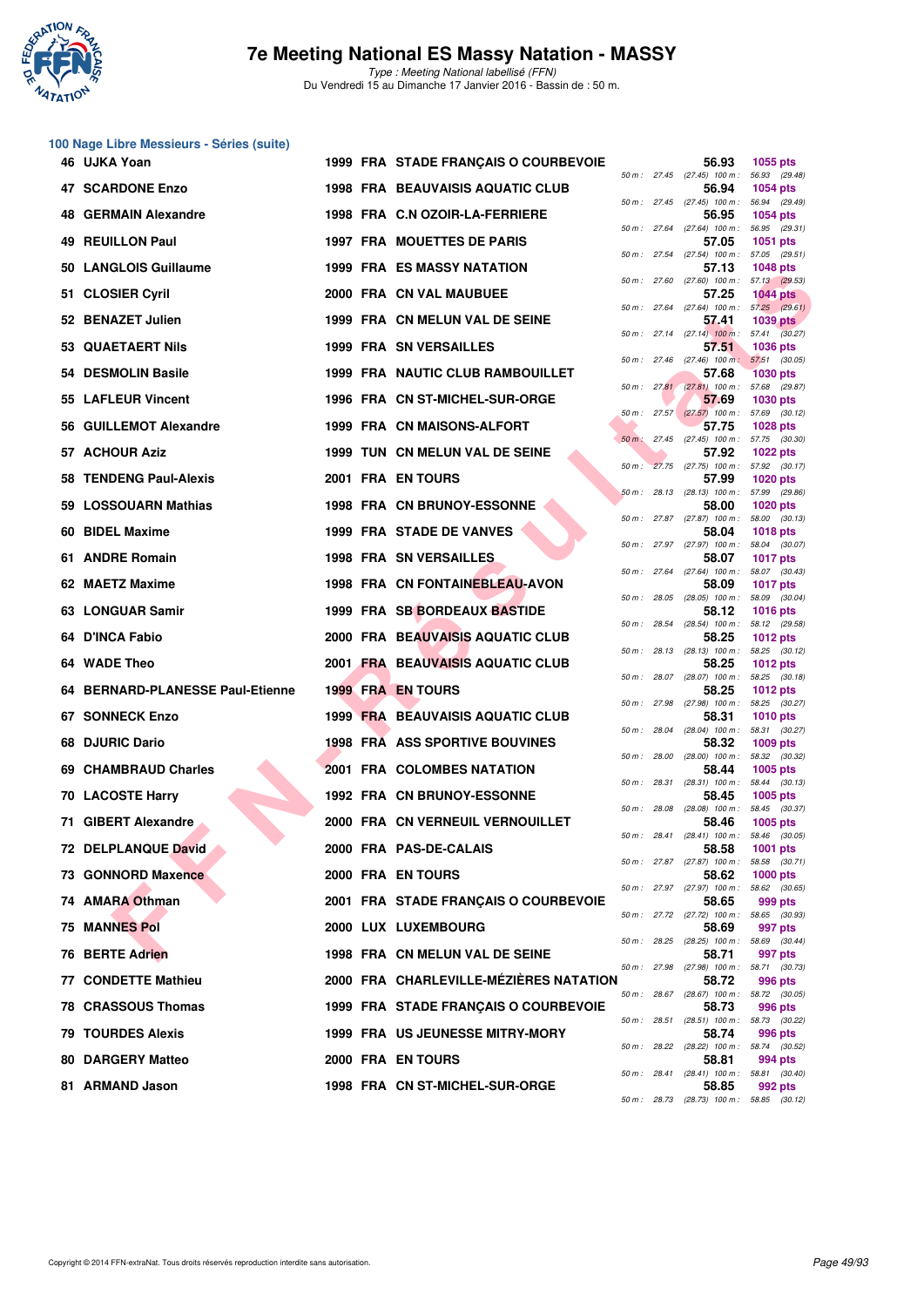

**100 Nage Libre Messieurs - Séries (suite)**

### **7e Meeting National ES Massy Natation - MASSY**

Type : Meeting National labellisé (FFN) Du Vendredi 15 au Dimanche 17 Janvier 2016 - Bassin de : 50 m.

|     | 82 KOTSIS Yanis                       |  | 2000 FRA LAGNY-SUR-MARNE NATATION        |                         |              | 58.87                                                                                 | 992 pts        |  |
|-----|---------------------------------------|--|------------------------------------------|-------------------------|--------------|---------------------------------------------------------------------------------------|----------------|--|
| 83  | <b>DOREAU Julien</b>                  |  | <b>1998 FRA ASS SPORTIVE BOUVINES</b>    | 50 m: 28.28             |              | (28.28) 100 m : 58.87 (30.59)<br>58.92                                                | 990 pts        |  |
| 84  | <b>PHUNG Quentin</b>                  |  | <b>1997 FRA ANTONY NATATION</b>          |                         |              | 50 m: 28.12 (28.12) 100 m: 58.92 (30.80)<br>58.95                                     | 989 pts        |  |
| 85  | <b>REUILLON Louis</b>                 |  | 2000 FRA MOUETTES DE PARIS               |                         |              | 50 m: 27.70 (27.70) 100 m: 58.95 (31.25)<br>58.97                                     | 988 pts        |  |
| 86  | <b>WACHTER Jérémy</b>                 |  | <b>1998 FRA CN BRUNOY-ESSONNE</b>        |                         |              | 50 m: 28.42 (28.42) 100 m: 58.97 (30.55)<br>59.22                                     | 981 pts        |  |
| 86  | <b>OUMESSAOUD Massyle</b>             |  | 2001 FRA SN VERSAILLES                   |                         |              | 50 m: 28.22 (28.22) 100 m: 59.22 (31.00)<br>59.22                                     | 981 pts        |  |
| 88  | <b>ROHART DELPIERRE Charles-Louis</b> |  | 2000 FRA CSN GUYANCOURT                  |                         |              | 50 m: 28.76 (28.76) 100 m: 59.22 (30.46)<br>59.23                                     | <b>980 pts</b> |  |
| 89  | <b>FOENIX BLONDEL Thomas</b>          |  | 1999 FRA CN MELUN VAL DE SEINE           |                         |              | 50 m : 28.50 (28.50) 100 m : 59.23 (30.73)<br>59.30                                   | 978 pts        |  |
| 90  | <b>PANZO Yanis</b>                    |  | 2000 FRA ES VITRY                        |                         |              | 50 m: 28.13 (28.13) 100 m: 59.30 (31.17)<br>59.31                                     | 978 pts        |  |
| 91  | <b>GABRIEL Jean-Emmanuel</b>          |  | 2000 FRA AQUA CLUB PONTAULT-ROISSY       |                         |              | 50 m : 28.42 (28.42) 100 m : 59.31 (30.89)<br>59.37                                   | 976 pts        |  |
|     | 92 VANDEVELDE Alexis                  |  | 2001 FRA SN VERSAILLES                   |                         |              | 50 m: 28.42 (28.42) 100 m: 59.37 (30.95)<br>59.48                                     | 972 pts        |  |
| 93  | <b>BOURDON Rayane</b>                 |  | 2001 FRA CN VIRY-CHÂTILLON               | $50 m$ :                |              | 28.55 (28.55) 100 m : 59.48 (30.93)<br>59.79                                          | 963 pts        |  |
| 94  | <b>CHAUMERON Mathieu</b>              |  | 1999 FRA CN VIRY-CHÂTILLON               | $50 m$ :<br>50 m: 28.66 | 29.20        | $(29.20)$ 100 m : 59.79 $(30.59)$<br>59.81<br>$(28.66)$ 100 m : 59.81 $(31.15)$       | 962 pts        |  |
| 95  | <b>CATINEL-ARAMINTHE Keran</b>        |  | 2001 FRA U.S CRETEIL NATATION            |                         |              | 59.82<br>50 m : 28.90 (28.90) 100 m : 59.82 (30.92)                                   | 962 pts        |  |
| 96  | <b>RAVENELLE Bastien</b>              |  | <b>1998 FRA EN TOURS</b>                 | 50 m: 28.35             |              | 59.87<br>$(28.35)$ 100 m : 59.87 $(31.52)$                                            | 960 pts        |  |
|     | 97 POUMAREDE Julien                   |  | 2001 FRA CN ST-MICHEL-SUR-ORGE           | 50 m: 28.50             |              | 59.88<br>(28.50) 100 m : 59.88 (31.38)                                                | 960 pts        |  |
| 98  | <b>OUAZENE Manil</b>                  |  | 1999 FRA ES NANTERRE                     | 50 m : 29.02            |              | 59.91<br>$(29.02)$ 100 m : 59.91 $(30.89)$                                            | 959 pts        |  |
| 99  | <b>CHAUVIN Dennys</b>                 |  | 2001 FRA ES VITRY                        | 50 m: 28.59             |              | 59.98                                                                                 | 957 pts        |  |
| 100 | <b>GUIGOU Pierre-Lucas</b>            |  | 2000 FRA U.S CRETEIL NATATION            |                         |              | (28.59) 100 m: 59.98 (31.39)<br>1:00.04<br>50 m: 29.04 (29.04) 100 m: 1:00.04 (31.00) | 955 pts        |  |
|     | 101 SAHBANI Ellias                    |  | 2001 FRA STADE FRANÇAIS O COURBEVOIE     | 50 m : 28.49            |              | 1:00.17<br>$(28.49)$ 100 m : 1:00.17 $(31.68)$                                        | 951 pts        |  |
|     | 102 PAUPARDIN Guillaume               |  | 2001 FRA CN MELUN VAL DE SEINE           |                         |              | 1:00.26<br>50 m: 28.60 (28.60) 100 m: 1:00.26 (31.66)                                 | 948 pts        |  |
|     | 102 CHASSEVENT Owen                   |  | 1999 FRA CN MELUN VAL DE SEINE           |                         | 50 m : 28.47 | 1:00.26<br>$(28.47)$ 100 m : 1:00.26 $(31.79)$                                        | 948 pts        |  |
|     | <b>104 CLEMENT Matteo</b>             |  | 1997 FRA CANETON CLUB DE BEAUMONT        | 50 m: 28.59             |              | 1:00.32<br>(28.59) 100 m : 1:00.32 (31.73)                                            | 946 pts        |  |
|     | 105 ZARKI Baligh                      |  | 2000 FRA EN TOURS                        | 50 m : 29.62            |              | 1:00.36<br>(29.62) 100 m: 1:00.36 (30.74)                                             | 945 pts        |  |
|     | 106 FAUTRA Yohan                      |  | 2000 FRA AQUA CLUB PONTAULT-ROISSY       |                         |              | 1:00.40<br>50 m : 28.82 (28.82) 100 m : 1:00.40 (31.58)                               | 943 pts        |  |
|     | 107 SAUVAGE Andy                      |  | 1999 FRA CN VAL MAUBUEE                  | 50 m : 28.95            |              | 1:00.48<br>(28.95) 100 m: 1:00.48 (31.53)                                             | 941 pts        |  |
|     | 108 PEREIRA Maxence                   |  | 2001 FRA CSN GUYANCOURT                  |                         |              | 1:00.53<br>50 m: 29.31 (29.31) 100 m: 1:00.53 (31.22)                                 | 939 pts        |  |
|     | 109 RACINE Mickaël                    |  | <b>1998 FRA CN BRUNOY-ESSONNE</b>        |                         |              | 1:00.54<br>50 m: 29.76 (29.76) 100 m: 1:00.54 (30.78)                                 | 939 pts        |  |
|     | <b>110 GUILLAUME Vincent</b>          |  | 2002 FRA ES MASSY NATATION               |                         |              | 1:00.60<br>50 m : 29.56 (29.56) 100 m : 1:00.60 (31.04)                               | 937 pts        |  |
|     | 111 MORANT Thibaut                    |  | <b>1993 FRA SB BORDEAUX BASTIDE</b>      |                         | 50 m : 29.08 | 1:00.68<br>$(29.08)$ 100 m : 1:00.68 $(31.60)$                                        | 935 pts        |  |
|     | 112 QUINET Corentin                   |  | <b>1998 FRA SN VERSAILLES</b>            |                         |              | 1:00.76<br>50 m: 29.81 (29.81) 100 m: 1:00.76 (30.95)                                 | 932 pts        |  |
|     | 113 POUSSIN Gaétan                    |  | 2000 FRA C.N OZOIR-LA-FERRIERE           |                         |              | 1:00.82<br>50 m : 28.94 (28.94) 100 m : 1:00.82 (31.88)                               | 930 pts        |  |
|     | 114 CAMUS Loïc                        |  | <b>2001 FRA ES MASSY NATATION</b>        |                         |              | 1:00.89<br>50 m: 29.52 (29.52) 100 m: 1:00.89 (31.37)                                 | 928 pts        |  |
|     | 115 PROST Clement                     |  | <b>1998 FRA REIMS CHAMPAGNE NATATION</b> |                         |              | 1:00.96<br>50 m : 29.15 (29.15) 100 m : 1:00.96 (31.81)                               | 926 pts        |  |
|     | 116 BAGES Marlon                      |  | 1998 FRA CN MAISONS-ALFORT               |                         |              | 1:01.02<br>50 m : 29.24 (29.24) 100 m : 1:01.02 (31.78)                               | 924 pts        |  |
|     | 117 MIGUET Florian                    |  | 2001 FRA SN VERSAILLES                   |                         |              | 1:01.04<br>50 m: 28.82 (28.82) 100 m: 1:01.04 (32.22)                                 | 924 pts        |  |
|     |                                       |  |                                          |                         |              |                                                                                       |                |  |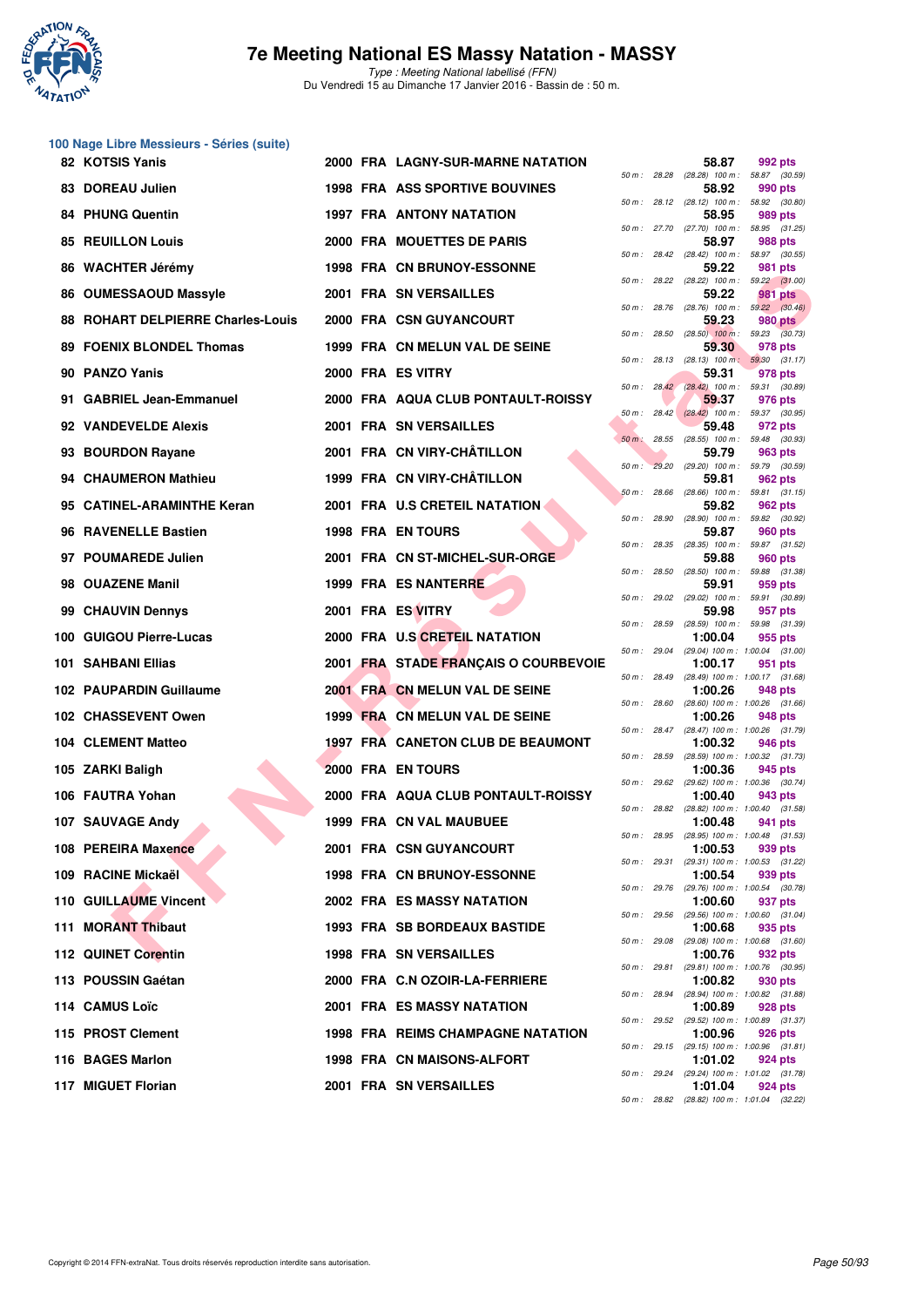

Type : Meeting National labellisé (FFN) Du Vendredi 15 au Dimanche 17 Janvier 2016 - Bassin de : 50 m.

# **100 Nage Libre Messieurs - Séries (suite)**

| $(28.26)$ 100 m : 1:01.11 $(32.85)$<br>50 m : 28.26<br><b>2000 FRA USB LONGWY NATATION</b><br>119 GILLET Baptiste<br>1:01.12<br>921 pts<br>50 m: 29.64 (29.64) 100 m: 1:01.12 (31.48)<br>120 NDIAYE Amadou<br>2001 FRA S.M MONTROUGE<br>1:01.16<br>920 pts<br>50 m : 29.20<br>(29.20) 100 m: 1:01.16 (31.96)<br>120 AZZIOU Sami<br>2001 FRA COLOMBES NATATION<br>1:01.16<br>920 pts<br>$(29.31)$ 100 m : 1:01.16 $(31.85)$<br>50 m: 29.31<br><b>122 QUEILLE Mathis</b><br>2000 FRA S.M MONTROUGE<br>1:01.18<br>919 pts<br>50 m: 29.99<br>(29.99) 100 m: 1:01.18 (31.19)<br>123 RACINE Johann<br><b>1998 FRA CN BRUNOY-ESSONNE</b><br>1:01.50<br>910 pts<br>$50 m$ : 29.47<br>$(29.47)$ 100 m : 1:01.50 $(32.03)$<br>124 LE GALL Théophile<br>2001 FRA S.M MONTROUGE<br>1:01.58<br>907 pts<br>$(29.99)$ 100 m : 1:01.58 $(31.59)$<br>50 m : 29.99<br>125 BERINGUE Raphael<br>2001 FRA CA ORSAY<br>1:01.66<br>905 pts<br>50 m: 30.47 (30.47) 100 m: 1:01.66 (31.19)<br>126 POTIER Léo<br><b>1999 FRA CN BRUNOY-ESSONNE</b><br>1:01.67<br>904 pts<br>50 m: 29.07 (29.07) 100 m: 1:01.67 (32.60)<br>127 LACOSTE Jean<br>1999 FRA CN ST-MICHEL-SUR-ORGE<br>1:01.85<br>899 pts<br>$50 m$ : 28.56<br>$(28.56)$ 100 m : 1:01.85 $(33.29)$<br>128 MELIZOU Evan<br><b>2002 FRA CN LA COURNEUVE</b><br>1:01.90<br>897 pts<br>(28.34) 100 m: 1:01.90 (33.56)<br>50 m: 28.34<br>128 ROUSSEL Thomas<br>1997 FRA JEANNE D'ARC DRANCY<br>1:01.90<br>897 pts<br>$50 m$ :<br>29.26<br>(29.26) 100 m: 1:01.90 (32.64)<br>2001 FRA CN VIRY-CHATILLON<br>128 HO Ryan<br>1:01.90<br>897 pts<br>(29.93) 100 m: 1:01.90 (31.97)<br>50 m: 29.93<br>131 BARLIER Tony<br>2002 FRA CSN GUYANCOURT<br>1:01.92<br>897 pts<br>50 m: 30.42 (30.42) 100 m: 1:01.92 (31.50)<br>1996 FRA CANETON CLUB DE BEAUMONT<br><b>132 DUHAMEL Antoine</b><br>1:01.93<br>896 pts<br>50 m : 29.04<br>(29.04) 100 m : 1:01.93 (32.89)<br>133 PAUBEL Lucas<br><b>2002 FRA ES MASSY NATATION</b><br>1:02.03<br>893 pts<br>50 m: 30.18 (30.18) 100 m: 1:02.03 (31.85)<br>2001 FRA AC BOULOGNE-BILLANCOURT<br>134 CHALENDAR Noé<br>1:02.14<br>890 pts<br>$(30.05)$ 100 m : 1:02.14 $(32.09)$<br>50 m: 30.05<br>1999 FRA NAUTIC CLUB RAMBOUILLET<br><b>135 WILLMES Etienne</b><br>1:02.16<br>889 pts<br>$(30.10)$ 100 m : 1:02.16 $(32.06)$<br>50 m : 30.10<br>136 RIVIERE Paul<br>2001 FRA REIMS CHAMPAGNE NATATION<br>1:02.17<br>889 pts<br>50 m : 29.91<br>(29.91) 100 m: 1:02.17 (32.26)<br>137 PAREN Maxime<br>2000 FRA AC BOULOGNE-BILLANCOURT<br>1:02.26<br>886 pts<br>50 m : 29.73<br>(29.73) 100 m : 1:02.26 (32.53)<br>2002 FRA AMIENS METROPOLE NAT.<br>138 MALLET Clement<br>1:02.28<br>886 pts<br>50 m: 29.81 (29.81) 100 m: 1:02.28 (32.47)<br>2002 FRA U.S CRETEIL NATATION<br>139 CIFTCI Denis<br>1:02.29<br>886 pts<br>50 m : 30.25<br>$(30.25)$ 100 m : 1:02.29 $(32.04)$<br>140 GAVARD Ethan<br>2002 FRA CN MELUN VAL DE SEINE<br>1:02.51<br>879 pts<br>50 m: 30.27 (30.27) 100 m: 1:02.51 (32.24)<br>141 GALLEGO Thomas<br>2000 FRA SB BORDEAUX BASTIDE<br>1:02.61<br>876 pts<br>50 m: 30.11 (30.11) 100 m: 1:02.61 (32.50)<br>142 WATTEZ Luc<br>2002 FRA C.N OZOIR-LA-FERRIERE<br>1:02.73<br>872 pts<br>50 m : 30.74 (30.74) 100 m : 1:02.73 (31.99)<br>143 CHERRIER Kylian<br>2000 FRA SN VERSAILLES<br>1:02.82<br>870 pts<br>50 m : 30.24<br>$(30.24)$ 100 m : 1:02.82 $(32.58)$<br>144 CHAPUY Lucas<br>2002 FRA CSN GUYANCOURT<br>1:02.84 869 pts<br>50 m: 30.44 (30.44) 100 m: 1:02.84 (32.40) |  | 921 pts | 1:01.11 |  | 2000 BRA ASS SPORTIVE BOUVINES |  | 118 NASCIMENTO Diego |  |
|--------------------------------------------------------------------------------------------------------------------------------------------------------------------------------------------------------------------------------------------------------------------------------------------------------------------------------------------------------------------------------------------------------------------------------------------------------------------------------------------------------------------------------------------------------------------------------------------------------------------------------------------------------------------------------------------------------------------------------------------------------------------------------------------------------------------------------------------------------------------------------------------------------------------------------------------------------------------------------------------------------------------------------------------------------------------------------------------------------------------------------------------------------------------------------------------------------------------------------------------------------------------------------------------------------------------------------------------------------------------------------------------------------------------------------------------------------------------------------------------------------------------------------------------------------------------------------------------------------------------------------------------------------------------------------------------------------------------------------------------------------------------------------------------------------------------------------------------------------------------------------------------------------------------------------------------------------------------------------------------------------------------------------------------------------------------------------------------------------------------------------------------------------------------------------------------------------------------------------------------------------------------------------------------------------------------------------------------------------------------------------------------------------------------------------------------------------------------------------------------------------------------------------------------------------------------------------------------------------------------------------------------------------------------------------------------------------------------------------------------------------------------------------------------------------------------------------------------------------------------------------------------------------------------------------------------------------------------------------------------------------------------------------------------------------------------------------------------------------------------------------------------------------------------------------------------------------------------------------------------------------------------------------------------------------------------------------------------------------------------------------------------------------------------------------------------------------------------|--|---------|---------|--|--------------------------------|--|----------------------|--|
|                                                                                                                                                                                                                                                                                                                                                                                                                                                                                                                                                                                                                                                                                                                                                                                                                                                                                                                                                                                                                                                                                                                                                                                                                                                                                                                                                                                                                                                                                                                                                                                                                                                                                                                                                                                                                                                                                                                                                                                                                                                                                                                                                                                                                                                                                                                                                                                                                                                                                                                                                                                                                                                                                                                                                                                                                                                                                                                                                                                                                                                                                                                                                                                                                                                                                                                                                                                                                                                                    |  |         |         |  |                                |  |                      |  |
|                                                                                                                                                                                                                                                                                                                                                                                                                                                                                                                                                                                                                                                                                                                                                                                                                                                                                                                                                                                                                                                                                                                                                                                                                                                                                                                                                                                                                                                                                                                                                                                                                                                                                                                                                                                                                                                                                                                                                                                                                                                                                                                                                                                                                                                                                                                                                                                                                                                                                                                                                                                                                                                                                                                                                                                                                                                                                                                                                                                                                                                                                                                                                                                                                                                                                                                                                                                                                                                                    |  |         |         |  |                                |  |                      |  |
|                                                                                                                                                                                                                                                                                                                                                                                                                                                                                                                                                                                                                                                                                                                                                                                                                                                                                                                                                                                                                                                                                                                                                                                                                                                                                                                                                                                                                                                                                                                                                                                                                                                                                                                                                                                                                                                                                                                                                                                                                                                                                                                                                                                                                                                                                                                                                                                                                                                                                                                                                                                                                                                                                                                                                                                                                                                                                                                                                                                                                                                                                                                                                                                                                                                                                                                                                                                                                                                                    |  |         |         |  |                                |  |                      |  |
|                                                                                                                                                                                                                                                                                                                                                                                                                                                                                                                                                                                                                                                                                                                                                                                                                                                                                                                                                                                                                                                                                                                                                                                                                                                                                                                                                                                                                                                                                                                                                                                                                                                                                                                                                                                                                                                                                                                                                                                                                                                                                                                                                                                                                                                                                                                                                                                                                                                                                                                                                                                                                                                                                                                                                                                                                                                                                                                                                                                                                                                                                                                                                                                                                                                                                                                                                                                                                                                                    |  |         |         |  |                                |  |                      |  |
|                                                                                                                                                                                                                                                                                                                                                                                                                                                                                                                                                                                                                                                                                                                                                                                                                                                                                                                                                                                                                                                                                                                                                                                                                                                                                                                                                                                                                                                                                                                                                                                                                                                                                                                                                                                                                                                                                                                                                                                                                                                                                                                                                                                                                                                                                                                                                                                                                                                                                                                                                                                                                                                                                                                                                                                                                                                                                                                                                                                                                                                                                                                                                                                                                                                                                                                                                                                                                                                                    |  |         |         |  |                                |  |                      |  |
|                                                                                                                                                                                                                                                                                                                                                                                                                                                                                                                                                                                                                                                                                                                                                                                                                                                                                                                                                                                                                                                                                                                                                                                                                                                                                                                                                                                                                                                                                                                                                                                                                                                                                                                                                                                                                                                                                                                                                                                                                                                                                                                                                                                                                                                                                                                                                                                                                                                                                                                                                                                                                                                                                                                                                                                                                                                                                                                                                                                                                                                                                                                                                                                                                                                                                                                                                                                                                                                                    |  |         |         |  |                                |  |                      |  |
|                                                                                                                                                                                                                                                                                                                                                                                                                                                                                                                                                                                                                                                                                                                                                                                                                                                                                                                                                                                                                                                                                                                                                                                                                                                                                                                                                                                                                                                                                                                                                                                                                                                                                                                                                                                                                                                                                                                                                                                                                                                                                                                                                                                                                                                                                                                                                                                                                                                                                                                                                                                                                                                                                                                                                                                                                                                                                                                                                                                                                                                                                                                                                                                                                                                                                                                                                                                                                                                                    |  |         |         |  |                                |  |                      |  |
|                                                                                                                                                                                                                                                                                                                                                                                                                                                                                                                                                                                                                                                                                                                                                                                                                                                                                                                                                                                                                                                                                                                                                                                                                                                                                                                                                                                                                                                                                                                                                                                                                                                                                                                                                                                                                                                                                                                                                                                                                                                                                                                                                                                                                                                                                                                                                                                                                                                                                                                                                                                                                                                                                                                                                                                                                                                                                                                                                                                                                                                                                                                                                                                                                                                                                                                                                                                                                                                                    |  |         |         |  |                                |  |                      |  |
|                                                                                                                                                                                                                                                                                                                                                                                                                                                                                                                                                                                                                                                                                                                                                                                                                                                                                                                                                                                                                                                                                                                                                                                                                                                                                                                                                                                                                                                                                                                                                                                                                                                                                                                                                                                                                                                                                                                                                                                                                                                                                                                                                                                                                                                                                                                                                                                                                                                                                                                                                                                                                                                                                                                                                                                                                                                                                                                                                                                                                                                                                                                                                                                                                                                                                                                                                                                                                                                                    |  |         |         |  |                                |  |                      |  |
|                                                                                                                                                                                                                                                                                                                                                                                                                                                                                                                                                                                                                                                                                                                                                                                                                                                                                                                                                                                                                                                                                                                                                                                                                                                                                                                                                                                                                                                                                                                                                                                                                                                                                                                                                                                                                                                                                                                                                                                                                                                                                                                                                                                                                                                                                                                                                                                                                                                                                                                                                                                                                                                                                                                                                                                                                                                                                                                                                                                                                                                                                                                                                                                                                                                                                                                                                                                                                                                                    |  |         |         |  |                                |  |                      |  |
|                                                                                                                                                                                                                                                                                                                                                                                                                                                                                                                                                                                                                                                                                                                                                                                                                                                                                                                                                                                                                                                                                                                                                                                                                                                                                                                                                                                                                                                                                                                                                                                                                                                                                                                                                                                                                                                                                                                                                                                                                                                                                                                                                                                                                                                                                                                                                                                                                                                                                                                                                                                                                                                                                                                                                                                                                                                                                                                                                                                                                                                                                                                                                                                                                                                                                                                                                                                                                                                                    |  |         |         |  |                                |  |                      |  |
|                                                                                                                                                                                                                                                                                                                                                                                                                                                                                                                                                                                                                                                                                                                                                                                                                                                                                                                                                                                                                                                                                                                                                                                                                                                                                                                                                                                                                                                                                                                                                                                                                                                                                                                                                                                                                                                                                                                                                                                                                                                                                                                                                                                                                                                                                                                                                                                                                                                                                                                                                                                                                                                                                                                                                                                                                                                                                                                                                                                                                                                                                                                                                                                                                                                                                                                                                                                                                                                                    |  |         |         |  |                                |  |                      |  |
|                                                                                                                                                                                                                                                                                                                                                                                                                                                                                                                                                                                                                                                                                                                                                                                                                                                                                                                                                                                                                                                                                                                                                                                                                                                                                                                                                                                                                                                                                                                                                                                                                                                                                                                                                                                                                                                                                                                                                                                                                                                                                                                                                                                                                                                                                                                                                                                                                                                                                                                                                                                                                                                                                                                                                                                                                                                                                                                                                                                                                                                                                                                                                                                                                                                                                                                                                                                                                                                                    |  |         |         |  |                                |  |                      |  |
|                                                                                                                                                                                                                                                                                                                                                                                                                                                                                                                                                                                                                                                                                                                                                                                                                                                                                                                                                                                                                                                                                                                                                                                                                                                                                                                                                                                                                                                                                                                                                                                                                                                                                                                                                                                                                                                                                                                                                                                                                                                                                                                                                                                                                                                                                                                                                                                                                                                                                                                                                                                                                                                                                                                                                                                                                                                                                                                                                                                                                                                                                                                                                                                                                                                                                                                                                                                                                                                                    |  |         |         |  |                                |  |                      |  |
|                                                                                                                                                                                                                                                                                                                                                                                                                                                                                                                                                                                                                                                                                                                                                                                                                                                                                                                                                                                                                                                                                                                                                                                                                                                                                                                                                                                                                                                                                                                                                                                                                                                                                                                                                                                                                                                                                                                                                                                                                                                                                                                                                                                                                                                                                                                                                                                                                                                                                                                                                                                                                                                                                                                                                                                                                                                                                                                                                                                                                                                                                                                                                                                                                                                                                                                                                                                                                                                                    |  |         |         |  |                                |  |                      |  |
|                                                                                                                                                                                                                                                                                                                                                                                                                                                                                                                                                                                                                                                                                                                                                                                                                                                                                                                                                                                                                                                                                                                                                                                                                                                                                                                                                                                                                                                                                                                                                                                                                                                                                                                                                                                                                                                                                                                                                                                                                                                                                                                                                                                                                                                                                                                                                                                                                                                                                                                                                                                                                                                                                                                                                                                                                                                                                                                                                                                                                                                                                                                                                                                                                                                                                                                                                                                                                                                                    |  |         |         |  |                                |  |                      |  |
|                                                                                                                                                                                                                                                                                                                                                                                                                                                                                                                                                                                                                                                                                                                                                                                                                                                                                                                                                                                                                                                                                                                                                                                                                                                                                                                                                                                                                                                                                                                                                                                                                                                                                                                                                                                                                                                                                                                                                                                                                                                                                                                                                                                                                                                                                                                                                                                                                                                                                                                                                                                                                                                                                                                                                                                                                                                                                                                                                                                                                                                                                                                                                                                                                                                                                                                                                                                                                                                                    |  |         |         |  |                                |  |                      |  |
|                                                                                                                                                                                                                                                                                                                                                                                                                                                                                                                                                                                                                                                                                                                                                                                                                                                                                                                                                                                                                                                                                                                                                                                                                                                                                                                                                                                                                                                                                                                                                                                                                                                                                                                                                                                                                                                                                                                                                                                                                                                                                                                                                                                                                                                                                                                                                                                                                                                                                                                                                                                                                                                                                                                                                                                                                                                                                                                                                                                                                                                                                                                                                                                                                                                                                                                                                                                                                                                                    |  |         |         |  |                                |  |                      |  |
|                                                                                                                                                                                                                                                                                                                                                                                                                                                                                                                                                                                                                                                                                                                                                                                                                                                                                                                                                                                                                                                                                                                                                                                                                                                                                                                                                                                                                                                                                                                                                                                                                                                                                                                                                                                                                                                                                                                                                                                                                                                                                                                                                                                                                                                                                                                                                                                                                                                                                                                                                                                                                                                                                                                                                                                                                                                                                                                                                                                                                                                                                                                                                                                                                                                                                                                                                                                                                                                                    |  |         |         |  |                                |  |                      |  |
|                                                                                                                                                                                                                                                                                                                                                                                                                                                                                                                                                                                                                                                                                                                                                                                                                                                                                                                                                                                                                                                                                                                                                                                                                                                                                                                                                                                                                                                                                                                                                                                                                                                                                                                                                                                                                                                                                                                                                                                                                                                                                                                                                                                                                                                                                                                                                                                                                                                                                                                                                                                                                                                                                                                                                                                                                                                                                                                                                                                                                                                                                                                                                                                                                                                                                                                                                                                                                                                                    |  |         |         |  |                                |  |                      |  |
|                                                                                                                                                                                                                                                                                                                                                                                                                                                                                                                                                                                                                                                                                                                                                                                                                                                                                                                                                                                                                                                                                                                                                                                                                                                                                                                                                                                                                                                                                                                                                                                                                                                                                                                                                                                                                                                                                                                                                                                                                                                                                                                                                                                                                                                                                                                                                                                                                                                                                                                                                                                                                                                                                                                                                                                                                                                                                                                                                                                                                                                                                                                                                                                                                                                                                                                                                                                                                                                                    |  |         |         |  |                                |  |                      |  |
|                                                                                                                                                                                                                                                                                                                                                                                                                                                                                                                                                                                                                                                                                                                                                                                                                                                                                                                                                                                                                                                                                                                                                                                                                                                                                                                                                                                                                                                                                                                                                                                                                                                                                                                                                                                                                                                                                                                                                                                                                                                                                                                                                                                                                                                                                                                                                                                                                                                                                                                                                                                                                                                                                                                                                                                                                                                                                                                                                                                                                                                                                                                                                                                                                                                                                                                                                                                                                                                                    |  |         |         |  |                                |  |                      |  |
|                                                                                                                                                                                                                                                                                                                                                                                                                                                                                                                                                                                                                                                                                                                                                                                                                                                                                                                                                                                                                                                                                                                                                                                                                                                                                                                                                                                                                                                                                                                                                                                                                                                                                                                                                                                                                                                                                                                                                                                                                                                                                                                                                                                                                                                                                                                                                                                                                                                                                                                                                                                                                                                                                                                                                                                                                                                                                                                                                                                                                                                                                                                                                                                                                                                                                                                                                                                                                                                                    |  |         |         |  |                                |  |                      |  |
|                                                                                                                                                                                                                                                                                                                                                                                                                                                                                                                                                                                                                                                                                                                                                                                                                                                                                                                                                                                                                                                                                                                                                                                                                                                                                                                                                                                                                                                                                                                                                                                                                                                                                                                                                                                                                                                                                                                                                                                                                                                                                                                                                                                                                                                                                                                                                                                                                                                                                                                                                                                                                                                                                                                                                                                                                                                                                                                                                                                                                                                                                                                                                                                                                                                                                                                                                                                                                                                                    |  |         |         |  |                                |  |                      |  |
|                                                                                                                                                                                                                                                                                                                                                                                                                                                                                                                                                                                                                                                                                                                                                                                                                                                                                                                                                                                                                                                                                                                                                                                                                                                                                                                                                                                                                                                                                                                                                                                                                                                                                                                                                                                                                                                                                                                                                                                                                                                                                                                                                                                                                                                                                                                                                                                                                                                                                                                                                                                                                                                                                                                                                                                                                                                                                                                                                                                                                                                                                                                                                                                                                                                                                                                                                                                                                                                                    |  |         |         |  |                                |  |                      |  |
|                                                                                                                                                                                                                                                                                                                                                                                                                                                                                                                                                                                                                                                                                                                                                                                                                                                                                                                                                                                                                                                                                                                                                                                                                                                                                                                                                                                                                                                                                                                                                                                                                                                                                                                                                                                                                                                                                                                                                                                                                                                                                                                                                                                                                                                                                                                                                                                                                                                                                                                                                                                                                                                                                                                                                                                                                                                                                                                                                                                                                                                                                                                                                                                                                                                                                                                                                                                                                                                                    |  |         |         |  |                                |  |                      |  |
|                                                                                                                                                                                                                                                                                                                                                                                                                                                                                                                                                                                                                                                                                                                                                                                                                                                                                                                                                                                                                                                                                                                                                                                                                                                                                                                                                                                                                                                                                                                                                                                                                                                                                                                                                                                                                                                                                                                                                                                                                                                                                                                                                                                                                                                                                                                                                                                                                                                                                                                                                                                                                                                                                                                                                                                                                                                                                                                                                                                                                                                                                                                                                                                                                                                                                                                                                                                                                                                                    |  |         |         |  |                                |  |                      |  |
| 145 SAIDJI Djillali<br>2002 FRA U.S CRETEIL NATATION<br>1:02.86<br>868 pts                                                                                                                                                                                                                                                                                                                                                                                                                                                                                                                                                                                                                                                                                                                                                                                                                                                                                                                                                                                                                                                                                                                                                                                                                                                                                                                                                                                                                                                                                                                                                                                                                                                                                                                                                                                                                                                                                                                                                                                                                                                                                                                                                                                                                                                                                                                                                                                                                                                                                                                                                                                                                                                                                                                                                                                                                                                                                                                                                                                                                                                                                                                                                                                                                                                                                                                                                                                         |  |         |         |  |                                |  |                      |  |
| 50 m: 30.34 (30.34) 100 m: 1:02.86 (32.52)<br>146 GRANDIN MARTIN Numa<br>2002 FRA ES MASSY NATATION<br>1:03.04<br>863 pts                                                                                                                                                                                                                                                                                                                                                                                                                                                                                                                                                                                                                                                                                                                                                                                                                                                                                                                                                                                                                                                                                                                                                                                                                                                                                                                                                                                                                                                                                                                                                                                                                                                                                                                                                                                                                                                                                                                                                                                                                                                                                                                                                                                                                                                                                                                                                                                                                                                                                                                                                                                                                                                                                                                                                                                                                                                                                                                                                                                                                                                                                                                                                                                                                                                                                                                                          |  |         |         |  |                                |  |                      |  |
| 50 m: 29.97 (29.97) 100 m: 1:03.04 (33.07)<br>147 GEOFFROY Axel<br>2002 FRA SO ROSNY<br>1:03.11<br>861 pts                                                                                                                                                                                                                                                                                                                                                                                                                                                                                                                                                                                                                                                                                                                                                                                                                                                                                                                                                                                                                                                                                                                                                                                                                                                                                                                                                                                                                                                                                                                                                                                                                                                                                                                                                                                                                                                                                                                                                                                                                                                                                                                                                                                                                                                                                                                                                                                                                                                                                                                                                                                                                                                                                                                                                                                                                                                                                                                                                                                                                                                                                                                                                                                                                                                                                                                                                         |  |         |         |  |                                |  |                      |  |
| 50 m: 30.43 (30.43) 100 m: 1:03.11 (32.68)<br>148 PREGHENELLA Bruce<br>2001 FRA BEAUVAISIS AQUATIC CLUB<br>1:03.44<br>851 pts                                                                                                                                                                                                                                                                                                                                                                                                                                                                                                                                                                                                                                                                                                                                                                                                                                                                                                                                                                                                                                                                                                                                                                                                                                                                                                                                                                                                                                                                                                                                                                                                                                                                                                                                                                                                                                                                                                                                                                                                                                                                                                                                                                                                                                                                                                                                                                                                                                                                                                                                                                                                                                                                                                                                                                                                                                                                                                                                                                                                                                                                                                                                                                                                                                                                                                                                      |  |         |         |  |                                |  |                      |  |
| 50 m : 29.38 (29.38) 100 m : 1:03.44 (34.06)<br>149 FERNANA Oussama<br>2001 FRA COLOMBES NATATION<br>1:03.46<br>851 pts                                                                                                                                                                                                                                                                                                                                                                                                                                                                                                                                                                                                                                                                                                                                                                                                                                                                                                                                                                                                                                                                                                                                                                                                                                                                                                                                                                                                                                                                                                                                                                                                                                                                                                                                                                                                                                                                                                                                                                                                                                                                                                                                                                                                                                                                                                                                                                                                                                                                                                                                                                                                                                                                                                                                                                                                                                                                                                                                                                                                                                                                                                                                                                                                                                                                                                                                            |  |         |         |  |                                |  |                      |  |
| 50 m: 30.49 (30.49) 100 m: 1:03.46 (32.97)<br>150 BENNADJI Aimen<br>2000 FRA ES NANTERRE<br>1:03.52<br>849 pts                                                                                                                                                                                                                                                                                                                                                                                                                                                                                                                                                                                                                                                                                                                                                                                                                                                                                                                                                                                                                                                                                                                                                                                                                                                                                                                                                                                                                                                                                                                                                                                                                                                                                                                                                                                                                                                                                                                                                                                                                                                                                                                                                                                                                                                                                                                                                                                                                                                                                                                                                                                                                                                                                                                                                                                                                                                                                                                                                                                                                                                                                                                                                                                                                                                                                                                                                     |  |         |         |  |                                |  |                      |  |
| 50 m: 30.13 (30.13) 100 m: 1:03.52 (33.39)<br>151 FAERBER Jason<br>1996 FRA REIMS AVENIR NATATION<br>1:03.97<br>836 pts                                                                                                                                                                                                                                                                                                                                                                                                                                                                                                                                                                                                                                                                                                                                                                                                                                                                                                                                                                                                                                                                                                                                                                                                                                                                                                                                                                                                                                                                                                                                                                                                                                                                                                                                                                                                                                                                                                                                                                                                                                                                                                                                                                                                                                                                                                                                                                                                                                                                                                                                                                                                                                                                                                                                                                                                                                                                                                                                                                                                                                                                                                                                                                                                                                                                                                                                            |  |         |         |  |                                |  |                      |  |
| 50 m: 30.10 (30.10) 100 m: 1:03.97 (33.87)<br>152 ROTH BELGRAND Mathis<br>2002 FRA SO ROSNY<br>1:04.01<br>834 pts                                                                                                                                                                                                                                                                                                                                                                                                                                                                                                                                                                                                                                                                                                                                                                                                                                                                                                                                                                                                                                                                                                                                                                                                                                                                                                                                                                                                                                                                                                                                                                                                                                                                                                                                                                                                                                                                                                                                                                                                                                                                                                                                                                                                                                                                                                                                                                                                                                                                                                                                                                                                                                                                                                                                                                                                                                                                                                                                                                                                                                                                                                                                                                                                                                                                                                                                                  |  |         |         |  |                                |  |                      |  |
| 50 m: 30.53 (30.53) 100 m: 1:04.01 (33.48)<br><b>153 BOURDIGNON Lucas</b><br><b>1999 FRA MOUETTES DE PARIS</b><br>1:04.19<br>829 pts                                                                                                                                                                                                                                                                                                                                                                                                                                                                                                                                                                                                                                                                                                                                                                                                                                                                                                                                                                                                                                                                                                                                                                                                                                                                                                                                                                                                                                                                                                                                                                                                                                                                                                                                                                                                                                                                                                                                                                                                                                                                                                                                                                                                                                                                                                                                                                                                                                                                                                                                                                                                                                                                                                                                                                                                                                                                                                                                                                                                                                                                                                                                                                                                                                                                                                                               |  |         |         |  |                                |  |                      |  |

| $50 m$ : | 28.26 | 1:01.11<br>$(28.26)$ 100 m : | 921 pts<br>$1:01.11$ (32.85)         |
|----------|-------|------------------------------|--------------------------------------|
|          |       | 1:01.12                      | 921 pts                              |
| $50 m$ : | 29.64 | $(29.64) 100 m$ :            | 1:01.12<br>(31.48)                   |
|          |       | 1:01.16                      | 920 pts                              |
| $50 m$ : | 29.20 | (29.20) 100 m :<br>1:01.16   | 1:01.16<br>(31.96)<br><b>920 pts</b> |
| $50 m$ : | 29.31 | $(29.31)$ 100 m :            | 1:01.16<br>(31.85)                   |
|          |       | 1:01.18                      | 919 pts                              |
| $50 m$ : | 29.99 | (29.99) 100 m :<br>1:01.50   | $1:01.18$ $(31.19)$<br>910 pts       |
| $50 m$ : | 29.47 | (29.47) 100 m :              | 1:01.50 (32.03)                      |
|          |       | 1:01.58                      | 907 pts                              |
| $50 m$ : | 29.99 | $(29.99)$ 100 m :<br>1:01.66 | 1:01.58 (31.59)<br><b>905 pts</b>    |
| $50 m$ : | 30.47 | $(30.47)$ 100 m:             | 1:01.66<br>(31.19)                   |
|          |       | 1:01.67                      | 904 pts                              |
| 50 m :   | 29.07 | $(29.07)$ 100 m :<br>1:01.85 | 1:01.67 (32.60)<br>899 pts           |
| $50 m$ : | 28.56 | $(28.56)$ 100 m :            | 1:01.85<br>(33.29)                   |
|          |       | 1:01.90                      | 897 pts                              |
| $50 m$ : | 28.34 | (28.34) 100 m :              | 1:01.90<br>(33.56)                   |
| $50 m$ : | 29.26 | 1:01.90<br>(29.26) 100 m :   | 897 pts<br>1:01.90 (32.64)           |
|          |       | 1:01.90                      | 897 pts                              |
| $50 m$ : | 29.93 | (29.93) 100 m :              | 1:01.90 (31.97)                      |
| $50 m$ : | 30.42 | 1:01.92<br>$(30.42)$ 100 m : | 897 pts<br>1:01.92 (31.50)           |
|          |       | 1:01.93                      | 896 pts                              |
| $50 m$ : | 29.04 | (29.04) 100 m :              | 1:01.93<br>(32.89)                   |
| $50 m$ : | 30.18 | 1:02.03<br>$(30.18) 100 m$ : | <b>893 pts</b><br>1:02.03<br>(31.85) |
|          |       | 1:02.14                      | 890 pts                              |
| 50 m :   | 30.05 | $(30.05)$ 100 m :            | 1:02.14<br>(32.09)                   |
| $50 m$ : | 30.10 | 1:02.16                      | 889 pts<br>1:02.16                   |
|          |       | $(30.10) 100 m$ :<br>1:02.17 | (32.06)<br><b>889 pts</b>            |
| $50 m$ : | 29.91 | (29.91) 100 m :              | 1:02.17<br>(32.26)                   |
| $50 m$ : | 29.73 | 1:02.26<br>(29.73) 100 m :   | 886 pts<br>1:02.26<br>(32.53)        |
|          |       | 1:02.28                      | <b>886 pts</b>                       |
| $50 m$ : | 29.81 | $(29.81)$ 100 m :            | 1:02.28<br>(32.47)                   |
| $50 m$ : | 30.25 | 1:02.29<br>$(30.25)$ 100 m : | 886 pts<br>1:02.29<br>(32.04)        |
|          |       | 1:02.51                      | 879 pts                              |
| $50 m$ : | 30.27 | $(30.27)$ 100 m :            | 1:02.51<br>(32.24)                   |
| $50 m$ : | 30.11 | 1:02.61<br>$(30.11)$ 100 m : | 876 pts<br>1:02.61<br>(32.50)        |
|          |       | 1:02.73                      | 872 pts                              |
| $50 m$ : | 30.74 | $(30.74) 100 m$ :            | 1:02.73<br>(31.99)                   |
| $50 m$ : | 30.24 | 1:02.82<br>$(30.24)$ 100 m : | 870 pts<br>1:02.82<br>(32.58)        |
|          |       | 1:02.84                      | 869 pts                              |
| $50 m$ : | 30.44 | $(30.44)$ 100 m :            | 1:02.84<br>(32.40)                   |
| $50 m$ : | 30.34 | 1:02.86<br>$(30.34) 100 m$ : | <b>868 pts</b>                       |
|          |       | 1:03.04                      | 1:02.86<br>(32.52)<br>863 pts        |
| $50 m$ : | 29.97 | (29.97) 100 m :              | 1:03.04<br>(33.07)                   |
| $50 m$ : |       | 1:03.11                      | 861 pts                              |
|          | 30.43 | $(30.43)$ 100 m :<br>1:03.44 | 1:03.11<br>(32.68)<br>851 pts        |
| $50 m$ : | 29.38 | $(29.38) 100 m$ :            | 1:03.44<br>(34.06)                   |
|          |       | 1:03.46                      | 851 pts                              |
| $50 m$ : | 30.49 | $(30.49)$ 100 m :<br>1:03.52 | 1:03.46<br>(32.97)<br>849 pts        |
| $50 m$ : | 30.13 | $(30.13) 100 m$ :            | 1:03.52<br>(33.39)                   |
|          |       | 1:03.97                      | 836 pts                              |
| $50 m$ : | 30.10 | $(30.10)$ 100 m :<br>1:04.01 | 1:03.97<br>(33.87)<br>834 pts        |
| $50 m$ : | 30.53 | $(30.53)$ 100 m :            | 1:04.01<br>(33.48)                   |
|          |       | 1:04.19                      | 829 pts                              |
| 50 m :   | 30.73 | $(30.73)$ 100 m :            | 1:04.19<br>(33.46)                   |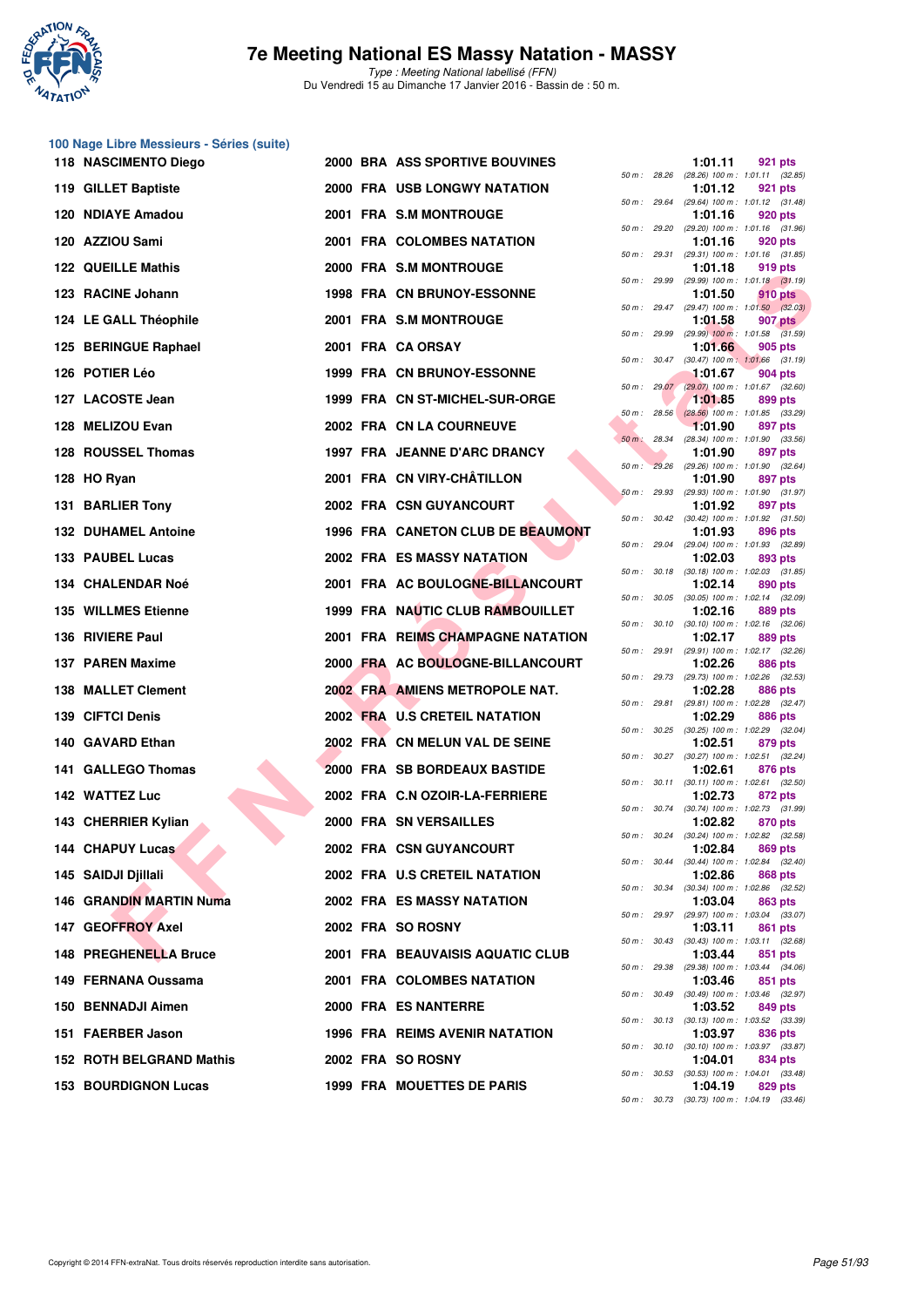

Type : Meeting National labellisé (FFN) Du Vendredi 15 au Dimanche 17 Janvier 2016 - Bassin de : 50 m.

| 100 Nage Libre Messieurs - Séries (suite) |  |                                        |                |
|-------------------------------------------|--|----------------------------------------|----------------|
| --- LECLERCQ Thomas                       |  | 1999 FRA AMIENS METROPOLE NAT.         | <b>DSQ Da</b>  |
| --- QUANTIN Hugo                          |  | 2001 FRA CSN GUYANCOURT                | <b>DSQ Da</b>  |
| --- MERCIER Antonin                       |  | 2001 FRA CHARLEVILLE-MÉZIÈRES NATATION | <b>DNS</b> dec |
| --- PHANTSULAYA George                    |  | 2000 FRA U.S CRETEIL NATATION          | <b>DNS</b> dec |
| --- AZAOU Billel                          |  | 2000 FRA U.S CRETEIL NATATION          | <b>DNS</b> dec |
| --- BIGUE Lucas                           |  | 1999 FRA CN MELUN VAL DE SEINE         | DNS dec        |
| --- FRAPPEREAU Nathan                     |  | 2000 FRA EN TOURS                      | DNS dec        |
|                                           |  |                                        |                |
|                                           |  |                                        |                |

### [200 Nage Libre Messieurs - Finale A](http://www.ffnatation.fr/webffn/resultats.php?idact=nat&go=epr&idcpt=35299&idepr=53) (Dimanche 17 Janvier 2016)

| -- ГЛАГГЕЛЕАО NAUIAU                                                    |  | TRA EN IVURJ                                                                                                                      | DING ACC      |                 |
|-------------------------------------------------------------------------|--|-----------------------------------------------------------------------------------------------------------------------------------|---------------|-----------------|
| 00 Nage Libre Messieurs - Finale A (Dimanche 17 Janvier 2016)           |  |                                                                                                                                   |               |                 |
| 1 LAMBERT Hugo                                                          |  | 1993 FRA AMIENS METROPOLE NAT.                                                                                                    | 1:55.25       | <b>1203 pts</b> |
|                                                                         |  | 50 m: 26.82 (26.82) 100 m: 56.05 (29.23) 150 m: 1:26.36 (30.31) 200 m: 1:55.25 (28.89)                                            |               |                 |
| 2 AUNE Romain                                                           |  | 2000 FRA AAS SARCELLES NATATION 95                                                                                                | 1:55.82       | $1193$ pts      |
|                                                                         |  | 50 m: 27.69 (27.69) 100 m: 57.58 (29.89) 150 m: 1:26.76 (29.18) 200 m: 1:55.82 (29.06)                                            |               |                 |
| <b>3 ZITOUNI Fares</b>                                                  |  | 1999 FRA AMIENS METROPOLE NAT.                                                                                                    | 1:57.97       | <b>1156 pts</b> |
|                                                                         |  | 50 m: 27.56 (27.56) 100 m: 57.62 (30.06) 150 m: 1:28.34 (30.72) 200 m: 1:57.97 (29.63)                                            |               |                 |
| 4 GERARD Benoît                                                         |  | <b>1992 FRA SB BORDEAUX BASTIDE</b>                                                                                               | 1:59.94       | 1122 pts        |
|                                                                         |  | 50 m: 28.12 (28.12) 100 m: 58.44 (30.32) 150 m: 1.29.69 (31.25) 200 m: 1.59.94 (30.25)                                            |               |                 |
| 5 AROT Julien                                                           |  | <b>1992 FRA SN VERSAILLES</b><br>50 m: 27.33 (27.33) 100 m: 57.68                                                                 | 2:00.38       | <b>1114 pts</b> |
| 6 MANNES Max                                                            |  | (30.35) 150 m : 1:29.46 (31.78) 200 m : 2:00.38 (30.92)<br>1997 LUX LUXEMBOURG                                                    | 2:00.53       | <b>1112 pts</b> |
|                                                                         |  | 50 m: 28.15 (28.15) 100 m: 58.50 (30.35) 150 m: 1:30.11 (31.61) 200 m: 2:00.53 (30.42)                                            |               |                 |
| 7 CHEVALIER Aymeric                                                     |  | 1995 FRA ALLIANCE DIJON NATATION                                                                                                  | 2:01.65       | 1093 pts        |
|                                                                         |  | 50 m: 28.07 (28.07) 100 m: 58.60 (30.53) 150 m: 1:30.38 (31.78) 200 m: 2:01.65 (31.27)                                            |               |                 |
| <b>8 SUMEIRE Eliott</b>                                                 |  | 1999 FRA CA ORSAY                                                                                                                 | 2:02.52       | 1079 pts        |
|                                                                         |  | 50 m: 28.02 (28.02) 100 m: 58.78 (30.76) 150 m: 1.30.88 (32.10) 200 m: 2.02.52 (31.64)                                            |               |                 |
| 00 Nage Libre Messieurs - Finale B (Dimanche 17 Janvier 2016)           |  |                                                                                                                                   |               |                 |
| 1 BOUTOUIL Samy                                                         |  | 2000 FRA CSM CLAMART                                                                                                              | 1:59.34       | 1132 pts        |
|                                                                         |  | 50 m: 27.58 (27.58) 100 m: 57.64 (30.06) 150 m: 1:28.58 (30.94) 200 m: 1:59.34 (30.76)                                            |               |                 |
| 2 EL ALAMI Younes                                                       |  | 1999 FRA CN VIRY-CHATILLON                                                                                                        | 2:01.29       | 1099 pts        |
|                                                                         |  | 50 m: 27.15 (27.15) 100 m: 57.86 (30.71) 150 m: 1:29.56 (31.70) 200 m: 2:01.29 (31.73)                                            |               |                 |
| 3 VANDERSCHRICK Stephan                                                 |  | 2000 LUX LUXEMBOURG                                                                                                               | 2:03.47       | 1063 pts        |
|                                                                         |  | 50 m: 28.32 (28.32) 100 m: 59.91 (31.59) 150 m: 1.32.40 (32.49) 200 m: 2.03.47 (31.07)                                            |               |                 |
| 4 MERLIN Hugo                                                           |  | <b>1995 FRA ALLIANCE DIJON NATATION</b>                                                                                           | 2:04.21       | <b>1051 pts</b> |
|                                                                         |  | 50 m: 28.36 (28.36) 100 m: 59.25 (30.89) 150 m: 1.31.59 (32.34) 200 m: 2.04.21 (32.62)                                            |               |                 |
| 5 DRUJON Colin                                                          |  | <b>1999 FRA AMIENS METROPOLE NAT.</b><br>50 m: 29.09 (29.09) 100 m: 1:01.00 (31.91) 150 m: 1:33.18 (32.18) 200 m: 2:04.48 (31.30) | 2:04.48       | 1046 pts        |
| 6 MOKHFI Naim                                                           |  | 2000 FRA ES MASSY NATATION                                                                                                        | 2:05.32       | 1032 pts        |
|                                                                         |  | 50 m: 28.98 (28.98) 100 m: 1:00.29 (31.31) 150 m: 1:33.04 (32.75) 200 m: 2:05.32 (32.28)                                          |               |                 |
| <b>7 LATUILERIE Thomas</b>                                              |  | <b>1997 FRA SB BORDEAUX BASTIDE</b>                                                                                               | 2:09.64       | 963 pts         |
|                                                                         |  | 50 m: 26.02 (26.02) 100 m: 56.04 (30.02) 150 m: 1.33.16 (37.12) 200 m: 2:09.64 (36.48)                                            |               |                 |
| --- CHOUFA Jordane                                                      |  | <b>1995 FRA STADE FRANÇAIS O COURBEVOIE</b>                                                                                       | <b>DNS Nd</b> |                 |
|                                                                         |  |                                                                                                                                   |               |                 |
|                                                                         |  |                                                                                                                                   |               |                 |
| 00 Nage Libre Messieurs - Finale C 14-15 ans (Dimanche 17 Janvier 2016) |  |                                                                                                                                   |               |                 |
| 1 BONEL Antonyn                                                         |  | 2001 FRA CN ST-MICHEL-SUR-ORGE                                                                                                    | 2:05.69       | <b>1026 pts</b> |
|                                                                         |  | 50 m: 29.57 (29.57) 100 m: 1:01.50 (31.93) 150 m: 1:33.96 (32.46) 200 m: 2:05.69 (31.73)                                          |               |                 |
| 2 VANDEVELDE Alexis                                                     |  | 2001 FRA SN VERSAILLES                                                                                                            | 2:07.66       | 995 pts         |
|                                                                         |  | 50 m: 29.80 (29.80) 100 m: 1:02.05 (32.25) 150 m: 1:35.49 (33.44) 200 m: 2:07.66 (32.17)                                          |               |                 |
| 3 WADE Theo                                                             |  | 2001 FRA BEAUVAISIS AQUATIC CLUB                                                                                                  | 2:07.83       | 992 pts         |
|                                                                         |  | 50 m: 29.87 (29.87) 100 m: 1:02.06 (32.19) 150 m: 1:35.35 (33.29) 200 m: 2:07.83 (32.48)                                          |               |                 |
| 4 NEUVILLE Malo                                                         |  | 2001 FRA CA ORSAY                                                                                                                 | 2:07.88       | 991 pts         |
|                                                                         |  | 50 m: 29.99 (29.99) 100 m: 1:02.78 (32.79) 150 m: 1:36.38 (33.60) 200 m: 2:07.88 (31.50)                                          |               |                 |
| 5 NDIAYE Amadou                                                         |  | 2001 FRA S.M MONTROUGE                                                                                                            | 2:11.32       | 937 pts         |
| 6 LE GALL Théophile                                                     |  | 50 m: 29.76 (29.76) 100 m: 1:02.73 (32.97) 150 m: 1:36.64 (33.91) 200 m: 2:11.32 (34.68)<br>2001 FRA S.M MONTROUGE                | 2:11.86       |                 |
|                                                                         |  |                                                                                                                                   |               | 929 pts         |

### **[200 Nage Libre Messieurs - Finale B](http://www.ffnatation.fr/webffn/resultats.php?idact=nat&go=epr&idcpt=35299&idepr=53)** (Dimanche 17 Janvier 2016)

| 1 BOUTOUIL Samy         |  | 2000 FRA CSM CLAMART                    |                                    |                                                                                        | 1:59.34                               | <b>1132 pts</b> |         |
|-------------------------|--|-----------------------------------------|------------------------------------|----------------------------------------------------------------------------------------|---------------------------------------|-----------------|---------|
|                         |  |                                         | 50 m : 27.58 (27.58) 100 m : 57.64 | $(30.06)$ 150 m : 1:28.58                                                              | $(30.94)$ 200 m : 1:59.34 $(30.76)$   |                 |         |
| 2 EL ALAMI Younes       |  | 1999 FRA CN VIRY-CHATILLON              |                                    |                                                                                        | 2:01.29                               | <b>1099 pts</b> |         |
|                         |  |                                         | 50 m: 27.15 (27.15) 100 m: 57.86   | $(30.71)$ 150 m : 1:29.56                                                              | $(31.70)$ 200 m : 2:01.29 $(31.73)$   |                 |         |
| 3 VANDERSCHRICK Stephan |  | 2000 LUX LUXEMBOURG                     |                                    |                                                                                        | 2:03.47                               | $1063$ pts      |         |
|                         |  |                                         | 50 m : 28.32 (28.32) 100 m : 59.91 | (31.59) 150 m : 1:32.40                                                                | $(32.49)$ 200 m : 2:03.47 $(31.07)$   |                 |         |
| 4 MERLIN Hugo           |  | <b>1995 FRA ALLIANCE DIJON NATATION</b> |                                    |                                                                                        | 2:04.21                               | 1051 pts        |         |
|                         |  |                                         | 50 m : 28.36 (28.36) 100 m : 59.25 | $(30.89)$ 150 m : 1:31.59                                                              | $(32.34)$ 200 m : $2.04.21$ $(32.62)$ |                 |         |
| 5 DRUJON Colin          |  | <b>1999 FRA AMIENS METROPOLE NAT.</b>   |                                    |                                                                                        | 2:04.48                               | <b>1046 pts</b> |         |
|                         |  |                                         |                                    | 50 m: 29.09 (29.09) 100 m: 1:01.00 (31.91) 150 m: 1:33.18                              | $(32.18)$ 200 m : 2:04.48 $(31.30)$   |                 |         |
| 6 MOKHFI Naim           |  | <b>2000 FRA ES MASSY NATATION</b>       |                                    |                                                                                        | 2:05.32                               | <b>1032 pts</b> |         |
|                         |  |                                         |                                    | 50 m: 28.98 (28.98) 100 m: 1:00.29 (31.31) 150 m: 1:33.04                              | $(32.75)$ 200 m : 2:05.32 $(32.28)$   |                 |         |
| 7 LATUILERIE Thomas     |  | <b>1997 FRA SB BORDEAUX BASTIDE</b>     |                                    |                                                                                        | 2:09.64                               |                 | 963 pts |
|                         |  |                                         |                                    | 50 m: 26.02 (26.02) 100 m: 56.04 (30.02) 150 m: 1:33.16 (37.12) 200 m: 2:09.64 (36.48) |                                       |                 |         |
| --- CHOUFA Jordane      |  | 1995 FRA STADE FRANCAIS O COURBEVOIE    |                                    |                                                                                        | <b>DNS Nd</b>                         |                 |         |

### **[200 Nage Libre Messieurs - Finale C](http://www.ffnatation.fr/webffn/resultats.php?idact=nat&go=epr&idcpt=35299&idepr=53) 14-15 ans** (Dimanche 17 Janvier 2016)

|   | <b>BONEL Antonyn</b>                                         |  |  | 2001 FRA CN ST-MICHEL-SUR-ORGE                               |                                                 | 2:05.69                             | $1026$ pts |  |  |  |  |  |
|---|--------------------------------------------------------------|--|--|--------------------------------------------------------------|-------------------------------------------------|-------------------------------------|------------|--|--|--|--|--|
|   |                                                              |  |  | 50 m: 29.57 (29.57) 100 m: 1:01.50 (31.93) 150 m: 1:33.96    |                                                 | $(32.46)$ 200 m : 2:05.69 $(31.73)$ |            |  |  |  |  |  |
|   | 2 VANDEVELDE Alexis                                          |  |  | 2001 FRA SN VERSAILLES                                       |                                                 | 2:07.66                             | 995 pts    |  |  |  |  |  |
|   |                                                              |  |  | 50 m : 29.80 (29.80) 100 m : 1:02.05 (32.25) 150 m : 1:35.49 |                                                 | $(33.44)$ 200 m : 2:07.66 $(32.17)$ |            |  |  |  |  |  |
|   | 3 WADE Theo                                                  |  |  | 2001 FRA BEAUVAISIS AQUATIC CLUB                             |                                                 | 2:07.83                             | 992 pts    |  |  |  |  |  |
|   |                                                              |  |  | 50 m : 29.87                                                 | (29.87) 100 m : 1:02.06 (32.19) 150 m : 1:35.35 | $(33.29)$ 200 m : 2:07.83 $(32.48)$ |            |  |  |  |  |  |
|   | 4 NEUVILLE Malo                                              |  |  | 2001 FRA CA ORSAY                                            |                                                 | 2:07.88                             | 991 pts    |  |  |  |  |  |
|   |                                                              |  |  | 50 m : 29.99                                                 | (29.99) 100 m : 1:02.78 (32.79) 150 m : 1:36.38 | $(33.60)$ 200 m : 2:07.88 $(31.50)$ |            |  |  |  |  |  |
|   | 5 NDIAYE Amadou                                              |  |  | 2001 FRA S.M MONTROUGE                                       |                                                 | 2:11.32                             | 937 pts    |  |  |  |  |  |
|   |                                                              |  |  | 50 m: 29.76 (29.76) 100 m: 1:02.73 (32.97) 150 m: 1:36.64    |                                                 | $(33.91)$ 200 m : 2:11.32 $(34.68)$ |            |  |  |  |  |  |
|   | 6 LE GALL Théophile                                          |  |  | 2001 FRA S.M MONTROUGE                                       |                                                 | 2:11.86                             | 929 pts    |  |  |  |  |  |
|   |                                                              |  |  | 50 m : 30.87 (30.87) 100 m : 1:04.31 (33.44) 150 m : 1:38.64 |                                                 | $(34.33)$ 200 m : 2:11.86 $(33.22)$ |            |  |  |  |  |  |
|   | 7 FABIANI Remi                                               |  |  | 2001 LUX LUXEMBOURG                                          |                                                 | 2:12.22                             | 923 pts    |  |  |  |  |  |
|   |                                                              |  |  | 50 m : 30.05 (30.05) 100 m : 1:03.98 (33.93) 150 m : 1:38.38 |                                                 | $(34.40)$ 200 m : 2:12.22 $(33.84)$ |            |  |  |  |  |  |
| 8 | <b>MOLON Antoine</b>                                         |  |  | 2001 FRA CN MAISONS-ALFORT                                   |                                                 | 2:12.69                             | 916 pts    |  |  |  |  |  |
|   |                                                              |  |  | 50 m : 30.63                                                 | (30.63) 100 m : 1:04.37 (33.74) 150 m : 1:38.85 | $(34.48)$ 200 m : 2:12.69 $(33.84)$ |            |  |  |  |  |  |
|   | 200 Nage Libre Messieurs - Séries (Dimanche 17 Janvier 2016) |  |  |                                                              |                                                 |                                     |            |  |  |  |  |  |

| 1 LAMBERT Hugo         |  | 1993 FRA AMIENS METROPOLE NAT.                                                             |  | $1:55.83$ 1193 pts |
|------------------------|--|--------------------------------------------------------------------------------------------|--|--------------------|
|                        |  | 50 m: 27.70 (27.70) 100 m: 57.37 (29.67) 150 m: 1:27.42 (30.05) 200 m: 1:55.83 (28.41)     |  |                    |
| <b>2 ZITOUNI Fares</b> |  | 1999 FRA AMIENS METROPOLE NAT.                                                             |  | $1:58.38$ 1149 pts |
|                        |  | 50 m : 28.24 (28.24) 100 m : 58.93 (30.69) 150 m : 1:29.03 (30.10) 200 m : 1:58.38 (29.35) |  |                    |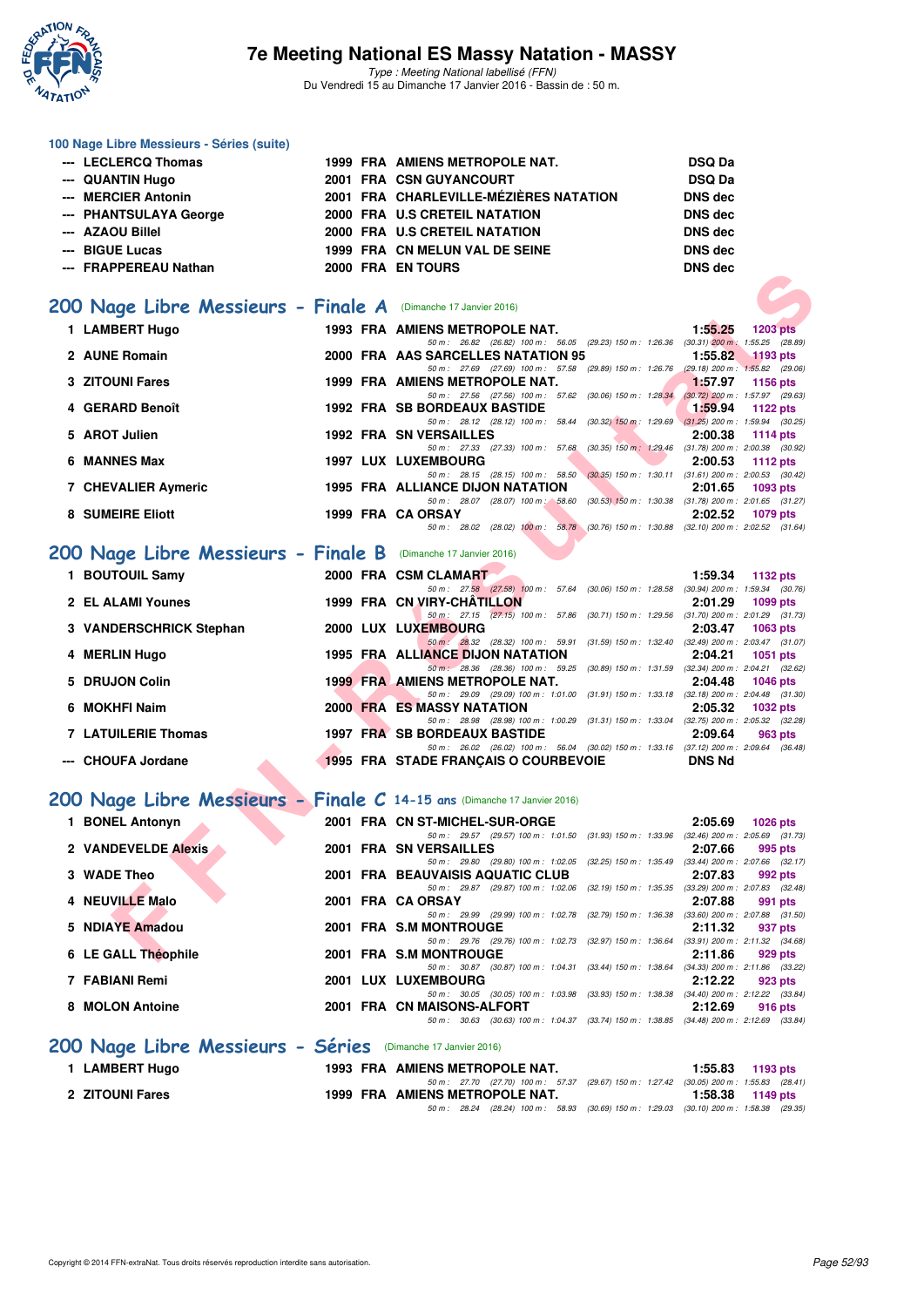

Type : Meeting National labellisé (FFN) Du Vendredi 15 au Dimanche 17 Janvier 2016 - Bassin de : 50 m.

#### **200 Nage Libre Messieurs - Séries (suite)**

| 3 AUNE Romain             |  | 2000 FRA AAS SARCELLES NATATION 95                                                                                                 | 1:58.50 | 1147 pts        |
|---------------------------|--|------------------------------------------------------------------------------------------------------------------------------------|---------|-----------------|
| 4 AROT Julien             |  | 50 m: 27.51 (27.51) 100 m: 57.67 (30.16) 150 m: 1:28.12 (30.45) 200 m: 1:58.50 (30.38)<br>1992 FRA SN VERSAILLES                   | 1:58.97 | 1138 pts        |
| 5 BEI Steve               |  | 50 m: 27.58 (27.58) 100 m: 57.63 (30.05) 150 m: 1:28.56 (30.93) 200 m: 1:58.97 (30.41)<br><b>1988 FRA SB BORDEAUX BASTIDE</b>      | 1:59.27 | 1133 pts        |
| 6 BERNARDINI Mathieu      |  | 50 m : 27.78 (27.78) 100 m : 57.22 (29.44) 150 m : 1:28.16 (30.94) 200 m : 1:59.27 (31.11)<br>1998 FRA STADE FRANÇAIS O COURBEVOIE | 1:59.55 | 1129 pts        |
| 7 MANNES Max              |  | 50 m: 27.75 (27.75) 100 m: 58.23 (30.48) 150 m: 1:29.33 (31.10) 200 m: 1:59.55 (30.22)<br>1997 LUX LUXEMBOURG                      | 1:59.57 | 1128 pts        |
| 8 ZENASNI Yanis           |  | 50 m: 27.85 (27.85) 100 m: 57.96 (30.11) 150 m: 1:29.20 (31.24) 200 m: 1:59.57 (30.37)<br>1995 ALG CN MELUN VAL DE SEINE           | 1:59.64 | 1127 $pts$      |
| 9 PINCEPOCHE Yohan        |  | 50 m : 27.80 (27.80) 100 m : 57.68 (29.88) 150 m : 1:28.66 (30.98) 200 m : 1:59.64 (30.98)<br>1997 FRA STADE FRANÇAIS O COURBEVOIE | 1:59.77 | 1125 $p$ ts     |
| 10 VIQUERAT Alexandre     |  | 50 m: 28.04 (28.04) 100 m: 58.70 (30.66) 150 m: 1:30.25 (31.55) 200 m: 1:59.77 (29.52)<br>1995 FRA RACING CLUB DE FRANCE WP        | 2:00.06 | 1120 $pts$      |
| 11 CHEVALIER Aymeric      |  | 50 m: 28.13 (28.13) 100 m: 58.74 (30.61) 150 m: 1.29.95 (31.21) 200 m: 2:00.06 (30.11)<br>1995 FRA ALLIANCE DIJON NATATION         | 2:00.18 | 1118 pts        |
| 12 GUILLOT Remy           |  | 50 m: 28.20 (28.20) 100 m: 58.62 (30.42) 150 m: 1:29.35 (30.73) 200 m: 2:00.18 (30.83)<br><b>1998 FRA LAGNY-SUR-MARNE NATATION</b> | 2:00.24 | <b>1117 pts</b> |
| 13 GERARD Benoît          |  | 50 m: 28.00 (28.00) 100 m: 58.55 (30.55) 150 m: 1:29.88 (31.33) 200 m: 2:00.24 (30.36)<br>1992 FRA SB BORDEAUX BASTIDE             | 2:00.28 | <b>1116 pts</b> |
| 14 JACQUIN Mathieu        |  | 50 m: 28.51 (28.51) 100 m: 59.02 (30.51) 150 m: 1:30.00 (30.98) 200 m: 2:00.28 (30.28)<br>1988 FRA CN VIRY-CHATILLON               | 2:00.43 | 1114 $pts$      |
| 15 TRILLAT Léo            |  | 50 m: 27.16 (27.16) 100 m: 58.20 (31.04) 150 m: 1:29.50 (31.30) 200 m: 2:00.43 (30.93)<br>1998 FRA CN POISSY                       | 2:00.50 | <b>1112 pts</b> |
| <b>16 SUMEIRE Eliott</b>  |  | 50 m: 27.35 (27.35) 100 m: 59.40 (32.05) 150 m: 1:30.78 (31.38) 200 m: 2:00.50 (29.72)<br>1999 FRA CA ORSAY                        | 2:00.55 | 1112 pts        |
| 17 LATUILERIE Thomas      |  | 50 m: 27.63 (27.63) 100 m: 58.52 (30.89) 150 m: 1.30.34 (31.82) 200 m: 2.00.55 (30.21)<br>1997 FRA SB BORDEAUX BASTIDE             | 2:00.56 | <b>1111 pts</b> |
| 18 BOUTOUIL Samy          |  | 50 m : 27.26 (27.26) 100 m : 57.25<br>(29.99) 150 m : 1:29.08 (31.83) 200 m : 2:00.56 (31.48)<br>2000 FRA CSM CLAMART              | 2:00.72 | 1109 pts        |
| <b>19 EL ALAMI Younes</b> |  | 50 m: 27.83 (27.83) 100 m: 57.92 (30.09) 150 m: 1:29.75 (31.83) 200 m: 2:00.72 (30.97)<br>1999 FRA CN VIRY-CHATILLON               | 2:00.81 | 1107 pts        |
| 20 MOKHFI Naim            |  | 50 m: 27.52 (27.52) 100 m: 57.86 (30.34) 150 m: 1:29.02 (31.16) 200 m: 2:00.81 (31.79)<br>2000 FRA ES MASSY NATATION               | 2:01.49 | <b>1096 pts</b> |
| 21 VANDERSCHRICK Stephan  |  | 50 m: 28.13 (28.13) 100 m: 58.84 (30.71) 150 m: 1:30.22 (31.38) 200 m: 2:01.49 (31.27)<br>2000 LUX LUXEMBOURG                      | 2:01.82 | <b>1090 pts</b> |
| 22 THIBAULT Thomas        |  | 50 m: 28.05 (28.05) 100 m: 58.50 (30.45) 150 m: 1:30.47 (31.97) 200 m: 2:01.82 (31.35)<br><b>1998 FRA RSC MONTREUIL</b>            | 2:02.35 | <b>1081 pts</b> |
| 22 MUNIER Alexandre       |  | 50 m: 28.32 (28.32) 100 m: 59.83 (31.51) 150 m: 1:31.42 (31.59) 200 m: 2:02.35 (30.93)<br><b>1991 FRA CSM CLAMART</b>              | 2:02.35 | 1081 pts        |
| 24 GERMAIN Alexandre      |  | 50 m: 28.50 (28.50) 100 m: 59.18 (30.68) 150 m: 1:30.78 (31.60) 200 m: 2:02.35 (31.57)<br>1998 FRA C.N OZOIR-LA-FERRIERE           | 2:02.43 | 1080 pts        |
| 25 CHOUFA Jordane         |  | 50 m: 28.47 (28.47) 100 m: 59.19 (30.72) 150 m: 1:31.26 (32.07) 200 m: 2:02.43 (31.17)<br>1995 FRA STADE FRANÇAIS O COURBEVOIE     | 2:02.64 | <b>1077 pts</b> |
| 26 DRUJON Colin           |  | 50 m: 28.79 (28.79) 100 m: 1:00.15 (31.36) 150 m: 1:31.67 (31.52) 200 m: 2:02.64 (30.97)<br>1999 FRA AMIENS METROPOLE NAT.         | 2:02.83 | 1073 pts        |
| 27 MERLIN Hugo            |  | 50 m: 28.10 (28.10) 100 m: 59.40 (31.30) 150 m: 1:31.71 (32.31) 200 m: 2:02.83 (31.12)<br>1995 FRA ALLIANCE DIJON NATATION         | 2:02.85 | 1073 pts        |
| 28 GENET David            |  | 50 m: 28.15 (28.15) 100 m: 58.98 (30.83) 150 m: 1:30.56 (31.58) 200 m: 2:02.85 (32.29)                                             | 2:02.92 |                 |
|                           |  | 1982 FRA CLUB DES NAGEURS DE PARIS<br>50 m : 28.82 (28.82) 100 m : 1:00.26 (31.44) 150 m : 1:31.89 (31.63) 200 m : 2:02.92 (31.03) |         | <b>1072 pts</b> |
| 29 BARRY Ervin            |  | 2000 FRA CLUB DES NAGEURS DE PARIS<br>50 m : 27.94 (27.94) 100 m : 59.99 (32.05) 150 m : 1:32.60 (32.61) 200 m : 2:03.23 (30.63)   | 2:03.23 | <b>1067 pts</b> |
| 30 GRADEL Thibault        |  | 2000 FRA CLUB DES NAGEURS DE PARIS<br>50 m: 28.57 (28.57) 100 m: 59.90 (31.33) 150 m: 1:31.57 (31.67) 200 m: 2:03.29 (31.72)       | 2:03.29 | 1066 pts        |
| <b>31 DASSIE Vincent</b>  |  | 1988 FRA SB BORDEAUX BASTIDE<br>50 m : 28.37 (28.37) 100 m : 59.92 (31.55) 150 m : 1:32.60 (32.68) 200 m : 2:03.70 (31.10)         | 2:03.70 | 1059 pts        |
| 32 RICHARD Killian        |  | 2000 FRA LAGNY-SUR-MARNE NATATION<br>50 m: 28.62 (28.62) 100 m: 59.81 (31.19) 150 m: 1:32.21 (32.40) 200 m: 2:03.76 (31.55)        | 2:03.76 | 1058 pts        |
| 33 BECQUET Mathias        |  | 1995 FRA S.M MONTROUGE<br>50 m : 28.27 (28.27) 100 m : 59.09 (30.82) 150 m : 1:31.46 (32.37) 200 m : 2:03.77 (32.31)               | 2:03.77 | <b>1058 pts</b> |
| 34 LIV Nicolas            |  | 1999 FRA LAGNY-SUR-MARNE NATATION<br>50 m: 27.66 (27.66) 100 m: 58.25 (30.59) 150 m: 1:30.90 (32.65) 200 m: 2:04.23 (33.33)        | 2:04.23 | <b>1050 pts</b> |
| 35 LINO Rafaël            |  | 1999 FRA C.N OZOIR-LA-FERRIERE<br>50 m : 27.89 (27.89) 100 m : 59.11 (31.22) 150 m : 1:32.05 (32.94) 200 m : 2:04.30 (32.25)       | 2:04.30 | 1049 pts        |
| 36 RODRIGUES Adrien       |  | 2000 FRA ES MASSY NATATION<br>50 m : 28.58 (28.58) 100 m : 1:00.12 (31.54) 150 m : 1:32.46 (32.34) 200 m : 2:04.47 (32.01)         | 2:04.47 | <b>1046 pts</b> |
| 37 MERLIN Quentin         |  | 1993 FRA ALLIANCE DIJON NATATION<br>50 m : 28.17 (28.17) 100 m : 59.06 (30.89) 150 m : 1:31.28 (32.22) 200 m : 2:04.57 (33.29)     | 2:04.57 | 1045 pts        |
| 38 LEFORT-LOUET Gaspard   |  | 2000 FRA RACING CLUB DE FRANCE WP<br>50 m : 28.71 (28.71) 100 m : 59.68 (30.97) 150 m : 1:33.10 (33.42) 200 m : 2:04.61 (31.51)    | 2:04.61 | 1044 pts        |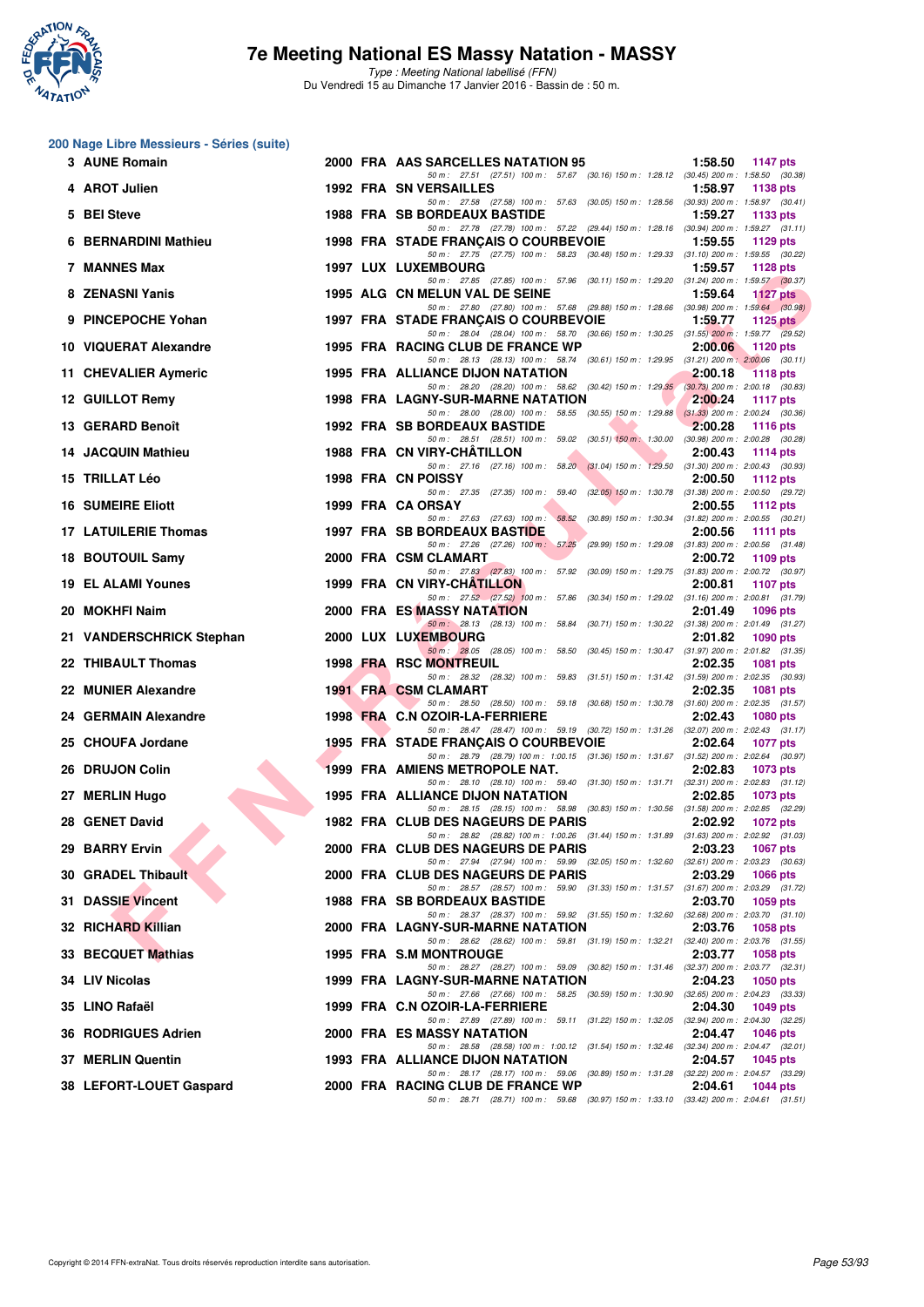

**200 Nage Libre Messieurs - Séries (suite)**

### **7e Meeting National ES Massy Natation - MASSY**

|     | 39 BEN RAHOU Matthieu        |  | 1995 FRA CN FONTAINEBLEAU-AVON                                                                                                                                                                                  | 2:04.97 | <b>1038 pts</b> |
|-----|------------------------------|--|-----------------------------------------------------------------------------------------------------------------------------------------------------------------------------------------------------------------|---------|-----------------|
|     | <b>40 SCARDONE Enzo</b>      |  | 50 m: 28.56 (28.56) 100 m: 59.99 (31.43) 150 m: 1:32.44 (32.45) 200 m: 2:04.97 (32.53)<br>1998 FRA BEAUVAISIS AQUATIC CLUB                                                                                      | 2:05.18 | <b>1035 pts</b> |
|     | 41 GUEGAN Janik              |  | 50 m: 28.71 (28.71) 100 m: 1:00.54 (31.83) 150 m: 1:33.81 (33.27) 200 m: 2:05.18 (31.37)<br><b>1996 FRA LYON NATATION</b>                                                                                       | 2:05.24 | <b>1034 pts</b> |
|     | 42 MISSER Quentin            |  | 50 m: 28.74 (28.74) 100 m: 1:00.03 (31.29) 150 m: 1:32.77 (32.74) 200 m: 2:05.24 (32.47)<br>1997 FRA PAS-DE-CALAIS                                                                                              | 2:05.53 | 1029 pts        |
|     | 43 MAETZ Maxime              |  | 50 m: 27.96 (27.96) 100 m: 59.86 (31.90) 150 m: 1:33.49 (33.63) 200 m: 2:05.53 (32.04)<br>1998 FRA CN FONTAINEBLEAU-AVON                                                                                        | 2:05.61 | <b>1028 pts</b> |
|     | 44 NEUVILLE Titouan          |  | 50 m: 28.78 (28.78) 100 m: 1:00.65 (31.87) 150 m: 1:33.63 (32.98) 200 m: 2:05.61 (31.98)<br>1998 FRA CA ORSAY                                                                                                   | 2:05.72 | $1026$ pts      |
|     | <b>44 LANGLOIS Guillaume</b> |  | 50 m : 29.10 (29.10) 100 m : 1:00.86 (31.76) 150 m : 1:33.61 (32.75) 200 m : 2:05.72 (32.11)<br>1999 FRA ES MASSY NATATION                                                                                      | 2:05.72 | $1026$ pts      |
|     | 46 BONEL Antonyn             |  | 50 m: 28.45 (28.45) 100 m: 1:00.66 (32.21) 150 m: 1:33.38 (32.72) 200 m: 2:05.72 (32.34)<br>2001 FRA CN ST-MICHEL-SUR-ORGE                                                                                      | 2:05.83 | <b>1024 pts</b> |
|     | 47 UJKA Yoan                 |  | 50 m: 28.76 (28.76) 100 m: 1:00.50 (31.74) 150 m: 1:33.52 (33.02) 200 m: 2:05.83 (32.31)<br>1999 FRA STADE FRANÇAIS O COURBEVOIE                                                                                | 2:05.92 | <b>1023 pts</b> |
| 48. | <b>DESMOLIN Basile</b>       |  | 50 m: 28.97 (28.97) 100 m: 1:01.64 (32.67) 150 m: 1:34.84 (33.20) 200 m: 2:05.92 (31.08)<br><b>1999 FRA NAUTIC CLUB RAMBOUILLET</b>                                                                             | 2:06.02 | <b>1021 pts</b> |
|     | 49 DI BATTISTA Alessandro    |  | 50 m: 30.02 (30.02) 100 m: 1:02.33 (32.31) 150 m: 1:35.37 (33.04) 200 m: 2:06.02 (30.65)<br>2000 BEL PAS-DE-CALAIS                                                                                              | 2:06.20 | 1018 pts        |
|     | 50 ACHOUR Aziz               |  | 50 m: 28.42 (28.42) 100 m: 1:00.53 (32.11) 150 m: 1:33.42 (32.89) 200 m: 2:06.20 (32.78)<br>1999 TUN CN MELUN VAL DE SEINE                                                                                      | 2:06.30 | <b>1016 pts</b> |
|     | 51 KUKLA Clément             |  | 50 m: 29.73 (29.73) 100 m: 1:01.85 (32.12) 150 m: 1:34.31 (32.46) 200 m: 2:06.30 (31.99)<br>2002 FRA NAUTIC CLUB RAMBOUILLET                                                                                    | 2:06.41 | 1015 pts        |
|     | 52 MANNES Pol                |  | 50 m : 29.79 (29.79) 100 m : 1:02.33 (32.54) 150 m : 1:35.42 (33.09) 200 m : 2:06.41 (30.99)<br>2000 LUX LUXEMBOURG<br>50 m: 28.73 (28.73) 100 m: 1:00.85 (32.12) 150 m: 1:33.76 (32.91) 200 m: 2:06.43 (32.67) | 2:06.43 | 1014 $pts$      |
|     | 53 DELMOTTE Loic             |  | 1999 FRA PAS-DE-CALAIS<br>50 m: 28.23 (28.23) 100 m: 1:00.41 (32.18) 150 m: 1:33.58 (33.17) 200 m: 2:06.46 (32.88)                                                                                              | 2:06.46 | 1014 pts        |
|     | 54 QUAETAERT Nils            |  | <b>1999 FRA SN VERSAILLES</b><br>50 m: 28.36 (28.36) 100 m: 1:00.33 (31.97) 150 m: 1:34.00 (33.67) 200 m: 2:07.15 (33.15)                                                                                       | 2:07.15 | $1003$ pts      |
|     | 55 DESBRUNS Florian          |  | 2000 FRA LAGNY-SUR-MARNE NATATION<br>50 m: 29.01 (29.01) 100 m: 1:01.00 (31.99) 150 m: 1:34.12 (33.12) 200 m: 2:07.27 (33.15)                                                                                   | 2:07.27 | <b>1001 pts</b> |
|     | 56 LAFLEUR Vincent           |  | 1996 FRA CN ST-MICHEL-SUR-ORGE<br>50 m: 29.14 (29.14) 100 m: 1:01.69 (32.55) 150 m: 1:35.37 (33.68) 200 m: 2:07.33 (31.96)                                                                                      | 2:07.33 | <b>1000 pts</b> |
|     | 57 FOENIX BLONDEL Thomas     |  | 1999 FRA CN MELUN VAL DE SEINE<br>50 m: 29.01 (29.01) 100 m: 1:00.75 (31.74) 150 m: 1:34.33 (33.58) 200 m: 2:07.99 (33.66)                                                                                      | 2:07.99 | 989 pts         |
|     | 58 BERTE Adrien              |  | 1998 FRA CN MELUN VAL DE SEINE<br>50 m: 29.50 (29.50) 100 m: 1:01.89 (32.39) 150 m: 1:35.47 (33.58) 200 m: 2:08.18 (32.71)                                                                                      | 2:08.18 | 986 pts         |
|     | 59 BENAZET Julien            |  | 1999 FRA CN MELUN VAL DE SEINE<br>50 m: 28.94 (28.94) 100 m: 1:01.29 (32.35) 150 m: 1:35.41 (34.12) 200 m: 2:08.21 (32.80)                                                                                      | 2:08.21 | 986 pts         |
|     | 60 LONGUAR Samir             |  | <b>1999 FRA SB BORDEAUX BASTIDE</b><br>50 m: 30.36 (30.36) 100 m: 1:03.32 (32.96) 150 m: 1:35.88 (32.56) 200 m: 2:08.22 (32.34)                                                                                 | 2:08.22 | 986 pts         |
|     | 61 GAY SEMENKOFF Justin      |  | 2000 FRA CN FONTAINEBLEAU-AVON<br>50 m: 28.84 (28.84) 100 m: 1:00.86 (32.02) 150 m: 1:34.52 (33.66) 200 m: 2:08.23 (33.71)                                                                                      | 2:08.23 | 986 pts         |
|     | 62 REUILLON Louis            |  | 2000 FRA MOUETTES DE PARIS<br>50 m: 29.60 (29.60) 100 m: 1:02.00 (32.40) 150 m: 1:35.43 (33.43) 200 m: 2:08.28 (32.85)                                                                                          | 2:08.28 | 985 pts         |
|     | <b>63 KLINGER Emeric</b>     |  | 1999 FRA CN VIRY-CHATILLON<br>50 m: 29.15 (29.15) 100 m: 1:01.81 (32.66) 150 m: 1:35.47 (33.66) 200 m: 2:08.61 (33.14)                                                                                          | 2:08.61 | 979 pts         |
|     | 64 SALCZER Ladislas          |  | 2000 FRA ES MASSY NATATION<br>50 m: 28.98 (28.98) 100 m: 1:02.19 (33.21) 150 m: 1:35.71 (33.52) 200 m: 2:08.65 (32.94)                                                                                          | 2:08.65 | 979 pts         |
|     | 65 DEBAR Killian             |  | <b>1998 FRA SN VERSAILLES</b><br>50 m: 28.69 (28.69) 100 m: 1:01.36 (32.67) 150 m: 1:36.13 (34.77) 200 m: 2:08.81 (32.68)                                                                                       | 2:08.81 | 976 pts         |
|     | 66 POTIER Livio              |  | 1998 FRA STADE FRANÇAIS O COURBEVOIE<br>50 m: 28.81 (28.81) 100 m: 1:01.01 (32.20) 150 m: 1:34.92 (33.91) 200 m: 2:08.91 (33.99)                                                                                | 2:08.91 | 975 pts         |
|     | 67 HENRY Clément             |  | 2000 FRA ES VITRY<br>50 m: 29.15 (29.15) 100 m: 1:02.23 (33.08) 150 m: 1:35.85 (33.62) 200 m: 2:08.97 (33.12)                                                                                                   | 2:08.97 | 974 pts         |
|     | <b>68 DESSAILLY Eric</b>     |  | 1999 FRA CN MAISONS-ALFORT<br>50 m: 28.76 (28.76) 100 m: 1:00.92 (32.16) 150 m: 1:34.59 (33.67) 200 m: 2:09.09 (34.50)                                                                                          | 2:09.09 | 972 pts         |
|     | 69 FOURMY Matéo              |  | 2000 FRA ES MASSY NATATION<br>50 m: 29.70 (29.70) 100 m: 1:02.41 (32.71) 150 m: 1:36.02 (33.61) 200 m: 2:09.16 (33.14)                                                                                          | 2:09.16 | 971 pts         |
|     | 70 RACINE Mickaël            |  | 1998 FRA CN BRUNOY-ESSONNE<br>50 m: 30.48 (30.48) 100 m: 1:02.71 (32.23) 150 m: 1:36.20 (33.49) 200 m: 2:09.25 (33.05)                                                                                          | 2:09.25 | 969 pts         |
|     | 71 PHUNG Quentin             |  | 1997 FRA ANTONY NATATION<br>50 m: 29.62 (29.62) 100 m: 1:01.88 (32.26) 150 m: 1:35.75 (33.87) 200 m: 2:09.34 (33.59)                                                                                            | 2:09.34 | 968 pts         |
|     | 72 OLIVIER Nicolas           |  | 1998 FRA ASSO NATATION DE SARTROUVILLE<br>50 m: 29.38 (29.38) 100 m: 1:02.33 (32.95) 150 m: 1:36.74 (34.41) 200 m: 2:09.37 (32.63)                                                                              | 2:09.37 | 967 pts         |
|     | <b>73 CHASSEVENT Owen</b>    |  | 1999 FRA CN MELUN VAL DE SEINE<br>50 m : 29.55 (29.55) 100 m : 1:02.22 (32.67) 150 m : 1:36.25 (34.03) 200 m : 2:09.42 (33.17)                                                                                  | 2:09.42 | 967 pts         |
|     | 74 D'INCA Fabio              |  | 2000 FRA BEAUVAISIS AQUATIC CLUB<br>50 m: 30.33 (30.33) 100 m: 1:03.46 (33.13) 150 m: 1:36.93 (33.47) 200 m: 2:09.56 (32.63)                                                                                    | 2:09.56 | 964 pts         |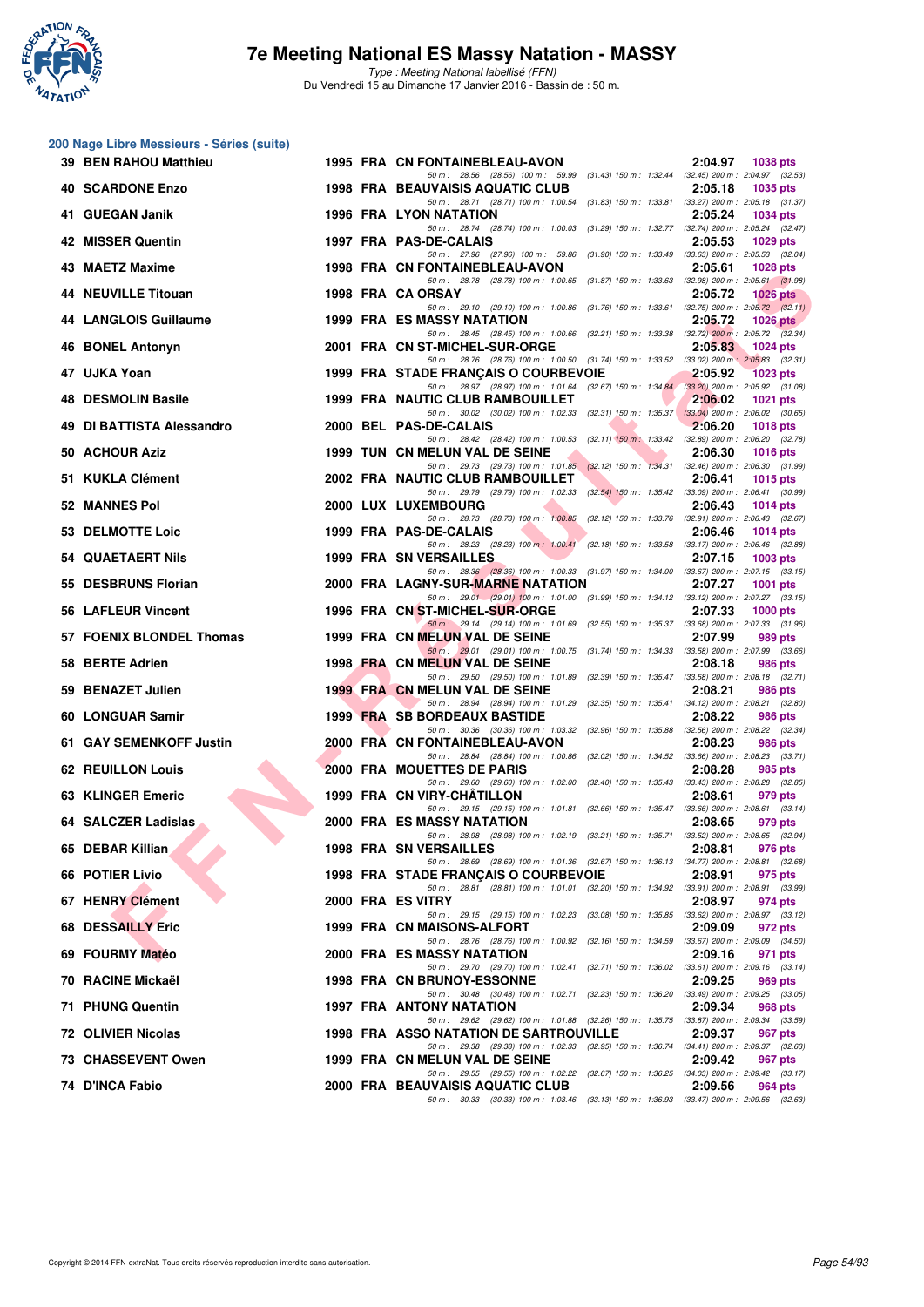

|    | 200 Nage Libre Messieurs - Séries (suite) |  |                                                                                                                                      |         |         |
|----|-------------------------------------------|--|--------------------------------------------------------------------------------------------------------------------------------------|---------|---------|
|    | 75 GONCALVES Nathan                       |  | 1998 FRA USO BEZONS<br>50 m: 29.99 (29.99) 100 m: 1:04.47 (34.48) 150 m: 1:37.24 (32.77) 200 m: 2:09.65 (32.41)                      | 2:09.65 | 963 pts |
|    | <b>76 VANDEVELDE Alexis</b>               |  | 2001 FRA SN VERSAILLES                                                                                                               | 2:09.68 | 963 pts |
|    | 77 WADE Theo                              |  | 50 m: 29.45 (29.45) 100 m: 1:02.32 (32.87) 150 m: 1:36.10 (33.78) 200 m: 2:09.68 (33.58)<br>2001 FRA BEAUVAISIS AQUATIC CLUB         | 2:09.94 | 958 pts |
|    | <b>78 DOSSAT Clement</b>                  |  | 50 m: 29.56 (29.56) 100 m: 1:01.70 (32.14) 150 m: 1:35.91 (34.21) 200 m: 2:09.94 (34.03)<br>2000 FRA LAGNY-SUR-MARNE NATATION        | 2:10.10 | 956 pts |
|    | 79 LE GALL Théophile                      |  | 50 m: 31.12 (31.12) 100 m: 1:04.03 (32.91) 150 m: 1:37.71 (33.68) 200 m: 2:10.10 (32.39)<br>2001 FRA S.M MONTROUGE                   | 2:10.16 | 955 pts |
|    | <b>80 DELPLANQUE David</b>                |  | 50 m: 30.32 (30.32) 100 m: 1:03.76 (33.44) 150 m: 1:37.83 (34.07) 200 m: 2:10.16 (32.33)<br>2000 FRA PAS-DE-CALAIS                   | 2:10.25 | 954 pts |
|    | 81 DESHAYES Nicolas                       |  | 50 m: 29.33 (29.33) 100 m: 1:02.06 (32.73) 150 m: 1:35.52 (33.46) 200 m: 2:10.25 (34.73)<br><b>1999 FRA EN LONGJUMEAU</b>            | 2:10.27 | 953 pts |
|    | 82 SONNECK Enzo                           |  | 50 m: 30.02 (30.02) 100 m: 1:03.16 (33.14) 150 m: 1:37.31 (34.15) 200 m: 2:10.27 (32.96)<br>1999 FRA BEAUVAISIS AQUATIC CLUB         | 2:10.31 | 953 pts |
|    | 83 KOTSIS Yanis                           |  | 50 m: 29.95 (29.95) 100 m: 1:02.59 (32.64) 150 m: 1:36.74 (34.15) 200 m: 2:10.31 (33.57)<br>2000 FRA LAGNY-SUR-MARNE NATATION        | 2:10.41 | 951 pts |
|    | 84 THIBAULT Maxime                        |  | 50 m: 30.98 (30.98) 100 m: 1:04.74 (33.76) 150 m: 1:38.73 (33.99) 200 m: 2:10.41 (31.68)<br><b>1999 FRA RSC MONTREUIL</b>            | 2:10.44 | 951 pts |
|    | 85 NEUVILLE Malo                          |  | 50 m: 29.65 (29.65) 100 m: 1:02.68 (33.03) 150 m: 1:37.25 (34.57) 200 m: 2:10.44 (33.19)<br>2001 FRA CA ORSAY                        | 2:10.48 | 950 pts |
| 86 | <b>BRUNET-PEYRAUD Thibaud</b>             |  | 50 m: 30.04 (30.04) 100 m: 1:03.63 (33.59) 150 m: 1:37.64 (34.01) 200 m: 2:10.48 (32.84)<br>1999 FRA CN MAISONS-ALFORT               | 2:10.60 | 948 pts |
|    | 87 BARSANTI Flavio                        |  | 50 m: 30.34 (30.34) 100 m: 1:03.17 (32.83) 150 m: 1:37.36 (34.19) 200 m: 2:10.60 (33.24)<br>1999 FRA CN FONTAINEBLEAU-AVON           | 2:10.72 | 946 pts |
|    | 88 WINOCK Hugo                            |  | 50 m: 30.40 (30.40) 100 m: 1:03.77 (33.37) 150 m: 1:37.78 (34.01) 200 m: 2:10.72 (32.94)<br>2000 FRA PAS-DE-CALAIS                   | 2:10.73 | 946 pts |
|    | <b>89 VALLIN Louis</b>                    |  | 50 m: 30.16 (30.16) 100 m: 1:02.96 (32.80) 150 m: 1:37.06 (34.10) 200 m: 2:10.73 (33.67)<br>1999 FRA CNO ST-GERMAIN-EN-LAYE          | 2:11.09 | 940 pts |
|    | 90 CLOSIER Cyril                          |  | 50 m: 30.47 (30.47) 100 m: 1.03.69 (33.22) 150 m: 1.38.04 (34.35) 200 m: 2:11.09 (33.05)<br>2000 FRA CN VAL MAUBUEE                  | 2:11.32 | 937 pts |
|    | 91 NDIAYE Amadou                          |  | 50 m: 29.14 (29.14) 100 m: 1:02.08 (32.94) 150 m: 1:36.53 (34.45) 200 m: 2:11.32 (34.79)<br>2001 FRA S.M MONTROUGE                   | 2:11.63 | 932 pts |
|    | 92 BANOS Benjamin                         |  | 50 m: 30.23 (30.23) 100 m: 1:03.40 (33.17) 150 m: 1:38.04 (34.64) 200 m: 2:11.63 (33.59)<br>2000 FRA CN BRUNOY-ESSONNE               | 2:11.89 | 928 pts |
| 93 | <b>MORANT Thibaut</b>                     |  | 50 m: 31.70 (31.70) 100 m: 1:05.72 (34.02) 150 m: 1:39.21 (33.49) 200 m: 2:11.89 (32.68)<br>1993 FRA SB BORDEAUX BASTIDE             | 2:12.04 | 926 pts |
|    | 94 FABIANI Remi                           |  | 50 m: 30.88 (30.88) 100 m: 1:04.39 (33.51) 150 m: 1:38.68 (34.29) 200 m: 2:12.04 (33.36)<br>2001 LUX LUXEMBOURG                      | 2:12.28 | 922 pts |
|    | 95 MORISSE Mathieu                        |  | 50 m: 29.43 (29.43) 100 m: 1:03.32 (33.89) 150 m: 1:38.15 (34.83) 200 m: 2:12.28 (34.13)<br>1998 FRA ESPADON VELIZY-VILLACOUBLAY     | 2:12.64 | 917 pts |
|    | 96 RACINE Johann                          |  | 50 m: 31.57 (31.57) 100 m: 1:05.65 (34.08) 150 m: 1:39.86 (34.21) 200 m: 2:12.64 (32.78)<br><b>1998 FRA CN BRUNOY-ESSONNE</b>        | 2:12.85 | 913 pts |
|    | 97 GUIGOU Pierre-Lucas                    |  | 50 m: 31.20 (31.20) 100 m: 1:04.79 (33.59) 150 m: 1:38.72 (33.93) 200 m: 2:12.85 (34.13)<br>2000 FRA U.S CRETEIL NATATION            | 2:13.22 | 908 pts |
| 98 | <b>MOLON Antoine</b>                      |  | 50 m: 30.73 (30.73) 100 m: 1:04.49 (33.76) 150 m: 1:39.55 (35.06) 200 m: 2:13.22 (33.67)<br>2001 FRA CN MAISONS-ALFORT               | 2:13.54 | 903 pts |
|    | 99 VINDEVOGEL-CAUET Igor                  |  | 50 m: 30.45 (30.45) 100 m: 1:04.58 (34.13) 150 m: 1:39.32 (34.74) 200 m: 2:13.54 (34.22)<br>2001 FRA AMIENS METROPOLE NAT.           | 2:13.56 | 902 pts |
|    | 100 GIBERT Alexandre                      |  | 50 m: 31.14 (31.14) 100 m: 1:04.32 (33.18) 150 m: 1:38.98 (34.66) 200 m: 2:13.56 (34.58)<br>2000 FRA CN VERNEUIL VERNOUILLET         | 2:13.87 | 898 pts |
|    | <b>100 SAHBANI Ellias</b>                 |  | 50 m : 29.39 (29.39) 100 m : 1:02.93 (33.54) 150 m : 1:38.95 (36.02) 200 m : 2:13.87 (34.92)<br>2001 FRA STADE FRANÇAIS O COURBEVOIE | 2:13.87 | 898 pts |
|    | 102 OUAZENE Manil                         |  | 50 m: 31.22 (31.22) 100 m: 1:05.07 (33.85) 150 m: 1:39.68 (34.61) 200 m: 2:13.87 (34.19)<br>1999 FRA ES NANTERRE                     | 2:13.92 | 897 pts |
|    | 103 JAYET Zakari                          |  | 50 m: 30.42 (30.42) 100 m: 1:04.32 (33.90) 150 m: 1:40.05 (35.73) 200 m: 2:13.92 (33.87)<br>2000 FRA PAS-DE-CALAIS                   | 2:13.97 | 896 pts |
|    | 104 CHAUMERON Mathieu                     |  | 50 m: 31.37 (31.37) 100 m: 1:04.97 (33.60) 150 m: 1:39.88 (34.91) 200 m: 2:13.97 (34.09)<br>1999 FRA CN VIRY-CHATILLON               | 2:14.28 | 892 pts |
|    | 105 BERINGUE Raphael                      |  | 50 m: 29.65 (29.65) 100 m: 1:04.33 (34.68) 150 m: 1:40.11 (35.78) 200 m: 2:14.28 (34.17)<br>2001 FRA CA ORSAY                        | 2:14.29 | 891 pts |
|    | 106 ZIJL Sem                              |  | 50 m: 30.49 (30.49) 100 m: 1:04.90 (34.41) 150 m: 1:40.16 (35.26) 200 m: 2:14.29 (34.13)<br>2002 NED CNO ST-GERMAIN-EN-LAYE          | 2:14.32 | 891 pts |
|    | 107 POUMAREDE Julien                      |  | 50 m: 31.39 (31.39) 100 m: 1.05.68 (34.29) 150 m: 1.40.98 (35.30) 200 m: 2.14.32 (33.34)<br>2001 FRA CN ST-MICHEL-SUR-ORGE           | 2:14.35 | 890 pts |
|    | 108 SONDEREGGER Lucas                     |  | 50 m: 30.33 (30.33) 100 m: 1:04.16 (33.83) 150 m: 1:40.03 (35.87) 200 m: 2:14.35 (34.32)<br>2000 FRA CLUB DES NAGEURS DE PARIS       | 2:14.36 | 890 pts |
|    | 109 MIGUET Florian                        |  | 50 m : 29.42 (29.42) 100 m : 1:02.98 (33.56) 150 m : 1:38.24 (35.26) 200 m : 2:14.36 (36.12)<br>2001 FRA SN VERSAILLES               | 2:14.61 | 887 pts |
|    | 110 GONCALVES Alexandre                   |  | 50 m: 29.92 (29.92) 100 m: 1:03.53 (33.61) 150 m: 1:39.75 (36.22) 200 m: 2:14.61 (34.86)<br>1995 FRA USO BEZONS                      | 2:14.69 | 885 pts |
|    |                                           |  | 50 m: 30.52 (30.52) 100 m: 1:04.38 (33.86) 150 m: 1:39.59 (35.21) 200 m: 2:14.69 (35.10)                                             |         |         |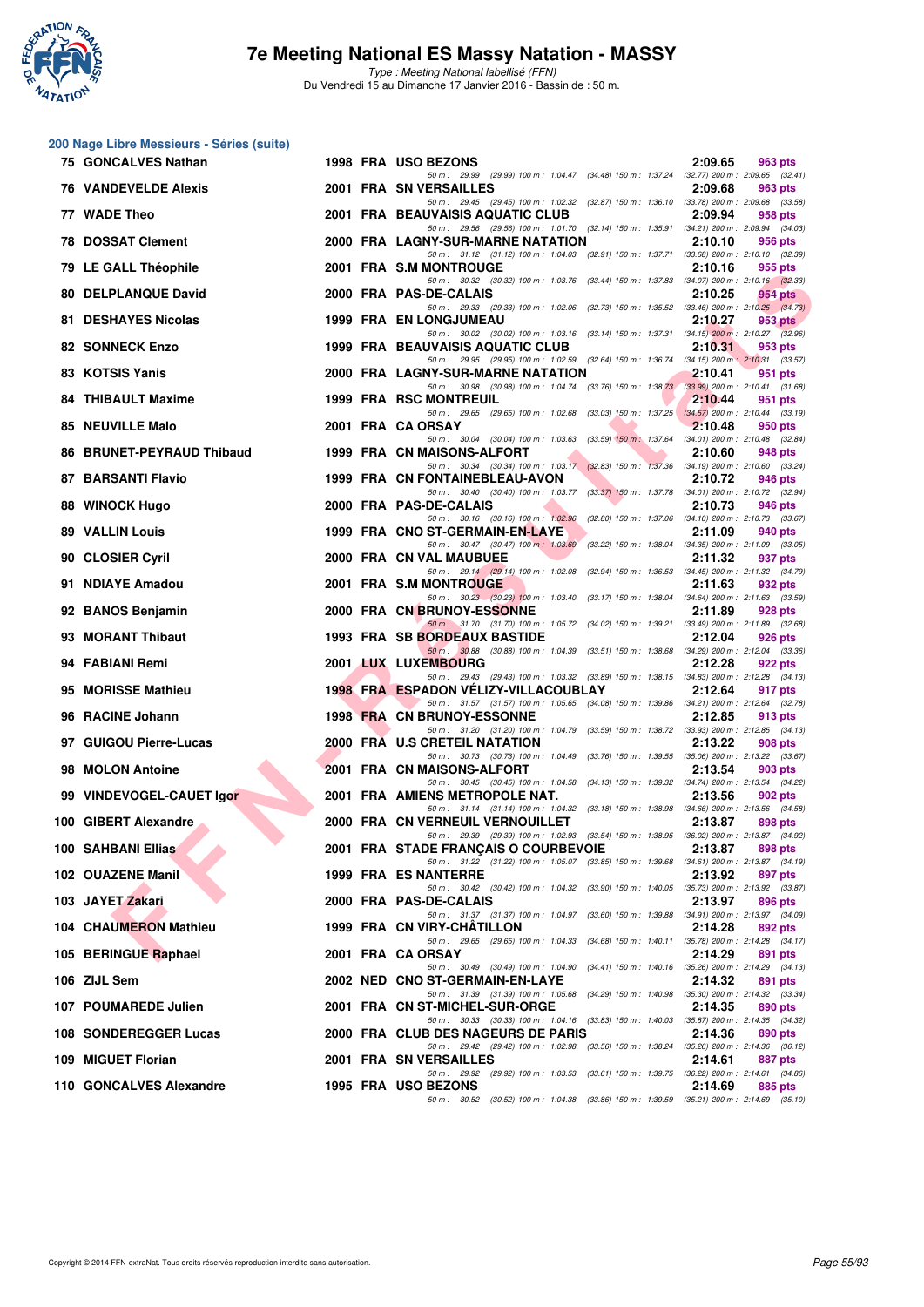

**200 Nage Libre Messieurs - Séries (suite)**

### **7e Meeting National ES Massy Natation - MASSY**

| 111 CATINEL-ARAMINTHE Keran    |  | 2001 FRA U.S CRETEIL NATATION                                                                                                    | 2:15.05 | 880 pts   |
|--------------------------------|--|----------------------------------------------------------------------------------------------------------------------------------|---------|-----------|
| 112 WACHTER Jérémy             |  | 50 m: 30.77 (30.77) 100 m: 1:04.64 (33.87) 150 m: 1:40.01 (35.37) 200 m: 2:15.05 (35.04)<br>1998 FRA CN BRUNOY-ESSONNE           | 2:15.09 | 879 pts   |
| <b>113 SAUTEREAU Vincent</b>   |  | 50 m: 30.21 (30.21) 100 m: 1:04.75 (34.54) 150 m: 1:39.59 (34.84) 200 m: 2:15.09 (35.50)<br>2000 FRA COULIS NATATION             | 2:15.22 | 877 pts   |
| 114 LABURE Grégory             |  | 50 m: 31.39 (31.39) 100 m: 1:06.21 (34.82) 150 m: 1:41.37 (35.16) 200 m: 2:15.22 (33.85)<br>1999 FRA ES VITRY                    | 2:15.28 | 876 pts   |
| 114 CIFTCI Denis               |  | 50 m: 29.87 (29.87) 100 m: 1:03.99 (34.12) 150 m: 1:39.83 (35.84) 200 m: 2:15.28 (35.45)<br>2002 FRA U.S CRETEIL NATATION        | 2:15.28 | 876 pts   |
| 114 CHERRIER Kylian            |  | 50 m: 31.27 (31.27) 100 m: 1:05.35 (34.08) 150 m: 1:40.67 (35.32) 200 m: 2:15.28 (34.61)<br>2000 FRA SN VERSAILLES               | 2:15.28 | 876 pts   |
| 117 AMRIOUI Lies               |  | 50 m: 30.88 (30.88) 100 m: 1:04.44 (33.56) 150 m: 1:40.19 (35.75) 200 m: 2:15.28 (35.09)<br>1999 FRA USO BEZONS                  | 2:15.37 | $875$ pts |
| 118 GARCIA Hugo                |  | 50 m: 31.50 (31.50) 100 m: 1:05.85 (34.35) 150 m: 1:41.02 (35.17) 200 m: 2:15.37 (34.35)<br>2000 FRA CLUB DES NAGEURS DE PARIS   | 2:15.68 | 870 pts   |
| 119 GILLET Baptiste            |  | 50 m: 30.20 (30.20) 100 m: 1:04.71 (34.51) 150 m: 1:40.20 (35.49) 200 m: 2:15.68 (35.48)<br>2000 FRA USB LONGWY NATATION         | 2:15.69 | 870 pts   |
| <b>120 SAUVAGE Andy</b>        |  | 50 m: 31.90 (31.90) 100 m: 1:07.22 (35.32) 150 m: 1:42.30 (35.08) 200 m: 2:15.69 (33.39)<br>1999 FRA CN VAL MAUBUEE              | 2:15.97 | 866 pts   |
| 121 GALLEGO Thomas             |  | 50 m: 30.40 (30.40) 100 m: 1:04.51 (34.11) 150 m: 1:40.55 (36.04) 200 m: 2:15.97 (35.42)<br>2000 FRA SB BORDEAUX BASTIDE         | 2:16.00 | 866 pts   |
| 122 PRYBIL Eliott              |  | 50 m: 31.75 (31.75) 100 m: 1:06.49 (34.74) 150 m: 1:42.21 (35.72) 200 m: 2:16.00 (33.79)<br>2001 FRA CN FONTAINEBLEAU-AVON       | 2:16.28 | 861 pts   |
| 123 QUEILLE Mathis             |  | 50 m: 31.79 (31.79) 100 m: 1:06.58 (34.79) 150 m: 1:42.06 (35.48) 200 m: 2:16.28 (34.22)<br>2000 FRA S.M MONTROUGE               | 2:16.33 | 861 pts   |
| 124 REBOUCHE Valentin          |  | 50 m: 30.94 (30.94) 100 m: 1:04.52 (33.58) 150 m: 1:40.42 (35.90) 200 m: 2:16.33 (35.91)<br><b>2000 FRA USB LONGWY NATATION</b>  | 2:16.84 | 853 pts   |
| 125 DURIEUX Yannick            |  | 50 m: 30.43 (30.43) 100 m: 1:05.77 (35.34) 150 m: 1:42.62 (36.85) 200 m: 2:16.84 (34.22)<br><b>2002 BEL USB LONGWY NATATION</b>  | 2:16.85 | 853 pts   |
| <b>126 GUILLAUME Vincent</b>   |  | 50 m: 32.34 (32.34) 100 m: 1:07.12 (34.78) 150 m: 1:41.98 (34.86) 200 m: 2:16.85 (34.87)<br>2002 FRA ES MASSY NATATION           | 2:17.08 | 850 pts   |
| 127 BAGES Marlon               |  | 50 m: 32.20 (32.20) 100 m: 1:07.09 (34.89) 150 m: 1:43.12 (36.03) 200 m: 2:17.08 (33.96)<br>1998 FRA CN MAISONS-ALFORT           | 2:17.22 | 848 pts   |
| 128 HENNETIER Yvain            |  | 50 m: 30.52 (30.52) 100 m: 1:04.42 (33.90) 150 m: 1:40.91 (36.49) 200 m: 2:17.22 (36.31)<br>2001 FRA REIMS AVENIR NATATION       | 2:17.59 | 842 pts   |
| 129 WATTEZ Pacôme              |  | 50 m: 31.51 (31.51) 100 m: 1:06.30 (34.79) 150 m: 1:42.80 (36.50) 200 m: 2:17.59 (34.79)<br>2002 FRA C.N OZOIR-LA-FERRIERE       | 2:17.86 | 838 pts   |
| 130 BUISSON Luca               |  | 50 m: 31.91 (31.91) 100 m: 1:07.41 (35.50) 150 m: 1:43.85 (36.44) 200 m: 2:17.86 (34.01)<br>2002 FRA CLUB DES NAGEURS DE PARIS   | 2:17.90 | 838 pts   |
| 131 GAVARD Ethan               |  | 50 m: 31.43 (31.43) 100 m: 1:06.31 (34.88) 150 m: 1:42.58 (36.27) 200 m: 2:17.90 (35.32)<br>2002 FRA CN MELUN VAL DE SEINE       | 2:17.96 | 837 pts   |
| 132 VOLDOIRE Leo               |  | 50 m : 32.02 (32.02) 100 m : 1:06.80 (34.78) 150 m : 1:42.36 (35.56) 200 m : 2:17.96 (35.60)<br>2001 FRA CN BRUNOY-ESSONNE       | 2:18.02 | 836 pts   |
| 133 DENJEAN Constantin         |  | 50 m: 31.44 (31.44) 100 m: 1:06.44 (35.00) 150 m: 1:42.46 (36.02) 200 m: 2:18.02 (35.56)<br>2002 FRA SO ROSNY                    | 2:18.06 | 835 pts   |
| 134 BENALI Sami                |  | 50 m: 31.42 (31.42) 100 m: 1:06.20 (34.78) 150 m: 1:42.37 (36.17) 200 m: 2:18.06 (35.69)<br>1998 FRA CN MAISONS-ALFORT           | 2:18.08 | 835 pts   |
| 135 YERPES Melvyn              |  | 50 m: 30.66 (30.66) 100 m: 1:05.97 (35.31) 150 m: 1:42.39 (36.42) 200 m: 2:18.08 (35.69)<br>2000 FRA CN FONTAINEBLEAU-AVON       | 2:18.14 | 834 pts   |
| 136 PORTES Lilian              |  | 50 m: 32.60 (32.60) 100 m: 1:08.04 (35.44) 150 m: 1:43.92 (35.88) 200 m: 2:18.14 (34.22)<br><b>1999 FRA COULOMMIERS NATATION</b> | 2:18.21 | 833 pts   |
| 137 OLIVA Joris                |  | 50 m: 32.02 (32.02) 100 m: 1:06.89 (34.87) 150 m: 1:42.59 (35.70) 200 m: 2:18.21 (35.62)<br>2001 FRA CN FONTAINEBLEAU-AVON       | 2:18.22 | 833 pts   |
| 137 HOUDENOT Nicolas           |  | 50 m: 31.16 (31.16) 100 m: 1:06.95 (35.79) 150 m: 1:45.04 (38.09) 200 m: 2:18.22 (33.18)<br>1997 FRA RED STAR CLUB CHAMPIGNY     | 2:18.22 | 833 pts   |
| 139 LECLET Martin              |  | 50 m: 30.51 (30.51) 100 m: 1:04.22 (33.71) 150 m: 1:40.94 (36.72) 200 m: 2:18.22 (37.28)<br>2001 FRA AMIENS METROPOLE NAT.       | 2:18.30 | 832 pts   |
| 140 CELLICH Paul               |  | 50 m: 31.77 (31.77) 100 m: 1:08.13 (36.36) 150 m: 1:43.57 (35.44) 200 m: 2:18.30 (34.73)<br>2000 FRA CANETON CLUB DE BEAUMONT    | 2:18.61 | 827 pts   |
| 141 MALLET Clement             |  | 50 m: 31.66 (31.66) 100 m: 1:07.44 (35.78) 150 m: 1:45.37 (37.93) 200 m: 2:18.61 (33.24)<br>2002 FRA AMIENS METROPOLE NAT.       | 2:18.92 | 823 pts   |
| 142 WATTEZ Luc                 |  | 50 m: 32.59 (32.59) 100 m: 1:09.06 (36.47) 150 m: 1:44.27 (35.21) 200 m: 2:18.92 (34.65)<br>2002 FRA C.N OZOIR-LA-FERRIERE       | 2:19.23 | 818 pts   |
| 143 GRANDIN MARTIN Numa        |  | 50 m: 33.19 (33.19) 100 m: 1:09.04 (35.85) 150 m: 1:45.35 (36.31) 200 m: 2:19.23 (33.88)<br><b>2002 FRA ES MASSY NATATION</b>    | 2:19.50 | 814 pts   |
| <b>144 CLEMENT Matteo</b>      |  | 50 m: 31.75 (31.75) 100 m: 1:07.60 (35.85) 150 m: 1:44.29 (36.69) 200 m: 2:19.50 (35.21)<br>1997 FRA CANETON CLUB DE BEAUMONT    | 2:19.57 | 813 pts   |
| 145 CROTEAU Sacha              |  | 50 m: 30.77 (30.77) 100 m: 1:06.27 (35.50) 150 m: 1:43.71 (37.44) 200 m: 2:19.57 (35.86)<br>2001 FRA NAUTIC CLUB RAMBOUILLET     | 2:19.77 | 810 pts   |
| 146 DE BOYER D'EGUILLES Maxime |  | 50 m: 31.45 (31.45) 100 m: 1:07.39 (35.94) 150 m: 1:44.41 (37.02) 200 m: 2:19.77 (35.36)<br>2002 FRA CANETON CLUB DE BEAUMONT    | 2:20.16 | 805 pts   |
|                                |  | 50 m: 31.36 (31.36) 100 m: 1:07.54 (36.18) 150 m: 1:45.52 (37.98) 200 m: 2:20.16 (34.64)                                         |         |           |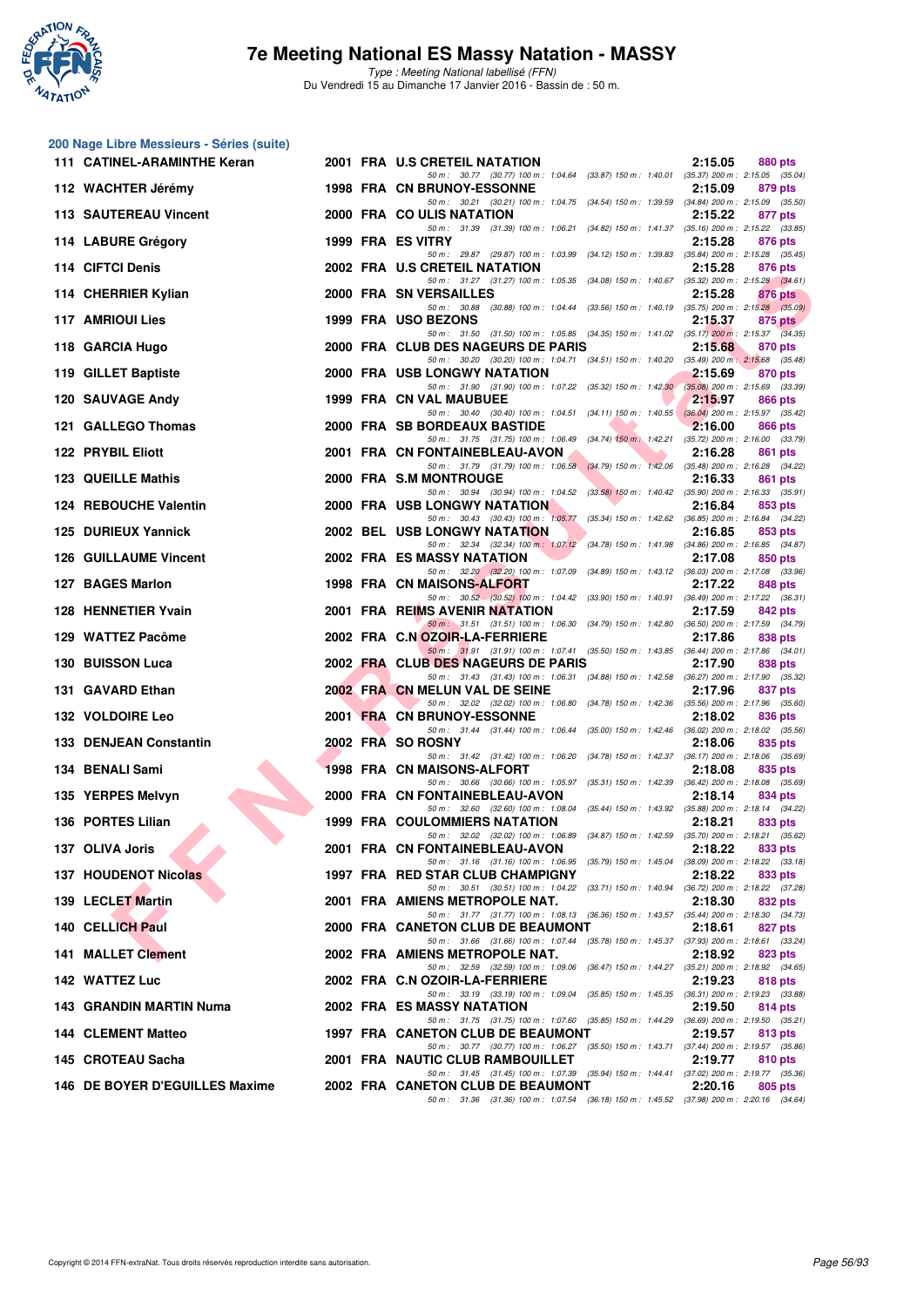

Type : Meeting National labellisé (FFN) Du Vendredi 15 au Dimanche 17 Janvier 2016 - Bassin de : 50 m.

| 200 Nage Libre Messieurs - Séries (suite)                    |  |                                                                                                                                                                                |                            |
|--------------------------------------------------------------|--|--------------------------------------------------------------------------------------------------------------------------------------------------------------------------------|----------------------------|
| 147 CAMILO Hugo                                              |  | 2000 FRA USO BEZONS                                                                                                                                                            | 2:20.49<br>800 pts         |
| 147 POTIER Léo                                               |  | 50 m: 32.66 (32.66) 100 m: 1:09.26 (36.60) 150 m: 1:44.77 (35.51) 200 m: 2:20.49 (35.72)<br>1999 FRA CN BRUNOY-ESSONNE                                                         | 2:20.49<br>800 pts         |
|                                                              |  | 50 m: 31.52 (31.52) 100 m: 1:06.96 (35.44) 150 m: 1:43.59 (36.63) 200 m: 2:20.49 (36.90)                                                                                       |                            |
| 149 BARON Joris                                              |  | 1998 FRA CANETON CLUB DE BEAUMONT                                                                                                                                              | 2:20.53<br>799 pts         |
| 150 SAIDJI Djillali                                          |  | 50 m: 32.48 (32.48) 100 m: 1:08.16 (35.68) 150 m: 1:44.66 (36.50) 200 m: 2:20.53 (35.87)<br>2002 FRA U.S CRETEIL NATATION                                                      | 2:20.77<br>796 pts         |
|                                                              |  | 50 m: 32.21 (32.21) 100 m: 1:09.60 (37.39) 150 m: 1:45.96 (36.36) 200 m: 2:20.77 (34.81)                                                                                       |                            |
| 151 MASBAHI Théo                                             |  | 2000 FRA MOUETTES DE PARIS<br>50 m: 32.48 (32.48) 100 m: 1:08.21 (35.73) 150 m: 1:45.13 (36.92) 200 m: 2:21.04 (35.91)                                                         | 2:21.04<br>792 pts         |
| 152 LATAPY Aurélien                                          |  | 2001 FRA COULOMMIERS NATATION                                                                                                                                                  | 2:21.50<br><b>786 pts</b>  |
| 153 ERNANDES Julien                                          |  | 50 m: 33.72 (33.72) 100 m: 1:09.79 (36.07) 150 m: 1:46.63 (36.84) 200 m: 2:21.50 (34.87)<br>2000 FRA COULOMMIERS NATATION                                                      | 2:21.55<br>785 pts         |
|                                                              |  | 50 m: 32.60 (32.60) 100 m: 1:07.96 (35.36) 150 m: 1:45.14 (37.18) 200 m: 2:21.55 (36.41)                                                                                       |                            |
| <b>154 HERMAN Florentin</b>                                  |  | 2000 FRA COULIS NATATION                                                                                                                                                       | 2:21.63<br>784 pts         |
| 155 MENDES Romain                                            |  | 50 m: 34.22 (34.22) 100 m: 1:09.83 (35.61) 150 m: 1:47.04 (37.21) 200 m: 2:21.63 (34.59)<br>1998 FRA AQUA CLUB PONTAULT-ROISSY                                                 | 2:22.23<br>775 pts         |
|                                                              |  | 50 m: 32.01 (32.01) 100 m: 1:08.77 (36.76) 150 m: 1:45.68 (36.91) 200 m: 2:22.23 (36.55)                                                                                       |                            |
| 156 NICAUDIE Thieman                                         |  | 2002 FRA NAUTIC CLUB RAMBOUILLET<br>50 m: 32.97 (32.97) 100 m: 1:10.83 (37.86) 150 m: 1:47.01 (36.18) 200 m: 2:22.34 (35.33)                                                   | 2:22.34<br>774 pts         |
| 157 BARRY Aron                                               |  | 2002 FRA CLUB DES NAGEURS DE PARIS                                                                                                                                             | 2:22.54<br>771 pts         |
|                                                              |  | 50 m: 32.18 (32.18) 100 m: 1:08.88 (36.70) 150 m: 1:46.01 (37.13) 200 m: 2:22.54 (36.53)<br>2002 FRA CN LA COURNEUVE                                                           |                            |
| 158 MELIZOU Evan                                             |  | 50 m: 31.85 (31.85) 100 m: 1:08.82 (36.97) 150 m: 1:47.13 (38.31) 200 m: 2:22.76 (35.63)                                                                                       | 2:22.76<br>768 pts         |
| 159 SAUTEREAU Benjamin                                       |  | 1997 FRA COULIS NATATION                                                                                                                                                       | 2:22.77<br>768 pts         |
| 160 LACOSTE Jean                                             |  | 50 m: 31.98 (31.98) 100 m: 1.08.01 (36.03) 150 m: 1.45.61 (37.60) 200 m: 2.22.77 (37.16)<br>1999 FRA CN ST-MICHEL-SUR-ORGE                                                     | 2:23.10<br>763 pts         |
|                                                              |  | 50 m: 31.38 (31.38) 100 m: 1:07.43 (36.05) 150 m: 1:44.94 (37.51) 200 m: 2:23.10 (38.16)                                                                                       |                            |
| 161 ROUSSEL Thomas                                           |  | 1997 FRA JEANNE D'ARC DRANCY                                                                                                                                                   | 2:23.21<br><b>761 pts</b>  |
| 162 AVELLANEDA Loik                                          |  | 50 m: 31.74 (31.74) 100 m: 1.07.99 (36.25) 150 m: 1.45.57 (37.58) 200 m: 2.23.21 (37.64)<br>1993 FRA USO BEZONS                                                                | 2:23.25<br>761 pts         |
|                                                              |  | 50 m: 31.67 (31.67) 100 m: 1:06.93 (35.26) 150 m: 1:43.91 (36.98) 200 m: 2:23.25 (39.34)                                                                                       |                            |
| 163 BOUCHEDDA Otman                                          |  | 2002 FRA USO BEZONS<br>50 m: 32.95 (32.95) 100 m: 1:10.24 (37.29) 150 m: 1:48.30 (38.06) 200 m: 2:24.20 (35.90)                                                                | 2:24.20<br>748 pts         |
| 164 DJELLAL Bendhiba                                         |  | 2002 FRA U.S CRETEIL NATATION                                                                                                                                                  | 2:24.38<br>745 pts         |
|                                                              |  | 50 m: 33.05 (33.05) 100 m: 1:10.55 (37.50) 150 m: 1:47.81 (37.26) 200 m: 2:24.38 (36.57)                                                                                       |                            |
| 165 PREGHENELLA Bruce                                        |  | 2001 FRA BEAUVAISIS AQUATIC CLUB<br>50 m: 31.53 (31.53) 100 m: 1:08.61 (37.08) 150 m: 1:46.71 (38.10) 200 m: 2:24.72 (38.01)                                                   | 2:24.72<br>740 pts         |
| 166 LEPLATRE Remy                                            |  | 2000 FRA CN ST-MICHEL-SUR-ORGE                                                                                                                                                 | 2:25.03<br>736 pts         |
| 167 PARIS Bilal                                              |  | 50 m: 32.81 (32.81) 100 m: 1:10.34 (37.53) 150 m: 1:48.46 (38.12) 200 m: 2:25.03 (36.57)<br>2002 FRA COULIS NATATION                                                           | 2:27.75<br>699 pts         |
|                                                              |  | 50 m: 34.69 (34.69) 100 m: 1:12.47 (37.78) 150 m: 1:50.60 (38.13) 200 m: 2:27.75 (37.15)                                                                                       |                            |
| <b>168 HUCHARD Antonin</b>                                   |  | 2000 FRA CN ST-MICHEL-SUR-ORGE                                                                                                                                                 | 2:32.39<br>638 pts         |
| 169 FAVREAU Joris                                            |  | 50 m: 33.79 (33.79) 100 m: 1:12.08 (38.29) 150 m: 1:52.63 (40.55) 200 m: 2:32.39 (39.76)<br>1999 FRA USO BEZONS                                                                | 2:33.19<br>628 pts         |
|                                                              |  | 50 m: 33.01 (33.01) 100 m: 1:10.57 (37.56) 150 m: 1:52.79 (42.22) 200 m: 2:33.19 (40.40)                                                                                       |                            |
| 170 JULIEN Tristan                                           |  | <b>2002 FRA EN LONGJUMEAU</b><br>50 m: 35.57 (35.57) 100 m: 1:19.45 (43.88) 150 m: 2:02.70 (43.25) 200 m: 2:44.52 (41.82)                                                      | 2:44.52<br>492 pts         |
| <b>DEMERIN Antoine</b>                                       |  | 1998 FRA STADE FRANÇAIS O COURBEVOIE                                                                                                                                           | <b>DSQ Da</b>              |
| --- RONSHEIM Lucas                                           |  | 1999 FRA SB BORDEAUX BASTIDE                                                                                                                                                   | <b>DNS dec</b>             |
| <b>BELKHOUDJA Nazim</b>                                      |  | 1990 ALG STADE FRANÇAIS O COURBEVOIE                                                                                                                                           | DNS dec                    |
| --- PHANTSULAYA George                                       |  | 2000 FRA U.S CRETEIL NATATION                                                                                                                                                  | <b>DNS</b> dec             |
| --- AZAOU Billel                                             |  | 2000 FRA U.S CRETEIL NATATION                                                                                                                                                  | <b>DNS dec</b>             |
| --- BIGUE Lucas                                              |  | 1999 FRA CN MELUN VAL DE SEINE                                                                                                                                                 | <b>DNS dec</b>             |
|                                                              |  |                                                                                                                                                                                |                            |
| 400 Nage Libre Messieurs - Finale A (Samedi 16 Janvier 2016) |  |                                                                                                                                                                                |                            |
| 1 ZITOUNI Fares                                              |  | 1999 FRA AMIENS METROPOLE NAT.                                                                                                                                                 | 4:03.96<br><b>1212 pts</b> |
|                                                              |  | 50 m; 28.78 (28.78) 100 m; 59.97 (31.19) 150 m; 1:30.90 (30.93) 200 m; 2:01.67 (30.77) 250 m; 2:32.79 (31.12) 300 m; 3:04.04 (31.25) 350 m; 3:34.13 (30.09) 400 m; 4:03.96 (29 |                            |

## **[400 Nage Libre Messieurs - Finale A](http://www.ffnatation.fr/webffn/resultats.php?idact=nat&go=epr&idcpt=35299&idepr=54)** (Samedi 16 Janvier 2016)

| 1 ZITOUNI Fares | 1999 FRA AMIENS METROPOLE NAT. 4:03.96 1212 pts                                                                                                                                      |                    |
|-----------------|--------------------------------------------------------------------------------------------------------------------------------------------------------------------------------------|--------------------|
|                 | 50 m: 28.78 (28.78) 100 m: 59.97 (31.19) 150 m: 1:30.90 (30.93) 200 m: 2:01.67 (30.77) 250 m: 2:32.79 (31.12) 300 m: 3:04.04 (31.25) 350 m: 3:34.13 (30.09) 400 m: 4:03.96 (29.83)   |                    |
|                 |                                                                                                                                                                                      | 4:05.50 1198 pts   |
|                 | 50 m: 28.71 (28.71) 100 m: 59.83 (31.12) 150 m: 1:31.18 (31.35) 200 m: 2:02.40 (31.22) 250 m: 2:33.64 (31.24) 300 m: 3:04.85 (31.21) 350 m: 3:36.21 (31.36) 400 m: 4:05.50 (29.29)   |                    |
|                 | 3 ROLDAN MUNOZ Enzo 1999 FRA DAUPHINS ROMANS PEAGOIS                                                                                                                                 | 4:07.42 1182 pts   |
|                 | 50 m: 28.60 (28.60) 100 m: 1:00.22 (31.62) 150 m: 1:31.46 (31.24) 200 m: 2:03.17 (31.71) 250 m: 2:34.05 (30.88) 300 m: 3:05.43 (31.38) 350 m: 3:36.79 (31.36) 400 m: 4:07.42 (30.63) |                    |
| 4 AUNE Romain   | 2000 FRA AAS SARCELLES NATATION 95 4:08.16 1175 pts                                                                                                                                  |                    |
|                 | 50 m: 28.24 (28.24) 100 m: 59.07 (30.83) 150 m: 1:30.15 (31.08) 200 m: 2:01.27 (31.12) 250 m: 2:32.38 (31.11) 300 m: 3:04.13 (31.75) 350 m: 3:36.38 (32.25) 400 m: 4:08.16 (31.78)   |                    |
|                 | 5 VANDERSCHRICK Stephan 2000 LUX LUXEMBOURG                                                                                                                                          | $4:15.66$ 1111 pts |
|                 | 50 m: 29.22 (29.22) 100 m: 1:01.07 (31.85) 150 m: 1:33.99 (32.92) 200 m: 2:06.62 (32.63) 250 m: 2:39.84 (33.22) 300 m: 3:12.02 (32.18) 350 m: 3:45.14 (33.12) 400 m: 4:15.66 (30.52) |                    |
| 6 GUILLOT Remy  | 1998 FRA LAGNY-SUR-MARNE NATATION                                                                                                                                                    | 4:16.10 1107 pts   |
|                 | 50 m: 28.86 (28.86) 100 m: 1:00.47 (31.61) 150 m: 1:32.64 (32.17) 200 m: 2:05.00 (32.36) 250 m: 2:37.87 (32.87) 300 m: 3:10.81 (32.94) 350 m: 3:43.98 (33.17) 400 m: 4:16.10 (32.12) |                    |
|                 |                                                                                                                                                                                      | 4:18.06 1091 pts   |
|                 | 50 m: 30.11 (30.11) 100 m: 1:02.32 (32.21) 150 m: 1:35.08 (32.76) 200 m: 2:07.69 (32.61) 250 m: 2:41.04 (33.35) 300 m: 3:13.61 (32.57) 350 m: 3:46.47 (32.86) 400 m: 4:18.06 (31.59) |                    |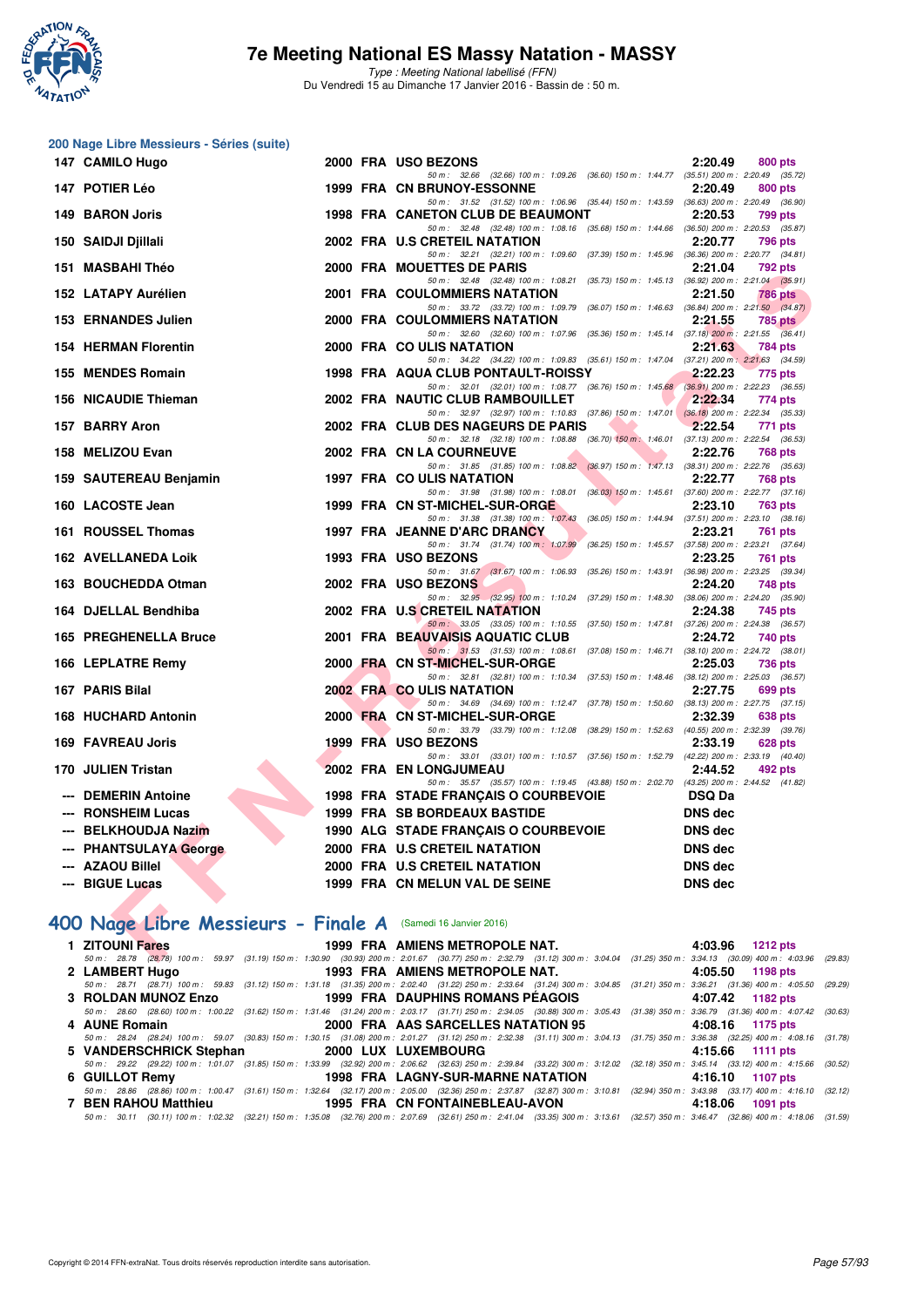

Type : Meeting National labellisé (FFN) Du Vendredi 15 au Dimanche 17 Janvier 2016 - Bassin de : 50 m.

#### **400 Nage Libre Messieurs - Finale A (suite)**

| 8 BERNARDINI Mathieu                                                                                                                                                                |  | 1998 FRA STADE FRANÇAIS O COURBEVOIE | 4:23.62 1045 pts |  |
|-------------------------------------------------------------------------------------------------------------------------------------------------------------------------------------|--|--------------------------------------|------------------|--|
| 50 m: 29.13 (29.13) 100 m: 1:00.70 (31.57) 150 m: 1:33.03 (32.33) 200 m: 2:06.12 (33.09) 250 m: 2:40.32 (34.20) 300 m: 3:14.55 (34.23) 350 m: 3:49.12 (34.57) 400 m: 4:23.62 (34.50 |  |                                      |                  |  |

#### **[400 Nage Libre Messieurs - Finale B](http://www.ffnatation.fr/webffn/resultats.php?idact=nat&go=epr&idcpt=35299&idepr=54)** (Samedi 16 Janvier 2016)

| 1 MOKHFI Naim<br>2 LATUILERIE Thomas<br>3 MAETZ Maxime |                                                                                                                                                                                                         | 2000 FRA ES MASSY NATATION<br><b>1997 FRA SB BORDEAUX BASTIDE</b><br>50 m: 27.88 (27.88) 100 m: 58.39 (30.51) 150 m: 1:29.81 (31.42) 200 m: 2:03.04 (33.23) 250 m: 2:36.89 (33.85) 300 m: 3:11.80 (34.91) 350 m: 3:45.42 (33.62) 400 m: 4:18.46 (33.04) | 4:15.58 1112 pts<br>50 m : 28.68 (28.68) 100 m : 59.90 (31.22) 150 m : 1:31.96 (32.06) 200 m : 2:04.43 (32.47) 250 m : 2:36.46 (32.03) 300 m : 3:09.15 (32.69) 350 m : 3:42.34 (33.19) 400 m : 4:15.58 (33.24)<br>4:18.46 1088 pts                                                                                                                                                                                                                                                                                                                                                                                                                                                                                                                                                                                                                                                                                                                                                                                                                                                                                                                                                                                |
|--------------------------------------------------------|---------------------------------------------------------------------------------------------------------------------------------------------------------------------------------------------------------|---------------------------------------------------------------------------------------------------------------------------------------------------------------------------------------------------------------------------------------------------------|-------------------------------------------------------------------------------------------------------------------------------------------------------------------------------------------------------------------------------------------------------------------------------------------------------------------------------------------------------------------------------------------------------------------------------------------------------------------------------------------------------------------------------------------------------------------------------------------------------------------------------------------------------------------------------------------------------------------------------------------------------------------------------------------------------------------------------------------------------------------------------------------------------------------------------------------------------------------------------------------------------------------------------------------------------------------------------------------------------------------------------------------------------------------------------------------------------------------|
|                                                        |                                                                                                                                                                                                         |                                                                                                                                                                                                                                                         |                                                                                                                                                                                                                                                                                                                                                                                                                                                                                                                                                                                                                                                                                                                                                                                                                                                                                                                                                                                                                                                                                                                                                                                                                   |
|                                                        |                                                                                                                                                                                                         |                                                                                                                                                                                                                                                         |                                                                                                                                                                                                                                                                                                                                                                                                                                                                                                                                                                                                                                                                                                                                                                                                                                                                                                                                                                                                                                                                                                                                                                                                                   |
|                                                        |                                                                                                                                                                                                         |                                                                                                                                                                                                                                                         |                                                                                                                                                                                                                                                                                                                                                                                                                                                                                                                                                                                                                                                                                                                                                                                                                                                                                                                                                                                                                                                                                                                                                                                                                   |
|                                                        |                                                                                                                                                                                                         |                                                                                                                                                                                                                                                         |                                                                                                                                                                                                                                                                                                                                                                                                                                                                                                                                                                                                                                                                                                                                                                                                                                                                                                                                                                                                                                                                                                                                                                                                                   |
|                                                        |                                                                                                                                                                                                         |                                                                                                                                                                                                                                                         | 1998 FRA CN FONTAINEBLEAU-AVON 4:18.95 1084 pts                                                                                                                                                                                                                                                                                                                                                                                                                                                                                                                                                                                                                                                                                                                                                                                                                                                                                                                                                                                                                                                                                                                                                                   |
|                                                        |                                                                                                                                                                                                         |                                                                                                                                                                                                                                                         |                                                                                                                                                                                                                                                                                                                                                                                                                                                                                                                                                                                                                                                                                                                                                                                                                                                                                                                                                                                                                                                                                                                                                                                                                   |
| 4 DRUJON Colin                                         |                                                                                                                                                                                                         |                                                                                                                                                                                                                                                         | 4:19.95 1075 pts                                                                                                                                                                                                                                                                                                                                                                                                                                                                                                                                                                                                                                                                                                                                                                                                                                                                                                                                                                                                                                                                                                                                                                                                  |
|                                                        |                                                                                                                                                                                                         |                                                                                                                                                                                                                                                         |                                                                                                                                                                                                                                                                                                                                                                                                                                                                                                                                                                                                                                                                                                                                                                                                                                                                                                                                                                                                                                                                                                                                                                                                                   |
| 5 REUILLON Paul                                        |                                                                                                                                                                                                         |                                                                                                                                                                                                                                                         | $4.21.22$ 1065 pts                                                                                                                                                                                                                                                                                                                                                                                                                                                                                                                                                                                                                                                                                                                                                                                                                                                                                                                                                                                                                                                                                                                                                                                                |
|                                                        |                                                                                                                                                                                                         |                                                                                                                                                                                                                                                         |                                                                                                                                                                                                                                                                                                                                                                                                                                                                                                                                                                                                                                                                                                                                                                                                                                                                                                                                                                                                                                                                                                                                                                                                                   |
| 6 MANNES Pol                                           |                                                                                                                                                                                                         |                                                                                                                                                                                                                                                         | 4:24.41 1039 pts                                                                                                                                                                                                                                                                                                                                                                                                                                                                                                                                                                                                                                                                                                                                                                                                                                                                                                                                                                                                                                                                                                                                                                                                  |
|                                                        |                                                                                                                                                                                                         |                                                                                                                                                                                                                                                         |                                                                                                                                                                                                                                                                                                                                                                                                                                                                                                                                                                                                                                                                                                                                                                                                                                                                                                                                                                                                                                                                                                                                                                                                                   |
|                                                        |                                                                                                                                                                                                         |                                                                                                                                                                                                                                                         |                                                                                                                                                                                                                                                                                                                                                                                                                                                                                                                                                                                                                                                                                                                                                                                                                                                                                                                                                                                                                                                                                                                                                                                                                   |
|                                                        |                                                                                                                                                                                                         |                                                                                                                                                                                                                                                         |                                                                                                                                                                                                                                                                                                                                                                                                                                                                                                                                                                                                                                                                                                                                                                                                                                                                                                                                                                                                                                                                                                                                                                                                                   |
|                                                        |                                                                                                                                                                                                         |                                                                                                                                                                                                                                                         | 1034 pts                                                                                                                                                                                                                                                                                                                                                                                                                                                                                                                                                                                                                                                                                                                                                                                                                                                                                                                                                                                                                                                                                                                                                                                                          |
|                                                        |                                                                                                                                                                                                         |                                                                                                                                                                                                                                                         |                                                                                                                                                                                                                                                                                                                                                                                                                                                                                                                                                                                                                                                                                                                                                                                                                                                                                                                                                                                                                                                                                                                                                                                                                   |
|                                                        | 8 BONEL Antonyn<br>50 m: 29.66 (29.66) 100 m: 1:02.05 (32.39) 150 m: 1:35.66 (33.61) 200 m: 2:09.49 (33.83) 250 m: 2:43.51 (34.02) 300 m: 3:17.70 (34.19) 350 m: 3:52.13 (34.43) 400 m: 4:25.05 (32.92) |                                                                                                                                                                                                                                                         | 50 m : 29.62 (29.62) 100 m : 1:02.14 (32.52) 150 m : 1:35.20 (33.06) 200 m : 2:08.47 (33.27) 250 m : 2:41.72 (33.25) 300 m : 3:15.19 (33.47) 350 m : 3:47.87 (32.68) 400 m : 4:18.95 (31.08)<br>1999 FRA AMIENS METROPOLE NAT.<br>50 m : 28.60 (28.60) 100 m : 1:02.06 (33.46) 150 m : 1:35.76 (33.70) 200 m : 2:09.96 (34.20) 250 m : 2:42.93 (32.97) 300 m : 3:16.16 (33.23) 350 m : 3:48.35 (32.19) 400 m : 4:19.95 (31.60)<br><b>1997 FRA MOUETTES DE PARIS</b><br>50 m: 28.68 (28.68) 100 m: 1:01.26 (32.58) 150 m: 1:34.72 (33.46) 200 m: 2:08.50 (33.78) 250 m: 2:42.10 (33.60) 300 m: 3:15.81 (33.71) 350 m: 3:49.42 (33.61) 400 m: 4:21.22 (31.80)<br><b>2000 LUX LUXEMBOURG</b><br>50 m: 30.41 (30.41) 100 m: 1:02.72 (32.31) 150 m: 1:36.46 (33.74) 200 m: 2:09.92 (33.46) 250 m: 2:43.80 (33.88) 300 m: 3:17.35 (33.55) 350 m: 3:51.49 (34.14) 400 m: 4:24.41 (32.92)<br>7 DESBRUNS Florian 2000 FRA LAGNY-SUR-MARNE NATATION 4:24.45 1039 pts<br>50 m : 29.21 (29.21) 100 m : 1:01.92 (32.71) 150 m : 1:34.60 (32.68) 200 m : 2:08.21 (33.61) 250 m : 2:42.21 (34.00) 300 m : 3:16.52 (34.31) 350 m : 3:50.69 (34.17) 400 m : 4:24.45 (33.76)<br>2001 FRA CN ST-MICHEL-SUR-ORGE $\overline{4.25.05}$ |

### **[400 Nage Libre Messieurs - Finale C](http://www.ffnatation.fr/webffn/resultats.php?idact=nat&go=epr&idcpt=35299&idepr=54) 14-15 ans** (Samedi 16 Janvier 2016)

| 1 KUKLA Clément       |                               | 2002 FRA NAUTIC CLUB RAMBOUILLET                                                                                                                                                                             | 4:23.23 1048 pts                                  |
|-----------------------|-------------------------------|--------------------------------------------------------------------------------------------------------------------------------------------------------------------------------------------------------------|---------------------------------------------------|
|                       |                               | 50 m: 30.00 (30.00) 100 m: 1:03.07 (33.07) 150 m: 1:36.87 (33.80) 200 m: 2:10.73 (33.86) 250 m: 2:44.41 (33.68) 300 m: 3:18.55 (34.14) 350 m: 3:51.57 (33.02) 400 m: 4:23.23 (31.66)                         |                                                   |
| 2 VANDEVELDE Alexis   | <b>2001 FRA SN VERSAILLES</b> |                                                                                                                                                                                                              | 4:24.26 1040 pts                                  |
|                       |                               | 50 m : 29.58 (29.58) 100 m : 1:01.74 (32.16) 150 m : 1:35.37 (33.63) 200 m : 2:09.79 (34.42) 250 m : 2:43.63 (33.84) 300 m : 3:17.86 (34.23) 350 m : 3:52.20 (34.34) 400 m : 4:24.26 (32.06)                 |                                                   |
| 3 TENDENG Paul-Alexis | <b>2001 FRA ENTOURS</b>       |                                                                                                                                                                                                              | 4:26.69<br><b>1020 pts</b>                        |
|                       |                               | 50 m : 30.39 (30.39) 100 m : 1:04.01 (33.62) 150 m : 1:37.83 (33.82) 200 m : 2:12.11 (34.28) 250 m : 2:45.28 (33.17) 300 m : 3:19.12 (33.84) 350 m : 3:53.25 (34.13) 400 m : 4:26.69 (33.44)                 |                                                   |
| 4 NEUVILLE Malo       | 2001 FRA CA ORSAY             |                                                                                                                                                                                                              | 4:31.89<br>979 pts                                |
|                       |                               | 50 m : 30.40 (30.40) 100 m : 1:04.49 (34.09) 150 m : 1:38.89 (34.40) 200 m : 2:13.31 (34.42) 250 m : 3:58.95 (1:45.64) 300 m : 3:23.31 ()                                                                    | 400 m: 4:31.89 (1:08.58)<br>$350 \text{ m}$ : --- |
| 5 LE GALL Théophile   |                               | 2001 FRA S.M MONTROUGE 2001 FRA                                                                                                                                                                              | 4:36.18<br>945 pts                                |
|                       |                               | 50 m: 31.65 (31.65) 100 m: 1:06.59 (34.94) 150 m: 1:41.85 (35.26) 200 m: 2:17.15 (35.30) 250 m: 2:53.24 (36.09) 300 m: 3:28.37 (35.13) 350 m: 4:03.20 (34.83) 400 m: 4:36.18 (32.98)                         |                                                   |
| 6 CHAMBRAUD Charles   |                               | 2001 FRA COLOMBES NATATION                                                                                                                                                                                   | 4:36.75<br>941 pts                                |
|                       |                               | 50 50 50 50 50 62.57 (100 5 4:00.64) 100 m : 1:02.46 (32.82) 150 m : 1:37.59 (35.13) 200 m : 2:13.93 (36.34) 250 m : 2:49.45 (35.52) 300 m : 3:25.57 (36.12) 350 m : 4:01.58 (36.01) 400 m : 4:36.75 (35.17) |                                                   |
| 7 NDIAYE Amadou       | <b>2001 FRA S.M MONTROUGE</b> |                                                                                                                                                                                                              | 4:39.95<br>916 pts                                |
|                       |                               | 50 m: 31.63 (31.63) 100 m: 1:06.18 (34.55) 150 m: 1:41.69 (35.51) 200 m: 2:17.46 (35.77) 250 m: 2:53.35 (35.89) 300 m: 3:29.56 (36.21) 350 m: 4:05.15 (35.59) 400 m: 4:39.95 (34.80)                         |                                                   |
| 8 WADE Theo           |                               | 2001 FRA BEAUVAISIS AQUATIC CLUB                                                                                                                                                                             | 4:42.43<br>898 pts                                |
|                       |                               | 50 m : 30.01 (30.01) 100 m : 1:03.76 (33.75) 150 m : 1:38.89 (35.13) 200 m : 2:14.93 (36.04) 250 m : 2:51.63 (36.70) 300 m : 3:28.85 (37.22) 350 m : 4:06.20 (37.35) 400 m : 4:42.43 (36.23)                 |                                                   |

# **[400 Nage Libre Messieurs - Séries](http://www.ffnatation.fr/webffn/resultats.php?idact=nat&go=epr&idcpt=35299&idepr=54)** (Samedi 16 Janvier 2016)

| 3 MAETZ Maxime                                            |                                                     | 1998 FRA CN FONTAINEBLEAU-AVON                                                                                                                                                                                                         | 4:18.95<br><b>1084 pts</b>              |  |
|-----------------------------------------------------------|-----------------------------------------------------|----------------------------------------------------------------------------------------------------------------------------------------------------------------------------------------------------------------------------------------|-----------------------------------------|--|
|                                                           |                                                     | 50 m: 29.62 (29.62) 100 m: 1:02.14 (32.52) 150 m: 1:35.20 (33.06) 200 m: 2:08.47 (33.27) 250 m: 2:41.72 (33.25) 300 m: 3:15.19 (33.47) 350 m: 3:47.87 (32.68) 400 m: 4:18.95 (31.08)                                                   |                                         |  |
| 4 DRUJON Colin                                            |                                                     | 1999 FRA AMIENS METROPOLE NAT.                                                                                                                                                                                                         | 4:19.95<br><b>1075 pts</b>              |  |
| 5 REUILLON Paul                                           |                                                     | 50 m : 28.60 (28.60) 100 m : 1:02.06 (33.46) 150 m : 1:35.76 (33.70) 200 m : 2:09.96 (34.20) 250 m : 2:42.93 (32.97) 300 m : 3:16.16 (33.23) 350 m : 3:48.35 (32.19) 400 m : 4:19.95 (31.60)<br>1997 FRA MOUETTES DE PARIS             | 4:21.22<br><b>1065 pts</b>              |  |
|                                                           |                                                     | 50 m: 28.68 (28.68) 100 m: 1:01.26 (32.58) 150 m: 1:34.72 (33.46) 200 m: 2:08.50 (33.78) 250 m: 2:42.10 (33.60) 300 m: 3:15.81 (33.71) 350 m: 3:49.42 (33.61) 400 m: 4:21.22                                                           | (31.80)                                 |  |
| <b>6 MANNES Pol</b>                                       |                                                     | 2000 LUX LUXEMBOURG                                                                                                                                                                                                                    | 4:24.41<br>1039 pts                     |  |
|                                                           |                                                     | 50 m : 30.41 (30.41) 100 m : 1:02.72 (32.31) 150 m : 1:36.46 (33.74) 200 m : 2:09.92 (33.46) 250 m : 2:43.80 (33.88) 300 m : 3:17.35 (33.55) 350 m : 3:51.49 (34.14) 400 m : 4:24.41 (32.92)                                           |                                         |  |
| 7 DESBRUNS Florian                                        |                                                     | 2000 FRA LAGNY-SUR-MARNE NATATION<br>50 m: 29.21 (29.21) 100 m: 1:01.92 (32.71) 150 m: 1:34.60 (32.68) 200 m: 2:08.21 (33.61) 250 m: 2:42.21 (34.00) 300 m: 3:16.52 (34.31) 350 m: 3:50.69 (34.17) 400 m: 4:24.45 (33.76)              | 4:24.45<br><b>1039 pts</b>              |  |
| 8 BONEL Antonyn                                           |                                                     | 2001 FRA CN ST-MICHEL-SUR-ORGE                                                                                                                                                                                                         | 4:25.05<br><b>1034 pts</b>              |  |
|                                                           |                                                     | 50 m : 29.66 (29.66) 100 m : 1:02.05 (32.39) 150 m : 1:35.66 (33.61) 200 m : 2:09.49 (33.83) 250 m : 2:43.51 (34.02) 300 m : 3:17.70 (34.19) 350 m : 3:52.13 (34.43) 400 m : 4:25.05 (32.92)                                           |                                         |  |
|                                                           |                                                     |                                                                                                                                                                                                                                        |                                         |  |
|                                                           |                                                     | 00 Nage Libre Messieurs - Finale $C$ 14-15 ans (Samedi 16 Janvier 2016)                                                                                                                                                                |                                         |  |
| 1 KUKLA Clément                                           |                                                     | 2002 FRA NAUTIC CLUB RAMBOUILLET                                                                                                                                                                                                       | 4:23.23<br><b>1048 pts</b>              |  |
|                                                           |                                                     | 50 m : 30.00 (30.00) 100 m : 1:03.07 (33.07) 150 m : 1:36.87 (33.80) 200 m : 2:10.73 (33.86) 250 m : 2:44.41 (33.68) 300 m : 3:18.55 (34.14) 350 m : 3:51.57 (33.02) 400 m : 4:23.23 (31.66)                                           |                                         |  |
| 2 VANDEVELDE Alexis                                       |                                                     | 2001 FRA SN VERSAILLES                                                                                                                                                                                                                 | 4:24.26<br><b>1040 pts</b>              |  |
| 3 TENDENG Paul-Alexis                                     |                                                     | 50 m: 29.58 (29.58) 100 m: 1:01.74 (32.16) 150 m: 1:35.37 (33.63) 200 m: 2:09.79 (34.42) 250 m: 2:43.63 (33.84) 300 m: 3:17.86 (34.23) 350 m: 3:52.20 (34.34) 400 m: 4:24.26<br>2001 FRA EN TOURS                                      | (32.06)<br>4:26.69<br><b>1020 pts</b>   |  |
|                                                           |                                                     | 50 m: 30.39 (30.39) 100 m: 1:04.01 (33.62) 150 m: 1:37.83 (33.82) 200 m: 2:12.11 (34.28) 250 m: 2:45.28 (33.17) 300 m: 3:19.12 (33.84) 350 m: 3:53.25 (34.13) 400 m: 4:26.69 (33.44)                                                   |                                         |  |
| 4 NEUVILLE Malo                                           |                                                     | 2001 FRA CA ORSAY                                                                                                                                                                                                                      | 4:31.89<br>979 pts                      |  |
|                                                           |                                                     | 50 m : 30.40 (30.40) 100 m : 1:04.49 (34.09) 150 m : 1:38.89 (34.40) 200 m : 2:13.31 (34.42) 250 m : 3:58.95 (1:45.64) 300 m : 3:23.31 ()                                                                                              | $350 m : -$<br>400 m: 4:31.89 (1:08.58) |  |
| 5 LE GALL Théophile                                       |                                                     | 2001 FRA S.M MONTROUGE<br>50 m : 31.65 (31.65) 100 m : 1:06.59 (34.94) 150 m : 1:41.85 (35.26) 200 m : 2:17.15 (35.30) 250 m : 2:53.24 (36.09) 300 m : 3:28.37 (35.13) 350 m : 4:03.20 (34.83) 400 m : 4:36.18 (32.98)                 | 4:36.18<br>945 pts                      |  |
| 6 CHAMBRAUD Charles                                       |                                                     | 2001 FRA COLOMBES NATATION                                                                                                                                                                                                             | 4:36.75<br>941 pts                      |  |
|                                                           |                                                     | 50 m: 29.64 (29.64) 100 m: 1:02.46 (32.82) 150 m: 1:37.59 (35.13) 200 m: 2:13,93 (36.34) 250 m: 2:49.45 (35.52) 300 m: 3:25.57 (36.12) 350 m: 4:01.58 (36.01) 400 m: 4:36.75 (35.17)                                                   |                                         |  |
| 7 NDIAYE Amadou                                           |                                                     | 2001 FRA S.M MONTROUGE                                                                                                                                                                                                                 | 4:39.95<br><b>916 pts</b>               |  |
|                                                           |                                                     | 50 m: 31.63 (31.63) 100 m: 1:06.18 (34.55) 150 m: 1:41.69 (35.51) 200 m: 2:17.46 (35.77) 250 m: 2:53.35 (35.89) 300 m: 3:29.56 (36.21) 350 m: 4:05.15 (35.59) 400 m: 4:39.95 (34.80)                                                   |                                         |  |
| 8 WADE Theo                                               |                                                     | 2001 FRA BEAUVAISIS AQUATIC CLUB<br>50 m : 30.01 (30.01) 100 m : 1:03.76 (33.75) 150 m : 1:38.89 (35.13) 200 m : 2:14.93 (36.04) 250 m : 2:51.63 (36.70) 300 m : 3:28.85 (37.22) 350 m : 4:06.20 (37.35) 400 m : 4:42.43 (36.23)       | 4:42.43<br>898 pts                      |  |
|                                                           |                                                     |                                                                                                                                                                                                                                        |                                         |  |
|                                                           |                                                     |                                                                                                                                                                                                                                        |                                         |  |
| 00 Nage Libre Messieurs - Séries (Samedi 16 Janvier 2016) |                                                     |                                                                                                                                                                                                                                        |                                         |  |
| 1 BRANDENBURGER Pit                                       |                                                     |                                                                                                                                                                                                                                        |                                         |  |
|                                                           |                                                     | <b>1995 LUX LUXEMBOURG</b><br>50 m: 28.91 (28.91) 100 m: 59.89 (30.98) 150 m: 1:31.45 (31.56) 200 m: 2:03.40 (31.95) 250 m: 2:34.55 (31.15) 300 m: 3:06.13 (31.58) 350 m: 3:37.19 (31.06) 400 m: 4:06.85 (29.66)                       | 4:06.85<br>1186 pts                     |  |
| 2 ZITOUNI Fares                                           |                                                     | 1999 FRA AMIENS METROPOLE NAT.                                                                                                                                                                                                         | 4:07.57<br>1180 pts                     |  |
|                                                           |                                                     | 50 m: 29.02 (29.02) 100 m: 1:00.34 (31.32) 150 m: 1:31.85 (31.51) 200 m: 2:03.69 (31.84) 250 m: 2:35.18 (31.49) 300 m: 3:06.32 (31.14) 350 m: 3:37.03 (30.71) 400 m: 4:07.57 (30.54)                                                   |                                         |  |
| 3 ROLDAN MUNOZ Enzo                                       | <b>START CONTINUES</b>                              | <b>1999 FRA DAUPHINS ROMANS PEAGOIS</b>                                                                                                                                                                                                | 4:08.09<br>1176 pts                     |  |
| 4 BERNARDINI Mathieu                                      | <b>Contract Contract Contract Contract Contract</b> | 50 m : 28.24 (28.24) 100 m : 58.90 (30.66) 150 m : 1:30.08 (31.18) 200 m : 2:02.06 (31.98) 250 m : 2:33.69 (31.65) 300 m : 3:05.65 (31.96) 350 m : 3:37.30 (31.65) 400 m : 4:08.09 (30.79)                                             | 4:08.69<br>1171 pts                     |  |
|                                                           |                                                     | 1998 FRA STADE FRANÇAIS O COURBEVOIE<br>50 m: 28.66 (28.66) 100 m: 59.87 (31.21) 150 m: 1:31.57 (31.70) 200 m: 2:03.27 (31.70) 250 m: 2:34.97 (31.70) 300 m: 3:06.59 (31.62) 350 m: 3:37.84 (31.25) 400 m: 4:08.69                     | (30.85)                                 |  |
| 5 LAMBERT Hugo                                            |                                                     | 1993 FRA AMIENS METROPOLE NAT.                                                                                                                                                                                                         | 4:09.25<br>1166 pts                     |  |
|                                                           |                                                     | 50 m: 28.59 (28.59) 100 m: 1:00.22 (31.63) 150 m: 1:32.02 (31.80) 200 m: 2:03.81 (31.79) 250 m: 2:35.10 (31.29) 300 m: 3:06.76 (31.66) 350 m: 3:38.92 (32.16) 400 m: 4:09.25                                                           | (30.33)                                 |  |
| 6 AUNE Romain                                             |                                                     | 2000 FRA AAS SARCELLES NATATION 95                                                                                                                                                                                                     | 4:12.85<br>1135 pts                     |  |
| 7 GUILLOT Remy                                            |                                                     | 50 m : 28.63 (28.63) 100 m : 59.96 (31.33) 150 m : 1:31.48 (31.52) 200 m : 2:03.58 (32.10) 250 m : 2:34.28 (30.70) 300 m : 3:06.91 (32.63) 350 m : 3:40.20 (33.29) 400 m : 4:12.85 (32.65)<br><b>1998 FRA LAGNY-SUR-MARNE NATATION</b> | 4:13.26<br><b>1131 pts</b>              |  |
|                                                           |                                                     | 50 m: 28.82 (28.82) 100 m: 59.80 (30.98) 150 m: 1:31.67 (31.87) 200 m: 2:03.85 (32.18) 250 m: 2:36.28 (32.43) 300 m: 3:08.88 (32.60) 350 m: 3:41.73 (32.85) 400 m: 4:13.26 (31.53)                                                     |                                         |  |
| 8 LESPARRE Tanguy                                         |                                                     | 1999 FRA CN CANNES                                                                                                                                                                                                                     | 4:15.51<br><b>1112 pts</b>              |  |
|                                                           |                                                     | 50 m: 28.14 (28.14) 100 m: 59.13 (30.99) 150 m: 1:31.32 (32.19) 200 m: 2:04.26 (32.94) 250 m: 2:37.15 (32.89) 300 m: 3:10.35 (33.20) 350 m: 3:43.23 (32.88) 400 m: 4:15.51 (32.28)                                                     |                                         |  |
| 9 BEN RAHOU Matthieu                                      |                                                     | 1995 FRA CN FONTAINEBLEAU-AVON<br>50 m: 29.99 (29.99) 100 m: 1:02.04 (32.05) 150 m: 1:34.84 (32.80) 200 m: 2:07.43 (32.59) 250 m: 2:40.18 (32.75) 300 m: 3:12.93 (32.75) 350 m: 3:45.33 (32.40) 400 m: 4:16.80 (31.47)                 | 4:16.80<br>1102 pts                     |  |
| 10 VANDERSCHRICK Stephan                                  | 2000 LUX LUXEMBOURG                                 |                                                                                                                                                                                                                                        | 4:19.16<br><b>1082 pts</b>              |  |
|                                                           |                                                     | 50 m: 29.09 (29.09) 100 m: 1:01.67 (32.58) 150 m: 1:34.76 (33.09) 200 m: 2:06.82 (32.06) 250 m: 2:39.57 (32.75) 300 m: 3:13.08 (33.51) 350 m: 3:46.74 (33.66) 400 m: 4:19.16 (32.42)                                                   |                                         |  |
| 11 MOKHFI Naim                                            |                                                     | <b>2000 FRA ES MASSY NATATION</b>                                                                                                                                                                                                      | 4:19.36<br><b>1080 pts</b>              |  |
|                                                           |                                                     | 50 m: 29.03 (29.03) 100 m: 1:00.53 (31.50) 150 m: 1:33.31 (32.78) 200 m: 2:06.21 (32.90) 250 m: 2:39.25 (33.04) 300 m: 3:12.77 (33.52) 350 m: 3:46.29 (33.52) 400 m: 4:19.36 (33.07)                                                   |                                         |  |
| 12 MAETZ Maxime                                           |                                                     | 1998 FRA CN FONTAINEBLEAU-AVON<br>50 m: 29.57 (29.57) 100 m: 1:01.96 (32.39) 150 m: 1:35.42 (33.46) 200 m: 2:08.47 (33.05) 250 m: 2:41.56 (33.09) 300 m: 3:14.76 (33.20) 350 m: 3:47.70 (32.94) 400 m: 4:19.70 (32.00)                 | 4:19.70<br><b>1077 pts</b>              |  |
| 13 LATUILERIE Thomas                                      |                                                     | 1997 FRA SB BORDEAUX BASTIDE                                                                                                                                                                                                           | 4:20.27<br>1073 pts                     |  |
|                                                           |                                                     | 50 m : 29.08 (29.08) 100 m : 1:00.27 (31.19) 150 m : 1:32.74 (32.47) 200 m : 2:05.75 (33.01) 250 m : 2:38.75 (33.00) 300 m : 3:12.25 (33.50)                                                                                           | $350 m : -$<br>400 m: 4:20.27 (1:08.02) |  |
| 14 BONEL Antonyn                                          |                                                     | 2001 FRA CN ST-MICHEL-SUR-ORGE                                                                                                                                                                                                         | 4:20.32<br>1072 pts                     |  |
| 15 REUILLON Paul                                          |                                                     | 50 m: 28.97 (28.97) 100 m: 1:01.21 (32.24) 150 m: 1:34.70 (33.49) 200 m: 2:08.49 (33.79) 250 m: 2:42.20 (33.71) 300 m: 3:15.21 (33.01) 350 m: 3:48.59 (33.38) 400 m: 4:20.32 (31.73)<br><b>1997 FRA MOUETTES DE PARIS</b>              | 4:20.49<br>1071 pts                     |  |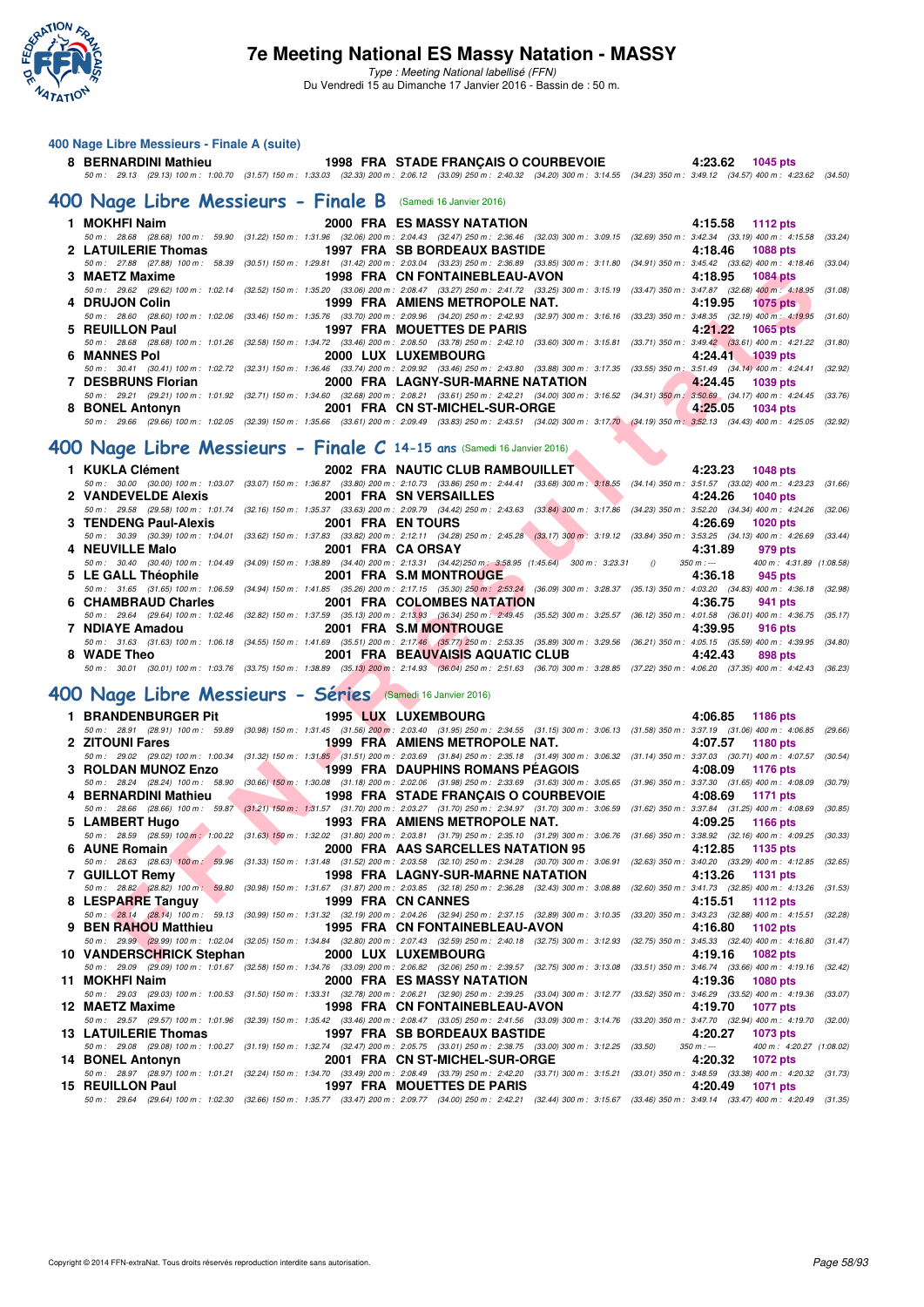

Type : Meeting National labellisé (FFN) Du Vendredi 15 au Dimanche 17 Janvier 2016 - Bassin de : 50 m.

#### **400 Nage Libre Messieurs - Séries (suite)**

| 16 DRUJON Colin                   | 1999 FRA AMIENS METROPOLE NAT.                                                                                                                                                                                                      | 4:20.97<br>1067 pts        |         |
|-----------------------------------|-------------------------------------------------------------------------------------------------------------------------------------------------------------------------------------------------------------------------------------|----------------------------|---------|
| <b>17 MANNES Pol</b>              | 50 m: 28.96 (28.96) 100 m: 1:01.53 (32.57) 150 m: 1:34.57 (33.04) 200 m: 2:08.33 (33.76) 250 m: 2:41.79 (33.46) 300 m: 3:16.44 (34.65) 350 m: 3:49.27 (32.83) 400 m: 4:20.97 (31.70)<br>2000 LUX LUXEMBOURG                         | 4:22.90<br><b>1051 pts</b> |         |
| 18 DESBRUNS Florian               | 50 m : 30.25 (30.25) 100 m : 1:02.48 (32.23) 150 m : 1:35.66 (33.18) 200 m : 2:08.56 (32.90) 250 m : 2:42.13 (33.57) 300 m : 3:16.01 (33.88) 350 m : 3:50.04 (34.03) 400 m : 4:22.90 (32.86)<br>2000 FRA LAGNY-SUR-MARNE NATATION   | 4:23.25<br><b>1048 pts</b> |         |
| 19 RICHARD Killian                | 50 m: 29.23 (29.23) 100 m: 1:01.61 (32.38) 150 m: 1:34.30 (32.69) 200 m: 2:08.21 (33.91) 250 m: 2:41.31 (33.10) 300 m: 3:16.08 (34.77) 350 m: 3:49.56 (33.48) 400 m: 4:23.25 (33.69)<br>2000 FRA LAGNY-SUR-MARNE NATATION           | 4:24.00<br><b>1042 pts</b> |         |
|                                   | 50 m: 29.64 (29.64) 100 m: 1:01.64 (32.00) 150 m: 1:34.87 (33.23) 200 m: 2:08.68 (33.81) 250 m: 2:42.23 (33.55) 300 m: 3:16.44 (34.21) 350 m: 3:51.11 (34.67) 400 m: 4:24.00 (32.89)                                                |                            |         |
| 20 BECQUET Mathias                | 1995 FRA S.M MONTROUGE                                                                                                                                                                                                              | 4:24.23<br><b>1040 pts</b> |         |
| 21 ZINSMEISTER Julien             | 50 m: 29.13 (29.13) 100 m: 1:01.40 (32.27) 150 m: 1:34.76 (33.36) 200 m: 2:07.98 (33.22) 250 m: 2:42.22 (34.24) 300 m: 3:16.63 (34.41) 350 m: 3:51.05 (34.42) 400 m: 4:24.23<br><b>1997 FRA COULOMMIERS NATATION</b>                | 4:24.51<br><b>1038 pts</b> | (33.18) |
| 22 DI BATTISTA Alessandro         | 50 m: 29.45 (29.45) 100 m: 1:01.65 (32.20) 150 m: 1:35.36 (33.71) 200 m: 2:08.26 (32.90) 250 m: 2:41.85 (33.59) 300 m: 3:15.85 (34.00) 350 m: 3:50.36 (34.51) 400 m: 4:24.51<br>2000 BEL PAS-DE-CALAIS                              | 4:24.52                    | (34.15) |
|                                   | 50 m: 28.87 (28.87) 100 m: 1:01.38 (32.51) 150 m: 1:34.97 (33.59) 200 m: 2:08.47 (33.50) 250 m: 2:42.84 (34.37) 300 m: 3:16.88 (34.04) 350 m: 3:51.01 (34.13) 400 m: 4:24.52 (33.51)                                                | <b>1038 pts</b>            |         |
| 23 MARGONTY Lucas                 | 1999 FRA CN VIRY-CHÂTILLON<br>50 m: 29.08 (29.08) 100 m: 1:01.67 (32.59) 150 m: 1:35.50 (33.83) 200 m: 2:09.96 (34.46) 250 m: 2:43.30 (33.34) 300 m: 3:17.87 (34.57) 350 m: 3:51.58 (33.71) 400 m: 4:24.57 (32.99)                  | 4:24.57<br>$1038$ pts      |         |
| <b>24 SUMEIRE Eliott</b>          | 1999 FRA CA ORSAY                                                                                                                                                                                                                   | 4:25.71<br><b>1028 pts</b> |         |
|                                   | 50 m: 29.07 (29.07) 100 m: 1:00.36 (31.29) 150 m: 1:32.31 (31.95) 200 m: 2:05.45 (33.14) 250 m: 2:39.69 (34.24) 300 m: 3:14.91 (35.22) 350 m: 3:50.69 (35.78) 400 m: 4:25.71 (35.02)                                                |                            |         |
| 25 MISSER Quentin                 | 1997 FRA PAS-DE-CALAIS<br>50 m: 30.21 (30.21) 100 m: 1:04.14 (33.93) 150 m: 1:37.76 (33.62) 200 m: 2:12.41 (34.65) 250 m: 2:45.78 (33.37) 300 m: 3:21.19 (35.41) 350 m: 3:54.32 (33.13) 400 m: 4:26.20                              | 4:26.20<br><b>1024 pts</b> | (31.88) |
| 26 KUKLA Clément                  | 2002 FRA NAUTIC CLUB RAMBOUILLET                                                                                                                                                                                                    | 4.26.47<br><b>1022 pts</b> |         |
| 27 CONDETTE Mathieu               | 50 m: 30.23 (30.23) 100 m: 1:03.69 (33.46) 150 m: 1:37.62 (33.93) 200 m: 2:11.29 (33.67) 250 m: 2:45.55 (34.26) 300 m: 3:20.03 (34.48) 350 m: 3:53.92 (33.89) 400 m: 4:26.47 (32.55)<br>2000 FRA CHARLEVILLE-MEZIERES NATATION      | 4:26.52<br><b>1022 pts</b> |         |
|                                   | 50 m : 30.53 (30.53) 100 m : 1:03.90 (33.37) 150 m : 1:37.59 (33.69) 200 m : 2:11.51 (33.92) 250 m : 2:45.36 (33.85) 300 m : 3:19.35 (33.99) 350 m : 3:53.60 (34.25) 400 m : 4:26.52 (32.92)                                        |                            |         |
| 28 LANGLOIS Guillaume             | <b>1999 FRA ES MASSY NATATION</b>                                                                                                                                                                                                   | 4:26.72<br>1020 pts        |         |
| 28 DELMOTTE Loic                  | 50 m: 29.76 (29.76) 100 m: 1:02.77 (33.01) 150 m: 1:36.04 (33.27) 200 m: 2:09.62 (33.58) 250 m: 2:43.24 (33.62) 300 m: 3:17.25 (34.01) 350 m: 3:52.11 (34.86) 400 m: 4:26.72 (34.61)<br>1999 FRA PAS-DE-CALAIS                      | 4:26.72<br><b>1020 pts</b> |         |
|                                   | 50 m: 29.07 (29.07) 100 m: 1:01.40 (32.33) 150 m: 1:35.10 (33.70) 200 m: 2:08.77 (33.67) 250 m: 2:43.62 (34.85) 300 m: 3:18.49 (34.87) 350 m: 3:53.60 (35.11) 400 m: 4:26.72 (33.12)                                                |                            |         |
| 30 LEFORT-LOUET Gaspard           | 2000 FRA RACING CLUB DE FRANCE WP                                                                                                                                                                                                   | 4:26.75<br><b>1020 pts</b> |         |
| 31 GERMAIN Alexandre              | 50 m: 29.37 (29.37) 100 m: 1:01.72 (32.35) 150 m: 1:35.53 (33.81) 200 m: 2:09.82 (34.29) 250 m: 2:44.79 (34.97) 300 m: 3:18.72 (33.93) 350 m: 3:52.92 (34.20) 400 m: 4:26.75<br>1998 FRA C.N OZOIR-LA-FERRIERE                      | 4:27.19<br><b>1016 pts</b> | (33.83) |
|                                   | 50 m: 29.77 (29.77) 100 m: 1:02.51 (32.74) 150 m: 1:35.97 (33.46) 200 m: 2:10.38 (34.41) 250 m: 2:45.00 (34.62) 300 m: 3:20.02 (35.02) 350 m: 3:53.98 (33.96) 400 m: 4:27.19 (33.21)                                                |                            |         |
| 32 GHALI Hussein                  | <b>1989 EGY ES MASSY NATATION</b>                                                                                                                                                                                                   | 4:28.03<br><b>1010 pts</b> |         |
| 33 ALIBERT Pierre                 | 50 m: 29.67 (29.67) 100 m: 1:02.28 (32.61) 150 m: 1:35.95 (33.67) 200 m: 2:10.15 (34.20) 250 m: 2:44.54 (34.39) 300 m: 3:18.96 (34.42) 350 m: 3:53.64 (34.68) 400 m: 4:28.03<br><b>1996 FRA STADE DE VANVES</b>                     | 4:28.73<br><b>1004 pts</b> | (34.39) |
|                                   | 50 m: 29.28 (29.28) 100 m: 1:00.90 (31.62) 150 m: 1:34.60 (33.70) 200 m: 2:08.46 (33.86) 250 m: 2:43.60 (35.14) 300 m: 3:18.79 (35.19) 350 m: 3:54.40 (35.61) 400 m: 4:28.73                                                        |                            | (34.33) |
| 34 GERARD Benoît                  | 1992 FRA SB BORDEAUX BASTIDE<br>50 m: 30.11 (30.11) 100 m: 1:03.14 (33.03) 150 m: 1:36.70 (33.56) 200 m: 2:11.31 (34.61) 250 m: 2:45.98 (34.67) 300 m: 3:21.00 (35.02) 350 m: 3:55.08 (34.08) 400 m: 4:28.76 (33.68)                | 4:28.76<br>$1004$ pts      |         |
| 35 MUNIER Alexandre               | 1991 FRA CSM CLAMART                                                                                                                                                                                                                | 4:29.01<br>1002 pts        |         |
|                                   | 50 m: 29.76 (29.76) 100 m: 1:02.06 (32.30) 150 m: 1:36.35 (34.29) 200 m: 2:10.74 (34.39) 250 m: 2:44.43 (33.69) 300 m: 3:19.16 (34.73) 350 m: 3:54.40 (35.24) 400 m: 4:29.01 (34.61)                                                |                            |         |
| 36 TENDENG Paul-Alexis            | 2001 FRA EN TOURS<br>50 m: 29.60 (29.60) 100 m: 1:02.86 (33.26) 150 m: 1:37.48 (34.62) 200 m: 2:12.32 (34.84) 250 m: 2:46.83 (34.51) 300 m: 3:21.92 (35.09) 350 m: 3:56.20 (34.28) 400 m: 4:29.28 (33.08)                           | 4:29.28<br>$1000$ pts      |         |
| 37 KLINGER Emeric                 | 1999 FRA CN VIRY-CHATILLON                                                                                                                                                                                                          | 4:29.58<br>997 pts         |         |
| 38 BENAZET Julien                 | 50 m: 30.30 (30.30) 100 m: 1:03.86 (33.56) 150 m: 1:38.21 (34.35) 200 m: 2:12.82 (34.61) 250 m: 2:47.44 (34.62) 300 m: 3:22.16 (34.72) 350 m: 3:56.79 (34.63) 400 m: 4:29.58<br>1999 FRA CN MELUN VAL DE SEINE                      | 4:29.69<br>996 pts         | (32.79) |
|                                   | 50 m : 29.93 (29.93) 100 m : 1:03.70 (33.77) 150 m : 1:38.09 (34.39) 200 m : 2:12.94 (34.85) 250 m : 2:47.99 (35.05) 300 m : 3:23.62 (35.63) 350 m : 3:59.07 (35.45) 400 m : 4:29.69 (30.62)                                        |                            |         |
| 39 FOENIX BLONDEL Thomas          | <b>1999 FRA CN MELUN VAL DE SEINE</b>                                                                                                                                                                                               | 4:29.79<br>996 pts         |         |
| 40 LONGUAR Samir                  | 50 m: 29.17 (29.17) 100 m: 1:01.81 (32.64) 150 m: 1:36.20 (34.39) 200 m: 2:10.51 (34.31) 250 m: 2:44.70 (34.19) 300 m: 3:19.63 (34.93) 350 m: 3:55.09 (35.46) 400 m: 4:29.79 (34.70)<br>1999 FRA SB BORDEAUX BASTIDE                | 4:29.82<br>995 pts         |         |
|                                   | 50 m: 30.95 (30.95) 100 m: 1:04.11 (33.16) 150 m: 1:38.67 (34.56) 200 m: 2:13.41 (34.74) 250 m: 2:48.52 (35.11) 300 m: 3:23.00 (34.48) 350 m: 3:57.88 (34.88) 400 m: 4:29.82 (31.94)                                                |                            |         |
| 41 DINE-MOREIRA Orhan             | <b>1998 FRA EN TOURS</b>                                                                                                                                                                                                            | 4:30.32<br>991 pts         |         |
|                                   | 50 m: 30.21 (30.21) 100 m: 1:03.97 (33.76) 150 m: 1:37.93 (33.96) 200 m: 2:12.36 (34.43) 250 m: 2:46.31 (33.95) 300 m: 3:21.26 (34.95) 350 m: 3:56.97 (35.71) 400 m: 4:30.32 (33.35)<br>42 MONTAGNA Benoît 1989 FRA STADE DE VANVES | 4:31.21 984 pts            |         |
|                                   | 50 m: 29.75 (29.75) 100 m: 1:03.66 (33.91) 150 m: 1:37.83 (34.17) 200 m: 2:12.82 (34.99) 250 m: 2:47.74 (34.92) 300 m: 3:23.22 (35.48) 350 m: 3:58.40 (35.18) 400 m: 4:31.21 (32.81)                                                |                            |         |
| 43 ROHART DELPIERRE Charles-Louis | 2000 FRA CSN GUYANCOURT<br>50 m: 31.01 (31.01) 100 m: 1:04.39 (33.38) 150 m: 1:38.62 (34.23) 200 m: 2:13.78 (35.16) 250 m: 2:48.73 (34.95) 300 m: 3:23.93 (35.20) 350 m: 3:58.97 (35.04) 400 m: 4:31.53 (32.56)                     | 4:31.53<br>982 pts         |         |
| <b>44 REUILLON Louis</b>          | 2000 FRA MOUETTES DE PARIS                                                                                                                                                                                                          | 4:31.56<br>982 pts         |         |
|                                   | 50 m: 30.68 (30.68) 100 m: 1:04.12 (33.44) 150 m: 1:38.37 (34.25) 200 m: 2:13.17 (34.80) 250 m: 2:47.77 (34.60) 300 m: 3:22.99 (35.22) 350 m: 3:58.32 (35.33) 400 m: 4:31.56                                                        |                            | (33.24) |
| 45 BERNARD-PLANESSE Paul-Etienne  | 1999 FRA EN TOURS<br>50 m : 29.64 (29.64) 100 m : 1:02.80 (33.16) 150 m : 1:37.50 (34.70) 200 m : 2:12.47 (34.97) 250 m : 2:47.84 (35.37) 300 m : 3:23.02 (35.18) 350 m : 3:58.88 (35.86) 400 m : 4:31.69 (32.81)                   | 4:31.69<br>981 pts         |         |
| 46 MONIER Alexandre               | 1998 FRA AQUA CLUB PONTAULT-ROISSY                                                                                                                                                                                                  | 4:31.92<br>979 pts         |         |
|                                   | 50 m : 30.19 (30.19) 100 m : 1:03.65 (33.46) 150 m : 1:37.63 (33.98) 200 m : 2:12.32 (34.69) 250 m : 2:47.41 (35.09) 300 m : 3:22.76 (35.35) 350 m : 3:58.47 (35.71) 400 m : 4:31.92 (33.45)                                        |                            |         |
| 47 BERTE Adrien                   | 1998 FRA CN MELUN VAL DE SEINE<br>50 m: 30.86 (30.86) 100 m: 1:04.57 (33.71) 150 m: 1:38.81 (34.24) 200 m: 2:13.43 (34.62) 250 m: 2:48.00 (34.57) 300 m: 3:22.82 (34.82) 350 m: 3:57.75 (34.93) 400 m: 4:32.07 (34.32)              | 4:32.07<br>978 pts         |         |
| 48 ZARKI Baligh                   | 2000 FRA EN TOURS                                                                                                                                                                                                                   | 4:32.33<br>975 pts         |         |
| 49 RACINE Mickaël                 | 50 m: 31.05 (31.05) 100 m: 1:04.25 (33.20) 150 m: 1:38.82 (34.57) 200 m: 2:13.46 (34.64) 250 m: 2:48.16 (34.70) 300 m: 3:23.56 (35.40) 350 m: 3:59.09 (35.53) 400 m: 4:32.33 (33.24)<br>1998 FRA CN BRUNOY-ESSONNE                  | 4:32.37<br>975 pts         |         |
|                                   | 50 m : 31.37 (31.37) 100 m : 1:04.99 (33.62) 150 m : 1:39.15 (34.16) 200 m : 2:14.12 (34.97) 250 m : 2:48.49 (34.37) 300 m : 3:23.53 (35.04) 350 m : 3:58.56 (35.03) 400 m : 4:32.37 (33.81)                                        |                            |         |
| 50 FOURMY Matéo                   | <b>2000 FRA ES MASSY NATATION</b>                                                                                                                                                                                                   | 4:32.66<br>973 pts         |         |
| 51 CHASSEVENT Owen                | 50 m: 30.37 (30.37) 100 m: 1:04.45 (34.08) 150 m: 1:39.24 (34.79) 200 m: 2:14.01 (34.77) 250 m: 2:48.32 (34.31) 300 m: 3:22.87 (34.55) 350 m: 3:58.27 (35.40) 400 m: 4:32.66 (34.39)<br>1999 FRA CN MELUN VAL DE SEINE              | 4:32.99<br>970 pts         |         |
|                                   | 50 m : 31.26 (31.26) 100 m : 1:04.92 (33.66) 150 m : 1:39.13 (34.21) 200 m : 2:13.59 (34.46) 250 m : 2:49.10 (35.51) 300 m : 3:24.30 (35.20) 350 m : 3:59.91 (35.61) 400 m : 4:32.99 (33.08)                                        |                            |         |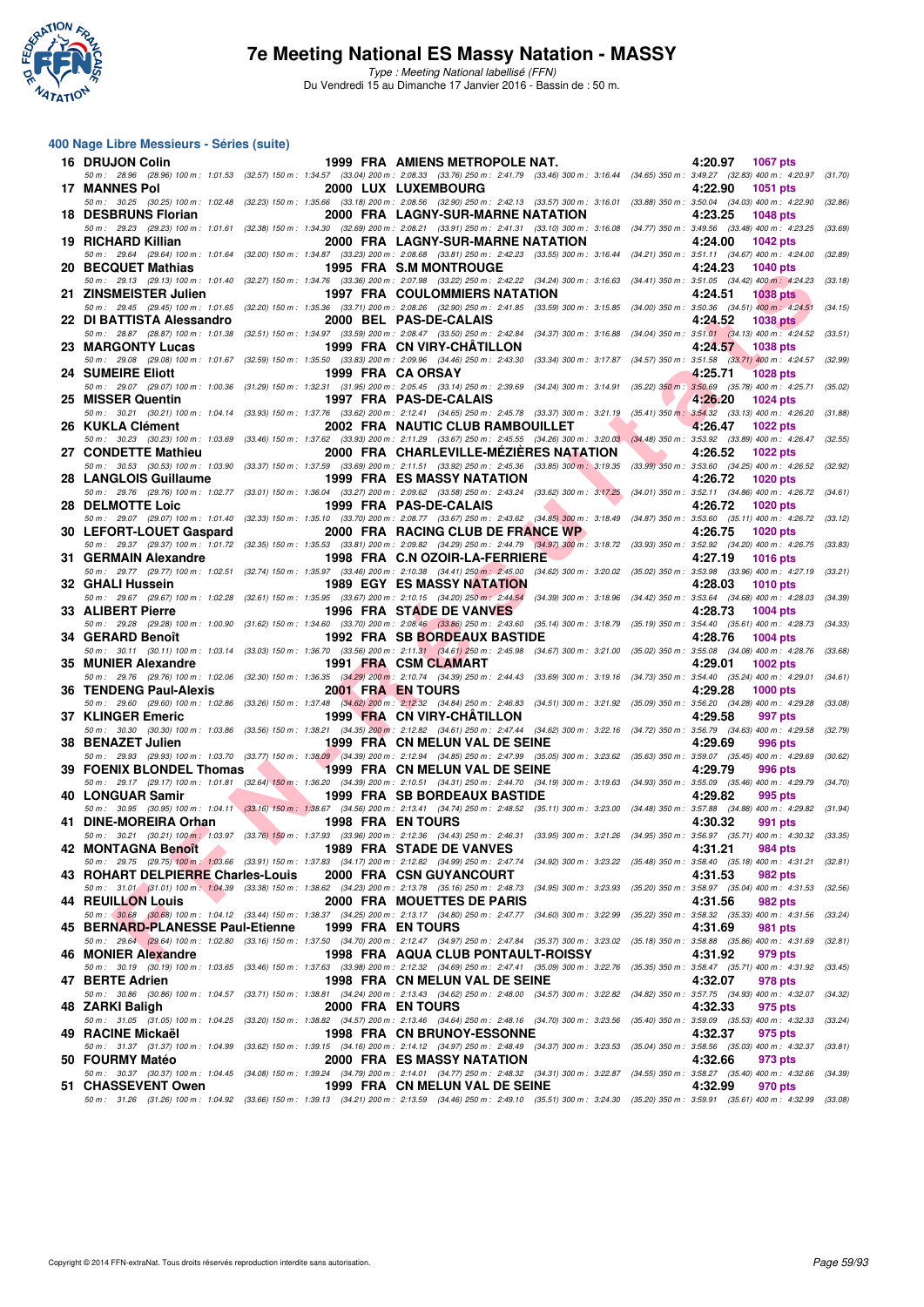

Type : Meeting National labellisé (FFN) Du Vendredi 15 au Dimanche 17 Janvier 2016 - Bassin de : 50 m.

#### **400 Nage Libre Messieurs - Séries (suite)**

| 52 LOSSOUARN Mathias                                         | <b>1998 FRA CN BRUNOY-ESSONNE</b>                                                                                                                                                                                                | 4:33.17<br><b>969 pts</b>                                                                  |         |
|--------------------------------------------------------------|----------------------------------------------------------------------------------------------------------------------------------------------------------------------------------------------------------------------------------|--------------------------------------------------------------------------------------------|---------|
| 53 VANDEVELDE Alexis                                         | 50 m : 30.98 (30.98) 100 m : 1:04.97 (33.99) 150 m : 1:40.20 (35.23) 200 m : 2:15.32 (35.12) 250 m : 2:50.70 (35.38) 300 m : 3:25.97 (35.27) 350 m : 4:01.05 (35.08) 400 m : 4:33.17 (32.12)<br>2001 FRA SN VERSAILLES           | 4:34.28<br><b>960 pts</b>                                                                  |         |
| 54 NEUVILLE Malo                                             | 50 m: 30.15 (30.15) 100 m: 1:03.32 (33.17) 150 m: 1:37.90 (34.58) 200 m: 2:12.68 (34.78) 250 m: 2:48.00 (35.32) 300 m: 3:23.99 (35.99) 350 m: 3:59.81 (35.82) 400 m: 4:34.28 (34.47)<br>2001 FRA CA ORSAY                        | 4:34.51<br>958 pts                                                                         |         |
| 50 m: 30.76 (30.76) 100 m: 1:05.00                           | $(34.24)$ 150 m : 1:39.96 $(34.96)$ 200 m : 2:15.38 $(35.42)$ 250 m : 2:50.77 $(35.39)$ 300 m : 3:26.43                                                                                                                          | (35.66) 350 m: 4:01.24 (34.81) 400 m: 4:34.51                                              | (33.27) |
| 55 DOSSAT Clement                                            | 2000 FRA LAGNY-SUR-MARNE NATATION                                                                                                                                                                                                | 4:35.08<br>954 pts                                                                         |         |
| 50 m: 31.64 (31.64) 100 m: 1:05.63<br>56 DESMOLIN Basile     | $(33.99)$ 150 m : 1:40.51 $(34.88)$ 200 m : 2:15.82 $(35.31)$ 250 m : 2:51.17 $(35.35)$ 300 m : 3:26.35<br><b>1999 FRA NAUTIC CLUB RAMBOUILLET</b>                                                                               | $(35.18)$ 350 m : 4:01.32 $(34.97)$ 400 m : 4:35.08 $(33.76)$<br>4:35.10<br>954 pts        |         |
| 50 m: 30.88 (30.88) 100 m: 1:04.59                           | $(33.71)$ 150 m : 1:39.50 $(34.91)$ 200 m : 2:14.83 $(35.33)$ 250 m : 2:49.94 $(35.11)$ 300 m : 3:26.34                                                                                                                          | (36.40) 350 m: 4:00.87 (34.53) 400 m: 4:35.10                                              | (34.23) |
| 57 LIV Nicolas                                               | 1999 FRA LAGNY-SUR-MARNE NATATION                                                                                                                                                                                                | 4:35.22<br><b>953 pts</b>                                                                  |         |
|                                                              | 50 m : 30.10 (30.10) 100 m : 1:03.27 (33.17) 150 m : 1:37.40 (34.13) 200 m : 2:12.06 (34.66) 250 m : 2:47.25 (35.19) 300 m : 3:23.39                                                                                             | (36.14) 350 m : 3:59.72 (36.33) 400 m : 4:35.22                                            | (35.50) |
| 58 CHAMBRAUD Charles                                         | 2001 FRA COLOMBES NATATION<br>50 m: 29.96 (29.96) 100 m: 1:04.26 (34.30) 150 m: 1:40.05 (35.79) 200 m: 2:15.51 (35.46) 250 m: 2:50.74 (35.23) 300 m: 3:26.25 (35.51) 350 m: 4:01.84 (35.59) 400 m: 4:36.17                       | 4:36.17<br>945 pts                                                                         | (34.33) |
| 59 LE GALL Théophile                                         | 2001 FRA S.M MONTROUGE                                                                                                                                                                                                           | 4:36.39<br>944 pts                                                                         |         |
|                                                              | 50 m: 31.25 (31.25) 100 m: 1:06.25 (35.00) 150 m: 1:42.31 (36.06) 200 m: 2:18.19 (35.88) 250 m: 2:53.91 (35.72) 300 m: 3:29.03                                                                                                   | $(35.12)$ 350 m : 4:03.75 $(34.72)$ 400 m : 4:36.39                                        | (32.64) |
| 60 D'INCA Fabio                                              | 2000 FRA BEAUVAISIS AQUATIC CLUB<br>50 m : 31.20 (31.20) 100 m : 1:05.79 (34.59) 150 m : 1:40.91 (35.12) 200 m : 2:16.33 (35.42) 250 m : 2:51.88 (35.55) 300 m : 3:27.45 (35.57) 550 m : 4:03.15 (35.70) 400 m : 4:37.43 (34.28) | 4:37.43<br>936 pts                                                                         |         |
| 61 BIDEL Maxime                                              | 1999 FRA STADE DE VANVES                                                                                                                                                                                                         | 4:37.60<br><b>934 pts</b>                                                                  |         |
|                                                              | 50 m : 30.87 (30.87) 100 m : 1:04.44 (33.57) 150 m : 1:39.05 (34.61) 200 m : 2:14.45 (35.40) 250 m : 2:50.47 (36.02) 300 m : 3:26.54 (36.07) 350 m : 4:02.72 (36.18) 400 m : 4:37.60                                             |                                                                                            | (34.88) |
| 62 REMOND Arthur                                             | 2000 FRA RACING CLUB DE FRANCE WP<br>50 m: 31.07 (31.07) 100 m: 1:06.03 (34.96) 150 m: 1:41.45 (35.42) 200 m: 2:17.00 (35.55) 250 m: 2:52.53 (35.53) 300 m: 3:28.33 (35.89) 350 m: 4:04.08 (35.75) 400 m: 4:38.41                | 4:38.41<br><b>928 pts</b>                                                                  | (34.33) |
| 63 BECQUET Julien                                            | 1999 FRA S.M MONTROUGE                                                                                                                                                                                                           | 4:39.52<br><b>920 pts</b>                                                                  |         |
| 50 m: 31.57 (31.57) 100 m: 1:06.68                           | (35.11) 150 m: 1:42.57 (35.89) 200 m: 2:18.75 (36.18) 250 m: 2:54.50 (35.75) 300 m: 3:30.64                                                                                                                                      | $(36.14)$ 350 m : 4:06.49 $(35.85)$ 400 m : 4:39.52                                        | (33.03) |
| 64 GONNORD Maxence                                           | 2000 FRA EN TOURS                                                                                                                                                                                                                | 4:39.77<br>918 pts                                                                         |         |
| 65 WINOCK Hugo                                               | 50 m : 30.50 (30.50) 100 m : 1:04.93 (34.43) 150 m : 1:39.93 (35.00) 200 m : 2:15.83 (35.90) 250 m : 2:51.59 (35.76) 300 m : 3:27.96<br>2000 FRA PAS-DE-CALAIS                                                                   | (36.37) 350 m: 4:05.01 (37.05) 400 m: 4:39.77 (34.76)<br>4:40.41<br>913 pts                |         |
| 50 m: 31.48 (31.48) 100 m: 1:05.69                           | $(34.21)$ 150 m : 1:40.34 $(34.65)$ 200 m : 2:15.87 $(35.53)$ 250 m : 2:52.04 $(36.17)$ 300 m : 3:28.53                                                                                                                          | $(36.49)$ 350 m : 4:05.32 $(36.79)$ 400 m : 4:40.41                                        | (35.09) |
| 66 WADE Theo                                                 | 2001 FRA BEAUVAISIS AQUATIC CLUB                                                                                                                                                                                                 | 4:41.14<br><b>907 pts</b>                                                                  |         |
| 67 RACINE Johann                                             | 50 m : 30.90 (30.90) 100 m : 1:04.65 (33.75) 150 m : 1:40.04 (35.39) 200 m : 2:15.48 (35.44) 250 m : 2:52.00 (36.52) 300 m : 3:28.85<br><b>1998 FRA CN BRUNOY-ESSONNE</b>                                                        | $(36.85)$ 350 m : 4:05.36 $(36.51)$ 400 m : 4:41.14 $(35.78)$<br>4:41.66<br><b>903 pts</b> |         |
|                                                              | 50 m: 31.95 (31.95) 100 m: 1:06.42 (34.47) 150 m: 1:41.59 (35.17) 200 m: 2:17.35 (35.76) 250 m: 2:52.72 (35.37) 300 m: 3:28.81                                                                                                   | $(36.09)$ 350 m : 4:05.60 $(36.79)$ 400 m : 4:41.66                                        | (36.06) |
| 68 HANTRAYE Adrien                                           | 1999 FRA AQUA CLUB PONTAULT-ROISSY                                                                                                                                                                                               | 4:41.90<br><b>902 pts</b>                                                                  |         |
|                                                              | 50 m : 31.51 (31.51) 100 m : 1:05.64 (34.13) 150 m : 1:41.14 (35.50) 200 m : 2:16.88 (35.74) 250 m : 2:53.20 (36.32) 300 m : 3:29.65 (36.45) 350 m : 4:06.24 (36.59) 400 m : 4:41.90                                             |                                                                                            | (35.66) |
| 69 MORISSE Mathieu                                           | 1998 FRA ESPADON VELIZY-VILLACOUBLAY<br>50 m: 33.07 (33.07) 100 m: 1:09.14 (36.07) 150 m: 1:44.67 (35.53) 200 m: 2:20.94 (36.27) 250 m: 2:57.18 (36.24) 300 m: 3:33.19 (36.01) 350 m: 4:08.84 (35.65) 400 m: 4:43.45 (34.61)     | 4:43.45<br><b>890 pts</b>                                                                  |         |
| 70 DARGERY Matteo                                            | 2000 FRA EN TOURS                                                                                                                                                                                                                | 4:43.50<br><b>889 pts</b>                                                                  |         |
|                                                              | 50 m: 30.92 (30.92) 100 m: 1:05.12 (34.20) 150 m: 1:40.90 (35.78) 200 m: 2:17.81 (36.91) 250 m: 2:54.31 (36.50) 300 m: 3:31.39 (37.08) 350 m: 4:08.53 (37.14) 400 m: 4:43.50                                                     |                                                                                            | (34.97) |
| 71 JAYET Zakari                                              | 2000 FRA PAS-DE-CALAIS<br>50 m: 31.68 (31.68) 100 m: 1:06.47 (34.79) 150 m: 1:42.44 (35.97) 200 m: 2:18.56 (36.12) 250 m: 2:55.09 (36.53) 300 m: 3:31.60 (36.51) 350 m: 4:07.74 (36.14) 400 m: 4:43.53                           | 4:43.53<br><b>889 pts</b>                                                                  | (35.79) |
| <b>72 RAVENELLE Bastien</b>                                  | <b>1998 FRA EN TOURS</b>                                                                                                                                                                                                         | 4:44.34<br>883 pts                                                                         |         |
|                                                              | 50 m: 30.77 (30.77) 100 m: 1:05.87 (35.10) 150 m: 1:42.87 (37.00) 200 m: 2:19.65 (36.78) 250 m: 2:56.45 (36.80) 300 m: 3:33.03                                                                                                   | (36.58) 350 m : 4:09.47 (36.44) 400 m : 4:44.34                                            | (34.87) |
| 73 NDIAYE Amadou                                             | 2001 FRA S.M MONTROUGE<br>50 m: 31.72 (31.72) 100 m: 1:06.81 (35.09) 150 m: 1:43.18 (36.37) 200 m: 2:20.52 (37.34) 250 m: 2:57.43 (36.91) 300 m: 3:33.98 (36.55) 350 m: 4:10.78 (36.80) 400 m: 4:44.39 (33.61)                   | <b>883 pts</b><br>4:44.39                                                                  |         |
| 74 MORANT Thibaut                                            | 1993 FRA SB BORDEAUX BASTIDE                                                                                                                                                                                                     | 4:44.98<br>878 pts                                                                         |         |
|                                                              | 50 m : 30.07 (30.07) 100 m : 1:04.80 (34.73) 150 m : 1:41.45 (36.65) 200 m : 2:18.78 (37.33) 250 m : 2:55.39 (36.61) 300 m : 3:33.94 (38.55) 350 m : 4:10.68 (36.74) 400 m : 4:44.98                                             |                                                                                            | (34.30) |
| 75 HO Ryan                                                   | 2001 FRA CN VIRY-CHATILLON<br>50 m : 31.29 (31.29) 100 m : 1:05.80 (34.51) 150 m : 1:41.82 (36.02) 200 m : 2:18.29 (36.47) 250 m : 2:55.28 (36.99) 300 m : 3:32.72 (37.44) 350 m : 4:09.44 (36.72) 400 m : 4:45.48 (36.04)       | 4:45.48<br>875 pts                                                                         |         |
| 76 FRAPPEREAU Nathan                                         | 2000 FRA EN TOURS                                                                                                                                                                                                                | 831 pts<br>4:51.47                                                                         |         |
|                                                              | 50 m: 31.96 (31.96) 100 m: 1:07.35 (35.39) 150 m: 1:44.14 (36.79) 200 m: 2:21.58 (37.44) 250 m: 2:58.95 (37.37) 300 m: 3:36.57 (37.62) 350 m: 4:14.80 (38.23) 400 m: 4:51.47 (36.67)                                             |                                                                                            |         |
| 77 MASBAHI Orens                                             | 2002 FRA MOUETTES DE PARIS<br>50 m: 33.30 (33.30) 100 m: 1:10.47 (37.17) 150 m: 1:49.64 (39.17) 200 m: 2:28.49 (38.85) 250 m: 3:08.19 (39.70) 300 m: 3:47.46 (39.27) 350 m: 4:26.64 (39.18) 400 m: 5:04.58 (37.94)               | 5:04.58<br><b>738 pts</b>                                                                  |         |
| --- BERTRAND Julyan                                          | 1999 FRA EN TOURS                                                                                                                                                                                                                | <b>DSQ Da</b>                                                                              |         |
| --- BIGUE Lucas                                              | 1999 FRA CN MELUN VAL DE SEINE                                                                                                                                                                                                   | <b>DNS dec</b>                                                                             |         |
| --- RONSHEIM Lucas                                           | 1999 FRA SB BORDEAUX BASTIDE                                                                                                                                                                                                     | <b>DNS</b> dec                                                                             |         |
|                                                              |                                                                                                                                                                                                                                  |                                                                                            |         |
| 100 Nage Libre Messieurs - Séries (Vendredi 15 Janvier 2016) |                                                                                                                                                                                                                                  |                                                                                            |         |
|                                                              |                                                                                                                                                                                                                                  |                                                                                            |         |
| 1 ROLDAN MUNOZ Enzo                                          | 1999 FRA DAUPHINS ROMANS PÉAGOIS<br>50 m; 28.39 (28.39) 100 m; 1:00.02 (31.63) 150 m; 1:32.01 (31.99) 200 m; 2:04.76 (32.75) 250 m; 2:37.11 (32.35) 300 m; 3:09.87 (32.76) 350 m; 3:42.70 (32.83) 400 m; 4:15.63 (32.93)         | 8:34.43 1176 pts                                                                           |         |
|                                                              |                                                                                                                                                                                                                                  |                                                                                            |         |

## **[800 Nage Libre Messieurs - Séries](http://www.ffnatation.fr/webffn/resultats.php?idact=nat&go=epr&idcpt=35299&idepr=55)** (Vendredi 15 Janvier 2016)

|                                             | <b>1 ROLDAN MUNOZ Enzo</b> |  | 1999 FRA DAUPHINS ROMANS PEAGOIS                                                                                                                                                                                                                                |                                                                                                    | 8:34.43 1176 pts                                                                                           |                    |
|---------------------------------------------|----------------------------|--|-----------------------------------------------------------------------------------------------------------------------------------------------------------------------------------------------------------------------------------------------------------------|----------------------------------------------------------------------------------------------------|------------------------------------------------------------------------------------------------------------|--------------------|
| 50 m : 28.39<br>$450 \text{ m}$ : $4.47.41$ |                            |  | (28.39) 100 m : 1:00.02 (31.63) 150 m : 1:32.01 (31.99) 200 m : 2:04.76 (32.75) 250 m : 2:37.11 (32.35) 300 m : 3:09.87<br>(31.78) 500 m : 5:20.18 (32.77) 550 m : 5:52.94 (32.76) 600 m : 6:25.91 (32.97) 650 m : 6:58.79 (32.88) 700 m : 7:31.19              |                                                                                                    | $(32.76)$ 350 m : 3:42.70 $(32.83)$ 400 m : 4:15.63<br>$(32.40)$ 750 m : 8:03.69 $(32.50)$ 800 m : 8:34.43 | (32.93)<br>(30.74) |
| 2 MOKHFI Naim                               |                            |  | <b>2000 FRA ES MASSY NATATION</b>                                                                                                                                                                                                                               |                                                                                                    | 8:39.41 1155 pts                                                                                           |                    |
| 50 m : 28.86<br>450 m : 4:48.58             |                            |  | (28.86) 100 m : 1:00.48 (31.62) 150 m : 1:32.49 (32.01) 200 m : 2:05.25 (32.76) 250 m : 2:37.67 (32.42) 300 m : 3:10.35<br>(32.72) 500 m : 5:21.45 (32.87) 550 m : 5:54.04 (32.59) 600 m : 6:26.93 (32.89) 650 m : 6:59.92 (32.99) 700 m : 7:33.00              |                                                                                                    | $(32.68)$ 350 m : 3:42.93 $(32.58)$ 400 m : 4:15.86<br>$(33.08)$ 750 m : 8:06.16 $(33.16)$ 800 m : 8:39.41 | (32.93)<br>(33.25) |
| 3 AUNE Romain                               |                            |  | 2000 FRA AAS SARCELLES NATATION 95 8:41.66 1146 pts                                                                                                                                                                                                             |                                                                                                    |                                                                                                            |                    |
| 450 m : 4:48.85                             |                            |  | 50 m: 28.52 (28.52) 100 m: 59.97 (31.45) 150 m: 1:32.14 (32.17) 200 m: 2:04.97 (32.83) 250 m: 2:37.44 (32.47) 300 m: 3:10.01<br>(32.84) 500 m : 5:22.38 (33.53) 550 m : 5:56.26 (33.88) 600 m : 6:30.22 (33.96) 650 m : 7:04.28 (34.06) 700 m : 7:37.90         |                                                                                                    | $(32.57)$ 350 m : 3:42.94 $(32.93)$ 400 m : 4:16.01<br>$(33.62)$ 750 m : 8:11.74 $(33.84)$ 800 m : 8:41.66 | (33.07)<br>(29.92) |
| 4 SAMOKINE Yann                             |                            |  | 1997 FRA CN MELUN VAL DE SEINE 8:43.26 1139 pts                                                                                                                                                                                                                 |                                                                                                    |                                                                                                            |                    |
| 50 m : 29.78<br>450 m : 4:52.92             |                            |  | (29.78) 100 m : 1:01.98 (32.20) 150 m : 1:34.55 (32.57) 200 m : 2:07.22 (32.67) 250 m : 2:40.15 (32.93) 300 m : 3:13.25<br>(33.42) 500 m: 5:26.17 (33.25) 550 m: 5:59.31 (33.14) 600 m: 6:32.75 (33.44) 650 m: 7:06.11 (33.36) 700 m: 7:39.47                   |                                                                                                    | $(33.10)$ 350 m : 3:46.28 $(33.03)$ 400 m : 4:19.50<br>$(33.36)$ 750 m : 8:12.35 $(32.88)$ 800 m : 8:43.26 | (33.22)<br>(30.91) |
| 5 ROUBIOL Titouan                           |                            |  | 1997 FRA CN MELUN VAL DE SEINE                                                                                                                                                                                                                                  |                                                                                                    | 8:43.59 1138 pts                                                                                           |                    |
| 450 m : 4:51.94                             |                            |  | 50 m : 29.32 (29.32) 100 m : 1:00.94 (31.62) 150 m : 1:33.38 (32.44) 200 m : 2:05.91 (32.53) 250 m : 2:38.62 (32.71) 300 m : 3:11.51<br>(33.45) 500 m : 5:25.06 (33.12) 550 m : 5:58.38 (33.32) 600 m : 6:31.69 (33.31) 650 m : 7:05.05 (33.36) 700 m : 7:38.39 | (32.89) 350 m : 3:44.97 (33.46) 400 m : 4:18.49<br>(33.34) 750 m : 8:11.46 (33.07) 800 m : 8:43.59 |                                                                                                            | (33.52)<br>(32.13) |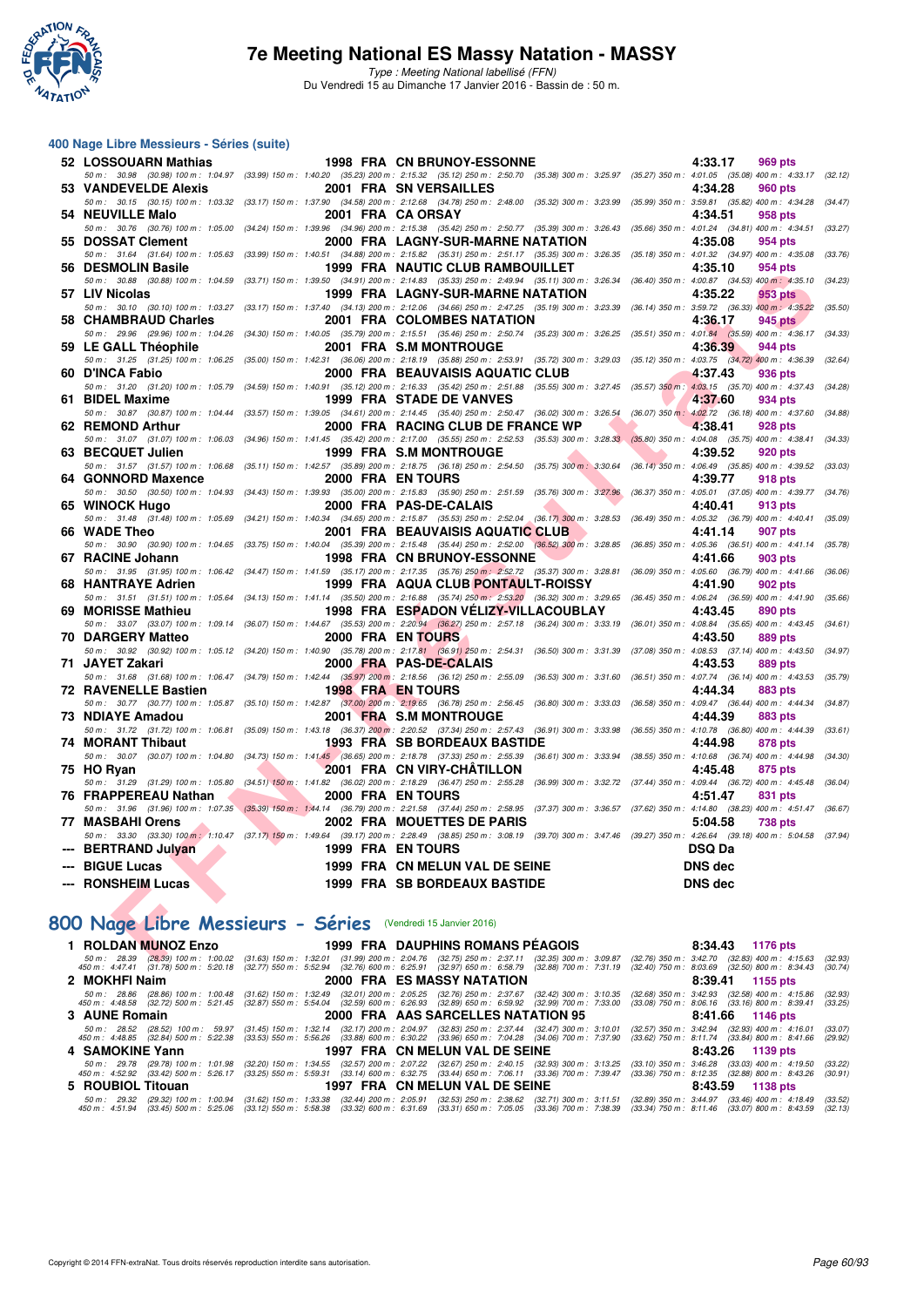

**800 Nage Libre Messieurs - Séries (suite)**

### **7e Meeting National ES Massy Natation - MASSY**

Type : Meeting National labellisé (FFN) Du Vendredi 15 au Dimanche 17 Janvier 2016 - Bassin de : 50 m.

#### The Manual Minister of the Manual Minister of the Manual Minister of the Manual Minister of the Manual Minister of the Manual Minister of the Manual Minister of the Manual Minister of the Manual Minister of the Manual **6 RODRIGUES Adrien 2000 FRA ES MASSY NATATION** 8:57.42 1081 pts<br>
50 m: 29.13 (29.13) 100 m: 1:01.07 (31.94) 150 m: 1:34.24 (33.17) 200 m: 2:07.87 (33.63) 250 m: 2:42.26 (34.39) 300 m: 3:16.58 (34.32) 350 m: 3:50.88 (34.30 50 m; 29.13 (29.13) 100 m; 1:01.07 (31.94) 150 m; 1:34.24 (33.17) 200 m; 2:07.87 (33.63) 250 m; 3:14.26 (34.39) 300 m; 3:15.58 (34.32) 350 m; 3:50.85 (34.39) 400 m; 4:59.88 (34.48) 500 m; 4:55.49 (35.74) 800 m; 4:55.42 (32 **7 BERTRAND Julyan** 1999 FRA EN TOURS<br>
50 m: 30.33 (30.33) 100 m: 1:03.15 (32.82) 150 m: 1:36.37 (33.22) 200 m: 2:10.16 (33.79) 250 m: 2:44.04 (33.88) 300 m: 3:17.86 (33.82) 350 m: 3:51.83 (33.97) 400 m: 4:2<br>
450 m: 5:00.0 50 m: 30.33 (30.33) 100 m: 1:03.15 (32.82) 150 m: 1:36.37 (33.22) 200 m: 2:10.16 (33.79) 250 m: 2:44.04 (33.88) 300 m: 3:17.86 (33.82) 350 m: 3:51.83 (33.97) 400 m: 4:25.96 (34.13)<br>450 m: 5:00.07 (34.11) 500 m: 5:34.12 (34 **8 ACHOUR Aziz 1999 TUN CN MELUN VAL DE SEINE 9:00.91 1067 pts** 50 m · 31.26 (31.26) 100 m · 1:04.91 (33.65) 150 m · 1:31.29 (34.49) 200 m · 2:13.56 (34.27) 250 m · 31.28 (34.31) 300 m · 356.98 (34.68) 400 m · 4:01.48 (34.66) 400 m · 4:01.48 (34.62) 50 m · 4:01.48 (34.62) 500 m · 4:01. **9 GAYANT Brice** 1995 FRA U.S CRETEIL NATATION 9:03.38 1057 pts<br>
50 m: 30.54 (30.54) 100 m: 1:03.84 (33.30) 150 m: 1:37.89 (34.65) 200 m: 2:12.50 (34.61) 250 m: 2:47.23 (34.73) 300 m: 3:21.83 (34.60) 350 m: 3:56.80 (34.97 50 m: 30.54 (30.54) 100 m: 1:03.84 (33.30) 150 m: 1:37.89 (34.05) 200 m: 2:12.50 (34.61) 250 m: 2:47.23 (34.73) 300 m: 3:21.83 (34.60) 350 m: 3:56.80 (34.97) 400 m: 4:31.70 (34.90)<br>450 m: 5:05.81 (34.11) 500 m: 5:40.12 (34 **10 BONEL Antonyn 2001 FRA CN ST-MICHEL-SUR-ORGE** 9:03.06 1056 pts<br>50 m: 30.20 (30.20) 100 m: 1:03.64 (33.44) 150 m: 1:37.69 (34.05) 200 m: 2:11.68 (33.99) 250 m: 2:45.95 (34.27) 300 m: 3:20.03 (34.08) 350 m: 3:54.65 (34.6 50 m; 30.20 (30.20) 100 m; 1:03.64 (33.44) 150 m; 1:37.69 (34.05) 200 m; 2:11.68 (33.99) 250 m; 32.00 (34.09) 364.09 364.69 (34.69) 360 m; 3:03.66 (34.62) 400 m; 4:03.64 (34.54) 50 m; 4:02.66 (34.12) 500 m; 4:03.66 **11 SALCZER Ladislas 2000 FRA ES MASSY NATATION 9:04.24 1054 pts** 50 m: 30.06 (30.06) 100 m: 1:03.29 (33.23) 150 m: 1:37.49 (34.20) 200 m: 2:11.31 (33.82) 250 m: 2:45.86 (34.55) 300 m: 3:20.22 (34.36) 350 m: 3:55.17 (34.95) 400 m: 4:29.60 (34.43)<br>450 m: 5:04.67 (35.07) 500 m: 5:39.13 (34 **12 RICHARD Killian 2000 FRA LAGNY-SUR-MARNE NATATION** 9:04.54 1053 pts<br>
50 m : 30.29 (30.29) 100 m : 1:03.99 (33.70) 150 m : 1:38.38 (34.39) 200 m : 2:12.27 (33.89) 250 m : 2:46.56 (34.29) 300 m : 3:20.80 (34.24) 350 m : 50 m : 30.29 (30.29) 100 m : 1:03.99 (33.70) 150.31 (34.30) 200 m : 2:12.27 (33.89) 250 m : 26.56 (34.29) 300 m : 3:20.80 (34.29) 300 m : 4:09, 400 m : 4:09, 400 m : 4:09, 400 m : 4:09, 400 m : 4:09, 400 m : 4:09, 400 m : **13 EL ALAMI Younes** 1999 FRA CN VIRY-CHÂTILLON 50 m : 3:21.31 (34.63) 350 m : 2:12.67 (34.63) 350 m : 2:131 (34.63) 350 m : 3:25.73 1049 pts<br>150 m : 2:05.27 (34.39) 500 m : 5:40.43 (35.16) 550 m : 6:15.12 (34.69) 600 m : 50 m: 29.61 (29.61) 100 m: 1:03.61 (34.00) 150 m: 1:37.76 (34.15) 200 m: 2:12.67 (34.91) 250 m: 2:46.68 (34.01) 300 m: 3:21.31 (34.63) 350 m: 3:55.73 (34.42) 400 m: 4:30.88 (35.15<br>450 m: 5:05.27 (34.39) 500 m: 5:40.43 (35. **13 FOENIX BLONDEL Thomas 1999 FRA CN MELUN VAL DE SEINE 9:05.53 9:05.53 1049 pts**<br>
50 m: 30.69 (30.69) 100 m: 1:04.63 (33.94) 150 m: 1:38.86 (34.23) 200 m: 2:13.43 (34.57) 250 m: 2:47.82 (34.38) 300 m: 3:22.20 (34.3 50 m; 30.69 (30.69) 100 m; 1:04.63 (33.94) 150 m; 1:38.86 (34.73) 200 m; 2:13.43 (34.57) 250 m; 32.29 (34.38) 300 m; 32.29 (34.64) 500 m; 3:05.37 (34.64) 500 m; 4:30.93 (34.86) 550 m; 3:05.53 (34.28) 550 m; 4:30.99 (34.28) **15 ALIBERT Pierre 1996 FRA STADE DE VANVES** 50 m: 30.92 (30.52) 1048 pts<br>51 50 m: 30.92 (30.92) 100 m: 1:04.34 (33.42) 150 m: 1:39.46 (34.12) 200 m: 2:12.70 (34.24) 250 m: 2:47.04 (34.34) 300 m: 3:21.60 (34.56) 350 m: 3:5 50 m: 30.92 (30.92) 100 m: 1:04.34 (33.42) 150 m: 1:38.46 (34.12) 200 m: 2:12.70 (34.24) 250 m: 2:47.04 (34.34) 300 m: 3:21.60 (34.56) 350 m: 3:56.12 (34.52) 400 m: 4:31.49 (35.37<br>450 m: 5:06.07 (34.58) 500 m: 5:40.93 (34. **16 DI BATTISTA Alessandro 2000 BEL PAS-DE-CALAIS 9:10.22 1030 pts** 50 m; 28.73 (28.73) 100 m; 1.01.22 (32.49) 150 m; 1.34.67 (33.45) 200 m; 2.09.14 (34.47) 250 m; 2.44.65 (35.51) 300 m; 3.19.24 (38.59) 350 m; 3.55.43 (36.24) 400 m; 4.30.10 (35.683 (34.98) 800 m; 4.30.10 (35.683 (34.98) 80 **17 TENDENG Paul-Alexis 2001 FRA EN TOURS 9:10.53 1029 pts** 50 m: 30.26 (30.26) 100 m: 1:03.96 (33.70) 150 m: 1:38.63 (34.67) 200 m: 2:13.79 (35.16) 250 m: 2:49.34 (35.55) 300 m: 3:24.43 (35.09) 350 m: 3:59.20 (34.77) 400 m: 4:34.31 (35.11)<br>450 m: 5:08.61 (34.30) 500 m: 5:43.45 (34 **18 ZARKI Baligh 2000 FRA EN TOURS 18 ZARKI Baligh 9:14.64 1013 pts**<br>- 5.00 m: 31.28 (31.28) 100 m: 1:04.38 (33.10) 150 m: 1:38.61 (34.23) 200 m: 2:12.74 (34.13) 250 m: 2:47.05 (34.31) 300 m: 3:22.08 (35.03) 350 m: 3:57. 50 m; 31.28 (31.28) 100 m; 1:04.38 (33.10) 150 m; 1:38.61 (34.23) 200 m; 2:12.74 (34.13) 250 m; 24.705 (34.31) 300 m; 3:2.08 (35.04) 35.70 m; 3:37.01 (34.81) 500 m; 4:31.95 (34.81) 500 m; 4:31.95 (34.81) 500 m; 4:31.95 (35 **19 KLINGER Emeric** 1999 FRA CN VIRY-CHÂTILLON 50 m: 2:2.81 (35.57 1009 pts<br>50 m: 29.83 (29.83) 100 m: 1:03.12 (33.29) 150 m: 1:37.41 (34.29) 200 m: 2:12.32 (34.91) 250 m: 2:47.39 (35.07) 300 m: 3:22.91 (35.52) 350 m: 3:58 50 m : 29.83 (29.83) 100 m : 1.03.12 (33.29) 150 m : 1.37.41 (34.29) 200 m : 2.12.32 (34.91) 250 m 2.47.39 (35.07) 300 m : 3:22.91 (35.52) 350 m : 3:58.21 (35.30) 400 m : 4:33.59 (35.38)<br>450 m : 5:08.93 **20 GHALI Hussein 1989 EGY ES MASSY NATATION 9:16.37 1006 pts** 50 m : 30.02 (30.02) 100 m : 1:03.18 (33.16) 150 m : 1:37.66 (34.48) 200 m : 2:12.08 (34.48.82 (34.74) 300 m : 32.1.53 (34.68, 30.07) 350 m : 3:05.85 (35.65) 500 m : 4:1.45 (35.65) 500 m : 4:1.45 (35.65) 500 m : 4:1.45 (35 **21 DOSSAT Clement** 2000 FRA LAGNY-SUR-MARNE NATATION 9:17.22 1003 pts<br>
50 m: 31.78 (31.78) 100 m: 1:05.58 (33.80) 150 m: 1:40.46 (34.88) 200 m: 2:15.24 (34.78) 250 m: 2:50.41 (35.17) 300 m: 3:25.55 (35.14) 350 m: 4:00.86 50 m: 31.78 (31.78) 100 m: 1:05.58 (33.80) 150 m: 1:40.46 (34.88) 200 m: 2:15.24 (34.78) 250 m: 2:50.41 (35.17) 300 m: 3:25.55 (35.14) 350 m: 4:00.86 (35.31) 400 m: 4:36.27 (35.41)<br>450 m: 5:11.75 (35.48) 500 m: 5:46.93 (35 **22 JACOLOT Baptiste 2000 FRA ES MASSY NATATION**<br>**50 m:** 30.90 (30.90) 100 m: 1:05.37 (34.47) 150 m: 1:40.57 (35.20) 200 m: 2:16.01 (35.44) 250 m: 251.41 (35.40) 300 m: 3:26.71 (35.30) 350 m: 4:01.87 (35.16) 400 m: 4:37.23 50 m; 30.90 (30.90) 100 m; 1:05.37 (34.47) 150 m; 1:40.57 (35.20) 200 m; 2:15.01 (35.40) 25.407 (35.40) 300 m; 3:0.71 (35.30) 350 m; 4:01.87 (35.16) 400 m; 4:372 (35.66) 36.569 (35.66) 360 m; 4:47.73 (34.73) 800 m; 4:37.78 **23 DESBRUNS Florian 2000 FRA LAGNY-SUR-MARNE NATATION 9:18.27 999 pts**<br>2000 FRA LAGNY-SUR-MARNE NATATION **9:189** 35.29 350 m: 3.25.29 (35.29) 350 m: 4:00.47 (35.18) 400 m: 4:06.61<br>250 m: 5:11.95 (35.34) 500 m: 5:47. 50 m: 30.64 (30.64) 100 m: 1:04.82 (34.18) 150 m: 1:39.66 (34.84) 200 m: 2:15.18 (35.52) 250 m: 2:50.00 (34.82) 300 m: 3:25.29 (35.29) 350 m: 4:00.47 (35.18) 400 m: 4:36.61 (36.14)<br>450 m: 5:11.95 (35.34) 500 m: 5:47.13 (35 **24 MUNIER Alexandre 1991 FRA CSM CLAMART 9:18.73 997 pts** 50 m; 29.42 (29.42) 100 m; 1.01.56 (28.14) 1501; 1.135.82 (34.26) a.m. 2.10.02 (34.20) 2000; 2.20.5 (35.29) 300 m; 2.20.35 (35.50) 300 m; 3.31.89 (36.49) 350 m; 4.31.89 (36.49) 50 m; 4.31.89 (36.49) 50 m; 4.31.89 (36.49) 5 **25 BERTE Adrien 1998 FRA CN MELUN VAL DE SEINE 9:24.30 975 pts**<br>25 *50m: 31.47* (31.47) 100m: 1:06.19 (34.72) 150m: 1:40.86 (34.67) 200m: 2:15.96 (35.10) 250m: 2:51.25 (35.29) 300m: 3:27.05 (35.80) 350m: 4:02.49 (35.44) 4 50 m: 31.47 (31.47) 100 m: 1:06.19 (34.72) 150 m: 1:40.86 (34.67) 200 m: 2:15.96 (35.10) 250 m: 2:51.25 (35.29) 300 m: 3:27.05 (35.80) 350 m: 4:02.49 (35.44) 400 m: 4:38.17 (35.68)<br>450 m: 5:14.23 (36.06) 500 m: 5:49.97 (35 **26 TONNEAU Guillaume** 1998 FRA CN ST-MICHEL-SUR-ORGE 9:24.84 973 pts<br>26 *50 m*: 31.10 (31.10) 100 m; 1:05.39 (34.29) 150 m: 1:40.45 (35.06) 200 m: 2:15.42 (34.97) 250 m: 2:50.51 (35.09) 300 m: 3:26.02 (35.51) 350 m: 4:01. 50 m; 31.10 (31.10) 100 m; 1.05.39 (34.29) 150 m; 1.40.45 (35.06) 200 m; 2.15.42 (34.97) 250 m; 3.600 m; 3.602 (35.51) 350 m; 4.01.86 (35.84) 400 m; 4.37.52 (35.67) 800 m; 4.37.52 (35.67) 800 m; 4.37.52 (35.67) 800 m; 4.37 **27 LONGUAR Samir** 1998 pts<br> **27 LONGUAR Samir 1999 FRA SB BORDEAUX BASTIDE 9:28.94** 958 pts<br>
450 m: 5:19.94 (36.74) 500 m: 5:56.32 (36.38) 550 m: 6:33.02 (36.70) 600 m: 7:05.24 (36.22) 650 m: 7:45.03 (35.77) 700 m: 8:20.6 50 m: (31.40) 100 m: 1:06.32 (34.92) 150 m: 1:41.72 (35.40) 200 m: 2:17.54 (35.82) 250 m: 2:53.74 (36.20) 300 m: 3:30.17 (36.43) 350 m: 4:06.67 (36.50) 400 m: 4:43.20 (36.53) 400 m: 4:43.20 (36.53) 400 m: 4:43.20 (36.53) 4 **28 GONNORD Maxence 2000 FRA EN TOURS 9:29.21 957 pts** 50 m : 30.83 (30.83) 100 m; 1.05.52 (34.69) 150 m; 1.41.09 (35.57) 200 m; 2.15.74 (35.69) 500 m; 3.65.04) 300 m; 3.7.7.22 (35.54) 350 m; 4.03.43 (36.10) 400 m; 4.39.79 (36.86) 800 m; 4.59.23 (36.80) 800 m; 4.39.79 (36.80) **29 MONIER Alexandre** 1998 FRA AQUA CLUB PONTAULT-ROISSY 9:30.04 953 pts<br>
50 m: 30.45 (30.45) 100 m: 1:04.83 (34.38) 150 m: 1:40.16 (35.33) 200 m: 2:15.67 (35.51) 250 m: 251.05 (35.39) 300 m: 3:26.82 (35.77) 350 m: 4:02.83 50 m: 30.45 (30.45) 100 m: 1:04.83 (34.38) 150 m: 1:40.16 (35.33) 200 m: 2:15.67 (35.51) 250 m: 2:51.05 (35.38) 300 m: 3:26.82 (35.77) 350 m: 4:02.83 (36.01) 400 m: 4:38.68 (35.85<br>450 m: 5:14.95 (36.27) 500 m: 5:51.27 (36. **30 REMOND Arthur 2000 FRA RACING CLUB DE FRANCE WP 9:31.62** 947 pts<br>50 m: 31.23 (31.23) 100 m: 1:06.05 (34.82) 150 m: 1:41.69 (35.64) 200 m: 2:17.72 (36.03) 250 m: 2:53.84 (36.12) 300 m: 3:30.56 (36.72) 350 m: 4:07.02 ( 50 m · 31.23 (31.23) 100 m · 1:06.05 (34.82) 150 m · 1:41.69 (35.64) 201 m · 2:17.72 (36.03) 250 m · 350.56 (36.72) 350 m · 40.7.02 (36.49) 400 m · 4:43.68 (36.49) 500 m · 4:43.68 (36.64) 400 m · 4:31.62 (34.39 (35.64) 500 **31 POUMAREDE Julien 2001 FRA CN ST-MICHEL-SUR-ORGE 9:33.00 942 pts**<br>50 m : 30.78 (30.78) 100 m : 1:05.64 (34.86) 150 m : 1:41.40 (35.76) 200 m : 2:17.48 (36.08) 250 m : 2:2.73 (35.25) 300 m : 3:29.35 (36.62) 350 m : 4:06. 50 m: 30.78 (30.78) 100 m: 1:05.64 (34.86) 150 m: 1:41.40 (35.76) 200 m: 2:17.48 (36.08) 250 m: 2:52.73 (35.25) 300 m: 3:29.35 (36.62) 350 m: 4:06.43 (37.08) 400 m: 4:43.55 (37.12)<br>450 m: 5:19.72 (36.17) 500 m: 5:57.15 (37 **32 GALLEGO Thomas 2000 FRA SB BORDEAUX BASTIDE 9:34.00 938 pts** 50 m; 31.59 (31.59) 100 m; 1:06.78 (35.19) 150 m; 1:42.90 (36.12) 200 m; 2:19.25 (36.37) 525.52 (36.27) 300 m; 3:31.63 (36.11) 350 m; 4:08.66 (37.03) 400 m; 4:44.77 (36.14) 800 m; 4:44.77 (36.14) 800 m; 4:34.00 (35.23)<br>450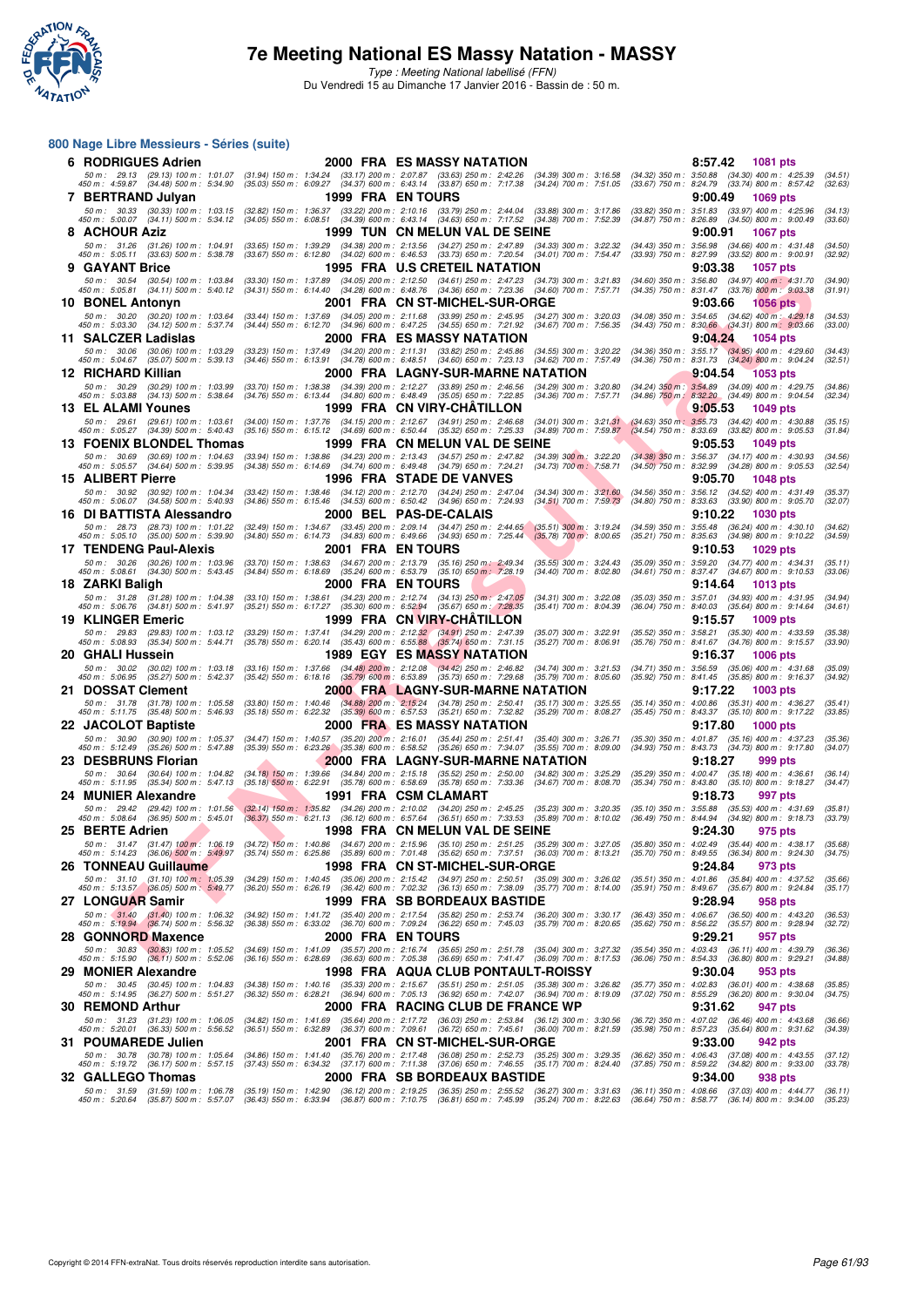

**800 Nage Libre Messieurs - Séries (suite)**

Type : Meeting National labellisé (FFN) Du Vendredi 15 au Dimanche 17 Janvier 2016 - Bassin de : 50 m.

## **F F N - R É S DE LE S DE LE S DE LE S DE LE S DE LE S DE LE S DE LE S DE LE S DE LE S DE LE S DE LE S DE LE S DE LE S DE LE S DE LE S DE LE S DE LE S DE LE S DE LE S DE LE S DE LE S DE LE S DE LE S DE LE S DE LE S DE LE S 33 GILLET Baptiste 2000 FRA USB LONGWY NATATION** 932.13 (32.13) 100 m: 1:07.82 (35.69) 150 m: 1:07.82 (35.69) 150 m: 1:07.82 (36.10) 2000 FRA USB LONGWY NATATION 938 pts<br>450 m: 5:23.09 (36.89) 500 m: 5:59.39 (36.30) 550 m 50 m; 32.13 (32.13) 100 m; 1.07.82 (35.69) 150 m; 1.43.92 (36.10) 200 m; 2.20.20 (36.29) 500 m; 3.9.39 (36.09) 400 m; 3.20,39 400 m; 4.46.26 (37.03) 400 m; 4.46.26 (37.03)<br>450 m; 5.23.09 (36.83) 500 m; 5.55.39 (36.39) 550 **34 CAMUS Loïc 2001 FRA ES MASSY NATATION 9:34.31 937 pts** 50 m: 30.33 (30.33) 100 m: 1:04.83 (34.50) 150 m: 1:40.56 (35.73) 200 m: 2:16.74 (36.18) 250 m: 2:53.15 (36.41) 300 m: 3:30.02 (36.87) 350 m: 4:06.38 (36.36) 400 m: 4:43.12 (36.74)<br>450 m: 5:19.73 (36.61) 500 m: 5:56.38 (36 **35 WINOCK Hugo 2000 FRA PAS-DE-CALAIS 9:36.00 931 pts** 50 m; 31.75 (31.75) 100 m; 1.06.53 (34.78) 150 m; 1.41.69 (35.16) 201 m; 2:17.49 (35.80) 253.90 (36.41) 300 m; 3:00.35 (36.45) 350 m; 4.07.37 (37.02) 400 m; 4.44.11 (36.82) 800 m; 4.44.11 (36.82) 800 m; 4.44.11 (36.82) 800 **36 LE COZ Cédric** 2002 FRA AS CORBEIL-ESSONNE 9:36.46 929 pts<br>
58 m : 32.01 (32.01) 100 m : 1:08.04 (36.03) 150 m : 1:44.40 (36.36) 200 m : 2:20.72 (36.32) 250 m : 2:56.59 (35.87) 300 m : 3:33.16 (36.57) 350 m : 4:09.60 ( 50 m: 32.01 (32.01) 100 m: 1:08.04 (36.03) 150 m: 1:44.40 (36.36) 200 m: 2:20.72 (36.32) 250 m: 2:56.59 (36.87) 300 m: 3:33.16 (36.57) 350 m: 4:09.60 (36.44) 400 m: 4:47.11 (37.51,<br>450 m: 5:23.21 (36.10) 500 m: 5:59.55 (36 **37 BIGUE Lucas 1999 FRA CN MELUN VAL DE SEINE 9:39.09 919 pts**<br>57 *50m: 32.24 (32.24) 100 m: 1:07.43 (35.19) 150 m: 1:42.51 (36.08) 200 m: 2:20.24 (36.73) 250 m: 2:56.85 (36.61) 300 m: 3:33.63 (36.78) 350 m: 4:10.02 (36.3* 50 m; 3224 (32.24) 100 m; 1:07.43 (35.19) 150 m; 1:43.51 (36.09) 200 m; 2:20.24 (36.49) 32568 (36.69) 300 m; 3:363 (36.79) 350 m; 4:10.02 (36.39) 400 m; 4:4645 (36.39) 400 m; 4:4645 (36.40) 400 m; 4:36.49 (36.40) 400 m; 4: **38 MORANT Thibaut** 1993 FRA SB BORDEAUX BASTIDE 9:39.33 918 pts<br>
50 m : 31.72 (31.72) 100 m : 1:07.54 (35.82) 150 m : 1:43.28 (35.74) 200 m : 2:20.08 (36.80) 250 m : 2:56.82 (36.74) 300 m : 3:39.98 (37.16) 350 m : 4:11.12 50 m: 31.72 (31.72) 100 m: 1:07.54 (35.82) 150 m: 1:43.28 (35.74) 200 m: 2:20.08 (36.80) 250 m: 2:56.82 (36.74) 300 m: 3:33.98 (37.16) 350 m: 4:11.12 (37.14) 400 m: 4:49.00 (37.88)<br>450 m: 5:24.77 (35.77) 500 m: 6:02.08 (37 **39 AUBERT Clément 1995 FRA CSM PUTEAUX 9:39.92 916 pts** 50 m; 31.13 (31.13) 100 m; 1:06.63 (35.50) 150 m; 1:43.07 (36.44) 200 m; 2:19.86 (36.49) 32.56.00 (36.94) 300 m; 323.77 (35.71) 350 m; 4:10.27 (36.57) 500 m; 4:47.07 (36.67) 600 m; 4:47.07<br>450 m; 5:23.78 (36.71) 500 m; 6:0 **40 RAVENELLE Bastien 1998 FRA EN TOURS**<br> **50 m: 31.10** (31.10) 100 m: 1:05.96 (34.86) 150 m: 1:42.36 (36.40) 200 m: 2:18.87 (36.51) 250 m: 2:56.51 (37.64) 300 m: 3:33.19 (36.68) 350 m: 4:09.64 (36.45) 400 m: 4:47.56<br>
450 50 m: 31.10 (31.10) 100 m: 1:05.96 (34.86) 150 m: 1:42.36 (36.40) 200 m: 2:18.87 (36.51) 250 m: 2:56.51 (37.64) 300 m: 3:33.19 (36.68) 350 m: 4:09.64 (36.45) 400 m: 4:47.56 (37.92)<br>450 m: 8:24.92 (37.36) 500 m: 6:02.46 (37 **41 LIV Nicolas 41 LIV Nicolas 1999 FRA LAGNY-SUR-MARNE NATATION 9:51.65 873 pts**<br>
50 m: 30.79 (30.79) 100 m: 1:05.64 (34.85) 150 m: 1:41.63 (35.99) 200 m: 2:18.33 (36.70) 250 m: 2:55.62 (37.29) 300 m; 3:33.36 (37. 50 m; 30.79 (30.79) 100 m; 1.05.64 (34.85) 150 m; 1.41.63 (35.99) 200 m; 2.18.33 (37.85.62 (37.29) 300 m; 3:33.36 (37.72) 350 m; 3:11.56 (38.20) 400 m; 4:49.81 (38.25<br>450 m; 5:27.57 (37.76) 500 m; 6:05.90 (38.39) **42 GAVARD Ethan 2002 FRA CN MELUN VAL DE SEINE 9:54.11 864 pts**<br>52.58 (32.58) 100 m : 1:08.75 (36.17) 150 m : 1:46.35 (37.60) 200 m : 2:24.00 (37.65) 250 m : 3:01.96 (37.99) 300 m : 3:39.79 (37.83) 350 m : 4:17.22 (37.43) 50 m: 32.58 (32.58) 100 m: 1:08.75 (36.17) 150 m: 1:46.35 (37.60) 200 m: 2:24.00 (37.65) 250 m: 3:01.96 (37.96) 300 m: 3:39.79 (37.83) 350 m: 4:17.22 (37.43) 400 m: 4:54.44 (37.22,<br>450 m: 5:31.54 (37.10) 500 m: 6:09.22 (37 **43 JAYET Zakari 2000 FRA PAS-DE-CALAIS 9:56.90 854 pts** 50 m; 31.14 (31.14) 100 m; 1:06.43 (35.29) 150 m; 1:43.24 (36.81) 200 m; 2:20.54 (37.03 (57.70) 300 m; 3:35.82 (38.19) 35.62 (38.20) 400 m; 4:14.02 (38.20) 400 m; 4:52.41 (38.39 m) 4:152 (38.11) 800 m; 4:56.90 (37.44)<br>450 **44 STUTEL Mathieu 2000 FRA CN LE PLESSIS-ROBINSON 9:58.25 849 pts**<br>50 m: 31.86 (31.86) 100 m: 1:08.29 (36.43) 150 m: 1:45.55 (37.26) 200 m: 2:23.17 (37.62) 250 m; 3:01.08 (37.91) 300 m: 3:39.40 (38.32) 350 m: 4:16.86 (37. 50 m: 31.86 (31.86) 100 m: 1:08.29 (36.43) 150 m: 1:45.55 (37.26) 200 m: 2:23.17 (37.62) 250 m: 3:01.08 (37.91) 300 m: 3:39.40 (38.32) 350 m: 4:16.86 (37.46) 400 m: 4:54.99 (38.13)<br>450 m: 5:32.91 (37.92) 500 m: 6:11.11 (38 **45 GOUNET William 2002 FRA EN TOURS** 13.40 (33.40) 10:09.86 808 pts<br>
50 m : 33.40 (33.40) 100 m : 1:09.66 (36.26) 150 m : 1:47.35 (37.69) 200 m : 2:25.83 (38.48) 250 m : 3:40.33 (38.50) 300 m : 3:42.85 (38.52) 350 m : 4:2 50 m : 33.40 (33.40) 100 m : 1:09.66 (36.26) 150 m : 1:47.35 (36.48 (38.48) 256,89 (38.60) 300 m : 342.85 (38.52) 350 m : 42.1.86 (39.61) 400 m : 5:39.43 (39.05) 500 m : 5:09.38 (38.62) 550 m : 5:39.43 (39.68) 500 m : 5:09 **46 DENJEAN Constantin 2002 FRA SO ROSNY 10:17.61 781 pts** 50 m: 31.51 (31.51) 100 m: 1:08.27 (36.76) 150 m: 1:46.06 (37.79) 200 m: 2:24.12 (38.06) 250 m: 3:02.93 (38.81) 300 m: 3:42.33 (39.40) 350 m: 4:21.99 (39.66) 400 m: 5:01.96 (39.97)<br>450 m: 5:41.60 (39.64) 500 m: 6:21.46 (39 **47 BAGES Marlon 1998 FRA CN MAISONS-ALFORT 10:18.55 778 pts** 50 m; 32.07 (32.07) 100 m; 1.08.79 (36.72) 150 m; 1.48.84 (38.09) 2.25.14 (38.80) 250 m; 3.03.87 (38.43.27 (39.40) 350 m; 4.22.88 (39.41) 400 m; 5.02.289 (39.41) 500 m; 5.22.14 (39.41) 500 m; 5.02.24 (39.41) 500 m; 5.0.2.5 **--- RONSHEIM Lucas 1999 FRA SB BORDEAUX BASTIDE DNS dec**

#### **[1500 Nage Libre Messieurs - Séries](http://www.ffnatation.fr/webffn/resultats.php?idact=nat&go=epr&idcpt=35299&idepr=56)** (Vendredi 15 Janvier 2016)

| 1 ZITOUNI Fares                                                                                                                                                                                      | 1999                                                                                                                                                                                                                                                  | FRA AMIENS METROPOLE NAT.                                                                                                |                                                                                                                | 16:02.77                                                                                                               | 1219 pts                                                                           |                               |
|------------------------------------------------------------------------------------------------------------------------------------------------------------------------------------------------------|-------------------------------------------------------------------------------------------------------------------------------------------------------------------------------------------------------------------------------------------------------|--------------------------------------------------------------------------------------------------------------------------|----------------------------------------------------------------------------------------------------------------|------------------------------------------------------------------------------------------------------------------------|------------------------------------------------------------------------------------|-------------------------------|
| $50 m$ : 29.45<br>$(29.45)$ 100 m : 1:01.89<br>450 m : 4:46.81<br>$(32.41)$ 500 m : 5:19.29<br>850 m : 9:02.86<br>$(32.11)$ 900 m : 9:35.16<br>1250 m: 13:22.13<br>(32.581300 m : 13:54.89)          | $(32.44)$ 150 m : 1:34.09<br>$(32.20)$ 200 m : 2:06.39<br>$(31.85)$ 600 m : 6:22.94<br>$(32.48)$ 550 m : 5:51.14<br>(32.281000 m : 10:39.75<br>$(32.30)$ 950 m : 10:07.44<br>(32.191400 m : 14:59.82<br>$(32.761350 \text{ m} : 14.27.08)$            | (32.30) 250 m : 2:38.19<br>$(31.80)$ 650 m : 6:54.88<br>(32.311050 m : 11:12.14<br>(32.741450 m : 15:31.99               | $(31.80)$ 300 m : 3:09.88<br>$(31.94)$ 700 m : 7:26.69<br>(32.39) 100 m : 11:44.49<br>(32.171500 m : 16:02.77  | $(31.69)$ 350 m : 3:41.87<br>$(31.81)$ 750 m : 7:58.79<br>(32.35) 150 m : 12:16.97<br>(30.78)                          | $(31.99)$ 400 m : 4:14.40<br>$(32.10)$ 800 m : 8:30.75<br>(32.481200 m : 12:49.55  | (32.53)<br>(31.96)<br>(32.58) |
| 2 ROLDAN MUNOZ Enzo                                                                                                                                                                                  |                                                                                                                                                                                                                                                       | <b>1999 FRA DAUPHINS ROMANS PEAGOIS</b>                                                                                  |                                                                                                                | 16:24.13                                                                                                               | 1173 pts                                                                           |                               |
| 50 m : 29.31<br>$(29.31)$ 100 m : 1:01.91<br>450 m : 4:48.35<br>$(32.41)$ 500 m : 5:21.07<br>850 m : 9:10.15<br>$(33.19)$ 900 m : 9:43.18<br>1250 m : 13:37.67<br>(34.041300 m : 14:10.87            | $(32.60)$ 150 m : 1:34.37<br>$(32.46)$ 200 m : 2:06.92<br>$(32.72)$ 550 m : 5:52.95<br>$(31.88)$ 600 m : 6:25.44<br>$(33.03)$ 950 m : 10:16.49<br>(33.311000 m : 10:49.93<br>$(33.561400 \text{ m} : 15.18.11)$<br>$(33.201350 \text{ m} : 14.44.43)$ | $(32.55)$ 250 m : 2:39.07<br>$(32.49)$ 650 m : 6:58.29<br>(33.441050 m : 11:23.64)<br>$(33.681450 \text{ m} : 15.51.26)$ | (32.15) 300 m : 3:11.22<br>(32.85) 700 m : 7:30.92<br>(33.711100 m: 11:57.34<br>(33.151500 m: 16:24.13         | $(32.15)$ 350 m : 3:43.54<br>$(32.63)$ 750 m : 8:03.88<br>(33.70) 150 m : 12:30.55<br>(32.87)                          | $(32.32)$ 400 m : 4:15.94<br>$(32.96)$ 800 m : 8:36.96<br>(33.211200 m : 13:03.63  | (32.40)<br>(33.08)<br>(33.08) |
| 3 MOKHFI Naim                                                                                                                                                                                        | 2000                                                                                                                                                                                                                                                  | <b>FRA ES MASSY NATATION</b>                                                                                             |                                                                                                                | 16:35.02                                                                                                               | 1149 pts                                                                           |                               |
| $50 \text{ m}$ : 29.53<br>$(29.53)$ 100 m : 1:01.45<br>450 m : 4:51.41<br>$(33.55)$ 500 m : 5:24.63<br>850 m : 9:18.32<br>$(33.52)$ 900 m : 9:51.63<br>1250 m : 13:46.78<br>(33.811300 m : 14:20.41) | $(31.92)$ 150 m : 1:34.04<br>$(32.59)$ 200 m : 2:06.43<br>$(33.22)$ 550 m : 5:58.11<br>$(33.48)$ 600 m : 6:31.14<br>$(33.31)$ 950 m : 10:25.23<br>(33.601000 m : 10:58.62)<br>(33.631350 m : 14:54.27<br>(33.861400 m : 15:27.97                      | $(32.39)$ 250 m : 2:39.12<br>$(33.03)$ 650 m : 7:04.77<br>(33.391050 m : 11:32.38)<br>(33.701450 m : 16:01.61            | $(32.69)$ 300 m : 3:11.69<br>$(33.63)$ 700 m : 7:37.78<br>(33.761100 m : 12:05.73<br>(33.641500 m : 16:35.02   | $(32.57)$ 350 m : 3:44.80<br>$(33.01)$ 750 m : 8:11.35<br>(33.35) 150 m : 12:39.32 (33.59) 200 m : 13:12.97<br>(33.41) | $(33.11)$ 400 m : 4:17.86<br>$(33.57)$ 800 m : 8:44.80                             | (33.06)<br>(33.45)<br>(33.65) |
| 4 MAETZ Maxime                                                                                                                                                                                       |                                                                                                                                                                                                                                                       | 1998 FRA CN FONTAINEBLEAU-AVON                                                                                           |                                                                                                                | 16:39.77                                                                                                               | 1139 pts                                                                           |                               |
| 50 m : 29.89<br>$(29.89)$ 100 m : 1:02.21<br>$(33.22)$ 500 m : 5:28.12<br>450 m : 4:55.03<br>850 m : 9:21.32<br>$(33.51)$ 900 m : 9:55.22<br>1250 m: 13:52.10<br>(33.701300 m : 14:26.56)            | $(33.23)$ 200 m : 2:08.54<br>$(32.32)$ 150 m : 1:35.44<br>$(33.09)$ 550 m : 6:01.17<br>$(33.05)$ 600 m : 6:34.28<br>$(33.90)$ 950 m : 10:28.79<br>(33.571000 m : 11:02.43)<br>(33.751400 m : 15:34.66<br>$(34.461350 \text{ m} : 15.00.31)$           | $(33.10)$ 250 m : 2:41.78<br>$(33.11)$ 650 m : 7:07.25<br>(33.641050 m: 11:36.42)<br>(34.351450 m : 16:07.83             | $(33.24)$ 300 m : 3:15.04<br>(32.97) 700 m : 7:40.95<br>(33.99) 100 m : 12:10.39<br>(33.171500 m : 16:39.77    | $(33.26)$ 350 m : 3:48.44<br>$(33.70)$ 750 m : 8:14.32<br>(33.97) 150 m : 12:44.18<br>(31.94)                          | $(33.40)$ 400 m : 4:21.81<br>$(33.37)$ 800 m : 8:47.81<br>(33.791200 m: 13:18.40   | (33.37)<br>(33.49)<br>(34.22) |
| 5 BEN RAHOU Matthieu                                                                                                                                                                                 |                                                                                                                                                                                                                                                       | 1995 FRA CN FONTAINEBLEAU-AVON                                                                                           |                                                                                                                | 16:40.99                                                                                                               | 1137 pts                                                                           |                               |
| $50 m$ : $30.59$<br>$(30.59)$ 100 m : 1:02.80<br>450 m : 4:54.04<br>$(33.28)$ 500 m : 5:27.02<br>850 m : 9:20.95<br>$(33.56)$ 900 m : 9:54.57<br>(34.271300 m: 14:26.72)<br>1250 m : 13:52.87        | $(32.55)$ 200 m : 2:08.27<br>$(32.21)$ 150 m : 1:35.35<br>$(33.13)$ 600 m : 6:33.13<br>$(32.98)$ 550 m : 6:00.15<br>$(33.62)$ 950 m : 10:28.74<br>(34.171000 m: 11:02.29)<br>(34.451400 m : 15:35.13)<br>$(33.851350 \text{ m} : 15.01.17)$           | $(32.92)$ 250 m : 2:41.22<br>$(32.98)$ 650 m : 7:06.52<br>(33.551050 m : 11:36.49)<br>(33.961450 m : 16:08.51            | $(32.95)$ 300 m : 3:14.35<br>$(33.39)$ 700 m : 7:39.95<br>(34.20) 100 m : 12:10.59<br>(33.381500 m: 16:40.99   | $(33.13)$ 350 m : 3:47.56<br>$(33.43)$ 750 m : 8:13.62<br>(34.10) 150 m : 12:44.48<br>(32.48)                          | $(33.21)$ 400 m : 4:20.76<br>$(33.67)$ 800 m : 8:47.39<br>(33.891200 m : 13:18.60  | (33.20)<br>(33.77)<br>(34.12) |
| 6 MATTENET Emilien                                                                                                                                                                                   | 2000                                                                                                                                                                                                                                                  | FRA CHARLEVILLE-MÉZIÈRES NATATION                                                                                        |                                                                                                                | 16:57.22                                                                                                               | 1103 pts                                                                           |                               |
| 50 m: 30.69<br>$(30.69)$ 100 m : 1:04.00<br>$(33.91)$ 500 m : 5:34.53<br>450 m : 5:00.57<br>850 m : 9:33.08<br>$(34.28)$ 900 m : 10:07.28<br>1250 m : 14:08.62<br>(34.541300 m : 14:43.17            | $(33.31)$ 150 m : 1:37.86<br>$(33.86)$ 200 m : 2:11.55<br>$(33.96)$ 550 m : 6:08.22<br>$(33.69)$ 600 m : 6:42.54<br>$(34.20)$ 950 m : 10:42.01<br>$(34.731000 \text{ m} : 11.16.38)$<br>(34.101400 m : 15:51.28<br>(34.551350 m : 15:17.27            | $(33.69)$ 250 m : 2:45.25<br>$(34.32)$ 650 m : 7:16.44<br>(34.371050 m : 11:51.39)<br>(34.011450 m : 16:25.11            | $(33.70)$ 300 m : 3:18.93<br>$(33.90)$ 700 m : 7:50.52<br>(35.011100 m: 12:25.58)<br>(33.831500 m : 16:57.22   | $(33.68)$ 350 m : 3:52.89<br>$(34.08)$ 750 m : 8:24.54<br>(34.19) 150 m : 12:59.83<br>(32.11)                          | $(33.96)$ 400 m : 4:26.66<br>$(34.02)$ 800 m : 8:58.80<br>(34.251200 m : 13:34.08  | (33.77)<br>(34.26)<br>(34.25) |
| <b>7 CHEVALIER Aymeric</b>                                                                                                                                                                           |                                                                                                                                                                                                                                                       | 1995 FRA ALLIANCE DIJON NATATION                                                                                         |                                                                                                                | 17:07.32                                                                                                               | 1082 pts                                                                           |                               |
| $50 \text{ m}$ : $30.31$<br>$(30.31)$ 100 m : 1:03.31<br>450 m : 5:03.68<br>$(34.39)$ 500 m : 5:38.37<br>850 m : 9:40.54<br>(34.42) 900 m : 10:15.05<br>1250 m: 14:17.08<br>(34.561300 m : 14.51.53  | $(33.40)$ 200 m : 2:10.86<br>$(33.00)$ 150 m : 1:36.71<br>$(34.69)$ 550 m : 6:12.90<br>$(34.53)$ 600 m : 6:47.79<br>(34.51) 950 m : 10:49.82<br>(34.771000 m : 11:24.29)<br>(34.451350 m : 15:25.64)<br>(34.111400 m : 15:59.84                       | $(34.15)$ 250 m : 2:45.02<br>$(34.89)$ 650 m : 7:22.42<br>(34.471050 m : 11:58.93)<br>(34.201450 m : 16:34.03)           | $(34.16)$ 300 m : 3:19.85<br>$(34.63)$ 700 m : 7:57.05<br>(34.641100 m : 12:33.52)<br>(34.191500 m : 17:07.32) | $(34.83)$ 350 m : 3:54.44<br>$(34.63)$ 750 m : 8:31.48<br>(34.591150 m : 13:08.20<br>(33.29)                           | $(34.59)$ 400 m : 4:29.29<br>$(34.43)$ 800 m : 9:06.12<br>(34.681200 m : 13:42.52) | (34.85)<br>(34.64)<br>(34.32) |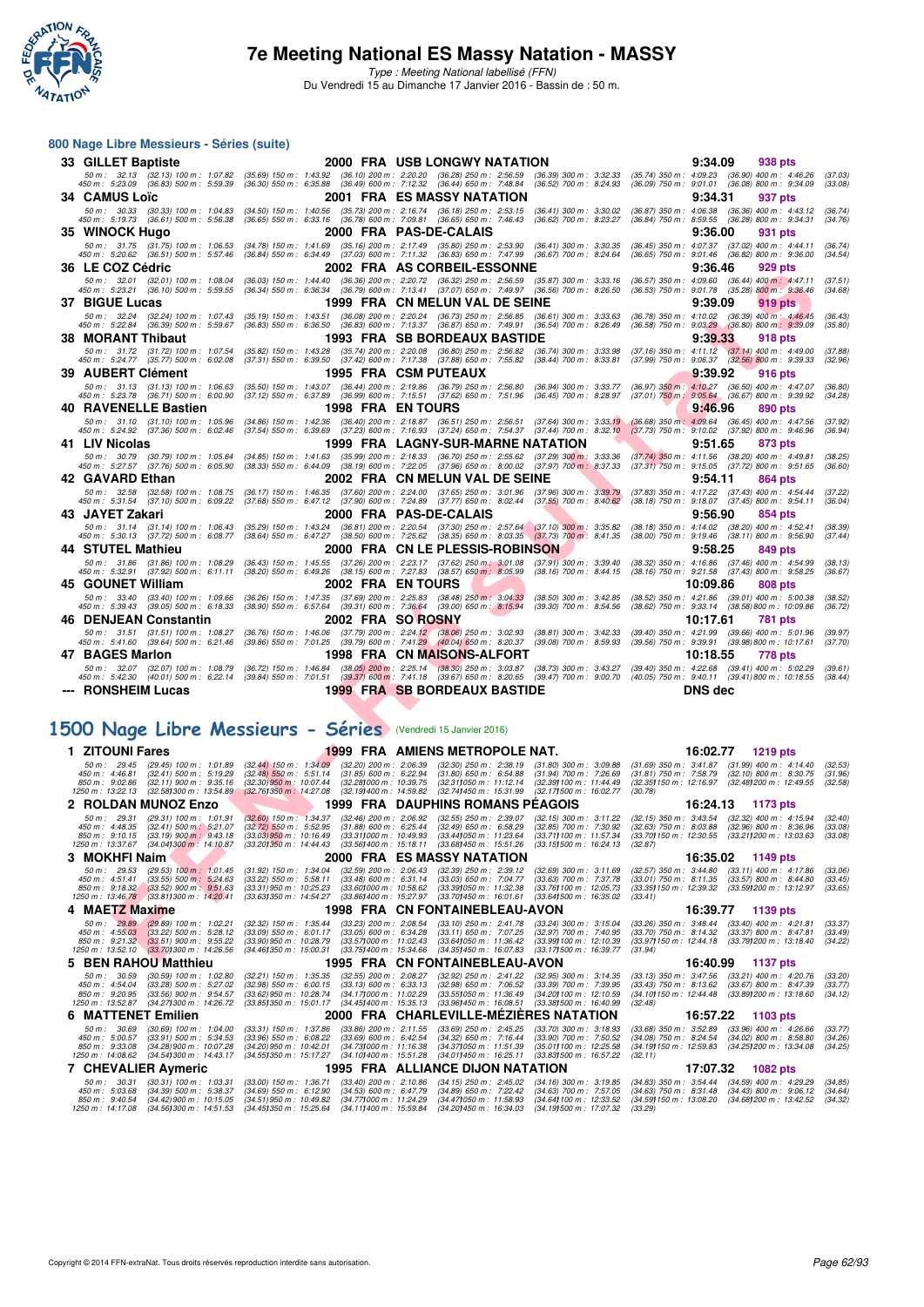

Type : Meeting National labellisé (FFN) Du Vendredi 15 au Dimanche 17 Janvier 2016 - Bassin de : 50 m.

#### **1500 Nage Libre Messieurs - Séries (suite)**

| 8 RICHARD Killian                                                                                                                                                                                 |                                                                                                                                                                                                                                  | 2000 FRA LAGNY-SUR-MARNE NATATION                                                                                                     |                                                                                                                          | 17:10.64                                                                                                                                                               | 1075 pts                                                                           |                               |
|---------------------------------------------------------------------------------------------------------------------------------------------------------------------------------------------------|----------------------------------------------------------------------------------------------------------------------------------------------------------------------------------------------------------------------------------|---------------------------------------------------------------------------------------------------------------------------------------|--------------------------------------------------------------------------------------------------------------------------|------------------------------------------------------------------------------------------------------------------------------------------------------------------------|------------------------------------------------------------------------------------|-------------------------------|
| 50 m: 29.50<br>$(29.50)$ 100 m : 1:02.10<br>450 m : 5:01.23<br>$(34.96)$ 500 m : 5:36.02<br>850 m : 9:41.46<br>$(35.22)$ 900 m : 10:16.71                                                         | (32.60) 150 m: 1:35.67 (33.57) 200 m: 2:09.51<br>$(34.09)$ 600 m : 6:45.71<br>$(34.79)$ 550 m : 6:10.11<br>(35.011000 m: 11:26.75<br>(35.25) 950 m : 10:51.72                                                                    | $(33.84)$ 250 m : 2:43.52<br>$(35.60)$ 650 m : 7:20.81<br>(35.031050 m: 12.02.23)                                                     | $(34.01)$ 300 m : 3:17.34<br>$(35.10)$ 700 m : 7:55.77<br>(35.481100 m : 12:37.22)                                       | (33.82) 350 m: 3:51.79 (34.45) 400 m: 4:26.27<br>(34.96) 750 m: 8:31.17 (35.40) 800 m: 9:06.24<br>(34.99) 150 m : 13:12.06 (34.84) 200 m : 13:46.46                    |                                                                                    | (34.48)<br>(35.07)<br>(34.40) |
| 1250 m: 14:21.23<br>(34.77) 300 m : 14:55.99<br>9 VANDERSCHRICK Stephan                                                                                                                           | (34.761350 m : 15:30.17<br>(34.18) 400 m : 16:04.91                                                                                                                                                                              | (34.741450 m : 16:38.73<br>2000 LUX LUXEMBOURG                                                                                        | (33.821500 m: 17:10.64                                                                                                   | (31.91)<br>17:11.60                                                                                                                                                    | 1073 pts                                                                           |                               |
| 50 m: 30.33<br>$(30.33)$ 100 m : 1:03.74                                                                                                                                                          | $(33.41)$ 150 m : 1:38.29<br>(34.55) 200 m : 2:12.49                                                                                                                                                                             | (34.20) 250 m : 2:47.81                                                                                                               | $(35.32)$ 300 m : 3:22.09                                                                                                | (34.28) 350 m : 3:56.23                                                                                                                                                | $(34.14)$ 400 m : 4:30.76                                                          | (34.53)                       |
| 450 m : 5:05.71<br>$(34.95)$ 500 m : 5:39.60<br>850 m : 9:40.14<br>(33.86) 900 m : 10:14.87<br>1250 m: 14:19.53<br>(35.18) 300 m : 14:54.00                                                       | $(33.89)$ 550 m : 6:14.27<br>$(34.67)$ 600 m : 6:48.94<br>(34.73) 950 m : 10:50.25<br>(35.381000 m: 11.24.78)<br>(34.47) 350 m : 15:28.46<br>(34.461400 m: 16:03.53)                                                             | $(34.67)$ 650 m : 7:23.49<br>(34.53) 050 m : 11:59.84<br>(35.07) 450 m : 16:38.88                                                     | (34.55) 700 m : 7:57.82<br>(35.06) 100 m : 12:34.64<br>$(35.35)500 \text{ m}$ : 17:11.60                                 | $(34.33)$ 750 m : 8:31.92<br>(34.80) 150 m : 13:09.34<br>(32.72)                                                                                                       | $(34.10)$ 800 m : 9:06.28<br>(34.70) 200 m : 13:44.35                              | (34.36)<br>(35.01)            |
| 10 TAYLAN Noyan                                                                                                                                                                                   |                                                                                                                                                                                                                                  | 2002 FRA STADE DE VANVES                                                                                                              |                                                                                                                          | 17:11.87                                                                                                                                                               | <b>1072 pts</b>                                                                    |                               |
| 50 m: 30.30<br>(30.30) 100 m : 1:04.50<br>450 m: 5:06.05<br>$(34.69)$ 500 m : 5:41.00<br>850 m : 9:43.02<br>(33.89) 900 m : 10:18.31<br>1250 m: 14:22.33<br>(34.59) 300 m : 14:56.94              | $(34.20)$ 150 m : 1:39.41<br>$(34.91)$ 200 m : 2:13.48<br>$(34.88)$ 600 m : 6:50.30<br>$(34.95)$ 550 m : 6:15.88<br>(35.29) 950 m : 10:53.28<br>(34.97) 000 m: 11:28.62<br>(34.611350 m : 15:31.36)<br>(34.42) 400 m : 16:06.23  | $(34.07)$ 250 m : 2:47.78<br>$(34.42)$ 650 m : 7:25.14<br>(35.34) 050 m: 12:03.27<br>(34.87) 450 m : 16:39.07                         | $(34.30)$ 300 m : 3:22.62<br>(34.84) 700 m : 7:59.00<br>(34.65) 100 m : 12:38.53<br>(32.841500 m: 17:11.87               | $(34.84)$ 350 m : 3:57.12 $(34.50)$ 400 m : 4:31.36<br>$(33.86)$ 750 m : $8:34.12$<br>(35.26) 150 m : 13:12.82<br>(32.80)                                              | $(35.12)$ 800 m : 9:09.13<br>(34.29) 200 m : 13:47.74                              | (34.24)<br>(35.01)<br>(34.92) |
| 11 BONEL Antonyn                                                                                                                                                                                  |                                                                                                                                                                                                                                  | 2001 FRA CN ST-MICHEL-SUR-ORGE                                                                                                        |                                                                                                                          | 17:20.70                                                                                                                                                               | <b>1054 pts</b>                                                                    |                               |
| 50 m: 30.33<br>$(30.33)$ 100 m : 1:03.84<br>450 m: 5:07.82<br>$(35.31)$ 500 m : 5:42.22<br>850 m : 9:45.12<br>$(35.08)$ 900 m : 10:19.63<br>1250 m: 14:24.87<br>(35.73) 300 m : 15:00.19          | $(33.51)$ 150 m : 1:38.65<br>$(34.81)$ 200 m : 2:13.34<br>$(34.40)$ 550 m : 6:16.97<br>$(34.75)$ 600 m : 6:51.18<br>(34.51) 950 m : 10:54.77<br>(35.141000 m: 11:29.20<br>(35.32) 350 m : 15:35.73<br>(35.54) 400 m : 16:11.49   | $(34.69)$ 250 m : 2:48.08<br>$(34.21)$ 650 m : 7:26.43<br>(34.43) 050 m: 12:04.28<br>(35.76) 450 m : 16:46.52                         | $(34.74)$ 300 m : 3:22.61<br>$(35.25)$ 700 m : 8:00.86<br>(35.08) 100 m : 12:38.91<br>(35.031500 m : 17:20.70            | $(34.53)$ 350 m : 3:57.57 $(34.96)$ 400 m : 4:32.51<br>(34.43) 750 m : 8:35.92 (35.06) 800 m : 9:10.04<br>(34.63) 150 m : 13:14.29 (35.38) 200 m : 13:49.14<br>(34.18) |                                                                                    | (34.94)<br>(34.12)<br>(34.85) |
| 12 BERTRAND Julyan                                                                                                                                                                                | 1999 FRA EN TOURS                                                                                                                                                                                                                |                                                                                                                                       |                                                                                                                          | 17:21.60                                                                                                                                                               | <b>1052 pts</b>                                                                    |                               |
| 50 m: 30.39<br>$(30.39)$ 100 m : 1:03.64                                                                                                                                                          | $(33.25)$ 150 m : 1:37.66<br>$(34.02)$ 200 m : 2:11.74                                                                                                                                                                           | $(34.08)$ 250 m : 2:46.06                                                                                                             | $(34.32)$ 300 m : 3:20.20                                                                                                | $(34.14)$ 350 m : 3:54.89 $(34.69)$ 400 m : 4:29.36                                                                                                                    |                                                                                    | (34.47)                       |
| 450 m: 5:03.63<br>$(34.27)$ 500 m : 5:38.18<br>850 m: 9:41.78<br>(34.77) 900 m : 10:17.03<br>1250 m : 14:25.05<br>(35.60)300 m : 15.00.51                                                         | (34.55) 550 m : 6:12.70<br>$(34.52)$ 600 m : 6:47.45<br>(35.25) 950 m : 10:52.32<br>(35.29) 000 m: 11:27.70<br>(35.46) 350 m : 15:35.97<br>$(35.46)400 \text{ m}$ : 16:11.76                                                     | $(34.75)$ 650 m : 7:22.54<br>(35.38) 050 m: 12:03.04<br>$(35.791450 \text{ m} : 16:47.11)$                                            | (35.09) 700 m : 7:57.19<br>(35.34) 100 m : 12:38.60<br>(35.35) 500 m : 17:21.60                                          | (34.65) 750 m : 8:32.12 (34.93) 800 m : 9:07.01<br>(35.56) 150 m : 13:14.08 (35.48) 200 m : 13:49.45<br>(34.49)                                                        |                                                                                    | (34.89)<br>(35.37)            |
| 13 VANDEVELDE Alexis                                                                                                                                                                              |                                                                                                                                                                                                                                  | 2001 FRA SNVERSAILLES                                                                                                                 |                                                                                                                          | 17:23.35                                                                                                                                                               | 1049 pts                                                                           |                               |
| 50 m: 31.07<br>$(31.07)$ 100 m : 1:04.39<br>450 m : 5:05.72<br>$(34.81)$ 500 m : 5:40.71<br>$(35.17)900 \text{ m}$ : 10:22.28<br>850 m : 9:46.59<br>(35.14) 300 m : 15:03.67<br>1250 m : 14:28.63 | $(33.32)$ 150 m : 1:38.81<br>$(34.42)$ 200 m : 2:13.16<br>$(35.14)$ 600 m : 6:50.63<br>$(34.99)$ 550 m : 6:15.85<br>(34.82) 000 m: 11:32.72<br>(35.69) 950 m : 10:57.10<br>(35.041350 m: 15:38.80<br>(35.13) 400 m : 16:14.39    | $(34.35)$ 250 m : 2:47.27<br>$(34.78)$ 650 m : 7:25.65<br>(35.62) 050 m: 12:07.47<br>(35.59) 450 m : 16:49.45                         | $(34.11)$ 300 m : 3:21.68<br>$(35.02)$ 700 m : 8:00.70<br>(34.75) 100 m : 12:42.79<br>$(35.061500 \text{ m} : 17.23.35)$ | $(34.41)$ 350 m : 3:56.27 $(34.59)$ 400 m : 4:30.91<br>$(35.05)$ 750 m : 8:36.14<br>(35.32) 150 m : 13:17.72<br>(33.90)                                                | $(35.44)$ 800 m : 9:11.42<br>(34.931200 m: 13.53.49)                               | (34.64)<br>(35.28)<br>(35.77) |
| 14 DESBRUNS Florian                                                                                                                                                                               |                                                                                                                                                                                                                                  | 2000   FRA   LAGNY-SUR-MARNE NATATION                                                                                                 |                                                                                                                          | 17:24.17                                                                                                                                                               | <b>1047 pts</b>                                                                    |                               |
| 50 m: 31.60<br>$(31.60)$ 100 m : 1:05.03<br>$(35.50)$ 500 m : 5:40.59<br>450 m: 5:06.09<br>850 m : 9:47.04<br>$(35.62)$ 900 m : 10:21.58<br>1250 m: 14:29.99<br>(35.80) 300 m : 15:05.33          | $(34.46)$ 200 m : 2:12.83<br>$(33.43)$ 150 m : 1:39.49<br>$(35.11)$ 600 m : 6:50.59<br>$(34.50)$ 550 m : 6:15.70<br>(34.54) 950 m : 10:57.22<br>(35.641000 m: 11:31.90<br>(35.341350 m : 15:41.27<br>(35.941400 m: 16:16.21      | $(33.34)$ 250 m : 2:47.08<br>$(34.89)$ 650 m : 7:26.19<br>(34.68)050 m : 12.08.02<br>(34.941450 m: 16:51.89)                          | $(34.25)$ 300 m : 3:21.03<br>$(35.60)$ 700 m : 8:00.96<br>(36.12) 100 m : 12:42.97<br>(35.681500 m : 17:24.17)           | $(33.95)$ 350 m : 3:56.21<br>$(34.77)$ 750 m : 8:36.91<br>(34.95) 150 m : 13:18.88 (35.91) 200 m : 13:54.19<br>(32.28)                                                 | $(35.18)$ 400 m : 4:30.59<br>$(35.95)$ 800 m : 9:11.42                             | (34.38)<br>(34.51)<br>(35.31) |
| 15 BARSANTI Flavio                                                                                                                                                                                |                                                                                                                                                                                                                                  | 1999 FRA CN FONTAINEBLEAU-AVON                                                                                                        |                                                                                                                          | 17:26.90                                                                                                                                                               | <b>1042 pts</b>                                                                    |                               |
| 50 m: 31.49<br>$(31.49)$ 100 m : 1:05.09                                                                                                                                                          | $(33.60)$ 150 m : 1:39.28<br>$(34.19)$ 200 m : 2:13.52                                                                                                                                                                           | $(34.24)$ 250 m : 2:48.09                                                                                                             | (34.57) 300 m : 3:22.71                                                                                                  | $(34.62)$ 350 m : 3:57.58                                                                                                                                              | $(34.87)$ 400 m : 4:32.67                                                          | (35.09)                       |
| 450 m : 5:07.96<br>(35.29) 500 m: 5:43.44<br>850 m : 9:52.23<br>(35.69) 900 m : 10:27.81                                                                                                          | (35.48) 550 m : 6:18.97<br>$(35.53)$ 600 m : 6:54.31<br>(35.58) 950 m : 11:03.06<br>(35.25) 000 m: 11:38.36                                                                                                                      | $(35.34)$ 650 m : 7:30.04<br>(35.30) 050 m : 12:13.59                                                                                 | $(35.73)$ 700 m : 8:05.38<br>(35.231100 m : 12:48.30                                                                     | $(35.34)$ 750 m : 8:40.98<br>(34.711150 m: 13:23.38)                                                                                                                   | $(35.60)$ 800 m : 9:16.54<br>(35.08) 200 m : 13:58.13                              | (35.56)<br>(34.75)            |
| 1250 m: 14:33.21<br>(35.081300 m : 15:07.82                                                                                                                                                       | $(34.61)350 \text{ m}$ : 15:42.83<br>(35.011400 m : 16:17.77                                                                                                                                                                     | $(34.94)450 \text{ m}$ : 16:52.81                                                                                                     | (35.041500 m: 17:26.90                                                                                                   | (34.09)                                                                                                                                                                |                                                                                    |                               |
| <b>16 DOSSAT Clement</b>                                                                                                                                                                          |                                                                                                                                                                                                                                  | 2000 FRA LAGNY-SUR-MARNE NATATION                                                                                                     |                                                                                                                          | 17:29.88                                                                                                                                                               | <b>1036 pts</b>                                                                    |                               |
| $(31.67)$ 100 m : 1:05.53<br>50 m: 31.67<br>450 m: 5:10.86<br>$(35.46)$ 500 m : 5:45.96<br>(35.20) 900 m : 10:28.92<br>850 m : 9:53.58<br>1250 m: 14:36.19<br>(35.38) 300 m : 15:11.56            | $(33.86)$ 150 m : 1:40.11<br>$(34.58)$ 200 m : 2:15.02<br>$(35.10)$ 550 m : 6:21.39<br>$(35.43)$ 600 m : 6:56.88<br>(35.46) 000 m : 11:39.71<br>(35.34) 950 m : 11:04.38<br>(35.37) 350 m : 15:46.78<br>(35.22) 400 m : 16:21.93 | $(34.91)$ 250 m : 2:50.09<br>(35.49) 650 m : 7:32.02<br>(35.33) 050 m : 12:14.91<br>(35.15) 450 m : 16:57.01                          | $(35.07)$ 300 m : 3:25.26<br>$(35.14)$ 700 m : 8:07.24<br>(35.20) 100 m : 12:49.95<br>(35.08) 500 m : 17:29.88           | $(35.17)$ 350 m : 4:00.38 $(35.12)$ 400 m : 4:35.40<br>$(35.22)$ 750 m : 8:42.98<br>(35.04) 150 m : 13:25.48<br>(32.87)                                                | $(35.74)$ 800 m : 9:18.38<br>(35.53) 200 m : 14:00.81                              | (35.02)<br>(35.40)<br>(35.33) |
|                                                                                                                                                                                                   |                                                                                                                                                                                                                                  |                                                                                                                                       |                                                                                                                          |                                                                                                                                                                        |                                                                                    |                               |
| 17 MANNES Pol                                                                                                                                                                                     |                                                                                                                                                                                                                                  | <b>2000 LUX LUXEMBOURG</b>                                                                                                            |                                                                                                                          | 17:30.16                                                                                                                                                               | 1035 pts                                                                           |                               |
| 50 m: 31.61<br>$(31.61)$ 100 m : 1:05.32<br>$(34.43)$ 500 m : 5:42.86<br>450 m : 5:08.38<br>850 m : 9:45.85                                                                                       | (33.71) 150 m: 1:39.68 (34.36) 200 m: 2:14.36 (34.68) 250 m: 2:49.20<br>$(34.48)$ 550 m : 6:17.72<br>(34.61)900 m: 11:31.69 (1:45.84) 950 m: 10:56.14                                                                            | (34.86) 600 m: 6:52.45 (34.73) 650 m: 7:27.16 (34.71) 700 m: 8:01.91<br>1000 m: 12:42.80 (1:46.66) 1050 m: 12:07.08                   | (34.84) 300 m : 3:24.25<br>$(100 \text{ m} : 13.54.50)$                                                                  | $(35.05)$ 350 m : 3:59.03 $(34.78)$ 400 m : 4:33.95<br>(34.75) 750 m : 8:36.75 (34.84) 800 m : 9:11.24<br>$(1.47.42)$ 1150 m : 13:18.57                                | (1:49.04) 15:07.61 (1:49.04)                                                       | (34.92)<br>(34.49)            |
| 1250 m: 14:30.90                                                                                                                                                                                  | (300 m: 16:20.45 (1:49.55) 1350 m: 15:43.42<br>$\theta$                                                                                                                                                                          | $1400 m$ : ---                                                                                                                        | 1450 m: 16:56.36 (1:12.94) 500 m: 17:30.16                                                                               | (33.80)                                                                                                                                                                |                                                                                    |                               |
| 18 CONDETTE Mathieu<br>$(31.57)$ 100 m : 1:06.60<br>50 m: 31.57                                                                                                                                   | $(34.98)$ 200 m : 2:16.71<br>$(35.03)$ 150 m : 1:41.58                                                                                                                                                                           | 2000 FRA CHARLEVILLE-MEZIERES NATATION<br>$(35.13)$ 250 m : 2:52.19                                                                   | (35.48) 300 m : 3:27.55                                                                                                  | 17:36.53<br>(35.36) 350 m : 4:02.86                                                                                                                                    | 1022 pts<br>$(35.31)$ 400 m : 4:38.57                                              | (35.71)                       |
| 450 m: 5:14.09<br>$(35.52)$ 500 m : 5:49.88                                                                                                                                                       | (35.79) 550 m : 6:25.30<br>$(35.42)$ 600 m : 7:00.93                                                                                                                                                                             | $(35.63)$ 650 m : 7:36.06                                                                                                             | $(35.13)$ 700 m : 8:11.89                                                                                                | $(35.83)$ 750 m : 8:47.47                                                                                                                                              | $(35.58)$ 800 m : 9:22.98                                                          | (35.51)                       |
| 850 m: 9:58.36<br>(35.38) 900 m : 10:33.89<br>1250 m : 14:41.14<br>(35.111300 m : 15:16.92                                                                                                        | (35.53) 950 m : 11:09.23<br>(35.341000 m : 11:44.72)<br>(35.411400 m : 16:27.82)<br>(35.78) 350 m : 15:52.33                                                                                                                     | (35.49) 050 m: 12:19.64<br>(35.49) 450 m : 17:02.45                                                                                   | (34.92) 100 m : 12:55.06<br>(34.63) 500 m : 17:36.53                                                                     | (35.42) 150 m : 13:30.46<br>(34.08)                                                                                                                                    | (35.40) 200 m : 14:06.03                                                           | (35.57)                       |
| <b>19 PRYBIL Eliott</b>                                                                                                                                                                           |                                                                                                                                                                                                                                  | 2001 FRA CN FONTAINEBLEAU-AVON                                                                                                        |                                                                                                                          | 17:45.35                                                                                                                                                               | <b>1005 pts</b>                                                                    |                               |
| 50 m: 32.43<br>(32.43) 100 m : 1:07.21<br>450 m: 5:17.28<br>$(35.80)$ 500 m : 5:53.16<br>850 m : 10:02.93<br>(35.60) 900 m : 10:38.59<br>1250 m: 14:48.89<br>(35.55) 300 m : 15:24.51             | $(34.78)$ 150 m : 1:42.59<br>$(35.38)$ 200 m : 2:17.94<br>$(35.88)$ 550 m : 6:29.04<br>$(35.88) 600 m$ : 7:04.69<br>$(35.66)$ 950 m : 11:14.46<br>(35.871000 m: 11:50.50<br>(35.62) 350 m : 16:00.03<br>(35.52) 400 m : 16:35.41 | $(35.35)$ 250 m : 2:53.85<br>$(35.65) 650 m$ : 7:40.41<br>(36.041050 m: 12:26.23)<br>(35.38) 450 m: 17:11.10                          | $(35.91)$ 300 m : 3:29.47<br>$(35.72)$ 700 m : 8:16.02<br>(35.73) 100 m : 13:01.92<br>(35.69) 500 m : 17:45.35           | $(35.62)$ 350 m : 4:05.51<br>$(35.61)$ 750 m : $8.51.76$<br>(35.69) 150 m : 13:37.78<br>(34.25)                                                                        | $(36.04)$ 400 m : 4:41.48<br>$(35.74)$ 800 m : 9:27.33<br>(35.86) 200 m : 14:13.34 | (35.97)<br>(35.57)<br>(35.56) |
| 20 DI BATTISTA Alessandro                                                                                                                                                                         |                                                                                                                                                                                                                                  | 2000 BEL PAS-DE-CALAIS                                                                                                                |                                                                                                                          | 17:48.54                                                                                                                                                               | 998 pts                                                                            |                               |
| 50 m: 30.37 (30.37) 100 m: 1:04.08<br>(35.78) 500 m : 5:48.80<br>450 m : 5:12.17<br>$(35.37)900 \text{ m}$ : 10:36.50<br>850 m : 10:00.98<br>1250 m: 14:48.62 (35.741300 m: 15:24.20              | $(33.71)$ 150 m : 1:38.46<br>$(34.38)$ 200 m : 2:13.17<br>$(36.63)$ 550 m : 6:24.64<br>$(35.84)$ 600 m : 7:00.72<br>$(35.52)$ 950 m : 11:12.62<br>(36.121000 m: 11:47.92)<br>(35.581350 m : 16:00.72                             | $(34.71)$ 250 m : 2:48.77<br>$(36.08)$ 650 m : 7:36.90<br>(35.30) 050 m : 12:24.23<br>(36.52) 400 m: 16:36.79 (36.07) 450 m: 17:12.74 | $(35.60)$ 300 m : 3:24.41<br>$(36.18)$ 700 m : 8:13.57<br>(36.311100 m: 13:00.21<br>(35.951500 m: 17:48.54               | (35.64) 350 m : 4:00.62 (36.21) 400 m : 4:36.39<br>$(36.67)$ 750 m : 8:50.41<br>(35.981150 m: 13:37.06 (36.851200 m: 14:12.88)<br>(35.80)                              | $(36.84)$ 800 m : 9:25.61                                                          | (35.77)<br>(35.20)<br>(35.82) |
| 21 ZARKI Baligh                                                                                                                                                                                   | 2000 FRA EN TOURS                                                                                                                                                                                                                |                                                                                                                                       |                                                                                                                          | 17:52.94                                                                                                                                                               | 990 pts                                                                            |                               |
| 50 m : 31.19<br>$(31.19)$ 100 m : 1:04.91                                                                                                                                                         | $(34.90)$ 200 m : 2:14.41<br>$(33.72)$ 150 m : 1:39.81                                                                                                                                                                           | $(34.60)$ 250 m : 2:49.57                                                                                                             | $(35.16)$ 300 m : 3:24.94                                                                                                | $(35.37)$ 350 m : 4:00.87                                                                                                                                              | $(35.93)$ 400 m : 4:36.70                                                          | (35.83)                       |
| 450 m : 5:12.21<br>$(35.51) 500 \text{ m}$ : 5:48.07<br>(36.99) 900 m : 10:38.94<br>850 m : 10:02.73                                                                                              | (35.86) 550 m : 6:24.10<br>$(36.03)$ 600 m : 7:00.34<br>(36.21) 950 m : 11:15.82<br>(36.88) 000 m: 11:52.37                                                                                                                      | $(36.24)$ 650 m : 7:36.34<br>(36.55) 050 m: 12:28.65                                                                                  | $(36.00)$ 700 m : 8:12.60<br>(36.28) 100 m : 13:04.34                                                                    | $(36.26)$ 750 m : 8:49.20<br>(35.69) 150 m : 13:41.00                                                                                                                  | $(36.60)$ 800 m : 9:25.74<br>(36.661200 m : 14:17.21                               | (36.54)<br>(36.21)            |
| 1250 m : 14:52.98 (35.77) 300 m : 15:29.10                                                                                                                                                        | (36.12) 350 m : 16:05.92<br>(36.821400 m : 16:41.54)                                                                                                                                                                             | (35.62)450 m : 17:17.72                                                                                                               | (36.181500 m: 17:52.94                                                                                                   | (35.22)                                                                                                                                                                |                                                                                    |                               |
| 22 YERPES Melvyn                                                                                                                                                                                  |                                                                                                                                                                                                                                  | 2000 FRA CN FONTAINEBLEAU-AVON                                                                                                        |                                                                                                                          | 18:16.03                                                                                                                                                               | 945 pts                                                                            |                               |
| 50 m : 33.41<br>$(33.41)$ 100 m : 1:09.69<br>450 m : 5:25.31<br>$(36.69)$ 500 m : 6:02.01<br>850 m : 10:19.34<br>(36.76) 900 m : 10:56.32<br>1250 m: 15:15.88<br>$(37.00)300$ m : 15:52.55        | (36.28) 150 m : 1:45.84<br>(36.15) 200 m : 2:21.97<br>$(36.70)$ 550 m : 6:38.69<br>$(36.68)$ 600 m : 7:15.41<br>(36.98) 950 m : 11:33.43<br>(37.111000 m: 12:10.41<br>(36.67) 350 m : 16:29.69<br>(37.14) 400 m : 17:06.15       | $(36.13)$ 250 m : 2:58.45<br>(36.72) 650 m : 7:52.43<br>(36.981050 m : 12:47.58<br>(36.46) 450 m : 17:42.22                           | (36.48) 300 m : 3:35.22<br>(37.02) 700 m : 8:29.24<br>(37.17) 100 m : 13:24.66<br>(36.07) 500 m : 18:16.03               | $(36.77)$ 350 m : 4:11.67<br>$(36.81)$ 750 m : $9:05.85$<br>(37.08) 150 m : 14:01.74<br>(33.81)                                                                        | $(36.45)$ 400 m : 4:48.62<br>$(36.61)$ 800 m : 9:42.58<br>(37.08) 200 m : 14:38.88 | (36.95)<br>(36.73)<br>(37.14) |
| 23 DURIEUX Yannick                                                                                                                                                                                |                                                                                                                                                                                                                                  | 2002   BEL   USB LONGWY NATATION                                                                                                      |                                                                                                                          | 18:17.83                                                                                                                                                               | 941 pts                                                                            |                               |
| 50 m: 33.00<br>$(33.00)$ 100 m : 1:09.84                                                                                                                                                          | $(36.84)$ 150 m : 1:47.02<br>$(37.18)$ 200 m : 2:24.18                                                                                                                                                                           | $(37.16)$ 250 m : 3:01.01                                                                                                             | (36.83) 300 m : 3:38.49                                                                                                  | $(37.48)$ 350 m : 4:15.24                                                                                                                                              | $(36.75)$ 400 m : 4:52.85                                                          | (37.61)                       |
| 450 m : 5:29.69<br>(36.84) 500 m : 6:07.43<br>850 m: 10:25.23<br>(36.20) 900 m : 11:02.44                                                                                                         | $(37.74)$ 550 m : 6:44.41<br>(36.98) 600 m : 7:21.70<br>(37.21) 950 m: 11:38.52<br>(36.08) 000 m: 12:15.52                                                                                                                       | $(37.29)$ 650 m : 7:58.46<br>(37.00) 050 m : 12:51.73                                                                                 | $(36.76)$ 700 m : 8:34.96<br>(36.211100 m: 13:27.96)                                                                     | $(36.50)$ 750 m : $9:11.57$<br>(36.23) 150 m : 14:04.48                                                                                                                | $(36.61)$ 800 m : 9:49.03<br>(36.52) 200 m : 14:40.90                              | (37.46)<br>(36.42)            |
| 1250 m: 15:17.90<br>(37.00) 300 m : 15:54.79                                                                                                                                                      | (36.89) 350 m : 16:31.51<br>(36.72) 400 m : 17:08.33                                                                                                                                                                             | (36.82) 450 m : 17:43.03                                                                                                              | (34.701500 m: 18:17.83                                                                                                   | (34.80)                                                                                                                                                                |                                                                                    |                               |
| 24 REBOUCHE Valentin<br>50 m : 31.93<br>$(31.93)$ 100 m : 1:08.74                                                                                                                                 | $(37.46)$ 200 m : 2:23.19<br>(36.81) 150 m : 1:46.20                                                                                                                                                                             | 2000 FRA USB LONGWY NATATION<br>(36.99) 250 m : 3:00.31                                                                               | $(37.12)$ 300 m : 3:37.41                                                                                                | 18:29.23<br>$(37.10)$ 350 m : 4:14.75 $(37.34)$ 400 m : 4:51.68                                                                                                        | 919 pts                                                                            | (36.93)                       |
| 450 m : 5:29.57<br>$(37.89)$ 500 m : 6:06.27                                                                                                                                                      | $(37.67)$ 600 m : 7:20.80<br>(36.70) 550 m : 6:43.94                                                                                                                                                                             | $(36.86)$ 650 m : 7:58.09                                                                                                             | $(37.29)$ 700 m : 8:34.60                                                                                                | (36.51) 750 m : 9:12.30                                                                                                                                                | $(37.70)$ 800 m : 9:48.66                                                          | (36.36)                       |
| 850 m : 10:25.62<br>$(36.96)$ 900 m : 11:02.69<br>1250 m: 15:24.82<br>(37.761300 m : 16:02.04                                                                                                     | (37.07) 950 m : 11:40.02<br>(37.33) 000 m: 12:17.15<br>(37.221350 m : 16:39.76<br>(37.72) 400 m : 17:16.68                                                                                                                       | (37.13) 050 m : 12:54.72<br>(36.92) 450 m : 17:53.66                                                                                  | (37.57) 100 m : 13:32.29<br>(36.981500 m: 18:29.23)                                                                      | (37.57) 150 m : 14:09.62<br>(35.57)                                                                                                                                    | (37.33) 200 m : 14:47.06                                                           | (37.44)                       |
| 25 JAYET Zakari                                                                                                                                                                                   |                                                                                                                                                                                                                                  | 2000 FRA PAS-DE-CALAIS                                                                                                                |                                                                                                                          | 18:29.86                                                                                                                                                               | 918 pts                                                                            |                               |
| 50 m : 32.64<br>(32.64) 100 m : 1:08.56<br>450 m: 5:28.26<br>$(37.73)$ 500 m : 6:05.88<br>850 m : 10:29.32<br>(37.95) 900 m : 11:07.14                                                            | $(35.92)$ 150 m : 1:44.63<br>(36.07) 200 m : 2:21.74<br>$(37.62)$ 550 m : 6:43.52<br>$(37.64)$ 600 m : 7:21.03<br>(37.82) 950 m : 11:44.22<br>(37.08) 000 m : 12:21.63                                                           | $(37.11)$ 250 m : 2:57.96<br>$(37.51)$ 650 m : 7:58.51<br>(37.41) 050 m : 12:59.65                                                    | $(36.22)$ 300 m : 3:35.48<br>$(37.48)$ 700 m : 8:36.12<br>(38.02) 100 m : 13:37.26                                       | (37.52) 350 m : 4:13.11<br>$(37.61)$ 750 m : $9:13.78$<br>$(37.61)150 \text{ m}$ : 14:14.61                                                                            | $(37.63)$ 400 m : 4:50.53<br>$(37.66)$ 800 m : 9:51.37<br>(37.35) 200 m : 14:52.27 | (37.42)<br>(37.59)<br>(37.66) |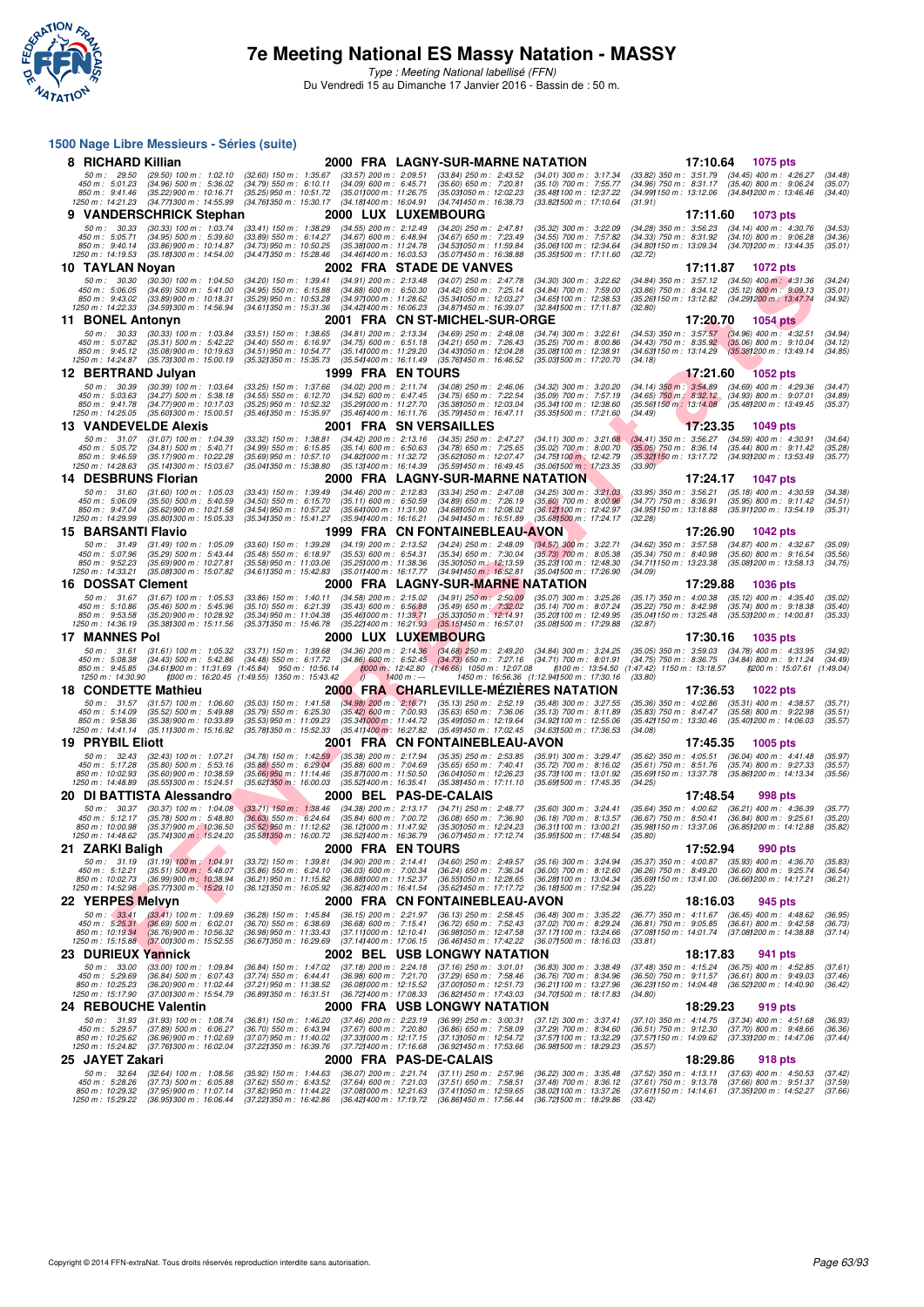

Type : Meeting National labellisé (FFN) Du Vendredi 15 au Dimanche 17 Janvier 2016 - Bassin de : 50 m.

#### **1500 Nage Libre Messieurs - Séries (suite)**

|    | 26 OLIVA Joris                                                                                                                                                                                  |                                                                                                                                                                                                                                | 2001 FRA CN FONTAINEBLEAU-AVON                                                                                                                                                                                                    | 18:30.79<br><b>916 pts</b>                                                                                                                                                                                                   |
|----|-------------------------------------------------------------------------------------------------------------------------------------------------------------------------------------------------|--------------------------------------------------------------------------------------------------------------------------------------------------------------------------------------------------------------------------------|-----------------------------------------------------------------------------------------------------------------------------------------------------------------------------------------------------------------------------------|------------------------------------------------------------------------------------------------------------------------------------------------------------------------------------------------------------------------------|
|    | 50 m : 32.33<br>$(32.33)$ 100 m : 1:07.64<br>450 m : 5:22.32<br>$(36.80)$ 500 m : 5:59.79<br>850 m: 10:21.89<br>(37.49) 900 m : 10:59.72<br>1250 m: 15:25.63<br>(37.97) 300 m : 16:03.53        | (35.31) 150 m : 1:43.72<br>$(36.08)$ 200 m : 2:20.01<br>(37.47) 550 m : 6:37.37<br>$(37.58)$ 600 m : 7:15.35<br>(37.83) 950 m : 11:37.22<br>(37.501000 m: 12:15.15<br>(37.90) 350 m : 16:41.41<br>(37.88) 400 m : 17:19.76     | $(36.29)$ 250 m : 2:56.26<br>$(36.25)$ 300 m : 3:32.92<br>$(37.98)$ 650 m : 7:51.17<br>$(35.82)$ 700 m : 8:27.95<br>(37.931050 m: 12:53.41<br>(38.26) 100 m : 13:31.60<br>(38.35) 450 m : 17:56.07<br>(36.311500 m: 18:30.79      | (36.66) 350 m : 4:09.19<br>$(36.27)$ 400 m : 4:45.52<br>(36.33)<br>$(36.78)$ 750 m : 9:06.03<br>$(38.08)$ 800 m : 9:44.40<br>(38.37)<br>(38.19) 150 m : 14:09.48<br>(37.88) 200 m : 14:47.66<br>(38.18)<br>(34.72)           |
|    | 27 LEMARCHAND Kyllian                                                                                                                                                                           |                                                                                                                                                                                                                                | 2002 FRA CN LE PLESSIS-ROBINSON                                                                                                                                                                                                   | 18:33.31<br>911 pts                                                                                                                                                                                                          |
|    | 50 m: 33.18<br>$(33.18)$ 100 m : 1:09.10<br>$(37.44)$ 500 m : 6:05.20<br>450 m: 5:28.66<br>850 m : 10:26.21<br>(37.26) 900 m : 11:03.45<br>1250 m: 15:26.61<br>(37.72) 300 m : 16:04.15         | $(37.02)$ 200 m : 2:22.81<br>$(35.92)$ 150 m : 1:46.12<br>(37.97) 600 m : 7:20.26<br>(36.54) 550 m: 6:43.17<br>(37.39) 000 m: 12:18.66<br>(37.24) 950 m : 11:40.84<br>(37.541350 m : 16:42.30<br>(38.15) 400 m : 17:19.75      | $(36.69)$ 250 m : 3:00.13<br>$(37.32)$ 300 m : 3:37.45<br>$(37.09)$ 650 m : 7:57.64<br>(37.38) 700 m : 8:34.67<br>(37.82) 050 m : 12:56.03<br>(37.37) 100 m : 13:33.68<br>(37.45) 450 m : 17:56.90<br>(37.15) 500 m : 18:33.31    | (37.32) 350 m: 4:14.41 (36.96) 400 m: 4:51.22<br>(36.81)<br>$(37.03)$ 750 m : $9:12.10$<br>(37.43) 800 m : 9.48.95<br>(36.85)<br>(37.89) 200 m : 14:48.89<br>(37.65) 150 m : 14:11.57<br>(37.32)<br>(36.41)                  |
|    | <b>28 VAROQUI Victor</b>                                                                                                                                                                        |                                                                                                                                                                                                                                | 2000 FRA CN LE PLESSIS-ROBINSON                                                                                                                                                                                                   | 18:33.74<br>911 pts                                                                                                                                                                                                          |
|    | 50 m: 31.31<br>$(31.31)$ 100 m : 1:06.04<br>$(37.36)$ 500 m : 6:00.56<br>450 m : 5:23.51<br>850 m: 10:22.51<br>(37.33) 900 m : 10:59.89<br>1250 m: 15:24.57<br>(38.12) 300 m : 16:02.55         | (34.73) 150 m : 1:41.43<br>$(35.39)$ 200 m : 2:17.95<br>$(37.05)$ 550 m : 6:38.36<br>$(37.80)$ 600 m : 7:16.04<br>(37.38) 950 m : 11:37.50<br>(37.611000 m: 12:15.65<br>(37.98) 350 m : 16:40.77<br>(38.22) 400 m : 17:18.88   | $(36.52)$ 250 m : 2:54.75<br>(36.80) 300 m : 3:31.32<br>$(37.68)$ 650 m : 7:53.26<br>$(37.22)$ 700 m : 8:30.53<br>(38.15) 050 m : 12:53.00<br>(37.35) 100 m : 13:30.89<br>(38.11) 450 m : 17:56.75<br>(37.87) 500 m : 18:33.74    | $(36.57)$ 350 m : 4:08.78<br>$(37.46)$ 400 m : 4:46.15<br>(37.37)<br>$(37.27)$ 750 m : 9:07.98<br>$(37.45)$ 800 m : 9:45.18<br>(37.20)<br>(37.60) 200 m : 14:46.45<br>(37.89) 150 m : 14:08.49<br>(37.96)<br>(36.99)         |
|    | 29 RIVIERE Paul                                                                                                                                                                                 |                                                                                                                                                                                                                                | 2001 FRA REIMS CHAMPAGNE NATATION                                                                                                                                                                                                 | 18:42.76<br>894 pts                                                                                                                                                                                                          |
|    | 50 m: 31.84<br>$(31.84)$ 100 m : 1:07.80<br>450 m: 5:28.60<br>$(37.62)$ 500 m : 6:06.37<br>850 m: 10:29.80<br>$(37.46)900 \text{ m}$ : 11:07.60<br>1250 m: 15:34.55<br>(37.88) 300 m : 16:12.49 | (35.96) 150 m : 1:44.85<br>(37.05) 200 m : 2:21.80<br>(37.94) 600 m : 7:21.88<br>(37.77) 550 m : 6.44.31<br>(37.80) 950 m : 11:45.52<br>(37.92) 000 m : 12:23.83<br>(37.941350 m : 16:50.79<br>(38.30) 400 m : 17:28.99        | (36.95) 250 m : 2:59.33<br>$(37.53)$ 300 m : 3:36.00<br>$(37.57)$ 650 m : 7:59.41<br>(37.53) 700 m : 8:37.24<br>(38.311050 m: 13.01.97<br>(38.14) 100 m : 13:40.44<br>(38.20) 450 m : 18:06.30<br>(37.311500 m: 18:42.76)         | $(37.36)$ 400 m : 4:50.98<br>$(36.67)$ 350 m : 4:13.36<br>(37.62)<br>$(37.83)$ 750 m : 9:14.74<br>$(37.50)$ 800 m : 9:52.34<br>(37.60)<br>$(38.47)150 \text{ m}$ : 14:18.65<br>(38.211200 m : 14:56.67<br>(38.02)<br>(36.46) |
|    | <b>30 SANCHEZ Ruben</b>                                                                                                                                                                         |                                                                                                                                                                                                                                | 2001 FRA CN LE PLESSIS-ROBINSON                                                                                                                                                                                                   | 18:55.72<br>869 pts                                                                                                                                                                                                          |
|    | 50 m: 33.08<br>$(33.08)$ 100 m : 1:08.29<br>450 m : 5:30.07<br>$(38.04)$ 500 m : 6:08.28<br>850 m: 10:37.57<br>(38.81) 900 m: 11:15.96<br>1250 m : 15:45.64<br>(38.28) 300 m : 16:23.48         | $(35.21)$ 150 m : 1:44.81<br>$(36.52)$ 200 m : 2:21.63<br>$(38.21)$ 550 m : 6:46.34<br>(38.06) 600 m : 7:24.97<br>(38.30) 000 m : 12:32.78<br>(38.39) 950 m : 11:54.26<br>(37.84) 350 m : 17:02.18<br>(38.70) 400 m : 17:40.98 | $(36.82)$ 250 m : 2:58.86<br>$(37.23)$ 300 m : 3:36.13<br>$(38.63)$ 650 m : 8:03.77<br>$(38.80)$ 700 m : 8:42.13<br>(38.52) 050 m: 13:11.35<br>(38.57) 100 m : 13:49.85<br>(38.80) 450 m : 18:19.16<br>(38.18) 500 m : 18:55.72   | $(37.27)$ 350 m : 4:13.99<br>$(37.86)$ 400 m : 4:52.03<br>(38.04)<br>(38.36) 750 m : 9:20.64<br>$(38.51) 800 m$ : 9:58.76<br>(38.12)<br>(38.50) 150 m : 14:28.62<br>(38.77 <b>)</b> 200 m : 15:07.36<br>(38.74)<br>(36.56)   |
|    | 31 PAUBEL Lucas                                                                                                                                                                                 |                                                                                                                                                                                                                                | 2002 FRA ES MASSY NATATION                                                                                                                                                                                                        | 18:57.13<br>867 pts                                                                                                                                                                                                          |
|    | 50 m : 33.31<br>$(33.31)$ 100 m : 1:10.07<br>450 m : 5:32.62<br>$(37.91)$ 500 m : 6:10.76<br>850 m: 10:38.46<br>$(38.05)$ 900 m : 11:17.09<br>1250 m : 15:46.57<br>(38.72) 300 m : 16:25.16     | (36.76) 150 m : 1:47.09<br>(37.02) 200 m : 2:24.17<br>$(38.27)$ 600 m : 7:27.66<br>(38.14) 550 m : 6:49.03<br>(38.63) 950 m : 11:55.54<br>(38.45) 000 m : 12:33.65<br>(38.59) 350 m : 17:04.04<br>(38.88) 400 m : 17:42.65     | $(37.08)$ 250 m : $3:01.81$<br>$(37.64)$ 300 m : 3:39.34<br>$(38.63)$ 650 m : 8:05.92<br>$(38.26)$ 700 m : 8:44.21<br>(38.11) 050 m: 13:11.95<br>(38.30) 100 m : 13:50.61<br>(38.61) 450 m : 18:20.02<br>(37.37) 500 m : 18:57.13 | $(37.53)$ 350 m : 4:16.94 $(37.60)$ 400 m : 4:54.71<br>(37.77)<br>$(38.29)$ 750 m : 9:21.93<br>(37.72) 800 m : 10:00.41<br>(38.48)<br>(38.66) 150 m : 14:29.09<br>(38.48) 200 m : 15:07.85<br>(38.76)<br>(37.11)             |
|    | <b>MERCIER Antonin</b>                                                                                                                                                                          |                                                                                                                                                                                                                                | <b>2001 FRA CHARLEVILLE-MEZIERES NATATION</b>                                                                                                                                                                                     | <b>DNS</b> dec                                                                                                                                                                                                               |
|    | 50 Dos Messieurs - Finale A<br>1 MOUEDDENE Eddie                                                                                                                                                | (Samedi 16 Janvier 2016)                                                                                                                                                                                                       |                                                                                                                                                                                                                                   | 25.78                                                                                                                                                                                                                        |
|    |                                                                                                                                                                                                 |                                                                                                                                                                                                                                | 1990 FRA AMIENS METROPOLE NAT.                                                                                                                                                                                                    | 1362 pts                                                                                                                                                                                                                     |
|    | 2 HUILLE Stanislas                                                                                                                                                                              |                                                                                                                                                                                                                                | 1999 FRA SN VERSAILLES                                                                                                                                                                                                            | 26.59<br>1308 pts                                                                                                                                                                                                            |
| з  | <b>DJENDOUCI Ryad</b>                                                                                                                                                                           |                                                                                                                                                                                                                                | 1988 ALG CSM CLAMART                                                                                                                                                                                                              | 27.62<br>1240 pts                                                                                                                                                                                                            |
|    | 4 MANNES Max                                                                                                                                                                                    |                                                                                                                                                                                                                                | 1997 LUX LUXEMBOURG                                                                                                                                                                                                               | 27.79<br>1229 pts                                                                                                                                                                                                            |
| 5. | <b>AROT Julien</b>                                                                                                                                                                              |                                                                                                                                                                                                                                | <b>1992 FRA SN VERSAILLES</b>                                                                                                                                                                                                     | 27.94<br><b>1220 pts</b>                                                                                                                                                                                                     |
| 6  | <b>LECLERCQ Thomas</b>                                                                                                                                                                          |                                                                                                                                                                                                                                | 1999 FRA AMIENS METROPOLE NAT.                                                                                                                                                                                                    | 28.06<br>1212 pts                                                                                                                                                                                                            |
|    | 7 SALCZER Ladislas                                                                                                                                                                              |                                                                                                                                                                                                                                | <b>2000 FRA ES MASSY NATATION</b>                                                                                                                                                                                                 | 28.28<br>1198 pts                                                                                                                                                                                                            |
| 8  | <b>GUEGAN Janik</b>                                                                                                                                                                             |                                                                                                                                                                                                                                | 1996 FRA LYON NATATION                                                                                                                                                                                                            | 28.33<br>1195 pts                                                                                                                                                                                                            |
|    |                                                                                                                                                                                                 |                                                                                                                                                                                                                                |                                                                                                                                                                                                                                   |                                                                                                                                                                                                                              |
| CC | Dos Messieurs - Finale B                                                                                                                                                                        | (Samedi 16 Janvier 2016)                                                                                                                                                                                                       |                                                                                                                                                                                                                                   |                                                                                                                                                                                                                              |
|    | 1 MONTAGNA Benoît                                                                                                                                                                               |                                                                                                                                                                                                                                | 1989 FRA STADE DE VANVES                                                                                                                                                                                                          | 28.15<br>1206 pts                                                                                                                                                                                                            |
|    | 2 TOURDES Alexis                                                                                                                                                                                |                                                                                                                                                                                                                                | 1999 FRA US JEUNESSE MITRY-MORY                                                                                                                                                                                                   | 28.45<br>1187 pts                                                                                                                                                                                                            |
| з  | <b>JONCHERY Pierre</b>                                                                                                                                                                          |                                                                                                                                                                                                                                | <b>1998 FRA NOGENT NATATION 94</b>                                                                                                                                                                                                | 28.48<br>1185 pts                                                                                                                                                                                                            |
| 4  | <b>PASTULA Kacper</b>                                                                                                                                                                           | 2001 POL ES VITRY                                                                                                                                                                                                              |                                                                                                                                                                                                                                   | 28.90<br>1159 pts                                                                                                                                                                                                            |
|    | 5 FOURMY Matéo                                                                                                                                                                                  |                                                                                                                                                                                                                                | <b>2000 FRA ES MASSY NATATION</b>                                                                                                                                                                                                 | 28.93<br><b>1157 pts</b>                                                                                                                                                                                                     |
| 5. | <b>PLATAUX Robin</b>                                                                                                                                                                            |                                                                                                                                                                                                                                | 1997 FRA NOGENT NATATION 94                                                                                                                                                                                                       | 28.93<br>1157 pts                                                                                                                                                                                                            |
|    | 7 YOKOYAMA Kentaro                                                                                                                                                                              |                                                                                                                                                                                                                                | 2000 FRA REIMS CHAMPAGNE NATATION                                                                                                                                                                                                 | 29.06<br>1149 pts                                                                                                                                                                                                            |
|    | 8 MECHICHE Magsen                                                                                                                                                                               |                                                                                                                                                                                                                                | 1995 FRA MOUETTES DE PARIS                                                                                                                                                                                                        | 29.13<br>1145 pts                                                                                                                                                                                                            |
|    | $50$ Dos Messieurs - Finale C 14-15 ans (Samedi 16 Janvier 2016)                                                                                                                                |                                                                                                                                                                                                                                |                                                                                                                                                                                                                                   |                                                                                                                                                                                                                              |
|    | 1 PAUPARDIN Guillaume                                                                                                                                                                           |                                                                                                                                                                                                                                | 2001 FRA CN MELUN VAL DE SEINE                                                                                                                                                                                                    | 30.05<br>1088 pts                                                                                                                                                                                                            |
|    | 2 BONEL Antonyn                                                                                                                                                                                 |                                                                                                                                                                                                                                | 2001 FRA CN ST-MICHEL-SUR-ORGE                                                                                                                                                                                                    | 30.07<br>1087 pts                                                                                                                                                                                                            |
|    | 3 POUMAREDE Julien                                                                                                                                                                              |                                                                                                                                                                                                                                | 2001 FRA CN ST-MICHEL-SUR-ORGE                                                                                                                                                                                                    | 30.60<br>1055 pts                                                                                                                                                                                                            |
|    | <b>OUMEROAQUB Message</b>                                                                                                                                                                       |                                                                                                                                                                                                                                | 0004 FBA CHILIFDOAULEC                                                                                                                                                                                                            | 00.70<br>$1010 - 1$                                                                                                                                                                                                          |

#### **[50 Dos Messieurs - Finale A](http://www.ffnatation.fr/webffn/resultats.php?idact=nat&go=epr&idcpt=35299&idepr=61)** (Samedi 16 Janvier 2016)

| <b>MOUEDDENE Eddie</b> | 1990 FRA AMIENS METROPOLE NAT.    | 25.78<br><b>1362 pts</b> |
|------------------------|-----------------------------------|--------------------------|
| 2 HUILLE Stanislas     | <b>1999 FRA SN VERSAILLES</b>     | <b>1308 pts</b><br>26.59 |
| 3 DJENDOUCI Ryad       | 1988 ALG CSM CLAMART              | <b>1240 pts</b><br>27.62 |
| 4 MANNES Max           | <b>1997 LUX LUXEMBOURG</b>        | 27.79<br><b>1229 pts</b> |
| 5 AROT Julien          | <b>1992 FRA SN VERSAILLES</b>     | <b>1220 pts</b><br>27.94 |
| 6 LECLERCQ Thomas      | 1999 FRA AMÍENS METROPOLE NAT.    | <b>1212 pts</b><br>28.06 |
| 7 SALCZER Ladislas     | <b>2000 FRA ES MASSY NATATION</b> | 1198 pts<br>28.28        |
| 8 GUEGAN Janik         | <b>1996 FRA LYON NATATION</b>     | 28.33<br>1195 pts        |
|                        |                                   |                          |

### **[50 Dos Messieurs - Finale B](http://www.ffnatation.fr/webffn/resultats.php?idact=nat&go=epr&idcpt=35299&idepr=61)** (Samedi 16 Janvier 2016)

| <b>MONTAGNA Benoît</b> |  | 1989 FRA STADE DE VANVES           | 28.15 | <b>1206 pts</b> |
|------------------------|--|------------------------------------|-------|-----------------|
| 2 TOURDES Alexis       |  | 1999 FRA US JEUNESSE MITRY-MORY    | 28.45 | 1187 pts        |
| 3 JONCHERY Pierre      |  | <b>1998 FRA NOGENT NATATION 94</b> | 28.48 | 1185 pts        |
| 4 PASTULA Kacper       |  | 2001 POL ES VITRY                  | 28.90 | 1159 pts        |
| 5 FOURMY Matéo         |  | 2000 FRA ES MASSY NATATION         | 28.93 | 1157 pts        |
| 5 PLATAUX Robin        |  | 1997 FRA NOGENT NATATION 94        | 28.93 | 1157 pts        |
| 7 YOKOYAMA Kentaro     |  | 2000 FRA REIMS CHAMPAGNE NATATION  | 29.06 | 1149 pts        |
| 8 MECHICHE Magsen      |  | <b>1995 FRA MOUETTES DE PARIS</b>  | 29.13 | 1145 pts        |

### **[50 Dos Messieurs - Finale C](http://www.ffnatation.fr/webffn/resultats.php?idact=nat&go=epr&idcpt=35299&idepr=61) 14-15 ans** (Samedi 16 Janvier 2016)

| 1 PAUPARDIN Guillaume   |      | 2001 FRA CN MELUN VAL DE SEINE | 30.05 | 1088 pts        |
|-------------------------|------|--------------------------------|-------|-----------------|
| 2 BONEL Antonyn         |      | 2001 FRA CN ST-MICHEL-SUR-ORGE | 30.07 | <b>1087 pts</b> |
| 3 POUMAREDE Julien      |      | 2001 FRA CN ST-MICHEL-SUR-ORGE | 30.60 | 1055 pts        |
| 4 OUMESSAOUD Massyle    |      | <b>2001 FRA SN VERSAILLES</b>  | 30.70 | 1049 pts        |
| 5 FABIANI Remi          |      | 2001 LUX LUXEMBOURG            | 30.87 | 1039 pts        |
| 6 VINDEVOGEL-CAUET Igor |      | 2001 FRA AMIENS METROPOLE NAT. | 31.24 | 1017 pts        |
| <b>7 CHAUVIN Dennys</b> | 2001 | <b>FRA ES VITRY</b>            | 31.48 | 1003 pts        |
| 8 HENNETIER Yvain       |      | 2001 FRA REIMS AVENIR NATATION | 32.24 | 960 pts         |
|                         |      |                                |       |                 |

### **[50 Dos Messieurs - Séries](http://www.ffnatation.fr/webffn/resultats.php?idact=nat&go=epr&idcpt=35299&idepr=61)** (Vendredi 15 Janvier 2016)

| <b>MOUEDDENE Eddie</b> | 1990 FRA AMIENS METROPOLE NAT. | 26.35 | 1324 pts |
|------------------------|--------------------------------|-------|----------|
|                        |                                |       |          |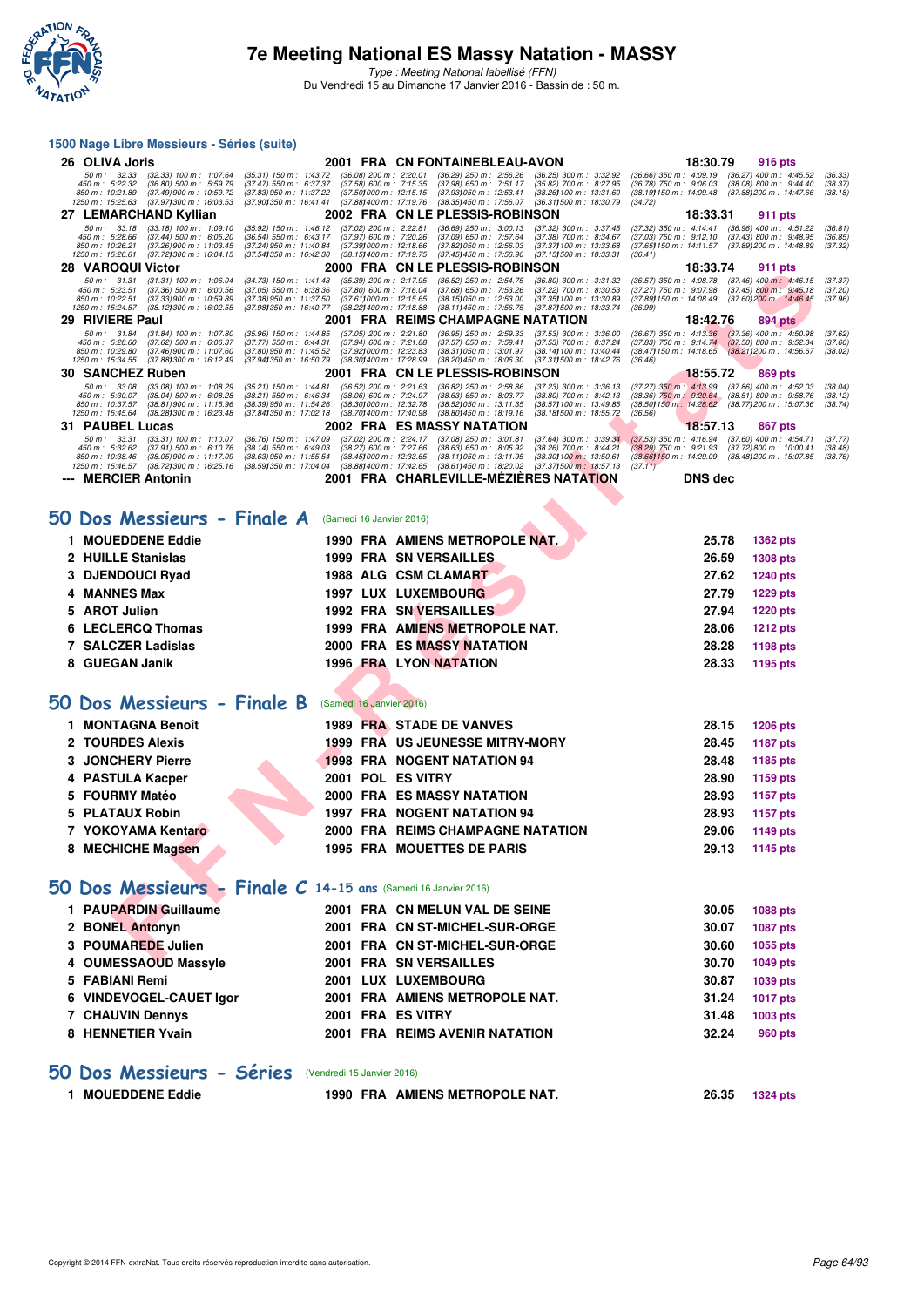

#### **50 Dos Messieurs - Séries (suite)**

| 2 HUILLE Stanislas          |  | <b>1999 FRA SN VERSAILLES</b>            | 26.84 | <b>1291 pts</b> |
|-----------------------------|--|------------------------------------------|-------|-----------------|
| 3 DJENDOUCI Ryad            |  | <b>1988 ALG CSM CLAMART</b>              | 27.31 | <b>1260 pts</b> |
| 4 MANNES Max                |  | 1997 LUX LUXEMBOURG                      | 27.52 | <b>1247 pts</b> |
| 5 AROT Julien               |  | <b>1992 FRA SN VERSAILLES</b>            | 27.91 | <b>1222 pts</b> |
| 6 LECLERCQ Thomas           |  | 1999 FRA AMIENS METROPOLE NAT.           | 27.99 | <b>1216 pts</b> |
| 7 GUEGAN Janik              |  | <b>1996 FRA LYON NATATION</b>            | 28.24 | <b>1200 pts</b> |
| 8 SALCZER Ladislas          |  | <b>2000 FRA ES MASSY NATATION</b>        | 28.27 | 1199 pts        |
| 9 AUBRY Flavien             |  | 1994 FRA U.S CRETEIL NATATION            | 28.65 | <b>1175 pts</b> |
| <b>10 TOURDES Alexis</b>    |  | <b>1999 FRA US JEUNESSE MITRY-MORY</b>   | 28.66 | $1174$ pts      |
| 11 JONCHERY Pierre          |  | <b>1998 FRA NOGENT NATATION 94</b>       | 28.68 | <b>1173 pts</b> |
| 12 MECHICHE Magsen          |  | <b>1995 FRA MOUETTES DE PARIS</b>        | 28.69 | <b>1172 pts</b> |
| 13 YOKOYAMA Kentaro         |  | 2000 FRA REIMS CHAMPAGNE NATATION        | 28.84 | <b>1163 pts</b> |
| 14 FOURMY Matéo             |  | <b>2000 FRA ES MASSY NATATION</b>        | 28.88 | <b>1160 pts</b> |
| 15 MONTAGNA Benoît          |  | <b>1989 FRA STADE DE VANVES</b>          | 28.94 | 1156 pts        |
| 16 RIMAUD Jean-Marc         |  | <b>1991 FRA SN VERSAILLES</b>            | 28.99 | 1153 pts        |
| 17 PASTULA Kacper           |  | 2001 POL ES VITRY                        | 29.24 | 1138 pts        |
| 18 MENDES Romain            |  | 1998 FRA AQUA CLUB PONTAULT-ROISSY       | 29.43 | <b>1126 pts</b> |
| 19 PLATAUX Robin            |  | 1997 FRA NOGENT NATATION 94              | 29.46 | <b>1124 pts</b> |
| 20 MISSER Quentin           |  | 1997 FRA PAS-DE-CALAIS                   | 29.71 | 1109 pts        |
| 21 MATTENET Emilien         |  | 2000 FRA CHARLEVILLE-MÉZIÈRES NATATION   | 29.86 | 1100 pts        |
| 21 DESSAILLY Eric           |  | 1999 FRA CN MAISONS-ALFORT               | 29.86 |                 |
| 21 ANDRE Romain             |  | <b>1998 FRA SN VERSAILLES</b>            | 29.86 | 1100 pts        |
| 24 PROST Clement            |  |                                          |       | 1100 pts        |
|                             |  | <b>1998 FRA REIMS CHAMPAGNE NATATION</b> | 29.91 | <b>1097 pts</b> |
| 25 DELPLANQUE David         |  | 2000 FRA PAS-DE-CALAIS                   | 30.01 | 1091 pts        |
| 26 PAUPARDIN Guillaume      |  | 2001 FRA CN MELUN VAL DE SEINE           | 30.18 | 1080 pts        |
| 27 GELIN Vincent            |  | 1999 FRA AMIENS METROPOLE NAT.           | 30.20 | 1079 pts        |
| 28 LIV Nicolas              |  | 1999 FRA LAGNY-SUR-MARNE NATATION        | 30.26 | 1075 pts        |
| 29 PUISSANT Mathis          |  | 2000 FRA NOGENT NATATION 94              | 30.33 | <b>1071 pts</b> |
| <b>30 TONNEAU Guillaume</b> |  | 1998 FRA CN ST-MICHEL-SUR-ORGE           | 30.34 | <b>1071 pts</b> |
| 31 BONEL Antonyn            |  | 2001 FRA CN ST-MICHEL-SUR-ORGE           | 30.40 | 1067 pts        |
| <b>32 LATUILERIE Thomas</b> |  | <b>1997 FRA SB BORDEAUX BASTIDE</b>      | 30.42 | 1066 pts        |
| 33 POUMAREDE Julien         |  | 2001 FRA CN ST-MICHEL-SUR-ORGE           | 30.52 | 1060 pts        |
| <b>34 DELMOTTE Loic</b>     |  | 1999 FRA PAS-DE-CALAIS                   | 30.68 | 1050 pts        |
| 35 CHAUVIN Dennys           |  | 2001 FRA ES VITRY                        | 30.69 | 1050 pts        |
| 36 BENAZET Julien           |  | 1999 FRA CN MELUN VAL DE SEINE           | 30.70 | 1049 pts        |
| 37 OUMESSAOUD Massyle       |  | 2001 FRA SN VERSAILLES                   | 30.86 | <b>1040 pts</b> |
| 38 VINDEVOGEL-CAUET Igor    |  | 2001 FRA AMIENS METROPOLE NAT.           | 30.87 | 1039 pts        |
| 39 KOTSIS Yanis             |  | 2000 FRA LAGNY-SUR-MARNE NATATION        | 30.90 | <b>1037 pts</b> |
| <b>40 RAVENELLE Bastien</b> |  | <b>1998 FRA EN TOURS</b>                 | 30.92 | 1036 pts        |
| 41 BEI Steve                |  | <b>1988 FRA SB BORDEAUX BASTIDE</b>      | 30.93 | <b>1036 pts</b> |
| 42 FABIANI Remi             |  | 2001 LUX LUXEMBOURG                      | 30.96 | 1034 pts        |
| 43 ALIBERT Pierre           |  | <b>1996 FRA STADE DE VANVES</b>          | 31.26 | 1016 pts        |
| <b>44 MEDINA Antoine</b>    |  | 1999 FRA CN MELUN VAL DE SEINE           | 31.42 | 1007 pts        |
| 45 HENNETIER Yvain          |  | 2001 FRA REIMS AVENIR NATATION           | 31.61 | 996 pts         |
| 46 BOCAGE Léo               |  | <b>1998 FRA CN BRUNOY-ESSONNE</b>        | 31.63 | 995 pts         |
| 47 DENJEAN Constantin       |  | 2002 FRA SO ROSNY                        | 31.84 | 983 pts         |
| 48 ASSELIN Hugo             |  | 1995 FRA NOGENT NATATION 94              | 32.09 | 968 pts         |
| 49 CHERRIER Kylian          |  | 2000 FRA SN VERSAILLES                   | 32.31 | 956 pts         |
| 50 CHAPUIS Barthelemy       |  | 2002 FRA RACING CLUB DE FRANCE WP        | 32.60 | 939 pts         |
| 51 DURIEUX Yannick          |  | 2002 BEL USB LONGWY NATATION             | 33.15 | 909 pts         |
| 52 BENALI Sami              |  | 1998 FRA CN MAISONS-ALFORT               | 33.27 | 902 pts         |
| 53 DE CASTRO FRANCA Marvin  |  | 2001 FRA ES VITRY                        | 33.37 | 896 pts         |
| 54 LHOMME Hugo              |  | 2002 FRA SN VERSAILLES                   | 33.50 | 889 pts         |
| 54 REBOUCHE Valentin        |  | 2000 FRA USB LONGWY NATATION             | 33.50 | 889 pts         |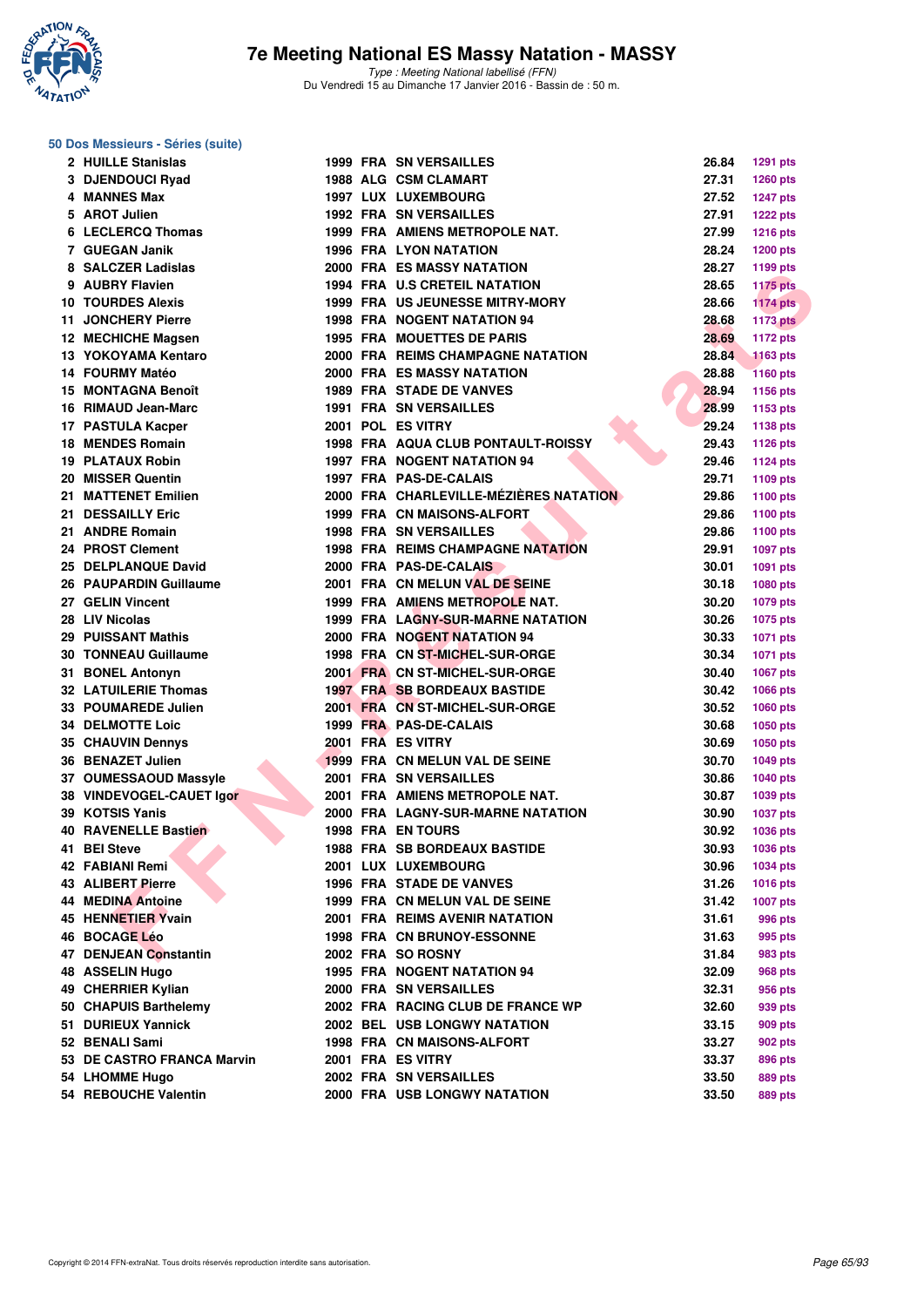

Type : Meeting National labellisé (FFN) Du Vendredi 15 au Dimanche 17 Janvier 2016 - Bassin de : 50 m.

#### **50 Dos Messieurs - Séries (suite)**

| 56 GOUNET William        |  | 2002 FRA EN TOURS                  | 33.55          | 887 pts                                    |
|--------------------------|--|------------------------------------|----------------|--------------------------------------------|
| 57 MELIZOU Evan          |  | 2002 FRA CN LA COURNEUVE           | 34.30          | 846 pts                                    |
| 58 GALLEGO Thomas        |  | 2000 FRA SB BORDEAUX BASTIDE       | 34.54          | 833 pts                                    |
| 59 GABRIEL Jean-Emmanuel |  | 2000 FRA AQUA CLUB PONTAULT-ROISSY | 34.56          | 832 pts                                    |
| 60 RIVIERE Paul          |  | 2001 FRA REIMS CHAMPAGNE NATATION  | 35.04          | 807 pts                                    |
| 61 CHAUMERON Mathieu     |  | 1999 FRA CN VIRY-CHÂTILLON         | 35.50          | <b>783 pts</b>                             |
| 62 LEFEBVRE Hugo         |  | 2002 FRA CN BRUNOY-ESSONNE         | 35.86          | 765 pts                                    |
| 63 OUIDDIR Younous       |  | <b>2001 FRA ES MASSY NATATION</b>  | 36.56          | <b>730 pts</b>                             |
| 64 LE GUENNO Lucas       |  | 2002 FRA SN VERSAILLES             | 38.16          | <b>653 pts</b>                             |
| --- FAUTRA Yohan         |  | 2000 FRA AQUA CLUB PONTAULT-ROISSY | <b>DSQ Da</b>  | <b>Contract Contract Contract Contract</b> |
| --- CHARRADE Théo        |  | 1998 FRA AAS SARCELLES NATATION 95 | <b>DNS</b> dec |                                            |
|                          |  |                                    |                |                                            |

#### **[100 Dos Messieurs - Finale A](http://www.ffnatation.fr/webffn/resultats.php?idact=nat&go=epr&idcpt=35299&idepr=62)** (Samedi 16 Janvier 2016)

| 1 HUILLE Stanislas      |      | <b>1999 FRA SN VERSAILLES</b>        |                        |       | 57.91                                          | $1253$ pts      |  |
|-------------------------|------|--------------------------------------|------------------------|-------|------------------------------------------------|-----------------|--|
|                         |      |                                      | 50 m: 27.89            |       | $(27.89)$ 100 m :                              | 57.91 (30.02)   |  |
| 2 MANNES Max            | 1997 | LUX LUXEMBOURG                       |                        |       | 58.71                                          | <b>1228 pts</b> |  |
|                         |      |                                      | $50 m$ :               | 28.99 | $(28.99)$ 100 m :                              | 58.71 (29.72)   |  |
| 3 LECLERCQ Thomas       |      | 1999 FRA AMIENS METROPOLE NAT.       |                        |       | 59.87                                          | 1193 pts        |  |
|                         |      |                                      | 50 m: 29.21            |       | $(29.21)$ 100 m :                              | 59.87 (30.66)   |  |
| 4 DJENDOUCI Ryad        |      | <b>1988 ALG CSM CLAMART</b>          |                        |       | 59.97                                          | 1190 pts        |  |
|                         |      |                                      | 50 m: 28.63            |       | $(28.63)$ 100 m :                              | 59.97 (31.34)   |  |
| 5 CHATTI Souhaiel       |      | 2000 FRA STADE FRANCAIS O COURBEVOIE |                        |       | 1:00.32                                        | 1180 pts        |  |
| <b>6 TOURDES Alexis</b> |      | 1999 FRA US JEUNESSE MITRY-MORY      | $50 \text{ m}$ : 29.49 |       | $(29.49)$ 100 m : 1:00.32 $(30.83)$            |                 |  |
|                         |      |                                      |                        |       | 1:00.47                                        | 1175 pts        |  |
| 7 AROT Julien           |      | <b>1992 FRA SN VERSAILLES</b>        | 50 m: 29.68            |       | $(29.68)$ 100 m : 1:00.47 $(30.79)$<br>1:00.82 |                 |  |
|                         |      |                                      | 50 m: 29.60            |       | $(29.60)$ 100 m : 1:00.82 $(31.22)$            | 1165 pts        |  |
| --- MOUEDDENE Eddie     |      | 1990 FRA AMIENS METROPOLE NAT.       |                        |       | <b>DNS</b> dec                                 |                 |  |
|                         |      |                                      |                        |       |                                                |                 |  |

#### **[100 Dos Messieurs - Finale B](http://www.ffnatation.fr/webffn/resultats.php?idact=nat&go=epr&idcpt=35299&idepr=62)** (Samedi 16 Janvier 2016)

| VZ LEFEDVNE HUYV                                               |  | ZUVZ FRA CN DRUNCT-EJJUNNE               |              |              | ວວ.ບບ          | ruu pis                                                         |
|----------------------------------------------------------------|--|------------------------------------------|--------------|--------------|----------------|-----------------------------------------------------------------|
| <b>63 OUIDDIR Younous</b>                                      |  | <b>2001 FRA ES MASSY NATATION</b>        |              |              | 36.56          | <b>730 pts</b>                                                  |
| <b>64 LE GUENNO Lucas</b>                                      |  | 2002 FRA SN VERSAILLES                   |              |              | 38.16          | <b>653 pts</b>                                                  |
| --- FAUTRA Yohan                                               |  | 2000 FRA AQUA CLUB PONTAULT-ROISSY       |              |              | <b>DSQ Da</b>  |                                                                 |
| --- CHARRADE Théo                                              |  | 1998 FRA AAS SARCELLES NATATION 95       |              |              | <b>DNS</b> dec |                                                                 |
|                                                                |  |                                          |              |              |                |                                                                 |
| 00 Dos Messieurs - Finale A                                    |  | (Samedi 16 Janvier 2016)                 |              |              |                |                                                                 |
|                                                                |  |                                          |              |              |                |                                                                 |
| 1 HUILLE Stanislas                                             |  | <b>1999 FRA SN VERSAILLES</b>            |              |              | 57.91          | 1253 pts                                                        |
| 2 MANNES Max                                                   |  | 1997 LUX LUXEMBOURG                      |              |              | 58.71          | 50 m: 27.89 (27.89) 100 m: 57.91 (30.02)<br><b>1228 pts</b>     |
|                                                                |  |                                          | 50 m : 28.99 |              |                | $(28.99)$ 100 m : 58.71 $(29.72)$                               |
| 3 LECLERCQ Thomas                                              |  | 1999 FRA AMIENS METROPOLE NAT.           |              |              | 59.87          | 1193 pts                                                        |
|                                                                |  |                                          | $50 m$ :     |              |                | 29.21 (29.21) 100 m : 59.87 (30.66)                             |
| 4 DJENDOUCI Ryad                                               |  | 1988 ALG CSM CLAMART                     |              |              | 59.97          | 1190 pts<br>50 m: 28.63 (28.63) 100 m: 59.97 (31.34)            |
| 5 CHATTI Souhaiel                                              |  | 2000 FRA STADE FRANÇAIS O COURBEVOIE     |              |              | 1:00.32        | 1180 pts                                                        |
|                                                                |  |                                          |              |              |                | 50 m : 29.49 (29.49) 100 m : 1:00.32 (30.83)                    |
| <b>6 TOURDES Alexis</b>                                        |  | 1999 FRA US JEUNESSE MITRY-MORY          |              |              | 1:00.47        | 1175 pts                                                        |
|                                                                |  |                                          |              |              |                | 50 m: 29.68 (29.68) 100 m: 1:00.47 (30.79)                      |
| 7 AROT Julien                                                  |  | <b>1992 FRA SN VERSAILLES</b>            |              |              | 1:00.82        | 1165 pts<br>50 m : 29.60 (29.60) 100 m : 1:00.82 (31.22)        |
| <b>MOUEDDENE Eddie</b>                                         |  | 1990 FRA AMIENS METROPOLE NAT.           |              |              | <b>DNS</b> dec |                                                                 |
|                                                                |  |                                          |              |              |                |                                                                 |
|                                                                |  |                                          |              |              |                |                                                                 |
| 00 Dos Messieurs - Finale B                                    |  | (Samedi 16 Janvier 2016)                 |              |              |                |                                                                 |
| 1 MECHICHE Magsen                                              |  | <b>1995 FRA MOUETTES DE PARIS</b>        |              |              | 1:00.95        | 1161 pts                                                        |
|                                                                |  |                                          |              |              |                | 50 m: 29.84 (29.84) 100 m: 1:00.95 (31.11)                      |
| 2 FOURMY Matéo                                                 |  | <b>2000 FRA ES MASSY NATATION</b>        |              |              | 1:01.39        | 1148 pts<br>50 m: 30.10 (30.10) 100 m: 1:01.39 (31.29)          |
| 3 PINCEPOCHE Yohan                                             |  | 1997 FRA STADE FRANÇAIS O COURBEVOIE     |              |              | 1:01.94        | <b>1131 pts</b>                                                 |
|                                                                |  |                                          |              | 50 m : 30.26 |                | $(30.26)$ 100 m : 1:01.94 $(31.68)$                             |
| 4 MERLIN Quentin                                               |  | <b>1993 FRA ALLIANCE DIJON NATATION</b>  |              |              | 1:02.24        | 1123 pts                                                        |
| 5 YOKOYAMA Kentaro                                             |  | <b>2000 FRA REIMS CHAMPAGNE NATATION</b> |              |              |                | 50 m : 30.48 (30.48) 100 m : 1:02.24 (31.76)                    |
|                                                                |  |                                          |              |              | 1:03.58        | <b>1084 pts</b><br>50 m : 30.79 (30.79) 100 m : 1:03.58 (32.79) |
| <b>6 MATTENET Emilien</b>                                      |  | 2000 FRA CHARLEVILLE-MÉZIÈRES NATATION   |              |              | 1:03.83        | <b>1077 pts</b>                                                 |
|                                                                |  |                                          |              |              |                | 50 m: 31.00 (31.00) 100 m: 1:03.83 (32.83)                      |
| 7 MONTAGNA Benoît                                              |  | <b>1989 FRA STADE DE VANVES</b>          |              |              | 1:04.82        | 1048 pts                                                        |
| 8 GUEGAN Janik                                                 |  | 1996 FRA LYON NATATION                   |              |              | 1:04.90        | 50 m: 30.77 (30.77) 100 m: 1:04.82 (34.05)<br><b>1046 pts</b>   |
|                                                                |  |                                          |              |              |                | 50 m: 31.52 (31.52) 100 m: 1:04.90 (33.38)                      |
|                                                                |  |                                          |              |              |                |                                                                 |
| 00 Dos Messieurs - Finale C 14-15 ans (Samedi 16 Janvier 2016) |  |                                          |              |              |                |                                                                 |
| 1 PASTULA Kacper                                               |  | 2001 POL ES VITRY                        |              |              | 1:03.01        | 1100 pts                                                        |
|                                                                |  |                                          |              |              |                | 50 m: 30.83 (30.83) 100 m: 1:03.01 (32.18)                      |
| 2 BONEL Antonyn                                                |  | 2001 FRA CN ST-MICHEL-SUR-ORGE           |              |              | 1:04.55        | <b>1056 pts</b>                                                 |
|                                                                |  |                                          |              |              |                | 50 m : 30.96 (30.96) 100 m : 1:04.55 (33.59)                    |
| 3 PAUPARDIN Guillaume                                          |  | 2001 FRA CN MELUN VAL DE SEINE           |              |              | 1:05.09        | 1041 pts<br>50 m: 31.90 (31.90) 100 m: 1:05.09 (33.19)          |
|                                                                |  |                                          |              |              |                |                                                                 |

# **[100 Dos Messieurs - Finale C](http://www.ffnatation.fr/webffn/resultats.php?idact=nat&go=epr&idcpt=35299&idepr=62) 14-15 ans** (Samedi 16 Janvier 2016)

| <b>PASTULA Nacper</b> |  | ZUUI PUL ES VIIRT                    |                          | 1.UJ.UT                                      | <b>TIUU DIS</b> |         |
|-----------------------|--|--------------------------------------|--------------------------|----------------------------------------------|-----------------|---------|
|                       |  |                                      | $50 \text{ m}$ : $30.83$ | $(30.83)$ 100 m : 1:03.01 $(32.18)$          |                 |         |
| 2 BONEL Antonyn       |  | 2001 FRA CN ST-MICHEL-SUR-ORGE       |                          | 1:04.55                                      | <b>1056 pts</b> |         |
|                       |  |                                      | $50 \text{ m}$ : $30.96$ | $(30.96)$ 100 m : 1:04.55 $(33.59)$          |                 |         |
| 3 PAUPARDIN Guillaume |  | 2001 FRA CN MELUN VAL DE SEINE       |                          | 1:05.09                                      | <b>1041 pts</b> |         |
|                       |  |                                      | 50 m: 31.90              | $(31.90)$ 100 m : 1:05.09 $(33.19)$          |                 |         |
| 4 AMARA Othman        |  | 2001 FRA STADE FRANCAIS O COURBEVOIE |                          | 1:05.47                                      | 1030 pts        |         |
| 5 FABIANI Remi        |  | 2001 LUX LUXEMBOURG                  |                          | 1:05.98                                      | <b>1016 pts</b> |         |
|                       |  |                                      | $50 m$ : $32.17$         | $(32.17)$ 100 m : 1:05.98 $(33.81)$          |                 |         |
| 6 POUMAREDE Julien    |  | 2001 FRA CN ST-MICHEL-SUR-ORGE       |                          | 1:06.21                                      | $1010$ pts      |         |
|                       |  |                                      | $50 m$ : $32.35$         | $(32.35)$ 100 m : 1:06.21 $(33.86)$          |                 |         |
| 7 OUMESSAOUD Massyle  |  | 2001 FRA SN VERSAILLES               |                          | 1:07.78                                      |                 | 966 pts |
|                       |  |                                      | 50 m: 33.05              | $(33.05)$ 100 m : 1:07.78 $(34.73)$          |                 |         |
| 8 NEUVILLE Malo       |  | 2001 FRA CA ORSAY                    |                          | 1:09.00                                      |                 | 934 pts |
|                       |  |                                      |                          | 50 m : 32.72 (32.72) 100 m : 1:09.00 (36.28) |                 |         |

#### **[100 Dos Messieurs - Séries](http://www.ffnatation.fr/webffn/resultats.php?idact=nat&go=epr&idcpt=35299&idepr=62)** (Samedi 16 Janvier 2016)

**1 MOUEDDENE Eddie 1990 FRA AMIENS METROPOLE NAT. 56.76 1289 pts**

50 m : 27.01 (27.01) 100 m : 56.76 (29.75)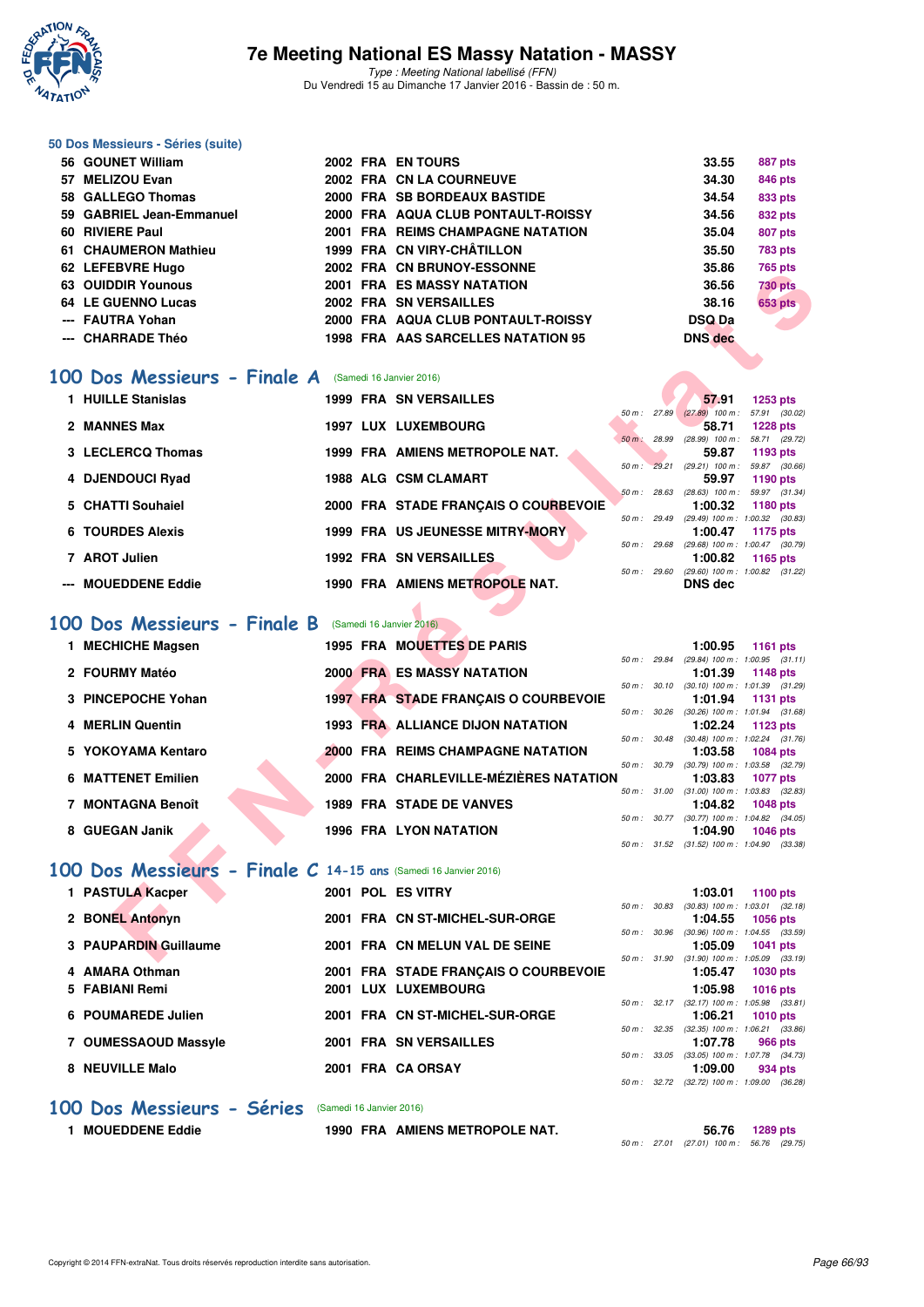

| 100 Dos Messieurs - Séries (suite) |  |
|------------------------------------|--|
| 2 HIII LE Ctaniclae                |  |

|     | 2 HUILLE Stanislas         |  | 1999 FRA SN VERSAILLES                  |                |                  | 58.51                                                   | <b>1234 pts</b> |  |
|-----|----------------------------|--|-----------------------------------------|----------------|------------------|---------------------------------------------------------|-----------------|--|
|     | 3 MANNES Max               |  | 1997 LUX LUXEMBOURG                     | $50 m$ : 28.28 |                  | $(28.28)$ 100 m : 58.51 $(30.23)$<br>58.97              | <b>1220 pts</b> |  |
|     | 4 LECLERCQ Thomas          |  | 1999 FRA AMIENS METROPOLE NAT.          | 50 m: 28.68    |                  | $(28.68)$ 100 m : 58.97 $(30.29)$<br>59.84              | 1194 pts        |  |
|     | <b>CHATTI Souhaiel</b>     |  | 2000 FRA STADE FRANÇAIS O COURBEVOIE    | 50 m: 29.31    |                  | $(29.31)$ 100 m : 59.84 $(30.53)$<br>59.88              | 1193 pts        |  |
| 6   | <b>AROT Julien</b>         |  | <b>1992 FRA SN VERSAILLES</b>           |                | 50 m : 29.04     | $(29.04)$ 100 m : 59.88 $(30.84)$<br>1:00.39            | <b>1177 pts</b> |  |
|     | 7 DJENDOUCI Ryad           |  | 1988 ALG CSM CLAMART                    | 50 m: 28.75    |                  | $(28.75)$ 100 m : 1:00.39 $(31.64)$<br>1:00.61          | <b>1171 pts</b> |  |
|     | 8 TOURDES Alexis           |  | 1999 FRA US JEUNESSE MITRY-MORY         |                |                  | 50 m: 29.10 (29.10) 100 m: 1:00.61 (31.51)<br>1:00.85   | 1164 $pts$      |  |
| 9   | <b>MECHICHE Magsen</b>     |  | <b>1995 FRA MOUETTES DE PARIS</b>       | 50 m : 29.81   |                  | $(29.81)$ 100 m : 1:00.85 $(31.04)$<br>1:01.35          | 1149 pts        |  |
|     | 10 FOURMY Matéo            |  | <b>2000 FRA ES MASSY NATATION</b>       | 50 m: 29.66    |                  | (29.66) 100 m: 1:01.35 (31.69)<br>1:01.55               | 1143 pts        |  |
|     | 11 GUEGAN Janik            |  | 1996 FRA LYON NATATION                  |                | 50 m: 29.87      | (29.87) 100 m: 1:01.55 (31.68)<br>1:02.14               | 1126 pts        |  |
|     | 12 YOKOYAMA Kentaro        |  | 2000 FRA REIMS CHAMPAGNE NATATION       |                | $50 m$ : $30.93$ | $(30.93)$ 100 m : 1:02.14 $(31.21)$<br>1:02.16          | 1125 pts        |  |
|     | 13 PINCEPOCHE Yohan        |  | 1997 FRA STADE FRANÇAIS O COURBEVOIE    | 50 m : 29.94   |                  | (29.94) 100 m: 1:02.16 (32.22)<br>1:02.28               | <b>1121 pts</b> |  |
|     | <b>14 MERLIN Quentin</b>   |  | <b>1993 FRA ALLIANCE DIJON NATATION</b> | $50 m$ :       | 30.23            | $(30.23)$ 100 m : 1:02.28 $(32.05)$<br>1:02.93          | 1103 pts        |  |
|     | 15 MONTAGNA Benoît         |  | <b>1989 FRA STADE DE VANVES</b>         | 50 m: 30.20    |                  | $(30.20)$ 100 m : 1:02.93 $(32.73)$<br>1:03.31          | 1092 pts        |  |
|     | <b>16 MATTENET Emilien</b> |  | 2000 FRA CHARLEVILLE-MÉZIÉRES NATATION  | 50 m: 30.55    |                  | $(30.55)$ 100 m : 1:03.31 $(32.76)$<br>1:03.42          | <b>1088 pts</b> |  |
| 17. | <b>BONEL Antonyn</b>       |  | 2001 FRA CN ST-MICHEL-SUR-ORGE          | 50 m: 30.95    |                  | (30.95) 100 m: 1:03.42 (32.47)<br>1:03.48               | <b>1087 pts</b> |  |
|     | <b>18 ROUBIOL Titouan</b>  |  | 1997 FRA CN MELUN VAL DE SEINE          |                | 50 m : 30.66     | $(30.66)$ 100 m : 1:03.48 $(32.82)$<br>1:03.51          | <b>1086 pts</b> |  |
| 19. | <b>BODENES Adrien</b>      |  | 1998 FRA STADE FRANÇAIS O COURBEVOIE    | 50 m: 30.60    |                  | $(30.60)$ 100 m : 1:03.51 $(32.91)$<br>1:03.67          | 1081 pts        |  |
|     | 20 BRUNET-PEYRAUD Thibaud  |  | 1999 FRA CN MAISONS-ALFORT              | 50 m : 30.49   |                  | $(30.49)$ 100 m : 1:03.67 $(33.18)$<br>1:03.90          | 1075 pts        |  |
|     | 21 PAUPARDIN Guillaume     |  | 2001 FRA CN MELUN VAL DE SEINE          | 50 m: 30.98    |                  | (30.98) 100 m: 1:03.90 (32.92)<br>1:04.11               | <b>1069 pts</b> |  |
|     | 22 DELPLANQUE David        |  | 2000 FRA PAS-DE-CALAIS                  |                | 50 m : 31.40     | $(31.40)$ 100 m : 1:04.11 $(32.71)$<br>1:04.18          | <b>1067 pts</b> |  |
|     | 23 GELIN Vincent           |  | 1999 FRA AMIENS METROPOLE NAT.          |                |                  | 50 m: 31.60 (31.60) 100 m: 1:04.18 (32.58)<br>1:04.36   | <b>1061 pts</b> |  |
|     | 24 THIBAULT Maxime         |  | 1999 FRA RSC MONTREUIL                  |                |                  | 50 m: 31.65 (31.65) 100 m: 1:04.36 (32.71)<br>1:04.57   | <b>1056 pts</b> |  |
|     | 25 ANDRE Romain            |  | <b>1998 FRA SN VERSAILLES</b>           |                |                  | 50 m: 31.21 (31.21) 100 m: 1:04.57 (33.36)<br>1:04.77   | <b>1050 pts</b> |  |
|     | 26 PASTULA Kacper          |  | 2001 POL ES VITRY                       |                |                  | 50 m: 31.11 (31.11) 100 m: 1:04.77 (33.66)<br>1:04.97   | <b>1044 pts</b> |  |
|     | 27 DINE-MOREIRA Orhan      |  | <b>1998 FRA EN TOURS</b>                |                |                  | 50 m: 31.54 (31.54) 100 m: 1:04.97 (33.43)<br>1:05.07   | <b>1041 pts</b> |  |
|     | <b>PROST Clement</b>       |  | 1998 FRA REIMS CHAMPAGNE NATATION       |                |                  | 50 m: 31.27 (31.27) 100 m: 1:05.07 (33.80)<br>1:05.32   | <b>1034 pts</b> |  |
|     | 29 AMARA Othman            |  | 2001 FRA STADE FRANÇAIS O COURBEVOIE    |                |                  | 50 m : 31.46 (31.46) 100 m : 1:05.32 (33.86)<br>1:05.33 | 1034 pts        |  |
|     | 30 GUIGOU Pierre-Lucas     |  | 2000 FRA U.S CRETEIL NATATION           |                | 50 m : 30.89     | $(30.89)$ 100 m : 1:05.33 $(34.44)$<br>1:05.57          | 1027 pts        |  |
|     | 31 FABIANI Remi            |  | 2001 LUX LUXEMBOURG                     |                |                  | 50 m: 31.98 (31.98) 100 m: 1:05.57 (33.59)<br>1:05.81   | 1021 pts        |  |
|     | 32 POUMAREDE Julien        |  | 2001 FRA CN ST-MICHEL-SUR-ORGE          |                |                  | 50 m : 31.49 (31.49) 100 m : 1:05.81 (34.32)<br>1:05.87 | 1019 pts        |  |
|     | 33 POTIER Livio            |  | 1998 FRA STADE FRANÇAIS O COURBEVOIE    |                |                  | 50 m: 31.97 (31.97) 100 m: 1:05.87 (33.90)<br>1:05.91   | <b>1018 pts</b> |  |
|     | 34 OUAZENE Manil           |  | <b>1999 FRA ES NANTERRE</b>             |                |                  | 50 m: 31.85 (31.85) 100 m: 1:05.91 (34.06)<br>1:05.96   | <b>1016 pts</b> |  |
|     | 35 OUMESSAOUD Massyle      |  | 2001 FRA SN VERSAILLES                  |                | 50 m : 32.60     | $(32.60)$ 100 m : 1:05.96 $(33.36)$<br>1:06.14          | 1011 pts        |  |
|     | <b>36 NEUVILLE Malo</b>    |  | 2001 FRA CA ORSAY                       |                |                  | 50 m: 32.22 (32.22) 100 m: 1:06.14 (33.92)<br>1:06.15   | 1011 pts        |  |
|     | 37 LOSSOUARN Mathias       |  | 1998 FRA CN BRUNOY-ESSONNE              |                |                  | 50 m : 32.18 (32.18) 100 m : 1:06.15 (33.97)<br>1:06.23 | 1009 pts        |  |
|     |                            |  |                                         |                |                  | 50 m: 32.09 (32.09) 100 m: 1:06.23 (34.14)              |                 |  |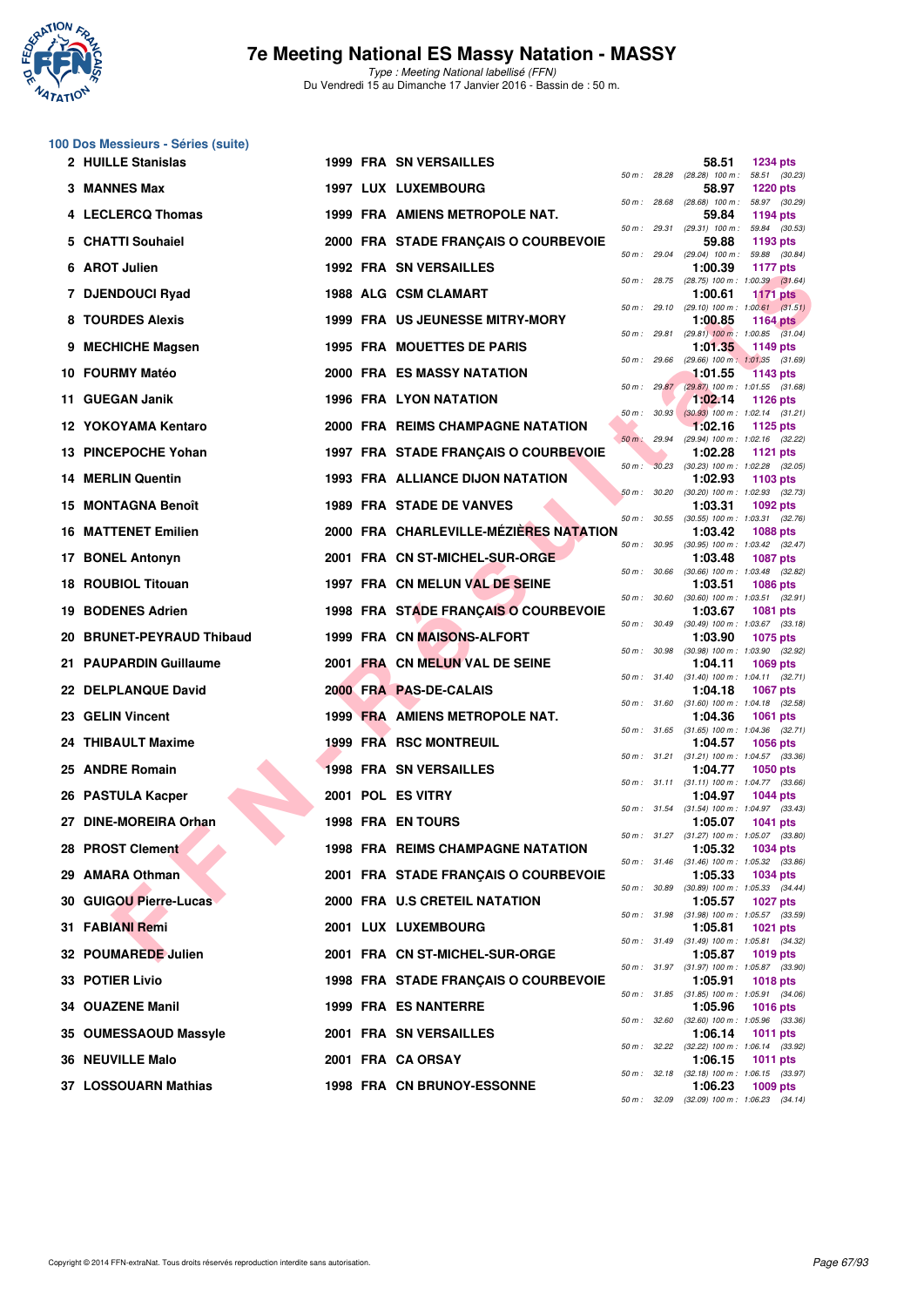

**100 Dos Messieurs - Séries (suite)**

### **7e Meeting National ES Massy Natation - MASSY**

Type : Meeting National labellisé (FFN) Du Vendredi 15 au Dimanche 17 Janvier 2016 - Bassin de : 50 m.

|    | 38 VINDEVOGEL-CAUET Igor          |  | 2001 FRA AMIENS METROPOLE NAT.          |              |              | 1:06.52                                                 | 1001 pts       |  |
|----|-----------------------------------|--|-----------------------------------------|--------------|--------------|---------------------------------------------------------|----------------|--|
|    | 39 MIGUET Florian                 |  | 2001 FRA SN VERSAILLES                  | 50 m: 32.66  |              | $(32.66)$ 100 m : 1:06.52 $(33.86)$<br>1:06.89          | 991 pts        |  |
|    | 40 MEDINA Antoine                 |  | 1999 FRA CN MELUN VAL DE SEINE          |              | 50 m : 32.32 | (32.32) 100 m: 1:06.89 (34.57)<br>1:07.01               | 987 pts        |  |
|    | 41 TONNEAU Guillaume              |  | 1998 FRA CN ST-MICHEL-SUR-ORGE          |              | 50 m : 32.21 | $(32.21)$ 100 m : 1:07.01 $(34.80)$<br>1:07.08          | 986 pts        |  |
|    | 42 RACINE Mickaël                 |  | <b>1998 FRA CN BRUNOY-ESSONNE</b>       | 50 m: 32.30  |              | $(32.30)$ 100 m : 1:07.08 $(34.78)$<br>1:07.50          | 974 pts        |  |
|    | 43 BECQUET Julien                 |  | 1999 FRA S.M MONTROUGE                  |              |              | 50 m : 32.94 (32.94) 100 m : 1:07.50 (34.56)<br>1:07.52 | 974 pts        |  |
|    | 44 KOTSIS Yanis                   |  | 2000 FRA LAGNY-SUR-MARNE NATATION       | 50 m : 33.73 |              | $(33.73)$ 100 m : 1:07.52 $(33.79)$<br>1:07.64          | 970 pts        |  |
|    | 45 LE CORNIER Adrien              |  | 1998 FRA STADE FRANÇAIS O COURBEVOIE    | 50 m: 32.86  |              | $(32.86)$ 100 m : 1:07.64 $(34.78)$<br>1:07.83          | 965 pts        |  |
|    | 46 MOLON Antoine                  |  | 2001 FRA CN MAISONS-ALFORT              | 50 m: 32.24  |              | $(32.24)$ 100 m : 1:07.83 $(35.59)$<br>1:08.10          | 958 pts        |  |
| 47 | <b>CHERRIER Kylian</b>            |  | 2000 FRA SN VERSAILLES                  |              | 50 m: 33.15  | $(33.15)$ 100 m : 1:08.10 $(34.95)$<br>1:08.41          | 949 pts        |  |
|    | 48 CHAUVIN Dennys                 |  | 2001 FRA ES VITRY                       |              | 50 m: 33.29  | $(33.29)$ 100 m : 1:08.41 $(35.12)$<br>1:08.43          | 949 pts        |  |
|    | 49 DAUGER Aloïs                   |  | <b>1999 FRA RSC MONTREUIL</b>           | $50 m$ :     | 32.33        | $(32.33)$ 100 m : 1:08.43 $(36.10)$<br>1:08.71          | 941 pts        |  |
|    |                                   |  |                                         | $50 m$ :     |              | 33.12 (33.12) 100 m : 1:08.71 (35.59)                   |                |  |
|    | 50 NASCIMENTO Diego               |  | 2000 BRA ASS SPORTIVE BOUVINES          | 50 m: 32.89  |              | 1:08.76<br>(32.89) 100 m: 1:08.76 (35.87)               | 940 pts        |  |
|    | 51 KUKLA Clément                  |  | <b>2002 FRA NAUTIC CLUB RAMBOUILLET</b> | 50 m : 33.94 |              | 1:08.95<br>$(33.94)$ 100 m : 1:08.95 $(35.01)$          | 935 pts        |  |
|    | 52 ROHART DELPIERRE Charles-Louis |  | 2000 FRA CSN GUYANCOURT                 | 50 m : 33.65 |              | 1:09.10<br>$(33.65)$ 100 m : 1:09.10 $(35.45)$          | 931 pts        |  |
|    | 53 DEZ Léo                        |  | 2002 FRA CSN GUYANCOURT                 |              | 50 m : 34.50 | 1:09.15<br>$(34.50)$ 100 m : 1:09.15 $(34.65)$          | 930 pts        |  |
|    | 54 BOCAGE Léo                     |  | 1998 FRA CN BRUNOY-ESSONNE              | 50 m : 33.88 |              | 1:09.26<br>$(33.88)$ 100 m : 1:09.26 $(35.38)$          | 927 pts        |  |
|    | 55 CHARBONNEL Theo                |  | 2001 FRA CN ST-MICHEL-SUR-ORGE          | 50 m : 33.83 |              | 1:09.47<br>$(33.83)$ 100 m : 1:09.47 $(35.64)$          | 921 pts        |  |
|    | 56 CELLICH Paul                   |  | 2000 FRA CANETON CLUB DE BEAUMONT       |              |              | 1:09.65<br>50 m: 33.45 (33.45) 100 m: 1:09.65 (36.20)   | 916 pts        |  |
|    | 57 AYRAULT Florentin              |  | 1998 FRA CN VIRY-CHATILLON              | 50 m : 33.65 |              | 1:09.72<br>(33.65) 100 m: 1:09.72 (36.07)               | 915 pts        |  |
|    | 58 DENJEAN Constantin             |  | 2002 FRA SO ROSNY                       |              | 50 m : 33.33 | 1:09.94<br>$(33.33)$ 100 m : 1:09.94 $(36.61)$          | 909 pts        |  |
|    | 59 WILLMES Etienne                |  | 1999 FRA NAUTIC CLUB RAMBOUILLET        |              |              | 1:09.97<br>50 m: 34.42 (34.42) 100 m: 1:09.97 (35.55)   | 908 pts        |  |
|    | 60 CATINEL-ARAMINTHE Keran        |  | 2001 FRA U.S CRETEIL NATATION           |              | 50 m : 34.59 | 1:10.23<br>$(34.59)$ 100 m : 1:10.23 $(35.64)$          | 901 pts        |  |
|    | 61 EGGIMANN Rudy                  |  | <b>2001 FRA MONTIGNY NATATION</b>       |              |              | 1:10.24                                                 | 901 pts        |  |
|    | 62 LE GALL Théophile              |  | 2001 FRA S.M MONTROUGE                  |              |              | 50 m: 33.41 (33.41) 100 m: 1:10.24 (36.83)<br>1:10.39   | 897 pts        |  |
|    | 63 LHOMME Hugo                    |  | 2002 FRA SN VERSAILLES                  | 50 m : 34.30 |              | $(34.30)$ 100 m : 1:10.39 $(36.09)$<br>1:10.50          | 894 pts        |  |
|    | 64 DURIEUX Yannick                |  | 2002 BEL USB LONGWY NATATION            |              |              | 50 m: 34.53 (34.53) 100 m: 1:10.50 (35.97)<br>1:10.58   | 892 pts        |  |
|    | 65 POUSSIN Gaétan                 |  | 2000 FRA C.N OZOIR-LA-FERRIERE          |              |              | 50 m : 34.64 (34.64) 100 m : 1:10.58 (35.94)<br>1:10.81 | <b>886 pts</b> |  |
|    | 66 ARMAND Jason                   |  | 1998 FRA CN ST-MICHEL-SUR-ORGE          |              | 50 m : 33.94 | (33.94) 100 m: 1:10.81 (36.87)<br>1:10.97               | 882 pts        |  |
|    | 67 BARLIER Tony                   |  | <b>2002 FRA CSN GUYANCOURT</b>          |              |              | 50 m: 34.58 (34.58) 100 m: 1:10.97 (36.39)<br>1:11.04   | 880 pts        |  |
|    | 68 BENNADJI Aimen                 |  | 2000 FRA ES NANTERRE                    |              |              | 50 m: 34.47 (34.47) 100 m: 1:11.04 (36.57)<br>1:11.23   | 875 pts        |  |
|    | 69 GIBERT Alexandre               |  | 2000 FRA CN VERNEUIL VERNOUILLET        |              |              | 50 m : 34.79 (34.79) 100 m : 1:11.23 (36.44)<br>1:11.31 | 873 pts        |  |
|    | 70 BOURDON Rayane                 |  | 2001 FRA CN VIRY-CHÂTILLON              |              |              | 50 m: 34.74 (34.74) 100 m: 1:11.31 (36.57)<br>1:11.36   | 872 pts        |  |
|    | 71 PORTES Lilian                  |  | <b>1999 FRA COULOMMIERS NATATION</b>    |              |              | 50 m: 34.54 (34.54) 100 m: 1:11.36 (36.82)<br>1:11.45   | 869 pts        |  |
|    | <b>72 CIFTCI Denis</b>            |  | 2002 FRA U.S CRETEIL NATATION           |              |              | 50 m : 34.63 (34.63) 100 m : 1:11.45 (36.82)<br>1:11.52 | 868 pts        |  |
|    | 73 GOUNET William                 |  | 2002 FRA EN TOURS                       |              |              | 50 m : 35.31 (35.31) 100 m : 1:11.52 (36.21)<br>1:11.58 | 866 pts        |  |
|    |                                   |  |                                         |              |              |                                                         |                |  |

|          | 32.66 | $(32.66)$ 100 m :            | 1:06.52<br>(33.86)            |
|----------|-------|------------------------------|-------------------------------|
|          |       | 1:06.89                      | 991<br>pts                    |
| $50 m$ : | 32.32 | $(32.32)$ 100 m :            | 1:06.89<br>(34.57)            |
|          |       | 1:07.01                      | 987 pts                       |
| $50 m$ : | 32.21 | $(32.21)$ 100 m :            | 1:07.01<br>(34.80)            |
|          |       | 1:07.08                      | 986 pts                       |
| $50 m$ : | 32.30 | $(32.30)$ 100 m :            | (34.78)<br>1:07.08            |
| $50 m$ : | 32.94 | 1:07.50                      | 974 pts                       |
|          |       | $(32.94)$ 100 m :<br>1:07.52 | 1:07.50 (34.56)<br>974 pts    |
| $50 m$ : | 33.73 | $(33.73) 100 m$ :            | 1:07.52<br>(33.79)            |
|          |       | 1:07.64                      | 970 pts                       |
| $50 m$ : | 32.86 | $(32.86)$ 100 m :            | 1:07.64<br>(34.78)            |
|          |       | 1:07.83                      | 965 pts                       |
| $50 m$ : | 32.24 | $(32.24)$ 100 m :            | 1:07.83<br>(35.59)            |
|          |       | 1:08.10                      | $958$ pts                     |
| $50 m$ : | 33.15 | $(33.15)$ 100 m :            | 1:08.10<br>(34.95)            |
|          |       | 1:08.41                      | 949 pts                       |
| $50 m$ : | 33.29 | $(33.29)$ 100 m :            | (35.12)<br>1:08.41            |
|          |       | 1:08.43                      | 949 pts                       |
| $50 m$ : | 32.33 | (32.33) 100 m :              | (36.10)<br>1:08.43            |
|          |       | 1:08.71                      | 941 pts                       |
| $50 m$ : | 33.12 | $(33.12) 100 m$ :            | 1:08.71<br>(35.59)            |
|          |       | 1:08.76                      | 940 pts                       |
| 50 m :   | 32.89 | $(32.89)$ 100 m :            | (35.87)<br>1:08.76            |
|          |       | 1:08.95                      | 935 pts                       |
| $50 m$ : | 33.94 | $(33.94)$ 100 m :            | 1:08.95<br>(35.01)            |
|          |       | 1:09.10                      | 931 pts                       |
| $50 m$ : | 33.65 | $(33.65) 100 m$ :<br>1:09.15 | $1:09.10$ $(35.45)$           |
| $50 m$ : | 34.50 | $(34.50)$ 100 m :            | 930 pts<br>1:09.15<br>(34.65) |
|          |       | 1:09.26                      | 927 pts                       |
| $50 m$ : | 33.88 | (33.88) 100 m :              | 1:09.26 (35.38)               |
|          |       | 1:09.47                      | 921 pts                       |
| $50 m$ : | 33.83 | $(33.83) 100 m$ :            | (35.64)<br>1:09.47            |
|          |       | 1:09.65                      | 916 pts                       |
| $50 m$ : | 33.45 | $(33.45) 100 m$ :            | 1:09.65<br>(36.20)            |
|          |       | 1:09.72                      | 915 pts                       |
| $50 m$ : | 33.65 | $(33.65) 100 m$ :            | 1:09.72<br>(36.07)            |
|          |       | 1:09.94                      | 909 pts                       |
| $50 m$ : |       |                              |                               |
|          | 33.33 | $(33.33) 100 m$ :            | (36.61)<br>1:09.94            |
|          |       | 1:09.97                      | <b>908 pts</b>                |
| $50 m$ : | 34.42 | $(34.42) 100 m$ :            | 1:09.97 (35.55)               |
|          |       | 1:10.23                      | 901 pts                       |
| $50 m$ : | 34.59 | $(34.59) 100 m$ :            | $1:10.23$ $(35.64)$           |
| $50 m$ : | 33.41 | 1:10.24                      | 901 pts                       |
|          |       | $(33.41)$ 100 m :<br>1:10.39 | 1:10.24 (36.83)               |
| $50 m$ : | 34.30 | $(34.30)$ 100 m :            | 897 pts<br>1:10.39<br>(36.09) |
|          |       | 1:10.50                      | 894 pts                       |
| $50 m$ : | 34.53 | $(34.53) 100 m$ :            | 1:10.50<br>(35.97)            |
|          |       | 1:10.58                      | 892 pts                       |
| $50 m$ : | 34.64 | $(34.64) 100 m$ :            | 1:10.58<br>(35.94)            |
|          |       | 1:10.81                      | <b>886 pts</b>                |
| 50 m :   | 33.94 | $(33.94)$ 100 m :            | 1:10.81<br>(36.87)            |
|          |       | 1:10.97                      | <b>882 pts</b>                |
| $50 m$ : | 34.58 | $(34.58) 100 m$ :            | 1:10.97<br>(36.39)            |
|          |       | 1:11.04                      | 880 pts                       |
| $50 m$ : | 34.47 | $(34.47) 100 m$ :            | 1:11.04<br>(36.57)            |
| $50 m$ : | 34.79 | 1:11.23<br>$(34.79) 100 m$ : | 875 pts<br>1:11.23<br>(36.44) |
|          |       | 1:11.31                      | 873 pts                       |
| $50 m$ : | 34.74 | $(34.74) 100 m$ :            | 1:11.31<br>(36.57)            |
|          |       | 1:11.36                      | 872 pts                       |
| $50 m$ : | 34.54 | $(34.54) 100 m$ :            | 1:11.36<br>(36.82)            |
|          |       | 1:11.45                      | <b>869 pts</b>                |
| $50 m$ : | 34.63 | $(34.63)$ 100 m :            | 1:11.45<br>(36.82)            |
|          |       | 1:11.52                      | 868 pts                       |
| $50 m$ : | 35.31 | $(35.31)$ 100 m :            | 1:11.52<br>(36.21)            |
| $50 m$ : | 35.35 | 1:11.58<br>$(35.35) 100 m$ : | 866 pts<br>1:11.58<br>(36.23) |

**38 VINDEVOGEL-CAUET Igor 2001 FRA AMIENS METROPOLE NAT. 1:06.52 1001 pts**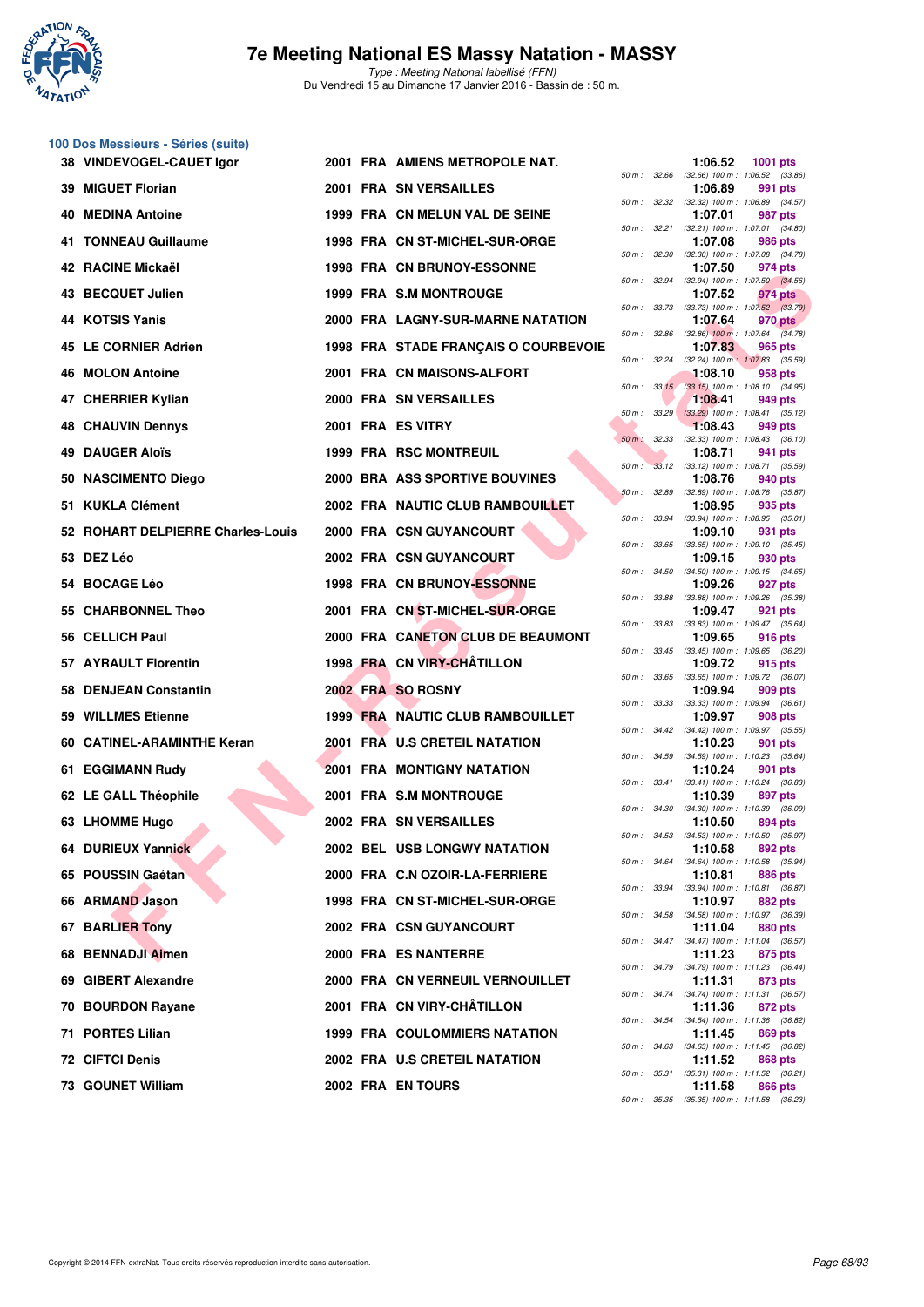

Type : Meeting National labellisé (FFN) Du Vendredi 15 au Dimanche 17 Janvier 2016 - Bassin de : 50 m.

|  | 100 Dos Messieurs - Séries (suite) |  |  |
|--|------------------------------------|--|--|
|--|------------------------------------|--|--|

| 74 ROTH BELGRAND Mathis                                 |  | 2002 FRA SO ROSNY                                                                                               |              |              | 1:11.61                                                     | 865 pts         |  |
|---------------------------------------------------------|--|-----------------------------------------------------------------------------------------------------------------|--------------|--------------|-------------------------------------------------------------|-----------------|--|
| 75 FAUTRA Yohan                                         |  | 2000 FRA AQUA CLUB PONTAULT-ROISSY                                                                              |              |              | 50 m: 35.02 (35.02) 100 m: 1:11.61 (36.59)<br>1:11.63       | 865 pts         |  |
|                                                         |  |                                                                                                                 |              |              | 50 m: 34.51 (34.51) 100 m: 1:11.63 (37.12)                  |                 |  |
| 76 WATTEZ Pacôme                                        |  | 2002 FRA C.N OZOIR-LA-FERRIERE                                                                                  |              |              | 1:11.90<br>50 m: 35.10 (35.10) 100 m: 1:11.90 (36.80)       | 858 pts         |  |
| 77 HANNIER Julien                                       |  | <b>1999 FRA RSC MONTREUIL</b>                                                                                   |              |              | 1:11.95                                                     | 857 pts         |  |
| <b>78 RECOURSE Clément</b>                              |  | 1998 FRA CN ST-MICHEL-SUR-ORGE                                                                                  |              |              | 50 m: 34.49 (34.49) 100 m: 1:11.95 (37.46)<br>1:12.07       | 854 pts         |  |
|                                                         |  |                                                                                                                 |              |              | 50 m: 34.17 (34.17) 100 m: 1:12.07 (37.90)                  |                 |  |
| 79 REBOUCHE Valentin                                    |  | 2000 FRA USB LONGWY NATATION                                                                                    |              |              | 1:12.13<br>50 m: 34.75 (34.75) 100 m: 1:12.13 (37.38)       | <b>852 pts</b>  |  |
| 80 GUILLAUME Hugo                                       |  | 2001 FRA CN VIRY-CHÂTILLON                                                                                      |              |              | 1:12.30                                                     | 848 pts         |  |
| 81 GAVARD Ethan                                         |  | 2002 FRA CN MELUN VAL DE SEINE                                                                                  | 50 m: 35.31  |              | $(35.31)$ 100 m : 1:12.30 $(36.99)$<br>1:12.50              | 843 pts         |  |
|                                                         |  |                                                                                                                 |              |              | 50 m: 35.22 (35.22) 100 m: 1:12.50 (37.28)                  |                 |  |
| 82 GOHARD Aymeric                                       |  | 2002 FRA SN VERSAILLES                                                                                          |              | 50 m: 34.69  | 1:12.52<br>$(34.69)$ 100 m : 1:12.52 $(37.83)$              | 842 pts         |  |
| 83 CHAPUIS Barthelemy                                   |  | 2002 FRA RACING CLUB DE FRANCE WP                                                                               |              |              | 1:12.63                                                     | 839 pts         |  |
| <b>84 QUANTIN Hugo</b>                                  |  | 2001 FRA CSN GUYANCOURT                                                                                         | $50 m$ :     |              | 34.61 (34.61) 100 m : 1:12.63 (38.02)<br>1:13.51            | 817 pts         |  |
|                                                         |  |                                                                                                                 | 50 m : 36.39 |              | (36.39) 100 m: 1:13.51 (37.12)                              |                 |  |
| 85 VU Raphaël                                           |  | 2000 FRA AQUA CLUB PONTAULT-ROISSY                                                                              |              |              | 1:13.56                                                     | 816 pts         |  |
| 86 BARTHÉLÉMY Hugo                                      |  | 2002 FRA CN LE PLESSIS-ROBINSON                                                                                 | $50 m$ :     | 36.26        | $(36.26)$ 100 m : 1:13.56 $(37.30)$<br>1:13.92              | 807 pts         |  |
|                                                         |  |                                                                                                                 |              | 50 m : 35.99 | $(35.99)$ 100 m : 1:13.92 $(37.93)$                         |                 |  |
| 87 PEREIRA Maxence                                      |  | 2001 FRA CSN GUYANCOURT                                                                                         | $50 m$ :     | 35.89        | 1:14.15<br>$(35.89)$ 100 m : 1:14.15 $(38.26)$              | 801 pts         |  |
| <b>88 GENEVOIS Yanis</b>                                |  | 2002 FRA CN VIRY-CHÂTILLON                                                                                      |              |              | 1:14.87                                                     | 784 pts         |  |
| <b>89 CHAPUY Lucas</b>                                  |  | 2002 FRA CSN GUYANCOURT                                                                                         | 50 m: 36.82  |              | $(36.82)$ 100 m : 1:14.87 $(38.05)$<br>1:15.40              | 771 pts         |  |
|                                                         |  |                                                                                                                 | 50 m : 36.90 |              | (36.90) 100 m: 1:15.40 (38.50)                              |                 |  |
| 90 JULIEN Noé                                           |  | 2002 FRA CA ORSAY                                                                                               |              |              | 1:16.03<br>50 m: 37.73 (37.73) 100 m: 1:16.03 (38.30)       | 756 pts         |  |
| 91 RIVIERE Paul                                         |  | 2001 FRA REIMS CHAMPAGNE NATATION                                                                               |              |              | 1:16.98                                                     | <b>733 pts</b>  |  |
| 92 LEMAIRE Benjamin                                     |  | 2002 FRA C.N OZOIR-LA-FERRIERE                                                                                  | 50 m : 36.39 |              | $(36.39)$ 100 m : 1:16.98 $(40.59)$<br>1:17.06              | <b>731 pts</b>  |  |
|                                                         |  |                                                                                                                 | 50 m : 36.75 |              | (36.75) 100 m : 1:17.06 (40.31)                             |                 |  |
| 93 CAILLAULT Matthieu                                   |  | 2002 FRA SN VERSAILLES                                                                                          |              |              | 1:18.32<br>50 m: 38.14 (38.14) 100 m: 1:18.32 (40.18)       | 702 pts         |  |
| 94 GELY Tom                                             |  | 2002 FRA CSN GUYANCOURT                                                                                         |              |              | 1:18.41                                                     | 700 pts         |  |
| 95 CARLIER Florian                                      |  | 2002 FRA SN VERSAILLES                                                                                          |              |              | 50 m: 38.17 (38.17) 100 m: 1:18.41 (40.24)<br>1:19.04       | 685 pts         |  |
|                                                         |  |                                                                                                                 |              |              | 50 m: 38.40 (38.40) 100 m: 1:19.04 (40.64)                  |                 |  |
| 96 LATAPY Aurélien                                      |  | 2001 FRA COULOMMIERS NATATION                                                                                   | 50 m : 38.61 |              | 1:19.28<br>$(38.61)$ 100 m : 1:19.28 $(40.67)$              | <b>680 pts</b>  |  |
| 97 LE GUENNO Lucas                                      |  | 2002 FRA SN VERSAILLES                                                                                          |              |              | 1:20.11                                                     | 661 pts         |  |
| --- ZAWADSKI Paul                                       |  | 2002 FRA CSN GUYANCOURT                                                                                         |              |              | 50 m: 38.89 (38.89) 100 m: 1:20.11 (41.22)<br><b>DSQ Da</b> |                 |  |
| --- MERCIER Antonin                                     |  | 2001 FRA CHARLEVILLE-MÉZIÈRES NATATION                                                                          |              |              | DNS dec                                                     |                 |  |
| --- PHANTSULAYA George                                  |  | 2000 FRA U.S CRETEIL NATATION                                                                                   |              |              | <b>DNS dec</b>                                              |                 |  |
| --- M'RABET Taki                                        |  | 1989 TUN STADE FRANÇAIS O COURBEVOIE                                                                            |              |              | DNS dec                                                     |                 |  |
|                                                         |  |                                                                                                                 |              |              |                                                             |                 |  |
| 200 Dos Messieurs - Finale A (Dimanche 17 Janvier 2016) |  |                                                                                                                 |              |              |                                                             |                 |  |
| 1 CHATTI Souhaiel                                       |  | 2000 FRA STADE FRANÇAIS O COURBEVOIE                                                                            |              |              | 2:08.94                                                     | <b>1201 pts</b> |  |
|                                                         |  | 50 m: 29.91 (29.91) 100 m: 1:02.41 (32.50) 150 m: 1:35.55 (33.14) 200 m: 2:08.94 (33.39)                        |              |              |                                                             |                 |  |
| 2 MANNES Max                                            |  | 1997 LUX LUXEMBOURG<br>50 m: 30.32 (30.32) 100 m: 1:04.06 (33.74) 150 m: 1:38.18 (34.12) 200 m: 2:09.96 (31.78) |              |              | 2:09.96                                                     | 1186 pts        |  |
| 0.010701                                                |  | 0000 FBA FO MACOV MATATION                                                                                      |              |              | 0.44.40                                                     | -------         |  |

### [200 Dos Messieurs - Finale A](http://www.ffnatation.fr/webffn/resultats.php?idact=nat&go=epr&idcpt=35299&idepr=63) (Dimanche 17 Janvier 2016)

| 1 CHATTI Souhaiel       |  | 2000 FRA STADE FRANCAIS O COURBEVOIE                                                                                                                                                   | 2:08.94 | 1201 pts                                              |
|-------------------------|--|----------------------------------------------------------------------------------------------------------------------------------------------------------------------------------------|---------|-------------------------------------------------------|
| 2 MANNES Max            |  | 50 m: 29.91 (29.91) 100 m: 1:02.41 (32.50) 150 m: 1:35.55<br><b>1997 LUX LUXEMBOURG</b>                                                                                                | 2:09.96 | $(33.14)$ 200 m : 2:08.94 $(33.39)$<br>1186 pts       |
| 3 SALCZER Ladislas      |  | 50 m: 30.32 (30.32) 100 m: 1:04.06 (33.74) 150 m: 1:38.18 (34.12) 200 m: 2:09.96 (31.78)<br>2000 FRA ES MASSY NATATION                                                                 | 2:11.43 | 1164 pts                                              |
| 4 FOURMY Matéo          |  | 50 m: 29.97 (29.97) 100 m: 1:03.20 (33.23) 150 m: 1:37.95 (34.75) 200 m: 2:11.43 (33.48)<br>2000 FRA ES MASSY NATATION<br>50 m : 30.94 (30.94) 100 m : 1:04.37 (33.43) 150 m : 1:38.29 |         | $2:11.96$ 1156 pts<br>(33.92) 200 m : 2:11.96 (33.67) |
| 5 LEGER Baptiste        |  | <b>1999 FRA ES MASSY NATATION</b><br>50 m: 30.41 (30.41) 100 m: 1:05.27 (34.86) 150 m: 1:40.89 (35.62) 200 m: 2:15.52 (34.63)                                                          | 2:15.52 | 1104 pts                                              |
| 6 AROT Julien           |  | <b>1992 FRA SN VERSAILLES</b><br>50 m : 30.45 (30.45) 100 m : 1:05.02 (34.57) 150 m : 1:40.64                                                                                          | 2:15.54 | 1103 pts<br>$(35.62)$ 200 m : 2:15.54 $(34.90)$       |
| <b>7 TOURDES Alexis</b> |  | 1999 FRA US JEUNESSE MITRY-MORY<br>50 m: 31.42 (31.42) 100 m: 1:05.57 (34.15) 150 m: 1:41.09                                                                                           | 2:16.96 | 1083 pts<br>(35.52) 200 m : 2:16.96 (35.87)           |
| 8 GUEGAN Janik          |  | 1996 FRA LYON NATATION                                                                                                                                                                 | 2:17.01 | 1082 pts                                              |
|                         |  | 50 m: 32.06 (32.06) 100 m: 1:06.70 (34.64) 150 m: 1:42.19 (35.49) 200 m: 2:17.01 (34.82)                                                                                               |         |                                                       |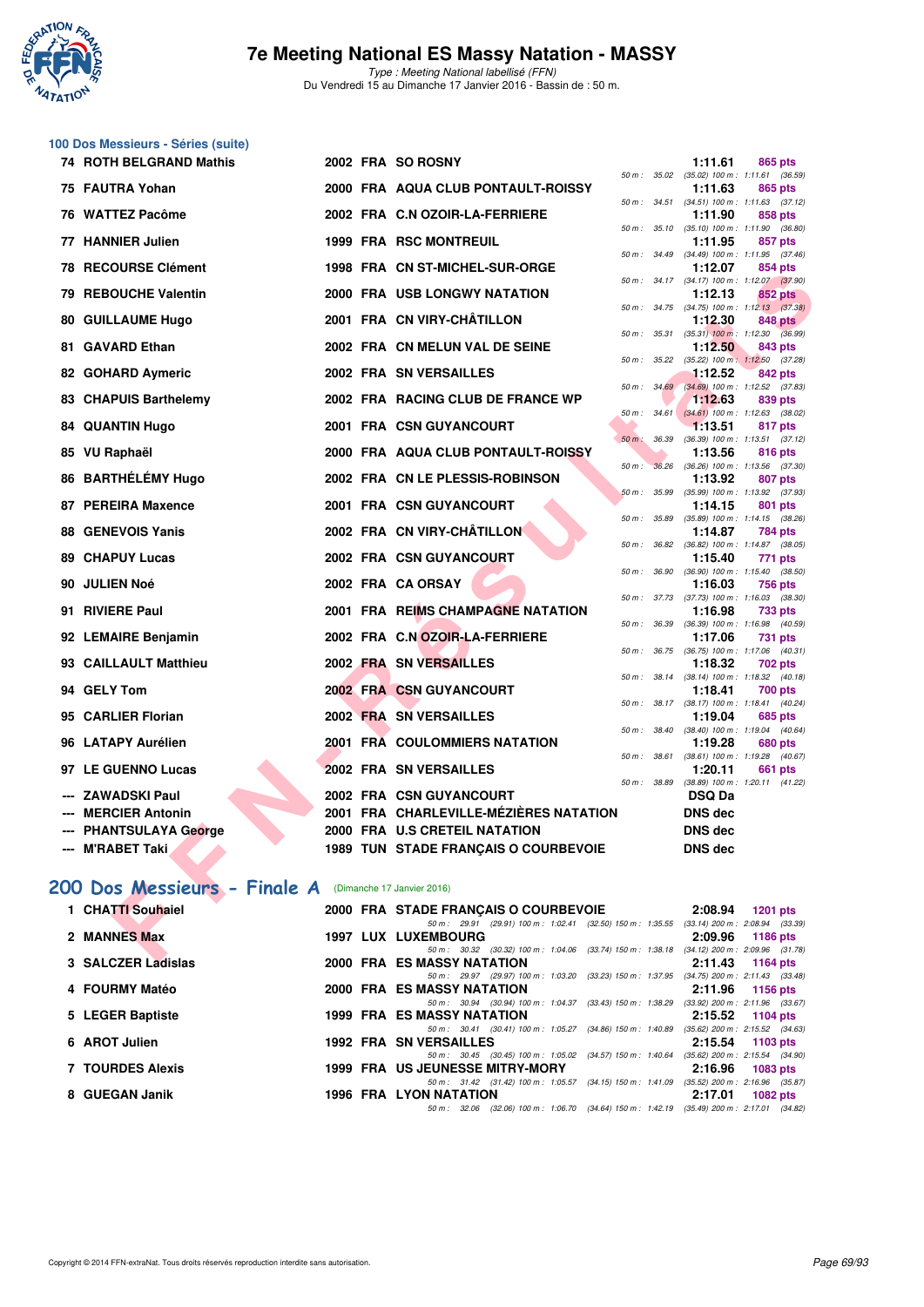

|    | 200 Dos Messieurs - Finale B (Dimanche 17 Janvier 2016)             |  |                                                                                                                                                                        |                            |
|----|---------------------------------------------------------------------|--|------------------------------------------------------------------------------------------------------------------------------------------------------------------------|----------------------------|
|    | 1 DJENDOUCI Ryad                                                    |  | 1988 ALG CSM CLAMART                                                                                                                                                   | 2:14.40<br>1120 pts        |
|    | 2 ZITOUNI Fares                                                     |  | 50 m: 31.46 (31.46) 100 m: 1:05.10 (33.64) 150 m: 1:39.89 (34.79) 200 m: 2:14.40 (34.51)<br>1999 FRA AMIENS METROPOLE NAT.                                             | 2:15.74<br><b>1101 pts</b> |
| 3. | <b>BONEL Antonyn</b>                                                |  | 50 m: 33.19 (33.19) 100 m: 1:07.94 (34.75) 150 m: 1:42.85 (34.91) 200 m: 2:15.74 (32.89)<br>2001 FRA CN ST-MICHEL-SUR-ORGE                                             | 2:16.17<br>1094 pts        |
|    | 4 GELIN Vincent                                                     |  | 50 m: 31.51 (31.51) 100 m: 1:06.16 (34.65) 150 m: 1:41.78 (35.62) 200 m: 2:16.17 (34.39)<br>1999 FRA AMIENS METROPOLE NAT.                                             | 2:16.26<br>1093 pts        |
|    |                                                                     |  | 50 m: 31.92 (31.92) 100 m: 1:06.37 (34.45) 150 m: 1:41.60 (35.23) 200 m: 2:16.26 (34.66)                                                                               |                            |
|    | 5 BRUNET-PEYRAUD Thibaud                                            |  | 1999 FRA CN MAISONS-ALFORT<br>50 m: 32.78 (32.78) 100 m: 1:07.89 (35.11) 150 m: 1:43.92 (36.03) 200 m: 2:18.89 (34.97)                                                 | 2:18.89<br>1055 pts        |
|    | 6 GENET David                                                       |  | 1982 FRA CLUB DES NAGEURS DE PARIS<br>50 m: 33.12 (33.12) 100 m: 1:08.59 (35.47) 150 m: 1:44.53 (35.94) 200 m: 2:19.65 (35.12)                                         | 2:19.65<br>$1045$ pts      |
|    | 7 MIGUET Florian                                                    |  | 2001 FRA SN VERSAILLES<br>50 m: 32.38 (32.38) 100 m: 1:07.77 (35.39) 150 m: 1:44.07 (36.30) 200 m: 2:20.08 (36.01)                                                     | 2:20.08<br>1039 pts        |
|    | 8 FABIANI Remi                                                      |  | 2001 LUX LUXEMBOURG                                                                                                                                                    | 2:21.02<br>$1026$ pts      |
|    |                                                                     |  | 50 m: 32.61 (32.61) 100 m: 1:08.84 (36.23) 150 m: 1:45.68 (36.84) 200 m: 2:21.02 (35.34)                                                                               |                            |
|    | 200 Dos Messieurs - Finale $C$ 14-15 ans (Dimanche 17 Janvier 2016) |  |                                                                                                                                                                        |                            |
|    | 1 NEUVILLE Malo                                                     |  | 2001 FRA CA ORSAY<br>50 m: 32.42 (32.42) 100 m: 1:08.20 (35.78) 150 m: 1:44.23 (36.03) 200 m: 2:19.68 (35.45)                                                          | 2:19.68<br><b>1044 pts</b> |
|    | 2 PAUPARDIN Guillaume                                               |  | 2001 FRA CN MELUN VAL DE SEINE<br>50 m: 32.86 (32.86) 100 m: 1:09.24 (36.38) 150 m: 1:46.61 (37.37) 200 m: 2:21.29 (34.68)                                             | 2:21.29<br>$1022$ pts      |
|    | 3 POUMAREDE Julien                                                  |  | 2001 FRA CN ST-MICHEL-SUR-ORGE<br>50 m: 33.58 (33.58) 100 m: 1:09.75 (36.17) 150 m: 1:47.03 (37.28) 200 m: 2:22.25 (35.22)                                             | 2:22.25<br>1008 pts        |
|    | 4 VINDEVOGEL-CAUET Igor                                             |  | 2001 FRA AMIENS METROPOLE NAT.                                                                                                                                         | 2:26.21<br>954 pts         |
|    | 5 MOLON Antoine                                                     |  | 50 m: 33.63 (33.63) 100 m: 1:09.25 (35.62) 150 m: 1:47.57 (38.32) 200 m: 2:26.21 (38.64)<br>2001 FRA CN MAISONS-ALFORT                                                 | 2:26.84<br>946 pts         |
|    | 6 LHOMME Hugo                                                       |  | 50 m: 33.73 (33.73) 100 m: 1:11.65 (37.92) 150 m: 1:49.90 (38.25) 200 m: 2:26.84 (36.94)<br>2002 FRA SN VERSAILLES                                                     | 2:27.42<br>938 pts         |
|    | 7 CHARBONNEL Theo                                                   |  | 50 m: 34.73 (34.73) 100 m: 1:12.92 (38.19) 150 m: 1:50.95 (38.03) 200 m: 2:27.42 (36.47)<br>2001 FRA CN ST-MICHEL-SUR-ORGE                                             | 2:28.02<br>930 pts         |
|    |                                                                     |  | 50 m: 34.17 (34.17) 100 m: 1:12.37 (38.20) 150 m: 1:51.23 (38.86) 200 m: 2:28.02 (36.79)                                                                               |                            |
|    | 8 BARRY Aron                                                        |  | 2002 FRA CLUB DES NAGEURS DE PARIS<br>50 m: 34.12 (34.12) 100 m: 1:11.58 (37.46) 150 m: 1:50.47 (38.89) 200 m: 2:28.63 (38.16)                                         | 2:28.63<br>922 pts         |
|    | 200 Dos Messieurs - Séries                                          |  | (Dimanche 17 Janvier 2016)                                                                                                                                             |                            |
|    | 1 CHATTI Souhaiel                                                   |  | 2000 FRA STADE FRANÇAIS O COURBEVOIE                                                                                                                                   | 2:10.89<br>1172 pts        |
|    | 2 SALCZER Ladislas                                                  |  | 50 m: 30.85 (30.85) 100 m: 1:04.63 (33.78) 150 m: 1:37.54 (32.91) 200 m: 2:10.89 (33.35)<br><b>2000 FRA ES MASSY NATATION</b>                                          | 2:10.90<br>1172 pts        |
|    | 3 PEREIRA Thomas                                                    |  | 50 m: 29.73 (29.73) 100 m: 1:03.36 (33.63) 150 m: 1:37.63 (34.27) 200 m: 2:10.90 (33.27)<br>1999 FRA JEANNE D'ARC DRANCY                                               | 2:11.08<br>1169 pts        |
|    |                                                                     |  | 50 m: 30.84 (30.84) 100 m: 1:04.03 (33.19) 150 m: 1:38.02 (33.99) 200 m: 2:11.08 (33.06)<br>1997 LUX LUXEMBOURG                                                        |                            |
|    | 4 MANNES Max                                                        |  | 50 m: 30.94 (30.94) 100 m: 1:04.30 (33.36) 150 m: 1:38.74 (34.44) 200 m: 2:12.06 (33.32)                                                                               | 2:12.06<br>1154 pts        |
|    | 5 LEGER Baptiste                                                    |  | <b>1999 FRA ES MASSY NATATION</b><br>50 m: 30.59 (30.59) 100 m: 1:04.60 (34.01) 150 m: 1:39.12 (34.52) 200 m: 2:12.68 (33.56)                                          | 2:12.68<br>1145 pts        |
|    | <b>6 TOURDES Alexis</b>                                             |  | 1999 FRA US JEUNESSE MITRY-MORY<br>50 m: 30.43 (30.43) 100 m: 1:03.69 (33.26) 150 m: 1:37.86 (34.17) 200 m: 2:12.92 (35.06)                                            | 2:12.92<br>1142 pts        |
|    | 7 AROT Julien                                                       |  | <b>1992 FRA SN VERSAILLES</b>                                                                                                                                          | 2:14.00<br>1126 pts        |
|    | 8 GUEGAN Janik                                                      |  | 50 m: 30.20 (30.20) 100 m: 1:04.32 (34.12) 150 m: 1:39.81 (35.49) 200 m: 2:14.00 (34.19)<br>1996 FRA LYON NATATION                                                     | 2:14.49<br>1119 pts        |
|    | 9 FOURMY Matéo                                                      |  | 50 m: 30.90 (30.90) 100 m: 1:04.91 (34.01) 150 m: 1:39.78 (34.87) 200 m: 2:14.49 (34.71)<br>2000 FRA ES MASSY NATATION                                                 | 2:15.47<br>1104 pts        |
|    | 10 BONEL Antonyn                                                    |  | 50 m: 31.50 (31.50) 100 m: 1:05.55 (34.05) 150 m: 1:40.61 (35.06) 200 m: 2:15.47 (34.86)<br>2001 FRA CN ST-MICHEL-SUR-ORGE                                             | 2:16.30<br>1092 pts        |
|    |                                                                     |  | 50 m: 31.65 (31.65) 100 m: 1:06.65 (35.00) 150 m: 1:41.89 (35.24) 200 m: 2:16.30 (34.41)                                                                               |                            |
|    | 11 ZITOUNI Fares                                                    |  | 1999 FRA AMIENS METROPOLE NAT.<br>50 m: 32.21 (32.21) 100 m: 1:06.51 (34.30) 150 m: 1:42.21 (35.70) 200 m: 2:16.57 (34.36)                                             | 2:16.57<br>1089 pts        |
|    | 12 BRUNET-PEYRAUD Thibaud                                           |  | 1999 FRA CN MAISONS-ALFORT<br>50 m: 31.85 (31.85) 100 m: 1:06.27 (34.42) 150 m: 1:42.44 (36.17) 200 m: 2:18.07 (35.63)                                                 | 2:18.07<br>1067 pts        |
|    |                                                                     |  |                                                                                                                                                                        |                            |
|    | 13 BOURSAC CERVERA LORTET Thomas 1999 FRA STADE DE VANVES           |  |                                                                                                                                                                        | 2:18.15<br>1066 pts        |
|    | <b>14 GELIN Vincent</b>                                             |  | 50 m: 33.03 (33.03) 100 m: 1:07.77 (34.74) 150 m: 1:43.68 (35.91) 200 m: 2:18.15 (34.47)<br>1999 FRA AMIENS METROPOLE NAT.                                             | 2:18.71<br>1058 pts        |
|    | 15 DJENDOUCI Ryad                                                   |  | 50 m: 32.94 (32.94) 100 m: 1:08.51 (35.57) 150 m: 1:43.61 (35.10) 200 m: 2:18.71 (35.10)<br>1988 ALG CSM CLAMART                                                       | 2:18.99<br>1054 pts        |
|    | <b>16 RENOUVIN Lorenzo</b>                                          |  | 50 m: 31.42 (31.42) 100 m: 1:06.08 (34.66) 150 m: 1:42.42 (36.34) 200 m: 2:18.99 (36.57)                                                                               | 2:19.27<br>1050 pts        |
|    | 17 GENET David                                                      |  | 1998 FRA STADE FRANÇAIS O COURBEVOIE<br>50 m: 32.18 (32.18) 100 m: 1:07.71 (35.53) 150 m: 1:43.75 (36.04) 200 m: 2:19.27 (35.52)<br>1982 FRA CLUB DES NAGEURS DE PARIS | 2:19.67<br>1044 pts        |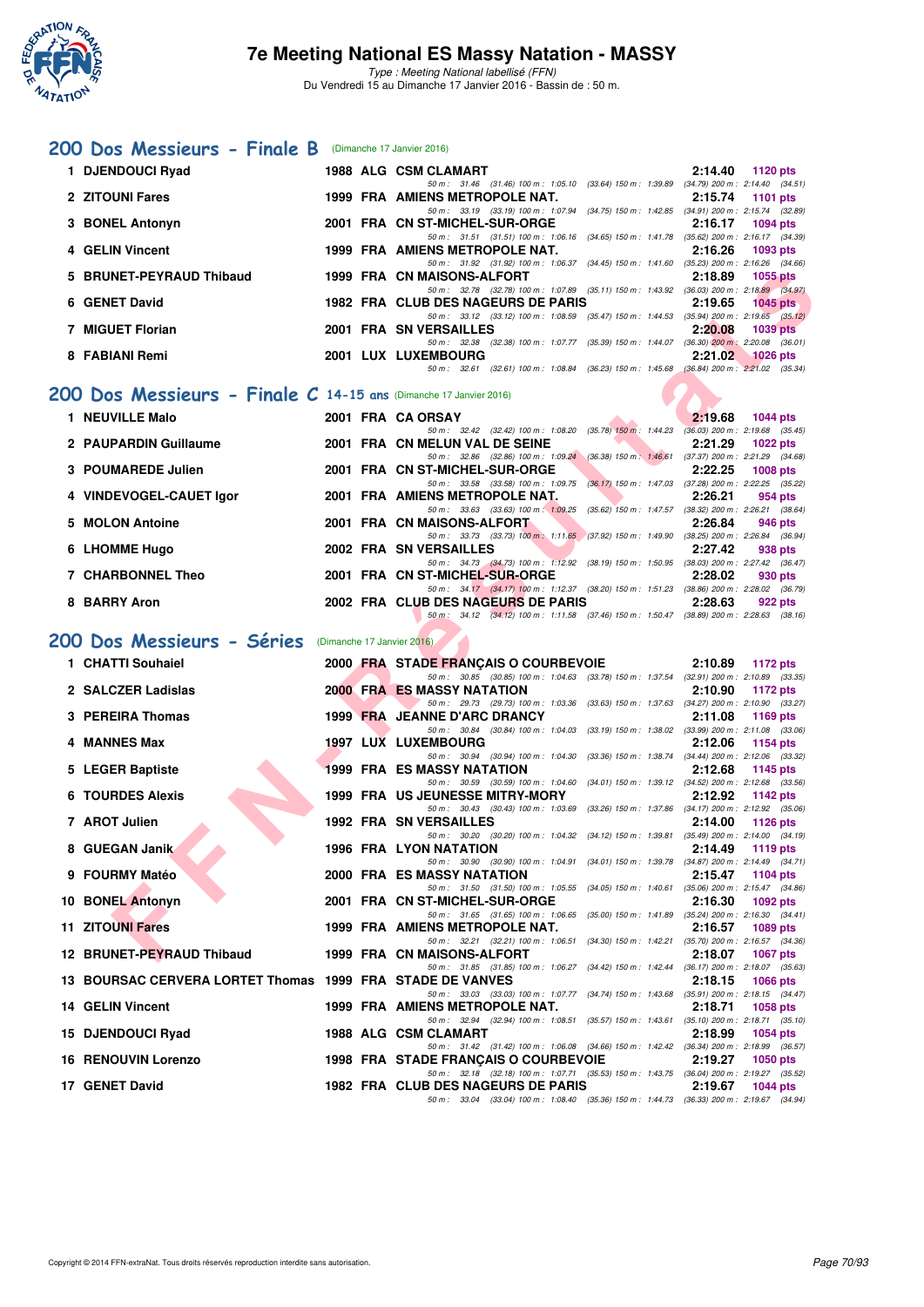

|     | 200 Dos Messieurs - Séries (suite) |  |                                                                                                                                           |         |                                             |
|-----|------------------------------------|--|-------------------------------------------------------------------------------------------------------------------------------------------|---------|---------------------------------------------|
|     | 18 KUKLA Clément                   |  | 2002 FRA NAUTIC CLUB RAMBOUILLET                                                                                                          | 2:19.84 | <b>1042 pts</b>                             |
| 19. | <b>MIGUET Florian</b>              |  | 50 m: 33.24 (33.24) 100 m: 1:08.88 (35.64) 150 m: 1:45.40 (36.52) 200 m: 2:19.84 (34.44)<br>2001 FRA SN VERSAILLES                        | 2:19.94 | <b>1041 pts</b>                             |
|     | 20 FABIANI Remi                    |  | 50 m: 1:44.19 (1:44.19) 100 m: 1:07.89<br>$150 m : -$<br>$\theta$<br>2001 LUX LUXEMBOURG                                                  | 2:20.00 | 200 m: 2:19.94 (1:12.05)<br><b>1040 pts</b> |
|     | 21 BODENES Adrien                  |  | 50 m: 33.40 (33.40) 100 m: 1:09.96 (36.56) 150 m: 1:45.95 (35.99) 200 m: 2:20.00 (34.05)<br>1998 FRA STADE FRANÇAIS O COURBEVOIE          | 2:20.68 | <b>1030 pts</b>                             |
|     | 22 GUIGOU Pierre-Lucas             |  | 50 m: 32.18 (32.18) 100 m: 1:07.80 (35.62) 150 m: 1:44.42 (36.62) 200 m: 2:20.68 (36.26)<br>2000 FRA U.S CRETEIL NATATION                 | 2:21.25 | 1022 $pts$                                  |
|     | 23 DELPLANQUE David                |  | 50 m: 32.12 (32.12) 100 m: 1:07.45 (35.33) 150 m: 1:44.73 (37.28) 200 m: 2:21.25 (36.52)<br>2000 FRA PAS-DE-CALAIS                        | 2:21.75 | $1015$ pts                                  |
|     | 24 RODRIGUES Adrien                |  | 50 m: 32.25 (32.25) 100 m: 1:07.53 (35.28) 150 m: 1:44.68 (37.15) 200 m: 2:21.75 (37.07)<br>2000 FRA ES MASSY NATATION                    | 2:21.98 | 1012 $pts1$                                 |
|     | 25 OUMESSAOUD Massyle              |  | 50 m: 33.60 (33.60) 100 m: 1:09.65 (36.05) 150 m: 1:46.13 (36.48) 200 m: 2:21.98 (35.85)<br>2001 FRA SN VERSAILLES                        | 2:22.78 | <b>1001 pts</b>                             |
|     | 26 NEUVILLE Titouan                |  | 50 m: 34.27 (34.27) 100 m: 1:10.27 (36.00) 150 m: 1:47.07 (36.80) 200 m: 2:22.78 (35.71)<br>1998 FRA CA ORSAY                             | 2:23.09 | 997 pts                                     |
|     | 27 BECQUET Julien                  |  | 50 m: 33.32 (33.32) 100 m: 1:09.88 (36.56) 150 m: 1:46.80 (36.92) 200 m: 2:23.09 (36.29)<br>1999 FRA S.M MONTROUGE                        | 2:23.18 | 996 pts                                     |
|     | 28 NEUVILLE Malo                   |  | 50 m: 33.73 (33.73) 100 m: 1:10.88 (37.15) 150 m: 1:47.56 (36.68) 200 m: 2:23.18 (35.62)<br>2001 FRA CA ORSAY                             | 2:23.51 | 991 pts                                     |
| 29  | <b>POUMAREDE Julien</b>            |  | 50 m: 33.68 (33.68) 100 m: 1:10.62 (36.94) 150 m: 1:47.47 (36.85) 200 m: 2:23.51 (36.04)<br>2001 FRA CN ST-MICHEL-SUR-ORGE                | 2:23.64 | 989 pts                                     |
|     | 30 CRASSOUS Thomas                 |  | 50 m: 33.41 (33.41) 100 m: 1.09.45 (36.04) 150 m: 1.47.69 (38.24) 200 m: 2.23.64 (35.95)<br>1999 FRA STADE FRANÇAIS O COURBEVOIE          | 2:23.97 | 985 pts                                     |
|     | 31 BENAZET Julien                  |  | 50 m: 34.97 (34.97) 100 m: 1:12.82 (37.85) 150 m: 1:49.97 (37.15) 200 m: 2:23.97 (34.00)<br>1999 FRA CN MELUN VAL DE SEINE                | 2:24.17 | 982 pts                                     |
|     | 32 VINDEVOGEL-CAUET Igor           |  | 50 m: 32.64 (32.64) 100 m: 1:09.02 (36.38) 150 m: 1:46.88 (37.86) 200 m: 2:24.17 (37.29)<br>2001 FRA AMIENS METROPOLE NAT.                | 2:24.19 | 982 pts                                     |
|     | 33 THIBAULT Maxime                 |  | 50 m: 34.18 (34.18) 100 m: 1.09.83 (35.65) 150 m: 1.46.90 (37.07) 200 m: 2.24.19 (37.29)<br><b>1999 FRA RSC MONTREUIL</b>                 | 2:24.21 | 982 pts                                     |
|     | 34 GONCALVES Nathan                |  | 50 m: 33.42 (33.42) 100 m: 1:11.08 (37.66) 150 m: 1:49.05 (37.97) 200 m: 2:24.21 (35.16)<br>1998 FRA USO BEZONS                           | 2:24.31 | 980 pts                                     |
|     | 35 MEDINA Antoine                  |  | 50 m: 33.03 (33.03) 100 m: 1:10.59 (37.56) 150 m: 1:48.30 (37.71) 200 m: 2:24.31 (36.01)<br>1999 FRA CN MELUN VAL DE SEINE                | 2:24.58 | 976 pts                                     |
| 36. | <b>DESBRUNS Florian</b>            |  | 50 m: 32.83 (32.83) 100 m: 1:09.52 (36.69) 150 m: 1:47.35 (37.83) 200 m: 2:24.58 (37.23)<br>2000 FRA LAGNY-SUR-MARNE NATATION             | 2:25.12 | 969 pts                                     |
|     | <b>37 POTIER Livio</b>             |  | 50 m: 33.98 (33.98) 100 m: 1:10.35 (36.37) 150 m: 1:47.90 (37.55) 200 m: 2:25.12 (37.22)<br>1998 FRA STADE FRANÇAIS O COURBEVOIE          | 2:25.38 | 966 pts                                     |
|     | 38 RACINE Mickaël                  |  | 50 m: 33.41 (33.41) 100 m: 1:09.66 (36.25) 150 m: 1:47.41 (37.75) 200 m: 2:25.38 (37.97)<br><b>1998 FRA CN BRUNOY-ESSONNE</b>             | 2:25.66 | 962 pts                                     |
| 39. | <b>SCHILOVITZ Jules</b>            |  | 50 m: 34.22 (34.22) 100 m: 1:11.75 (37.53) 150 m: 1:48.77 (37.02) 200 m: 2:25.66 (36.89)<br>2000 FRA CLUB DES NAGEURS DE PARIS            | 2:26.02 | 957 pts                                     |
|     | 40 MOLON Antoine                   |  | 50 m: 33.76 (33.76) 100 m: 1:10.55 (36.79) 150 m: 1:48.47 (37.92) 200 m: 2:26.02 (37.55)<br>2001 FRA CN MAISONS-ALFORT                    | 2:26.59 | 949 pts                                     |
|     | 41 PAUPARDIN Guillaume             |  | 50 m: 34.11 (34.11) 100 m: 1:10.79 (36.68) 150 m: 1:49.57 (38.78) 200 m: 2:26.59 (37.02)<br>2001 FRA CN MELUN VAL DE SEINE                | 2:26.60 | 949 pts                                     |
|     | 42 BOCAGE Léo                      |  | 50 m: 33.50 (33.50) 100 m: 1:11.64 (38.14) 150 m: 1:50.18 (38.54) 200 m: 2:26.60 (36.42)<br><b>1998 FRA CN BRUNOY-ESSONNE</b>             | 2:27.13 | 942 pts                                     |
|     | <b>43 OLIVIER Nicolas</b>          |  | 50 m: 34.28 (34.28) 100 m: 1:11.42 (37.14) 150 m: 1:50.00 (38.58) 200 m: 2:27.13 (37.13)<br><b>1998 FRA ASSO NATATION DE SARTROUVILLE</b> | 2:27.39 | 939 pts                                     |
|     | 44 RICHARD Killian                 |  | 50 m : 34.21 (34.21) 100 m : 1:12.12 (37.91) 150 m : 1:50.60 (38.48) 200 m : 2:27.39 (36.79)<br>2000 FRA LAGNY-SUR-MARNE NATATION         | 2:27.63 | 935 pts                                     |
|     | 45 LHOMME Hugo                     |  | 50 m: 35.64 (35.64) 100 m: 1:13.43 (37.79) 150 m: 1:50.81 (37.38) 200 m: 2:27.63 (36.82)<br>2002 FRA SN VERSAILLES                        | 2:28.33 | 926 pts                                     |
|     | <b>46 BARRY Aron</b>               |  | 50 m: 34.89 (34.89) 100 m: 1:13.17 (38.28) 150 m: 1:51.69 (38.52) 200 m: 2:28.33 (36.64)<br>2002 FRA CLUB DES NAGEURS DE PARIS            | 2:28.34 | 926 pts                                     |
|     | 47 KLINGER Emeric                  |  | 50 m: 34.32 (34.32) 100 m: 1:12.41 (38.09) 150 m: 1:51.44 (39.03) 200 m: 2:28.34 (36.90)<br>1999 FRA CN VIRY-CHATILLON                    | 2:28.41 | 925 pts                                     |
|     | 48 ROUSSEL Victor                  |  | 50 m: 34.03 (34.03) 100 m: 1:11.57 (37.54) 150 m: 1:50.06 (38.49) 200 m: 2:28.41 (38.35)<br>1998 FRA CLUB DES NAGEURS DE PARIS            | 2:28.68 | 921 pts                                     |
|     | 49 KOTSIS Yanis                    |  | 50 m: 34.64 (34.64) 100 m: 1:12.93 (38.29) 150 m: 1:51.91 (38.98) 200 m: 2:28.68 (36.77)<br>2000 FRA LAGNY-SUR-MARNE NATATION             | 2:29.37 | 912 pts                                     |
|     | 50 LIV Nicolas                     |  | 50 m: 34.92 (34.92) 100 m: 1:13.27 (38.35) 150 m: 1:51.78 (38.51) 200 m: 2:29.37 (37.59)<br>1999 FRA LAGNY-SUR-MARNE NATATION             | 2:29.42 | 912 pts                                     |
|     | 51 CHERRIER Kylian                 |  | 50 m: 35.94 (35.94) 100 m: 1:13.78 (37.84) 150 m: 1:52.09 (38.31) 200 m: 2:29.42 (37.33)<br>2000 FRA SN VERSAILLES                        | 2:29.45 | 911 pts                                     |
|     | 52 OUAZENE Manil                   |  | 50 m: 33.82 (33.82) 100 m: 1:11.49 (37.67) 150 m: 1:50.83<br>1999 FRA ES NANTERRE                                                         | 2:29.98 | (39.34) 200 m : 2:29.45 (38.62)<br>904 pts  |
|     | 53 CHARBONNEL Theo                 |  | 50 m: 34.19 (34.19) 100 m: 1:11.46 (37.27) 150 m: 1:50.18 (38.72) 200 m: 2:29.98 (39.80)<br>2001 FRA CN ST-MICHEL-SUR-ORGE                | 2:30.28 | 900 pts                                     |
|     |                                    |  | 50 m: 35.15 (35.15) 100 m: 1:13.63 (38.48) 150 m: 1:52.96 (39.33) 200 m: 2:30.28 (37.32)                                                  |         |                                             |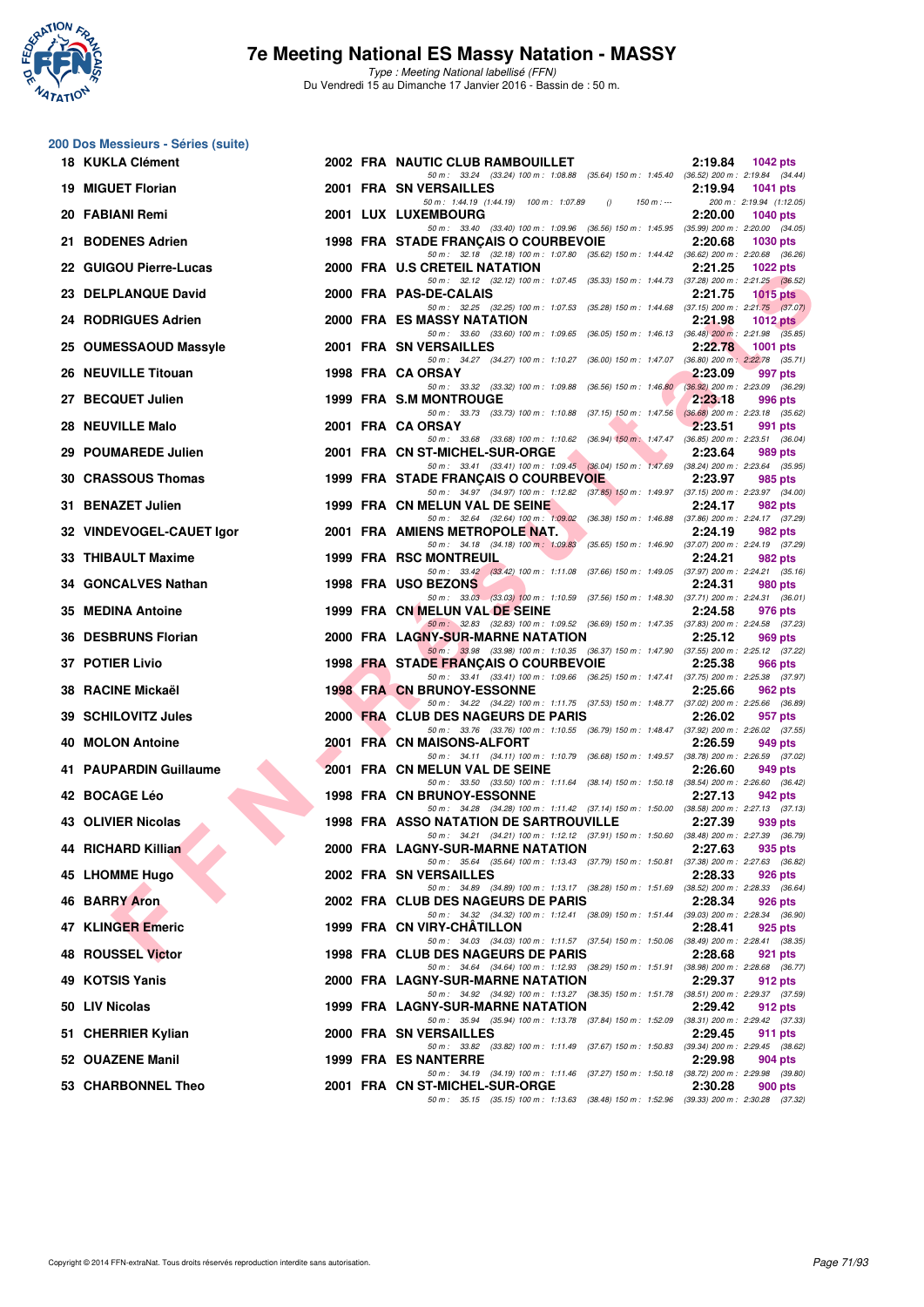

Type : Meeting National labellisé (FFN) Du Vendredi 15 au Dimanche 17 Janvier 2016 - Bassin de : 50 m.

# **200 Dos Messieurs - Séries (suite)**

| 54 DENJEAN Constantin                                          | 2002 FRA SO ROSNY                                                                                                                    | 2:31.37<br><b>886 pts</b>               |
|----------------------------------------------------------------|--------------------------------------------------------------------------------------------------------------------------------------|-----------------------------------------|
| 55 REBOUCHE Valentin                                           | 50 m: 35.14 (35.14) 100 m: 1:13.67 (38.53) 150 m: 1:53.52 (39.85) 200 m: 2:31.37 (37.85)<br><b>2000 FRA USB LONGWY NATATION</b>      | 2:31.60<br>883 pts                      |
| 56 VALLIN Louis                                                | 50 m: 35.39 (35.39) 100 m: 1:14.55 (39.16) 150 m: 1:54.48 (39.93) 200 m: 2:31.60 (37.12)<br>1999 FRA CNO ST-GERMAIN-EN-LAYE          | 2:31.62<br>883 pts                      |
|                                                                | 50 m: 34.74 (34.74) 100 m: 1:13.15 (38.41) 150 m: 1:52.58 (39.43) 200 m: 2:31.62 (39.04)                                             |                                         |
| 57 PORTES Lilian                                               | <b>1999 FRA COULOMMIERS NATATION</b><br>50 m: 35.53 (35.53) 100 m: 1:14.46 (38.93) 150 m: 1:53.48 (39.02) 200 m: 2:31.98 (38.50)     | 2:31.98<br>878 pts                      |
| 58 LE GALL Théophile                                           | 2001 FRA S.M MONTROUGE                                                                                                               | 2:32.09<br>877 pts                      |
|                                                                | 50 m: 35.31 (35.31) 100 m: 1:14.31 (39.00) 150 m: 1:53.61 (39.30) 200 m: 2:32.09 (38.48)                                             |                                         |
| 59 DURIEUX Yannick                                             | <b>2002 BEL USB LONGWY NATATION</b><br>50 m: 37.54 (37.54) 100 m: 1:16.26 (38.72) 150 m: 1:55.83 (39.57) 200 m: 2:32.95 (37.12)      | 2:32.95<br>866 pts                      |
| 60 WILLMES Etienne                                             | 1999 FRA NAUTIC CLUB RAMBOUILLET                                                                                                     | 2:34.15<br>851 pts                      |
| 61 DOSSAT Clement                                              | 50 m: 35.76 (35.76) 100 m: 1:14.67 (38.91) 150 m: 1:55.01 (40.34) 200 m: 2:34.15 (39.14)<br>2000 FRA LAGNY-SUR-MARNE NATATION        | 2:35.38<br>835 pts                      |
|                                                                | 50 m: 38.24 (38.24) 100 m: 1:17.83 (39.59) 150 m: 1:58.07 (40.24) 200 m: 2:35.38 (37.31)                                             |                                         |
| 62 OUNOUGHI Ihsane                                             | 2001 FRA ES MASSY NATATION                                                                                                           | 2:35.39<br>835 pts                      |
| 63 GUILLOT Remy                                                | 50 m: 35.84 (35.84) 100 m: 1:13.71 (37.87) 150 m: 1:54.98 (41.27) 200 m: 2:35.39 (40.41)<br><b>1998 FRA LAGNY-SUR-MARNE NATATION</b> | 2:35.82<br>829 pts                      |
|                                                                | 50 m: 37.80 (37.80) 100 m: 1:17.51 (39.71) 150 m: 1:57.95 (40.44) 200 m: 2:35.82 (37.87)                                             |                                         |
| 64 GALLEGO Thomas                                              | 2000 FRA SB BORDEAUX BASTIDE                                                                                                         | 2:36.07<br>826 pts                      |
| 65 CIFTCI Denis                                                | 50 m: 37.35 (37.35) 100 m: 1:17.16 (39.81) 150 m: 1:56.95 (39.79) 200 m: 2:36.07 (39.12)<br>2002 FRA U.S CRETEIL NATATION            | 2:36.30<br>823 pts                      |
|                                                                | 50 m: 36.28 (36.28) 100 m: 1:16.23 (39.95) 150 m: 1:56.87 (40.64) 200 m: 2:36.30 (39.43)                                             |                                         |
| 66 RUELLO Colin                                                | 2002 FRA CLUB DES NAGEURS DE PARIS<br>50 m: 36.18 (36.18) 100 m: 1:16.29 (40.11) 150 m: 1:57.47 (41.18) 200 m: 2:36.55 (39.08)       | 2:36.55<br>820 pts                      |
| 67 LEMAIRE Benjamin                                            | 2002 FRA C.N OZOIR-LA-FERRIERE                                                                                                       | 2:43.96<br>730 pts                      |
|                                                                | 50 m: 37.86 (37.86) 100 m: 1:19.77 (41.91) 150 m: 2:02.08 (42.31) 200 m: 2:43.96 (41.88)                                             |                                         |
| 68 LEFEBVRE Hugo                                               | 2002 FRA CN BRUNOY-ESSONNE<br>50 m: 37.71 (37.71) 100 m: 1:18.35 (40.64) 150 m: 2:02.65 (44.30) 200 m: 2:45.27 (42.62)               | 2:45.27<br><b>715 pts</b>               |
| 69 FAVREAU Joris                                               | 1999 FRA USO BEZONS                                                                                                                  | 2:45.46<br>713 pts                      |
| <b>70 LE GUENNO Lucas</b>                                      | 50 m: 37.04 (37.04) 100 m: 1:18.92 (41.88) 150 m: 2:02.80 (43.88) 200 m: 2:45.46 (42.66)<br>2002 FRA SN VERSAILLES                   |                                         |
|                                                                | 50 m: 38.84 (38.84) 100 m: 1:21.30 (42.46) 150 m: 2:05.90 (44.60) 200 m: 2:49.97 (44.07)                                             | 2:49.97<br>661 pts                      |
| --- MECHICHE Magsen                                            | 1995 FRA MOUETTES DE PARIS                                                                                                           | <b>DSQ Vi</b>                           |
| --- PHANTSULAYA George                                         | 2000 FRA U.S CRETEIL NATATION                                                                                                        | <b>DNS</b> dec                          |
|                                                                |                                                                                                                                      |                                         |
| <b>10 Brasse Messieurs - Finale A</b> (Samedi 16 Janvier 2016) |                                                                                                                                      |                                         |
| 1 DASSIE Vincent                                               | <b>1988 FRA SB BORDEAUX BASTIDE</b>                                                                                                  | 29.23<br><b>1273 pts</b>                |
| 2 DENIS Romain                                                 | 1993 FRA PAS-DE-CALAIS                                                                                                               | 29.81<br><b>1240 pts</b>                |
| 3 PIEKARZ Baptiste                                             | <b>1995 FRA ES MASSY NATATION</b>                                                                                                    | 30.39<br>1207 pts                       |
| 4 GORJAO MOREIRA Martin                                        | <b>1999 FRA NOGENT NATATION 94</b>                                                                                                   | 30.55<br><b>1198 pts</b>                |
| 5 PLATAUX Robin                                                | <b>1997 FRA NOGENT NATATION 94</b>                                                                                                   | 30.67<br>1191 pts                       |
| 6 LAMBERTS Bram                                                | 1997 LUX LUXEMBOURG                                                                                                                  | 30.99<br><b>1173 pts</b>                |
| 7 SAMOKINE Yann                                                | 1997 FRA CN MELUN VAL DE SEINE                                                                                                       | 31.08<br>1168 pts                       |
| <b>8 BRANDENBURGER Pit</b>                                     | 1995 LUX LUXEMBOURG                                                                                                                  | 31.60<br>1139 pts                       |
|                                                                |                                                                                                                                      |                                         |
| <b>10 Brasse Messieurs - Finale B</b> (Samedi 16 Janvier 2016) |                                                                                                                                      |                                         |
| 1 FASSIH Karim                                                 | 1998 FRA AMIENS METROPOLE NAT.                                                                                                       | 30.80<br><b>1184 pts</b>                |
| 2 DALLE Thibault                                               | <b>1997 FRA SN VERSAILLES</b>                                                                                                        | 31.05<br>1170 pts                       |
| 3 BOURUMEAU William                                            | 1998 FRA CN VIRY-CHÂTILLON                                                                                                           | 31.54<br><b>1142 pts</b>                |
| 4 CLOUTOUR Nathan                                              | 1999 FRA EN TOURS                                                                                                                    | 31.61<br>1139 pts                       |
| 5 GROMADA Sébastien                                            | 1999 FRA AMIENS METROPOLE NAT.                                                                                                       | 31.89<br>1123 pts                       |
| <b>DECOAULY E.S.</b>                                           | 4000 FBA ON MAICONG ALEGRE                                                                                                           | 00.00<br>$\sim$ 4400 $\sim$ 4400 $\sim$ |

### **[50 Brasse Messieurs - Finale A](http://www.ffnatation.fr/webffn/resultats.php?idact=nat&go=epr&idcpt=35299&idepr=71)** (Samedi 16 Janvier 2016)

| <b>DASSIE Vincent</b>   | <b>1988 FRA SB BORDEAUX BASTIDE</b> | 29.23<br>1273 pts        |
|-------------------------|-------------------------------------|--------------------------|
| 2 DENIS Romain          | 1993 FRA PAS-DE-CALAIS              | <b>1240 pts</b><br>29.81 |
| 3 PIEKARZ Baptiste      | <b>1995 FRA ES MASSY NATATION</b>   | <b>1207 pts</b><br>30.39 |
| 4 GORJAO MOREIRA Martin | 1999 FRA NOGENT NATATION 94         | 1198 pts<br>30.55        |
| 5 PLATAUX Robin         | <b>1997 FRA NOGENT NATATION 94</b>  | 1191 pts<br>30.67        |
| 6 LAMBERTS Bram         | 1997 LUX LUXEMBOURG                 | 1173 pts<br>30.99        |
| 7 SAMOKINE Yann         | 1997 FRA CN MELUN VAL DE SEINE      | 1168 pts<br>31.08        |
| 8 BRANDENBURGER Pit     | <b>1995 LUX LUXEMBOURG</b>          | 31.60<br>1139 pts        |

### **[50 Brasse Messieurs - Finale B](http://www.ffnatation.fr/webffn/resultats.php?idact=nat&go=epr&idcpt=35299&idepr=71)** (Samedi 16 Janvier 2016)

| 1 FASSIH Karim          |  | <b>1998 FRA AMIENS METROPOLE NAT.</b>  | 30.80 | 1184 pts        |
|-------------------------|--|----------------------------------------|-------|-----------------|
| 2 DALLE Thibault        |  | <b>1997 FRA SN VERSAILLES</b>          | 31.05 | 1170 pts        |
| 3 BOURUMEAU William     |  | 1998 FRA CN VIRY-CHÂTILLON             | 31.54 | 1142 pts        |
| 4 CLOUTOUR Nathan       |  | <b>1999 FRA EN TOURS</b>               | 31.61 | 1139 pts        |
| 5 GROMADA Sébastien     |  | 1999 FRA AMIENS METROPOLE NAT.         | 31.89 | 1123 pts        |
| <b>6 DESSAILLY Eric</b> |  | 1999 FRA CN MAISONS-ALFORT             | 32.32 | 1100 pts        |
| 7 GICQUEL Kylian        |  | 1999 FRA NOGENT NATATION 94            | 32.55 | <b>1087 pts</b> |
| 8 SADAOUI Adrien        |  | 1999 FRA CHARLEVILLE-MÉZIÈRES NATATION | 32.68 | 1081 pts        |
|                         |  |                                        |       |                 |

### **[50 Brasse Messieurs - Finale C](http://www.ffnatation.fr/webffn/resultats.php?idact=nat&go=epr&idcpt=35299&idepr=71) 14-15 ans** (Samedi 16 Janvier 2016)

| 1 OUNOUGHI Ihsane    |  | <b>2001 FRA ES MASSY NATATION</b> | 34.13 | <b>1004 pts</b> |
|----------------------|--|-----------------------------------|-------|-----------------|
| 2 ANJOLRAS Alexandre |  | 2002 FRA SN VERSAILLES            |       | 34.21 1000 pts  |
| 3 RIVIERE Antoine    |  | 2001 FRA REIMS CHAMPAGNE NATATION | 34.81 | 969 pts         |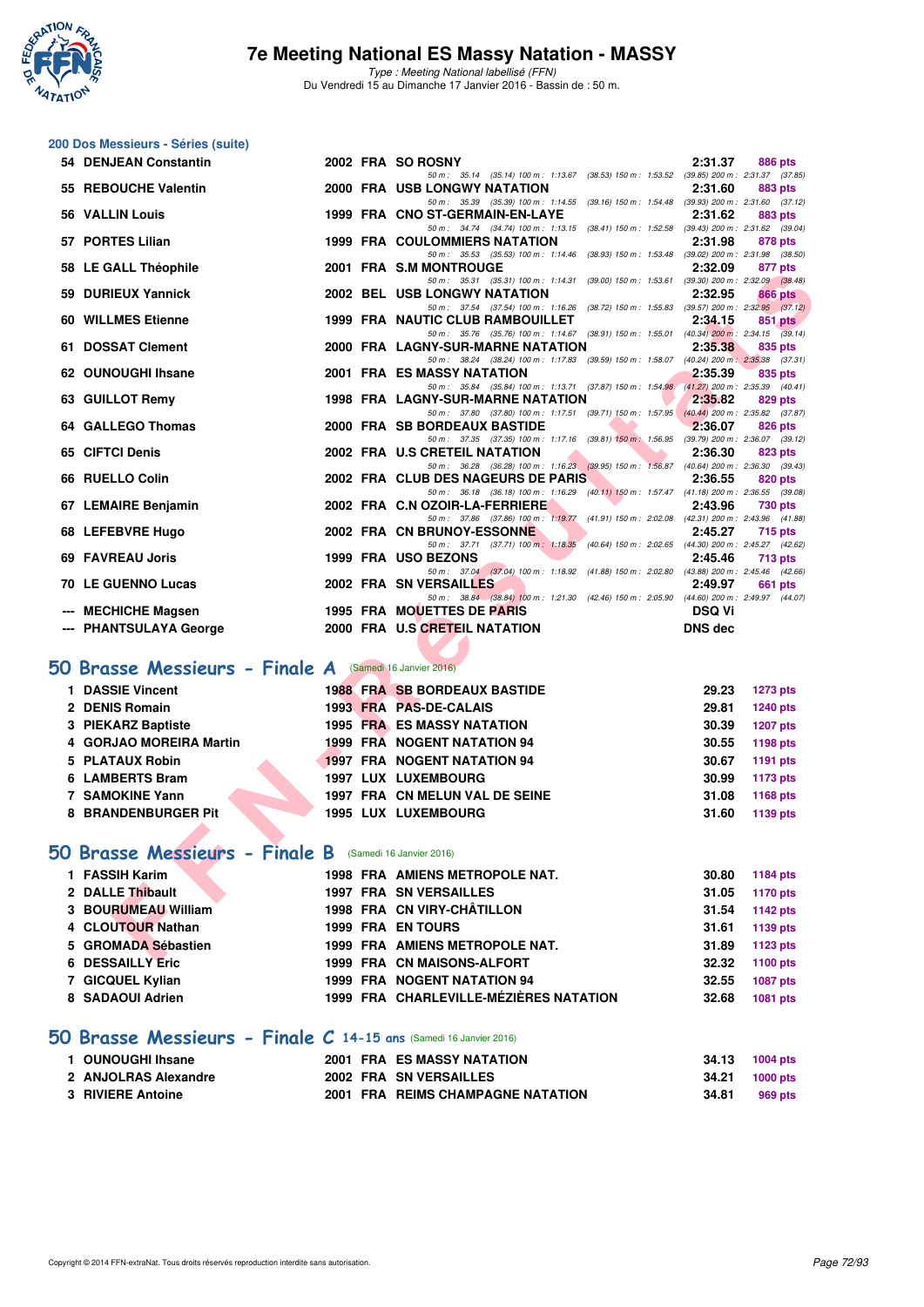

Type : Meeting National labellisé (FFN) Du Vendredi 15 au Dimanche 17 Janvier 2016 - Bassin de : 50 m.

### **50 Brasse Messieurs - Finale C (suite)**

|                                                                                                  |  | 35.55                                                                                                                                             | 932 pts        |
|--------------------------------------------------------------------------------------------------|--|---------------------------------------------------------------------------------------------------------------------------------------------------|----------------|
|                                                                                                  |  |                                                                                                                                                   | 838 pts        |
|                                                                                                  |  | 38.03                                                                                                                                             | 813 pts        |
|                                                                                                  |  |                                                                                                                                                   | 810 pts        |
| <b>4 GUILLAUME Vincent</b><br>5 HENNETIER Yvain<br>6 VALIN-FIXOT Antonin<br>7 CHAPUIS Barthelemy |  | <b>2002 FRA ES MASSY NATATION</b><br><b>2001 FRA REIMS AVENIR NATATION</b><br>2002 FRA CN ST-MICHEL-SUR-ORGE<br>2002 FRA RACING CLUB DE FRANCE WP | 37.49<br>38.09 |

### **[50 Brasse Messieurs - Séries](http://www.ffnatation.fr/webffn/resultats.php?idact=nat&go=epr&idcpt=35299&idepr=71)** (Vendredi 15 Janvier 2016)

| 1 DASSIE Vincent               |  | <b>1988 FRA SB BORDEAUX BASTIDE</b>    | 28.85 | <b>1295 pts</b> |
|--------------------------------|--|----------------------------------------|-------|-----------------|
| 2 FALL Malik                   |  | 1985 SEN STADE FRANÇAIS O COURBEVOIE   | 29.26 | <b>1272 pts</b> |
| 3 DENIS Romain                 |  | 1993 FRA PAS-DE-CALAIS                 | 29.97 | 1231 pts        |
| 4 PIEKARZ Baptiste             |  | <b>1995 FRA ES MASSY NATATION</b>      | 30.07 | <b>1225 pts</b> |
| 5 PLATAUX Robin                |  | <b>1997 FRA NOGENT NATATION 94</b>     | 30.36 | 1208 pts        |
| 6 SAMOKINE Yann                |  | 1997 FRA CN MELUN VAL DE SEINE         | 30.56 | 1197 pts        |
| <b>7 BRANDENBURGER Pit</b>     |  | <b>1995 LUX LUXEMBOURG</b>             | 30.60 | 1195 pts        |
| 8 LAMBERTS Bram                |  | <b>1997 LUX LUXEMBOURG</b>             | 30.66 | 1191 pts        |
| 9 GORJAO MOREIRA Martin        |  | 1999 FRA NOGENT NATATION 94            | 30.85 | 1181 pts        |
| <b>10 DALLE Thibault</b>       |  | <b>1997 FRA SN VERSAILLES</b>          | 30.86 | 1180 pts        |
| 11 FASSIH Karim                |  | 1998 FRA AMIENS METROPOLE NAT.         | 30.96 | 1175 pts        |
| <b>12 BOURUMEAU William</b>    |  | 1998 FRA CN VIRY-CHÂTILLON             | 31.48 | 1146 pts        |
| 13 GROMADA Sébastien           |  | 1999 FRA AMIENS METROPOLE NAT.         | 31.72 | 1133 pts        |
| 14 CLOUTOUR Nathan             |  | <b>1999 FRA EN TOURS</b>               | 31.81 | <b>1128 pts</b> |
| 15 GICQUEL Kylian              |  | 1999 FRA NOGENT NATATION 94            | 31.89 | <b>1123 pts</b> |
| <b>16 DESSAILLY Eric</b>       |  | 1999 FRA CN MAISONS-ALFORT             | 31.99 | <b>1118 pts</b> |
| 17 SADAOUI Adrien              |  | 1999 FRA CHARLEVILLE-MÉZIÈRES NATATION | 32.18 | <b>1107 pts</b> |
| <b>18 CHARBONNEL Alexandre</b> |  | 2000 FRA CN BRUNOY-ESSONNE             | 32.23 | 1105 pts        |
| 19 CORBEAU Johan               |  | 1994 FRA ES VITRY                      | 32.26 | 1103 pts        |
| <b>20 QUIERTANT Killian</b>    |  | <b>1997 FRA U.S CRETEIL NATATION</b>   | 32.27 | 1103 pts        |
| 21 CHASSAGNE Constant          |  | 1994 FRA ALLIANCE DIJON NATATION       | 32.37 | 1097 pts        |
| 22 CLARK Anthony               |  | <b>1991 FRA SN VERSAILLES</b>          | 32.55 | 1087 pts        |
| 23 SALCZER Ladislas            |  | <b>2000 FRA ES MASSY NATATION</b>      | 32.65 | <b>1082 pts</b> |
| 24 KUCH Alain                  |  | 1998 FRA CN VAL MAUBUEE                | 32.68 | 1081 pts        |
| 25 AROT Julien                 |  | <b>1992 FRA SN VERSAILLES</b>          | 32.74 | <b>1077 pts</b> |
| 26 COULAUD Samir               |  | 1986 FRA CSM PUTEAUX                   | 32.76 | <b>1076 pts</b> |
| 27 LACOSTE Harry               |  | 1992 FRA CN BRUNOY-ESSONNE             | 32.81 | 1074 pts        |
| 28 JONCHERY Pierre             |  | <b>1998 FRA NOGENT NATATION 94</b>     | 32.87 | <b>1070 pts</b> |
| 29 LATUILERIE Thomas           |  | <b>1997 FRA SB BORDEAUX BASTIDE</b>    | 32.99 | 1064 pts        |
| <b>30 ALIBERT Pierre</b>       |  | <b>1996 FRA STADE DE VANVES</b>        | 33.03 | 1062 pts        |
| 31 LIV Nicolas                 |  | 1999 FRA LAGNY-SUR-MARNE NATATION      | 33.32 | 1046 pts        |
| <b>32 DELMOTTE Loic</b>        |  | 1999 FRA PAS-DE-CALAIS                 | 33.64 | 1030 pts        |
| 33 RODRIGUES Adrien            |  | 2000 FRA ES MASSY NATATION             | 33.96 | 1013 pts        |
| 34 ANDRE Romain                |  | <b>1998 FRA SN VERSAILLES</b>          | 34.22 | <b>1000 pts</b> |
| 35 BOCAGE Léo                  |  | <b>1998 FRA CN BRUNOY-ESSONNE</b>      | 34.27 | 997 pts         |
| 36 ROUGAGNOU Zachary           |  | 2000 FRA CN MAISONS-ALFORT             | 34.31 | 995 pts         |
| 37 RIVIERE Antoine             |  | 2001 FRA REIMS CHAMPAGNE NATATION      | 35.27 | 946 pts         |
| 38 BERNARD Erwin               |  | 2000 FRA PAS-DE-CALAIS                 | 35.35 | 942 pts         |
| 39 ANJOLRAS Alexandre          |  | 2002 FRA SN VERSAILLES                 | 35.50 | 935 pts         |
| <b>40 GUILLAUME Vincent</b>    |  | 2002 FRA ES MASSY NATATION             | 35.67 | <b>926 pts</b>  |
| 41 OUNOUGHI Ihsane             |  | <b>2001 FRA ES MASSY NATATION</b>      | 35.74 | 923 pts         |
| <b>42 HENNETIER Yvain</b>      |  | 2001 FRA REIMS AVENIR NATATION         | 36.02 | 909 pts         |
| 43 MENDES Romain               |  | 1998 FRA AQUA CLUB PONTAULT-ROISSY     | 36.18 | 901 pts         |
| 44 FAN Arthur                  |  | 1999 FRA ES VITRY                      | 36.82 | 870 pts         |
| 45 GABRIEL Jean-Emmanuel       |  | 2000 FRA AQUA CLUB PONTAULT-ROISSY     | 36.96 | 863 pts         |
| <b>46 BAGES Marlon</b>         |  | <b>1998 FRA CN MAISONS-ALFORT</b>      | 37.29 | 848 pts         |
| 47 VALIN-FIXOT Antonin         |  | 2002 FRA CN ST-MICHEL-SUR-ORGE         | 37.58 | 834 pts         |
| 48 KOTSIS Yanis                |  | 2000 FRA LAGNY-SUR-MARNE NATATION      | 37.77 | 825 pts         |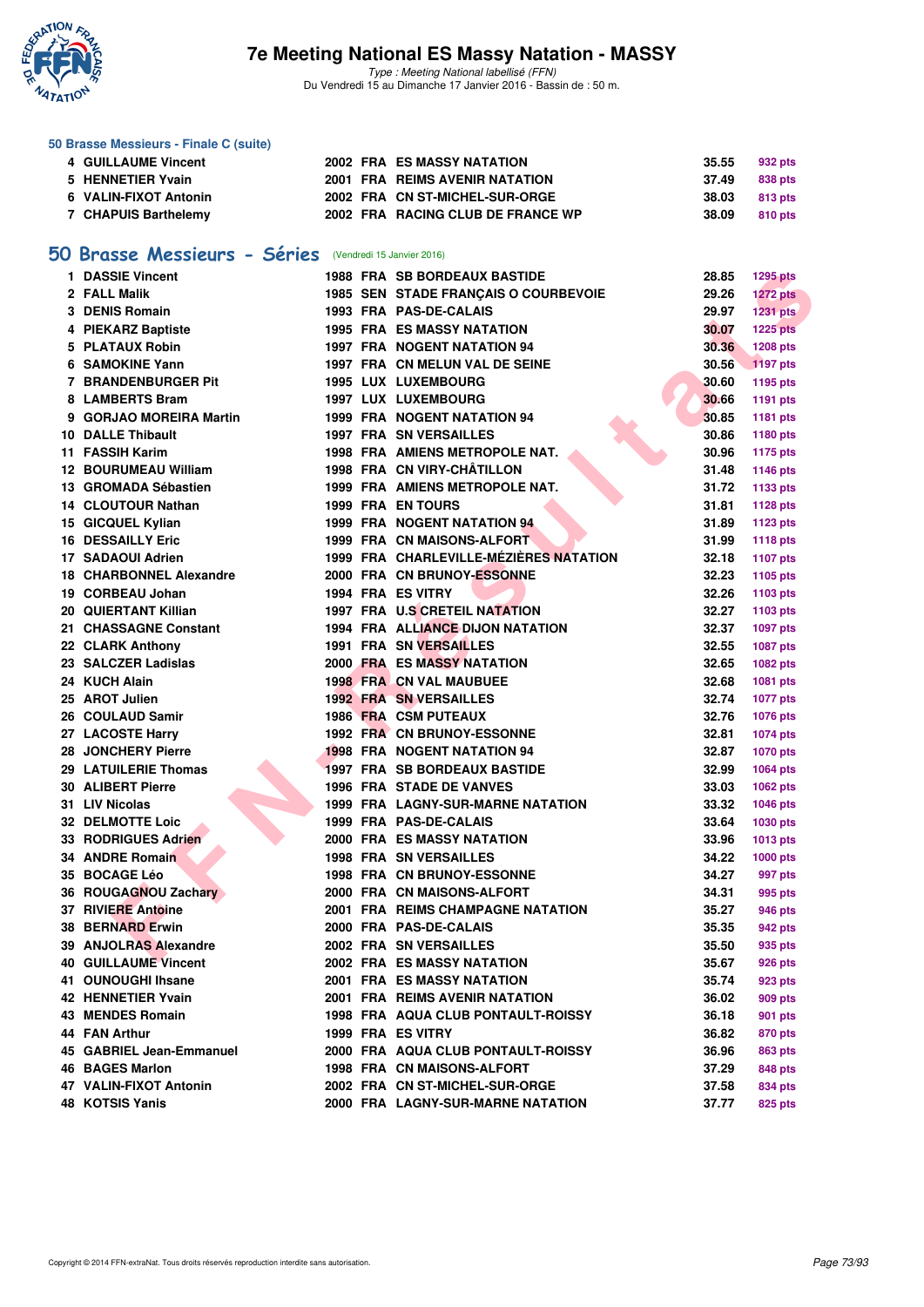

Type : Meeting National labellisé (FFN) Du Vendredi 15 au Dimanche 17 Janvier 2016 - Bassin de : 50 m.

#### **50 Brasse Messieurs - Séries (suite)**

| 49 FAERBER Jason      |  | 1996 FRA REIMS AVENIR NATATION     | 38.14   | 808 pts |
|-----------------------|--|------------------------------------|---------|---------|
| 50 CHAPUIS Barthelemy |  | 2002 FRA RACING CLUB DE FRANCE WP  | 38.19   | 805 pts |
| --- CHARRADE Théo     |  | 1998 FRA AAS SARCELLES NATATION 95 | DNS dec |         |

### **[100 Brasse Messieurs - Finale A](http://www.ffnatation.fr/webffn/resultats.php?idact=nat&go=epr&idcpt=35299&idepr=72)** (Dimanche 17 Janvier 2016)

| 1 M'RABET Talal    |  | 1987 TUN STADE FRANÇAIS O COURBEVOIE  |                        |       | 1:05.13                                                   | $1222$ pts |  |
|--------------------|--|---------------------------------------|------------------------|-------|-----------------------------------------------------------|------------|--|
|                    |  |                                       | $50 m$ : $30.87$       |       | $(30.87)$ 100 m : 1:05.13 $(34.26)$                       |            |  |
| 2 DASSIE Vincent   |  | <b>1988 FRA SB BORDEAUX BASTIDE</b>   |                        |       | 1:05.57                                                   | $1210$ pts |  |
|                    |  |                                       | 50 m: 30.68            |       | $(30.68)$ 100 m : 1:05.57 $(34.89)$                       |            |  |
| 3 PIEKARZ Baptiste |  | <b>1995 FRA ES MASSY NATATION</b>     |                        |       | 1:06.27                                                   | $1191$ pts |  |
|                    |  |                                       | 50 m: 31.16            |       | $(31.16)$ 100 m : 1:06.27 $(35.11)$                       |            |  |
| 4 QUIERTANT Yann   |  | 1989 FRA STADE FRANCAIS O COURBEVOIE  |                        |       | 1:06.62                                                   | 1181 pts   |  |
| 5 MAILLOT Melvin   |  | 1992 FRA STADE FRANCAIS O COURBEVOIE  | 50 m: 31.58            |       | $(31.58)$ 100 m : 1:06.62 $(35.04)$<br>$1:06.71$ 1179 pts |            |  |
|                    |  |                                       |                        |       | 50 m: 31.89 (31.89) 100 m: 1:06.71 (34.82)                |            |  |
| 6 SAMOKINE Yann    |  | 1997 FRA CN MELUN VAL DE SEINE        |                        |       | 1:06.81                                                   | 1176 pts   |  |
|                    |  |                                       | 50 m : 32.13           |       | $(32.13)$ 100 m : 1:06.81 $(34.68)$                       |            |  |
| 7 FASSIH Karim     |  | <b>1998 FRA AMIENS METROPOLE NAT.</b> |                        |       | 1:07.60                                                   | 1154 pts   |  |
|                    |  |                                       | $50 m$ :               | 32.38 | $(32.38)$ 100 m : 1:07.60 $(35.22)$                       |            |  |
| 8 DENIS Romain     |  | 1993 FRA PAS-DE-CALAIS                |                        |       | 1:08.47                                                   | 1131 pts   |  |
|                    |  |                                       | $50 \text{ m}$ : 31.44 |       | $(31.44)$ 100 m : 1:08.47 $(37.03)$                       |            |  |

### **[100 Brasse Messieurs - Finale B](http://www.ffnatation.fr/webffn/resultats.php?idact=nat&go=epr&idcpt=35299&idepr=72)** (Dimanche 17 Janvier 2016)

| 2 DASSIE Vincent<br><b>1988 FRA SB BORDEAUX BASTIDE</b><br>1:05.57<br><b>1210 pts</b><br>$(30.68)$ 100 m : 1:05.57 $(34.89)$<br>50 m: 30.68<br>3 PIEKARZ Baptiste<br><b>1995 FRA ES MASSY NATATION</b><br>1:06.27<br><b>1191 pts</b><br>50 m: 31.16 (31.16) 100 m: 1:06.27 (35.11)<br>4 QUIERTANT Yann<br>1989 FRA STADE FRANÇAIS O COURBEVOIE<br>1:06.62<br>1181 pts<br>$(31.58)$ 100 m : 1:06.62 $(35.04)$<br>50 m : 31.58<br>5 MAILLOT Melvin<br>1992 FRA STADE FRANÇAIS O COURBEVOIE<br>1:06.71<br><b>1179 pts</b><br>50 m : 31.89<br>$(31.89)$ 100 m : 1:06.71 $(34.82)$<br>6 SAMOKINE Yann<br>1997 FRA CN MELUN VAL DE SEINE<br>1:06.81<br><b>1176 pts</b><br>$(32.13)$ 100 m : 1:06.81 $(34.68)$<br>50 m: 32.13<br>7 FASSIH Karim<br>1998 FRA AMIENS METROPOLE NAT.<br>1:07.60<br>1154 pts<br>$(32.38)$ 100 m : 1:07.60 $(35.22)$<br>50 m: 32.38<br>8 DENIS Romain<br>1993 FRA PAS-DE-CALAIS<br>1:08.47<br><b>1131 pts</b><br>50 m: 31.44<br>$(31.44)$ 100 m : 1:08.47 $(37.03)$<br>00 Brasse Messieurs - Finale B<br>(Dimanche 17 Janvier 2016)<br>1 ROSSILLON Virgile<br>2000 FRA STADE FRANÇAIS O COURBEVOIE<br>1:07.79<br>1149 pts<br>$(31.86)$ 100 m : 1:07.79 $(35.93)$<br>50 m : 31.86<br>2 GROMADA Sébastien<br>1999 FRA AMIENS METROPOLE NAT.<br>1:08.31<br>1135 pts<br>$(31.85)$ 100 m : 1:08.31 $(36.46)$<br>50 m : 31.85<br>3 LAMBERTS Bram<br><b>1997 LUX LUXEMBOURG</b><br>1:08.32<br>1135 pts<br>50 m : 32.04<br>$(32.04)$ 100 m : 1:08.32 $(36.28)$<br>4 CHASSAGNE Constant<br><b>1994 FRA ALLIANCE DIJON NATATION</b><br>1:08.84<br>1121 pts<br>$(32.59)$ 100 m : 1:08.84 $(36.25)$<br>50 m: 32.59<br>5 SHEN Simon<br>1999 FRA CLUB DES NAGEURS DE PARIS<br>1:09.43<br>1105 pts<br>$(32.84)$ 100 m : 1:09.43 $(36.59)$<br>50 m : 32.84<br>1997 FRA CN MELUN VAL DE SEINE<br>6 ROUBIOL Titouan<br>1:09.84<br>1095 pts<br>50 m: 33.07 (33.07) 100 m: 1:09.84 (36.77)<br><b>7 DESSAILLY Eric</b><br>1999 FRA CN MAISONS-ALFORT<br>1:10.40<br><b>1080 pts</b><br>$(33.27)$ 100 m : 1:10.40 $(37.13)$<br>50 m : 33.27<br>8 ZEINATY Paul<br>2001 FRA STADE FRANÇAIS O COURBEVOIE<br>1:10.57<br><b>1076 pts</b><br>50 m : 33.56<br>$(33.56)$ 100 m : 1:10.57 $(37.01)$<br>00 Brasse Messieurs - Finale $C$ 14-15 ans (Dimanche 17 Janvier 2016)<br>1 AITKACI Carl<br>2001 FRA STADE FRANÇAIS O COURBEVOIE<br>1:07.59<br>1155 pts<br>50 m: 31.87 (31.87) 100 m: 1:07.59 (35.72)<br>2 EGGIMANN Rudy<br><b>2001 FRA MONTIGNY NATATION</b><br>1:09.64<br><b>1100 pts</b><br>50 m: 32.96<br>$(32.96)$ 100 m : 1:09.64 $(36.68)$<br>3 OUNOUGHI Ihsane<br><b>2001 FRA ES MASSY NATATION</b><br>1:15.38<br>954 pts<br>50 m: 35.22 (35.22) 100 m: 1:15.38 (40.16)<br>4 ANJOLRAS Alexandre<br>2002 FRA SN VERSAILLES<br>1:16.56<br>925 pts<br>$(35.54)$ 100 m : 1:16.56 $(41.02)$<br>50 m : 35.54<br>5 AMARA Othman<br>2001 FRA STADE FRANÇAIS O COURBEVOIE<br>1:17.26<br>908 pts<br>$(36.40)$ 100 m : 1:17.26 $(40.86)$<br>50 m : 36.40<br><b>6 CHAUVIN Dennys</b><br>2001 FRA ES VITRY<br>1:17.69<br>898 pts<br>$(35.90)$ 100 m : 1:17.69 $(41.79)$<br>50 m : 35.90<br>7 GUILLAUME Vincent<br><b>2002 FRA ES MASSY NATATION</b><br>1:18.63<br>876 pts<br>50 m : 37.00<br>$(37.00)$ 100 m : 1:18.63 $(41.63)$<br>8 CATINEL-ARAMINTHE Keran<br>2001 FRA U.S CRETEIL NATATION<br>1:20.75<br><b>826 pts</b><br>50 m: 37.61 (37.61) 100 m: 1:20.75 (43.14) |  |  |  | 50 m : 30.87 | $(30.87)$ 100 m : 1:05.13 $(34.26)$ |  |
|----------------------------------------------------------------------------------------------------------------------------------------------------------------------------------------------------------------------------------------------------------------------------------------------------------------------------------------------------------------------------------------------------------------------------------------------------------------------------------------------------------------------------------------------------------------------------------------------------------------------------------------------------------------------------------------------------------------------------------------------------------------------------------------------------------------------------------------------------------------------------------------------------------------------------------------------------------------------------------------------------------------------------------------------------------------------------------------------------------------------------------------------------------------------------------------------------------------------------------------------------------------------------------------------------------------------------------------------------------------------------------------------------------------------------------------------------------------------------------------------------------------------------------------------------------------------------------------------------------------------------------------------------------------------------------------------------------------------------------------------------------------------------------------------------------------------------------------------------------------------------------------------------------------------------------------------------------------------------------------------------------------------------------------------------------------------------------------------------------------------------------------------------------------------------------------------------------------------------------------------------------------------------------------------------------------------------------------------------------------------------------------------------------------------------------------------------------------------------------------------------------------------------------------------------------------------------------------------------------------------------------------------------------------------------------------------------------------------------------------------------------------------------------------------------------------------------------------------------------------------------------------------------------------------------------------------------------------------------------------------------------------------------------------------------------------------------------------------------------------------------------------------------------------------------------------------------------------------------------------------------------------------------------------------------------------------------------------------------------------|--|--|--|--------------|-------------------------------------|--|
|                                                                                                                                                                                                                                                                                                                                                                                                                                                                                                                                                                                                                                                                                                                                                                                                                                                                                                                                                                                                                                                                                                                                                                                                                                                                                                                                                                                                                                                                                                                                                                                                                                                                                                                                                                                                                                                                                                                                                                                                                                                                                                                                                                                                                                                                                                                                                                                                                                                                                                                                                                                                                                                                                                                                                                                                                                                                                                                                                                                                                                                                                                                                                                                                                                                                                                                                                                |  |  |  |              |                                     |  |
|                                                                                                                                                                                                                                                                                                                                                                                                                                                                                                                                                                                                                                                                                                                                                                                                                                                                                                                                                                                                                                                                                                                                                                                                                                                                                                                                                                                                                                                                                                                                                                                                                                                                                                                                                                                                                                                                                                                                                                                                                                                                                                                                                                                                                                                                                                                                                                                                                                                                                                                                                                                                                                                                                                                                                                                                                                                                                                                                                                                                                                                                                                                                                                                                                                                                                                                                                                |  |  |  |              |                                     |  |
|                                                                                                                                                                                                                                                                                                                                                                                                                                                                                                                                                                                                                                                                                                                                                                                                                                                                                                                                                                                                                                                                                                                                                                                                                                                                                                                                                                                                                                                                                                                                                                                                                                                                                                                                                                                                                                                                                                                                                                                                                                                                                                                                                                                                                                                                                                                                                                                                                                                                                                                                                                                                                                                                                                                                                                                                                                                                                                                                                                                                                                                                                                                                                                                                                                                                                                                                                                |  |  |  |              |                                     |  |
|                                                                                                                                                                                                                                                                                                                                                                                                                                                                                                                                                                                                                                                                                                                                                                                                                                                                                                                                                                                                                                                                                                                                                                                                                                                                                                                                                                                                                                                                                                                                                                                                                                                                                                                                                                                                                                                                                                                                                                                                                                                                                                                                                                                                                                                                                                                                                                                                                                                                                                                                                                                                                                                                                                                                                                                                                                                                                                                                                                                                                                                                                                                                                                                                                                                                                                                                                                |  |  |  |              |                                     |  |
|                                                                                                                                                                                                                                                                                                                                                                                                                                                                                                                                                                                                                                                                                                                                                                                                                                                                                                                                                                                                                                                                                                                                                                                                                                                                                                                                                                                                                                                                                                                                                                                                                                                                                                                                                                                                                                                                                                                                                                                                                                                                                                                                                                                                                                                                                                                                                                                                                                                                                                                                                                                                                                                                                                                                                                                                                                                                                                                                                                                                                                                                                                                                                                                                                                                                                                                                                                |  |  |  |              |                                     |  |
|                                                                                                                                                                                                                                                                                                                                                                                                                                                                                                                                                                                                                                                                                                                                                                                                                                                                                                                                                                                                                                                                                                                                                                                                                                                                                                                                                                                                                                                                                                                                                                                                                                                                                                                                                                                                                                                                                                                                                                                                                                                                                                                                                                                                                                                                                                                                                                                                                                                                                                                                                                                                                                                                                                                                                                                                                                                                                                                                                                                                                                                                                                                                                                                                                                                                                                                                                                |  |  |  |              |                                     |  |
|                                                                                                                                                                                                                                                                                                                                                                                                                                                                                                                                                                                                                                                                                                                                                                                                                                                                                                                                                                                                                                                                                                                                                                                                                                                                                                                                                                                                                                                                                                                                                                                                                                                                                                                                                                                                                                                                                                                                                                                                                                                                                                                                                                                                                                                                                                                                                                                                                                                                                                                                                                                                                                                                                                                                                                                                                                                                                                                                                                                                                                                                                                                                                                                                                                                                                                                                                                |  |  |  |              |                                     |  |
|                                                                                                                                                                                                                                                                                                                                                                                                                                                                                                                                                                                                                                                                                                                                                                                                                                                                                                                                                                                                                                                                                                                                                                                                                                                                                                                                                                                                                                                                                                                                                                                                                                                                                                                                                                                                                                                                                                                                                                                                                                                                                                                                                                                                                                                                                                                                                                                                                                                                                                                                                                                                                                                                                                                                                                                                                                                                                                                                                                                                                                                                                                                                                                                                                                                                                                                                                                |  |  |  |              |                                     |  |
|                                                                                                                                                                                                                                                                                                                                                                                                                                                                                                                                                                                                                                                                                                                                                                                                                                                                                                                                                                                                                                                                                                                                                                                                                                                                                                                                                                                                                                                                                                                                                                                                                                                                                                                                                                                                                                                                                                                                                                                                                                                                                                                                                                                                                                                                                                                                                                                                                                                                                                                                                                                                                                                                                                                                                                                                                                                                                                                                                                                                                                                                                                                                                                                                                                                                                                                                                                |  |  |  |              |                                     |  |
|                                                                                                                                                                                                                                                                                                                                                                                                                                                                                                                                                                                                                                                                                                                                                                                                                                                                                                                                                                                                                                                                                                                                                                                                                                                                                                                                                                                                                                                                                                                                                                                                                                                                                                                                                                                                                                                                                                                                                                                                                                                                                                                                                                                                                                                                                                                                                                                                                                                                                                                                                                                                                                                                                                                                                                                                                                                                                                                                                                                                                                                                                                                                                                                                                                                                                                                                                                |  |  |  |              |                                     |  |
|                                                                                                                                                                                                                                                                                                                                                                                                                                                                                                                                                                                                                                                                                                                                                                                                                                                                                                                                                                                                                                                                                                                                                                                                                                                                                                                                                                                                                                                                                                                                                                                                                                                                                                                                                                                                                                                                                                                                                                                                                                                                                                                                                                                                                                                                                                                                                                                                                                                                                                                                                                                                                                                                                                                                                                                                                                                                                                                                                                                                                                                                                                                                                                                                                                                                                                                                                                |  |  |  |              |                                     |  |
|                                                                                                                                                                                                                                                                                                                                                                                                                                                                                                                                                                                                                                                                                                                                                                                                                                                                                                                                                                                                                                                                                                                                                                                                                                                                                                                                                                                                                                                                                                                                                                                                                                                                                                                                                                                                                                                                                                                                                                                                                                                                                                                                                                                                                                                                                                                                                                                                                                                                                                                                                                                                                                                                                                                                                                                                                                                                                                                                                                                                                                                                                                                                                                                                                                                                                                                                                                |  |  |  |              |                                     |  |
|                                                                                                                                                                                                                                                                                                                                                                                                                                                                                                                                                                                                                                                                                                                                                                                                                                                                                                                                                                                                                                                                                                                                                                                                                                                                                                                                                                                                                                                                                                                                                                                                                                                                                                                                                                                                                                                                                                                                                                                                                                                                                                                                                                                                                                                                                                                                                                                                                                                                                                                                                                                                                                                                                                                                                                                                                                                                                                                                                                                                                                                                                                                                                                                                                                                                                                                                                                |  |  |  |              |                                     |  |
|                                                                                                                                                                                                                                                                                                                                                                                                                                                                                                                                                                                                                                                                                                                                                                                                                                                                                                                                                                                                                                                                                                                                                                                                                                                                                                                                                                                                                                                                                                                                                                                                                                                                                                                                                                                                                                                                                                                                                                                                                                                                                                                                                                                                                                                                                                                                                                                                                                                                                                                                                                                                                                                                                                                                                                                                                                                                                                                                                                                                                                                                                                                                                                                                                                                                                                                                                                |  |  |  |              |                                     |  |
|                                                                                                                                                                                                                                                                                                                                                                                                                                                                                                                                                                                                                                                                                                                                                                                                                                                                                                                                                                                                                                                                                                                                                                                                                                                                                                                                                                                                                                                                                                                                                                                                                                                                                                                                                                                                                                                                                                                                                                                                                                                                                                                                                                                                                                                                                                                                                                                                                                                                                                                                                                                                                                                                                                                                                                                                                                                                                                                                                                                                                                                                                                                                                                                                                                                                                                                                                                |  |  |  |              |                                     |  |
|                                                                                                                                                                                                                                                                                                                                                                                                                                                                                                                                                                                                                                                                                                                                                                                                                                                                                                                                                                                                                                                                                                                                                                                                                                                                                                                                                                                                                                                                                                                                                                                                                                                                                                                                                                                                                                                                                                                                                                                                                                                                                                                                                                                                                                                                                                                                                                                                                                                                                                                                                                                                                                                                                                                                                                                                                                                                                                                                                                                                                                                                                                                                                                                                                                                                                                                                                                |  |  |  |              |                                     |  |
|                                                                                                                                                                                                                                                                                                                                                                                                                                                                                                                                                                                                                                                                                                                                                                                                                                                                                                                                                                                                                                                                                                                                                                                                                                                                                                                                                                                                                                                                                                                                                                                                                                                                                                                                                                                                                                                                                                                                                                                                                                                                                                                                                                                                                                                                                                                                                                                                                                                                                                                                                                                                                                                                                                                                                                                                                                                                                                                                                                                                                                                                                                                                                                                                                                                                                                                                                                |  |  |  |              |                                     |  |
|                                                                                                                                                                                                                                                                                                                                                                                                                                                                                                                                                                                                                                                                                                                                                                                                                                                                                                                                                                                                                                                                                                                                                                                                                                                                                                                                                                                                                                                                                                                                                                                                                                                                                                                                                                                                                                                                                                                                                                                                                                                                                                                                                                                                                                                                                                                                                                                                                                                                                                                                                                                                                                                                                                                                                                                                                                                                                                                                                                                                                                                                                                                                                                                                                                                                                                                                                                |  |  |  |              |                                     |  |
|                                                                                                                                                                                                                                                                                                                                                                                                                                                                                                                                                                                                                                                                                                                                                                                                                                                                                                                                                                                                                                                                                                                                                                                                                                                                                                                                                                                                                                                                                                                                                                                                                                                                                                                                                                                                                                                                                                                                                                                                                                                                                                                                                                                                                                                                                                                                                                                                                                                                                                                                                                                                                                                                                                                                                                                                                                                                                                                                                                                                                                                                                                                                                                                                                                                                                                                                                                |  |  |  |              |                                     |  |
|                                                                                                                                                                                                                                                                                                                                                                                                                                                                                                                                                                                                                                                                                                                                                                                                                                                                                                                                                                                                                                                                                                                                                                                                                                                                                                                                                                                                                                                                                                                                                                                                                                                                                                                                                                                                                                                                                                                                                                                                                                                                                                                                                                                                                                                                                                                                                                                                                                                                                                                                                                                                                                                                                                                                                                                                                                                                                                                                                                                                                                                                                                                                                                                                                                                                                                                                                                |  |  |  |              |                                     |  |
|                                                                                                                                                                                                                                                                                                                                                                                                                                                                                                                                                                                                                                                                                                                                                                                                                                                                                                                                                                                                                                                                                                                                                                                                                                                                                                                                                                                                                                                                                                                                                                                                                                                                                                                                                                                                                                                                                                                                                                                                                                                                                                                                                                                                                                                                                                                                                                                                                                                                                                                                                                                                                                                                                                                                                                                                                                                                                                                                                                                                                                                                                                                                                                                                                                                                                                                                                                |  |  |  |              |                                     |  |
|                                                                                                                                                                                                                                                                                                                                                                                                                                                                                                                                                                                                                                                                                                                                                                                                                                                                                                                                                                                                                                                                                                                                                                                                                                                                                                                                                                                                                                                                                                                                                                                                                                                                                                                                                                                                                                                                                                                                                                                                                                                                                                                                                                                                                                                                                                                                                                                                                                                                                                                                                                                                                                                                                                                                                                                                                                                                                                                                                                                                                                                                                                                                                                                                                                                                                                                                                                |  |  |  |              |                                     |  |
|                                                                                                                                                                                                                                                                                                                                                                                                                                                                                                                                                                                                                                                                                                                                                                                                                                                                                                                                                                                                                                                                                                                                                                                                                                                                                                                                                                                                                                                                                                                                                                                                                                                                                                                                                                                                                                                                                                                                                                                                                                                                                                                                                                                                                                                                                                                                                                                                                                                                                                                                                                                                                                                                                                                                                                                                                                                                                                                                                                                                                                                                                                                                                                                                                                                                                                                                                                |  |  |  |              |                                     |  |
|                                                                                                                                                                                                                                                                                                                                                                                                                                                                                                                                                                                                                                                                                                                                                                                                                                                                                                                                                                                                                                                                                                                                                                                                                                                                                                                                                                                                                                                                                                                                                                                                                                                                                                                                                                                                                                                                                                                                                                                                                                                                                                                                                                                                                                                                                                                                                                                                                                                                                                                                                                                                                                                                                                                                                                                                                                                                                                                                                                                                                                                                                                                                                                                                                                                                                                                                                                |  |  |  |              |                                     |  |
|                                                                                                                                                                                                                                                                                                                                                                                                                                                                                                                                                                                                                                                                                                                                                                                                                                                                                                                                                                                                                                                                                                                                                                                                                                                                                                                                                                                                                                                                                                                                                                                                                                                                                                                                                                                                                                                                                                                                                                                                                                                                                                                                                                                                                                                                                                                                                                                                                                                                                                                                                                                                                                                                                                                                                                                                                                                                                                                                                                                                                                                                                                                                                                                                                                                                                                                                                                |  |  |  |              |                                     |  |
|                                                                                                                                                                                                                                                                                                                                                                                                                                                                                                                                                                                                                                                                                                                                                                                                                                                                                                                                                                                                                                                                                                                                                                                                                                                                                                                                                                                                                                                                                                                                                                                                                                                                                                                                                                                                                                                                                                                                                                                                                                                                                                                                                                                                                                                                                                                                                                                                                                                                                                                                                                                                                                                                                                                                                                                                                                                                                                                                                                                                                                                                                                                                                                                                                                                                                                                                                                |  |  |  |              |                                     |  |
|                                                                                                                                                                                                                                                                                                                                                                                                                                                                                                                                                                                                                                                                                                                                                                                                                                                                                                                                                                                                                                                                                                                                                                                                                                                                                                                                                                                                                                                                                                                                                                                                                                                                                                                                                                                                                                                                                                                                                                                                                                                                                                                                                                                                                                                                                                                                                                                                                                                                                                                                                                                                                                                                                                                                                                                                                                                                                                                                                                                                                                                                                                                                                                                                                                                                                                                                                                |  |  |  |              |                                     |  |
|                                                                                                                                                                                                                                                                                                                                                                                                                                                                                                                                                                                                                                                                                                                                                                                                                                                                                                                                                                                                                                                                                                                                                                                                                                                                                                                                                                                                                                                                                                                                                                                                                                                                                                                                                                                                                                                                                                                                                                                                                                                                                                                                                                                                                                                                                                                                                                                                                                                                                                                                                                                                                                                                                                                                                                                                                                                                                                                                                                                                                                                                                                                                                                                                                                                                                                                                                                |  |  |  |              |                                     |  |
|                                                                                                                                                                                                                                                                                                                                                                                                                                                                                                                                                                                                                                                                                                                                                                                                                                                                                                                                                                                                                                                                                                                                                                                                                                                                                                                                                                                                                                                                                                                                                                                                                                                                                                                                                                                                                                                                                                                                                                                                                                                                                                                                                                                                                                                                                                                                                                                                                                                                                                                                                                                                                                                                                                                                                                                                                                                                                                                                                                                                                                                                                                                                                                                                                                                                                                                                                                |  |  |  |              |                                     |  |
|                                                                                                                                                                                                                                                                                                                                                                                                                                                                                                                                                                                                                                                                                                                                                                                                                                                                                                                                                                                                                                                                                                                                                                                                                                                                                                                                                                                                                                                                                                                                                                                                                                                                                                                                                                                                                                                                                                                                                                                                                                                                                                                                                                                                                                                                                                                                                                                                                                                                                                                                                                                                                                                                                                                                                                                                                                                                                                                                                                                                                                                                                                                                                                                                                                                                                                                                                                |  |  |  |              |                                     |  |
|                                                                                                                                                                                                                                                                                                                                                                                                                                                                                                                                                                                                                                                                                                                                                                                                                                                                                                                                                                                                                                                                                                                                                                                                                                                                                                                                                                                                                                                                                                                                                                                                                                                                                                                                                                                                                                                                                                                                                                                                                                                                                                                                                                                                                                                                                                                                                                                                                                                                                                                                                                                                                                                                                                                                                                                                                                                                                                                                                                                                                                                                                                                                                                                                                                                                                                                                                                |  |  |  |              |                                     |  |
|                                                                                                                                                                                                                                                                                                                                                                                                                                                                                                                                                                                                                                                                                                                                                                                                                                                                                                                                                                                                                                                                                                                                                                                                                                                                                                                                                                                                                                                                                                                                                                                                                                                                                                                                                                                                                                                                                                                                                                                                                                                                                                                                                                                                                                                                                                                                                                                                                                                                                                                                                                                                                                                                                                                                                                                                                                                                                                                                                                                                                                                                                                                                                                                                                                                                                                                                                                |  |  |  |              |                                     |  |
|                                                                                                                                                                                                                                                                                                                                                                                                                                                                                                                                                                                                                                                                                                                                                                                                                                                                                                                                                                                                                                                                                                                                                                                                                                                                                                                                                                                                                                                                                                                                                                                                                                                                                                                                                                                                                                                                                                                                                                                                                                                                                                                                                                                                                                                                                                                                                                                                                                                                                                                                                                                                                                                                                                                                                                                                                                                                                                                                                                                                                                                                                                                                                                                                                                                                                                                                                                |  |  |  |              |                                     |  |
|                                                                                                                                                                                                                                                                                                                                                                                                                                                                                                                                                                                                                                                                                                                                                                                                                                                                                                                                                                                                                                                                                                                                                                                                                                                                                                                                                                                                                                                                                                                                                                                                                                                                                                                                                                                                                                                                                                                                                                                                                                                                                                                                                                                                                                                                                                                                                                                                                                                                                                                                                                                                                                                                                                                                                                                                                                                                                                                                                                                                                                                                                                                                                                                                                                                                                                                                                                |  |  |  |              |                                     |  |
|                                                                                                                                                                                                                                                                                                                                                                                                                                                                                                                                                                                                                                                                                                                                                                                                                                                                                                                                                                                                                                                                                                                                                                                                                                                                                                                                                                                                                                                                                                                                                                                                                                                                                                                                                                                                                                                                                                                                                                                                                                                                                                                                                                                                                                                                                                                                                                                                                                                                                                                                                                                                                                                                                                                                                                                                                                                                                                                                                                                                                                                                                                                                                                                                                                                                                                                                                                |  |  |  |              |                                     |  |
|                                                                                                                                                                                                                                                                                                                                                                                                                                                                                                                                                                                                                                                                                                                                                                                                                                                                                                                                                                                                                                                                                                                                                                                                                                                                                                                                                                                                                                                                                                                                                                                                                                                                                                                                                                                                                                                                                                                                                                                                                                                                                                                                                                                                                                                                                                                                                                                                                                                                                                                                                                                                                                                                                                                                                                                                                                                                                                                                                                                                                                                                                                                                                                                                                                                                                                                                                                |  |  |  |              |                                     |  |
|                                                                                                                                                                                                                                                                                                                                                                                                                                                                                                                                                                                                                                                                                                                                                                                                                                                                                                                                                                                                                                                                                                                                                                                                                                                                                                                                                                                                                                                                                                                                                                                                                                                                                                                                                                                                                                                                                                                                                                                                                                                                                                                                                                                                                                                                                                                                                                                                                                                                                                                                                                                                                                                                                                                                                                                                                                                                                                                                                                                                                                                                                                                                                                                                                                                                                                                                                                |  |  |  |              |                                     |  |
|                                                                                                                                                                                                                                                                                                                                                                                                                                                                                                                                                                                                                                                                                                                                                                                                                                                                                                                                                                                                                                                                                                                                                                                                                                                                                                                                                                                                                                                                                                                                                                                                                                                                                                                                                                                                                                                                                                                                                                                                                                                                                                                                                                                                                                                                                                                                                                                                                                                                                                                                                                                                                                                                                                                                                                                                                                                                                                                                                                                                                                                                                                                                                                                                                                                                                                                                                                |  |  |  |              |                                     |  |
|                                                                                                                                                                                                                                                                                                                                                                                                                                                                                                                                                                                                                                                                                                                                                                                                                                                                                                                                                                                                                                                                                                                                                                                                                                                                                                                                                                                                                                                                                                                                                                                                                                                                                                                                                                                                                                                                                                                                                                                                                                                                                                                                                                                                                                                                                                                                                                                                                                                                                                                                                                                                                                                                                                                                                                                                                                                                                                                                                                                                                                                                                                                                                                                                                                                                                                                                                                |  |  |  |              |                                     |  |
|                                                                                                                                                                                                                                                                                                                                                                                                                                                                                                                                                                                                                                                                                                                                                                                                                                                                                                                                                                                                                                                                                                                                                                                                                                                                                                                                                                                                                                                                                                                                                                                                                                                                                                                                                                                                                                                                                                                                                                                                                                                                                                                                                                                                                                                                                                                                                                                                                                                                                                                                                                                                                                                                                                                                                                                                                                                                                                                                                                                                                                                                                                                                                                                                                                                                                                                                                                |  |  |  |              |                                     |  |
|                                                                                                                                                                                                                                                                                                                                                                                                                                                                                                                                                                                                                                                                                                                                                                                                                                                                                                                                                                                                                                                                                                                                                                                                                                                                                                                                                                                                                                                                                                                                                                                                                                                                                                                                                                                                                                                                                                                                                                                                                                                                                                                                                                                                                                                                                                                                                                                                                                                                                                                                                                                                                                                                                                                                                                                                                                                                                                                                                                                                                                                                                                                                                                                                                                                                                                                                                                |  |  |  |              |                                     |  |
|                                                                                                                                                                                                                                                                                                                                                                                                                                                                                                                                                                                                                                                                                                                                                                                                                                                                                                                                                                                                                                                                                                                                                                                                                                                                                                                                                                                                                                                                                                                                                                                                                                                                                                                                                                                                                                                                                                                                                                                                                                                                                                                                                                                                                                                                                                                                                                                                                                                                                                                                                                                                                                                                                                                                                                                                                                                                                                                                                                                                                                                                                                                                                                                                                                                                                                                                                                |  |  |  |              |                                     |  |

### **[100 Brasse Messieurs - Finale C](http://www.ffnatation.fr/webffn/resultats.php?idact=nat&go=epr&idcpt=35299&idepr=72) 14-15 ans** (Dimanche 17 Janvier 2016)

| 1 AITKACI Carl            |  | <b>2001 FRA STADE FRANCAIS O COURBEVOIE</b> |                        |                  | 1:07.59                                     | 1155 pts |         |
|---------------------------|--|---------------------------------------------|------------------------|------------------|---------------------------------------------|----------|---------|
|                           |  |                                             |                        | 50 m: 31.87      | $(31.87)$ 100 m : 1:07.59 (35.              |          |         |
| 2 EGGIMANN Rudy           |  | <b>2001 FRA MONTIGNY NATATION</b>           |                        |                  | 1:09.64                                     | 1100 pts |         |
| 3 OUNOUGHI Ihsane         |  | <b>2001 FRA ES MASSY NATATION</b>           | 50 m: 32.96            |                  | $(32.96)$ 100 m : 1:09.64 (36.<br>1:15.38   |          | 954 pts |
| 4 ANJOLRAS Alexandre      |  | 2002 FRA SN VERSAILLES                      |                        | $50 m$ : $35.22$ | $(35.22)$ 100 m : 1:15.38 (40.<br>1:16.56   |          | 925 pts |
| 5 AMARA Othman            |  | 2001 FRA STADE FRANCAIS O COURBEVOIE        | $50 \text{ m}$ : 35.54 |                  | $(35.54)$ 100 m : 1:16.56 (41.<br>1:17.26   |          | 908 pts |
| 6 CHAUVIN Dennys          |  | 2001 FRA ES VITRY                           |                        | $50 m$ : $36.40$ | $(36.40)$ 100 m : 1:17.26 $(40.$<br>1:17.69 |          | 898 pts |
|                           |  |                                             |                        | 50 m: 35.90      | $(35.90)$ 100 m : 1:17.69 (41.              |          |         |
| 7 GUILLAUME Vincent       |  | 2002 FRA ES MASSY NATATION                  |                        | 50 m : 37.00     | 1:18.63<br>$(37.00)$ 100 m : 1:18.63 (41.   |          | 876 pts |
| 8 CATINEL-ARAMINTHE Keran |  | 2001 FRA U.S CRETEIL NATATION               |                        |                  | 1:20.75                                     |          | 826 pts |

### **[100 Brasse Messieurs - Séries](http://www.ffnatation.fr/webffn/resultats.php?idact=nat&go=epr&idcpt=35299&idepr=72)** (Dimanche 17 Janvier 2016)

| 1 VIQUERAT Antoine                                       |  | 1998 FRA RACING CLUB DE FRANCE WP    |             |              | 1:06.29                                                        | 1190 pts   |  |
|----------------------------------------------------------|--|--------------------------------------|-------------|--------------|----------------------------------------------------------------|------------|--|
|                                                          |  |                                      |             |              | 50 m: 31.07 (31.07) 100 m: 1:06.29 (35.22)                     |            |  |
| 2 BOURSAC CERVERA LORTET Thomas 1999 FRA STADE DE VANVES |  |                                      |             |              | 1:06.37 1188 pts<br>50 m: 31.48 (31.48) 100 m: 1:06.37 (34.89) |            |  |
| 3 DASSIE Vincent                                         |  | <b>1988 FRA SB BORDEAUX BASTIDE</b>  |             |              | $1:06.49$ 1185 pts                                             |            |  |
|                                                          |  |                                      | 50 m: 29.53 |              | $(29.53)$ 100 m : 1:06.49 $(36.96)$                            |            |  |
| 4 MAILLOT Melvin                                         |  | 1992 FRA STADE FRANCAIS O COURBEVOIE |             |              | $1:06.93$ 1173 pts                                             |            |  |
|                                                          |  |                                      |             | 50 m : 31.90 | $(31.90)$ 100 m : 1:06.93 $(35.03)$                            |            |  |
| 5 M'RABET Talal                                          |  | 1987 TUN STADE FRANÇAIS O COURBEVOIE |             |              | 1:07.29                                                        | 1163 $pts$ |  |
|                                                          |  |                                      |             |              | 50 m: 31.98 (31.98) 100 m: 1:07.29 (35.31)                     |            |  |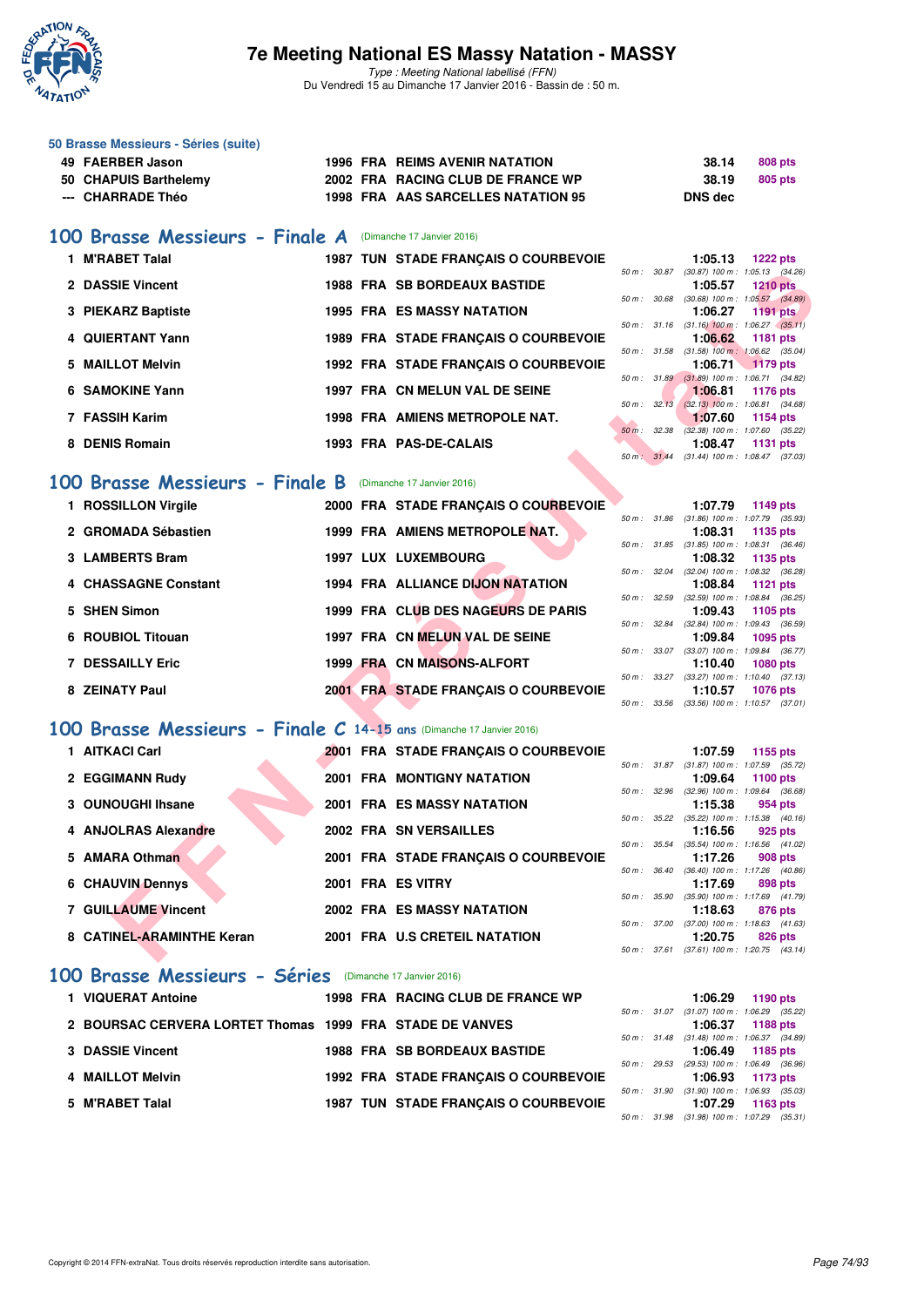

| 100 Brasse Messieurs - Séries (suite) |  |  |  |
|---------------------------------------|--|--|--|
|---------------------------------------|--|--|--|

|     | 6 PIEKARZ Baptiste                |  | <b>1995 FRA ES MASSY NATATION</b>        |              |              | 1:07.61 | 1154 pts                                                      |
|-----|-----------------------------------|--|------------------------------------------|--------------|--------------|---------|---------------------------------------------------------------|
|     | 7 SAMOKINE Yann                   |  | 1997 FRA CN MELUN VAL DE SEINE           |              |              | 1:07.66 | 50 m: 31.26 (31.26) 100 m: 1:07.61 (36.35)<br>1153 pts        |
|     | <b>QUIERTANT Yann</b>             |  | 1989 FRA STADE FRANÇAIS O COURBEVOIE     |              | 50 m : 32.10 | 1:07.82 | $(32.10)$ 100 m : 1:07.66 $(35.56)$<br><b>1148 pts</b>        |
| 9   | <b>FASSIH Karim</b>               |  | 1998 FRA AMIENS METROPOLE NAT.           |              |              | 1:08.06 | 50 m: 31.81 (31.81) 100 m: 1:07.82 (36.01)<br>1142 pts        |
| 10. | <b>DENIS Romain</b>               |  | 1993 FRA PAS-DE-CALAIS                   |              |              | 1:08.18 | 50 m: 31.67 (31.67) 100 m: 1:08.06 (36.39)<br>1139 pts        |
| 11. | <b>ROSSILLON Virgile</b>          |  | 2000 FRA STADE FRANÇAIS O COURBEVOIE     |              |              | 1:08.40 | 50 m: 31.55 (31.55) 100 m: 1:08.18 (36.63)<br><b>1133 pts</b> |
|     | 12 LAMBERTS Bram                  |  | <b>1997 LUX LUXEMBOURG</b>               | 50 m : 32.34 |              | 1:08.87 | $(32.34)$ 100 m : 1:08.40 $(36.06)$<br>1120 pts               |
|     | 13 CHASSAGNE Constant             |  | 1994 FRA ALLIANCE DIJON NATATION         |              | 50 m: 32.24  | 1:08.93 | $(32.24)$ 100 m : 1:08.87 $(36.63)$<br>1119 $pts$             |
|     | 14 SHEN Simon                     |  | 1999 FRA CLUB DES NAGEURS DE PARIS       | 50 m : 32.39 |              | 1:09.02 | $(32.39)$ 100 m : 1:08.93 $(36.54)$<br><b>1116 pts</b>        |
|     | <b>15 ZEINATY Paul</b>            |  | 2001 FRA STADE FRANÇAIS O COURBEVOIE     |              | 50 m: 32.26  | 1:09.49 | $(32.26)$ 100 m : 1:09.02 $(36.76)$<br>1104 pts               |
|     | 16 DESSAILLY Eric                 |  | 1999 FRA CN MAISONS-ALFORT               |              |              | 1:09.72 | 50 m : 32.40 (32.40) 100 m : 1:09.49 (37.09)<br>1098 pts      |
|     | 17 CORNEVIN Xavier                |  | 1989 FRA ESPADON VELIZY-VILLACOUBLAY     | $50 m$ :     | 32.13        | 1:09.75 | $(32.13)$ 100 m : 1:09.72 $(37.59)$<br><b>1097 pts</b>        |
|     | 18 GROMADA Sébastien              |  | 1999 FRA AMIENS METROPOLE NAT.           |              |              | 1:09.84 | 50 m : 33.10 (33.10) 100 m : 1:09.75 (36.65)<br>1095 pts      |
|     | 19 ROUBIOL Titouan                |  | 1997 FRA CN MELUN VAL DE SEINE           | 50 m: 32.40  |              | 1:10.70 | $(32.40)$ 100 m : 1:09.84 $(37.44)$<br>1072 pts               |
|     | 20 AITKACI Carl                   |  | 2001 FRA STADE FRANÇAIS O COURBEVOIE     | 50 m : 33.31 |              | 1:10.79 | $(33.31)$ 100 m : 1:10.70 $(37.39)$<br><b>1070 pts</b>        |
|     | 21 RENOUVIN Lorenzo               |  | 1998 FRA STADE FRANÇAIS O COURBEVOIE     | 50 m: 32.60  |              | 1:11.07 | $(32.60)$ 100 m : 1:10.79 $(38.19)$<br>1063 pts               |
|     | 22 CRASSOUS Thomas                |  | 1999 FRA STADE FRANÇAIS O COURBEVOIE     |              |              | 1:11.65 | 50 m: 33.56 (33.56) 100 m: 1:11.07 (37.51)<br><b>1048 pts</b> |
|     | 23 BOURUMEAU William              |  | 1998 FRA CN VIRY-CHÂTILLON               |              |              | 1:11.79 | 50 m: 33.47 (33.47) 100 m: 1:11.65 (38.18)<br><b>1044 pts</b> |
|     | 24 BARON Emeric                   |  | 1989 FRA CANETON CLUB DE BEAUMONT        | 50 m: 32.95  |              | 1:12.04 | (32.95) 100 m : 1:11.79 (38.84)<br><b>1038 pts</b>            |
|     | 25 ALLOUCHE Adam                  |  | 1993 LIB CO ULIS NATATION                |              |              | 1:12.15 | 50 m: 33.57 (33.57) 100 m: 1:12.04 (38.47)<br><b>1035 pts</b> |
|     | 26 EGGIMANN Rudy                  |  | <b>2001 FRA MONTIGNY NATATION</b>        | 50 m: 32.62  |              | 1:12.34 | $(32.62)$ 100 m : 1:12.15 $(39.53)$<br><b>1030 pts</b>        |
| 27  | <b>CORBEAU Johan</b>              |  | 1994 FRA ES VITRY                        | 50 m: 33.68  |              | 1:12.64 | $(33.68)$ 100 m : 1:12.34 $(38.66)$<br><b>1022 pts</b>        |
|     | <b>28 GRANDJEAN Etienne</b>       |  | 2001 FRA RACING CLUB DE FRANCE WP        |              |              | 1:13.10 | 50 m: 34.21 (34.21) 100 m: 1:12.64 (38.43)<br><b>1011 pts</b> |
|     | 29 HONDRE Victor                  |  | <b>1998 FRA MOUETTES DE PARIS</b>        | 50 m: 34.38  |              | 1:13.38 | $(34.38)$ 100 m : 1:13.10 $(38.72)$<br>$1003$ pts             |
|     | 30 CHARBONNEL Alexandre           |  | 2000 FRA CN BRUNOY-ESSONNE               |              |              | 1:13.41 | 50 m: 34.17 (34.17) 100 m: 1:13.38 (39.21)<br>1003 pts        |
|     | 31 PRUNIERES Robinson             |  | <b>2000 FRA COULOMMIERS NATATION</b>     | 50 m : 33.80 |              | 1:14.01 | $(33.80)$ 100 m : 1:13.41 $(39.61)$<br><b>988 pts</b>         |
|     | 32 LETOURNEUR Robin               |  | 1992 FRA CN LE PLESSIS-ROBINSON          | 50 m: 34.96  |              | 1:14.03 | $(34.96)$ 100 m : 1:14.01 $(39.05)$<br>987 pts                |
|     | 33 BARON Joris                    |  | <b>1998 FRA CANETON CLUB DE BEAUMONT</b> |              |              | 1:14.08 | 50 m: 34.52 (34.52) 100 m: 1:14.03 (39.51)<br>986 pts         |
|     | 34 MEDINA Antoine                 |  | 1999 FRA CN MELUN VAL DE SEINE           |              | 50 m : 34.64 | 1:14.45 | $(34.64)$ 100 m : 1:14.08 $(39.44)$<br>977 pts                |
|     | 35 LEGER Baptiste                 |  | <b>1999 FRA ES MASSY NATATION</b>        |              |              | 1:14.70 | 50 m : 35.14 (35.14) 100 m : 1:14.45 (39.31)<br>970 pts       |
|     | 36 TONNEAU Guillaume              |  | 1998 FRA CN ST-MICHEL-SUR-ORGE           |              |              | 1:14.85 | 50 m: 34.45 (34.45) 100 m: 1:14.70 (40.25)<br>967 pts         |
|     | 37 ROHART DELPIERRE Charles-Louis |  | 2000 FRA CSN GUYANCOURT                  |              | 50 m : 34.71 | 1:15.08 | $(34.71)$ 100 m : 1:14.85 $(40.14)$<br>961 pts                |
|     | 38 KUCH Alain                     |  | 1998 FRA CN VAL MAUBUEE                  | 50 m : 35.08 |              | 1:15.37 | (35.08) 100 m: 1:15.08 (40.00)<br>954 pts                     |
|     | 39 ANDRE Romain                   |  | <b>1998 FRA SN VERSAILLES</b>            |              |              | 1:15.54 | 50 m: 34.17 (34.17) 100 m: 1:15.37 (41.20)<br>950 pts         |
|     | 40 SCHOUPPE Paul                  |  | 2000 FRA CLUB DES NAGEURS DE PARIS       |              |              | 1:15.75 | 50 m : 35.18 (35.18) 100 m : 1:15.54 (40.36)<br>945 pts       |
|     | <b>41 HOUDENOT Nicolas</b>        |  |                                          | 50 m: 35.28  |              |         | $(35.28)$ 100 m : 1:15.75 $(40.47)$                           |
|     |                                   |  | 1997 FRA RED STAR CLUB CHAMPIGNY         |              |              | 1:15.76 | 944 pts                                                       |

|          |       | 1:07.66                      | 1153 pts                    |         |
|----------|-------|------------------------------|-----------------------------|---------|
| 50 m :   | 32.10 | $(32.10) 100 m$ :            | 1:07.66 (35.56)             |         |
|          | 31.81 | 1:07.82                      | 1148 pts                    | (36.01) |
| $50 m$ : |       | $(31.81) 100 m$ :<br>1:08.06 | 1:07.82<br>1142 pts         |         |
| $50 m$ : | 31.67 | $(31.67) 100 m$ :            | 1:08.06                     | (36.39) |
|          |       | 1:08.18                      | 1139 pts                    |         |
| $50 m$ : | 31.55 | $(31.55) 100 m$ :            | 1:08.18                     | (36.63) |
|          |       | 1:08.40                      | <b>1133 pts</b>             |         |
| 50 m :   | 32.34 | $(32.34) 100 m$ :            | 1:08.40                     | (36.06) |
|          |       | 1:08.87                      | <b>1120 pts</b>             |         |
| $50 m$ : | 32.24 | $(32.24)$ 100 m :<br>1:08.93 | 1:08.87 (36.63)             |         |
| $50 m$ : | 32.39 | $(32.39)$ 100 m :            | 1119 pts<br>1:08.93         | (36.54) |
|          |       | 1:09.02                      | <b>1116 pts</b>             |         |
| 50 m :   | 32.26 | $(32.26)$ 100 m :            | 1:09.02 (36.76)             |         |
|          |       | 1:09.49                      | 1104 pts                    |         |
| 50 m :   | 32.40 | $(32.40)$ 100 m :            | 1:09.49                     | (37.09) |
|          |       | 1:09.72                      | 1098 pts                    |         |
| $50 m$ : | 32.13 | $(32.13) 100 m$ :            | 1:09.72                     | (37.59) |
| $50 m$ : | 33.10 | 1:09.75                      | <b>1097 pts</b>             |         |
|          |       | $(33.10) 100 m$ :<br>1:09.84 | 1:09.75<br>1095 pts         | (36.65) |
| $50 m$ : | 32.40 | $(32.40)$ 100 m :            | 1:09.84                     | (37.44) |
|          |       | 1:10.70                      | <b>1072 pts</b>             |         |
| 50 m :   | 33.31 | $(33.31)$ 100 m :            | 1:10.70 (37.39)             |         |
|          |       | 1:10.79                      | <b>1070 pts</b>             |         |
| $50 m$ : | 32.60 | $(32.60)$ 100 m :            | 1:10.79                     | (38.19) |
|          |       | 1:11.07                      | 1063 pts                    |         |
| $50 m$ : | 33.56 | $(33.56)$ 100 m :            | 1:11.07                     | (37.51) |
| $50 m$ : | 33.47 | 1:11.65<br>$(33.47) 100 m$ : | 1048 pts<br>1:11.65         | (38.18) |
|          |       | 1:11.79                      | <b>1044 pts</b>             |         |
| $50 m$ : | 32.95 | $(32.95)$ 100 m :            | 1:11.79                     | (38.84) |
|          |       | 1:12.04                      | <b>1038 pts</b>             |         |
| $50 m$ : | 33.57 | $(33.57) 100 m$ :            | 1:12.04 (38.47)             |         |
|          |       | 1:12.15                      | 1035 pts                    |         |
| 50 m :   | 32.62 | $(32.62)$ 100 m :            | 1:12.15                     | (39.53) |
|          | 33.68 | 1:12.34                      | 1030 pts                    |         |
| $50 m$ : |       | $(33.68) 100 m$ :<br>1:12.64 | 1:12.34 (38.66)<br>1022 pts |         |
| $50 m$ : | 34.21 | $(34.21)$ 100 m :            | 1:12.64                     | (38.43) |
|          |       | 1:13.10                      | <b>1011 pts</b>             |         |
| 50 m :   | 34.38 | $(34.38) 100 m$ :            | 1:13.10                     | (38.72) |
|          |       | 1:13.38                      | 1003 pts                    |         |
| $50 m$ : | 34.17 | $(34.17) 100 m$ :            | 1:13.38                     | (39.21) |
|          | 33.80 | 1:13.41                      | 1003 pts                    |         |
| $50 m$ : |       | $(33.80)$ 100 m :<br>1:14.01 | 1:13.41                     | (39.61) |
| $50 m$ : | 34.96 | $(34.96) 100 m$ :            | 988 pts<br>1:14.01 (39.05)  |         |
|          |       | 1:14.03                      | 987 pts                     |         |
| $50 m$ : | 34.52 | $(34.52)$ 100 m :            | $1:14.03$ (39.51)           |         |
|          |       | 1:14.08                      | <b>986 pts</b>              |         |
| 50 m :   | 34.64 | $(34.64) 100 m$ :            | 1:14.08                     | (39.44) |
|          |       | 1:14.45                      | 977 pts                     |         |
| 50 m :   | 35.14 | $(35.14) 100 m$ :            | 1:14.45                     | (39.31) |
| $50 m$ : | 34.45 | 1:14.70<br>$(34.45)$ 100 m : | 970 pts<br>1:14.70          | (40.25) |
|          |       | 1:14.85                      | 967<br>pts                  |         |
| $50 m$ : | 34.71 | $(34.71)$ 100 m :            | 1:14.85                     | (40.14) |
|          |       | 1:15.08                      | 961<br>pts                  |         |
| $50 m$ : | 35.08 | $(35.08) 100 m$ :            | 1:15.08                     | (40.00) |
|          |       | 1:15.37                      | 954 pts                     |         |
| $50 m$ : | 34.17 | $(34.17) 100 m$ :            | 1:15.37                     | (41.20) |
|          |       | 1:15.54                      | 950 pts                     |         |
| 50 m :   | 35.18 | $(35.18) 100 m$ :<br>1:15.75 | 1:15.54<br>945 pts          | (40.36) |
| 50 m :   | 35.28 | $(35.28) 100 m$ :            | 1:15.75                     | (40.47) |
|          |       | 1:15.76                      | 944 pts                     |         |
| $50 m$ : | 34.33 | $(34.33) 100 m$ :            | 1:15.76                     | (41.43) |
|          |       |                              |                             |         |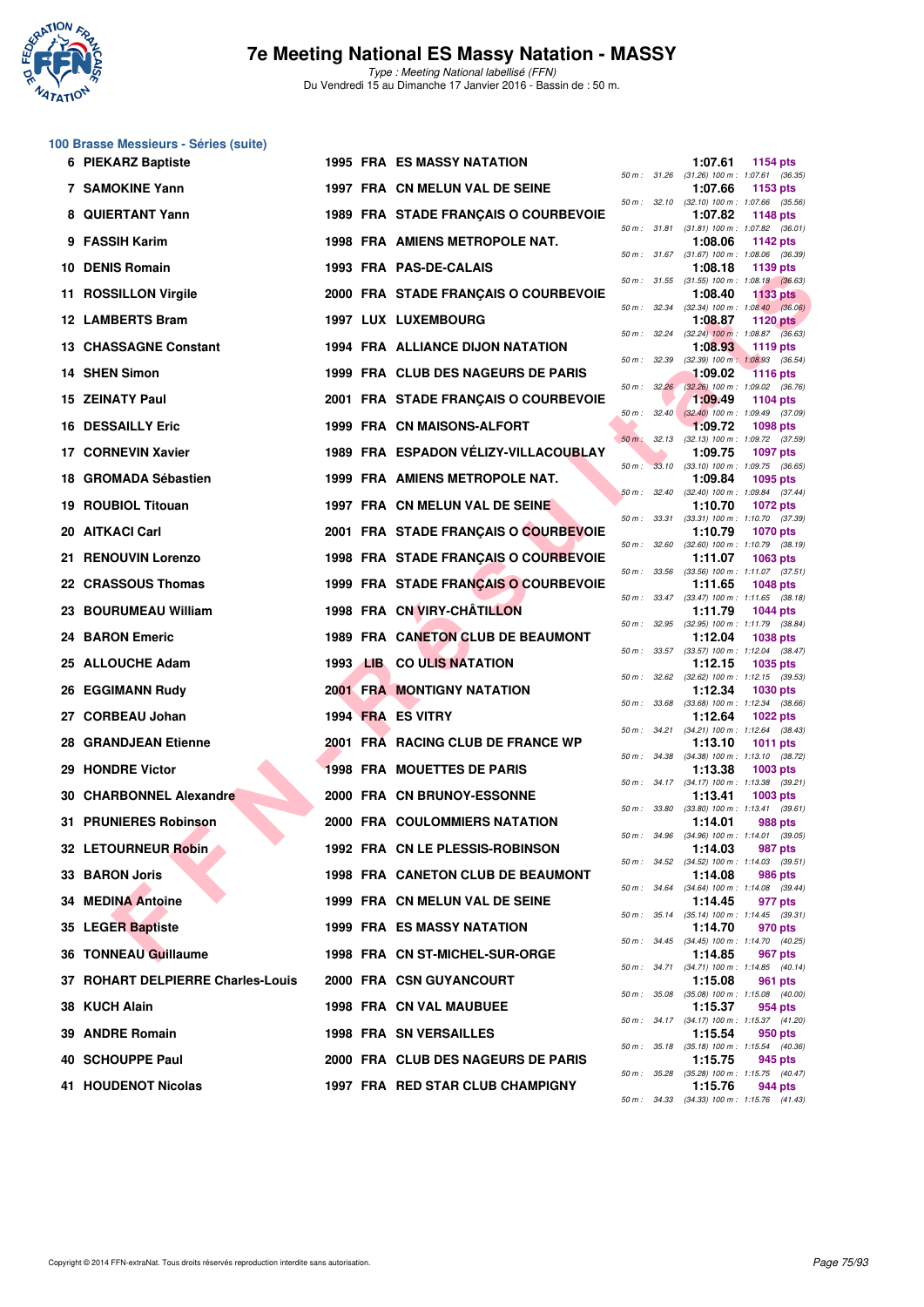

Type : Meeting National labellisé (FFN) Du Vendredi 15 au Dimanche 17 Janvier 2016 - Bassin de : 50 m.

| 100 Brasse Messieurs - Séries (suite) |  |  |  |
|---------------------------------------|--|--|--|
|---------------------------------------|--|--|--|

|    | 42 AMARA Othman            |  | 2001 FRA STADE FRANÇAIS O COURBEVOIE |              |              | 1:16.09 | 936 pts                                                      |
|----|----------------------------|--|--------------------------------------|--------------|--------------|---------|--------------------------------------------------------------|
|    | 43 ANJOLRAS Alexandre      |  | 2002 FRA SN VERSAILLES               | 50 m: 34.66  |              | 1:16.56 | (34.66) 100 m: 1:16.09 (41.43)<br>925 pts                    |
|    | 44 BOCAGE Léo              |  | <b>1998 FRA CN BRUNOY-ESSONNE</b>    |              | 50 m : 35.40 | 1:16.68 | $(35.40)$ 100 m : 1:16.56 $(41.16)$<br>922 pts               |
|    | 45 BERINGUE Hugo           |  | 1998 FRA CA ORSAY                    | 50 m : 36.86 |              | 1:16.94 | (36.86) 100 m: 1:16.68 (39.82)<br>916 pts                    |
|    | <b>46 LACOSTE Harry</b>    |  | <b>1992 FRA CN BRUNOY-ESSONNE</b>    |              |              | 1:17.15 | 50 m: 35.97 (35.97) 100 m: 1:16.94 (40.97)<br>911 pts        |
|    | 47 OUNOUGHI Ihsane         |  | <b>2001 FRA ES MASSY NATATION</b>    |              | 50 m : 35.64 | 1:17.38 | $(35.64)$ 100 m : 1:17.15 $(41.51)$<br>905 pts               |
| 48 | <b>BANOS Benjamin</b>      |  | 2000 FRA CN BRUNOY-ESSONNE           | 50 m: 36.22  |              | 1:17.40 | $(36.22)$ 100 m : 1:17.38 $(41.16)$<br>905 pts               |
|    | <b>49 DESHAYES Nicolas</b> |  | <b>1999 FRA EN LONGJUMEAU</b>        | 50 m: 36.95  |              | 1:17.72 | $(36.95)$ 100 m : 1:17.40 $(40.45)$<br>897 pts               |
| 50 | <b>CHAUVIN Dennys</b>      |  | 2001 FRA ES VITRY                    | 50 m : 36.38 |              | 1:18.03 | (36.38) 100 m: 1:17.72 (41.34)<br>890 pts                    |
|    | 51 GUILLAUME Vincent       |  | 2002 FRA ES MASSY NATATION           |              |              | 1:18.13 | 50 m: 37.55 (37.55) 100 m: 1:18.03 (40.48)<br><b>887 pts</b> |
|    | 52 GYSEMBERG Thomas        |  | 2000 FRA CLUB DES NAGEURS DE PARIS   |              | 50 m: 37.07  | 1:18.25 | $(37.07)$ 100 m : 1:18.13 $(41.06)$<br>884 pts               |
|    | 53 CATINEL-ARAMINTHE Keran |  | 2001 FRA U.S CRETEIL NATATION        | 50 m : 36.49 |              | 1:18.63 | (36.49) 100 m: 1:18.25 (41.76)<br>876 pts                    |
|    | 54 LE CORNIER Adrien       |  | 1998 FRA STADE FRANÇAIS O COURBEVOIE | $50 m$ :     | 36.92        | 1:19.50 | $(36.92)$ 100 m : 1:18.63 $(41.71)$<br>855 pts               |
|    | 55 LE PESQUER Antoine      |  | 2000 FRA CANETON CLUB DE BEAUMONT    | 50 m: 36.92  |              | 1:19.51 | (36.92) 100 m: 1:19.50 (42.58)<br>855 pts                    |
|    | 56 BAGES Marlon            |  | <b>1998 FRA CN MAISONS-ALFORT</b>    |              |              | 1:19.70 | 50 m: 37.13 (37.13) 100 m: 1:19.51 (42.38)<br>851 pts        |
|    | 57 BARLIER Tony            |  | 2002 FRA CSN GUYANCOURT              | 50 m : 37.40 |              | 1:19.74 | $(37.40)$ 100 m : 1:19.70 $(42.30)$<br>850 pts               |
|    | 58 SAUV Arthur             |  | 2000 FRA CLUB DES NAGEURS DE PARIS   |              |              | 1:19.98 | 50 m: 37.52 (37.52) 100 m: 1:19.74 (42.22)<br>844 pts        |
|    | 59 BERNARD Erwin           |  | 2000 FRA PAS-DE-CALAIS               |              | 50 m : 37.48 | 1:20.02 | $(37.48)$ 100 m : 1:19.98 $(42.50)$<br>843 pts               |
|    | 60 HENNETIER Yvain         |  | 2001 FRA REIMS AVENIR NATATION       |              | 50 m : 37.07 | 1:20.21 | $(37.07)$ 100 m : 1:20.02 $(42.95)$<br>839 pts               |
|    | 61 QUEILLE Mathis          |  | 2000 FRA S.M MONTROUGE               | 50 m : 37.86 |              | 1:20.29 | $(37.86)$ 100 m : 1:20.21 $(42.35)$<br>837 pts               |
|    | 62 RACHDI Yazid            |  | 2001 FRA CA ORSAY                    |              | 50 m : 37.23 | 1:20.82 | $(37.23)$ 100 m : 1:20.29 $(43.06)$<br>825 pts               |
|    | 63 ERNANDES Julien         |  | <b>2000 FRA COULOMMIERS NATATION</b> |              |              | 1:21.20 | 50 m: 37.91 (37.91) 100 m: 1:20.82 (42.91)<br>816 pts        |
|    | 64 ROUGAGNOU Zachary       |  | 2000 FRA CN MAISONS-ALFORT           | 50 m : 36.96 |              | 1:21.34 | (36.96) 100 m: 1:21.20 (44.24)<br>813 pts                    |
|    | 65 FAN Arthur              |  | 1999 FRA ES VITRY                    |              |              | 1:22.24 | 50 m: 37.73 (37.73) 100 m: 1:21.34 (43.61)<br>793 pts        |
|    | 66 RUELLO Colin            |  | 2002 FRA CLUB DES NAGEURS DE PARIS   |              | 50 m : 37.97 | 1:22.70 | (37.97) 100 m : 1:22.24 (44.27)<br><b>782 pts</b>            |
|    | 67 FAERBER Jason           |  | 1996 FRA REIMS AVENIR NATATION       |              | 50 m : 39.19 | 1:22.95 | (39.19) 100 m : 1:22.70 (43.51)<br>777 pts                   |
|    | 68 LE COZ Cédric           |  | 2002 FRA AS CORBEIL-ESSONNE          |              | 50 m : 39.84 | 1:23.56 | $(39.84)$ 100 m : 1:22.95 $(43.11)$<br>763 pts               |
|    | 69 GILLES William          |  | 2002 FRA ES MASSY NATATION           |              |              | 1:24.09 | 50 m : 38.73 (38.73) 100 m : 1:23.56 (44.83)<br>752 pts      |
|    | 70 WATTEZ Luc              |  | 2002 FRA C.N OZOIR-LA-FERRIERE       |              |              | 1:24.41 | 50 m: 38.74 (38.74) 100 m: 1:24.09 (45.35)<br>745 pts        |
|    | 71 GUIGOU Pierre-Lucas     |  | 2000 FRA U.S CRETEIL NATATION        |              |              | 1:24.56 | 50 m: 39.37 (39.37) 100 m: 1:24.41 (45.04)<br>741 pts        |
|    | 72 GELY Tom                |  | 2002 FRA CSN GUYANCOURT              |              |              | 1:26.07 | 50 m : 39.76 (39.76) 100 m : 1:24.56 (44.80)<br>709 pts      |
|    | 73 VALIN-FIXOT Antonin     |  | 2002 FRA CN ST-MICHEL-SUR-ORGE       |              |              | 1:26.76 | 50 m: 41.46 (41.46) 100 m: 1:26.07 (44.61)<br>695 pts        |
|    | 74 BEDAIE Nessim           |  | 2000 FRA RSC MONTREUIL               |              |              | 1:27.06 | 50 m: 41.10 (41.10) 100 m: 1:26.76 (45.66)<br>688 pts        |
|    | 75 SAIDJI Djillali         |  | 2002 FRA U.S CRETEIL NATATION        |              |              | 1:27.81 | 50 m : 39.80 (39.80) 100 m : 1:27.06 (47.26)<br>673 pts      |
|    | 76 DEZ Léo                 |  | <b>2002 FRA CSN GUYANCOURT</b>       |              |              | 1:28.18 | 50 m: 41.40 (41.40) 100 m: 1:27.81 (46.41)<br>665 pts        |
|    | 77 QUANTIN Hugo            |  | <b>2001 FRA CSN GUYANCOURT</b>       |              |              | 1:28.86 | 50 m: 41.47 (41.47) 100 m: 1:28.18 (46.71)<br>651 pts        |
|    |                            |  |                                      |              |              |         | 50 m: 41.76 (41.76) 100 m: 1:28.86 (47.10)                   |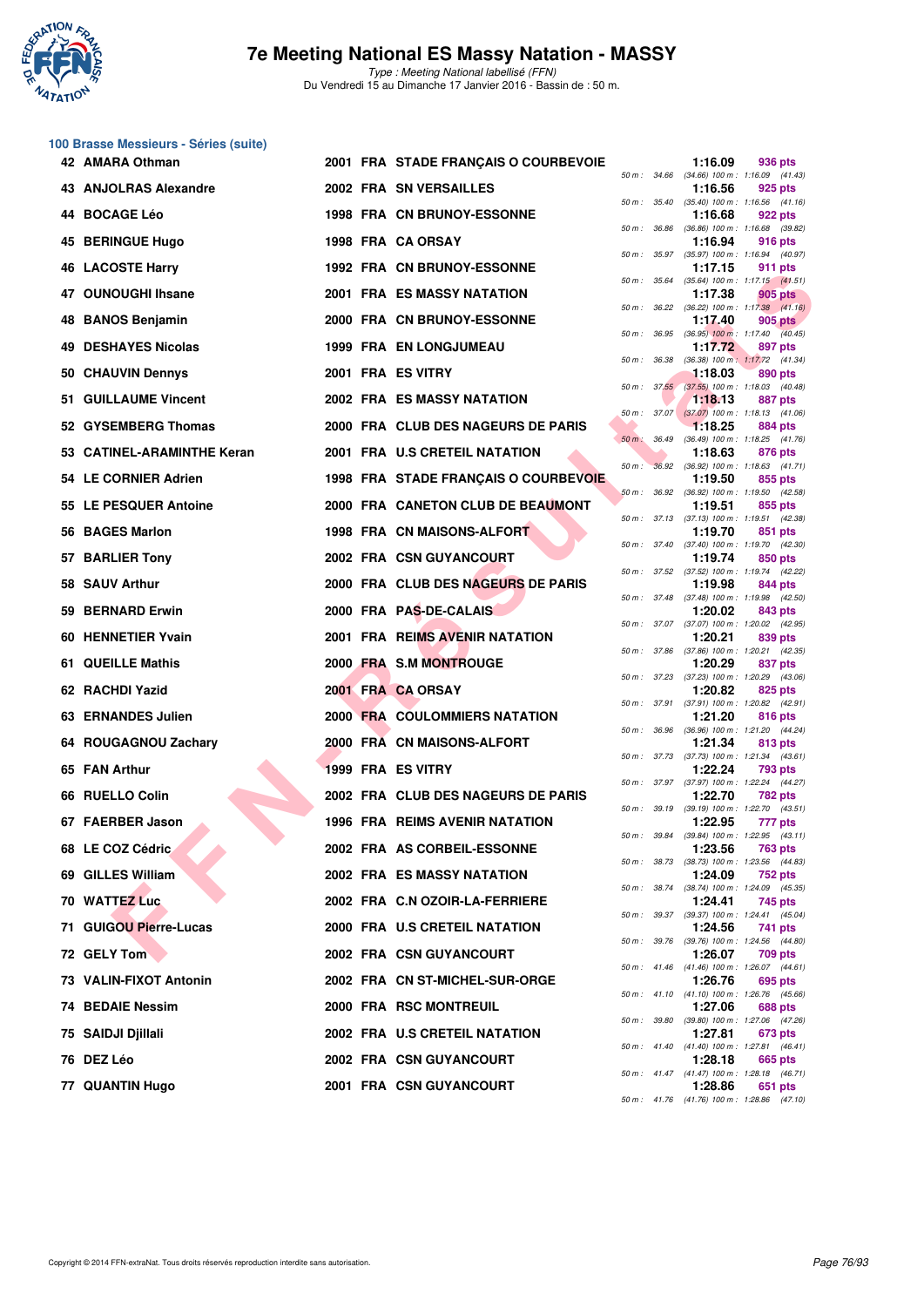

| 100 Brasse Messieurs - Séries (suite)<br>78 JULIEN Tristan                                                           |  | 2002 FRA EN LONGJUMEAU                                                                                                                                   | 1:30.06<br>627 pts                                           |
|----------------------------------------------------------------------------------------------------------------------|--|----------------------------------------------------------------------------------------------------------------------------------------------------------|--------------------------------------------------------------|
| <b>M'RABET Taki</b>                                                                                                  |  | 1989 TUN STADE FRANÇAIS O COURBEVOIE                                                                                                                     | 50 m: 41.43 (41.43) 100 m: 1:30.06 (48.63)<br><b>DNS dec</b> |
| --- FALL Malik                                                                                                       |  | 1985 SEN STADE FRANÇAIS O COURBEVOIE                                                                                                                     | <b>DNS dec</b>                                               |
|                                                                                                                      |  |                                                                                                                                                          |                                                              |
| 200 Brasse Messieurs - Finale A (Samedi 16 Janvier 2016)<br>1 BOURSAC CERVERA LORTET Thomas 1999 FRA STADE DE VANVES |  |                                                                                                                                                          | 2:22.71                                                      |
|                                                                                                                      |  | 50 m: 33.48 (33.48) 100 m: 1:09.24 (35.76) 150 m: 1:46.19 (36.95) 200 m: 2:22.71 (36.52)                                                                 | 1185 pts                                                     |
| 2 QUIERTANT Yann                                                                                                     |  | 1989 FRA STADE FRANCAIS O COURBEVOIE<br>50 m: 32.74 (32.74) 100 m: 1:09.43 (36.69) 150 m: 1:46.26 (36.83) 200 m: 2:22.83 (36.57)                         | 2:22.83<br><b>1183 pts</b>                                   |
| 3 SAMOKINE Yann                                                                                                      |  | 1997 FRA CN MELUN VAL DE SEINE<br>50 m: 32.74 (32.74) 100 m: 1:09.73 (36.99) 150 m: 1:46.75 (37.02) 200 m: 2:23.26 (36.51)                               | 2:23.26<br><b>1177 pts</b>                                   |
| 4 QUIERTANT Killian                                                                                                  |  | 1997 FRA U.S CRETEIL NATATION<br>50 m: 33.13 (33.13) 100 m: 1:10.41 (37.28) 150 m: 1:47.60 (37.19) 200 m: 2:24.27 (36.67)                                | 2:24.27<br>1164 pts                                          |
| 5 PIEKARZ Baptiste                                                                                                   |  | <b>1995 FRA ES MASSY NATATION</b>                                                                                                                        | 2:24.57<br><b>1160 pts</b>                                   |
| 6 FASSIH Karim                                                                                                       |  | 50 m: 32.44 (32.44) 100 m: 1:09.53 (37.09) 150 m: 1:47.09 (37.56) 200 m: 2:24.57 (37.48)<br>1998 FRA AMIENS METROPOLE NAT.                               | 2:26.54<br>1133 pts                                          |
| <b>7 MAILLOT Melvin</b>                                                                                              |  | 50 m: 32.68 (32.68) 100 m: 1:09.80 (37.12) 150 m: 1:47.89 (38.09) 200 m: 2:26.54 (38.65)<br><b>Marian Common</b><br>1992 FRA STADE FRANÇAIS O COURBEVOIE | 2:27.42<br>1121 pts                                          |
| 8 DASSIE Vincent                                                                                                     |  | 50 m: 32.70 (32.70) 100 m: 1:10.39 (37.69) 150 m: 1:49.23 (38.84) 200 m: 2:27.42 (38.19)<br><b>1988 FRA SB BORDEAUX BASTIDE</b>                          | 2:27.48<br>1120 pts                                          |
|                                                                                                                      |  | 50 m: 32.94 (32.94) 100 m: 1:09.47 (36.53) 150 m: 1:49.40 (39.93) 200 m: 2:27.48 (38.08)                                                                 |                                                              |
| 200 Brasse Messieurs - Finale B                                                                                      |  | (Samedi 16 Janvier 2016)                                                                                                                                 |                                                              |
| 1 CHASSAGNE Constant                                                                                                 |  | <b>1994 FRA ALLIANCE DIJON NATATION</b>                                                                                                                  | 2:26.84<br>1129 pts                                          |
| 2 ROSSILLON Virgile                                                                                                  |  | 50 m: 33.07 (33.07) 100 m: 1:10.87 (37.80) 150 m: 1:48.81 (37.94) 200 m: 2:26.84 (38.03)<br>2000 FRA STADE FRANÇAIS O COURBEVOIE                         | 2:29.65<br><b>1092 pts</b>                                   |
| 3 LESPARRE Tanguy                                                                                                    |  | 50 m: 33.08 (33.08) 100 m: 1:10.65 (37.57) 150 m: 1:49.69 (39.04) 200 m: 2:29.65 (39.96)<br>1999 FRA CN CANNES                                           | 2:29.92<br><b>1088 pts</b>                                   |
| 4 AITKACI Carl                                                                                                       |  | 50 m: 33.88 (33.88) 100 m: 1:11.07 (37.19) 150 m: 1:50.39 (39.32) 200 m: 2:29.92 (39.53)<br>2001 FRA STADE FRANÇAIS O COURBEVOIE                         | 2:30.74<br><b>1078 pts</b>                                   |
| 5 ZEINATY Paul                                                                                                       |  | 50 m: 33.96 (33.96) 100 m: 1:12.35 (38.39) 150 m: 1:52.16 (39.81) 200 m: 2:30.74 (38.58)                                                                 |                                                              |
|                                                                                                                      |  | 2001 FRA STADE FRANÇAIS O COURBEVOIE<br>50 m: 34.42 (34.42) 100 m: 1:13.50 (39.08) 150 m: 1:52.26 (38.76) 200 m: 2:30.96 (38.70)                         | 2:30.96<br><b>1075 pts</b>                                   |
| 6 CLOUTOUR Nathan                                                                                                    |  | <b>1999 FRA EN TOURS</b><br>50 m: 34.10 (34.10) 100 m: 1:13.22 (39.12) 150 m: 1:52.27 (39.05) 200 m: 2:31.53 (39.26)                                     | 2:31.53<br><b>1067 pts</b>                                   |
| 7 GROMADA Sébastien                                                                                                  |  | <b>1999 FRA AMIENS METROPOLE NAT.</b><br>50 m: 34.28 (34.28) 100 m: 1:13.27 (38.99) 150 m: 1:51.98 (38.71) 200 m: 2:31.57 (39.59)                        | 2:31.57<br><b>1067 pts</b>                                   |
| 8 LAMBERTS Bram                                                                                                      |  | <b>1997 LUX LUXEMBOURG</b><br>50 m: 34.53 (34.53) 100 m: 1:13.06 (38.53) 150 m: 1:52.66 (39.60) 200 m: 2:32.01 (39.35)                                   | 2:32.01<br><b>1061 pts</b>                                   |
| 200 Brasse Messieurs - Finale C 14-15 ans (Samedi 16 Janvier 2016)                                                   |  |                                                                                                                                                          |                                                              |
| 1 ANJOLRAS Alexandre                                                                                                 |  | 2002 FRA SN VERSAILLES                                                                                                                                   | 2:45.09<br>899 pts                                           |
|                                                                                                                      |  | 50 m: 35.89 (35.89) 100 m: 1:18.24 (42.35) 150 m: 2:01.91 (43.67) 200 m: 2:45.09 (43.18)                                                                 |                                                              |
| 2 DIVARET Kieran                                                                                                     |  | 2001 FRA STADE DE VANVES<br>50 m: 38.92 (38.92) 100 m: 1:20.61 (41.69) 150 m: 2:03.50 (42.89) 200 m: 2:45.22 (41.72)                                     | 2:45.22<br>897 pts                                           |
| 3 RIVIERE Antoine                                                                                                    |  | 2001 FRA REIMS CHAMPAGNE NATATION<br>50 m: 38.91 (38.91) 100 m: 1:22.99 (44.08) 150 m: 2:07.89 (44.90) 200 m: 2:51.81 (43.92)                            | 2:51.81<br>820 pts                                           |
| 4 RACHDI Yazid                                                                                                       |  | 2001 FRA CA ORSAY<br>50 m : 38.39 (38.39) 100 m : 1:23.35 (44.96) 150 m : 2:08.34                                                                        | 2:53.00<br>807 pts<br>(44.99) 200 m : 2:53.00 (44.66)        |
| 5 SABATIER Jean-baptiste                                                                                             |  | 2002 FRA CA ORSAY<br>50 m: 41.95 (41.95) 100 m: 1:28.91 (46.96) 150 m: 2:17.59                                                                           | 3:05.49<br>672 pts                                           |
| 6 VALIN-FIXOT Antonin                                                                                                |  | 2002 FRA CN ST-MICHEL-SUR-ORGE                                                                                                                           | (48.68) 200 m : 3:05.49 (47.90)<br>3:08.14<br>645 pts        |
| 7 BRUZZI Loris                                                                                                       |  | 50 m: 41.24 (41.24) 100 m: 1:30.16 (48.92) 150 m: 2:20.36 (50.20) 200 m: 3:08.14 (47.78)<br>2002 FRA CN MAISONS-ALFORT                                   | 3:14.98<br>578 pts                                           |
|                                                                                                                      |  | 50 m: 44.84 (44.84) 100 m: 1:34.36 (49.52) 150 m: 2:25.09 (50.73) 200 m: 3:14.98 (49.89)                                                                 |                                                              |
| 200 Brasse Messieurs - Séries (Samedi 16 Janvier 2016)                                                               |  |                                                                                                                                                          |                                                              |
| 1 SAMOKINE Yann                                                                                                      |  | 1997 FRA CN MELUN VAL DE SEINE<br>50 m: 32.39 (32.39) 100 m: 1:08.61 (36.22) 150 m: 1:45.27 (36.66) 200 m: 2:21.91 (36.64)                               | 2:21.91<br>1196 pts                                          |
| 2 QUIERTANT Killian                                                                                                  |  | 1997 FRA U.S CRETEIL NATATION                                                                                                                            | 2:25.04<br>1153 pts                                          |
| 3 DASSIE Vincent                                                                                                     |  | 50 m: 33.17 (33.17) 100 m: 1:10.47 (37.30) 150 m: 1:47.96 (37.49) 200 m: 2:25.04 (37.08)<br>1988 FRA SB BORDEAUX BASTIDE                                 | 2:25.07<br>1153 pts                                          |
| <b>BOURSAC CERVERA LORTET Thomas 1999 FRA STADE DE VANVES</b>                                                        |  | 50 m : 31.50 (31.50) 100 m : 1:08.63 (37.13) 150 m : 1:46.73                                                                                             | (38.10) 200 m : 2:25.07 (38.34)<br>2:25.11<br>1152 pts       |
| 5 PIEKARZ Baptiste                                                                                                   |  | 50 m: 32.41 (32.41) 100 m: 1:09.39 (36.98) 150 m: 1:47.20 (37.81) 200 m: 2:25.11 (37.91)<br>1995 FRA ES MASSY NATATION                                   | 2:25.49<br>1147 pts                                          |
|                                                                                                                      |  | 50 m: 32.17 (32.17) 100 m: 1:09.75 (37.58) 150 m: 1:47.58 (37.83) 200 m: 2:25.49 (37.91)                                                                 |                                                              |
|                                                                                                                      |  |                                                                                                                                                          |                                                              |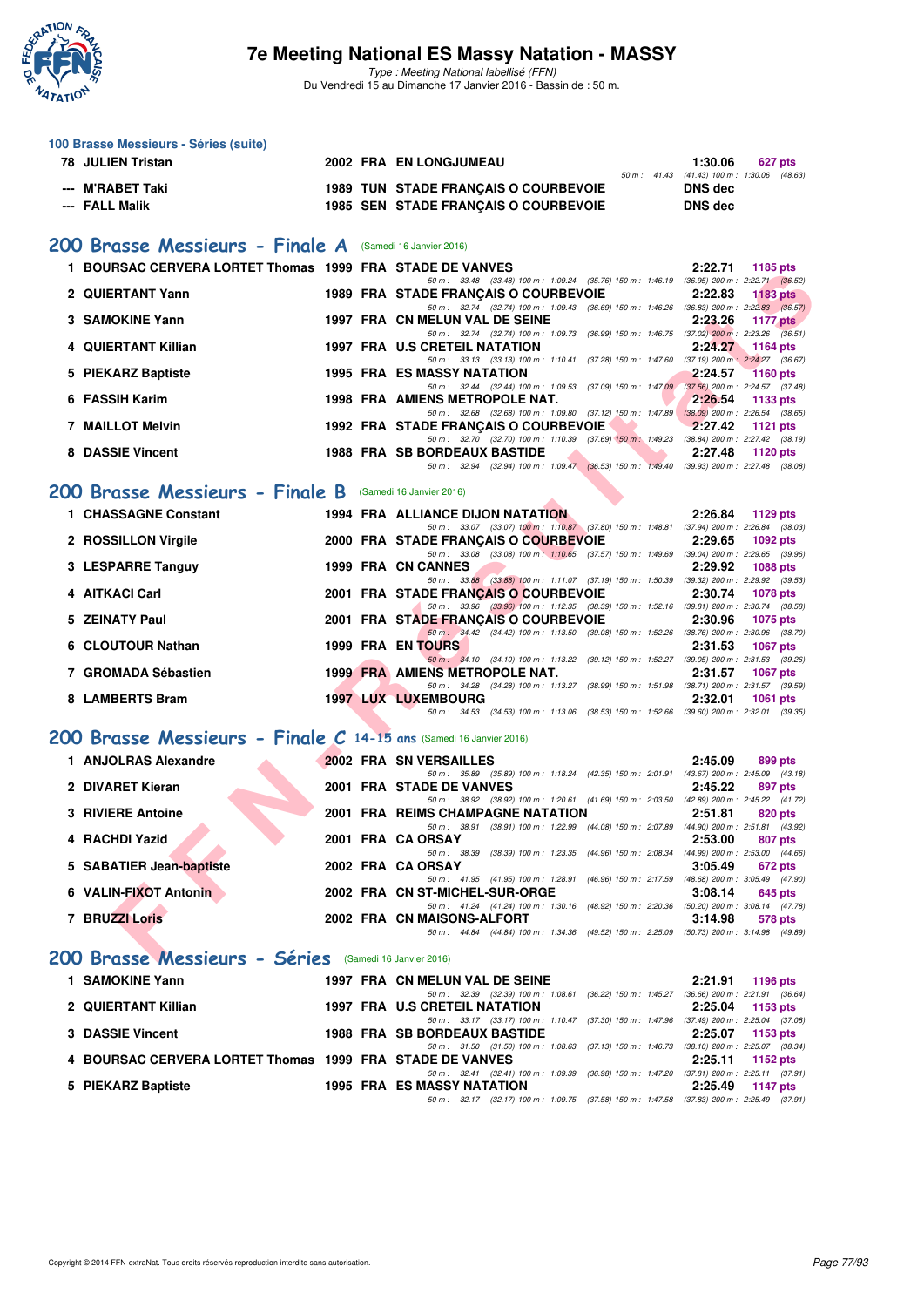

Type : Meeting National labellisé (FFN) Du Vendredi 15 au Dimanche 17 Janvier 2016 - Bassin de : 50 m.

# **200 Brasse Messieurs - Séries (suite)**

| 6 QUIERTANT Yann           |  | 1989 FRA STADE FRANÇAIS O COURBEVOIE                                                                                                                                                                                         | 2:25.93<br>1141 pts        |  |
|----------------------------|--|------------------------------------------------------------------------------------------------------------------------------------------------------------------------------------------------------------------------------|----------------------------|--|
| 7 FASSIH Karim             |  | 50 m: 32.94 (32.94) 100 m: 1:10.20 (37.26) 150 m: 1:47.77 (37.57) 200 m: 2:25.93 (38.16)<br>1998 FRA AMIENS METROPOLE NAT.                                                                                                   | 2:25.99<br>1140 pts        |  |
| 8 MAILLOT Melvin           |  | 50 m: 33.61 (33.61) 100 m: 1:11.13 (37.52) 150 m: 1:47.99 (36.86) 200 m: 2:25.99 (38.00)<br>1992 FRA STADE FRANÇAIS O COURBEVOIE<br>50 m: 33.08 (33.08) 100 m: 1:10.72 (37.64) 150 m: 1:49.57 (38.85) 200 m: 2:28.00 (38.43) | 2:28.00<br>1114 pts        |  |
| 9 ROSSILLON Virgile        |  | 2000 FRA STADE FRANÇAIS O COURBEVOIE                                                                                                                                                                                         | 2:28.11<br>1112 pts        |  |
| 10 CHASSAGNE Constant      |  | 50 m: 33.64 (33.64) 100 m: 1:11.44 (37.80) 150 m: 1:49.99 (38.55) 200 m: 2:28.11 (38.12)<br>1994 FRA ALLIANCE DIJON NATATION                                                                                                 | 2:30.36<br>1083 pts        |  |
| 11 LESPARRE Tanguy         |  | 50 m: 33.77 (33.77) 100 m: 1:11.72 (37.95) 150 m: 1:51.02 (39.30) 200 m: 2:30.36 (39.34)<br>1999 FRA CN CANNES                                                                                                               | 2:30.87<br><b>1076 pts</b> |  |
| <b>12 CLOUTOUR Nathan</b>  |  | 50 m: 33.03 (33.03) 100 m: 1:11.16 (38.13) 150 m: 1:50.70 (39.54) 200 m: 2:30.87 (40.17)<br><b>1999 FRA EN TOURS</b>                                                                                                         | 2:31.48<br>$1068$ pts      |  |
| 13 ZEINATY Paul            |  | 50 m: 34.17 (34.17) 100 m: 1:12.96 (38.79) 150 m: 1:51.82 (38.86) 200 m: 2:31.48 (39.66)<br>2001 FRA STADE FRANCAIS O COURBEVOIE                                                                                             | 2:31.52<br><b>1067 pts</b> |  |
| 14 LAMBERTS Bram           |  | 50 m: 33.93 (33.93) 100 m: 1:12.34 (38.41) 150 m: 1:52.09 (39.75) 200 m: 2:31.52 (39.43)<br><b>1997 LUX LUXEMBOURG</b>                                                                                                       | 2:31.78<br><b>1064 pts</b> |  |
| 15 AITKACI Carl            |  | 50 m: 33.72 (33.72) 100 m: 1:12.46 (38.74) 150 m: 1:51.99 (39.53) 200 m: 2:31.78 (39.79)<br>2001 FRA STADE FRANÇAIS O COURBEVOIE                                                                                             | 2:32.10<br><b>1060 pts</b> |  |
| 16 GROMADA Sébastien       |  | 50 m: 34.00 (34.00) 100 m: 1:12.49 (38.49) 150 m: 1:52.01 (39.52) 200 m: 2:32.10 (40.09)<br>1999 FRA AMIENS METROPOLE NAT.                                                                                                   | 2:32.35<br>1057 pts        |  |
| <b>17 DESSAILLY Eric</b>   |  | 50 m: 32.51 (32.51) 100 m: 1:10.51 (38.00) 150 m: 1:50.15 (39.64) 200 m: 2:32.35 (42.20)<br>1999 FRA CN MAISONS-ALFORT                                                                                                       | 2:32.68<br>1052 pts        |  |
| <b>18 MATTENET Emilien</b> |  | 50 m: 33.84 (33.84) 100 m: 1:11.95 (38.11) 150 m: 1:51.10 (39.15) 200 m: 2:32.68 (41.58)<br>2000 FRA CHARLEVILLE-MEZIERES NATATION                                                                                           | 2:33.92<br>1036 pts        |  |
| 19 SALCZER Ladislas        |  | 50 m: 35.31 (35.31) 100 m: 1:15.05 (39.74) 150 m: 1:55.07 (40.02) 200 m: 2:33.92 (38.85)<br>2000 FRA ES MASSY NATATION                                                                                                       | 2:34.68<br><b>1027 pts</b> |  |
|                            |  | 50 m: 34.15 (34.15) 100 m: 1:13.50 (39.35) 150 m: 1:54.27 (40.77) 200 m: 2:34.68 (40.41)                                                                                                                                     |                            |  |
| 20 PRUNIERES Robinson      |  | 2000 FRA COULOMMIERS NATATION<br>50 m: 33.81 (33.81) 100 m: 1:13.18 (39.37) 150 m: 1:53.05 (39.87) 200 m: 2:35.67 (42.62)                                                                                                    | 2:35.67<br>1014 pts        |  |
| 21 BOURUMEAU William       |  | 1998 FRA CN VIRY-CHATILLON<br>50 m: 34.03 (34.03) 100 m: 1:13.07 (39.04) 150 m: 1:53.60 (40.53) 200 m: 2:36.02 (42.42)                                                                                                       | 2:36.02<br>1010 $pts$      |  |
| 22 RICHARD Killian         |  | 2000 FRA LAGNY-SUR-MARNE NATATION                                                                                                                                                                                            | 2:38.96<br>973 pts         |  |
| 23 BARON Emeric            |  | 50 m: 36.70 (36.70) 100 m: 1:17.28 (40.58) 150 m: 1:58.00 (40.72) 200 m: 2:38.96 (40.96)<br>1989 FRA CANETON CLUB DE BEAUMONT                                                                                                | 2:39.30<br>969 pts         |  |
| 24 LEGER Baptiste          |  | 50 m: 35.58 (35.58) 100 m: 1:15.73 (40.15) 150 m: 1:57.32 (41.59) 200 m: 2:39.30 (41.98)<br><b>1999 FRA ES MASSY NATATION</b>                                                                                                | 2:39.66<br>964 pts         |  |
| 25 SADAOUI Adrien          |  | 50 m: 34.91 (34.91) 100 m: 1.15.38 (40.47) 150 m: 1.56.95 (41.57) 200 m: 2.39.66 (42.71)<br>1999 FRA CHARLEVILLE-MEZIERES NATATION                                                                                           | 2:39.84<br>962 pts         |  |
| 26 BARON Joris             |  | 50 m: 35.14 (35.14) 100 m: 1:16.87 (41.73) 150 m: 1:59.09 (42.22) 200 m: 2:39.84 (40.75)<br><b>1998 FRA CANETON CLUB DE BEAUMONT</b>                                                                                         | 2:41.51<br>942 pts         |  |
| 27 GUILLOT Remy            |  | 50 m: 36.46 (36.46) 100 m: 1:17.46 (41.00) 150 m: 1:59.79 (42.33) 200 m: 2:41.51 (41.72)<br>1998 FRA LAGNY-SUR-MARNE NATATION                                                                                                | 2:42.04<br>935 pts         |  |
| 28 ANJOLRAS Alexandre      |  | 50 m: 36.75 (36.75) 100 m: 1:18.43 (41.68) 150 m: 1:59.99 (41.56) 200 m: 2:42.04 (42.05)<br>2002 FRA SN VERSAILLES                                                                                                           | 2:42.94<br>924 pts         |  |
| 29 GONNORD Maxence         |  | 50 m: 35.02 (35.02) 100 m: 1:16.50 (41.48) 150 m: 1:59.64 (43.14) 200 m: 2:42.94 (43.30)<br>2000 FRA EN TOURS                                                                                                                | 2:43.52<br>917 pts         |  |
| 30 RODRIGUES Adrien        |  | 50 m: 36.26 (36.26) 100 m: 1:18.28 (42.02) 150 m: 2:00.73 (42.45) 200 m: 2:43.52 (42.79)<br>2000 FRA ES MASSY NATATION                                                                                                       | 2:44.03<br>911 pts         |  |
| 31 CHARBONNEL Alexandre    |  | 50 m: 36.16 (36.16) 100 m: 1:17.94 (41.78) 150 m: 2:00.77 (42.83) 200 m: 2:44.03 (43.26)<br>2000 FRA CN BRUNOY-ESSONNE                                                                                                       | 2:45.52<br>893 pts         |  |
|                            |  | 50 m: 35.66 (35.66) 100 m: 1:17.81 (42.15) 150 m: 2:01.06 (43.25) 200 m: 2:45.52 (44.46)                                                                                                                                     |                            |  |
| 32 HONDRE Victor           |  | 1998 FRA MOUETTES DE PARIS<br>50 m: 36.52 (36.52) 100 m: 1:18.12 (41.60) 150 m: 2:01.75 (43.63) 200 m: 2:46.55 (44.80)                                                                                                       | 2:46.55<br>881 pts         |  |
| 33 DIVARET Kieran          |  | 2001 FRA STADE DE VANVES<br>50 m: 38.22 (38.22) 100 m: 1:20.67 (42.45) 150 m: 2:04.37 (43.70) 200 m: 2:47.74 (43.37)                                                                                                         | 2:47.74<br>867 pts         |  |
| 34 RIVIERE Antoine         |  | 2001 FRA REIMS CHAMPAGNE NATATION                                                                                                                                                                                            | 2:49.99<br>841 pts         |  |
| 35 DOSSAT Clement          |  | 50 m: 37.41 (37.41) 100 m: 1:21.53 (44.12) 150 m: 2:06.04 (44.51) 200 m: 2:49.99 (43.95)<br>2000 FRA LAGNY-SUR-MARNE NATATION                                                                                                | 2:50.60<br>834 pts         |  |
| 36 RACHDI Yazid            |  | 50 m: 38.98 (38.98) 100 m: 1:22.42 (43.44) 150 m: 2:06.59 (44.17) 200 m: 2:50.60 (44.01)<br>2001 FRA CA ORSAY                                                                                                                | 2:52.44<br>813 pts         |  |
| 37 AVELLANEDA Loik         |  | 50 m: 38.35 (38.35) 100 m: 1:23.05 (44.70) 150 m: 2:07.65 (44.60) 200 m: 2:52.44 (44.79)<br>1993 FRA USO BEZONS                                                                                                              | 2:52.70<br>810 pts         |  |
| 38 HENNETIER Yvain         |  | 50 m: 38.12 (38.12) 100 m: 1:21.86 (43.74) 150 m: 2:07.52 (45.66) 200 m: 2:52.70 (45.18)<br>2001 FRA REIMS AVENIR NATATION                                                                                                   | 2:52.93<br>808 pts         |  |
| <b>39 QUEILLE Mathis</b>   |  | 50 m: 38.59 (38.59) 100 m: 1:22.21 (43.62) 150 m: 2:08.43 (46.22) 200 m: 2:52.93 (44.50)<br>2000 FRA S.M MONTROUGE                                                                                                           | 2:56.64<br>766 pts         |  |
|                            |  | 50 m: 39.00 (39.00) 100 m: 1:24.07 (45.07) 150 m: 2:10.50 (46.43) 200 m: 2:56.64 (46.14)                                                                                                                                     |                            |  |
| 40 WILLEMS Paul            |  | 2002 FRA AC BOULOGNE-BILLANCOURT<br>50 m: 40.23 (40.23) 100 m: 1:27.01 (46.78) 150 m: 2:14.18 (47.17) 200 m: 3:01.47 (47.29)                                                                                                 | 3:01.47<br>714 pts         |  |
| 41 SABATIER Jean-baptiste  |  | 2002 FRA CA ORSAY<br>50 m: 40.80 (40.80) 100 m: 1:27.01 (46.21) 150 m: 2:15.97 (48.96) 200 m: 3:04.34 (48.37)                                                                                                                | 3:04.34<br>684 pts         |  |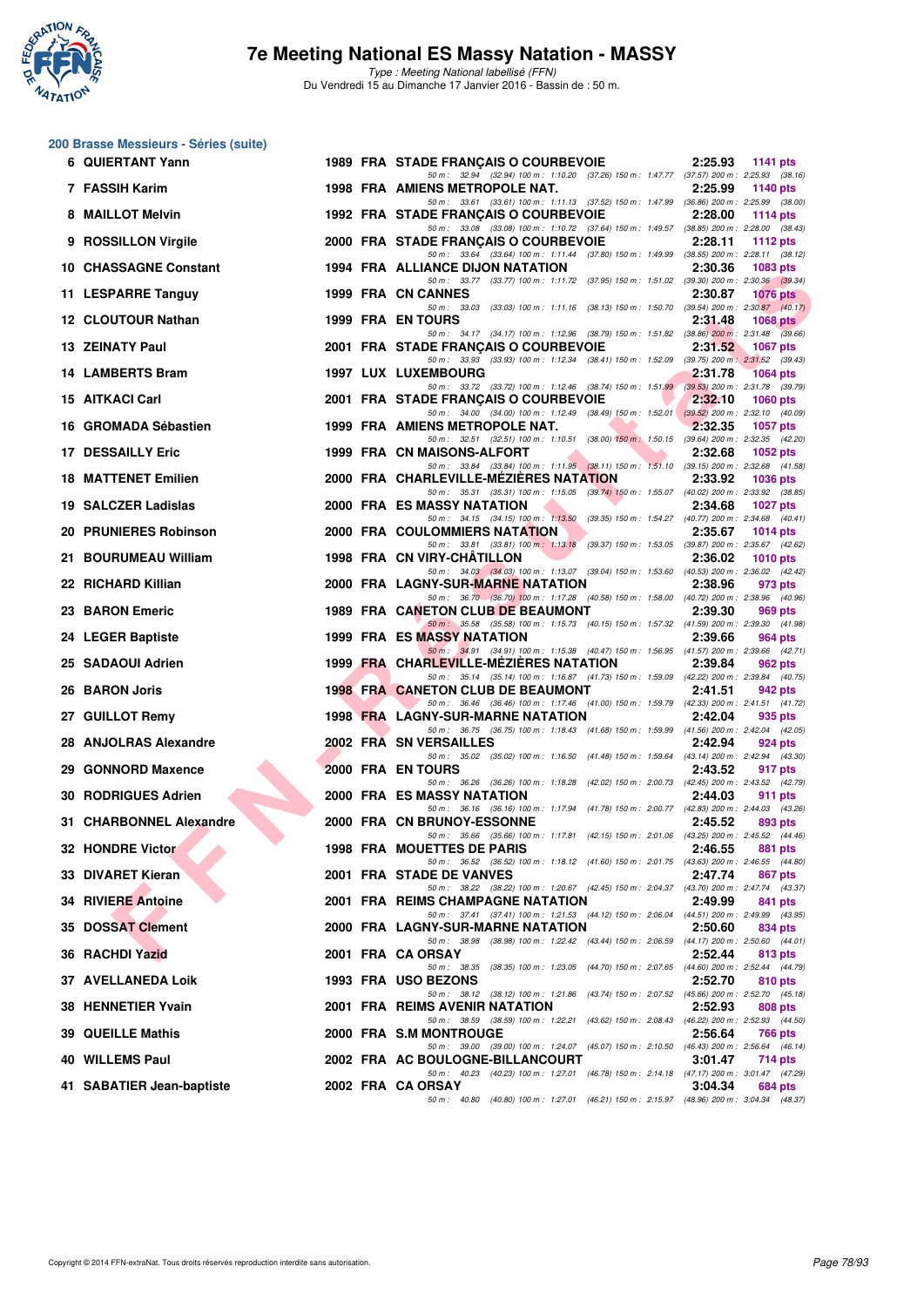

| 200 Brasse Messieurs - Séries (suite)                               |  |                                                                                                                            |                                 |                 |
|---------------------------------------------------------------------|--|----------------------------------------------------------------------------------------------------------------------------|---------------------------------|-----------------|
| 42 VALIN-FIXOT Antonin                                              |  | 2002 FRA CN ST-MICHEL-SUR-ORGE<br>50 m: 41.14 (41.14) 100 m: 1:28.30 (47.16) 150 m: 2:17.39 (49.09) 200 m: 3:05.24 (47.85) | 3:05.24                         | 675 pts         |
| 43 SEYE Matthieu                                                    |  | 2002 FRA CN LE PLESSIS-ROBINSON                                                                                            | 3:06.72                         | 659 pts         |
| 44 BOUCHEDDA Otman                                                  |  | 50 m: 41.66 (41.66) 100 m: 1:29.75 (48.09) 150 m: 2:18.49 (48.74) 200 m: 3:06.72 (48.23)<br>2002 FRA USO BEZONS            | 3:11.15                         | 615 pts         |
| 45 BRUZZI Loris                                                     |  | 50 m: 42.44 (42.44) 100 m: 1:30.93 (48.49) 150 m: 2:20.73 (49.80) 200 m: 3:11.15 (50.42)<br>2002 FRA CN MAISONS-ALFORT     | 3:11.67                         | 610 pts         |
|                                                                     |  | 50 m: 44.00 (44.00) 100 m: 1:33.30 (49.30) 150 m: 2:22.55 (49.25) 200 m: 3:11.67 (49.12)                                   |                                 |                 |
| <b>KHAY Aniss</b><br><b>CHARRADE Théo</b>                           |  | 2002 FRA CN LE PLESSIS-ROBINSON<br>1998 FRA AAS SARCELLES NATATION 95                                                      | <b>DSQ Ni</b><br><b>DNS dec</b> |                 |
|                                                                     |  |                                                                                                                            |                                 |                 |
| 50 Papillon Messieurs - Finale A (Samedi 16 Janvier 2016)           |  |                                                                                                                            |                                 |                 |
| 1 BOUSQUET Frédérick                                                |  | <b>1981 FRA CN MARSEILLE</b>                                                                                               | 23.83                           | 1355 pts        |
| 2 AUBRY Flavien                                                     |  | <b>1994 FRA U.S CRETEIL NATATION</b>                                                                                       | 24.74                           | <b>1296 pts</b> |
| 3 TURPIN Fabrice                                                    |  | 1995 FRA CN MELUN VAL DE SEINE                                                                                             | 25.25                           | 1263 pts        |
| 4 BELKHOUDJA Nazim                                                  |  | 1990 ALG STADE FRANÇAIS O COURBEVOIE                                                                                       | 25.47                           | <b>1249 pts</b> |
| 5 BOUMALI Jugurtha                                                  |  | 1991 ALG U.S CRETEIL NATATION                                                                                              | 25.61                           | <b>1240 pts</b> |
| 6 D'ADDA Alexandre                                                  |  | 1997 FRA SCUF PARIS                                                                                                        | 25.74                           | <b>1232 pts</b> |
| 7 TRILLAT Léo                                                       |  | 1998 FRA CN POISSY                                                                                                         | 26.30                           | <b>1197 pts</b> |
| 8 AROT Julien                                                       |  | <b>1992 FRA SN VERSAILLES</b>                                                                                              | 26.51                           | <b>1184 pts</b> |
|                                                                     |  |                                                                                                                            |                                 |                 |
| 50 Papillon Messieurs - Finale B (Samedi 16 Janvier 2016)           |  |                                                                                                                            |                                 |                 |
| 1 ALLOUCHE Adam                                                     |  | 1993 LIB CO ULIS NATATION                                                                                                  | 25.78                           | <b>1230 pts</b> |
| 2 LINO Rafaël                                                       |  | 1999 FRA C.N OZOIR-LA-FERRIERE                                                                                             | 26.13                           | <b>1208 pts</b> |
| 3 MERLIN Hugo                                                       |  | 1995 FRA ALLIANCE DIJON NATATION                                                                                           | 26.32                           | 1196 pts        |
| 4 RIHOUX Charles                                                    |  | 1998 FRA CHARLEVILLE-MÉZIÈRES NATATION                                                                                     | 26.59                           | <b>1179 pts</b> |
| 5 LAMBERTS Bram                                                     |  | 1997 LUX LUXEMBOURG                                                                                                        | 26.63                           | <b>1177 pts</b> |
| <b>6 EL ALAMI Younes</b>                                            |  | 1999 FRA CN VIRY-CHÂTILLON                                                                                                 | 26.68                           | <b>1174 pts</b> |
| 7 GIBON Quentin                                                     |  | 1999 FRA NOGENT NATATION 94                                                                                                | 26.93                           | 1159 pts        |
| 8 HENRY Clément                                                     |  | 2000 FRA ES VITRY                                                                                                          | 27.55                           | <b>1121 pts</b> |
|                                                                     |  |                                                                                                                            |                                 |                 |
| 50 Papillon Messieurs - Finale C 14-15 ans (Samedi 16 Janvier 2016) |  |                                                                                                                            |                                 |                 |
| 1 PAUPARDIN Guillaume                                               |  | 2001 FRA CN MELUN VAL DE SEINE                                                                                             | 28.60                           | 1059 pts        |
| 2 WADE Theo                                                         |  | 2001 FRA BEAUVAISIS AQUATIC CLUB                                                                                           | 28.92                           | 1041 pts        |
| 3 TAYLAN Noyan                                                      |  | 2002 FRA STADE DE VANVES                                                                                                   | 29.20                           | 1025 pts        |
| 4 POUMAREDE Julien                                                  |  | 2001 FRA CN ST-MICHEL-SUR-ORGE                                                                                             | 29.45                           | <b>1010 pts</b> |
| 5 HENNETIER Yvain                                                   |  | <b>2001 FRA REIMS AVENIR NATATION</b>                                                                                      | 29.58                           | 1003 pts        |
| 6 GAVARD Ethan                                                      |  | 2002 FRA CN MELUN VAL DE SEINE                                                                                             | 29.65                           | 999 pts         |
| <b>7 LECLET Martin</b>                                              |  | 2001 FRA AMIENS METROPOLE NAT.                                                                                             | 29.74                           | 994 pts         |
| 8 MALLET Clement                                                    |  | 2002 FRA AMIENS METROPOLE NAT.                                                                                             | 30.87                           | 931 pts         |
|                                                                     |  |                                                                                                                            |                                 |                 |
| 50 Papillon Messieurs - Séries                                      |  | (Vendredi 15 Janvier 2016)                                                                                                 |                                 |                 |
| 1 BOUSQUET Frédérick                                                |  | <b>1981 FRA CN MARSEILLE</b>                                                                                               | 24.18                           | <b>1332 pts</b> |
| 2 AUBRY Flavien                                                     |  | 1994 FRA U.S CRETEIL NATATION                                                                                              | 24.72                           | <b>1297 pts</b> |
| 3 TURPIN Fabrice                                                    |  | 1995 FRA CN MELUN VAL DE SEINE                                                                                             | 24.99                           | 1280 pts        |
| 4 CARDEY Léo                                                        |  | 1996 FRA U.S CRETEIL NATATION                                                                                              | 25.29                           | <b>1261 pts</b> |
| 5 BOUMALI Jugurtha                                                  |  | <b>1991 ALG U.S CRETEIL NATATION</b>                                                                                       | 25.42                           | <b>1252 pts</b> |
| 6 BELKHOUDJA Nazim                                                  |  | 1990 ALG STADE FRANÇAIS O COURBEVOIE                                                                                       | 25.47                           | <b>1249 pts</b> |
| 7 TRILLAT Léo                                                       |  | 1998 FRA CN POISSY                                                                                                         | 25.57                           | <b>1243 pts</b> |
| 8 CLARK Anthony                                                     |  | <b>1991 FRA SN VERSAILLES</b>                                                                                              | 25.70                           | 1235 pts        |
| 9 D'ADDA Alexandre                                                  |  | 1997 FRA SCUF PARIS                                                                                                        | 25.85                           | <b>1225 pts</b> |
| 10 AROT Julien                                                      |  | <b>1992 FRA SN VERSAILLES</b>                                                                                              | 25.99                           | <b>1217 pts</b> |
| 11 ALLOUCHE Adam                                                    |  | 1993 LIB CO ULIS NATATION                                                                                                  | 26.00                           | <b>1216 pts</b> |
| 12 LINO Rafaël                                                      |  | 1999 FRA C.N OZOIR-LA-FERRIERE                                                                                             | 26.32                           | 1196 pts        |
|                                                                     |  |                                                                                                                            |                                 |                 |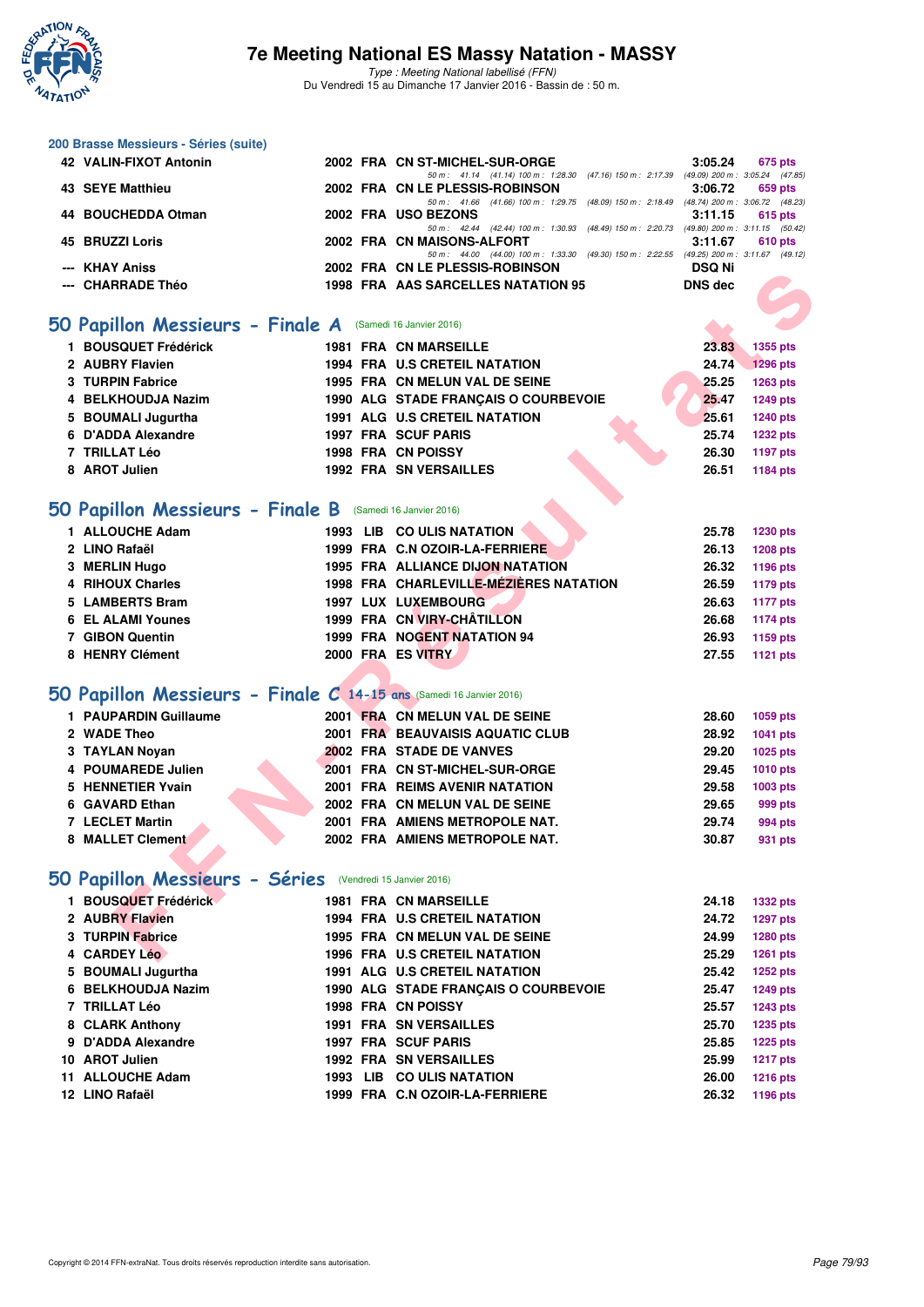

Type : Meeting National labellisé (FFN) Du Vendredi 15 au Dimanche 17 Janvier 2016 - Bassin de : 50 m.

### **50 Papillon Messieurs - Séries (suite)**

| 12 MOULIN Gregory                    |  | 1997 FRA SN VERSAILLES                             | 26.32          | 1196 pts        |
|--------------------------------------|--|----------------------------------------------------|----------------|-----------------|
| <b>14 RIHOUX Charles</b>             |  | 1998 FRA CHARLEVILLE-MÉZIÈRES NATATION             | 26.38          | 1192 pts        |
| 15 MERLIN Hugo                       |  | <b>1995 FRA ALLIANCE DIJON NATATION</b>            | 26.40          | 1191 pts        |
| 16 LAMBERTS Bram                     |  | <b>1997 LUX LUXEMBOURG</b>                         | 26.41          | 1191 pts        |
| <b>17 EL ALAMI Younes</b>            |  | 1999 FRA CN VIRY-CHÂTILLON                         | 26.42          | 1190 pts        |
| <b>18 GIBON Quentin</b>              |  | <b>1999 FRA NOGENT NATATION 94</b>                 | 26.68          | <b>1174 pts</b> |
| 18 HENRY Clément                     |  | 2000 FRA ES VITRY                                  | 26.68          | <b>1174 pts</b> |
| 20 JACQUIN Mathieu                   |  | 1988 FRA CN VIRY-CHÂTILLON                         | 26.73          | <b>1171 pts</b> |
| 20 YOKOYAMA Kentaro                  |  | 2000 FRA REIMS CHAMPAGNE NATATION                  | 26.73          | <b>1171 pts</b> |
| 22 LIV Nicolas                       |  | <b>1999 FRA LAGNY-SUR-MARNE NATATION</b>           | 26.76          | <b>1169 pts</b> |
| 23 MISSER Quentin                    |  | 1997 FRA PAS-DE-CALAIS                             | 26.82          | 1165 pts        |
| 24 MONTAGNA Benoît                   |  | <b>1989 FRA STADE DE VANVES</b>                    | 26.98          | <b>1156 pts</b> |
| 25 KUCH Alain                        |  | <b>1998 FRA CN VAL MAUBUEE</b>                     | 27.02          | <b>1153 pts</b> |
| 26 CORBEAU Johan                     |  | 1994 FRA ES VITRY                                  | 27.03          | 1153 pts        |
| 27 LATUILERIE Thomas                 |  | <b>1997 FRA SB BORDEAUX BASTIDE</b>                | 27.04          | 1152 pts        |
| 28 DINE-MOREIRA Orhan                |  | <b>1998 FRA EN TOURS</b>                           | 27.06          | <b>1151 pts</b> |
| 29 ZENASNI Yanis                     |  | 1995 ALG CN MELUN VAL DE SEINE                     | 27.11          | <b>1148 pts</b> |
| 30 COULAUD Samir                     |  | <b>1986 FRA CSM PUTEAUX</b>                        | 27.13          | <b>1147 pts</b> |
| 31 CHASSAGNE Constant                |  | 1994 FRA ALLIANCE DIJON NATATION                   | 27.32          | 1135 pts        |
| 32 MERLIN Quentin                    |  | <b>1993 FRA ALLIANCE DIJON NATATION</b>            | 27.33          | 1134 pts        |
| <b>33 TONNEAU Guillaume</b>          |  | 1998 FRA CN ST-MICHEL-SUR-ORGE                     | 27.36          | 1133 pts        |
| 34 BEI Steve                         |  | <b>1988 FRA SB BORDEAUX BASTIDE</b>                | 27.38          | <b>1131 pts</b> |
| <b>35 SCARDONE Enzo</b>              |  | 1998 FRA BEAUVAISIS AQUATIC CLUB                   | 27.44          | <b>1128 pts</b> |
| 36 SALCZER Ladislas                  |  | 2000 FRA ES MASSY NATATION                         | 27.59          | 1119 pts        |
| <b>37 DASSIE Vincent</b>             |  | <b>1988 FRA SB BORDEAUX BASTIDE</b>                | 27.62          | <b>1117 pts</b> |
| 38 GROMADA Sébastien                 |  | 1999 FRA AMIENS METROPOLE NAT.                     | 27.64          | <b>1116 pts</b> |
| 39 FASSIH Karim                      |  | <b>1998 FRA AMIENS METROPOLE NAT.</b>              | 27.80          | <b>1106 pts</b> |
| 40 AUBERT Clément                    |  | 1995 FRA CSM PUTEAUX                               | 27.81          | 1106 pts        |
| 41 MENDES Romain                     |  | 1998 FRA AQUA CLUB PONTAULT-ROISSY                 | 27.91          | 1100 pts        |
| <b>42 ACHOUR Aziz</b>                |  | <b>1999 TUN CN MELUN VAL DE SEINE</b>              | 27.93          |                 |
| 43 KOTSIS Yanis                      |  | <b>2000 FRA LAGNY-SUR-MARNE NATATION</b>           | 27.94          | 1099 pts        |
| 44 LEFORT-LOUET Gaspard              |  | 2000 FRA RACING CLUB DE FRANCE WP                  | 28.07          | 1098 pts        |
| 45 BERNARD-PLANESSE Paul-Etienne     |  | 1999 FRA EN TOURS                                  | 28.08          | 1090 pts        |
| <b>46 ALIBERT Pierre</b>             |  | 1996 FRA STADE DE VANVES                           | 28.16          | 1090 pts        |
| <b>47 DRUJON Colin</b>               |  | 1999 FRA AMIENS METROPOLE NAT.                     | 28.17          | 1085 pts        |
| 47 BENALI Sami                       |  | <b>1998 FRA CN MAISONS-ALFORT</b>                  | 28.17          | 1084 pts        |
| 49 GICQUEL Kylian                    |  | 1999 FRA NOGENT NATATION 94                        | 28.19          | 1084 pts        |
| 49 ROUBIOL Titouan                   |  | 1997 FRA CN MELUN VAL DE SEINE                     | 28.19          | 1083 pts        |
| 51 BOURUMEAU William                 |  | 1998 FRA CN VIRY-CHÂTILLON                         | 28.20          | 1083 pts        |
|                                      |  |                                                    |                | 1083 pts        |
| 52 DARGERY Matteo<br>53 ANDRE Romain |  | 2000 FRA EN TOURS<br><b>1998 FRA SN VERSAILLES</b> | 28.21<br>28.25 | 1082 pts        |
|                                      |  |                                                    | 28.26          | 1080 pts        |
| 54 GORJAO MOREIRA Martin             |  | 1999 FRA NOGENT NATATION 94                        |                | 1079 pts        |
| 54 BERNARD Erwin                     |  | 2000 FRA PAS-DE-CALAIS                             | 28.26          | 1079 pts        |
| 56 LANGLOIS Guillaume                |  | <b>1999 FRA ES MASSY NATATION</b>                  | 28.46          | 1067 pts        |
| 57 FAUTRA Yohan                      |  | 2000 FRA AQUA CLUB PONTAULT-ROISSY                 | 28.50          | 1065 pts        |
| 58 DELMOTTE Loic                     |  | 1999 FRA PAS-DE-CALAIS                             | 28.53          | 1063 pts        |
| 59 PAUPARDIN Guillaume               |  | 2001 FRA CN MELUN VAL DE SEINE                     | 28.59          | <b>1060 pts</b> |
| 60 D'INCA Fabio                      |  | 2000 FRA BEAUVAISIS AQUATIC CLUB                   | 28.62          | 1058 pts        |
| 61 CLOSIER Cyril                     |  | 2000 FRA CN VAL MAUBUEE                            | 28.63          | 1058 pts        |
| 62 DELPLANQUE David                  |  | 2000 FRA PAS-DE-CALAIS                             | 28.67          | 1055 pts        |
| 63 MEDINA Antoine                    |  | 1999 FRA CN MELUN VAL DE SEINE                     | 28.75          | 1051 pts        |
| 64 CHASSEVENT Owen                   |  | 1999 FRA CN MELUN VAL DE SEINE                     | 28.79          | <b>1048 pts</b> |
| 65 WADE Theo                         |  | 2001 FRA BEAUVAISIS AQUATIC CLUB                   | 28.97          | 1038 pts        |
| 66 LACOSTE Harry                     |  | 1992 FRA CN BRUNOY-ESSONNE                         | 29.01          | 1036 pts        |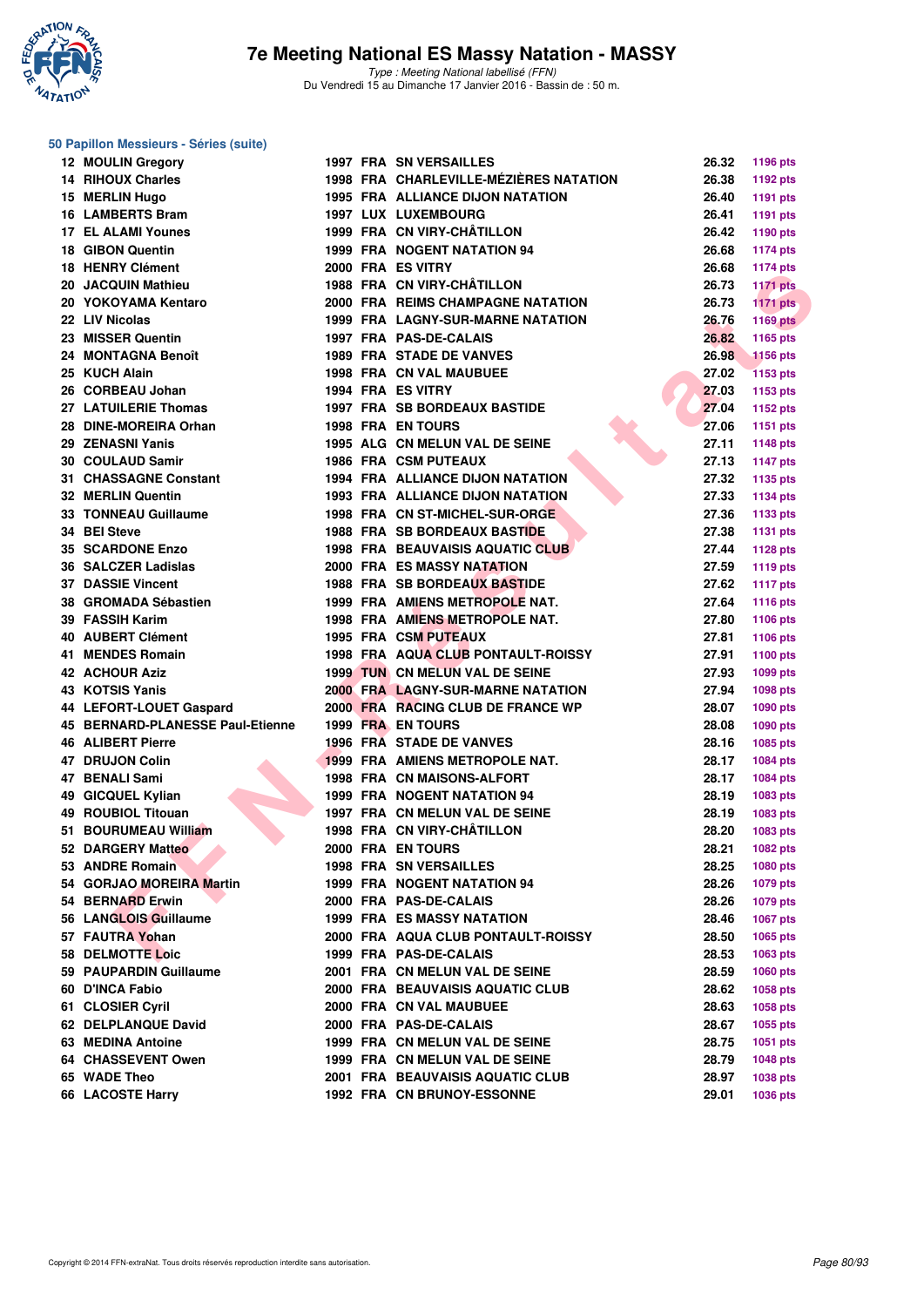

Type : Meeting National labellisé (FFN) Du Vendredi 15 au Dimanche 17 Janvier 2016 - Bassin de : 50 m.

### **50 Papillon Messieurs - Séries (suite)**

| 67 FRAPPEREAU Nathan                                        |  | 2000 FRA EN TOURS                       | 29.02                                               | 1035 pts                   |
|-------------------------------------------------------------|--|-----------------------------------------|-----------------------------------------------------|----------------------------|
| 68 SADAOUI Adrien                                           |  | 1999 FRA CHARLEVILLE-MÉZIÈRES NATATION  | 29.24                                               | <b>1022 pts</b>            |
| 69 GUILLEMOT Alexandre                                      |  | 1999 FRA CN MAISONS-ALFORT              | 29.27                                               | 1021 pts                   |
| 70 PANZO Yanis                                              |  | 2000 FRA ES VITRY                       | 29.34                                               | <b>1017 pts</b>            |
| 71 ROUGAGNOU Zachary                                        |  | 2000 FRA CN MAISONS-ALFORT              | 29.40                                               | 1013 pts                   |
| 72 HENNETIER Yvain                                          |  | <b>2001 FRA REIMS AVENIR NATATION</b>   | 29.47                                               | 1009 pts                   |
| 73 MORANT Thibaut                                           |  | <b>1993 FRA SB BORDEAUX BASTIDE</b>     | 29.49                                               | <b>1008 pts</b>            |
| 74 POUMAREDE Julien                                         |  | 2001 FRA CN ST-MICHEL-SUR-ORGE          | 29.79                                               | <b>991 pts</b>             |
| 75 CHARBONNEL Alexandre                                     |  | 2000 FRA CN BRUNOY-ESSONNE              | 29.80                                               | <b>991 pts</b>             |
| 76 JACOLOT Baptiste                                         |  | <b>2000 FRA ES MASSY NATATION</b>       | 29.84                                               | 988 pts                    |
| 77 TAYLAN Noyan                                             |  | 2002 FRA STADE DE VANVES                | 29.87                                               | 987 pts                    |
| <b>78 GILLET Baptiste</b>                                   |  | <b>2000 FRA USB LONGWY NATATION</b>     | 30.00                                               | 979 pts                    |
| 79 GAVARD Ethan                                             |  | 2002 FRA CN MELUN VAL DE SEINE          | 30.08                                               | 975 pts                    |
| 80 POTIER Léo                                               |  | 1999 FRA CN BRUNOY-ESSONNE              | 30.13                                               | 972 pts                    |
| 81 WACHTER Jérémy                                           |  | <b>1998 FRA CN BRUNOY-ESSONNE</b>       | 30.23                                               | 967 pts                    |
| <b>82 SONNECK Enzo</b>                                      |  | <b>1999 FRA BEAUVAISIS AQUATIC CLUB</b> | 30.24                                               | <b>966 pts</b>             |
| 83 FAN Arthur                                               |  | 1999 FRA ES VITRY                       | 30.27                                               | 964 pts                    |
| <b>84 SAUTEREAU Vincent</b>                                 |  | 2000 FRA COULIS NATATION                | 30.40                                               | 957 pts                    |
| 85 LECLET Martin                                            |  | 2001 FRA AMIENS METROPOLE NAT.          | 30.42                                               | 956 pts                    |
| <b>86 MALLET Clement</b>                                    |  | 2002 FRA AMIENS METROPOLE NAT.          | 30.49                                               | 952 pts                    |
| 87 SAUVAGE Andy                                             |  | 1999 FRA CN VAL MAUBUEE                 | 30.72                                               | 940 pts                    |
| 88 GABRIEL Jean-Emmanuel                                    |  | 2000 FRA AQUA CLUB PONTAULT-ROISSY      | 30.79                                               | 936 pts                    |
| 89 ANJOLRAS Alexandre                                       |  | 2002 FRA SN VERSAILLES                  | 31.19                                               | 914 pts                    |
| 90 RIVIERE Antoine                                          |  | 2001 FRA REIMS CHAMPAGNE NATATION       | 31.20                                               | 913 pts                    |
| 91 HERMAN Florentin                                         |  | 2000 FRA COULIS NATATION                | 31.26                                               | 910 pts                    |
| 92 JACOLOT Quentin                                          |  | 2000 FRA ES MASSY NATATION              | 32.07                                               | 867 pts                    |
| 93 FAERBER Jason                                            |  | <b>1996 FRA REIMS AVENIR NATATION</b>   | 32.27                                               | 856 pts                    |
| 94 PREGHENELLA Bruce                                        |  | 2001 FRA BEAUVAISIS AQUATIC CLUB        | 32.28                                               | 856 pts                    |
| 95 GAY SEMENKOFF Ewen                                       |  | 2002 FRA CN FONTAINEBLEAU-AVON          | 32.86                                               | <b>826 pts</b>             |
| 96 MELIZOU Evan                                             |  | 2002 FRA CN LA COURNEUVE                | 33.10                                               | <b>814 pts</b>             |
| 97 BRINDEJONC Hugo                                          |  | <b>1999 FRA ES MASSY NATATION</b>       | 34.10                                               | <b>763 pts</b>             |
| 98 SAUTEREAU Benjamin                                       |  | 1997 FRA COULIS NATATION                | 34.86                                               | <b>726 pts</b>             |
| 99 LE GUENNO Lucas                                          |  | 2002 FRA SN VERSAILLES                  | 36.75                                               | <b>638 pts</b>             |
| 100 PARIS Bilal                                             |  | 2002 FRA COULIS NATATION                | 37.42                                               | <b>608 pts</b>             |
| --- QUIERTANT Killian                                       |  | 1997 FRA U.S CRETEIL NATATION           | <b>DSQ Da</b>                                       |                            |
| --- RONSHEIM Lucas                                          |  | <b>1999 FRA SB BORDEAUX BASTIDE</b>     | <b>DNS dec</b>                                      |                            |
|                                                             |  |                                         |                                                     |                            |
| 00 Papillon Messieurs - Finale A (Dimanche 17 Janvier 2016) |  |                                         |                                                     |                            |
| 1 MERLIN Hugo                                               |  | <b>1995 FRA ALLIANCE DIJON NATATION</b> | 57.25<br>50 m : 26.82 (26.82) 100 m : 57.25 (30.43) | <b>1207 pts</b>            |
| 2 LAMBERT Hugo                                              |  | <b>1993 FRA AMIENS METROPOLE NAT.</b>   | 57.43                                               | <b>1201 pts</b>            |
| 3 TRILLAT Léo                                               |  | <b>1998 FRA CN POISSY</b>               | 50 m: 28.07 (28.07) 100 m: 57.43<br>57.47           | (29.36)<br><b>1200 pts</b> |
|                                                             |  |                                         | 50 m : 26.70 (26.70) 100 m : 57.47                  | (30.77)                    |
| 4 M'RABET Talal                                             |  | 1987 TUN STADE FRANÇAIS O COURBEVOIE    | 58.55<br>50 m: 27.14 (27.14) 100 m: 58.55 (31.41)   | 1168 pts                   |
| <b>5 DEMERIN Antoine</b>                                    |  | 1998 FRA STADE FRANÇAIS O COURBEVOIE    | 58.56                                               | <b>1167 pts</b>            |
|                                                             |  |                                         | 50 m: 27.24 (27.24) 100 m: 58.56 (31.32)            |                            |

# [100 Papillon Messieurs - Finale A](http://www.ffnatation.fr/webffn/resultats.php?idact=nat&go=epr&idcpt=35299&idepr=82) (Dimanche 17 Janvier 2016)

|  | 1 MERLIN Hugo     |  | <b>1995 FRA ALLIANCE DIJON NATATION</b>     |                        | 57.25                               | <b>1207 pts</b> |
|--|-------------------|--|---------------------------------------------|------------------------|-------------------------------------|-----------------|
|  |                   |  |                                             | 50 m: 26.82            | $(26.82)$ 100 m :                   | 57.25 (30.43)   |
|  | 2 LAMBERT Hugo    |  | 1993 FRA AMIENS METROPOLE NAT.              |                        | 57.43                               | <b>1201 pts</b> |
|  |                   |  |                                             | 50 m: 28.07            | $(28.07)$ 100 m :                   | 57.43 (29.36)   |
|  | 3 TRILLAT Léo     |  | <b>1998 FRA CN POISSY</b>                   |                        | 57.47                               | $1200$ pts      |
|  |                   |  |                                             | 50 m : 26.70           | $(26.70)$ 100 m :                   | 57.47 (30.77)   |
|  | 4 M'RABET Talal   |  | <b>1987 TUN STADE FRANCAIS O COURBEVOIE</b> |                        | 58.55                               | 1168 pts        |
|  |                   |  |                                             | $50 \text{ m}$ : 27.14 | $(27.14)$ 100 m :                   | 58.55 (31.41)   |
|  | 5 DEMERIN Antoine |  | 1998 FRA STADE FRANCAIS O COURBEVOIE        |                        | 58.56                               | 1167 pts        |
|  |                   |  |                                             | $50 \text{ m}$ : 27.24 | $(27.24)$ 100 m :                   | 58.56 (31.32)   |
|  | 6 BEI Steve       |  | <b>1988 FRA SB BORDEAUX BASTIDE</b>         |                        | 58.98                               | 1155 pts        |
|  |                   |  |                                             | 50 m: 27.54            | $(27.54)$ 100 m :                   | 58.98 (31.44)   |
|  | 7 HENRY Clément   |  | 2000 FRA ES VITRY                           |                        | 1:00.57                             | 1108 pts        |
|  |                   |  |                                             | 50 m: 27.72            | (27.72) 100 m : 1:00.57 (32.85)     |                 |
|  | 8 JACQUIN Mathieu |  | 1988 FRA CN VIRY-CHÂTILLON                  |                        | 1:01.04                             | 1095 pts        |
|  |                   |  |                                             | $50 \text{ m}$ : 27.41 | $(27.41)$ 100 m : 1:01.04 $(33.63)$ |                 |
|  |                   |  |                                             |                        |                                     |                 |

# **100 Papillon Messieurs - Finale B** (Dimanche 17 Janvier 2016)<br>**1 MERLIN Quentin 1993 FRA ALLIANCE DIJ**

**1993 FRA ALLIANCE DIJON NATATION 1:00.35 1115 pts** 

 $50 \text{ m}$ : 28.25 (28.25) 100 m : 1:00.35 (32.10)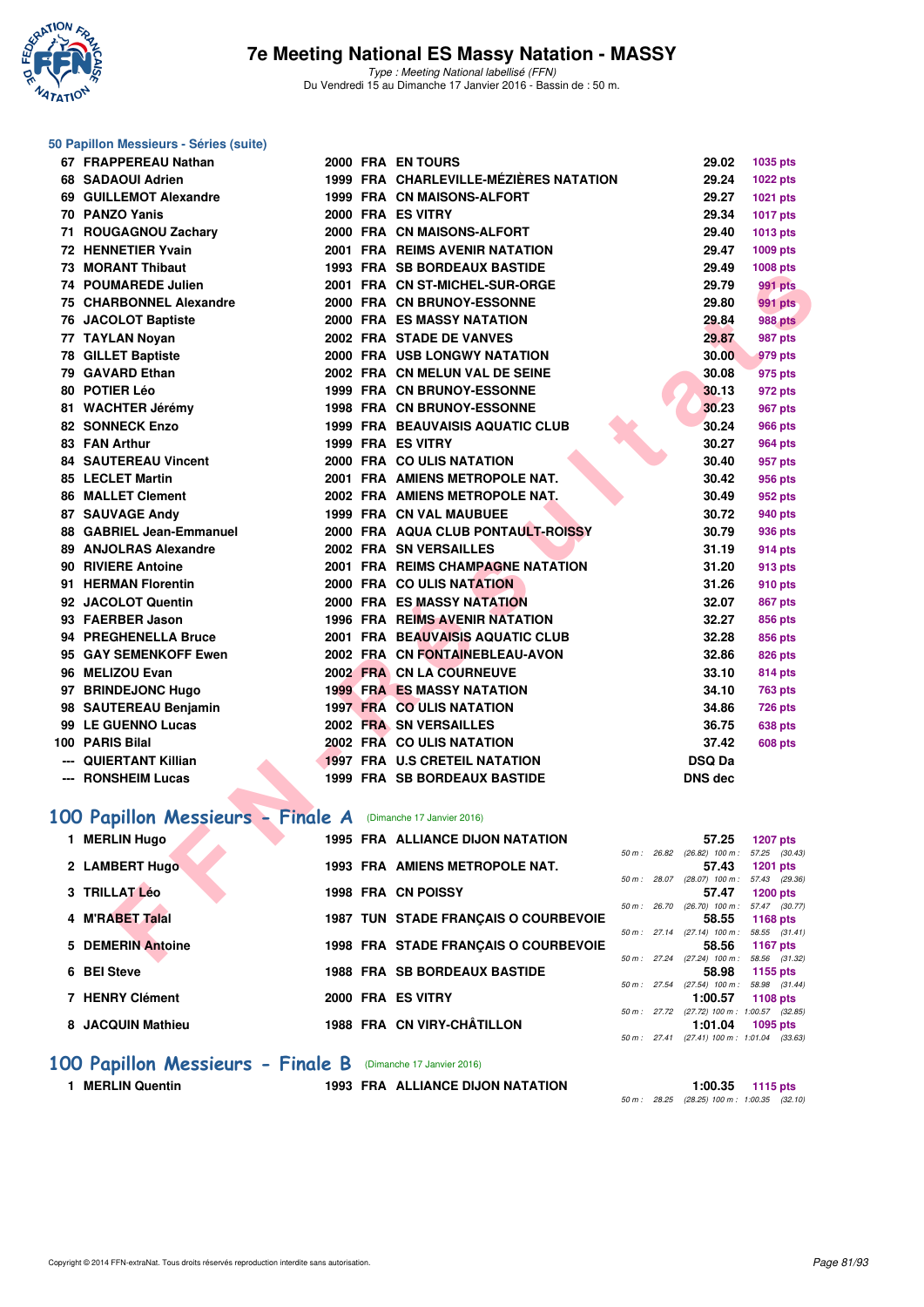

Type : Meeting National labellisé (FFN) Du Vendredi 15 au Dimanche 17 Janvier 2016 - Bassin de : 50 m.

# **100 Papillon Messieurs - Finale B (suite)**

| 2 CHEVALIER Aymeric | <b>1995 FRA ALLIANCE DIJON NATATION</b>  |                |                | 1:00.58                                 | 1108 pts        |  |
|---------------------|------------------------------------------|----------------|----------------|-----------------------------------------|-----------------|--|
|                     |                                          | $50 m$ : 28.69 |                | $(28.69)$ 100 m : 1:00.58 $(31.$        |                 |  |
| 2 COULAUD Samir     | <b>1986 FRA CSM PUTEAUX</b>              |                |                | 1:00.58                                 | 1108 pts        |  |
|                     |                                          |                | $50 m$ : 28.17 | $(28.17)$ 100 m : 1:00.58 (32.          |                 |  |
| 4 LINO Rafaël       | 1999 FRA C.N OZOIR-LA-FERRIERE           |                |                | 1:00.63 1106 pts                        |                 |  |
|                     |                                          |                | 50 m: 28.19    | $(28.19)$ 100 m : 1:00.63 (32.          |                 |  |
| 4 LIV Nicolas       | <b>1999 FRA LAGNY-SUR-MARNE NATATION</b> |                |                | 1:00.63                                 | 1106 pts        |  |
|                     |                                          |                |                | 50 m: 28.49 (28.49) 100 m: 1:00.63 (32. |                 |  |
| 6 TONNEAU Guillaume | 1998 FRA CN ST-MICHEL-SUR-ORGE           |                |                | 1:00.71                                 | 1104 pts        |  |
|                     |                                          |                | 50 m: 28.72    | $(28.72)$ 100 m : 1:00.71 (31.          |                 |  |
| 7 ACHOUR Aziz       | 1999 TUN CN MELUN VAL DE SEINE           |                |                | 1:01.44                                 | <b>1083 pts</b> |  |
|                     |                                          |                |                | 50 m: 28.74 (28.74) 100 m: 1:01.44 (32. |                 |  |
| 8 SCARDONE Enzo     | 1998 FRA BEAUVAISIS AQUATIC CLUB         |                |                | 1:02.33                                 | 1058 pts        |  |
|                     |                                          |                |                |                                         |                 |  |

# **[100 Papillon Messieurs - Finale C](http://www.ffnatation.fr/webffn/resultats.php?idact=nat&go=epr&idcpt=35299&idepr=82) 14-15 ans** (Dimanche 17 Janvier 2016)

| 1 PASTULA Kacper          |  | 2001 POL ES VITRY                    |                        | 1:02.25                                     | 1060 pts |  |
|---------------------------|--|--------------------------------------|------------------------|---------------------------------------------|----------|--|
| 2 SAHBANI Ellias          |  | 2001 FRA STADE FRANCAIS O COURBEVOIE | 50 m: 29.13            | $(29.13)$ 100 m : 1:02.25 (33.<br>1:02.98   |          |  |
|                           |  |                                      | $50 \text{ m}$ : 29.38 | $(29.38)$ 100 m : 1:02.98 (33.              | 1039 pts |  |
| 3 AMARA Othman            |  | 2001 FRA STADE FRANCAIS O COURBEVOIE |                        | 1:04.43                                     | 999 pts  |  |
| 4 WADE Theo               |  | 2001 FRA BEAUVAISIS AQUATIC CLUB     | 50 m: 29.81            | (29.81) 100 m : 1:04.43 (34.<br>1:04.54     | 996 pts  |  |
|                           |  |                                      | 50 m: 29.94            | (29.94) 100 m : 1:04.54 (34.                |          |  |
| 5 DENJEAN Constantin      |  | 2002 FRA SO ROSNY                    |                        | 1:05.48                                     | 970 pts  |  |
| 6 POUMAREDE Julien        |  | 2001 FRA CN ST-MICHEL-SUR-ORGE       | 50 m: 30.65            | $(30.65)$ 100 m : 1:05.48 $(34.$<br>1:05.71 | 964 pts  |  |
| 7 GAVARD Ethan            |  | 2002 FRA CN MELUN VAL DE SEINE       | 50 m: 30.83            | $(30.83)$ 100 m : 1:05.71 $(34.$<br>1:07.51 | 916 pts  |  |
|                           |  |                                      | 50 m: 30.88            | $(30.88)$ 100 m : 1:07.51 $(36.$            |          |  |
| 8 CATINEL-ARAMINTHE Keran |  | 2001 FRA U.S CRETEIL NATATION        |                        | 1:07.54                                     | 915 pts  |  |

# **[100 Papillon Messieurs - Séries](http://www.ffnatation.fr/webffn/resultats.php?idact=nat&go=epr&idcpt=35299&idepr=82)** (Dimanche 17 Janvier 2016)

| <b>UNIVEAU GUILIQUITE</b>                                             |  | שמטימוניונט יוט און די הא               |              |              | 1.UU.II                                 |                                                                 |  |
|-----------------------------------------------------------------------|--|-----------------------------------------|--------------|--------------|-----------------------------------------|-----------------------------------------------------------------|--|
| 7 ACHOUR Aziz                                                         |  | 1999 TUN CN MELUN VAL DE SEINE          |              |              | 1:01.44                                 | 50 m : 28.72 (28.72) 100 m : 1:00.71 (31.99)<br><b>1083 pts</b> |  |
| <b>8 SCARDONE Enzo</b>                                                |  | <b>1998 FRA BEAUVAISIS AQUATIC CLUB</b> |              | 50 m : 28.74 |                                         | $(28.74)$ 100 m : 1:01.44 $(32.70)$                             |  |
|                                                                       |  |                                         |              |              | 1:02.33                                 | 1058 $pts$<br>50 m : 28.82 (28.82) 100 m : 1:02.33 (33.51)      |  |
| 00 Papillon Messieurs - Finale C 14-15 ans (Dimanche 17 Janvier 2016) |  |                                         |              |              |                                         |                                                                 |  |
| 1 PASTULA Kacper                                                      |  | 2001 POL ES VITRY                       |              |              | 1:02.25                                 |                                                                 |  |
|                                                                       |  |                                         | 50 m: 29.13  |              |                                         | <b>1060 pts</b><br>$(29.13)$ 100 m : 1:02.25 $(33.12)$          |  |
| 2 SAHBANI Ellias                                                      |  | 2001 FRA STADE FRANÇAIS O COURBEVOIE    |              |              | 1:02.98                                 | 1039 pts                                                        |  |
| 3 AMARA Othman                                                        |  | 2001 FRA STADE FRANÇAIS O COURBEVOIE    | 50 m : 29.38 |              | 1:04.43                                 | $(29.38)$ 100 m : 1:02.98 $(33.60)$<br>999 pts                  |  |
| 4 WADE Theo                                                           |  | 2001 FRA BEAUVAISIS AQUATIC CLUB        |              | 50 m : 29.81 |                                         | (29.81) 100 m: 1:04.43 (34.62)                                  |  |
|                                                                       |  |                                         | 50 m : 29.94 |              | 1:04.54                                 | 996 pts<br>(29.94) 100 m: 1:04.54 (34.60)                       |  |
| 5 DENJEAN Constantin                                                  |  | 2002 FRA SO ROSNY                       |              |              | 1:05.48                                 | 970 pts                                                         |  |
| 6 POUMAREDE Julien                                                    |  | 2001 FRA CN ST-MICHEL-SUR-ORGE          |              | 50 m: 30.65  | 1:05.71                                 | $(30.65)$ 100 m : 1:05.48 $(34.83)$<br>964 pts                  |  |
|                                                                       |  |                                         |              | 50 m : 30.83 |                                         | $(30.83)$ 100 m : 1:05.71 $(34.88)$                             |  |
| 7 GAVARD Ethan                                                        |  | 2002 FRA CN MELUN VAL DE SEINE          | 50 m : 30.88 |              | 1:07.51                                 | 916 pts<br>$(30.88)$ 100 m : 1:07.51 $(36.63)$                  |  |
| 8 CATINEL-ARAMINTHE Keran                                             |  | 2001 FRA U.S CRETEIL NATATION           |              |              | 1:07.54                                 | 915 pts                                                         |  |
|                                                                       |  |                                         | 50 m: 30.56  |              |                                         | $(30.56)$ 100 m : 1:07.54 $(36.98)$                             |  |
| 00 Papillon Messieurs - Séries (Dimanche 17 Janvier 2016)             |  |                                         |              |              |                                         |                                                                 |  |
| 1 MERLIN Hugo                                                         |  | 1995 FRA ALLIANCE DIJON NATATION        |              |              | 57.66                                   | 1194 pts                                                        |  |
| 2 TRILLAT Léo                                                         |  | 1998 FRA CN POISSY                      | 50 m : 26.84 |              | $(26.84)$ 100 m :<br>57.95              | 57.66 (30.82)<br>1185 pts                                       |  |
|                                                                       |  |                                         |              |              |                                         | 50 m: 26.77 (26.77) 100 m: 57.95 (31.18)                        |  |
| 3 LAMBERT Hugo                                                        |  | <b>1993 FRA AMIENS METROPOLE NAT.</b>   |              |              | 58.18<br>$50 m$ : 27.45 (27.45) 100 m : | 1179 pts                                                        |  |
| <b>4 DEMERIN Antoine</b>                                              |  | 1998 FRA STADE FRANÇAIS O COURBEVOIE    |              |              | 58.46                                   | 58.18 (30.73)<br>1170 pts                                       |  |
| 5 M'RABET Talal                                                       |  | 1987 TUN STADE FRANÇAIS O COURBEVOIE    |              |              |                                         | 50 m: 27.01 (27.01) 100 m: 58.46 (31.45)                        |  |
|                                                                       |  |                                         |              |              | 58.70<br>50 m : 27.35 (27.35) 100 m :   | 1163 pts<br>58.70 (31.35)                                       |  |
| 6 D'ADDA Alexandre                                                    |  | 1997 FRA SCUF PARIS                     |              |              | 58.88                                   | 1158 pts                                                        |  |
| 7 BEI Steve                                                           |  | <b>1988 FRA SB BORDEAUX BASTIDE</b>     |              |              | 50 m : 27.68 (27.68) 100 m :<br>59.51   | 58.88 (31.20)<br>1139 pts                                       |  |
|                                                                       |  |                                         |              |              | 50 m : 27.91 (27.91) 100 m :            | 59.51 (31.60)                                                   |  |
| 8 CHOUFA Jordane                                                      |  | 1995 FRA STADE FRANÇAIS O COURBEVOIE    | 50 m: 27.66  |              | 59.96<br>$(27.66)$ 100 m :              | 1126 pts<br>59.96 (32.30)                                       |  |
| 9 MISSER Quentin                                                      |  | 1997 FRA PAS-DE-CALAIS                  |              |              | 1:00.40                                 | 1113 pts                                                        |  |
| 10 JACQUIN Mathieu                                                    |  | 1988 FRA CN VIRY-CHATILLON              |              |              | 1:00.53                                 | 50 m: 27.98 (27.98) 100 m: 1:00.40 (32.42)<br>1109 pts          |  |
|                                                                       |  |                                         |              |              |                                         | 50 m: 27.73 (27.73) 100 m: 1:00.53 (32.80)                      |  |
| 11 HENRY Clément                                                      |  | 2000 FRA ES VITRY                       |              | 50 m : 28.33 | 1:00.77                                 | 1102 pts<br>(28.33) 100 m : 1:00.77 (32.44)                     |  |
| 11 PINCEPOCHE Yohan                                                   |  | 1997 FRA STADE FRANÇAIS O COURBEVOIE    |              |              | 1:00.77                                 | 1102 pts                                                        |  |
| <b>13 BERNARDINI Mathieu</b>                                          |  | 1998 FRA STADE FRANÇAIS O COURBEVOIE    |              |              | 1:00.86                                 | 50 m: 28.15 (28.15) 100 m: 1:00.77 (32.62)<br><b>1100 pts</b>   |  |
|                                                                       |  |                                         |              |              |                                         | 50 m: 27.79 (27.79) 100 m: 1:00.86 (33.07)                      |  |
| <b>14 CHATTI Souhaiel</b>                                             |  | 2000 FRA STADE FRANÇAIS O COURBEVOIE    |              | 50 m : 28.47 | 1:00.91                                 | 1098 pts<br>$(28.47)$ 100 m : 1:00.91 $(32.44)$                 |  |
| <b>15 MERLIN Quentin</b>                                              |  | <b>1993 FRA ALLIANCE DIJON NATATION</b> |              |              | 1:00.94                                 | <b>1097 pts</b>                                                 |  |
| <b>16 QUAETAERT Nils</b>                                              |  | 1999 FRA SN VERSAILLES                  |              |              | 1:00.95                                 | 50 m: 28.23 (28.23) 100 m: 1:00.94 (32.71)<br><b>1097 pts</b>   |  |
|                                                                       |  |                                         |              |              |                                         | 50 m: 28.33 (28.33) 100 m: 1:00.95 (32.62)                      |  |
| 16 LINO Rafaël                                                        |  | 1999 FRA C.N OZOIR-LA-FERRIERE          |              | 50 m : 28.31 | 1:00.95                                 | 1097 pts<br>(28.31) 100 m: 1:00.95 (32.64)                      |  |
| <b>18 TONNEAU Guillaume</b>                                           |  | 1998 FRA CN ST-MICHEL-SUR-ORGE          |              |              | 1:00.97                                 | 1097 pts                                                        |  |
| 19 LIV Nicolas                                                        |  | 1999 FRA LAGNY-SUR-MARNE NATATION       |              |              | 1:01.18                                 | 50 m : 28.20 (28.20) 100 m : 1:00.97 (32.77)<br>1091 pts        |  |
|                                                                       |  |                                         |              |              |                                         |                                                                 |  |

|                |                | 1:00.58                                    | <b>1108 pts</b>     |  |
|----------------|----------------|--------------------------------------------|---------------------|--|
| 50 m: 28.69    |                | $(28.69)$ 100 m :                          | 1:00.58 (31.89)     |  |
|                |                | 1:00.58                                    | 1108 pts            |  |
|                | $50 m$ : 28.17 | $(28.17)$ 100 m :                          | $1:00.58$ $(32.41)$ |  |
|                |                | 1:00.63                                    | 1106 pts            |  |
|                | 50 m : 28.19   | $(28.19) 100 m$ :                          | $1:00.63$ $(32.44)$ |  |
|                |                | 1:00.63 1106 pts                           |                     |  |
|                |                | 50 m: 28.49 (28.49) 100 m:                 | $1:00.63$ $(32.14)$ |  |
|                |                | 1:00.71 1104 pts                           |                     |  |
| $50 m$ : 28.72 |                | $(28.72)$ 100 m :                          | $1:00.71$ $(31.99)$ |  |
|                |                | $1:01.44$ 1083 pts                         |                     |  |
|                | 50 m : 28.74   | $(28.74) 100 m$ :                          | $1:01.44$ $(32.70)$ |  |
|                |                | 1:02.33 1058 pts                           |                     |  |
|                |                | 50 m: 28.82 (28.82) 100 m: 1:02.33 (33.51) |                     |  |
|                |                |                                            |                     |  |

|                        | 1:02.25                             | $1060$ pts          |  |
|------------------------|-------------------------------------|---------------------|--|
| 50 m: 29.13            | $(29.13) 100 m$ :                   | $1:02.25$ $(33.12)$ |  |
|                        | 1:02.98                             | <b>1039 pts</b>     |  |
| $50 \text{ m}$ : 29.38 | $(29.38) 100 m$ :                   | 1:02.98 (33.60)     |  |
|                        | 1:04.43                             | 999 pts             |  |
| 50 m: 29.81            | $(29.81)$ 100 m :                   | $1:04.43$ $(34.62)$ |  |
|                        | 1:04.54                             | 996 pts             |  |
| 50 m: 29.94            | $(29.94) 100 m$ :                   | $1:04.54$ $(34.60)$ |  |
|                        | 1:05.48                             | 970 pts             |  |
| 50 m: 30.65            | $(30.65)$ 100 m :                   | 1:05.48 (34.83)     |  |
|                        | $1:05.71$ 964 pts                   |                     |  |
| 50 m : 30.83           | $(30.83)$ 100 m :                   | 1:05.71 (34.88)     |  |
|                        | 1:07.51                             | 916 pts             |  |
| 50 m : 30.88           | $(30.88)$ 100 m : 1:07.51 $(36.63)$ |                     |  |
|                        | $1:07.54$ 915 pts                   |                     |  |
|                        | 50 m: 30.56 (30.56) 100 m:          | 1:07.54 (36.98)     |  |

|              |       | 57.66             | 1194 pts        |         |
|--------------|-------|-------------------|-----------------|---------|
| 50 m : 26.84 |       | $(26.84)$ 100 m : | 57.66           | (30.82) |
|              |       | 57.95             | 1185 pts        |         |
| $50 m$ :     | 26.77 | $(26.77)$ 100 m : | 57.95           | (31.18) |
|              |       | 58.18             | 1179 pts        |         |
| $50 m$ :     | 27.45 | $(27.45)$ 100 m : | 58.18           | (30.73) |
|              |       | 58.46             | 1170 pts        |         |
| 50 m :       | 27.01 | $(27.01)$ 100 m : | 58.46           | (31.45) |
|              |       | 58.70             | 1163 pts        |         |
| 50 m :       | 27.35 | $(27.35)$ 100 m : | 58.70 (31.35)   |         |
|              |       | 58.88             | 1158 pts        |         |
| $50 m$ :     | 27.68 | $(27.68)$ 100 m : | 58.88           | (31.20) |
|              |       | 59.51             | 1139 pts        |         |
| $50 m$ :     | 27.91 | $(27.91)$ 100 m : | 59.51           | (31.60) |
|              |       | 59.96             | <b>1126 pts</b> |         |
| $50 m$ :     | 27.66 | $(27.66)$ 100 m : | 59.96           | (32.30) |
|              |       | 1:00.40           | <b>1113 pts</b> |         |
| $50 m$ :     | 27.98 | $(27.98) 100 m$ : | 1:00.40         | (32.42) |
|              |       | 1:00.53           | 1109 pts        |         |
| $50 m$ :     | 27.73 | $(27.73) 100 m$ : | 1:00.53         | (32.80) |
|              |       | 1:00.77           | 1102 pts        |         |
| $50 m$ :     | 28.33 | $(28.33) 100 m$ : | 1:00.77         | (32.44) |
|              |       | 1:00.77           | 1102 pts        |         |
| $50 m$ :     | 28.15 | $(28.15)$ 100 m : | 1:00.77         | (32.62) |
|              |       | 1:00.86           | 1100 pts        |         |
| $50 m$ :     | 27.79 | $(27.79)$ 100 m : | 1:00.86         | (33.07) |
|              |       | 1:00.91           | 1098 pts        |         |
| $50 m$ :     | 28.47 | $(28.47) 100 m$ : | 1:00.91         | (32.44) |
|              |       | 1:00.94           | 1097 pts        |         |
| $50 m$ :     | 28.23 | $(28.23)$ 100 m : | 1:00.94         | (32.71) |
|              |       | 1:00.95           | 1097 pts        |         |
| $50 m$ :     | 28.33 | $(28.33) 100 m$ : | 1:00.95         | (32.62) |
|              |       | 1:00.95           | 1097 pts        |         |
| $50 m$ :     | 28.31 | $(28.31)$ 100 m : | 1:00.95         | (32.64) |
|              |       | 1:00.97           | 1097 pts        |         |
| $50 m$ :     | 28.20 | $(28.20)$ 100 m : | 1:00.97         | (32.77) |
|              |       | 1:01.18           | 1091            | pts     |
| $50 m$ :     | 27.89 | $(27.89)$ 100 m : | 1:01.18         | (33.29) |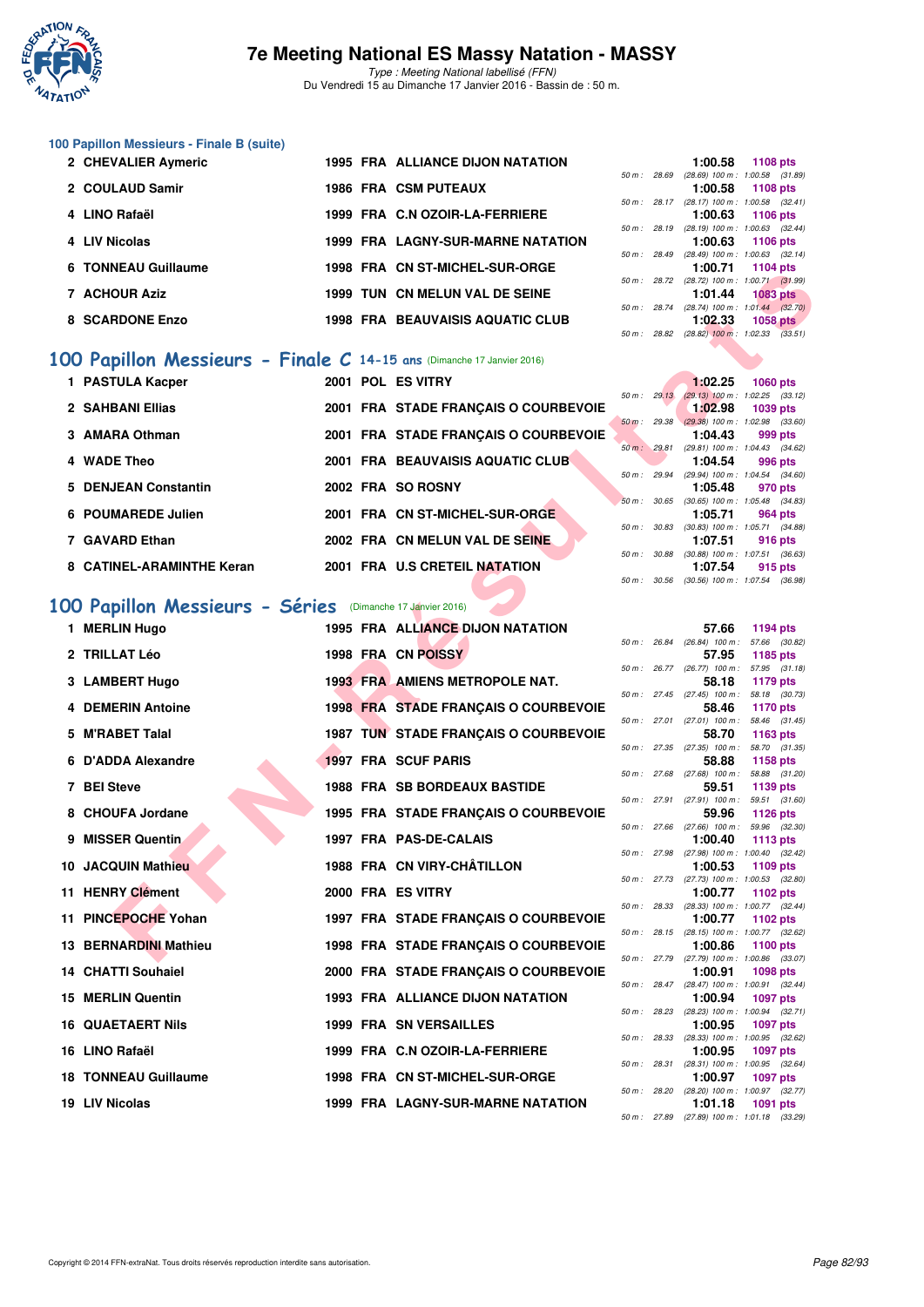

**100 Papillon Messieurs - Séries (suite)**

# **7e Meeting National ES Massy Natation - MASSY**

Type : Meeting National labellisé (FFN) Du Vendredi 15 au Dimanche 17 Janvier 2016 - Bassin de : 50 m.

| <b>20 SCARDONE Enzo</b>         | <b>1998 FRA BEAUVAISIS AQUATIC CLUB</b> |              |              | 1:01.31<br><b>1087 pts</b>                                                 |
|---------------------------------|-----------------------------------------|--------------|--------------|----------------------------------------------------------------------------|
| 21 CHEVALIER Aymeric            | <b>1995 FRA ALLIANCE DIJON NATATION</b> |              | 50 m : 28.55 | (28.55) 100 m: 1:01.31 (32.76)<br>1:01.33<br><b>1086 pts</b>               |
| 22 QUIERTANT Yann               | 1989 FRA STADE FRANÇAIS O COURBEVOIE    |              | 50 m : 28.81 | (28.81) 100 m: 1:01.33 (32.52)<br>1:01.47<br><b>1082 pts</b>               |
| 23 ACHOUR Aziz                  | 1999 TUN CN MELUN VAL DE SEINE          |              | 50 m : 28.58 | (28.58) 100 m : 1:01.47 (32.89)<br>1:01.59<br>1079 pts                     |
| <b>COULAUD Samir</b><br>24      | <b>1986 FRA CSM PUTEAUX</b>             |              | 50 m : 28.76 | (28.76) 100 m: 1:01.59 (32.83)<br>1:01.69<br><b>1076 pts</b>               |
| 25 UJKA Yoan                    | 1999 FRA STADE FRANÇAIS O COURBEVOIE    |              |              | 50 m: 29.01 (29.01) 100 m: 1:01.69 (32.68)<br>1:01.80<br><b>1073 pts</b>   |
| 26 CORBEAU Johan                | 1994 FRA ES VITRY                       |              | 50 m : 28.33 | $(28.33)$ 100 m : 1:01.80 $(33.47)$<br>1:01.93<br>1069 $pts$               |
| <b>BECQUET Mathias</b><br>27.   | 1995 FRA S.M MONTROUGE                  |              | 50 m : 28.04 | $(28.04)$ 100 m : 1:01.93 $(33.89)$<br>1:02.26<br><b>1060 pts</b>          |
| 28 PASTULA Kacper               | 2001 POL ES VITRY                       | 50 m : 28.68 |              | $(28.68)$ 100 m : 1:02.26 $(33.58)$<br>1:02.46<br><b>1054 pts</b>          |
| <b>CHASSAGNE Constant</b>       | 1994 FRA ALLIANCE DIJON NATATION        |              | 50 m : 28.89 | (28.89) 100 m : 1:02.46 (33.57)<br>1:02.49<br>1053 pts                     |
| <b>30 BAROUMES Léo</b>          | 1998 FRA CLUB DES NAGEURS DE PARIS      |              |              | 50 m : 28.48 (28.48) 100 m : 1:02.49 (34.01)<br>1:02.59<br><b>1050 pts</b> |
| <b>DENIS Romain</b><br>31.      | 1993 FRA PAS-DE-CALAIS                  |              | 50 m: 29.13  | $(29.13)$ 100 m : 1:02.59 $(33.46)$<br>1:02.73<br><b>1046 pts</b>          |
| <b>32 GHALI Hussein</b>         | <b>1989 EGY ES MASSY NATATION</b>       |              |              | 50 m : 29.12 (29.12) 100 m : 1:02.73 (33.61)<br>1:02.80<br><b>1044 pts</b> |
| 32 GERARD Benoît                | 1992 FRA SB BORDEAUX BASTIDE            |              |              | 50 m : 29.12 (29.12) 100 m : 1:02.80 (33.68)<br>1:02.80<br>1044 pts        |
| <b>GRANDJEAN Etienne</b>        | 2001 FRA RACING CLUB DE FRANCE WP       | 50 m : 28.84 |              | (28.84) 100 m : 1:02.80 (33.96)<br>1:03.30<br><b>1030 pts</b>              |
| 34 PIEKARZ Baptiste             | <b>1995 FRA ES MASSY NATATION</b>       |              | 50 m : 29.51 | (29.51) 100 m: 1:03.30 (33.79)<br>1:03.30<br><b>1030 pts</b>               |
| <b>GROMADA Sébastien</b><br>36  | 1999 FRA AMIENS METROPOLE NAT.          |              | 50 m : 29.03 | (29.03) 100 m: 1:03.30 (34.27)<br>1:03.43<br><b>1027 pts</b>               |
| 37 ROSSILLON Virgile            | 2000 FRA STADE FRANÇAIS O COURBEVOIE    |              | 50 m : 28.98 | $(28.98)$ 100 m : 1:03.43 $(34.45)$<br>1:03.51<br><b>1025 pts</b>          |
| <b>38 BARRY Ervin</b>           | 2000 FRA CLUB DES NAGEURS DE PARIS      | 50 m : 29.28 |              | (29.28) 100 m: 1:03.51 (34.23)<br>1:03.72<br>1019 pts                      |
| <b>SAHBANI Ellias</b><br>39     | 2001 FRA STADE FRANÇAIS O COURBEVOIE    |              | 50 m : 29.38 | (29.38) 100 m: 1:03.72 (34.34)<br>1:03.74<br><b>1018 pts</b>               |
| <b>40 SUMEIRE Eliott</b>        | 1999 FRA CA ORSAY                       | 50 m : 30.00 |              | $(30.00)$ 100 m : 1:03.74 $(33.74)$<br>1:03.99<br><b>1011 pts</b>          |
| <b>LANGLOIS Guillaume</b><br>41 | <b>1999 FRA ES MASSY NATATION</b>       |              | 50 m : 29.02 | (29.02) 100 m: 1:03.99 (34.97)<br>1:04.02<br><b>1010 pts</b>               |
| 42 DJURIC Dario                 | <b>1998 FRA ASS SPORTIVE BOUVINES</b>   |              |              | 50 m : 29.19 (29.19) 100 m : 1:04.02 (34.83)<br>1:04.06<br>1009 pts        |
| 43 ANDRE Romain                 | <b>1998 FRA SN VERSAILLES</b>           |              | 50 m : 29.96 | (29.96) 100 m: 1:04.06 (34.10)<br>1:04.27<br>1003 pts                      |
| <b>44 POULAIN Arthur</b>        | 1997 FRA CN VIRY-CHÂTILLON              |              |              | 50 m: 29.39 (29.39) 100 m: 1:04.27 (34.88)<br>1:04.47<br>998 pts           |
| 45 WADE Theo                    | 2001 FRA BEAUVAISIS AQUATIC CLUB        |              | 50 m : 30.00 | (30.00) 100 m: 1:04.47 (34.47)<br>1:04.54<br>996 pts                       |
| 46 AMARA Othman                 | 2001 FRA STADE FRANÇAIS O COURBEVOIE    |              | 50 m : 29.82 | (29.82) 100 m: 1:04.54 (34.72)<br>1:04.82<br>988 pts                       |
| 47 CHASSEVENT Owen              | 1999 FRA CN MELUN VAL DE SEINE          |              |              | 50 m : 29.10 (29.10) 100 m : 1:04.82 (35.72)<br>1:04.87<br>987 pts         |
| 48 LE CORNIER Adrien            | 1998 FRA STADE FRANÇAIS O COURBEVOIE    |              | 50 m : 29.68 | (29.68) 100 m : 1:04.87 (35.19)<br>1:05.06<br>982 pts                      |
| <b>D'INCA Fabio</b><br>49.      | 2000 FRA BEAUVAISIS AQUATIC CLUB        |              |              | 50 m : 29.27 (29.27) 100 m : 1:05.06 (35.79)<br>1:05.07<br>982 pts         |
| 50 DESHAYES Nicolas             | 1999 FRA EN LONGJUMEAU                  |              |              | 50 m : 29.89 (29.89) 100 m : 1:05.07 (35.18)<br>1:05.24<br>977 pts         |
| AITKACI Carl<br>51              | 2001 FRA STADE FRANÇAIS O COURBEVOIE    |              |              | 50 m : 29.82 (29.82) 100 m : 1:05.24 (35.42)<br>1:05.25<br>977 pts         |
| <b>BOURUMEAU William</b><br>52  | 1998 FRA CN VIRY-CHÂTILLON              |              |              | 50 m : 30.13 (30.13) 100 m : 1:05.25 (35.12)<br>1:05.42<br>972 pts         |
| 53 POUMAREDE Julien             | 2001 FRA CN ST-MICHEL-SUR-ORGE          |              | 50 m : 28.58 | (28.58) 100 m: 1:05.42 (36.84)<br>1:05.51<br>970 pts                       |
| 53 JACOLOT Baptiste             | <b>2000 FRA ES MASSY NATATION</b>       |              |              | 50 m: 30.57 (30.57) 100 m: 1:05.51 (34.94)<br>1:05.51<br>970 pts           |
| 55 ZEINATY Paul                 | 2001 FRA STADE FRANÇAIS O COURBEVOIE    |              |              | 50 m : 31.03 (31.03) 100 m : 1:05.51 (34.48)<br>1:05.71<br>964 pts         |
|                                 |                                         |              |              | 50 m : 30.30 (30.30) 100 m : 1:05.71 (35.41)                               |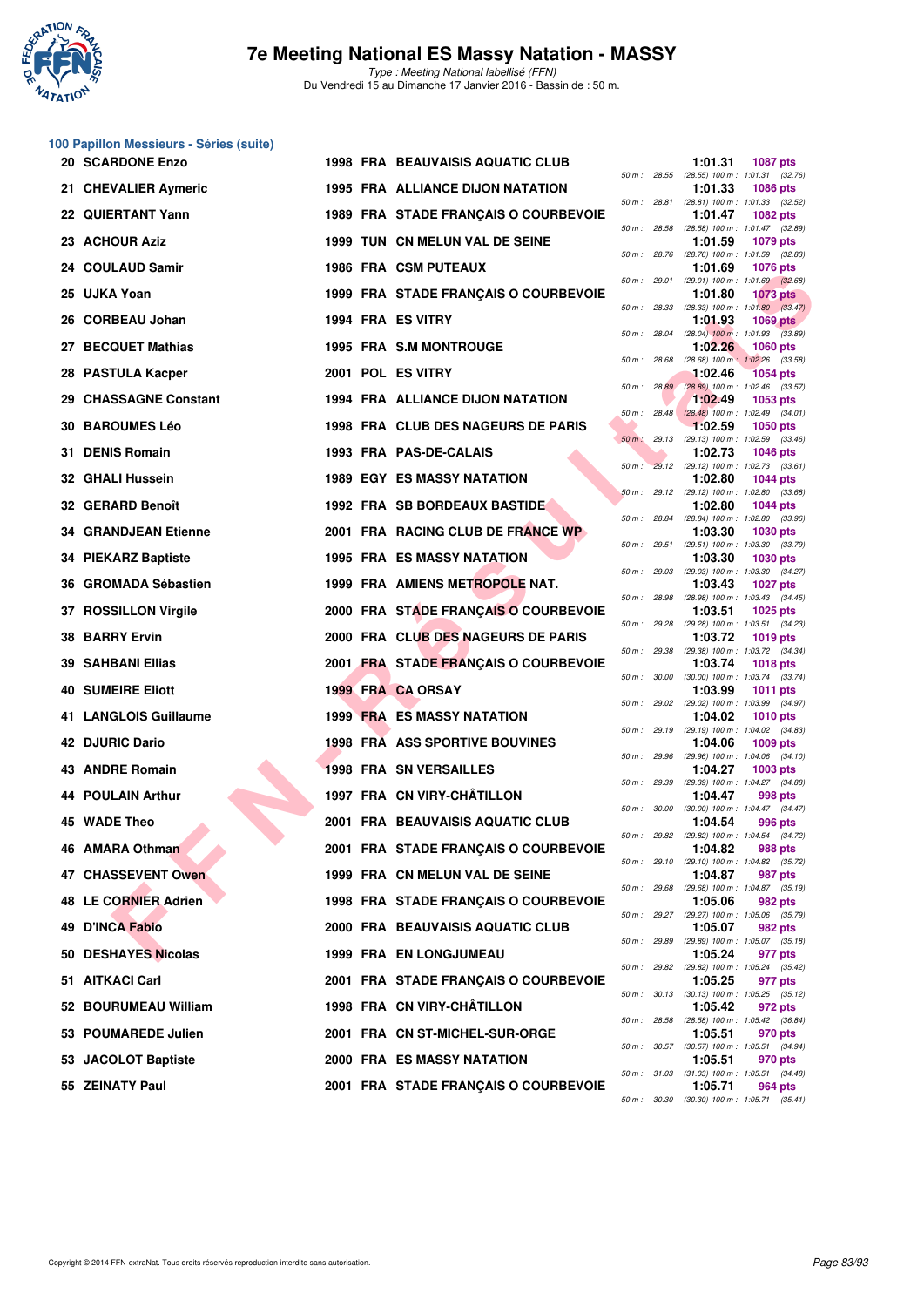

| 100 Papillon Messieurs - Séries (suite) |  |                               |
|-----------------------------------------|--|-------------------------------|
| 56 CATINEL-ARAMINTHE Keran              |  | 2001 FRA U.S CRETEIL NATATION |

| 57 PHUNG Quentin                  |  | 1997 FRA ANTONY NATATION             |                  | 50 m: 29.89 (29.89) 100 m: 1:05.76 (35.87)<br>1:05.81   | 961 pts |  |
|-----------------------------------|--|--------------------------------------|------------------|---------------------------------------------------------|---------|--|
| 58 PAUPARDIN Guillaume            |  | 2001 FRA CN MELUN VAL DE SEINE       |                  | 50 m: 30.99 (30.99) 100 m: 1:05.81 (34.82)<br>1:05.89   | 959 pts |  |
| 59 BENALI Sami                    |  | 1998 FRA CN MAISONS-ALFORT           |                  | 50 m : 30.16 (30.16) 100 m : 1:05.89 (35.73)<br>1:05.91 | 959 pts |  |
| 60 DEZ Léo                        |  | 2002 FRA CSN GUYANCOURT              |                  | 50 m: 29.77 (29.77) 100 m: 1:05.91 (36.14)<br>1:06.29   | 949 pts |  |
| 61 KOTSIS Yanis                   |  | 2000 FRA LAGNY-SUR-MARNE NATATION    |                  | 50 m: 31.71 (31.71) 100 m: 1:06.29 (34.58)<br>1:06.44   | 945 pts |  |
| 62 BERNARD Erwin                  |  | 2000 FRA PAS-DE-CALAIS               |                  | 50 m : 29.79 (29.79) 100 m : 1:06.44 (36.65)<br>1:06.50 | 943 pts |  |
| <b>63 AYRAULT Florentin</b>       |  | 1998 FRA CN VIRY-CHÂTILLON           | 50 m : 30.49     | $(30.49)$ 100 m : 1:06.50 $(36.01)$<br>1:06.57          | 941 pts |  |
| 64 ROHART DELPIERRE Charles-Louis |  | 2000 FRA CSN GUYANCOURT              |                  | 50 m : 30.62 (30.62) 100 m : 1:06.57 (35.95)<br>1:06.74 | 937 pts |  |
|                                   |  |                                      |                  | 50 m: 31.11 (31.11) 100 m: 1:06.74 (35.63)              |         |  |
| 65 ZIJL Sem                       |  | 2002 NED CNO ST-GERMAIN-EN-LAYE      |                  | 1:07.17<br>50 m: 31.61 (31.61) 100 m: 1:07.17 (35.56)   | 925 pts |  |
| 66 LE COZ Cédric                  |  | 2002 FRA AS CORBEIL-ESSONNE          |                  | 1:07.48<br>50 m : 31.25 (31.25) 100 m : 1:07.48 (36.23) | 917 pts |  |
| 67 GARCIA Hugo                    |  | 2000 FRA CLUB DES NAGEURS DE PARIS   |                  | 1:07.57<br>50 m: 31.10 (31.10) 100 m: 1:07.57 (36.47)   | 915 pts |  |
| 68 GAVARD Ethan                   |  | 2002 FRA CN MELUN VAL DE SEINE       |                  | 1:07.89<br>50 m: 32.15 (32.15) 100 m: 1:07.89 (35.74)   | 906 pts |  |
| 69 MENDES Romain                  |  | 1998 FRA AQUA CLUB PONTAULT-ROISSY   |                  | 1:08.23<br>50 m: 30.78 (30.78) 100 m: 1:08.23 (37.45)   | 897 pts |  |
| <b>70 DENJEAN Constantin</b>      |  | 2002 FRA SO ROSNY                    |                  | 1:08.28<br>50 m: 31.87 (31.87) 100 m: 1:08.28 (36.41)   | 896 pts |  |
| 71 MORISSE Mathieu                |  | 1998 FRA ESPADON VÉLIZY-VILLACOUBLAY |                  | 1:08.45                                                 | 891 pts |  |
| 72 HENNETIER Yvain                |  | 2001 FRA REIMS AVENIR NATATION       |                  | 50 m: 31.43 (31.43) 100 m: 1:08.45 (37.02)<br>1:08.53   | 889 pts |  |
| 73 PANZO Yanis                    |  | 2000 FRA ES VITRY                    | 50 m : 30.76     | (30.76) 100 m : 1:08.53 (37.77)<br>1:09.01              | 877 pts |  |
| 74 SONDEREGGER Lucas              |  | 2000 FRA CLUB DES NAGEURS DE PARIS   |                  | 50 m: 30.79 (30.79) 100 m: 1:09.01 (38.22)<br>1:09.43   | 866 pts |  |
| 75 SEYE Matthieu                  |  | 2002 FRA CN LE PLESSIS-ROBINSON      | 50 m : 31.38     | $(31.38)$ 100 m : 1:09.43 $(38.05)$<br>1:09.58          | 862 pts |  |
| 76 BARLIER Tony                   |  | <b>2002 FRA CSN GUYANCOURT</b>       | 50 m : 32.28     | $(32.28)$ 100 m : 1:09.58 $(37.30)$<br>1:09.59          | 862 pts |  |
| 77 BANOS Benjamin                 |  | 2000 FRA CN BRUNOY-ESSONNE           |                  | 50 m: 33.11 (33.11) 100 m: 1:09.59 (36.48)<br>1:09.79   | 857 pts |  |
| 78 POTIER Léo                     |  | <b>1999 FRA CN BRUNOY-ESSONNE</b>    |                  | 50 m: 31.59 (31.59) 100 m: 1:09.79 (38.20)<br>1:09.88   | 855 pts |  |
| 79 GIBERT Alexandre               |  | 2000 FRA CN VERNEUIL VERNOUILLET     |                  | 50 m: 32.40 (32.40) 100 m: 1:09.88 (37.48)<br>1:09.89   | 854 pts |  |
| 80 PIRI Max                       |  | 1997 FRA CLUB DES NAGEURS DE PARIS   |                  | 50 m: 30.81 (30.81) 100 m: 1:09.89 (39.08)<br>1:09.96   | 853 pts |  |
| 81 SAUTEREAU Vincent              |  | 2000 FRA COULIS NATATION             |                  | 50 m : 30.23 (30.23) 100 m : 1:09.96 (39.73)<br>1:09.98 | 852 pts |  |
| 82 SAIDJI Djillali                |  |                                      |                  | 50 m: 31.86 (31.86) 100 m: 1:09.98 (38.12)              |         |  |
|                                   |  | 2002 FRA U.S CRETEIL NATATION        |                  | 1:10.13<br>50 m: 32.12 (32.12) 100 m: 1:10.13 (38.01)   | 848 pts |  |
| 83 GILLET Baptiste                |  | 2000 FRA USB LONGWY NATATION         | 50 m : 32.81     | 1:10.20<br>$(32.81)$ 100 m : 1:10.20 $(37.39)$          | 847 pts |  |
| <b>84 BEDAIE Nessim</b>           |  | 2000 FRA RSC MONTREUIL               |                  | 1:10.44<br>50 m: 32.33 (32.33) 100 m: 1:10.44 (38.11)   | 840 pts |  |
| 85 FAUTRA Yohan                   |  | 2000 FRA AQUA CLUB PONTAULT-ROISSY   |                  | 1:10.75<br>50 m : 31.30 (31.30) 100 m : 1:10.75 (39.45) | 833 pts |  |
| 86 ROUGAGNOU Zachary              |  | 2000 FRA CN MAISONS-ALFORT           |                  | 1:10.98<br>50 m: 31.24 (31.24) 100 m: 1:10.98 (39.74)   | 827 pts |  |
| <b>87 CLEMENT Matteo</b>          |  | 1997 FRA CANETON CLUB DE BEAUMONT    | 50 m : 32.76     | 1:11.11<br>$(32.76)$ 100 m : 1:11.11 $(38.35)$          | 824 pts |  |
| 88 GRANDIN MARTIN Numa            |  | <b>2002 FRA ES MASSY NATATION</b>    |                  | 1:11.31<br>50 m: 33.65 (33.65) 100 m: 1:11.31 (37.66)   | 819 pts |  |
| 89 CIFTCI Denis                   |  | 2002 FRA U.S CRETEIL NATATION        |                  | 1:11.38<br>50 m: 33.00 (33.00) 100 m: 1:11.38 (38.38)   | 817 pts |  |
| 90 BARON Emeric                   |  | 1989 FRA CANETON CLUB DE BEAUMONT    |                  | 1:11.93                                                 | 803 pts |  |
| 91 ROUSSEL Thomas                 |  | 1997 FRA JEANNE D'ARC DRANCY         |                  | 50 m: 32.80 (32.80) 100 m: 1:11.93 (39.13)<br>1:12.32   | 794 pts |  |
|                                   |  |                                      | $50m \cdot 3279$ | $(32, 79)$ 100 m · 1.12 32 (39.53)                      |         |  |

| $50 m$ : | 29.89 | 1:05.76<br>$(29.89) 100 m$ : | 963 pts<br>1:05.76 (35.87)            |
|----------|-------|------------------------------|---------------------------------------|
| 50 m :   | 30.99 | 1:05.81<br>(30.99) 100 m :   | <b>961 pts</b><br>(34.82)<br>1:05.81  |
|          |       | 1:05.89                      | 959 pts                               |
| $50 m$ : | 30.16 | $(30.16) 100 m$ :            | 1:05.89<br>(35.73)                    |
| $50 m$ : | 29.77 | 1:05.91<br>(29.77) 100 m :   | 959 pts<br>1:05.91<br>(36.14)         |
|          |       | 1:06.29                      | 949 pts                               |
| $50 m$ : | 31.71 | $(31.71) 100 m$ :<br>1:06.44 | 1:06.29 (34.58)<br>945 pts            |
| $50 m$ : | 29.79 | (29.79) 100 m :              | 1:06.44<br>(36.65)                    |
| $50 m$ : | 30.49 | 1:06.50<br>$(30.49)$ 100 m : | <b>943 pts</b><br>$1:06.50$ $(36.01)$ |
| $50 m$ : | 30.62 | 1:06.57<br>$(30.62)$ 100 m : | 941 pts<br>1:06.57 (35.95)            |
|          |       | 1:06.74                      | 937 pts                               |
| $50 m$ : | 31.11 | $(31.11) 100 m$ :            | 1:06.74<br>(35.63)                    |
| $50 m$ : | 31.61 | 1:07.17<br>$(31.61)$ 100 m : | 925 pts<br>1:07.17 (35.56)            |
|          |       | 1:07.48                      | 917 pts                               |
| $50 m$ : | 31.25 | $(31.25)$ 100 m :<br>1:07.57 | 1:07.48 (36.23)<br>915 pts            |
| $50 m$ : | 31.10 | $(31.10) 100 m$ :            | 1:07.57 (36.47)                       |
| $50 m$ : | 32.15 | 1:07.89<br>$(32.15) 100 m$ : | 906 pts<br>1:07.89 (35.74)            |
|          |       | 1:08.23                      | 897 pts                               |
| 50 m :   | 30.78 | $(30.78)$ 100 m :<br>1:08.28 | 1:08.23 (37.45)<br>896 pts            |
| $50 m$ : | 31.87 | $(31.87) 100 m$ :            | 1:08.28 (36.41)                       |
| $50 m$ : | 31.43 | 1:08.45<br>$(31.43) 100 m$ : | 891 pts<br>1:08.45<br>(37.02)         |
|          |       | 1:08.53                      | 889 pts                               |
| 50 m :   | 30.76 | $(30.76)$ 100 m :<br>1:09.01 | 1:08.53<br>(37.77)<br>877 pts         |
| $50 m$ : | 30.79 | (30.79) 100 m :              | 1:09.01<br>(38.22)                    |
| $50 m$ : | 31.38 | 1:09.43<br>$(31.38) 100 m$ : | <b>866 pts</b><br>1:09.43 (38.05)     |
|          |       | 1:09.58                      | 862 pts                               |
| $50 m$ : | 32.28 | $(32.28) 100 m$ :<br>1:09.59 | (37.30)<br>1:09.58<br>862 pts         |
| $50 m$ : | 33.11 | $(33.11)$ 100 m :            | 1:09.59 (36.48)                       |
| $50 m$ : | 31.59 | 1:09.79<br>$(31.59) 100 m$ : | 857 pts<br>1:09.79 (38.20)            |
|          | 32.40 | 1:09.88<br>$(32.40)$ 100 m : | 855 pts<br>1:09.88 (37.48)            |
| $50 m$ : |       | 1:09.89                      | 854 pts                               |
| $50 m$ : | 30.81 | $(30.81)$ 100 m :<br>1:09.96 | 1:09.89 (39.08)<br>853 pts            |
| $50 m$ : | 30.23 | (30.23) 100 m :              | 1:09.96<br>(39.73)                    |
| $50 m$ : | 31.86 | 1:09.98<br>$(31.86) 100 m$ : | 852 pts<br>1:09.98<br>(38.12)         |
|          |       | 1:10.13                      | 848 pts                               |
| $50 m$ : | 32.12 | $(32.12)$ 100 m :<br>1:10.20 | 1:10.13<br>(38.01)<br>847<br>pts      |
| $50 m$ : | 32.81 | $(32.81)$ 100 m :            | 1:10.20<br>(37.39)                    |
| 50 m :   | 32.33 | 1:10.44<br>$(32.33) 100 m$ : | 840 pts<br>1:10.44<br>(38.11)         |
|          |       | 1:10.75                      | 833 pts                               |
| $50 m$ : | 31.30 | $(31.30) 100 m$ :<br>1:10.98 | 1:10.75<br>(39.45)<br>827 pts         |
| $50 m$ : | 31.24 | $(31.24) 100 m$ :            | 1:10.98<br>(39.74)                    |
| $50 m$ : | 32.76 | 1:11.11<br>$(32.76)$ 100 m : | 824 pts<br>1:11.11<br>(38.35)         |
|          |       | 1:11.31                      | 819 pts                               |
| $50 m$ : | 33.65 | $(33.65)$ 100 m :<br>1:11.38 | 1:11.31<br>(37.66)<br>817 pts         |
| $50 m$ : | 33.00 | $(33.00)$ 100 m :            | 1:11.38<br>(38.38)                    |
| 50 m :   | 32.80 | 1:11.93<br>$(32.80)$ 100 m : | 803 pts<br>1:11.93<br>(39.13)         |
|          |       | 1:12.32                      | 794 pts                               |
| $50 m$ : | 32.79 | (32.79) 100 m :              | 1:12.32<br>(39.53)                    |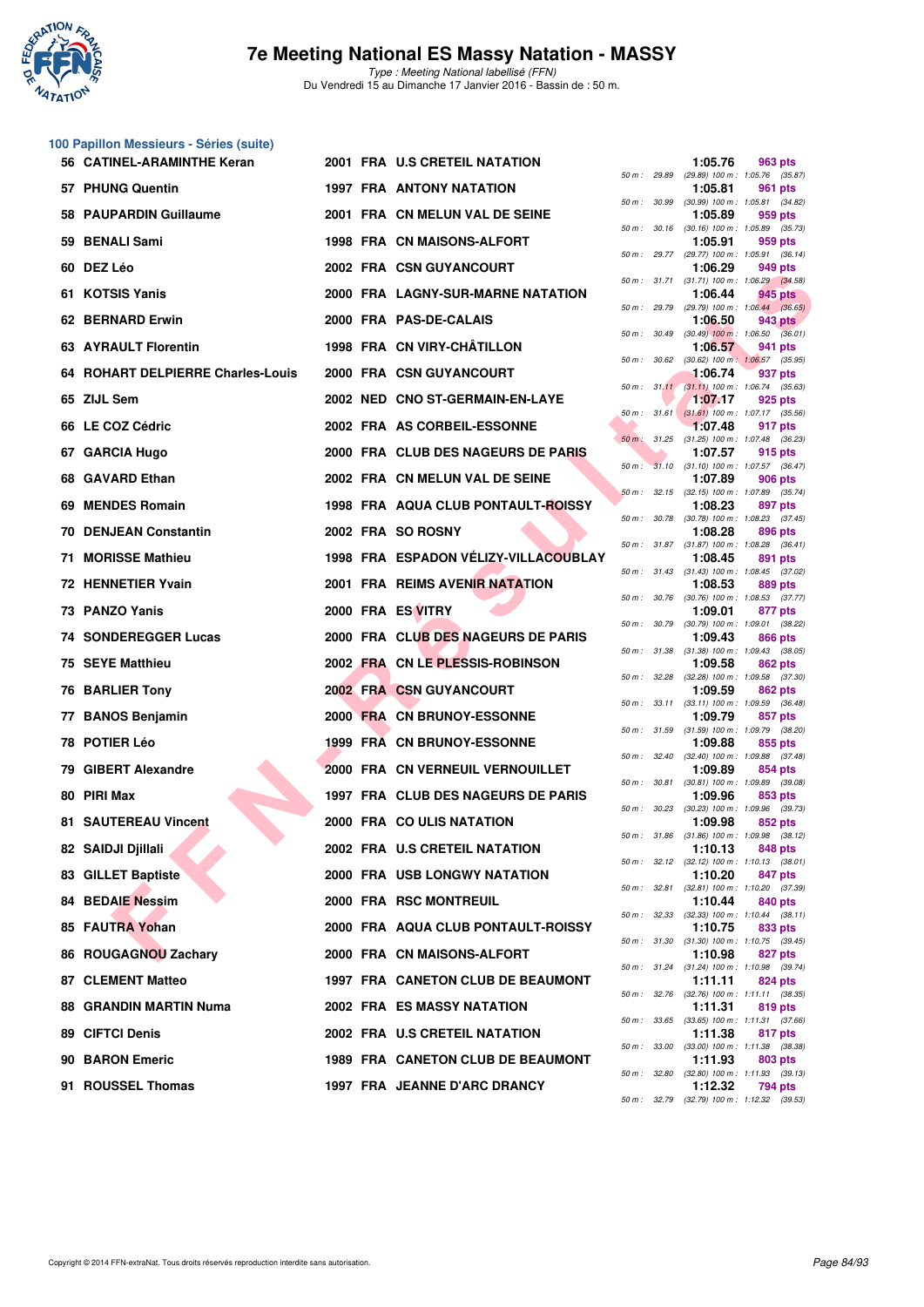

**100 Papillon Messieurs - Séries (suite)**

Type : Meeting National labellisé (FFN) Du Vendredi 15 au Dimanche 17 Janvier 2016 - Bassin de : 50 m.

| 92 LE PESQUER Antoine                                      |  | 2000 FRA CANETON CLUB DE BEAUMONT                                                                                                   |                   | 1:12.57                                               | <b>788 pts</b>                                         |
|------------------------------------------------------------|--|-------------------------------------------------------------------------------------------------------------------------------------|-------------------|-------------------------------------------------------|--------------------------------------------------------|
| 93 GELY Tom                                                |  | 2002 FRA CSN GUYANCOURT                                                                                                             | 50 m: 32.97       | 1:13.48                                               | $(32.97)$ 100 m : 1:12.57 $(39.60)$<br><b>765 pts</b>  |
| 94 PREGHENELLA Bruce                                       |  | 2001 FRA BEAUVAISIS AQUATIC CLUB                                                                                                    |                   | 50 m: 34.35 (34.35) 100 m: 1:13.48 (39.13)<br>1:13.61 | <b>762 pts</b>                                         |
| 95 PEREIRA Maxence                                         |  | 2001 FRA CSN GUYANCOURT                                                                                                             | 50 m: 33.87       | 1:13.62                                               | $(33.87)$ 100 m : 1:13.61 $(39.74)$<br>762 pts         |
| 96 RACINE Johann                                           |  | <b>1998 FRA CN BRUNOY-ESSONNE</b>                                                                                                   |                   | 50 m: 32.33 (32.33) 100 m: 1:13.62 (41.29)<br>1:13.95 | 754 pts                                                |
| 97 LATAPY Aurélien                                         |  | 2001 FRA COULOMMIERS NATATION                                                                                                       | 50 m: 32.33       | 1:14.00                                               | (32.33) 100 m: 1:13.95 (41.62)<br><b>753 pts</b>       |
| 98 RECOURSE Clément                                        |  | 1998 FRA CN ST-MICHEL-SUR-ORGE                                                                                                      | 50 m : 34.69      | 1:14.24                                               | $(34.69)$ 100 m : 1:14.00 $(39.31)$<br>747 pts         |
| 99 DJELLAL Bendhiba                                        |  | 2002 FRA U.S CRETEIL NATATION                                                                                                       | 50 m : 31.48      | 1:15.12                                               | $(31.48)$ 100 m : 1:14.24 $(42.76)$<br><b>726 pts</b>  |
| 100 CELLICH Paul                                           |  | 2000 FRA CANETON CLUB DE BEAUMONT                                                                                                   | 50 m : 33.90      | 1:15.20                                               | $(33.90)$ 100 m : 1:15.12 $(41.22)$<br><b>725 pts</b>  |
| 101 GAY SEMENKOFF Ewen                                     |  | 2002 FRA CN FONTAINEBLEAU-AVON                                                                                                      | 50 m: 32.25       | 1:15.30                                               | $(32.25)$ 100 m : 1:15.20 $(42.95)$<br><b>722 pts</b>  |
| 102 ZAWADSKI Paul                                          |  | 2002 FRA CSN GUYANCOURT                                                                                                             | 50 m: 35.24       | 1:15.44                                               | $(35.24)$ 100 m : 1:15.30 $(40.06)$<br><b>719 pts</b>  |
| 103 HERMAN Florentin                                       |  | 2000 FRA COULIS NATATION                                                                                                            | 50 m : 36.20      | 1:16.62                                               | (36.20) 100 m: 1:15.44 (39.24)<br>692 pts              |
| 103 CHAPUIS Barthelemy                                     |  | 2002 FRA RACING CLUB DE FRANCE WP                                                                                                   | $50 m$ :<br>34.47 | 1:16.62                                               | $(34.47)$ 100 m : 1:16.62 $(42.15)$<br>692 pts         |
| 105 FAERBER Jason                                          |  | 1996 FRA REIMS AVENIR NATATION                                                                                                      |                   | 50 m: 35.12 (35.12) 100 m: 1:16.62 (41.50)<br>1:16.66 | 691 pts                                                |
| 106 CHAPUY Lucas                                           |  | 2002 FRA CSN GUYANCOURT                                                                                                             | 50 m : 34.04      | 1:17.00                                               | $(34.04)$ 100 m : 1:16.66 $(42.62)$<br><b>683 pts</b>  |
| 107 QUANTIN Hugo                                           |  | 2001 FRA CSN GUYANCOURT                                                                                                             |                   | 50 m: 36.16 (36.16) 100 m: 1:17.00 (40.84)<br>1:17.49 | 672 pts                                                |
| 108 DE BOYER D'EGUILLES Maxime                             |  | 2002 FRA CANETON CLUB DE BEAUMONT                                                                                                   | 50 m : 35.30      | 1:18.07                                               | $(35.30)$ 100 m : 1:17.49 $(42.19)$<br>659 pts         |
| 109 MELIZOU Evan                                           |  | 2002 FRA CN LA COURNEUVE                                                                                                            | 50 m : 33.25      | 1:18.19                                               | $(33.25)$ 100 m : 1:18.07 $(44.82)$<br>656 pts         |
| 110 AMRIOUI Lies                                           |  | 1999 FRA USO BEZONS                                                                                                                 |                   | 50 m: 35.72 (35.72) 100 m: 1:18.19 (42.47)<br>1:18.84 | 642 pts                                                |
| 111 POIRIER Maxime                                         |  | 2002 FRA CN MAISONS-ALFORT                                                                                                          | $50 m$ : $35.69$  |                                                       | $(35.69)$ 100 m : 1:18.84 $(43.15)$                    |
|                                                            |  |                                                                                                                                     | 50 m : 35.96      | 1:19.92                                               | 618 pts<br>$(35.96)$ 100 m : 1:19.92 $(43.96)$         |
| 112 BONTEMPS Gabriel                                       |  | <b>2000 FRA RSC MONTREUIL</b>                                                                                                       | 50 m : 34.09      | 1:20.61                                               | 603 pts<br>(34.09) 100 m: 1:20.61 (46.52)              |
| 113 HUCHARD Antonin                                        |  | 2000 FRA CN ST-MICHEL-SUR-ORGE                                                                                                      | 50 m: 36.10       | 1:21.22                                               | 590 pts<br>$(36.10)$ 100 m : 1:21.22 $(45.12)$         |
| --- YIN William<br><b>RONSHEIM Lucas</b>                   |  | 1998 FRA ES VITRY<br><b>1999 FRA SB BORDEAUX BASTIDE</b>                                                                            |                   | <b>DNS dec</b><br><b>DNS dec</b>                      |                                                        |
| <b>PHANTSULAYA George</b>                                  |  | 2000 FRA U.S CRETEIL NATATION                                                                                                       |                   | <b>DNS dec</b>                                        |                                                        |
| --- AZAOU Billel                                           |  | 2000 FRA U.S CRETEIL NATATION                                                                                                       |                   | <b>DNS dec</b>                                        |                                                        |
| --- M'RABET Taki                                           |  | 1989 TUN STADE FRANÇAIS O COURBEVOIE                                                                                                |                   | <b>DNS dec</b>                                        |                                                        |
|                                                            |  |                                                                                                                                     |                   |                                                       |                                                        |
| 200 Papillon Messieurs - Finale A (Samedi 16 Janvier 2016) |  |                                                                                                                                     |                   |                                                       |                                                        |
| 1 ROCH Nans                                                |  | 1996 FRA CNO ST-GERMAIN-EN-LAYE<br>50 m: 26.74 (26.74) 100 m: 58.05 (31.31) 150 m: 1:30.56 (32.51) 200 m: 2:04.11 (33.55)           |                   | 2:04.11                                               | <b>1252 pts</b>                                        |
| 2 MERLIN Hugo                                              |  | <b>1995 FRA ALLIANCE DIJON NATATION</b><br>50 m: 28.06 (28.06) 100 m: 1:00.89 (32.83) 150 m: 1:34.29 (33.40) 200 m: 2:08.50 (34.21) |                   | 2:08.50                                               | 1185 pts                                               |
| 3 BEI Steve                                                |  | <b>1988 FRA SB BORDEAUX BASTIDE</b><br>50 m : 27.90 (27.90) 100 m : 1:00.96 (33.06) 150 m : 1:35.91                                 |                   | 2:11.44                                               | <b>1140 pts</b><br>$(34.95)$ 200 m : 2:11.44 $(35.53)$ |
| 4 CHOUFA Jordane                                           |  | 1995 FRA STADE FRANÇAIS O COURBEVOIE                                                                                                |                   | 2:14.01                                               | 1102 pts                                               |

### **[200 Papillon Messieurs - Finale A](http://www.ffnatation.fr/webffn/resultats.php?idact=nat&go=epr&idcpt=35299&idepr=83)** (Samedi 16 Janvier 2016)

| 1 ROCH Nans         |  | 1996 FRA CNO ST-GERMAIN-EN-LAYE                                                                                                      | 2:04.11 | $1252$ pts                                        |
|---------------------|--|--------------------------------------------------------------------------------------------------------------------------------------|---------|---------------------------------------------------|
| 2 MERLIN Hugo       |  | 50 m: 26.74 (26.74) 100 m: 58.05<br>(31.31) 150 m : 1:30.56<br><b>1995 FRA ALLIANCE DIJON NATATION</b>                               | 2:08.50 | $(32.51)$ 200 m : 2:04.11 $(33.55)$<br>1185 $pts$ |
| 3 BEI Steve         |  | $(32.83)$ 150 m : 1:34.29<br>50 m: 28.06 (28.06) 100 m: 1:00.89<br><b>1988 FRA SB BORDEAUX BASTIDE</b>                               | 2:11.44 | $(33.40)$ 200 m : 2:08.50 $(34.21)$<br>1140 pts   |
| 4 CHOUFA Jordane    |  | 50 m: 27.90 (27.90) 100 m: 1:00.96 (33.06) 150 m: 1:35.91<br>1995 FRA STADE FRANCAIS O COURBEVOIE                                    | 2:14.01 | $(34.95)$ 200 m : 2:11.44 $(35.53)$<br>1102 $pts$ |
| 5 TONNEAU Guillaume |  | 50 m: 29.90 (29.90) 100 m: 1:03.80 (33.90) 150 m: 1:38.38<br>1998 FRA CN ST-MICHEL-SUR-ORGE                                          | 2:14.37 | $(34.58)$ 200 m : 2:14.01 $(35.63)$<br>1097 pts   |
| 6 TRILLAT Léo       |  | 50 m: 29.30 (29.30) 100 m: 1:03.49 (34.19) 150 m: 1:38.39<br>1998 FRA CN POISSY                                                      | 2:16.04 | $(34.90)$ 200 m : 2:14.37 $(35.98)$<br>1072 pts   |
| 7 RENOUVIN Lorenzo  |  | 50 m: 28.99 (28.99) 100 m: 1:04.98 (35.99) 150 m: 1:40.96<br>1998 FRA STADE FRANCAIS O COURBEVOIE                                    | 2:17.42 | $(35.98)$ 200 m : 2:16.04 $(35.08)$<br>$1053$ pts |
| 8 GUILLOT Remy      |  | 50 m: 29.69 (29.69) 100 m: 1:04.40 (34.71) 150 m: 1:40.77 (36.37) 200 m: 2:17.42 (36.65)<br><b>1998 FRA LAGNY-SUR-MARNE NATATION</b> | 2:17.90 | <b>1046 pts</b>                                   |
|                     |  | (30.49) 100 m: 1:05.45 (34.96) 150 m: 1:41.76 (36.31) 200 m: 2:17.90 (36.14)<br>$50 \text{ m}$ : $30.49$                             |         |                                                   |

# **200 Papillon Messieurs - Finale B** (Samedi 16 Janvier 2016)<br>1 ACHOUR Aziz<br>1999 TUN CN MELUN V.

**1999 TUN CN MELUN VAL DE SEINE 2:14.83 1090 pts** 50 m : 29.92 (29.92) 100 m : 1:04.06 (34.14) 150 m : 1:39.19 (35.13) 200 m : 2:14.83 (35.64)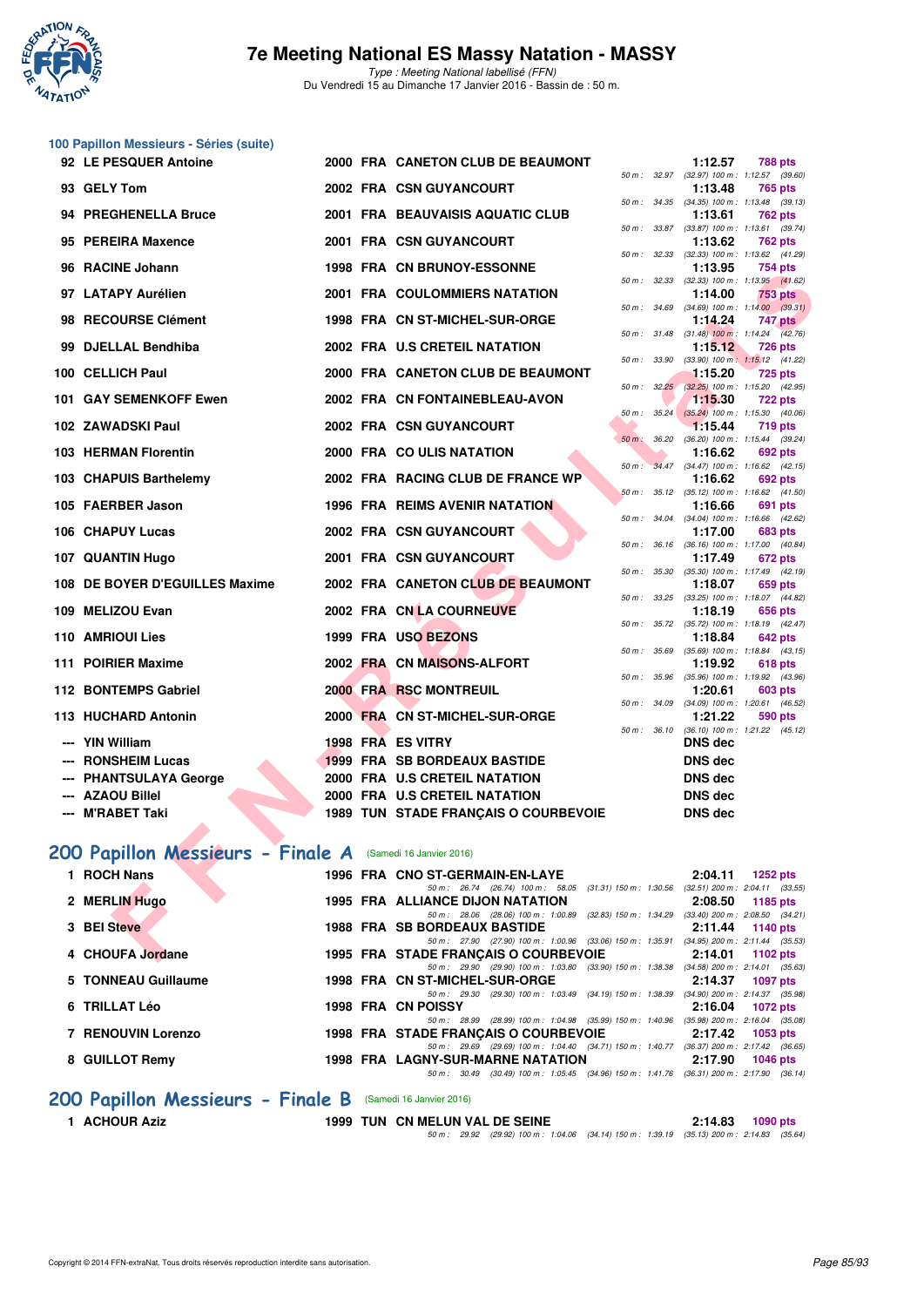

Type : Meeting National labellisé (FFN) Du Vendredi 15 au Dimanche 17 Janvier 2016 - Bassin de : 50 m.

### **200 Papillon Messieurs - Finale B (suite)**

| 2 HENRY Clément     | 2000 FRA ES VITRY                                                                        | 2:18.20 | 1041 pts                            |
|---------------------|------------------------------------------------------------------------------------------|---------|-------------------------------------|
|                     | (29.67) 100 m : 1:04.90 (35.23) 150 m : 1:41.66<br>$50 m$ : 29.67                        |         | $(36.76)$ 200 m : 2:18.20 $(36.54)$ |
| 3 CHEVALIER Aymeric | 1995 FRA ALLIANCE DIJON NATATION                                                         | 2:18.26 | <b>1041 pts</b>                     |
|                     | (30.21) 100 m : 1:05.37 (35.16) 150 m : 1:41.90<br>$50 \text{ m}$ : $30.21$              |         | $(36.53)$ 200 m : 2:18.26 $(36.36)$ |
| 4 RICHARD Killian   | 2000 FRA LAGNY-SUR-MARNE NATATION                                                        | 2:18.41 | 1038 pts                            |
|                     | 50 m: 31.11 (31.11) 100 m: 1:05.66 (34.55) 150 m: 1:42.35                                |         | $(36.69)$ 200 m : 2:18.41 $(36.06)$ |
| 5 SALCZER Ladislas  | 2000 FRA ES MASSY NATATION                                                               | 2:19.47 | <b>1023 pts</b>                     |
|                     | 50 m: 29.49 (29.49) 100 m: 1:05.15 (35.66) 150 m: 1:42.19                                |         | $(37.04)$ 200 m : 2:19.47 $(37.28)$ |
| 6 JACOLOT Baptiste  | 2000 FRA ES MASSY NATATION                                                               | 2:19.67 | <b>1020 pts</b>                     |
|                     | (30.90) 100 m: 1:06.55 (35.65) 150 m: 1:43.84<br>50 m : 30.90                            |         | $(37.29)$ 200 m : 2:19.67 $(35.83)$ |
| 7 TAYLAN Novan      | 2002 FRA STADE DE VANVES                                                                 | 2:20.13 | <b>1014 pts</b>                     |
|                     | $(30.54)$ 100 m : 1:06.16 $(35.62)$ 150 m : 1:43.61<br>50 m : 30.54                      |         | $(37.45)$ 200 m : 2:20.13 $(36.52)$ |
| 8 LIV Nicolas       | <b>1999 FRA LAGNY-SUR-MARNE NATATION</b>                                                 | 2:20.64 | $1007$ pts                          |
|                     | 50 m: 30.15 (30.15) 100 m: 1:06.08 (35.93) 150 m: 1:44.69 (38.61) 200 m: 2:20.64 (35.95) |         |                                     |
|                     |                                                                                          |         |                                     |

# **[200 Papillon Messieurs - Finale C](http://www.ffnatation.fr/webffn/resultats.php?idact=nat&go=epr&idcpt=35299&idepr=83) 14-15 ans** (Samedi 16 Janvier 2016)

| 1 POUMAREDE Julien |  | 2001 FRA CN ST-MICHEL-SUR-ORGE                                                           |                           | 2:22.17 | 985 pts                             |
|--------------------|--|------------------------------------------------------------------------------------------|---------------------------|---------|-------------------------------------|
|                    |  | 50 m: 31.40 (31.40) 100 m: 1:07.30                                                       | $(35.90)$ 150 m : 1:44.67 |         | $(37.37)$ 200 m : 2:22.17 $(37.50)$ |
| 2 OLIVA Joris      |  | 2001 FRA CN FONTAINEBLEAU-AVON                                                           |                           | 2:32.02 | 853 pts                             |
|                    |  | 50 m: 32.57 (32.57) 100 m: 1:10.93                                                       | $(38.36)$ 150 m : 1.51.74 |         | $(40.81)$ 200 m : 2:32.02 $(40.28)$ |
| 3 PRYBIL Eliott    |  | 2001 FRA CN FONTAINEBLEAU-AVON                                                           |                           | 2:32.48 | 847 pts                             |
|                    |  | 50 m: 34.03 (34.03) 100 m: 1:12.70                                                       | $(38.67)$ 150 m : 1:53.06 |         | (40.36) 200 m : 2:32.48 (39.42)     |
| 4 GENEVOIS Yanis   |  | 2002 FRA CN VIRY-CHÂTILLON                                                               |                           | 2:35.17 | 813 pts                             |
|                    |  | 50 m: 34.38 (34.38) 100 m: 1:13.56                                                       | $(39.18)$ 150 m : 1:54.38 |         | $(40.82)$ 200 m : 2:35.17 $(40.79)$ |
| 5 AZZIOU Sami      |  | 2001 FRA COLOMBES NATATION                                                               |                           | 2:35.30 | 811 pts                             |
|                    |  | 50 m: 31.91 (31.91) 100 m: 1:10.37                                                       | $(38.46)$ 150 m : 1:51.76 |         | $(41.39)$ 200 m : 2:35.30 $(43.54)$ |
| 6 QUILLAUX Gwendal |  | 2002 FRA CN VIRY-CHÂTILLON                                                               |                           | 2:40.68 | 745 pts                             |
|                    |  | 50 m: 34.87 (34.87) 100 m: 1:14.17 (39.30) 150 m: 1:58.42 (44.25) 200 m: 2:40.68 (42.26) |                           |         |                                     |

# **[200 Papillon Messieurs - Séries](http://www.ffnatation.fr/webffn/resultats.php?idact=nat&go=epr&idcpt=35299&idepr=83)** (Dimanche 17 Janvier 2016)

| <b>U JACULUI DAPIISIE</b>                                           |  | EJ MAJJI INATATIUN<br>2. I J.VI<br><b>TUZU PIS</b>                                                                                                                    |
|---------------------------------------------------------------------|--|-----------------------------------------------------------------------------------------------------------------------------------------------------------------------|
| 7 TAYLAN Novan                                                      |  | 50 m: 30.90 (30.90) 100 m: 1:06.55 (35.65) 150 m: 1:43.84 (37.29) 200 m: 2:19.67 (35.83)<br>2002 FRA STADE DE VANVES<br>2:20.13<br>$1014$ pts                         |
| 8 LIV Nicolas                                                       |  | 50 m: 30.54 (30.54) 100 m: 1:06.16 (35.62) 150 m: 1:43.61 (37.45) 200 m: 2:20.13 (36.52)<br>1999 FRA LAGNY-SUR-MARNE NATATION<br>2:20.64                              |
|                                                                     |  | 1007 $pts$<br>50 m: 30.15 (30.15) 100 m: 1:06.08 (35.93) 150 m: 1:44.69 (38.61) 200 m: 2:20.64 (35.95)                                                                |
|                                                                     |  |                                                                                                                                                                       |
| 00 Papillon Messieurs - Finale C 14-15 ans (Samedi 16 Janvier 2016) |  |                                                                                                                                                                       |
| 1 POUMAREDE Julien                                                  |  | 2001 FRA CN ST-MICHEL-SUR-ORGE<br>2:22.17<br>985 pts<br>50 m: 31.40 (31.40) 100 m: 1:07.30 (35.90) 150 m: 1:44.67 (37.37) 200 m: 2:22.17 (37.50)                      |
| 2 OLIVA Joris                                                       |  | 2001 FRA CN FONTAINEBLEAU-AVON<br>2:32.02<br>853 pts                                                                                                                  |
| 3 PRYBIL Eliott                                                     |  | 50 m: 32.57 (32.57) 100 m: 1:10.93 (38.36) 150 m: 1:51.74 (40.81) 200 m: 2:32.02 (40.28)<br>2001 FRA CN FONTAINEBLEAU-AVON<br>2:32.48<br>847 pts                      |
|                                                                     |  | 50 m: 34.03 (34.03) 100 m: 1:12.70 (38.67) 150 m: 1:53.06 (40.36) 200 m: 2:32.48 (39.42)                                                                              |
| 4 GENEVOIS Yanis                                                    |  | 2002 FRA CN VIRY-CHATILLON<br>2:35.17<br>813 pts<br>50 m: 34.38 (34.38) 100 m: 1:13.56 (39.18) 150 m: 1:54.38 (40.82) 200 m: 2:35.17 (40.79)                          |
| 5 AZZIOU Sami                                                       |  | 2001 FRA COLOMBES NATATION<br>2:35.30<br>811 pts                                                                                                                      |
| 6 QUILLAUX Gwendal                                                  |  | 50 m: 31.91 (31.91) 100 m: 1:10.37 (38.46) 150 m: 1:51.76 (41.39) 200 m: 2:35.30 (43.54)<br>2002 FRA CN VIRY-CHATILLON<br>2:40.68<br>745 pts                          |
|                                                                     |  | 50 m: 34.87 (34.87) 100 m: 1:14.17 (39.30) 150 m: 1:58.42 (44.25) 200 m: 2:40.68 (42.26)                                                                              |
| 00 Papillon Messieurs - Séries (Dimanche 17 Janvier 2016)           |  |                                                                                                                                                                       |
| 1 ROCH Nans                                                         |  | 1996 FRA CNO ST-GERMAIN-EN-LAYE<br>2:05.73 1227 pts                                                                                                                   |
|                                                                     |  | 50 m: 26.50 (26.50) 100 m: 58.02 (31.52) 150 m: 1:31.24 (33.22) 200 m: 2:05.73 (34.49)                                                                                |
| 2 BEI Steve                                                         |  | <b>1988 FRA SB BORDEAUX BASTIDE</b><br>2:09.74<br>1166 pts<br>50 m: 28.21 (28.21) 100 m: 1:00.84 (32.63) 150 m: 1:35.02 (34.18) 200 m: 2:09.74 (34.72)                |
| 3 MERLIN Hugo                                                       |  | 1995 FRA ALLIANCE DIJON NATATION<br>2:11.38<br>1141 pts                                                                                                               |
| 4 TONNEAU Guillaume                                                 |  | 50 m: 27.78 (27.78) 100 m: 1:00.84 (33.06) 150 m: 1:35.46 (34.62) 200 m: 2:11.38 (35.92)<br>1998 FRA CN ST-MICHEL-SUR-ORGE<br>2:14.06<br>1101 $pts$                   |
|                                                                     |  | 50 m : 29.19 (29.19) 100 m : 1:03.09 (33.90) 150 m : 1:38.54 (35.45) 200 m : 2:14.06 (35.52)                                                                          |
| 5 CHOUFA Jordane                                                    |  | <b>1995 FRA STADE FRANÇAIS O COURBEVOIE</b><br>2:14.10<br><b>1101 pts</b><br>50 m: 29.36 (29.36) 100 m: 1:03.11 (33.75) 150 m: 1:37.54 (34.43) 200 m: 2:14.10 (36.56) |
| 6 TRILLAT Léo                                                       |  | 1998 FRA CN POISSY<br>2:15.30<br>1083 pts                                                                                                                             |
| 7 GUILLOT Remy                                                      |  | 50 m: 28.56 (28.56) 100 m: 1:02.87 (34.31) 150 m: 1:39.04 (36.17) 200 m: 2:15.30 (36.26)<br><b>1998 FRA LAGNY-SUR-MARNE NATATION</b><br>2:15.33<br>1083 pts           |
|                                                                     |  | 50 m: 30.79 (30.79) 100 m: 1:05.37 (34.58) 150 m: 1:40.57 (35.20) 200 m: 2:15.33 (34.76)                                                                              |
| 8 RENOUVIN Lorenzo                                                  |  | 1998 FRA STADE FRANCAIS O COURBEVOIE<br>2:15.65<br><b>1078 pts</b><br>50 m: 28.42 (28.42) 100 m: 1:01.65 (33.23) 150 m: 1:37.34 (35.69) 200 m: 2:15.65 (38.31)        |
| 9 ACHOUR Aziz                                                       |  | 1999 TUN CN MELUN VAL DE SEINE<br>2:15.99<br>1073 pts                                                                                                                 |
| <b>10 QUAETAERT Nils</b>                                            |  | 50 m: 29.93 (29.93) 100 m: 1:05.10 (35.17) 150 m: 1:40.05 (34.95) 200 m: 2:15.99 (35.94)<br>1999 FRA SN VERSAILLES<br>2:16.33<br>1068 pts                             |
|                                                                     |  | 50 m: 30.58 (30.58) 100 m: 1:05.30 (34.72) 150 m: 1:41.61 (36.31) 200 m: 2:16.33 (34.72)                                                                              |
| 11 HENRY Clément                                                    |  | 2000 FRA ES VITRY<br>2:18.84<br>1032 pts<br>50 m: 30.41 (30.41) 100 m: 1:05.47 (35.06) 150 m: 1:41.98 (36.51) 200 m: 2:18.84 (36.86)                                  |
| 12 RICHARD Killian                                                  |  | 2000 FRA LAGNY-SUR-MARNE NATATION<br>2:19.11<br>1028 pts                                                                                                              |
| 13 JACOLOT Baptiste                                                 |  | 50 m: 31.09 (31.09) 100 m: 1.06.03 (34.94) 150 m: 1.41.93 (35.90) 200 m: 2.19.11 (37.18)<br>2000 FRA ES MASSY NATATION<br>2:19.20<br><b>1027 pts</b>                  |
|                                                                     |  | 50 m: 30.82 (30.82) 100 m: 1:05.46 (34.64) 150 m: 1:42.06 (36.60) 200 m: 2:19.20 (37.14)                                                                              |
| 14 CHEVALIER Aymeric                                                |  | <b>1995 FRA ALLIANCE DIJON NATATION</b><br>2:19.69<br><b>1020 pts</b><br>50 m: 30.22 (30.22) 100 m: 1:05.38 (35.16) 150 m: 1:42.29 (36.91) 200 m: 2:19.69 (37.40)     |
| 15 TAYLAN Noyan                                                     |  | 2002 FRA STADE DE VANVES<br>2:19.98<br>1016 pts                                                                                                                       |
| <b>16 GRANDJEAN Etienne</b>                                         |  | 50 m: 30.40 (30.40) 100 m: 1:05.98 (35.58) 150 m: 1:43.17 (37.19) 200 m: 2:19.98 (36.81)<br>2001 FRA RACING CLUB DE FRANCE WP<br>2:20.73<br><b>1006 pts</b>           |
|                                                                     |  | 50 m: 30.84 (30.84) 100 m: 1:06.35 (35.51) 150 m: 1:43.38 (37.03) 200 m: 2:20.73 (37.35)                                                                              |
| 17 SALCZER Ladislas                                                 |  | 2000 FRA ES MASSY NATATION<br>2:21.16<br>1000 pts<br>50 m: 29.56 (29.56) 100 m: 1:05.07 (35.51) 150 m: 1:42.94 (37.87) 200 m: 2:21.16 (38.22)                         |
| <b>18 ZITOUNI Fares</b>                                             |  | 1999 FRA AMIENS METROPOLE NAT.<br>2:23.27<br>970 pts                                                                                                                  |
| 19 LIV Nicolas                                                      |  | 50 m: 32.27 (32.27) 100 m: 1:07.74 (35.47) 150 m: 1:45.81 (38.07) 200 m: 2:23.27 (37.46)<br>1999 FRA LAGNY-SUR-MARNE NATATION<br>2:23.63<br>965 pts                   |
|                                                                     |  | 50 m: 30.93 (30.93) 100 m: 1:06.85 (35.92) 150 m: 1:46.07 (39.22) 200 m: 2:23.63 (37.56)                                                                              |
| 20 LEGER Baptiste                                                   |  | 1999 FRA ES MASSY NATATION<br>2:23.77<br>963 pts<br>50 m: 29.27 (29.27) 100 m: 1:05.16 (35.89) 150 m: 1:43.73 (38.57) 200 m: 2:23.77 (40.04)                          |
| 21 POUMAREDE Julien                                                 |  | 2001 FRA CN ST-MICHEL-SUR-ORGE<br>2:24.21<br>957 pts                                                                                                                  |
|                                                                     |  | 50 m: 31.15 (31.15) 100 m: 1:07.71 (36.56) 150 m: 1:45.93 (38.22) 200 m: 2:24.21 (38.28)                                                                              |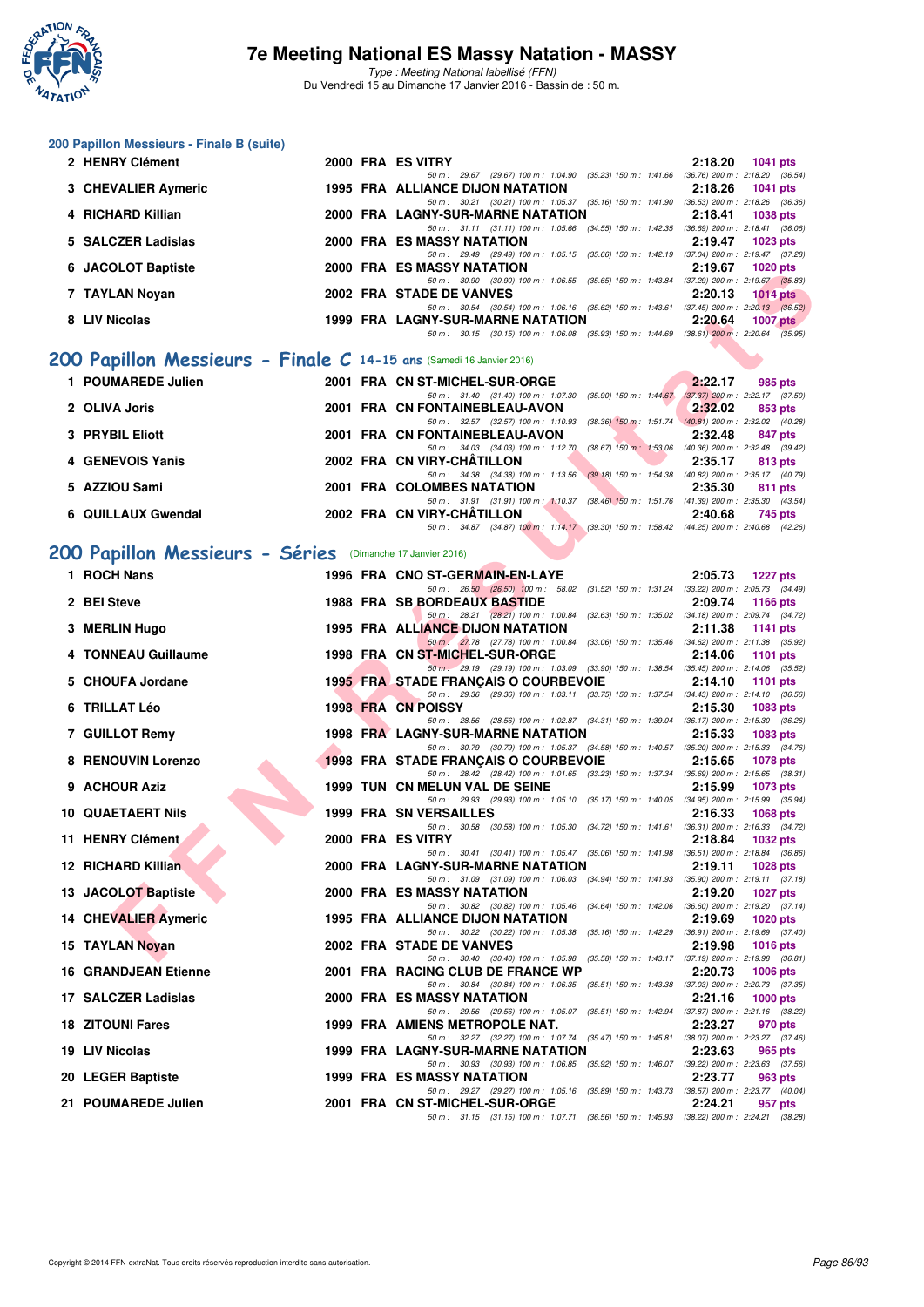

Type : Meeting National labellisé (FFN) Du Vendredi 15 au Dimanche 17 Janvier 2016 - Bassin de : 50 m.

# **200 Papillon Messieurs - Séries (suite)**

| 22 BARSANTI Flavio                                        |  | 2:24.23<br>1999 FRA CN FONTAINEBLEAU-AVON<br>957 pts                                                                                                        |
|-----------------------------------------------------------|--|-------------------------------------------------------------------------------------------------------------------------------------------------------------|
| 23 CRASSOUS Thomas                                        |  | 50 m: 31.27 (31.27) 100 m: 1:07.79 (36.52) 150 m: 1:46.59 (38.80) 200 m: 2:24.23 (37.64)<br>1999 FRA STADE FRANÇAIS O COURBEVOIE<br>2:25.03<br>946 pts      |
| 24 RODRIGUES Adrien                                       |  | 50 m: 30.89 (30.89) 100 m: 1:07.91 (37.02) 150 m: 1:47.40 (39.49) 200 m: 2:25.03 (37.63)<br>2000 FRA ES MASSY NATATION<br>2:25.35<br>942 pts                |
|                                                           |  | 50 m: 31.35 (31.35) 100 m: 1:08.39 (37.04) 150 m: 1:46.92 (38.53) 200 m: 2:25.35 (38.43)                                                                    |
| 25 UJKA Yoan                                              |  | 2:25.84<br>1999 FRA STADE FRANÇAIS O COURBEVOIE<br>935 pts<br>50 m: 30.63 (30.63) 100 m: 1:07.69 (37.06) 150 m: 1:46.60 (38.91) 200 m: 2:25.84 (39.24)      |
| 26 COULAUD Samir                                          |  | <b>1986 FRA CSM PUTEAUX</b><br>2:26.20<br>930 pts                                                                                                           |
| 27 DESBRUNS Florian                                       |  | 50 m: 32.10 (32.10) 100 m: 1:09.78 (37.68) 150 m: 1:47.50 (37.72) 200 m: 2:26.20 (38.70)<br>2000 FRA LAGNY-SUR-MARNE NATATION<br>2:26.67<br>924 pts         |
|                                                           |  | 50 m: 33.87 (33.87) 100 m: 1:11.55 (37.68) 150 m: 1:49.02 (37.47) 200 m: 2:26.67 (37.65)                                                                    |
| 28 BIDEL Maxime                                           |  | 1999 FRA STADE DE VANVES<br>2:31.26<br>863 pts<br>50 m: 32.18 (32.18) 100 m: 1:09.99 (37.81) 150 m: 1:49.55 (39.56) 200 m: 2:31.26 (41.71)                  |
| 29 AYRAULT Florentin                                      |  | 1998 FRA CN VIRY-CHATILLON<br>2:33.01<br>841 pts                                                                                                            |
| <b>30 DOSSAT Clement</b>                                  |  | 50 m: 31.74 (31.74) 100 m: 1:09.39 (37.65) 150 m: 1:49.95 (40.56) 200 m: 2:33.01 (43.06)<br>2000 FRA LAGNY-SUR-MARNE NATATION<br>2:33.71<br>832 pts         |
|                                                           |  | 50 m: 35.26 (35.26) 100 m: 1:14.59 (39.33) 150 m: 1:55.75 (41.16) 200 m: 2:33.71 (37.96)                                                                    |
| 31 OLIVA Joris                                            |  | 2001 FRA CN FONTAINEBLEAU-AVON<br>2:34.35<br>823 pts<br>50 m: 32.90 (32.90) 100 m: 1:11.45 (38.55) 150 m: 1:52.84 (41.39) 200 m: 2:34.35 (41.51)            |
| <b>32 QUILLAUX Gwendal</b>                                |  | 2002 FRA CN VIRY-CHATILLON<br>2:35.96<br>803 pts                                                                                                            |
| <b>33 PRYBIL Eliott</b>                                   |  | 50 m: 33.80 (33.80) 100 m: 1:13.62 (39.82) 150 m: 1:53.99 (40.37) 200 m: 2:35.96 (41.97)<br>2001 FRA CN FONTAINEBLEAU-AVON<br>2:37.57<br>783 pts            |
|                                                           |  | 50 m: 34.61 (34.61) 100 m: 1:14.17 (39.56) 150 m: 1:56.04 (41.87) 200 m: 2:37.57 (41.53)                                                                    |
| 34 AZZIOU Sami                                            |  | 2:38.79<br>2001 FRA COLOMBES NATATION<br><b>768 pts</b>                                                                                                     |
| 35 JACQUIN Mathieu                                        |  | 50 m: 31.94 (31.94) 100 m: 1:10.70 (38.76) 150 m: 1:53.46 (42.76) 200 m: 2:38.79 (45.33)<br>1988 FRA CN VIRY-CHATILLON<br>2:39.03<br>765 pts                |
|                                                           |  | 50 m: 29.68 (29.68) 100 m: 1:06.35 (36.67) 150 m: 1:49.38 (43.03) 200 m: 2:39.03 (49.65)                                                                    |
| 36 GENEVOIS Yanis                                         |  | 2002 FRA CN VIRY-CHATILLON<br>2:41.48<br>735 pts<br>50 m: 34.59 (34.59) 100 m: 1:15.45 (40.86) 150 m: 1:58.54 (43.09) 200 m: 2:41.48 (42.94)                |
| 37 GONCALVES Alexandre                                    |  | 1995 FRA USO BEZONS<br>2:43.19<br>715 pts                                                                                                                   |
| 38 BARTHELEMY Hugo                                        |  | 50 m: 32.87 (32.87) 100 m: 1:14.68 (41.81) 150 m: 1:59.46 (44.78) 200 m: 2:43.19 (43.73)<br>2002 FRA CN LE PLESSIS-ROBINSON<br>2:47.53<br>665 pts           |
|                                                           |  | 50 m: 36.39 (36.39) 100 m: 1:19.85 (43.46) 150 m: 2:03.74 (43.89) 200 m: 2:47.53 (43.79)                                                                    |
| 39 CAMILO Hugo                                            |  | 2000 FRA USO BEZONS<br>2:52.44<br>610 pts                                                                                                                   |
| 40 BOUCENNA Iliane                                        |  | 50 m: 38.52 (38.52) 100 m: 1:21.22 (42.70) 150 m: 2:07.66 (46.44) 200 m: 2:52.44 (44.78)<br>2002 FRA CN MAISONS-ALFORT<br>3:17.05<br><b>370 pts</b>         |
|                                                           |  | 50 m: 39.93 (39.93) 100 m: 1:26.81 (46.88) 150 m: 2:23.53 (56.72) 200 m: 3:17.05 (53.52)                                                                    |
| 200 4 Nages Messieurs - Finale A (Samedi 16 Janvier 2016) |  |                                                                                                                                                             |
| 1 M'RABET Taki                                            |  | 1989 TUN STADE FRANÇAIS O COURBEVOIE<br>2:08.71<br><b>1224 pts</b>                                                                                          |
|                                                           |  | 50 m: 26.61 (26.61) 100 m: 59.99 (33.38) 150 m: 1:38.06 (38.07) 200 m: 2:08.71 (30.65)                                                                      |
| 2 ROUBIOL Titouan                                         |  | 1997 FRA CN MELUN VAL DE SEINE<br>2:11.16<br>1185 pts                                                                                                       |
| 3 BOURSAC CERVERA LORTET Thomas 1999 FRA STADE DE VANVES  |  | 50 m: 29.59 (29.59) 100 m: 1:01.71 (32.12) 150 m: 1:39.79 (38.08) 200 m: 2:11.16 (31.37)<br>2:13.21<br>1153 pts                                             |
|                                                           |  | 50 m: 28.80 (28.80) 100 m: 1:04.67 (35.87) 150 m: 1:42.16 (37.49) 200 m: 2:13.21 (31.05)                                                                    |
| 4 YOKOYAMA Kentaro                                        |  | 2000 FRA REIMS CHAMPAGNE NATATION<br>2:14.48<br>1133 pts<br>50 m: 27.58 (27.58) 100 m: 1:01.59 (34.01) 150 m: 1:41.87 (40.28) 200 m: 2:14.48 (32.61)        |
| <b>5 MATTENET Emilien</b>                                 |  | 2000 FRA CHARLEVILLE-MEZIERES NATATION<br>2:15.88<br>1112 $pts$                                                                                             |
|                                                           |  | 50 m: 29.56 (29.56) 100 m: 1:04.61 (35.05) 150 m: 1:44.74 (40.13) 200 m: 2:15.88 (31.14)                                                                    |
| 6 LESPARRE Tanguy                                         |  | 1999 FRA CN CANNES<br>2:16.51<br>1102 pts<br>50 m: 28.25 (28.25) 100 m: 1:04.89 (36.64) 150 m: 1:44.76 (39.87) 200 m: 2:16.51 (31.75)                       |
| 7 CHATTI Souhaiel                                         |  | 2000 FRA STADE FRANCAIS O COURBEVOIE<br>2:16.59<br><b>1101 pts</b>                                                                                          |
| 8 LEGER Baptiste                                          |  | 50 m: 29.60 (29.60) 100 m: 1:03.81 (34.21) 150 m: 1:45.09 (41.28) 200 m: 2:16.59 (31.50)<br><b>1999 FRA ES MASSY NATATION</b><br>2:17.50<br><b>1087 pts</b> |
|                                                           |  | 50 m: 28.25 (28.25) 100 m: 1:03.28 (35.03) 150 m: 1:45.11 (41.83) 200 m: 2:17.50 (32.39)                                                                    |
| 200 4 Nages Messieurs - Finale B (Samedi 16 Janvier 2016) |  |                                                                                                                                                             |
|                                                           |  |                                                                                                                                                             |
| 1 RIHOUX Charles                                          |  | 1998 FRA CHARLEVILLE-MÉZIÈRES NATATION<br>2:14.31 1136 pts<br>50 m: 28.32 (28.32) 100 m: 1:03.33 (35.01) 150 m: 1:43.08 (39.75) 200 m: 2:14.31 (31.23)      |

# **[200 4 Nages Messieurs - Finale A](http://www.ffnatation.fr/webffn/resultats.php?idact=nat&go=epr&idcpt=35299&idepr=91)** (Samedi 16 Janvier 2016)

| 1 M'RABET Taki                                           |  | <b>1989 TUN STADE FRANCAIS O COURBEVOIE</b>                                                                                        | 2:08.71 | <b>1224 pts</b>                                   |
|----------------------------------------------------------|--|------------------------------------------------------------------------------------------------------------------------------------|---------|---------------------------------------------------|
| 2 ROUBIOL Titouan                                        |  | 50 m: 26.61 (26.61) 100 m: 59.99 (33.38) 150 m: 1:38.06 (38.07) 200 m: 2:08.71 (30.65)<br>1997 FRA CN MELUN VAL DE SEINE           | 2:11.16 | 1185 pts                                          |
| 3 BOURSAC CERVERA LORTET Thomas 1999 FRA STADE DE VANVES |  | 50 m: 29.59 (29.59) 100 m: 1:01.71 (32.12) 150 m: 1:39.79 (38.08) 200 m: 2:11.16 (31.37                                            | 2:13.21 | 1153 pts                                          |
| 4 YOKOYAMA Kentaro                                       |  | 50 m: 28.80 (28.80) 100 m: 1:04.67 (35.87) 150 m: 1:42.16<br>2000 FRA REIMS CHAMPAGNE NATATION                                     | 2:14.48 | $(37.49)$ 200 m : 2:13.21 $(31.05)$<br>1133 pts   |
| 5 MATTENET Emilien                                       |  | 50 m: 27.58 (27.58) 100 m: 1:01.59 (34.01) 150 m: 1:41.87 (40.28) 200 m: 2:14.48 (32.61)<br>2000 FRA CHARLEVILLE-MÉZIÈRES NATATION | 2:15.88 | 1112 pts                                          |
| 6 LESPARRE Tanguy                                        |  | 50 m: 29.56 (29.56) 100 m: 1:04.61 (35.05) 150 m: 1:44.74 (40.13) 200 m: 2:15.88 (31.14,<br>1999 FRA CN CANNES                     | 2:16.51 | 1102 $pts$                                        |
| 7 CHATTI Souhaiel                                        |  | 50 m: 28.25 (28.25) 100 m: 1:04.89 (36.64) 150 m: 1:44.76<br>2000 FRA STADE FRANCAIS O COURBEVOIE 2:16.59                          |         | $(39.87)$ 200 m : 2:16.51 $(31.75)$<br>1101 $pts$ |
| 8 LEGER Baptiste                                         |  | 50 m: 29.60 (29.60) 100 m: 1:03.81 (34.21) 150 m: 1:45.09 (41.28) 200 m: 2:16.59 (31.50)<br><b>1999 FRA ES MASSY NATATION</b>      | 2:17.50 | 1087 pts                                          |
|                                                          |  | 50 m: 28.25 (28.25) 100 m: 1:03.28 (35.03) 150 m: 1:45.11 (41.83) 200 m: 2:17.50 (32.39,                                           |         |                                                   |

# **[200 4 Nages Messieurs - Finale B](http://www.ffnatation.fr/webffn/resultats.php?idact=nat&go=epr&idcpt=35299&idepr=91)** (Samedi 16 Janvier 2016)

| 1 RIHOUX Charles    | 1998 FRA CHARLEVILLE-MEZIERES NATATION                                                   | 2:14.31 | 1136 $pts$                          |
|---------------------|------------------------------------------------------------------------------------------|---------|-------------------------------------|
|                     | 50 m : 28.32 (28.32) 100 m : 1:03.33 (35.01) 150 m : 1:43.08                             |         | $(39.75)$ 200 m : 2:14.31 $(31.23)$ |
| 2 DELMOTTE Loic     | 1999 FRA PAS-DE-CALAIS                                                                   | 2:16.39 | 1104 pts                            |
|                     | 50 m: 29.73 (29.73) 100 m: 1:04.95 (35.22) 150 m: 1:45.65                                |         | (40.70) 200 m : 2:16.39 (30.74)     |
| 3 SALCZER Ladislas  | 2000 FRA ES MASSY NATATION                                                               |         | 2:16.66 1100 pts                    |
|                     | 50 m: 28.86 (28.86) 100 m: 1:02.83 (33.97) 150 m: 1:43.95 (41.12) 200 m: 2:16.66 (32.71  |         |                                     |
| 4 MERLIN Quentin    | 1993 FRA ALLIANCE DIJON NATATION                                                         |         | 2:17.17 1092 pts                    |
|                     | $(34.29)$ 150 m : 1:44.63<br>50 m : 28.66 (28.66) 100 m : 1:02.95                        |         | $(41.68)$ 200 m : 2:17.17 $(32.54)$ |
| 5 LATUILERIE Thomas | <b>1997 FRA SB BORDEAUX BASTIDE</b>                                                      | 2:17.96 | 1080 pts                            |
|                     | 50 m: 29.57 (29.57) 100 m: 1:05.10 (35.53) 150 m: 1:47.74                                |         | (42.64) 200 m : 2:17.96 (30.22)     |
| 6 MISSER Quentin    | 1997 FRA PAS-DE-CALAIS                                                                   | 2:18.40 | 1074 pts                            |
|                     | (36.32) 150 m : 1:47.40<br>50 m: 28.19 (28.19) 100 m: 1:04.51                            |         | $(42.89)$ 200 m : 2:18.40 $(31.00)$ |
| 7 LAMBERTS Bram     | <b>1997 LUX LUXEMBOURG</b>                                                               | 2:21.16 | 1033 pts                            |
|                     | 50 m: 28.77 (28.77) 100 m: 1:08.35 (39.58) 150 m: 1:47.52 (39.17) 200 m: 2:21.16 (33.64, |         |                                     |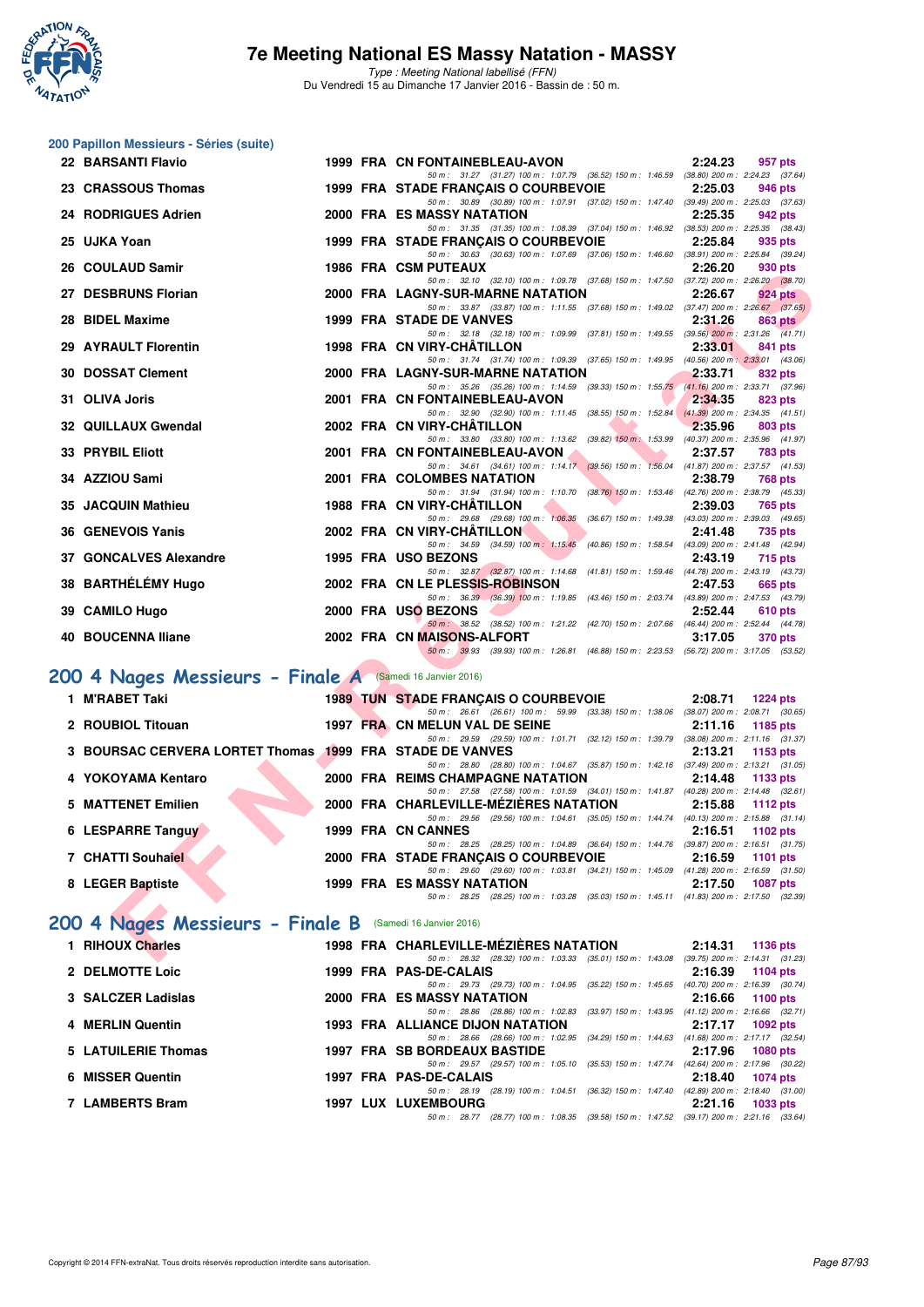

| 200 4 Nages Messieurs - Finale B (suite)<br>--- ALIBERT Pierre      |  | 1996 FRA STADE DE VANVES                                                                                                                | <b>DNS</b> dec                                                                 |
|---------------------------------------------------------------------|--|-----------------------------------------------------------------------------------------------------------------------------------------|--------------------------------------------------------------------------------|
| 200 4 Nages Messieurs - Finale C 14-15 ans (Samedi 16 Janvier 2016) |  |                                                                                                                                         |                                                                                |
| 1 PASTULA Kacper                                                    |  | 2001 POL ES VITRY                                                                                                                       | 2:19.82<br>1053 pts                                                            |
| 2 BONEL Antonyn                                                     |  | 50 m: 30.03 (30.03) 100 m: 1:05.85 (35.82) 150 m: 1:48.03 (42.18) 200 m: 2:19.82 (31.79)<br>2001 FRA CN ST-MICHEL-SUR-ORGE              | 2:20.06<br><b>1049 pts</b>                                                     |
| 3 EGGIMANN Rudy                                                     |  | 50 m: 29.90 (29.90) 100 m: 1:05.06 (35.16) 150 m: 1:49.03 (43.97) 200 m: 2:20.06 (31.03)<br>2001 FRA MONTIGNY NATATION                  | 2:20.35<br><b>1045 pts</b>                                                     |
| 4 HO Ryan                                                           |  | 50 m: 30.57 (30.57) 100 m: 1:09.02 (38.45) 150 m: 1:48.98 (39.96) 200 m: 2:20.35 (31.37)<br>2001 FRA CN VIRY-CHATILLON                  | 2:26.31<br>959 pts                                                             |
| 5 TAYLAN Noyan                                                      |  | 50 m: 30.89 (30.89) 100 m: 1:11.07 (40.18) 150 m: 1:52.96 (41.89) 200 m: 2:26.31 (33.35)<br>2002 FRA STADE DE VANVES                    | 2:28.12<br>933 pts                                                             |
| 6 FABIANI Remi                                                      |  | 50 m: 30.39 (30.39) 100 m: 1:10.84 (40.45) 150 m: 1:55.66 (44.82) 200 m: 2:28.12 (32.46)<br>2001 LUX LUXEMBOURG                         | 2:28.73<br>925 pts                                                             |
| 7 HENNETIER Yvain                                                   |  | 50 m: 32.37 (32.37) 100 m: 1:09.10 (36.73) 150 m: 1:57.49 (48.39) 200 m: 2:28.73 (31.24)<br>2001 FRA REIMS AVENIR NATATION              | 2:29.88<br>909 pts                                                             |
| 8 CATINEL-ARAMINTHE Keran                                           |  | 50 m: 32.33 (32.33) 100 m: 1:09.76 (37.43) 150 m: 1:55.21 (45.45) 200 m: 2:29.88 (34.67)<br>2001 FRA U.S CRETEIL NATATION               | 2:30.21<br>904 pts                                                             |
|                                                                     |  | 50 m: 30.26 (30.26) 100 m: 1:10.05 (39.79) 150 m: 1:53.57 (43.52) 200 m: 2:30.21 (36.64)                                                |                                                                                |
| 200 4 Nages Messieurs - Séries (Samedi 16 Janvier 2016)             |  |                                                                                                                                         |                                                                                |
| 1 M'RABET Taki                                                      |  | <b>1989 TUN STADE FRANÇAIS O COURBEVOIE</b><br>50 m: 27.15 (27.15) 100 m: 1:01.19 (34.04) 150 m: 1:39.38 (38.19) 200 m: 2:11.10 (31.72) | 2:11.10<br>1186 pts                                                            |
| 2 BOURSAC CERVERA LORTET Thomas 1999 FRA STADE DE VANVES            |  |                                                                                                                                         | 2:12.19<br>1169 pts                                                            |
| 3 ROUBIOL Titouan                                                   |  | 50 m: 28.45 (28.45) 100 m: 1:04.08 (35.63) 150 m: 1:42.77 (38.69) 200 m: 2:12.19 (29.42)<br>1997 FRA CN MELUN VAL DE SEINE              | 2:14.02<br>1140 pts                                                            |
| 4 YOKOYAMA Kentaro                                                  |  | 50 m: 28.87 (28.87) 100 m: 1:03.12 (34.25) 150 m: 1:41.80 (38.68) 200 m: 2:14.02 (32.22)<br>2000 FRA REIMS CHAMPAGNE NATATION           | 2:14.27<br><b>1136 pts</b>                                                     |
| 5 CHATTI Souhaiel                                                   |  | 50 m: 28.13 (28.13) 100 m: 1:02.40 (34.27) 150 m: 1:42.07 (39.67) 200 m: 2:14.27 (32.20)<br>2000 FRA STADE FRANÇAIS O COURBEVOIE        | 2:14.87<br>1127 pts                                                            |
| <b>6 BRANDENBURGER Pit</b>                                          |  | 50 m: 28.80 (28.80) 100 m: 1:03.06 (34.26) 150 m: 1:43.07 (40.01) 200 m: 2:14.87 (31.80)<br><b>1995 LUX LUXEMBOURG</b>                  | 2:15.98<br><b>1110 pts</b>                                                     |
| 7 LESPARRE Tanguy                                                   |  | 50 m: 29.98 (29.98) 100 m: 1:06.87 (36.89) 150 m: 1:46.26 (39.39) 200 m: 2:15.98 (29.72)<br>1999 FRA CN CANNES                          | 2:16.16<br>1108 pts                                                            |
| 8 SAMOKINE Yann                                                     |  | 50 m : 28.29 (28.29) 100 m : 1:04.96 (36.67) 150 m : 1:44.80 (39.84) 200 m : 2:16.16 (31.36)<br>1997 FRA CN MELUN VAL DE SEINE          | 2:16.25<br>1106 pts                                                            |
| 9 LEGER Baptiste                                                    |  | 50 m : 28.90 (28.90) 100 m : 1:06.50 (37.60) 150 m : 1:45.67 (39.17) 200 m : 2:16.25 (30.58)<br><b>1999 FRAMES MASSY NATATION</b>       | 2:16.69<br>$1100$ pts                                                          |
| <b>10 MATTENET Emilien</b>                                          |  | 50 m: 28.26 (28.26) 100 m: 1:03.17 (34.91) 150 m: 1:44.85 (41.68) 200 m: 2:16.69 (31.84)<br>2000 FRA CHARLEVILLE-MEZIERES NATATION      | 2:16.72<br>1099 pts                                                            |
| <b>11 DELMOTTE Loic</b>                                             |  | 50 m: 29.52 (29.52) 100 m: 1:05.20 (35.68) 150 m: 1:45.84 (40.64) 200 m: 2:16.72 (30.88)<br>1999 FRA PAS-DE-CALAIS                      | 2:17.04<br><b>1094 pts</b>                                                     |
| <b>12 DEMERIN Antoine</b>                                           |  | 50 m: 30.04 (30.04) 100 m: 1:05.16 (35.12) 150 m: 1:46.08 (40.92) 200 m: 2:17.04 (30.96)<br>1998 FRA STADE FRANCAIS O COURBEVOIE        | 2:17.56<br><b>1086 pts</b>                                                     |
| 13 SALCZER Ladislas                                                 |  | 50 m: 27.55 (27.55) 100 m: 1:04.22 (36.67) 150 m: 1:46.46 (42.24) 200 m: 2:17.56 (31.10)<br>2000 FRA ES MASSY NATATION                  | 2:17.70<br>1084 pts                                                            |
| <b>14 LATUILERIE Thomas</b>                                         |  | 50 m: 28.98 (28.98) 100 m: 1:03.06 (34.08) 150 m: 1:44.83 (41.77) 200 m: 2:17.70 (32.87)<br><b>1997 FRA SB BORDEAUX BASTIDE</b>         | 2:18.32<br>1075 pts                                                            |
| 15 PIEKARZ Baptiste                                                 |  | 50 m : 28.13 (28.13) 100 m : 1:03.40 (35.27) 150 m : 1:46.80 (43.40) 200 m : 2:18.32 (31.52)<br>1995 FRA ES MASSY NATATION              | 2:18.44<br>1073 pts                                                            |
| <b>16 RIHOUX Charles</b>                                            |  | 50 m: 28.79 (28.79) 100 m: 1:05.78 (36.99) 150 m: 1:44.97 (39.19) 200 m: 2:18.44 (33.47)<br>1998 FRA CHARLEVILLE-MEZIERES NATATION      | 2:18.61<br>1071 pts                                                            |
| 17 ALIBERT Pierre                                                   |  | 50 m : 29.36 (29.36) 100 m : 1:05.74 (36.38) 150 m : 1:46.84 (41.10) 200 m : 2:18.61 (31.77)<br>1996 FRA STADE DE VANVES                | 2:18.88<br><b>1067 pts</b>                                                     |
| <b>18 MISSER Quentin</b>                                            |  | 50 m : 28.98 (28.98) 100 m : 1:04.69 (35.71) 150 m : 1:45.23 (40.54) 200 m : 2:18.88 (33.65)<br>1997 FRA PAS-DE-CALAIS                  | 2:19.03<br>1064 pts                                                            |
| 19 LAMBERTS Bram                                                    |  | 50 m: 28.71 (28.71) 100 m: 1:04.54 (35.83) 150 m: 1:47.37 (42.83) 200 m: 2:19.03 (31.66)<br>1997 LUX LUXEMBOURG                         | 2:19.82<br>1053 pts                                                            |
| 20 MERLIN Quentin                                                   |  | 50 m : 28.86 (28.86) 100 m : 1:08.66<br>1993 FRA ALLIANCE DIJON NATATION                                                                | (39.80) 150 m : 1:46.96 (38.30) 200 m : 2:19.82 (32.86)<br>2:19.83<br>1053 pts |
| 21 BONEL Antonyn                                                    |  | 50 m : 28.87 (28.87) 100 m : 1:05.38 (36.51) 150 m : 1:47.36 (41.98) 200 m : 2:19.83 (32.47)<br>2001 FRA CN ST-MICHEL-SUR-ORGE          | 2:20.23<br><b>1047 pts</b>                                                     |
| 22 GUEGAN Janik                                                     |  | 50 m : 29.66 (29.66) 100 m : 1:04.68 (35.02) 150 m : 1:48.90 (44.22) 200 m : 2:20.23 (31.33)<br>1996 FRA LYON NATATION                  | 2:20.42<br>1044 pts                                                            |
| 23 RICHARD Killian                                                  |  | 50 m : 28.93 (28.93) 100 m : 1:06.06 (37.13) 150 m : 1:47.80 (41.74) 200 m : 2:20.42 (32.62)<br>2000 FRA LAGNY-SUR-MARNE NATATION       | 2:20.43<br>1044 pts                                                            |
|                                                                     |  | 50 m: 29.52 (29.52) 100 m: 1:06.56 (37.04) 150 m: 1:48.70 (42.14) 200 m: 2:20.43 (31.73)                                                |                                                                                |
| 24 PASTULA Kacper                                                   |  | 2001 POL ES VITRY<br>50 m: 29.98 (29.98) 100 m: 1:07.58 (37.60) 150 m: 1:48.65 (41.07) 200 m: 2:20.97 (32.32)                           | 2:20.97<br><b>1036 pts</b>                                                     |
| <b>25 DESSAILLY Eric</b>                                            |  | 1999 FRA CN MAISONS-ALFORT<br>50 m: 29.66 (29.66) 100 m: 1:05.91 (36.25) 150 m: 1:45.90 (39.99) 200 m: 2:21.31 (35.41)                  | 2:21.31<br>1031 pts                                                            |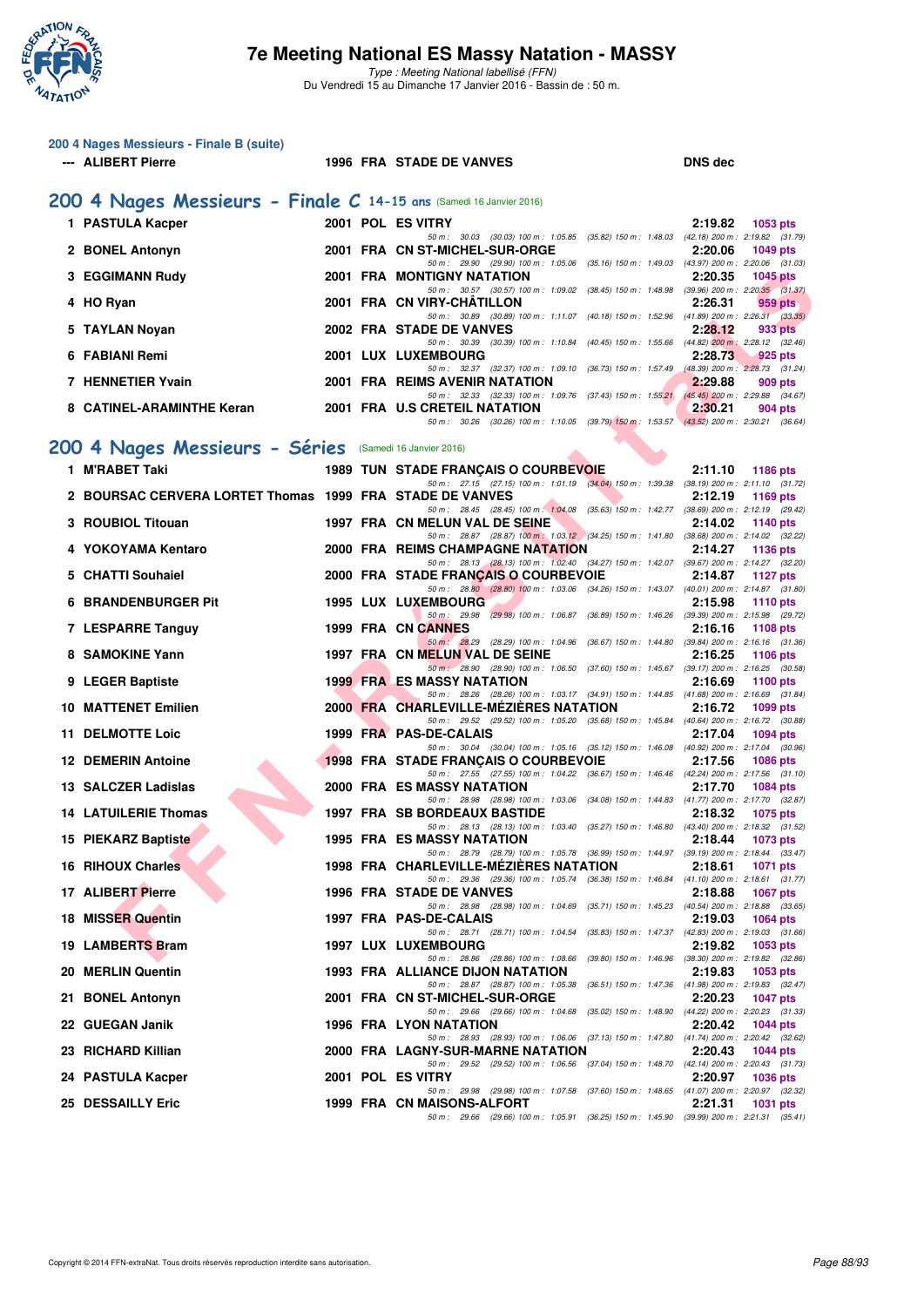

**200 4 Nages Messieurs - Séries (suite)**

### **7e Meeting National ES Massy Natation - MASSY**

Type : Meeting National labellisé (FFN) Du Vendredi 15 au Dimanche 17 Janvier 2016 - Bassin de : 50 m.

#### **EFRAID The state of the COUTHY (CASTIFATED)**<br> **FIFRAID THE AGENT CANART WAS CONSUMED AND CONSUMER STATE OF THE AGE ASSAULT CONSULTAINING STATE OF THE STATE OF THE STATE OF THE STATE OF THE STATE OF THE STATE OF THE STATE 26 LIV Nicolas** 1999 FRA LAGNY-SUR-MARNE NATATION 2:21.35 1030 pts<br>
<sup>50 m:</sup> 29.87 (29.87) 100 m: 1:05.70 (35.83) 150 m: 1:49.97 (44.27) 200 m: 2:21.35 (31.38) 50 m : 29.87 (29.87) 100 m : 1:05.70 (35.83) 150 m : 1:49.97 **27 GRANDJEAN Etienne** 2001 FRA RACING CLUB DE FRANCE WP 2:21.38 1030 pts<br><sup>50 50</sup> 30.30 (30.30) 100 m 1.107.16 (36.86) 150 m 1.48.77 (41.61) 200 m 2:21.38 (32.61) 50 m : 30.30 (30.30) 100 m : 1:07.16 (36.86) 150 m : 1:48.77 (41.61) 200 m : 2:21.38 (32.61) **28 HENRY Clément 2000 FRA ES VITRY 2:21.57 1027 pts** 50 m : 29.15 (29.15) 100 m : 1:07.19 (38.04) 150 m : 1:48.61 (41.42) 200 m : 2:21.57 (32.96) **29 BOURUMEAU William 1998 FRA CN VIRY-CHÂTILLON** 2:21.85 1023 pts<br>
<sup>50 50</sup> 2:21.85 12.90  $50 \text{ m}$ : 28.59 (28.59) 100 m : 1:06.54 **30 GUILLOT Remy 1998 FRA LAGNY-SUR-MARNE NATATION 2:22.44 1014 pts** 50 m : 30.03 (30.03) 100 m : 1:10.41 (40.38) 150 m : 1:51.27 (40.86) 200 m : 2:22.44 (31.17) **31 MUNIER Alexandre 1991 FRA CSM CLAMART 2:22.48 1014 pts** 50 m : 29.41 (29.41) 100 m : 1:09.55 (40.14) 150 m : 1:51.47 (41.92) 200 m : 2:22.48 (31.01) **32 ANDRE Romain** 1998 FRA SN VERSAILLES 202.51 **1013 pts**<br>50 3047 (3047) 100 m i 107.35 (36.88) 150 m i 149.10 (41.75) 200 m i 222.51 (3341) 50 m : 30.47 (30.47) 100 m : 1:07.35 (36.88) 150 m : 1:49.10 (41.75) 200 m : 2:22.51 **33 RODRIGUES Adrien 2000 FRA ES MASSY NATATION 2:22.53 1013 pts** 50 m : 30.17 (30.17) 100 m : 1:06.95 (36.78) 150 m : 1:49.52 (42.57) 200 m : 2:22.53 (33.01) **34 CORBEAU Johan** 1994 FRA ES VITRY **2:22.67 2:22.97 2:22.97 1007 pts**  $50 \text{ m}$ : 28.76 (28.76) 100 m: 1:08.70 (39.94) 150 m: 1:49.42 (40.72) 200 m: 2:22.97 (33.5 50 m : 28.76 (28.76) 100 m : 1:08.70 (39.94) 150 m : 1:49.42 (40.72) 200 m : 2:22.97 (33.55)<br>ELUN VAL DE SEINE (2:23.08 1005 pts **35 MEDINA Antoine 1999 FRA CN MELUN VAL DE SEINE 2:23.08** 50 m : 30.41 (30.41) 100 m : 1:07.99 (37.58) 150 m : 1:50.77 (42.78) 200 m : 2:23.08 (32.31) **36 DESBRUNS Florian** 2000 FRA LAGNY-SUR-MARNE NATATION 2:23.25 1003 pts<br>
<sup>50 m:</sup> 31.05 (31.05) 100 m: 1:07.11 (36.06) 150 m: 1:07.12 (44.01) 200 m: 2:23.25 (32.13) 50 m : 31.05 (31.05) 100 m : 1:07.11 (36.06)  $150$  m : 1:51.12 (44.01) 200 m : 2:23.25 **37 MARGONTY Lucas** 1999 FRA CN VIRY-CHÂTILLON 2:23.52 999 pts<br><sup>50 50</sup> 2:23.52 (31.45) 50 50 2003 (39.25) 100 m: 1:09.08 (39.25) 150 m: 1:52.07 (42.99) 200 m: 2:23.52 (31.45) 29.83 (29.83) 100 m : 1:09.08 (39.25) 150 m : 1:52.07 **38 BERTRAND Julyan 1999 FRA EN TOURS 2:23.68 996 pts** 31.17 (31.17) 100 m : 1:10.09 (38.92) 150 m : 1:51.22 (41.13) 200 m : 2:23.68 (32.4<br> **Y NATATION** 2:23.88 993 pts **39 EGGIMANN Rudy** 2001 FRA MONTIGNY NATATION 2:23.88 993 pts<br>  $\frac{50 \text{ m} \cdot 28.68}{50 \text{ m} \cdot 28.68}$   $\frac{28.68}{28.68}$   $\frac{100 \text{ m} \cdot 1.08.01}{39.33}$  150 m : 1:49.85 (41.84) 200 m : 2:23.88 (34.03) 50 m : 28.68 (28.68) 100 m : 1:08.01 **40 BRUNET-PEYRAUD Thibaud** 1999 FRA CN MAISONS-ALFORT 2:24.60 983 pts 2:24.60 983 pts<br>  $\frac{50 \text{ m} \cdot 31.06}{31.06}$  (35.11) 150 m : 1:49.56 (43.39) 200 m : 2:24.60 (35.04) 1:06.17 (35.11) 150 m : 1:49.56 (43.39) 200 m : 2:24.60 (35.0<br>**ON** 2:24.76 981 pts **41 CHASSAGNE Constant 1994 FRA ALLIANCE DIJON NATATION 2:24.76 981 pts** 50 m : 28.98 (28.98) 100 m : 1:11.13 (42.15) 150 m : 1:51.10 (39.97) 200 m : 2:24.76 (33.66)<br>**ERSAILLES** 2:25.04 977 pts **42 OUMESSAOUD Massyle 2001 FRA SN VERSAILLES** 50 m : 32.53 (32.53) 100 m : 1:08.82 (36.29) 150 m : 1:51.77 (42.95) 200 m : 2:25.04 (33.27) **43 JACOLOT Baptiste 2000 FRA ES MASSY NATATION 2:25.11 976 pts** 50 m : 30.94 (30.94) 100 m : 1:08.79 (37.85) 150 m : 1:53.27 (44.48) 200 m : 2:25.11 (31.84)<br>**RUNOY-ESSONNE** 2:25.91 964 pts **44 BOCAGE Léo 1998 FRA CN BRUNOY-ESSONNE 2:25.91 964 pts** 50 m : 31.76 (31.76) 100 m : 1:09.96 (38.20) 150 m : 1:51.79 (41.83) 200 m : 2:25.91 (34.12) **45 DI BATTISTA Alessandro 2000 BEL PAS-DE-CALAIS 2:25.97 964 pts** 50 m : 30.49 (30.49) 100 m : 1:09.08 (38.59) 150 m : 1:53.38 (44.30) 200 m : 2:25.97 (32.59)<br>IRY-CHÂTILLON 2:26.16 961 pts **46 AYRAULT Florentin 1998 FRA CN VIRY-CHÂTILLON 2:26.16 961 pts** 50 m : 31.07 (31.07) 100 m : 1:09.66 (38.59) 150 m : 1:53.43 (43.77) 200 m : 2:26.16 (32.73) **47 BERINGUE Hugo 1998 FRA CA ORSAY 2:26.41 957 pts** 50 m: 30.66 (30.66) 100 m: 1:08.36 (37.70) 150 m: 1:50.95 (42.59) 200 m: 2:26.41 (35.46)<br>1999 FRA FN TOURS 200 9-26.43 957 nts **48 BERNARD-PLANESSE Paul-Etienne 1999 FRA EN TOURS 2:26.43 957 pts** 50 m : 29.28 (29.28) 100 m : 1:09.54 (40.26) 150 m : 1:54.12 (44.58) 200 m : 2:26.43 (32.31) **49 THIBAULT Thomas 1998 FRA RSC MONTREUIL 2:26.46 957 pts** 50 m : 29.26 (29.26) 100 m : 1:08.16 (38.90) 150 m : 1:54.39 (46.23) 200 m : 2:26.46 (32.07) **50 BECQUET Julien 1999 FRA S.M MONTROUGE 2:26.48 956 pts**<br> **50 m:** 51.57 (31.57) 100 m: 1:08.83 (37.26) 150 m: 1:52.81 (43.98) 200 m: 2:26.48 (33.67) 50 m : 31.57 (31.57) 100 m : 1:08.83 (37.26) 150 m : 1:52.81 **51 ZINSMEISTER Julien 1997 FRA COULOMMIERS NATATION 2:26.53 956 pts** 50 m : 30.60 (30.60) 100 m : 1:10.75 (40.15) 150 m : 1:55.90 (45.15) 200 m : 2:26.53 (30.63) **52 MORANT Thibaut 1993 FRA SB BORDEAUX BASTIDE** 2:26.74 953 pts<br> **50 m:** 31.33 (31.33) 100 m: 1:1.64 (40.31) 150 m: 1:54.24 (42.60) 200 m: 2:26.74 (32.50)  $50 \text{ m}$ :  $31.33$   $(31.33)$   $100 \text{ m}$ :  $1:11.64$   $(40.31)$   $150 \text{ m}$ :  $1:54.24$ **53 SADAOUI Adrien 1999 FRA CHARLEVILLE-MÉZIÈRES NATATION** 2:26.94 950 pts<br>
<sup>50 m:</sup> 31.09 (31.09) 100 m: 1:11.87 (40.78) 150 m: 1:51.72 (39.85) 200 m: 2:26.94 (35.22) 31.09 (31.09) 100 m : 1:11.87 (40.78) 150 m : 1:51.72 (39.85) 200 m : **54 CLOUTOUR Nathan 1999 FRA EN TOURS 2:27.05 2:27.05 948 pts 2:27.05 2:27.05 2018 2:27.05 2918 2018 2:27.05 2018 2:27.05 2019 2:27.05 2019 2:27.05 2019 2:27.05 2019 2:27.05 2019** 50.98 (30.98) 100 m : 1:11.00 (40.02) 150 m : 1:51.30 (40.30) 200 m : 1:51.30 (40.30) 200 m : 2:27.21 **55 CATINEL-ARAMINTHE Keran** 2001 FRA U.S CRETEIL NATATION 2:27.21 946 pts<br>
<sup>50 m:</sup> 30.18 (30.18) 100 m: 1:08.67 (38.49) 150 m: 1:52.04 (43.37) 200 m: 2:27.21 (35.17) (38.49) 150 m : 1:52.04 (43.37) 200 m : **56 TAYLAN Noyan** 2002 FRA STADE DE VANVES 2:27.24 946 pts<br><sup>50</sup> *50 m: 30.04 49.04 100 m: 1:10.01 (39.97)* 150 m: 1:55.45 *(45.44)* 200 m: 227.24 *(31.7)*  $(30.04)$  100 m : 1:10.01  $(39.97)$  150 m : 1:55.45  $(45.44)$  200 m : 2:27.24  $(31.79)$ <br> **11.** 2:27.31 945 pts **57 THIBAULT Maxime 1999 FRA RSC MONTREUIL 2:27.31 945 pts** 50 m : 30.57 (30.57) 100 m : 1:06.86 (36.29) 150 m : 1:52.53 (45.67) 200 m : 2:27.31 (34.78) **58 CHARBONNEL Alexandre** 2000 FRA CN BRUNOY-ESSONNE 2:27.62 940 pts<br>
50 m: 31.40 (31.40) 100 m: 1:12.26 (40.86) 150 m: 1:52.97 (40.71) 200 m: 2:27.62 (34.65) 50 m : 31.40 (31.40) 100 m : 1:12.26 (40.86) 150 m : 1:52.97 (40.71) 200 m : 2:27.62 (34.65) 150 m :  $2:27.72$  939 pts **59 BERNARD Erwin 1989 parts 2000 FRA PAS-DE-CALAIS 1989 parts 2:27.72 930 percent** 2:27.72 50 m : 29.68 (29.68) 100 m : 1:09.42 (39.74) 150 m : 1:52.47 (43.05) 200 m : 2:27.72 (35.25)<br>IRY-CHÂTILLON 2:27.76 938 pts **60 KLINGER Emeric 1999 FRA CN VIRY-CHÂTILLON 2:27.76 938 pts** 50 m : 30.23 (30.23) 100 m : 1:07.70 (37.47) 150 m : 1:52.90 (45.20) 200 m : 2:27.76 (34.86) **61 FABIANI Remi 2001 LUX LUXEMBOURG 2:28.40 929 pts** 50 m : 33.03 (33.03) 100 m : 1:08.83 (35.80) 150 m : 1:55.97 (47.14) 200 m : 2:28.40 (32.43)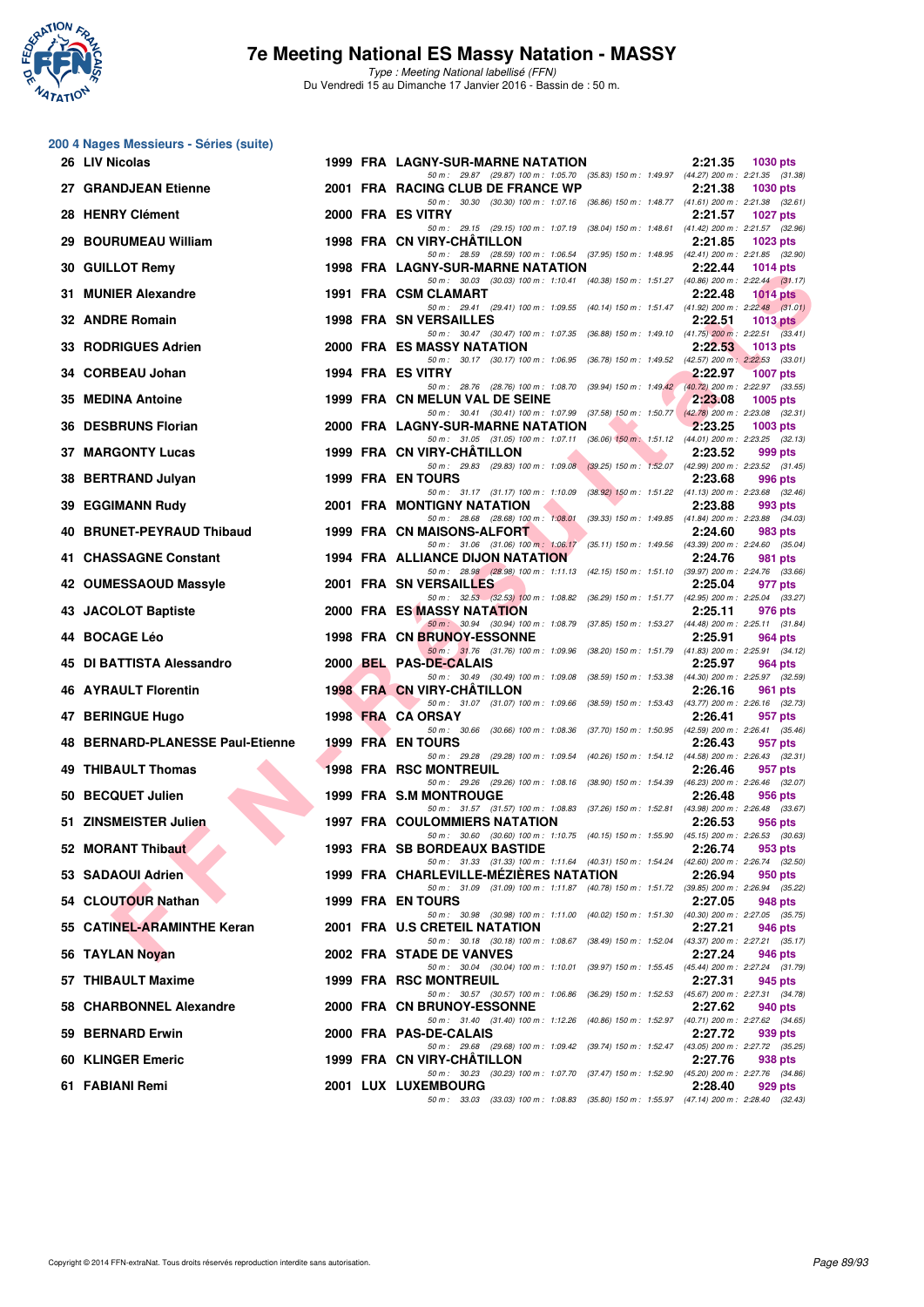

Type : Meeting National labellisé (FFN) Du Vendredi 15 au Dimanche 17 Janvier 2016 - Bassin de : 50 m.

#### **200 4 Nages Messieurs - Séries (suite)**

| 62 MIGUET Florian                 |  | 2001 FRA SN VERSAILLES                                                                                                                   | 2:28.46 | 929 pts        |
|-----------------------------------|--|------------------------------------------------------------------------------------------------------------------------------------------|---------|----------------|
| 63 ROHART DELPIERRE Charles-Louis |  | 50 m: 31.42 (31.42) 100 m: 1:07.89 (36.47) 150 m: 1:53.57 (45.68) 200 m: 2:28.46 (34.89)<br>2000 FRA CSN GUYANCOURT                      | 2:28.64 | 926 pts        |
| 64 GUIOUBLY Yannis                |  | 50 m: 31.40 (31.40) 100 m: 1:09.94 (38.54) 150 m: 1:54.30 (44.36) 200 m: 2:28.64 (34.34)<br>2001 FRA AC BOULOGNE-BILLANCOURT             | 2:28.75 | 925 pts        |
| 65 PROST Clement                  |  | 50 m : 29.07 (29.07) 100 m : 1:08.90 (39.83) 150 m : 1:54.97 (46.07) 200 m : 2:28.75 (33.78)<br><b>1998 FRA REIMS CHAMPAGNE NATATION</b> | 2:28.99 | 921 pts        |
| 66 BODENES Adrien                 |  | 50 m: 32.26 (32.26) 100 m: 1:09.19 (36.93) 150 m: 1:55.02 (45.83) 200 m: 2:28.99 (33.97)<br>1998 FRA STADE FRANÇAIS O COURBEVOIE         | 2:29.10 | 920 pts        |
| 67 HO Ryan                        |  | 50 m: 30.35 (30.35) 100 m: 1:07.81 (37.46) 150 m: 1:54.41 (46.60) 200 m: 2:29.10 (34.69)<br>2001 FRA CN VIRY-CHATILLON                   | 2:29.34 | <b>916 pts</b> |
| 68 HENNETIER Yvain                |  | 50 m: 31.84 (31.84) 100 m: 1:13.49 (41.65) 150 m: 1:55.01 (41.52) 200 m: 2:29.34 (34.33)<br>2001 FRA REIMS AVENIR NATATION               | 2:29.64 | 912 pts        |
| <b>69 VANDEVELDE Alexis</b>       |  | 50 m: 31.06 (31.06) 100 m: 1:09.97 (38.91) 150 m: 1:54.71 (44.74) 200 m: 2:29.64 (34.93)<br>2001 FRA SN VERSAILLES                       | 2:29.92 | 908 pts        |
| 70 ANJOLRAS Alexandre             |  | 50 m: 30.99 (30.99) 100 m: 1:09.68 (38.69) 150 m: 1:56.17 (46.49) 200 m: 2:29.92 (33.75)<br>2002 FRA SN VERSAILLES                       | 2:29.96 | 908 pts        |
| 71 MOLON Antoine                  |  | 50 m: 32.62 (32.62) 100 m: 1:11.69 (39.07) 150 m: 1:54.78 (43.09) 200 m: 2:29.96 (35.18)<br>2001 FRA CN MAISONS-ALFORT                   | 2:30.93 | 895 pts        |
| <b>72 CAMUS Loïc</b>              |  | 50 m: 32.00 (32.00) 100 m: 1:10.38 (38.38) 150 m: 1:58.20 (47.82) 200 m: 2:30.93 (32.73)<br>2001 FRA ES MASSY NATATION                   | 2:30.94 | 894 pts        |
| 73 WINOCK Hugo                    |  | 50 m: 30.91 (30.91) 100 m: 1:10.18 (39.27) 150 m: 1:58.02 (47.84) 200 m: 2:30.94 (32.92)<br>2000 FRA PAS-DE-CALAIS                       | 2:30.95 | 894 pts        |
| 74 GONCALVES Nathan               |  | 50 m: 31.48 (31.48) 100 m: 1:11.77 (40.29) 150 m: 1:57.40 (45.63) 200 m: 2:30.95 (33.55)<br>1998 FRA USO BEZONS                          | 2:31.02 | 893 pts        |
| 75 LEROY Théo                     |  | 50 m: 30.17 (30.17) 100 m: 1:09.61 (39.44) 150 m: 1:57.57 (47.96) 200 m: 2:31.02 (33.45)<br>2001 FRA CN VIRY-CHATILLON                   | 2:31.06 | 893 pts        |
| <b>76 DOSSAT Clement</b>          |  | 50 m: 30.10 (30.10) 100 m: 1:09.88 (39.78) 150 m: 1:55.68 (45.80) 200 m: 2:31.06 (35.38)<br>2000 FRA LAGNY-SUR-MARNE NATATION            | 2:31.12 | 892 pts        |
| 77 AZRA Alexandre                 |  | 50 m: 33.49 (33.49) 100 m: 1:14.25 (40.76) 150 m: 1:57.48 (43.23) 200 m: 2:31.12 (33.64)<br>2000 FRA ES VITRY                            | 2:31.18 | 891 pts        |
| 78 SCHEERS Hugo                   |  | 50 m: 32.53 (32.53) 100 m: 1:13.13 (40.60) 150 m: 1:57.28 (44.15) 200 m: 2:31.18 (33.90)<br>2001 FRA CN VIRY-CHATILLON                   | 2:31.58 | 886 pts        |
| 79 OUNOUGHI Ihsane                |  | 50 m: 31.28 (31.28) 100 m: 1:13.09 (41.81) 150 m: 1:57.92 (44.83) 200 m: 2:31.58 (33.66)<br>2001 FRA ES MASSY NATATION                   | 2:31.75 | 883 pts        |
| 80 BARLIER Tony                   |  | 50 m: 30.87 (30.87) 100 m: 1:11.01 (40.14) 150 m: 1:52.97 (41.96) 200 m: 2:31.75 (38.78)<br>2002 FRA CSN GUYANCOURT                      | 2:31.79 | 883 pts        |
| 81 GABRIEL Jean-Emmanuel          |  | 50 m: 32.70 (32.70) 100 m: 1:13.30 (40.60) 150 m: 1:57.86 (44.56) 200 m: 2:31.79 (33.93)<br>2000 FRA AQUA CLUB PONTAULT-ROISSY           | 2:32.74 | 870 pts        |
| 82 BOURDON Rayane                 |  | 50 m: 31.84 (31.84) 100 m: 1:11.62 (39.78) 150 m: 1:55.98 (44.36) 200 m: 2:32.74 (36.76)<br>2001 FRA CN VIRY-CHATILLON                   | 2:32.76 | 870 pts        |
| <b>83 DUHAMEL Antoine</b>         |  | 50 m: 34.12 (34.12) 100 m: 1:12.91 (38.79) 150 m: 1:59.04 (46.13) 200 m: 2:32.76 (33.72)<br>1996 FRA CANETON CLUB DE BEAUMONT            | 2:32.83 | 869 pts        |
| <b>84 CHARBONNEL Theo</b>         |  | 50 m: 31.61 (31.61) 100 m: 1:13.66 (42.05) 150 m: 1:55.53 (41.87) 200 m: 2:32.83 (37.30)<br>2001 FRA CN ST-MICHEL-SUR-ORGE               | 2:32.99 | 867 pts        |
| 85 DENJEAN Constantin             |  | 50 m: 33.47 (33.47) 100 m: 1:11.73 (38.26) 150 m: 1:58.36 (46.63) 200 m: 2:32.99 (34.63)<br>2002 FRA SO ROSNY                            | 2:33.31 | 862 pts        |
| 86 LECLET Martin                  |  | 50 m: 31.83 (31.83) 100 m: 1:10.89 (39.06) 150 m: 1:56.62 (45.73) 200 m: 2:33.31 (36.69)<br>2001 FRA AMIENS METROPOLE NAT.               | 2:33.35 | 862 pts        |
| 87 DARGERY Matteo                 |  | 50 m: 32.78 (32.78) 100 m: 1:11.88 (39.10) 150 m: 1:58.92 (47.04) 200 m: 2:33.35 (34.43)<br>2000 FRA EN TOURS                            | 2:34.31 | 849 pts        |
| <b>88 BARON Joris</b>             |  | 50 m: 31.61 (31.61) 100 m: 1:11.82 (40.21) 150 m: 1:59.48 (47.66) 200 m: 2:34.31 (34.83)<br>1998 FRA CANETON CLUB DE BEAUMONT            | 2:34.43 | 847 pts        |
| <b>89 RIVIERE Antoine</b>         |  | 50 m: 33.89 (33.89) 100 m: 1:17.43 (43.54) 150 m: 1:57.83 (40.40) 200 m: 2:34.43 (36.60)<br>2001 FRA REIMS CHAMPAGNE NATATION.           | 2:35.04 | 839 pts        |
| 90 PORTES Lilian                  |  | 50 m: 31.97 (31.97) 100 m: 1:14.10 (42.13) 150 m: 1:59.36 (45.26) 200 m: 2:35.04 (35.68)<br>1999 FRA COULOMMIERS NATATION                | 2:35.36 | 835 pts        |
| 91 GUILLEMOT Alexandre            |  | 50 m : 33.41 (33.41) 100 m : 1:13.96 (40.55) 150 m : 1:59.28 (45.32) 200 m : 2:35.36 (36.08)<br>1999 FRA CN MAISONS-ALFORT               | 2:35.60 | 832 pts        |
| 92 PRUNIERES Robinson             |  | 50 m : 31.44 (31.44) 100 m : 1:12.58 (41.14) 150 m : 2:00.10 (47.52) 200 m : 2:35.60 (35.50)<br>2000 FRA COULOMMIERS NATATION            | 2:35.93 | 828 pts        |
| 93 GUIGOU Pierre-Lucas            |  | 50 m: 31.77 (31.77) 100 m: 1:14.64 (42.87) 150 m: 1:58.60 (43.96) 200 m: 2:35.93 (37.33)<br>2000 FRA U.S CRETEIL NATATION                | 2:35.98 | 827 pts        |
| 94 GONCALVES Alexandre            |  | 50 m: 31.75 (31.75) 100 m: 1:12.05 (40.30) 150 m: 1:59.88 (47.83) 200 m: 2:35.98 (36.10)<br>1995 FRA USO BEZONS                          | 2:36.17 | 825 pts        |
| 95 GOUNET William                 |  | 50 m: 30.75 (30.75) 100 m: 1:13.26<br>(42.51) 150 m: 1:59.17 (45.91) 200 m: 2:36.17 (37.00)<br>2002 FRA EN TOURS                         | 2:36.48 | 820 pts        |
| 96 WATTEZ Pacôme                  |  | 50 m : 35.06 (35.06) 100 m : 1:14.45 (39.39) 150 m : 2:00.24 (45.79) 200 m : 2:36.48 (36.24)<br>2002 FRA C.N OZOIR-LA-FERRIERE           | 2:36.55 | 820 pts        |
| 97 DEZ Léo                        |  | 50 m: 33.79 (33.79) 100 m: 1:14.15 (40.36) 150 m: 2:01.69 (47.54) 200 m: 2:36.55 (34.86)<br>2002 FRA CSN GUYANCOURT                      | 2:36.81 | 816 pts        |
|                                   |  | 50 m: 32.74 (32.74) 100 m: 1:13.26 (40.52) 150 m: 2:01.82 (48.56) 200 m: 2:36.81 (34.99)                                                 |         |                |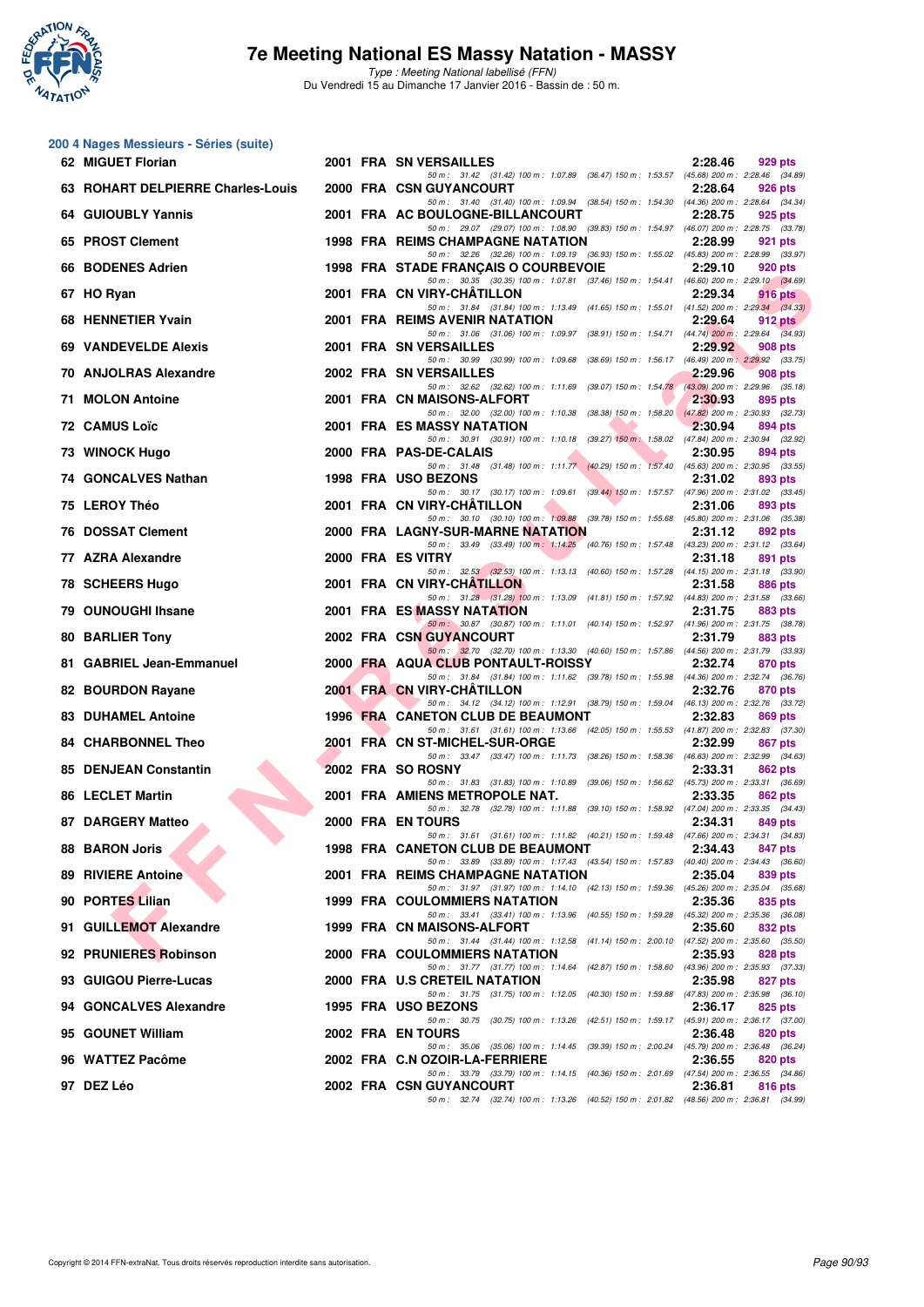

|     | 200 4 Nages Messieurs - Séries (suite)     |  |                                                                                                                                  |                                  |                |
|-----|--------------------------------------------|--|----------------------------------------------------------------------------------------------------------------------------------|----------------------------------|----------------|
|     | 97 GUILLAUME Vincent                       |  | 2002 FRA ES MASSY NATATION<br>50 m: 34.25 (34.25) 100 m: 1:15.59 (41.34) 150 m: 2:01.09 (45.50) 200 m: 2:36.81 (35.72)           | 2:36.81                          | 816 pts        |
|     | 99 LEPLATRE Remy                           |  | 2000 FRA CN ST-MICHEL-SUR-ORGE                                                                                                   | 2:36.87                          | 815 pts        |
|     | 100 JAYET Zakari                           |  | 50 m: 32.24 (32.24) 100 m: 1:14.73 (42.49) 150 m: 2:00.55 (45.82) 200 m: 2:36.87 (36.32)<br>2000 FRA PAS-DE-CALAIS               | 2:37.04                          | 813 pts        |
|     | 101 RECOURSE Clément                       |  | 50 m: 34.22 (34.22) 100 m: 1:14.20 (39.98) 150 m: 2:03.27 (49.07) 200 m: 2:37.04 (33.77)<br>1998 FRA CN ST-MICHEL-SUR-ORGE       | 2:37.65                          | 805 pts        |
|     | 102 BARON Emeric                           |  | 50 m: 31.18 (31.18) 100 m: 1:11.42 (40.24) 150 m: 2:00.47 (49.05) 200 m: 2:37.65 (37.18)<br>1989 FRA CANETON CLUB DE BEAUMONT    | 2:37.74                          | 804 pts        |
|     | 103 LHOMME Hugo                            |  | 50 m: 33.35 (33.35) 100 m: 1:17.32 (43.97) 150 m: 1:58.83 (41.51) 200 m: 2:37.74 (38.91)<br>2002 FRA SN VERSAILLES               | 2:38.24                          | 798 pts        |
|     | 104 CROTEAU Sacha                          |  | 50 m: 34.40 (34.40) 100 m: 1:14.22 (39.82) 150 m: 2:04.08 (49.86) 200 m: 2:38.24 (34.16)<br>2001 FRA NAUTIC CLUB RAMBOUILLET     | 2:38.31                          | <b>797 pts</b> |
|     | 104 VOLDOIRE Leo                           |  | 50 m: 34.16 (34.16) 100 m: 1:16.17 (42.01) 150 m: 2:03.58 (47.41) 200 m: 2:38.31 (34.73)<br>2001 FRA CN BRUNOY-ESSONNE           | 2:38.31                          | 797 pts        |
|     | 106 PEREIRA Maxence                        |  | 50 m: 33.09 (33.09) 100 m: 1:16.19 (43.10) 150 m: 2:03.36 (47.17) 200 m: 2:38.31 (34.95)<br>2001 FRA CSN GUYANCOURT              | 2:38.55                          | 794 pts        |
|     | 107 DIVARET Kieran                         |  | 50 m: 31.42 (31.42) 100 m: 1:12.37 (40.95) 150 m: 2:02.73 (50.36) 200 m: 2:38.55 (35.82)<br>2001 FRA STADE DE VANVES             | 2:39.18                          | 786 pts        |
|     | 108 RACHDI Yazid                           |  | 50 m: 36.43 (36.43) 100 m: 1:17.96 (41.53) 150 m: 2:01.52 (43.56) 200 m: 2:39.18 (37.66)<br>2001 FRA CA ORSAY                    | 2:39.37                          | 783 pts        |
|     | 109 CIFTCI Denis                           |  | 50 m: 35.17 (35.17) 100 m: 1:18.29 (43.12) 150 m: 2:02.19 (43.90) 200 m: 2:39.37 (37.18)<br>2002 FRA U.S CRETEIL NATATION        | 2:39.82                          | 777 pts        |
|     | 110 CLEMENT Matteo                         |  | 50 m: 34.50 (34.50) 100 m: 1:17.37 (42.87) 150 m: 2:06.05 (48.68) 200 m: 2:39.82 (33.77)<br>1997 FRA CANETON CLUB DE BEAUMONT    | 2:40.03                          | 775 pts        |
|     | 111 QUANTIN Hugo                           |  | 50 m: 32.59 (32.59) 100 m: 1:13.13 (40.54) 150 m: 2:00.84 (47.71) 200 m: 2:40.03 (39.19)<br>2001 FRA CSN GUYANCOURT              | 2:40.40                          | 770 pts        |
|     | 112 SAIDJI Djillali                        |  | 50 m: 34.92 (34.92) 100 m: 1:15.17 (40.25) 150 m: 2:03.37 (48.20) 200 m: 2:40.40 (37.03)<br>2002 FRA U.S CRETEIL NATATION        | 2:40.84                          | 764 pts        |
|     | 113 ERNANDES Julien                        |  | 50 m: 33.14 (33.14) 100 m: 1:15.37 (42.23) 150 m: 2:04.53 (49.16) 200 m: 2:40.84 (36.31)<br><b>2000 FRA COULOMMIERS NATATION</b> | 2:41.33                          | 758 pts        |
|     | 114 SEYE Matthieu                          |  | 50 m: 33.95 (33.95) 100 m: 1:17.13 (43.18) 150 m: 2:03.75 (46.62) 200 m: 2:41.33 (37.58)<br>2002 FRA CN LE PLESSIS-ROBINSON      | 2:41.80                          | 752 pts        |
|     |                                            |  | 50 m: 34.63 (34.63) 100 m: 1:18.16 (43.53) 150 m: 2:06.11 (47.95) 200 m: 2:41.80 (35.69)                                         |                                  |                |
|     | 115 AMRIOUI Lies                           |  | 1999 FRA USO BEZONS<br>50 m: 36.43 (36.43) 100 m: 1:16.22 (39.79) 150 m: 2:03.84 (47.62) 200 m: 2:41.95 (38.11)                  | 2:41.95                          | 751 pts        |
|     | 116 GEOFFROY Axel                          |  | 2002 FRA SO ROSNY<br>50 m: 34.51 (34.51) 100 m: 1:17.43 (42.92) 150 m: 2:05.38 (47.95) 200 m: 2:42.59 (37.21)                    | 2:42.59                          | 743 pts        |
|     | 117 CHAPUY Lucas                           |  | 2002 FRA CSN GUYANCOURT<br>50 m: 36.34 (36.34) 100 m: 1:18.62 (42.28) 150 m: 2:09.19 (50.57) 200 m: 2:42.63 (33.44)              | 2:42.63                          | 742 pts        |
|     | 118 GELY Tom                               |  | 2002 FRA CSN GUYANCOURT<br>50 m: 34.46 (34.46) 100 m: 1:18.81 (44.35) 150 m: 2:07.17 (48.36) 200 m: 2:43.95 (36.78)              | 2:43.95                          | <b>726 pts</b> |
|     | 119 DAUGER Aloïs                           |  | 1999 FRA RSC MONTREUIL<br>50 m: 36.19 (36.19) 100 m: 1:16.75 (40.56) 150 m: 2:06.22 (49.47) 200 m: 2:44.44 (38.22)               | 2:44.44                          | 720 pts        |
|     | 120 AVELLANEDA Loik                        |  | 1993 FRA USO BEZONS<br>50 m: 33.05 (33.05) 100 m: 1:17.74 (44.69) 150 m: 2:04.04 (46.30) 200 m: 2:45.49 (41.45)                  | 2:45.49                          | 707 pts        |
|     | 121 BARTHÉLÉMY Hugo                        |  | 2002 FRA CN LE PLESSIS-ROBINSON<br>50 m: 36.12 (36.12) 100 m: 1:18.43 (42.31) 150 m: 2:08.29 (49.86) 200 m: 2:45.86 (37.57)      | 2:45.86                          | 702 pts        |
|     | 122 CHALENDAR Noé                          |  | 2001 FRA AC BOULOGNE-BILLANCOURT<br>50 m: 36.50 (36.50) 100 m: 1:22.84 (46.34) 150 m: 2:14.43 (51.59) 200 m: 2:47.40 (32.97)     | 2:47.40                          | 684 pts        |
|     | 123 ROUSSEL Thomas                         |  | 1997 FRA JEANNE D'ARC DRANCY                                                                                                     | 2:47.46                          | 683 pts        |
|     | 124 KHAY Aniss                             |  | 50 m : 32.85 (32.85) 100 m : 1:17.78 (44.93) 150 m : 2:07.83 (50.05) 200 m : 2:47.46 (39.63)<br>2002 FRA CN LE PLESSIS-ROBINSON  | 2:48.34                          | 673 pts        |
|     | 125 SABATIER Jean-baptiste                 |  | 50 m: 36.67 (36.67) 100 m: 1:21.20 (44.53) 150 m: 2:10.61 (49.41) 200 m: 2:48.34 (37.73)<br>2002 FRA CA ORSAY                    | 2:49.98                          | 653 pts        |
|     | 126 PAREN Maxime                           |  | 50 m: 36.93 (36.93) 100 m: 1:21.74 (44.81) 150 m: 2:10.19 (48.45) 200 m: 2:49.98 (39.79)<br>2000 FRA AC BOULOGNE-BILLANCOURT     | 2:50.65                          | 646 pts        |
|     | 127 WILLEMS Paul                           |  | 50 m: 35.73 (35.73) 100 m: 1:19.24 (43.51) 150 m: 2:12.85 (53.61) 200 m: 2:50.65 (37.80)<br>2002 FRA AC BOULOGNE-BILLANCOURT     | 2:51.25                          | 639 pts        |
|     | --- HANTRAYE Adrien                        |  | 50 m: 40.29 (40.29) 100 m: 1:23.77 (43.48) 150 m: 2:10.21 (46.44) 200 m: 2:51.25 (41.04)<br>1999 FRA AQUA CLUB PONTAULT-ROISSY   | <b>DSQ Vi</b>                    |                |
|     | --- AUBRY Flavien                          |  | <b>1994 FRA U.S CRETEIL NATATION</b>                                                                                             | DNS dec                          |                |
|     | --- PEREIRA Thomas                         |  | 1999 FRA JEANNE D'ARC DRANCY                                                                                                     | <b>DNS dec</b>                   |                |
|     | --- FRAPPEREAU Nathan                      |  | 2000 FRA EN TOURS                                                                                                                | <b>DNS dec</b>                   |                |
| --- | <b>PHANTSULAYA George</b>                  |  | 2000 FRA U.S CRETEIL NATATION                                                                                                    | <b>DNS dec</b>                   |                |
|     | --- AZAOU Billel                           |  | 2000 FRA U.S CRETEIL NATATION                                                                                                    | <b>DNS</b> dec                   |                |
|     | --- FASSIH Karim                           |  | 1998 FRA AMIENS METROPOLE NAT.                                                                                                   | <b>DNS</b> dec                   |                |
|     | --- CHARRADE Théo<br>--- GROMADA Sébastien |  | 1998 FRA AAS SARCELLES NATATION 95<br>1999 FRA AMIENS METROPOLE NAT.                                                             | <b>DNS</b> dec<br><b>DNS</b> dec |                |
|     |                                            |  |                                                                                                                                  |                                  |                |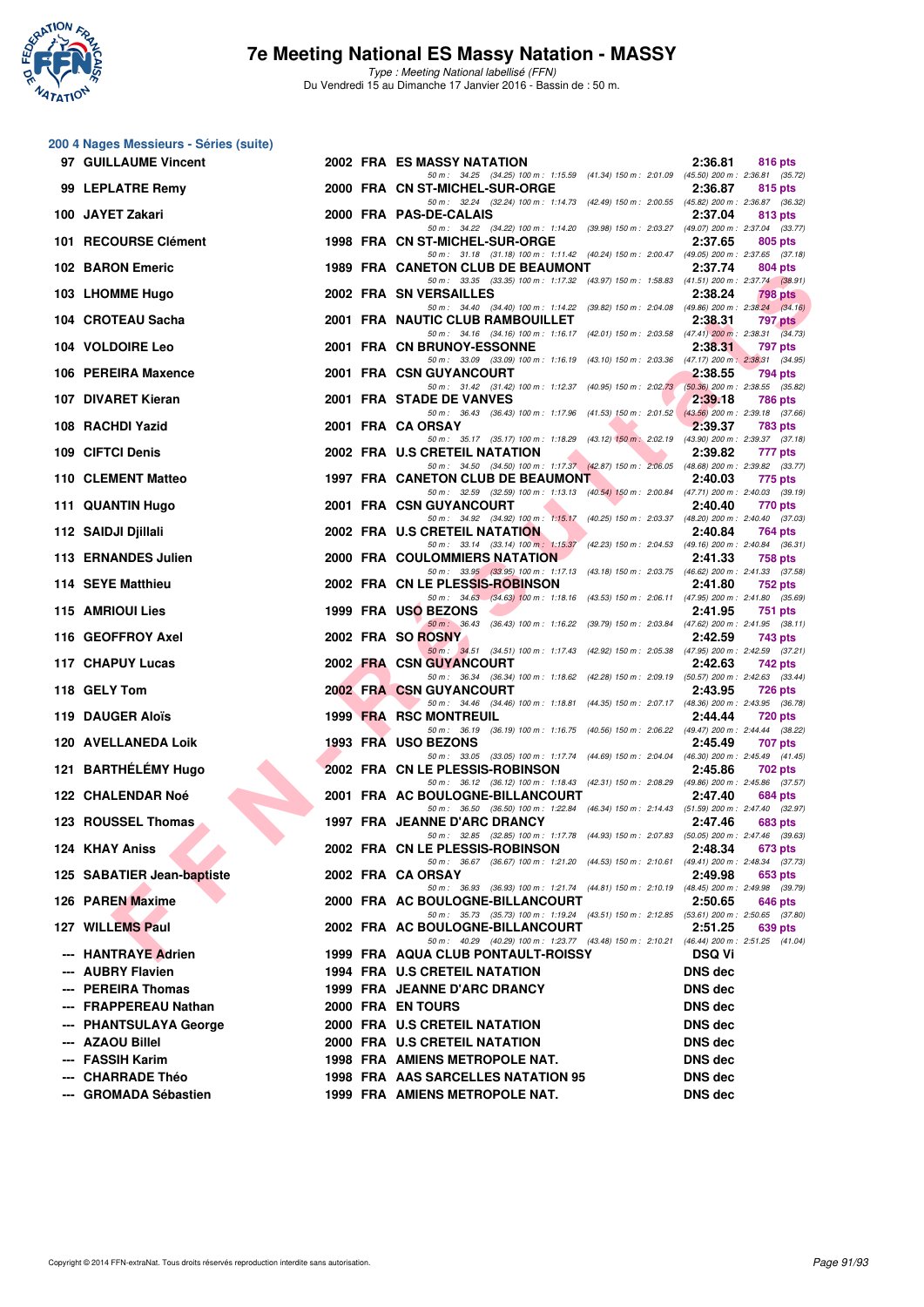

### **[400 4 Nages Messieurs - Finale A](http://www.ffnatation.fr/webffn/resultats.php?idact=nat&go=epr&idcpt=35299&idepr=92)** (Dimanche 17 Janvier 2016)

|                                               |                                   |                        |                                | 1 ROUBIOL Titouan 1997 FRA CN MELUN VAL DE SEINE 4:37.93 1174 pts                                                                                                                            |
|-----------------------------------------------|-----------------------------------|------------------------|--------------------------------|----------------------------------------------------------------------------------------------------------------------------------------------------------------------------------------------|
|                                               |                                   |                        |                                | 50 m: 28.82 (28.82) 100 m: 1:01.99 (33.17) 150 m: 1:37.68 (35.69) 200 m: 2:12.48 (34.80) 250 m: 2:51.69 (39.21) 300 m: 3:31.48 (39.79) 350 m: 4:05.25 (33.77) 400 m: 4:37.93 (32.68)         |
| 2 SAMOKINE Yann                               | 1997 FRA CN MELUN VAL DE SEINE    |                        |                                | 4:40.87 1152 pts                                                                                                                                                                             |
|                                               |                                   |                        |                                | 50 m: 29.47 (29.47) 100 m: 1:03.87 (34.40) 150 m: 1:43.05 (39.18) 200 m: 2:20.35 (37.30) 250 m: 2:57.87 (37.52) 300 m: 3:36.55 (38.68) 350 m: 4:09.86 (33.31) 400 m: 4:40.87 (31.01)         |
| 3 SALCZER Ladislas                            |                                   |                        | 2000 FRA ES MASSY NATATION     | 4:47.24 1103 pts                                                                                                                                                                             |
|                                               |                                   |                        |                                | 50 m : 29.23 (29.23) 100 m : 1:04.15 (34.92) 150 m : 1:40.87 (36.72) 200 m : 2:15.75 (34.88) 250 m : 2:57.54 (41.79) 300 m : 3:39.56 (42.02) 350 m : 4:14.60 (35.04) 400 m : 4:47.24 (32.64) |
| 4 RODRIGUES Adrien 2000 FRA ES MASSY NATATION |                                   |                        |                                | 4:53.39 1057 pts                                                                                                                                                                             |
|                                               |                                   |                        |                                | 50 m: 30.79 (30.79) 100 m: 1:06.80 (36.01) 150 m: 1:46.09 (39.29) 200 m: 2:23.25 (37.16) 250 m: 3:06.13 (42.88) 300 m: 3:48.36 (42.23) 350 m: 4:21.49 (33.13) 400 m: 4:53.39 (31.90)         |
| 5 BONEL Antonyn                               |                                   |                        | 2001 FRA CN ST-MICHEL-SUR-ORGE | 4:53.96 1053 pts                                                                                                                                                                             |
|                                               |                                   |                        |                                | 50 m: 29.81 (29.81) 100 m: 1:04.49 (34.68) 150 m: 1:42.63 (38.14) 200 m: 2:19.21 (36.58) 250 m: 3:04.13 (44.92) 300 m: 3:48.50 (44.37) 350 m: 4:21.92 (33.42) 400 m: 4:53.96 (32.04)         |
|                                               |                                   |                        |                                | $4:55.15$ 1044 pts                                                                                                                                                                           |
|                                               |                                   |                        |                                | 50 m: 28.82 (28.82) 100 m: 1:04.81 (35.99) 150 m: 1:42.89 (38.08) 200 m: 2:19.34 (36.45) 250 m: 3:02.96 (43.62) 300 m: 3:46.73 (43.77) 350 m: 4:21.48 (34.75) 400 m: 4:55.15 (33.67)         |
| 7 DELMOTTE Loic                               |                                   | 1999 FRA PAS-DE-CALAIS |                                | 4:55.72 1040 pts                                                                                                                                                                             |
|                                               |                                   |                        |                                | 50 m : 30.80 (30.80) 100 m : 1:06.34 (35.54) 150 m : 1:44.58 (38.24) 200 m : 2:22.40 (37.82) 250 m : 3:05.20 (42.80) 300 m : 3:48.58 (43.38) 350 m : 4:22.73 (34.15) 400 m : 4:55.72 (32.99) |
| 8 RICHARD Killian                             | 2000 FRA LAGNY-SUR-MARNE NATATION |                        |                                | 4:56.90 1031 pts                                                                                                                                                                             |
|                                               |                                   |                        |                                | 50 m : 29.95 (29.95) 100 m : 1:05.09 (35.14) 150 m : 1:43.71 (38.62) 200 m : 2:22.03 (38.32) 250 m : 3:05.90 (43.87) 300 m : 3:50.40 (44.50) 350 m : 4:23.85 (33.45) 400 m : 4:56.90 (33.05) |
|                                               |                                   |                        |                                |                                                                                                                                                                                              |

# **[400 4 Nages Messieurs - Finale B](http://www.ffnatation.fr/webffn/resultats.php?idact=nat&go=epr&idcpt=35299&idepr=92)** (Dimanche 17 Janvier 2016)

| 5 BONEL Antonyn                                                                                                                                                                                          |                                        |  | 2001 FRA CN ST-MICHEL-SUR-ORGE     |                                                    |  | 4:53.96 | 1053 pts         |         |
|----------------------------------------------------------------------------------------------------------------------------------------------------------------------------------------------------------|----------------------------------------|--|------------------------------------|----------------------------------------------------|--|---------|------------------|---------|
| 50 m: 29.81 (29.81) 100 m: 1:04.49 (34.68) 150 m: 1:42.63 (38.14) 200 m: 2:19.21 (36.58) 250 m: 3:04.13 (44.92) 300 m: 3:48.50 (44.37) 350 m: 4:21.92 (33.42) 400 m: 4:53.96 (32.04)                     |                                        |  |                                    |                                                    |  |         |                  |         |
| 6 LEGER Baptiste                                                                                                                                                                                         |                                        |  | 1999 FRA ES MASSY NATATION         |                                                    |  | 4:55.15 | <b>1044 pts</b>  |         |
| 50 m : 28.82 (28.82) 100 m : 1:04.81 (35.99) 150 m : 1:42.89 (38.08) 200 m : 2:19.34 (36.45) 250 m : 3:02.96 (43.62) 300 m : 3:46.73 (43.77) 350 m : 4:21.48 (34.75) 400 m : 4:55.15 (33.67)             |                                        |  |                                    |                                                    |  |         |                  |         |
| <b>7 DELMOTTE Loic</b>                                                                                                                                                                                   |                                        |  | 1999 FRA PAS-DE-CALAIS             |                                                    |  | 4:55.72 | <b>1040 pts</b>  |         |
| 50 m: 30.80 (30.80) 100 m: 1:06.34 (35.54) 150 m: 1:44.58 (38.24) 200 m: 2:22.40 (37.82) 250 m: 3:05.20 (42.80) 300 m: 3:48.58 (43.38) 350 m: 4:22.73 (34.15) 400 m: 4:55.72 (32.99)                     |                                        |  |                                    |                                                    |  |         |                  |         |
| 8 RICHARD Killian                                                                                                                                                                                        |                                        |  | 2000 FRA LAGNY-SUR-MARNE NATATION  |                                                    |  | 4:56.90 | 1031 pts         |         |
| 50 m: 29.95 (29.95) 100 m: 1:05.09 (35.14) 150 m: 1:43.71 (38.62) 200 m: 2:22.03 (38.32) 250 m: 3:05.90 (43.87) 300 m: 3:50.40 (44.50) 350 m: 4:23.85 (33.45) 400 m: 4:56.90 (33.05)                     |                                        |  |                                    |                                                    |  |         |                  |         |
|                                                                                                                                                                                                          |                                        |  |                                    |                                                    |  |         |                  |         |
| 00 4 Nages Messieurs - Finale B (Dimanche 17 Janvier 2016)                                                                                                                                               |                                        |  |                                    |                                                    |  |         |                  |         |
|                                                                                                                                                                                                          |                                        |  |                                    |                                                    |  |         |                  |         |
| 1 LATUILERIE Thomas                                                                                                                                                                                      |                                        |  | 1997 FRA SB BORDEAUX BASTIDE       |                                                    |  |         | 4:51.16 1074 pts |         |
| 50 m: 29.76 (29.76) 100 m: 1:05.00 (35.24) 150 m: 1:43.13 (38.13) 200 m: 2:21.04 (37.91) 250 m: 3:03.91 (42.87) 300 m: 3:46.99 (43.08) 350 m: 4:19.71 (32.72) 400 m: 4:51.16 (31.45)                     |                                        |  |                                    |                                                    |  |         |                  |         |
| 2 GUILLOT Remy                                                                                                                                                                                           | 1998 FRA LAGNY-SUR-MARNE NATATION      |  |                                    |                                                    |  | 4:55.55 | 1041 pts         |         |
| 50 m: 30.10 (30.10) 100 m: 1:04.03 (33.93) 150 m: 1:46.16 (42.13) 200 m: 2:26.49 (40.33) 250 m: 3:08.94 (42.45) 300 m: 3:51.11 (42.17) 350 m: 4:24.05 (32.94) 400 m: 4:55.55 (31.50)                     |                                        |  |                                    |                                                    |  |         |                  |         |
| 3 BARSANTI Flavio                                                                                                                                                                                        | 1999 FRA CN FONTAINEBLEAU-AVON         |  |                                    |                                                    |  | 4:59.03 | <b>1016 pts</b>  |         |
| 50 m: 31.45 (31.45) 100 m: 1:06.32 (34.87) 150 m: 1:46.59 (40.27) 200 m: 2:25.41 (38.82) 250 m: 3:07.14 (41.73) 300 m: 3:49.61 (42.47) 350 m: 4:25.48 (35.87) 400 m: 4:59.03 (33.55)                     |                                        |  |                                    |                                                    |  |         |                  |         |
| 4 DESBRUNS Florian                                                                                                                                                                                       |                                        |  | 2000 FRA LAGNY-SUR-MARNE NATATION  |                                                    |  | 5:01.17 | <b>1001 pts</b>  |         |
| 50 m: 31.83 (31.83) 100 m: 1:08.33 (36.50) 150 m: 1:46.49 (38.16) 200 m: 2:23.64 (37.15) 250 m: 3:09.13 (45.49) 300 m: 3:55.10 (45.97) 350 m: 4:28.41 (33.31) 400 m: 5:01.17 (32.76)                     |                                        |  |                                    |                                                    |  |         |                  |         |
| 5 BRUNET-PEYRAUD Thibaud                                                                                                                                                                                 |                                        |  | 1999 FRA CN MAISONS-ALFORT         |                                                    |  | 5:02.09 | 994 pts          |         |
| 50 m: 31.61 (31.61) 100 m: 1:09.45 (37.84) 150 m: 1:48.70 (39.25) 200 m: 2:25.62 (36.92) 250 m: 3:09.89 (44.27) 300 m: 3:54.47 (44.58) 350 m: 4:29.48 (35.01) 400 m: 5:02.09 (32.61)                     |                                        |  |                                    |                                                    |  |         |                  |         |
| 6 BECQUET Julien                                                                                                                                                                                         | 1999 FRA S.M MONTROUGE                 |  |                                    | <b>Service Contract Contract Contract Contract</b> |  | 5:09.31 | 943 pts          |         |
| 50 m: 32.05 (32.05) 100 m: 1:10.18 (38.13) 150 m: 1:49.00 (38.82) 200 m: 2:27.37 (38.37) 250 m: 3:12.92 (45.55) 300 m: 3:59.85 (46.93) 350 m: 4:35.81 (35.96) 400 m: 5:09.31 (33.50)                     |                                        |  |                                    |                                                    |  |         |                  |         |
| 7 BERTE Adrien                                                                                                                                                                                           |                                        |  | 1998 FRA CN MELUN VAL DE SEINE     |                                                    |  | 5:12.07 | 924 pts          |         |
| 50 m: 31.48 (31.48) 100 m: 1:09.25 (37.77) 150 m: 1:51.47 (42.22) 200 m: 2:32.94 (41.47) 250 m: 3:17.45 (44.51) 300 m: 4:02.50 (45.05) 350 m: 4:38.26 (35.76) 400 m: 5:12.07 (33.81)                     |                                        |  |                                    |                                                    |  |         |                  |         |
| 8 JACOLOT Baptiste 2000 FRA ES MASSY NATATION                                                                                                                                                            |                                        |  |                                    |                                                    |  | 5:12.25 | 923 pts          |         |
| 50 m: 31.39 (31.39) 100 m: 1:07.06 (35.67) 150 m: 1:48.18 (41.12) 200 m: 2:28.90 (40.72) 250 m: 3:14.46 (45.56) 300 m: 3:59.99 (45.53) 350 m: 4:36.94 (36.95) 400 m: 5:12.25 (35.31)                     |                                        |  |                                    |                                                    |  |         |                  |         |
|                                                                                                                                                                                                          |                                        |  |                                    |                                                    |  |         |                  |         |
| 00 4 Nages Messieurs - Finale C 14-15 ans (Dimanche 17 Janvier 2016)                                                                                                                                     |                                        |  |                                    |                                                    |  |         |                  |         |
|                                                                                                                                                                                                          |                                        |  |                                    |                                                    |  |         |                  |         |
| 1 PRYBIL Eliott                                                                                                                                                                                          |                                        |  | 2001 FRA CN FONTAINEBLEAU-AVON     |                                                    |  | 5:22.40 | 854 pts          |         |
| 50 m: 34.40 (34.40) 100 m: 1:13.89 (39.49) 150 m: 1:56.86 (42.97) 200 m: 2:38.86 (42.00) 250 m: 3:24.28 (45.42) 300 m: 4:10.40 (46.12) 350 m: 4:47.53 (37.13) 400 m: 5:22.40 (34.87)                     |                                        |  |                                    |                                                    |  |         |                  |         |
| 2 OLIVA Joris                                                                                                                                                                                            |                                        |  | 2001 FRA CN FONTAINEBLEAU-AVON     |                                                    |  | 5:28.42 | 815 pts          |         |
| 50 m: 34.04 (34.04) 100 m: 1:13.91 (39.87) 150 m: 1:55.79 (41.88) 200 m: 2:36.56 (40.77) 250 m: 3:25.59 (49.03) 300 m: 4:15.46 (49.87) 350 m: 4:52.18 (36.72) 400 m: 5:28.42 (36.24)                     |                                        |  |                                    |                                                    |  |         |                  |         |
| 3 LECLET Martin                                                                                                                                                                                          |                                        |  | 2001 FRA AMIENS METROPOLE NAT.     |                                                    |  | 5:29.13 | 810 pts          |         |
| 50 m: 35.86 (35.86) 100 m: 1:18.60 (42.74) 150 m: 2:00.52 (41.92) 200 m: 2:41.26 (40.74) 250 m: 3:28.98 (47.72) 300 m: 4:18.37 (49.39) 350 m: 4:55.39 (37.02) 400 m: 5:29.13 (33.74)                     |                                        |  |                                    |                                                    |  |         |                  |         |
| 4 BUISSON Luca                                                                                                                                                                                           |                                        |  | 2002 FRA CLUB DES NAGEURS DE PARIS |                                                    |  | 5:36.45 | <b>763 pts</b>   |         |
| 50 m : 34.35 (34.35) 100 m : 1:16.66 (42.31) 150 m : 1:59.90 (43.24) 200 m : 2:42.25 (42.35) 250 m : 3:33.01 (50.76) 300 m : 4:23.99 (50.98) 350 m : 5:02.50 (38.51) 400 m : 5:36.45 (33.95)             | the control of the control of the con- |  |                                    |                                                    |  |         |                  |         |
| 5 GILLES William<br>50 m: 35.39 (35.39) 100 m: 1:18.92 (43.53) 150 m: 2:04.81 (45.89) 200 m: 2:48.69 (43.88) 250 m: 3:33.83 (45.14) 300 m: 4:21.36 (47.53) 350 m: 5:04.01 (42.65) 400 m: 5:43.08 (39.07) |                                        |  | <b>2002 FRA ES MASSY NATATION</b>  |                                                    |  | 5:43.08 | <b>722 pts</b>   |         |
|                                                                                                                                                                                                          |                                        |  |                                    |                                                    |  |         |                  |         |
| 00 4 Nages Messieurs - Séries (Dimanche 17 Janvier 2016)                                                                                                                                                 |                                        |  |                                    |                                                    |  |         |                  |         |
|                                                                                                                                                                                                          |                                        |  |                                    |                                                    |  |         |                  |         |
| 1 SAMOKINE Yann                                                                                                                                                                                          |                                        |  | 1997 FRA CN MELUN VAL DE SEINE     |                                                    |  |         | 4:46.43 1109 pts |         |
| 50 m: 30.56 (30.56) 100 m: 1:07.42 (36.86) 150 m: 1:45.86 (38.44) 200 m: 2:23.97 (38.11) 250 m: 3:01.46 (37.49) 300 m: 3:40.12 (38.66) 350 m: 4:14.33 (34.21) 400 m: 4:46.43 (32.10)                     |                                        |  |                                    |                                                    |  |         |                  |         |
| 2 ROUBIOL Titouan                                                                                                                                                                                        |                                        |  | 1997 FRA CN MELUN VAL DE SEINE     |                                                    |  | 4:48.23 | 1096 pts         |         |
| 50 m: 29.44 (29.44) 100 m: 1.03.04 (33.60) 150 m: 1:42.02 (38.98) 200 m: 2:18.89 (36.87) 250 m: 2:58.89 (40.00) 300 m: 3:38.74 (39.85) 350 m: 4:14.12 (35.38) 400 m: 4:48.23 (34.11)                     |                                        |  |                                    |                                                    |  |         |                  |         |
| 3 SALCZER Ladislas                                                                                                                                                                                       | the contract of the contract of        |  | 2000 FRA ES MASSY NATATION         |                                                    |  | 4:52.68 | <b>1062 pts</b>  |         |
| 50 m: 29.79 (29.79) 100 m: 1:03.40 (33.61) 150 m: 1:39.73 (36.33) 200 m: 2:15.53 (35.80) 250 m: 2:58.97 (43.44) 300 m: 3:42.36 (43.39) 350 m: 4:18.69 (36.33) 400 m: 4:52.68                             |                                        |  |                                    |                                                    |  |         |                  | (33.99) |
| 4 DELMOTTE Loic                                                                                                                                                                                          |                                        |  | 1999 FRA PAS-DE-CALAIS             |                                                    |  | 4:53.39 | 1057 pts         |         |
|                                                                                                                                                                                                          |                                        |  |                                    |                                                    |  |         |                  |         |
| 50 m: 31.14 (31.14) 100 m: 1:07.09 (35.95) 150 m: 1:45.73 (38.64) 200 m: 2:23.10 (37.37) 250 m: 3:05.09 (41.99) 300 m: 3:47.84 (42.75) 350 m: 4:21.49 (33.65) 400 m: 4:53.39 (31.90)                     |                                        |  |                                    |                                                    |  |         |                  |         |
| 5 RICHARD Killian                                                                                                                                                                                        |                                        |  | 2000 FRA LAGNY-SUR-MARNE NATATION  |                                                    |  | 4:54.80 | <b>1047 pts</b>  |         |
| 50 m: 30.63 (30.63) 100 m: 1:05.97 (35.34) 150 m: 1:44.48 (38.51) 200 m: 2:22.56 (38.08) 250 m: 3:05.34 (42.78) 300 m: 3:48.75 (43.41) 350 m: 4:22.76 (34.01) 400 m: 4:54.80 (32.04)                     |                                        |  |                                    |                                                    |  |         |                  |         |

### **[400 4 Nages Messieurs - Finale C](http://www.ffnatation.fr/webffn/resultats.php?idact=nat&go=epr&idcpt=35299&idepr=92) 14-15 ans** (Dimanche 17 Janvier 2016)

| 1 PRYBIL Eliott  | 2001 FRA CN FONTAINEBLEAU-AVON                                                                                                                                                                         | $5:22.40$ 854 pts |
|------------------|--------------------------------------------------------------------------------------------------------------------------------------------------------------------------------------------------------|-------------------|
|                  | 50 m : 34.40 (34.40) 100 m : 1:13.89 (39.49) 150 m : 1:56.86 (42.97) 200 m : 2:38.86 (42.00) 250 m : 3:24.28 (45.42) 300 m : 4:10.40 (46.12) 350 m : 4:47.53 (37.13) 400 m : 5:22.40 (34.87)           |                   |
| 2 OLIVA Joris    | 2001 FRA CN FONTAINEBLEAU-AVON                                                                                                                                                                         | $5:28.42$ 815 pts |
|                  | 50 m : 34.04 (34.04) 100 m : 1:13.91 (39.87) 150 m : 1:55.79 (41.88) 200 m : 2:36.56 (40.77) 250 m : 3:25.59 (49.03) 300 m : 4:15.46 (49.87) 350 m : 4:52.18 (36.72) 400 m : 5:28.42 (36.24)           |                   |
| 3 LECLET Martin  | 2001 FRA AMIENS METROPOLE NAT.                                                                                                                                                                         | 5:29.13 810 pts   |
|                  | 50 m: 35.86 (35.86) 100 m: 1:18.60 (42.74) 150 m: 2:00.52 (41.92) 200 m: 2:41.26 (40.74) 250 m: 3:28.98 (47.72) 300 m: 4:18.37 (49.39) 350 m: 4:55.39 (37.02) 400 m: 5:29.13 (33.74)                   |                   |
| 4 BUISSON Luca   | 2002 FRA CLUB DES NAGEURS DE PARIS                                                                                                                                                                     | 5:36.45 763 pts   |
|                  | 50 50 50 50 50 50 50 60 50 60 50 60 50 60 60 50 60.50 60.51 (3.54) 50 61 63.35 (42.35 (42.35 (42.35 (42.35 250 m: 3:33.01 (50.76) 300 m: 4:23.99 (50.98) 350 m: 5:02.50 (38.51) 400 m: 5:36.45 (33.95) |                   |
| 5 GILLES William | 2002 FRA ES MASSY NATATION                                                                                                                                                                             | 5:43.08 722 pts   |
| 50 m : 35.39     | (35.39) 100 m : 1:18.92 (43.53) 150 m : 2:04.81 (45.89) 200 m : 2:48.69 (43.88) 250 m : 3:33.83 (45.14) 300 m : 4:21.36 (47.53) 350 m : 5:04.01 (42.65) 400 m : 5:43.08 (39.07)                        |                   |

### **[400 4 Nages Messieurs - Séries](http://www.ffnatation.fr/webffn/resultats.php?idact=nat&go=epr&idcpt=35299&idepr=92)** (Dimanche 17 Janvier 2016)

| 1 SAMOKINE Yann 1997 FRA CN MELUN VAL DE SEINE |                                     | 4:46.43 1109 pts                                                                                                                                                                             |
|------------------------------------------------|-------------------------------------|----------------------------------------------------------------------------------------------------------------------------------------------------------------------------------------------|
|                                                |                                     | 50 m : 30.56 (30.56) 100 m : 1:07.42 (36.86) 150 m : 1:45.86 (38.44) 200 m : 2:23.97 (38.11) 250 m : 3:01.46 (37.49) 300 m : 3:40.12 (38.66) 350 m : 4:14.33 (34.21) 400 m : 4:46.43 (32.10) |
| 2 ROUBIOL Titouan                              | 1997 FRA CN MELUN VAL DE SEINE      | 4:48.23<br>1096 pts                                                                                                                                                                          |
|                                                |                                     | 50 m: 29.44 (29.44) 100 m: 1:03.04 (33.60) 150 m: 1:42.02 (38.98) 200 m: 2:18.89 (36.87) 250 m: 2:58.89 (40.00) 300 m: 3:38.74 (39.85) 350 m: 4:14.12 (35.38) 400 m: 4:48.23 (34.11)         |
| 3 SALCZER Ladislas                             | 2000 FRA ES MASSY NATATION          | 4:52.68<br>$1062$ pts                                                                                                                                                                        |
|                                                |                                     | 50 m: 29.79 (29.79) 100 m: 1:03.40 (33.61) 150 m: 1:39.73 (36.33) 200 m: 2:15.53 (35.80) 250 m: 2:58.97 (43.44) 300 m: 3:42.36 (43.39) 350 m: 4:18.69 (36.33) 400 m: 4:52.68 (33.99)         |
| 4 DELMOTTE Loic                                | 1999 FRA PAS-DE-CALAIS              | 4:53.39<br>1057 pts                                                                                                                                                                          |
|                                                |                                     | 50 m: 31.14 (31.14) 100 m: 1:07.09 (35.95) 150 m: 1:45.73 (38.64) 200 m: 2:23.10 (37.37) 250 m: 3:05.09 (41.99) 300 m: 3:47.84 (42.75) 350 m: 4:21.49 (33.65) 400 m: 4:53.39 (31.90)         |
| 5 RICHARD Killian                              | 2000 FRA LAGNY-SUR-MARNE NATATION   | 4:54.80<br><b>1047 pts</b>                                                                                                                                                                   |
|                                                |                                     | 50 m: 30.63 (30.63) 100 m: 1:05.97 (35.34) 150 m: 1:44.48 (38.51) 200 m: 2:22.56 (38.08) 250 m: 3:05.34 (42.78) 300 m: 3:48.75 (43.41) 350 m: 4:22.76 (34.01) 400 m: 4:54.80 (32.04)         |
| 6 RODRIGUES Adrien                             | 2000 FRA ES MASSY NATATION          | 4:55.11<br>1045 pts                                                                                                                                                                          |
|                                                |                                     | 50 m: 30.55 (30.55) 100 m: 1:07.42 (36.87) 150 m: 1:46.99 (39.57) 200 m: 2:24.23 (37.24) 250 m: 3:07.39 (43.16) 300 m: 3:49.88 (42.49) 350 m: 4:23.17 (33.29) 400 m: 4:55.11 (31.94)         |
|                                                |                                     |                                                                                                                                                                                              |
| 7 LEGER Baptiste                               | 1999 FRA ES MASSY NATATION          | 4:55.14 1044 pts                                                                                                                                                                             |
|                                                |                                     | 50 m: 29.12 (29.12) 100 m: 1:05.65 (36.53) 150 m: 1:44.38 (38.73) 200 m: 2:20.67 (36.29) 250 m: 3:03.57 (42.90) 300 m: 3:46.98 (43.41) 350 m: 4:21.94 (34.96) 400 m: 4:55.14 (33.20)         |
| 8 BONEL Antonyn                                | 2001 FRA CN ST-MICHEL-SUR-ORGE      | 4:55.60<br><b>1041 pts</b>                                                                                                                                                                   |
|                                                |                                     | 50 m: 30.17 (30.17) 100 m: 1:04.89 (34.72) 150 m: 1:42.68 (37.79) 200 m: 2:18.61 (35.93) 250 m: 3:04.30 (45.69) 300 m: 3:49.59 (45.29) 350 m: 4:22.74 (33.15) 400 m: 4:55.60 (32.86)         |
| 9 GUILLOT Remy                                 | 1998 FRA LAGNY-SUR-MARNE NATATION   | 4:58.84<br><b>1017 pts</b>                                                                                                                                                                   |
|                                                |                                     | 50 m: 30.13 (30.13) 100 m: 1:03.70 (33.57) 150 m: 1:45.85 (42.15) 200 m: 2:26.28 (40.43) 250 m: 3:09.83 (43.55) 300 m: 3:53.85 (44.02) 350 m: 4:27.13 (33.28) 400 m: 4:58.84 (31.71)         |
| 10 LATUILERIE Thomas                           | <b>1997 FRA SB BORDEAUX BASTIDE</b> | 5:02.95<br>988 pts                                                                                                                                                                           |
|                                                |                                     | 50 m: 30.76 (30.76) 100 m: 1:06.72 (35.96) 150 m: 1:46.01 (39.29) 200 m: 2:25.19 (39.18) 250 m: 3:10.52 (45.33) 300 m: 3:57.42 (46.90) 350 m: 4:30.50 (33.08) 400 m: 5:02.95 (32.45)         |
| 11 BARSANTI Flavio                             | 1999 FRA CN FONTAINEBLEAU-AVON      | 5:04.01<br>980 pts                                                                                                                                                                           |
|                                                |                                     | 50 m : 30.98 (30.98) 100 m : 1:06.86 (35.88) 150 m : 1:47.51 (40.65) 200 m : 2:26.64 (39.13) 250 m : 3:09.14 (42.50) 300 m : 3:52.78 (43.64) 350 m : 4:28.98 (36.20) 400 m : 5:04.01 (35.03) |
|                                                |                                     |                                                                                                                                                                                              |